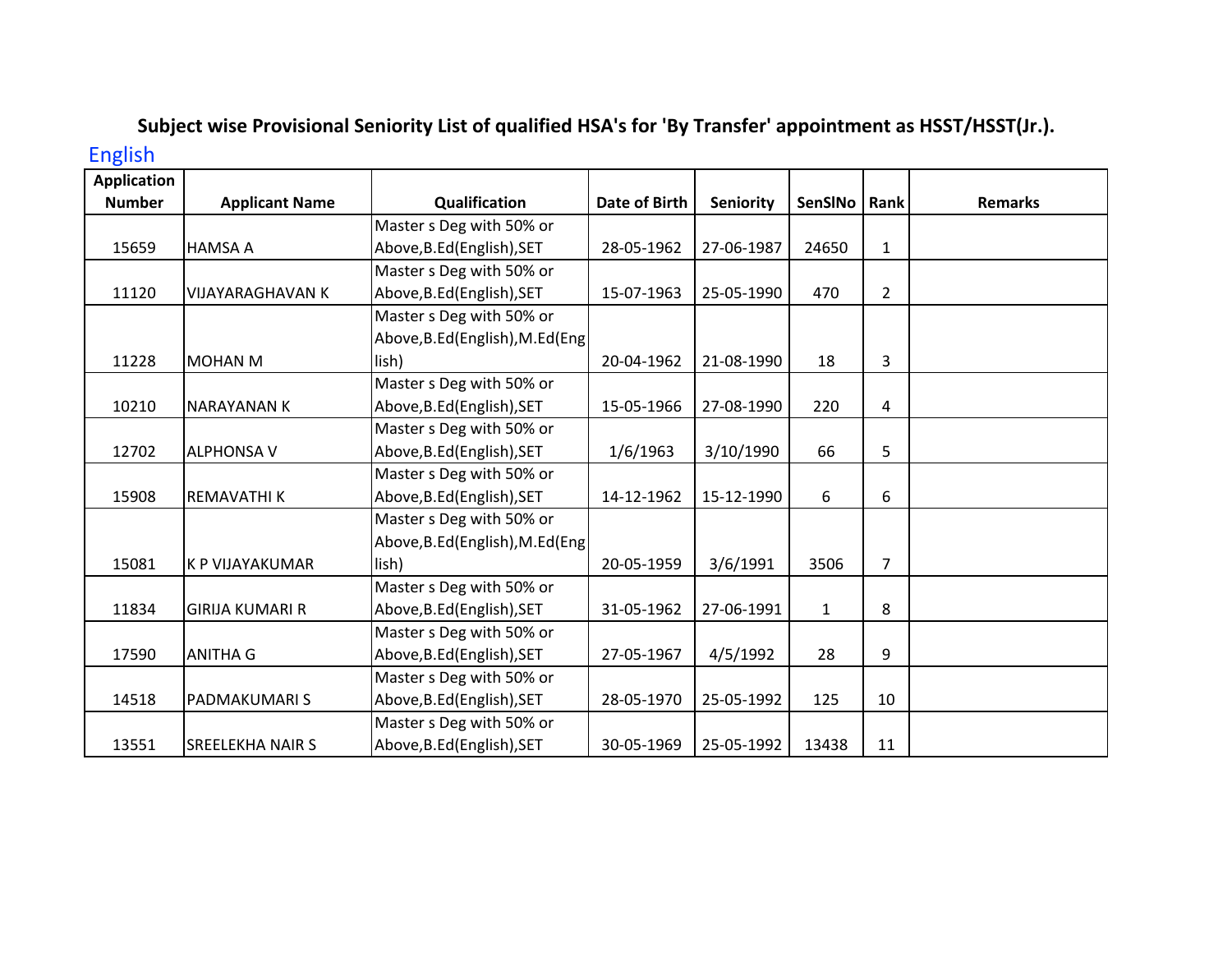|       |                      | Master s Deg with 50% or      |            |            |      |    |  |
|-------|----------------------|-------------------------------|------------|------------|------|----|--|
|       |                      | Above, 10 year Service as     |            |            |      |    |  |
|       |                      | HSA, B.Ed(IGNOU) with 2 Yr    |            |            |      |    |  |
|       |                      | Teaching Exp before           |            |            |      |    |  |
| 10893 | MUHAMMED NAZIR A     | B.Ed(English)                 | 1/12/1960  | 17-10-1992 | 9    | 12 |  |
|       |                      | Master s Deg with 50% or      |            |            |      |    |  |
| 16283 | LATHA V P            | Above, B.Ed (English), SET    | 20-05-1964 | 24-10-1992 | 104  | 13 |  |
|       |                      | Master s Deg with 50% or      |            |            |      |    |  |
| 12983 | <b>JOSEPH GEORGE</b> | Above, B.Ed (English), SET    | 3/7/1963   | 19-05-1993 | 1098 | 14 |  |
|       |                      | Master s Deg with 50% or      |            |            |      |    |  |
|       |                      | Above, SET, B.Ed (IGNOU) with |            |            |      |    |  |
|       |                      | 2 Yr Teaching Exp before      |            |            |      |    |  |
| 18383 | MOHAMMED ASARAF K    | B.Ed(English)                 | 1/5/1964   | 19-05-1993 | 1109 | 15 |  |
|       |                      | Master s Deg with 50% or      |            |            |      |    |  |
| 10583 | <b>BABURAJ GN</b>    | Above, B.Ed (English), SET    | 29-05-1964 | 26-05-1993 | 3    | 16 |  |
|       |                      | Master s Deg with 50% or      |            |            |      |    |  |
| 11055 | <b>ANTONY JOSEPH</b> | Above, B.Ed (English), SET    | 23-02-1969 | 23-07-1993 | 83   | 17 |  |
|       |                      | Master s Deg with 50% or      |            |            |      |    |  |
| 14009 | MOHANAKUMAR M U      | Above, B.Ed (English), SET    | 20-05-1964 | 24-07-1993 | 29   | 18 |  |
|       |                      | Master s Deg with 50% or      |            |            |      |    |  |
|       |                      | Above, SET, B.Ed (IGNOU) with |            |            |      |    |  |
|       |                      | 2 Yr Teaching Exp before      |            |            |      |    |  |
| 11025 | <b>SULAIKHAKT</b>    | B.Ed(English)                 | 25-04-1966 | 3/8/1993   | 3    | 19 |  |
|       |                      | Master s Deg with 50% or      |            |            |      |    |  |
| 15830 | UMMER KUTTY M P      | Above, B.Ed (English), SET    | 9/5/1964   | 7/8/1993   | 129  | 20 |  |
|       |                      | Master s Deg with 50% or      |            |            |      |    |  |
| 13222 | THOMAS PV            | Above, B.Ed (English), SET    | 10/8/1960  | 7/8/1993   | 299  | 21 |  |
|       |                      |                               |            |            |      |    |  |
|       |                      | Master s Deg with 50% or      |            |            |      |    |  |
|       |                      | Above, B.Ed (Natural          |            |            |      |    |  |
| 10832 | <b>HYDROS CK</b>     | Science), SET, M.Ed (English) | 20-11-1966 | 27-09-1993 | 7    | 22 |  |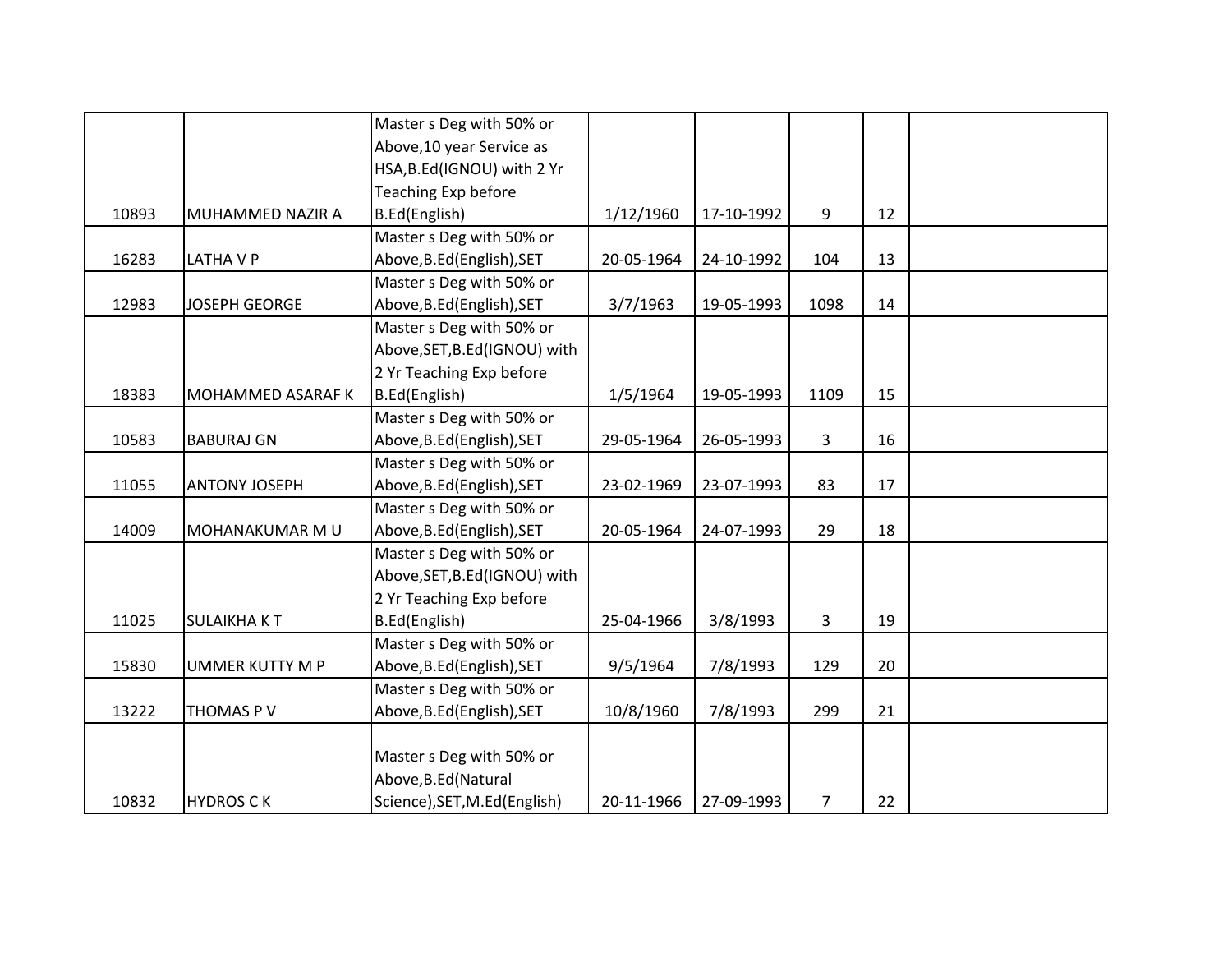|       |                         | Master s Deg with 50% or       |            |            |             |    |  |
|-------|-------------------------|--------------------------------|------------|------------|-------------|----|--|
|       |                         | Above, B.Ed (English), 10 year |            |            |             |    |  |
| 12958 | <b>SUCHITH C</b>        | Service as HSA                 | 17-03-1964 | 16-07-1994 | 69          | 23 |  |
|       |                         | Master s Deg with 50% or       |            |            |             |    |  |
| 10886 | <b>FAIZAL TK</b>        | Above, B.Ed (English), SET     | 1/5/1967   | 29-11-1994 | 32          | 24 |  |
|       |                         | Master s Deg with 50% or       |            |            |             |    |  |
| 17963 | SABEENA BEEGOM J        | Above, B.Ed (English), SET     | 8/2/1966   | 13-07-1995 | $2^{\circ}$ | 25 |  |
|       |                         |                                |            |            |             |    |  |
|       |                         | Master s Deg with 50% or       |            |            |             |    |  |
|       |                         | Above, B.Ed (Natural           |            |            |             |    |  |
|       |                         | Science), SET, 10 year Service |            |            |             |    |  |
|       |                         | as HSA, B.Ed(IGNOU) with 2 Yr  |            |            |             |    |  |
|       |                         | Teaching Exp before            |            |            |             |    |  |
| 12945 | <b>DURGACV</b>          | B.Ed(English)                  | 10/4/1962  | 13-07-1995 | 9           | 26 |  |
|       |                         | Master s Deg with 50% or       |            |            |             |    |  |
|       |                         | Above, SET, B.Ed (IGNOU) with  |            |            |             |    |  |
|       |                         | 2 Yr Teaching Exp before       |            |            |             |    |  |
| 17499 | <b>MINI KUMARI R</b>    | B.Ed(English)                  | 21-05-1968 | 14-07-1995 | 47          | 27 |  |
|       |                         | Master s Deg with 50% or       |            |            |             |    |  |
|       |                         | Above, SET, B.Ed (IGNOU) with  |            |            |             |    |  |
|       | <b>KUTTI ASSAN</b>      | 2 Yr Teaching Exp before       |            |            |             |    |  |
| 14365 | <b>MATTUMMATHODI</b>    | B.Ed(English)                  | 1/6/1962   | 18-07-1995 | 6           | 28 |  |
|       |                         | Master s Deg with 50% or       |            |            |             |    |  |
|       |                         | Above, SET, B.Ed (IGNOU) with  |            |            |             |    |  |
|       |                         | 2 Yr Teaching Exp before       |            |            |             |    |  |
| 14984 | <b>SUDHAKARAN T M</b>   | B.Ed(English)                  | 7/6/1963   | 25-07-1995 | 4           | 29 |  |
|       |                         | Master s Deg with 50% or       |            |            |             |    |  |
| 15641 | <b>SUDHA KUMARI M R</b> | Above, B.Ed (English), SET     | 22-02-1960 | 26-07-1995 | 13          | 30 |  |
|       |                         | Master s Deg with 50% or       |            |            |             |    |  |
| 11953 | <b>ALEYAMMA MATHEW</b>  | Above, B.Ed (English), SET     | 25-05-1961 | 21-08-1995 | 14          | 31 |  |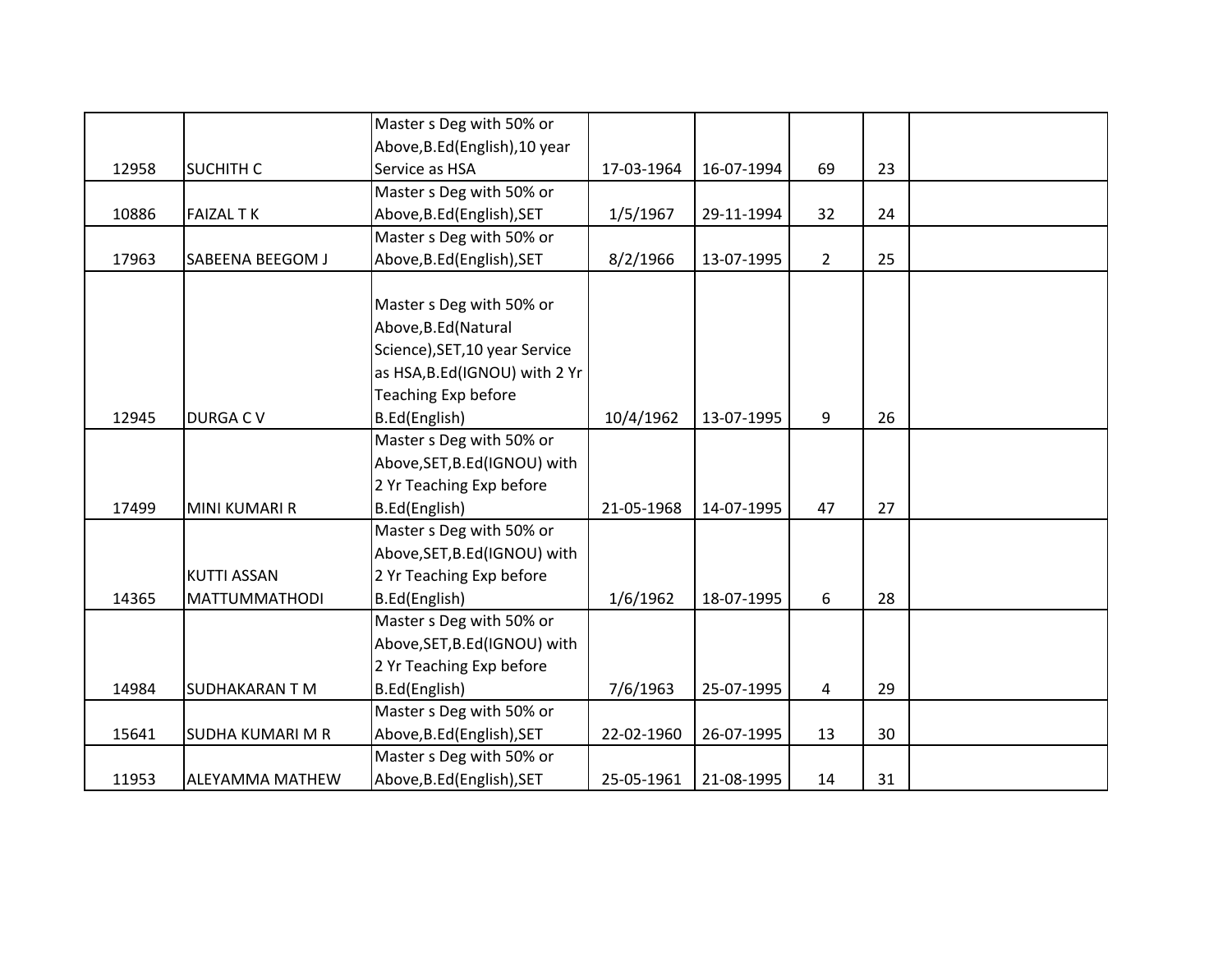|       |                     | Master s Deg with 50% or        |            |            |              |    |  |
|-------|---------------------|---------------------------------|------------|------------|--------------|----|--|
|       |                     | Above, B.Ed (English), SET, 10  |            |            |              |    |  |
| 15054 | <b>REMADEVI I</b>   | year Service as HSA             | 17-04-1962 | 1/1/1996   | 67           | 32 |  |
|       |                     | Master s Deg with 50% or        |            |            |              |    |  |
|       |                     | Above, B.Ed (English), 10 year  |            |            |              |    |  |
| 13375 | <b>NAJUMAN</b>      | Service as HSA                  | 20-11-1962 | 14-03-1996 | $\mathbf{1}$ | 33 |  |
|       |                     | Master s Deg with 50% or        |            |            |              |    |  |
|       |                     | Above, B.Ed (English), 10 year  |            |            |              |    |  |
| 14406 | <b>GIRIJA AV</b>    | Service as HSA                  | 1/5/1966   | 22-03-1996 | 1577         | 34 |  |
|       |                     | Master s Deg with 50% or        |            |            |              |    |  |
|       |                     | Above, B.Ed (Malayalam), SET, B |            |            |              |    |  |
|       |                     | .Ed(IGNOU) with 2 Yr            |            |            |              |    |  |
|       |                     | Teaching Exp before             |            |            |              |    |  |
| 11250 | <b>ASOKANT</b>      | B.Ed(English)                   | 15-05-1961 | 14-06-1996 | 5            | 35 |  |
|       |                     | Master s Deg with 50% or        |            |            |              |    |  |
|       |                     | Above, B.Ed (English), 10 year  |            |            |              |    |  |
| 17885 | VASANTHAKUMARI A    | Service as HSA                  | 24-11-1956 | 22-03-1997 | 10           | 36 |  |
|       |                     | Master s Deg with 50% or        |            |            |              |    |  |
| 11896 | MINI G S            | Above, B.Ed (English), SET      | 31-05-1972 | 6/4/1997   | 212          | 37 |  |
|       |                     | Master s Deg with 50% or        |            |            |              |    |  |
|       |                     | Above, B.Ed (English), 10 year  |            |            |              |    |  |
| 10767 | MEENAKUMARI J       | Service as HSA                  | 29-09-1967 | 23-04-1997 | 44           | 38 |  |
|       |                     | Master s Deg with 50% or        |            |            |              |    |  |
|       |                     | Above, B.Ed (English), 10 year  |            |            |              |    |  |
| 16117 | <b>SHYNI HABEEB</b> | Service as HSA                  | 20-02-1966 | 23-04-1997 | 67           | 39 |  |
|       |                     | Master s Deg with 50% or        |            |            |              |    |  |
|       |                     | Above, B.Ed (English), 10 year  |            |            |              |    |  |
| 15071 | SARASWATHI DEVI S   | Service as HSA                  | 29-05-1964 | 23-04-1997 | 68           | 40 |  |
|       |                     | Master s Deg with 50% or        |            |            |              |    |  |
|       |                     | Above, B.Ed (English), 10 year  |            |            |              |    |  |
| 11102 | <b>SUDHEERAT</b>    | Service as HSA                  | 31-05-1965 | 28-05-1997 | 4            | 41 |  |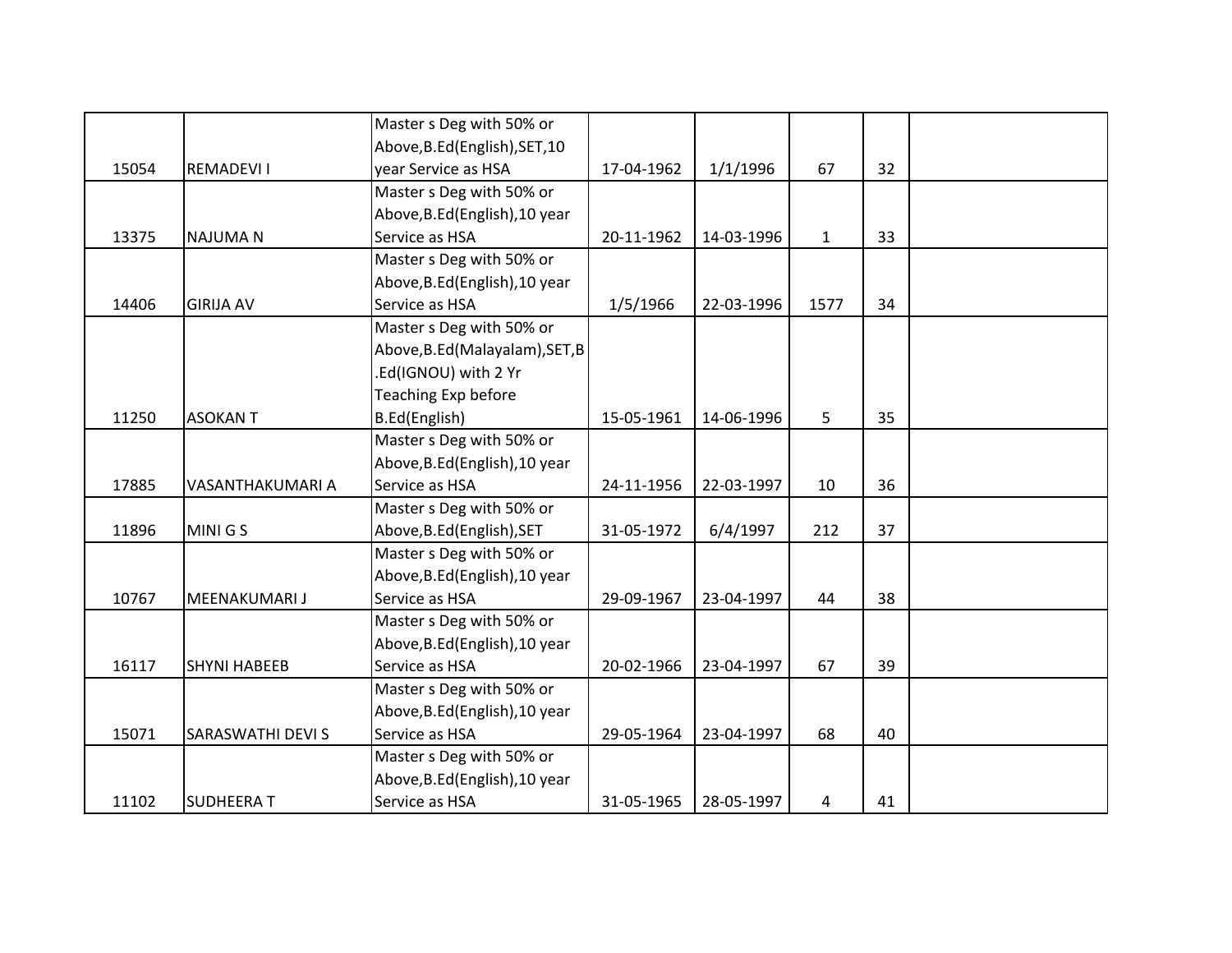|       |                         | Master s Deg with 50% or       |            |            |                |    |  |
|-------|-------------------------|--------------------------------|------------|------------|----------------|----|--|
|       |                         | Above, B.Ed (English), 10 year |            |            |                |    |  |
| 14060 | SIVADASAN K P           | Service as HSA                 | 16-05-1960 | 9/6/1997   | 102            | 42 |  |
|       |                         | Master s Deg with 50% or       |            |            |                |    |  |
|       |                         | Above, B.Ed (English), PGDTE   |            |            |                |    |  |
|       |                         | from CIFL, 10 year Service as  |            |            |                |    |  |
| 14058 | LATHA V M               | <b>HSA</b>                     | 30-05-1966 | 11/6/1997  | $\overline{7}$ | 43 |  |
|       |                         | Master s Deg with 50% or       |            |            |                |    |  |
| 14994 | <b>MANOJ SANKAR E P</b> | Above, B.Ed (English), SET     | 8/3/1965   | 12/8/1997  | $\overline{7}$ | 44 |  |
|       |                         | Master s Deg with 50% or       |            |            |                |    |  |
| 13020 | <b>MANOJ B</b>          | Above, B.Ed (English), SET     | 29-05-1967 | 28-08-1997 | 41             | 45 |  |
|       |                         | Master s Deg with 50% or       |            |            |                |    |  |
|       |                         | Above, SET, B.Ed (IGNOU) with  |            |            |                |    |  |
|       |                         | 2 Yr Teaching Exp before       |            |            |                |    |  |
| 10777 | <b>NELSON C ELIAS</b>   | B.Ed(English)                  | 22-05-1972 | 28-08-1997 | 93             | 46 |  |
|       |                         | Master s Deg with 50% or       |            |            |                |    |  |
|       |                         | Above, SET, B.Ed (IGNOU) with  |            |            |                |    |  |
|       |                         | 2 Yr Teaching Exp before       |            |            |                |    |  |
| 14861 | <b>USHAT</b>            | B.Ed(English)                  | 25-01-1972 | 28-08-1997 | 212            | 47 |  |
|       |                         | Master s Deg with 50% or       |            |            |                |    |  |
| 10817 | SREELATHA V P           | Above, B.Ed (English), SET     | 13-02-1972 | 28-08-1997 | 278            | 48 |  |
|       |                         | Master s Deg with 50% or       |            |            |                |    |  |
| 17027 | <b>REKHAK</b>           | Above, B.Ed (English), SET     | 31-05-1971 | 28-08-1997 | 654            | 49 |  |
|       |                         | Master s Deg with 50% or       |            |            |                |    |  |
| 10353 | <b>SUCHITHRA V</b>      | Above, B.Ed (English), SET     | 28-05-1974 | 29-08-1997 | 78             | 50 |  |
|       |                         | Master s Deg with 50% or       |            |            |                |    |  |
|       |                         | Above, B.Ed (Natural           |            |            |                |    |  |
|       |                         | Science), SET, B.Ed(IGNOU)     |            |            |                |    |  |
|       |                         | with 2 Yr Teaching Exp before  |            |            |                |    |  |
| 12667 | MOHANAKRISHNAN T M      | B.Ed(English)                  | 20-10-1967 | 29-08-1997 | 276            | 51 |  |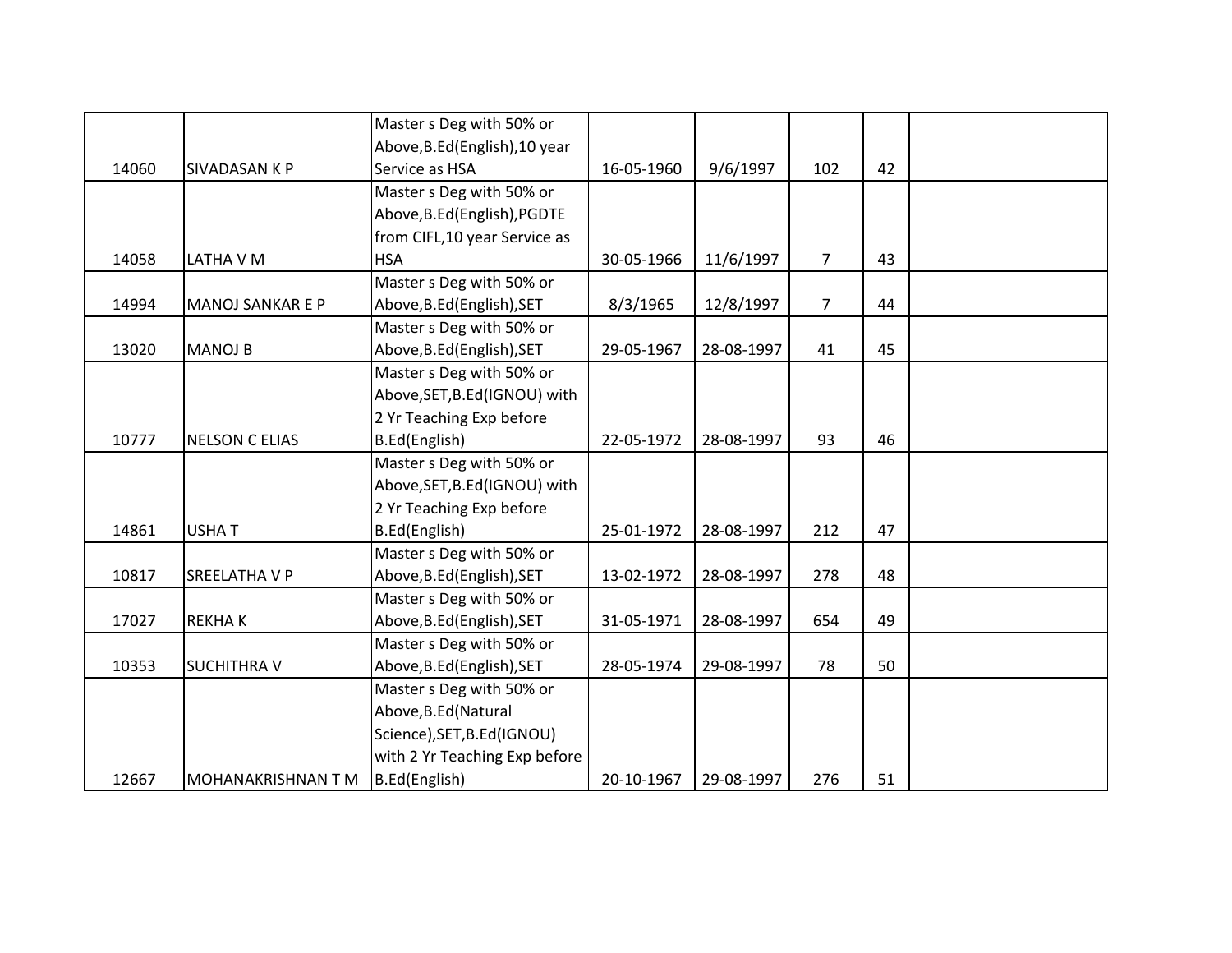|       |                     | Master s Deg with 50% or       |            |            |                |    |  |
|-------|---------------------|--------------------------------|------------|------------|----------------|----|--|
|       |                     | Above, B.Ed (English), 10 year |            |            |                |    |  |
| 11490 | <b>G VIJAYAN</b>    | Service as HSA                 | 30-05-1962 | 30-08-1997 | $\overline{2}$ | 52 |  |
|       |                     | Master s Deg with 50% or       |            |            |                |    |  |
|       |                     | Above, 10 year Service as      |            |            |                |    |  |
|       |                     | HSA, B.Ed(IGNOU) with 2 Yr     |            |            |                |    |  |
|       |                     | Teaching Exp before            |            |            |                |    |  |
| 11788 | MANOJKUMAR C        | B.Ed(English)                  | 19-05-1969 | 1/10/1997  | 23             | 53 |  |
|       |                     | Master s Deg with 50% or       |            |            |                |    |  |
|       |                     | Above, B.Ed (English), 10 year |            |            |                |    |  |
| 17987 | <b>RAJANT</b>       | Service as HSA                 | 20-05-1964 | 1/10/1997  | 58             | 54 |  |
|       |                     | Master s Deg with 50% or       |            |            |                |    |  |
|       |                     | Above, B.Ed (English), 10 year |            |            |                |    |  |
| 13602 | <b>ANILA CHACKO</b> | Service as HSA                 | 22-12-1969 | 13-10-1997 | $\overline{4}$ | 55 |  |
|       |                     | Master s Deg with 50% or       |            |            |                |    |  |
| 10706 | SATHISA CHANDRAN P  | Above, B.Ed (English), SET     | 31-05-1965 | 15-10-1997 | 19             | 56 |  |
|       |                     | Master s Deg with 50% or       |            |            |                |    |  |
|       |                     | Above, B.Ed (English), 10 year |            |            |                |    |  |
| 12038 | N VIJAYAKUMAR       | Service as HSA                 | 13-05-1959 | 24-12-1997 | 115            | 57 |  |
|       |                     | Master s Deg with 50% or       |            |            |                |    |  |
|       |                     | Above, B.Ed (Mathematics), SET |            |            |                |    |  |
|       |                     | ,B.Ed(IGNOU) with 2 Yr         |            |            |                |    |  |
|       |                     | Teaching Exp before            |            |            |                |    |  |
| 12637 | <b>MAJO PAUL K</b>  | B.Ed(English)                  | 15-05-1967 | 31-12-1997 | 170            | 58 |  |
|       |                     | Master s Deg with 50% or       |            |            |                |    |  |
| 11564 | <b>BELRAJ M G</b>   | Above, B.Ed (English), SET     | 29-05-1968 | 1/1/1998   | $\mathbf{1}$   | 59 |  |
|       |                     | Master s Deg with 50% or       |            |            |                |    |  |
|       |                     | Above, LTTC(English), 10 year  |            |            |                |    |  |
| 17277 | <b>RAJAN K</b>      | Service as HSA                 | 10/5/1964  | 10/2/1998  | 9              | 60 |  |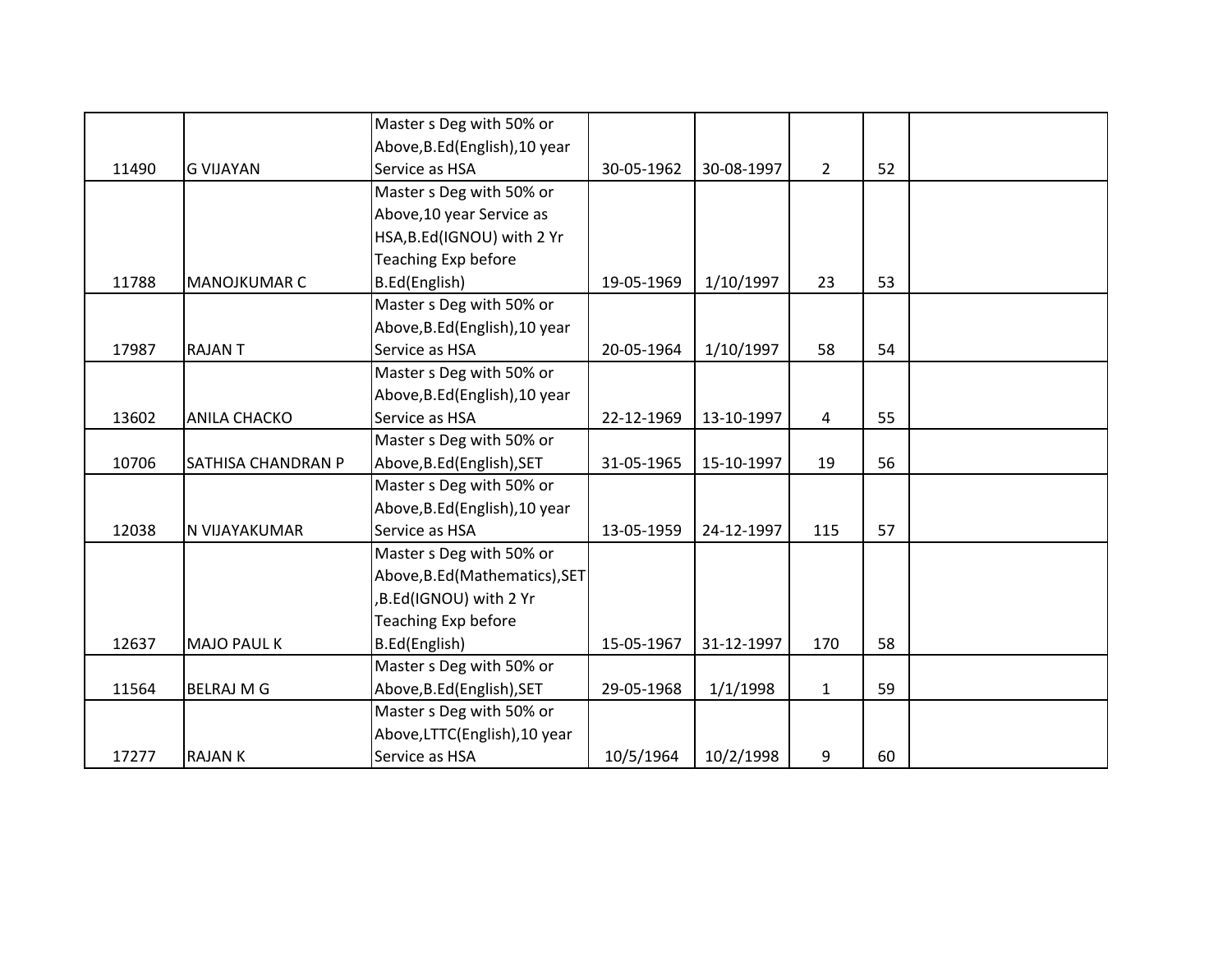|       |                         | Master s Deg with 50% or         |            |            |     |    |  |
|-------|-------------------------|----------------------------------|------------|------------|-----|----|--|
|       |                         | Above, 10 year Service as        |            |            |     |    |  |
|       |                         | HSA, B.Ed(IGNOU) with 2 Yr       |            |            |     |    |  |
|       |                         | Teaching Exp before              |            |            |     |    |  |
| 16947 | <b>LATHAN</b>           | B.Ed(English)                    | 4/4/1966   | 10/2/1998  | 75  | 61 |  |
|       |                         | Master s Deg with 50% or         |            |            |     |    |  |
|       |                         | Above, 10 year Service as        |            |            |     |    |  |
|       |                         | HSA, B.Ed(IGNOU) with 2 Yr       |            |            |     |    |  |
|       |                         | Teaching Exp before              |            |            |     |    |  |
| 12458 | SALAVUDHEEN PULLATH     | B.Ed(English)                    | 27-05-1972 | 17-02-1998 | 9   | 62 |  |
|       |                         | Master s Deg with 50% or         |            |            |     |    |  |
|       |                         | Above, SET, B.Ed (IGNOU) with    |            |            |     |    |  |
|       |                         | 2 Yr Teaching Exp before         |            |            |     |    |  |
| 16359 | <b>ASHRAF EK</b>        | B.Ed(English)                    | 30-05-1975 | 27-02-1998 | 185 | 63 |  |
|       |                         | Master s Deg with 50% or         |            |            |     |    |  |
|       |                         | Above, 10 year Service as        |            |            |     |    |  |
|       |                         | HSA, B.Ed(IGNOU) with 2 Yr       |            |            |     |    |  |
|       |                         | Teaching Exp before              |            |            |     |    |  |
| 14062 | <b>ABDUL KAREEM T P</b> | B.Ed(English)                    | 15-05-1966 | 18-03-1998 | 159 | 64 |  |
|       |                         | Master s Deg with 50% or         |            |            |     |    |  |
|       |                         | Above, B.Ed (English), 10 year   |            |            |     |    |  |
| 12628 | <b>BALAKRISHNAN OK</b>  | Service as HSA                   | 15-03-1965 | 23-03-1998 | 190 | 65 |  |
|       |                         | Master s Deg with 50% or         |            |            |     |    |  |
|       |                         | Above, B.Ed (English), B.Ed (Bot |            |            |     |    |  |
|       |                         | any), SET, B.Ed(IGNOU) with 2    |            |            |     |    |  |
|       |                         | Yr Teaching Exp before           |            |            |     |    |  |
| 10089 | PRADEEP KUMAR K         | B.Ed(English)                    | 15-06-1964 | 6/5/1998   | 427 | 66 |  |
|       |                         | Master s Deg with 50% or         |            |            |     |    |  |
| 12015 | THAMPAN THOMAS C        | Above, B.Ed (English), SET       | 16-08-1967 | 20-05-1998 | 42  | 67 |  |
|       |                         | Master s Deg with 50% or         |            |            |     |    |  |
| 18360 | <b>KT PAVITHRAN</b>     | Above, B.Ed (English), SET       | 2/4/1971   | 20-05-1998 | 83  | 68 |  |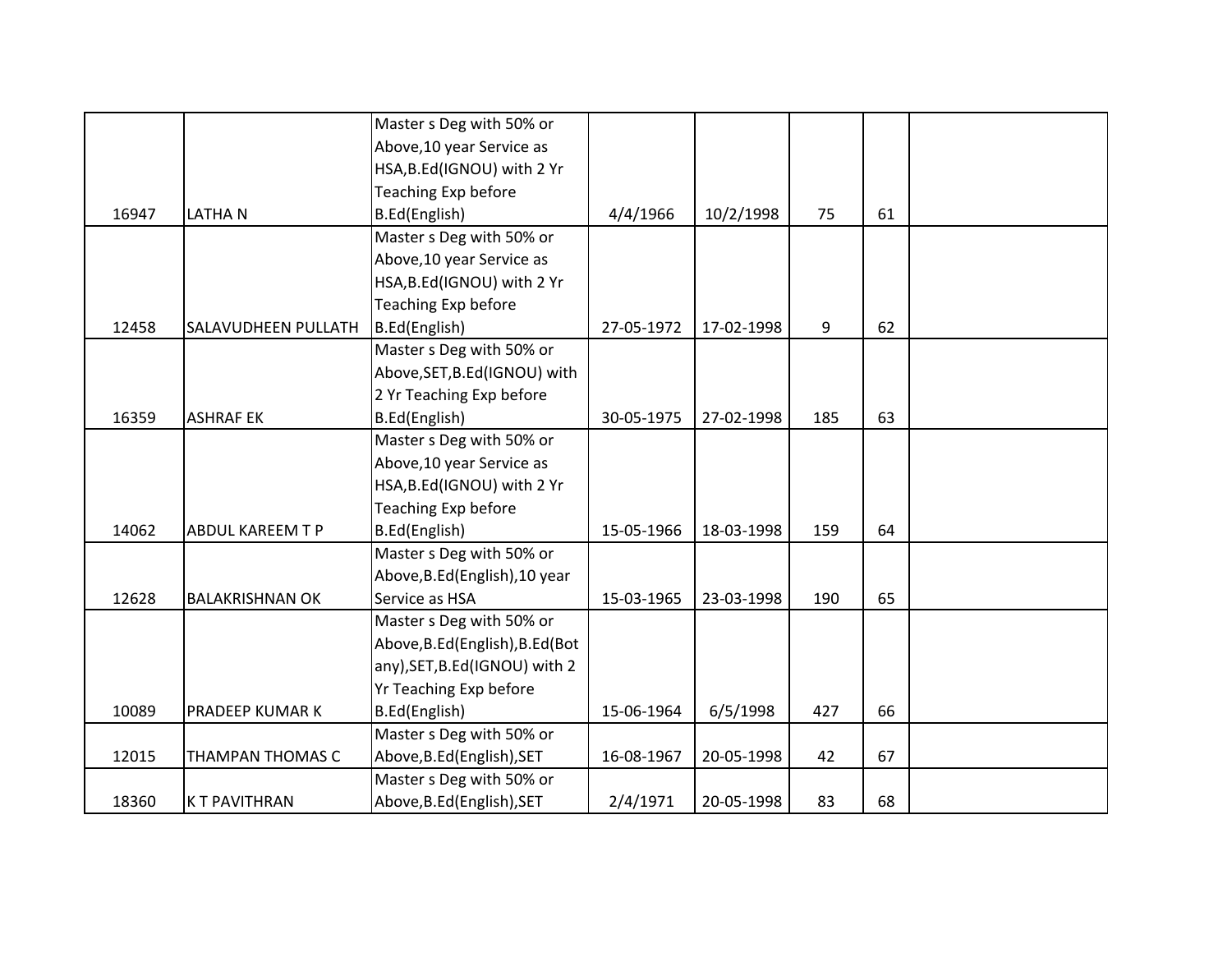|       |                      | Master s Deg with 50% or       |            |            |                |    |  |
|-------|----------------------|--------------------------------|------------|------------|----------------|----|--|
|       |                      | Above, SET, B.Ed (IGNOU) with  |            |            |                |    |  |
|       |                      | 2 Yr Teaching Exp before       |            |            |                |    |  |
| 13442 | <b>RAJESH K M</b>    | B.Ed(English)                  | 4/2/1973   | 29-05-1998 | 160            | 69 |  |
|       |                      | Master s Deg with 50% or       |            |            |                |    |  |
| 14589 | <b>DEEPTHY V V</b>   | Above, B.Ed (English), SET     | 30-05-1970 | 4/6/1998   | 232            | 70 |  |
|       |                      | Master s Deg with 50% or       |            |            |                |    |  |
| 13525 | <b>SURESHKUMAR V</b> | Above, B.Ed (English), SET     | 25-05-1963 | 5/6/1998   | $\overline{7}$ | 71 |  |
|       |                      | Master s Deg with 50% or       |            |            |                |    |  |
| 14162 | <b>ROY M MATHEW</b>  | Above, B.Ed (English), SET     | 17-04-1969 | 27-06-1998 | 196            | 72 |  |
|       |                      | Master s Deg with 50% or       |            |            |                |    |  |
| 15493 | <b>JAISON MO</b>     | Above, B.Ed (English), SET     | 15-07-1967 | 17-07-1998 | 36             | 73 |  |
|       |                      | Master s Deg with 50% or       |            |            |                |    |  |
|       |                      | Above, 10 year Service as      |            |            |                |    |  |
|       |                      | HSA, B.Ed(IGNOU) with 2 Yr     |            |            |                |    |  |
|       |                      | <b>Teaching Exp before</b>     |            |            |                |    |  |
| 12787 | <b>AMBIKA AG</b>     | B.Ed(English)                  | 15-05-1965 | 5/8/1998   | 23             | 74 |  |
|       |                      | Master s Deg with 50% or       |            |            |                |    |  |
| 13565 | PRABHANN             | Above, B.Ed (English), SET     | 29-11-1965 | 18-08-1998 | 141            | 75 |  |
|       |                      | Master s Deg with 50% or       |            |            |                |    |  |
|       |                      | Above, B.Ed (English), 10 year |            |            |                |    |  |
| 17107 | <b>ANITHAKV</b>      | Service as HSA                 | 28-02-1967 | 28-08-1998 | 169            | 76 |  |
|       |                      | Master s Deg with 50% or       |            |            |                |    |  |
|       |                      | Above, B.Ed (English), 10 year |            |            |                |    |  |
| 18146 | <b>SURESH K</b>      | Service as HSA                 | 25-05-1964 | 18-09-1998 | 6              | 77 |  |
|       |                      | Master s Deg with 50% or       |            |            |                |    |  |
|       |                      | Above, B.Ed (English), 10 year |            |            |                |    |  |
| 13187 | RAMADASAN KV         | Service as HSA                 | 5/1/1963   | 18-09-1998 | 6              | 78 |  |
|       |                      | Master s Deg with 50% or       |            |            |                |    |  |
|       |                      | Above, SET, B.Ed (IGNOU) with  |            |            |                |    |  |
|       |                      | 2 Yr Teaching Exp before       |            |            |                |    |  |
| 14464 | <b>ANILTV</b>        | B.Ed(English)                  | 4/5/1971   | 24-09-1998 | 56             | 79 |  |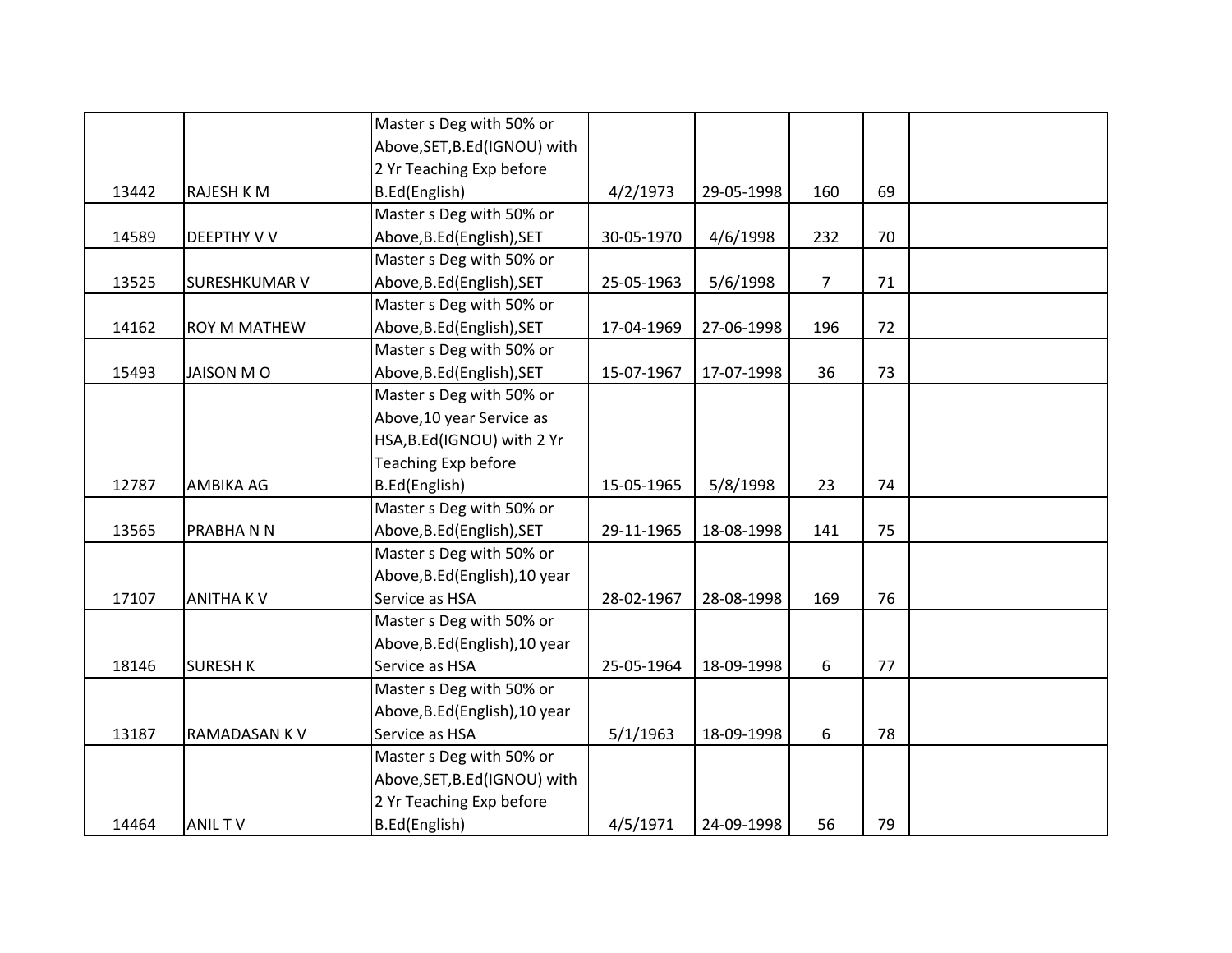|       |                        | Master s Deg with 50% or          |            |            |                |    |  |
|-------|------------------------|-----------------------------------|------------|------------|----------------|----|--|
| 16788 | <b>SOBHAKUMARI S</b>   | Above, B.Ed (English), SET        | 15-05-1966 | 14-10-1998 | 6              | 80 |  |
|       |                        | Master s Deg with 50% or          |            |            |                |    |  |
| 11426 | <b>JOLLY JOSEPH</b>    | Above, B.Ed (English), SET        | 28-05-1968 | 17-10-1998 | 126            | 81 |  |
|       |                        | Master s Deg with 50% or          |            |            |                |    |  |
|       |                        | Above, B.Ed (English), 10 year    |            |            |                |    |  |
| 13878 | RAMAKRISHNAN A C       | Service as HSA                    | 4/8/1968   | 28-10-1998 | 33797          | 82 |  |
|       |                        | Master s Deg with 50% or          |            |            |                |    |  |
|       |                        | Above, B.Ed (English), B.Ed (Mat  |            |            |                |    |  |
|       |                        | hematics), 10 year Service as     |            |            |                |    |  |
| 11616 | <b>BEENA RANI V</b>    | <b>HSA</b>                        | 30-05-1968 | 7/11/1998  | $\overline{4}$ | 83 |  |
|       |                        | Master s Deg with 50% or          |            |            |                |    |  |
|       |                        | Above, B.Ed (Malayalam), M.Ed     |            |            |                |    |  |
| 11881 | PRAMEELA P K           | (English)                         | 17-04-1967 | 12/11/1998 | 5              | 84 |  |
|       |                        | Master s Deg with 50% or          |            |            |                |    |  |
|       |                        | Above, B.Ed (Social               |            |            |                |    |  |
|       |                        | Science), M.Phil, M.Ed(English),  |            |            |                |    |  |
| 14555 | <b>REMESAN L</b>       | 10 year Service as HSA            | 12/2/1964  | 19-11-1998 | 15571          | 85 |  |
|       |                        | Master s Deg with 50% or          |            |            |                |    |  |
| 16781 | PADMANABHAN T          | Above, B.Ed (English), SET        | 4/10/1956  | 9/12/1998  | $\overline{7}$ | 86 |  |
|       |                        | Master s Deg with 50% or          |            |            |                |    |  |
|       |                        | Above, SET, B.Ed (IGNOU) with     |            |            |                |    |  |
|       |                        | 2 Yr Teaching Exp before          |            |            |                |    |  |
| 11780 | <b>DINESHKUMAR A</b>   | B.Ed(English)                     | 6/5/1965   | 2/1/1999   | 13             | 87 |  |
|       |                        | Master s Deg with 50% or          |            |            |                |    |  |
| 17759 | <b>KOMALAVALLY C P</b> | Above, B.Ed (English), SET        | 4/6/1963   | 29-04-1999 | 4              | 88 |  |
|       |                        | Master s Deg with 50% or          |            |            |                |    |  |
| 10506 | <b>DEVADAS KV</b>      | Above, B.Ed (English), SET        | 7/2/1969   | 29-06-1999 | $\mathbf{1}$   | 89 |  |
|       |                        | Master s Deg with 50% or          |            |            |                |    |  |
|       |                        | Above, B.Ed (History), B.Ed (Engl |            |            |                |    |  |
| 16597 | O VMINI                | ish), SET                         | 27-05-1970 | 15-07-1999 | 713            | 90 |  |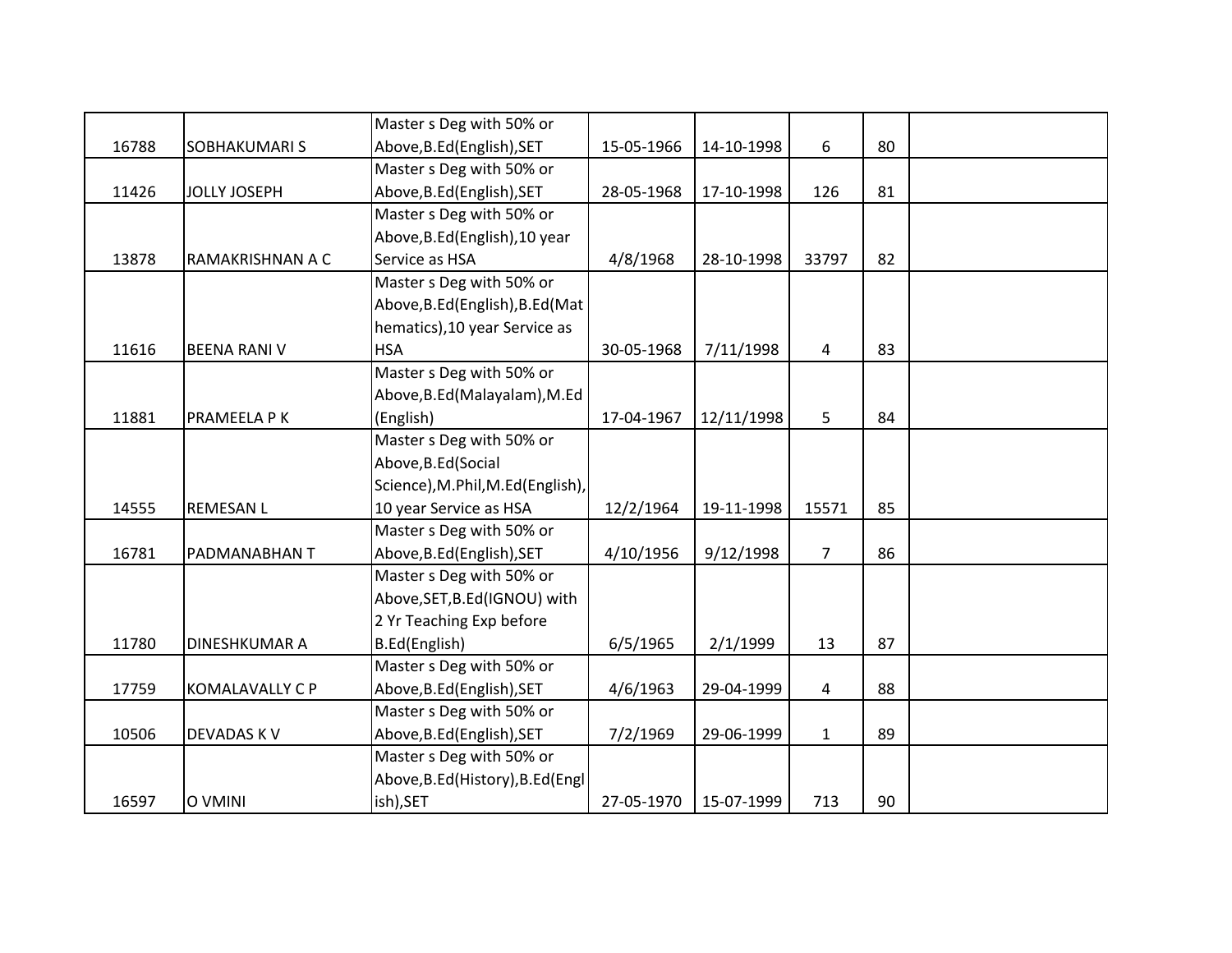|       |                      | Master s Deg with 50% or         |            |            |              |     |  |
|-------|----------------------|----------------------------------|------------|------------|--------------|-----|--|
| 15950 | SOBHA J              | Above, B.Ed (English), SET       | 31-05-1973 | 19-07-1999 | 26           | 91  |  |
|       |                      | Master s Deg with 50% or         |            |            |              |     |  |
| 15760 | <b>BINDUC</b>        | Above, B.Ed (English), SET       | 9/2/1972   | 21-07-1999 | 12           | 92  |  |
|       |                      | Master s Deg with 50% or         |            |            |              |     |  |
| 11924 | NARAYANAN N V        | Above, B.Ed (English), SET       | 15-03-1970 | 21-07-1999 | 55           | 93  |  |
|       |                      | Master s Deg with 50% or         |            |            |              |     |  |
|       |                      | Above, B.Ed (English), SET, M.Ph |            |            |              |     |  |
| 11220 | <b>SHEEBAKG</b>      | İΙ                               | 30-05-1974 | 21-07-1999 | 186          | 94  |  |
|       | <b>JAHFERALI</b>     | Master s Deg with 50% or         |            |            |              |     |  |
| 12093 | CHOLAKKAPARAMBAN     | Above, B.Ed (English), SET       | 1/6/1969   | 21-07-1999 | 572          | 95  |  |
|       |                      | Master s Deg with 50% or         |            |            |              |     |  |
|       |                      | Above, B.Ed (English), M.Ed (Eng |            |            |              |     |  |
| 15300 | <b>SUBAIR CH</b>     | lish)                            | 25-04-1974 | 23-07-1999 | 54           | 96  |  |
|       |                      | Master s Deg with 50% or         |            |            |              |     |  |
| 10386 | <b>BENNY M P</b>     | Above, B.Ed (English), SET       | 3/3/1965   | 19-08-1999 | 5            | 97  |  |
|       |                      | Master s Deg with 50% or         |            |            |              |     |  |
| 15623 | <b>CHANDRIKA C</b>   | Above, B.Ed (English), SET       | 25-03-1966 | 25-10-1999 | 10           | 98  |  |
|       |                      | Master s Deg with 50% or         |            |            |              |     |  |
|       |                      | Above, 10 year Service as        |            |            |              |     |  |
|       |                      | HSA, B.Ed(IGNOU) with 2 Yr       |            |            |              |     |  |
|       |                      | Teaching Exp before              |            |            |              |     |  |
| 10852 | <b>VINOD KUMAR K</b> | B.Ed(English)                    | 25-05-1969 | 2/11/1999  | $\mathbf{1}$ | 99  |  |
|       |                      | Master s Deg with 50% or         |            |            |              |     |  |
| 12643 | <b>RINCY P JAMES</b> | Above, B.Ed (English), SET       | 19-09-1975 | 4/11/1999  | 8            | 100 |  |
|       |                      | Master s Deg with 50% or         |            |            |              |     |  |
|       |                      | Above, B.Ed (English), 10 year   |            |            |              |     |  |
| 16800 | <b>SUBAIDA P A</b>   | Service as HSA                   | 31-05-1965 | 11/8/2000  | 91           | 101 |  |
|       | MUHAMMAD LUKHMAN     | Master s Deg with 50% or         |            |            |              |     |  |
| 10556 | Κ                    | Above, B.Ed (English), SET       | 30-05-1974 | 11/8/2000  | 783          | 102 |  |
|       |                      | Master s Deg with 50% or         |            |            |              |     |  |
| 17284 | <b>SHEEJAPK</b>      | Above, B.Ed (English), SET       | 20-04-1975 | 16-08-2000 | 268          | 103 |  |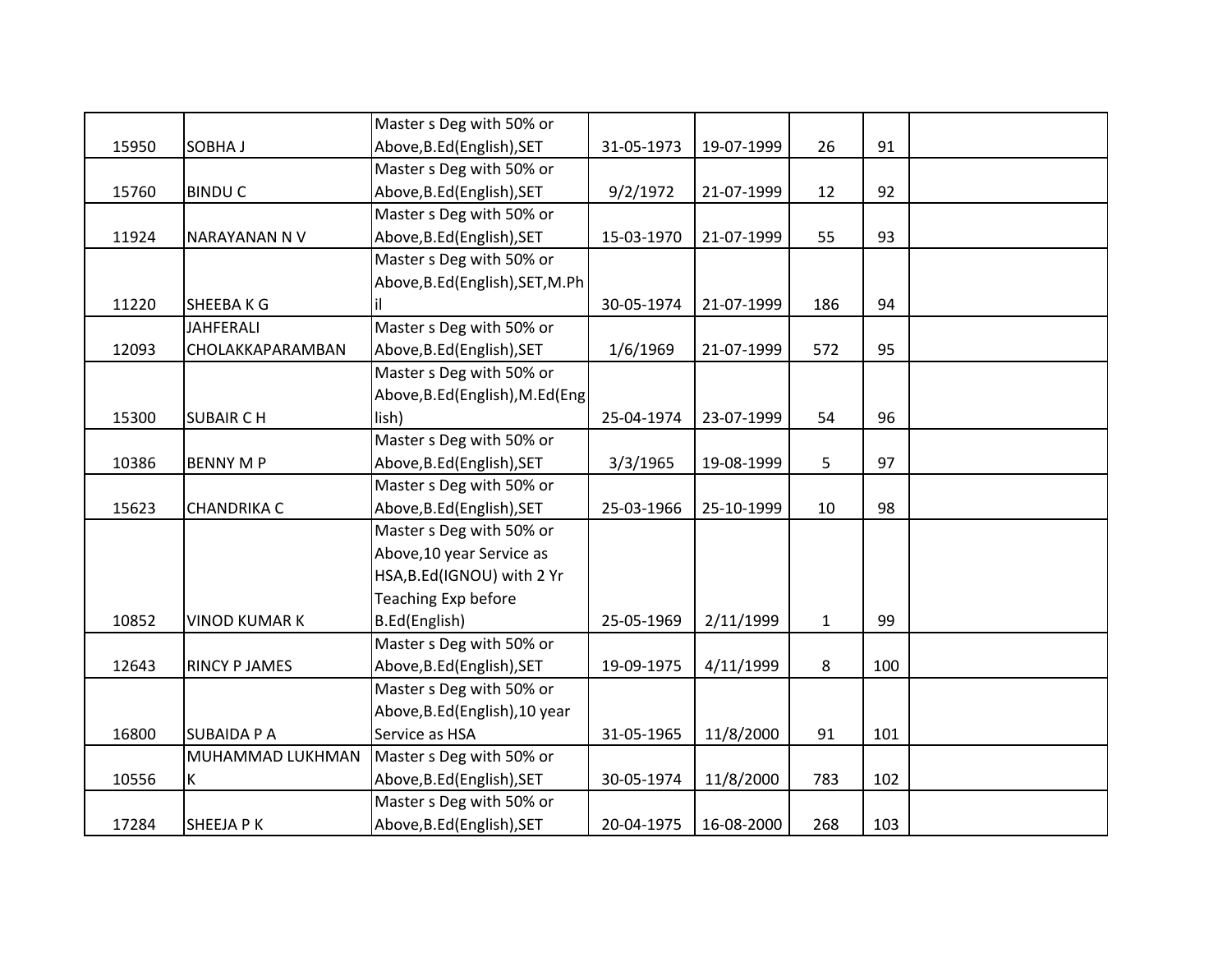|       |                         | Master s Deg with 50% or       |            |            |                |     |  |
|-------|-------------------------|--------------------------------|------------|------------|----------------|-----|--|
| 15786 | <b>B SHEEJA</b>         | Above, B.Ed (English), SET     | 25-05-1964 | 31-10-2000 | 56             | 104 |  |
|       |                         | Master s Deg with 50% or       |            |            |                |     |  |
|       |                         | Above, B.Ed (English), 10 year |            |            |                |     |  |
| 13199 | <b>GOVINDANT</b>        | Service as HSA                 | 30-05-1967 | 3/11/2000  | $\overline{7}$ | 105 |  |
|       |                         | Master s Deg with 50% or       |            |            |                |     |  |
|       |                         | Above, SET, B.Ed (IGNOU) with  |            |            |                |     |  |
|       |                         | 2 Yr Teaching Exp before       |            |            |                |     |  |
| 13258 | MURALIDHARAN A K        | B.Ed(English)                  | 8/3/1969   | 2/1/2001   | $\overline{2}$ | 106 |  |
|       |                         | Master s Deg with 50% or       |            |            |                |     |  |
| 15238 | SEBASTIAN AUGUSTY P     | Above, B.Ed (English), SET     | 26-05-1964 | 6/2/2001   | $\mathbf{1}$   | 107 |  |
|       |                         | Master s Deg with 50% or       |            |            |                |     |  |
|       |                         | Above, B.Ed (English), 10 year |            |            |                |     |  |
| 13349 | <b>MOHANANKG</b>        | Service as HSA                 | 20-07-1963 | 7/2/2001   | $\mathbf{1}$   | 108 |  |
|       |                         | Master s Deg with 50% or       |            |            |                |     |  |
|       |                         | Above, B.Ed (Physical          |            |            |                |     |  |
|       |                         | Science), PGDTE from CIFL, 10  |            |            |                |     |  |
|       |                         | year Service as                |            |            |                |     |  |
|       |                         | HSA, B.Ed (IGNOU) with 2 Yr    |            |            |                |     |  |
|       |                         | Teaching Exp before            |            |            |                |     |  |
| 17972 | LYMNA LINET LOPEZ       | B.Ed(English)                  | 22-04-1974 | 9/4/2001   | 15             | 109 |  |
|       |                         | Master s Deg with 50% or       |            |            |                |     |  |
| 17455 | PRASENNA P V            | Above, B.Ed (English), SET     | 14-04-1968 | 22-06-2001 | 137            | 110 |  |
|       |                         | Master s Deg with 50% or       |            |            |                |     |  |
| 11195 | <b>BINDUVG</b>          | Above, B.Ed (English), SET     | 16-02-1968 | 7/7/2001   | $\mathbf{1}$   | 111 |  |
|       |                         | Master s Deg with 50% or       |            |            |                |     |  |
| 12109 | <b>HARIKRISHNAN R S</b> | Above, B.Ed (English), SET     | 31-05-1973 | 30-07-2001 | $\overline{2}$ | 112 |  |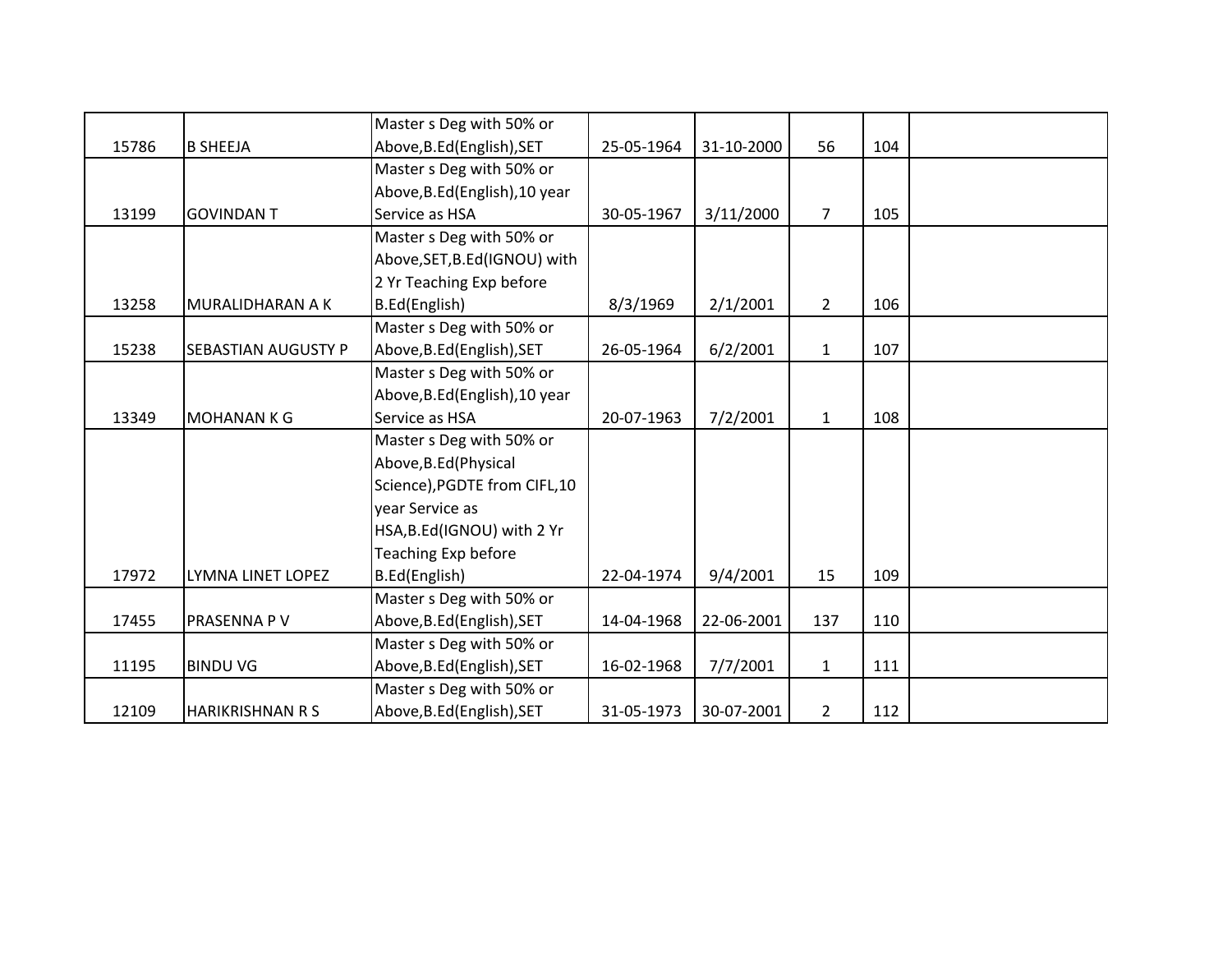|       |                     | Master s Deg with 50% or       |            |            |             |     |  |
|-------|---------------------|--------------------------------|------------|------------|-------------|-----|--|
|       |                     | Above, B.Ed (Physical          |            |            |             |     |  |
|       |                     | Science), 10 year Service as   |            |            |             |     |  |
|       |                     | HSA, B.Ed(IGNOU) with 2 Yr     |            |            |             |     |  |
|       |                     | Teaching Exp before            |            |            |             |     |  |
| 12181 | <b>BUSHARA V M</b>  | B.Ed(English)                  | 20-05-1969 | 1/8/2001   | 3           | 113 |  |
|       |                     | Master s Deg with 50% or       |            |            |             |     |  |
|       |                     | Above, B.Ed (Mathematics), SET |            |            |             |     |  |
|       |                     | ,B.Ed(IGNOU) with 2 Yr         |            |            |             |     |  |
|       |                     | Teaching Exp before            |            |            |             |     |  |
| 13086 | RATNAKUMAR M V      | B.Ed(English)                  | 9/11/1972  | 24-09-2001 | 33          | 114 |  |
|       |                     | Master s Deg with 50% or       |            |            |             |     |  |
| 17664 | <b>BINDUP</b>       | Above, B.Ed (English), SET     | 15-05-1973 | 5/10/2001  | 15          | 115 |  |
|       |                     | Master s Deg with 50% or       |            |            |             |     |  |
|       |                     | Above, B.Ed (English), 10 year |            |            |             |     |  |
| 18259 | PADMANABHAN EV      | Service as HSA                 | 6/2/1963   | 22-10-2001 | $2^{\circ}$ | 116 |  |
|       |                     | Master s Deg with 50% or       |            |            |             |     |  |
|       |                     | Above, B.Ed (Physical          |            |            |             |     |  |
|       |                     | Science), SET, B.Ed(IGNOU)     |            |            |             |     |  |
|       | <b>JOSMI JOSEPH</b> | with 2 Yr Teaching Exp before  |            |            |             |     |  |
| 12519 | PATTARUKANDAM       | B.Ed(English)                  | 20-05-1972 | 29-10-2001 | 41          | 117 |  |
|       |                     |                                |            |            |             |     |  |
|       |                     | Master s Deg with 50% or       |            |            |             |     |  |
|       |                     | Above, B.Ed (Physical          |            |            |             |     |  |
|       |                     | Science), SET, 10 year Service |            |            |             |     |  |
|       |                     | as HSA, B.Ed(IGNOU) with 2 Yr  |            |            |             |     |  |
|       |                     | Teaching Exp before            |            |            |             |     |  |
| 11506 | PREETHI JOSEPH      | B.Ed(English)                  | 29-06-1971 | 29-10-2001 | 79          | 118 |  |
|       |                     | Master s Deg with 50% or       |            |            |             |     |  |
|       |                     | Above, SET, B.Ed (IGNOU) with  |            |            |             |     |  |
|       |                     | 2 Yr Teaching Exp before       |            |            |             |     |  |
| 10850 | P S BABURAJ         | B.Ed(English)                  | 2/5/1972   | 7/12/2001  | 3           | 119 |  |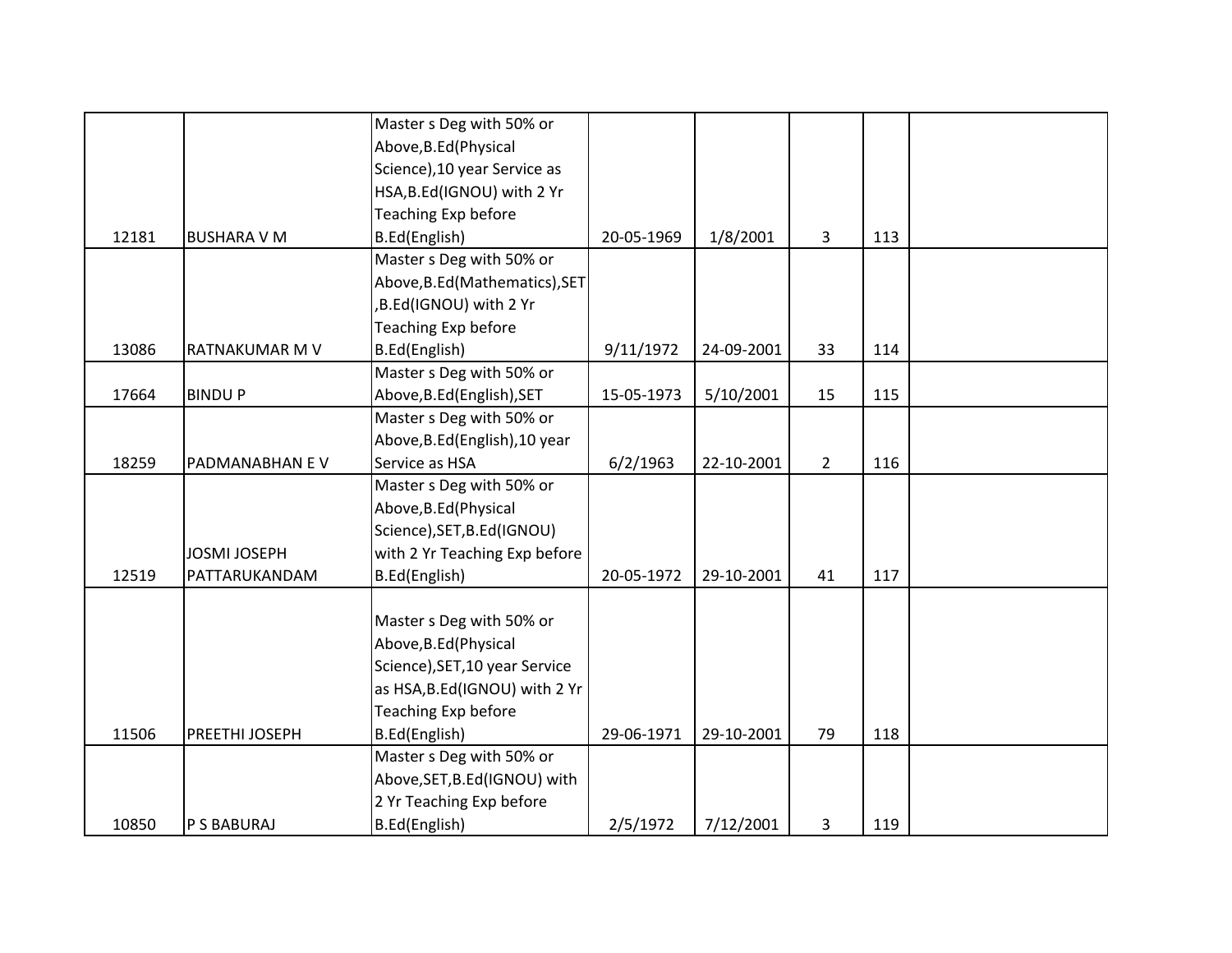|       |                          | Master s Deg with 50% or         |            |            |                |     |  |
|-------|--------------------------|----------------------------------|------------|------------|----------------|-----|--|
| 10010 | <b>RENJITH A S</b>       | Above, B.Ed (English), SET       | 11/4/1974  | 24-04-2002 | 93             | 120 |  |
|       |                          | Master s Deg with 50% or         |            |            |                |     |  |
|       |                          | Above, SET, B.Ed (IGNOU) with    |            |            |                |     |  |
|       |                          | 2 Yr Teaching Exp before         |            |            |                |     |  |
| 11362 | YUSUFF AM                | B.Ed(English)                    | 10/5/1970  | 30-07-2002 | $2^{\circ}$    | 121 |  |
|       |                          |                                  |            |            |                |     |  |
|       |                          | Master s Deg with 50% or         |            |            |                |     |  |
|       |                          | Above, B.Ed (English), M.Ed (Eng |            |            |                |     |  |
| 16079 | SNEHA RUPA C M           | lish), 10 year Service as HSA    | 24-05-1959 | 9/9/2002   | $\mathbf{1}$   | 122 |  |
|       |                          | Master s Deg with 50% or         |            |            |                |     |  |
| 14679 | <b>BIJUKR</b>            | Above, B.Ed (English), SET       | 20-11-1970 | 17-09-2002 | 6              | 123 |  |
|       |                          | Master s Deg with 50% or         |            |            |                |     |  |
| 13910 | <b>JOSINI G S</b>        | Above, B.Ed (English), SET       | 29-05-1974 | 6/11/2002  | 96             | 124 |  |
|       |                          | Master s Deg with 50% or         |            |            |                |     |  |
|       |                          | Above, B.Ed (English), SET, M.Ed |            |            |                |     |  |
| 13257 | <b>BINDUN</b>            | (English)                        | 6/7/1975   | 15-11-2002 | 72             | 125 |  |
|       |                          | Master s Deg with 50% or         |            |            |                |     |  |
| 13191 | <b>SWAPNATP</b>          | Above, B.Ed (English), SET       | 1/6/1977   | 15-11-2002 | 102            | 126 |  |
|       |                          | Master s Deg with 50% or         |            |            |                |     |  |
|       |                          | Above, SET, B.Ed (IGNOU) with    |            |            |                |     |  |
|       |                          | 2 Yr Teaching Exp before         |            |            |                |     |  |
| 10569 | <b>SINDHUS</b>           | B.Ed(English)                    | 26-05-1973 | 16-11-2002 | 6              | 127 |  |
|       |                          |                                  |            |            |                |     |  |
|       |                          | Master s Deg with 50% or         |            |            |                |     |  |
| 10075 | <b>ANUSREE CV</b>        | Above, M.Ed(English), NET/JRF    | 20-05-1973 | 24-12-2002 | $\overline{7}$ | 128 |  |
|       |                          | Master s Deg with 50% or         |            |            |                |     |  |
| 11652 | <b>HANEEFA CA</b>        | Above, B.Ed (English), SET       | 23-10-1972 | 1/1/2003   | $\overline{2}$ | 129 |  |
|       |                          | Master s Deg with 50% or         |            |            |                |     |  |
| 17358 | RAVEENDRAN P K           | Above, B.Ed (English), SET       | 26-12-1964 | 20-02-2003 | 14             | 130 |  |
|       |                          | Master s Deg with 50% or         |            |            |                |     |  |
| 11116 | <b>NARAYANA SHETTY K</b> | Above, B.Ed (English), SET       | 2/9/1959   | 1/6/2003   | 14             | 131 |  |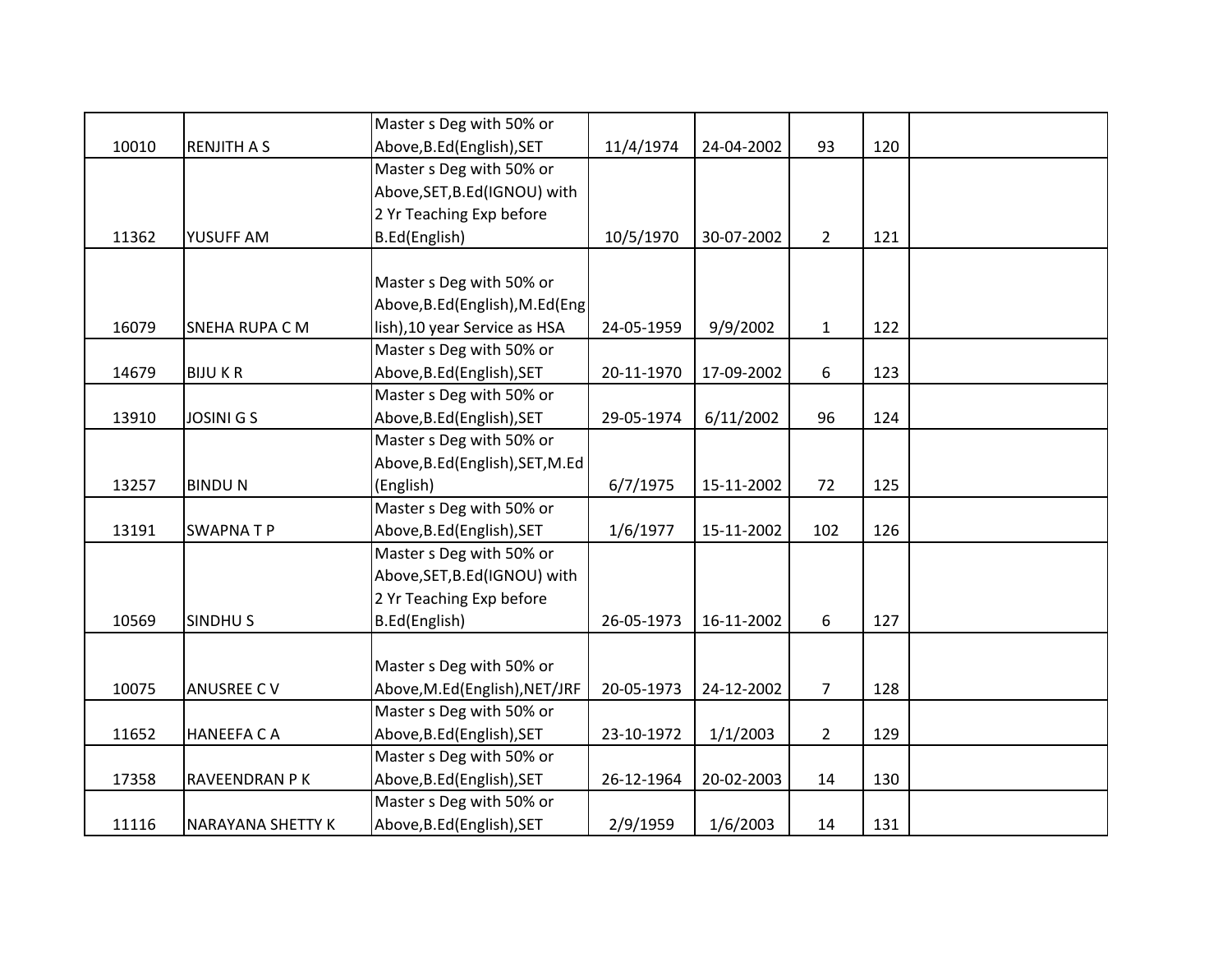|       |                                                  | Master s Deg with 50% or         |            |            |                 |     |  |
|-------|--------------------------------------------------|----------------------------------|------------|------------|-----------------|-----|--|
| 11441 | PRIYADARSINI S NAIR                              | Above, B.Ed (English), SET       | 10/2/1978  | 13-06-2003 | $\mathbf{1}$    | 132 |  |
|       |                                                  | Master s Deg with 50% or         |            |            |                 |     |  |
| 15915 | <b>SINDHUB</b>                                   | Above, B.Ed (English), SET       | 31-05-1976 | 18-06-2003 | 196             | 133 |  |
|       |                                                  | Master s Deg with 50% or         |            |            |                 |     |  |
| 10608 | SASIDHARAN ARINCHEERI Above, B.Ed (English), SET |                                  | 10/5/1966  | 24-06-2003 | 7 <sup>1</sup>  | 134 |  |
|       |                                                  | Master s Deg with 50% or         |            |            |                 |     |  |
| 11913 | <b>UBAID KP</b>                                  | Above, B.Ed (English), SET       | 23-05-1971 | 24-06-2003 | $\overline{7}$  | 135 |  |
|       |                                                  | Master s Deg with 50% or         |            |            |                 |     |  |
| 10745 | <b>NEENA FRANCIS</b>                             | Above, B.Ed (English), SET       | 24-03-1971 | 24-06-2003 | 10              | 136 |  |
|       |                                                  | Master s Deg with 50% or         |            |            |                 |     |  |
| 12017 | A N RAJITHA                                      | Above, B.Ed (English), SET       | 30-05-1972 | 24-06-2003 | 11              | 137 |  |
|       |                                                  | Master s Deg with 50% or         |            |            |                 |     |  |
|       |                                                  | Above, B.Ed (English), SET, PGDT |            |            |                 |     |  |
| 11695 | V MUHAMMED                                       | E from CIFL                      | 31-05-1971 | 24-06-2003 | 18              | 138 |  |
|       |                                                  | Master s Deg with 50% or         |            |            |                 |     |  |
| 14988 | M KALARANI                                       | Above, B.Ed (English), SET       | 29-05-1963 | 30-06-2003 | 4               | 139 |  |
|       |                                                  | Master s Deg with 50% or         |            |            |                 |     |  |
| 16046 | <b>MOHANAN A</b>                                 | Above, B.Ed (English), SET       | 7/5/1959   | 30-06-2003 | $7\overline{ }$ | 140 |  |
|       |                                                  | Master s Deg with 50% or         |            |            |                 |     |  |
| 12590 | <b>JAYANTHIMR</b>                                | Above, B.Ed (English), SET       | 14-12-1969 | 30-06-2003 | $\overline{7}$  | 141 |  |
|       |                                                  | Master s Deg with 50% or         |            |            |                 |     |  |
| 12545 | <b>SINDHU A</b>                                  | Above, B.Ed (English), SET       | 31-05-1973 | 30-06-2003 | 8               | 142 |  |
|       |                                                  |                                  |            |            |                 |     |  |
|       |                                                  | Master s Deg with 50% or         |            |            |                 |     |  |
| 10229 | <b>MANOJ MD</b>                                  | Above, B.Ed (English), SET, Ph.D | 21-05-1971 | 30-06-2003 | 9               | 143 |  |
|       |                                                  | Master s Deg with 50% or         |            |            |                 |     |  |
| 11692 | <b>REMANIKP</b>                                  | Above, B.Ed (English), SET       | 10/10/1974 | 30-06-2003 | 13              | 144 |  |
|       |                                                  | Master s Deg with 50% or         |            |            |                 |     |  |
|       |                                                  | Above, B.Ed (English), M.Ed (Eng |            |            |                 |     |  |
| 11963 | P S SAINUDEEN                                    | lish)                            | 18-02-1965 | 31-07-2003 | 93              | 145 |  |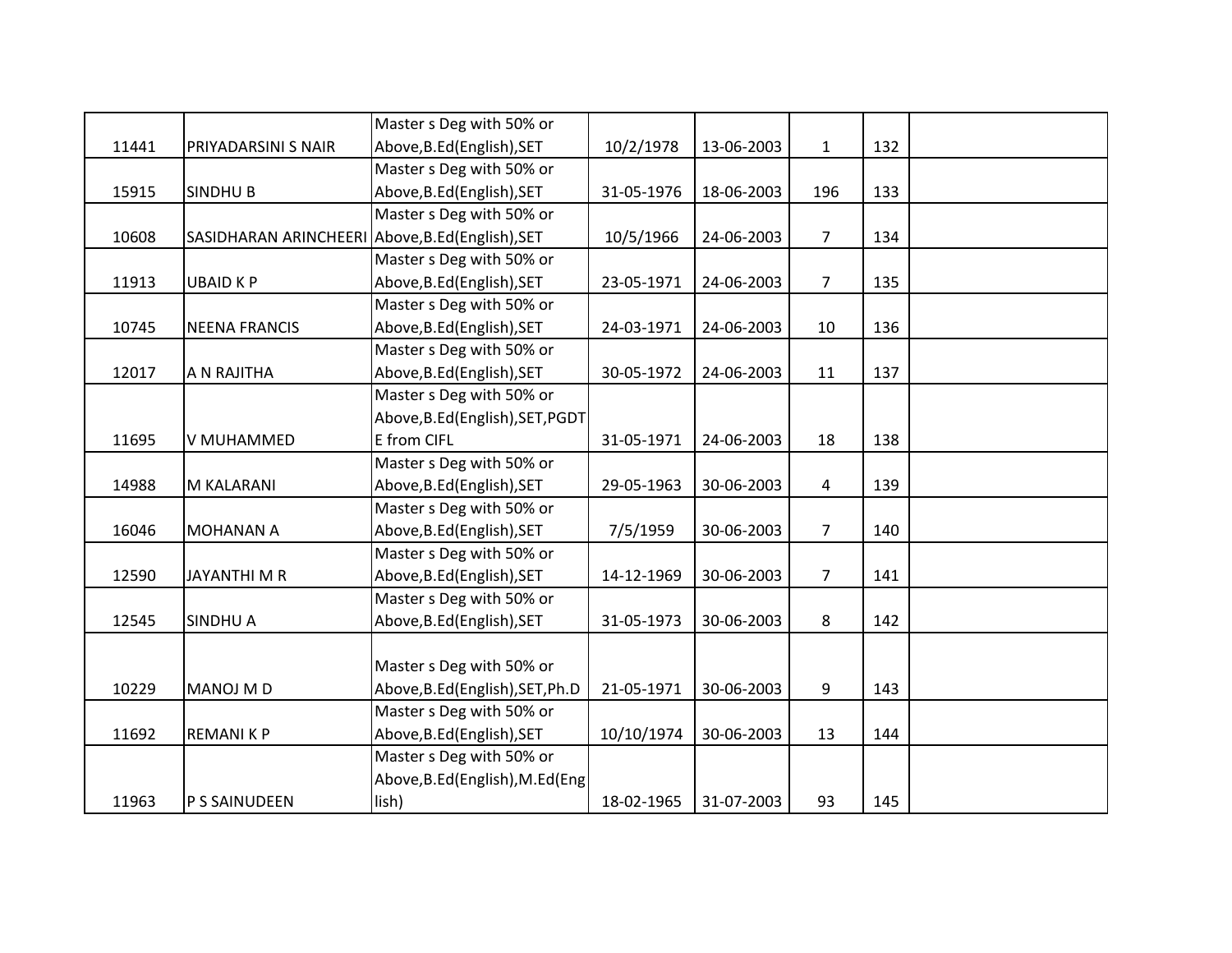|       |                         | Master s Deg with 50% or   |            |            |                |     |  |
|-------|-------------------------|----------------------------|------------|------------|----------------|-----|--|
| 15851 | <b>RAVINDRAN PM</b>     | Above, B.Ed (English), SET | 30-11-1957 | 4/8/2003   | $\mathbf{1}$   | 146 |  |
|       |                         | Master s Deg with 50% or   |            |            |                |     |  |
| 15233 | <b>NISHATM</b>          | Above, B.Ed (English), SET | 15-10-1969 | 4/8/2003   | 9              | 147 |  |
|       |                         | Master s Deg with 50% or   |            |            |                |     |  |
| 13548 | <b>JOLLY E</b>          | Above, B.Ed (English), SET | 2/5/1965   | 4/8/2003   | 8533           | 148 |  |
|       |                         | Master s Deg with 50% or   |            |            |                |     |  |
| 13563 | RAVEENDRAN CV           | Above, B.Ed (English), SET | 1/5/1965   | 8/8/2003   | $\overline{7}$ | 149 |  |
|       |                         | Master s Deg with 50% or   |            |            |                |     |  |
| 13666 | <b>KUNHAPPAN CP</b>     | Above, B.Ed (English), SET | 25-04-1962 | 8/8/2003   | 8              | 150 |  |
|       |                         | Master s Deg with 50% or   |            |            |                |     |  |
| 17811 | <b>SHOBANA KUMARI K</b> | Above, B.Ed (English), SET | 31-05-1968 | 8/8/2003   | 9              | 151 |  |
|       | INDIRADEVI KUNJAMMA     | Master s Deg with 50% or   |            |            |                |     |  |
| 12683 | E K                     | Above, B.Ed (English), SET | 24-05-1960 | 8/8/2003   | 10             | 152 |  |
|       |                         | Master s Deg with 50% or   |            |            |                |     |  |
| 11694 | <b>ANITHA S</b>         | Above, B.Ed (English), SET | 25-05-1961 | 8/8/2003   | 241294         | 153 |  |
|       |                         | Master s Deg with 50% or   |            |            |                |     |  |
| 10490 | LALIMOLE GREGORY M      | Above, B.Ed (English), SET | 22-02-1969 | 16-08-2003 | $\mathbf{1}$   | 154 |  |
|       |                         | Master s Deg with 50% or   |            |            |                |     |  |
| 15472 | CHINNAMMA M V           | Above, B.Ed (English), SET | 15-05-1959 | 16-08-2003 | $\overline{2}$ | 155 |  |
|       |                         | Master s Deg with 50% or   |            |            |                |     |  |
| 15268 | RAMABHADRAN NAIR A      | Above, B.Ed (English), SET | 5/3/1959   | 2/9/2003   | $\overline{2}$ | 156 |  |
|       |                         | Master s Deg with 50% or   |            |            |                |     |  |
| 15309 | <b>AMRITHAKV</b>        | Above, B.Ed (English), SET | 24-01-1977 | 8/10/2003  | 114            | 157 |  |
|       |                         | Master s Deg with 50% or   |            |            |                |     |  |
| 15063 | <b>ANIL KUMAR P</b>     | Above, B.Ed (English), SET | 20-10-1972 | 22-10-2003 | 3              | 158 |  |
|       |                         | Master s Deg with 50% or   |            |            |                |     |  |
| 17193 | KARUNAKARAN PAZHERI     | Above, B.Ed (English), SET | 17-04-1963 | 14-11-2003 | $\mathbf{1}$   | 159 |  |
|       |                         | Master s Deg with 50% or   |            |            |                |     |  |
| 12062 | POLLY KO                | Above, B.Ed (English), SET | 17-05-1960 | 14-11-2003 | 3              | 160 |  |
|       |                         | Master s Deg with 50% or   |            |            |                |     |  |
| 11038 | KALIDASAN ARANHIKAL     | Above, B.Ed (English), SET | 11/5/1971  | 14-11-2003 | 31             | 161 |  |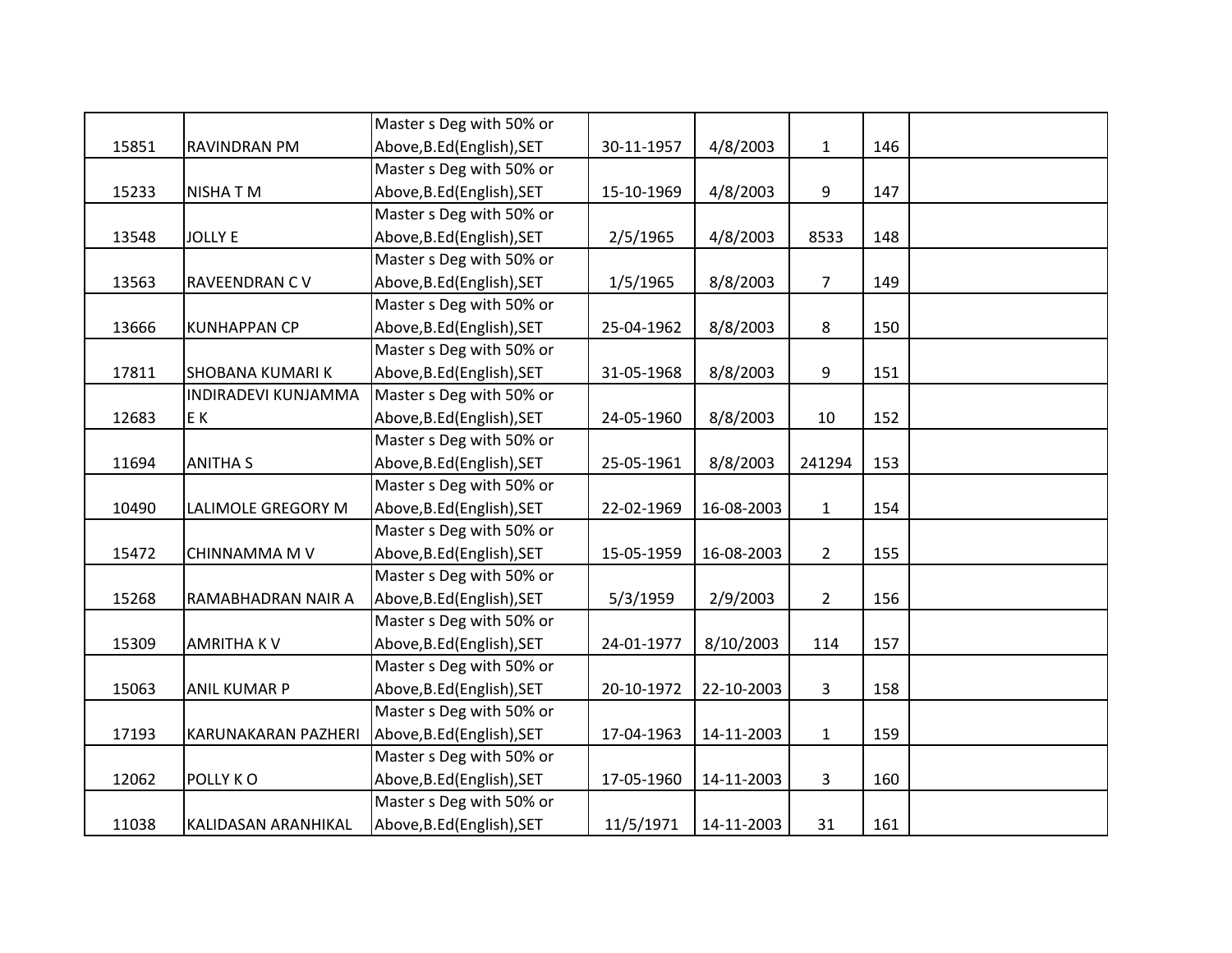|       |                      | Master s Deg with 50% or   |            |            |     |     |  |
|-------|----------------------|----------------------------|------------|------------|-----|-----|--|
| 17121 | RADHAKRISHNAN NAIR C | Above, B.Ed (English), SET | 12/5/1966  | 15-11-2003 | 3   | 162 |  |
|       |                      | Master s Deg with 50% or   |            |            |     |     |  |
| 14409 | VIJAYAN V V          | Above, B.Ed (English), SET | 1/3/1959   | 15-11-2003 | 3   | 163 |  |
|       |                      | Master s Deg with 50% or   |            |            |     |     |  |
| 12838 | VIJAYAKUMARI AMMA B  | Above, B.Ed (English), SET | 27-05-1960 | 15-11-2003 | 4   | 164 |  |
|       |                      | Master s Deg with 50% or   |            |            |     |     |  |
| 13166 | JAYAMOHANAN D        | Above, B.Ed (English), SET | 1/12/1957  | 15-11-2003 | 9   | 165 |  |
|       |                      | Master s Deg with 50% or   |            |            |     |     |  |
| 11552 | <b>LETHA S</b>       | Above, B.Ed (English), SET | 8/8/1958   | 15-11-2003 | 17  | 166 |  |
|       |                      | Master s Deg with 50% or   |            |            |     |     |  |
| 13201 | UNNITHAN RAJANI G V  | Above, B.Ed (English), SET | 30-12-1970 | 15-11-2003 | 19  | 167 |  |
|       |                      | Master s Deg with 50% or   |            |            |     |     |  |
| 11662 | <b>KAVITHA C R</b>   | Above, B.Ed (English), SET | 31-05-1972 | 15-11-2003 | 22  | 168 |  |
|       |                      | Master s Deg with 50% or   |            |            |     |     |  |
| 10150 | <b>SREEKUMAR P K</b> | Above, B.Ed (English), SET | 16-05-1970 | 15-11-2003 | 25  | 169 |  |
|       |                      | Master s Deg with 50% or   |            |            |     |     |  |
| 10285 | <b>DINIL KS</b>      | Above, B.Ed (English), SET | 10/5/1974  | 15-11-2003 | 27  | 170 |  |
|       |                      | Master s Deg with 50% or   |            |            |     |     |  |
| 10988 | <b>BINDUCK</b>       | Above, B.Ed (English), SET | 30-04-1970 | 15-11-2003 | 30  | 171 |  |
|       |                      | Master s Deg with 50% or   |            |            |     |     |  |
| 16523 | <b>BINDU B</b>       | Above, B.Ed (English), SET | 30-05-1973 | 15-11-2003 | 32  | 172 |  |
|       |                      | Master s Deg with 50% or   |            |            |     |     |  |
| 13004 | PREEJAMONY P R       | Above, B.Ed (English), SET | 25-05-1973 | 15-11-2003 | 37  | 173 |  |
|       |                      | Master s Deg with 50% or   |            |            |     |     |  |
| 15642 | <b>RAJANI SK</b>     | Above, B.Ed (English), SET | 23-05-1971 | 15-11-2003 | 42  | 174 |  |
|       |                      | Master s Deg with 50% or   |            |            |     |     |  |
| 12429 | KUMARI V GENGA       | Above, B.Ed (English), SET | 7/5/1973   | 15-11-2003 | 274 | 175 |  |
|       |                      | Master s Deg with 50% or   |            |            |     |     |  |
| 16113 | <b>LILLY PT</b>      | Above, B.Ed (English), SET | 14-08-1976 | 13-01-2004 | 42  | 176 |  |
|       |                      | Master s Deg with 50% or   |            |            |     |     |  |
| 15898 | VAYAL VEETTIL BINDU  | Above, B.Ed (English), SET | 27-05-1972 | 14-01-2004 | 510 | 177 |  |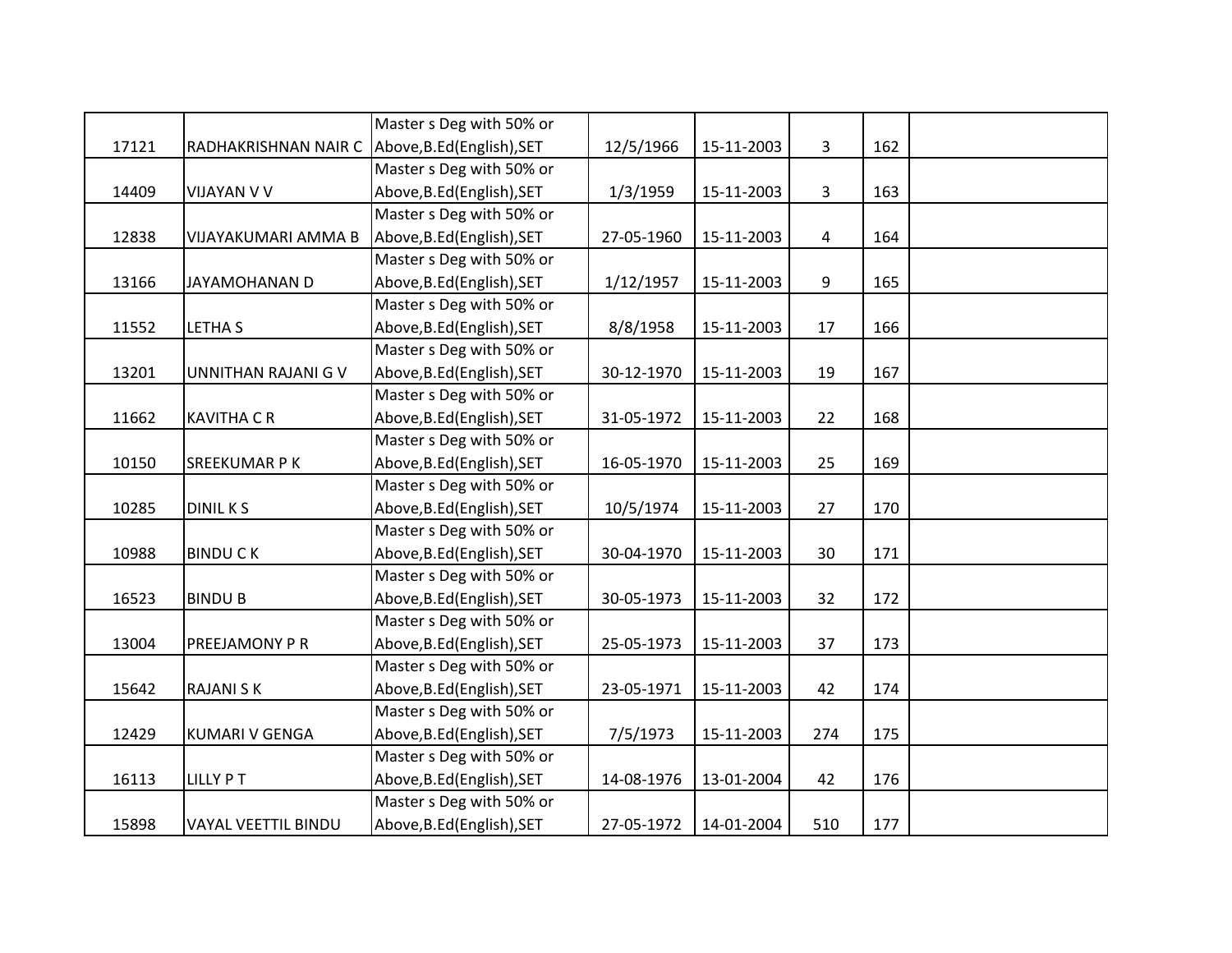|       |                      | Master s Deg with 50% or         |            |            |                |     |  |
|-------|----------------------|----------------------------------|------------|------------|----------------|-----|--|
| 13524 | <b>BIJUT</b>         | Above, B.Ed (English), SET       | 25-05-1973 | 15-01-2004 | 9              | 178 |  |
|       |                      | Master s Deg with 50% or         |            |            |                |     |  |
| 10689 | RANJITH GEORGE       | Above, B.Ed (English), SET       | 31-05-1972 | 15-01-2004 | 12             | 179 |  |
|       |                      | Master s Deg with 50% or         |            |            |                |     |  |
| 18086 | <b>REKHA KA</b>      | Above, B.Ed (English), SET       | 20-05-1971 | 27-01-2004 | $\overline{4}$ | 180 |  |
|       |                      | Master s Deg with 50% or         |            |            |                |     |  |
|       |                      | Above, SET, B.Ed (IGNOU) with    |            |            |                |     |  |
|       |                      | 2 Yr Teaching Exp before         |            |            |                |     |  |
| 11534 | PAUL JOSE P          | B.Ed(English)                    | 16-03-1970 | 28-01-2004 | 4              | 181 |  |
|       |                      | Master s Deg with 50% or         |            |            |                |     |  |
| 10633 | <b>MANOJKUMAR P</b>  | Above, B.Ed (English), SET       | 10/1/1974  | 5/2/2004   | $\mathbf{1}$   | 182 |  |
|       |                      | Master s Deg with 50% or         |            |            |                |     |  |
| 11515 | SREELATHA K          | Above, B.Ed (English), SET       | 12/5/1962  | 5/2/2004   | 8              | 183 |  |
|       |                      | Master s Deg with 50% or         |            |            |                |     |  |
| 10688 | <b>MANOHARAN N P</b> | Above, B.Ed (English), SET       | 17-04-1965 | 5/2/2004   | 9              | 184 |  |
|       |                      | Master s Deg with 50% or         |            |            |                |     |  |
| 11800 | RAMACHANDRAN KV      | Above, B.Ed (English), SET       | 15-05-1968 | 5/2/2004   | 10             | 185 |  |
|       |                      | Master s Deg with 50% or         |            |            |                |     |  |
| 17087 | <b>BISIJA B</b>      | Above, B.Ed (English), SET       | 27-03-1981 | 8/2/2004   | 28             | 186 |  |
|       |                      | Master s Deg with 50% or         |            |            |                |     |  |
|       |                      | Above, B.Ed (English), SET, 10   |            |            |                |     |  |
| 10544 | ABDUL NASSAR T       | year Service as HSA              | 10/4/1975  | 8/2/2004   | 31             | 187 |  |
|       |                      | Master s Deg with 50% or         |            |            |                |     |  |
|       |                      | Above, B.Ed (English), M.Ed (Eng |            |            |                |     |  |
| 18430 | <b>ASOKAN S</b>      | lish)                            | 6/5/1964   | 21-02-2004 | 8              | 188 |  |
|       |                      | Master s Deg with 50% or         |            |            |                |     |  |
|       |                      | Above, B.Ed (Natural             |            |            |                |     |  |
|       |                      | Science), SET, B.Ed(IGNOU)       |            |            |                |     |  |
|       |                      | with 2 Yr Teaching Exp before    |            |            |                |     |  |
| 15874 | <b>BEENAGS</b>       | B.Ed(English)                    | 14-05-1969 | 21-02-2004 | 12             | 189 |  |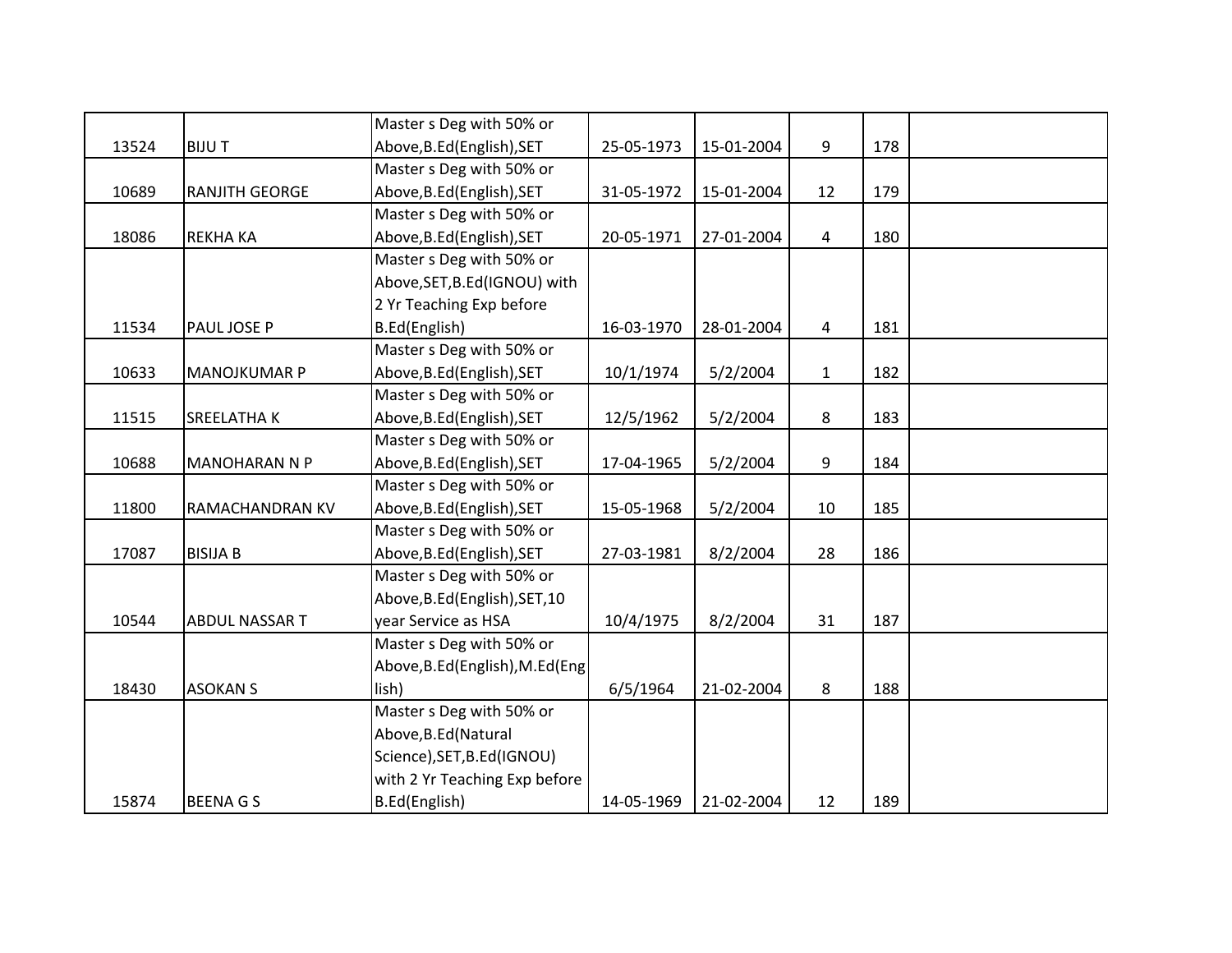|       |                                                | Master s Deg with 50% or      |            |            |              |     |  |
|-------|------------------------------------------------|-------------------------------|------------|------------|--------------|-----|--|
|       |                                                | Above, B.Ed (Physical         |            |            |              |     |  |
|       |                                                | Science), SET, B.Ed(IGNOU)    |            |            |              |     |  |
|       |                                                | with 2 Yr Teaching Exp before |            |            |              |     |  |
| 14915 | S ANILA SANKAR                                 | B.Ed(English)                 | 30-05-1969 | 21-02-2004 | 14           | 190 |  |
|       |                                                | Master s Deg with 50% or      |            |            |              |     |  |
| 13112 | <b>SULFIKKAR S</b>                             | Above, B.Ed (English), SET    | 30-05-1971 | 21-05-2004 | 4            | 191 |  |
|       |                                                | Master s Deg with 50% or      |            |            |              |     |  |
| 11106 | UMADEVI U                                      | Above, B.Ed (English), SET    | 14-02-1976 | 24-05-2004 | 6            | 192 |  |
|       |                                                | Master s Deg with 50% or      |            |            |              |     |  |
| 13447 | ANANTHALAKSHMY K V                             | Above, B.Ed (English), SET    | 7/4/1968   | 26-05-2004 | 5            | 193 |  |
|       |                                                | Master s Deg with 50% or      |            |            |              |     |  |
| 10241 | NARAYANAN T M                                  | Above, B.Ed (English), SET    | 15-04-1969 | 26-05-2004 | 8            | 194 |  |
|       |                                                | Master s Deg with 50% or      |            |            |              |     |  |
| 14704 | <b>BINDUKB</b>                                 | Above, B.Ed (English), SET    | 22-07-1974 | 26-05-2004 | 15           | 195 |  |
|       |                                                | Master s Deg with 50% or      |            |            |              |     |  |
| 12766 | <b>K SAVITHRI</b>                              | Above, B.Ed (English), SET    | 30-05-1968 | 26-05-2004 | 16           | 196 |  |
|       |                                                | Master s Deg with 50% or      |            |            |              |     |  |
| 12177 | <b>BRIJULA R</b>                               | Above, B.Ed (English), SET    | 17-02-1977 | 3/6/2004   | $\mathbf{1}$ | 197 |  |
|       |                                                | Master s Deg with 50% or      |            |            |              |     |  |
| 12705 | <b>RAJESH SEBASTIAN</b>                        | Above, B.Ed (English), SET    | 15-10-1973 | 3/6/2004   | 3            | 198 |  |
|       |                                                | Master s Deg with 50% or      |            |            |              |     |  |
| 10195 | SASEENDRA VYAS V A                             | Above, B.Ed (English), SET    | 30-05-1976 | 3/6/2004   | 10           | 199 |  |
|       |                                                | Master s Deg with 50% or      |            |            |              |     |  |
| 10801 | <b>JOSE PAULOSE</b>                            | Above, B.Ed (English), SET    | 28-08-1965 | 3/6/2004   | 16           | 200 |  |
|       |                                                | Master s Deg with 50% or      |            |            |              |     |  |
| 11605 | SHAILAJA M K                                   | Above, B.Ed (English), SET    | 2/4/1965   | 3/6/2004   | 3339         | 201 |  |
|       |                                                | Master s Deg with 50% or      |            |            |              |     |  |
| 12308 | <b>GEETHADEVI J</b>                            | Above, B.Ed (English), SET    | 20-07-1966 | 7/6/2004   | 10075        | 202 |  |
|       |                                                | Master s Deg with 50% or      |            |            |              |     |  |
| 16392 | NASEEMA CHELATHADAN Above, B.Ed (English), SET |                               | 28-01-1969 | 14-06-2004 | $\mathbf{1}$ | 203 |  |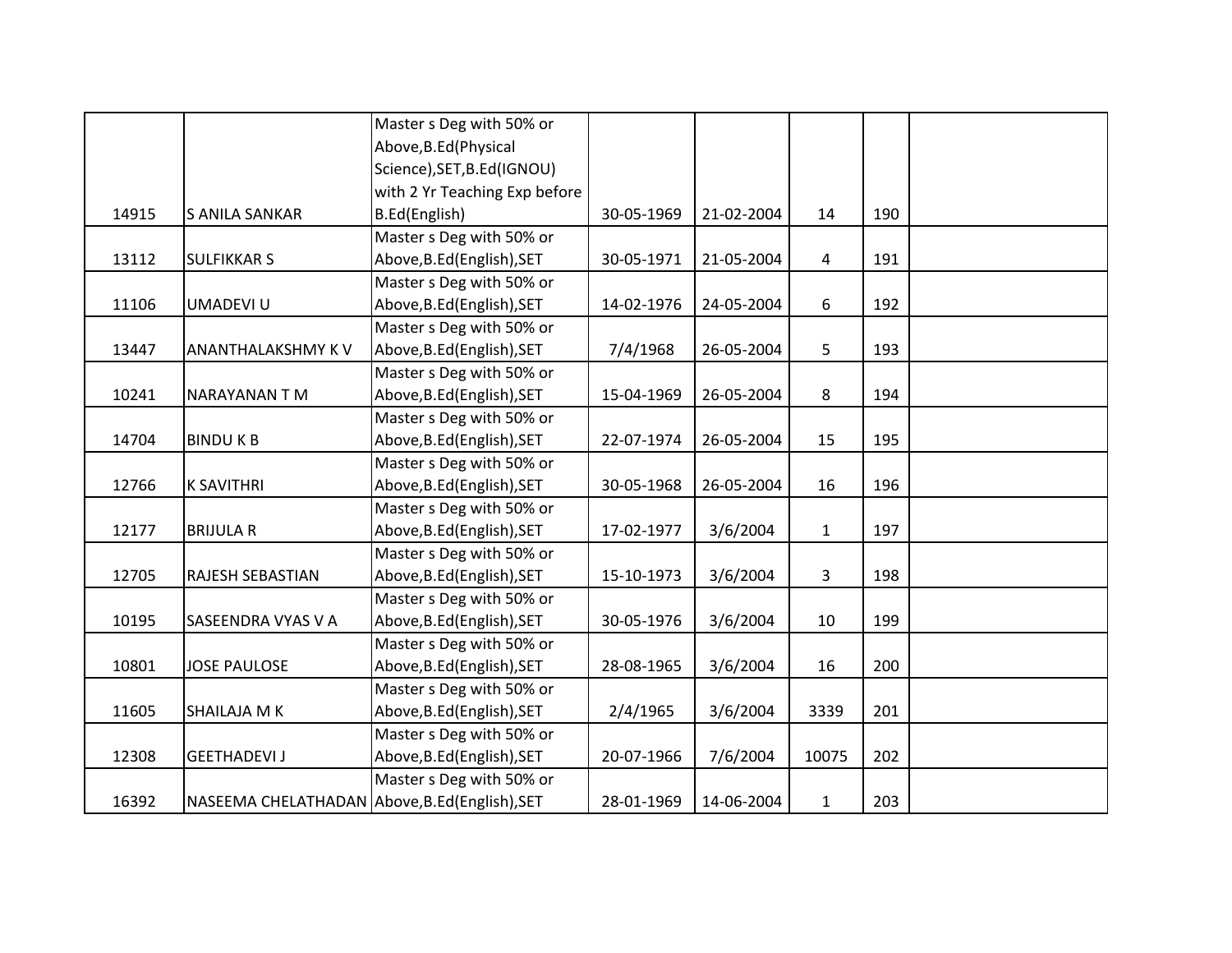|       |                           | Master s Deg with 50% or         |            |            |              |     |  |
|-------|---------------------------|----------------------------------|------------|------------|--------------|-----|--|
| 18488 | <b>JIJA MB</b>            | Above, B.Ed (English), SET       | 15-03-1970 | 14-06-2004 | 4            | 204 |  |
|       |                           | Master s Deg with 50% or         |            |            |              |     |  |
| 14185 | <b>KARUNAKARAN C</b>      | Above, B.Ed (English), SET       | 16-04-1967 | 14-06-2004 | 6            | 205 |  |
|       |                           | Master s Deg with 50% or         |            |            |              |     |  |
| 17763 | ABDUL KABEER E            | Above, B.Ed (English), SET       | 30-05-1975 | 14-06-2004 | 8            | 206 |  |
|       |                           | Master s Deg with 50% or         |            |            |              |     |  |
| 12937 | ANUPAMA K G               | Above, B.Ed (English), SET       | 5/5/1975   | 14-06-2004 | 13           | 207 |  |
|       |                           | Master s Deg with 50% or         |            |            |              |     |  |
| 16315 | PREETHIV                  | Above, B.Ed (English), SET       | 11/5/1973  | 14-06-2004 | 16           | 208 |  |
|       |                           | Master s Deg with 50% or         |            |            |              |     |  |
| 10320 | PREETHA NAIR P            | Above, B.Ed (English), SET       | 25-05-1973 | 14-06-2004 | 20           | 209 |  |
|       |                           | Master s Deg with 50% or         |            |            |              |     |  |
| 10377 | SHIJI K JOSEPH            | Above, B.Ed (English), SET       | 23-02-1964 | 2/8/2004   | 18654        | 210 |  |
|       |                           | Master s Deg with 50% or         |            |            |              |     |  |
|       |                           | Above, B.Ed (English), M.Ed (Eng |            |            |              |     |  |
| 13574 | <b>DANIEL RAPHEL</b>      | lish)                            | 13-06-1974 | 25-08-2004 | $\mathbf{1}$ | 211 |  |
|       |                           | Master s Deg with 50% or         |            |            |              |     |  |
|       |                           | Above, SET, PGDTE from           |            |            |              |     |  |
|       |                           | CIFL, B.Ed(IGNOU) with 2 Yr      |            |            |              |     |  |
|       |                           | Teaching Exp before              |            |            |              |     |  |
| 13617 | MANOJBABU O               | B.Ed(English)                    | 30-09-1972 | 25-08-2004 | 4            | 212 |  |
|       |                           | Master s Deg with 50% or         |            |            |              |     |  |
| 12026 | RAJAMOHAN K               | Above, B.Ed (English), SET       | 11/5/1974  | 25-08-2004 | 4            | 213 |  |
|       |                           | Master s Deg with 50% or         |            |            |              |     |  |
| 15425 | <b>NALINI KOTYATAN</b>    | Above, B.Ed (English), SET       | 25-10-1974 | 25-08-2004 | 6            | 214 |  |
|       |                           | Master s Deg with 50% or         |            |            |              |     |  |
| 14016 | RATNAKARAN P V            | Above, B.Ed (English), SET       | 13-07-1967 | 25-08-2004 | 8            | 215 |  |
|       |                           | Master s Deg with 50% or         |            |            |              |     |  |
| 12132 | T MADHUSOODANAN           | Above, B.Ed (English), SET       | 15-03-1972 | 25-08-2004 | 11           | 216 |  |
|       |                           | Master s Deg with 50% or         |            |            |              |     |  |
| 11982 | <b>JAHAFAR CHEMBAKATH</b> | Above, B.Ed (English), SET       | 31-05-1968 | 10/9/2004  | $\mathbf{1}$ | 217 |  |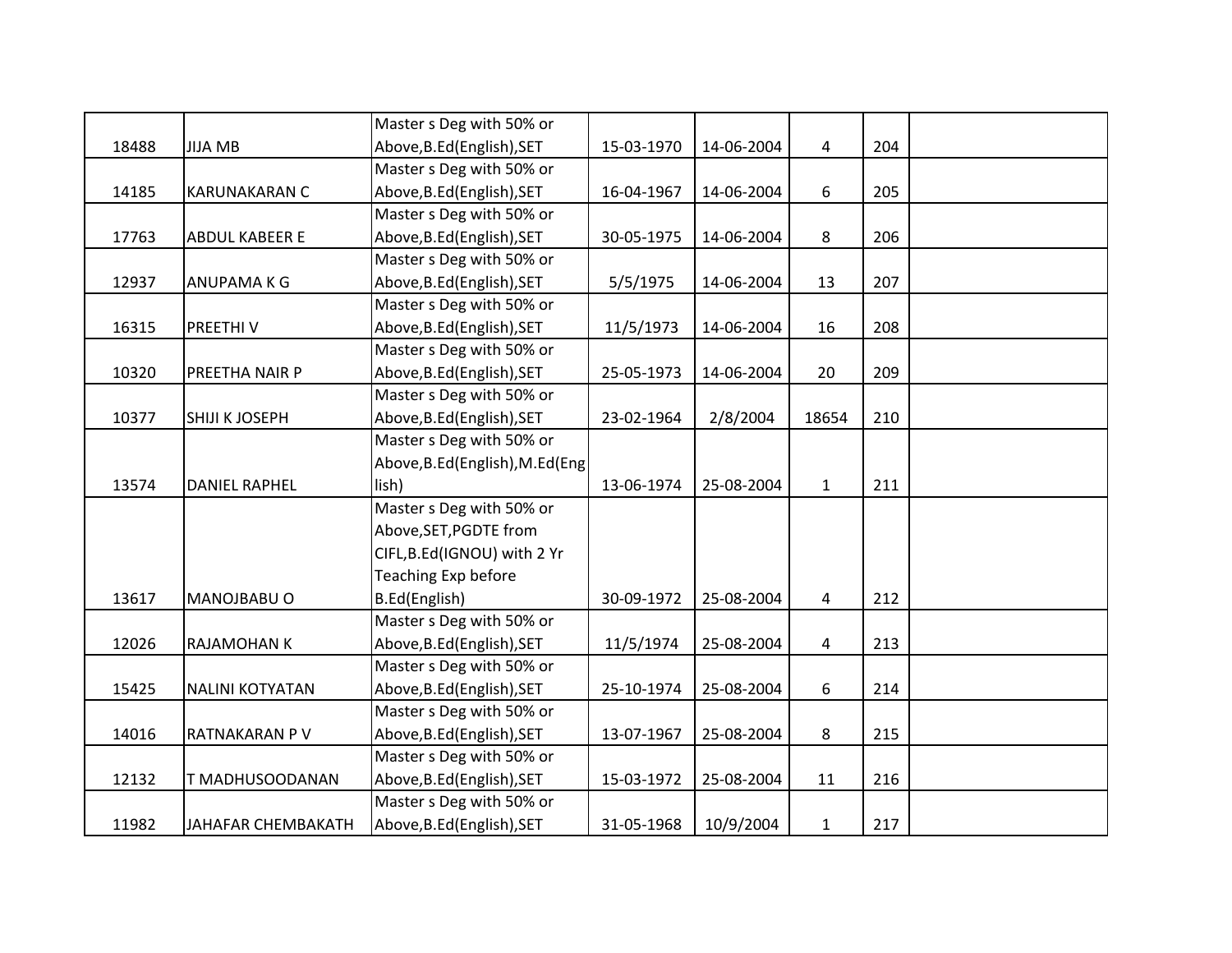|       |                         | Master s Deg with 50% or           |            |            |                |     |  |
|-------|-------------------------|------------------------------------|------------|------------|----------------|-----|--|
|       |                         | Above, SET, B.Ed (IGNOU) with      |            |            |                |     |  |
|       |                         | 2 Yr Teaching Exp before           |            |            |                |     |  |
| 11267 | PREMACHANDRAN K         | B.Ed(English)                      | 31-05-1970 | 10/9/2004  | 4              | 218 |  |
|       |                         |                                    |            |            |                |     |  |
|       |                         | Master s Deg with 50% or           |            |            |                |     |  |
|       |                         | Above, B.Ed (Physics), SET, B.Ed ( |            |            |                |     |  |
|       |                         | IGNOU) with 2 Yr Teaching          |            |            |                |     |  |
| 13657 | <b>MOHANAN PK</b>       | Exp before B.Ed(English)           | 1/6/1963   | 10/9/2004  | $\overline{7}$ | 219 |  |
|       |                         | Master s Deg with 50% or           |            |            |                |     |  |
|       |                         | Above, SET, B.Ed (IGNOU) with      |            |            |                |     |  |
|       |                         | 2 Yr Teaching Exp before           |            |            |                |     |  |
| 11741 | <b>RAJANKC</b>          | B.Ed(English)                      | 15-07-1963 | 10/9/2004  | 8              | 220 |  |
|       |                         | Master s Deg with 50% or           |            |            |                |     |  |
| 15161 | SABITHA A K             | Above, B.Ed (English), SET         | 27-05-1975 | 23-09-2004 | 20             | 221 |  |
|       |                         | Master s Deg with 50% or           |            |            |                |     |  |
| 14845 | <b>DEEPTHI G</b>        | Above, B.Ed (English), SET         | 29-05-1968 | 1/10/2004  | 5              | 222 |  |
|       |                         | Master s Deg with 50% or           |            |            |                |     |  |
| 11690 | <b>MUNEER K</b>         | Above, B.Ed (English), SET         | 10/5/1972  | 1/10/2004  | 12             | 223 |  |
|       |                         | Master s Deg with 50% or           |            |            |                |     |  |
| 14818 | <b>SABIRAK</b>          | Above, B.Ed (English), SET         | 2/1/1966   | 1/10/2004  | 14             | 224 |  |
|       | SAIDALAVI               | Master s Deg with 50% or           |            |            |                |     |  |
| 15736 | ANNARATHODIKA           | Above, B.Ed (English), SET         | 22-05-1971 | 1/10/2004  | 17             | 225 |  |
|       |                         | Master s Deg with 50% or           |            |            |                |     |  |
| 17575 | <b>BEENAK</b>           | Above, B.Ed (English), SET         | 18-01-1973 | 1/10/2004  | 19             | 226 |  |
|       |                         | Master s Deg with 50% or           |            |            |                |     |  |
| 18008 | PRASANNA TK             | Above, B.Ed (English), SET         | 5/4/1960   | 1/10/2004  | 20             | 227 |  |
|       |                         | Master s Deg with 50% or           |            |            |                |     |  |
| 17453 | <b>GOPALAKRISHNAN C</b> | Above, B.Ed (English), SET         | 15-12-1964 | 1/10/2004  | 22             | 228 |  |
|       |                         | Master s Deg with 50% or           |            |            |                |     |  |
| 11418 | <b>MINIKB</b>           | Above, B.Ed (English), SET         | 20-04-1975 | 1/10/2004  | 23             | 229 |  |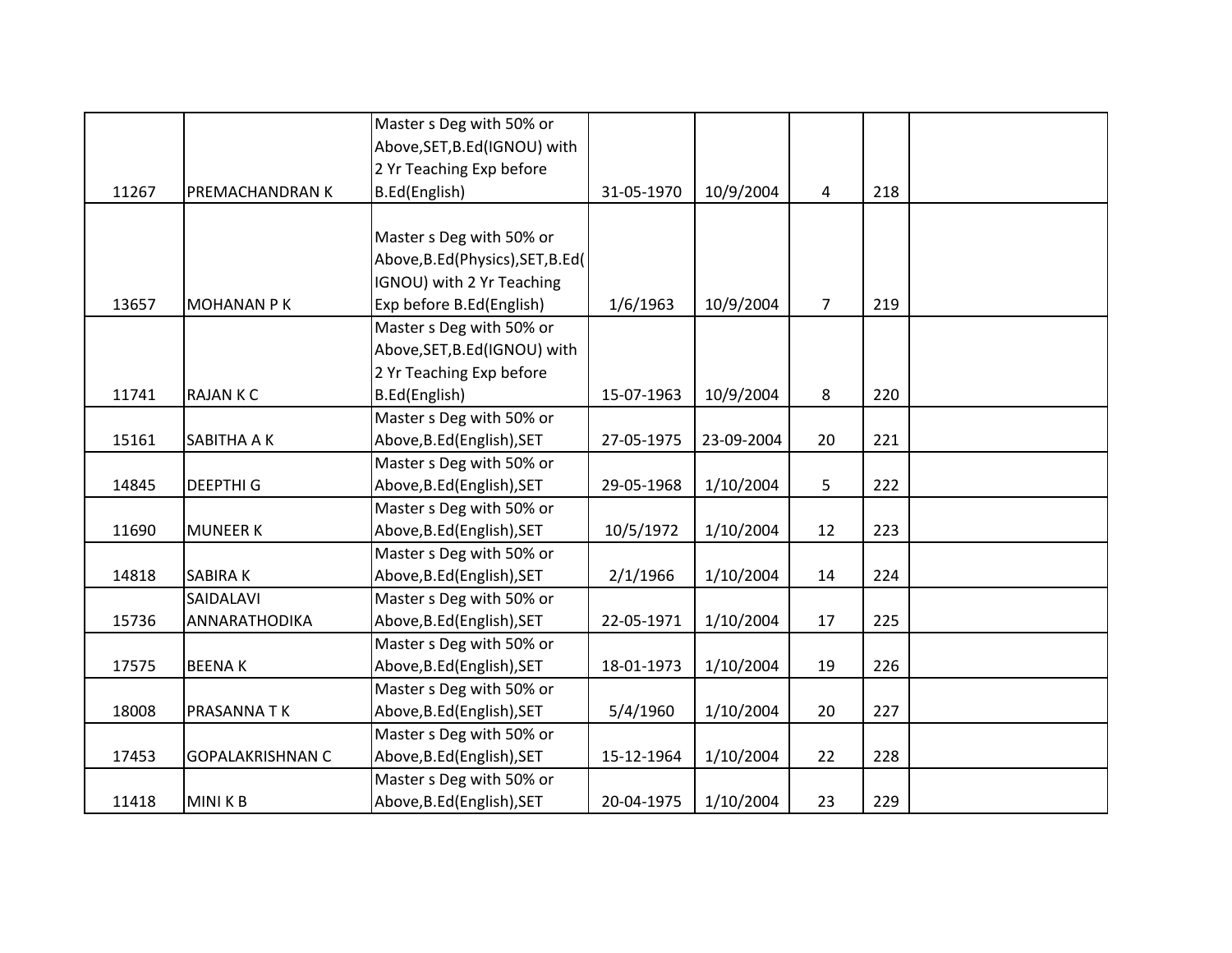|       |                           | Master s Deg with 50% or         |            |            |                |     |  |
|-------|---------------------------|----------------------------------|------------|------------|----------------|-----|--|
| 11018 | LAYA V P                  | Above, B.Ed (English), SET       | 17-05-1973 | 20-10-2004 | $\mathbf{1}$   | 230 |  |
|       |                           | Master s Deg with 50% or         |            |            |                |     |  |
| 14393 | <b>BINDU A K</b>          | Above, B.Ed (English), SET       | 14-04-1976 | 2/11/2004  | $\overline{2}$ | 231 |  |
|       |                           | Master s Deg with 50% or         |            |            |                |     |  |
|       |                           | Above, B.Ed (Mathematics), B.E   |            |            |                |     |  |
| 10473 | <b>BENNY KV</b>           | d(English), SET                  | 10/4/1969  | 5/11/2004  | $\mathbf{1}$   | 232 |  |
|       |                           | Master s Deg with 50% or         |            |            |                |     |  |
| 13232 | <b>VILASAN K K</b>        | Above, B.Ed (English), SET       | 30-05-1967 | 2/12/2004  | 25767          | 233 |  |
|       |                           | Master s Deg with 50% or         |            |            |                |     |  |
| 14916 | <b>ANITHA P M</b>         | Above, B.Ed (English), SET       | 30-05-1974 | 31-01-2005 | $\mathbf{1}$   | 234 |  |
|       |                           | Master s Deg with 50% or         |            |            |                |     |  |
| 18219 | <b>REKHAM</b>             | Above, B.Ed (English), SET       | 21-09-1976 | 31-01-2005 | $\overline{2}$ | 235 |  |
|       | <b>VINOD KUMAR KODOOR</b> | Master s Deg with 50% or         |            |            |                |     |  |
| 11961 | <b>VEETTIL</b>            | Above, B.Ed (English), SET       | 5/5/1971   | 17-02-2005 | $\overline{4}$ | 236 |  |
|       |                           | Master s Deg with 50% or         |            |            |                |     |  |
|       |                           | Above, B.Ed (English), M.Ed (Eng |            |            |                |     |  |
| 16657 | RAMACHANDRAN TM           | lish)                            | 29-05-1969 | 17-02-2005 | 5              | 237 |  |
|       |                           | Master s Deg with 50% or         |            |            |                |     |  |
| 15155 | PK PREMARAJAN             | Above, B.Ed (English), SET       | 30-04-1969 | 17-02-2005 | 6              | 238 |  |
|       |                           | Master s Deg with 50% or         |            |            |                |     |  |
|       |                           | Above, SET, B.Ed (IGNOU) with    |            |            |                |     |  |
|       |                           | 2 Yr Teaching Exp before         |            |            |                |     |  |
| 16400 | <b>CHANDRAN TP</b>        | B.Ed(English)                    | 4/2/1960   | 24-05-2005 | 8388607        | 239 |  |
|       |                           | Master s Deg with 50% or         |            |            |                |     |  |
| 17088 | <b>SUJA VARGHESE</b>      | Above, B.Ed (English), SET       | 20-05-1973 | 27-05-2005 | 9              | 240 |  |
|       |                           | Master s Deg with 50% or         |            |            |                |     |  |
|       |                           | Above, B.Ed (English), B.Ed (Che |            |            |                |     |  |
| 10291 | <b>SREEKALA K B</b>       | mistry), SET                     | 26-05-1972 | 1/6/2005   | $\overline{4}$ | 241 |  |
|       |                           | Master s Deg with 50% or         |            |            |                |     |  |
| 16325 | <b>RADHA KRISHNAN T K</b> | Above, B.Ed (English), SET       | 31-07-1962 | 8/6/2005   | 5              | 242 |  |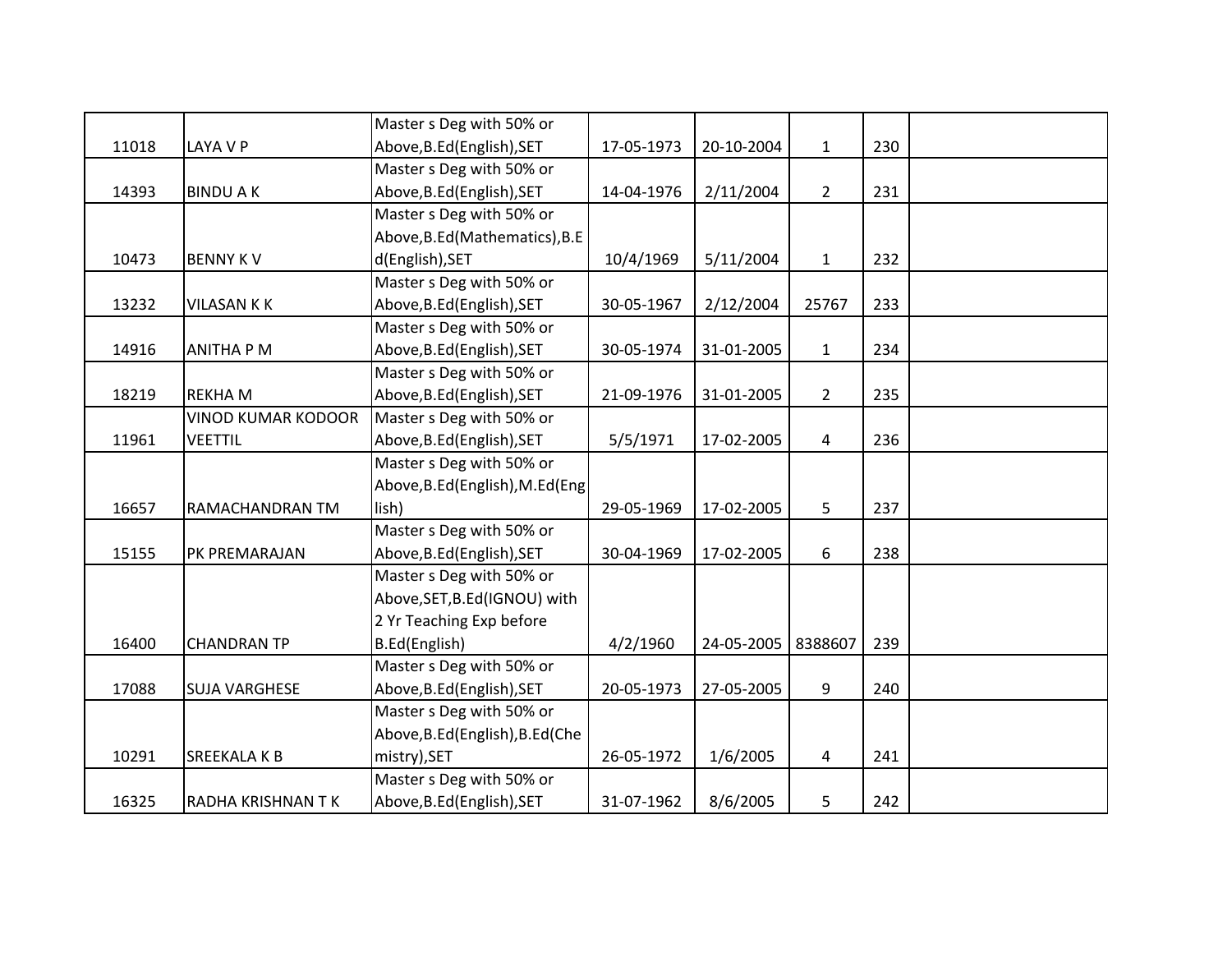|       |                     | Master s Deg with 50% or         |            |            |                |     |  |
|-------|---------------------|----------------------------------|------------|------------|----------------|-----|--|
| 14702 | <b>LAL VARGHESE</b> | Above, B.Ed (English), SET       | 30-10-1972 | 16-06-2005 | $2^{\circ}$    | 243 |  |
|       |                     | Master s Deg with 50% or         |            |            |                |     |  |
| 16553 | <b>AHAMMED K</b>    | Above, B.Ed (English), SET       | 10/12/1972 | 23-06-2005 | $\overline{2}$ | 244 |  |
|       |                     | Master s Deg with 50% or         |            |            |                |     |  |
| 18317 | <b>JAYALAL S</b>    | Above, B.Ed (English), SET       | 27-03-1971 | 2/7/2005   | $\mathbf{3}$   | 245 |  |
|       |                     | Master s Deg with 50% or         |            |            |                |     |  |
| 16735 | LEKHA K             | Above, B.Ed (English), SET       | 25-05-1973 | 2/7/2005   | 5              | 246 |  |
|       |                     | Master s Deg with 50% or         |            |            |                |     |  |
| 15902 | SIMI S D            | Above, B.Ed (English), SET       | 22-05-1979 | 15-07-2005 | 123            | 247 |  |
|       |                     | Master s Deg with 50% or         |            |            |                |     |  |
|       |                     | Above, SET, B.Ed (IGNOU) with    |            |            |                |     |  |
|       |                     | 2 Yr Teaching Exp before         |            |            |                |     |  |
| 14502 | SANTHOSH KUMAR C    | B.Ed(English)                    | 26-04-1971 | 30-07-2005 | $\mathbf{1}$   | 248 |  |
|       |                     | Master s Deg with 50% or         |            |            |                |     |  |
| 12975 | <b>GEETHAT</b>      | Above, B.Ed (English), SET       | 6/1/1978   | 1/8/2005   | 126            | 249 |  |
|       |                     | Master s Deg with 50% or         |            |            |                |     |  |
| 10973 | THEHSEEB C P        | Above, B.Ed (English), SET       | 13-05-1973 | 17-08-2005 | $\mathbf{1}$   | 250 |  |
|       |                     | Master s Deg with 50% or         |            |            |                |     |  |
| 13699 | <b>BINDUER</b>      | Above, B.Ed (English), SET       | 30-04-1975 | 23-08-2005 | 10             | 251 |  |
|       |                     | Master s Deg with 50% or         |            |            |                |     |  |
| 11831 | SHIJA T B           | Above, B.Ed (English), SET       | 28-08-1976 | 23-08-2005 | 13             | 252 |  |
|       |                     | Master s Deg with 50% or         |            |            |                |     |  |
| 12632 | MINI P              | Above, B.Ed (English), SET       | 20-02-1977 | 23-08-2005 | 14             | 253 |  |
|       |                     | Master s Deg with 50% or         |            |            |                |     |  |
|       |                     | Above, B.Ed (English), M.Ed (Eng |            |            |                |     |  |
| 14692 | SARITHA B           | lish)                            | 2/9/1976   | 24-08-2005 | $\overline{2}$ | 254 |  |
|       |                     | Master s Deg with 50% or         |            |            |                |     |  |
| 10560 | <b>PRINCY S</b>     | Above, B.Ed (English), SET       | 1/5/1967   | 13-10-2005 | $\overline{2}$ | 255 |  |
|       |                     | Master s Deg with 50% or         |            |            |                |     |  |
| 11162 | LETHA JOHN          | Above, B.Ed (English), SET       | 14-05-1977 | 13-10-2005 | $\overline{7}$ | 256 |  |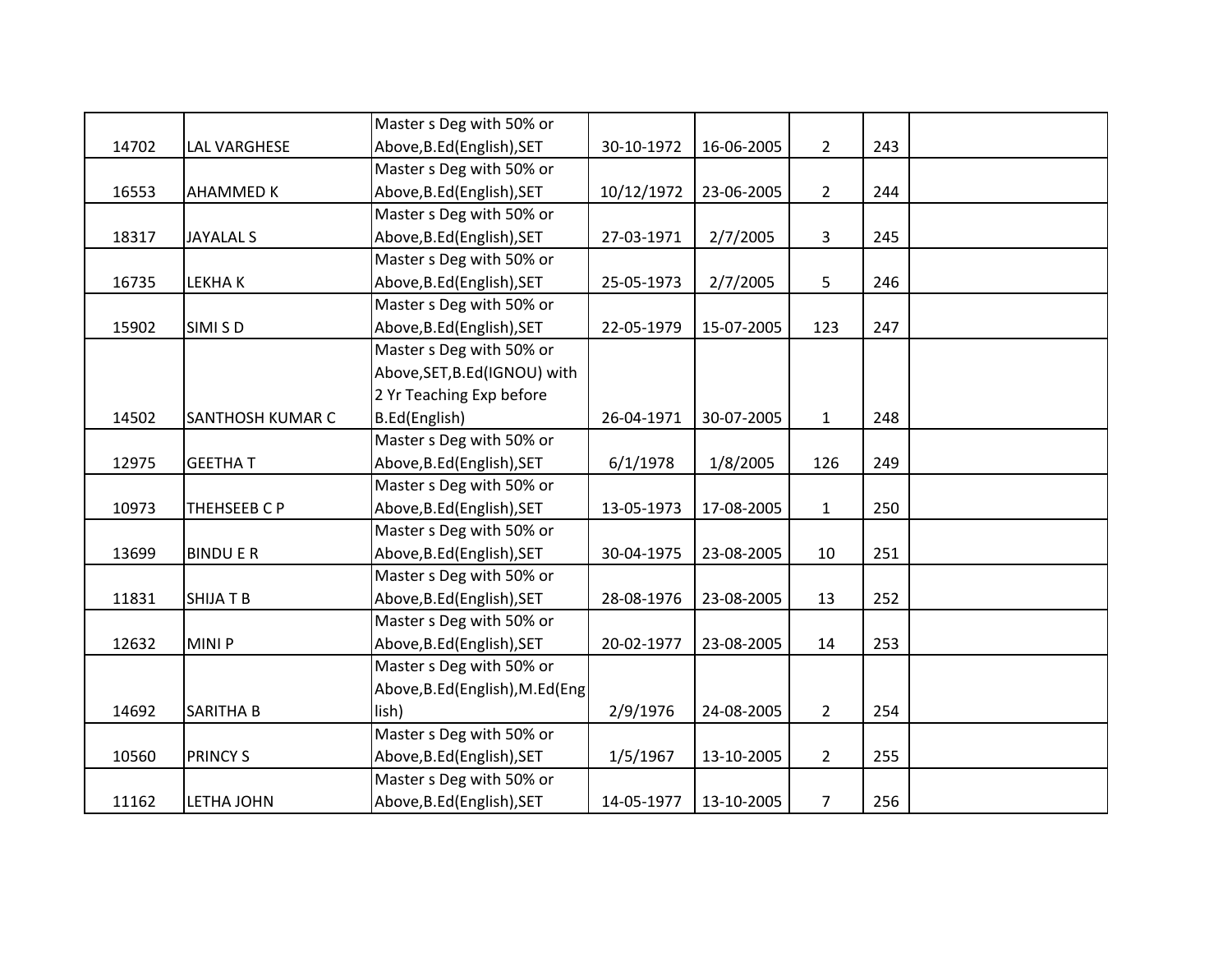|       |                       | Master s Deg with 50% or      |            |            |              |     |  |
|-------|-----------------------|-------------------------------|------------|------------|--------------|-----|--|
| 12499 | <b>SREEJITHA P</b>    | Above, B.Ed (English), SET    | 21-05-1977 | 13-10-2005 | 1203         | 257 |  |
|       |                       | Master s Deg with 50% or      |            |            |              |     |  |
| 14174 | <b>KAVITHA V S</b>    | Above, B.Ed (English), SET    | 10/3/1980  | 14-10-2005 | $2^{\circ}$  | 258 |  |
|       |                       | Master s Deg with 50% or      |            |            |              |     |  |
| 10248 | SREEJA P S            | Above, B.Ed (English), SET    | 22-05-1980 | 14-10-2005 | 11           | 259 |  |
|       |                       | Master s Deg with 50% or      |            |            |              |     |  |
| 12059 | PREMINI B             | Above, B.Ed (English), SET    | 27-08-1980 | 14-10-2005 | 18           | 260 |  |
|       |                       | Master s Deg with 50% or      |            |            |              |     |  |
| 15237 | <b>KRISHNAKUMAR B</b> | Above, B.Ed (English), SET    | 1/6/1978   | 14-10-2005 | 20           | 261 |  |
|       |                       | Master s Deg with 50% or      |            |            |              |     |  |
| 16518 | PHILOMINA SELVEN      | Above, B.Ed (English), SET    | 1/6/1972   | 14-10-2005 | 22           | 262 |  |
|       |                       | Master s Deg with 50% or      |            |            |              |     |  |
| 12419 | <b>HABEEB A</b>       | Above, B.Ed (English), SET    | 30-05-1971 | 14-10-2005 | 23           | 263 |  |
|       |                       | Master s Deg with 50% or      |            |            |              |     |  |
| 13013 | <b>JINU K KOSHY</b>   | Above, B.Ed (English), SET    | 20-05-1981 | 14-10-2005 | 27           | 264 |  |
|       |                       | Master s Deg with 50% or      |            |            |              |     |  |
| 10552 | PRABHAMS              | Above, B.Ed (English), SET    | 30-05-1975 | 14-10-2005 | 29           | 265 |  |
|       |                       | Master s Deg with 50% or      |            |            |              |     |  |
|       |                       | Above, B.Ed (Malayalam), M.Ed |            |            |              |     |  |
| 15940 | <b>SHAIBY JOHN</b>    | (English)                     | 16-05-1970 | 19-10-2005 | $\mathbf{1}$ | 266 |  |
|       |                       | Master s Deg with 50% or      |            |            |              |     |  |
| 10663 | <b>DIVYA GEORGE</b>   | Above, B.Ed (English), SET    | 19-04-1978 | 20-10-2005 | 2697         | 267 |  |
|       |                       | Master s Deg with 50% or      |            |            |              |     |  |
| 10813 | <b>BETY K PAUL</b>    | Above, B.Ed (English), SET    | 28-05-1971 | 21-10-2005 | $\mathbf{1}$ | 268 |  |
|       |                       | Master s Deg with 50% or      |            |            |              |     |  |
| 10647 | <b>SIMIYV</b>         | Above, B.Ed (English), SET    | 14-05-1981 | 22-10-2005 | $\mathbf{1}$ | 269 |  |
|       |                       | Master s Deg with 50% or      |            |            |              |     |  |
| 13354 | PRENI P DALAN         | Above, B.Ed (English), SET    | 19-03-1973 | 22-10-2005 | 2150         | 270 |  |
|       |                       | Master s Deg with 50% or      |            |            |              |     |  |
| 11245 | <b>DHANYAKV</b>       | Above, B.Ed (English), SET    | 9/10/1979  | 27-10-2005 | 3            | 271 |  |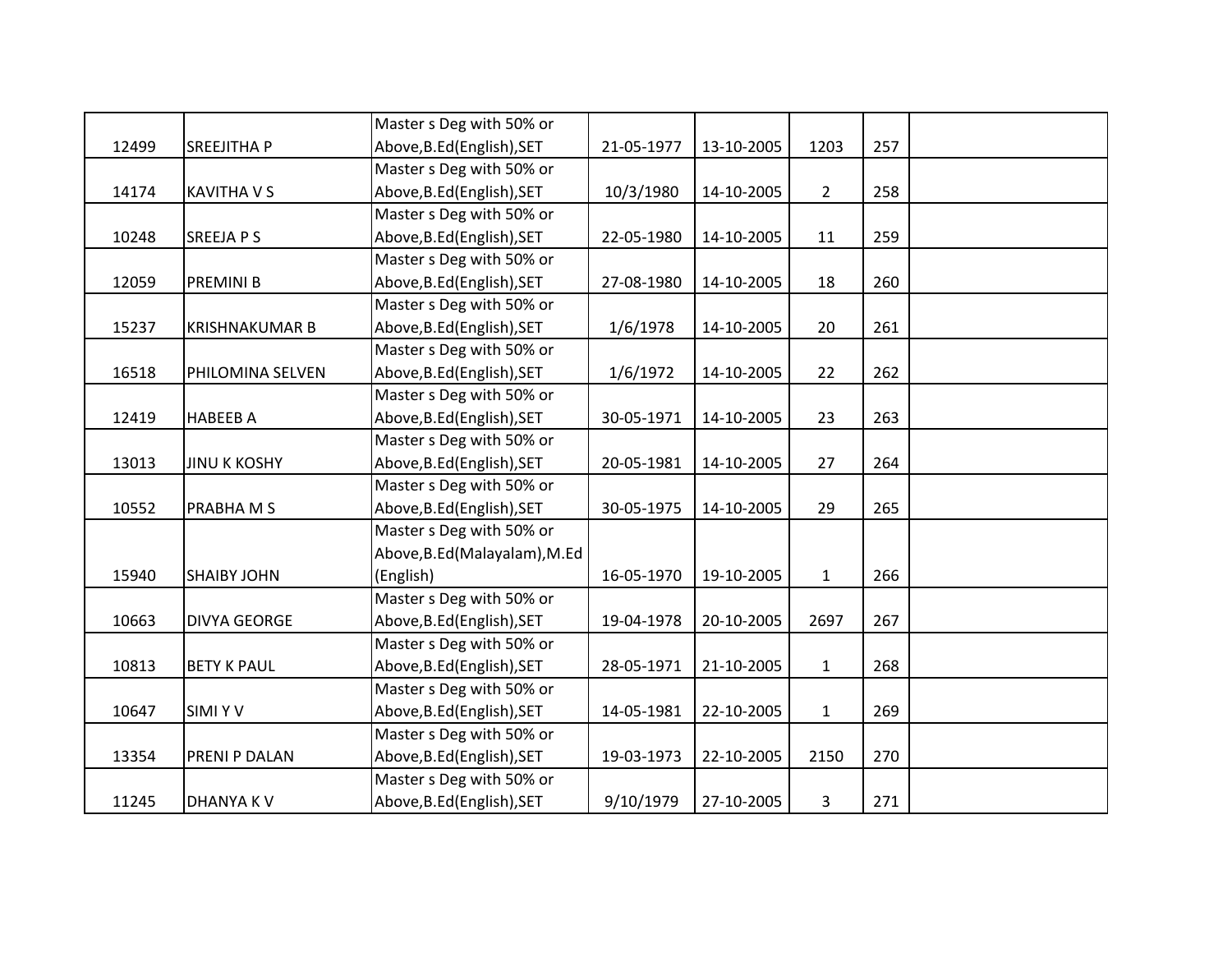|       |                            | Master s Deg with 50% or   |            |            |    |     |  |
|-------|----------------------------|----------------------------|------------|------------|----|-----|--|
| 12115 | <b>AMEEN AFSAL P</b>       | Above, B.Ed (English), SET | 24-11-1978 | 27-10-2005 | 5  | 272 |  |
|       |                            | Master s Deg with 50% or   |            |            |    |     |  |
| 16043 | <b>SABIRA PARAYIL</b>      | Above, B.Ed (English), SET | 27-05-1977 | 27-10-2005 | 6  | 273 |  |
|       |                            | Master s Deg with 50% or   |            |            |    |     |  |
| 11132 | SIMI SADANANDAN M K        | Above, B.Ed (English), SET | 22-02-1980 | 27-10-2005 | 10 | 274 |  |
|       |                            | Master s Deg with 50% or   |            |            |    |     |  |
| 14335 | <b>AMEERA M</b>            | Above, B.Ed (English), SET | 11/11/1977 | 27-10-2005 | 11 | 275 |  |
|       |                            | Master s Deg with 50% or   |            |            |    |     |  |
| 11128 | <b>RAZLY KP</b>            | Above, B.Ed (English), SET | 29-12-1979 | 27-10-2005 | 16 | 276 |  |
|       |                            | Master s Deg with 50% or   |            |            |    |     |  |
| 13092 | <b>SASIDHARAN PILLAI R</b> | Above, B.Ed (English), SET | 17-05-1964 | 27-10-2005 | 17 | 277 |  |
|       |                            | Master s Deg with 50% or   |            |            |    |     |  |
| 14317 | <b>SEENAKT</b>             | Above, B.Ed (English), SET | 20-02-1980 | 27-10-2005 | 23 | 278 |  |
|       |                            | Master s Deg with 50% or   |            |            |    |     |  |
| 13250 | <b>FAISAL PARAMBADAN</b>   | Above, B.Ed (English), SET | 10/3/1976  | 27-10-2005 | 26 | 279 |  |
|       |                            | Master s Deg with 50% or   |            |            |    |     |  |
| 17116 | <b>BEEM KISHOR PK</b>      | Above, B.Ed (English), SET | 28-08-1977 | 27-10-2005 | 32 | 280 |  |
|       |                            | Master s Deg with 50% or   |            |            |    |     |  |
| 17322 | SHEEJA A T                 | Above, B.Ed (English), SET | 3/7/1975   | 27-10-2005 | 33 | 281 |  |
|       |                            | Master s Deg with 50% or   |            |            |    |     |  |
| 13051 | REEJA K KALARIKKAL         | Above, B.Ed (English), SET | 22-05-1978 | 27-10-2005 | 35 | 282 |  |
|       |                            | Master s Deg with 50% or   |            |            |    |     |  |
| 14969 | SHINE WILLS T R            | Above, B.Ed (English), SET | 27-12-1977 | 27-10-2005 | 38 | 283 |  |
|       |                            | Master s Deg with 50% or   |            |            |    |     |  |
| 12024 | <b>RIYAS PT</b>            | Above, B.Ed (English), SET | 6/4/1982   | 27-10-2005 | 39 | 284 |  |
|       |                            | Master s Deg with 50% or   |            |            |    |     |  |
| 12684 | JAYARAJ P M                | Above, B.Ed (English), SET | 22-05-1979 | 27-10-2005 | 40 | 285 |  |
|       |                            | Master s Deg with 50% or   |            |            |    |     |  |
| 14963 | JAYASREE M S               | Above, B.Ed (English), SET | 29-04-1977 | 27-10-2005 | 42 | 286 |  |
|       |                            | Master s Deg with 50% or   |            |            |    |     |  |
| 12347 | <b>RAJESH M</b>            | Above, B.Ed (English), SET | 22-04-1976 | 27-10-2005 | 45 | 287 |  |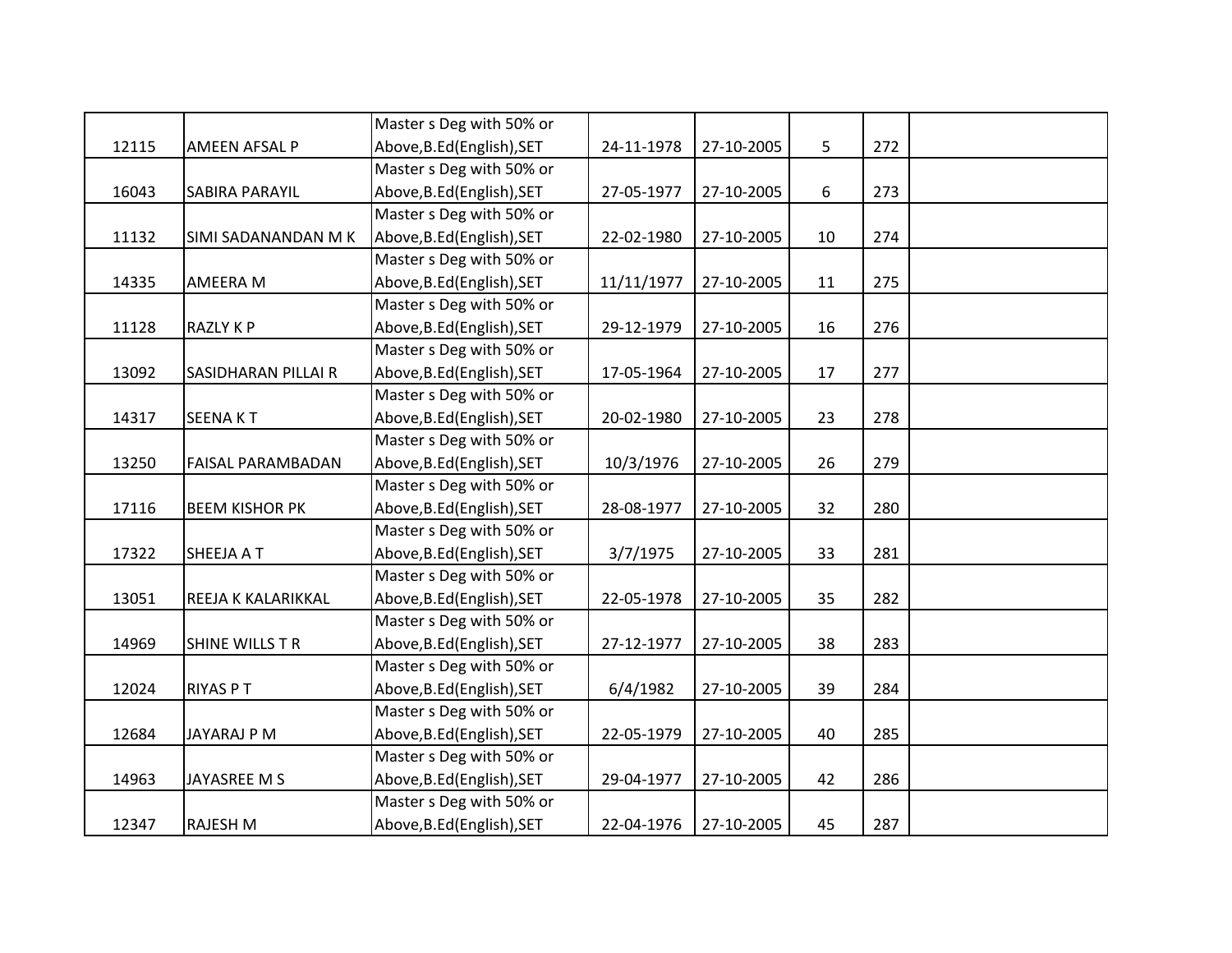|       |                        | Master s Deg with 50% or   |            |            |    |     |  |
|-------|------------------------|----------------------------|------------|------------|----|-----|--|
| 16933 | RAJEENA VM             | Above, B.Ed (English), SET | 10/5/1977  | 27-10-2005 | 49 | 288 |  |
|       |                        | Master s Deg with 50% or   |            |            |    |     |  |
| 11994 | <b>SINDHUKK</b>        | Above, B.Ed (English), SET | 1/1/1975   | 27-10-2005 | 54 | 289 |  |
|       |                        | Master s Deg with 50% or   |            |            |    |     |  |
| 14352 | <b>ANEESAN</b>         | Above, B.Ed (English), SET | 20-05-1974 | 27-10-2005 | 55 | 290 |  |
|       |                        | Master s Deg with 50% or   |            |            |    |     |  |
| 13330 | SUBAIDHA IZZUDDEN C    | Above, B.Ed (English), SET | 10/9/1978  | 27-10-2005 | 56 | 291 |  |
|       |                        | Master s Deg with 50% or   |            |            |    |     |  |
| 12552 | <b>DEEPAK</b>          | Above, B.Ed (English), SET | 1/6/1981   | 27-10-2005 | 57 | 292 |  |
|       |                        | Master s Deg with 50% or   |            |            |    |     |  |
| 18313 | <b>BINOY THOMAS</b>    | Above, B.Ed (English), SET | 22-01-1970 | 27-10-2005 | 59 | 293 |  |
|       |                        | Master s Deg with 50% or   |            |            |    |     |  |
| 10945 | <b>VINEETHA KM</b>     | Above, B.Ed (English), SET | 22-03-1973 | 27-10-2005 | 63 | 294 |  |
|       |                        | Master s Deg with 50% or   |            |            |    |     |  |
| 10723 | <b>RESMINK</b>         | Above, B.Ed (English), SET | 5/4/1974   | 27-10-2005 | 69 | 295 |  |
|       |                        | Master s Deg with 50% or   |            |            |    |     |  |
| 13012 | <b>JAYAPRAKASH MP</b>  | Above, B.Ed (English), SET | 7/2/1976   | 27-10-2005 | 70 | 296 |  |
|       |                        | Master s Deg with 50% or   |            |            |    |     |  |
| 13281 | <b>SHOLIC</b>          | Above, B.Ed (English), SET | 30-05-1974 | 27-10-2005 | 74 | 297 |  |
|       |                        | Master s Deg with 50% or   |            |            |    |     |  |
| 11815 | <b>JAISON VARGHESE</b> | Above, B.Ed (English), SET | 3/3/1976   | 27-10-2005 | 75 | 298 |  |
|       |                        | Master s Deg with 50% or   |            |            |    |     |  |
| 13346 | SADIQUEALI ELASSERI    | Above, B.Ed (English), SET | 17-05-1978 | 27-10-2005 | 76 | 299 |  |
|       |                        | Master s Deg with 50% or   |            |            |    |     |  |
| 13342 | <b>SHOWKATHALI V</b>   | Above, B.Ed (English), SET | 14-07-1972 | 27-10-2005 | 77 | 300 |  |
|       |                        | Master s Deg with 50% or   |            |            |    |     |  |
| 10151 | SINDHU V B             | Above, B.Ed (English), SET | 15-05-1976 | 27-10-2005 | 78 | 301 |  |
|       |                        | Master s Deg with 50% or   |            |            |    |     |  |
| 12426 | <b>SHEENA C</b>        | Above, B.Ed (English), SET | 8/2/1979   | 27-10-2005 | 82 | 302 |  |
|       |                        | Master s Deg with 50% or   |            |            |    |     |  |
| 11478 | <b>SALINI V</b>        | Above, B.Ed (English), SET | 15-10-1981 | 27-10-2005 | 85 | 303 |  |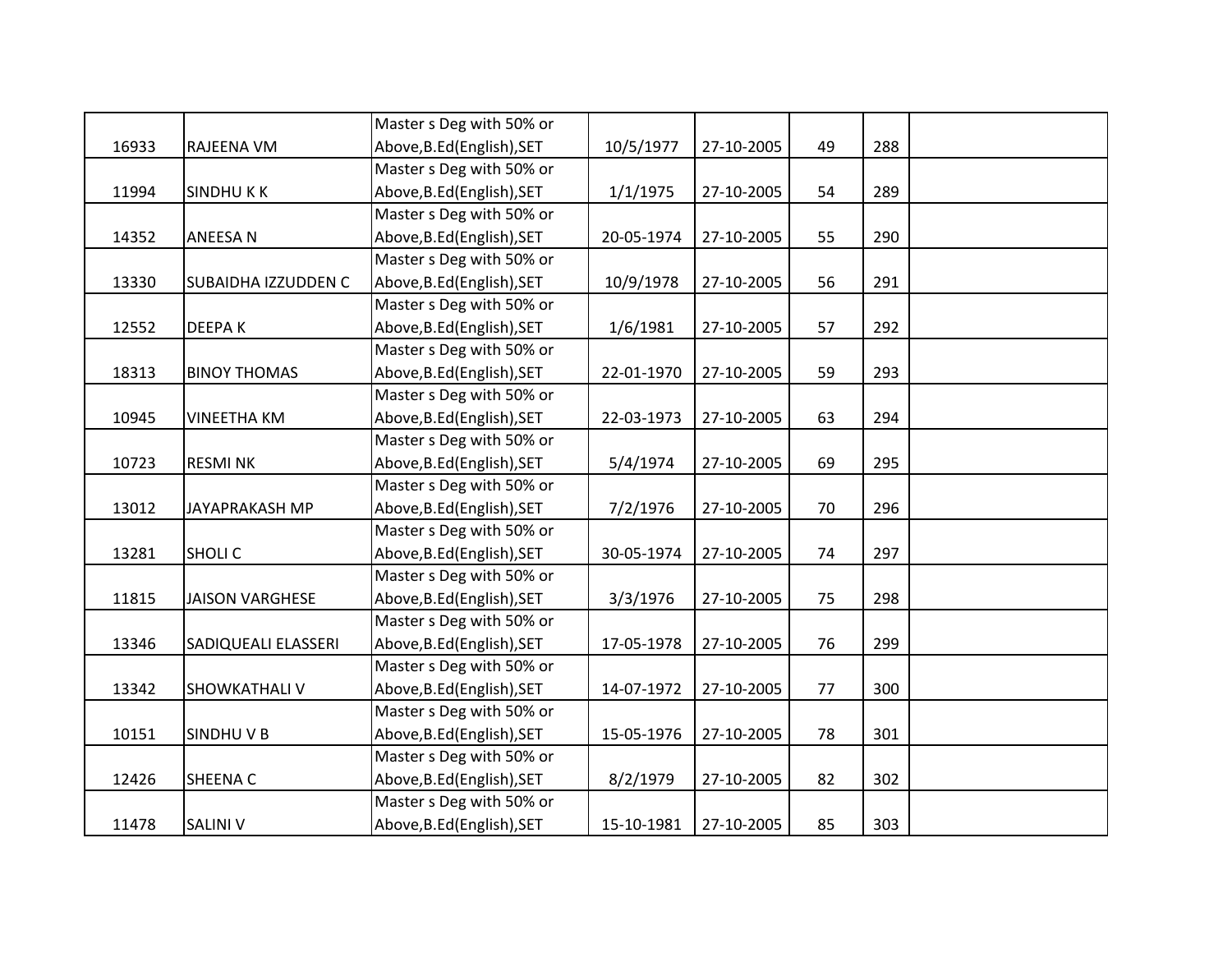|       |                           | Master s Deg with 50% or         |            |            |     |     |  |
|-------|---------------------------|----------------------------------|------------|------------|-----|-----|--|
| 14081 | <b>SASEENDRAN K</b>       | Above, B.Ed (English), SET       | 20-04-1965 | 27-10-2005 | 87  | 304 |  |
|       |                           | Master s Deg with 50% or         |            |            |     |     |  |
| 11127 | PREETHI SREEDHARAN        | Above, B.Ed (English), SET       | 30-01-1976 | 27-10-2005 | 88  | 305 |  |
|       |                           | Master s Deg with 50% or         |            |            |     |     |  |
| 16777 | <b>ROJAN SKARIA</b>       | Above, B.Ed (English), SET       | 3/5/1966   | 27-10-2005 | 89  | 306 |  |
|       |                           | Master s Deg with 50% or         |            |            |     |     |  |
| 13445 | <b>PRABHAKS</b>           | Above, B.Ed (English), SET       | 1/1/1972   | 27-10-2005 | 90  | 307 |  |
|       |                           | Master s Deg with 50% or         |            |            |     |     |  |
| 13279 | <b>BIJUKT</b>             | Above, B.Ed (English), SET       | 20-05-1972 | 27-10-2005 | 91  | 308 |  |
|       |                           | Master s Deg with 50% or         |            |            |     |     |  |
| 16134 | <b>SYAMKURAMR MS</b>      | Above, B.Ed (English), SET       | 4/3/1971   | 27-10-2005 | 92  | 309 |  |
|       |                           | Master s Deg with 50% or         |            |            |     |     |  |
| 14176 | <b>SULAIKHAK</b>          | Above, B.Ed (English), SET       | 5/12/1978  | 27-10-2005 | 95  | 310 |  |
|       |                           | Master s Deg with 50% or         |            |            |     |     |  |
| 14752 | <b>JASEELA K KAINADAN</b> | Above, B.Ed (English), SET       | 30-05-1981 | 27-10-2005 | 96  | 311 |  |
|       |                           | Master s Deg with 50% or         |            |            |     |     |  |
| 13321 | <b>SUDHAV</b>             | Above, B.Ed (English), SET       | 10/11/1974 | 27-10-2005 | 97  | 312 |  |
|       |                           | Master s Deg with 50% or         |            |            |     |     |  |
|       | SAYED POOKOYA             | Above, B.Ed (English), SET, PGDT |            |            |     |     |  |
| 11594 | <b>THANGAL P</b>          | E from CIFL                      | 2/5/1974   | 27-10-2005 | 105 | 313 |  |
|       |                           | Master s Deg with 50% or         |            |            |     |     |  |
| 12989 | SINDHUM C                 | Above, B.Ed (English), SET       | 28-05-1975 | 27-10-2005 | 109 | 314 |  |
|       |                           | Master s Deg with 50% or         |            |            |     |     |  |
| 17175 | <b>BEENA RANI P</b>       | Above, B.Ed (English), SET       | 22-04-1967 | 27-10-2005 | 113 | 315 |  |
|       |                           | Master s Deg with 50% or         |            |            |     |     |  |
| 15334 | <b>JOSHNA VM</b>          | Above, B.Ed (English), SET       | 15-05-1977 | 27-10-2005 | 115 | 316 |  |
|       |                           | Master s Deg with 50% or         |            |            |     |     |  |
| 13095 | <b>SINDHUKK</b>           | Above, B.Ed (English), SET       | 20-03-1978 | 27-10-2005 | 128 | 317 |  |
|       | <b>ABDUL MUNEER</b>       | Master s Deg with 50% or         |            |            |     |     |  |
| 12097 | PATHIRIKKODAN             | Above, B.Ed (English), SET       | 2/7/1974   | 27-10-2005 | 129 | 318 |  |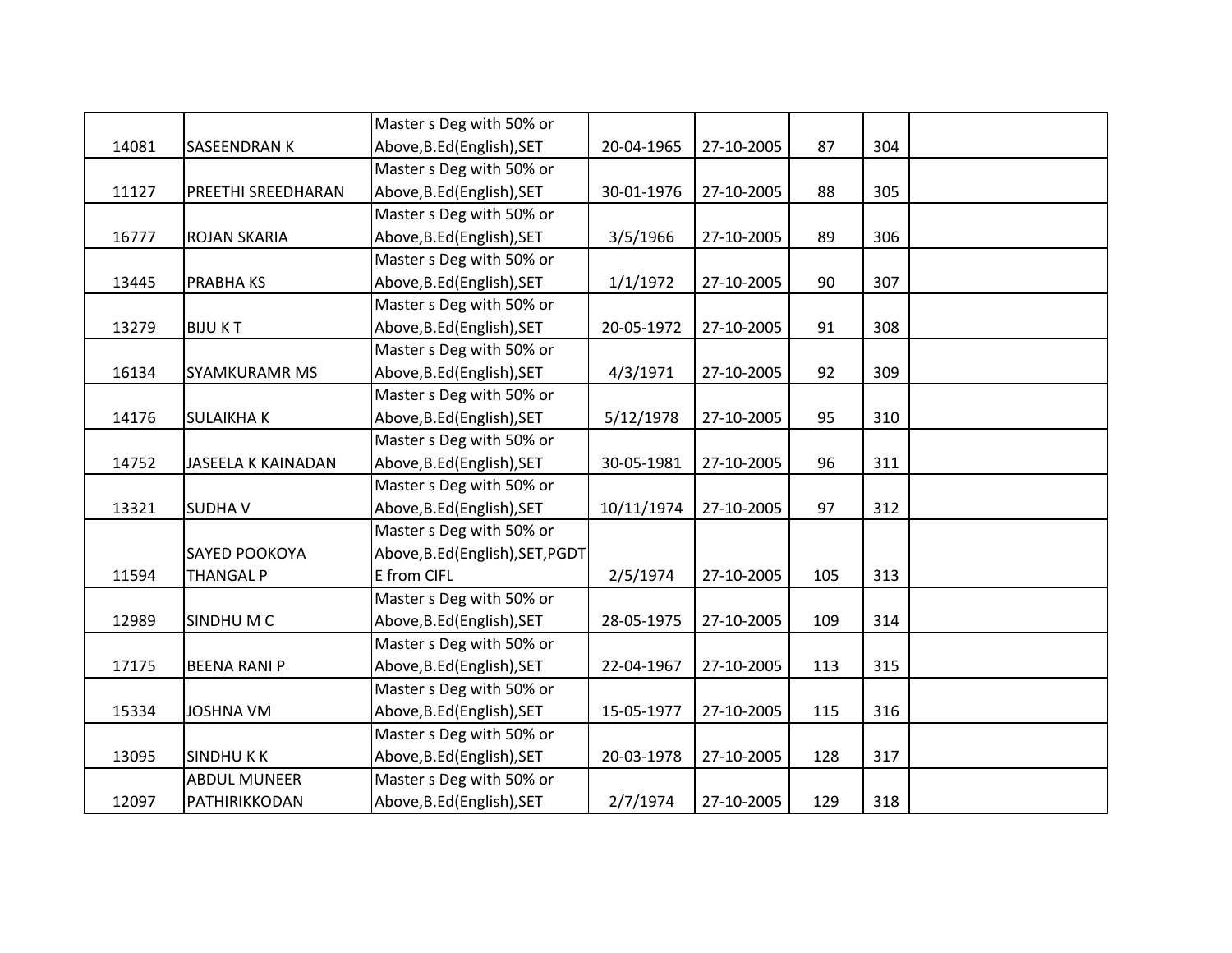|       |                             | Master s Deg with 50% or         |            |            |                |     |  |
|-------|-----------------------------|----------------------------------|------------|------------|----------------|-----|--|
| 11383 | <b>KRISHNAN THEKKINAYIL</b> | Above, B.Ed (English), SET       | 9/5/1964   | 29-10-2005 | $\mathbf{1}$   | 319 |  |
|       |                             | Master s Deg with 50% or         |            |            |                |     |  |
| 15983 | <b>RAMESAN P</b>            | Above, B.Ed (English), SET       | 24-03-1971 | 29-10-2005 | $\overline{2}$ | 320 |  |
|       |                             | Master s Deg with 50% or         |            |            |                |     |  |
| 12679 | P V GURUDATH                | Above, B.Ed (English), SET       | 31-05-1979 | 4/11/2005  | 9              | 321 |  |
|       |                             | Master s Deg with 50% or         |            |            |                |     |  |
| 12365 | <b>ARUNTS</b>               | Above, B.Ed (English), SET       | 29-05-1979 | 4/11/2005  | 10             | 322 |  |
|       |                             | Master s Deg with 50% or         |            |            |                |     |  |
| 14024 | <b>ANILKUMAR K</b>          | Above, B.Ed (English), SET       | 29-05-1969 | 4/11/2005  | 21             | 323 |  |
|       |                             | Master s Deg with 50% or         |            |            |                |     |  |
|       |                             | Above, B.Ed (English), SET, NET/ |            |            |                |     |  |
| 10290 | <b>BALRAJ T</b>             | <b>JRF</b>                       | 17-04-1975 | 4/11/2005  | 22             | 324 |  |
|       |                             | Master s Deg with 50% or         |            |            |                |     |  |
|       |                             | Above, B.Ed (English), SET, M.Ed |            |            |                |     |  |
| 12385 | PRIYA S KUMAR               | (English)                        | 1/8/1978   | 4/11/2005  | 23             | 325 |  |
|       |                             | Master s Deg with 50% or         |            |            |                |     |  |
| 11806 | SALJITH SG                  | Above, B.Ed (English), SET       | 20-05-1979 | 4/11/2005  | 25             | 326 |  |
|       |                             | Master s Deg with 50% or         |            |            |                |     |  |
|       |                             | Above, B.Ed (English), SET, M.Ed |            |            |                |     |  |
| 12395 | <b>ABHILASH R</b>           | (English)                        | 17-05-1979 | 4/11/2005  | 27             | 327 |  |
|       |                             | Master s Deg with 50% or         |            |            |                |     |  |
| 13624 | <b>REJITHA R S</b>          | Above, B.Ed (English), SET       | 30-05-1980 | 4/11/2005  | 31             | 328 |  |
|       |                             | Master s Deg with 50% or         |            |            |                |     |  |
|       |                             | Above, B.Ed (English), M.Ed (Eng |            |            |                |     |  |
| 10137 | ANJANA B K                  | lish)                            | 21-04-1971 | 4/11/2005  | 34             | 329 |  |
|       |                             | Master s Deg with 50% or         |            |            |                |     |  |
| 15602 | MANJU V NAIR                | Above, B.Ed (English), SET       | 27-11-1978 | 4/11/2005  | 39             | 330 |  |
|       |                             | Master s Deg with 50% or         |            |            |                |     |  |
| 10287 | <b>MINI MATHEW</b>          | Above, B.Ed (English), SET       | 6/7/1977   | 4/11/2005  | 41             | 331 |  |
|       |                             | Master s Deg with 50% or         |            |            |                |     |  |
| 11021 | <b>SITHARA B NAIR</b>       | Above, B.Ed (English), SET       | 25-05-1980 | 4/11/2005  | 43             | 332 |  |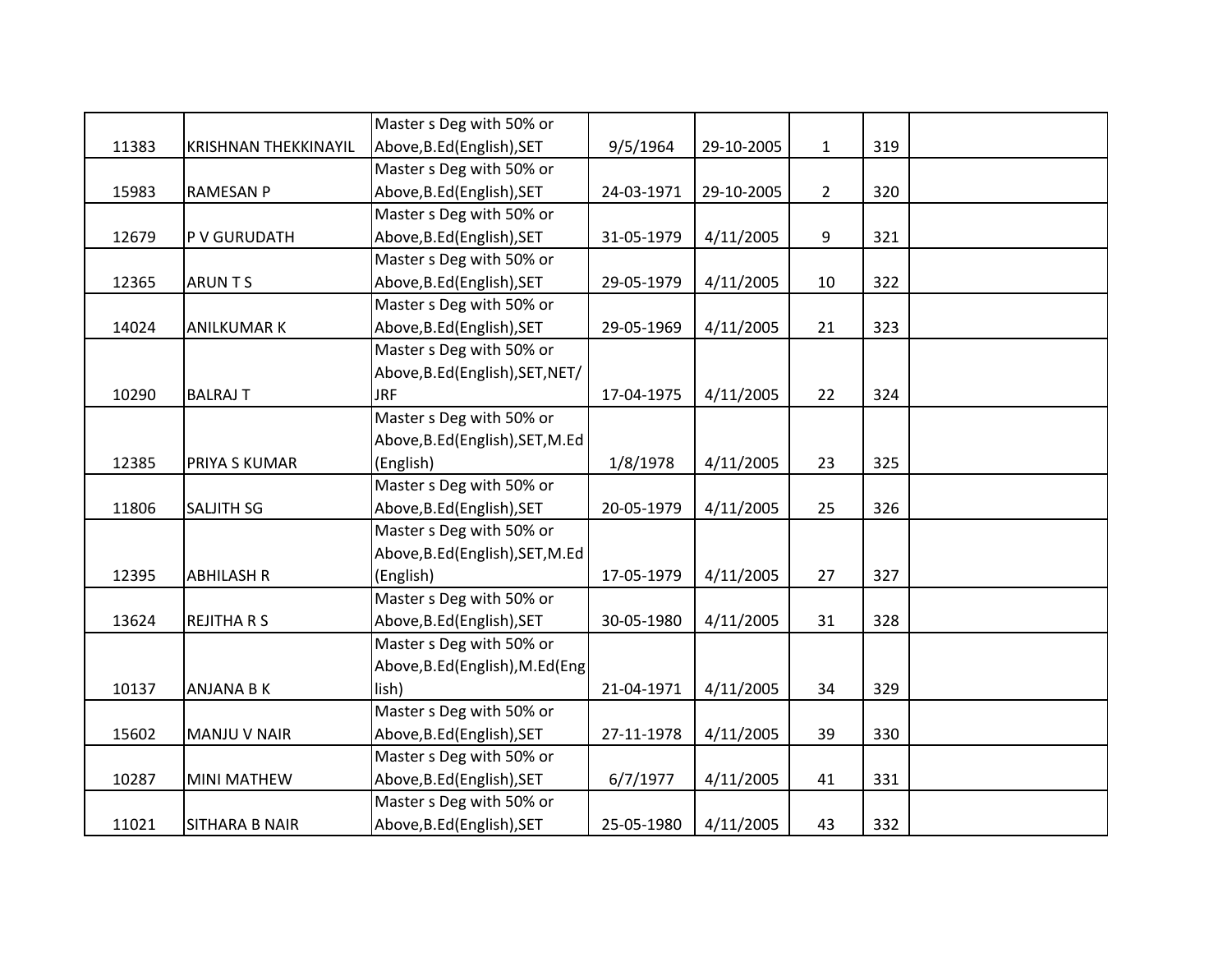|       |                                                  | Master s Deg with 50% or   |            |            |                  |     |  |
|-------|--------------------------------------------------|----------------------------|------------|------------|------------------|-----|--|
| 13367 | <b>GEETHAR</b>                                   | Above, B.Ed (English), SET | 28-05-1977 | 4/11/2005  | 45               | 333 |  |
|       |                                                  | Master s Deg with 50% or   |            |            |                  |     |  |
| 15852 | <b>NOWSHAD S</b>                                 | Above, B.Ed (English), SET | 5/5/1976   | 4/11/2005  | 46               | 334 |  |
|       |                                                  | Master s Deg with 50% or   |            |            |                  |     |  |
| 10095 | <b>FEBIN H</b>                                   | Above, B.Ed (English), SET | 31-05-1981 | 8/11/2005  | 5                | 335 |  |
|       |                                                  | Master s Deg with 50% or   |            |            |                  |     |  |
| 10798 | <b>DEEPA XAVIER</b>                              | Above, B.Ed (English), SET | 8/3/1974   | 11/11/2005 | $\mathbf{1}$     | 336 |  |
|       |                                                  | Master s Deg with 50% or   |            |            |                  |     |  |
| 16143 | <b>JOLSNA MATHEW</b>                             | Above, B.Ed (English), SET | 20-05-1978 | 11/11/2005 | 5                | 337 |  |
|       |                                                  | Master s Deg with 50% or   |            |            |                  |     |  |
| 17674 | <b>SHAREENA V A</b>                              | Above, B.Ed (English), SET | 31-05-1974 | 11/11/2005 | $\overline{7}$   | 338 |  |
|       |                                                  | Master s Deg with 50% or   |            |            |                  |     |  |
| 15183 | <b>LILY GRACE JOSEPH</b>                         | Above, B.Ed (English), SET | 6/12/1978  | 11/11/2005 | 8                | 339 |  |
|       |                                                  | Master s Deg with 50% or   |            |            |                  |     |  |
| 16501 | SMITHA BHASKARAN                                 | Above, B.Ed (English), SET | 20-05-1976 | 11/11/2005 | 3825             | 340 |  |
|       |                                                  | Master s Deg with 50% or   |            |            |                  |     |  |
| 17595 | <b>DEEPA V NAIR</b>                              | Above, B.Ed (English), SET | 25-05-1975 | 11/11/2005 | 3825             | 341 |  |
|       | <b>ANJANA KUNDILE</b>                            | Master s Deg with 50% or   |            |            |                  |     |  |
| 16406 | VALAPPIL                                         | Above, B.Ed (English), SET | 13-07-1973 | 14-11-2005 | $\boldsymbol{0}$ | 342 |  |
|       |                                                  | Master s Deg with 50% or   |            |            |                  |     |  |
| 12585 | SHAJI KADANMARVEETTIL Above, B.Ed (English), SET |                            | 20-01-1980 | 14-11-2005 | $\mathbf{1}$     | 343 |  |
|       |                                                  | Master s Deg with 50% or   |            |            |                  |     |  |
| 13498 | SHYNI BALAKRISHNAN                               | Above, B.Ed (English), SET | 14-09-1979 | 14-11-2005 | $\mathbf{1}$     | 344 |  |
|       |                                                  | Master s Deg with 50% or   |            |            |                  |     |  |
| 14161 | <b>SINIAP</b>                                    | Above, B.Ed (English), SET | 9/4/1979   | 14-11-2005 | $\overline{2}$   | 345 |  |
|       | <b>SUSMITHA</b>                                  |                            |            |            |                  |     |  |
|       | KUNNUMCHALIL                                     | Master s Deg with 50% or   |            |            |                  |     |  |
| 11023 | <b>RAYAROTH</b>                                  | Above, B.Ed (English), SET | 21-05-1972 | 14-11-2005 | $\overline{7}$   | 346 |  |
|       |                                                  | Master s Deg with 50% or   |            |            |                  |     |  |
| 10927 | <b>PHALGUNANTTV</b>                              | Above, B.Ed (English), SET | 25-05-1966 | 14-11-2005 | 10               | 347 |  |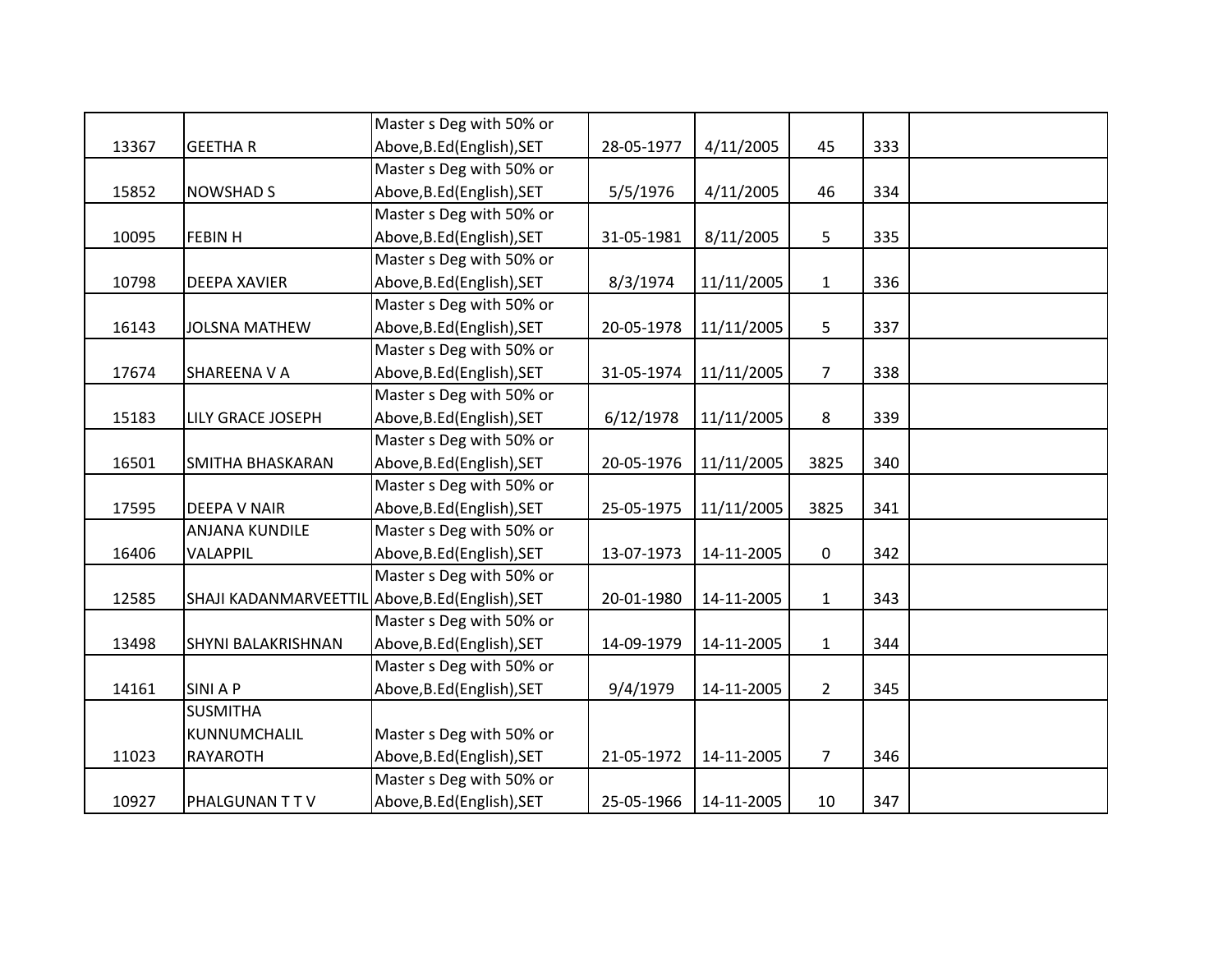|       |                        | Master s Deg with 50% or   |            |            |                |     |  |
|-------|------------------------|----------------------------|------------|------------|----------------|-----|--|
| 11367 | <b>SUCHITHRA A M</b>   | Above, B.Ed (English), SET | 28-11-1973 | 14-11-2005 | 15             | 348 |  |
|       |                        | Master s Deg with 50% or   |            |            |                |     |  |
| 11835 | <b>RUBEENA AC</b>      | Above, B.Ed (English), SET | 10/1/1980  | 14-11-2005 | 16             | 349 |  |
|       |                        | Master s Deg with 50% or   |            |            |                |     |  |
| 17642 | MANOJ JOSEPH           | Above, B.Ed (English), SET | 17-05-1981 | 14-11-2005 | 17             | 350 |  |
|       |                        | Master s Deg with 50% or   |            |            |                |     |  |
| 11378 | <b>SUSHAMA A M</b>     | Above, B.Ed (English), SET | 1/6/1969   | 14-11-2005 | 19             | 351 |  |
|       |                        | Master s Deg with 50% or   |            |            |                |     |  |
| 11177 | <b>VICTOR GEORGE K</b> | Above, B.Ed (English), SET | 20-04-1961 | 14-11-2005 | 22             | 352 |  |
|       |                        | Master s Deg with 50% or   |            |            |                |     |  |
| 12852 | <b>SEEMA VC</b>        | Above, B.Ed (English), SET | 22-04-1977 | 14-11-2005 | 25             | 353 |  |
|       |                        | Master s Deg with 50% or   |            |            |                |     |  |
| 15459 | SHALINI KUNHIMVEETTIL  | Above, B.Ed (English), SET | 6/2/1977   | 14-11-2005 | 27             | 354 |  |
|       |                        | Master s Deg with 50% or   |            |            |                |     |  |
| 17021 | <b>SRIJA S</b>         | Above, B.Ed (English), SET | 14-04-1974 | 14-11-2005 | 28             | 355 |  |
|       |                        | Master s Deg with 50% or   |            |            |                |     |  |
| 13068 | P SHEEBA               | Above, B.Ed (English), SET | 11/2/1975  | 14-11-2005 | 29             | 356 |  |
|       |                        | Master s Deg with 50% or   |            |            |                |     |  |
| 17111 | <b>NISHAMOL K G</b>    | Above, B.Ed (English), SET | 16-03-1975 | 14-11-2005 | 31             | 357 |  |
|       |                        | Master s Deg with 50% or   |            |            |                |     |  |
| 12069 | SHABEENA OM            | Above, B.Ed (English), SET | 18-08-1975 | 14-11-2005 | 33             | 358 |  |
|       |                        | Master s Deg with 50% or   |            |            |                |     |  |
| 11746 | <b>SANTHOSH M T</b>    | Above, B.Ed (English), SET | 15-04-1976 | 14-11-2005 | 35             | 359 |  |
|       |                        | Master s Deg with 50% or   |            |            |                |     |  |
| 14847 | <b>ARIFA KUNHAMMED</b> | Above, B.Ed (English), SET | 14-11-1980 | 14-11-2005 | 156            | 360 |  |
|       |                        | Master s Deg with 50% or   |            |            |                |     |  |
| 14332 | <b>SEENAT</b>          | Above, B.Ed (English), SET | 27-09-1976 | 17-11-2005 | $\overline{a}$ | 361 |  |
|       |                        | Master s Deg with 50% or   |            |            |                |     |  |
| 15846 | <b>PRIYAV</b>          | Above, B.Ed (English), SET | 21-04-1979 | 17-11-2005 | $\overline{7}$ | 362 |  |
|       |                        | Master s Deg with 50% or   |            |            |                |     |  |
| 16466 | <b>MANJUJS</b>         | Above, B.Ed (English), SET | 31-05-1980 | 18-11-2005 | 25             | 363 |  |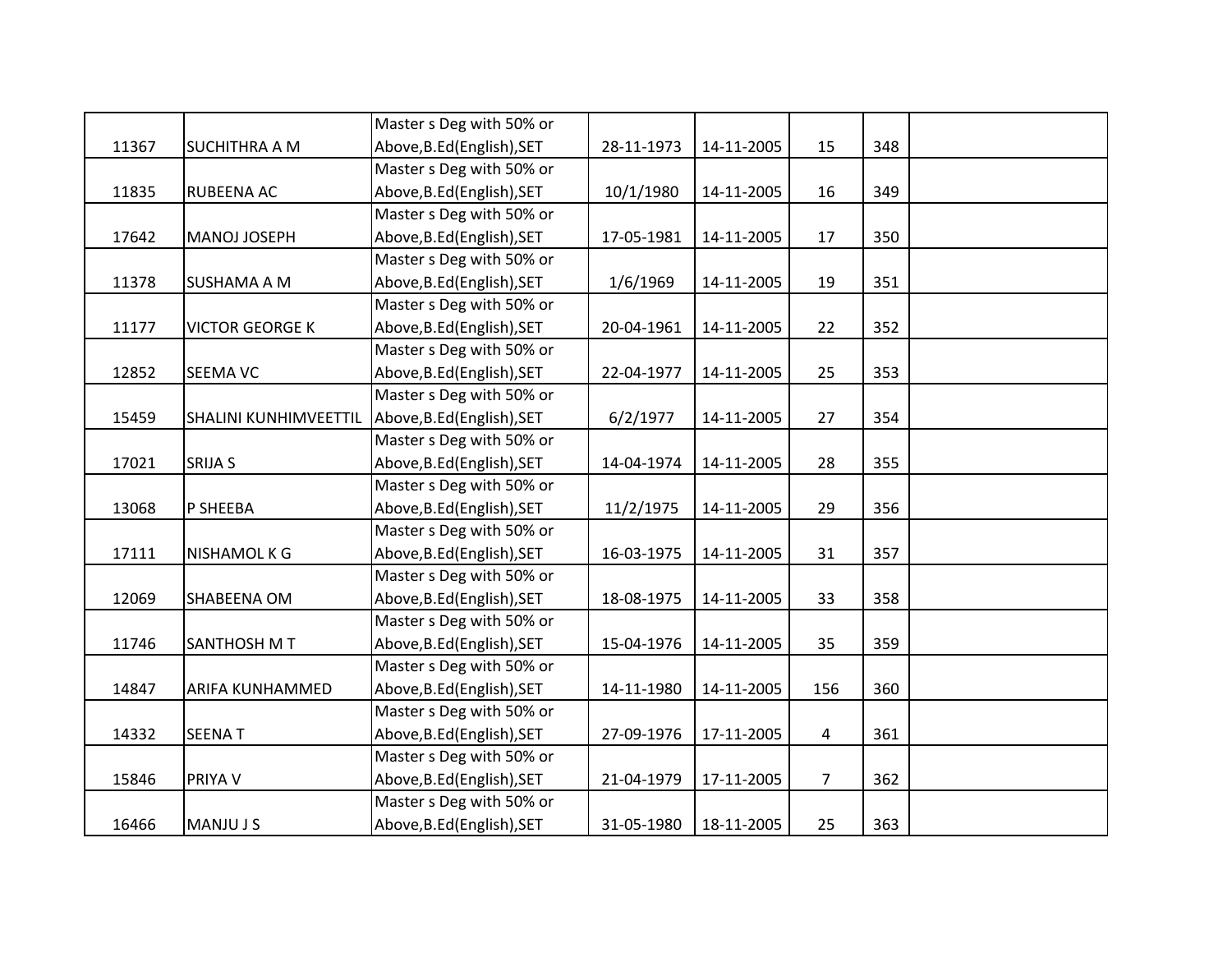|       |                     | Master s Deg with 50% or         |            |            |                |     |  |
|-------|---------------------|----------------------------------|------------|------------|----------------|-----|--|
| 12817 | <b>MINI NJ</b>      | Above, B.Ed (English), SET       | 28-05-1976 | 22-11-2005 | 5              | 364 |  |
|       |                     | Master s Deg with 50% or         |            |            |                |     |  |
| 14173 | <b>THUSHARA B</b>   | Above, B.Ed (English), SET       | 27-05-1979 | 23-11-2005 | $\overline{2}$ | 365 |  |
|       |                     | Master s Deg with 50% or         |            |            |                |     |  |
| 13106 | <b>KAVITHA M S</b>  | Above, B.Ed (English), SET       | 23-05-1973 | 23-11-2005 | $\overline{a}$ | 366 |  |
|       |                     | Master s Deg with 50% or         |            |            |                |     |  |
| 12603 | RAMLATH P P         | Above, B.Ed (English), SET       | 29-11-1979 | 23-11-2005 | 6              | 367 |  |
|       |                     | Master s Deg with 50% or         |            |            |                |     |  |
| 13061 | <b>JYOTHIK</b>      | Above, B.Ed (English), SET       | 22-10-1979 | 23-11-2005 | $\overline{7}$ | 368 |  |
|       |                     | Master s Deg with 50% or         |            |            |                |     |  |
| 11498 | <b>SOBHA E</b>      | Above, B.Ed (English), SET       | 21-05-1969 | 23-11-2005 | 9              | 369 |  |
|       |                     | Master s Deg with 50% or         |            |            |                |     |  |
| 10661 | <b>BABITHAPS</b>    | Above, B.Ed (English), SET       | 8/9/1980   | 23-11-2005 | 10             | 370 |  |
|       |                     | Master s Deg with 50% or         |            |            |                |     |  |
| 12960 | <b>SUMACK</b>       | Above, B.Ed (English), SET       | 16-05-1976 | 23-11-2005 | 13             | 371 |  |
|       |                     | Master s Deg with 50% or         |            |            |                |     |  |
| 13069 | <b>RAKHIS</b>       | Above, B.Ed (English), SET       | 16-06-1979 | 23-11-2005 | 14             | 372 |  |
|       |                     | Master s Deg with 50% or         |            |            |                |     |  |
| 18569 | <b>ASHADEVI G</b>   | Above, B.Ed (English), SET       | 30-05-1978 | 24-11-2005 | 5              | 373 |  |
|       |                     | Master s Deg with 50% or         |            |            |                |     |  |
|       |                     | Above, B.Ed (English), SET, M.Ed |            |            |                |     |  |
| 11335 | <b>RATHI S NAIR</b> | (English)                        | 11/10/1979 | 24-11-2005 | 29             | 374 |  |
|       |                     | Master s Deg with 50% or         |            |            |                |     |  |
| 12532 | SEEMA NAIR K S      | Above, B.Ed (English), SET       | 23-10-1978 | 24-11-2005 | 37             | 375 |  |
|       |                     | Master s Deg with 50% or         |            |            |                |     |  |
| 10224 | SANDHYA G           | Above, B.Ed (English), SET       | 30-12-1969 | 24-11-2005 | 42             | 376 |  |
|       |                     | Master s Deg with 50% or         |            |            |                |     |  |
| 14981 | <b>LEKSHMIBS</b>    | Above, B.Ed (English), SET       | 30-05-1975 | 24-11-2005 | 49             | 377 |  |
|       |                     | Master s Deg with 50% or         |            |            |                |     |  |
| 11437 | PREETHI P B         | Above, B.Ed (English), SET       | 18-05-1981 | 25-11-2005 | $\mathbf{1}$   | 378 |  |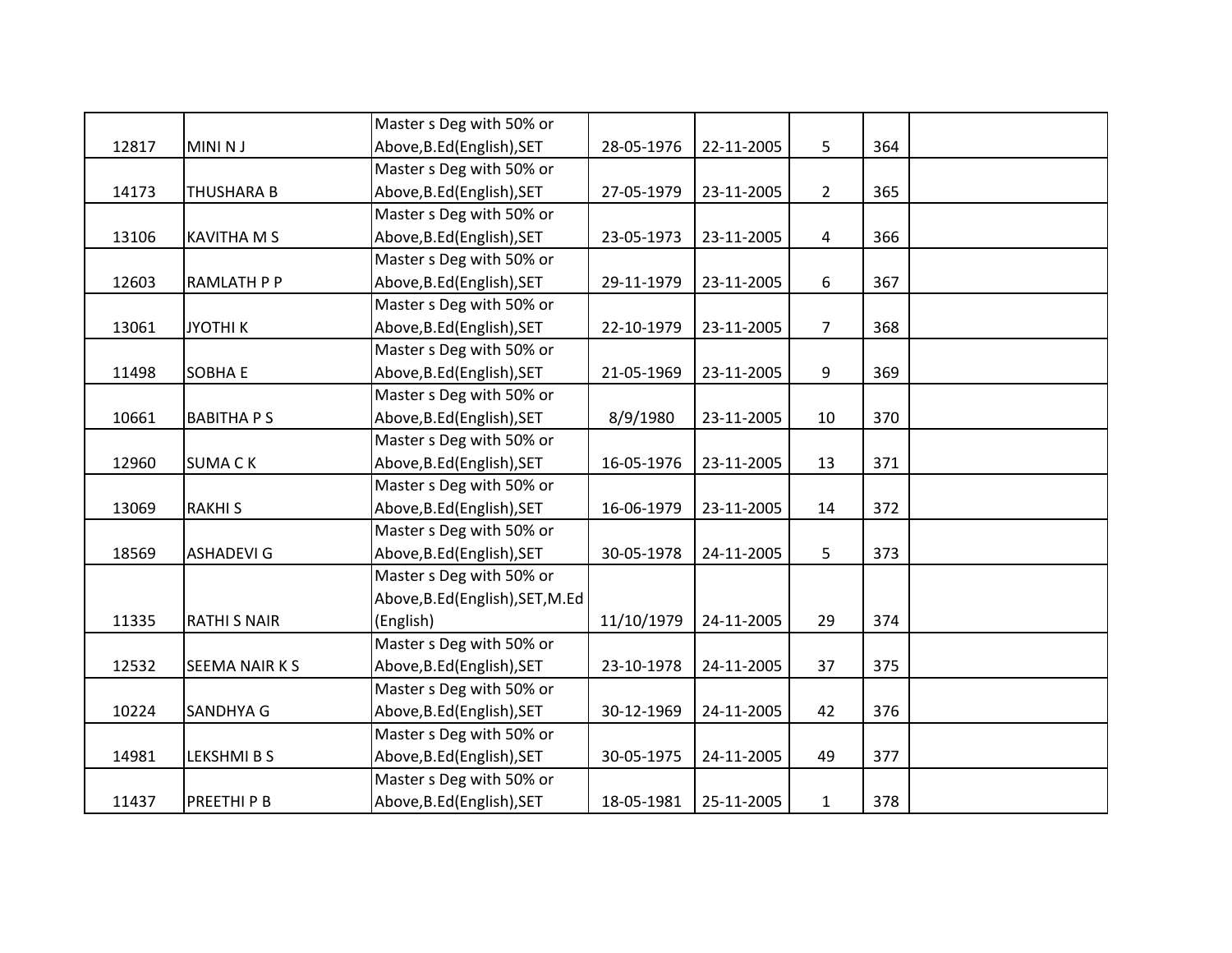|       |                        | SURENDRAN CHERUVATH Master s Deg with 50% or |            |            |                |     |  |
|-------|------------------------|----------------------------------------------|------------|------------|----------------|-----|--|
| 14323 | KANDIYIL               | Above, B.Ed (English), SET                   | 10/5/1976  | 26-11-2005 | $2^{\circ}$    | 379 |  |
|       |                        | Master s Deg with 50% or                     |            |            |                |     |  |
|       |                        | Above, B.Ed (English), SET, NET/             |            |            |                |     |  |
| 10738 | SYKE A K               | <b>JRF</b>                                   | 29-05-1978 | 26-11-2005 | $\overline{3}$ | 380 |  |
|       |                        | Master s Deg with 50% or                     |            |            |                |     |  |
| 11064 | <b>NISHA K JOHNSON</b> | Above, B.Ed (English), SET                   | 31-05-1972 | 26-11-2005 | $\overline{a}$ | 381 |  |
|       |                        | Master s Deg with 50% or                     |            |            |                |     |  |
| 17700 | <b>MARY JANCY KM</b>   | Above, B.Ed (English), SET                   | 2/4/1979   | 26-11-2005 | 5              | 382 |  |
|       |                        | Master s Deg with 50% or                     |            |            |                |     |  |
| 11753 | ABDUSSALAM PP          | Above, B.Ed (English), SET                   | 31-05-1979 | 26-11-2005 | 6              | 383 |  |
|       |                        | Master s Deg with 50% or                     |            |            |                |     |  |
|       |                        | Above, B.Ed (English), M.Ed (Eng             |            |            |                |     |  |
| 10438 | <b>ROSMIN THOMAS N</b> | lish)                                        | 1/6/1972   | 26-11-2005 | 8              | 384 |  |
|       |                        | Master s Deg with 50% or                     |            |            |                |     |  |
| 16167 | SHIKHA O K             | Above, B.Ed (English), SET                   | 2/5/1978   | 26-11-2005 | 8              | 385 |  |
|       |                        | Master s Deg with 50% or                     |            |            |                |     |  |
| 12706 | SAJU M                 | Above, B.Ed (English), SET                   | 30-05-1976 | 26-11-2005 | 9              | 386 |  |
|       |                        | Master s Deg with 50% or                     |            |            |                |     |  |
| 13485 | SHANILABABY TM         | Above, B.Ed (English), SET                   | 20-05-1971 | 26-11-2005 | 15             | 387 |  |
|       |                        | Master s Deg with 50% or                     |            |            |                |     |  |
| 10360 | ZAINABA M              | Above, B.Ed (English), SET                   | 10/4/1976  | 26-11-2005 | 16             | 388 |  |
|       | BEENA PULIYULLA KANDI  | Master s Deg with 50% or                     |            |            |                |     |  |
| 11545 | PARAMBIL               | Above, B.Ed (English), SET                   | 14-05-1972 | 26-11-2005 | 18             | 389 |  |
|       |                        | Master s Deg with 50% or                     |            |            |                |     |  |
| 15629 | SYAMAKUMARI V M        | Above, B.Ed (English), SET                   | 14-08-1977 | 26-11-2005 | 19             | 390 |  |
|       |                        | Master s Deg with 50% or                     |            |            |                |     |  |
|       |                        | Above, B.Ed (English), SET, M.Ed             |            |            |                |     |  |
|       |                        | (English), PGDTE from                        |            |            |                |     |  |
| 15607 | <b>SHIBUKJ</b>         | CIFL, NET/JRF                                | 31-05-1972 | 26-11-2005 | 21             | 391 |  |
|       |                        | Master s Deg with 50% or                     |            |            |                |     |  |
| 17882 | <b>BALAN N K</b>       | Above, B.Ed (English), SET                   | 20-11-1966 | 26-11-2005 | 23             | 392 |  |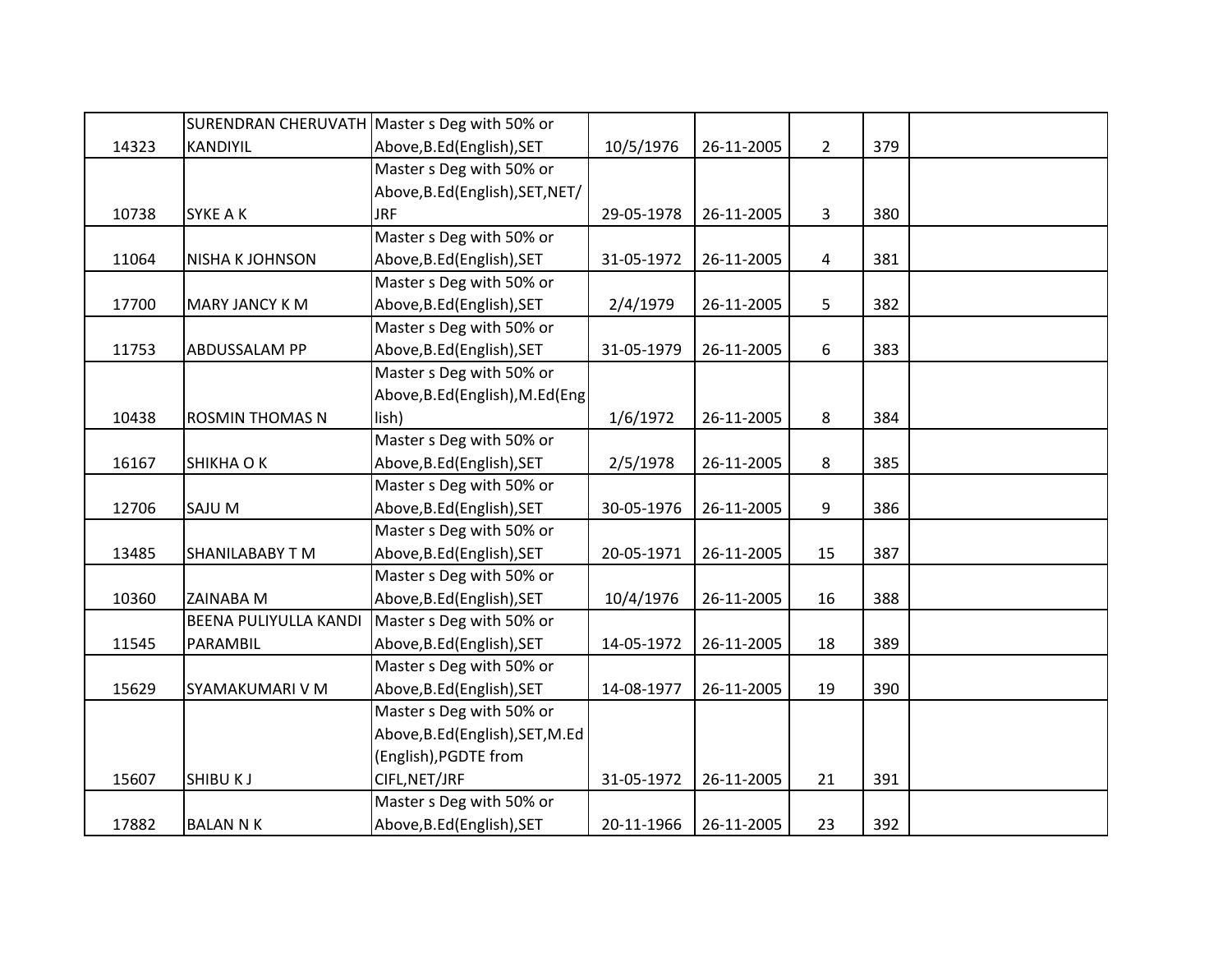|       |                        | Master s Deg with 50% or         |            |            |                |     |  |
|-------|------------------------|----------------------------------|------------|------------|----------------|-----|--|
| 18126 | <b>SHYNAK</b>          | Above, B.Ed (English), SET       | 15-04-1978 | 26-11-2005 | 24             | 393 |  |
|       |                        | Master s Deg with 50% or         |            |            |                |     |  |
| 13182 | <b>C SURESH</b>        | Above, B.Ed (English), SET       | 28-05-1972 | 26-11-2005 | 25             | 394 |  |
|       |                        | Master s Deg with 50% or         |            |            |                |     |  |
|       |                        | Above, B.Ed (English), SET, M.Ph |            |            |                |     |  |
| 14079 | <b>DIVYA B K</b>       | il                               | 26-04-1980 | 26-11-2005 | 27             | 395 |  |
|       |                        | Master s Deg with 50% or         |            |            |                |     |  |
| 10326 | <b>OMANA PARAMBATH</b> | Above, B.Ed (English), SET       | 6/4/1964   | 26-11-2005 | 30             | 396 |  |
|       |                        | Master s Deg with 50% or         |            |            |                |     |  |
| 12247 | <b>ASHA JOSE</b>       | Above, B.Ed (English), SET       | 19-11-1978 | 26-11-2005 | 31             | 397 |  |
|       |                        | Master s Deg with 50% or         |            |            |                |     |  |
| 11854 | <b>MUSTHAFA M</b>      | Above, B.Ed (English), SET       | 20-04-1980 | 26-11-2005 | 36             | 398 |  |
|       |                        | Master s Deg with 50% or         |            |            |                |     |  |
| 10605 | <b>BIPIN A</b>         | Above, B.Ed (English), SET       | 10/11/1977 | 26-11-2005 | 37             | 399 |  |
|       |                        | Master s Deg with 50% or         |            |            |                |     |  |
| 10488 | SANTHOSH P C           | Above, B.Ed (English), SET       | 2/5/1969   | 26-11-2005 | 91             | 400 |  |
|       |                        | Master s Deg with 50% or         |            |            |                |     |  |
| 10098 | <b>KAVITHA SL</b>      | Above, B.Ed (English), SET       | 31-05-1971 | 29-11-2005 | 5 <sup>5</sup> | 401 |  |
|       |                        | Master s Deg with 50% or         |            |            |                |     |  |
| 14849 | <b>SEEMA S P</b>       | Above, B.Ed (English), SET       | 7/5/1979   | 29-11-2005 | 6              | 402 |  |
|       |                        | Master s Deg with 50% or         |            |            |                |     |  |
| 10585 | <b>SAJEENA S</b>       | Above, B.Ed (English), SET       | 31-05-1975 | 29-11-2005 | $\overline{7}$ | 403 |  |
|       |                        | Master s Deg with 50% or         |            |            |                |     |  |
| 11541 | <b>SUBHADRA NAIR S</b> | Above, B.Ed (English), SET       | 2/6/1972   | 29-11-2005 | 10             | 404 |  |
|       |                        | Master s Deg with 50% or         |            |            |                |     |  |
| 12187 | SHEEBACR               | Above, B.Ed (English), SET       | 31-05-1977 | 29-11-2005 | 11             | 405 |  |
|       |                        | Master s Deg with 50% or         |            |            |                |     |  |
| 12407 | <b>SMITHA KOSHY</b>    | Above, B.Ed (English), SET       | 16-05-1979 | 29-11-2005 | 13             | 406 |  |
|       |                        | Master s Deg with 50% or         |            |            |                |     |  |
| 12528 | <b>DIMPLE SUDERSAN</b> | Above, B.Ed (English), SET       | 2/5/1976   | 29-11-2005 | 14             | 407 |  |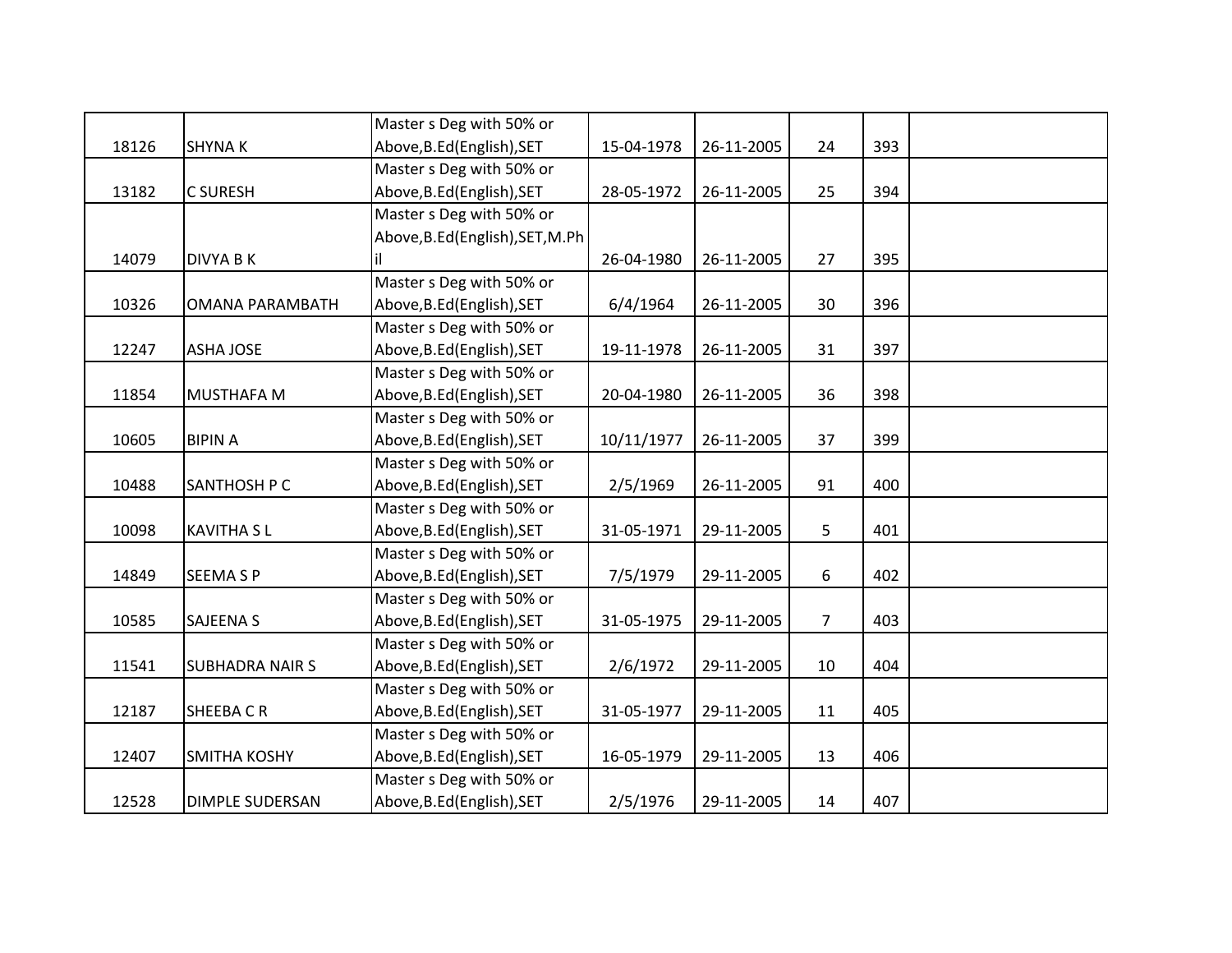|       |                          | Master s Deg with 50% or         |            |            |                |     |  |
|-------|--------------------------|----------------------------------|------------|------------|----------------|-----|--|
| 10861 | <b>SARITHAKS</b>         | Above, B.Ed (English), SET       | 30-05-1977 | 29-11-2005 | 18             | 408 |  |
|       |                          | Master s Deg with 50% or         |            |            |                |     |  |
| 15784 | SREEJA G                 | Above, B.Ed (English), SET       | 8/2/1978   | 29-11-2005 | 22             | 409 |  |
|       |                          | Master s Deg with 50% or         |            |            |                |     |  |
| 12118 | <b>SINI RAJ V</b>        | Above, B.Ed (English), SET       | 25-09-1978 | 29-11-2005 | 25             | 410 |  |
|       |                          | Master s Deg with 50% or         |            |            |                |     |  |
| 18039 | <b>VIJAYAKUMAR M</b>     | Above, B.Ed (English), SET       | 23-04-1968 | 29-11-2005 | 26             | 411 |  |
|       |                          | Master s Deg with 50% or         |            |            |                |     |  |
| 16380 | MANJU J A                | Above, B.Ed (English), SET       | 12/3/1977  | 29-11-2005 | 5064           | 412 |  |
|       |                          | Master s Deg with 50% or         |            |            |                |     |  |
| 18248 | <b>MAJADEVI M S</b>      | Above, B.Ed (English), SET       | 27-05-1977 | 29-11-2005 | 5064           | 413 |  |
|       |                          | Master s Deg with 50% or         |            |            |                |     |  |
| 14600 | <b>ANITHA SHANKER I</b>  | Above, B.Ed (English), SET       | 31-05-1980 | 30-11-2005 | 20             | 414 |  |
|       |                          | Master s Deg with 50% or         |            |            |                |     |  |
| 13499 | <b>ANITHA MK</b>         | Above, B.Ed (English), SET       | 12/9/1974  | 30-11-2005 | 52             | 415 |  |
|       |                          | Master s Deg with 50% or         |            |            |                |     |  |
| 17712 | <b>SHYNI C RAVI</b>      | Above, B.Ed (English), SET       | 30-06-1974 | 30-11-2005 | 71             | 416 |  |
|       |                          | Master s Deg with 50% or         |            |            |                |     |  |
| 16041 | <b>MANJU SEBASTIAN</b>   | Above, B.Ed (English), SET       | 10/5/1980  | 30-11-2005 | 83             | 417 |  |
|       |                          | Master s Deg with 50% or         |            |            |                |     |  |
| 15007 | <b>ATHIKA KV</b>         | Above, B.Ed (English), SET       | 3/2/1973   | 30-11-2005 | 111            | 418 |  |
|       |                          | Master s Deg with 50% or         |            |            |                |     |  |
| 14595 | <b>KAVITHA CHELLAPAN</b> | Above, B.Ed (English), SET       | 14-05-1979 | 5/12/2005  | $\overline{3}$ | 419 |  |
|       |                          | Master s Deg with 50% or         |            |            |                |     |  |
|       |                          | Above, B.Ed (English), SET, M.Ph |            |            |                |     |  |
| 17445 | <b>JAYASRIM</b>          | il                               | 8/2/1970   | 5/12/2005  | 4              | 420 |  |
|       |                          | Master s Deg with 50% or         |            |            |                |     |  |
| 15789 | <b>BABITHA PJ</b>        | Above, B.Ed (English), SET       | 4/9/1970   | 7/12/2005  | 121            | 421 |  |
|       |                          | Master s Deg with 50% or         |            |            |                |     |  |
| 12752 | <b>SMITHAN</b>           | Above, B.Ed (English), SET       | 5/5/1980   | 9/12/2005  | $\overline{2}$ | 422 |  |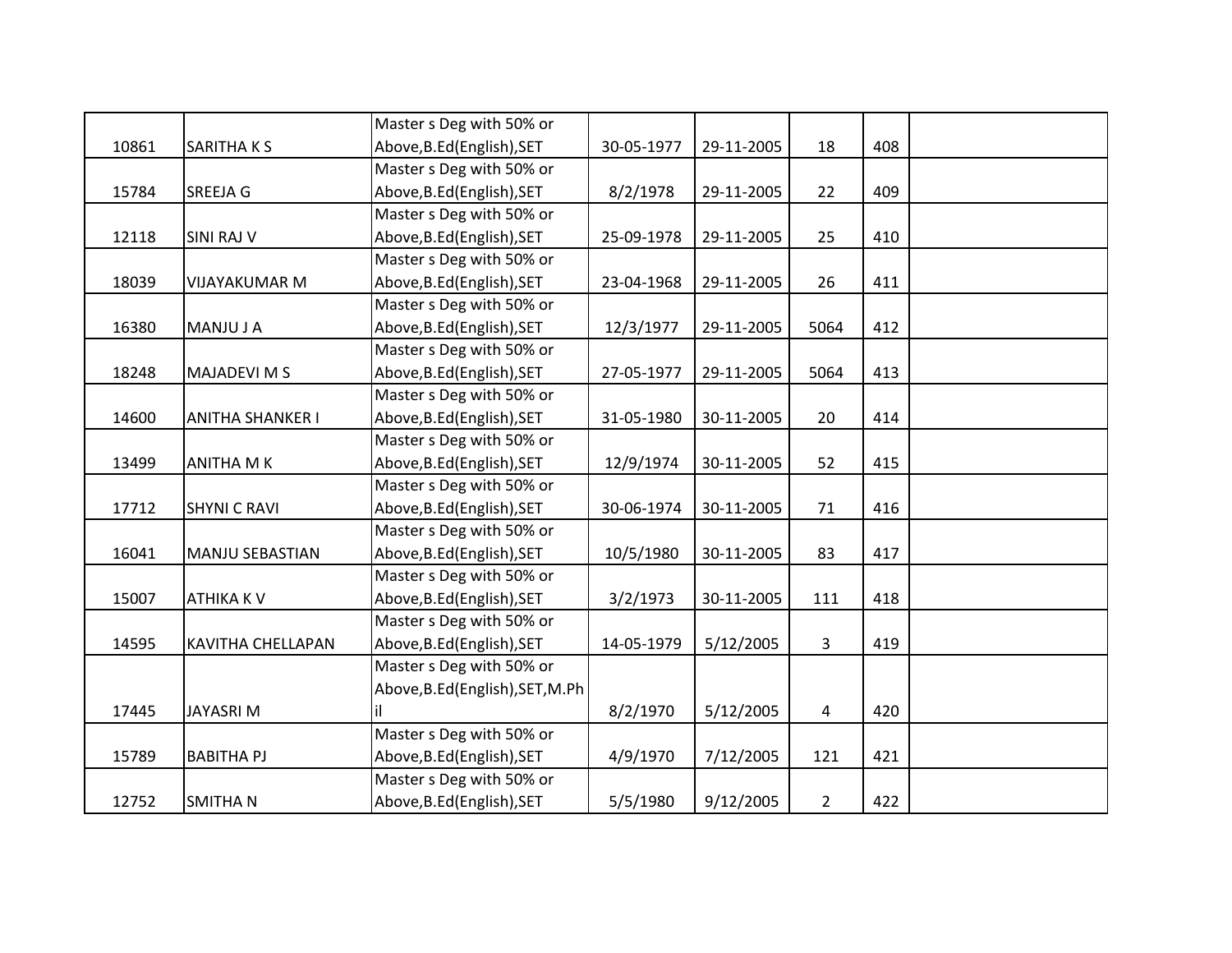|       |                          | Master s Deg with 50% or         |            |            |                |     |  |
|-------|--------------------------|----------------------------------|------------|------------|----------------|-----|--|
| 11845 | <b>SUBHADRAKV</b>        | Above, B.Ed (English), SET       | 18-05-1970 | 16-12-2005 | $\overline{4}$ | 423 |  |
|       |                          | Master s Deg with 50% or         |            |            |                |     |  |
| 12967 | <b>LIJA P N</b>          | Above, B.Ed (English), SET       | 21-09-1980 | 16-12-2005 | 5              | 424 |  |
|       |                          | Master s Deg with 50% or         |            |            |                |     |  |
| 13545 | YASIR K                  | Above, B.Ed (English), SET       | 2/4/1976   | 16-12-2005 | $\overline{7}$ | 425 |  |
|       |                          | Master s Deg with 50% or         |            |            |                |     |  |
|       |                          | Above, SET, M.Ed (English), NET  |            |            |                |     |  |
| 14208 | SOBHANA M D              | /JRF                             | 7/5/1980   | 16-12-2005 | 12             | 426 |  |
|       |                          | Master s Deg with 50% or         |            |            |                |     |  |
| 13892 | К ЅНОВНА                 | Above, B.Ed (English), SET       | 17-06-1970 | 16-12-2005 | 17             | 427 |  |
|       |                          | Master s Deg with 50% or         |            |            |                |     |  |
| 14720 | <b>SHOBA M P</b>         | Above, B.Ed (English), SET       | 6/5/1966   | 16-12-2005 | 22             | 428 |  |
|       |                          | Master s Deg with 50% or         |            |            |                |     |  |
| 11790 | <b>NABEESATH BEEVI H</b> | Above, B.Ed (English), SET       | 20-05-1974 | 20-12-2005 | 6              | 429 |  |
|       |                          | Master s Deg with 50% or         |            |            |                |     |  |
| 10233 | <b>JOHN MATHEW</b>       | Above, B.Ed (English), SET       | 1/6/1976   | 20-12-2005 | 9              | 430 |  |
|       |                          | Master s Deg with 50% or         |            |            |                |     |  |
| 10330 | <b>INDULEKHAP</b>        | Above, B.Ed (English), SET       | 28-05-1977 | 20-12-2005 | 11             | 431 |  |
|       |                          | Master s Deg with 50% or         |            |            |                |     |  |
| 14806 | <b>RAKHIGR</b>           | Above, B.Ed (English), SET       | 17-05-1981 | 21-12-2005 | 20             | 432 |  |
|       |                          | Master s Deg with 50% or         |            |            |                |     |  |
|       |                          | Above, B.Ed (English), SET, M.Ed |            |            |                |     |  |
| 13942 | <b>ANJALI RK</b>         | (English)                        | 1/6/1976   | 21-12-2005 | 32996          | 433 |  |
|       |                          | Master s Deg with 50% or         |            |            |                |     |  |
| 15047 | SATHEESAN V P            | Above, B.Ed (English), SET       | 16-05-1974 | 23-12-2005 | 37             | 434 |  |
|       |                          | Master s Deg with 50% or         |            |            |                |     |  |
| 12045 | ROSAMMA THOMAS           | Above, B.Ed (English), SET       | 23-05-1972 | 27-12-2005 | 19             | 435 |  |
|       |                          | Master s Deg with 50% or         |            |            |                |     |  |
| 13410 | VINOD O                  | Above, B.Ed (English), SET       | 10/4/1976  | 29-12-2005 | 11             | 436 |  |
|       |                          | Master s Deg with 50% or         |            |            |                |     |  |
| 13807 | <b>DIANA MARCUS</b>      | Above, B.Ed (English), SET       | 19-01-1978 | 30-12-2005 | $\mathbf{1}$   | 437 |  |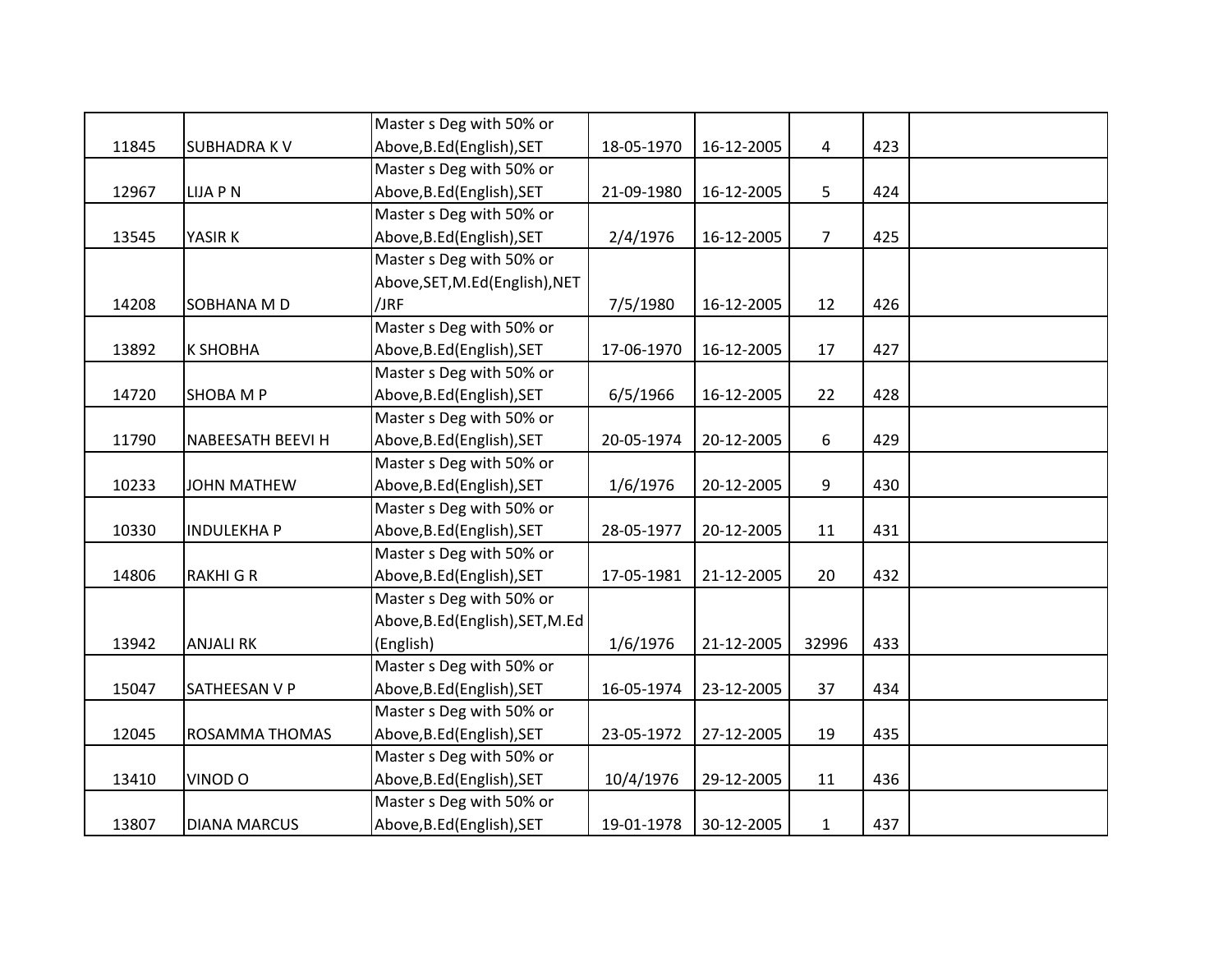|       |                        | Master s Deg with 50% or   |            |            |                |     |  |
|-------|------------------------|----------------------------|------------|------------|----------------|-----|--|
| 11094 | <b>SUJA GEORGE</b>     | Above, B.Ed (English), SET | 23-03-1972 | 30-12-2005 | 3              | 438 |  |
|       |                        | Master s Deg with 50% or   |            |            |                |     |  |
| 11880 | <b>MERRIN ZACHARIA</b> | Above, B.Ed (English), SET | 14-05-1979 | 30-12-2005 | 5              | 439 |  |
|       |                        | Master s Deg with 50% or   |            |            |                |     |  |
| 14484 | SHIHABUDEEN S          | Above, B.Ed (English), SET | 6/3/1976   | 30-12-2005 | 6              | 440 |  |
|       |                        | Master s Deg with 50% or   |            |            |                |     |  |
| 11767 | <b>SREEREKHATR</b>     | Above, B.Ed (English), SET | 10/5/1979  | 30-12-2005 | 8              | 441 |  |
|       |                        | Master s Deg with 50% or   |            |            |                |     |  |
| 11608 | <b>LINTU KURIAN K</b>  | Above, B.Ed (English), SET | 12/5/1978  | 2/1/2006   | $\mathbf{1}$   | 442 |  |
|       |                        | Master s Deg with 50% or   |            |            |                |     |  |
| 14839 | SEEMA PADMANABHAN      | Above, B.Ed (English), SET | 26-01-1976 | 2/1/2006   | 4              | 443 |  |
|       |                        | Master s Deg with 50% or   |            |            |                |     |  |
| 18034 | <b>SREEJAP</b>         | Above, B.Ed (English), SET | 15-05-1967 | 2/1/2006   | 5              | 444 |  |
|       |                        | Master s Deg with 50% or   |            |            |                |     |  |
| 15707 | <b>REKHAR</b>          | Above, B.Ed (English), SET | 29-04-1976 | 2/1/2006   | $\overline{7}$ | 445 |  |
|       |                        | Master s Deg with 50% or   |            |            |                |     |  |
| 11182 | <b>SEEMAK</b>          | Above, B.Ed (English), SET | 3/3/1974   | 2/1/2006   | 8              | 446 |  |
|       |                        | Master s Deg with 50% or   |            |            |                |     |  |
| 15366 | <b>RAJANI P</b>        | Above, B.Ed (English), SET | 22-04-1977 | 5/1/2006   | $\mathbf{1}$   | 447 |  |
|       |                        | Master s Deg with 50% or   |            |            |                |     |  |
| 17206 | <b>M V BINDU</b>       | Above, B.Ed (English), SET | 26-05-1972 | 5/1/2006   | 3              | 448 |  |
|       |                        | Master s Deg with 50% or   |            |            |                |     |  |
| 13619 | <b>JIJI KURIAKOSE</b>  | Above, B.Ed (English), SET | 31-05-1978 | 5/1/2006   | $\overline{3}$ | 449 |  |
|       |                        | Master s Deg with 50% or   |            |            |                |     |  |
| 17303 | A K SULATHA            | Above, B.Ed (English), SET | 5/3/1972   | 9/1/2006   | $\mathbf{1}$   | 450 |  |
|       |                        | Master s Deg with 50% or   |            |            |                |     |  |
| 11615 | <b>INDUMU</b>          | Above, B.Ed (English), SET | 22-05-1980 | 9/1/2006   | $\overline{7}$ | 451 |  |
|       |                        | Master s Deg with 50% or   |            |            |                |     |  |
| 13058 | <b>BINDUTB</b>         | Above, B.Ed (English), SET | 25-04-1969 | 9/1/2006   | 10             | 452 |  |
|       |                        | Master s Deg with 50% or   |            |            |                |     |  |
| 11185 | <b>GEETHA M N</b>      | Above, B.Ed (English), SET | 30-05-1970 | 9/1/2006   | 13             | 453 |  |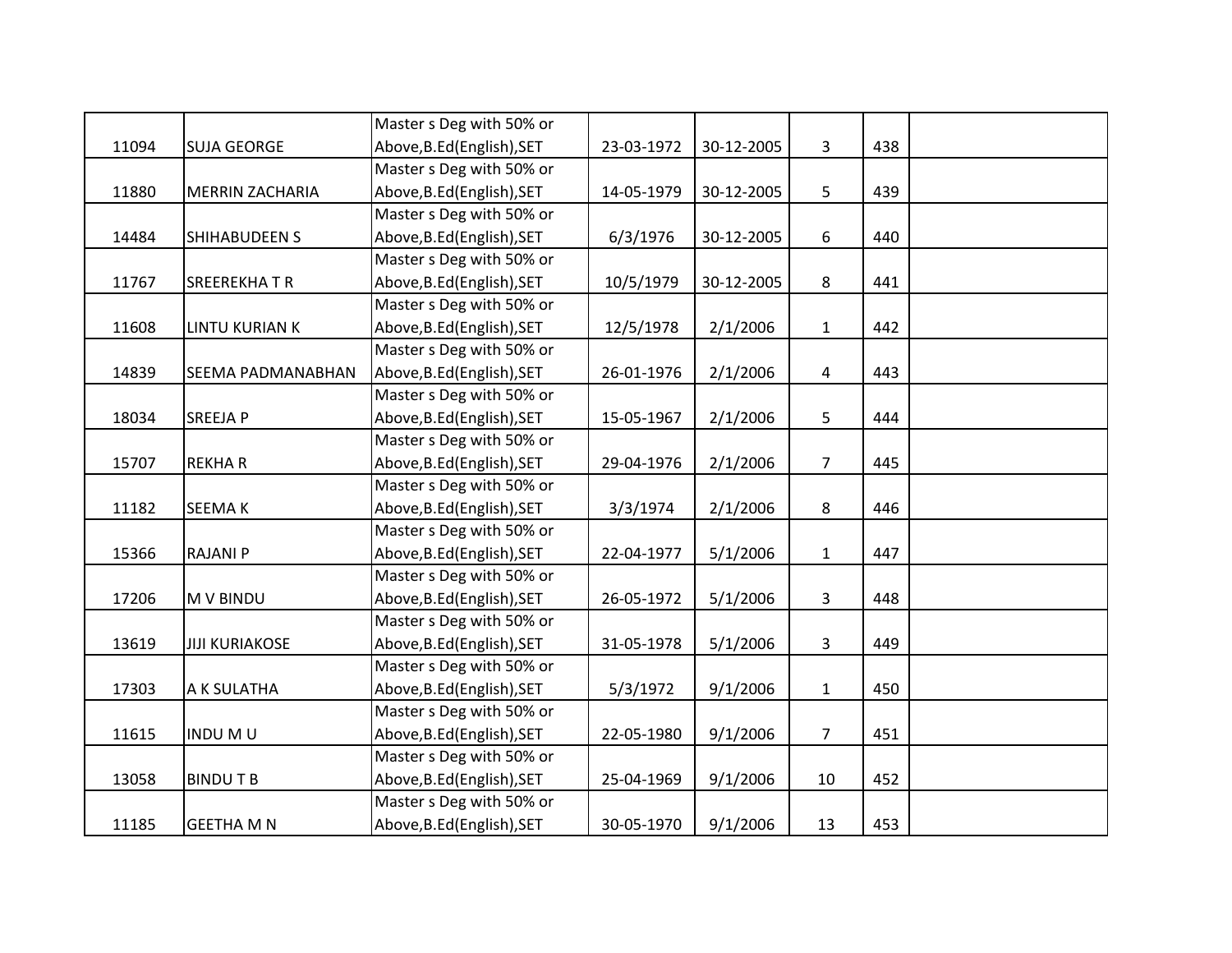|       |                      | Master s Deg with 50% or         |            |            |                |     |  |
|-------|----------------------|----------------------------------|------------|------------|----------------|-----|--|
| 12234 | <b>SAPNA AV</b>      | Above, B.Ed (English), SET       | 1/6/1972   | 12/1/2006  | $\overline{2}$ | 454 |  |
|       |                      | Master s Deg with 50% or         |            |            |                |     |  |
| 17495 | <b>SREEJA P E</b>    | Above, B.Ed (English), SET       | 18-02-1974 | 12/1/2006  | 3              | 455 |  |
|       |                      | Master s Deg with 50% or         |            |            |                |     |  |
|       |                      | Above, B.Ed (English), SET, M.Ed |            |            |                |     |  |
| 17104 | <b>SASILEKHA E</b>   | (English)                        | 1/4/1970   | 12/1/2006  | 6              | 456 |  |
|       |                      | Master s Deg with 50% or         |            |            |                |     |  |
| 16565 | P SREEBALA           | Above, B.Ed (English), SET       | 1/6/1972   | 12/1/2006  | 3028           | 457 |  |
|       |                      | Master s Deg with 50% or         |            |            |                |     |  |
| 11419 | <b>SINDHU JOHN</b>   | Above, B.Ed (English), SET       | 20-05-1974 | 16-01-2006 | $\mathbf{1}$   | 458 |  |
|       |                      | Master s Deg with 50% or         |            |            |                |     |  |
| 12010 | PRAMILA JASMIN C S   | Above, B.Ed (English), SET       | 28-05-1976 | 16-01-2006 | $\mathbf{1}$   | 459 |  |
|       |                      | Master s Deg with 50% or         |            |            |                |     |  |
| 12122 | NISHAMOL DIVAKARAN   | Above, B.Ed (English), SET       | 25-01-1980 | 16-01-2006 | $\overline{2}$ | 460 |  |
|       |                      | Master s Deg with 50% or         |            |            |                |     |  |
| 14373 | <b>NISHATV</b>       | Above, B.Ed (English), SET       | 31-05-1973 | 16-01-2006 | $\overline{2}$ | 461 |  |
|       |                      | Master s Deg with 50% or         |            |            |                |     |  |
| 17809 | <b>JIMMY JOSEPH</b>  | Above, B.Ed (English), SET       | 11/5/1976  | 16-01-2006 | 3              | 462 |  |
|       |                      | Master s Deg with 50% or         |            |            |                |     |  |
|       |                      | Above, B.Ed (English), SET, M.Ph |            |            |                |     |  |
| 12959 | <b>DIVYA SEKHAR</b>  | il                               | 24-10-1978 | 16-01-2006 | $\overline{4}$ | 463 |  |
|       |                      | Master s Deg with 50% or         |            |            |                |     |  |
| 13156 | LEEJA KV             | Above, B.Ed (English), SET       | 30-05-1977 | 16-01-2006 | $\overline{7}$ | 464 |  |
|       |                      | Master s Deg with 50% or         |            |            |                |     |  |
| 16114 | <b>RATHNAJATV</b>    | Above, B.Ed (English), SET       | 11/5/1975  | 16-01-2006 | 11             | 465 |  |
|       |                      | Master s Deg with 50% or         |            |            |                |     |  |
| 16877 | <b>BINDU RAJ B</b>   | Above, B.Ed (English), SET       | 14-02-1974 | 17-01-2006 | 5              | 466 |  |
|       |                      | Master s Deg with 50% or         |            |            |                |     |  |
| 10275 | <b>NISHA ANN JOY</b> | Above, B.Ed (English), SET       | 22-06-1979 | 17-01-2006 | 9              | 467 |  |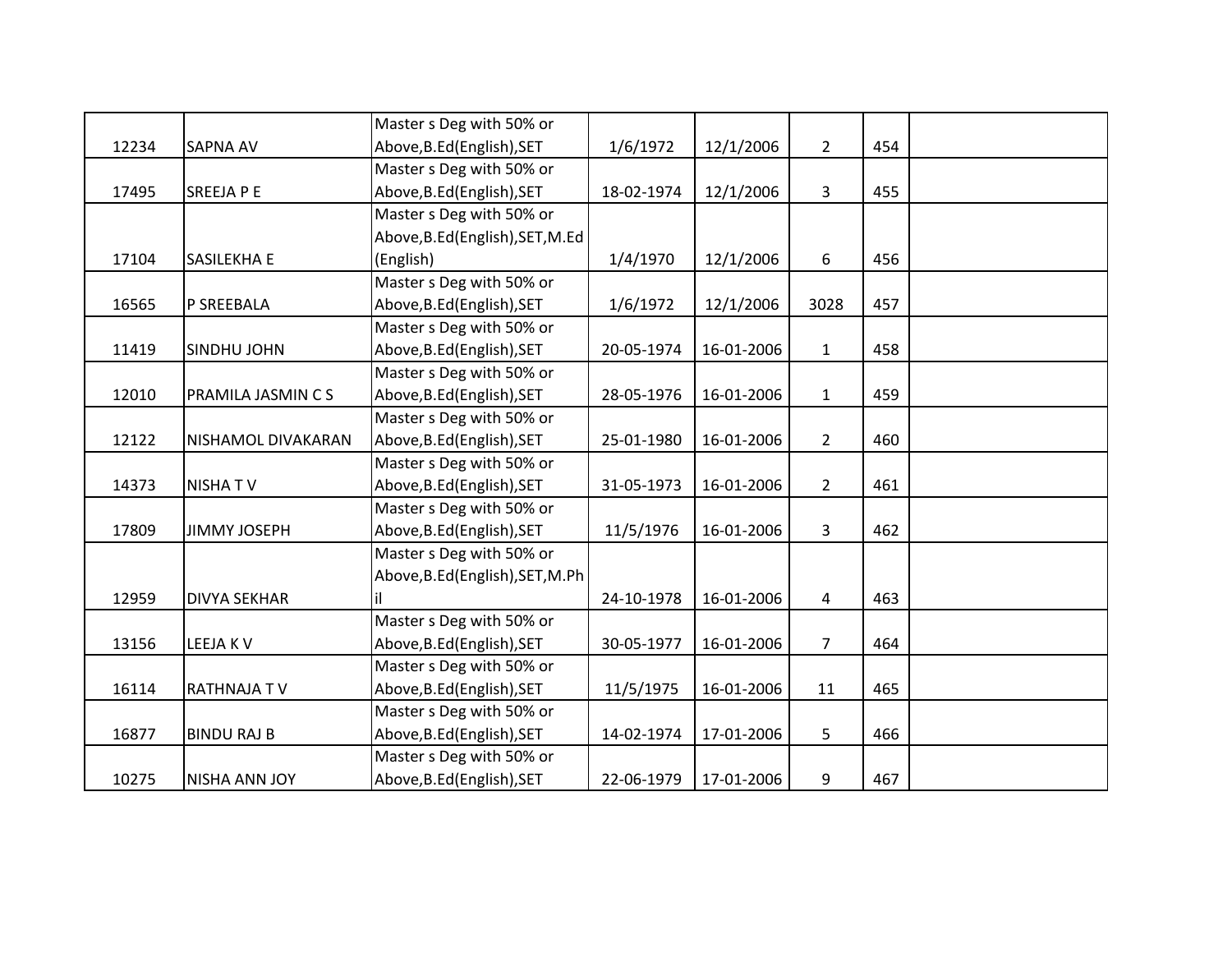|       |                          | Master s Deg with 50% or         |            |            |    |     |  |
|-------|--------------------------|----------------------------------|------------|------------|----|-----|--|
|       |                          | Above, B.Ed (English), SET, M.Ed |            |            |    |     |  |
| 10806 | <b>SINI KV</b>           | (English)                        | 6/6/1974   | 17-01-2006 | 10 | 468 |  |
|       |                          | Master s Deg with 50% or         |            |            |    |     |  |
| 16865 | <b>JAYAMOLE K JOSEPH</b> | Above, B.Ed (English), SET       | 25-05-1973 | 17-01-2006 | 13 | 469 |  |
|       |                          | Master s Deg with 50% or         |            |            |    |     |  |
| 11086 | <b>SMITHAP</b>           | Above, B.Ed (English), SET       | 10/2/1978  | 17-01-2006 | 19 | 470 |  |
|       |                          | Master s Deg with 50% or         |            |            |    |     |  |
| 13308 | <b>BINDUPG</b>           | Above, B.Ed (English), SET       | 3/1/1974   | 17-01-2006 | 21 | 471 |  |
|       |                          | Master s Deg with 50% or         |            |            |    |     |  |
| 15258 | <b>SUMITH SREEDHAR T</b> | Above, B.Ed (English), SET       | 20-04-1977 | 17-01-2006 | 25 | 472 |  |
|       |                          | Master s Deg with 50% or         |            |            |    |     |  |
| 10936 | MUNAVAR KP               | Above, B.Ed (English), SET       | 20-03-1976 | 17-01-2006 | 26 | 473 |  |
|       |                          | Master s Deg with 50% or         |            |            |    |     |  |
| 13528 | <b>SOSAN MATHEW</b>      | Above, B.Ed (English), SET       | 16-11-1971 | 17-01-2006 | 27 | 474 |  |
|       |                          | Master s Deg with 50% or         |            |            |    |     |  |
| 13690 | <b>SHANTY E K</b>        | Above, B.Ed (English), SET       | 22-05-1972 | 17-01-2006 | 29 | 475 |  |
|       |                          | Master s Deg with 50% or         |            |            |    |     |  |
| 16160 | LEKHA M K                | Above, B.Ed (English), SET       | 17-04-1976 | 17-01-2006 | 31 | 476 |  |
|       |                          | Master s Deg with 50% or         |            |            |    |     |  |
| 10942 | <b>SUJA M K</b>          | Above, B.Ed (English), SET       | 17-04-1977 | 17-01-2006 | 33 | 477 |  |
|       |                          | Master s Deg with 50% or         |            |            |    |     |  |
| 11100 | ROOLAMMA JOSEPH          | Above, B.Ed (English), SET       | 5/4/1968   | 17-01-2006 | 35 | 478 |  |
|       |                          | Master s Deg with 50% or         |            |            |    |     |  |
| 16660 | <b>BINO MJ</b>           | Above, B.Ed (English), SET       | 20-05-1975 | 17-01-2006 | 37 | 479 |  |
|       |                          | Master s Deg with 50% or         |            |            |    |     |  |
| 10055 | JIJI JOSEPH P            | Above, B.Ed (English), SET       | 2/5/1974   | 17-01-2006 | 41 | 480 |  |
|       |                          | Master s Deg with 50% or         |            |            |    |     |  |
| 15781 | <b>JYOTHIM</b>           | Above, B.Ed (English), SET       | 31-05-1978 | 17-01-2006 | 43 | 481 |  |
|       |                          | Master s Deg with 50% or         |            |            |    |     |  |
| 16404 | <b>SIJU KURIAN</b>       | Above, B.Ed (English), SET       | 20-03-1977 | 17-01-2006 | 47 | 482 |  |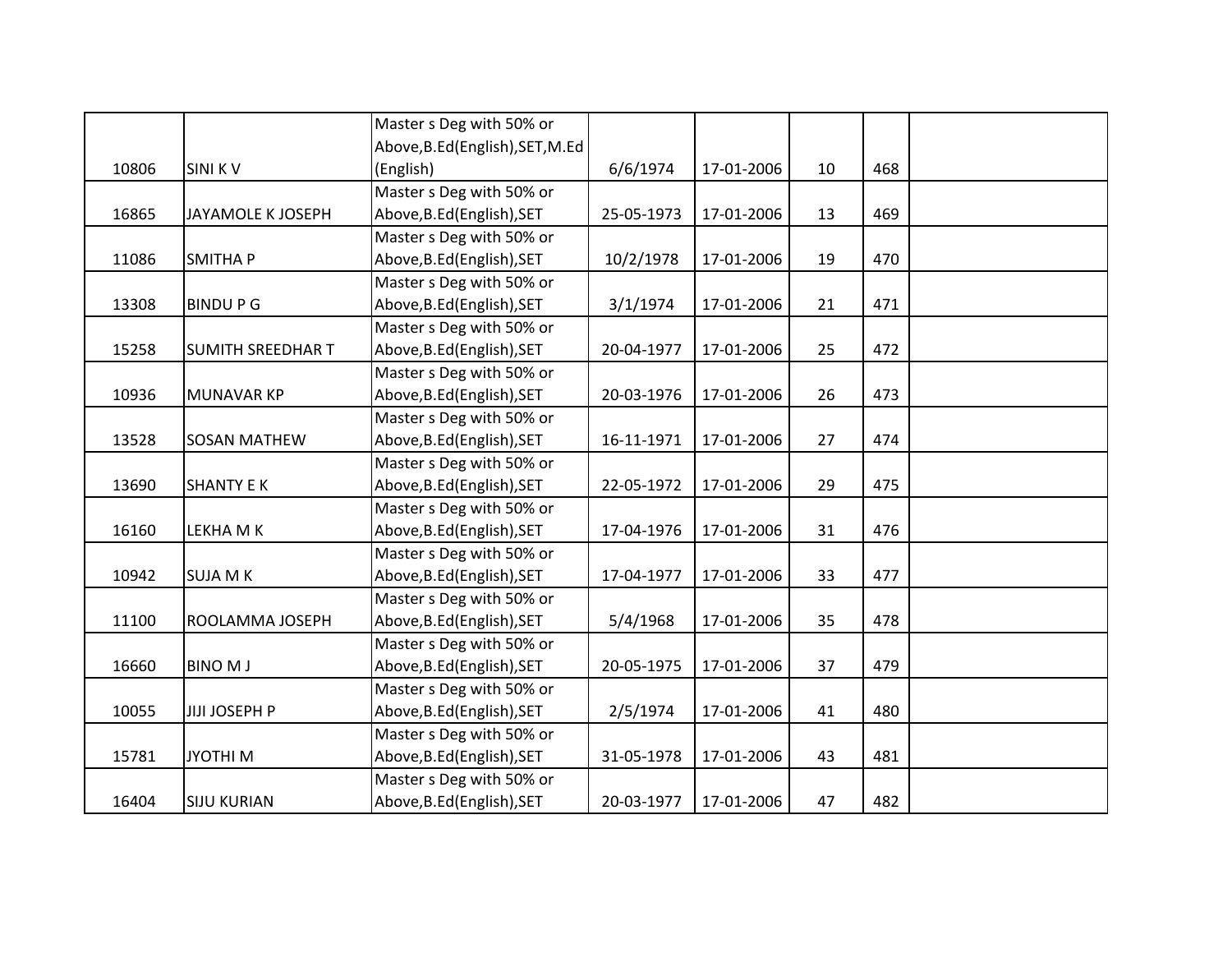|       |                      | Master s Deg with 50% or         |            |            |                |     |  |
|-------|----------------------|----------------------------------|------------|------------|----------------|-----|--|
| 13991 | <b>BEENACT</b>       | Above, B.Ed (English), SET       | 28-03-1980 | 17-01-2006 | 49             | 483 |  |
|       |                      | Master s Deg with 50% or         |            |            |                |     |  |
| 15389 | SARITHA JOSEPH M     | Above, B.Ed (English), SET       | 21-01-1975 | 17-01-2006 | 53             | 484 |  |
|       |                      | Master s Deg with 50% or         |            |            |                |     |  |
| 10232 | <b>DHANYAK</b>       | Above, B.Ed (English), SET       | 15-05-1980 | 17-01-2006 | 55             | 485 |  |
|       |                      | Master s Deg with 50% or         |            |            |                |     |  |
| 13546 | <b>BIJI GEORGE</b>   | Above, B.Ed (English), SET       | 16-05-1973 | 18-01-2006 | $\mathbf{1}$   | 486 |  |
|       |                      | Master s Deg with 50% or         |            |            |                |     |  |
| 14859 | <b>BISY JOSE</b>     | Above, B.Ed (English), SET       | 15-04-1979 | 20-01-2006 | $\overline{4}$ | 487 |  |
|       |                      | Master s Deg with 50% or         |            |            |                |     |  |
|       |                      | Above, B.Ed (English), SET, M.Ed |            |            |                |     |  |
| 10651 | SIJI P C             | (English)                        | 13-11-1975 | 20-01-2006 | 10             | 488 |  |
|       |                      | Master s Deg with 50% or         |            |            |                |     |  |
| 15256 | SIMI ABOOBACKER      | Above, B.Ed (English), SET       | 6/5/1976   | 20-01-2006 | 11             | 489 |  |
|       |                      | Master s Deg with 50% or         |            |            |                |     |  |
| 10217 | SHIMABY ABDUL JABBAR | Above, B.Ed (English), SET       | 10/11/1978 | 20-01-2006 | 18             | 490 |  |
|       |                      | Master s Deg with 50% or         |            |            |                |     |  |
| 11526 | <b>BAINA N A</b>     | Above, B.Ed (English), SET       | 20-04-1977 | 20-01-2006 | 3965           | 491 |  |
|       |                      | Master s Deg with 50% or         |            |            |                |     |  |
| 11319 | SABIDA M A           | Above, B.Ed (English), SET       | 31-01-1980 | 20-01-2006 | 3965           | 492 |  |
|       |                      | Master s Deg with 50% or         |            |            |                |     |  |
| 15669 | <b>DEEPAS</b>        | Above, B.Ed (English), SET       | 25-05-1972 | 21-01-2006 | $\mathbf{1}$   | 493 |  |
|       |                      | Master s Deg with 50% or         |            |            |                |     |  |
|       |                      | Above, B.Ed (English), SET, M.Ed |            |            |                |     |  |
| 11650 | <b>GEETHAVC</b>      | (English)                        | 1/2/1973   | 21-01-2006 | 3              | 494 |  |
|       |                      | Master s Deg with 50% or         |            |            |                |     |  |
| 10067 | AJITHA P             | Above, B.Ed (English), SET       | 30-03-1970 | 21-01-2006 | $\overline{a}$ | 495 |  |
|       |                      | Master s Deg with 50% or         |            |            |                |     |  |
| 14677 | <b>AMBILY PS</b>     | Above, B.Ed (English), SET       | 15-05-1979 | 21-01-2006 | 5              | 496 |  |
|       |                      | Master s Deg with 50% or         |            |            |                |     |  |
| 11353 | <b>JAYASREE B</b>    | Above, B.Ed (English), SET       | 28-09-1976 | 21-01-2006 | 6              | 497 |  |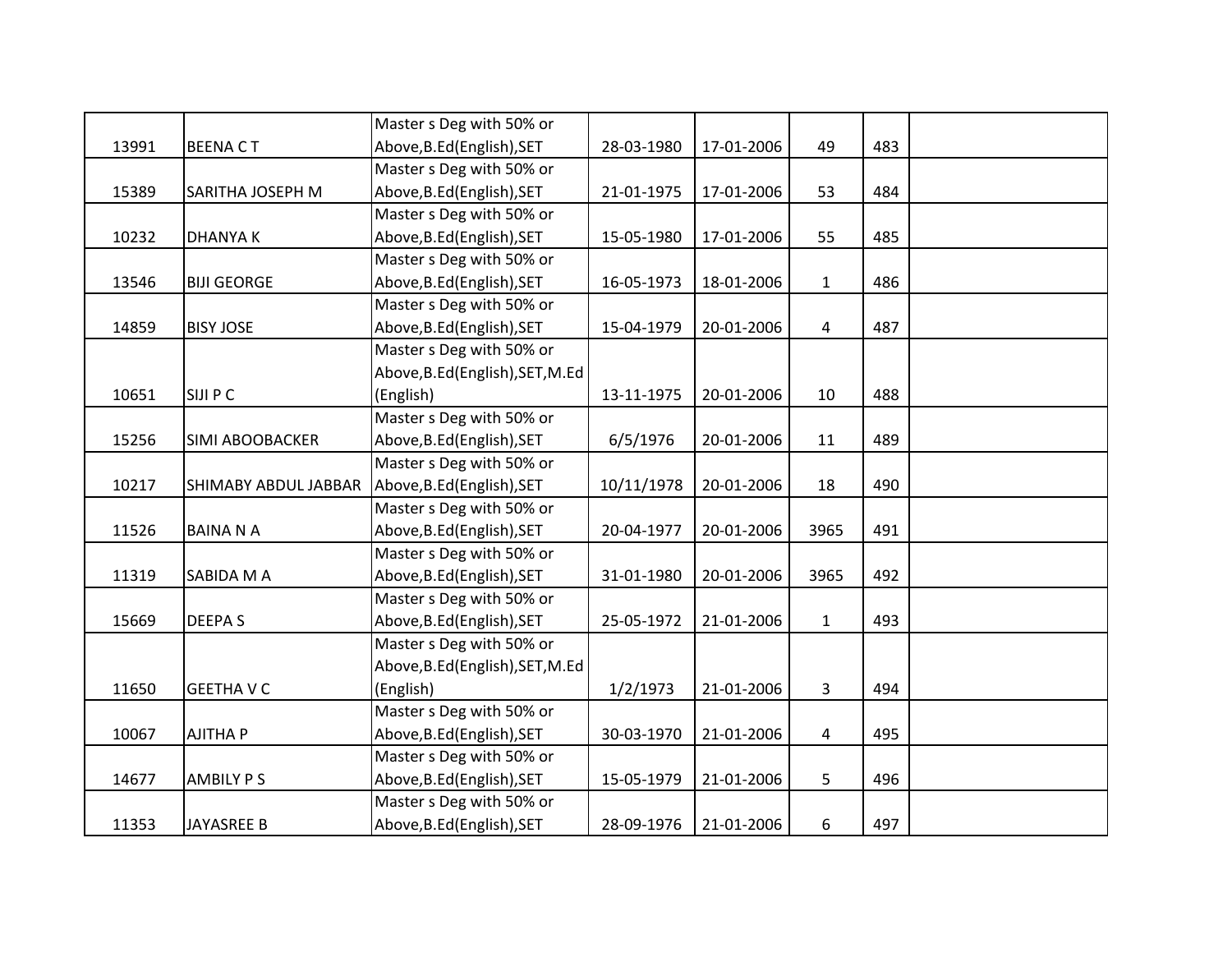|       |                           | Master s Deg with 50% or         |            |            |                |     |  |
|-------|---------------------------|----------------------------------|------------|------------|----------------|-----|--|
| 17738 | <b>PUSHPAKUMARI R S</b>   | Above, B.Ed (English), SET       | 15-05-1970 | 23-01-2006 | $2^{\circ}$    | 498 |  |
|       |                           | Master s Deg with 50% or         |            |            |                |     |  |
| 11816 | <b>DEEPAKG</b>            | Above, B.Ed (English), SET       | 28-05-1972 | 23-01-2006 | $\overline{a}$ | 499 |  |
|       |                           | Master s Deg with 50% or         |            |            |                |     |  |
| 15509 | <b>KOCHUTHRESIA M P</b>   | Above, B.Ed (English), SET       | 24-05-1972 | 23-01-2006 | 57             | 500 |  |
|       | CHANDRASEKHARAN           | Master s Deg with 50% or         |            |            |                |     |  |
| 17283 | <b>NAMBIAR MO</b>         | Above, B.Ed (English), SET       | 15-05-1962 | 25-01-2006 | 7969           | 501 |  |
|       |                           | Master s Deg with 50% or         |            |            |                |     |  |
|       |                           | Above, B.Ed (English), SET, M.Ph |            |            |                |     |  |
| 13028 | <b>MANOJ C</b>            | il                               | 14-11-1967 | 27-01-2006 | $\mathbf{1}$   | 502 |  |
|       |                           | Master s Deg with 50% or         |            |            |                |     |  |
| 14744 | <b>J JAGANLAL BABU</b>    | Above, B.Ed (English), SET       | 12/3/1980  | 27-01-2006 | 5              | 503 |  |
|       |                           | Master s Deg with 50% or         |            |            |                |     |  |
| 16219 | MINI VATAKKINAYIL         | Above, B.Ed (English), SET       | 24-03-1979 | 28-01-2006 | $\mathbf{1}$   | 504 |  |
|       |                           | Master s Deg with 50% or         |            |            |                |     |  |
|       |                           | Above, B.Ed (English), M.Phil, M |            |            |                |     |  |
| 14360 | JOBISH M JOSEPH           | .Ed(English)                     | 3/12/1979  | 28-01-2006 | 6              | 505 |  |
|       |                           | Master s Deg with 50% or         |            |            |                |     |  |
| 11548 | <b>SONIA SUGUNAN</b>      | Above, B.Ed (English), SET       | 13-10-1978 | 28-01-2006 | $9\,$          | 506 |  |
|       |                           | Master s Deg with 50% or         |            |            |                |     |  |
| 14893 | <b>JAYA JOSE</b>          | Above, B.Ed (English), SET       | 7/5/1976   | 28-01-2006 | 14             | 507 |  |
|       |                           | Master s Deg with 50% or         |            |            |                |     |  |
| 16133 | <b>SHAMLA KARUNAKARAN</b> | Above, B.Ed (English), SET       | 10/5/1977  | 28-01-2006 | 19             | 508 |  |
|       |                           | Master s Deg with 50% or         |            |            |                |     |  |
| 17953 | <b>NISHAT</b>             | Above, B.Ed (English), SET       | 6/1/1978   | 28-01-2006 | 61             | 509 |  |
|       |                           | Master s Deg with 50% or         |            |            |                |     |  |
| 13736 | <b>SREEJAP</b>            | Above, B.Ed (English), SET       | 28-09-1979 | 30-01-2006 | $\mathbf{1}$   | 510 |  |
|       |                           | Master s Deg with 50% or         |            |            |                |     |  |
| 13703 | DALIA V S                 | Above, B.Ed (English), SET       | 5/5/1976   | 30-01-2006 | 4              | 511 |  |
|       |                           | Master s Deg with 50% or         |            |            |                |     |  |
| 12725 | JYOTHI LEKSHMI            | Above, B.Ed (English), SET       | 29-05-1979 | 30-01-2006 | 4              | 512 |  |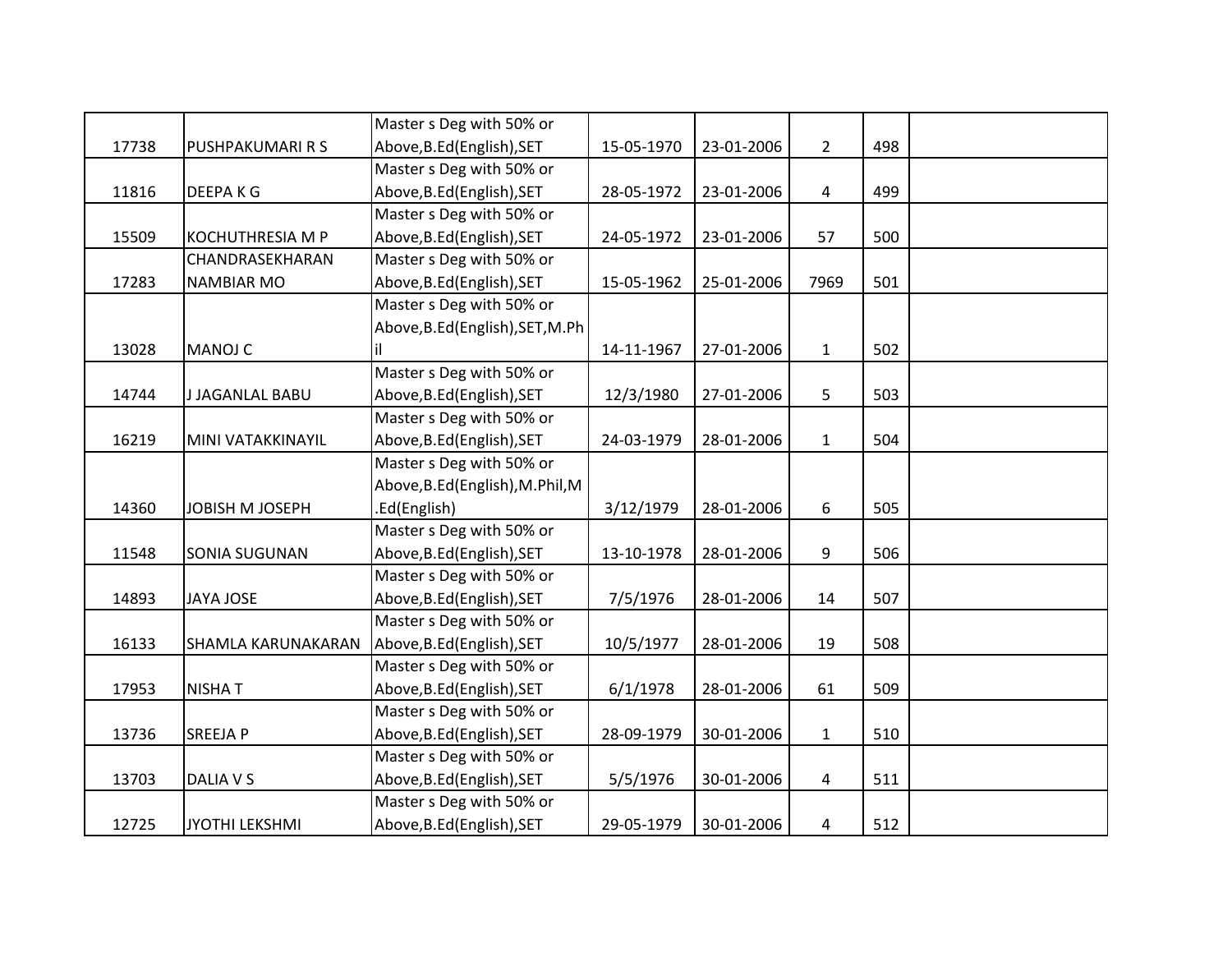|       |                        | Master s Deg with 50% or         |            |          |                |     |  |
|-------|------------------------|----------------------------------|------------|----------|----------------|-----|--|
| 12255 | SMITHA M S             | Above, B.Ed (English), SET       | 27-05-1975 | 2/2/2006 | $\overline{2}$ | 513 |  |
|       |                        | Master s Deg with 50% or         |            |          |                |     |  |
| 16101 | <b>RANJUS</b>          | Above, B.Ed (English), SET       | 31-03-1977 | 2/2/2006 | $\overline{2}$ | 514 |  |
|       |                        | Master s Deg with 50% or         |            |          |                |     |  |
| 16112 | <b>RAJAN D</b>         | Above, B.Ed (English), SET       | 23-03-1976 | 2/2/2006 | 4              | 515 |  |
|       |                        | Master s Deg with 50% or         |            |          |                |     |  |
| 11631 | <b>JAMES P M</b>       | Above, B.Ed (English), SET       | 10/4/1973  | 2/2/2006 | 5              | 516 |  |
|       |                        | Master s Deg with 50% or         |            |          |                |     |  |
| 16605 | <b>JALEEL KA</b>       | Above, B.Ed (English), SET       | 22-10-1975 | 3/2/2006 | 6              | 517 |  |
|       |                        | Master s Deg with 50% or         |            |          |                |     |  |
| 14623 | <b>BABU C ABRAHAM</b>  | Above, B.Ed (English), SET       | 13-11-1966 | 3/2/2006 | $\overline{7}$ | 518 |  |
|       |                        | Master s Deg with 50% or         |            |          |                |     |  |
| 10926 | <b>NISHA C</b>         | Above, B.Ed (English), SET       | 9/5/1975   | 3/2/2006 | 13             | 519 |  |
|       |                        | Master s Deg with 50% or         |            |          |                |     |  |
| 15637 | <b>SURESH KUMAR S</b>  | Above, B.Ed (English), SET       | 8/6/1971   | 3/2/2006 | 15             | 520 |  |
|       |                        | Master s Deg with 50% or         |            |          |                |     |  |
|       |                        | Above, B.Ed (English), SET, 10   |            |          |                |     |  |
| 14554 | <b>HARIKRISHNAN PP</b> | year Service as HSA              | 26-05-1967 | 3/2/2006 | 6273           | 521 |  |
|       |                        | Master s Deg with 50% or         |            |          |                |     |  |
|       |                        | Above, B.Ed (English), SET, M.Ed |            |          |                |     |  |
| 17727 | MUHAMMED ISMAIL        | (English)                        | 28-05-1969 | 3/2/2006 | 26273          | 522 |  |
|       |                        | Master s Deg with 50% or         |            |          |                |     |  |
| 10497 | ABDUL SALAM V H        | Above, B.Ed (English), SET       | 20-03-1980 | 4/2/2006 | $\overline{3}$ | 523 |  |
|       |                        | Master s Deg with 50% or         |            |          |                |     |  |
| 13153 | <b>ANITHAN</b>         | Above, B.Ed (English), SET       | 29-06-1975 | 4/2/2006 | 5              | 524 |  |
|       |                        | Master s Deg with 50% or         |            |          |                |     |  |
| 18062 | <b>VEENA A</b>         | Above, B.Ed (English), SET       | 15-01-1980 | 4/2/2006 | $\overline{7}$ | 525 |  |
|       |                        | Master s Deg with 50% or         |            |          |                |     |  |
| 12281 | SHINOJ CHERIAN         | Above, B.Ed (English), SET       | 28-03-1976 | 4/2/2006 | 9              | 526 |  |
|       |                        | Master s Deg with 50% or         |            |          |                |     |  |
| 11198 | <b>SEEMAP</b>          | Above, B.Ed (English), SET       | 20-04-1976 | 4/2/2006 | 10             | 527 |  |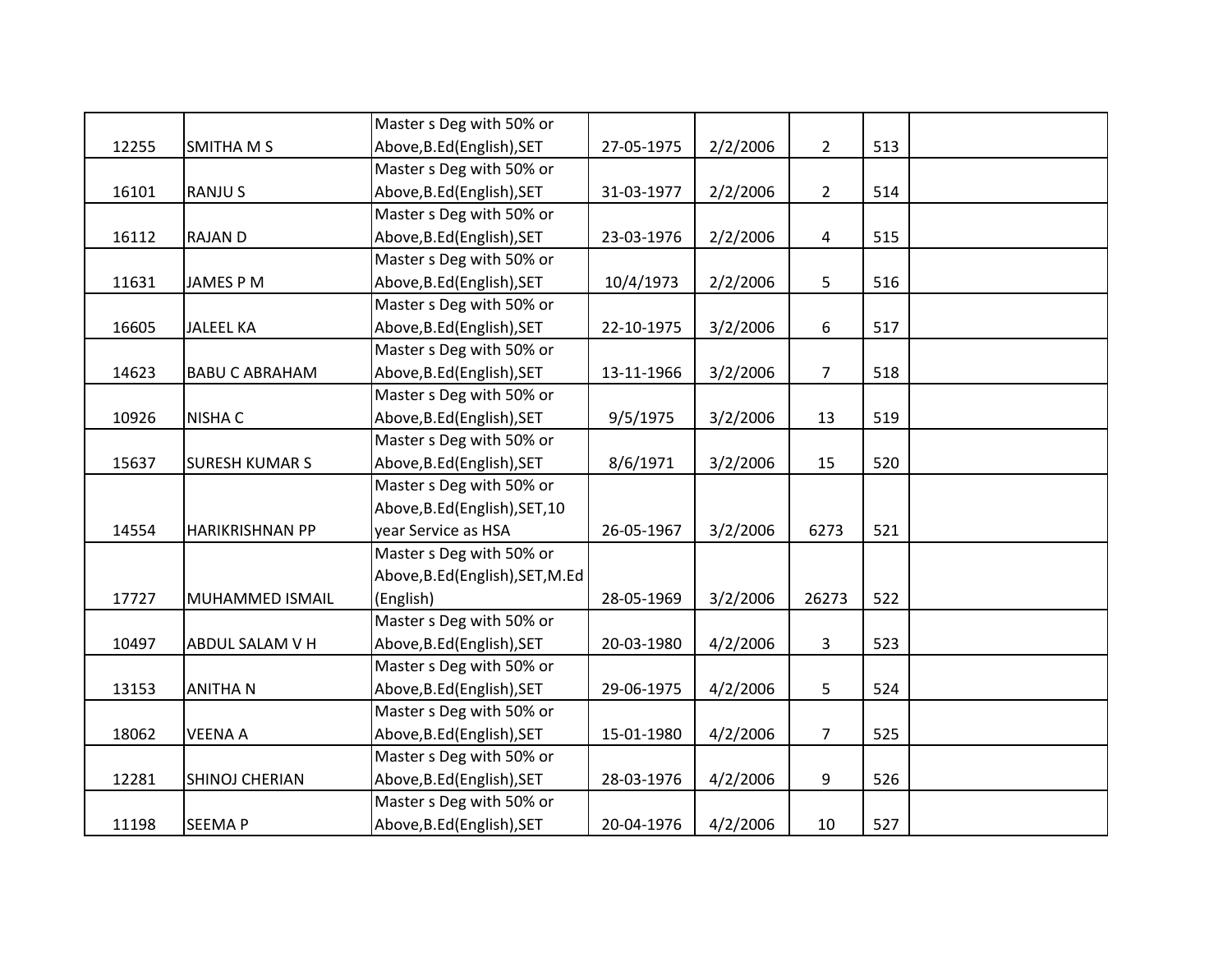|       |                        | Master s Deg with 50% or   |            |          |    |     |  |
|-------|------------------------|----------------------------|------------|----------|----|-----|--|
| 11918 | SREEVIDYA K M          | Above, B.Ed (English), SET | 10/1/1977  | 4/2/2006 | 13 | 528 |  |
|       |                        | Master s Deg with 50% or   |            |          |    |     |  |
| 14251 | SATHEESAN K            | Above, B.Ed (English), SET | 10/3/1974  | 4/2/2006 | 14 | 529 |  |
|       |                        | Master s Deg with 50% or   |            |          |    |     |  |
| 13840 | USHA A P               | Above, B.Ed (English), SET | 5/1/1974   | 4/2/2006 | 15 | 530 |  |
|       | <b>NARAYANAN</b>       | Master s Deg with 50% or   |            |          |    |     |  |
| 12048 | KUNHUMBIDUKKA          | Above, B.Ed (English), SET | 18-05-1974 | 4/2/2006 | 17 | 531 |  |
|       |                        | Master s Deg with 50% or   |            |          |    |     |  |
| 14846 | AMBILI A C             | Above, B.Ed (English), SET | 4/5/1975   | 4/2/2006 | 20 | 532 |  |
|       |                        | Master s Deg with 50% or   |            |          |    |     |  |
| 11635 | <b>SUSHAMA P</b>       | Above, B.Ed (English), SET | 14-03-1976 | 4/2/2006 | 23 | 533 |  |
|       |                        | Master s Deg with 50% or   |            |          |    |     |  |
| 15539 | PRASANNAKUMARIK        | Above, B.Ed (English), SET | 30-05-1972 | 4/2/2006 | 25 | 534 |  |
|       |                        | Master s Deg with 50% or   |            |          |    |     |  |
| 16496 | <b>BINDUT</b>          | Above, B.Ed (English), SET | 28-06-1976 | 4/2/2006 | 27 | 535 |  |
|       |                        | Master s Deg with 50% or   |            |          |    |     |  |
| 15414 | PRIYA                  | Above, B.Ed (English), SET | 20-01-1979 | 6/2/2006 | 4  | 536 |  |
|       |                        | Master s Deg with 50% or   |            |          |    |     |  |
| 16587 | <b>LEENAMOL ANTONY</b> | Above, B.Ed (English), SET | 8/4/1973   | 6/2/2006 | 9  | 537 |  |
|       |                        | Master s Deg with 50% or   |            |          |    |     |  |
| 14294 | K JAYASUDHA            | Above, B.Ed (English), SET | 25-07-1975 | 6/2/2006 | 15 | 538 |  |
|       |                        | Master s Deg with 50% or   |            |          |    |     |  |
| 11482 | <b>REENAB</b>          | Above, B.Ed (English), SET | 24-02-1975 | 6/2/2006 | 16 | 539 |  |
|       |                        | Master s Deg with 50% or   |            |          |    |     |  |
| 10757 | <b>SUNITHA P</b>       | Above, B.Ed (English), SET | 15-05-1980 | 6/2/2006 | 18 | 540 |  |
|       |                        | Master s Deg with 50% or   |            |          |    |     |  |
| 12022 | <b>SUNITHA A K</b>     | Above, B.Ed (English), SET | 1/9/1972   | 6/2/2006 | 21 | 541 |  |
|       |                        | Master s Deg with 50% or   |            |          |    |     |  |
| 10607 | MG JEENA               | Above, B.Ed (English), SET | 28-05-1971 | 6/2/2006 | 22 | 542 |  |
|       |                        | Master s Deg with 50% or   |            |          |    |     |  |
| 13120 | SRIVIDYA M             | Above, B.Ed (English), SET | 27-07-1973 | 6/2/2006 | 24 | 543 |  |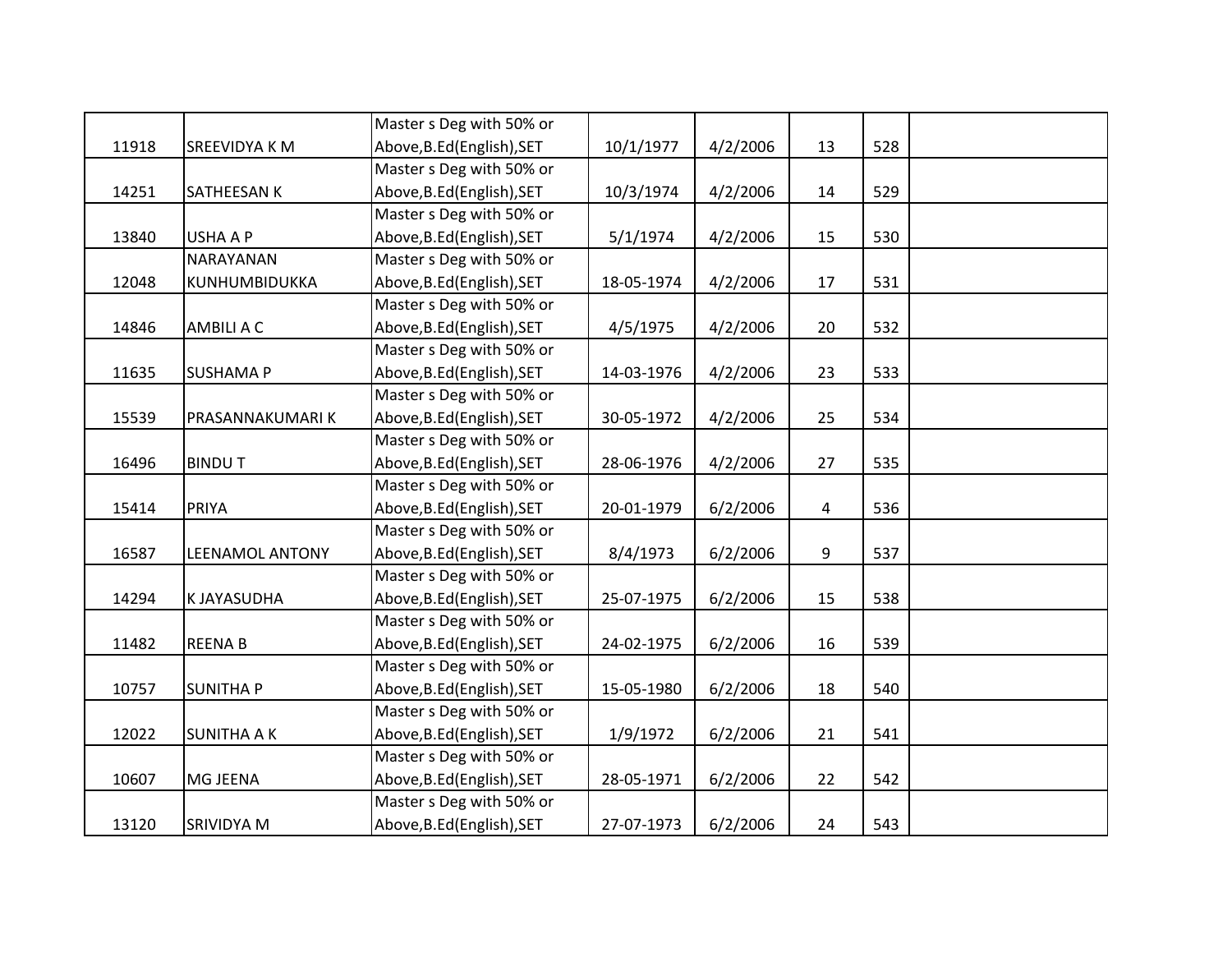|       |                       | Master s Deg with 50% or       |            |          |                |     |  |
|-------|-----------------------|--------------------------------|------------|----------|----------------|-----|--|
| 12061 | <b>SUNITHA TK</b>     | Above, B.Ed (English), SET     | 31-05-1977 | 6/2/2006 | 6022006        | 544 |  |
|       |                       | Master s Deg with 50% or       |            |          |                |     |  |
| 11343 | MINIMOL V A           | Above, B.Ed (English), SET     | 25-05-1974 | 7/2/2006 | $\mathbf{1}$   | 545 |  |
|       |                       | Master s Deg with 50% or       |            |          |                |     |  |
| 10192 | <b>GANGAR</b>         | Above, B.Ed (English), SET     | 5/5/1978   | 7/2/2006 | $\mathbf{3}$   | 546 |  |
|       |                       | Master s Deg with 50% or       |            |          |                |     |  |
| 16054 | ABURAJ                | Above, B.Ed (English), SET     | 27-05-1975 | 7/2/2006 | 4              | 547 |  |
|       |                       | Master s Deg with 50% or       |            |          |                |     |  |
| 10704 | ARCHANA A R           | Above, B.Ed (English), SET     | 31-05-1979 | 7/2/2006 | 5              | 548 |  |
|       |                       | Master s Deg with 50% or       |            |          |                |     |  |
| 16335 | ASHA BHARATHAN        | Above, B.Ed (English), SET     | 18-02-1976 | 7/2/2006 | 6              | 549 |  |
|       |                       | Master s Deg with 50% or       |            |          |                |     |  |
| 10344 | <b>REMATP</b>         | Above, B.Ed (English), SET     | 11/11/1969 | 8/2/2006 | $\overline{2}$ | 550 |  |
|       |                       | Master s Deg with 50% or       |            |          |                |     |  |
| 14366 | <b>SEEMAP</b>         | Above, B.Ed (English), SET     | 25-07-1977 | 8/2/2006 | 6              | 551 |  |
|       |                       | Master s Deg with 50% or       |            |          |                |     |  |
| 16632 | <b>RESHMIV</b>        | Above, B.Ed (English), SET     | 15-01-1980 | 8/2/2006 | 13             | 552 |  |
|       |                       | Master s Deg with 50% or       |            |          |                |     |  |
| 14982 | SAJISHA P             | Above, B.Ed (English), SET     | 7/5/1979   | 8/2/2006 | 16             | 553 |  |
|       |                       | Master s Deg with 50% or       |            |          |                |     |  |
| 13323 | <b>REESHAP</b>        | Above, B.Ed (English), SET     | 14-09-1979 | 8/2/2006 | 17             | 554 |  |
|       | SHYJU                 | Master s Deg with 50% or       |            |          |                |     |  |
| 12096 | KULANGARAPPOYIL       | Above, B.Ed (English), SET     | 1/8/1975   | 8/2/2006 | 23             | 555 |  |
|       |                       | Master s Deg with 50% or       |            |          |                |     |  |
| 12916 | <b>AJITH P</b>        | Above, B.Ed (English), SET     | 1/1/1977   | 8/2/2006 | 26             | 556 |  |
|       |                       | Master s Deg with 50% or       |            |          |                |     |  |
| 12001 | SEEMA M               | Above, B.Ed (English), SET     | 9/5/1977   | 8/2/2006 | 30             | 557 |  |
|       |                       | Master s Deg with 50% or       |            |          |                |     |  |
|       |                       | Above, B.Ed (English), 10 year |            |          |                |     |  |
| 16802 | <b>BINDU G NAGATH</b> | Service as HSA                 | 20-05-1969 | 8/2/2006 | 32             | 558 |  |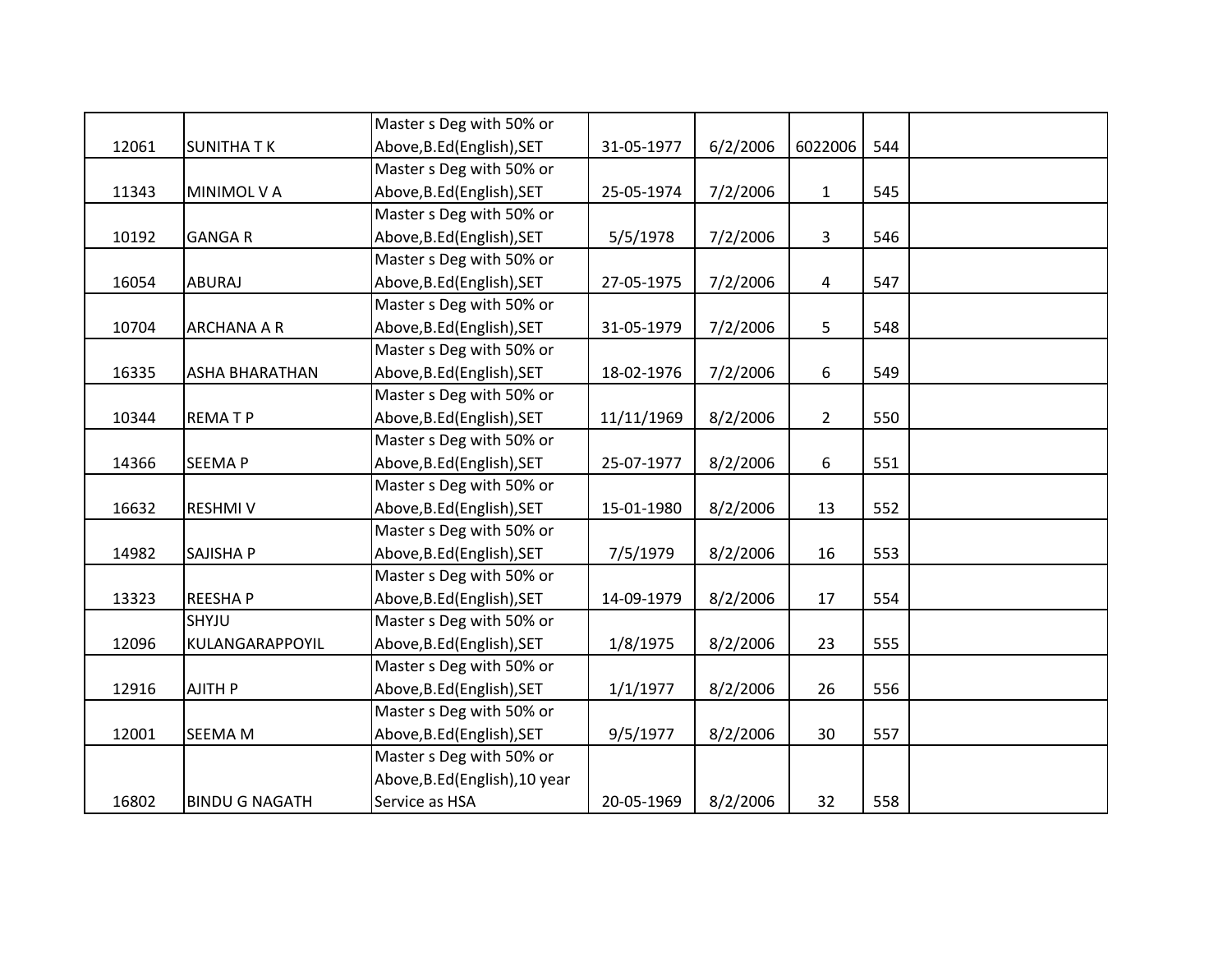|       |                         | Master s Deg with 50% or         |            |            |              |     |  |
|-------|-------------------------|----------------------------------|------------|------------|--------------|-----|--|
| 15612 | <b>LASITHA A K</b>      | Above, B.Ed (English), SET       | 31-12-1978 | 8/2/2006   | 33           | 559 |  |
|       |                         | Master s Deg with 50% or         |            |            |              |     |  |
| 16504 | SAJNA M P               | Above, B.Ed (English), SET       | 31-05-1980 | 8/2/2006   | 35           | 560 |  |
|       |                         | Master s Deg with 50% or         |            |            |              |     |  |
| 13262 | <b>SUBAIDA V</b>        | Above, B.Ed (English), SET       | 24-02-1977 | 8/2/2006   | 41           | 561 |  |
|       |                         | Master s Deg with 50% or         |            |            |              |     |  |
| 13855 | <b>SURYA KUMARI M M</b> | Above, B.Ed (English), SET       | 30-05-1974 | 8/2/2006   | 43           | 562 |  |
|       |                         | Master s Deg with 50% or         |            |            |              |     |  |
| 17884 | SHIJI G                 | Above, B.Ed (English), SET       | 26-12-1977 | 8/2/2006   | 44           | 563 |  |
|       |                         | Master s Deg with 50% or         |            |            |              |     |  |
| 15598 | SAJITHA VV              | Above, B.Ed (English), SET       | 18-05-1979 | 8/2/2006   | 48           | 564 |  |
|       |                         | Master s Deg with 50% or         |            |            |              |     |  |
| 12222 | <b>SUBASH BABU KP</b>   | Above, B.Ed (English), SET       | 12/1/1975  | 8/2/2006   | 53           | 565 |  |
|       |                         | Master s Deg with 50% or         |            |            |              |     |  |
| 16280 | <b>SHAJI V</b>          | Above, B.Ed (English), SET       | 25-05-1980 | 8/2/2006   | 102          | 566 |  |
|       |                         | Master s Deg with 50% or         |            |            |              |     |  |
|       |                         | Above, B.Ed (English), M.Ed (Eng |            |            |              |     |  |
| 10491 | <b>BABITHAVS</b>        | lish)                            | 28-04-1972 | 8/2/2006   | 3028         | 567 |  |
|       |                         | Master s Deg with 50% or         |            |            |              |     |  |
| 14278 | <b>CIBY ALEX</b>        | Above, B.Ed (English), SET       | 25-05-1975 | 8/2/2006   | 3028         | 568 |  |
|       |                         | Master s Deg with 50% or         |            |            |              |     |  |
| 13672 | VASU KM                 | Above, B.Ed (English), SET       | 1/6/1963   | 8/2/2006   | 3028         | 569 |  |
|       |                         | Master s Deg with 50% or         |            |            |              |     |  |
| 17941 | A K SUDHISH             | Above, B.Ed (English), SET       | 1/1/1972   | 8/2/2006   | 3028         | 570 |  |
|       |                         | Master s Deg with 50% or         |            |            |              |     |  |
| 15164 | SAJEENA BEEVI M         | Above, B.Ed (English), SET       | 30-05-1978 | 13-02-2006 | $\mathbf{1}$ | 571 |  |
|       |                         | Master s Deg with 50% or         |            |            |              |     |  |
| 16943 | ANAND JOLSILA           | Above, B.Ed (English), SET       | 4/8/1979   | 13-02-2006 | $\mathbf{3}$ | 572 |  |
|       |                         | Master s Deg with 50% or         |            |            |              |     |  |
| 11778 | ANIL KUMAR B            | Above, B.Ed (English), SET       | 25-05-1973 | 13-02-2006 | 4            | 573 |  |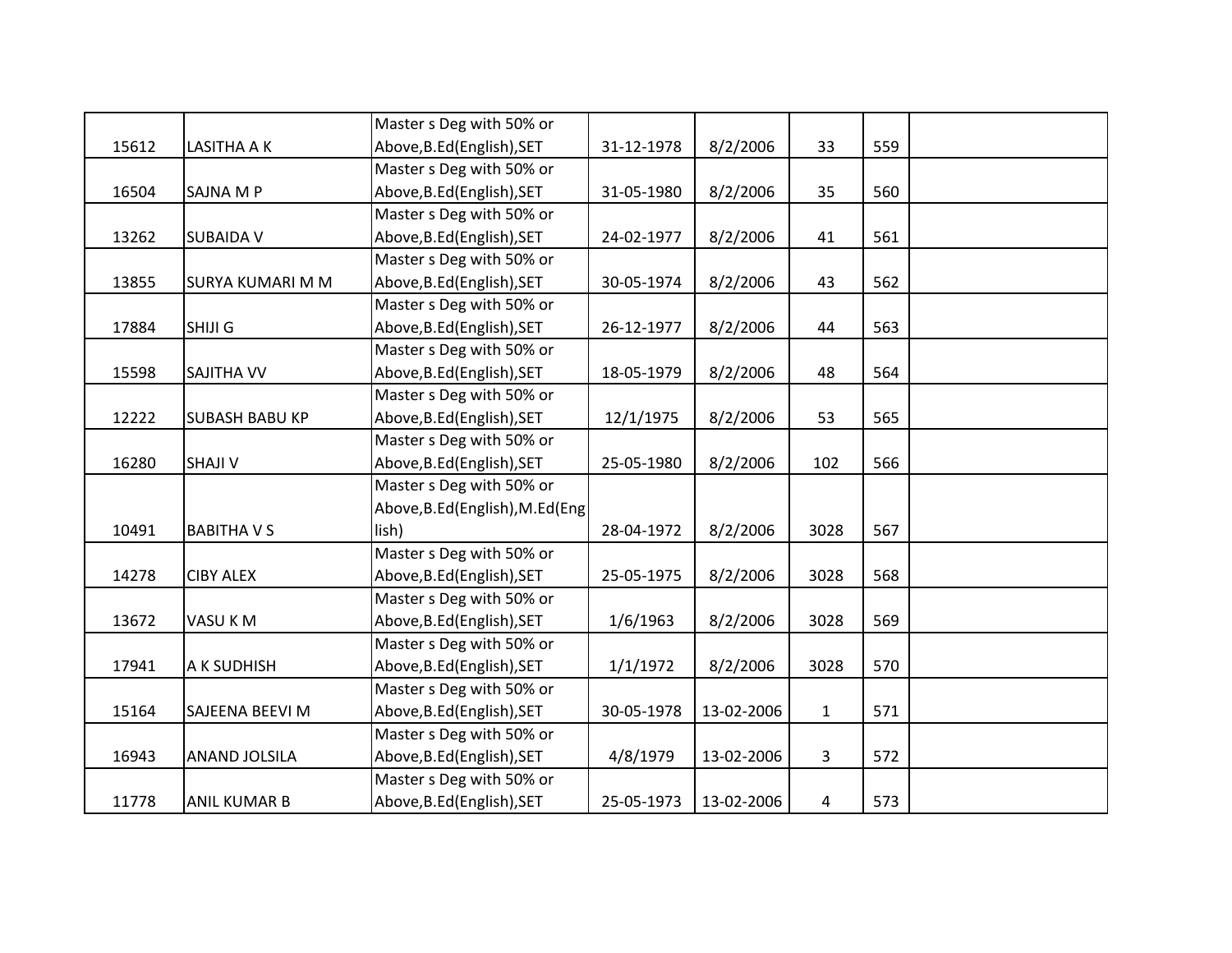|       |                     | Master s Deg with 50% or   |            |            |                |     |  |
|-------|---------------------|----------------------------|------------|------------|----------------|-----|--|
| 10273 | <b>GEETHANS</b>     | Above, B.Ed (English), SET | 2/9/1975   | 13-02-2006 | 6              | 574 |  |
|       |                     | Master s Deg with 50% or   |            |            |                |     |  |
| 12929 | <b>RAJEEV R</b>     | Above, B.Ed (English), SET | 17-05-1974 | 13-02-2006 | 12             | 575 |  |
|       |                     | Master s Deg with 50% or   |            |            |                |     |  |
| 12608 | P SARITA            | Above, B.Ed (English), SET | 2/1/1978   | 13-02-2006 | 67             | 576 |  |
|       |                     | Master s Deg with 50% or   |            |            |                |     |  |
| 17956 | ANEESH LAWRENCE C   | Above, B.Ed (English), SET | 26-05-1980 | 14-02-2006 | 23             | 577 |  |
|       |                     | Master s Deg with 50% or   |            |            |                |     |  |
| 14765 | <b>SEENA MK</b>     | Above, B.Ed (English), SET | 10/11/1976 | 17-02-2006 | $\mathbf{1}$   | 578 |  |
|       |                     | Master s Deg with 50% or   |            |            |                |     |  |
| 10810 | <b>MOHANRAJ P M</b> | Above, B.Ed (English), SET | 25-05-1978 | 17-02-2006 | 6              | 579 |  |
|       |                     | Master s Deg with 50% or   |            |            |                |     |  |
| 13292 | JOICY CJ            | Above, B.Ed (English), SET | 29-05-1974 | 17-02-2006 | 9              | 580 |  |
|       |                     | Master s Deg with 50% or   |            |            |                |     |  |
| 11933 | SANDHYA PU          | Above, B.Ed (English), SET | 9/6/1978   | 17-02-2006 | 11             | 581 |  |
|       |                     | Master s Deg with 50% or   |            |            |                |     |  |
| 10749 | <b>THOBIAS K R</b>  | Above, B.Ed (English), SET | 23-03-1970 | 17-02-2006 | 13             | 582 |  |
|       |                     | Master s Deg with 50% or   |            |            |                |     |  |
| 17349 | SUHITHA SUGATHAN T  | Above, B.Ed (English), SET | 30-05-1979 | 17-02-2006 | 17             | 583 |  |
|       |                     | Master s Deg with 50% or   |            |            |                |     |  |
| 11966 | PRIYA C             | Above, B.Ed (English), SET | 11/2/1979  | 17-02-2006 | 21             | 584 |  |
|       |                     | Master s Deg with 50% or   |            |            |                |     |  |
| 10628 | RENI JOSEPH M       | Above, B.Ed (English), SET | 10/5/1970  | 17-02-2006 | 25             | 585 |  |
|       |                     | Master s Deg with 50% or   |            |            |                |     |  |
| 13647 | JAYASREE M S        | Above, B.Ed (English), SET | 25-05-1978 | 17-02-2006 | 26             | 586 |  |
|       |                     | Master s Deg with 50% or   |            |            |                |     |  |
| 13327 | <b>BINDUM</b>       | Above, B.Ed (English), SET | 14-04-1977 | 17-02-2006 | 27             | 587 |  |
|       |                     | Master s Deg with 50% or   |            |            |                |     |  |
| 14158 | <b>SUSMITHAK</b>    | Above, B.Ed (English), SET | 13-03-1979 | 21-02-2006 | $\overline{2}$ | 588 |  |
|       |                     | Master s Deg with 50% or   |            |            |                |     |  |
| 13491 | <b>SAHITHA S</b>    | Above, B.Ed (English), SET | 20-05-1975 | 21-02-2006 | 6              | 589 |  |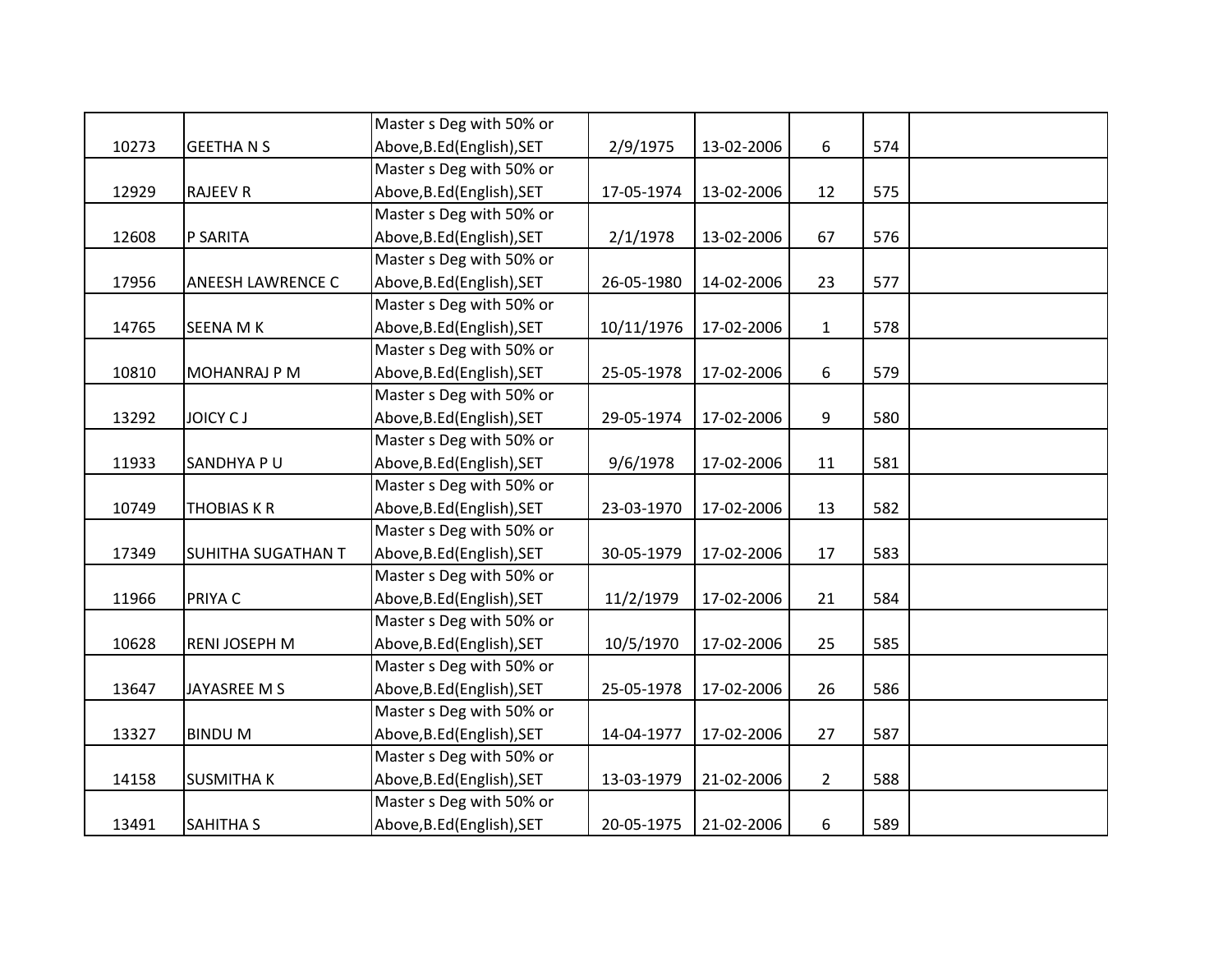|       |                        | Master s Deg with 50% or         |            |            |              |     |                |
|-------|------------------------|----------------------------------|------------|------------|--------------|-----|----------------|
| 16832 | <b>JYOTHIT</b>         | Above, B.Ed (English), SET       | 14-01-1979 | 21-02-2006 | 6            | 590 |                |
|       |                        | Master s Deg with 50% or         |            |            |              |     |                |
| 10876 | <b>KAVITHA RANI R</b>  | Above, B.Ed (English), SET       | 20-05-1974 | 21-02-2006 | 13           | 591 |                |
|       |                        | Master s Deg with 50% or         |            |            |              |     |                |
| 10494 | RANIDEEPA M S          | Above, B.Ed (English), SET       | 30-05-1978 | 21-02-2006 | 18           | 592 |                |
|       |                        | Master s Deg with 50% or         |            |            |              |     |                |
|       |                        | Above, B.Ed (English), SET, PGDT |            |            |              |     |                |
| 17309 | SINTO JOSEPH           | E from CIFL                      | 20-05-1974 | 21-02-2006 | 48           | 593 |                |
|       |                        | Master s Deg with 50% or         |            |            |              |     |                |
| 17506 | <b>LEENAKP</b>         | Above, B.Ed (English), SET       | 23-03-1977 | 23-02-2006 | 28000        | 594 |                |
|       |                        | Master s Deg with 50% or         |            |            |              |     |                |
|       |                        | Above, B.Ed (Malayalam), M.Ed    |            |            |              |     |                |
| 15289 | <b>SREELATHA S N</b>   | (English)                        | 31-05-1968 | 24-02-2006 | 7233         | 595 | B.Ed Cert. Due |
|       |                        | Master s Deg with 50% or         |            |            |              |     |                |
| 12184 | <b>ABDUL NAZAR P</b>   | Above, B.Ed (English), SET       | 20-05-1976 | 8/3/2006   | $\mathbf{1}$ | 596 |                |
|       |                        | Master s Deg with 50% or         |            |            |              |     |                |
| 10659 | <b>MINIK</b>           | Above, B.Ed (English), SET       | 10/5/1969  | 8/3/2006   | 4            | 597 |                |
|       |                        | Master s Deg with 50% or         |            |            |              |     |                |
|       |                        | Above, B.Ed (English), M.Ed (Eng |            |            |              |     |                |
| 12860 | JAYANTI T M            | lish)                            | 10/4/1973  | 8/3/2006   | 6            | 598 |                |
|       |                        | Master s Deg with 50% or         |            |            |              |     |                |
| 16572 | <b>HENATS</b>          | Above, B.Ed (English), SET       | 25-08-1974 | 8/3/2006   | 9            | 599 |                |
|       |                        | Master s Deg with 50% or         |            |            |              |     |                |
| 14355 | RASHEENA K H           | Above, B.Ed (English), SET       | 15-03-1976 | 13-03-2006 | $\mathbf{1}$ | 600 |                |
|       |                        | Master s Deg with 50% or         |            |            |              |     |                |
| 15473 | SEEMAMOLE M R          | Above, B.Ed (English), SET       | 3/3/1977   | 13-03-2006 | 6            | 601 |                |
|       |                        | Master s Deg with 50% or         |            |            |              |     |                |
| 11797 | <b>CYNTHIA POULOSE</b> | Above, B.Ed (English), SET       | 24-09-1979 | 13-03-2006 | 248          | 602 |                |
|       |                        | Master s Deg with 50% or         |            |            |              |     |                |
| 11290 | <b>RAKHY N G</b>       | Above, B.Ed (English), SET       | 23-02-1974 | 14-03-2006 | 3825         | 603 |                |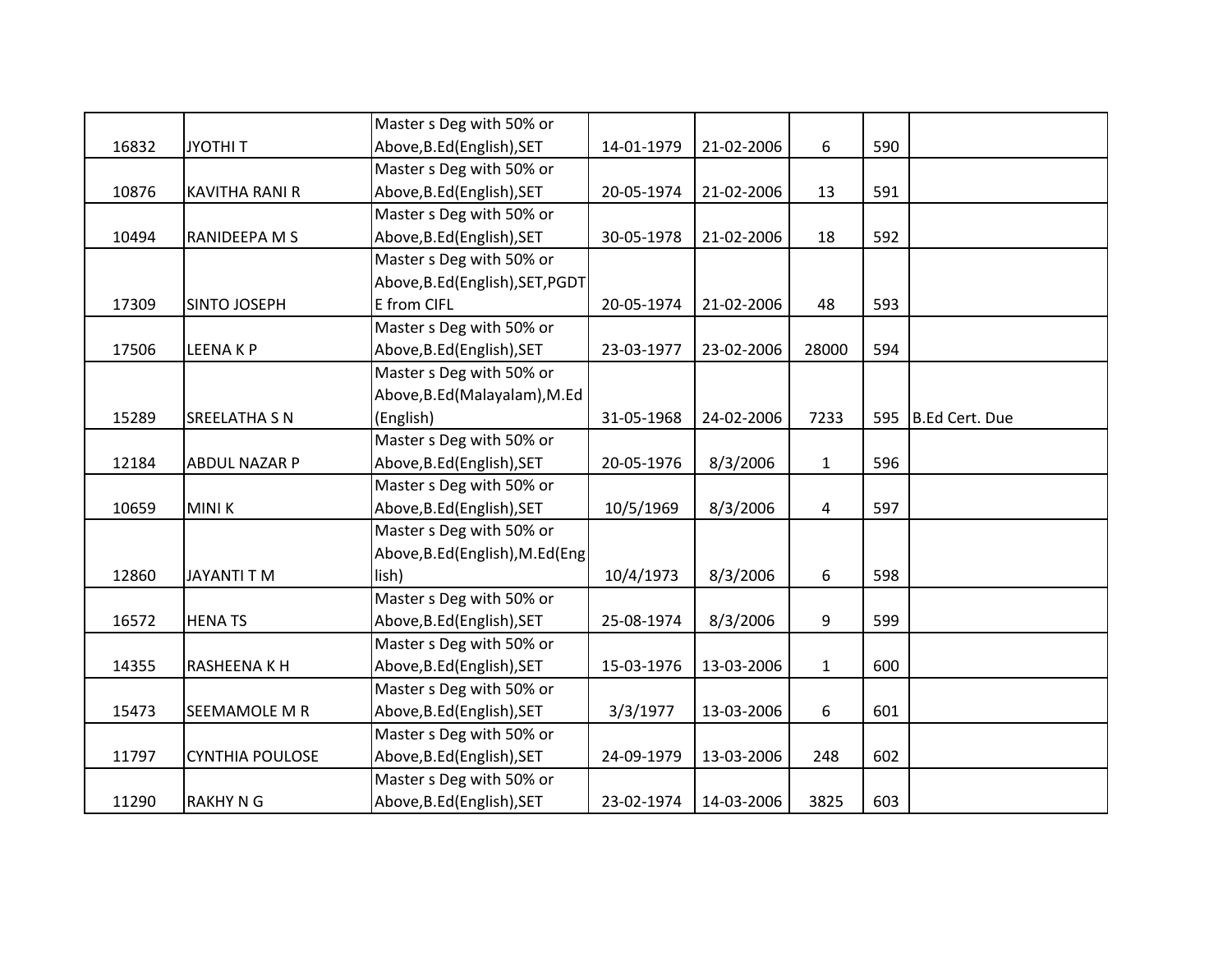|       |                        | Master s Deg with 50% or         |            |            |              |     |  |
|-------|------------------------|----------------------------------|------------|------------|--------------|-----|--|
| 15396 | <b>MANJU K MALLAYA</b> | Above, B.Ed (English), SET       | 14-05-1976 | 27-03-2006 | 12           | 604 |  |
|       |                        | Master s Deg with 50% or         |            |            |              |     |  |
| 14542 | SHEEBA K M             | Above, B.Ed (English), SET       | 25-05-1974 | 30-03-2006 | 24           | 605 |  |
|       |                        | Master s Deg with 50% or         |            |            |              |     |  |
| 12493 | <b>HAJARA M</b>        | Above, B.Ed (English), SET       | 20-05-1980 | 30-03-2006 | 51           | 606 |  |
|       |                        | Master s Deg with 50% or         |            |            |              |     |  |
| 13420 | <b>PRADEEP P</b>       | Above, B.Ed (English), SET       | 25-05-1977 | 26-04-2006 | $\mathbf{1}$ | 607 |  |
|       |                        | Master s Deg with 50% or         |            |            |              |     |  |
|       |                        | Above, Master s Deg with 50%     |            |            |              |     |  |
|       |                        | or                               |            |            |              |     |  |
|       |                        | Above, B.Ed (English), SET, M.Ph |            |            |              |     |  |
| 12417 | <b>GIREESH K</b>       | il.                              | 31-05-1979 | 17-05-2006 | 9            | 608 |  |
|       |                        | Master s Deg with 50% or         |            |            |              |     |  |
| 15557 | <b>STEPHEN CHANDY</b>  | Above, B.Ed (English), SET       | 28-03-1978 | 17-05-2006 | 18           | 609 |  |
|       |                        | Master s Deg with 50% or         |            |            |              |     |  |
| 13507 | <b>SABU MATHEW</b>     | Above, B.Ed (English), SET       | 15-05-1973 | 18-05-2006 | $\mathbf{1}$ | 610 |  |
|       |                        | Master s Deg with 50% or         |            |            |              |     |  |
|       |                        | Above, SET, M. Phil, PGDTE       |            |            |              |     |  |
|       |                        | from CIFL, B.Ed(IGNOU) with 2    |            |            |              |     |  |
|       |                        | Yr Teaching Exp before           |            |            |              |     |  |
| 14605 | PRASAD JOHN            | B.Ed(English)                    | 27-05-1969 | 22-05-2006 | 12           | 611 |  |
|       |                        | Master s Deg with 50% or         |            |            |              |     |  |
| 13209 | <b>SUNITHA S</b>       | Above, B.Ed (English), SET       | 28-05-1974 | 22-05-2006 | 18216        | 612 |  |
|       |                        | Master s Deg with 50% or         |            |            |              |     |  |
| 10215 | <b>ASHA SA</b>         | Above, B.Ed (English), SET       | 30-05-1973 | 22-05-2006 | 18216        | 613 |  |
|       |                        | Master s Deg with 50% or         |            |            |              |     |  |
| 16755 | SHEEBATTV              | Above, B.Ed (English), SET       | 13-05-1978 | 24-05-2006 | $\mathbf{3}$ | 614 |  |
|       |                        | Master s Deg with 50% or         |            |            |              |     |  |
|       |                        | Above, B.Ed (English), SET, M.Ph |            |            |              |     |  |
| 15608 | <b>RADHIKA P</b>       | il                               | 12/8/1975  | 24-05-2006 | 6            | 615 |  |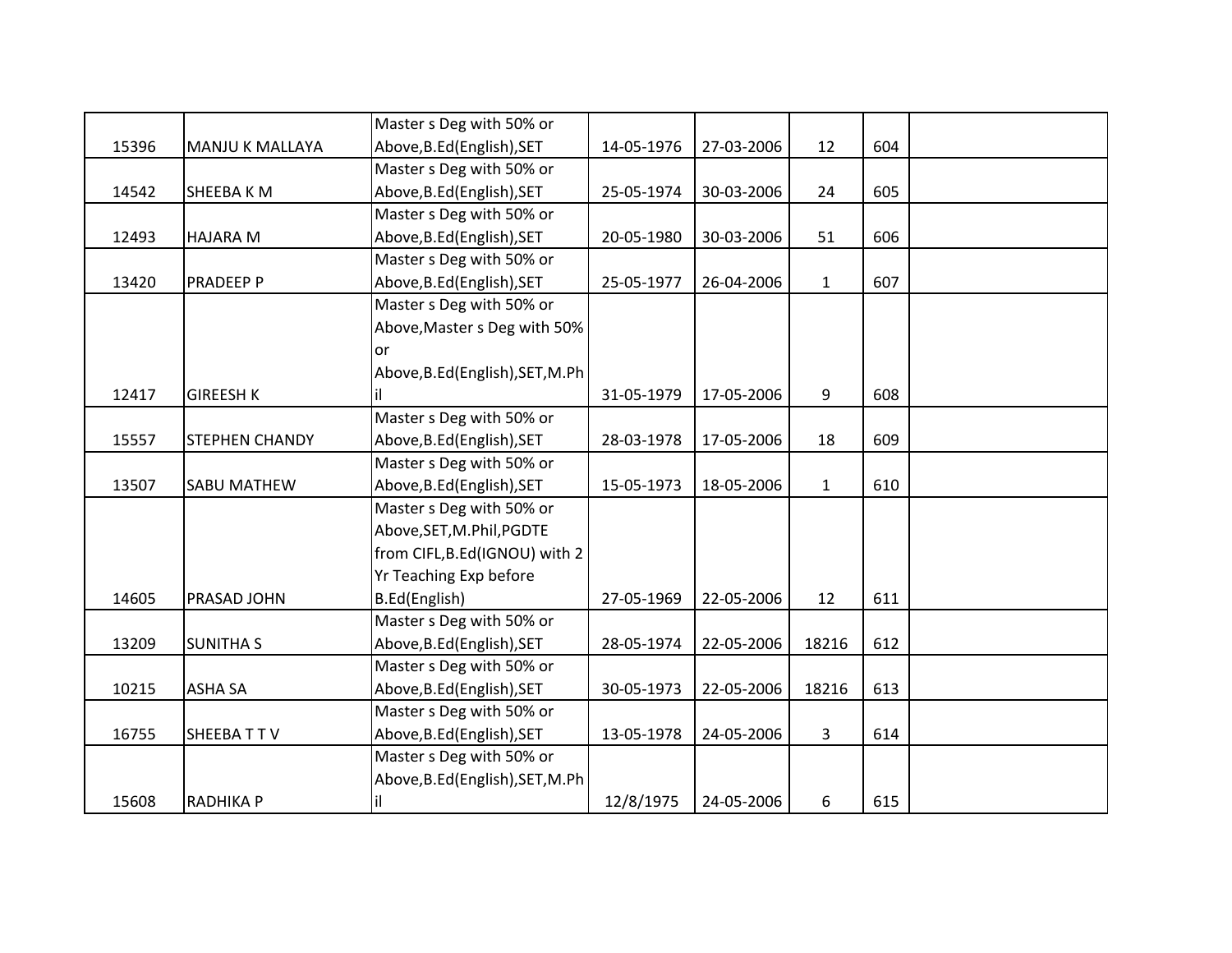|       |                          | Master s Deg with 50% or         |            |            |                |     |  |
|-------|--------------------------|----------------------------------|------------|------------|----------------|-----|--|
| 14483 | <b>SOJAN O P</b>         | Above, B.Ed (English), SET       | 28-03-1976 | 24-05-2006 | $\overline{7}$ | 616 |  |
|       |                          | Master s Deg with 50% or         |            |            |                |     |  |
| 12436 | <b>SUNILA P G</b>        | Above, B.Ed (English), SET       | 1/6/1976   | 24-05-2006 | 8              | 617 |  |
|       |                          | Master s Deg with 50% or         |            |            |                |     |  |
|       |                          | Above, B.Ed (English), SET, M.Ed |            |            |                |     |  |
| 13638 | <b>BINEESH JOHN</b>      | (English), NET/JRF               | 20-01-1979 | 24-05-2006 | 12             | 618 |  |
|       |                          | Master s Deg with 50% or         |            |            |                |     |  |
| 11499 | SHARMILA DAYANAND        | Above, B.Ed (English), SET       | 18-07-1973 | 24-05-2006 | 15             | 619 |  |
|       |                          | Master s Deg with 50% or         |            |            |                |     |  |
| 14855 | <b>SINDHUV</b>           | Above, B.Ed (English), SET       | 6/3/1973   | 25-05-2006 | 11             | 620 |  |
|       |                          | Master s Deg with 50% or         |            |            |                |     |  |
| 16340 | <b>JASNAP</b>            | Above, B.Ed (English), SET       | 14-05-1978 | 29-05-2006 | 16             | 621 |  |
|       |                          | Master s Deg with 50% or         |            |            |                |     |  |
| 11410 | <b>LEKHA SANKAR S</b>    | Above, B.Ed (English), SET       | 16-05-1974 | 2/6/2006   | $\mathbf{1}$   | 622 |  |
|       |                          | Master s Deg with 50% or         |            |            |                |     |  |
| 12827 | <b>RAJANICC</b>          | Above, B.Ed (English), SET       | 20-03-1975 | 3/6/2006   | 18216          | 623 |  |
|       |                          | Master s Deg with 50% or         |            |            |                |     |  |
| 17092 | <b>NEENAR</b>            | Above, B.Ed (English), SET       | 6/3/1979   | 15-06-2006 | $\overline{2}$ | 624 |  |
|       |                          | Master s Deg with 50% or         |            |            |                |     |  |
| 10441 | <b>AJITH FRANCIS S M</b> | Above, B.Ed (English), SET       | 20-06-1970 | 19-06-2006 | $\mathbf{1}$   | 625 |  |
|       |                          | Master s Deg with 50% or         |            |            |                |     |  |
| 17602 | <b>JAYASREE S</b>        | Above, B.Ed (English), SET       | 31-01-1976 | 30-06-2006 | $\overline{7}$ | 626 |  |
|       |                          | Master s Deg with 50% or         |            |            |                |     |  |
| 11730 | <b>MINI MT</b>           | Above, B.Ed (English), SET       | 29-10-1978 | 4/7/2006   | $\overline{2}$ | 627 |  |
|       |                          | Master s Deg with 50% or         |            |            |                |     |  |
| 11288 | LALITHAMBIKA SM          | Above, B.Ed (English), SET       | 20-05-1973 | 11/7/2006  | $\mathbf{1}$   | 628 |  |
|       | RITA HYACINTH            | Master s Deg with 50% or         |            |            |                |     |  |
| 14244 | <b>CASTELINO</b>         | Above, B.Ed (English), SET       | 4/4/1968   | 11/7/2006  | $\overline{4}$ | 629 |  |
|       |                          | Master s Deg with 50% or         |            |            |                |     |  |
| 11551 | <b>SHIBY IVANIOSE</b>    | Above, B.Ed (English), SET       | 26-05-1976 | 11/7/2006  | 12             | 630 |  |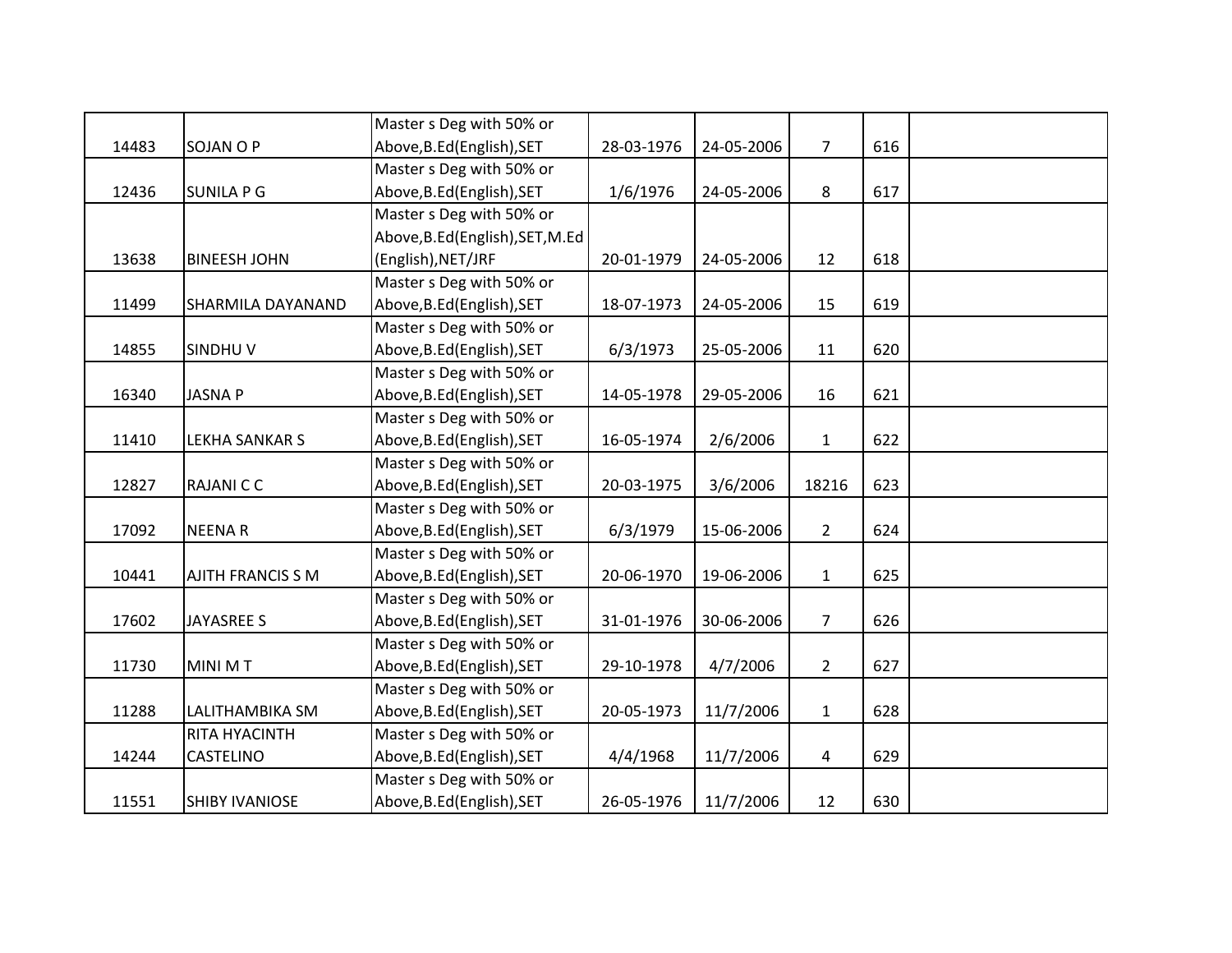|       |                       | Master s Deg with 50% or         |            |            |                |     |  |
|-------|-----------------------|----------------------------------|------------|------------|----------------|-----|--|
| 17637 | <b>SUVARNAN P P</b>   | Above, B.Ed (English), SET       | 2/2/1973   | 11/7/2006  | 16             | 631 |  |
|       |                       | Master s Deg with 50% or         |            |            |                |     |  |
| 14870 | <b>DEEPAKV</b>        | Above, B.Ed (English), SET       | 15-05-1978 | 11/7/2006  | 21             | 632 |  |
|       |                       | Master s Deg with 50% or         |            |            |                |     |  |
| 14362 | <b>JAYAK</b>          | Above, B.Ed (English), SET       | 6/11/1976  | 11/7/2006  | 24             | 633 |  |
|       |                       | Master s Deg with 50% or         |            |            |                |     |  |
| 11883 | <b>LEELAT</b>         | Above, B.Ed (English), SET       | 20-02-1977 | 11/7/2006  | 26             | 634 |  |
|       |                       | Master s Deg with 50% or         |            |            |                |     |  |
| 12763 | <b>ASWATHI RANI S</b> | Above, B.Ed (English), SET       | 30-05-1966 | 14-07-2006 | $\mathbf{1}$   | 635 |  |
|       |                       | Master s Deg with 50% or         |            |            |                |     |  |
| 15270 | <b>NISHAMOL S</b>     | Above, B.Ed (English), SET       | 6/5/1973   | 14-07-2006 | $2^{\circ}$    | 636 |  |
|       |                       | Master s Deg with 50% or         |            |            |                |     |  |
| 12726 | <b>REENA ALEX</b>     | Above, B.Ed (English), SET       | 18-03-1977 | 14-07-2006 | $\overline{3}$ | 637 |  |
|       |                       | Master s Deg with 50% or         |            |            |                |     |  |
| 14403 | <b>REKHAR</b>         | Above, B.Ed (English), SET       | 10/2/1970  | 14-07-2006 | $\overline{4}$ | 638 |  |
|       |                       | Master s Deg with 50% or         |            |            |                |     |  |
| 12995 | <b>ANJU ALEX</b>      | Above, B.Ed (English), SET       | 6/1/1973   | 14-07-2006 | 6              | 639 |  |
|       |                       | Master s Deg with 50% or         |            |            |                |     |  |
| 12043 | <b>RAMESHAN CK</b>    | Above, B.Ed (English), SET       | 20-05-1967 | 18-07-2006 | 3              | 640 |  |
|       |                       | Master s Deg with 50% or         |            |            |                |     |  |
| 14130 | <b>LEENAKS</b>        | Above, B.Ed (English), SET       | 15-05-1974 | 18-07-2006 | 4              | 641 |  |
|       |                       | Master s Deg with 50% or         |            |            |                |     |  |
| 13592 | <b>JISHAUG</b>        | Above, B.Ed (English), SET       | 31-05-1975 | 18-07-2006 | $\overline{7}$ | 642 |  |
|       |                       | Master s Deg with 50% or         |            |            |                |     |  |
| 13643 | <b>ANITHA S</b>       | Above, B.Ed (English), SET       | 20-05-1976 | 18-07-2006 | 10             | 643 |  |
|       |                       | Master s Deg with 50% or         |            |            |                |     |  |
| 17676 | <b>BEENA BV</b>       | Above, B.Ed (English), SET       | 14-04-1978 | 18-07-2006 | 13             | 644 |  |
|       |                       | Master s Deg with 50% or         |            |            |                |     |  |
|       |                       | Above, B.Ed (English), M.Ed (Eng |            |            |                |     |  |
| 14338 | <b>MAYA M S</b>       | lish)                            | 27-05-1974 | 18-07-2006 | 14             | 645 |  |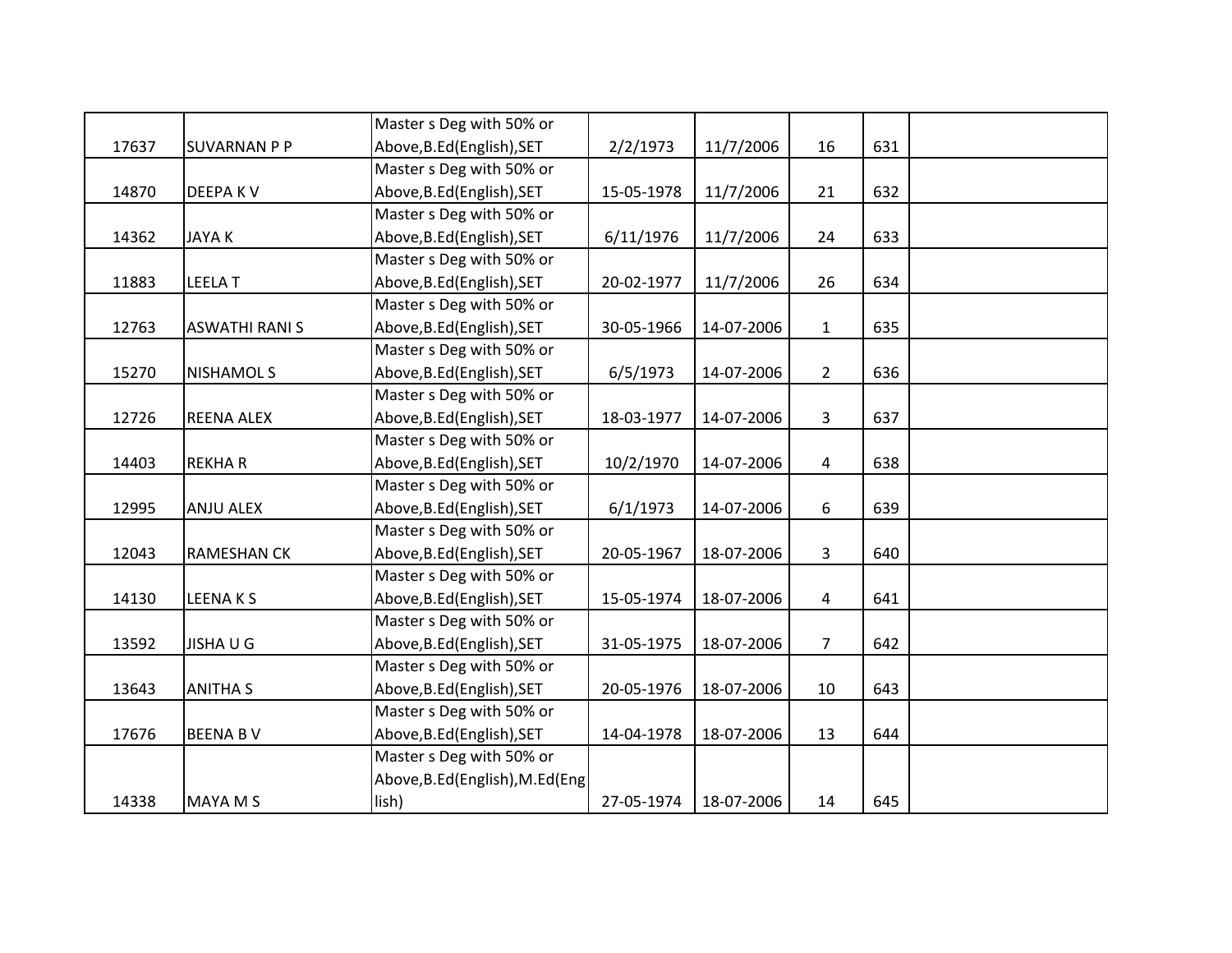|       |                        | Master s Deg with 50% or         |            |            |                |     |  |
|-------|------------------------|----------------------------------|------------|------------|----------------|-----|--|
| 17494 | SAJITHA CJ             | Above, B.Ed (English), SET       | 30-05-1979 | 18-07-2006 | 15             | 646 |  |
|       |                        | Master s Deg with 50% or         |            |            |                |     |  |
| 11899 | SHEEBA P               | Above, B.Ed (English), SET       | 12/5/1976  | 18-07-2006 | 17             | 647 |  |
|       |                        | Master s Deg with 50% or         |            |            |                |     |  |
| 12032 | VALSALAKUMARY G        | Above, B.Ed (English), SET       | 29-05-1970 | 18-07-2006 | 20             | 648 |  |
|       |                        | Master s Deg with 50% or         |            |            |                |     |  |
| 18168 | SANGEETHA K            | Above, B.Ed (English), SET       | 24-01-1976 | 18-07-2006 | 3965           | 649 |  |
|       |                        | Master s Deg with 50% or         |            |            |                |     |  |
| 15580 | <b>DEVARAJ EK</b>      | Above, B.Ed (English), SET       | 25-07-1963 | 28-07-2006 | $\overline{3}$ | 650 |  |
|       |                        | Master s Deg with 50% or         |            |            |                |     |  |
| 15850 | <b>JYOTHIRS</b>        | Above, B.Ed (English), SET       | 27-05-1975 | 31-07-2006 | 6              | 651 |  |
|       |                        | Master s Deg with 50% or         |            |            |                |     |  |
| 10570 | <b>BINDULS</b>         | Above, B.Ed (English), SET       | 31-05-1974 | 5/8/2006   | $\overline{2}$ | 652 |  |
|       |                        | Master s Deg with 50% or         |            |            |                |     |  |
| 14019 | <b>ASHA KUMARI</b>     | Above, B.Ed (English), SET       | 1/1/1973   | 5/8/2006   | 3              | 653 |  |
|       |                        | Master s Deg with 50% or         |            |            |                |     |  |
| 11857 | <b>SHAFEEK A</b>       | Above, B.Ed (English), SET       | 30-05-1979 | 5/8/2006   | 4              | 654 |  |
|       |                        | Master s Deg with 50% or         |            |            |                |     |  |
| 13665 | JEENA NAIR M G         | Above, B.Ed (English), SET       | 24-05-1980 | 5/8/2006   | 11             | 655 |  |
|       |                        | Master s Deg with 50% or         |            |            |                |     |  |
| 10711 | AJITHA R C             | Above, B.Ed (English), SLET      | 30-05-1977 | 5/8/2006   | 5064           | 656 |  |
|       |                        | Master s Deg with 50% or         |            |            |                |     |  |
|       |                        | Above, B.Ed (English), SET, M.Ph |            |            |                |     |  |
| 14142 | <b>LAL K THOMAS</b>    |                                  | 19-05-1980 | 10/8/2006  | $\mathbf{1}$   | 657 |  |
|       |                        | Master s Deg with 50% or         |            |            |                |     |  |
| 14962 | SHIBU M C              | Above, B.Ed (English), SET       | 28-05-1978 | 17-08-2006 | $\overline{2}$ | 658 |  |
|       |                        | Master s Deg with 50% or         |            |            |                |     |  |
| 11327 | <b>SHYJANJ</b>         | Above, B.Ed (English), SET       | 31-05-1973 | 17-08-2006 | 6              | 659 |  |
|       |                        | Master s Deg with 50% or         |            |            |                |     |  |
| 17070 | <b>ABDUL LATHEEF K</b> | Above, B.Ed (English), SET       | 9/2/1971   | 17-08-2006 | 9              | 660 |  |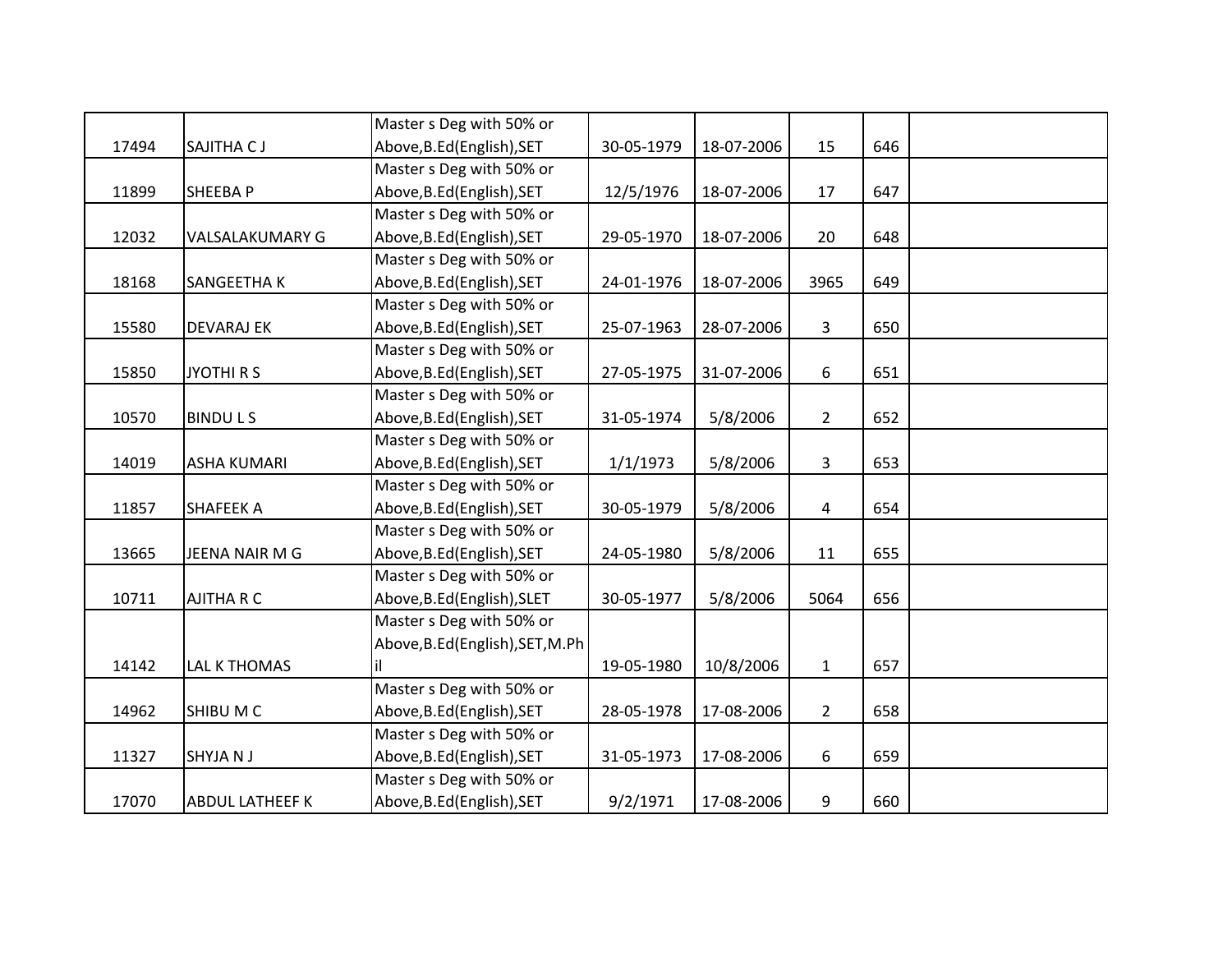|       |                       | Master s Deg with 50% or         |            |            |                |     |  |
|-------|-----------------------|----------------------------------|------------|------------|----------------|-----|--|
| 11433 | <b>SHANA SANKAR</b>   | Above, B.Ed (English), SET       | 15-11-1978 | 19-08-2006 | 59             | 661 |  |
|       |                       | Master s Deg with 50% or         |            |            |                |     |  |
| 12593 | <b>SHINI VARGHESE</b> | Above, B.Ed (English), SET       | 27-05-1974 | 24-08-2006 | $\overline{2}$ | 662 |  |
|       |                       | Master s Deg with 50% or         |            |            |                |     |  |
| 17278 | SREEJITH PV           | Above, B.Ed (English), SET       | 31-05-1973 | 24-08-2006 | $\overline{7}$ | 663 |  |
|       |                       | Master s Deg with 50% or         |            |            |                |     |  |
|       |                       | Above, B.Ed (English), M.Ed (Eng |            |            |                |     |  |
| 12792 | <b>SILJA M</b>        | lish)                            | 18-05-1978 | 24-08-2006 | 8              | 664 |  |
|       |                       | Master s Deg with 50% or         |            |            |                |     |  |
| 12617 | <b>RESMIAK</b>        | Above, B.Ed (English), SET       | 13-05-1981 | 24-08-2006 | $9\,$          | 665 |  |
|       |                       | Master s Deg with 50% or         |            |            |                |     |  |
| 10819 | JOTHISHKUMARI K M     | Above, B.Ed (English), SET       | 25-02-1972 | 8/9/2006   | $\mathbf{1}$   | 666 |  |
|       |                       | Master s Deg with 50% or         |            |            |                |     |  |
| 15556 | <b>JAYASREE A</b>     | Above, B.Ed (English), SET       | 23-09-1977 | 8/9/2006   | $\overline{7}$ | 667 |  |
|       |                       | Master s Deg with 50% or         |            |            |                |     |  |
| 11878 | MINNU JOYICHAN        | Above, B.Ed (English), SET       | 21-04-1979 | 8/9/2006   | 10             | 668 |  |
|       |                       | Master s Deg with 50% or         |            |            |                |     |  |
| 12351 | <b>REKHAPN</b>        | Above, B.Ed (English), SET       | 20-05-1978 | 8/9/2006   | 11             | 669 |  |
|       |                       | Master s Deg with 50% or         |            |            |                |     |  |
| 12330 | <b>DHANALAKSHMIKS</b> | Above, B.Ed (English), SET       | 31-05-1981 | 8/9/2006   | 12             | 670 |  |
|       |                       | Master s Deg with 50% or         |            |            |                |     |  |
| 10826 | <b>USHAPS</b>         | Above, B.Ed (English), SET       | 31-05-1979 | 16-09-2006 | $\overline{2}$ | 671 |  |
|       |                       | Master s Deg with 50% or         |            |            |                |     |  |
|       |                       | Above, B.Ed (English), SET, M.Ph |            |            |                |     |  |
| 16888 | ANJU D S              | iΙ                               | 1/6/1977   | 30-09-2006 | 4              | 672 |  |
|       |                       | Master s Deg with 50% or         |            |            |                |     |  |
| 12714 | ASHA M                | Above, B.Ed (English), SET       | 7/5/1979   | 30-09-2006 | 6              | 673 |  |
|       |                       | Master s Deg with 50% or         |            |            |                |     |  |
| 16682 | JAYARAJAN M C P       | Above, B.Ed (English), SET       | 9/3/1973   | 30-09-2006 | 8              | 674 |  |
|       |                       | Master s Deg with 50% or         |            |            |                |     |  |
| 15497 | VINOD KUMAR P V       | Above, B.Ed (English), SET       | 31-05-1974 | 30-09-2006 | 9              | 675 |  |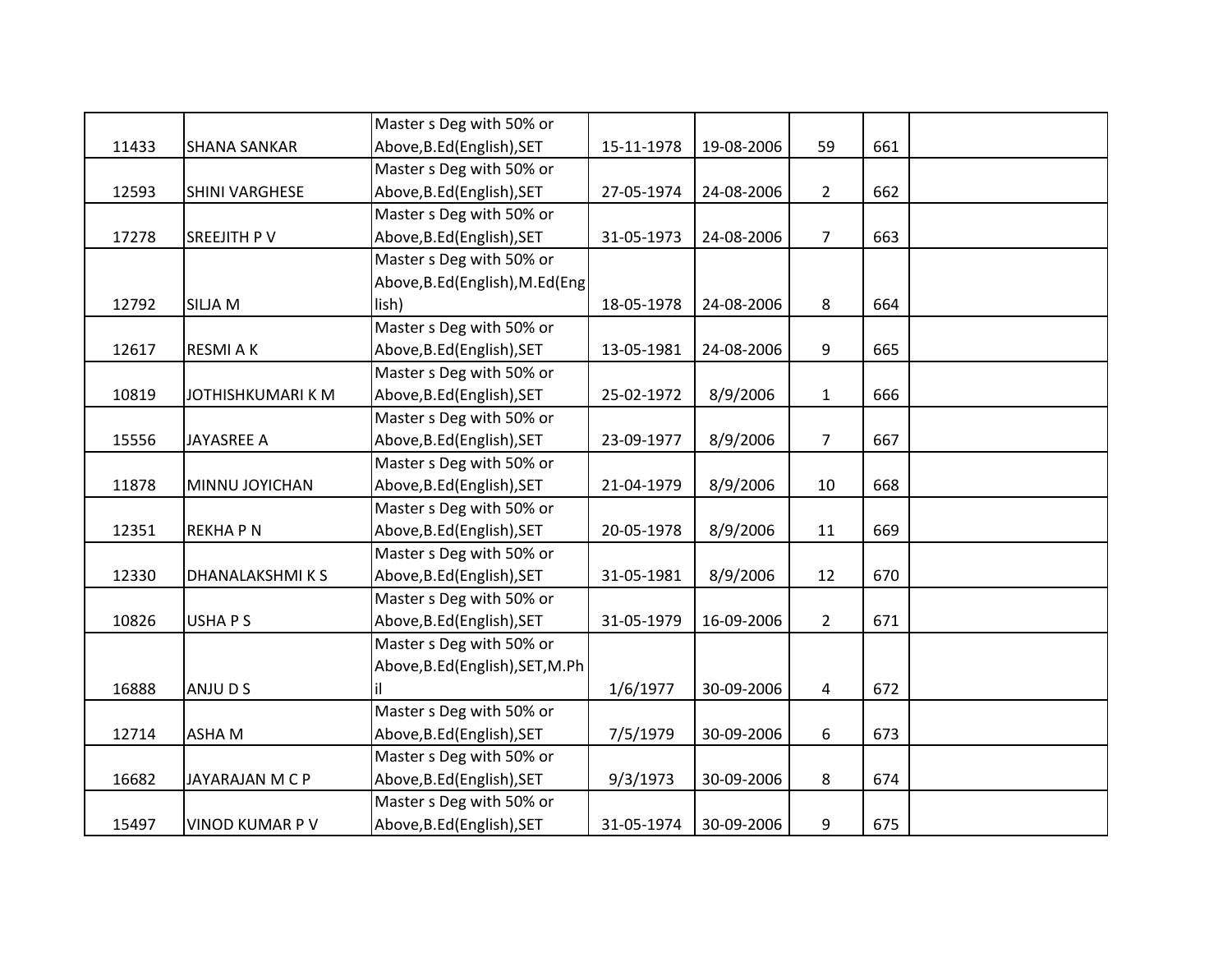|       |                        | Master s Deg with 50% or         |            |            |                |     |  |
|-------|------------------------|----------------------------------|------------|------------|----------------|-----|--|
| 16787 | PRAKASAN P V           | Above, B.Ed (English), SET       | 30-04-1972 | 3/10/2006  | $\overline{2}$ | 676 |  |
|       |                        | Master s Deg with 50% or         |            |            |                |     |  |
|       |                        | Above, B.Ed (English), SET, M.Ed |            |            |                |     |  |
| 14186 | <b>JEMROSE TJ</b>      | (English), NET/JRF               | 9/5/1979   | 4/10/2006  | $\mathbf{1}$   | 677 |  |
|       |                        | Master s Deg with 50% or         |            |            |                |     |  |
| 11561 | MEENU MARY SLEEBA      | Above, B.Ed (English), SET       | 30-04-1980 | 4/10/2006  | $\overline{2}$ | 678 |  |
|       |                        | Master s Deg with 50% or         |            |            |                |     |  |
| 10902 | <b>SHAMMY MATHEW</b>   | Above, B.Ed (English), SET       | 27-05-1970 | 4/10/2006  | 3              | 679 |  |
|       |                        | Master s Deg with 50% or         |            |            |                |     |  |
| 12456 | MUHAMMED C A           | Above, B.Ed (English), SET       | 25-04-1976 | 4/10/2006  | 9              | 680 |  |
|       |                        | Master s Deg with 50% or         |            |            |                |     |  |
| 15966 | PREETHA P              | Above, B.Ed (English), SET       | 26-03-1970 | 18-10-2006 | $\mathbf{1}$   | 681 |  |
|       |                        | Master s Deg with 50% or         |            |            |                |     |  |
| 18119 | <b>ANITHKUMAR R</b>    | Above, B.Ed (English), SET       | 17-05-1974 | 18-10-2006 | $\overline{2}$ | 682 |  |
|       |                        | Master s Deg with 50% or         |            |            |                |     |  |
|       |                        | Above, B.Ed (English), SET, M.Ph |            |            |                |     |  |
| 14325 | MERLY JOHN AKKARA      |                                  | 19-04-1976 | 18-10-2006 | 3              | 683 |  |
|       |                        | Master s Deg with 50% or         |            |            |                |     |  |
| 11627 | <b>SANDHYA R MENON</b> | Above, B.Ed (English), SET       | 6/10/1978  | 18-10-2006 | 5              | 684 |  |
|       |                        | Master s Deg with 50% or         |            |            |                |     |  |
| 17540 | <b>LEKSHMIR</b>        | Above, B.Ed (English), SET       | 31-05-1980 | 18-10-2006 | 31             | 685 |  |
|       |                        | Master s Deg with 50% or         |            |            |                |     |  |
| 10043 | DHANANJAY A            | Above, B.Ed (English), SET       | 1/1/1976   | 25-10-2006 | $\mathbf{1}$   | 686 |  |
|       |                        | Master s Deg with 50% or         |            |            |                |     |  |
| 15305 | <b>HARIDAS OK</b>      | Above, B.Ed (English), SET       | 30-05-1970 | 26-10-2006 | 5              | 687 |  |
|       |                        | Master s Deg with 50% or         |            |            |                |     |  |
|       |                        | Above, SET, B.Ed (IGNOU) with    |            |            |                |     |  |
|       |                        | 2 Yr Teaching Exp before         |            |            |                |     |  |
| 17347 | <b>HARIKUMAR P</b>     | B.Ed(English)                    | 10/5/1971  | 27-10-2006 | $\mathbf{1}$   | 688 |  |
|       |                        | Master s Deg with 50% or         |            |            |                |     |  |
| 16925 | <b>AJITHA KUMARI S</b> | Above, B.Ed (English), SET       | 3/5/1975   | 27-10-2006 | $\overline{2}$ | 689 |  |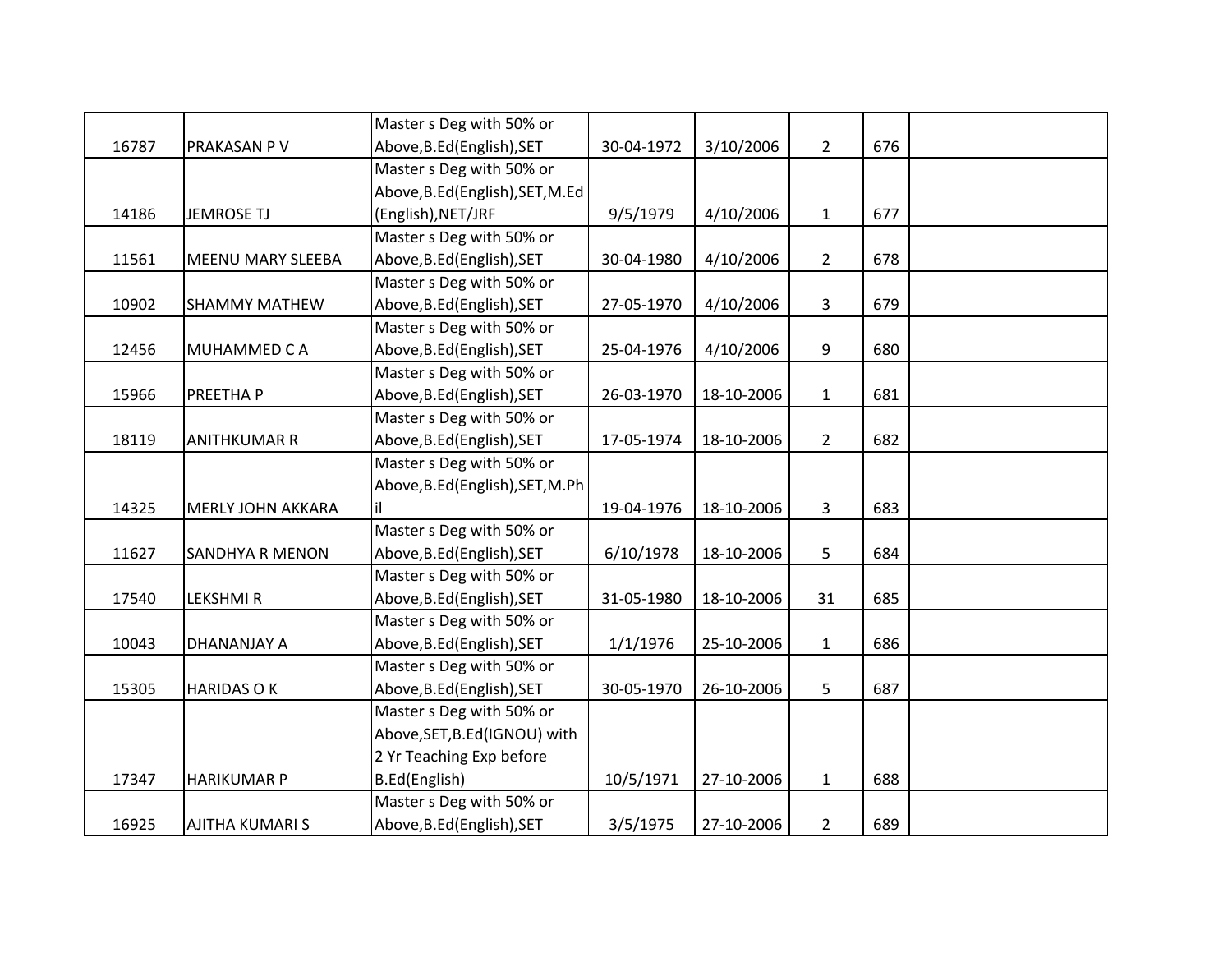|       |                           | Master s Deg with 50% or   |            |            |                |     |  |
|-------|---------------------------|----------------------------|------------|------------|----------------|-----|--|
| 13173 | PRIYA C PRABHAKARAN       | Above, B.Ed (English), SET | 25-05-1973 | 30-10-2006 | $\mathbf{1}$   | 690 |  |
|       |                           | Master s Deg with 50% or   |            |            |                |     |  |
| 13890 | <b>SHEREEN SALAHUDEEN</b> | Above, B.Ed (English), SET | 1/3/1977   | 3/11/2006  | $\mathbf{1}$   | 691 |  |
|       |                           | Master s Deg with 50% or   |            |            |                |     |  |
| 17525 | <b>SUMESH M</b>           | Above, B.Ed (English), SET | 6/1/1980   | 7/11/2006  | $\overline{2}$ | 692 |  |
|       |                           | Master s Deg with 50% or   |            |            |                |     |  |
| 15743 | <b>DINESH KT</b>          | Above, B.Ed (English), SET | 31-05-1967 | 7/11/2006  | 6              | 693 |  |
|       |                           | Master s Deg with 50% or   |            |            |                |     |  |
| 12806 | JEEJA CHERIYA CHIRAYIL    | Above, B.Ed (English), SET | 1/6/1977   | 9/11/2006  | $\overline{4}$ | 694 |  |
|       |                           | Master s Deg with 50% or   |            |            |                |     |  |
| 15945 | <b>NIKHILAK</b>           | Above, B.Ed (English), SET | 14-01-1980 | 9/11/2006  | $\overline{7}$ | 695 |  |
|       |                           | Master s Deg with 50% or   |            |            |                |     |  |
| 13662 | <b>SWAPNA P JOSE</b>      | Above, B.Ed (English), SET | 25-01-1978 | 9/11/2006  | 8              | 696 |  |
|       |                           | Master s Deg with 50% or   |            |            |                |     |  |
| 15929 | <b>RAJITHA RK</b>         | Above, B.Ed (English), SET | 31-05-1977 | 9/11/2006  | 14             | 697 |  |
|       |                           | Master s Deg with 50% or   |            |            |                |     |  |
| 14636 | <b>SMITHADS</b>           | Above, B.Ed (English), SET | 31-05-1976 | 14-11-2006 | 5              | 698 |  |
|       |                           | Master s Deg with 50% or   |            |            |                |     |  |
| 11893 | <b>FOUZIA M R</b>         | Above, B.Ed (English), SET | 2/2/1977   | 14-11-2006 | 12             | 699 |  |
|       |                           | Master s Deg with 50% or   |            |            |                |     |  |
| 18028 | <b>SUMITHRAKS</b>         | Above, B.Ed (English), SET | 11/5/1979  | 14-11-2006 | 94             | 700 |  |
|       |                           | Master s Deg with 50% or   |            |            |                |     |  |
| 18247 | <b>VRINDA R</b>           | Above, B.Ed (English), SET | 25-05-1976 | 16-11-2006 | 4              | 701 |  |
|       |                           | Master s Deg with 50% or   |            |            |                |     |  |
| 12733 | MINIMOLE P B              | Above, B.Ed (English), SET | 30-05-1978 | 24-11-2006 | 5              | 702 |  |
|       |                           | Master s Deg with 50% or   |            |            |                |     |  |
| 10617 | <b>JYOTHY S</b>           | Above, B.Ed (English), SET | 6/2/1975   | 27-11-2006 | $\mathbf{1}$   | 703 |  |
|       |                           | Master s Deg with 50% or   |            |            |                |     |  |
| 10670 | <b>S K KAVITHA</b>        | Above, B.Ed (English), SET | 2/4/1974   | 1/12/2006  | $\overline{2}$ | 704 |  |
|       |                           | Master s Deg with 50% or   |            |            |                |     |  |
| 11242 | <b>T C SHERLEE</b>        | Above, B.Ed (English), SET | 27-05-1970 | 1/12/2006  | 3              | 705 |  |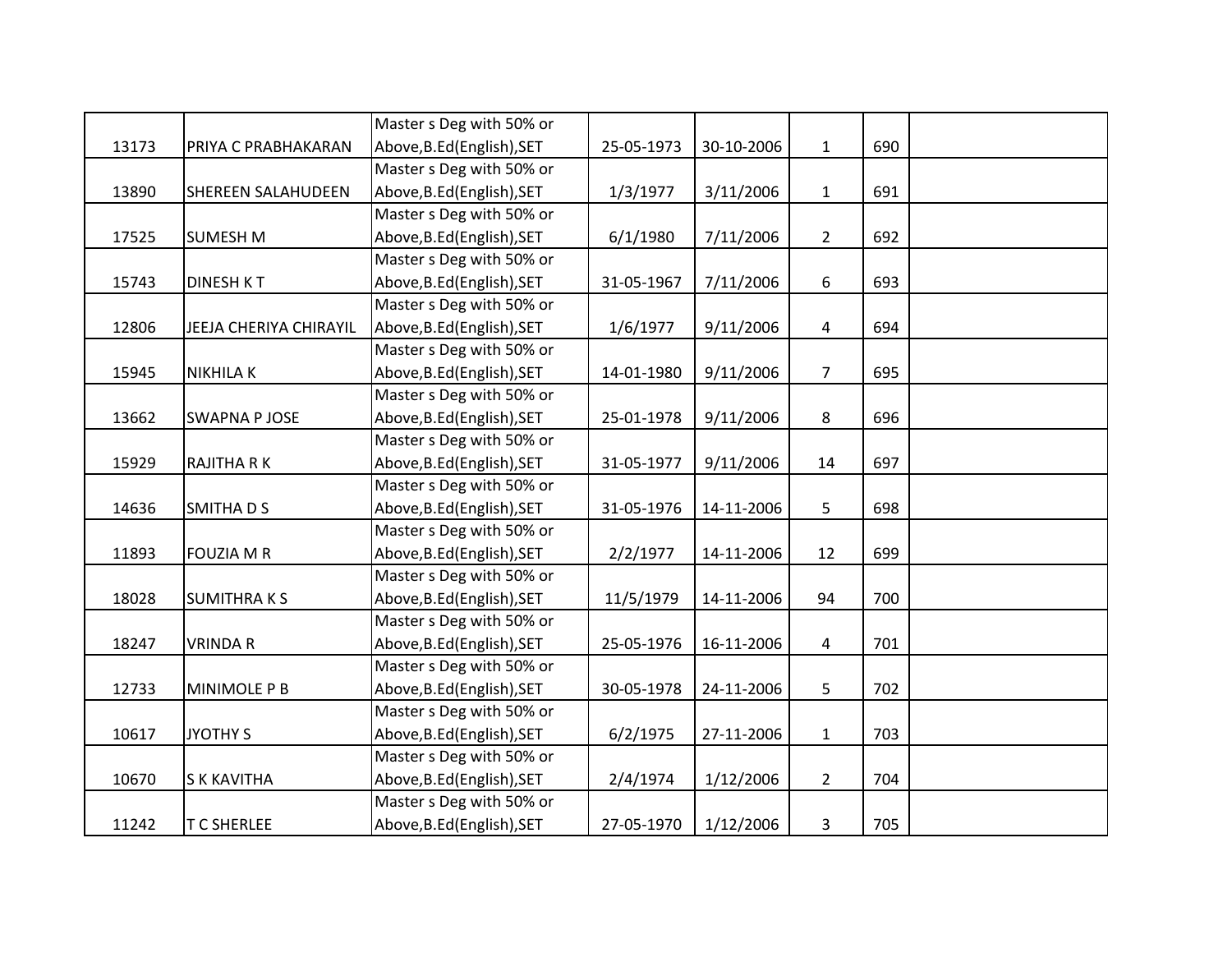|       |                      | Master s Deg with 50% or      |            |            |                |     |  |
|-------|----------------------|-------------------------------|------------|------------|----------------|-----|--|
| 10750 | SHINY JOSEPH C       | Above, B.Ed (English), SET    | 29-12-1974 | 1/12/2006  | 4              | 706 |  |
|       |                      | Master s Deg with 50% or      |            |            |                |     |  |
| 12119 | <b>MEERAR</b>        | Above, B.Ed (English), SET    | 30-05-1979 | 1/12/2006  | 5              | 707 |  |
|       |                      | Master s Deg with 50% or      |            |            |                |     |  |
|       |                      | Above, SET, B.Ed (IGNOU) with |            |            |                |     |  |
|       |                      | 2 Yr Teaching Exp before      |            |            |                |     |  |
| 15376 | <b>ABOOBACKER P</b>  | B.Ed(English)                 | 30-05-1969 | 7/12/2006  | 3              | 708 |  |
|       |                      | Master s Deg with 50% or      |            |            |                |     |  |
| 12013 | <b>SARITHAKB</b>     | Above, B.Ed (English), SET    | 23-05-1980 | 8/12/2006  | $\mathbf{1}$   | 709 |  |
|       |                      | Master s Deg with 50% or      |            |            |                |     |  |
| 12053 | <b>PREETHY BENNY</b> | Above, B.Ed (English), SET    | 10/5/1979  | 8/12/2006  | $\mathbf{1}$   | 710 |  |
|       |                      | Master s Deg with 50% or      |            |            |                |     |  |
| 11912 | SINDHYA MARIA DSILVA | Above, B.Ed (English), SET    | 9/11/1972  | 8/12/2006  | $\overline{7}$ | 711 |  |
|       |                      | Master s Deg with 50% or      |            |            |                |     |  |
| 17939 | <b>BEENA OV</b>      | Above, B.Ed (English), SET    | 23-05-1976 | 18-12-2006 | $\overline{2}$ | 712 |  |
|       |                      | Master s Deg with 50% or      |            |            |                |     |  |
| 12868 | <b>SMITHAKK</b>      | Above, B.Ed (English), SET    | 1/1/1977   | 18-12-2006 | $\overline{7}$ | 713 |  |
|       |                      | Master s Deg with 50% or      |            |            |                |     |  |
| 10376 | <b>SIMI PAUL</b>     | Above, B.Ed (English), SET    | 29-01-1977 | 18-12-2006 | 21             | 714 |  |
|       |                      | Master s Deg with 50% or      |            |            |                |     |  |
| 12972 | <b>RESHMI M RAJ</b>  | Above, B.Ed (English), SET    | 2/5/1979   | 21-12-2006 | $\mathbf{3}$   | 715 |  |
|       |                      | Master s Deg with 50% or      |            |            |                |     |  |
| 15771 | <b>SHAILA CR</b>     | Above, B.Ed (English), SET    | 30-05-1972 | 27-12-2006 | $\overline{3}$ | 716 |  |
|       |                      | Master s Deg with 50% or      |            |            |                |     |  |
| 13457 | <b>BINDHUS</b>       | Above, B.Ed (English), SET    | 29-11-1971 | 27-12-2006 | $\overline{4}$ | 717 |  |
|       |                      | Master s Deg with 50% or      |            |            |                |     |  |
| 15046 | SAJITHA KUMARI S A   | Above, B.Ed (English), SET    | 25-05-1971 | 27-12-2006 | 6              | 718 |  |
|       |                      | Master s Deg with 50% or      |            |            |                |     |  |
| 16664 | <b>SWARNA M C</b>    | Above, B.Ed (English), SET    | 30-05-1977 | 27-12-2006 | 6              | 719 |  |
|       |                      | Master s Deg with 50% or      |            |            |                |     |  |
| 15847 | <b>LATHATP</b>       | Above, B.Ed (English), SET    | 6/5/1975   | 27-12-2006 | 8              | 720 |  |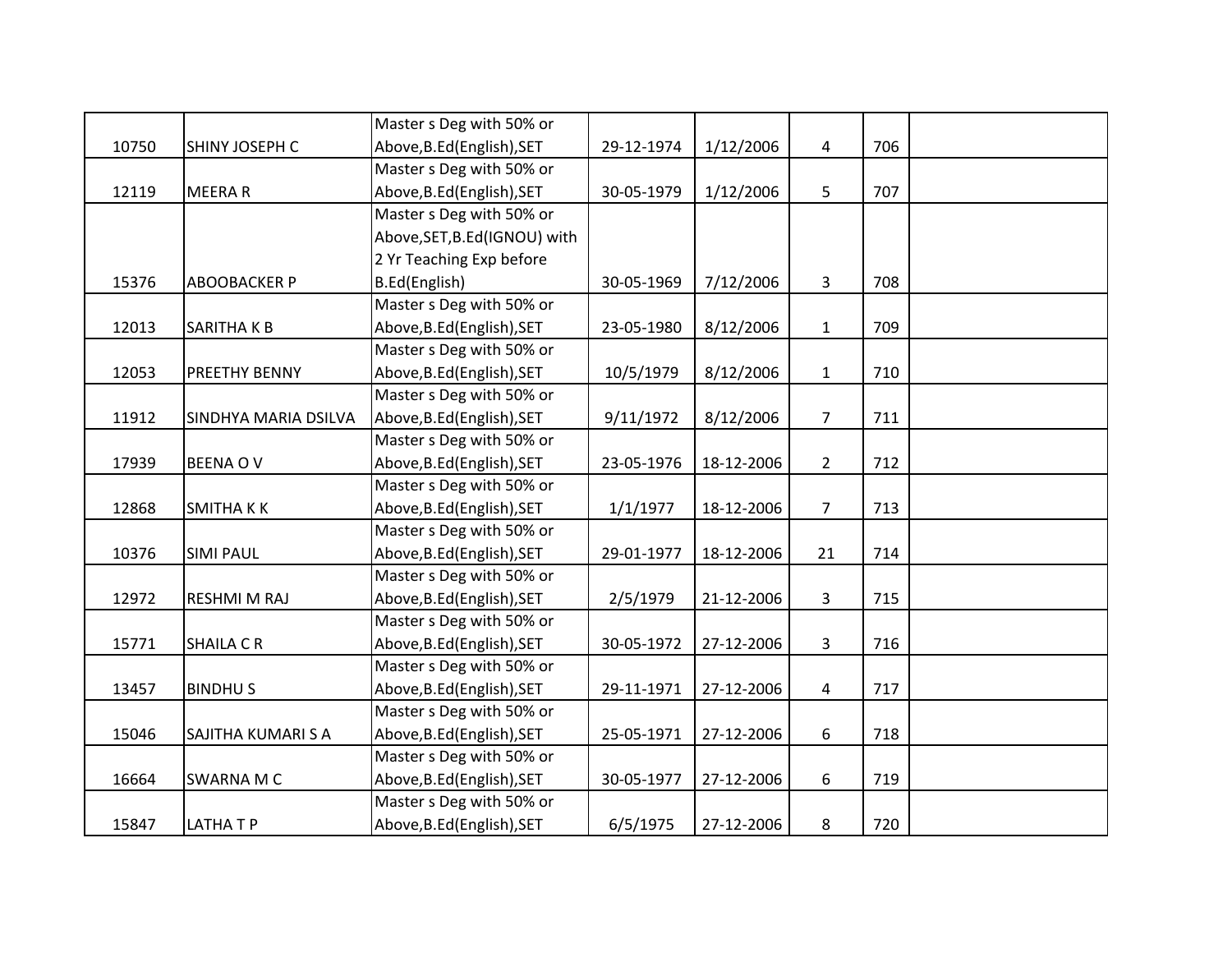|       |                            | Master s Deg with 50% or           |            |            |                |     |  |
|-------|----------------------------|------------------------------------|------------|------------|----------------|-----|--|
| 16281 | <b>MANOJ T</b>             | Above, B.Ed (English), SET         | 16-03-1975 | 1/1/2007   | $\mathbf{1}$   | 721 |  |
|       |                            | Master s Deg with 50% or           |            |            |                |     |  |
| 14513 | <b>SREESHAVG</b>           | Above, B.Ed (English), SET         | 30-05-1978 | 1/1/2007   | $\overline{2}$ | 722 |  |
|       |                            | Master s Deg with 50% or           |            |            |                |     |  |
| 13081 | <b>SAMEER T A</b>          | Above, B.Ed (English), SET         | 10/9/1979  | 1/1/2007   | 4              | 723 |  |
|       |                            | Master s Deg with 50% or           |            |            |                |     |  |
| 12588 | <b>REEJA A</b>             | Above, B.Ed (English), SET         | 19-11-1974 | 1/1/2007   | 3028           | 724 |  |
|       |                            | Master s Deg with 50% or           |            |            |                |     |  |
| 10198 | MOHAMMED RAFFI M           | Above, B.Ed (English), SET         | 25-05-1972 | 16-01-2007 | 4              | 725 |  |
|       |                            | Master s Deg with 50% or           |            |            |                |     |  |
| 10292 | <b>SUPRIYA PUTHIYOTTIL</b> | Above, B.Ed (English), SET         | 30-05-1976 | 21-01-2007 | $\overline{3}$ | 726 |  |
|       |                            | Master s Deg with 50% or           |            |            |                |     |  |
| 13056 | <b>MANJU B K</b>           | Above, B.Ed (English), SET         | 19-11-1974 | 12/2/2007  | $\mathbf{1}$   | 727 |  |
|       |                            |                                    |            |            |                |     |  |
|       |                            | Master s Deg with 50% or           |            |            |                |     |  |
|       |                            | Above, B.Ed (Physics), SET, B.Ed ( |            |            |                |     |  |
|       |                            | IGNOU) with 2 Yr Teaching          |            |            |                |     |  |
| 13556 | RAVEENDRANATH T            | Exp before B.Ed(English)           | 30-07-1963 | 14-02-2007 | $\mathbf{1}$   | 728 |  |
|       |                            | Master s Deg with 50% or           |            |            |                |     |  |
| 16158 | <b>NISHAPV</b>             | Above, B.Ed (English), SET         | 16-05-1975 | 23-02-2007 | $\mathbf{1}$   | 729 |  |
|       |                            | Master s Deg with 50% or           |            |            |                |     |  |
| 12723 | <b>GEETHA M P</b>          | Above, B.Ed (English), SET         | 2/5/1972   | 23-02-2007 | $2^{\circ}$    | 730 |  |
|       |                            | Master s Deg with 50% or           |            |            |                |     |  |
| 11919 | DHANYA V R                 | Above, B.Ed (English), SET         | 13-04-1980 | 1/3/2007   | 12             | 731 |  |
|       |                            | Master s Deg with 50% or           |            |            |                |     |  |
| 15085 | <b>PRINCY PHILIP</b>       | Above, B.Ed (English), SET         | 25-06-1973 | 9/3/2007   | $\overline{2}$ | 732 |  |
|       |                            | Master s Deg with 50% or           |            |            |                |     |  |
| 17589 | RAJANISH HENRY             | Above, B.Ed (English), SET         | 8/2/1980   | 16-03-2007 | $\mathbf{1}$   | 733 |  |
|       |                            | Master s Deg with 50% or           |            |            |                |     |  |
| 10709 | <b>ASOKAN P</b>            | Above, B.Ed (English), SET         | 14-06-1963 | 30-03-2007 | 3              | 734 |  |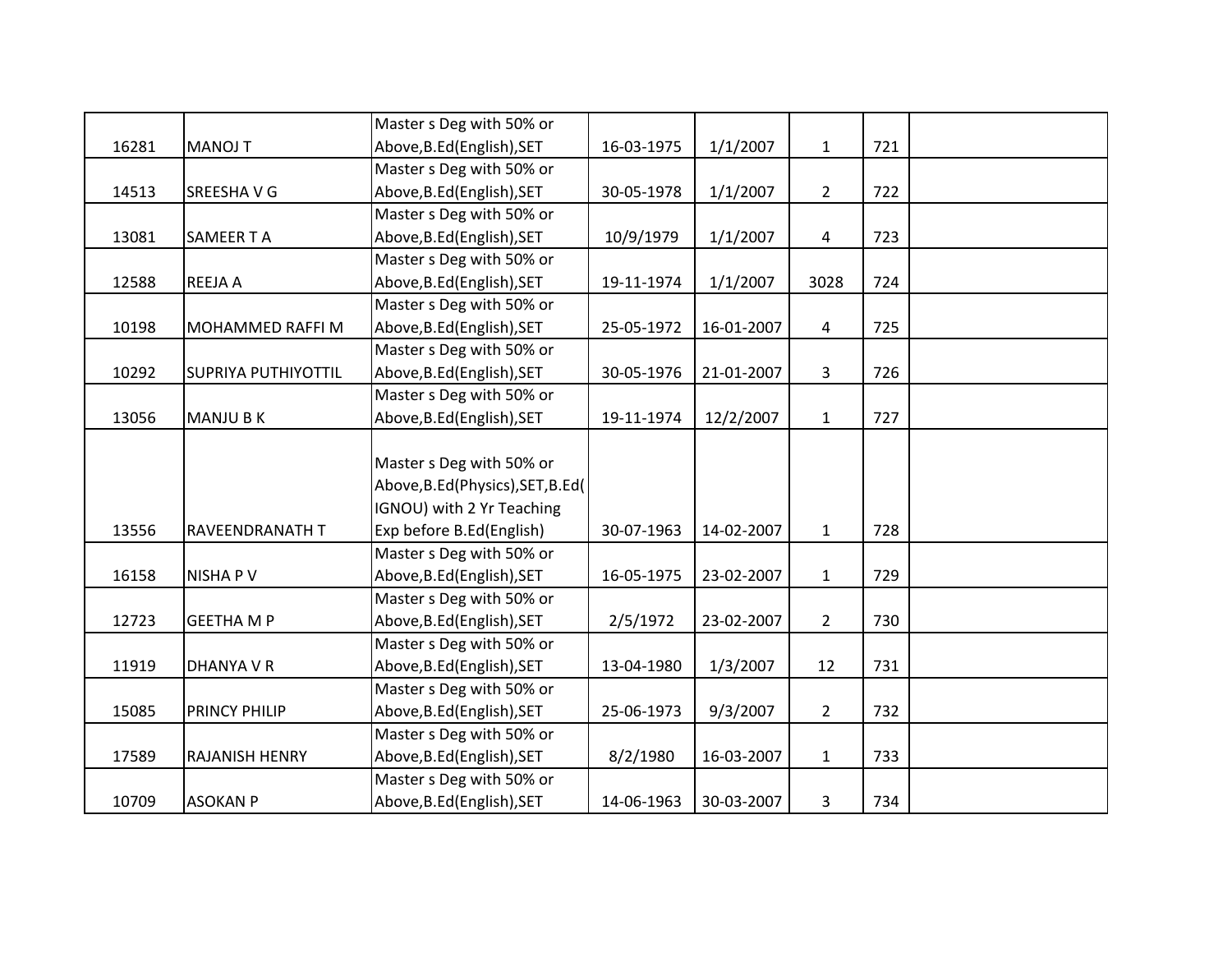|       |                       | Master s Deg with 50% or      |            |            |              |     |  |
|-------|-----------------------|-------------------------------|------------|------------|--------------|-----|--|
| 11139 | SANTHAKUMARIK         | Above, B.Ed (English), SET    | 5/12/1975  | 2/4/2007   | $\mathbf{1}$ | 735 |  |
|       |                       | Master s Deg with 50% or      |            |            |              |     |  |
| 11785 | <b>ANILA R S</b>      | Above, B.Ed (English), SET    | 31-05-1976 | 2/4/2007   | 3            | 736 |  |
|       |                       | Master s Deg with 50% or      |            |            |              |     |  |
| 16267 | <b>REMAPR</b>         | Above, B.Ed (English), SET    | 15-05-1973 | 9/4/2007   | 16           | 737 |  |
|       |                       | Master s Deg with 50% or      |            |            |              |     |  |
|       |                       | Above, SET, B.Ed (IGNOU) with |            |            |              |     |  |
|       |                       | 2 Yr Teaching Exp before      |            |            |              |     |  |
| 13899 | JYOTHILAKSHMI M       | B.Ed(English)                 | 5/5/1970   | 7/5/2007   | 9            | 738 |  |
|       |                       | Master s Deg with 50% or      |            |            |              |     |  |
|       |                       | Above, SET, B.Ed (IGNOU) with |            |            |              |     |  |
|       |                       | 2 Yr Teaching Exp before      |            |            |              |     |  |
| 12949 | <b>ROHINI R NAIR</b>  | B.Ed(English)                 | 25-05-1975 | 7/5/2007   | 10           | 739 |  |
|       |                       | Master s Deg with 50% or      |            |            |              |     |  |
| 10596 | <b>GEETHA A</b>       | Above, B.Ed (English), SET    | 19-02-1977 | 2/6/2007   | $\mathbf{1}$ | 740 |  |
|       |                       | Master s Deg with 50% or      |            |            |              |     |  |
| 18057 | <b>AJILA R S NAIR</b> | Above, B.Ed (English), SET    | 15-05-1977 | 8/6/2007   | 10           | 741 |  |
|       |                       | Master s Deg with 50% or      |            |            |              |     |  |
| 17538 | <b>THARA B K</b>      | Above, B.Ed (English), SET    | 27-05-1979 | 8/6/2007   | 147          | 742 |  |
|       |                       | Master s Deg with 50% or      |            |            |              |     |  |
| 18558 | SANDHYA A             | Above, B.Ed (English), SET    | 20-02-1976 | 3/7/2007   | $\mathbf{1}$ | 743 |  |
|       |                       | Master s Deg with 50% or      |            |            |              |     |  |
| 16689 | MANOJ KUMAR U         | Above, B.Ed (English), SET    | 27-04-1968 | 3/7/2007   | 1377         | 744 |  |
|       |                       | Master s Deg with 50% or      |            |            |              |     |  |
| 13723 | PREETHA G NAIR        | Above, B.Ed (English), SET    | 31-03-1976 | 24-07-2007 | $\mathbf{1}$ | 745 |  |
|       |                       | Master s Deg with 50% or      |            |            |              |     |  |
| 10365 | <b>INDHUBS</b>        | Above, B.Ed (English), SET    | 30-05-1973 | 1/8/2007   | 5            | 746 |  |
|       |                       | Master s Deg with 50% or      |            |            |              |     |  |
| 12793 | PREETHA SREEDHAR      | Above, B.Ed (English), SET    | 21-03-1977 | 1/8/2007   | 26430        | 747 |  |
|       |                       | Master s Deg with 50% or      |            |            |              |     |  |
| 15583 | PADMARAJAN V          | Above, B.Ed (English), SET    | 20-04-1974 | 10/9/2007  | 3            | 748 |  |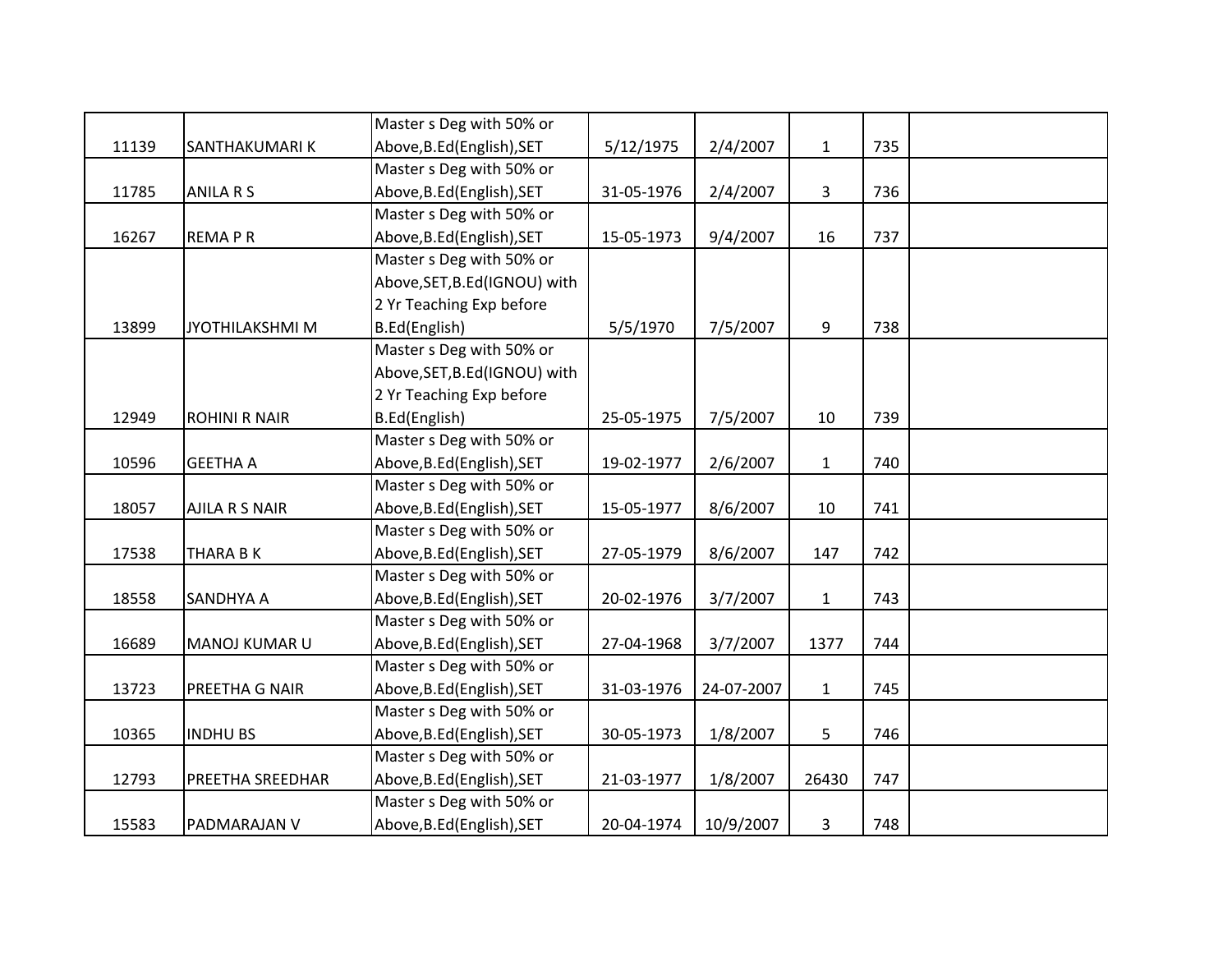|       |                        | Master s Deg with 50% or         |            |            |                |     |  |
|-------|------------------------|----------------------------------|------------|------------|----------------|-----|--|
|       |                        | Above, B.Ed (English), SET, M.Ph |            |            |                |     |  |
| 14262 | RAVIKRISHNAN T         | il, M.Ed(English)                | 18-01-1975 | 10/9/2007  | 6              | 749 |  |
|       |                        | Master s Deg with 50% or         |            |            |                |     |  |
| 10684 | <b>DEEPAPR</b>         | Above, B.Ed (English), SET       | 30-05-1975 | 15-09-2007 | $\overline{2}$ | 750 |  |
|       |                        | Master s Deg with 50% or         |            |            |                |     |  |
| 14942 | <b>MANJU SIVADAS</b>   | Above, B.Ed (English), SET       | 12/2/1975  | 15-09-2007 | 3              | 751 |  |
|       |                        | Master s Deg with 50% or         |            |            |                |     |  |
| 17615 | <b>MURALIGOPALAN K</b> | Above, B.Ed (English), SET       | 14-02-1962 | 17-09-2007 | $\overline{2}$ | 752 |  |
|       |                        | Master s Deg with 50% or         |            |            |                |     |  |
| 13940 | <b>JAYSHY S</b>        | Above, B.Ed (English), SET       | 11/8/1980  | 19-09-2007 | 5              | 753 |  |
|       |                        | Master s Deg with 50% or         |            |            |                |     |  |
| 12173 | <b>FIROUZIN N</b>      | Above, B.Ed (English), SET       | 14-05-1977 | 19-09-2007 | 10             | 754 |  |
|       |                        | Master s Deg with 50% or         |            |            |                |     |  |
| 11452 | SHEEBAKB               | Above, B.Ed (English), SET       | 20-05-1970 | 19-09-2007 | 12             | 755 |  |
|       |                        | Master s Deg with 50% or         |            |            |                |     |  |
| 14320 | ASA V S                | Above, B.Ed (English), SET       | 30-05-1977 | 25-09-2007 | $\mathbf{1}$   | 756 |  |
|       |                        | Master s Deg with 50% or         |            |            |                |     |  |
| 14980 | <b>SREEJITHA</b>       | Above, B.Ed (English), SET       | 5/5/1977   | 4/10/2007  | 23233          | 757 |  |
|       |                        | Master s Deg with 50% or         |            |            |                |     |  |
| 15717 | <b>BIVIN KUMARTK</b>   | Above, B.Ed (English), SET       | 14-05-1971 | 15-10-2007 | 4812           | 758 |  |
|       |                        | Master s Deg with 50% or         |            |            |                |     |  |
| 13274 | <b>MANJULA GS</b>      | Above, B.Ed (English), SET       | 25-05-1975 | 18-10-2007 | $\mathbf{1}$   | 759 |  |
|       |                        | Master s Deg with 50% or         |            |            |                |     |  |
| 18089 | <b>BEENAJR</b>         | Above, B.Ed (English), SET       | 27-04-1976 | 18-10-2007 | $2^{\circ}$    | 760 |  |
|       |                        | Master s Deg with 50% or         |            |            |                |     |  |
| 18096 | SOBHACP                | Above, B.Ed (English), SET       | 28-05-1973 | 18-10-2007 | $\overline{3}$ | 761 |  |
|       |                        | Master s Deg with 50% or         |            |            |                |     |  |
| 11020 | <b>SREENIVASAN K</b>   | Above, B.Ed (English), SET       | 22-02-1975 | 3/11/2007  | $\overline{2}$ | 762 |  |
|       |                        | Master s Deg with 50% or         |            |            |                |     |  |
| 17053 | VASANTHA P V           | Above, B.Ed (English), SET       | 16-05-1976 | 3/11/2007  | 3              | 763 |  |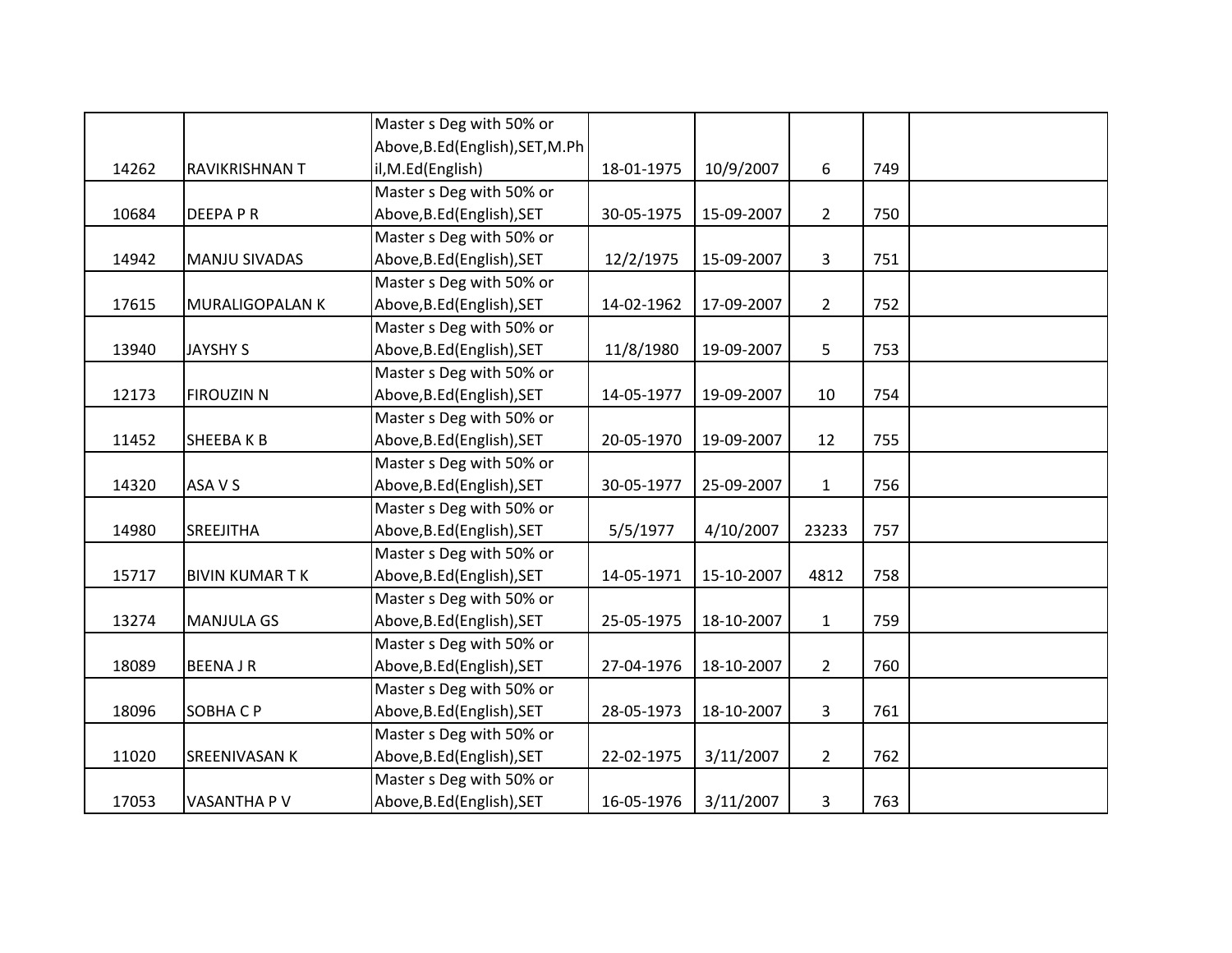|       |                         | Master s Deg with 50% or                        |            |            |                |     |  |
|-------|-------------------------|-------------------------------------------------|------------|------------|----------------|-----|--|
| 15870 | PRAJITHA N              | Above, B.Ed (English), SET                      | 25-05-1971 | 16-11-2007 | 3              | 764 |  |
|       |                         | Master s Deg with 50% or                        |            |            |                |     |  |
| 13304 | <b>ALPHONSA J GOMEZ</b> | Above, B.Ed (English), SET                      | 25-04-1975 | 19-11-2007 | 4696           | 765 |  |
|       |                         | GOPALAKRISHNA PILLAI R Master s Deg with 50% or |            |            |                |     |  |
| 17648 | G                       | Above, B.Ed (English), SET                      | 30-05-1970 | 28-11-2007 | $\mathbf{1}$   | 766 |  |
|       |                         | Master s Deg with 50% or                        |            |            |                |     |  |
| 10799 | <b>RESMI CHANDRAN</b>   | Above, B.Ed (English), SET                      | 30-11-1977 | 28-11-2007 | 3              | 767 |  |
|       |                         | Master s Deg with 50% or                        |            |            |                |     |  |
| 15273 | <b>REMESHT</b>          | Above, B.Ed (English), SET                      | 30-05-1966 | 29-11-2007 | $\mathbf{1}$   | 768 |  |
|       |                         | Master s Deg with 50% or                        |            |            |                |     |  |
| 17108 | <b>KAVITHA E C</b>      | Above, B.Ed (English), SET                      | 31-05-1973 | 13-12-2007 | $\mathbf{1}$   | 769 |  |
|       |                         | Master s Deg with 50% or                        |            |            |                |     |  |
| 16333 | AJITHA K G              | Above, B.Ed (English), SET                      | 1/5/1975   | 13-12-2007 | $\overline{2}$ | 770 |  |
|       |                         | Master s Deg with 50% or                        |            |            |                |     |  |
| 13029 | PREMA K                 | Above, B.Ed (English), SET                      | 10/5/1973  | 2/1/2008   | $\overline{2}$ | 771 |  |
|       |                         | Master s Deg with 50% or                        |            |            |                |     |  |
| 13076 | PREETHITV               | Above, B.Ed (English), SET                      | 12/5/1978  | 2/1/2008   | 383            | 772 |  |
|       |                         | Master s Deg with 50% or                        |            |            |                |     |  |
| 15096 | SHAFEEK AHAMMED C       | Above, B.Ed (English), SET                      | 15-03-1973 | 8/1/2008   | $\mathbf{1}$   | 773 |  |
|       | <b>ABOOBACKER P</b>     | Master s Deg with 50% or                        |            |            |                |     |  |
| 16044 | PAYINGAL                | Above, B.Ed (English), SET                      | 15-05-1973 | 8/1/2008   | 4              | 774 |  |
|       |                         | Master s Deg with 50% or                        |            |            |                |     |  |
| 16881 | <b>AMBILIKR</b>         | Above, B.Ed (English), SET                      | 21-02-1977 | 15-01-2008 | $\overline{3}$ | 775 |  |
|       |                         | Master s Deg with 50% or                        |            |            |                |     |  |
| 13743 | <b>REEJAVP</b>          | Above, B.Ed (English), SET                      | 15-05-1980 | 15-01-2008 | 8              | 776 |  |
|       |                         | Master s Deg with 50% or                        |            |            |                |     |  |
| 11087 | MINI ELEZABETH          | Above, B.Ed (English), SET                      | 26-01-1972 | 22-01-2008 | $\overline{2}$ | 777 |  |
|       |                         | Master s Deg with 50% or                        |            |            |                |     |  |
| 16826 | <b>VAHEEDA P</b>        | Above, B.Ed (English), SET                      | 1/5/1976   | 22-01-2008 | 3              | 778 |  |
|       |                         | Master s Deg with 50% or                        |            |            |                |     |  |
| 16033 | <b>SATHEESH MATHEW</b>  | Above, B.Ed (English), SET                      | 31-05-1968 | 22-01-2008 | 382502         | 779 |  |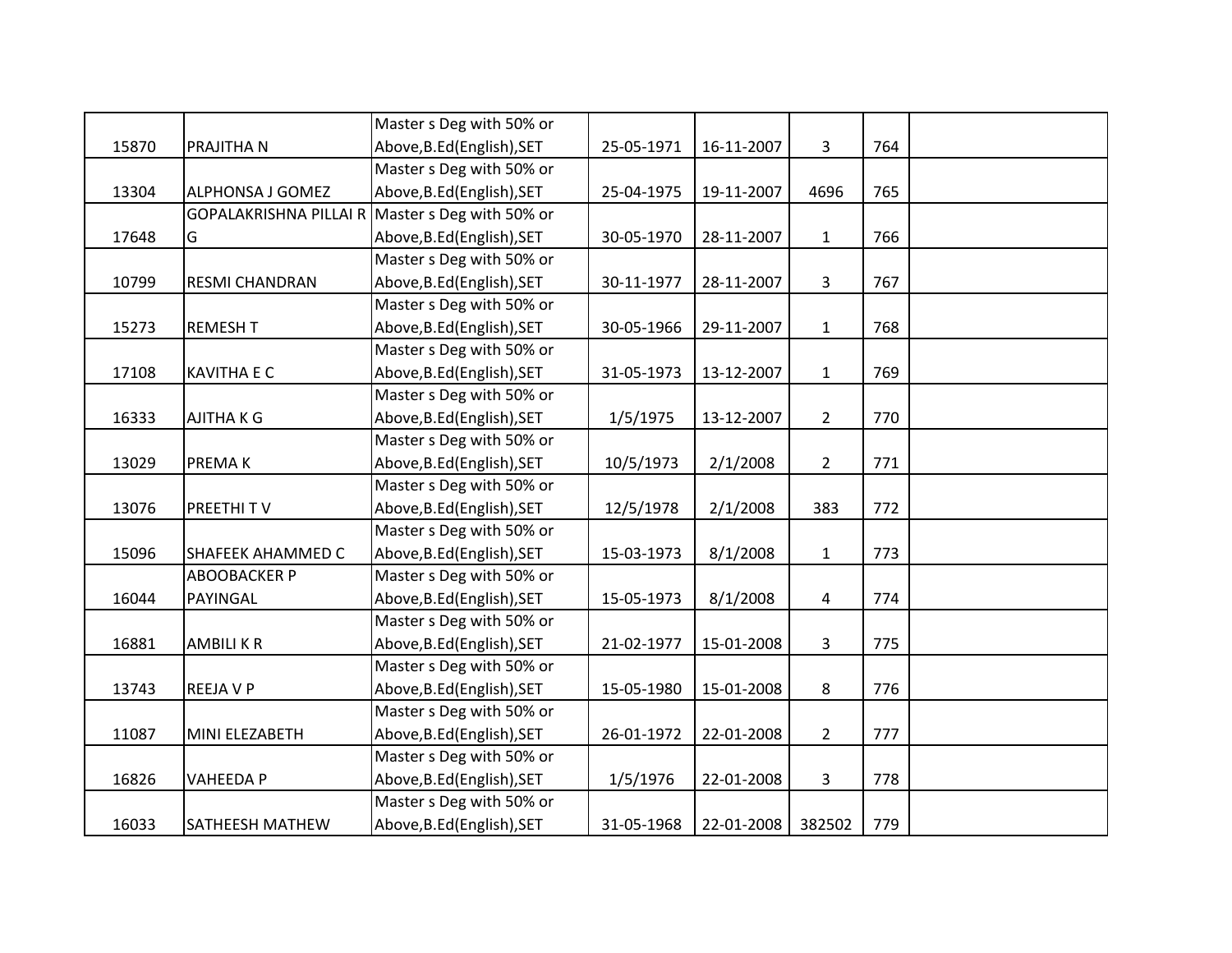|       | ANITHA MEENAGADA       | Master s Deg with 50% or         |            |            |                |     |  |
|-------|------------------------|----------------------------------|------------|------------|----------------|-----|--|
| 18215 | PUTHIYAVEEDU           | Above, B.Ed (English), SET       | 5/1/1977   | 1/2/2008   | $\overline{2}$ | 780 |  |
|       |                        | Master s Deg with 50% or         |            |            |                |     |  |
| 12649 | <b>THUSHARAK</b>       | Above, B.Ed (English), SET       | 30-05-1981 | 5/2/2008   | 5              | 781 |  |
|       |                        | Master s Deg with 50% or         |            |            |                |     |  |
| 16180 | <b>BOBAN P MATHEW</b>  | Above, B.Ed (English), SET       | 28-11-1978 | 8/2/2008   | $\mathbf{1}$   | 782 |  |
|       |                        | Master s Deg with 50% or         |            |            |                |     |  |
| 16977 | <b>JEENA A</b>         | Above, B.Ed (English), SET       | 31-05-1974 | 29-02-2008 | $2^{\circ}$    | 783 |  |
|       |                        | Master s Deg with 50% or         |            |            |                |     |  |
| 14125 | <b>SREEJARS</b>        | Above, B.Ed (English), SET       | 4/3/1977   | 29-03-2008 | 9              | 784 |  |
|       |                        | Master s Deg with 50% or         |            |            |                |     |  |
| 11281 | PREMA PILLAI N         | Above, B.Ed (English), SET       | 7/5/1976   | 29-03-2008 | 12             | 785 |  |
|       |                        | Master s Deg with 50% or         |            |            |                |     |  |
| 14730 | <b>KARTHIKA NAIR C</b> | Above, B.Ed (English), SET       | 5/5/1980   | 3/5/2008   | 13             | 786 |  |
|       |                        | Master s Deg with 50% or         |            |            |                |     |  |
| 16313 | P S BINDU              | Above, B.Ed (English), SET       | 31-05-1972 | 4/8/2008   | $\mathbf{1}$   | 787 |  |
|       | <b>GRACE GEORGE</b>    | Master s Deg with 50% or         |            |            |                |     |  |
| 15055 | THOTTUMKAL             | Above, B.Ed (English), SET       | 18-05-1979 | 19-08-2008 | $\mathbf{1}$   | 788 |  |
|       |                        | Master s Deg with 50% or         |            |            |                |     |  |
|       |                        | Above, B.Ed (English), M.Ed (Eng |            |            |                |     |  |
| 12731 | P L ANILKUMAR          | lish)                            | 30-05-1969 | 19-08-2008 | $\mathbf{1}$   | 789 |  |
|       |                        | Master s Deg with 50% or         |            |            |                |     |  |
| 16366 | <b>UNNIKRISHNAN E</b>  | Above, B.Ed (English), SET       | 28-05-1966 | 28-08-2008 | 8              | 790 |  |
|       |                        | Master s Deg with 50% or         |            |            |                |     |  |
| 16560 | LIZMOLJOSEPH           | Above, B.Ed (English), SET       | 16-10-1975 | 3/9/2008   | $\mathbf{1}$   | 791 |  |
|       |                        |                                  |            |            |                |     |  |
|       |                        | Master s Deg with 50% or         |            |            |                |     |  |
| 12970 | <b>SASIKUMAR P</b>     | Above, B.Ed (English), NET/JRF   | 25-03-1974 | 9/9/2008   | 6              | 792 |  |
|       |                        | Master s Deg with 50% or         |            |            |                |     |  |
| 18212 | <b>JAYARAJAN P</b>     | Above, B.Ed (English), SET       | 31-05-1959 | 14-11-2008 | 425            | 793 |  |
|       |                        | Master s Deg with 50% or         |            |            |                |     |  |
| 14075 | <b>BIJU JAMES</b>      | Above, B.Ed (English), SET       | 17-03-1972 | 18-11-2008 | $\mathbf{1}$   | 794 |  |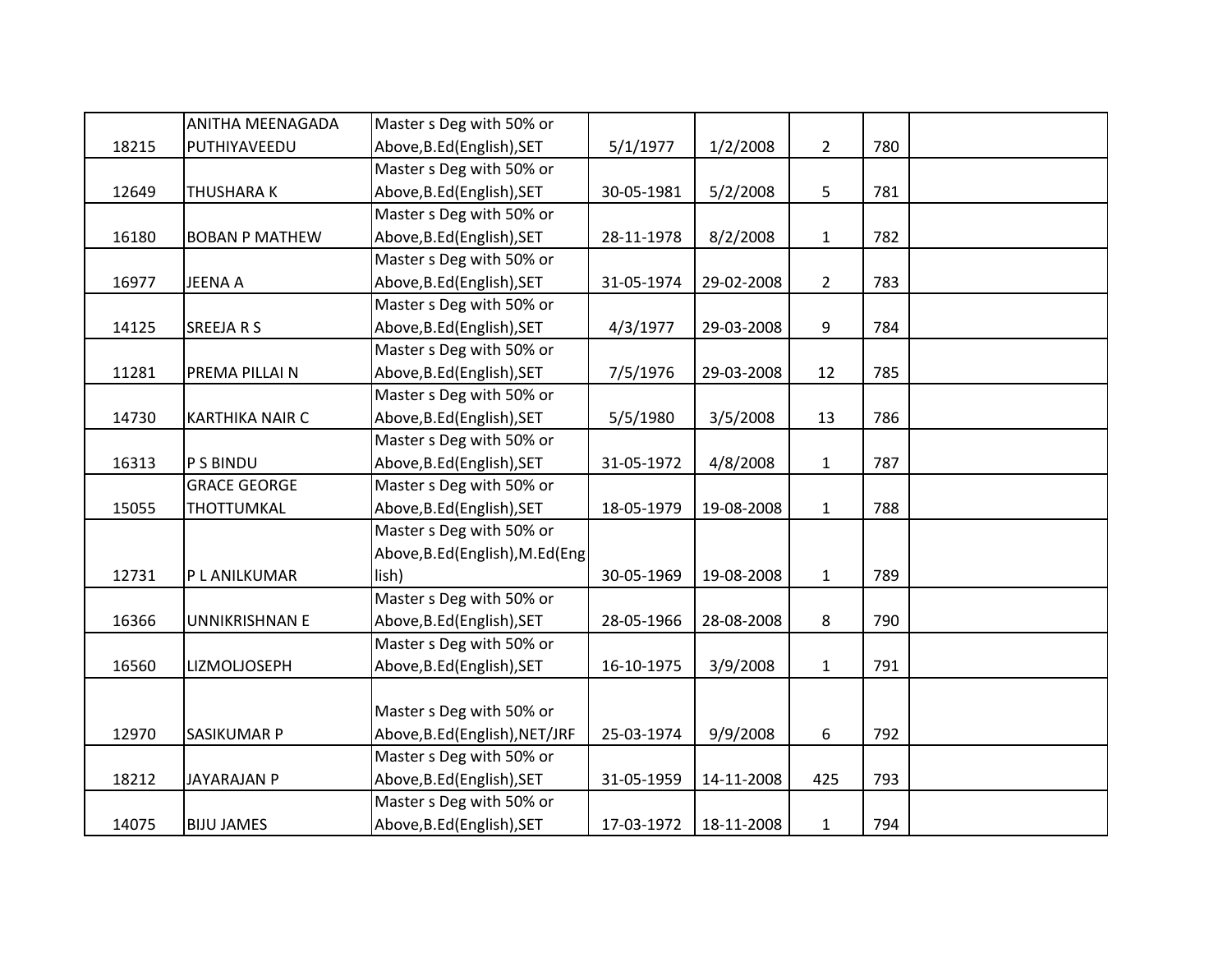|       |                        | Master s Deg with 50% or         |            |            |                |     |  |
|-------|------------------------|----------------------------------|------------|------------|----------------|-----|--|
| 15590 | <b>JILJO N</b>         | Above, B.Ed (English), SET       | 25-05-1980 | 21-01-2009 | $\mathbf{1}$   | 795 |  |
|       |                        | Master s Deg with 50% or         |            |            |                |     |  |
| 16405 | <b>JAYA V S</b>        | Above, B.Ed (English), SET       | 30-07-1976 | 29-01-2009 | $\overline{4}$ | 796 |  |
|       |                        | Master s Deg with 50% or         |            |            |                |     |  |
| 12734 | <b>SINDHUKP</b>        | Above, B.Ed (English), SET       | 15-04-1976 | 29-01-2009 | 5              | 797 |  |
|       |                        | Master s Deg with 50% or         |            |            |                |     |  |
| 17895 | SHEENA K V KISHNAN     | Above, B.Ed (English), SET       | 21-12-1971 | 29-01-2009 | 8              | 798 |  |
|       |                        | Master s Deg with 50% or         |            |            |                |     |  |
| 12432 | <b>SUMAM L</b>         | Above, B.Ed (English), SET       | 20-05-1974 | 21-02-2009 | 11             | 799 |  |
|       |                        | Master s Deg with 50% or         |            |            |                |     |  |
| 13150 | <b>JYOTHILAKSHMIV</b>  | Above, B.Ed (English), SET       | 30-05-1976 | 21-02-2009 | 12             | 800 |  |
|       |                        | Master s Deg with 50% or         |            |            |                |     |  |
| 13494 | <b>SREEKALA B</b>      | Above, B.Ed (English), SET       | 31-05-1969 | 6/3/2009   | $\mathbf{1}$   | 801 |  |
|       |                        | Master s Deg with 50% or         |            |            |                |     |  |
| 17663 | <b>ANIMOL H</b>        | Above, B.Ed (English), SET       | 10/5/1976  | 5/5/2009   | $\overline{2}$ | 802 |  |
|       |                        | Master s Deg with 50% or         |            |            |                |     |  |
| 11513 | <b>SREEJA V S</b>      | Above, B.Ed (English), SET       | 14-05-1980 | 5/5/2009   | 5              | 803 |  |
|       |                        | Master s Deg with 50% or         |            |            |                |     |  |
| 13667 | <b>RONEY V BABU</b>    | Above, B.Ed (English), SET       | 17-04-1979 | 5/5/2009   | $\overline{7}$ | 804 |  |
|       |                        | Master s Deg with 50% or         |            |            |                |     |  |
| 14532 | <b>JAYAMOHANAN V</b>   | Above, B.Ed (English), SET       | 23-01-1980 | 5/5/2009   | 10             | 805 |  |
|       |                        | Master s Deg with 50% or         |            |            |                |     |  |
| 10828 | <b>DEEPAKG</b>         | Above, B.Ed (English), SET       | 30-05-1975 | 5/5/2009   | 11             | 806 |  |
|       |                        | Master s Deg with 50% or         |            |            |                |     |  |
| 14817 | <b>SHAJI ABRAHAM</b>   | Above, B.Ed (English), SET       | 14-04-1972 | 11/5/2009  | $\mathbf{1}$   | 807 |  |
|       |                        | Master s Deg with 50% or         |            |            |                |     |  |
| 15413 | <b>JYOTHILAKSHMI E</b> | Above, B.Ed (English), SET       | 1/1/1968   | 11/5/2009  | $\overline{2}$ | 808 |  |
|       |                        | Master s Deg with 50% or         |            |            |                |     |  |
|       |                        | Above, B.Ed (English), M.Ed (Eng |            |            |                |     |  |
| 17603 | <b>UMA NAMBIAR</b>     | lish)                            | 23-11-1973 | 16-05-2009 | $\overline{2}$ | 809 |  |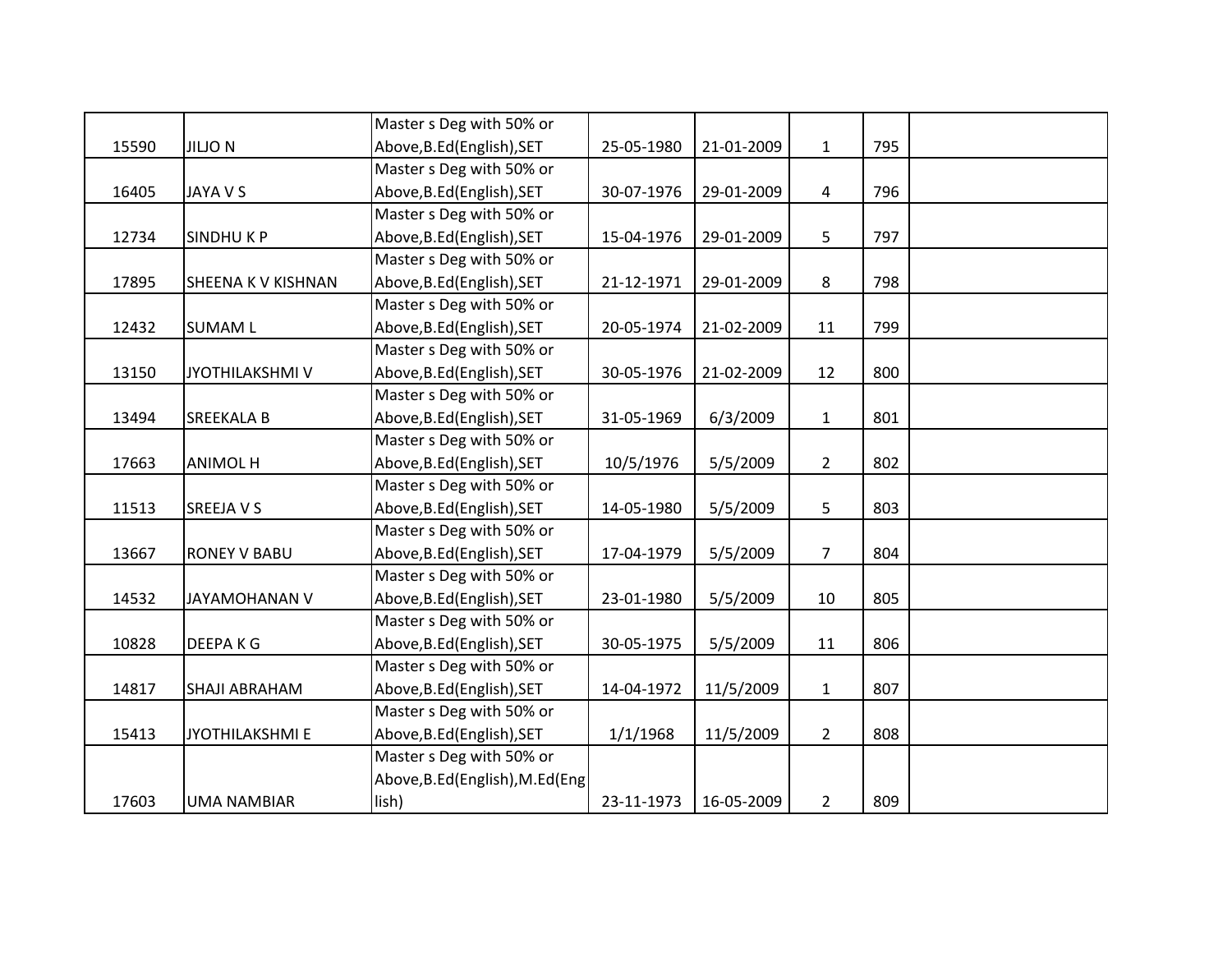|       |                                                 | Master s Deg with 50% or         |            |            |                |     |  |
|-------|-------------------------------------------------|----------------------------------|------------|------------|----------------|-----|--|
| 13132 | REMANI VADAKKINIYIL                             | Above, B.Ed (English), SET       | 15-12-1975 | 16-05-2009 | $2^{\circ}$    | 810 |  |
|       |                                                 | Master s Deg with 50% or         |            |            |                |     |  |
| 13089 | VIJESH C P                                      | Above, B.Ed (English), SET       | 19-08-1979 | 27-05-2009 | 3              | 811 |  |
|       |                                                 | Master s Deg with 50% or         |            |            |                |     |  |
| 17890 | VIJAYA M K                                      | Above, B.Ed (English), SET       | 3/5/1967   | 27-05-2009 | $\overline{4}$ | 812 |  |
|       |                                                 | Master s Deg with 50% or         |            |            |                |     |  |
| 13318 | <b>SEMEENA K M</b>                              | Above, B.Ed (English), SET       | 23-02-1979 | 27-05-2009 | 8              | 813 |  |
|       |                                                 | Master s Deg with 50% or         |            |            |                |     |  |
| 12831 | ANILAKUMARI E                                   | Above, B.Ed (English), SET       | 26-02-1979 | 27-05-2009 | 10             | 814 |  |
|       |                                                 | Master s Deg with 50% or         |            |            |                |     |  |
| 18107 | <b>BASHEERA M</b>                               | Above, B.Ed (English), SET       | 30-08-1980 | 27-05-2009 | 13             | 815 |  |
|       |                                                 | Master s Deg with 50% or         |            |            |                |     |  |
| 17573 | <b>SHAREEFAC</b>                                | Above, B.Ed (English), SET       | 16-10-1973 | 27-05-2009 | 15             | 816 |  |
|       |                                                 | Master s Deg with 50% or         |            |            |                |     |  |
| 13440 | <b>HASEENA PT</b>                               | Above, B.Ed (English), SET       | 28-03-1976 | 27-05-2009 | 19             | 817 |  |
|       |                                                 | Master s Deg with 50% or         |            |            |                |     |  |
| 11742 | SANTHOSH C B S                                  | Above, B.Ed (English), SET       | 27-03-1977 | 27-05-2009 | 21             | 818 |  |
|       |                                                 | Master s Deg with 50% or         |            |            |                |     |  |
| 12891 | <b>KHYRUNNISA M K</b>                           | Above, B.Ed (English), SET       | 18-10-1978 | 27-05-2009 | 24             | 819 |  |
|       |                                                 | Master s Deg with 50% or         |            |            |                |     |  |
| 16241 | PRAMEELA VAIKKATHODI Above, B.Ed (English), SET |                                  | 15-05-1972 | 27-05-2009 | 25             | 820 |  |
|       |                                                 | Master s Deg with 50% or         |            |            |                |     |  |
| 12142 | PRIYA MP                                        | Above, B.Ed (English), SET       | 7/5/1972   | 27-05-2009 | 32             | 821 |  |
|       |                                                 | Master s Deg with 50% or         |            |            |                |     |  |
|       |                                                 | Above, B.Ed (English), M.Ed (Eng |            |            |                |     |  |
| 17557 | <b>JESSY P</b>                                  | lish)                            | 25-05-1974 | 27-05-2009 | 33             | 822 |  |
|       |                                                 | Master s Deg with 50% or         |            |            |                |     |  |
| 17735 | <b>NOUSHAD P</b>                                | Above, B.Ed (English), SET       | 20-05-1976 | 27-05-2009 | 36             | 823 |  |
|       |                                                 | Master s Deg with 50% or         |            |            |                |     |  |
| 10064 | <b>SALEENA M</b>                                | Above, B.Ed (English), SET       | 28-11-1979 | 27-05-2009 | 37             | 824 |  |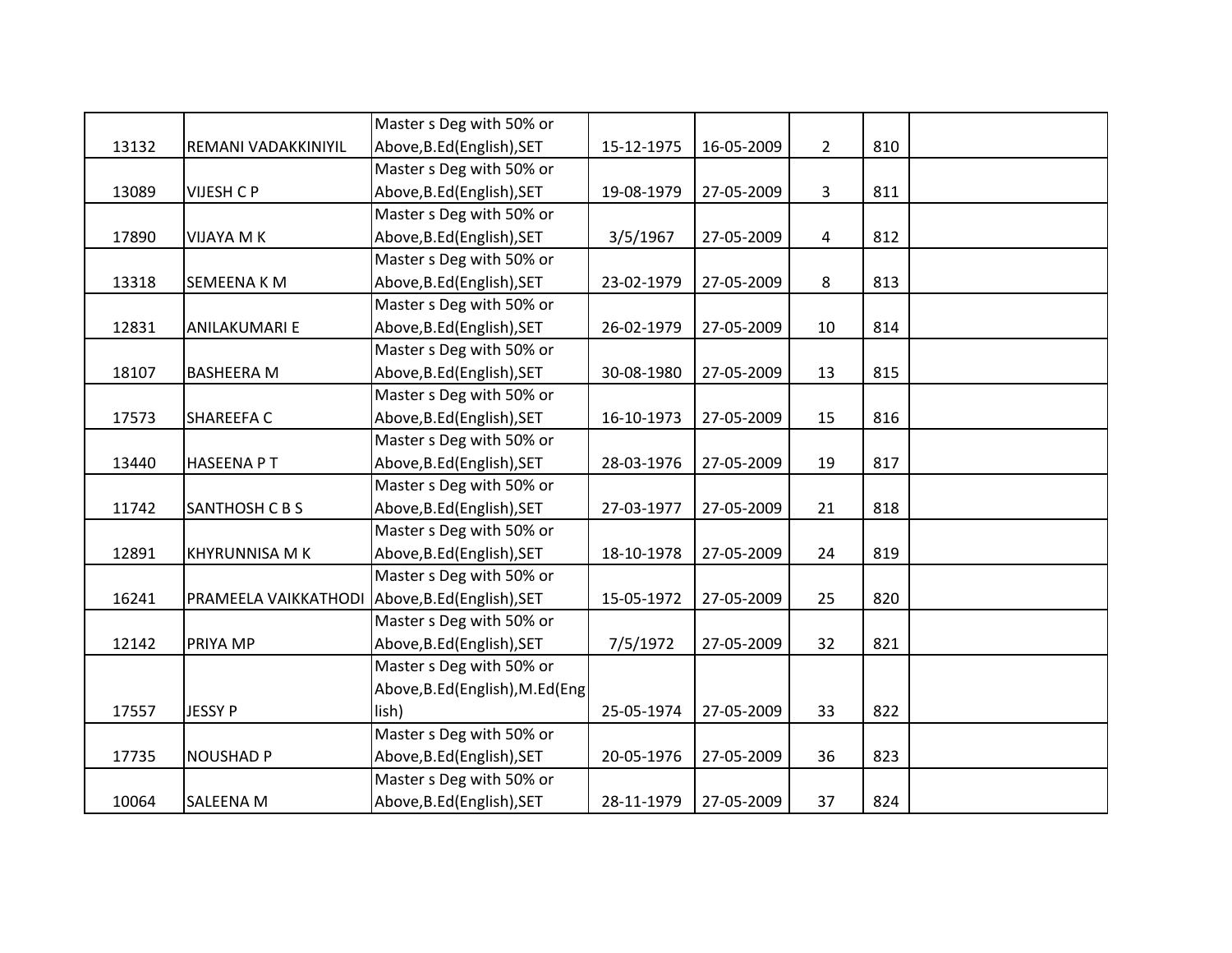|       |                       | Master s Deg with 50% or   |            |            |    |     |  |
|-------|-----------------------|----------------------------|------------|------------|----|-----|--|
| 13779 | <b>MANOJ MK</b>       | Above, B.Ed (English), SET | 20-05-1977 | 27-05-2009 | 39 | 825 |  |
|       |                       | Master s Deg with 50% or   |            |            |    |     |  |
| 11553 | <b>SREELATHA CV</b>   | Above, B.Ed (English), SET | 8/12/1969  | 27-05-2009 | 44 | 826 |  |
|       |                       | Master s Deg with 50% or   |            |            |    |     |  |
| 13108 | <b>MEENA M</b>        | Above, B.Ed (English), SET | 31-05-1970 | 27-05-2009 | 45 | 827 |  |
|       |                       | Master s Deg with 50% or   |            |            |    |     |  |
| 13417 | <b>ABOOBACKER C</b>   | Above, B.Ed (English), SET | 13-04-1973 | 27-05-2009 | 46 | 828 |  |
|       |                       | Master s Deg with 50% or   |            |            |    |     |  |
| 15479 | <b>ABDUL KHADAR K</b> | Above, B.Ed (English), SET | 20-05-1973 | 27-05-2009 | 49 | 829 |  |
|       |                       | Master s Deg with 50% or   |            |            |    |     |  |
| 12698 | <b>VALSA R NAIR</b>   | Above, B.Ed (English), SET | 30-05-1977 | 27-05-2009 | 56 | 830 |  |
|       |                       | Master s Deg with 50% or   |            |            |    |     |  |
| 16580 | <b>RAMLATH PP</b>     | Above, B.Ed (English), SET | 3/10/1980  | 27-05-2009 | 58 | 831 |  |
|       |                       | Master s Deg with 50% or   |            |            |    |     |  |
| 12917 | SREELAKSHMI P         | Above, B.Ed (English), SET | 15-05-1981 | 27-05-2009 | 59 | 832 |  |
|       | ANEESURAHMAN          | Master s Deg with 50% or   |            |            |    |     |  |
| 10179 | CHERIYAMBADAN         | Above, B.Ed (English), SET | 20-05-1969 | 27-05-2009 | 60 | 833 |  |
|       |                       | Master s Deg with 50% or   |            |            |    |     |  |
| 14626 | <b>RAJITL</b>         | Above, B.Ed (English), SET | 1/11/1973  | 27-05-2009 | 66 | 834 |  |
|       |                       | Master s Deg with 50% or   |            |            |    |     |  |
| 12151 | SREEKANTH N V         | Above, B.Ed (English), SET | 1/5/1978   | 27-05-2009 | 73 | 835 |  |
|       |                       | Master s Deg with 50% or   |            |            |    |     |  |
| 11455 | <b>ISMAYIL P</b>      | Above, B.Ed (English), SET | 1/1/1975   | 27-05-2009 | 76 | 836 |  |
|       |                       | Master s Deg with 50% or   |            |            |    |     |  |
| 12416 | <b>PRAMOD A</b>       | Above, B.Ed (English), SET | 27-03-1972 | 27-05-2009 | 81 | 837 |  |
|       |                       | Master s Deg with 50% or   |            |            |    |     |  |
| 14745 | K MOHAMED HASSAN      | Above, B.Ed (English), SET | 15-03-1972 | 27-05-2009 | 85 | 838 |  |
|       |                       | Master s Deg with 50% or   |            |            |    |     |  |
| 16135 | <b>SANDHYA S</b>      | Above, B.Ed (English), SET | 15-04-1974 | 27-05-2009 | 90 | 839 |  |
|       |                       | Master s Deg with 50% or   |            |            |    |     |  |
| 15856 | <b>JOY T A</b>        | Above, B.Ed (English), SET | 24-05-1967 | 27-05-2009 | 92 | 840 |  |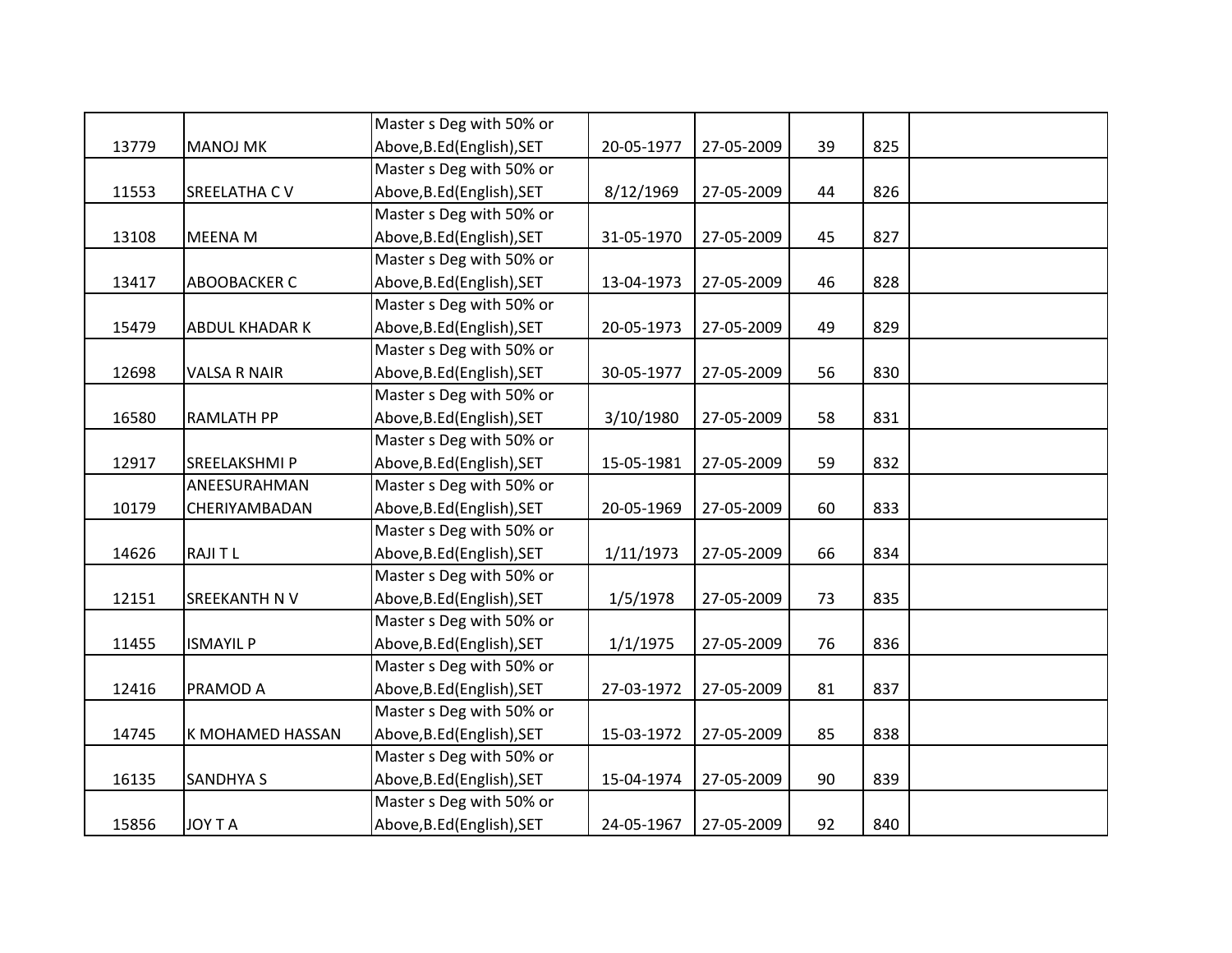|       |                        | Master s Deg with 50% or   |            |            |                |     |  |
|-------|------------------------|----------------------------|------------|------------|----------------|-----|--|
| 12739 | <b>SADIQUE M</b>       | Above, B.Ed (English), SET | 22-05-1975 | 27-05-2009 | 93             | 841 |  |
|       |                        | Master s Deg with 50% or   |            |            |                |     |  |
| 16124 | AJI P ABRAHAM          | Above, B.Ed (English), SET | 15-05-1975 | 27-05-2009 | 95             | 842 |  |
|       |                        | Master s Deg with 50% or   |            |            |                |     |  |
| 14448 | LISITHA KUMARI M       | Above, B.Ed (English), SET | 13-02-1976 | 27-05-2009 | 107            | 843 |  |
|       |                        | Master s Deg with 50% or   |            |            |                |     |  |
| 13027 | <b>SHAILAJA T</b>      | Above, B.Ed (English), SET | 17-03-1977 | 27-05-2009 | 357            | 844 |  |
|       |                        | Master s Deg with 50% or   |            |            |                |     |  |
| 14460 | <b>SHANMUGAN V K</b>   | Above, B.Ed (English), SET | 10/4/1966  | 27-05-2009 | 6273           | 845 |  |
|       |                        | Master s Deg with 50% or   |            |            |                |     |  |
| 11860 | SHAMEEDA A M           | Above, B.Ed (English), SET | 5/4/1978   | 27-05-2009 | 6273           | 846 |  |
|       |                        | Master s Deg with 50% or   |            |            |                |     |  |
| 13708 | <b>LITTLE KS</b>       | Above, B.Ed (English), SET | 9/8/1977   | 2/6/2009   | $\overline{4}$ | 847 |  |
|       |                        | Master s Deg with 50% or   |            |            |                |     |  |
| 11241 | KANAKA DURGA K         | Above, B.Ed (English), SET | 5/3/1979   | 2/6/2009   | 11             | 848 |  |
|       |                        | Master s Deg with 50% or   |            |            |                |     |  |
| 13003 | <b>BIJI B NAIR</b>     | Above, B.Ed (English), SET | 3/1/1978   | 2/6/2009   | 16             | 849 |  |
|       |                        | Master s Deg with 50% or   |            |            |                |     |  |
| 15202 | <b>AMBIKA V</b>        | Above, B.Ed (English), SET | 22-10-1978 | 2/6/2009   | 18             | 850 |  |
|       |                        | Master s Deg with 50% or   |            |            |                |     |  |
| 17265 | SREEJAYA P M           | Above, B.Ed (English), SET | 25-05-1974 | 2/6/2009   | 22             | 851 |  |
|       |                        | Master s Deg with 50% or   |            |            |                |     |  |
| 18003 | <b>SHEEBA VT</b>       | Above, B.Ed (English), SET | 31-12-1976 | 2/6/2009   | 25             | 852 |  |
|       |                        | Master s Deg with 50% or   |            |            |                |     |  |
| 11098 | <b>CHITHRA LEKHA K</b> | Above, B.Ed (English), SET | 4/11/1972  | 2/6/2009   | 26             | 853 |  |
|       |                        | Master s Deg with 50% or   |            |            |                |     |  |
| 14503 | SRIKALA V K            | Above, B.Ed (English), SET | 11/5/1971  | 2/6/2009   | 28             | 854 |  |
|       |                        | Master s Deg with 50% or   |            |            |                |     |  |
| 12117 | <b>LINTESH GEORGE</b>  | Above, B.Ed (English), SET | 22-10-1978 | 2/6/2009   | 29             | 855 |  |
|       |                        | Master s Deg with 50% or   |            |            |                |     |  |
| 14264 | <b>SAJINA PK</b>       | Above, B.Ed (English), SET | 27-04-1974 | 5/6/2009   | 86             | 856 |  |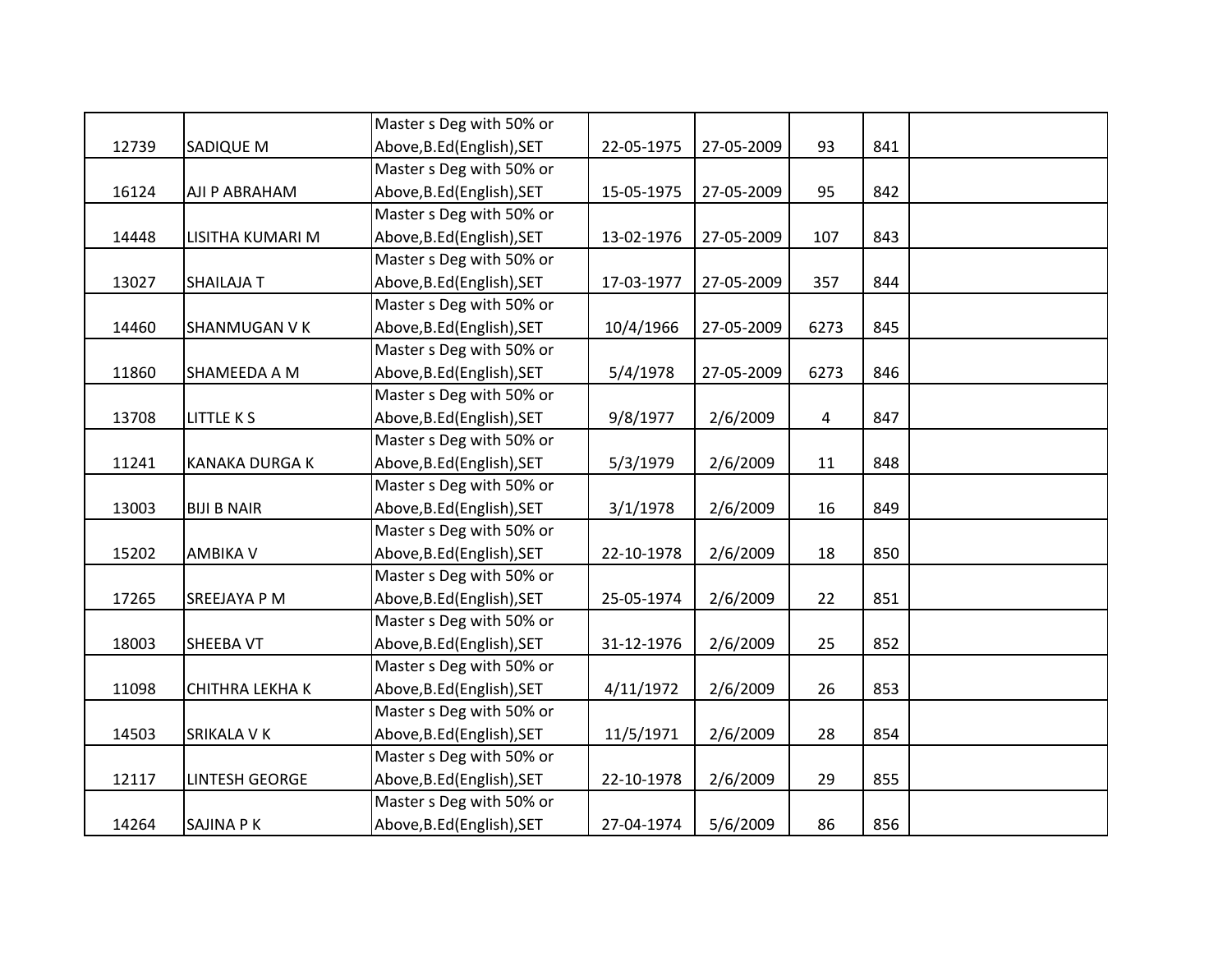|       |                                                 | Master s Deg with 50% or         |            |            |                |     |  |
|-------|-------------------------------------------------|----------------------------------|------------|------------|----------------|-----|--|
| 13119 | <b>ANUPAMAN</b>                                 | Above, B.Ed (English), SET       | 2/5/1975   | 5/6/2009   | 99             | 857 |  |
|       |                                                 | Master s Deg with 50% or         |            |            |                |     |  |
| 18196 | RADHAMANI C                                     | Above, B.Ed (English), SET       | 27-05-1980 | 7/6/2009   | 12             | 858 |  |
|       |                                                 | Master s Deg with 50% or         |            |            |                |     |  |
| 15845 | AHAMMED SAGEER MK                               | Above, B.Ed (English), SET       | 1/1/1980   | 15-06-2009 | 55             | 859 |  |
|       |                                                 | Master s Deg with 50% or         |            |            |                |     |  |
| 14976 | <b>JOSHIKV</b>                                  | Above, B.Ed (English), SET       | 13-12-1978 | 15-06-2009 | 74             | 860 |  |
|       |                                                 | Master s Deg with 50% or         |            |            |                |     |  |
|       |                                                 | Above, B.Ed (English), SET, M.Ed |            |            |                |     |  |
| 17804 | ABDUL JALEEL K                                  | (English)                        | 27-09-1981 | 15-06-2009 | 106            | 861 |  |
|       |                                                 | Master s Deg with 50% or         |            |            |                |     |  |
|       |                                                 | Above, B.Ed (English), M.Ed (Eng |            |            |                |     |  |
| 12050 | JAYASREE V                                      | lish)                            | 27-03-1966 | 25-06-2009 | 3              | 862 |  |
|       |                                                 | Master s Deg with 50% or         |            |            |                |     |  |
| 12524 | <b>MIDHUKC</b>                                  | Above, B.Ed (English), SET       | 1/9/1974   | 25-06-2009 | $\overline{4}$ | 863 |  |
|       |                                                 | Master s Deg with 50% or         |            |            |                |     |  |
| 13781 | <b>VINCENT KV</b>                               | Above, B.Ed (English), SET       | 1/5/1969   | 25-06-2009 | 5              | 864 |  |
|       |                                                 | Master s Deg with 50% or         |            |            |                |     |  |
| 13537 | PREETHA BALAKRISHNAN Above, B.Ed (English), SET |                                  | 1/6/1967   | 25-06-2009 | 10             | 865 |  |
|       |                                                 | Master s Deg with 50% or         |            |            |                |     |  |
| 10629 | <b>JOFFI ROY</b>                                | Above, B.Ed (English), SET       | 16-04-1977 | 25-06-2009 | 16             | 866 |  |
|       |                                                 | Master s Deg with 50% or         |            |            |                |     |  |
| 18495 | PREETHY A P                                     | Above, B.Ed (English), SET       | 26-05-1978 | 25-06-2009 | 23             | 867 |  |
|       |                                                 | Master s Deg with 50% or         |            |            |                |     |  |
| 10586 | SYAMALA K                                       | Above, B.Ed (English), SET       | 19-05-1975 | 25-06-2009 | 26             | 868 |  |
|       |                                                 | Master s Deg with 50% or         |            |            |                |     |  |
| 17952 | ABDU VILANGAPPURAM                              | Above, B.Ed (English), SET       | 3/4/1968   | 6/10/2009  | $\overline{2}$ | 869 |  |
|       |                                                 | Master s Deg with 50% or         |            |            |                |     |  |
|       |                                                 | Above, B.Ed (English), M.Ed (Eng |            |            |                |     |  |
| 11667 | NISSA BEEVI C H                                 | lish)                            | 23-05-1963 | 23-10-2009 | 4              | 870 |  |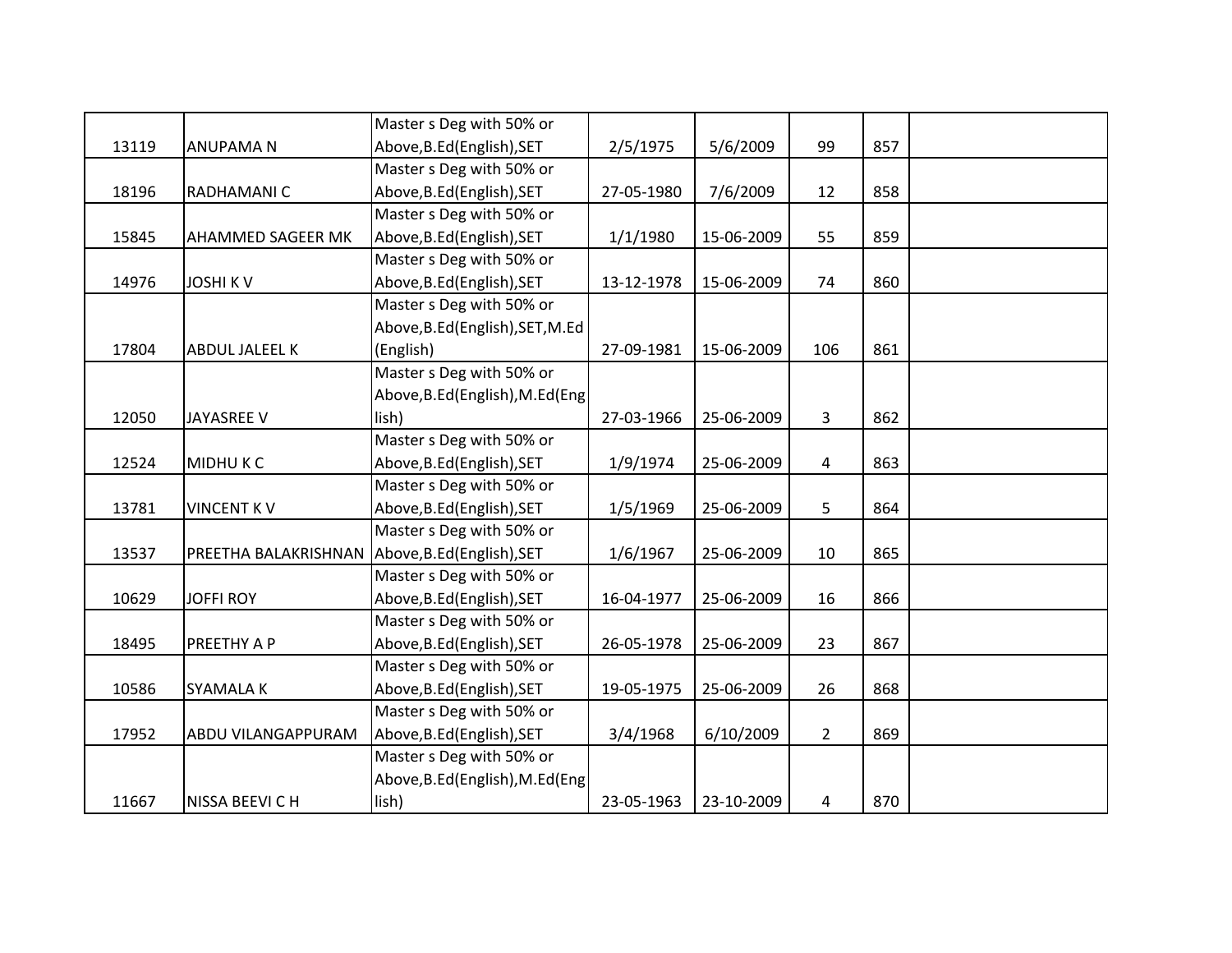|       |                         | Master s Deg with 50% or         |            |            |                |     |  |
|-------|-------------------------|----------------------------------|------------|------------|----------------|-----|--|
| 11811 | ANCY P SEBASTIAN        | Above, B.Ed (English), SET       | 21-05-1971 | 23-10-2009 | 19             | 871 |  |
|       |                         | Master s Deg with 50% or         |            |            |                |     |  |
| 11661 | <b>LEENA A</b>          | Above, B.Ed (English), SET       | 30-05-1966 | 9/12/2009  | $\mathbf{1}$   | 872 |  |
|       |                         | Master s Deg with 50% or         |            |            |                |     |  |
| 10539 | <b>JISHA ANN JOSEPH</b> | Above, B.Ed (English), SET       | 8/5/1978   | 9/12/2009  | 4              | 873 |  |
|       |                         | Master s Deg with 50% or         |            |            |                |     |  |
| 13130 | <b>ANNIE T VERGHESE</b> | Above, B.Ed (English), SET       | 25-03-1968 | 1/1/2010   | $\mathbf{1}$   | 874 |  |
|       |                         | Master s Deg with 50% or         |            |            |                |     |  |
|       |                         | Above, B.Ed (English), SET, M.Ed |            |            |                |     |  |
| 16074 | ABDUL KAREEM K V        | (English)                        | 1/6/1969   | 1/1/2010   | 4              | 875 |  |
|       |                         | Master s Deg with 50% or         |            |            |                |     |  |
| 17042 | <b>JASEENA A</b>        | Above, B.Ed (English), SET       | 9/4/1970   | 3/2/2010   | $\mathbf{1}$   | 876 |  |
|       |                         | Master s Deg with 50% or         |            |            |                |     |  |
| 10056 | <b>JASELIN GEORGE K</b> | Above, B.Ed (English), SET       | 17-05-1975 | 25-02-2010 | $\overline{2}$ | 877 |  |
|       |                         | Master s Deg with 50% or         |            |            |                |     |  |
| 16986 | <b>BHAGYALEKSHMIP</b>   | Above, B.Ed (English), SET       | 4/3/1979   | 9/9/2010   | $\mathbf{1}$   | 878 |  |
|       |                         | Master s Deg with 50% or         |            |            |                |     |  |
| 12854 | SIMI C S                | Above, B.Ed (English), SET       | 8/5/1982   | 2/12/2010  | 9              | 879 |  |
|       |                         | Master s Deg with 50% or         |            |            |                |     |  |
|       |                         | Above, B.Ed (Physical            |            |            |                |     |  |
| 15419 | <b>KALADHARAN J</b>     | Science), SET                    | 27-05-1957 | 17-11-1983 | 5              | 880 |  |
|       |                         | Master s Deg with 50% or         |            |            |                |     |  |
|       |                         | Above, B.Ed (Physical            |            |            |                |     |  |
|       |                         | Science), 10 year Service as     |            |            |                |     |  |
| 16576 | <b>GEETHANJALY R</b>    | <b>HSA</b>                       | 15-06-1963 | 29-04-1985 | 35445          | 881 |  |
|       |                         | Master s Deg with 50% or         |            |            |                |     |  |
|       |                         | Above, B.Ed (Social              |            |            |                |     |  |
| 13482 | KALADHARAN PILLAI S     | Science), SET                    | 15-02-1959 | 24-05-1985 | 44             | 882 |  |
|       |                         | Master s Deg with 50% or         |            |            |                |     |  |
|       | CHANDRAN                | Above, B.Ed (Social              |            |            |                |     |  |
| 14310 | <b>CHAMMANCHERI</b>     | Science), SET                    | 22-04-1959 | 13-02-1986 | 137            | 883 |  |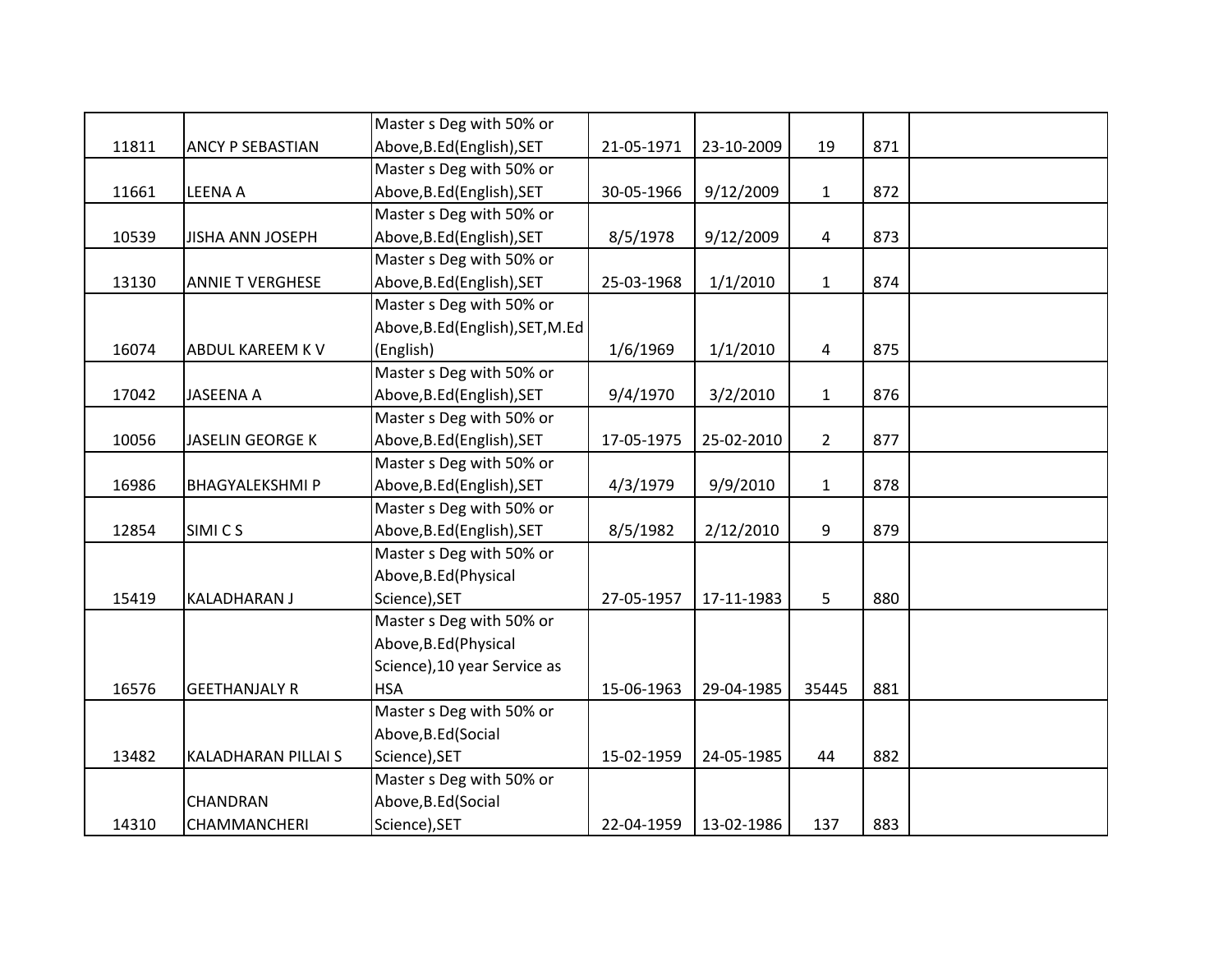|       |                            | Master s Deg with 50% or       |            |            |              |     |  |
|-------|----------------------------|--------------------------------|------------|------------|--------------|-----|--|
|       |                            | Above, B.Ed (Social            |            |            |              |     |  |
| 15400 | <b>M VILASINI</b>          | Science), SET, PGDTE from CIFL | 1/8/1962   | 13-08-1987 | 11           | 884 |  |
|       |                            | Master s Deg with 50% or       |            |            |              |     |  |
|       |                            | Above, B.Ed (Natural           |            |            |              |     |  |
|       |                            | Science), 10 year Service as   |            |            |              |     |  |
| 10516 | <b>SREEKRISHNADAS A R</b>  | <b>HSA</b>                     | 25-07-1962 | 21-10-1989 | 5            | 885 |  |
|       |                            |                                |            |            |              |     |  |
|       |                            | Master s Deg with 50% or       |            |            |              |     |  |
| 15943 | <b>SURESH BABU M S</b>     | Above, B.Ed (Malayalam), SET   | 31-05-1964 | 13-07-1990 | 368          | 886 |  |
|       |                            | Master s Deg with 50% or       |            |            |              |     |  |
|       |                            | Above, B.Ed (Social            |            |            |              |     |  |
| 16703 | <b>TK VIJAYAN</b>          | Science), SET                  | 25-06-1963 | 21-08-1990 | 16           | 887 |  |
|       |                            | Master s Deg with 50% or       |            |            |              |     |  |
|       |                            | Above, B.Ed (History), 10 year |            |            |              |     |  |
| 18265 | <b>VIJAYAN K KELAMBETH</b> | Service as HSA                 | 10/2/1960  | 23-10-1990 | 14           | 888 |  |
|       |                            |                                |            |            |              |     |  |
|       |                            | Master s Deg with 50% or       |            |            |              |     |  |
| 15373 | <b>NARENDRAN PP</b>        | Above, B.Ed (Mathematics), SET | 19-12-1960 | 13-02-1991 | 75           | 889 |  |
|       |                            |                                |            |            |              |     |  |
|       |                            | Master s Deg with 50% or       |            |            |              |     |  |
|       |                            | Above, B.Ed (Mathematics), SET |            |            |              |     |  |
| 17656 | PREMARAJAN NP              | ,10 year Service as HSA        | 7/5/1959   | 6/6/1991   | 3            | 890 |  |
|       |                            | Master s Deg with 50% or       |            |            |              |     |  |
|       |                            | Above, B.Ed (History), 10 year |            |            |              |     |  |
| 17400 | PRASANNAKUMARYKS           | Service as HSA                 | 20-05-1960 | 20-06-1991 | 5            | 891 |  |
|       |                            | Master s Deg with 50% or       |            |            |              |     |  |
|       |                            | Above, B.Ed (Natural           |            |            |              |     |  |
|       |                            | Science), 10 year Service as   |            |            |              |     |  |
| 18174 | <b>AMBIKA A P</b>          | <b>HSA</b>                     | 10/5/1968  | 31-07-1991 | $\mathbf{1}$ | 892 |  |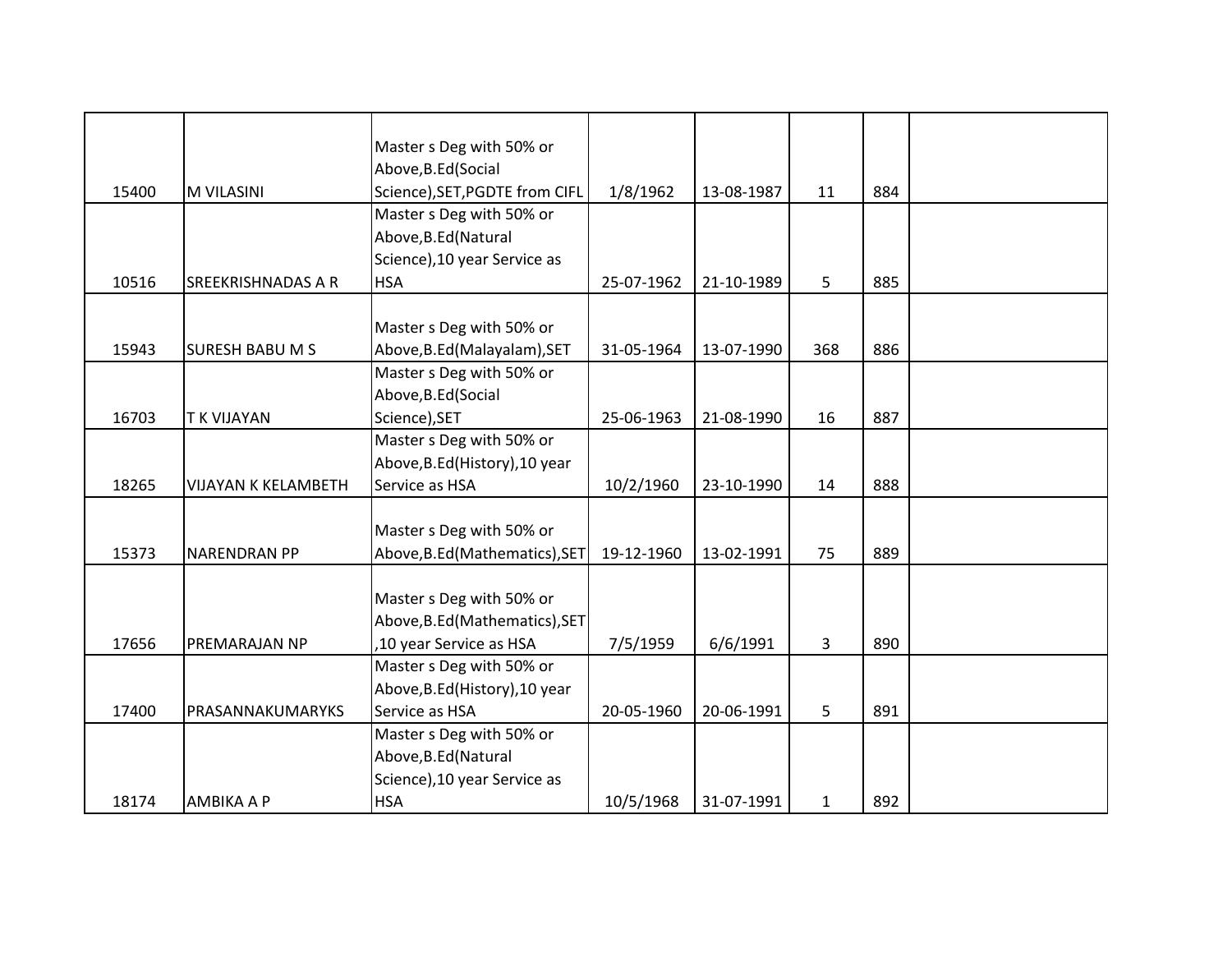|       |                           | Master s Deg with 50% or       |            |            |                |     |  |
|-------|---------------------------|--------------------------------|------------|------------|----------------|-----|--|
|       |                           | Above, B.Ed (Malayalam), 10    |            |            |                |     |  |
| 11866 | DR JAYASREE K             | year Service as HSA            | 12/3/1959  | 1/1/1992   | $\mathbf{1}$   | 893 |  |
|       |                           |                                |            |            |                |     |  |
|       |                           | Master s Deg with 50% or       |            |            |                |     |  |
| 15044 | <b>BALAKRISHNAN P</b>     | Above, B.Ed (Mathematics), SET | 25-02-1959 | 30-05-1992 | $\overline{7}$ | 894 |  |
|       |                           |                                |            |            |                |     |  |
|       |                           | Master s Deg with 50% or       |            |            |                |     |  |
| 13929 | <b>VINAYAKUMAR P</b>      | Above, B.Ed (Mathematics), SET | 31-05-1965 | 30-05-1992 | 18             | 895 |  |
|       |                           | Master s Deg with 50% or       |            |            |                |     |  |
|       |                           | Above, B.Ed (Mathematics), 10  |            |            |                |     |  |
| 16242 | <b>VINODINI K R</b>       | year Service as HSA            | 15-09-1964 | 30-05-1992 | 86             | 896 |  |
|       |                           |                                |            |            |                |     |  |
|       |                           | Master s Deg with 50% or       |            |            |                |     |  |
| 17608 | <b>SURENDRAN PK</b>       | Above, B.Ed (Mathematics), SET | 5/2/1965   | 14-08-1992 | 87             | 897 |  |
|       |                           | Master s Deg with 50% or       |            |            |                |     |  |
|       |                           | Above, B.Ed (Physical          |            |            |                |     |  |
| 16437 | <b>JAYA C R</b>           | Science), SET                  | 28-07-1961 | 21-12-1992 | 36             | 898 |  |
|       |                           | Master s Deg with 50% or       |            |            |                |     |  |
|       |                           | Above, B.Ed (Natural           |            |            |                |     |  |
| 14970 | <b>SARADADEVIL</b>        | Science), SET                  | 20-04-1960 | 17-04-1993 | 169            | 899 |  |
|       |                           | Master s Deg with 50% or       |            |            |                |     |  |
|       |                           | Above, B.Ed (Natural           |            |            |                |     |  |
|       |                           | Science), 10 year Service as   |            |            |                |     |  |
| 12905 | <b>SAVITHA KP</b>         | <b>HSA</b>                     | 25-05-1964 | 9/7/1993   | 16             | 900 |  |
|       |                           | Master s Deg with 50% or       |            |            |                |     |  |
|       |                           | Above, B.Ed (Natural           |            |            |                |     |  |
|       |                           | Science), 10 year Service as   |            |            |                |     |  |
| 15911 | <b>BHARATHAN PK</b>       | <b>HSA</b>                     | 30-05-1966 | 13-08-1993 | 8              | 901 |  |
|       |                           | Master s Deg with 50% or       |            |            |                |     |  |
|       |                           | Above, B.Ed (Mathematics), 10  |            |            |                |     |  |
| 17971 | <b>ALPHONSA NIRMALA K</b> | year Service as HSA            | 14-04-1960 | 20-09-1993 | 60             | 902 |  |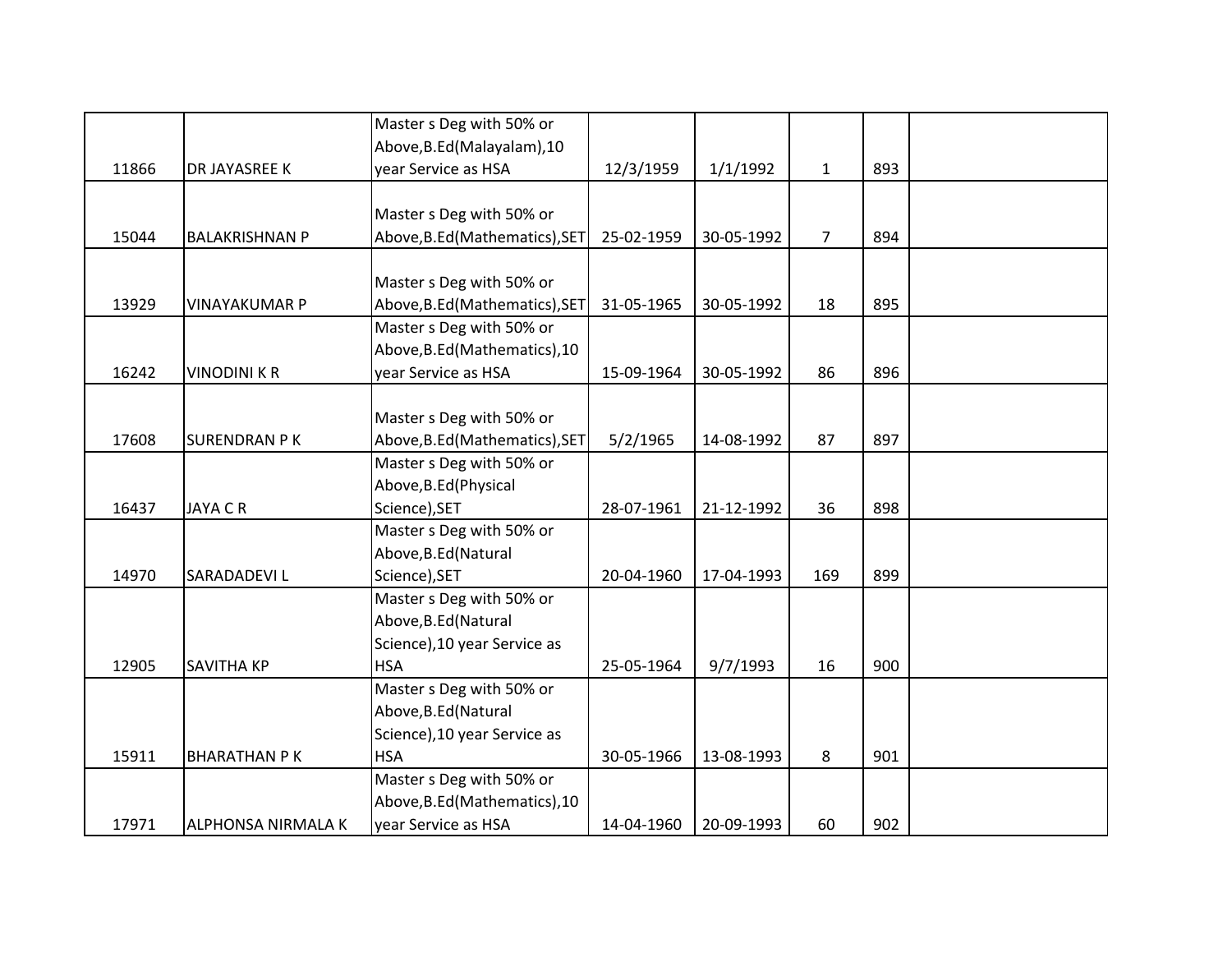|       |                                  | Master s Deg with 50% or         |            |            |              |     |  |
|-------|----------------------------------|----------------------------------|------------|------------|--------------|-----|--|
|       |                                  | Above, B.Ed (Mathematics), 10    |            |            |              |     |  |
| 15439 | <b>GIRIJA S</b>                  | year Service as HSA              | 5/5/1963   | 1/10/1993  | 66           | 903 |  |
|       |                                  |                                  |            |            |              |     |  |
|       |                                  | Master s Deg with 50% or         |            |            |              |     |  |
|       |                                  | Above, B.Ed (Social Science), 10 |            |            |              |     |  |
| 13007 | <b>GOVERDHANAN TV</b>            | year Service as HSA              | 23-11-1963 | 1/11/1993  | $\mathbf{1}$ | 904 |  |
|       |                                  | Master s Deg with 50% or         |            |            |              |     |  |
|       | <b>HAREENDRAN THAPPALI</b>       | Above, B.Ed (Natural             |            |            |              |     |  |
| 13083 | <b>KANNOTH</b>                   | Science), SET                    | 30-05-1968 | 27-01-1994 | 26           | 905 |  |
|       |                                  | Master s Deg with 50% or         |            |            |              |     |  |
|       |                                  | Above, B.Ed (Physical            |            |            |              |     |  |
| 15088 | <b>GEETHAVS</b>                  | Science), SET                    | 24-06-1960 | 19-01-1995 | 25           | 906 |  |
|       |                                  | Master s Deg with 50% or         |            |            |              |     |  |
|       |                                  | Above, B.Ed (Physical            |            |            |              |     |  |
| 11556 | <b>SAJEEV K K</b>                | Science), SET                    | 31-05-1967 | 19-01-1995 | 38           | 907 |  |
|       |                                  | Master s Deg with 50% or         |            |            |              |     |  |
|       |                                  | Above, B.Ed (Physical            |            |            |              |     |  |
|       |                                  | Science), SET, 10 year Service   |            |            |              |     |  |
| 12879 | <b>LUCKY N S</b>                 | as HSA                           | 1/6/1967   | 24-02-1995 | 41           | 908 |  |
|       |                                  | Master s Deg with 50% or         |            |            |              |     |  |
|       |                                  | Above, B.Ed (Physical            |            |            |              |     |  |
|       |                                  | Science), 10 year Service as     |            |            |              |     |  |
| 18012 | <b>INDULG</b>                    | <b>HSA</b>                       | 30-05-1968 | 24-02-1995 | 68           | 909 |  |
|       |                                  | Master s Deg with 50% or         |            |            |              |     |  |
|       |                                  | Above, B.Ed (Physical            |            |            |              |     |  |
| 12009 | MOHAMMED BASHEER K Science), SET |                                  | 8/5/1965   | 24-02-1995 | 135          | 910 |  |
|       |                                  | Master s Deg with 50% or         |            |            |              |     |  |
|       |                                  | Above, B.Ed (Physical            |            |            |              |     |  |
| 13867 | MUHAMMAD ALI N P                 | Science), SET                    | 3/3/1967   | 24-03-1995 | 8            | 911 |  |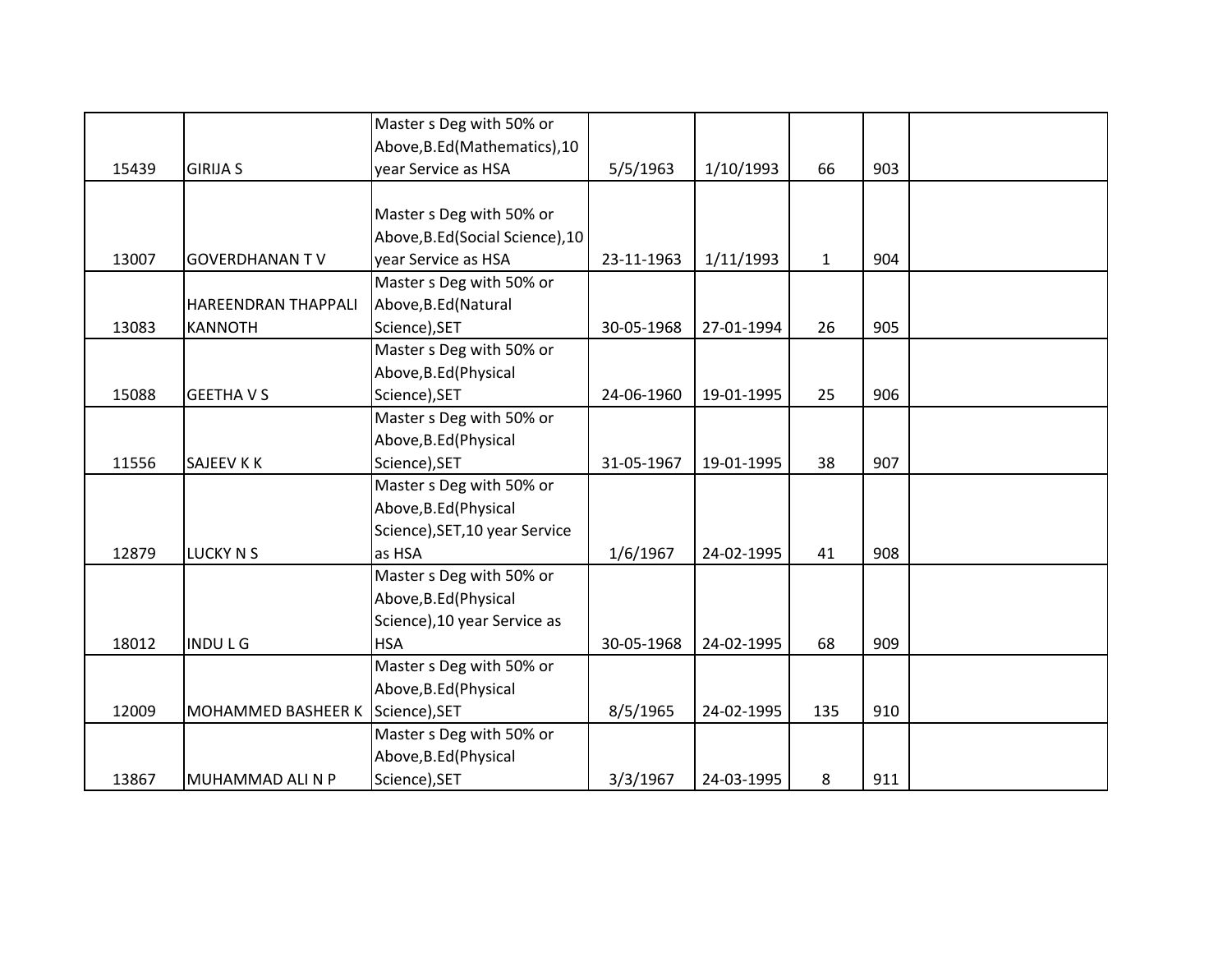|       |                                   | Master s Deg with 50% or        |            |            |                |     |  |
|-------|-----------------------------------|---------------------------------|------------|------------|----------------|-----|--|
|       | <b>THILAKAN</b>                   | Above, B.Ed (Physical           |            |            |                |     |  |
| 15727 | KURUNHIMMAL                       | Science), SET                   | 15-05-1964 | 24-03-1995 | 56             | 912 |  |
|       |                                   | Master s Deg with 50% or        |            |            |                |     |  |
|       |                                   | Above, B.Ed (Physical           |            |            |                |     |  |
| 12661 | <b>RADHAKRISHNAN K P</b>          | Science), SET                   | 30-05-1964 | 24-03-1995 | 64             | 913 |  |
|       |                                   | Master s Deg with 50% or        |            |            |                |     |  |
|       |                                   | Above, B.Ed (Physical           |            |            |                |     |  |
| 13259 | <b>GOPALAN O M</b>                | Science), SET                   | 8/7/1965   | 24-03-1995 | 67             | 914 |  |
|       |                                   | Master s Deg with 50% or        |            |            |                |     |  |
|       | <b>VIJAYACHANDRAN PILLAI</b>      | Above, B.Ed (Physical           |            |            |                |     |  |
| 12406 | $\mathsf C$                       | Science), SET                   | 25-05-1959 | 26-04-1995 | 16             | 915 |  |
|       |                                   | Master s Deg with 50% or        |            |            |                |     |  |
|       |                                   | Above, B.Ed (Physics), 10 year  |            |            |                |     |  |
| 16223 | MOLEY CJ                          | Service as HSA                  | 30-09-1966 | 15-05-1995 | 68             | 916 |  |
|       |                                   | Master s Deg with 50% or        |            |            |                |     |  |
|       |                                   | Above, B.Ed (Physical           |            |            |                |     |  |
| 17773 | MOHAMED THAVALENGIL Science), SET |                                 | 14-05-1964 | 20-05-1995 | 129            | 917 |  |
|       |                                   | Master s Deg with 50% or        |            |            |                |     |  |
|       |                                   | Above, B.Ed (Physical           |            |            |                |     |  |
|       |                                   | Science), 10 year Service as    |            |            |                |     |  |
| 17703 | <b>ALICE JOSEPH</b>               | <b>HSA</b>                      | 14-10-1964 | 26-05-1995 | $2^{\circ}$    | 918 |  |
|       |                                   | Master s Deg with 50% or        |            |            |                |     |  |
|       |                                   | Above, B.Ed (Physical           |            |            |                |     |  |
| 13179 | <b>SATHIP</b>                     | Science), SET                   | 25-03-1958 | 26-05-1995 | 20             | 919 |  |
|       |                                   | Master s Deg with 50% or        |            |            |                |     |  |
|       |                                   | Above, B.Ed (Chemistry), SET, 1 |            |            |                |     |  |
| 17776 | <b>SJAYA</b>                      | 0 year Service as HSA           | 30-07-1962 | 31-05-1995 | 16             | 920 |  |
|       |                                   | Master s Deg with 50% or        |            |            |                |     |  |
|       |                                   | Above, B.Ed (Physics), 10 year  |            |            |                |     |  |
| 15559 | MUKUNDAN PAYYANATT                | Service as HSA                  | 10/12/1965 | 6/7/1995   | $\overline{2}$ | 921 |  |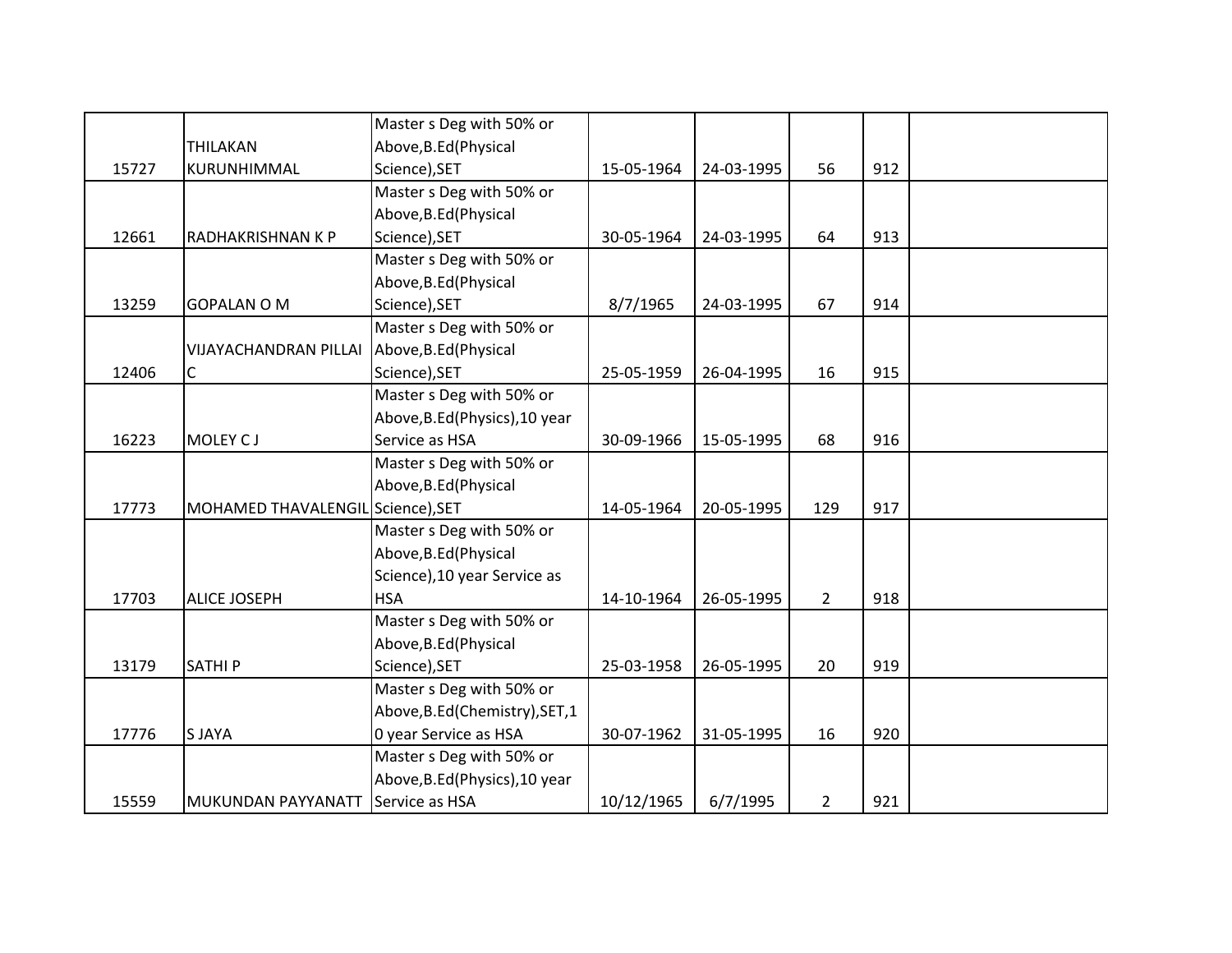|       |                        | Master s Deg with 50% or         |            |            |                |     |  |
|-------|------------------------|----------------------------------|------------|------------|----------------|-----|--|
|       |                        | Above, B.Ed (Chemistry), 10      |            |            |                |     |  |
| 13594 | <b>CHANDRAN K</b>      | year Service as HSA              | 2/6/1961   | 26-09-1995 | 2352           | 922 |  |
|       | <b>GAYATHRI DEVI</b>   | Master s Deg with 50% or         |            |            |                |     |  |
| 16214 | <b>KUNJAMMAS</b>       | Above, B.Ed (History), SET       | 23-05-1960 | 13-10-1995 | $\mathbf{1}$   | 923 |  |
|       |                        | Master s Deg with 50% or         |            |            |                |     |  |
|       |                        | Above, B.Ed (Natural             |            |            |                |     |  |
|       |                        | Science), 10 year Service as     |            |            |                |     |  |
| 17908 | <b>D ROBINS RAJ</b>    | <b>HSA</b>                       | 10/5/1964  | 4/5/1996   | $\overline{7}$ | 924 |  |
|       |                        | Master s Deg with 50% or         |            |            |                |     |  |
|       |                        | Above, B.Ed (Physics), 10 year   |            |            |                |     |  |
| 16821 | MINI E R               | Service as HSA                   | 23-05-1967 | 4/5/1996   | 11             | 925 |  |
|       |                        | Master s Deg with 50% or         |            |            |                |     |  |
|       |                        | Above, B.Ed (Chemistry), 10      |            |            |                |     |  |
| 18001 | <b>ALICE SKARIAH P</b> | year Service as HSA              | 15-05-1963 | 17-07-1996 | $\overline{7}$ | 926 |  |
|       |                        |                                  |            |            |                |     |  |
|       |                        | Master s Deg with 50% or         |            |            |                |     |  |
|       |                        | Above, B.Ed (Social Science), 10 |            |            |                |     |  |
| 14641 | <b>APPUKUTTAN T</b>    | year Service as HSA              | 7/6/1962   | 23-11-1996 | 13             | 927 |  |
|       |                        | Master s Deg with 50% or         |            |            |                |     |  |
|       |                        | Above, B.Ed (Physical            |            |            |                |     |  |
| 12571 | MLUMINCLARA            | Science), SET                    | 31-03-1963 | 22-02-1997 | 2129095        | 928 |  |
|       |                        | Master s Deg with 50% or         |            |            |                |     |  |
|       |                        | Above, B.Ed (Physical            |            |            |                |     |  |
| 17152 | L GIRIJA               | Science), SET                    | 20-05-1960 | 22-03-1997 | 23             | 929 |  |
|       |                        | Master s Deg with 50% or         |            |            |                |     |  |
|       |                        | Above, B.Ed (Physical            |            |            |                |     |  |
|       |                        | Science), 10 year Service as     |            |            |                |     |  |
| 15302 | <b>CELIN CL</b>        | <b>HSA</b>                       | 19-03-1966 | 22-03-1997 | 3000           | 930 |  |
|       |                        |                                  |            |            |                |     |  |
|       |                        | Master s Deg with 50% or         |            |            |                |     |  |
| 12174 | <b>VINOD KUMAR V G</b> | Above, B.Ed (Mathematics), SET   | 29-05-1967 | 27-05-1997 | 108            | 931 |  |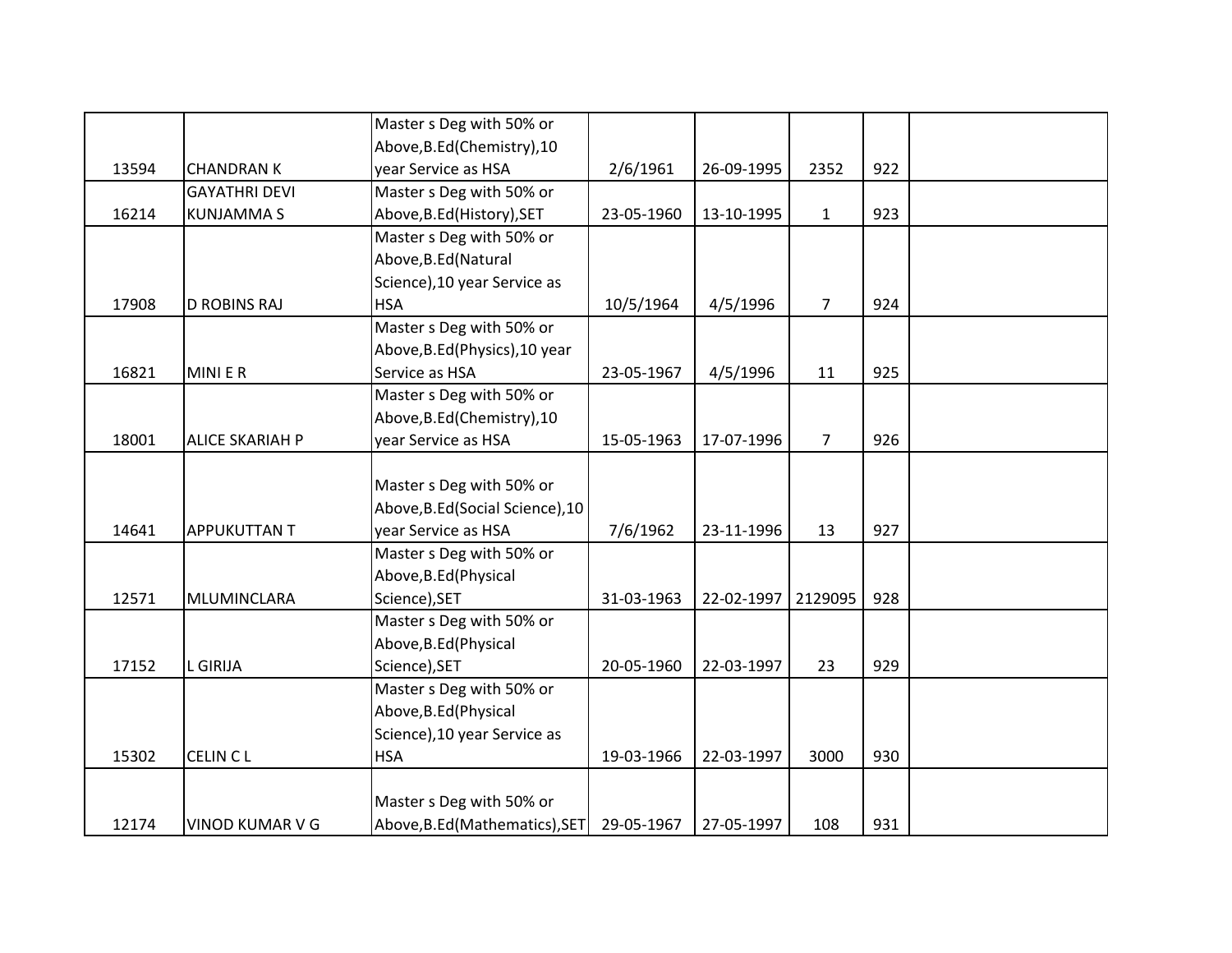|       |                        | Master s Deg with 50% or         |            |            |              |     |  |
|-------|------------------------|----------------------------------|------------|------------|--------------|-----|--|
| 16111 | WINSTY CM              | Above, B.Ed (Botany), SET        | 31-05-1964 | 21-06-1997 | $\mathbf{1}$ | 932 |  |
|       |                        | Master s Deg with 50% or         |            |            |              |     |  |
|       |                        | Above, B.Ed (Natural             |            |            |              |     |  |
| 17519 | SHEELABAI PV           | Science), SET                    | 22-02-1962 | 19-08-1997 | 86190        | 933 |  |
|       |                        |                                  |            |            |              |     |  |
|       |                        | Master s Deg with 50% or         |            |            |              |     |  |
|       |                        | Above, B.Ed (Social Science), 10 |            |            |              |     |  |
| 10899 | <b>REMANICM</b>        | year Service as HSA              | 28-05-1963 | 1/10/1997  | 21           | 934 |  |
|       |                        | Master s Deg with 50% or         |            |            |              |     |  |
|       |                        | Above, B.Ed (History), SET, M.Ph |            |            |              |     |  |
| 18395 | M SASI                 |                                  | 5/5/1959   | 4/10/1997  | 8            | 935 |  |
|       |                        | Master s Deg with 50% or         |            |            |              |     |  |
| 18167 | <b>BALAKRISHNAN P</b>  | Above, B.Ed (History), SET       | 18-05-1968 | 20-10-1997 | 53           | 936 |  |
|       |                        |                                  |            |            |              |     |  |
|       |                        | Master s Deg with 50% or         |            |            |              |     |  |
| 12985 | SASIKUMAR B S          | Above, B.Ed (Chemistry), SET     | 31-05-1964 | 11/11/1997 | 12           | 937 |  |
|       |                        | Master s Deg with 50% or         |            |            |              |     |  |
|       |                        | Above, B.Ed (Mathematics), 10    |            |            |              |     |  |
| 17352 | <b>ABDUL RAHEEM MT</b> | year Service as HSA              | 15-05-1964 | 18-03-1998 | 52           | 938 |  |
|       |                        |                                  |            |            |              |     |  |
|       |                        | Master s Deg with 50% or         |            |            |              |     |  |
|       |                        | Above, B.Ed (Mathematics), SET   |            |            |              |     |  |
| 16649 | SALEEM TH              | ,10 year Service as HSA          | 15-04-1964 | 18-03-1998 | 66           | 939 |  |
|       |                        | Master s Deg with 50% or         |            |            |              |     |  |
|       |                        | Above, B.Ed (Mathematics), 10    |            |            |              |     |  |
| 14579 | MUHAMMED E C           | year Service as HSA              | 20-05-1964 | 18-03-1998 | 100          | 940 |  |
|       |                        | Master s Deg with 50% or         |            |            |              |     |  |
|       |                        | Above, B.Ed (Mathematics), SET   |            |            |              |     |  |
|       |                        | ,PGDTE from CIFL,10 year         |            |            |              |     |  |
| 11497 | <b>JAMUNA DEVI P</b>   | Service as HSA                   | 26-04-1964 | 18-03-1998 | 134          | 941 |  |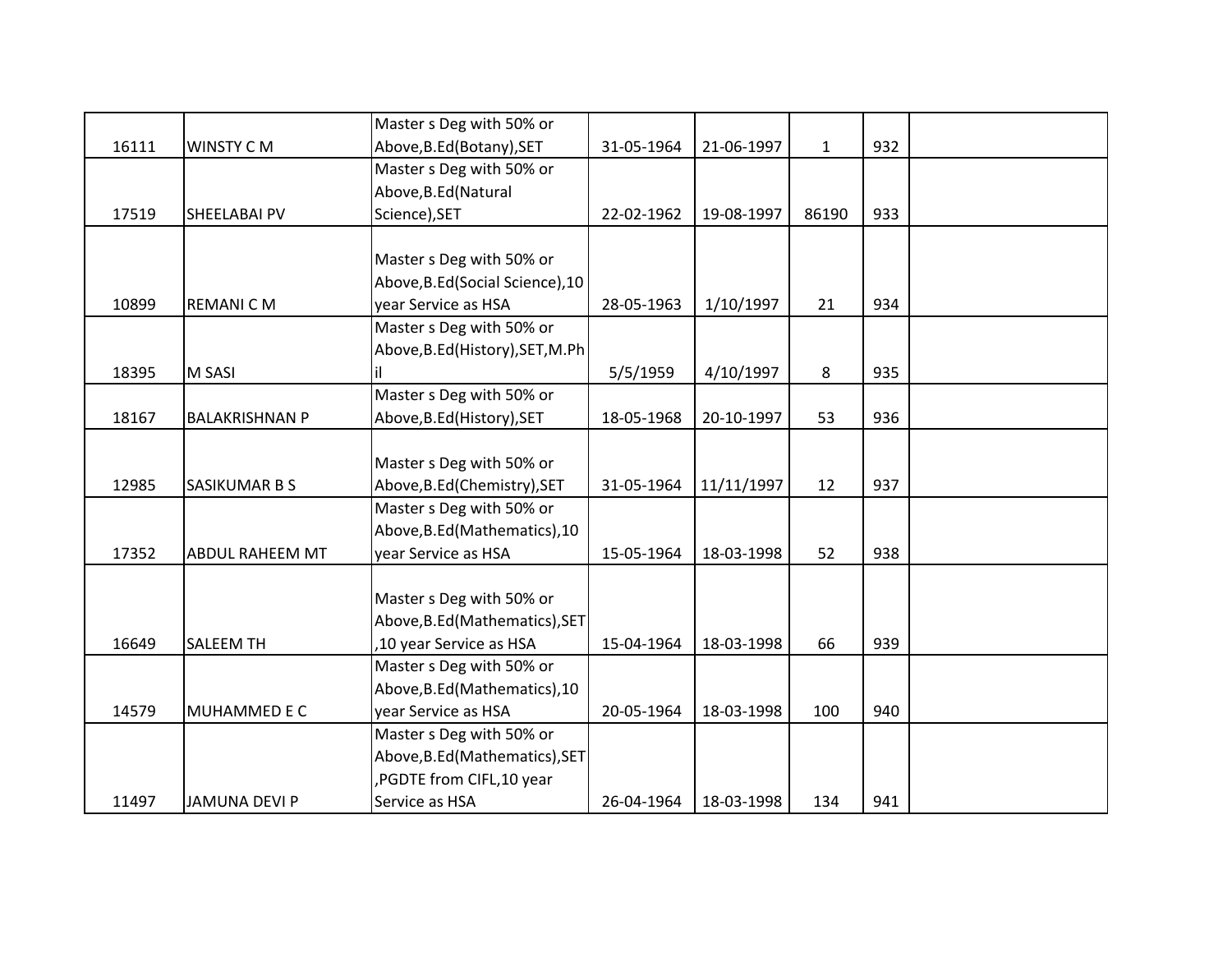|       |                         | Master s Deg with 50% or         |            |            |                |     |  |
|-------|-------------------------|----------------------------------|------------|------------|----------------|-----|--|
|       |                         | Above, B.Ed (Social Science), 10 |            |            |                |     |  |
| 13353 | LEENA P L               | year Service as HSA              | 15-05-1966 | 23-03-1998 | 229            | 942 |  |
|       |                         | Master s Deg with 50% or         |            |            |                |     |  |
| 16674 | RADHAKRISHNAN TP        | Above, B.Ed (History), SET       | 24-05-1967 | 23-03-1998 | 238            | 943 |  |
|       |                         |                                  |            |            |                |     |  |
|       |                         | Master s Deg with 50% or         |            |            |                |     |  |
|       |                         | Above, B.Ed (Social Science), 10 |            |            |                |     |  |
| 13917 | <b>SRAJUTTY K</b>       | year Service as HSA              | 27-05-1967 | 27-03-1998 | 154            | 944 |  |
|       |                         |                                  |            |            |                |     |  |
|       |                         | Master s Deg with 50% or         |            |            |                |     |  |
| 18094 | VINOD KUMAR P V         | Above, B.Ed (Mathematics), SET   | 7/3/1960   | 28-03-1998 | $\mathbf{1}$   | 945 |  |
|       |                         | Master s Deg with 50% or         |            |            |                |     |  |
|       |                         | Above, B.Ed (Physical            |            |            |                |     |  |
|       |                         | Science), SET, M. Phil, 10 year  |            |            |                |     |  |
| 14939 | <b>SREELATHA S</b>      | Service as HSA                   | 31-05-1964 | 2/6/1998   | 181            | 946 |  |
|       |                         | Master s Deg with 50% or         |            |            |                |     |  |
|       |                         | Above, B.Ed (Natural             |            |            |                |     |  |
|       |                         | Science), 10 year Service as     |            |            |                |     |  |
| 13409 | K RAJALEKSHMI           | <b>HSA</b>                       | 7/6/1962   | 12/1/1999  | $\mathbf{1}$   | 947 |  |
|       |                         | Master s Deg with 50% or         |            |            |                |     |  |
|       |                         | Above, B.Ed (Physical            |            |            |                |     |  |
|       |                         | Science), 10 year Service as     |            |            |                |     |  |
| 16991 | <b>JUSTIN JAYARAJ S</b> | <b>HSA</b>                       | 10/5/1967  | 6/2/1999   | $\overline{2}$ | 948 |  |
|       |                         |                                  |            |            |                |     |  |
|       |                         | Master s Deg with 50% or         |            |            |                |     |  |
|       |                         | Above, B.Ed (Mathematics), SET   |            |            |                |     |  |
| 10177 | <b>TOMY PHILIP</b>      | ,10 year Service as HSA          | 17-06-1967 | 7/4/1999   | 873            | 949 |  |
|       |                         |                                  |            |            |                |     |  |
|       |                         | Master s Deg with 50% or         |            |            |                |     |  |
| 10587 | <b>SUBRAMANIAN PV</b>   | Above, B.Ed (Mathematics), SET   | 21-05-1965 | 30-04-1999 | 18             | 950 |  |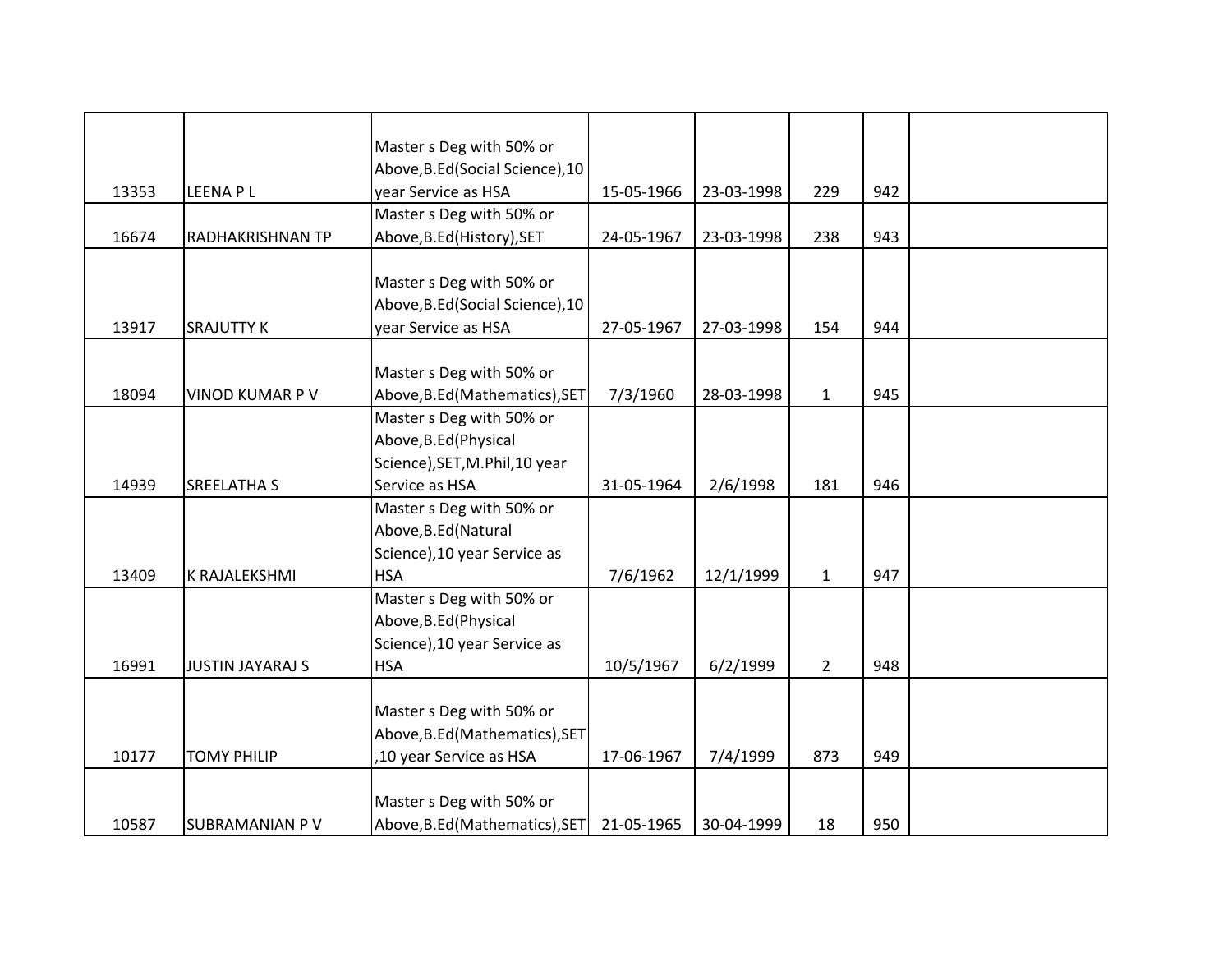|       |                           | Master s Deg with 50% or       |            |            |                |     |  |
|-------|---------------------------|--------------------------------|------------|------------|----------------|-----|--|
| 15866 | <b>SUJATHA E P</b>        | Above, B.Ed(Zoology), SET      | 20-01-1970 | 1/11/1999  | 4              | 951 |  |
|       |                           | Master s Deg with 50% or       |            |            |                |     |  |
|       | <b>BABURAJAN</b>          | Above, B.Ed (History), 10 year |            |            |                |     |  |
| 13650 | POTTANDAVIDA              | Service as HSA                 | 4/5/1963   | 17-12-1999 | $\mathbf{1}$   | 952 |  |
|       |                           | Master s Deg with 50% or       |            |            |                |     |  |
|       |                           | Above, B.Ed (Natural           |            |            |                |     |  |
| 17951 | SANTHOSHKUMAR AR          | Science), SET                  | 30-05-1971 | 15-04-2000 | 37             | 953 |  |
|       | <b>NARAYANAN PUTHIYA</b>  | Master s Deg with 50% or       |            |            |                |     |  |
| 15356 | <b>VEETTIL</b>            | Above, B.Ed (Zoology), SET     | 31-05-1969 | 15-07-2000 | $\overline{3}$ | 954 |  |
|       |                           | Master s Deg with 50% or       |            |            |                |     |  |
|       | <b>USHA PORAYIL</b>       | Above, B.Ed (Hindi), 10 year   |            |            |                |     |  |
| 10887 | THEKIKINAKATH             | Service as HSA                 | 20-05-1967 | 29-11-2000 | 49             | 955 |  |
|       |                           | Master s Deg with 50% or       |            |            |                |     |  |
|       |                           | Above, B.Ed (Social            |            |            |                |     |  |
| 16344 | <b>EBRAHIM THONIKKARA</b> | Science), SET                  | 1/6/1964   | 22-12-2000 | 9              | 956 |  |
|       |                           | Master s Deg with 50% or       |            |            |                |     |  |
|       |                           | Above, B.Ed (Zoology), 10 year |            |            |                |     |  |
| 16817 | <b>SHYLAJA OP</b>         | Service as HSA                 | 9/4/1970   | 7/2/2001   | $\overline{2}$ | 957 |  |
|       |                           | Master s Deg with 50% or       |            |            |                |     |  |
|       |                           | Above, B.Ed (Physical          |            |            |                |     |  |
|       |                           | Science), 10 year Service as   |            |            |                |     |  |
| 17122 | <b>T SHEELA</b>           | <b>HSA</b>                     | 7/4/1969   | 9/4/2001   | 30             | 958 |  |
|       |                           | Master s Deg with 50% or       |            |            |                |     |  |
|       |                           | Above, B.Ed (Chemistry), 10    |            |            |                |     |  |
| 11847 | <b>NISHA M N</b>          | year Service as HSA            | 8/4/1972   | 9/4/2001   | 40             | 959 |  |
|       |                           | Master s Deg with 50% or       |            |            |                |     |  |
|       |                           | Above, B.Ed (Natural           |            |            |                |     |  |
|       |                           | Science), 10 year Service as   |            |            |                |     |  |
| 16163 | <b>VIJAYAN NK</b>         | <b>HSA</b>                     | 18-05-1973 | 23-05-2001 | $\overline{7}$ | 960 |  |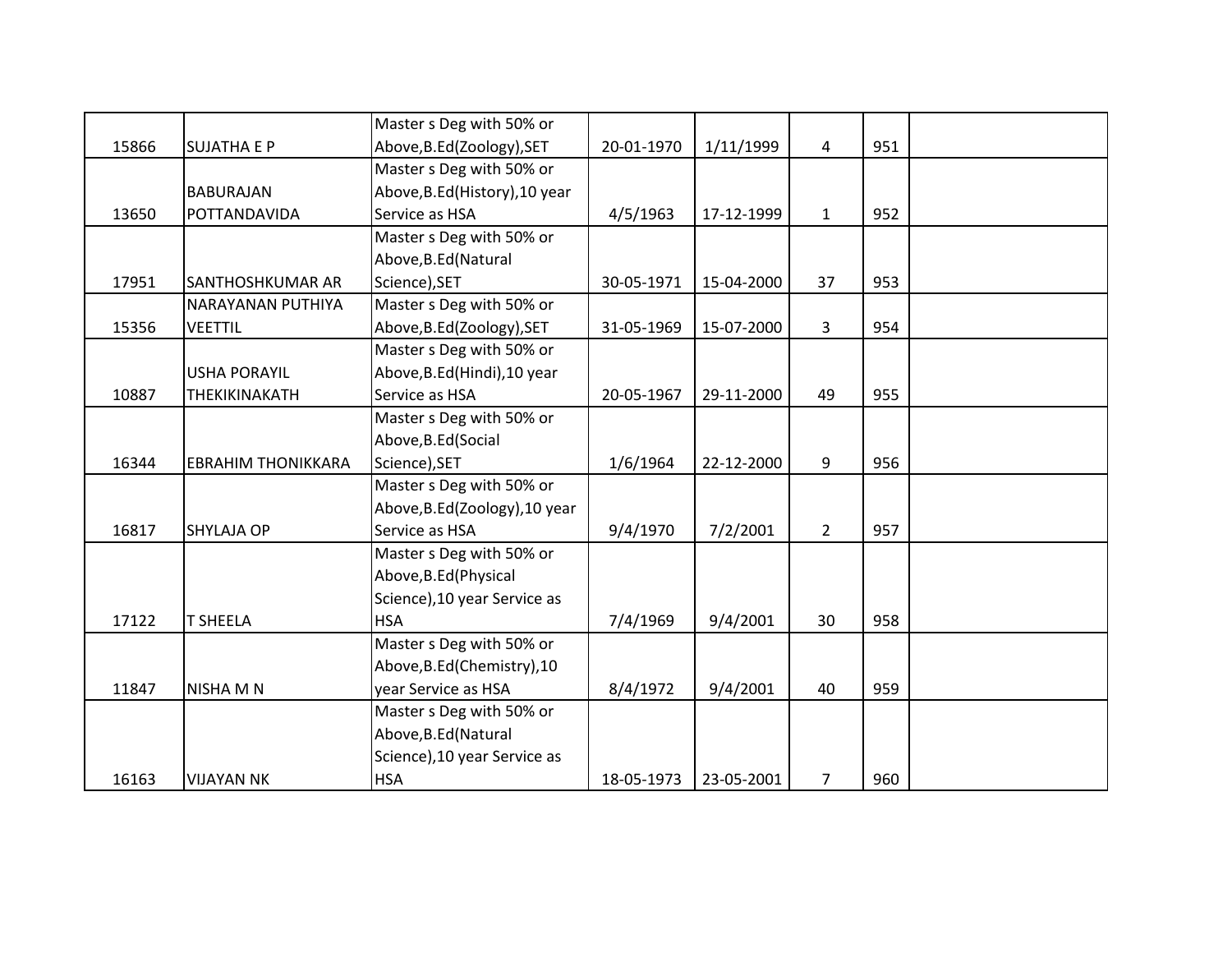|       |                       | Master s Deg with 50% or       |            |            |                |     |  |
|-------|-----------------------|--------------------------------|------------|------------|----------------|-----|--|
|       |                       | Above, B.Ed (Zoology), 10 year |            |            |                |     |  |
| 18318 | <b>SUSAMMA PHILIP</b> | Service as HSA                 | 20-05-1958 | 23-06-2001 | $\mathbf{1}$   | 961 |  |
|       |                       | Master s Deg with 50% or       |            |            |                |     |  |
|       |                       | Above, B.Ed (Natural           |            |            |                |     |  |
| 15883 | <b>REMAN IKV</b>      | Science), SET                  | 12/3/1962  | 9/7/2001   | 490            | 962 |  |
|       |                       | Master s Deg with 50% or       |            |            |                |     |  |
|       |                       | Above, B.Ed (Botany), 10 year  |            |            |                |     |  |
| 10535 | <b>REGIGS</b>         | Service as HSA                 | 31-05-1966 | 25-07-2001 | $\mathbf{1}$   | 963 |  |
|       |                       | Master s Deg with 50% or       |            |            |                |     |  |
|       |                       | Above, B.Ed (Physical          |            |            |                |     |  |
| 13905 | PARVATHIKUTTY M       | Science), SET, Ph.D            | 20-05-1969 | 5/10/2001  | 3              | 964 |  |
|       |                       | Master s Deg with 50% or       |            |            |                |     |  |
|       |                       | Above, B.Ed (Chemistry), 10    |            |            |                |     |  |
| 17853 | SAIDALAVI ELIKKOTTIL  | year Service as HSA            | 12/12/1968 | 29-10-2001 | 45             | 965 |  |
|       |                       | Master s Deg with 50% or       |            |            |                |     |  |
|       |                       | Above, B.Ed (Physics), 10 year |            |            |                |     |  |
| 18139 | <b>SAHADEVAN S</b>    | Service as HSA                 | 7/5/1963   | 14-11-2001 | 88             | 966 |  |
|       |                       | Master s Deg with 50% or       |            |            |                |     |  |
|       |                       | Above, B.Ed (Physical          |            |            |                |     |  |
|       |                       | Science), 10 year Service as   |            |            |                |     |  |
| 14619 | ABDUL SALAM A M       | <b>HSA</b>                     | 21-04-1973 | 24-11-2001 | $\overline{7}$ | 967 |  |
|       |                       | Master s Deg with 50% or       |            |            |                |     |  |
| 17614 | PREETHA K             | Above, B.Ed (Physics), SET     | 30-05-1971 | 24-11-2001 | 21             | 968 |  |
|       |                       | Master s Deg with 50% or       |            |            |                |     |  |
|       |                       | Above, B.Ed (Physical          |            |            |                |     |  |
| 14813 | <b>SANTHOSH K</b>     | Science), SET                  | 30-05-1969 | 4/12/2001  | 4              | 969 |  |
|       |                       | Master s Deg with 50% or       |            |            |                |     |  |
|       | <b>ARMIYA MOHAMED</b> | Above, B.Ed (Physical          |            |            |                |     |  |
| 11751 | NAZEEM K P            | Science), SET                  | 8/5/1971   | 30-07-2002 | 3              | 970 |  |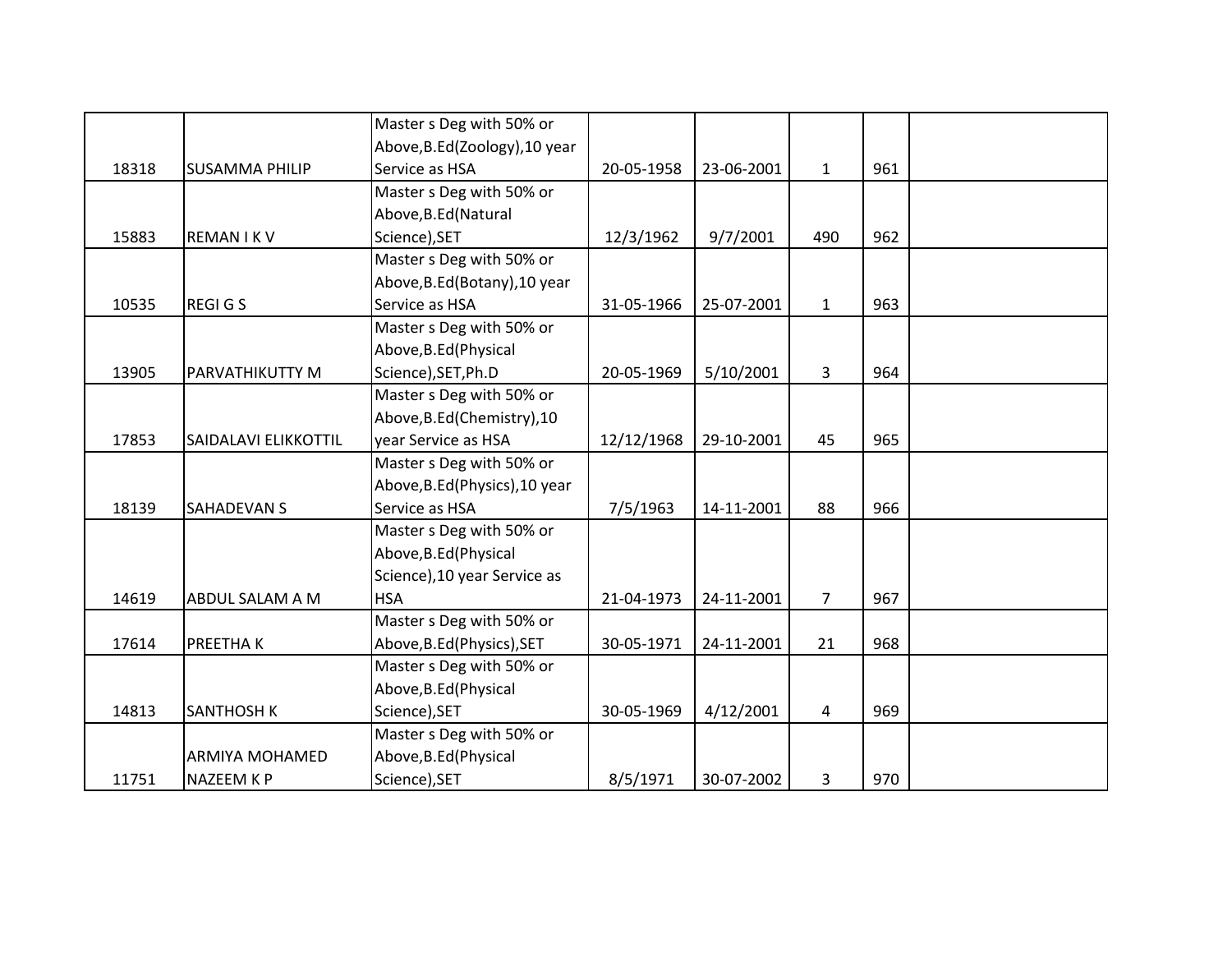|       |                      | Master s Deg with 50% or       |            |            |                |     |  |
|-------|----------------------|--------------------------------|------------|------------|----------------|-----|--|
|       |                      | Above, B.Ed (Natural           |            |            |                |     |  |
| 11619 | SHEENA BASTIAN       | Science), SET, PGDTE from CIFL | 7/5/1970   | 28-01-2004 | 3              | 971 |  |
|       |                      |                                |            |            |                |     |  |
|       |                      | Master s Deg with 50% or       |            |            |                |     |  |
| 15630 | SATHEESAN A          | Above, B.Ed (Malayalam), SET   | 15-01-1961 | 2/2/2004   | 14             | 972 |  |
|       | SREEDHARAN           | Master s Deg with 50% or       |            |            |                |     |  |
| 18010 | <b>CHONNAMBI</b>     | Above, B.Ed (History), SET     | 8/10/1957  | 5/2/2004   | 8              | 973 |  |
|       |                      | Master s Deg with 50% or       |            |            |                |     |  |
|       |                      | Above, B.Ed (Physical          |            |            |                |     |  |
| 16194 | PRAKASHAN M P        | Science), SET                  | 20-05-1968 | 5/2/2004   | 11             | 974 |  |
|       |                      | Master s Deg with 50% or       |            |            |                |     |  |
|       |                      | Above, B.Ed (Natural           |            |            |                |     |  |
| 18277 | <b>MANIKANDHAN P</b> | Science), SET                  | 25-05-1974 | 11/6/2004  | $\mathbf{1}$   | 975 |  |
|       |                      | Master s Deg with 50% or       |            |            |                |     |  |
|       |                      | Above, B.Ed (Physical          |            |            |                |     |  |
| 17098 | <b>BABUKP</b>        | Science), SET                  | 2/3/1968   | 11/8/2004  | $\mathbf{1}$   | 976 |  |
|       |                      | Master s Deg with 50% or       |            |            |                |     |  |
|       |                      | Above, B.Ed (Natural           |            |            |                |     |  |
| 17039 | M A POULOSE          | Science), SET                  | 26-01-1964 | 4/9/2004   | 352            | 977 |  |
|       |                      | Master s Deg with 50% or       |            |            |                |     |  |
|       |                      | Above, B.Ed (Physical          |            |            |                |     |  |
| 10588 | <b>JAMES JOHN</b>    | Science), SET                  | 28-05-1966 | 10/9/2004  | $\overline{3}$ | 978 |  |
|       |                      |                                |            |            |                |     |  |
|       |                      | Master s Deg with 50% or       |            |            |                |     |  |
| 10025 | <b>RAJENDRAN N</b>   | Above, B.Ed (Chemistry), SET   | 30-05-1966 | 10/9/2004  | 5              | 979 |  |
|       |                      | Master s Deg with 50% or       |            |            |                |     |  |
|       |                      | Above, B.Ed (Physical          |            |            |                |     |  |
| 17843 | MUHAMMED IQBAL T P   | Science), SET                  | 31-05-1967 | 10/9/2004  | 11194          | 980 |  |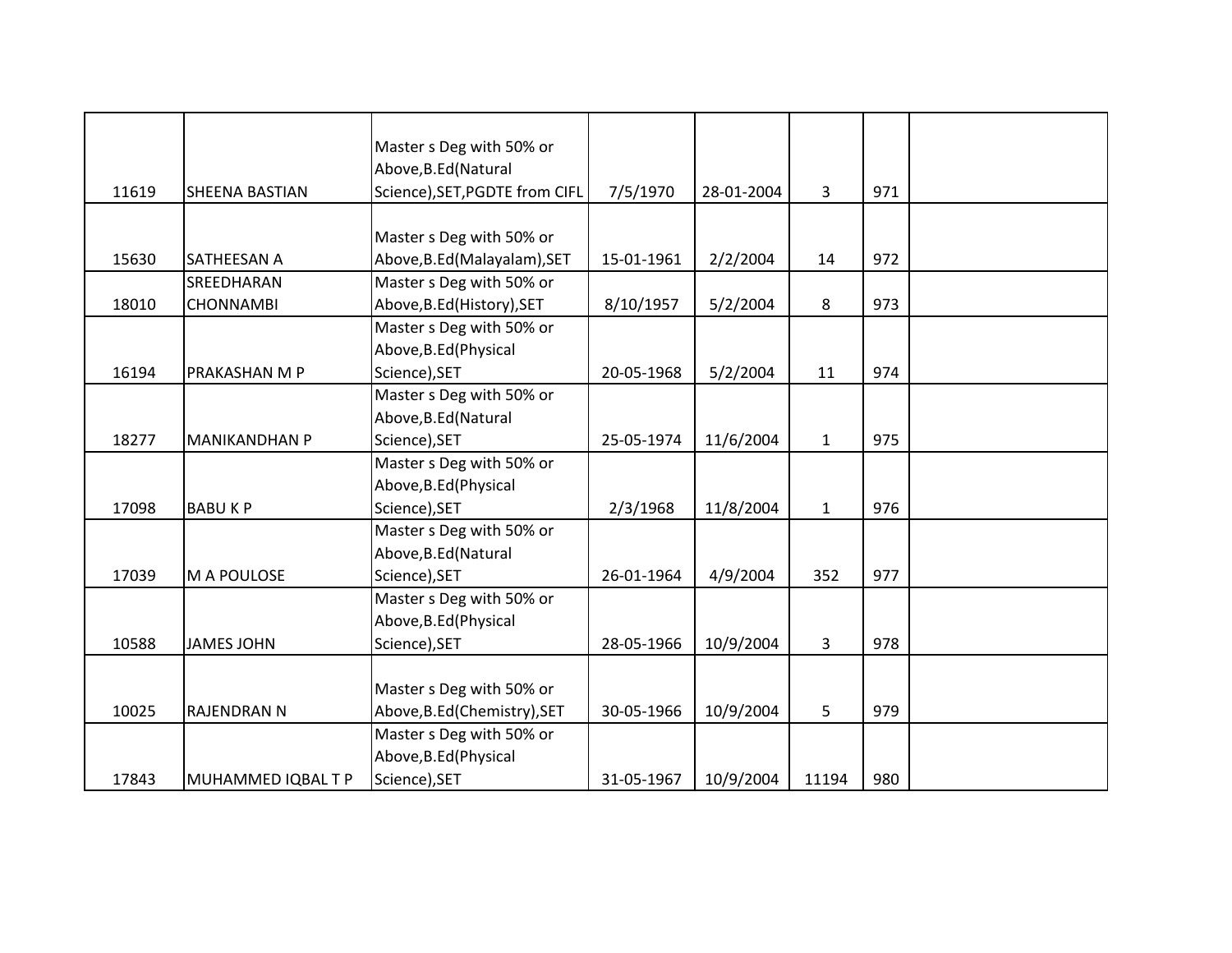|       |                     | Master s Deg with 50% or     |            |            |                |     |  |
|-------|---------------------|------------------------------|------------|------------|----------------|-----|--|
|       |                     | Above, B.Ed (Social          |            |            |                |     |  |
| 16452 | <b>ABOOBACKER C</b> | Science), SET                | 8/4/1964   | 21-10-2004 | 3              | 981 |  |
|       |                     | Master s Deg with 50% or     |            |            |                |     |  |
|       |                     | Above, B.Ed (Natural         |            |            |                |     |  |
| 15906 | <b>SASIKALA R</b>   | Science), SET, M.Phil        | 30-05-1971 | 20-11-2004 | $\overline{2}$ | 982 |  |
|       |                     | Master s Deg with 50% or     |            |            |                |     |  |
|       |                     | Above, B.Ed (Social          |            |            |                |     |  |
| 16155 | RADHAKRISHNAN C     | Science), SET                | 18-04-1963 | 7/12/2006  | $\mathbf{1}$   | 983 |  |
|       |                     | Master s Deg with 50% or     |            |            |                |     |  |
|       |                     | Above, B.Ed (Physical        |            |            |                |     |  |
| 14809 | <b>TELMA O</b>      | Science), SET                | 21-04-1980 | 15-02-2007 | 28             | 984 |  |
|       |                     | Master s Deg with 50% or     |            |            |                |     |  |
|       |                     | Above, B.Ed (Natural         |            |            |                |     |  |
|       |                     | Science), 10 year Service as |            |            |                |     |  |
| 16442 | IRAMAJAYAN K V      | <b>HSA</b>                   | 30-05-1969 | 16-03-2007 | 15             | 985 |  |
|       |                     | Master s Deg with 50% or     |            |            |                |     |  |
|       |                     | Above, B.Ed (Physical        |            |            |                |     |  |
| 17096 | <b>RAJEEVANTV</b>   | Science), SET                | 2/5/1976   | 18-09-2008 | 9              | 986 |  |

## Malayalam

| Application   |                       |                              |               |            |                |        |                               |
|---------------|-----------------------|------------------------------|---------------|------------|----------------|--------|-------------------------------|
| <b>Number</b> | <b>Applicant Name</b> | Qualification                | Date of Birth | Seniority  | <b>SenSINo</b> | Rank   | <b>Remarks</b>                |
|               |                       |                              |               |            |                |        |                               |
|               |                       | Master s Deg with 50% or     |               |            |                |        | <b>Promotion as HSA order</b> |
| 18040         | <b>TESSY THOMAS</b>   | Above, B.Ed (Malayalam), SET | 1/6/1960      | 15-12-1981 | 1194           |        | copy due                      |
|               |                       | Master s Deg with 50% or     |               |            |                |        |                               |
|               |                       | Above, B.Ed (Malayalam), 10  |               |            |                |        |                               |
| 12875         | ISARASWATHI K         | vear Service as HSA          | 8/1/1959      | 19-07-1985 |                | ┑<br>∸ |                               |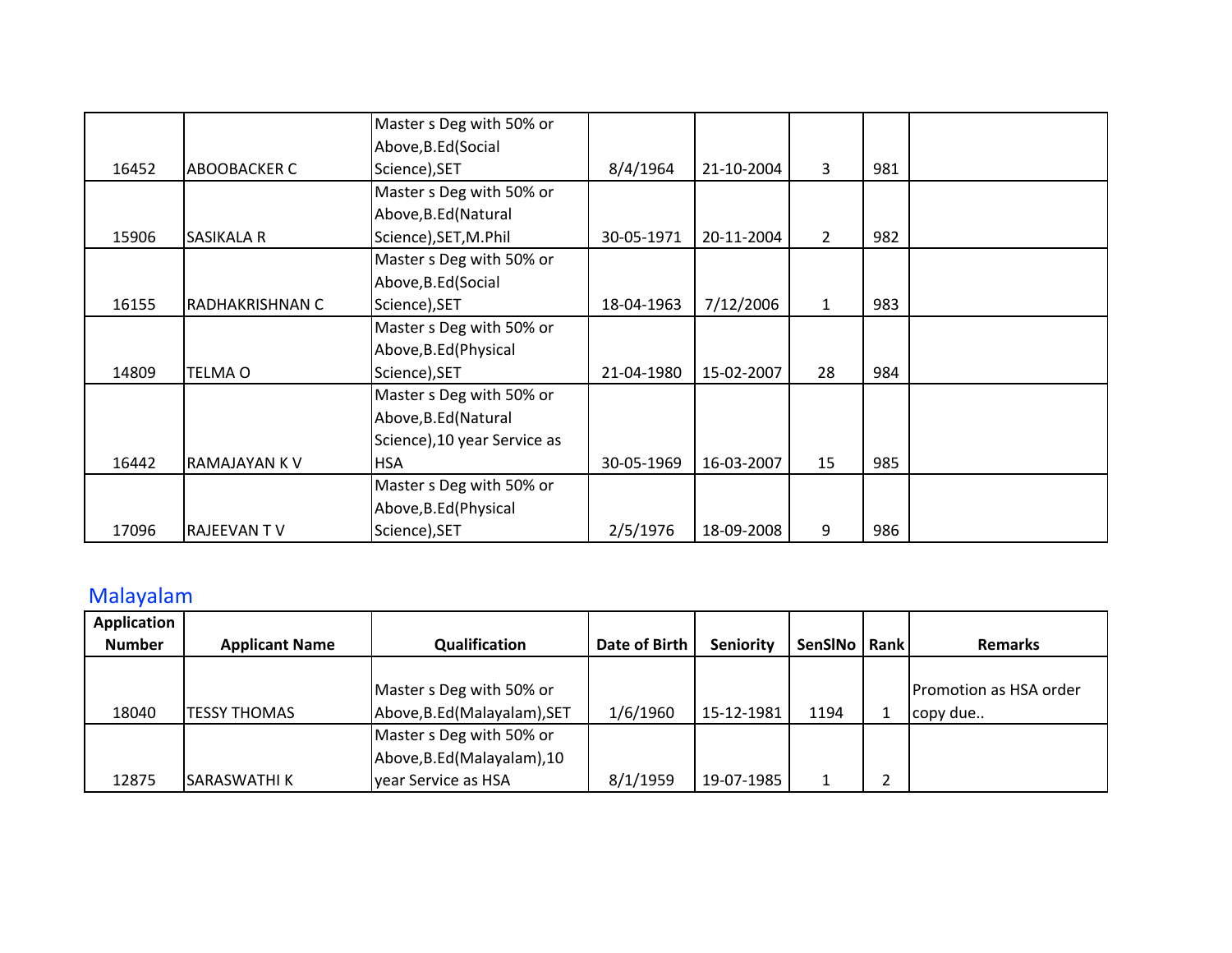|       |                         | Master s Deg with 50% or        |            |            |       |                |                                  |
|-------|-------------------------|---------------------------------|------------|------------|-------|----------------|----------------------------------|
|       |                         | Above, B.Ed (Malayalam), 10     |            |            |       |                |                                  |
| 15074 | <b>MOHANAN KV</b>       | year Service as HSA             | 25-04-1965 | 20-06-1987 | 109   | 3              |                                  |
|       |                         |                                 |            |            |       |                |                                  |
|       |                         | Master s Deg with 50% or        |            |            |       |                |                                  |
| 17797 | <b>BEENADM</b>          | Above, B.Ed (Malayalam), SET    | 31-07-1961 | 6/7/1987   | 150   | 4              |                                  |
|       |                         |                                 |            |            |       |                |                                  |
|       |                         | Master s Deg with 50% or        |            |            |       |                |                                  |
| 11663 | <b>LALY THOMAS</b>      | Above, B.Ed (Malayalam), SET    | 15-05-1965 | 13-08-1987 | 6     | 5              |                                  |
|       |                         | Master s Deg with 50% or        |            |            |       |                |                                  |
|       |                         | Above, B.Ed (Malayalam), 10     |            |            |       |                | Hsa Promotion order/By-          |
| 14867 | <b>GEORGE KALARPARA</b> | year Service as HSA             | 10/8/1959  | 30-10-1987 | 135   | 6              | transfer order copies due        |
|       |                         | Master s Deg with 50% or        |            |            |       |                |                                  |
|       |                         | Above, B.Ed (Malayalam), SET, 1 |            |            |       |                |                                  |
| 11577 | AMBIKA V K              | 0 year Service as HSA           | 5/3/1963   | 3/8/1988   | 12363 | $\overline{7}$ | By transer cir. due              |
|       |                         |                                 |            |            |       |                |                                  |
|       |                         | Master s Deg with 50% or        |            |            |       |                |                                  |
| 17086 | JAYADEVAN NAIR J        | Above, B.Ed (Malayalam), SET    | 6/2/1959   | 28-07-1989 | 3     | 8              |                                  |
|       |                         | Master s Deg with 50% or        |            |            |       |                |                                  |
|       |                         | Above, B.Ed (Malayalam), 10     |            |            |       |                | <b>HSA probation declaration</b> |
| 13947 | SANTHA KUMARI MK        | year Service as HSA             | 1/6/1957   | 25-08-1989 | 12    | 9              | cir. dcopy due                   |
|       |                         |                                 |            |            |       |                | HSA promotion or by-             |
|       |                         |                                 |            |            |       |                | transfer order copy due          |
|       |                         | Master s Deg with 50% or        |            |            |       |                | HSA appointment order            |
| 17305 | A SABEENA               | Above, B.Ed (Malayalam), SET    | 30-05-1966 | 13-07-1990 | 8     | 10             | copy due                         |
|       |                         |                                 |            |            |       |                |                                  |
|       |                         | Master s Deg with 50% or        |            |            |       |                |                                  |
| 14195 | <b>MANIPK</b>           | Above, B.Ed (Malayalam), SET    | 5/3/1964   | 26-07-1990 | 65    | 11             |                                  |
|       |                         |                                 |            |            |       |                |                                  |
|       |                         | Master s Deg with 50% or        |            |            |       |                |                                  |
| 16460 | <b>SASIDHARAN P</b>     | Above, B.Ed (Malayalam), SET    | 7/5/1958   | 26-07-1990 | 179   | 12             |                                  |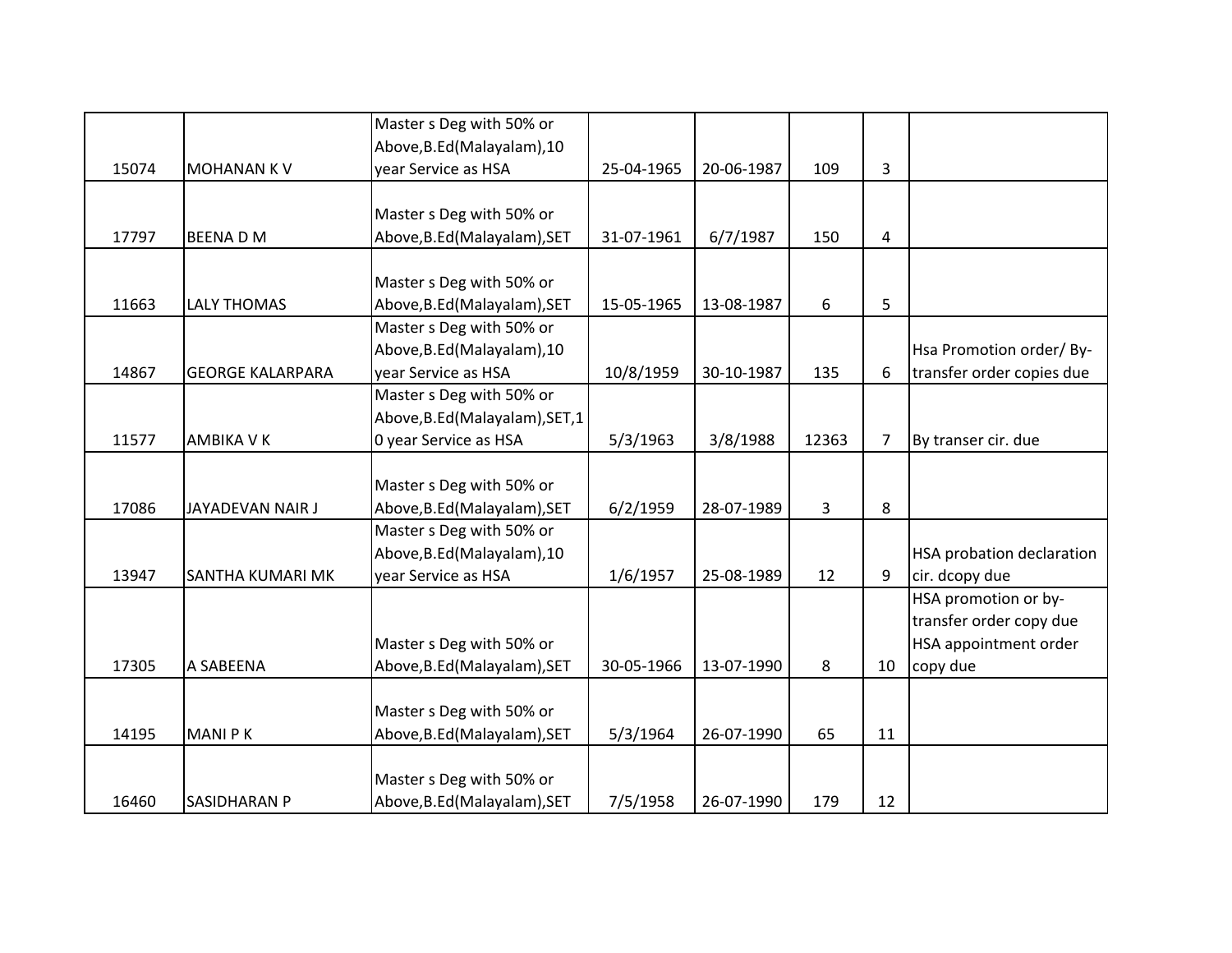|       |                          | Master s Deg with 50% or      |            |            |              |    |                              |
|-------|--------------------------|-------------------------------|------------|------------|--------------|----|------------------------------|
| 13462 | <b>SHYAMALA M V</b>      | Above, B.Ed (Malayalam), SET  | 7/3/1961   | 26-07-1990 | 3581         | 13 |                              |
|       |                          | Master s Deg with 50% or      |            |            |              |    |                              |
|       |                          | Above, B.Ed (Malayalam), 10   |            |            |              |    | pro declaration cir. due psc |
| 10204 | <b>D BHANUMATHY</b>      | vear Service as HSA           | 24-05-1963 | 29-08-1990 | 6            | 14 | advice order due             |
|       |                          | Master s Deg with 50% or      |            |            |              |    |                              |
|       |                          | Above, B.Ed (Malayalam), M.Ed |            |            |              |    |                              |
| 11154 | <b>RAJANT</b>            | (Malayalam)                   | 31-05-1964 | 31-08-1990 | 250          | 15 |                              |
|       |                          |                               |            |            |              |    |                              |
|       |                          | Master s Deg with 50% or      |            |            |              |    |                              |
| 16910 | <b>SUJITHAK</b>          | Above, B.Ed (Malayalam), SET  | 27-07-1962 | 15-12-1990 | 3581         | 16 |                              |
|       |                          |                               |            |            |              |    |                              |
|       |                          | Master s Deg with 50% or      |            |            |              |    |                              |
| 13749 | RAJEEVAN M K             | Above, B.Ed (Malayalam), SET  | 7/5/1966   | 2/3/1991   | $\mathbf{1}$ | 17 |                              |
|       |                          |                               |            |            |              |    |                              |
|       |                          | Master s Deg with 50% or      |            |            |              |    |                              |
| 17808 | <b>ANITHA C</b>          | Above, B.Ed (Malayalam), SET  | 25-05-1966 | 28-06-1991 | 27           | 18 |                              |
|       |                          |                               |            |            |              |    |                              |
|       |                          | Master s Deg with 50% or      |            |            |              |    | HSA promotion order copy     |
| 13802 | SELVAKUMARI D            | Above, B.Ed (Malayalam), SET  | 25-05-1967 | 15-07-1991 | 9            | 19 | due                          |
|       |                          | Master s Deg with 50% or      |            |            |              |    |                              |
|       |                          | Above, B.Ed (Malayalam), 10   |            |            |              |    | psc advice copy due,         |
| 18170 | <b>CHANDRAKUMARY T G</b> | year Service as HSA           | 20-05-1963 | 19-07-1991 | 8            | 20 | service certificate due      |
|       |                          | Master s Deg with 50% or      |            |            |              |    |                              |
|       |                          | Above, B.Ed (Malayalam), M.Ed |            |            |              |    | HSA probation declaration    |
| 11851 | DR JAYASREE K            | (Malayalam)                   | 12/3/1959  | 1/1/1992   | $\mathbf{1}$ | 21 | cir. due                     |
|       |                          | Master s Deg with 50% or      |            |            |              |    |                              |
|       |                          | Above, B.Ed (Malayalam), M.Ed |            |            |              |    |                              |
| 11464 | MS GEETHAPADMAM          | (Malayalam)                   | 30-07-1961 | 19-03-1992 | 4            | 22 | psc advice copy              |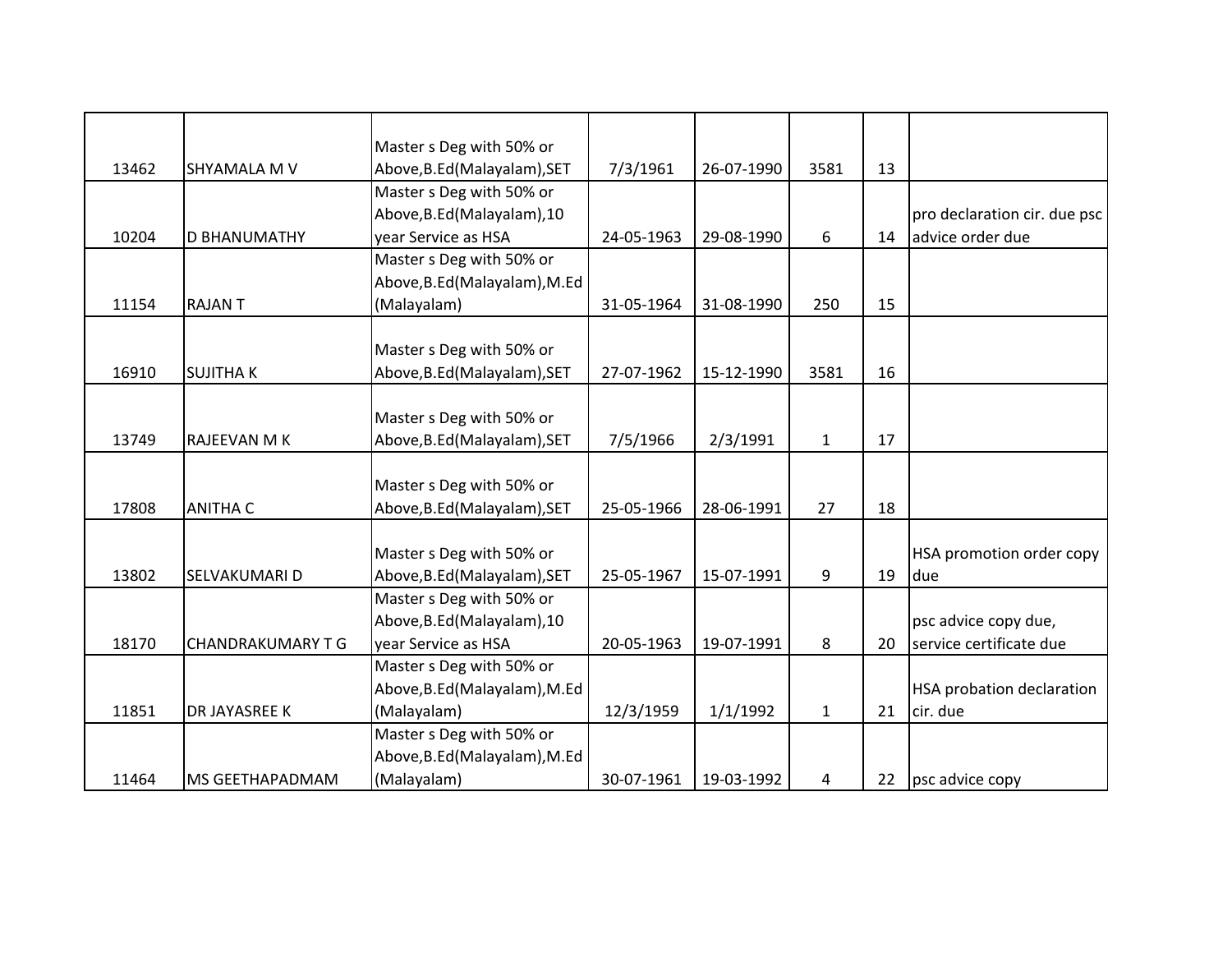|       |                        | Master s Deg with 50% or        |            |            |                |    |                                  |
|-------|------------------------|---------------------------------|------------|------------|----------------|----|----------------------------------|
|       |                        | Above, B.Ed (Malayalam), SET, 1 |            |            |                |    |                                  |
| 16334 | <b>RAJANK</b>          | 0 year Service as HSA           | 8/4/1963   | 16-05-1992 | $\overline{4}$ | 23 | probation declaration due        |
|       |                        | Master s Deg with 50% or        |            |            |                |    |                                  |
|       |                        | Above, B.Ed (Malayalam), SET,   |            |            |                |    | <b>HSA probation declaration</b> |
| 14639 | <b>VASANTHAKUMAR S</b> | M.Ed(Malayalam)                 | 23-05-1961 | 18-05-1992 | 4              | 24 | due                              |
|       |                        | Master s Deg with 50% or        |            |            |                |    |                                  |
|       |                        | Above, B.Ed (Malayalam), 10     |            |            |                |    |                                  |
| 18301 | <b>SREERANJINI T M</b> | year Service as HSA             | 6/6/1961   | 19-05-1992 | 14             | 25 |                                  |
|       |                        |                                 |            |            |                |    |                                  |
|       |                        | Master s Deg with 50% or        |            |            |                |    |                                  |
| 17561 | SELVARAJ V J           | Above, B.Ed (Malayalam), SET    | 5/5/1958   | 20-05-1992 | 0              | 26 | Psc Advice order due             |
|       |                        |                                 |            |            |                |    |                                  |
|       |                        | Master s Deg with 50% or        |            |            |                |    |                                  |
| 10776 | <b>SUNILKUMAR CK</b>   | Above, B.Ed (Malayalam), SET    | 16-05-1967 | 21-05-1992 | $\overline{2}$ | 27 |                                  |
|       |                        |                                 |            |            |                |    |                                  |
|       |                        | Master s Deg with 50% or        |            |            |                |    |                                  |
| 11846 | <b>MARYKUTTY K M</b>   | Above, B.Ed (Malayalam), SET    | 26-05-1959 | 21-05-1992 | 3              | 28 |                                  |
|       |                        |                                 |            |            |                |    |                                  |
|       |                        | Master s Deg with 50% or        |            |            |                |    |                                  |
| 10528 | JAYAPRAKASAN N         | Above, B.Ed (Malayalam), SET    | 15-07-1962 | 21-05-1992 | 8              | 29 |                                  |
|       |                        |                                 |            |            |                |    |                                  |
|       |                        | Master s Deg with 50% or        |            |            |                |    |                                  |
| 17119 | JAYASREE I C           | Above, B.Ed (Malayalam), SET    | 31-07-1961 | 21-05-1992 | 11             | 30 |                                  |
|       |                        |                                 |            |            |                |    |                                  |
|       |                        | Master s Deg with 50% or        |            |            |                |    |                                  |
| 17415 | VASANTHKUMAR P R       | Above, B.Ed (Malayalam), SET    | 25-07-1961 | 21-05-1992 | 15             | 31 |                                  |
|       |                        |                                 |            |            |                |    |                                  |
|       | <b>SURENDRAN</b>       | Master s Deg with 50% or        |            |            |                |    |                                  |
| 11232 | KIZHAKKEVALAPPIL       | Above, B.Ed (Malayalam), SET    | 5/4/1967   | 21-05-1992 | 16             | 32 |                                  |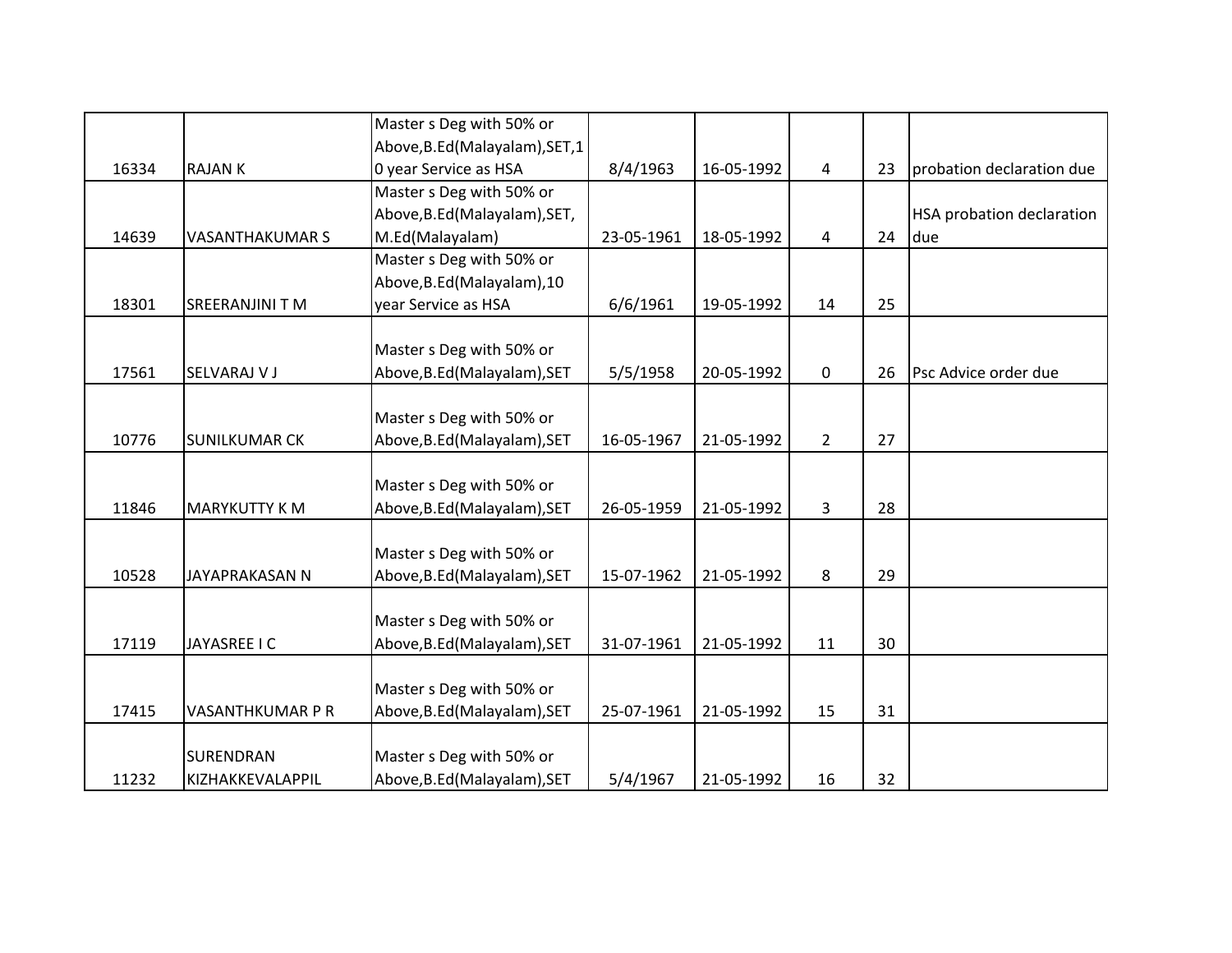|       |                      | Master s Deg with 50% or        |            |            |                |    |                                  |
|-------|----------------------|---------------------------------|------------|------------|----------------|----|----------------------------------|
| 13266 | <b>VASUMATHI K K</b> | Above, B.Ed (Malayalam), SET    | 6/2/1967   | 21-05-1992 | 21             | 33 |                                  |
|       |                      |                                 |            |            |                |    |                                  |
|       | GANGADHARAN          | Master s Deg with 50% or        |            |            |                |    |                                  |
| 13932 | KUPPADAKKATHU        | Above, B.Ed (Malayalam), SET    | 6/5/1962   | 21-05-1992 | 29             | 34 |                                  |
|       |                      |                                 |            |            |                |    |                                  |
|       |                      | Master s Deg with 50% or        |            |            |                |    |                                  |
| 12555 | MURALEEDHARAN KV     | Above, B.Ed (Malayalam), SET    | 30-06-1963 | 21-05-1992 | 30             | 35 |                                  |
|       |                      |                                 |            |            |                |    |                                  |
|       |                      | Master s Deg with 50% or        |            |            |                |    |                                  |
| 17706 | PATHUMMU P           | Above, B.Ed (Malayalam), SET    | 15-05-1962 | 25-05-1992 | $\overline{7}$ | 36 |                                  |
|       |                      |                                 |            |            |                |    | ALL CERTIFICATES ARE             |
|       |                      |                                 |            |            |                |    | DUE, IDT CERTIFICATE DUE         |
|       |                      | Master s Deg with 50% or        |            |            |                |    | <b>NOW WORKING AS</b>            |
| 14908 | <b>KOUMUDI V M</b>   | Above, B.Ed (Malayalam), SET    | 1/5/1961   | 25-05-1992 | 12             | 37 | HSST(JR)                         |
|       |                      |                                 |            |            |                |    |                                  |
|       |                      | Master s Deg with 50% or        |            |            |                |    | PSC ORDER COPY DUE PSC           |
| 17161 | RAVEENDRAN P         | Above, B.Ed (Malayalam), SET    | 15-06-1961 | 25-05-1992 | 19             | 38 | <b>LETTER COPY DUE</b>           |
|       |                      | Master s Deg with 50% or        |            |            |                |    |                                  |
|       | SREEDEVI             | Above, B.Ed (Malayalam), SET, 1 |            |            |                |    |                                  |
| 14048 | CHANGALIOTMANA       | 0 year Service as HSA           | 31-07-1963 | 25-05-1992 | 22             | 39 |                                  |
|       |                      |                                 |            |            |                |    |                                  |
|       |                      | Master s Deg with 50% or        |            |            |                |    |                                  |
| 18330 | <b>KUMARILATHA C</b> | Above, B.Ed (Malayalam), SET    | 28-05-1966 | 25-05-1992 | 30             | 40 |                                  |
|       |                      |                                 |            |            |                |    |                                  |
|       |                      | Master s Deg with 50% or        |            |            |                |    |                                  |
| 16654 | <b>VASANDA BK</b>    | Above, B.Ed (Malayalam), SET    | 5/6/1963   | 25-05-1992 | 31             | 41 |                                  |
|       |                      | Master s Deg with 50% or        |            |            |                |    |                                  |
|       |                      | Above, B.Ed (Malayalam), SET, 1 |            |            |                |    | <b>HSA probation Declaration</b> |
| 18365 | <b>ASOKANT</b>       | 0 year Service as HSA           | 20-05-1962 | 25-05-1992 | 41             | 42 | cir. copy due                    |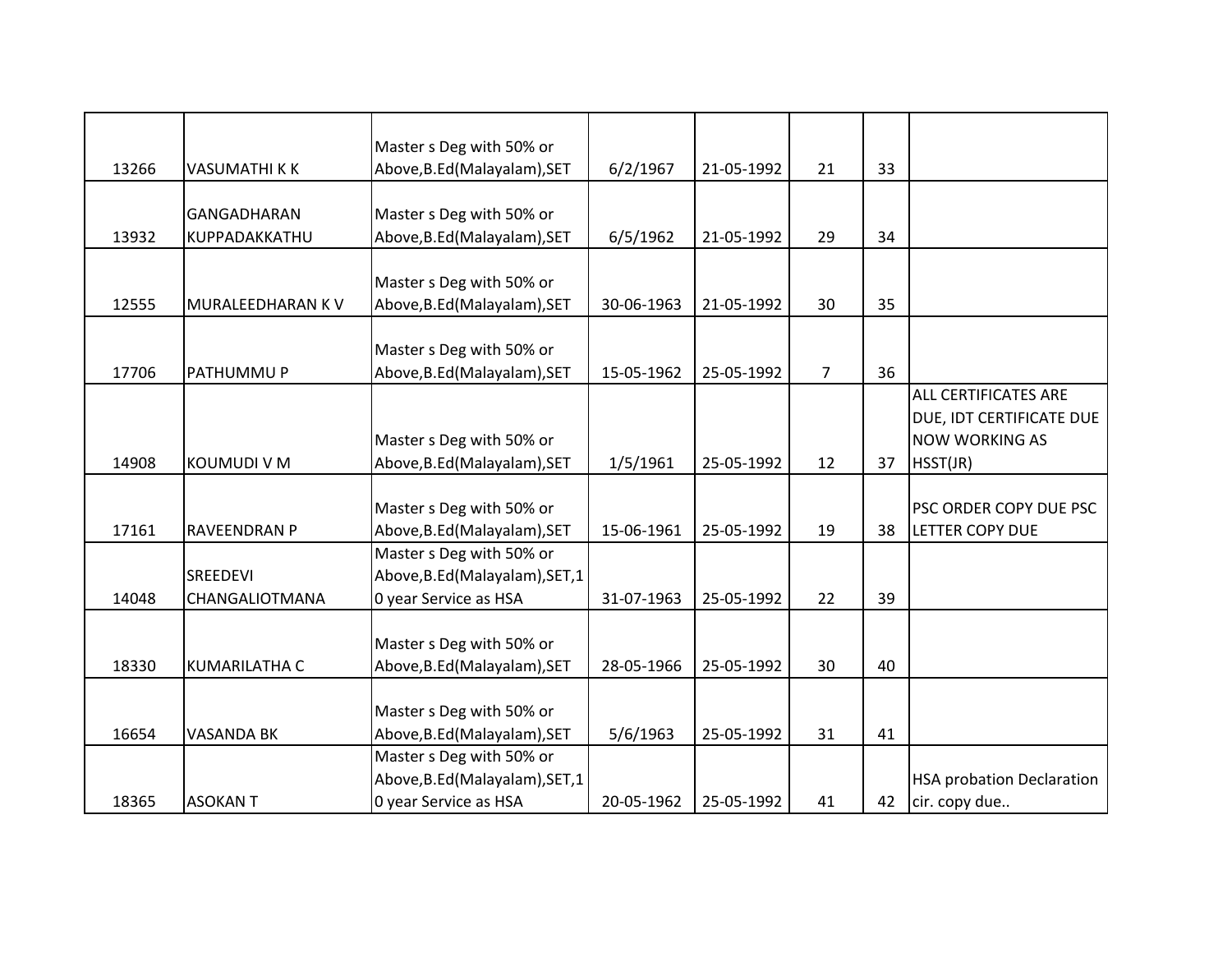|       |                         | Master s Deg with 50% or      |            |            |                |    |                             |
|-------|-------------------------|-------------------------------|------------|------------|----------------|----|-----------------------------|
| 11796 | <b>BENNY DOMINIC</b>    | Above, B.Ed (Malayalam), SET  | 18-10-1964 | 25-05-1992 | 44             | 43 |                             |
|       |                         | Master s Deg with 50% or      |            |            |                |    |                             |
|       |                         | Above, B.Ed (Malayalam), M.Ed |            |            |                |    |                             |
| 18513 | <b>CHANDRIKA DEVI S</b> | (Malayalam)                   | 5/4/1957   | 25-05-1992 | 46             | 44 |                             |
|       |                         |                               |            |            |                |    |                             |
|       |                         | Master s Deg with 50% or      |            |            |                |    |                             |
| 16912 | SHEELA K S              | Above, B.Ed (Malayalam), SET  | 21-04-1965 | 8/6/1992   | $\mathbf{1}$   | 45 |                             |
|       |                         |                               |            |            |                |    |                             |
|       |                         | Master s Deg with 50% or      |            |            |                |    |                             |
| 10791 | <b>SUJATHAK</b>         | Above, B.Ed (Malayalam), SET  | 30-05-1964 | 8/6/1992   | 4              | 46 |                             |
|       |                         |                               |            |            |                |    |                             |
|       |                         | Master s Deg with 50% or      |            |            |                |    |                             |
| 11148 | <b>REMADEVI G</b>       | Above, B.Ed (Malayalam), SET  | 28-07-1962 | 17-06-1992 | 4              | 47 |                             |
|       |                         |                               |            |            |                |    |                             |
|       |                         | Master s Deg with 50% or      |            |            |                |    |                             |
| 16072 | SYAMALA DEVI P          | Above, B.Ed (Malayalam), SET  | 28-05-1961 | 17-06-1992 | $\overline{7}$ | 48 |                             |
|       |                         |                               |            |            |                |    |                             |
|       |                         | Master s Deg with 50% or      |            |            |                |    | Masters digree cir, BEd cir |
| 17810 | <b>AMBIKA S</b>         | Above, B.Ed (Malayalam), SET  | 9/2/1960   | 23-06-1992 | 11             | 49 | due SET cir due             |
|       |                         | Master s Deg with 50% or      |            |            |                |    |                             |
| 17861 | <b>SASIKT</b>           | Above, B.Ed (Malayalam), SET  | 25-04-1959 | 23-06-1992 | 14             | 50 |                             |
|       |                         | Master s Deg with 50% or      |            |            |                |    |                             |
|       |                         | Above, B.Ed (Malayalam), 10   |            |            |                |    |                             |
| 10526 | <b>JYOTHIBAI K N</b>    | year Service as HSA           | 28-05-1966 | 3/7/1992   | 5              | 51 |                             |
|       |                         |                               |            |            |                |    |                             |
|       |                         |                               |            |            |                |    | IDT advice order copy due   |
|       |                         |                               |            |            |                |    | probation declaration       |
|       |                         | Master s Deg with 50% or      |            |            |                |    | order on current district - |
| 17476 | <b>SAJEEV D</b>         | Above, B.Ed (Malayalam), SET  | 28-05-1962 | 3/7/1992   | 8              | 52 | copy due                    |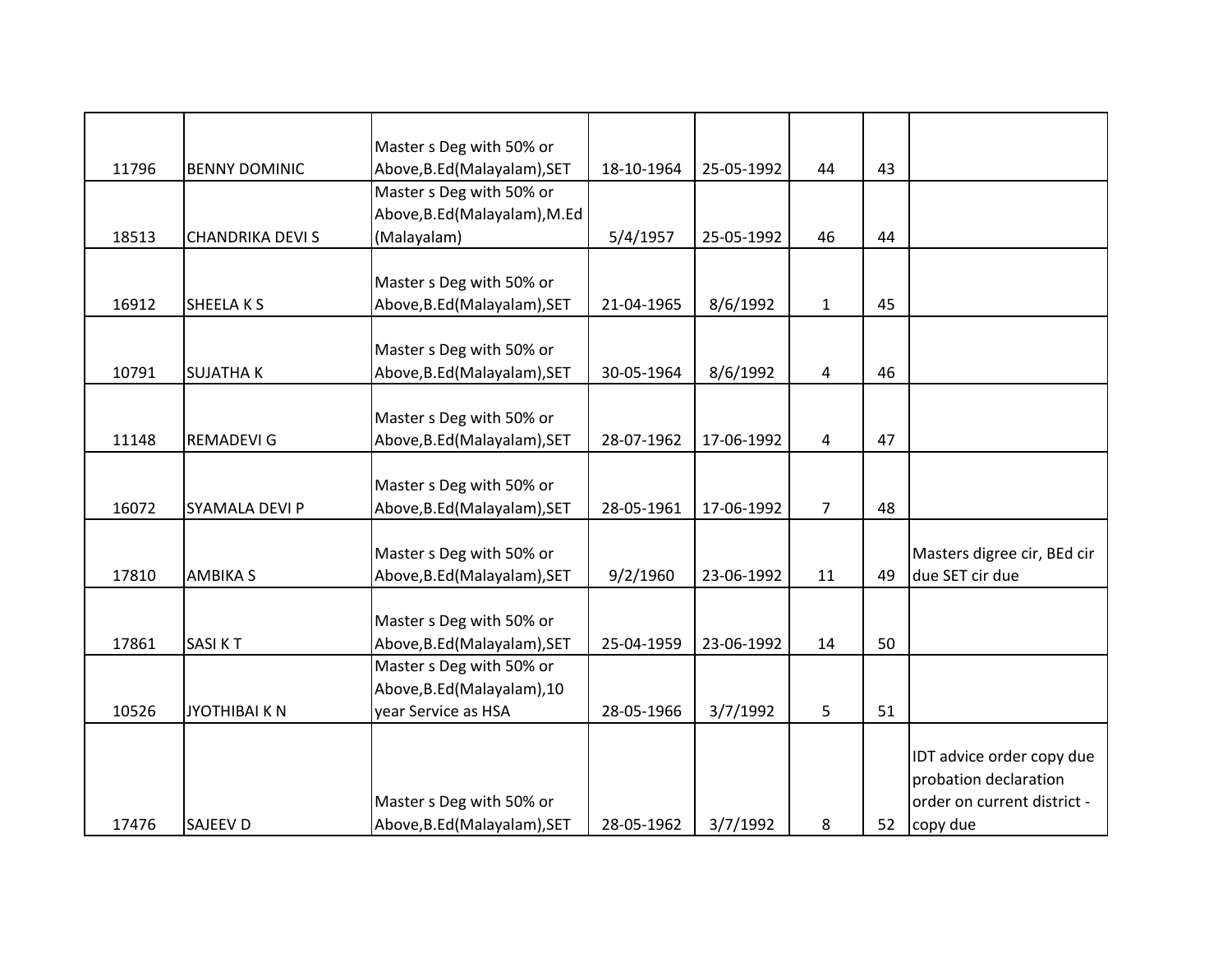|       |                        | Master s Deg with 50% or        |            |            |                |    |                                |
|-------|------------------------|---------------------------------|------------|------------|----------------|----|--------------------------------|
| 12650 | A RAMAKRISHNAN         | Above, B.Ed (Malayalam), SET    | 15-05-1961 | 18-07-1992 | 9              | 53 |                                |
|       |                        |                                 |            |            |                |    |                                |
|       |                        | Master s Deg with 50% or        |            |            |                |    |                                |
| 17304 | <b>BALAKRISHNAN PT</b> | Above, B.Ed (Malayalam), SET    | 31-07-1962 | 20-07-1992 | $\mathbf{1}$   | 54 |                                |
|       |                        | Master s Deg with 50% or        |            |            |                |    | M.ed cir. due HSA              |
|       |                        | Above, B.Ed (Malayalam), SET,   |            |            |                |    | Probation declaration          |
| 13200 | REMANI PUTHIYADATH     | M.Ed(Malayalam)                 | 24-05-1962 | 20-07-1992 | $\overline{2}$ | 55 | order due                      |
|       |                        |                                 |            |            |                |    |                                |
|       |                        | Master s Deg with 50% or        |            |            |                |    |                                |
| 18529 | K MOHANAKUMAR          | Above, B.Ed (Malayalam), SET    | 3/6/1963   | 25-07-1992 | 4              | 56 | psc advice order copy due      |
|       |                        | Master s Deg with 50% or        |            |            |                |    |                                |
|       |                        | Above, B.Ed (Malayalam), SET, 1 |            |            |                |    |                                |
| 16088 | <b>JACINTHAL D</b>     | 0 year Service as HSA           | 20-05-1963 | 25-07-1992 | 22             | 57 |                                |
|       |                        |                                 |            |            |                |    |                                |
|       |                        | Master s Deg with 50% or        |            |            |                |    |                                |
| 16688 | <b>JOLLY JOSEPH</b>    | Above, B.Ed (Malayalam), SET    | 25-05-1967 | 10/8/1992  | 10             | 58 |                                |
|       |                        |                                 |            |            |                |    |                                |
|       |                        | Master s Deg with 50% or        |            |            |                |    |                                |
| 14013 | <b>BABY GEORGE</b>     | Above, B.Ed (Malayalam), SET    | 7/9/1964   | 22-08-1992 | $\mathbf{1}$   | 59 |                                |
|       |                        |                                 |            |            |                |    |                                |
|       |                        | Master s Deg with 50% or        |            |            |                |    | Hsa prob.declaration cir.      |
| 13102 | <b>RESHHEDABEEVIS</b>  | Above, B.Ed (Malayalam), SET    | 24-05-1968 | 27-08-1992 | 5              | 60 | due.PSC Advice copy due        |
|       |                        | Master s Deg with 50% or        |            |            |                |    |                                |
|       |                        | Above, B.Ed (Malayalam), 10     |            |            |                |    | PSC ADVICE COPY DUE, IDT       |
| 17662 | LATHIKA KUMARI B       | year Service as HSA             | 25-05-1965 | 25-09-1992 | $\overline{4}$ | 61 | <b>CERTIFICATE DUE</b>         |
|       |                        |                                 |            |            |                |    |                                |
|       |                        | Master s Deg with 50% or        |            |            |                |    |                                |
| 12780 | <b>VALSALA B K</b>     | Above, B.Ed (Malayalam), SET    | 23-05-1961 | 25-09-1992 | 14             | 62 | <b>HSA PSC ADVICE COPY DUE</b> |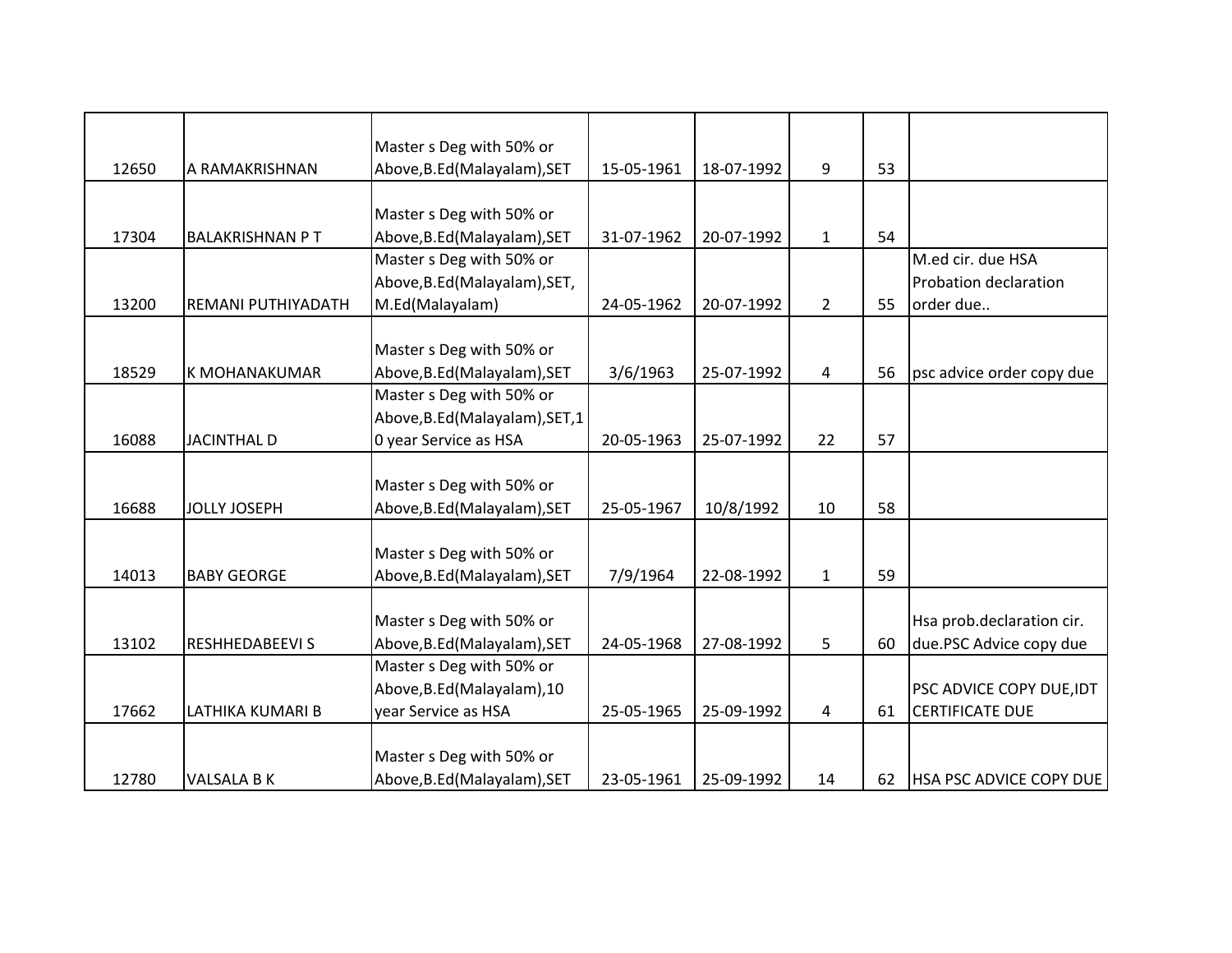|       |                          | Master s Deg with 50% or<br>Above, B.Ed (Malayalam), 10 |            |            |                |    | <b>HSA probation declaration</b><br>copy due PSC advice order |
|-------|--------------------------|---------------------------------------------------------|------------|------------|----------------|----|---------------------------------------------------------------|
| 17366 | <b>SHAJIK</b>            | year Service as HSA                                     | 21-03-1961 | 25-09-1992 | 18             | 63 | copy due                                                      |
|       |                          |                                                         |            |            |                |    |                                                               |
| 13472 | DAMODARAN V P            | Master s Deg with 50% or                                | 7/5/1961   |            | $\overline{2}$ | 64 |                                                               |
|       |                          | Above, B.Ed (Malayalam), SET                            |            | 1/10/1992  |                |    |                                                               |
|       |                          | Master s Deg with 50% or                                |            |            |                |    |                                                               |
| 17612 | PRADEEP KUMAR C          | Above, B.Ed (Malayalam), SET                            | 30-07-1962 | 7/10/1992  | $\mathbf{1}$   | 65 |                                                               |
|       |                          |                                                         |            |            |                |    |                                                               |
|       |                          | Master s Deg with 50% or                                |            |            |                |    |                                                               |
| 14816 | SREEJAP                  | Above, B.Ed (Malayalam), SET                            | 21-03-1965 | 8/10/1992  | $\mathbf{1}$   | 66 |                                                               |
|       |                          |                                                         |            |            |                |    |                                                               |
|       |                          | Master s Deg with 50% or                                |            |            |                |    |                                                               |
| 15112 | VALSALA KUMARI NB        | Above, B.Ed (Malayalam), SET                            | 18-05-1965 | 8/10/1992  | 4              | 67 |                                                               |
|       |                          |                                                         |            |            |                |    |                                                               |
|       |                          | Master s Deg with 50% or                                |            |            |                |    |                                                               |
| 13610 | <b>ABDUL LATHEEF K</b>   | Above, B.Ed (Malayalam), SET                            | 31-05-1964 | 17-10-1992 | 5              | 68 |                                                               |
|       |                          |                                                         |            |            |                |    |                                                               |
|       |                          | Master s Deg with 50% or                                |            |            |                |    |                                                               |
| 10755 | <b>LEENA THOMAS</b>      | Above, B.Ed (Malayalam), SET                            | 20-04-1965 | 17-10-1992 | 8              | 69 |                                                               |
|       |                          |                                                         |            |            |                |    |                                                               |
|       |                          | Master s Deg with 50% or                                |            |            |                |    |                                                               |
| 13238 | <b>ROSEMARY TC</b>       | Above, B.Ed (Malayalam), SET                            | 30-05-1964 | 17-10-1992 | 11             | 70 |                                                               |
|       |                          | Master s Deg with 50% or                                |            |            |                |    |                                                               |
|       |                          | Above, B.Ed (Malayalam), 10                             |            |            |                |    |                                                               |
| 12203 | <b>BALAKRISHANAN V V</b> | year Service as HSA                                     | 29-05-1965 | 17-10-1992 | 12             | 71 |                                                               |
|       |                          | Master s Deg with 50% or                                |            |            |                |    |                                                               |
|       |                          | Above, B.Ed (Malayalam), SET, 1                         |            |            |                |    |                                                               |
| 11295 | <b>NALINAK</b>           | 0 year Service as HSA                                   | 10/9/1961  | 17-10-1992 | 18             | 72 | pse advice due                                                |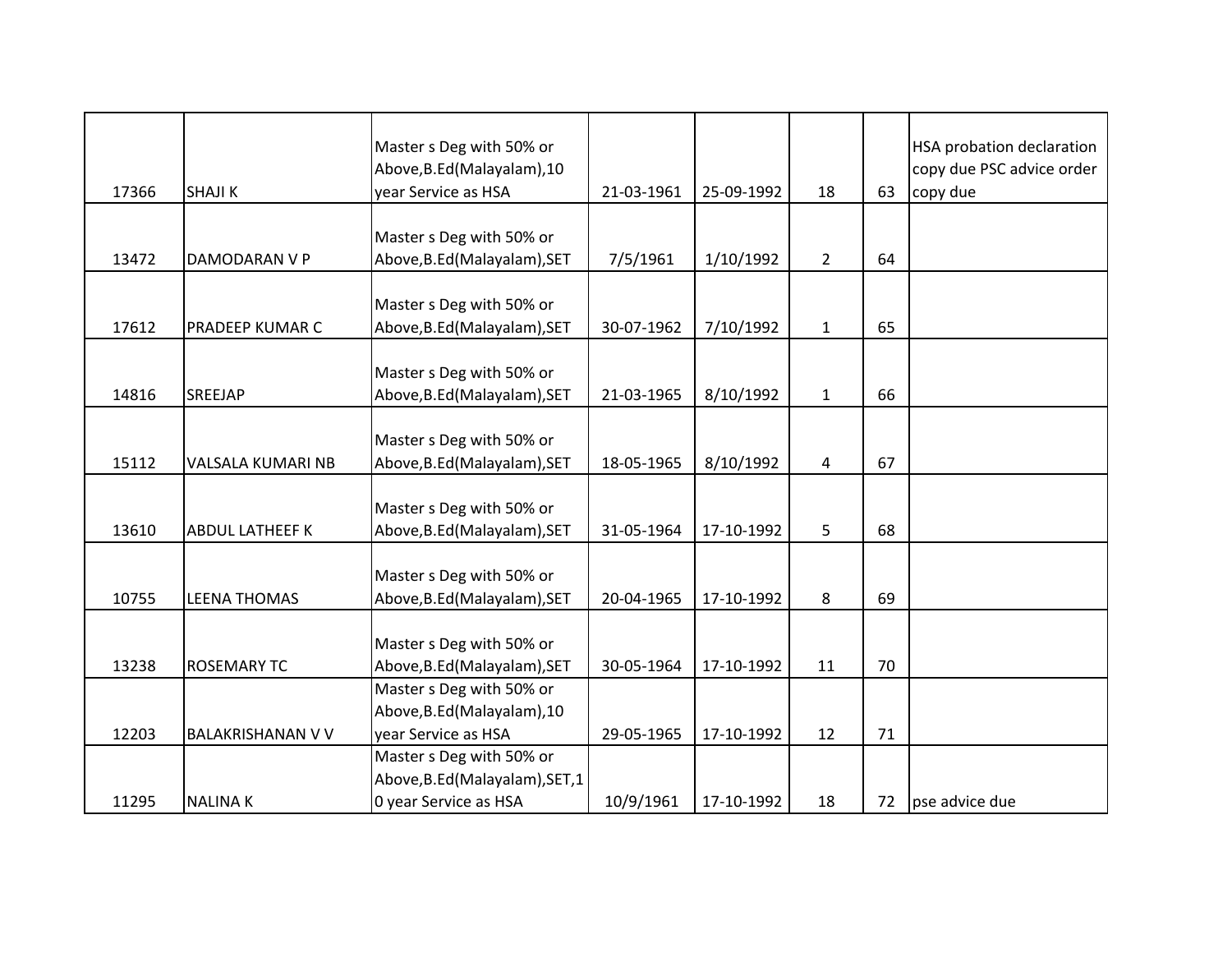|       |                            | Master s Deg with 50% or                    |            |            |                |    |                              |
|-------|----------------------------|---------------------------------------------|------------|------------|----------------|----|------------------------------|
| 12851 | ASAJEEVAN                  | Above, B.Ed (Malayalam), SET                | 1/6/1962   | 17-10-1992 | 20             | 73 |                              |
|       |                            |                                             |            |            |                |    |                              |
|       |                            | Master s Deg with 50% or                    |            |            |                |    |                              |
| 12881 | <b>GEETHAD</b>             | Above, B.Ed (Malayalam), M.Ph               |            | 17-10-1992 | 23             | 74 |                              |
|       |                            | il,10 year Service as HSA                   | 1/3/1965   |            |                |    |                              |
|       |                            | Master s Deg with 50% or                    |            |            |                |    |                              |
|       |                            | Above, B.Ed (Malayalam), 10                 |            |            |                |    | Promotion order as HSA       |
| 15640 | PHILOMINA K A              | year Service as HSA                         | 15-05-1969 | 31-10-1992 | 69             | 75 | copy due                     |
|       |                            |                                             |            |            |                |    |                              |
|       |                            | Master s Deg with 50% or                    |            |            |                |    |                              |
| 13154 | <b>J SURESH</b>            | Above, B.Ed (Malayalam), SET                | 7/11/1962  | 16-11-1992 | $\overline{2}$ | 76 |                              |
|       |                            |                                             |            |            |                |    |                              |
|       |                            | Master s Deg with 50% or                    |            |            |                |    | <b>PROBATION CERTIFICATE</b> |
| 17130 | <b>SUJATHA G</b>           | Above, B.Ed (Malayalam), SET                | 31-07-1961 | 16-11-1992 | $\overline{2}$ | 77 | <b>DUE</b>                   |
|       |                            |                                             |            |            |                |    |                              |
|       |                            | Master s Deg with 50% or                    |            |            |                |    |                              |
| 12046 | RAJENDRAPRASAD K           | Above, B.Ed (Malayalam), SET                | 30-07-1962 | 16-11-1992 | 5              | 78 |                              |
|       |                            |                                             |            |            |                |    |                              |
|       |                            | Master s Deg with 50% or                    |            |            |                |    |                              |
| 11459 | <b>GOPAKUMARA PILLAI K</b> | Above, B.Ed (Malayalam), SET                | 15-03-1963 | 17-11-1992 | 4              | 79 | prob.declaration cir.due     |
|       |                            |                                             |            |            |                |    |                              |
|       |                            | MADHUSOODANAN NAIR Master s Deg with 50% or |            |            |                |    | PSC order copy due PSC       |
| 16311 | <b>BK</b>                  | Above, B.Ed (Malayalam), SET                | 25-05-1963 | 17-11-1992 | 5              | 80 | advice letter copy due       |
|       |                            |                                             |            |            |                |    |                              |
|       |                            | Master s Deg with 50% or                    |            |            |                |    |                              |
| 13195 | <b>ABIDA BEEVI A</b>       | Above, B.Ed (Malayalam), SET                | 22-05-1960 | 17-11-1992 | 2848           | 81 |                              |
|       |                            | Master s Deg with 50% or                    |            |            |                |    |                              |
|       |                            | Above, B.Ed (Malayalam), 10                 |            |            |                |    |                              |
| 14741 | <b>JAYASREE S</b>          | year Service as HSA                         | 11/7/1962  | 30-11-1992 | 3              | 82 |                              |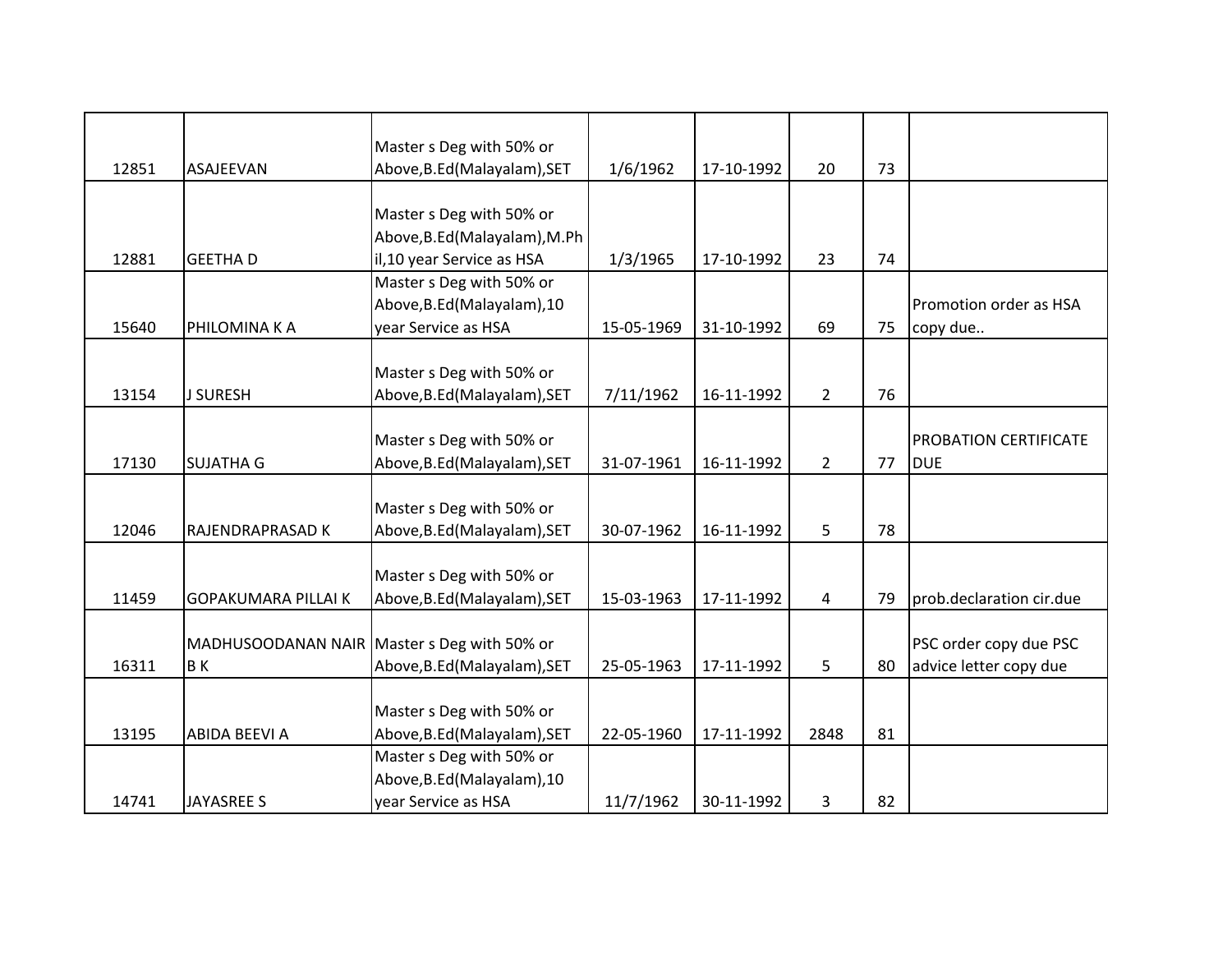|       |                          | Master s Deg with 50% or      |            |            |                |    |                          |
|-------|--------------------------|-------------------------------|------------|------------|----------------|----|--------------------------|
|       |                          | Above, B.Ed (Malayalam), 10   |            |            |                |    |                          |
| 15177 | <b>JAYASREE C</b>        | year Service as HSA           | 1/5/1965   | 30-11-1992 | $\overline{4}$ | 83 |                          |
|       |                          |                               |            |            |                |    |                          |
|       |                          | Master s Deg with 50% or      |            |            |                |    | probation declaration    |
| 13358 | <b>ASHRAF A</b>          | Above, B.Ed (Malayalam), SET  | 1/6/1967   | 1/12/1992  | $\mathbf{1}$   | 84 | certificate due,         |
|       |                          | Master s Deg with 50% or      |            |            |                |    |                          |
|       |                          | Above, B.Ed (Malayalam), SET, |            |            |                |    |                          |
| 16868 | <b>RAGHUNATHAN M</b>     | M.Ed(Malayalam)               | 31-05-1966 | 1/12/1992  | $2^{\circ}$    | 85 |                          |
|       |                          |                               |            |            |                |    |                          |
|       |                          | Master s Deg with 50% or      |            |            |                |    |                          |
| 13048 | PRADEEPKUMAR A           | Above, B.Ed (Malayalam), SET  | 20-05-1964 | 1/12/1992  | 5              | 86 |                          |
|       |                          |                               |            |            |                |    |                          |
|       |                          | Master s Deg with 50% or      |            |            |                |    |                          |
| 11339 | <b>VIJAYAKUMARAN E P</b> | Above, B.Ed (Malayalam), SET  | 16-04-1961 | 1/12/1992  | $\overline{7}$ | 87 | By transfer cir. due     |
|       |                          |                               |            |            |                |    |                          |
|       |                          | Master s Deg with 50% or      |            |            |                |    |                          |
| 15352 | <b>SUNEETHITP</b>        | Above, B.Ed (Malayalam), SET  | 4/5/1964   | 1/12/1992  | 9              | 88 |                          |
|       |                          |                               |            |            |                |    |                          |
|       |                          | Master s Deg with 50% or      |            |            |                |    |                          |
| 16539 | MURALEEDHARAN M V        | Above, B.Ed (Malayalam), SET  | 1/6/1961   | 1/12/1992  | 11             | 89 |                          |
|       |                          |                               |            |            |                |    |                          |
|       |                          | Master s Deg with 50% or      |            |            |                |    |                          |
| 15242 | <b>DAKSHAYANI M</b>      | Above, B.Ed (Malayalam), SET  | 3/5/1961   | 4/12/1992  | 4              | 90 |                          |
|       | <b>JANARDANAN</b>        |                               |            |            |                |    |                          |
|       | <b>KAKKOPRATH EDYILE</b> | Master s Deg with 50% or      |            |            |                |    |                          |
| 17222 | VEEDU                    | Above, B.Ed (Malayalam), SET  | 10/11/1957 | 4/12/1992  | 6              | 91 |                          |
|       |                          |                               |            |            |                |    | Psc advice copy due,     |
|       |                          | Master s Deg with 50% or      |            |            |                |    | service cir due HSA      |
| 18056 | <b>SANTHAKP</b>          | Above, B.Ed (Malayalam), SET  | 24-06-1957 | 11/12/1992 | 17             | 92 | prob.declaration cir due |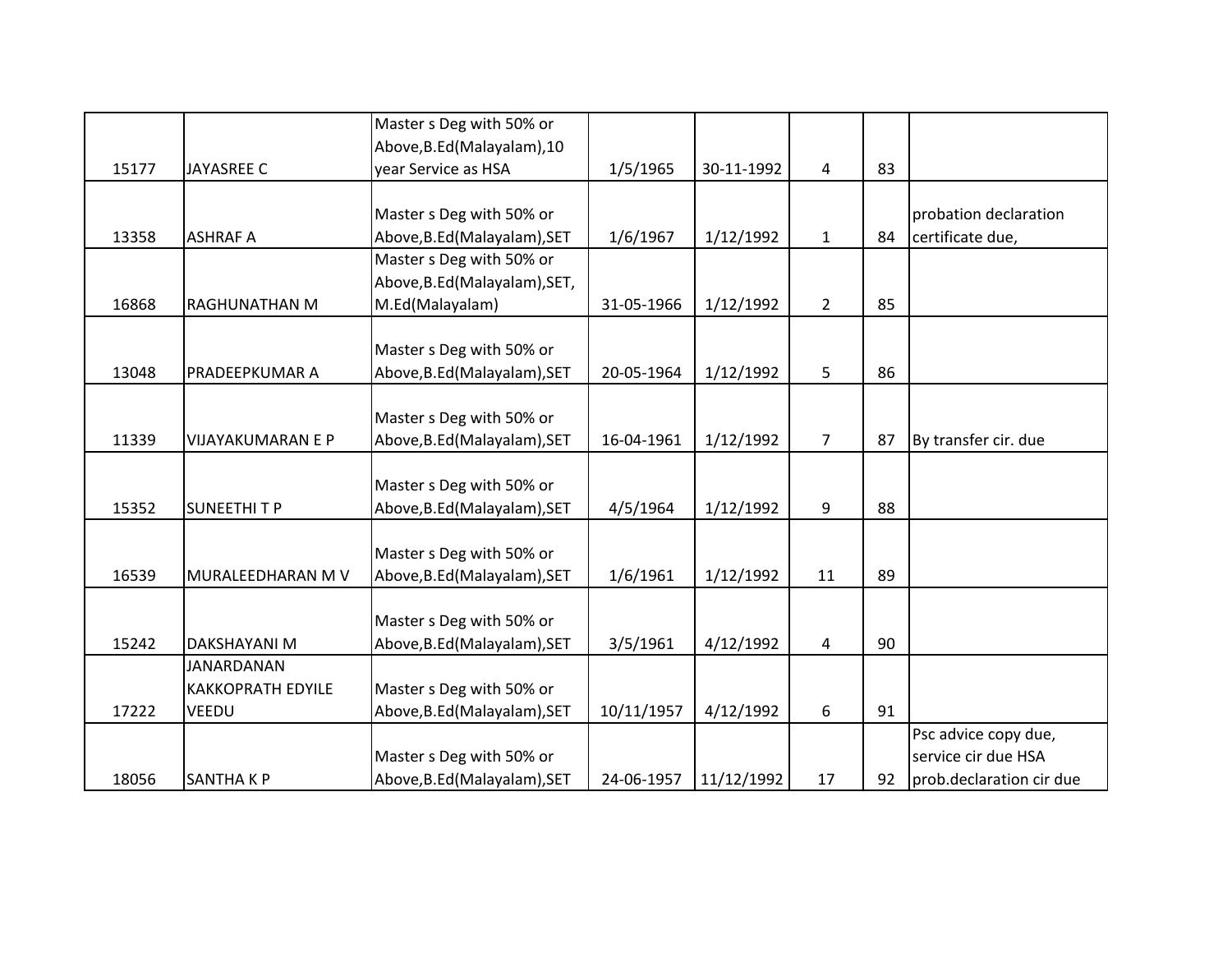|       |                            | Master s Deg with 50% or      |            |            |              |     |                            |
|-------|----------------------------|-------------------------------|------------|------------|--------------|-----|----------------------------|
| 11680 | SREEVALSAN T G             | Above, B.Ed (Malayalam), SET  | 5/4/1960   | 9/2/1993   | 3            | 93  |                            |
|       |                            |                               |            |            |              |     |                            |
|       |                            | Master s Deg with 50% or      |            |            |              |     |                            |
| 14718 | <b>ACHUTHAN A</b>          | Above, B.Ed (Malayalam), SET  | 6/5/1960   | 9/2/1993   | 3            | 94  |                            |
|       |                            |                               |            |            |              |     |                            |
|       |                            | Master s Deg with 50% or      |            |            |              |     |                            |
| 14440 | <b>JAMEELA K P</b>         | Above, B.Ed (Malayalam), SET  | 30-07-1962 | 9/2/1993   | 4            | 95  |                            |
|       |                            |                               |            |            |              |     |                            |
|       |                            |                               |            |            |              |     | psc advice copy SL No.due  |
|       |                            | Master s Deg with 50% or      |            |            |              |     | Prob.declaration cir.copy  |
| 13716 | <b>USHAKUMARIL</b>         | Above, B.Ed (Malayalam), SET  | 20-05-1963 | 20-02-1993 | 13           | 96  | due                        |
|       |                            | Master s Deg with 50% or      |            |            |              |     | Hsa Promotion order copy   |
|       |                            | Above, B.Ed (Malayalam), 10   |            |            |              |     | due (Wrongly given Psc-    |
| 16677 | <b>VINOD P PULLENCHERY</b> | year Service as HSA           | 25-05-1969 | 20-02-1993 | 105          | 97  | order details)             |
|       |                            |                               |            |            |              |     |                            |
|       |                            | Master s Deg with 50% or      |            |            |              |     |                            |
| 18052 | <b>TK RAMANI</b>           | Above, B.Ed (Malayalam), SET  | 3/10/1958  | 30-04-1993 | $\mathbf{1}$ | 98  |                            |
|       |                            | Master s Deg with 50% or      |            |            |              |     |                            |
|       |                            | Above, B.Ed (Malayalam), M.Ed |            |            |              |     |                            |
| 17137 | <b>BHAVANIC</b>            | (Malayalam)                   | 15-12-1958 | 30-04-1993 | 3            | 99  |                            |
|       |                            | Master s Deg with 50% or      |            |            |              |     | set csertificate           |
|       |                            | Above, B.Ed (Malayalam), 10   |            |            |              |     | due, probation certificate |
| 13311 | <b>SUDHAPK</b>             | year Service as HSA           | 25-05-1966 | 19-05-1993 | 6            | 100 | due,                       |
|       |                            |                               |            |            |              |     |                            |
|       |                            | Master s Deg with 50% or      |            |            |              |     |                            |
| 14665 | MICHAEL P E                | Above, B.Ed (Malayalam), SET  | 15-05-1969 | 19-05-1993 | 349          | 101 |                            |
|       |                            |                               |            |            |              |     |                            |
|       |                            | Master s Deg with 50% or      |            |            |              |     |                            |
| 13500 | PRABHAKARAN V P            | Above, B.Ed (Malayalam), SET  | 5/5/1965   | 20-05-1993 | $\mathbf{1}$ | 102 |                            |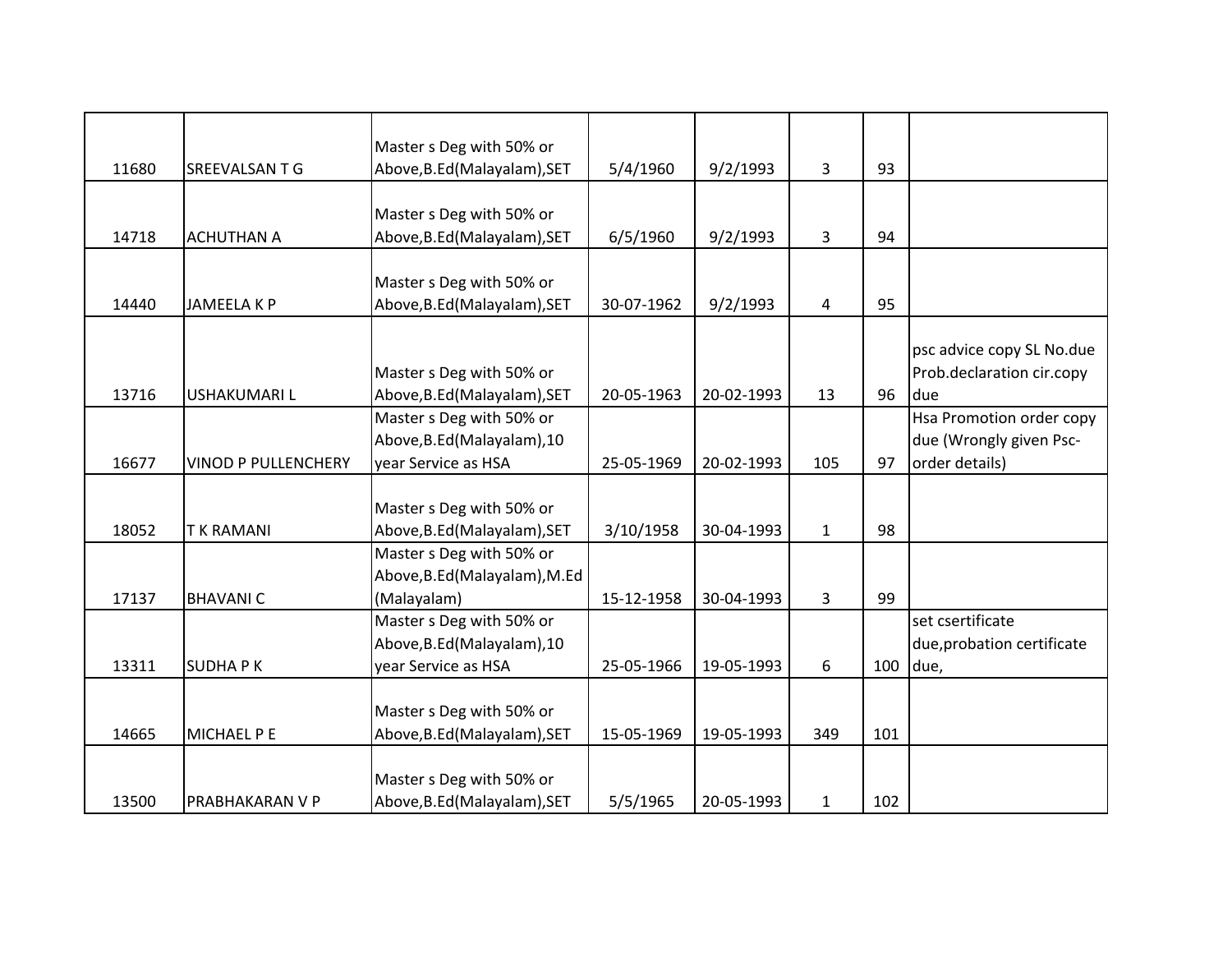|       |                      | Master s Deg with 50% or                                 |            |            |                |     |                           |
|-------|----------------------|----------------------------------------------------------|------------|------------|----------------|-----|---------------------------|
|       |                      | Above, B.Ed (Malayalam), M.Ph                            |            |            |                |     |                           |
|       |                      | il, NET/JRF, 10 year Service as                          |            |            |                |     | Mphil cir due, HSA        |
| 17526 | <b>SUDHAP</b>        | <b>HSA</b>                                               | 15-07-1963 | 27-05-1993 | $\overline{2}$ | 103 | prob.declaration cir. due |
|       |                      |                                                          |            |            |                |     |                           |
| 16478 | <b>GANGADHARAN P</b> | Master s Deg with 50% or<br>Above, B.Ed (Malayalam), SET | 3/4/1963   | 27-05-1993 | 6              | 104 |                           |
|       |                      | Master s Deg with 50% or                                 |            |            |                |     |                           |
|       |                      | Above, B.Ed (Malayalam), 10                              |            |            |                |     | idt HSA probation         |
| 12357 | PADMINIAMMA P N      | year Service as HSA                                      | 1/5/1959   | 31-05-1993 | 1068           | 105 | declaration cir. due      |
|       |                      |                                                          |            |            |                |     |                           |
|       |                      | Master s Deg with 50% or                                 |            |            |                |     |                           |
| 17028 | <b>SYAMALA N</b>     | Above, B.Ed (Malayalam), SET                             | 25-06-1961 | 23-06-1993 | 16             | 106 |                           |
|       |                      |                                                          |            |            |                |     |                           |
|       |                      | Master s Deg with 50% or                                 |            |            |                |     |                           |
| 14450 | <b>GEETHAN</b>       | Above, B.Ed (Malayalam), Ph.D                            | 15-04-1965 | 23-06-1993 | 2848           | 107 |                           |
|       |                      | Master s Deg with 50% or                                 |            |            |                |     |                           |
|       |                      | Above, B.Ed (Malayalam), 10                              |            |            |                |     |                           |
| 17624 | NASEEMA K A          | year Service as HSA                                      | 12/11/1963 | 1/7/1993   | 41             | 108 | PSC advice copy due       |
|       |                      |                                                          |            |            |                |     |                           |
|       |                      | Master s Deg with 50% or                                 |            |            |                |     |                           |
| 13564 | <b>JAYAKUMAR R</b>   | Above, B.Ed (Malayalam), SET                             | 1/3/1960   | 8/7/1993   | $\mathbf{1}$   | 109 |                           |
|       |                      |                                                          |            |            |                |     |                           |
|       |                      | Master s Deg with 50% or                                 |            |            |                |     |                           |
| 15303 | <b>SHYLAJAK</b>      | Above, B.Ed (Malayalam), SET                             | 30-11-1956 | 14-07-1993 | $\mathbf{1}$   | 110 |                           |
|       |                      |                                                          |            |            |                |     |                           |
|       |                      | Master s Deg with 50% or                                 |            |            |                |     |                           |
| 15371 | RAGHUNATHAN PILLAI G | Above, B.Ed (Malayalam), SET                             | 13-09-1958 | 14-07-1993 | $\overline{2}$ | 111 | PSC advice copy not clear |
|       |                      |                                                          |            |            |                |     |                           |
|       |                      | Master s Deg with 50% or                                 |            |            |                |     |                           |
| 14487 | <b>GIRIJA M A</b>    | Above, B.Ed (Malayalam), SET                             | 5/5/1963   | 22-07-1993 | 12             | 112 |                           |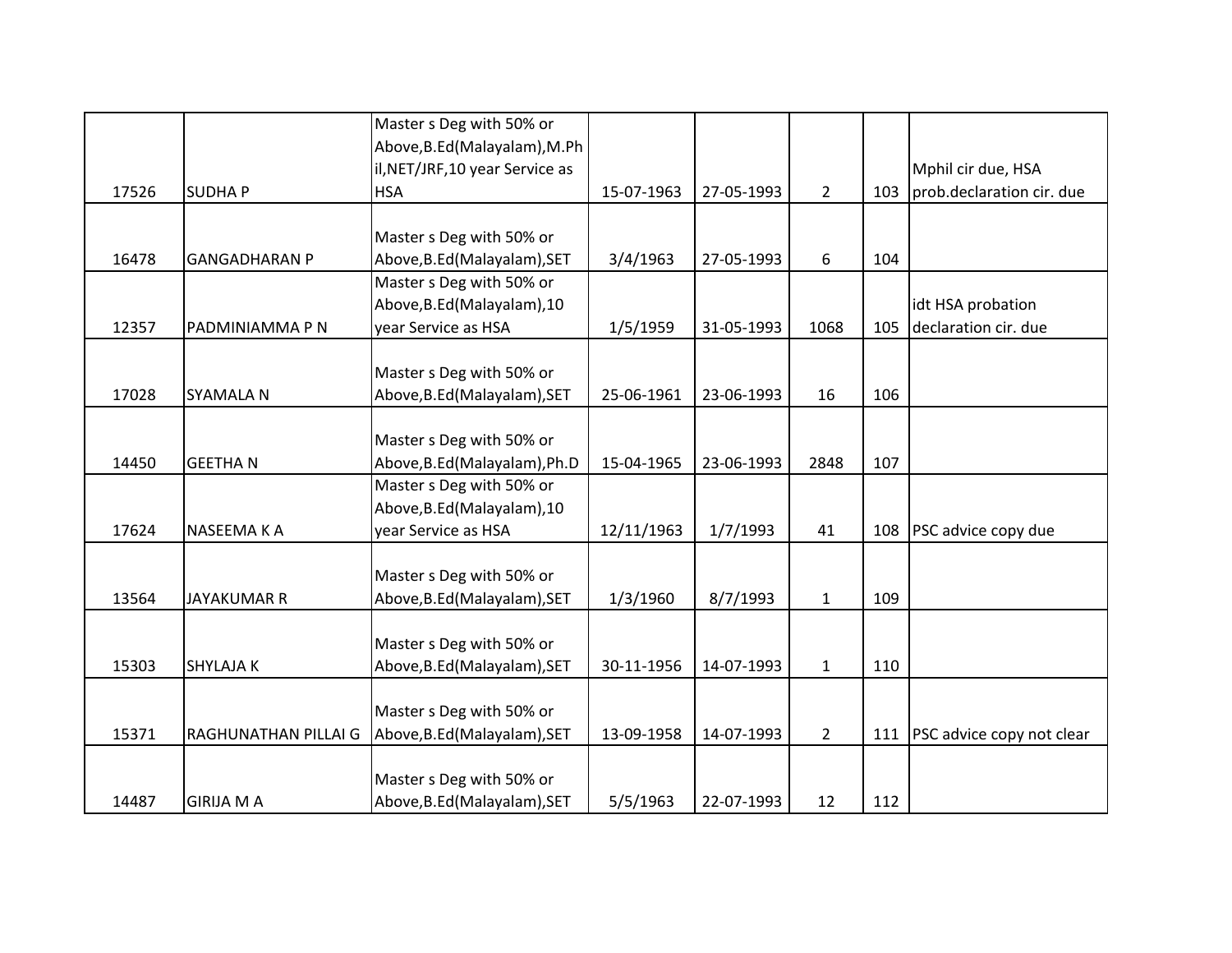|       |                        | Master s Deg with 50% or     |            |            |                |     |                                  |
|-------|------------------------|------------------------------|------------|------------|----------------|-----|----------------------------------|
| 14824 | SATHIABHAMA N          | Above, B.Ed (Malayalam), SET | 1/6/1966   | 17-08-1993 | $\overline{7}$ | 113 |                                  |
|       |                        |                              |            |            |                |     |                                  |
|       |                        | Master s Deg with 50% or     |            |            |                |     |                                  |
| 12604 | <b>BINDUK</b>          | Above, B.Ed (Malayalam), SET | 31-05-1970 | 24-08-1993 | 55             | 114 |                                  |
|       |                        |                              |            |            |                |     |                                  |
|       |                        | Master s Deg with 50% or     |            |            |                |     |                                  |
| 17730 | <b>MINIK</b>           | Above, B.Ed (Malayalam), SET | 25-05-1970 | 4/9/1993   | 49             | 115 |                                  |
|       |                        |                              |            |            |                |     | Promotion order as HSA           |
|       |                        | Master s Deg with 50% or     |            |            |                |     | copy due HSA probation           |
| 10467 | <b>BENOY KUMAR K N</b> | Above, B.Ed (Malayalam), SET | 30-05-1968 | 24-09-1993 | 20             | 116 | declaration order copy due       |
|       |                        |                              |            |            |                |     |                                  |
|       |                        | Master s Deg with 50% or     |            |            |                |     |                                  |
| 14214 | <b>SUBAIDA BEEVI M</b> | Above, B.Ed (Malayalam), SET | 8/2/1962   | 18-10-1993 | $\mathbf{1}$   | 117 |                                  |
|       |                        |                              |            |            |                |     |                                  |
|       |                        | Master s Deg with 50% or     |            |            |                |     |                                  |
| 16626 | THANUJA M J            | Above, B.Ed (Malayalam), SET | 3/7/1961   | 3/11/1993  | $\overline{3}$ | 118 |                                  |
|       |                        | Master s Deg with 50% or     |            |            |                |     |                                  |
|       |                        | Above, B.Ed (Malayalam), 10  |            |            |                |     |                                  |
| 17751 | S SYAMALAKUMARI        | year Service as HSA          | 31-05-1961 | 20-11-1993 | $\mathbf{1}$   | 119 |                                  |
|       |                        |                              |            |            |                |     |                                  |
|       |                        | Master s Deg with 50% or     |            |            |                |     |                                  |
| 10732 | <b>VENUGOPALAN KV</b>  | Above, B.Ed (Malayalam), SET | 25-04-1965 | 20-11-1993 | $\mathbf{1}$   | 120 |                                  |
|       |                        |                              |            |            |                |     |                                  |
|       |                        | Master s Deg with 50% or     |            |            |                |     |                                  |
| 11480 | P SREEDEVI             | Above, B.Ed (Malayalam), SET | 9/2/1962   | 20-11-1993 | $\overline{2}$ | 121 |                                  |
|       |                        |                              |            |            |                |     |                                  |
|       |                        | Master s Deg with 50% or     |            |            |                |     | <b>HSA probation declaration</b> |
| 16415 | SASTRASARMAN A         | Above, B.Ed (Malayalam), SET | 5/4/1965   | 20-11-1993 | 5              | 122 | cirdue                           |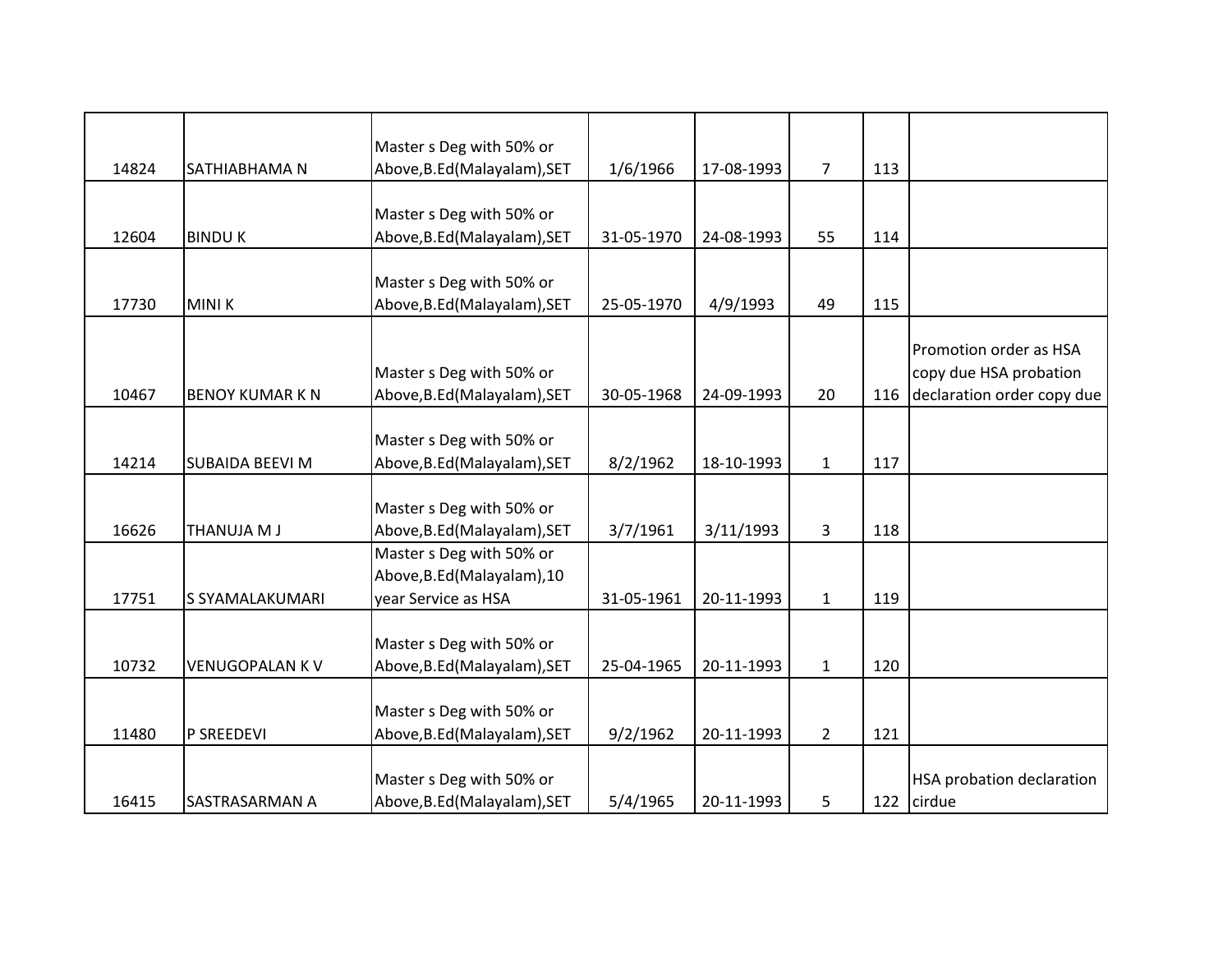|       |                         | Master s Deg with 50% or        |            |            |                |     |                            |
|-------|-------------------------|---------------------------------|------------|------------|----------------|-----|----------------------------|
| 11203 | <b>SUSEELAK</b>         | Above, B.Ed (Malayalam), SET    | 10/4/1963  | 20-11-1993 | 6              | 123 |                            |
|       |                         | Master s Deg with 50% or        |            |            |                |     |                            |
|       |                         | Above, B.Ed (Malayalam), SET, 1 |            |            |                |     |                            |
| 10321 | <b>VALSALA KUMARI S</b> | 0 year Service as HSA           | 30-07-1961 | 20-11-1993 | 16             | 124 | PSC advice copy SL No. due |
|       |                         |                                 |            |            |                |     |                            |
|       |                         | Master s Deg with 50% or        |            |            |                |     |                            |
| 12718 | <b>SAMBHAVY V P</b>     | Above, B.Ed (Malayalam), SET    | 25-05-1961 | 11/1/1994  | $\mathbf{1}$   | 125 |                            |
|       |                         | Master s Deg with 50% or        |            |            |                |     |                            |
|       |                         | Above, B.Ed (Malayalam), SET, 1 |            |            |                |     |                            |
| 15579 | M S SUMANGALI           | 0 year Service as HSA           | 29-05-1965 | 11/1/1994  | $\overline{2}$ | 126 |                            |
|       |                         | Master s Deg with 50% or        |            |            |                |     |                            |
|       |                         | Above, B.Ed (Malayalam), 10     |            |            |                |     |                            |
| 11640 | LEELA CK                | year Service as HSA             | 5/10/1959  | 28-01-1994 | $\mathbf{1}$   | 127 |                            |
|       |                         |                                 |            |            |                |     |                            |
|       |                         | Master s Deg with 50% or        |            |            |                |     |                            |
| 17071 | <b>VIJAYAVALLI P</b>    | Above, B.Ed (Malayalam), SET    | 8/3/1959   | 3/3/1994   | 3              | 128 | probation certificate due  |
|       |                         | Master s Deg with 50% or        |            |            |                |     |                            |
|       |                         | Above, B.Ed (Malayalam), 10     |            |            |                |     |                            |
| 15933 | THANKACHAN J            | year Service as HSA             | 1/11/1960  | 5/5/1994   | 89             | 129 |                            |
|       |                         |                                 |            |            |                |     |                            |
|       |                         | Master s Deg with 50% or        |            |            |                |     |                            |
| 11614 | <b>JUSLET L</b>         | Above, B.Ed (Malayalam), SET    | 25-07-1962 | 9/6/1994   | $\mathbf{1}$   | 130 |                            |
|       |                         | Master s Deg with 50% or        |            |            |                |     |                            |
|       |                         | Above, B.Ed (Malayalam), NET/   |            |            |                |     |                            |
| 10681 | <b>MAYA M R</b>         | <b>JRF</b>                      | 10/5/1965  | 9/6/1994   | 3              | 131 |                            |
|       |                         |                                 |            |            |                |     |                            |
|       |                         | Master s Deg with 50% or        |            |            |                |     |                            |
| 17969 | <b>ASMA BEEVI M</b>     | Above, B.Ed (Malayalam), SET    | 20-05-1966 | 9/6/1994   | $\overline{7}$ | 132 |                            |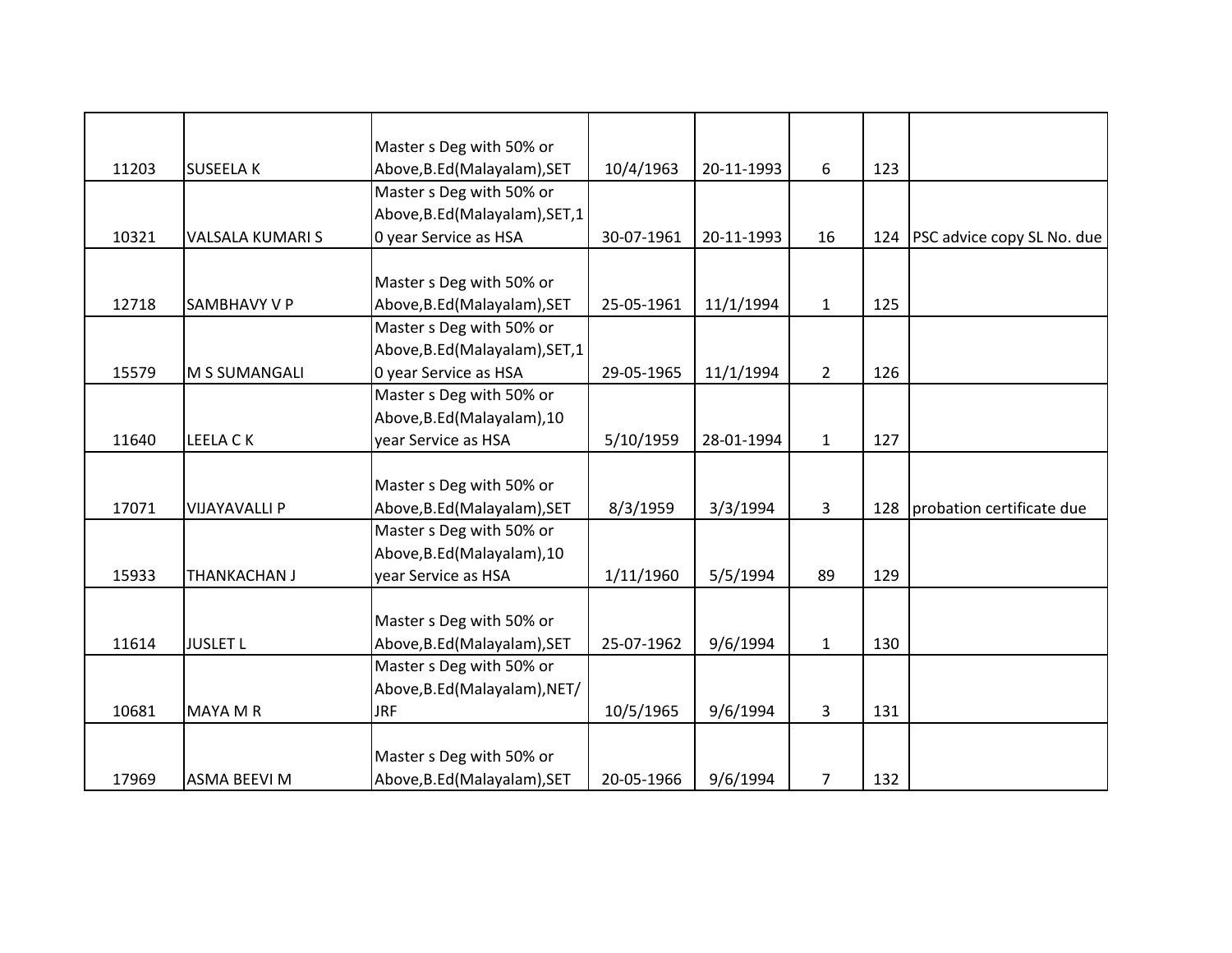|       |                          | Master s Deg with 50% or        |            |            |              |     |                |
|-------|--------------------------|---------------------------------|------------|------------|--------------|-----|----------------|
| 11007 | MUHAMMED SIDDIKH M       | Above, B.Ed (Malayalam), SET    | 15-05-1963 | 16-07-1994 | $\mathbf{1}$ | 133 |                |
|       |                          |                                 |            |            |              |     |                |
|       |                          | Master s Deg with 50% or        |            |            |              |     |                |
| 13352 | RAJAGOPALAN K V          | Above, B.Ed (Malayalam), SET    | 16-10-1958 | 28-07-1994 | 4            | 134 |                |
|       |                          | Master s Deg with 50% or        |            |            |              |     |                |
|       |                          | Above, B.Ed (Malayalam), M.Ed   |            |            |              |     |                |
| 18150 | <b>GIRIJA KUMARI N J</b> | (Malayalam)                     | 29-05-1960 | 17-08-1994 | 3            | 135 |                |
|       |                          |                                 |            |            |              |     |                |
|       | <b>G KESAVAN</b>         | Master s Deg with 50% or        |            |            |              |     |                |
| 16399 | <b>NAMPOOTHIRI</b>       | Above, B.Ed (Malayalam), SET    | 12/9/1958  | 20-09-1994 | 4            | 136 |                |
|       |                          |                                 |            |            |              |     |                |
|       |                          | Master s Deg with 50% or        |            |            |              |     |                |
| 11309 | JAYASREE K S             | Above, B.Ed (Malayalam), SET    | 30-04-1964 | 22-09-1994 | $2^{\circ}$  | 137 |                |
|       |                          | Master s Deg with 50% or        |            |            |              |     |                |
|       |                          | Above, B.Ed (Malayalam), 10     |            |            |              |     |                |
| 14516 | <b>CLARET J</b>          | year Service as HSA             | 22-05-1966 | 29-09-1994 | $\mathbf{1}$ | 138 | psc advice due |
|       |                          | Master s Deg with 50% or        |            |            |              |     |                |
|       |                          | Above, B.Ed (Malayalam), 10     |            |            |              |     |                |
| 11528 | SOUTHAMINI K B           | year Service as HSA             | 25-01-1964 | 28-10-1994 | $\mathbf{1}$ | 139 |                |
|       |                          |                                 |            |            |              |     |                |
|       |                          | Master s Deg with 50% or        |            |            |              |     |                |
| 13361 | VASANTHAKUMARI K P       | Above, B.Ed (Malayalam), SET    | 12/1/1959  | 28-10-1994 | 3            | 140 |                |
|       |                          |                                 |            |            |              |     |                |
|       |                          | Master s Deg with 50% or        |            |            |              |     |                |
| 14750 | PUSHPALATHA D            | Above, B.Ed (Malayalam), SET    | 25-04-1965 | 1/11/1994  | $\mathbf{1}$ | 141 |                |
|       |                          | Master s Deg with 50% or        |            |            |              |     |                |
|       |                          | Above, B.Ed (Malayalam), SET, 1 |            |            |              |     |                |
| 16060 | <b>JOSEKUTTY M C</b>     | 0 year Service as HSA           | 26-05-1961 | 5/11/1994  | 3            | 142 |                |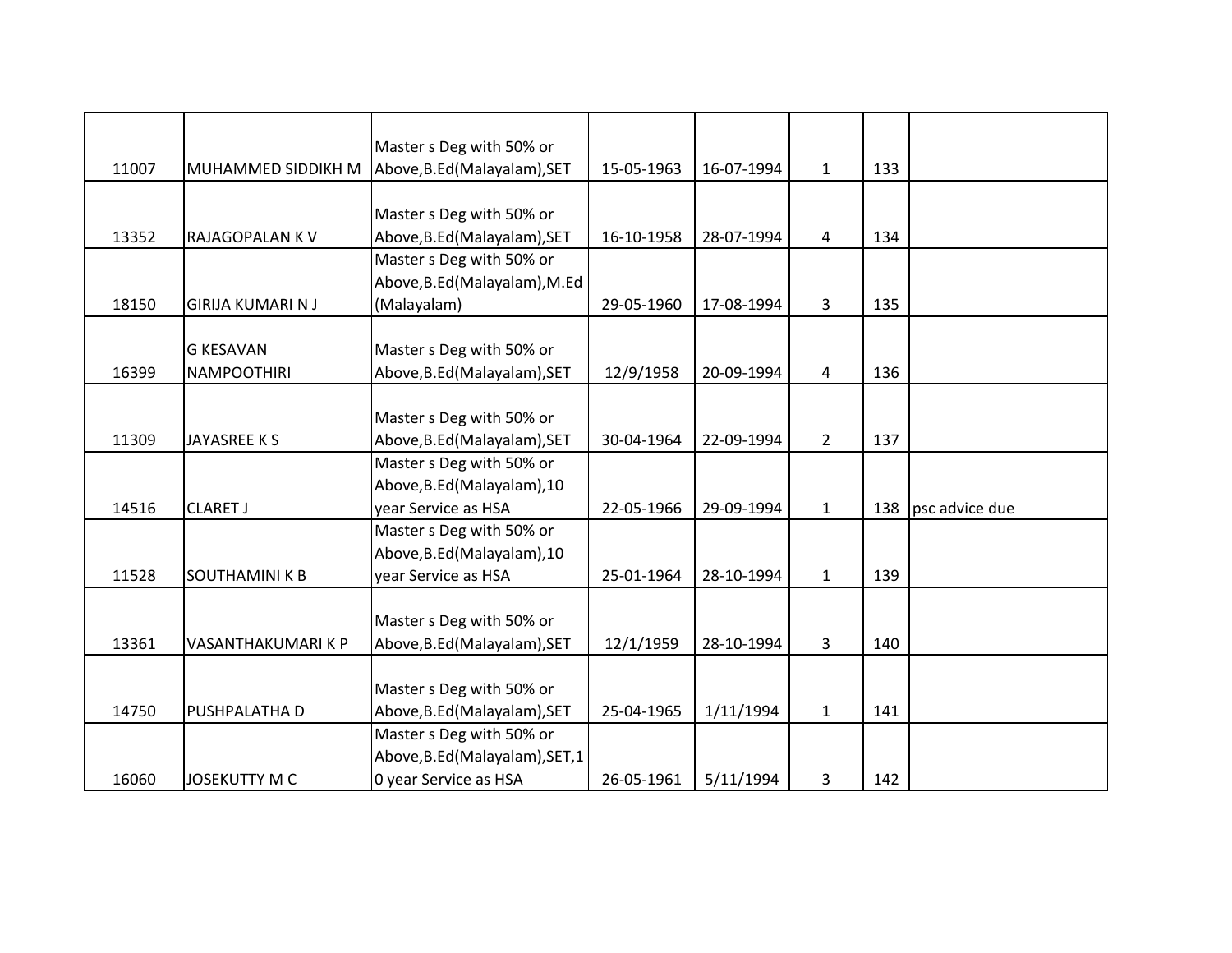|       |                                          | Master s Deg with 50% or        |            |            |                |     |                            |
|-------|------------------------------------------|---------------------------------|------------|------------|----------------|-----|----------------------------|
| 13050 | <b>MYDHILY R</b>                         | Above, B.Ed (Malayalam), SET    | 10/12/1959 | 8/11/1994  | $\mathbf{1}$   | 143 |                            |
|       |                                          | Master s Deg with 50% or        |            |            |                |     |                            |
|       |                                          | Above, B.Ed (Malayalam), SET, 1 |            |            |                |     |                            |
| 12652 | MOHAMMED BASHEER M 0 year Service as HSA |                                 | 15-04-1967 | 17-12-1994 | 39884          | 144 |                            |
|       |                                          |                                 |            |            |                |     |                            |
|       |                                          | Master s Deg with 50% or        |            |            |                |     | <b>IDT PROBATION ORDER</b> |
| 13829 | PRAKASH V                                | Above, B.Ed (Malayalam), SET    | 30-05-1964 | 4/3/1995   | $\mathbf{1}$   | 145 | <b>DUE</b>                 |
|       |                                          |                                 |            |            |                |     |                            |
|       |                                          | Master s Deg with 50% or        |            |            |                |     |                            |
| 15709 | <b>VIJAYAKUMAR M K</b>                   | Above, B.Ed (Malayalam), SET    | 20-05-1964 | 20-03-1995 | $\mathbf{1}$   | 146 |                            |
|       |                                          | Master s Deg with 50% or        |            |            |                |     |                            |
|       |                                          | Above, B.Ed (Malayalam), 10     |            |            |                |     |                            |
| 12012 | MINI K G                                 | year Service as HSA             | 18-04-1965 | 21-03-1995 | $\overline{2}$ | 147 |                            |
|       |                                          | Master s Deg with 50% or        |            |            |                |     |                            |
|       |                                          | Above, B.Ed (Malayalam), 10     |            |            |                |     |                            |
| 12886 | PRESANNA KUMARY K                        | year Service as HSA             | 10/5/1959  | 23-03-1995 | $\mathbf{1}$   | 148 |                            |
|       |                                          | Master s Deg with 50% or        |            |            |                |     |                            |
|       |                                          | Above, B.Ed (Malayalam), 10     |            |            |                |     |                            |
| 13049 | <b>SOUDA KS</b>                          | year Service as HSA             | 25-12-1958 | 23-03-1995 | 3              | 149 |                            |
|       |                                          | Master s Deg with 50% or        |            |            |                |     |                            |
|       |                                          | Above, B.Ed (Malayalam), 10     |            |            |                |     |                            |
| 18242 | <b>SHOBHANAKUMARY P</b>                  | year Service as HSA             | 29-05-1959 | 23-03-1995 | 4              | 150 |                            |
|       |                                          |                                 |            |            |                |     |                            |
|       |                                          | Master s Deg with 50% or        |            |            |                |     |                            |
| 12200 | <b>CEITA R MIRANDA</b>                   | Above, B.Ed (Malayalam), SET    | 30-04-1965 | 23-03-1995 | 4              | 151 |                            |
|       |                                          | Master s Deg with 50% or        |            |            |                |     |                            |
|       |                                          | Above, B.Ed (Malayalam), 10     |            |            |                |     |                            |
| 13864 | <b>PRATHIBHA S</b>                       | year Service as HSA             | 31-05-1965 | 23-03-1995 | 9              | 152 |                            |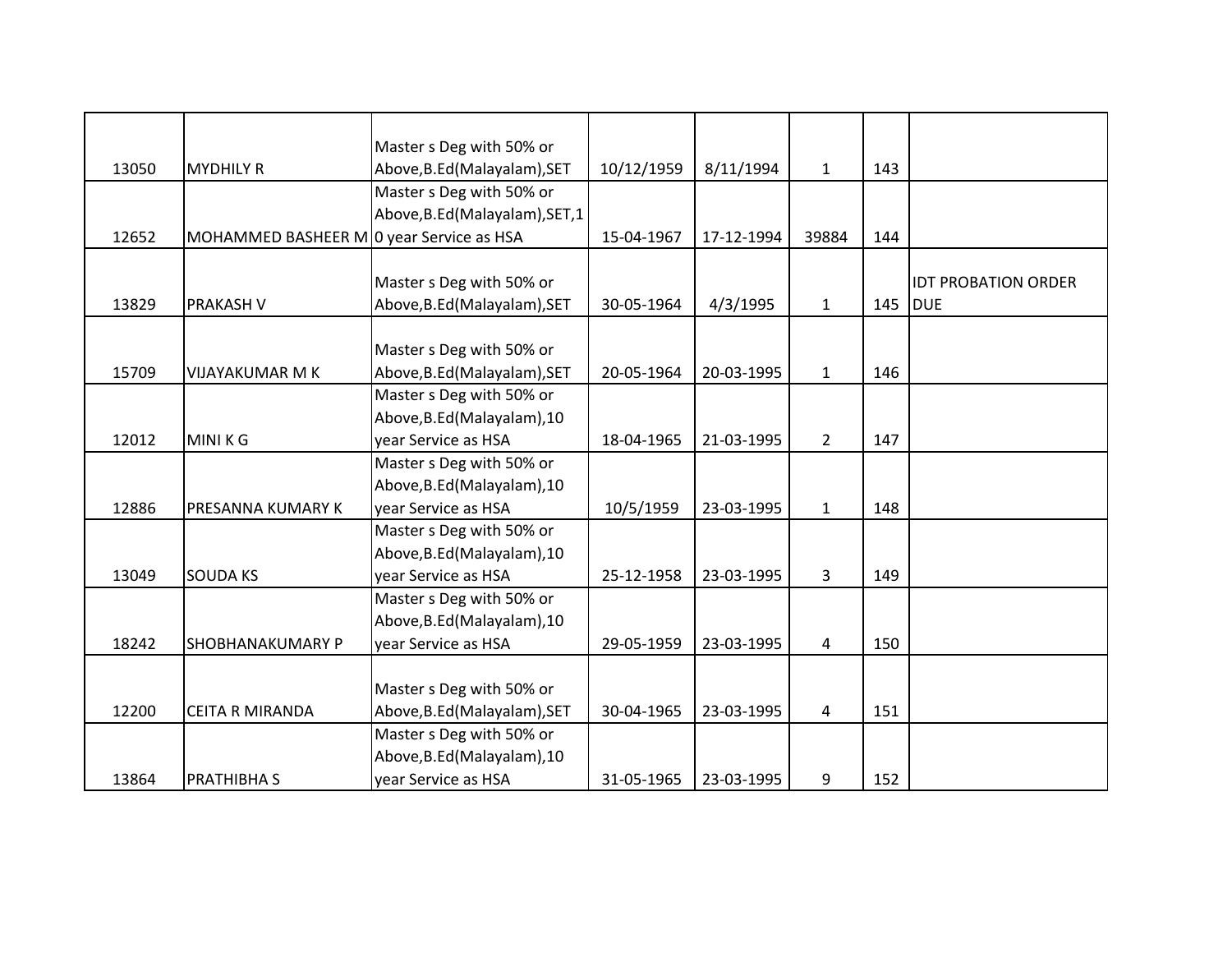| 18370 | RASYA BEEVI K          | Master s Deg with 50% or<br>Above, B.Ed (Malayalam), SET                             | 27-05-1961 | 23-03-1995 | 13           | 153 | service certificate due, psc<br>advice copy due, probation<br>certificate due                |
|-------|------------------------|--------------------------------------------------------------------------------------|------------|------------|--------------|-----|----------------------------------------------------------------------------------------------|
| 11576 | <b>SUGUNAN C R</b>     | Master s Deg with 50% or<br>Above, B.Ed (Malayalam), SET                             | 30-05-1960 | 23-03-1995 | 18           | 154 |                                                                                              |
| 12952 | <b>MONEY KUTTY P M</b> | Master s Deg with 50% or<br>Above, B.Ed (Malayalam), SET                             | 25-11-1956 | 23-03-1995 | 19           | 155 |                                                                                              |
| 17974 | JAYACHANDRAN G V       | Master s Deg with 50% or<br>Above, B.Ed (Malayalam), SET                             | 12/6/1961  | 23-03-1995 | 30           | 156 |                                                                                              |
|       |                        | Master s Deg with 50% or                                                             |            |            |              |     | probation declaration due<br>sl no. not seen in the<br>appointment order                     |
| 13099 | <b>GEETHAKUMARI S</b>  | Above, B.Ed (Malayalam), SET                                                         | 30-05-1966 | 23-03-1995 | 33           | 157 | 25/07/1995                                                                                   |
| 17141 | <b>TV VISWANATHAN</b>  | Master s Deg with 50% or<br>Above, B.Ed (Malayalam), M.Ed<br>(Malayalam), NET/JRF    | 25-05-1966 | 30-03-1995 | $\mathbf{1}$ | 158 | probation declaration<br>certificate due, SET<br>certificate due, service<br>certificate due |
| 12830 | <b>KOMALAVALLI P</b>   | Master s Deg with 50% or<br>Above, B.Ed (Malayalam), SET                             | 4/1/1961   | 15-05-1995 | $\mathbf{1}$ | 159 |                                                                                              |
| 13873 | N RAJAN                | Master s Deg with 50% or<br>Above, B.Ed (Malayalam), SET, 1<br>0 year Service as HSA | 15-01-1963 | 15-05-1995 | $2^{\circ}$  | 160 |                                                                                              |
| 12804 | <b>KARTHYAYANI TK</b>  | Master s Deg with 50% or<br>Above, B.Ed (Malayalam), SET, 1<br>0 year Service as HSA | 30-07-1962 | 17-05-1995 | 8            | 161 |                                                                                              |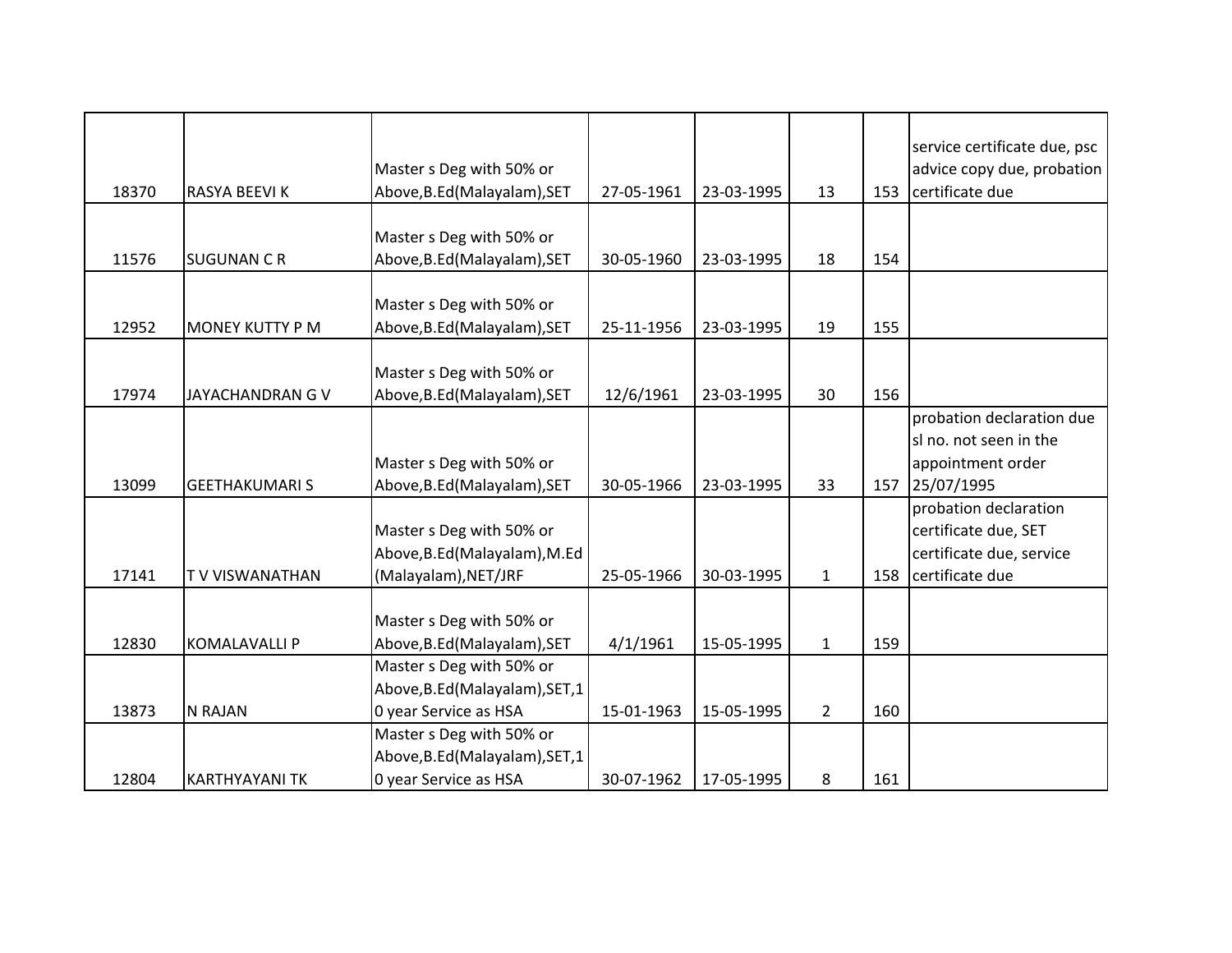|       | NARAYANAN PANTARA    | Master s Deg with 50% or        |            |            |                |     |                            |
|-------|----------------------|---------------------------------|------------|------------|----------------|-----|----------------------------|
| 12238 | VALAPPIL             | Above, B.Ed (Malayalam), SET    | 2/3/1962   | 17-05-1995 | 8              | 162 | <b>PROBATION ORDER DUE</b> |
|       |                      |                                 |            |            |                |     |                            |
|       |                      | Master s Deg with 50% or        |            |            |                |     |                            |
| 12104 | <b>SHAJIRAM P V</b>  | Above, B.Ed (Malayalam), SET    | 14-04-1967 | 17-05-1995 | 22             | 163 |                            |
|       |                      | Master s Deg with 50% or        |            |            |                |     |                            |
|       |                      | Above, B.Ed (Malayalam), SET, 1 |            |            |                |     |                            |
| 10656 | <b>JOSE VARGHESE</b> | 0 year Service as HSA           | 15-02-1964 | 18-05-1995 | $\overline{2}$ | 164 |                            |
|       |                      |                                 |            |            |                |     |                            |
|       |                      | Master s Deg with 50% or        |            |            |                |     |                            |
| 15026 | <b>HARINDRAN CK</b>  | Above, B.Ed (Malayalam), SET    | 20-05-1968 | 11/7/1995  | $\overline{7}$ | 165 |                            |
|       |                      |                                 |            |            |                |     |                            |
|       |                      | Master s Deg with 50% or        |            |            |                |     |                            |
| 10598 | <b>MAIDHILI V</b>    | Above, B.Ed (Malayalam), SET    | 27-05-1964 | 22-07-1995 | 5              | 166 |                            |
|       |                      | Master s Deg with 50% or        |            |            |                |     |                            |
|       |                      | Above, B.Ed (Malayalam), SET, 1 |            |            |                |     |                            |
| 10769 | <b>LATHIKA V P</b>   | 0 year Service as HSA           | 25-05-1964 | 11/8/1995  | 4              | 167 |                            |
|       |                      |                                 |            |            |                |     |                            |
|       |                      | Master s Deg with 50% or        |            |            |                |     |                            |
| 10213 | SATHEESAN K K        | Above, B.Ed (Malayalam), SET    | 24-05-1967 | 11/8/1995  | 10             | 168 |                            |
|       |                      |                                 |            |            |                |     |                            |
|       |                      | Master s Deg with 50% or        |            |            |                |     |                            |
| 13531 | VALSALAK             | Above, B.Ed (Malayalam), SET    | 29-05-1961 | 28-08-1995 | $\mathbf{1}$   | 169 |                            |
|       |                      |                                 |            |            |                |     |                            |
|       |                      | Master s Deg with 50% or        |            |            |                |     |                            |
| 17208 | <b>SREELATHA CK</b>  | Above, B.Ed (Malayalam), SET    | 30-07-1963 | 1/9/1995   | 16             | 170 |                            |
|       |                      |                                 |            |            |                |     |                            |
|       |                      | Master s Deg with 50% or        |            |            |                |     |                            |
| 12796 | <b>KELU AP</b>       | Above, B.Ed (Malayalam), SET    | 2/4/1963   | 22-01-1996 | $\mathbf{1}$   | 171 |                            |
|       |                      |                                 |            |            |                |     |                            |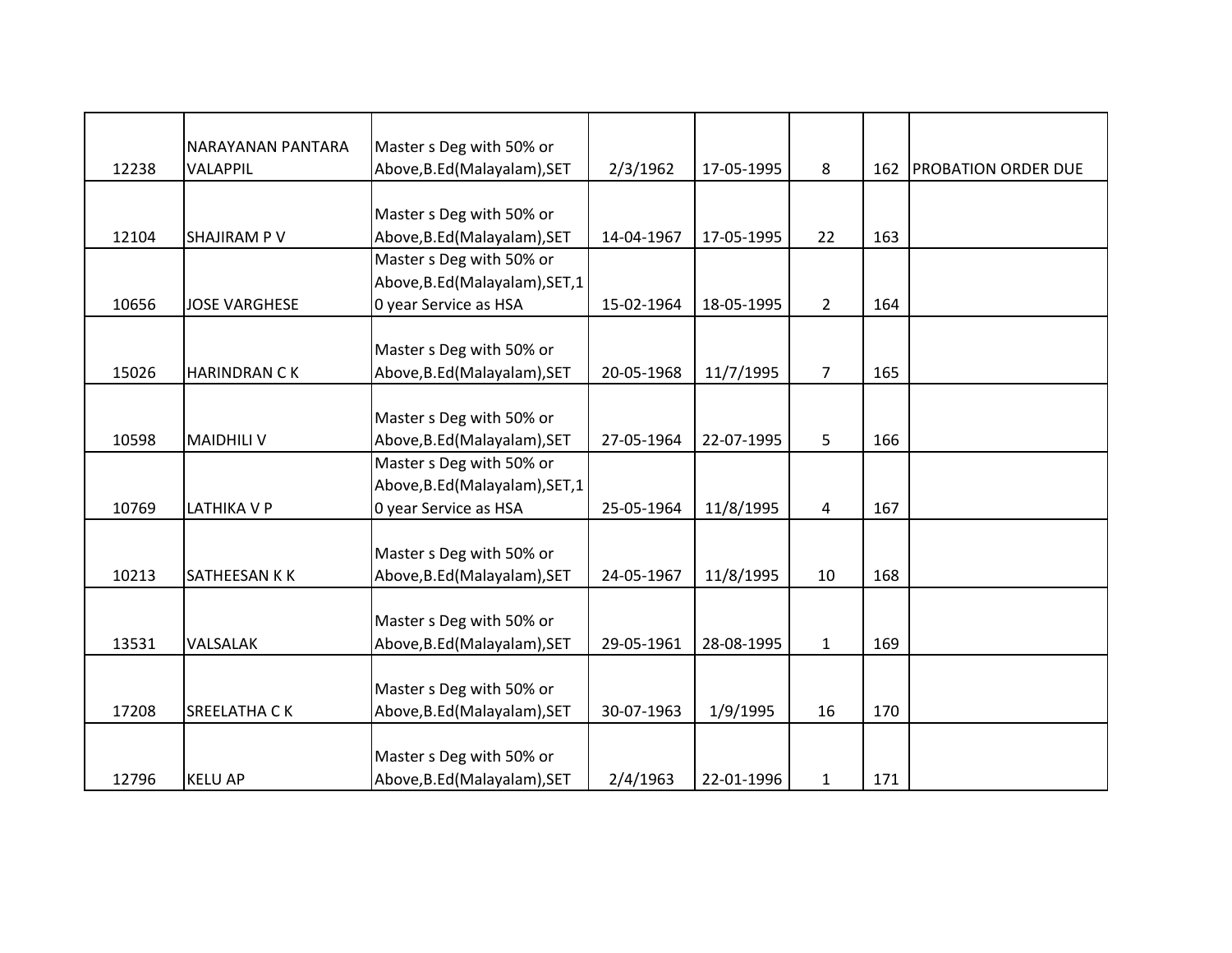|       |                      | Master s Deg with 50% or                                |            |            |                |     | Psc advice order copy due<br>Psc advice letter copy due |
|-------|----------------------|---------------------------------------------------------|------------|------------|----------------|-----|---------------------------------------------------------|
|       |                      | Above, B.Ed (Malayalam), SET, 1                         |            |            |                |     | <b>HSA Probation declaration</b>                        |
| 13449 | <b>SOUMINIET</b>     | 0 year Service as HSA                                   | 1/7/1962   | 22-01-1996 | $2^{\circ}$    | 172 | order copy due                                          |
|       |                      | Master s Deg with 50% or                                |            |            |                |     |                                                         |
| 12874 | <b>GEETHAP</b>       | Above, B.Ed (Malayalam), SET                            | 10/3/1964  | 3/2/1996   | 24             | 173 |                                                         |
|       |                      |                                                         |            |            |                |     |                                                         |
|       |                      | Master s Deg with 50% or                                |            |            |                |     |                                                         |
| 15992 | <b>MOHANDAS N</b>    | Above, B.Ed (Malayalam), SET                            | 25-05-1965 | 4/3/1996   | $\overline{2}$ | 174 |                                                         |
|       |                      | Master s Deg with 50% or                                |            |            |                |     |                                                         |
|       |                      | Above, B.Ed (Malayalam), SET, 1                         |            |            |                |     |                                                         |
| 14646 | <b>T LEKHA</b>       | 0 year Service as HSA                                   | 9/4/1966   | 1/4/1996   | $\mathbf{1}$   | 175 |                                                         |
|       |                      |                                                         |            |            |                |     |                                                         |
|       |                      | Master s Deg with 50% or                                |            |            |                |     |                                                         |
| 13712 | <b>AMBIKKP</b>       | Above, B.Ed (Malayalam), SET                            | 26-02-1963 | 31-05-1996 | 14             | 176 |                                                         |
|       |                      | Master s Deg with 50% or<br>Above, B.Ed (Malayalam), 10 |            |            |                |     |                                                         |
| 13674 | <b>HARIKUMAR C</b>   | year Service as HSA                                     | 8/5/1965   | 31-05-1996 | 30             | 177 |                                                         |
|       |                      |                                                         |            |            |                |     |                                                         |
|       |                      | Master s Deg with 50% or                                |            |            |                |     |                                                         |
| 16287 | <b>BASHEER K</b>     | Above, B.Ed (Malayalam), SET                            | 1/6/1967   | 31-05-1996 | 48             | 178 |                                                         |
|       |                      |                                                         |            |            |                |     |                                                         |
|       |                      | Master s Deg with 50% or                                |            |            |                |     |                                                         |
| 11334 | RADHAKRISHANAN TK    | Above, B.Ed (Malayalam), SET                            | 21-04-1966 | 31-05-1996 | 51             | 179 |                                                         |
|       |                      | Master s Deg with 50% or                                |            |            |                |     |                                                         |
|       |                      | Above, B.Ed (Malayalam), SET, 1                         |            |            |                |     |                                                         |
| 17435 | <b>BHARGAVAN V V</b> | 0 year Service as HSA                                   | 24-04-1967 | 6/6/1996   | 10             | 180 | probation order due                                     |
|       |                      |                                                         |            |            |                |     |                                                         |
|       |                      | Master s Deg with 50% or                                |            |            |                |     |                                                         |
| 10411 | <b>ABBASALI PT</b>   | Above, B.Ed (Malayalam), SET                            | 15-07-1962 | 14-06-1996 | $\overline{2}$ | 181 |                                                         |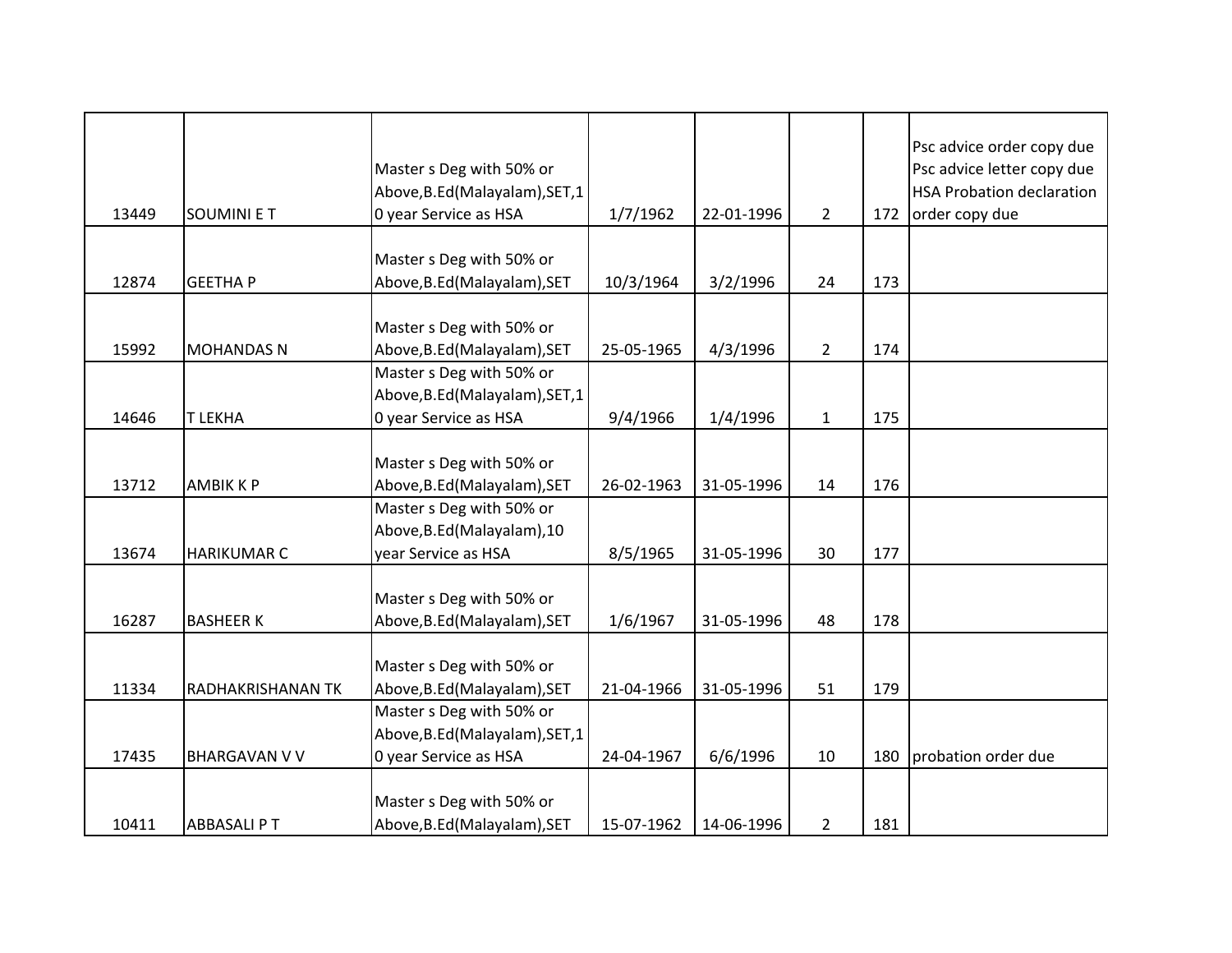|       |                         | Master s Deg with 50% or     |            |            |                |     |                              |
|-------|-------------------------|------------------------------|------------|------------|----------------|-----|------------------------------|
| 12888 | <b>SALOMI AUGUSTIN</b>  | Above, B.Ed (Malayalam), SET | 10/5/1963  | 14-06-1996 | 9              | 182 |                              |
|       |                         | Master s Deg with 50% or     |            |            |                |     |                              |
|       |                         | Above, B.Ed (Malayalam), 10  |            |            |                |     |                              |
| 16228 | <b>GIRIJAKUMARY K R</b> | year Service as HSA          | 1/6/1961   | 14-06-1996 | 16             | 183 |                              |
|       |                         |                              |            |            |                |     |                              |
|       |                         | Master s Deg with 50% or     |            |            |                |     |                              |
| 14918 | REMADEVI N              | Above, B.Ed (Malayalam), SET | 1/6/1965   | 6/7/1996   | $\mathbf{1}$   | 184 |                              |
|       |                         |                              |            |            |                |     |                              |
|       |                         | Master s Deg with 50% or     |            |            |                |     |                              |
| 14998 | <b>SURESHKUMAR KK</b>   | Above, B.Ed (Malayalam), SET | 10/3/1961  | 6/7/1996   | $\overline{2}$ | 185 | by transwer cir. not clear   |
|       |                         |                              |            |            |                |     |                              |
|       | VASUDEVAN               | Master s Deg with 50% or     |            |            |                |     |                              |
| 12055 | NAMBOODIRI K P          | Above, B.Ed (Malayalam), SET | 1/7/1962   | 23-08-1996 | $\overline{2}$ | 186 |                              |
|       |                         | Master s Deg with 50% or     |            |            |                |     |                              |
|       |                         | Above, B.Ed (Malayalam), 10  |            |            |                |     |                              |
| 14215 | MANOJ KUMAR V C         | year Service as HSA          | 27-05-1965 | 11/9/1996  | $\overline{2}$ | 187 |                              |
|       |                         |                              |            |            |                |     |                              |
|       |                         | Master s Deg with 50% or     |            |            |                |     |                              |
| 16646 | <b>ASHRAPH PK</b>       | Above, B.Ed (Malayalam), SET | 20-05-1964 | 20-09-1996 | 6              | 188 |                              |
|       |                         |                              |            |            |                |     |                              |
|       |                         | Master s Deg with 50% or     |            |            |                |     |                              |
| 14931 | <b>VENUGOPALAN P</b>    | Above, B.Ed (Malayalam), SET | 15-03-1969 | 20-09-1996 | 11             | 189 |                              |
|       |                         | Master s Deg with 50% or     |            |            |                |     |                              |
|       |                         | Above, B.Ed (Malayalam), 10  |            |            |                |     |                              |
| 13310 | <b>ANITHA B NAIR</b>    | year Service as HSA          | 14-04-1961 | 21-11-1996 | 4              | 190 |                              |
|       |                         | Master s Deg with 50% or     |            |            |                |     |                              |
|       |                         | Above, B.Ed (Malayalam), 10  |            |            |                |     |                              |
| 17269 | <b>SOBHAKP</b>          | year Service as HSA          | 16-10-1964 | 21-11-1996 | 7900           |     | 191 Promotion order copy due |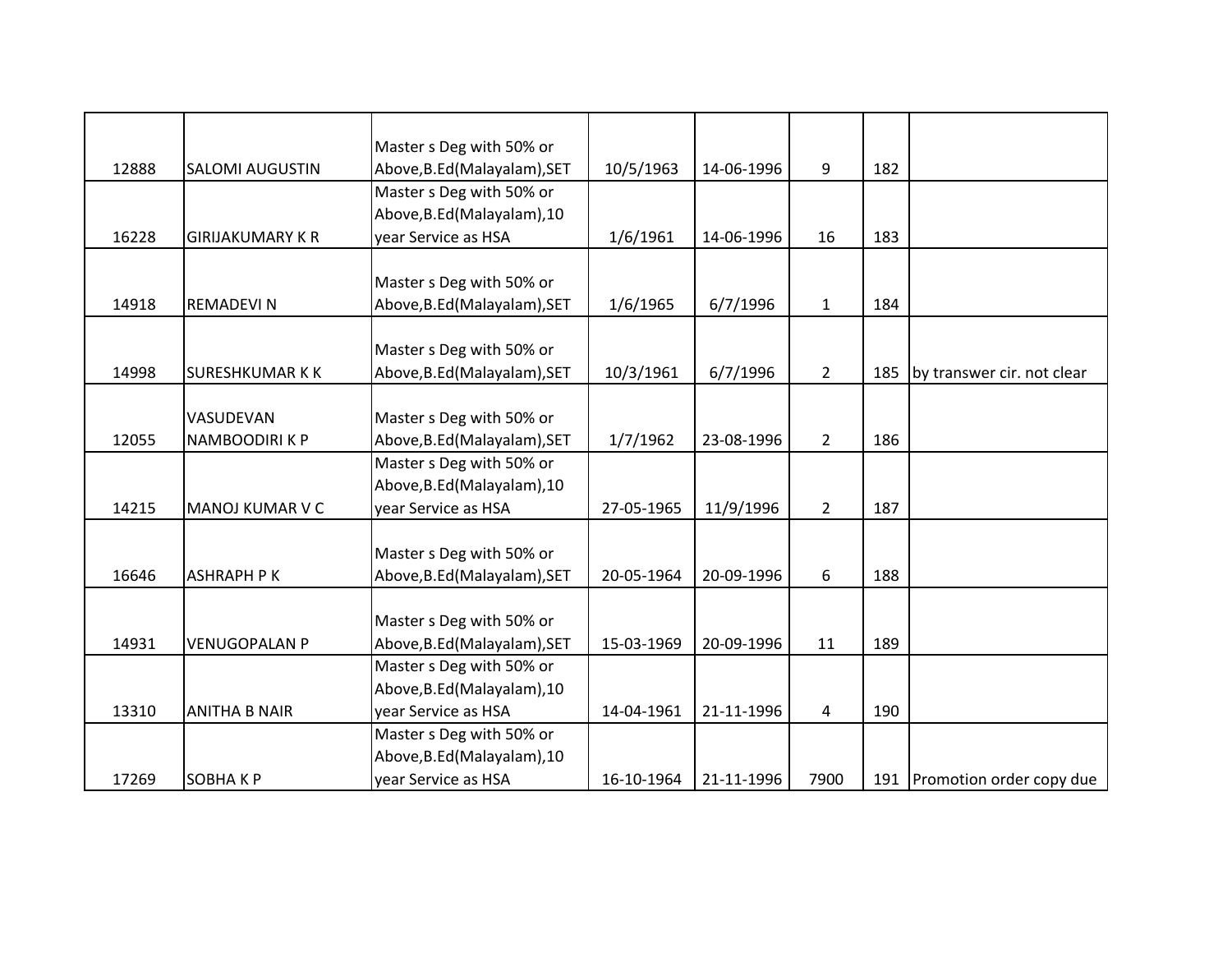|       |                        | Master s Deg with 50% or        |            |            |                |     |                           |
|-------|------------------------|---------------------------------|------------|------------|----------------|-----|---------------------------|
| 14480 | <b>BIJUR</b>           | Above, B.Ed (Malayalam), SET    | 31-05-1974 | 18-02-1997 | 54             | 192 |                           |
|       |                        |                                 |            |            |                |     |                           |
|       |                        | Master s Deg with 50% or        |            |            |                |     |                           |
| 17705 | <b>MANIKK</b>          | Above, B.Ed (Malayalam), SET    | 18-11-1958 | 25-04-1997 | 8              | 193 | service cir.not completed |
|       |                        | Master s Deg with 50% or        |            |            |                |     |                           |
|       |                        | Above, B.Ed (Malayalam), SET, 1 |            |            |                |     |                           |
| 10084 | <b>NAZEER KA</b>       | 0 year Service as HSA           | 26-05-1963 | 22-07-1997 | $\overline{3}$ | 194 |                           |
|       |                        |                                 |            |            |                |     |                           |
|       |                        | Master s Deg with 50% or        |            |            |                |     |                           |
| 15160 | <b>GIRIJA CA</b>       | Above, B.Ed (Malayalam), SET    | 30-05-1959 | 24-07-1997 | 59             | 195 |                           |
|       |                        |                                 |            |            |                |     |                           |
|       |                        | Master s Deg with 50% or        |            |            |                |     |                           |
| 11010 | <b>SUNDARLAL MK</b>    | Above, B.Ed (Malayalam), SET    | 1/6/1964   | 31-07-1997 | 136            | 196 |                           |
|       |                        |                                 |            |            |                |     |                           |
|       |                        | Master s Deg with 50% or        |            |            |                |     |                           |
| 10231 | SAMIDASAN VC           | Above, B.Ed (Malayalam), SET    | 1/4/1966   | 8/10/1997  | $\mathbf{1}$   | 197 |                           |
|       |                        |                                 |            |            |                |     |                           |
|       |                        | Master s Deg with 50% or        |            |            |                |     |                           |
|       |                        | Above, B.Ed (Malayalam), SET, P |            |            |                |     |                           |
| 12988 | UNNIKRISHNAN V M       | h.D,10 year Service as HSA      | 18-02-1966 | 8/10/1997  | 3              | 198 |                           |
|       |                        | Master s Deg with 50% or        |            |            |                |     |                           |
|       |                        | Above, B.Ed (Malayalam), NET/   |            |            |                |     | promotion order is not    |
| 11706 | <b>KHALID K K</b>      | <b>JRF</b>                      | 21-05-1966 | 27-10-1997 | $\overline{7}$ | 199 | given                     |
|       |                        | Master s Deg with 50% or        |            |            |                |     |                           |
|       |                        | Above, B.Ed (Malayalam), 10     |            |            |                |     |                           |
| 17255 | <b>KALLIANIKUTTY M</b> | year Service as HSA             | 26-08-1965 | 2/12/1997  | $\mathbf{1}$   | 200 |                           |
|       |                        |                                 |            |            |                |     | Promotion order as HSA -  |
|       |                        |                                 |            |            |                |     | copy due. HSA probation   |
|       | C K RAJENDRAN          | Master s Deg with 50% or        |            |            |                |     | declaration order copy    |
| 15913 | <b>CHETTIAR</b>        | Above, B.Ed (Malayalam), SET    | 16-02-1971 | 14-01-1998 | 18935          | 201 | due                       |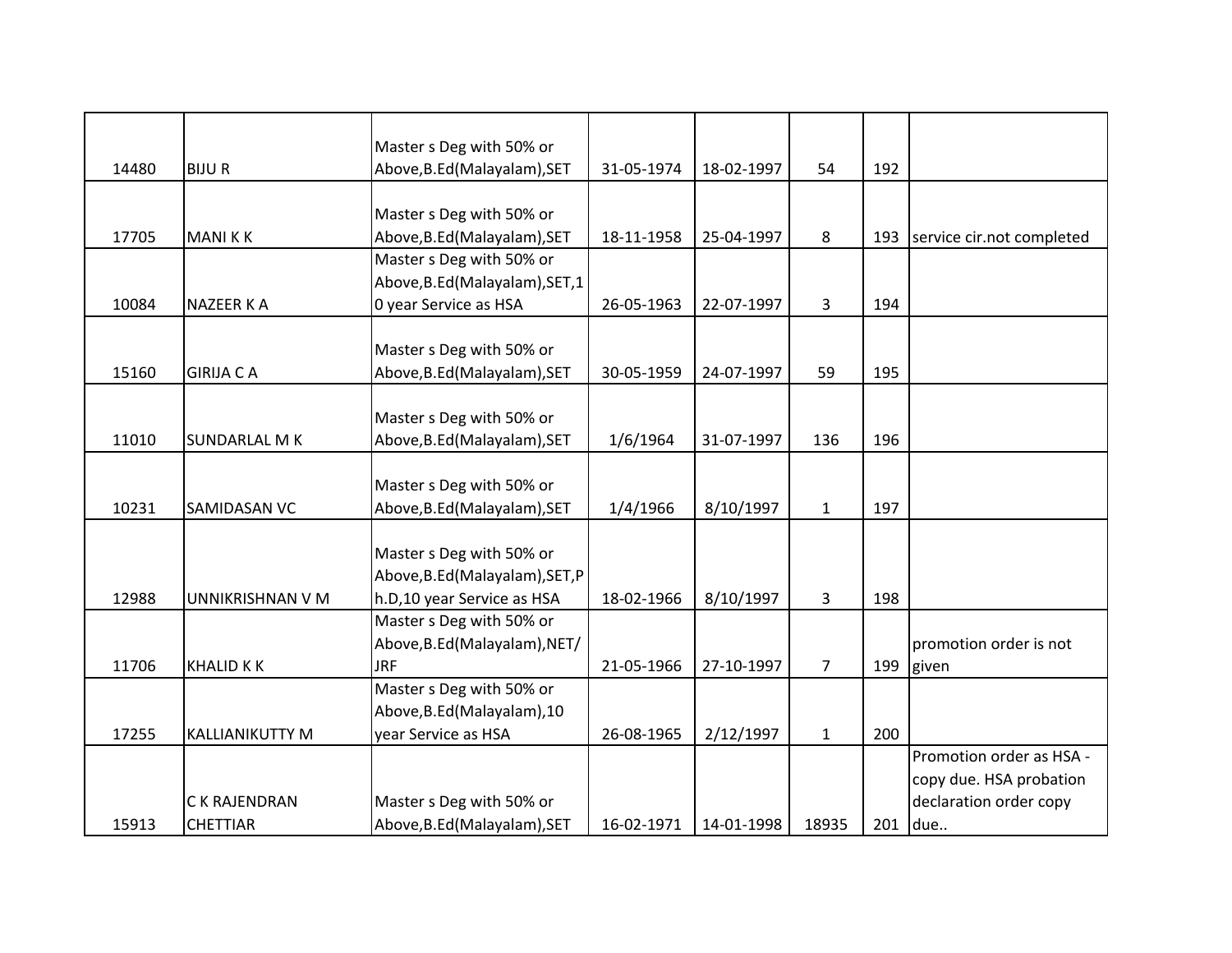|       |                         | Master s Deg with 50% or        |            |            |                |     |                            |
|-------|-------------------------|---------------------------------|------------|------------|----------------|-----|----------------------------|
| 12856 | ANCYMOLE KO             | Above, B.Ed (Malayalam), SET    | 14-02-1971 | 10/3/1998  | $\mathbf{1}$   | 202 |                            |
|       |                         | Master s Deg with 50% or        |            |            |                |     |                            |
|       |                         | Above, B.Ed (Malayalam), SET, 1 |            |            |                |     |                            |
| 14888 | <b>BINDU KUMARI K R</b> | 0 year Service as HSA           | 29-05-1967 | 10/3/1998  | $\overline{2}$ | 203 |                            |
|       |                         |                                 |            |            |                |     |                            |
|       |                         | Master s Deg with 50% or        |            |            |                |     | HSA psc advice due service |
| 13286 | <b>REENAPP</b>          | Above, B.Ed (Malayalam), SET    | 13-04-1970 | 6/5/1998   | 143            | 204 | cir. due                   |
|       |                         |                                 |            |            |                |     |                            |
|       |                         | Master s Deg with 50% or        |            |            |                |     |                            |
| 12993 | <b>HARSHA KUMAR P</b>   | Above, B.Ed (Malayalam), SET    | 6/9/1962   | 29-05-1998 | 4              | 205 |                            |
|       |                         | Master s Deg with 50% or        |            |            |                |     |                            |
|       |                         | Above, B.Ed (Malayalam), 10     |            |            |                |     |                            |
| 11972 | <b>DEVAKI K P</b>       | year Service as HSA             | 14-01-1966 | 4/6/1998   | $\mathbf{1}$   | 206 |                            |
|       |                         |                                 |            |            |                |     |                            |
|       |                         | Master s Deg with 50% or        |            |            |                |     |                            |
| 10821 | ROSAMMA CHACKO          | Above, B.Ed (Malayalam), SET    | 30-05-1969 | 5/6/1998   | 51             | 207 |                            |
|       |                         |                                 |            |            |                |     |                            |
|       |                         | Master s Deg with 50% or        |            |            |                |     |                            |
| 14318 | NISHA P J               | Above, B.Ed (Malayalam), SET    | 10/3/1975  | 27-06-1998 | 153            | 208 |                            |
|       |                         | Master s Deg with 50% or        |            |            |                |     |                            |
|       |                         | Above, B.Ed (Malayalam), 10     |            |            |                |     |                            |
| 17276 | <b>SMITHAKL</b>         | year Service as HSA             | 8/4/1971   | 12/8/1998  | $\mathbf{1}$   | 209 |                            |
|       |                         | Master s Deg with 50% or        |            |            |                |     |                            |
|       |                         | Above, B.Ed (Malayalam), 10     |            |            |                |     |                            |
| 13397 | PREETHA J PRIYADARSINI  | year Service as HSA             | 30-05-1969 | 21-08-1998 | 5              | 210 |                            |
|       |                         | Master s Deg with 50% or        |            |            |                |     |                            |
|       |                         | Above, B.Ed (Malayalam), 10     |            |            |                |     |                            |
| 15380 | <b>V S PRADEEP</b>      | year Service as HSA             | 24-05-1972 | 29-10-1998 | 0              | 211 |                            |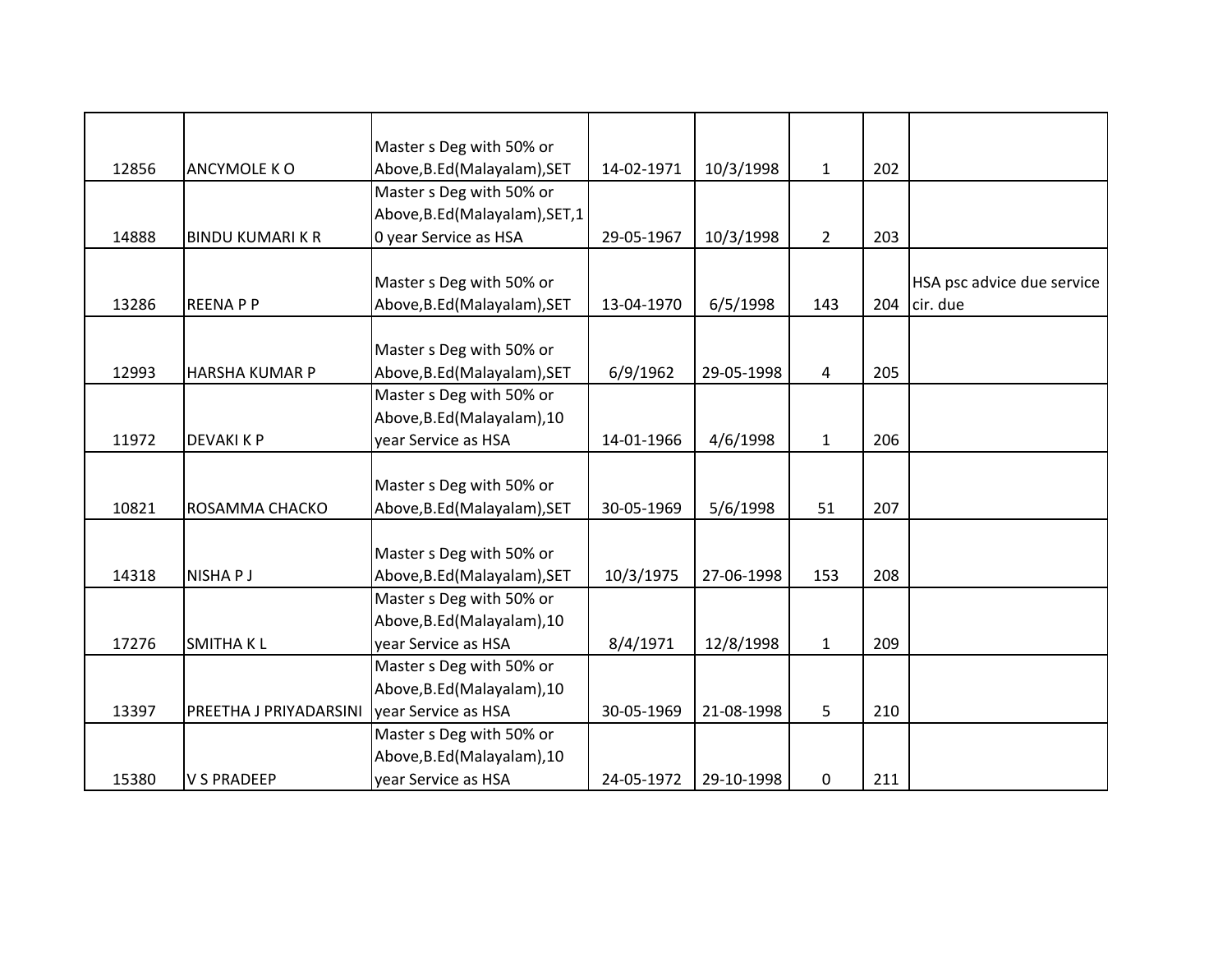|       |                        | Master s Deg with 50% or        |            |            |                |     |                                  |
|-------|------------------------|---------------------------------|------------|------------|----------------|-----|----------------------------------|
|       |                        | Above, Master s Deg with 50%    |            |            |                |     |                                  |
|       |                        | or Above, B.Ed (Malayalam), 10  |            |            |                |     |                                  |
| 17439 | <b>SUDHAPP</b>         | year Service as HSA             | 31-05-1968 | 4/11/1998  | 13             | 212 | <b>IDT PROBATION DUE</b>         |
|       |                        | Master s Deg with 50% or        |            |            |                |     |                                  |
|       |                        | Above, B.Ed (Malayalam), SET,   |            |            |                |     |                                  |
| 14769 | <b>SREELAKSHMI P R</b> | NET/JRF                         | 1/6/1968   | 21-11-1998 | 14             | 213 |                                  |
|       |                        |                                 |            |            |                |     |                                  |
|       |                        | Master s Deg with 50% or        |            |            |                |     |                                  |
|       |                        | Above, B.Ed (Malayalam), M.Ph   |            |            |                |     |                                  |
| 13136 | P SUBHA                | il, 10 year Service as HSA      | 31-05-1967 | 21-12-1998 | $\mathbf{1}$   | 214 |                                  |
|       |                        | Master s Deg with 50% or        |            |            |                |     |                                  |
|       | <b>USHA PANATTIL</b>   | Above, B.Ed (Malayalam), SET, 1 |            |            |                |     |                                  |
| 15053 | <b>MEETHAL</b>         | 0 year Service as HSA           | 10/4/1964  | 16-01-1999 | $\mathbf{1}$   | 215 |                                  |
|       |                        |                                 |            |            |                |     |                                  |
|       |                        | Master s Deg with 50% or        |            |            |                |     | <b>HSA probation declaration</b> |
| 14948 | <b>JYOTHISHKUMARIK</b> | Above, B.Ed (Malayalam), SET    | 18-11-1962 | 16-01-1999 | $\overline{2}$ | 216 | cir due                          |
|       |                        | Master s Deg with 50% or        |            |            |                |     |                                  |
|       |                        | Above, B.Ed (Malayalam), SET, 1 |            |            |                |     |                                  |
| 10766 | <b>SUJITHA P</b>       | 0 year Service as HSA           | 30-05-1972 | 15-02-1999 | $\overline{2}$ | 217 |                                  |
|       |                        | Master s Deg with 50% or        |            |            |                |     |                                  |
|       |                        | Above, B.Ed (Malayalam), NET/   |            |            |                |     |                                  |
| 14252 | <b>USHA KUNIYIL</b>    | <b>JRF</b>                      | 1/5/1973   | 15-02-1999 | 6              | 218 |                                  |
|       |                        | Master s Deg with 50% or        |            |            |                |     |                                  |
|       |                        | Above, B.Ed (Malayalam), M.Ph   |            |            |                |     |                                  |
| 14631 | <b>JOSEPH C PAUL</b>   | lil                             | 1/12/1962  | 22-05-1999 | 4              | 219 |                                  |
|       |                        | Master s Deg with 50% or        |            |            |                |     |                                  |
|       |                        | Above, B.Ed (Malayalam), SET, 1 |            |            |                |     |                                  |
|       |                        |                                 |            |            |                |     |                                  |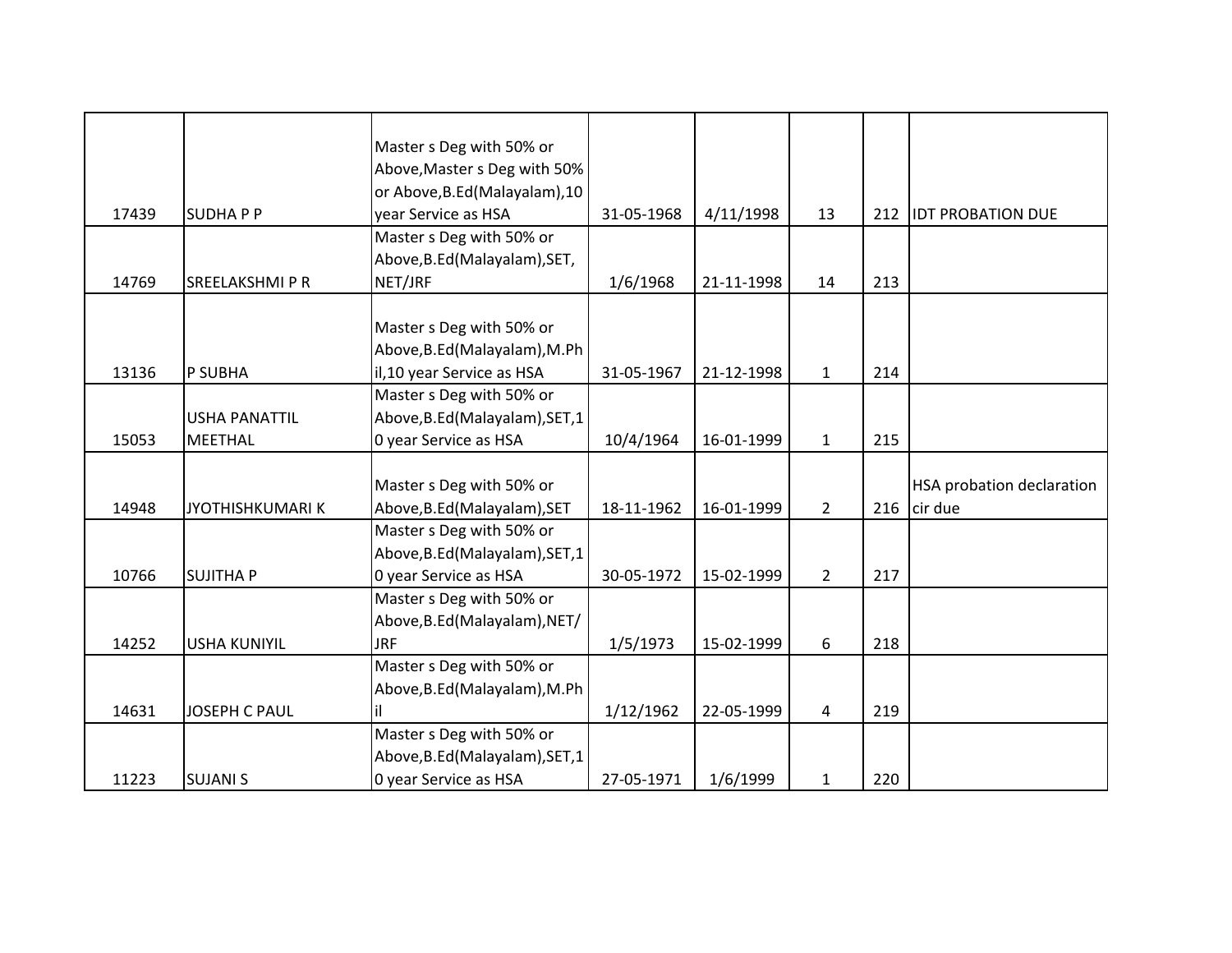|       |                        | Master s Deg with 50% or        |            |            |                |     |                           |
|-------|------------------------|---------------------------------|------------|------------|----------------|-----|---------------------------|
|       |                        | Above, B.Ed (Malayalam), SET, 1 |            |            |                |     |                           |
| 10794 | SHEEJA NAPPALLY        | 0 year Service as HSA           | 26-09-1970 | 20-07-1999 | $\overline{2}$ | 221 |                           |
|       |                        | Master s Deg with 50% or        |            |            |                |     |                           |
|       |                        | Above, B.Ed (Malayalam), SET, 1 |            |            |                |     |                           |
| 10279 | JOY V SCARIA           | 0 year Service as HSA           | 30-05-1969 | 20-07-1999 | 5              | 222 |                           |
|       |                        |                                 |            |            |                |     |                           |
|       |                        | Master s Deg with 50% or        |            |            |                |     |                           |
| 11261 | SARASAMMA K R          | Above, B.Ed (Malayalam), SET    | 31-05-1965 | 2/8/1999   | $\mathbf{1}$   | 223 |                           |
|       |                        |                                 |            |            |                |     |                           |
|       |                        | Master s Deg with 50% or        |            |            |                |     |                           |
| 11598 | <b>SHAMEEM AVALATH</b> | Above, B.Ed (Malayalam), SET    | 10/1/1970  | 21-08-1999 | $\mathbf{1}$   | 224 |                           |
|       |                        |                                 |            |            |                |     |                           |
|       |                        | Master s Deg with 50% or        |            |            |                |     |                           |
| 13585 | <b>JAYADEVAN K</b>     | Above, B.Ed (Malayalam), SET    | 18-01-1970 | 21-08-1999 | 3              | 225 |                           |
|       |                        | Master s Deg with 50% or        |            |            |                |     |                           |
|       |                        | Above, B.Ed (Malayalam), M.Ed   |            |            |                |     |                           |
|       |                        | (Malayalam), 10 year Service    |            |            |                |     |                           |
| 14727 | <b>PUSHPALATHA A K</b> | as HSA                          | 10/5/1967  | 21-08-1999 | 4              | 226 |                           |
|       |                        |                                 |            |            |                |     | HSA probation declaration |
|       |                        | Master s Deg with 50% or        |            |            |                |     | order copy due. detail    |
|       |                        | Above, B.Ed (Malayalam), 10     |            |            |                |     | service certificate copy  |
| 17940 | <b>JOHN J</b>          | year Service as HSA             | 29-05-1967 | 21-08-1999 | 10             | 227 | due.                      |
|       |                        | Master s Deg with 50% or        |            |            |                |     |                           |
|       |                        | Above, B.Ed (Malayalam), 10     |            |            |                |     |                           |
| 17509 | SHYLAJA ELAKKUDIYAN    | year Service as HSA             | 24-05-1968 | 21-08-1999 | 12             | 228 |                           |
|       |                        |                                 |            |            |                |     |                           |
|       |                        | Master s Deg with 50% or        |            |            |                |     |                           |
| 14236 | <b>JAYANTHI CP</b>     | Above, B.Ed (Malayalam), SET    | 31-05-1968 | 21-08-1999 | 13             | 229 |                           |
|       |                        | Master s Deg with 50% or        |            |            |                |     |                           |
|       |                        | Above, B.Ed (Malayalam), 10     |            |            |                |     |                           |
| 14740 | <b>MINIP</b>           | year Service as HSA             | 15-05-1971 | 31-08-1999 | $\overline{7}$ | 230 |                           |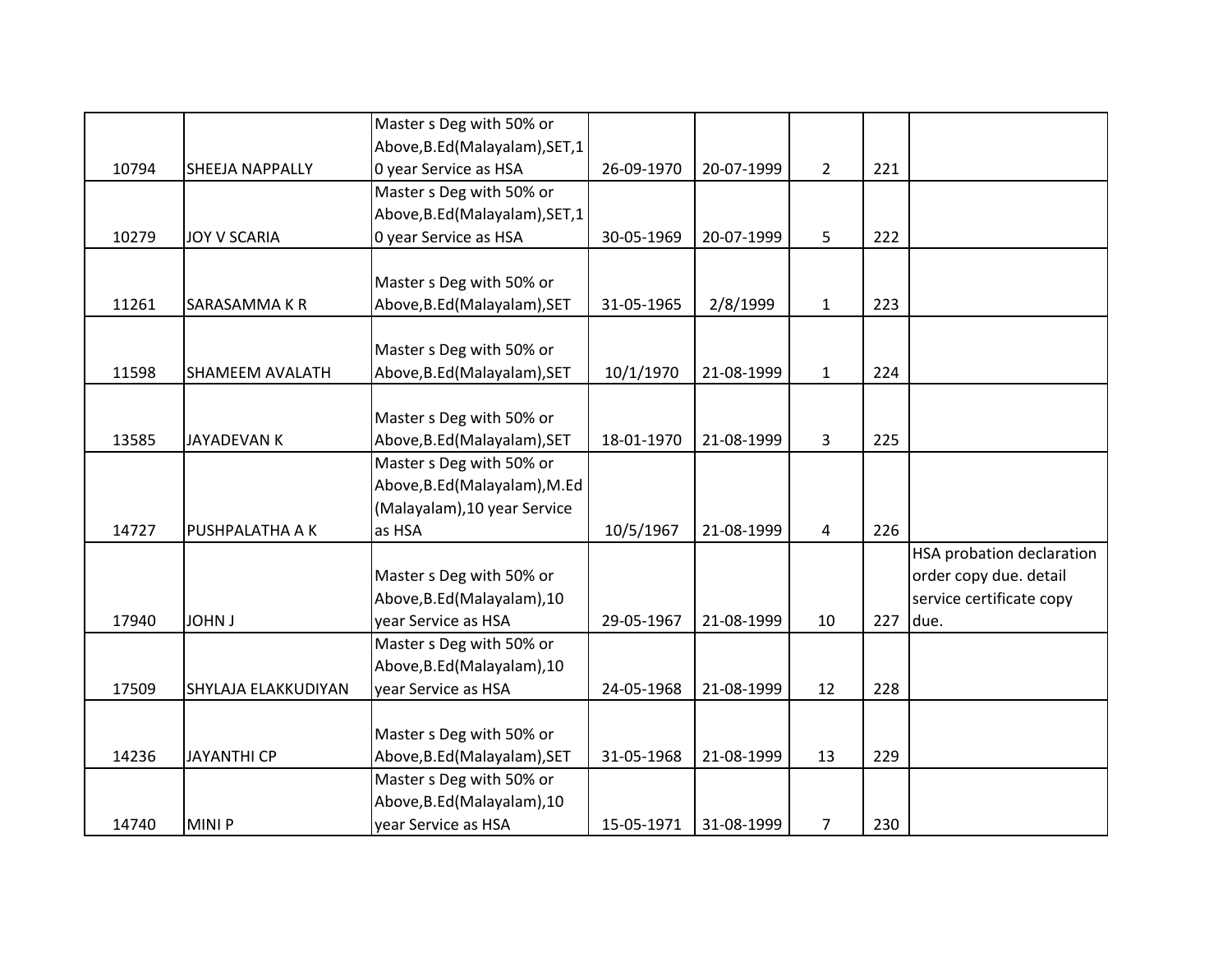|       |                      | Master s Deg with 50% or        |            |            |                |     |                        |
|-------|----------------------|---------------------------------|------------|------------|----------------|-----|------------------------|
|       |                      | Above, B.Ed (Malayalam), SET,   |            |            |                |     |                        |
|       | HAREENDRAN           | NET/JRF,10 year Service as      |            |            |                |     |                        |
| 15961 | <b>KOYILODAN</b>     | <b>HSA</b>                      | 5/4/1968   | 17-09-1999 | 14             | 231 |                        |
|       |                      |                                 |            |            |                |     |                        |
|       |                      | Master s Deg with 50% or        |            |            |                |     |                        |
| 16944 | <b>DEEPTHIMP</b>     | Above, B.Ed (Malayalam), SET    | 29-05-1968 | 29-09-1999 | 6              | 232 | psc advice copy due    |
|       |                      | Master s Deg with 50% or        |            |            |                |     |                        |
|       |                      | Above, B.Ed (Malayalam), M.Ph   |            |            |                |     |                        |
| 15391 | PRASANNA M P         | il                              | 17-05-1967 | 29-09-1999 | 13             | 233 | IDT cir. due           |
|       |                      |                                 |            |            |                |     |                        |
|       |                      | Master s Deg with 50% or        |            |            |                |     |                        |
| 14316 | <b>GEETHA MT</b>     | Above, B.Ed (Malayalam), SET    | 27-05-1973 | 4/10/1999  | $\overline{2}$ | 234 |                        |
|       |                      | Master s Deg with 50% or        |            |            |                |     |                        |
|       |                      | Above, B.Ed (Malayalam), SET, 1 |            |            |                |     |                        |
| 16960 | <b>SAINUDHEEN P</b>  | 0 year Service as HSA           | 16-04-1969 | 4/10/1999  | 4              | 235 |                        |
|       |                      |                                 |            |            |                |     |                        |
|       |                      | Master s Deg with 50% or        |            |            |                |     |                        |
| 11609 | <b>SURESHKUMAR A</b> | Above, B.Ed (Malayalam), SET    | 20-02-1968 | 4/10/1999  | 9              | 236 |                        |
|       |                      |                                 |            |            |                |     |                        |
|       |                      | Master s Deg with 50% or        |            |            |                |     |                        |
| 13030 | <b>RADHIPK</b>       | Above, B.Ed (Malayalam), SET    | 30-05-1972 | 4/10/1999  | 11             | 237 |                        |
|       |                      | Master s Deg with 50% or        |            |            |                |     |                        |
|       |                      | Above, B.Ed (Malayalam), 10     |            |            |                |     |                        |
| 10424 | PRAMOD N             | year Service as HSA             | 28-04-1968 | 4/10/1999  | 14             | 238 |                        |
|       |                      | Master s Deg with 50% or        |            |            |                |     |                        |
|       |                      | Above, B.Ed (Malayalam), M.Ed   |            |            |                |     |                        |
|       |                      | (Malayalam), 10 year Service    |            |            |                |     | No hard copy of online |
| 12946 | <b>SOMAKUMARAN V</b> | as HSA                          | 5/2/1969   | 13-10-1999 | $\mathbf{1}$   | 239 | application            |
|       |                      |                                 |            |            |                |     |                        |
|       |                      | Master s Deg with 50% or        |            |            |                |     |                        |
| 13206 | SHEEBA V K           | Above, B.Ed (Malayalam), SET    | 7/5/1971   | 26-10-1999 | $\overline{2}$ | 240 |                        |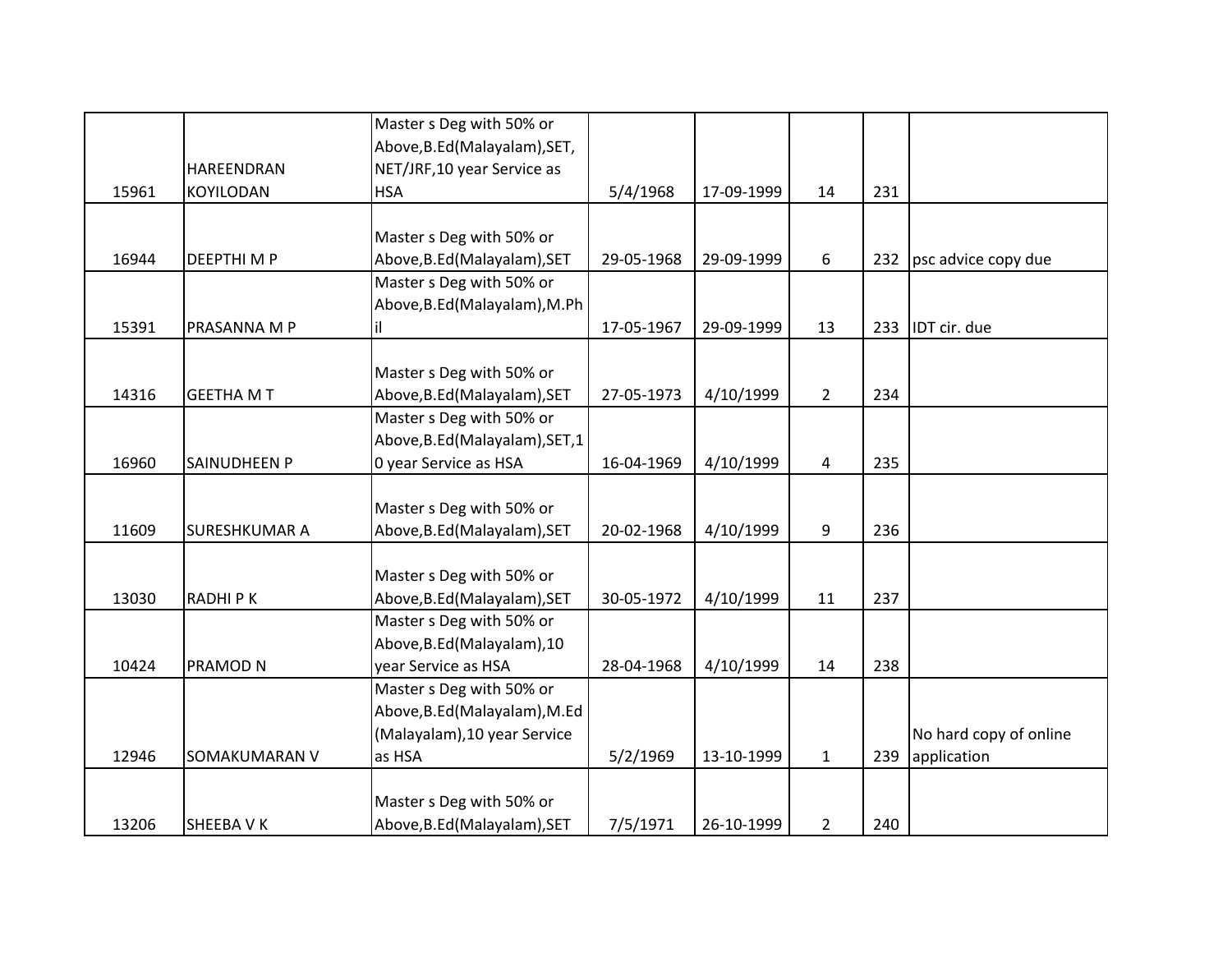|       |                      | Master s Deg with 50% or                            |            |            |                |     |                          |
|-------|----------------------|-----------------------------------------------------|------------|------------|----------------|-----|--------------------------|
| 14997 | MINI GEORGE M        | Above, B.Ed (Malayalam), SET                        | 6/12/1972  | 26-10-1999 | 4              | 241 |                          |
|       |                      |                                                     |            |            |                |     |                          |
|       |                      | Master s Deg with 50% or                            |            |            |                |     |                          |
| 13135 | <b>USHAKUMARI PK</b> | Above, B.Ed (Malayalam), SET                        | 14-05-1969 | 26-10-1999 | 11             | 242 |                          |
|       |                      |                                                     |            |            |                |     |                          |
|       |                      | Master s Deg with 50% or                            |            |            |                |     |                          |
| 16137 | THANKACHAN K R       | Above, B.Ed (Malayalam), SET                        | 10/2/1963  | 2/11/1999  | 6              | 243 |                          |
|       |                      | Master s Deg with 50% or                            |            |            |                |     |                          |
|       |                      | Above, B.Ed (Malayalam), M.Ph                       |            |            |                |     |                          |
| 17392 | <b>KESAVAN P M</b>   | ΙiΙ                                                 | 22-05-1966 | 2/11/1999  | $\overline{7}$ | 244 |                          |
|       |                      |                                                     |            |            |                |     |                          |
|       |                      | Master s Deg with 50% or                            |            |            |                |     |                          |
| 15998 | PRASEETHA V          | Above, B.Ed (Malayalam), SET                        | 31-07-1963 | 2/11/1999  | 10             | 245 |                          |
|       |                      |                                                     |            |            |                |     |                          |
|       |                      | Master s Deg with 50% or                            |            |            |                |     |                          |
| 14266 | <b>SHEELAK</b>       | Above, B.Ed (Malayalam), SET                        | 5/5/1970   | 18-11-1999 | 34             | 246 | By transfer cir due      |
|       |                      | Master s Deg with 50% or                            |            |            |                |     |                          |
|       |                      | Above, B.Ed (Malayalam), M.Ed                       |            |            |                |     | psc advice due, HSA      |
|       |                      | (Malayalam), 10 year Service                        |            |            |                |     | probation DUEdeclaration |
| 17547 | <b>SUKUMARAN K P</b> | as HSA                                              | 10/5/1970  | 8/12/1999  | 41             | 247 | copy due                 |
|       |                      |                                                     |            |            |                |     |                          |
|       |                      | Master s Deg with 50% or                            |            |            |                |     |                          |
| 17978 | NIMMI KM             | Above, B.Ed (Malayalam), SET                        | 20-05-1967 | 27-01-2000 | $\mathbf{1}$   | 248 |                          |
|       |                      |                                                     |            |            |                |     |                          |
|       |                      | Master s Deg with 50% or                            |            |            |                |     |                          |
| 13887 |                      | BEENA ELIZABETH JOSEPH Above, B.Ed (Malayalam), SET | 27-05-1961 | 7/2/2000   | $\mathbf{1}$   | 249 |                          |
|       |                      |                                                     |            |            |                |     |                          |
|       |                      | Master s Deg with 50% or                            |            |            |                |     |                          |
| 10894 | PREETHY G            | Above, B.Ed (Malayalam), SET                        | 16-12-1971 | 20-03-2000 | $\mathbf{1}$   | 250 |                          |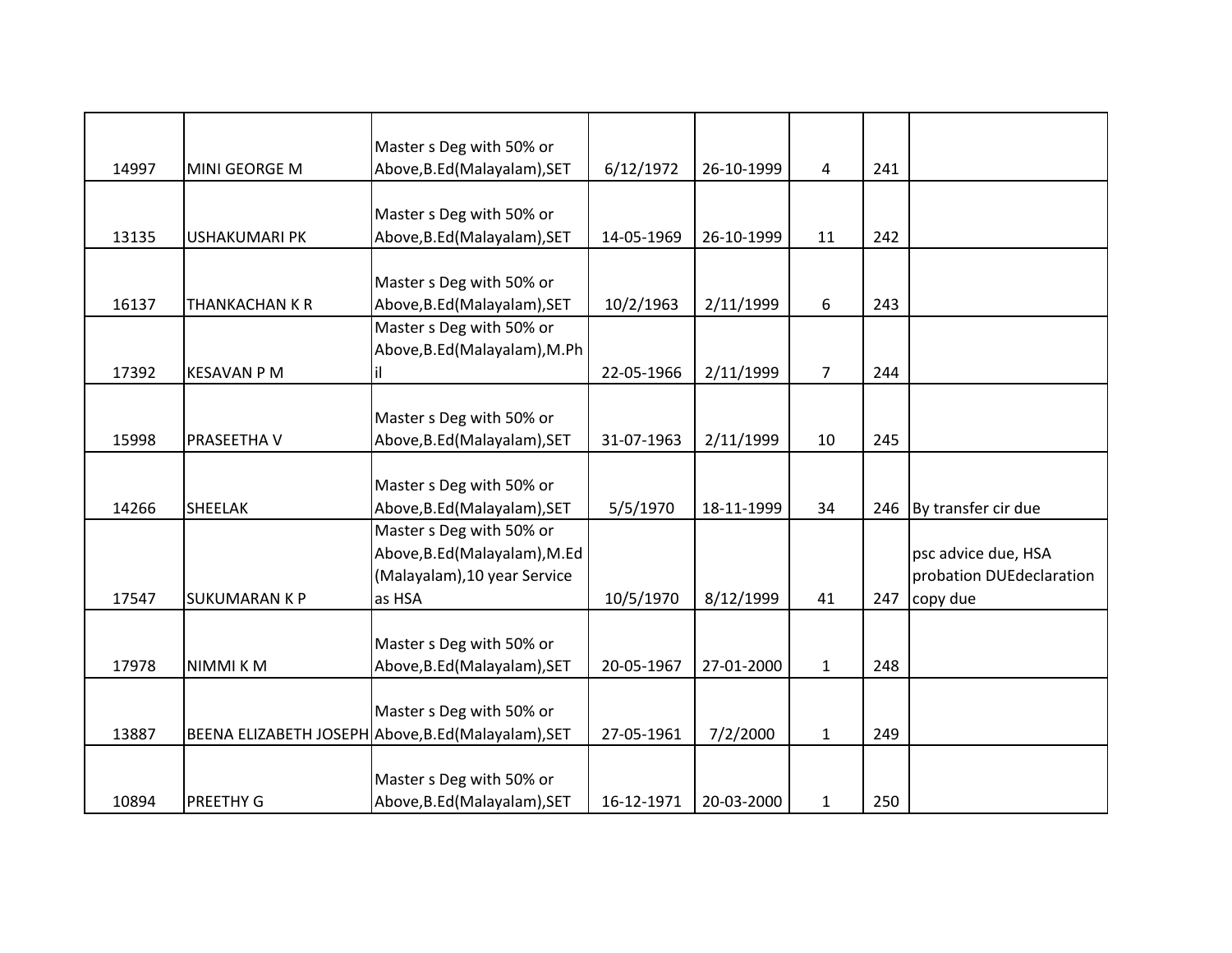|       |                        | Master s Deg with 50% or        |            |            |                |     |                        |
|-------|------------------------|---------------------------------|------------|------------|----------------|-----|------------------------|
|       |                        | Above, B.Ed (Malayalam), SET, 1 |            |            |                |     |                        |
| 18043 | PT SUBASH              | 0 year Service as HSA           | 7/8/1968   | 20-03-2000 | 4              | 251 |                        |
|       |                        | Master s Deg with 50% or        |            |            |                |     |                        |
|       |                        | Above, B.Ed (Malayalam), NET/   |            |            |                |     |                        |
| 10310 | <b>C MAYADEVI</b>      | <b>JRF</b>                      | 8/5/1974   | 20-03-2000 | 4              | 252 |                        |
|       |                        |                                 |            |            |                |     |                        |
|       |                        | Master s Deg with 50% or        |            |            |                |     | ALL CERTIFICATE COPIES |
| 13625 | PRAKASAN VENGALAT      | Above, B.Ed (Malayalam), SET    | 17-04-1971 | 18-04-2000 | 3              | 253 | DUE                    |
|       |                        |                                 |            |            |                |     |                        |
|       |                        | Master s Deg with 50% or        |            |            |                |     |                        |
| 12691 | <b>OMKARANATHAN P</b>  | Above, B.Ed (Malayalam), SET    | 15-02-1971 | 9/5/2000   | $\mathbf{1}$   | 254 |                        |
|       |                        |                                 |            |            |                |     |                        |
|       |                        | Master s Deg with 50% or        |            |            |                |     |                        |
| 12551 | <b>SABIRA CP</b>       | Above, B.Ed (Malayalam), SET    | 31-05-1974 | 9/5/2000   | $\overline{2}$ | 255 |                        |
|       |                        |                                 |            |            |                |     |                        |
|       |                        | Master s Deg with 50% or        |            |            |                |     |                        |
| 14445 | <b>BHASKARAN M</b>     | Above, B.Ed (Malayalam), SET    | 16-05-1970 | 9/5/2000   | 3              | 256 |                        |
|       |                        |                                 |            |            |                |     |                        |
|       |                        | Master s Deg with 50% or        |            |            |                |     |                        |
| 14457 | <b>ABDUL KHADER CP</b> | Above, B.Ed (Malayalam), SET    | 1/4/1971   | 9/5/2000   | 4              | 257 |                        |
|       |                        |                                 |            |            |                |     |                        |
|       |                        | Master s Deg with 50% or        |            |            |                |     |                        |
| 12487 | YOOSUF KK              | Above, B.Ed (Malayalam), SET    | 20-08-1972 | 9/5/2000   | 5              | 258 |                        |
|       |                        | Master s Deg with 50% or        |            |            |                |     |                        |
|       |                        | Above, B.Ed (Malayalam), 10     |            |            |                |     |                        |
| 12785 | PRAMOD KV              | year Service as HSA             | 20-05-1973 | 9/5/2000   | 6              | 259 |                        |
|       |                        |                                 |            |            |                |     |                        |
|       |                        | Master s Deg with 50% or        |            |            |                |     |                        |
| 18144 | RATHNAVALLY K M        | Above, B.Ed (Malayalam), SET    | 30-05-1972 | 9/5/2000   | 7              | 260 |                        |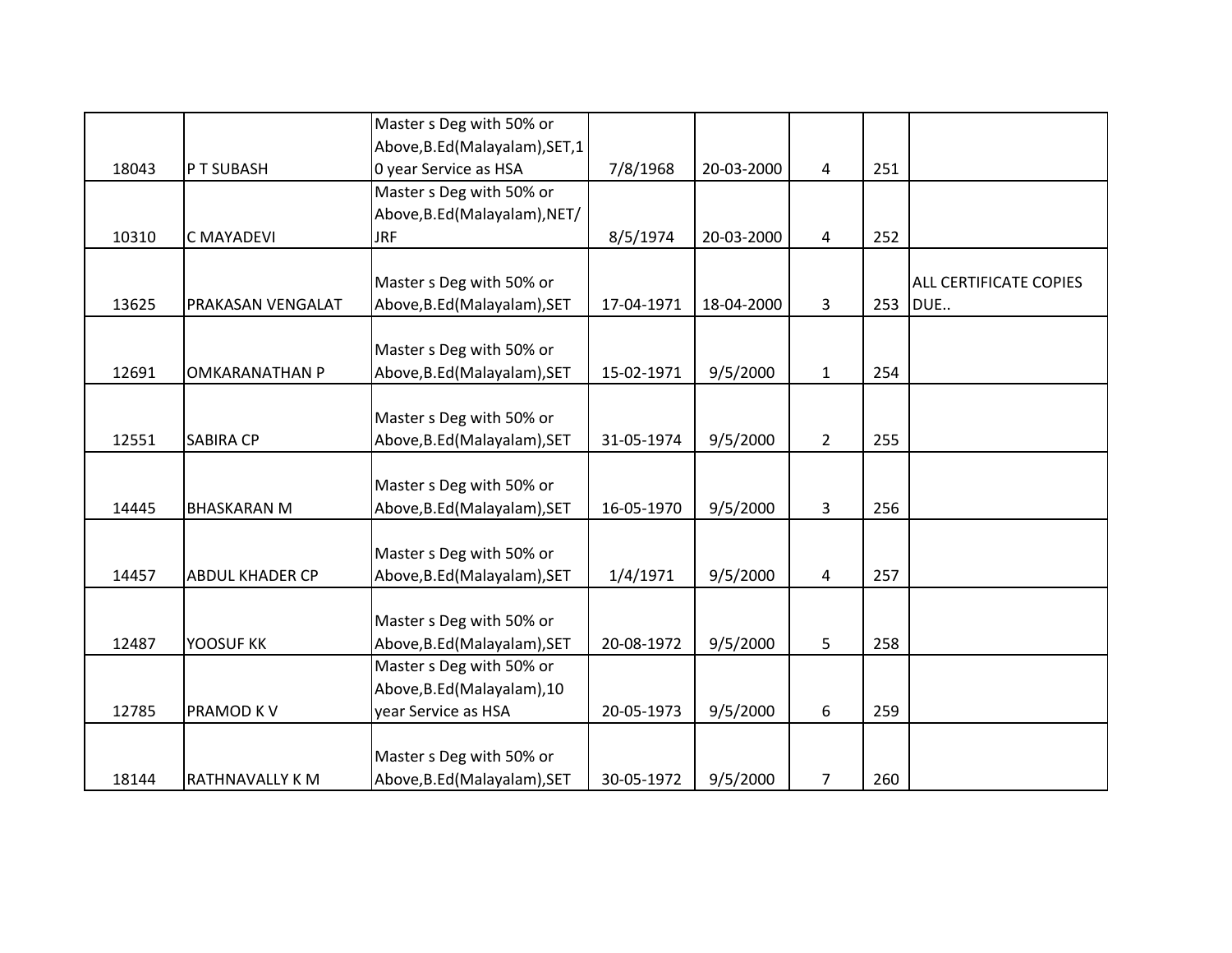|       |                      | Master s Deg with 50% or      |            |          |                |     |  |
|-------|----------------------|-------------------------------|------------|----------|----------------|-----|--|
|       |                      | Above, B.Ed (Malayalam), 10   |            |          |                |     |  |
| 12056 | <b>GAFOOR N</b>      | year Service as HSA           | 12/5/1973  | 9/5/2000 | $\overline{7}$ | 261 |  |
|       |                      | Master s Deg with 50% or      |            |          |                |     |  |
|       |                      | Above, B.Ed (Malayalam), 10   |            |          |                |     |  |
| 15956 | <b>VASANTHI P</b>    | year Service as HSA           | 28-05-1969 | 9/5/2000 | 12             | 262 |  |
|       |                      |                               |            |          |                |     |  |
|       |                      | Master s Deg with 50% or      |            |          |                |     |  |
| 12938 | <b>ABDUL NASIR P</b> | Above, B.Ed (Malayalam), SET  | 29-05-1968 | 9/5/2000 | 13             | 263 |  |
|       |                      |                               |            |          |                |     |  |
|       |                      | Master s Deg with 50% or      |            |          |                |     |  |
| 13439 | <b>DEVESAN PERUR</b> | Above, B.Ed (Malayalam), SET  | 25-05-1969 | 9/5/2000 | 17             | 264 |  |
|       |                      | Master s Deg with 50% or      |            |          |                |     |  |
|       |                      | Above, B.Ed (Malayalam), NET/ |            |          |                |     |  |
| 12150 | MOOSSA KOYA NM       | <b>JRF</b>                    | 30-05-1969 | 9/5/2000 | 23             | 265 |  |
|       |                      |                               |            |          |                |     |  |
|       |                      | Master s Deg with 50% or      |            |          |                |     |  |
| 15949 | YAHIYA P             | Above, B.Ed (Malayalam), SET  | 10/5/1966  | 9/5/2000 | 32             | 266 |  |
|       |                      |                               |            |          |                |     |  |
|       |                      | Master s Deg with 50% or      |            |          |                |     |  |
| 16976 | <b>GIRIJA M</b>      | Above, B.Ed (Malayalam), SET  | 1/6/1967   | 9/5/2000 | 33             | 267 |  |
|       |                      |                               |            |          |                |     |  |
|       |                      | Master s Deg with 50% or      |            |          |                |     |  |
| 13683 | <b>SINDHUM</b>       | Above, B.Ed (Malayalam), SET  | 28-05-1971 | 9/5/2000 | 34             | 268 |  |
|       |                      | Master s Deg with 50% or      |            |          |                |     |  |
|       |                      | Above, B.Ed (Malayalam), SET, |            |          |                |     |  |
| 11689 | <b>BINDUPR</b>       | M.Ed(Malayalam)               | 30-05-1973 | 7/6/2000 | $2^{\circ}$    | 269 |  |
|       |                      |                               |            |          |                |     |  |
|       |                      | Master s Deg with 50% or      |            |          |                |     |  |
| 15500 | <b>SUDHA A V</b>     | Above, B.Ed (Malayalam), SET  | 8/11/1970  | 7/6/2000 | 3              | 270 |  |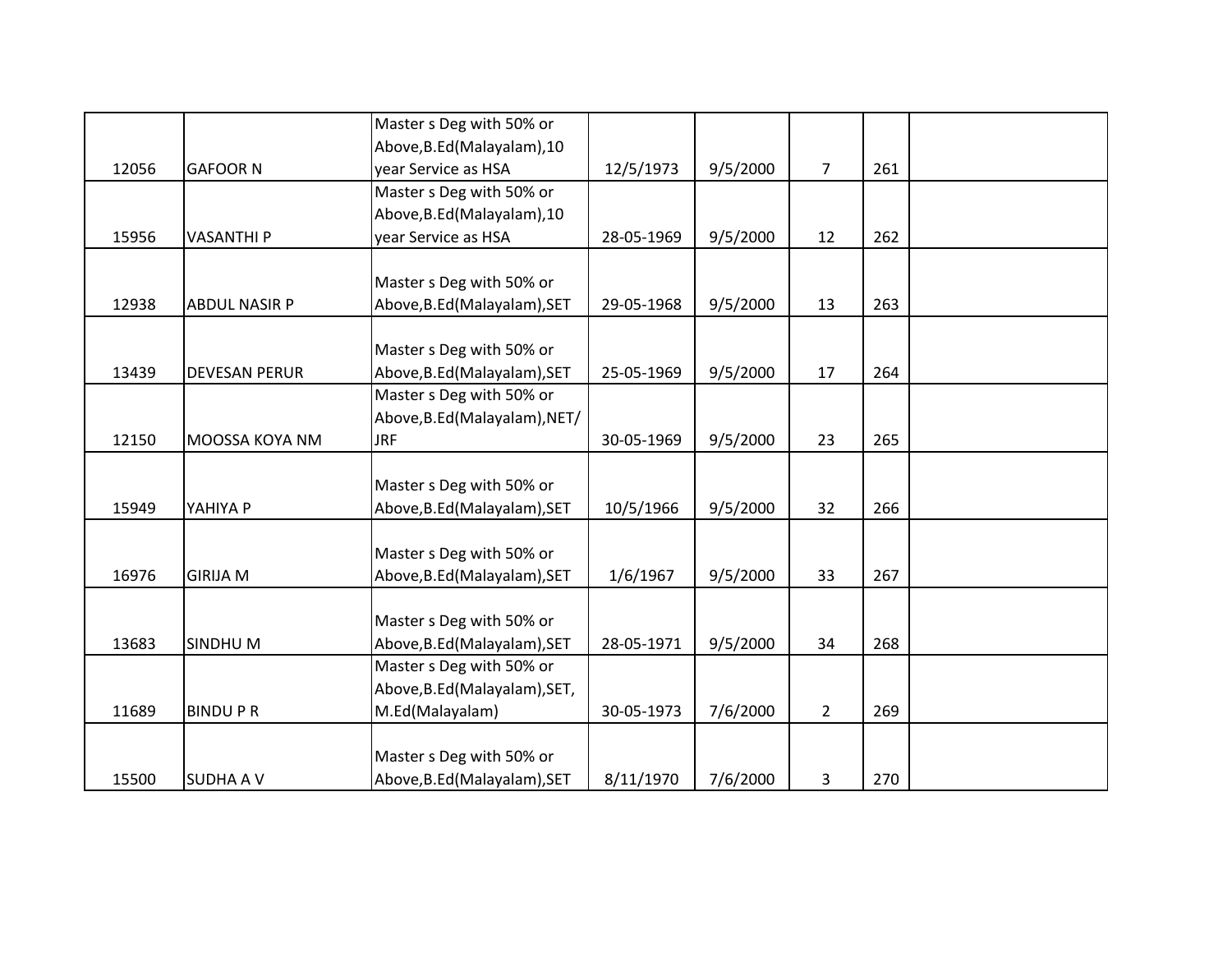|       |                           | Master s Deg with 50% or        |            |            |                |     |                            |
|-------|---------------------------|---------------------------------|------------|------------|----------------|-----|----------------------------|
| 10770 | SATHYAVATHY E             | Above, B.Ed (Malayalam), SET    | 20-05-1967 | 7/6/2000   | 13             | 271 |                            |
|       |                           |                                 |            |            |                |     |                            |
|       |                           | Master s Deg with 50% or        |            |            |                |     |                            |
| 13601 | <b>REMA M</b>             | Above, B.Ed (Malayalam), SET    | 10/4/1972  | 7/6/2000   | 19             | 272 |                            |
|       |                           |                                 |            |            |                |     |                            |
|       |                           | Master s Deg with 50% or        |            |            |                |     | HSA prob.declaration on    |
|       |                           | Above, B.Ed (Malayalam), M.Ph   |            |            |                |     | the current dist due, IDT  |
| 15965 | <b>SUPRIYA P</b>          | il, 10 year Service as HSA      | 1/4/1970   | 7/6/2000   | 28             | 273 | order copy due             |
|       |                           | Master s Deg with 50% or        |            |            |                |     |                            |
|       |                           | Above, B.Ed (Malayalam), M.Ph   |            |            |                |     |                            |
| 10403 | DAMODARAN PALLATH         | il, NET/JRF                     | 20-05-1968 | 7/6/2000   | 32             | 274 |                            |
|       |                           |                                 |            |            |                |     |                            |
|       |                           | Master s Deg with 50% or        |            |            |                |     |                            |
| 12942 | <b>SURESH KUMAR J</b>     | Above, B.Ed (Malayalam), SET    | 30-04-1966 | 7/6/2000   | 35             | 275 |                            |
|       |                           |                                 |            |            |                |     |                            |
|       | <b>ESWARAN NAMBOODIRI</b> | Master s Deg with 50% or        |            |            |                |     | <b>IDT PROBATION ORDER</b> |
| 12735 | KM                        | Above, B.Ed (Malayalam), SET    | 19-05-1975 | 7/6/2000   | 39             | 276 | <b>DUE</b>                 |
|       |                           | Master s Deg with 50% or        |            |            |                |     |                            |
|       |                           | Above, B.Ed (Malayalam), NET/   |            |            |                |     |                            |
| 11501 | PREETHA C                 | <b>JRF</b>                      | 20-05-1970 | 14-06-2000 | $\overline{2}$ | 277 |                            |
|       |                           | Master s Deg with 50% or        |            |            |                |     |                            |
|       |                           | Above, B.Ed (Malayalam), SET,   |            |            |                |     |                            |
| 17089 | <b>SINDHUPR</b>           | NET/JRF                         | 16-04-1972 | 14-06-2000 | 3              | 278 |                            |
|       |                           |                                 |            |            |                |     |                            |
|       |                           | Master s Deg with 50% or        |            |            |                |     | PSC advice order copy due  |
|       |                           | Above, B.Ed (Malayalam), M.Ed   |            |            |                |     | HSA probation declaration  |
| 16356 | <b>JASMIN H</b>           | (Malayalam)                     | 11/3/1971  | 14-06-2000 | 4216097        | 279 | order copy due             |
|       |                           | Master s Deg with 50% or        |            |            |                |     |                            |
|       |                           | Above, B.Ed (Malayalam), SET, 1 |            |            |                |     |                            |
| 15968 | YESODHARAN K K            | 0 year Service as HSA           | 31-05-1969 | 30-06-2000 | $\mathbf{1}$   | 280 |                            |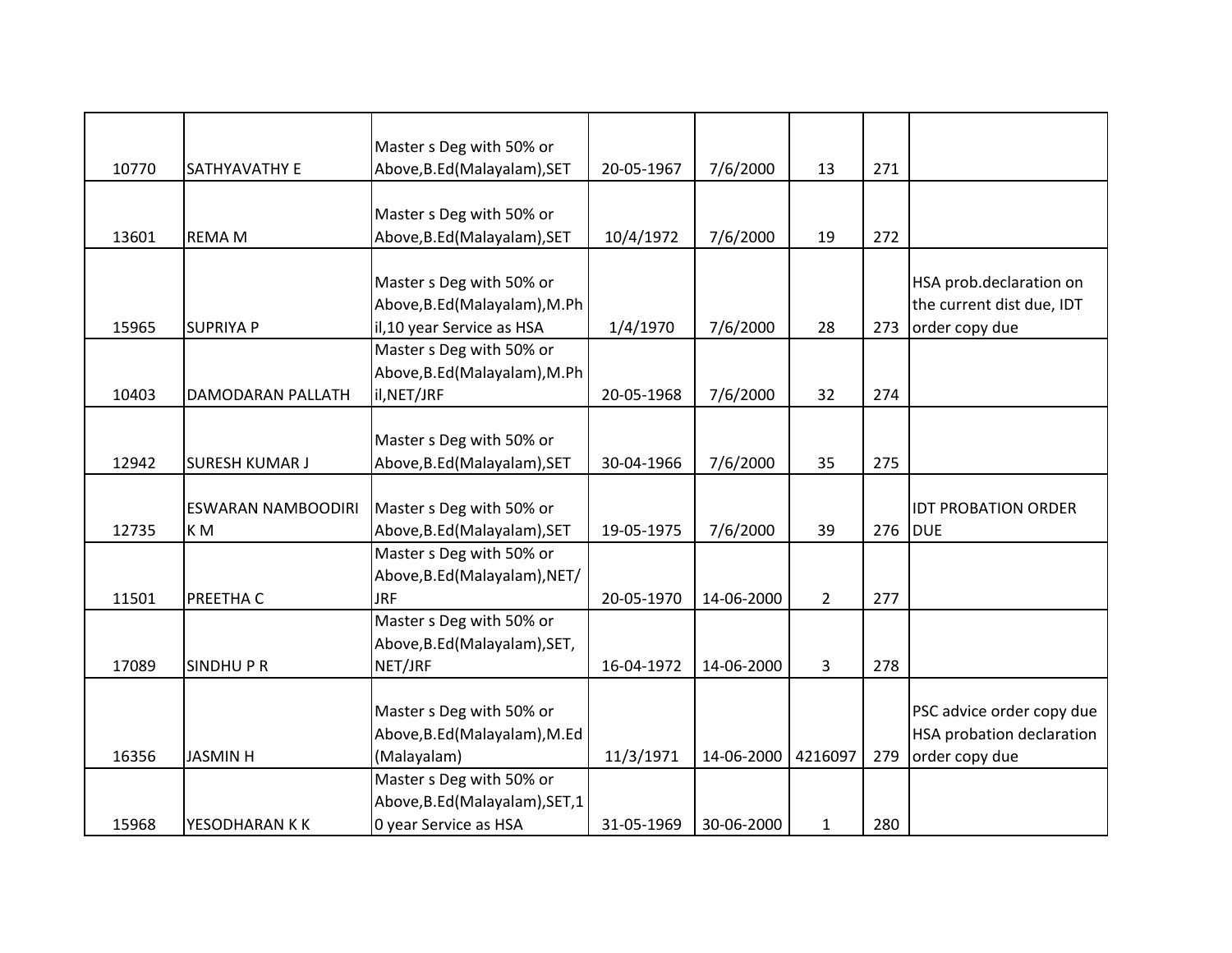|       |                        | Master s Deg with 50% or                      |            |            |                |     |                          |
|-------|------------------------|-----------------------------------------------|------------|------------|----------------|-----|--------------------------|
| 14311 | <b>SHALINI MOHANAN</b> | Above, B.Ed (Malayalam), SET                  | 30-05-1971 | 5/7/2000   | 6              | 281 |                          |
|       |                        | Master s Deg with 50% or                      |            |            |                |     |                          |
|       |                        | Above, B.Ed (Malayalam), 10                   |            |            |                |     |                          |
| 11843 | RETNAKARAN P P         | year Service as HSA                           | 6/2/1969   | 21-07-2000 | $\mathbf{1}$   | 282 | pro.declaration cir. due |
|       |                        | Master s Deg with 50% or                      |            |            |                |     |                          |
|       |                        | Above, B.Ed (Malayalam), SET, 1               |            |            |                |     |                          |
| 15887 | <b>BINDUP</b>          | 0 year Service as HSA                         | 7/4/1968   | 21-07-2000 | $\overline{4}$ | 283 | idt cir. due             |
|       |                        |                                               |            |            |                |     |                          |
|       |                        | Master s Deg with 50% or                      |            |            |                |     |                          |
| 17219 | <b>REGHUN</b>          | Above, B.Ed (Malayalam), SET                  | 6/5/1968   | 21-07-2000 | 6              | 284 |                          |
|       |                        | Master s Deg with 50% or                      |            |            |                |     |                          |
|       |                        | Above, B.Ed (Malayalam), SET, 1               |            |            |                |     |                          |
| 18361 | <b>DEVAKI K K</b>      | 0 year Service as HSA                         | 5/4/1968   | 21-07-2000 | 9              | 285 |                          |
|       |                        | Master s Deg with 50% or                      |            |            |                |     |                          |
|       |                        | Above, B.Ed (Malayalam), 10                   |            |            |                |     |                          |
| 15504 | <b>NASEEMA M</b>       | year Service as HSA                           | 1/2/1972   | 21-07-2000 | 19             | 286 |                          |
|       |                        |                                               |            |            |                |     |                          |
|       |                        | Master s Deg with 50% or                      |            |            |                |     |                          |
| 12655 | <b>SUDHAU</b>          | Above, B.Ed (Malayalam), SET                  | 5/5/1974   | 21-07-2000 | 22             | 287 |                          |
|       |                        |                                               |            |            |                |     |                          |
|       |                        | KRISHNAN NAMPOOTHIRI Master s Deg with 50% or |            |            |                |     |                          |
| 10685 | P <sub>S</sub>         | Above, B.Ed (Malayalam), SET                  | 13-05-1961 | 21-07-2000 | 26             | 288 |                          |
|       |                        | Master s Deg with 50% or                      |            |            |                |     |                          |
|       |                        | Above, B.Ed (Malayalam), 10                   |            |            |                |     |                          |
| 12397 | MUHAMMED KUNHI M       | year Service as HSA                           | 20-04-1970 | 21-07-2000 | 31             | 289 |                          |
|       |                        |                                               |            |            |                |     |                          |
|       |                        | Master s Deg with 50% or                      |            |            |                |     |                          |
| 15615 | <b>LATHA CK</b>        | Above, B.Ed (Malayalam), SET                  | 10/1/1974  | 21-07-2000 | 32             | 290 |                          |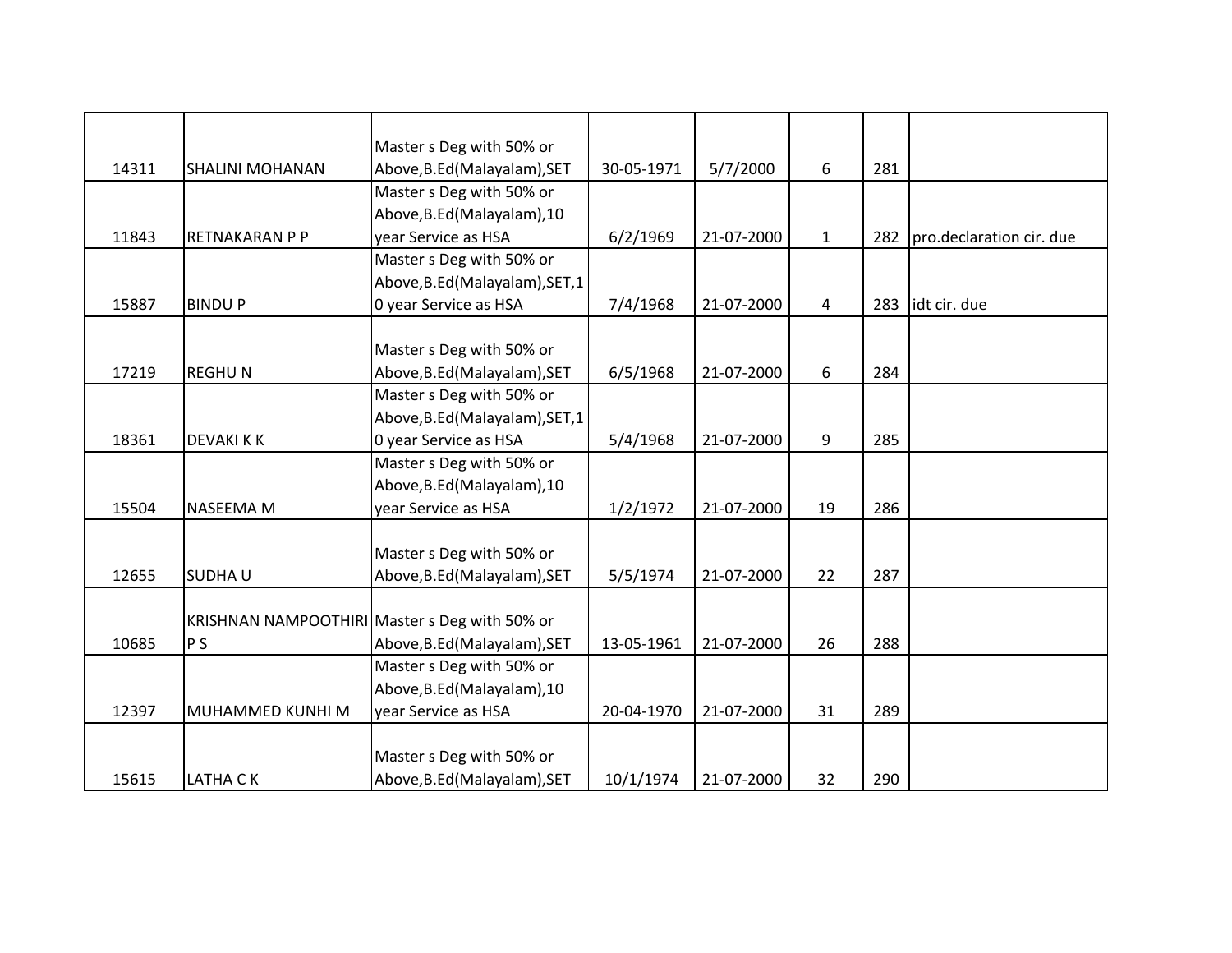|       |                      | Master s Deg with 50% or        |            |            |                |     |                              |
|-------|----------------------|---------------------------------|------------|------------|----------------|-----|------------------------------|
|       |                      | Above, B.Ed (Malayalam), SET, 1 |            |            |                |     |                              |
| 12833 | <b>REENAKT</b>       | 0 year Service as HSA           | 30-05-1971 | 21-07-2000 | 38             | 291 | probation certificate due    |
|       |                      |                                 |            |            |                |     |                              |
|       |                      | Master s Deg with 50% or        |            |            |                |     |                              |
| 14433 | <b>SUNIL KUMAR M</b> | Above, B.Ed (Malayalam), SET    | 30-04-1972 | 21-07-2000 | 42             | 292 |                              |
|       |                      | Master s Deg with 50% or        |            |            |                |     |                              |
|       |                      | Above, B.Ed (Malayalam), Ph.D,  |            |            |                |     |                              |
| 12823 | LALITHAMBIKA M V     | 10 year Service as HSA          | 2/2/1967   | 21-07-2000 | 45             | 293 |                              |
|       |                      |                                 |            |            |                |     |                              |
|       |                      | Master s Deg with 50% or        |            |            |                |     | HSA prob.declaration         |
| 14951 | <b>BINDHU E J</b>    | Above, B.Ed (Malayalam), SET    | 30-05-1970 | 21-07-2000 | 47             | 294 | cir.due                      |
|       |                      |                                 |            |            |                |     |                              |
|       |                      | Master s Deg with 50% or        |            |            |                |     |                              |
| 11138 | <b>K K ARUNADEVI</b> | Above, B.Ed (Malayalam), SET    | 30-05-1972 | 28-07-2000 | 5              | 295 |                              |
|       |                      |                                 |            |            |                |     |                              |
|       |                      | Master s Deg with 50% or        |            |            |                |     | <b>HSA Appointment Order</b> |
| 15692 | <b>SMITHA V R</b>    | Above, B.Ed (Malayalam), SET    | 29-05-1971 | 11/8/2000  | 28             | 296 | Due                          |
|       |                      | Master s Deg with 50% or        |            |            |                |     |                              |
|       |                      | Above, B.Ed (Malayalam), SET, 1 |            |            |                |     | ID-Transfer order copy       |
| 18245 | <b>SHEEBAK</b>       | 0 year Service as HSA           | 30-05-1971 | 11/8/2000  | 39             | 297 | due.                         |
|       |                      | Master s Deg with 50% or        |            |            |                |     |                              |
|       |                      | Above, B.Ed (Malayalam), SET, 1 |            |            |                |     |                              |
| 14442 | <b>SHYLAJA VC</b>    | 0 year Service as HSA           | 15-04-1969 | 14-08-2000 | $\mathbf{1}$   | 298 | PSC advice copy SI No.due    |
|       |                      | Master s Deg with 50% or        |            |            |                |     |                              |
|       | PRASEETHA KUMARI     | Above, B.Ed (Malayalam), 10     |            |            |                |     |                              |
| 15725 | <b>OTHAYOTH</b>      | year Service as HSA             | 30-05-1971 | 14-08-2000 | $\overline{2}$ | 299 | SET Cir. Due                 |
|       |                      |                                 |            |            |                |     |                              |
|       |                      | Master s Deg with 50% or        |            |            |                |     |                              |
| 12951 | <b>INDIRA P P</b>    | Above, B.Ed (Malayalam), SET    | 25-05-1969 | 14-08-2000 | 3              | 300 |                              |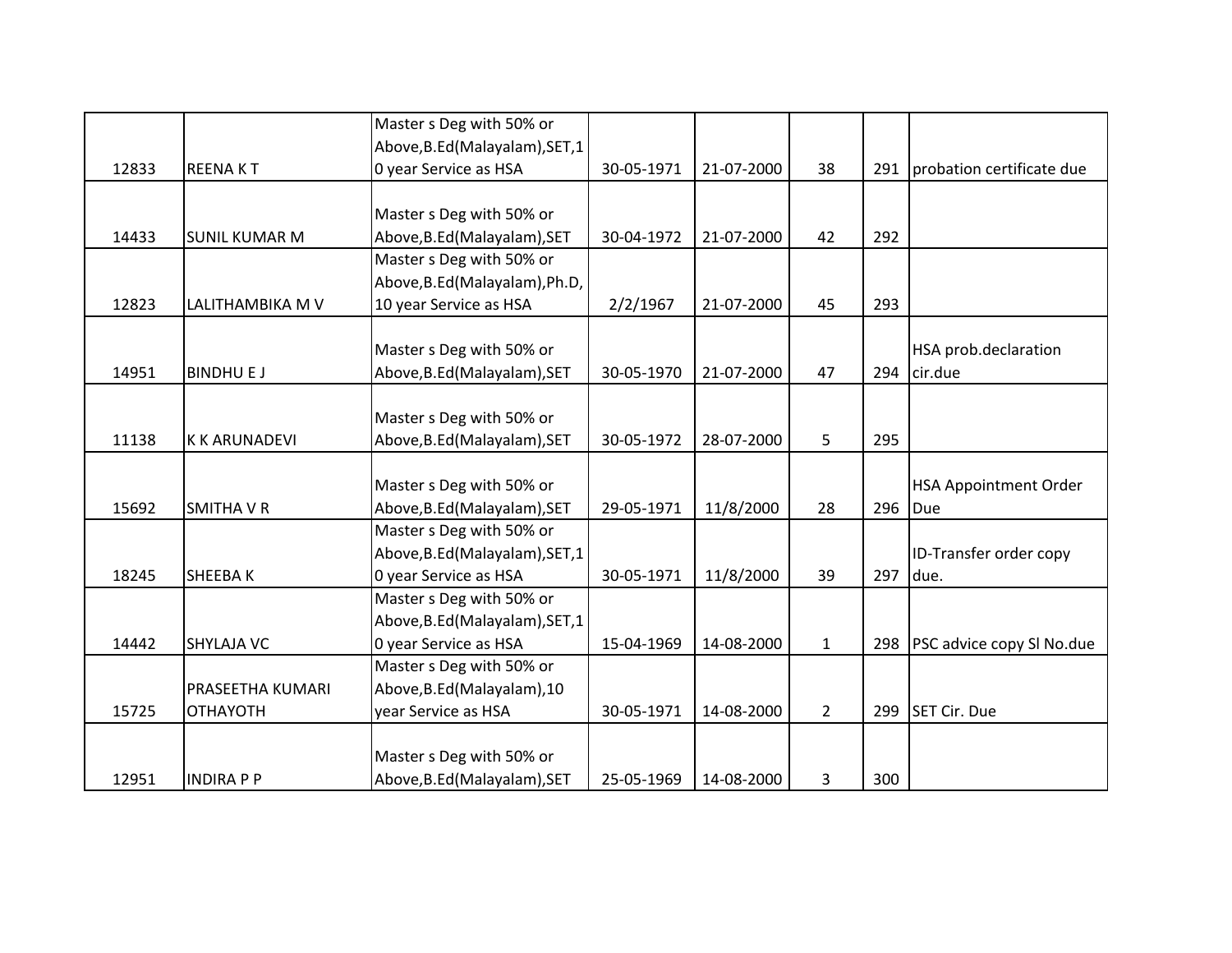|       |                     | Master s Deg with 50% or        |            |            |              |     |                               |
|-------|---------------------|---------------------------------|------------|------------|--------------|-----|-------------------------------|
| 10974 | LETHAKK             | Above, B.Ed (Malayalam), SET    | 1/6/1968   | 14-08-2000 | 9            |     | 301 probation declaration due |
|       |                     |                                 |            |            |              |     | HSA prob.declaration          |
|       |                     | Master s Deg with 50% or        |            |            |              |     | cir.due HSA Psc advice and    |
|       |                     | Above, B.Ed (Malayalam), SET, 1 |            |            |              |     | Psc letter copy due service   |
| 18068 | K HEMALATHA         | 0 year Service as HSA           | 17-05-1974 | 14-08-2000 | 10           | 302 | cer. due                      |
|       |                     |                                 |            |            |              |     |                               |
|       |                     | Master s Deg with 50% or        |            |            |              |     |                               |
| 15330 | <b>SANKARAN E P</b> | Above, B.Ed (Malayalam), SET    | 14-05-1971 | 16-08-2000 | 93           | 303 |                               |
|       |                     | Master s Deg with 50% or        |            |            |              |     | Probation declaration         |
|       |                     | Above, B.Ed (Malayalam), NET/   |            |            |              |     | cir.copy, PSC advice copy SI  |
| 15550 | <b>SHYLAJA K K</b>  | <b>JRF</b>                      | 28-05-1966 | 6/9/2000   | 5            | 304 | No: due                       |
|       |                     |                                 |            |            |              |     |                               |
|       |                     | Master s Deg with 50% or        |            |            |              |     |                               |
| 16164 | THAJUDEEN K K       | Above, B.Ed (Malayalam), SET    | 26-05-1972 | 6/9/2000   | 9            | 305 |                               |
|       |                     |                                 |            |            |              |     |                               |
|       |                     | Master s Deg with 50% or        |            |            |              |     |                               |
|       |                     | Above, B.Ed (Malayalam), NET/   |            |            |              |     |                               |
| 16801 | SAVITHA BEEVI V A   | JRF,10 year Service as HSA      | 24-12-1974 | 29-09-2000 | $\mathbf{1}$ | 306 |                               |
|       |                     |                                 |            |            |              |     |                               |
|       |                     | Master s Deg with 50% or        |            |            |              |     |                               |
| 16217 | <b>JASEENA A</b>    | Above, B.Ed (Malayalam), SET    | 19-05-1974 | 5/10/2000  | $\mathbf{1}$ | 307 | pro declaration due.          |
|       |                     |                                 |            |            |              |     |                               |
|       |                     | Master s Deg with 50% or        |            |            |              |     |                               |
| 16198 | SREELATHA V G       | Above, B.Ed (Malayalam), SET    | 31-05-1971 | 5/10/2000  | 3            | 308 |                               |
|       |                     |                                 |            |            |              |     |                               |
|       |                     | Master s Deg with 50% or        |            |            |              |     |                               |
| 13411 | RB SAILESHKUMAR     | Above, B.Ed (Malayalam), SET    | 29-04-1972 | 5/10/2000  | 6            | 309 |                               |
|       |                     | Master s Deg with 50% or        |            |            |              |     |                               |
|       |                     | Above, B.Ed (Malayalam), M.Ph   |            |            |              |     |                               |
| 18179 | <b>SREEKALAK</b>    | il                              | 22-05-1967 | 5/10/2000  | 8            | 310 |                               |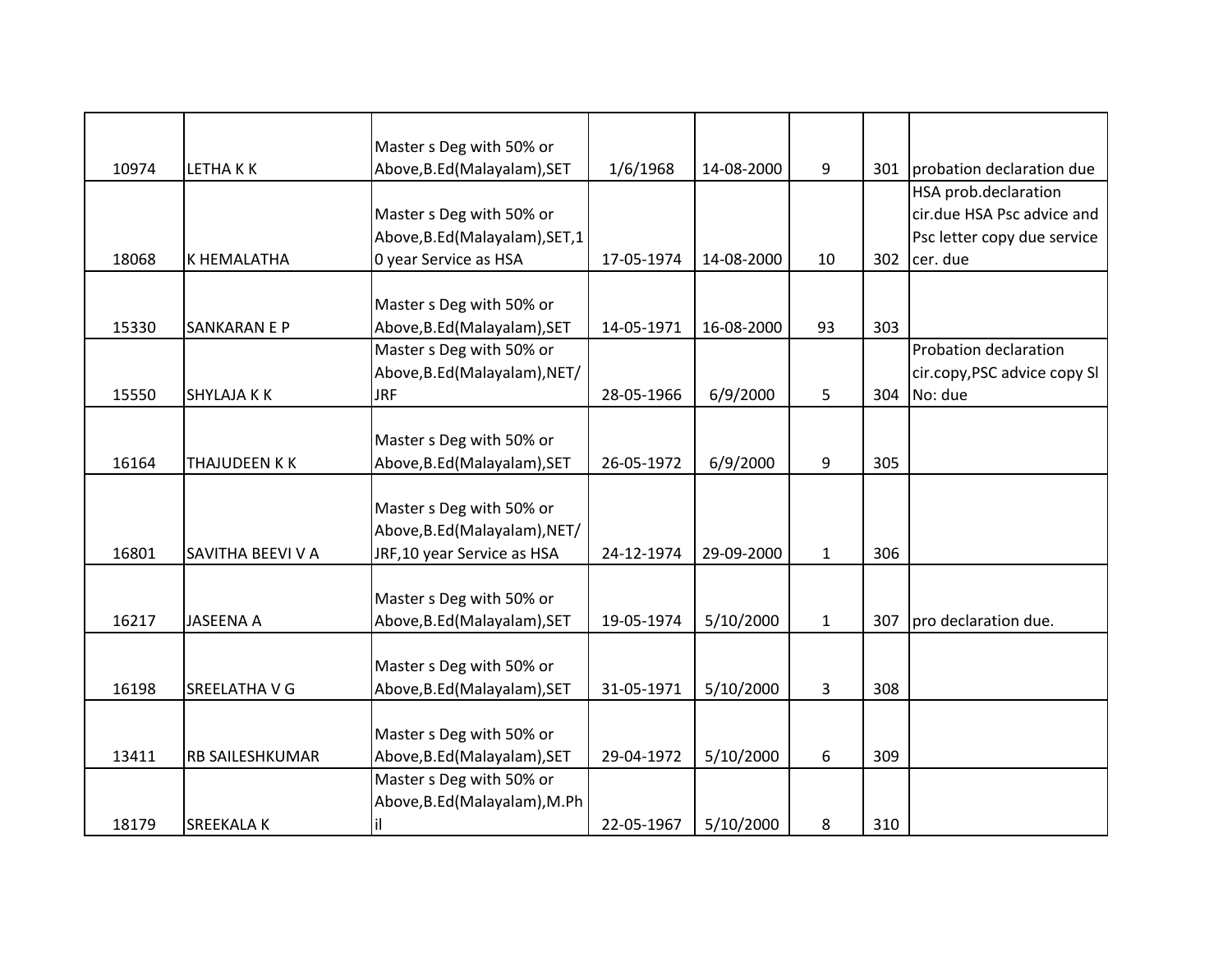|       |                      | Master s Deg with 50% or                                 |            |            |                         |     |                            |
|-------|----------------------|----------------------------------------------------------|------------|------------|-------------------------|-----|----------------------------|
|       |                      | Above, B.Ed (Malayalam), SET, 1                          |            |            |                         |     |                            |
| 17793 | <b>SHYAMPRASAD S</b> | 0 year Service as HSA                                    | 31-05-1969 | 12/10/2000 | $\overline{\mathbf{3}}$ | 311 |                            |
|       |                      |                                                          |            |            |                         |     |                            |
|       |                      | Master s Deg with 50% or                                 |            |            |                         |     |                            |
| 10966 | SALEENA K M          | Above, B.Ed (Malayalam), SET                             | 28-05-1969 | 12/10/2000 | 14                      | 312 |                            |
|       |                      | Master s Deg with 50% or                                 |            |            |                         |     |                            |
|       |                      | Above, B.Ed (Malayalam), SET, 1                          |            |            |                         |     |                            |
| 17484 | <b>ROSILI MD</b>     | 0 year Service as HSA                                    | 21-05-1961 | 21-10-2000 | 24                      | 313 |                            |
|       |                      |                                                          |            |            |                         |     |                            |
|       |                      | Master s Deg with 50% or                                 |            |            |                         |     |                            |
| 14471 | <b>SUNILKUMAR N</b>  | Above, B.Ed (Malayalam), SET                             | 6/5/1974   | 10/11/2000 | $\overline{2}$          | 314 |                            |
|       |                      |                                                          |            |            |                         |     |                            |
|       |                      | Master s Deg with 50% or                                 |            |            |                         |     |                            |
| 12596 | <b>INDUD</b>         | Above, B.Ed (Malayalam), SET                             | 5/4/1970   | 10/11/2000 | 4                       | 315 |                            |
|       |                      |                                                          |            |            |                         |     |                            |
|       |                      | Master s Deg with 50% or                                 |            |            |                         |     | probation declaration cir. |
| 13999 | S ASOKAN PILLAI      | Above, B.Ed (Malayalam), SET                             | 31-07-1961 | 10/11/2000 | 9                       | 316 | due                        |
|       |                      |                                                          |            |            |                         |     |                            |
|       |                      | Master s Deg with 50% or                                 |            |            |                         |     |                            |
| 17449 | RADHAKRISHNAN NAIR P | Above, B.Ed (Malayalam), SET                             | 4/10/1967  | 10/11/2000 | 10                      | 317 |                            |
|       |                      |                                                          |            |            |                         |     |                            |
|       |                      |                                                          |            |            |                         |     |                            |
|       |                      | Master s Deg with 50% or                                 |            |            |                         |     |                            |
| 10281 | PREMAJA A            | Above, B.Ed (Malayalam), SET                             | 22-05-1971 | 10/11/2000 | 11                      | 318 |                            |
|       |                      |                                                          |            |            |                         |     |                            |
|       |                      | Master s Deg with 50% or                                 |            |            |                         |     |                            |
| 13793 | SREEJA J             | Above, B.Ed (Malayalam), SET                             | 24-05-1973 | 10/11/2000 | 14                      | 319 |                            |
|       |                      |                                                          |            |            |                         |     |                            |
| 12131 | SANALKUMARI S        | Master s Deg with 50% or<br>Above, B.Ed (Malayalam), SET | 29-05-1963 | 10/11/2000 | 18                      | 320 |                            |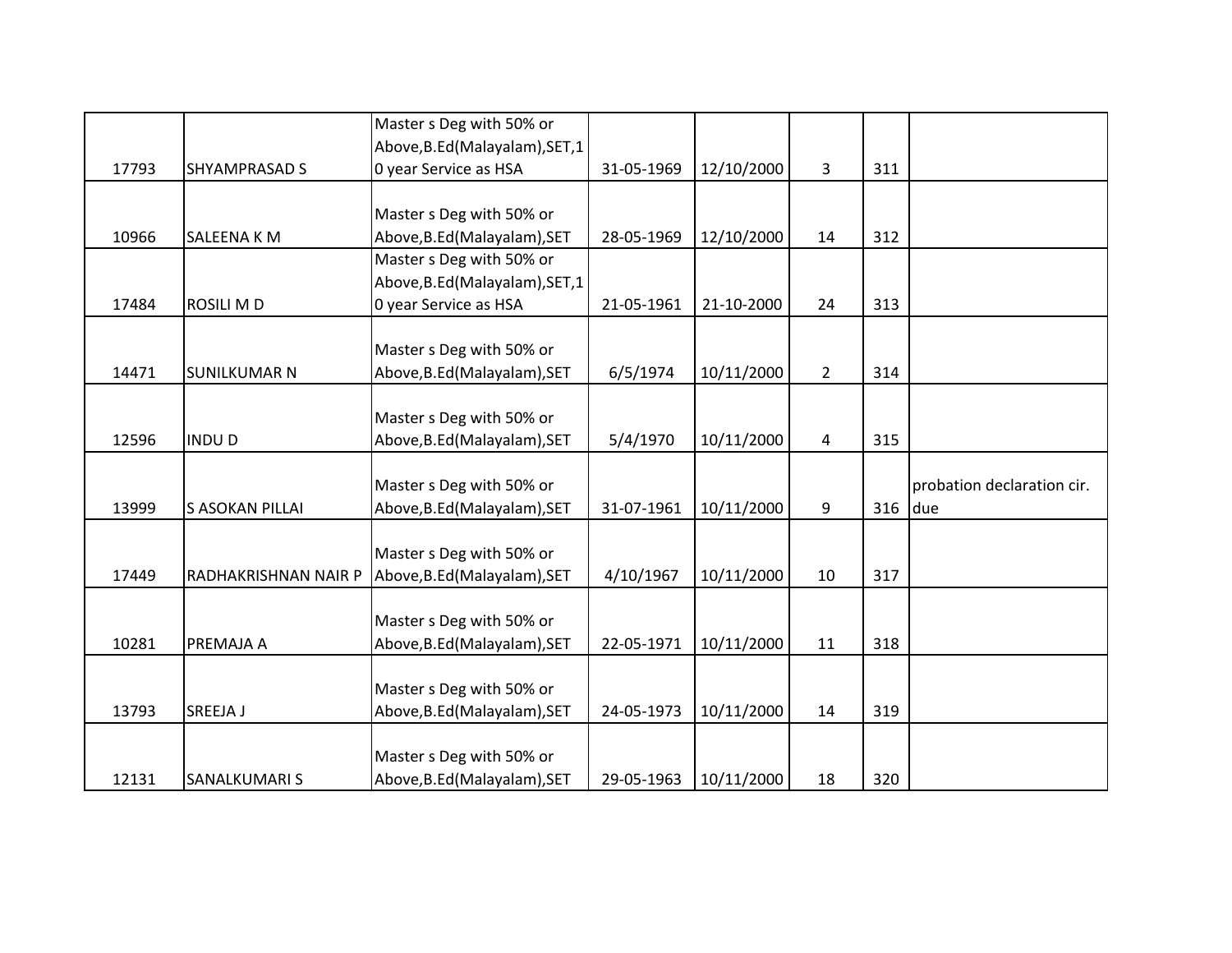|       |                          | Master s Deg with 50% or        |            |            |    |     |                       |
|-------|--------------------------|---------------------------------|------------|------------|----|-----|-----------------------|
| 10167 | <b>MAYA A S</b>          | Above, B.Ed (Malayalam), SET    | 25-03-1972 | 10/11/2000 | 21 | 321 |                       |
|       |                          |                                 |            |            |    |     |                       |
|       |                          | Master s Deg with 50% or        |            |            |    |     |                       |
| 10648 | <b>JAYASREE G</b>        | Above, B.Ed (Malayalam), SET    | 6/5/1970   | 10/11/2000 | 22 | 322 |                       |
|       |                          | Master s Deg with 50% or        |            |            |    |     |                       |
|       |                          | Above, B.Ed (Malayalam), NET/   |            |            |    |     |                       |
| 10244 | <b>MINI M</b>            | <b>JRF</b>                      | 20-05-1972 | 10/11/2000 | 23 | 323 |                       |
|       |                          |                                 |            |            |    |     |                       |
|       |                          | Master s Deg with 50% or        |            |            |    |     |                       |
| 15935 | <b>SOBHANA G S</b>       | Above, B.Ed (Malayalam), SET    | 31-05-1967 | 10/11/2000 | 29 | 324 |                       |
|       |                          | Master s Deg with 50% or        |            |            |    |     |                       |
|       |                          | Above, B.Ed (Malayalam), SET, 1 |            |            |    |     |                       |
| 16876 | <b>BINUTHANKACHI B P</b> | 0 year Service as HSA           | 10/5/1974  | 10/11/2000 | 30 | 325 |                       |
|       |                          | Master s Deg with 50% or        |            |            |    |     |                       |
|       |                          | Above, B.Ed (Malayalam), M.Ph   |            |            |    |     |                       |
| 15367 | <b>ANITHADV</b>          | il.                             | 16-05-1968 | 10/11/2000 | 33 | 326 |                       |
|       |                          |                                 |            |            |    |     |                       |
|       |                          | Master s Deg with 50% or        |            |            |    |     |                       |
| 11732 | <b>GEETHAR</b>           | Above, B.Ed (Malayalam), SET    | 30-05-1973 | 10/11/2000 | 35 | 327 |                       |
|       |                          | Master s Deg with 50% or        |            |            |    |     |                       |
|       |                          | Above, B.Ed (Malayalam), M.Ed   |            |            |    |     |                       |
|       |                          | (Malayalam), 10 year Service    |            |            |    |     |                       |
| 11621 | MANGALAMBAL G S          | as HSA                          | 30-04-1965 | 10/11/2000 | 41 | 328 |                       |
|       |                          | Master s Deg with 50% or        |            |            |    |     |                       |
|       |                          | Above, B.Ed (Malayalam), SET,   |            |            |    |     | PSC appointment order |
| 16641 | <b>NIMI GL</b>           | M.Phil                          | 1/5/1974   | 10/11/2000 | 42 | 329 | copy due              |
|       |                          | Master s Deg with 50% or        |            |            |    |     |                       |
|       |                          | Above, SET, M.Ed (Malayalam),   |            |            |    |     |                       |
| 10625 | <b>SUJITH S</b>          | 10 year Service as HSA          | 2/5/1974   | 10/11/2000 | 44 |     | 330 ALL CIR. DUE      |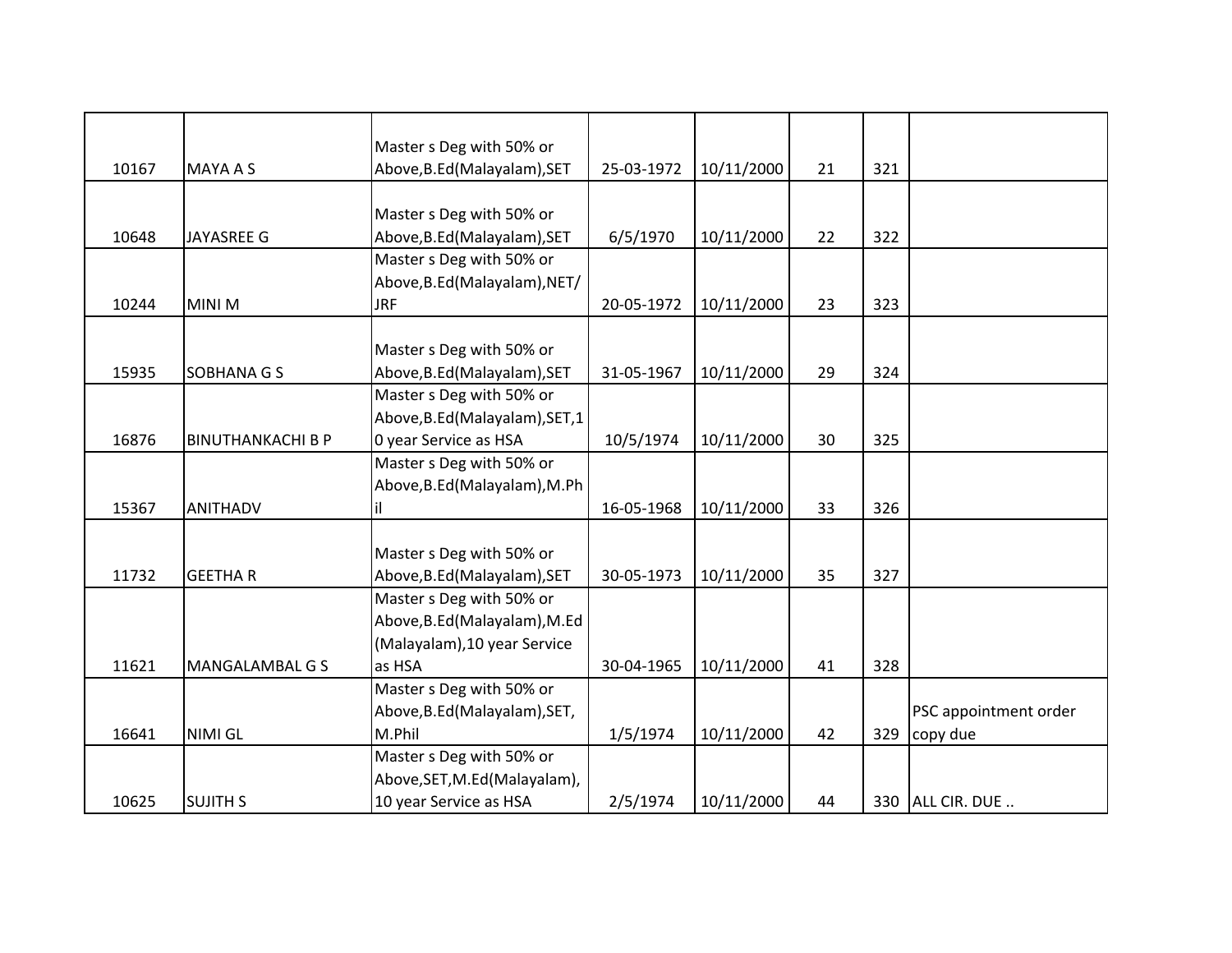|       |                        | Master s Deg with 50% or        |            |            |    |     |                                  |
|-------|------------------------|---------------------------------|------------|------------|----|-----|----------------------------------|
| 14031 | RADHAKRISHNA PILLAI N  | Above, B.Ed (Malayalam), SET    | 27-03-1965 | 10/11/2000 | 48 | 331 |                                  |
|       |                        | Master s Deg with 50% or        |            |            |    |     |                                  |
|       |                        | Above, B.Ed (Malayalam), M.Ph   |            |            |    |     | <b>HSA probation declaration</b> |
| 11768 | <b>MOHAMED ULLAS M</b> | ΙiΙ                             | 10/5/1964  | 10/11/2000 | 49 | 332 | cir due                          |
|       |                        | Master s Deg with 50% or        |            |            |    |     |                                  |
|       |                        | Above, B.Ed (Malayalam), 10     |            |            |    |     |                                  |
| 18193 | <b>SUNIL KUMAR S</b>   | year Service as HSA             | 15-05-1972 | 10/11/2000 | 52 | 333 |                                  |
|       |                        |                                 |            |            |    |     |                                  |
|       |                        | Master s Deg with 50% or        |            |            |    |     |                                  |
| 15815 | <b>ANTONY PETER</b>    | Above, B.Ed (Malayalam), SET    | 10/5/1972  | 10/11/2000 | 53 | 334 |                                  |
|       |                        | Master s Deg with 50% or        |            |            |    |     |                                  |
|       |                        | Above, B.Ed (Malayalam), SET, 1 |            |            |    |     |                                  |
| 15952 | <b>ANILKUMAR K</b>     | 0 year Service as HSA           | 20-05-1972 | 10/11/2000 | 54 | 335 |                                  |
|       |                        | Master s Deg with 50% or        |            |            |    |     |                                  |
|       |                        | Above, B.Ed (Malayalam), SET, 1 |            |            |    |     |                                  |
| 12721 | SHEEJA A               | 0 year Service as HSA           | 31-05-1972 | 10/11/2000 | 55 | 336 |                                  |
|       |                        | Master s Deg with 50% or        |            |            |    |     |                                  |
|       |                        | Above, B.Ed (Malayalam), 10     |            |            |    |     |                                  |
| 17874 | <b>ANITHAN</b>         | year Service as HSA             | 25-05-1971 | 10/11/2000 | 56 | 337 |                                  |
|       |                        |                                 |            |            |    |     |                                  |
|       |                        | Master s Deg with 50% or        |            |            |    |     |                                  |
| 17991 | <b>SUSHAMA J</b>       | Above, B.Ed (Malayalam), SET    | 30-07-1963 | 10/11/2000 | 59 | 338 |                                  |
|       |                        |                                 |            |            |    |     |                                  |
|       |                        | Master s Deg with 50% or        |            |            |    |     |                                  |
| 16211 | SHIJU G S              | Above, B.Ed (Malayalam), SET    | 28-05-1972 | 10/11/2000 | 60 | 339 |                                  |
|       |                        |                                 |            |            |    |     |                                  |
|       |                        | Master s Deg with 50% or        |            |            |    |     |                                  |
| 12318 | <b>BEENA DEVI S</b>    | Above, B.Ed (Malayalam), SET    | 29-05-1969 | 10/11/2000 | 61 | 340 |                                  |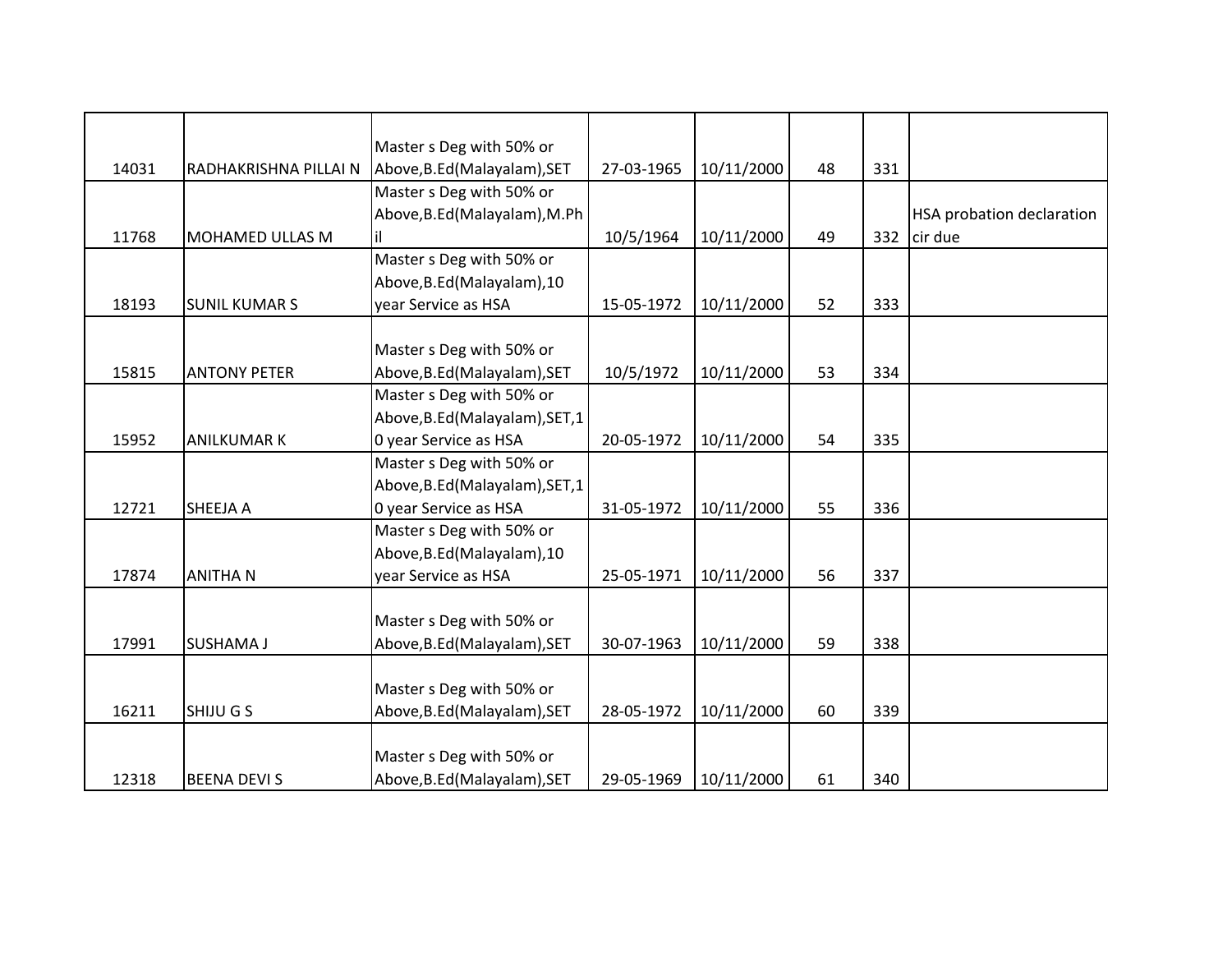|       |                     | Master s Deg with 50% or        |            |                      |                |     |                                 |
|-------|---------------------|---------------------------------|------------|----------------------|----------------|-----|---------------------------------|
| 13863 | NAZEEMA A R         | Above, B.Ed (Malayalam), SET    | 4/2/1973   | 10/11/2000           | 65             | 341 |                                 |
|       |                     | Master s Deg with 50% or        |            |                      |                |     |                                 |
|       |                     | Above, B.Ed (Malayalam), SET, 1 |            |                      |                |     |                                 |
| 14654 | <b>SINDHUBS</b>     | 0 year Service as HSA           | 19-05-1974 | 10/11/2000           | 68             | 342 |                                 |
|       |                     | Master s Deg with 50% or        |            |                      |                |     |                                 |
|       |                     | Above, B.Ed (Malayalam), NET/   |            |                      |                |     | probation declaration cir.      |
| 17024 | VIJAYAMMA P M       | <b>JRF</b>                      | 20-05-1968 | 10/11/2000           | 265596         | 343 | due psc advice cir due          |
|       |                     |                                 |            |                      |                |     |                                 |
|       |                     | Master s Deg with 50% or        |            |                      |                |     |                                 |
| 15842 | <b>LALITHAKV</b>    | Above, B.Ed (Malayalam), SET    | 12/1/1961  | 14-11-2000           | $\mathbf{1}$   | 344 |                                 |
|       |                     |                                 |            |                      |                |     |                                 |
|       |                     | Master s Deg with 50% or        |            |                      |                |     |                                 |
| 17562 | RAMACHANDRAN V M    | Above, B.Ed (Malayalam), SET    | 10/5/1966  | 17-11-2000           | $\overline{7}$ | 345 | By transfer cir. due            |
|       |                     |                                 |            |                      |                |     | IDT order copy due Hsa          |
|       |                     | Master s Deg with 50% or        |            |                      |                |     | probation declaration on        |
|       |                     | Above, B.Ed (Malayalam), NET/   |            |                      |                |     | transferred district copy       |
| 17006 | VASU M P            | <b>JRF</b>                      | 1/5/1971   | 30-11-2000           | $\mathbf{1}$   | 346 | due.                            |
|       |                     |                                 |            |                      |                |     |                                 |
|       | PRAMODKUMAR         | Master s Deg with 50% or        |            |                      |                |     | <b>HSA ProbDeclaration copy</b> |
| 16555 | ALAPPADAMPAN        | Above, B.Ed (Malayalam), SET    | 4/5/1971   | 30-11-2000           | 12             | 347 | due                             |
|       |                     | Master s Deg with 50% or        |            |                      |                |     |                                 |
|       |                     | Above, B.Ed (Malayalam), SET, 1 |            |                      |                |     |                                 |
| 11257 | <b>RADHAMANIK</b>   | 0 year Service as HSA           | 15-05-1967 | 30-11-2000           | 13             | 348 |                                 |
|       |                     | Master s Deg with 50% or        |            |                      |                |     |                                 |
|       |                     | Above, B.Ed (Malayalam), SET, 1 |            |                      |                |     |                                 |
| 12634 | LINTAMMA JOHN       | 0 year Service as HSA           | 12/4/1970  | 30-11-2000           | 17             | 349 |                                 |
|       |                     | Master s Deg with 50% or        |            |                      |                |     |                                 |
|       |                     | Above, B.Ed (Malayalam), 10     |            |                      |                |     | IDT certificate due, HSA        |
| 15426 | <b>MANJU C NAIR</b> | year Service as HSA             | 1/5/1973   | 30-11-2000   1121199 |                | 350 | promotion certificate due       |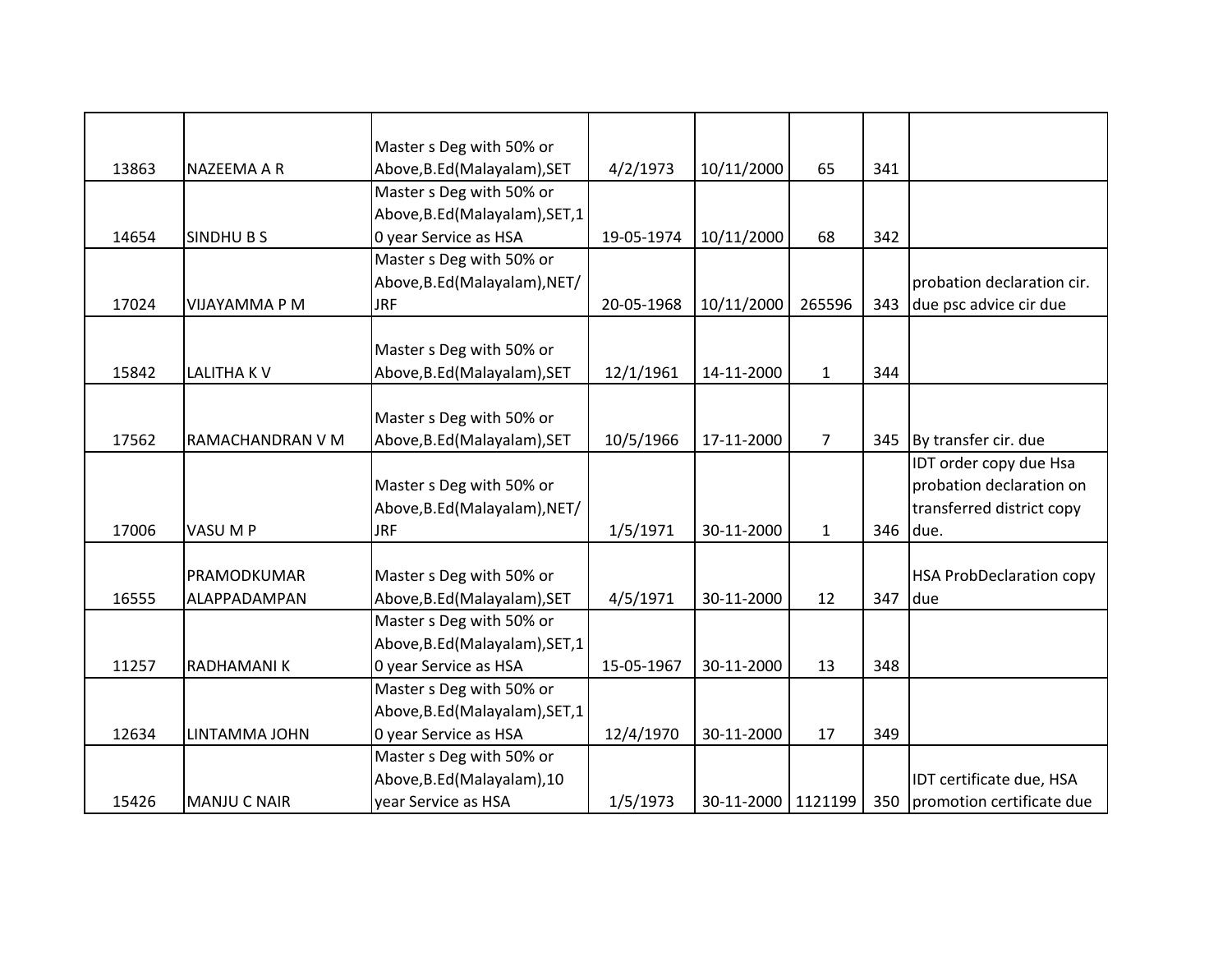|       |                      | Master s Deg with 50% or        |            |           |                |     |                           |
|-------|----------------------|---------------------------------|------------|-----------|----------------|-----|---------------------------|
| 11077 | <b>NAJEEB K A</b>    | Above, B.Ed (Malayalam), SET    | 10/3/1968  | 5/12/2000 | $\mathbf{1}$   | 351 |                           |
|       |                      | Master s Deg with 50% or        |            |           |                |     |                           |
|       |                      | Above, B.Ed (Malayalam), SET, 1 |            |           |                |     |                           |
| 13729 | <b>SUMATS</b>        | 0 year Service as HSA           | 20-02-1973 | 6/12/2000 | $\mathbf{1}$   | 352 |                           |
|       |                      |                                 |            |           |                |     |                           |
|       |                      | Master s Deg with 50% or        |            |           |                |     |                           |
| 18059 | <b>UDAYADEVI P V</b> | Above, B.Ed (Malayalam), SET    | 30-05-1970 | 6/12/2000 | $\overline{2}$ | 353 |                           |
|       |                      |                                 |            |           |                |     |                           |
|       |                      | Master s Deg with 50% or        |            |           |                |     |                           |
| 11603 | <b>VIJAYAN P M</b>   | Above, B.Ed (Malayalam), SET    | 27-05-1973 | 6/12/2000 | 3              | 354 |                           |
|       |                      | Master s Deg with 50% or        |            |           |                |     |                           |
|       | RADHAMANI            | Above, B.Ed (Malayalam), M.Ph   |            |           |                |     |                           |
| 13550 | AYINKALATH           | il.                             | 30-05-1968 | 6/12/2000 | 9              | 355 |                           |
|       |                      |                                 |            |           |                |     |                           |
|       |                      | Master s Deg with 50% or        |            |           |                |     |                           |
| 15311 | C NISHA              | Above, B.Ed (Malayalam), SET    | 17-02-1972 | 6/12/2000 | 19             | 356 |                           |
|       |                      |                                 |            |           |                |     |                           |
|       |                      | Master s Deg with 50% or        |            |           |                |     |                           |
| 15713 | <b>REMA VV</b>       | Above, B.Ed (Malayalam), SET    | 25-05-1970 | 6/12/2000 | 28             | 357 |                           |
|       |                      |                                 |            |           |                |     |                           |
|       |                      | Master s Deg with 50% or        |            |           |                |     |                           |
| 11693 | <b>SREVIDYATK</b>    | Above, B.Ed (Malayalam), SET    | 1/1/1967   | 6/12/2000 | 31             | 358 |                           |
|       |                      | Master s Deg with 50% or        |            |           |                |     |                           |
|       |                      | Above, B.Ed (Malayalam), 10     |            |           |                |     |                           |
| 14811 | <b>USHA S</b>        | year Service as HSA             | 28-05-1969 | 8/12/2000 | 5              | 359 | service cir.not cleared   |
|       |                      | Master s Deg with 50% or        |            |           |                |     |                           |
|       |                      | Above, B.Ed (Malayalam), 10     |            |           |                |     | SET cir. due not 10 years |
| 12152 | <b>HEMALATHA TS</b>  | year Service as HSA             | 24-05-1967 | 8/12/2000 | 15             |     | 360 service               |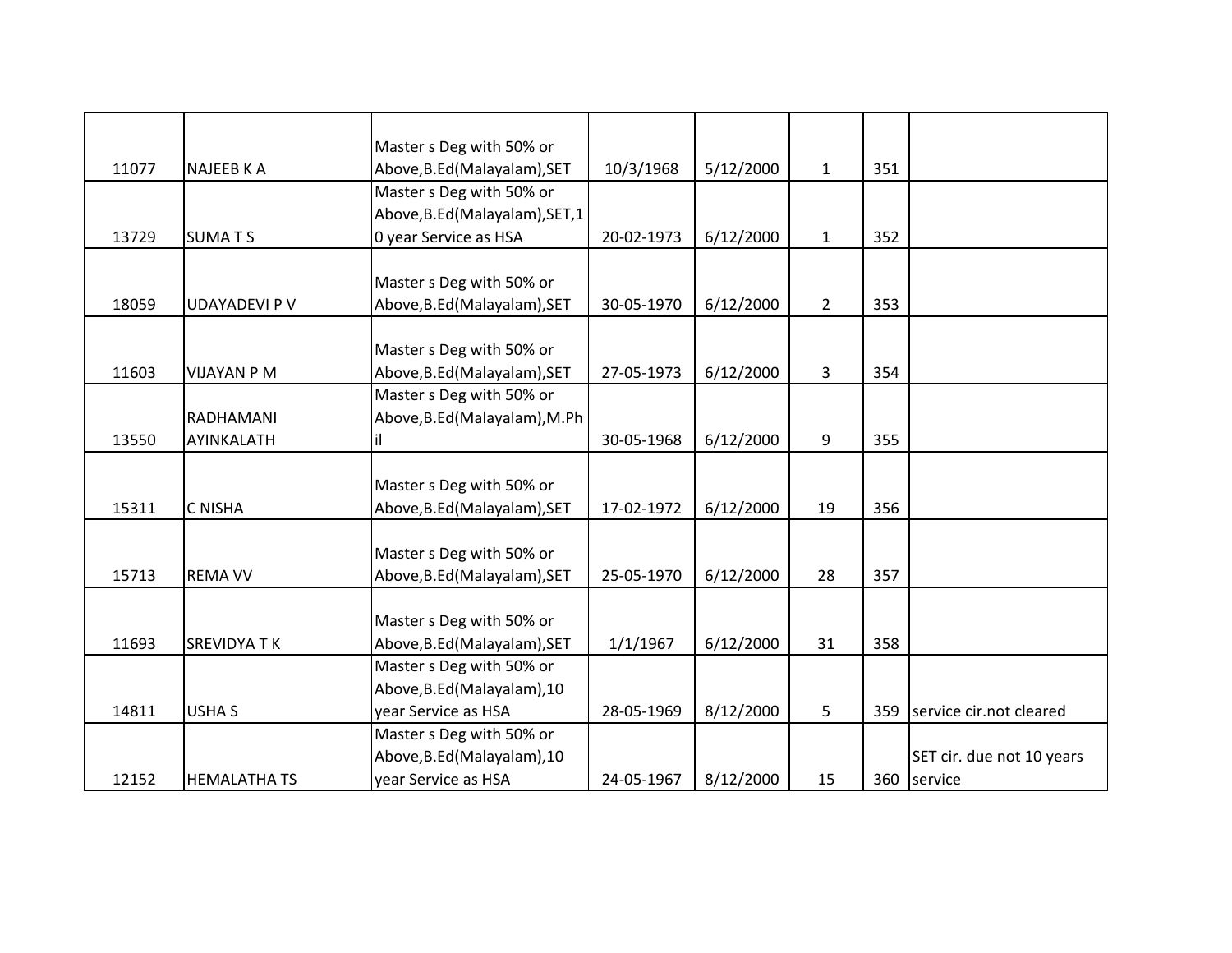|       |                       | Master s Deg with 50% or      |            |            |                |     |                          |
|-------|-----------------------|-------------------------------|------------|------------|----------------|-----|--------------------------|
| 16383 | <b>LINILEKHA S</b>    | Above, B.Ed (Malayalam), SET  | 30-04-1975 | 8/12/2000  | 28             | 361 |                          |
|       |                       |                               |            |            |                |     |                          |
|       |                       | Master s Deg with 50% or      |            |            |                |     |                          |
| 11500 | SAMSMITHA M           | Above, B.Ed (Malayalam), SET  | 12/11/1971 | 8/12/2000  | 38             | 362 | By transfer cir due      |
|       |                       |                               |            |            |                |     |                          |
|       |                       | Master s Deg with 50% or      |            |            |                |     |                          |
|       |                       | Above, B.Ed (Malayalam), M.Ph |            |            |                |     |                          |
| 17581 | SANDHYA C             | il,10 year Service as HSA     | 2/4/1974   | 8/12/2000  | 63             | 363 |                          |
|       |                       |                               |            |            |                |     |                          |
|       |                       | Master s Deg with 50% or      |            |            |                |     |                          |
| 16410 | <b>BINDUD</b>         | Above, B.Ed (Malayalam), SET  | 20-05-1973 | 8/12/2000  | 67             | 364 |                          |
|       |                       | Master s Deg with 50% or      |            |            |                |     |                          |
|       |                       | Above, B.Ed (Malayalam), NET/ |            |            |                |     |                          |
| 17785 | KANAKAMMA T N         | <b>JRF</b>                    | 7/5/1959   | 12/12/2000 | $\overline{2}$ | 365 | promotion order copy due |
|       |                       |                               |            |            |                |     |                          |
|       |                       | Master s Deg with 50% or      |            |            |                |     |                          |
| 15455 | <b>SHADA V BHARAN</b> | Above, B.Ed (Malayalam), SET  | 23-02-1964 | 13-12-2000 | 8              | 366 |                          |
|       |                       |                               |            |            |                |     |                          |
|       |                       | Master s Deg with 50% or      |            |            |                |     |                          |
| 12510 | <b>SREEREKHAB</b>     | Above, B.Ed (Malayalam), SET  | 1/3/1967   | 13-12-2000 | 15             | 367 |                          |
|       |                       | Master s Deg with 50% or      |            |            |                |     |                          |
|       |                       | Above, B.Ed (Malayalam), 10   |            |            |                |     |                          |
| 16378 | DINESHAN C C          | year Service as HSA           | 2/5/1966   | 21-12-2000 | $2^{\circ}$    | 368 |                          |
|       |                       |                               |            |            |                |     |                          |
|       |                       | Master s Deg with 50% or      |            |            |                |     |                          |
| 13006 | <b>SUMATHY K</b>      | Above, B.Ed (Malayalam), SET  | 14-04-1974 | 29-01-2001 | 16             | 369 |                          |
|       |                       | Master s Deg with 50% or      |            |            |                |     |                          |
|       |                       | Above, B.Ed (Malayalam), 10   |            |            |                |     |                          |
| 17189 | <b>MARIYA GORETTY</b> | year Service as HSA           | 31-05-1961 | 28-02-2001 | 3              | 370 |                          |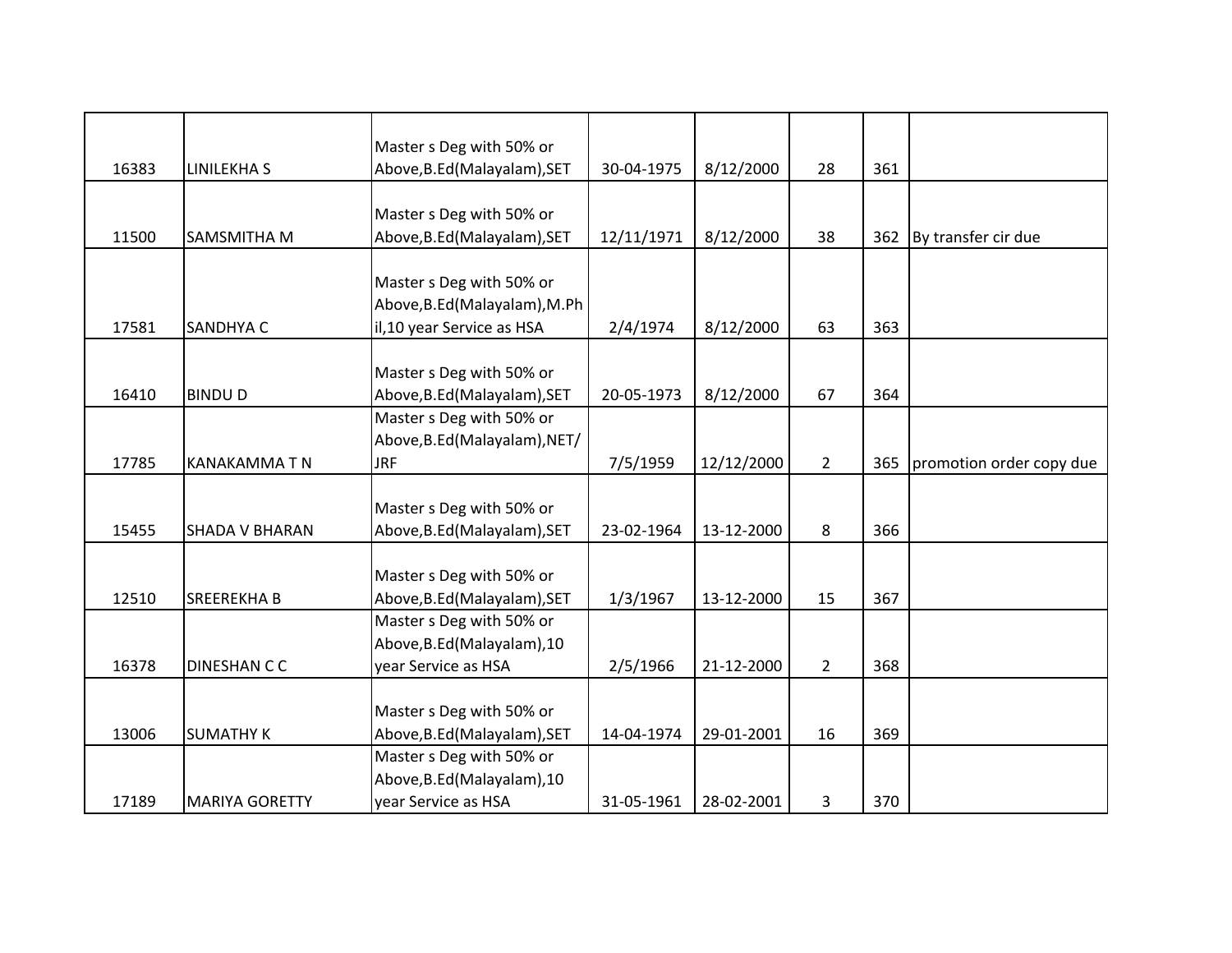|       |                          | Master s Deg with 50% or      |            |            |              |     |                    |
|-------|--------------------------|-------------------------------|------------|------------|--------------|-----|--------------------|
|       |                          | Above, B.Ed (Malayalam), 10   |            |            |              |     |                    |
| 16622 | <b>RENUKAK</b>           | year Service as HSA           | 31-05-1968 | 13-03-2001 | $\mathbf{1}$ | 371 |                    |
|       |                          | Master s Deg with 50% or      |            |            |              |     |                    |
|       |                          | Above, B.Ed (Malayalam), 10   |            |            |              |     |                    |
| 16858 | <b>GEETHA M</b>          | year Service as HSA           | 20-05-1975 | 22-03-2001 | $\mathbf{1}$ | 372 |                    |
|       |                          |                               |            |            |              |     |                    |
|       |                          | Master s Deg with 50% or      |            |            |              |     |                    |
| 13854 | <b>SHAJEE MATHEW</b>     | Above, B.Ed (Malayalam), SET  | 11/4/1969  | 17-05-2001 | $\mathbf{1}$ | 373 |                    |
|       |                          | Master s Deg with 50% or      |            |            |              |     |                    |
|       |                          | Above, B.Ed (Malayalam), M.Ed |            |            |              |     |                    |
| 13289 | <b>AJIMON P P</b>        | (Malayalam)                   | 7/5/1970   | 28-05-2001 | 16           | 374 |                    |
|       |                          | Master s Deg with 50% or      |            |            |              |     |                    |
|       |                          | Above, B.Ed (Malayalam), M.Ph |            |            |              |     |                    |
| 16384 | <b>SWAPNA KUMARY O</b>   |                               | 8/5/1972   | 1/6/2001   | 3            | 375 |                    |
|       |                          | Master s Deg with 50% or      |            |            |              |     |                    |
|       |                          | Above, B.Ed (Malayalam), M.Ed |            |            |              |     |                    |
|       |                          | (Malayalam), 10 year Service  |            |            |              |     |                    |
| 18466 | <b>EMMANUAL T ANTONY</b> | as HSA                        | 15-05-1973 | 5/6/2001   | $\mathbf{1}$ | 376 |                    |
|       |                          |                               |            |            |              |     |                    |
|       |                          | Master s Deg with 50% or      |            |            |              |     |                    |
| 16706 | <b>SUDHAMANI AMMAK</b>   | Above, B.Ed (Malayalam), SET  | 18-05-1968 | 5/6/2001   | $2^{\circ}$  | 377 |                    |
|       |                          | Master s Deg with 50% or      |            |            |              |     |                    |
|       |                          | Above, B.Ed (Malayalam), 10   |            |            |              |     |                    |
| 16462 | <b>SUJADEVIKJ</b>        | year Service as HSA           | 18-05-1967 | 5/6/2001   | 35           | 378 |                    |
|       |                          | Master s Deg with 50% or      |            |            |              |     |                    |
|       |                          | Above, B.Ed (Malayalam), 10   |            |            |              |     |                    |
| 17934 | GIRIJAKUMARINR           | year Service as HSA           | 20-05-1968 | 12/6/2001  | 3102         | 379 | PSC order copy due |
|       |                          | Master s Deg with 50% or      |            |            |              |     |                    |
|       |                          | Above, B.Ed (Malayalam), 10   |            |            |              |     |                    |
| 15555 | SINIMOL T                | year Service as HSA           | 5/4/1971   | 15-06-2001 | 2160         | 380 |                    |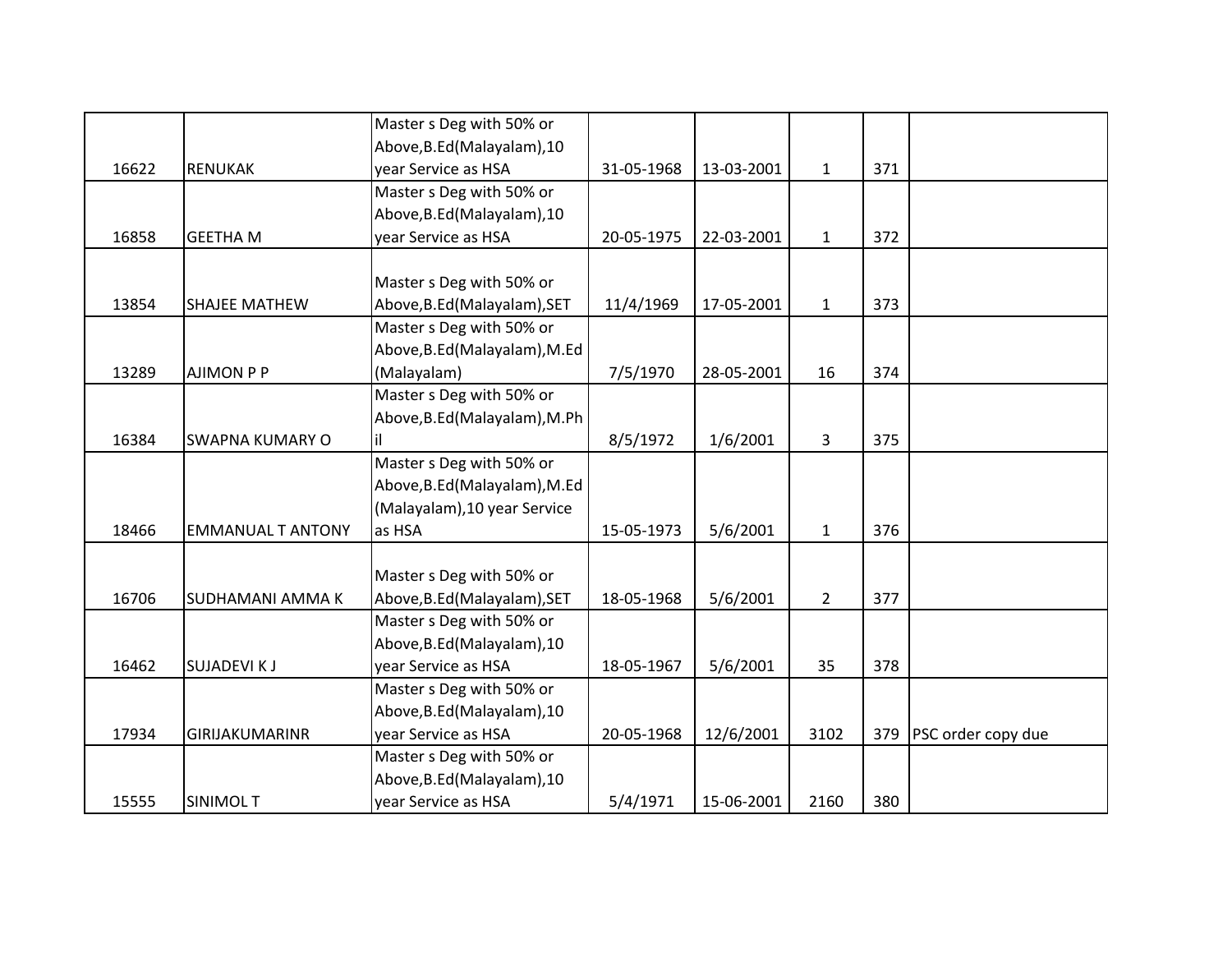|       |                      | Master s Deg with 50% or        |            |            |                |     |  |
|-------|----------------------|---------------------------------|------------|------------|----------------|-----|--|
| 14023 | <b>SUSMIS</b>        | Above, B.Ed (Malayalam), SET    | 29-05-1974 | 18-06-2001 | 6              | 381 |  |
|       |                      | Master s Deg with 50% or        |            |            |                |     |  |
|       |                      | Above, B.Ed (Malayalam), SET, 1 |            |            |                |     |  |
| 15664 | T N MURALIDHARAN     | 0 year Service as HSA           | 30-05-1961 | 18-07-2001 | $\overline{2}$ | 382 |  |
|       |                      | Master s Deg with 50% or        |            |            |                |     |  |
|       |                      | Above, B.Ed (Malayalam), 10     |            |            |                |     |  |
| 17960 | <b>MANOJ K</b>       | year Service as HSA             | 5/4/1972   | 18-07-2001 | 41             | 383 |  |
|       |                      | Master s Deg with 50% or        |            |            |                |     |  |
|       |                      | Above, B.Ed (Malayalam), SET, 1 |            |            |                |     |  |
| 15126 | <b>NISHAP</b>        | 0 year Service as HSA           | 24-05-1971 | 18-07-2001 | 42             | 384 |  |
|       |                      |                                 |            |            |                |     |  |
|       |                      | Master s Deg with 50% or        |            |            |                |     |  |
| 10705 | <b>JAYAPRAKASH V</b> | Above, B.Ed (Malayalam), SET    | 28-04-1965 | 13-08-2001 | 7              | 385 |  |
|       |                      |                                 |            |            |                |     |  |
|       |                      | Master s Deg with 50% or        |            |            |                |     |  |
| 16225 | RADHAMONI AMMA S     | Above, B.Ed (Malayalam), SET    | 23-05-1965 | 13-08-2001 | 8              | 386 |  |
|       |                      | Master s Deg with 50% or        |            |            |                |     |  |
|       |                      | Above, B.Ed (Malayalam), SET, 1 |            |            |                |     |  |
| 17316 | MEENAMBIKA DEVI S    | 0 year Service as HSA           | 22-12-1965 | 13-08-2001 | 10             | 387 |  |
|       |                      |                                 |            |            |                |     |  |
|       |                      | Master s Deg with 50% or        |            |            |                |     |  |
| 17618 | <b>KAVITHA JOHN</b>  | Above, B.Ed (Malayalam), SET    | 30-05-1969 | 13-08-2001 | 11             | 388 |  |
|       |                      | Master s Deg with 50% or        |            |            |                |     |  |
|       |                      | Above, B.Ed (Malayalam), SET, 1 |            |            |                |     |  |
| 14333 | <b>BRINDACP</b>      | 0 year Service as HSA           | 25-06-1968 | 13-08-2001 | 12             | 389 |  |
|       |                      |                                 |            |            |                |     |  |
|       |                      | Master s Deg with 50% or        |            |            |                |     |  |
| 16279 | <b>MINIMOLE K M</b>  | Above, B.Ed (Malayalam), SET    | 10/11/1971 | 13-08-2001 | 13             | 390 |  |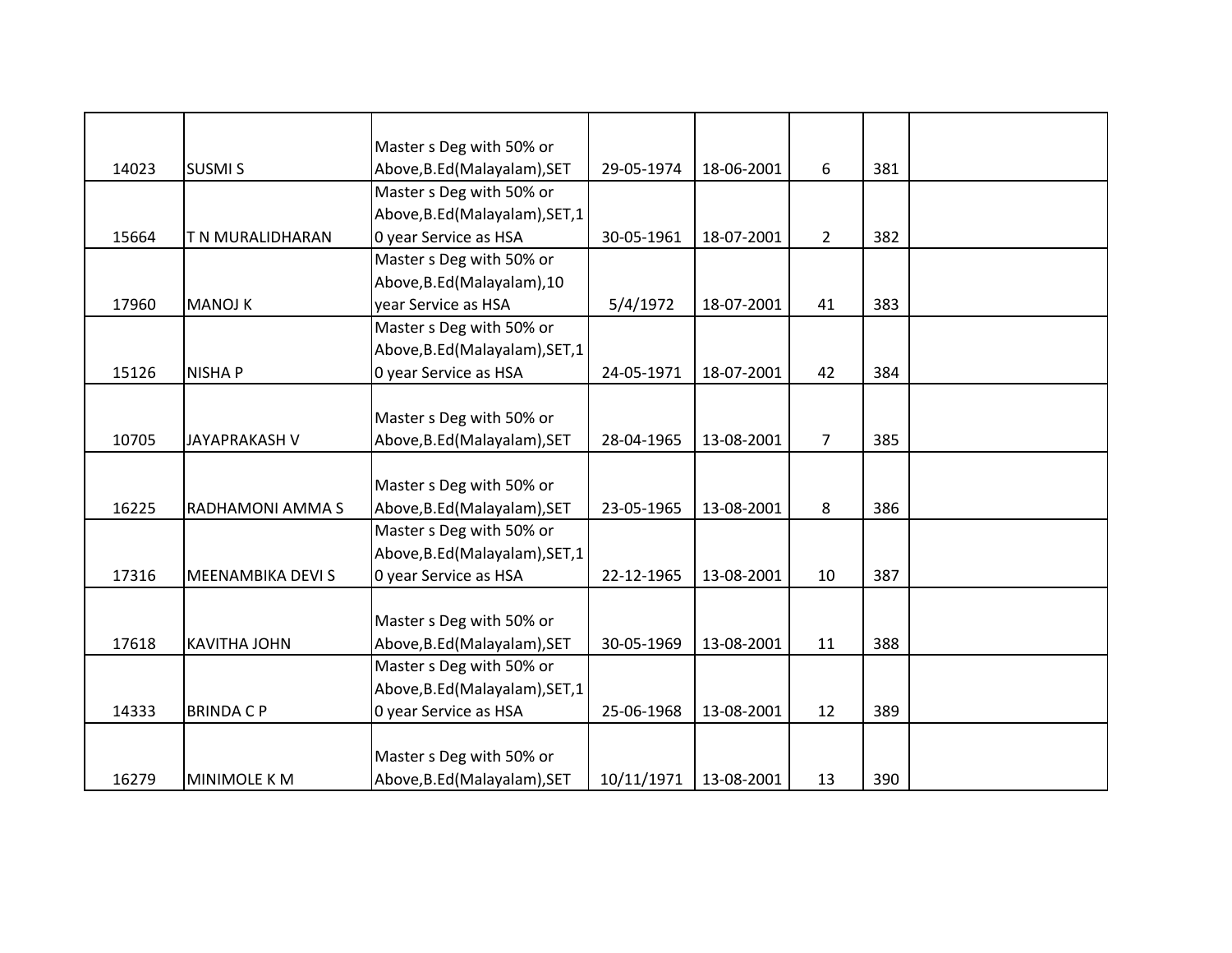|       |                  | Master s Deg with 50% or        |            |            |              |     |                                  |
|-------|------------------|---------------------------------|------------|------------|--------------|-----|----------------------------------|
| 12563 | SINDHU GS        | Above, B.Ed (Malayalam), SET    | 1/6/1973   | 13-08-2001 | 14           | 391 | not clear                        |
|       |                  |                                 |            |            |              |     |                                  |
|       |                  | Master s Deg with 50% or        |            |            |              |     |                                  |
|       |                  | Above, B.Ed (Social             |            |            |              |     |                                  |
| 17551 | <b>VIJAYA L</b>  | Science), M.Ed(Malayalam)       | 24-05-1966 | 13-08-2001 | 265596       | 392 |                                  |
|       |                  | Master s Deg with 50% or        |            |            |              |     |                                  |
|       |                  | Above, B.Ed (Malayalam), M.Ed   |            |            |              |     |                                  |
| 14220 | JAYASREE P M     | (Malayalam), NET/JRF            | 9/2/1974   | 23-08-2001 | $\mathbf{1}$ | 393 |                                  |
|       |                  |                                 |            |            |              |     |                                  |
|       |                  | Master s Deg with 50% or        |            |            |              |     | <b>HSA promotion certificate</b> |
| 16814 | <b>GEETHATT</b>  | Above, B.Ed (Malayalam), SET    | 25-05-1972 | 23-08-2001 | 3            | 394 | copy due, IDT certi due          |
|       |                  | Master s Deg with 50% or        |            |            |              |     |                                  |
|       |                  | Above, B.Ed (Malayalam), 10     |            |            |              |     | <b>HSA Appointment order</b>     |
| 14896 | <b>JOHNSON H</b> | year Service as HSA             | 25-05-1969 | 27-08-2001 | $\mathbf{1}$ | 395 | due                              |
|       |                  | Master s Deg with 50% or        |            |            |              |     |                                  |
|       |                  | Above, B.Ed (Malayalam), NET/   |            |            |              |     |                                  |
| 12711 | <b>VINUKP</b>    | <b>JRF</b>                      | 22-03-1965 | 14-09-2001 | $\mathbf{1}$ | 396 |                                  |
|       |                  | Master s Deg with 50% or        |            |            |              |     |                                  |
|       |                  | Above, B.Ed (Malayalam), SET, 1 |            |            |              |     |                                  |
| 13796 | <b>LINI A F</b>  | 0 year Service as HSA           | 17-01-1975 | 14-09-2001 | $\mathbf{1}$ | 397 |                                  |
|       |                  |                                 |            |            |              |     |                                  |
|       |                  | Master s Deg with 50% or        |            |            |              |     |                                  |
| 14986 | <b>RAJANK</b>    | Above, B.Ed (Malayalam), SET    | 7/6/1969   | 21-09-2001 | 6            | 398 |                                  |
|       |                  |                                 |            |            |              |     |                                  |
|       |                  | Master s Deg with 50% or        |            |            |              |     |                                  |
| 14007 | <b>MINIK</b>     | Above, B.Ed (Malayalam), SET    | 20-04-1970 | 21-09-2001 | 14           | 399 |                                  |
|       |                  |                                 |            |            |              |     |                                  |
|       |                  | Master s Deg with 50% or        |            |            |              |     |                                  |
| 15102 | JOTHI BASU TV    | Above, B.Ed (Malayalam), SET    | 30-05-1969 | 21-09-2001 | 20           | 400 | service cir.due                  |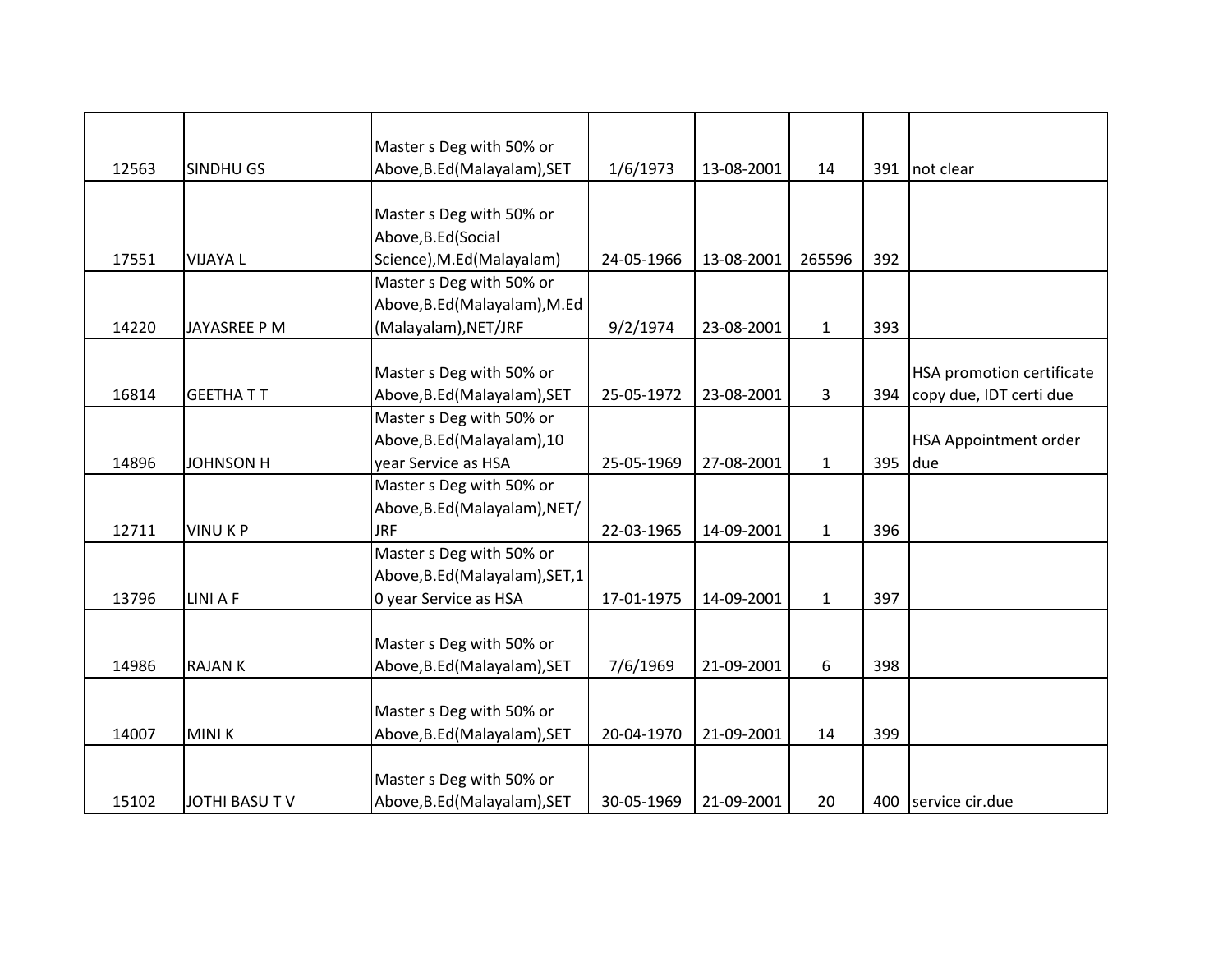|       |                       | Master s Deg with 50% or        |            |            |                |     |                          |
|-------|-----------------------|---------------------------------|------------|------------|----------------|-----|--------------------------|
| 12044 | SYAMALA KV            | Above, B.Ed (Malayalam), SET    | 1/2/1964   | 29-09-2001 | 8              | 401 |                          |
|       |                       |                                 |            |            |                |     |                          |
|       |                       | Master s Deg with 50% or        |            |            |                |     | psc advice SerialNo.not  |
| 17988 | <b>MOIDEENKUTTY P</b> | Above, B.Ed (Malayalam), SET    | 19-02-1971 | 3/10/2001  | $\mathbf{1}$   | 402 | clear                    |
|       |                       |                                 |            |            |                |     |                          |
|       |                       | Master s Deg with 50% or        |            |            |                |     |                          |
|       |                       | Above, B.Ed (Malayalam), SET, P |            |            |                |     |                          |
| 15208 | <b>SUJAYA G</b>       | h.D,10 year Service as HSA      | 20-05-1973 | 11/10/2001 | $\overline{2}$ | 403 |                          |
|       |                       | Master s Deg with 50% or        |            |            |                |     |                          |
|       |                       | Above, B.Ed (Malayalam), M.Ed   |            |            |                |     |                          |
|       |                       | (Malayalam), NET/JRF, 10 year   |            |            |                |     |                          |
| 17492 | SANGEETHA K K P       | Service as HSA                  | 12/1/1974  | 23-10-2001 | $\overline{4}$ | 404 | Service certificate due. |
|       |                       |                                 |            |            |                |     |                          |
|       |                       | Master s Deg with 50% or        |            |            |                |     |                          |
| 16908 | JAYALAKSHMY CS        | Above, B.Ed (Malayalam), SET    | 28-04-1964 | 9/11/2001  | $2^{\circ}$    | 405 | service cir. due         |
|       |                       |                                 |            |            |                |     |                          |
|       |                       | Master s Deg with 50% or        |            |            |                |     |                          |
| 14772 | <b>SINDHURR</b>       | Above, B.Ed (Malayalam), SET    | 30-05-1973 | 17-11-2001 | $\mathbf{1}$   | 406 |                          |
|       |                       |                                 |            |            |                |     |                          |
|       |                       | Master s Deg with 50% or        |            |            |                |     |                          |
| 13219 | <b>ANEESA S</b>       | Above, B.Ed (Malayalam), SET    | 5/5/1971   | 23-11-2001 | 3              | 407 |                          |
|       |                       | Master s Deg with 50% or        |            |            |                |     | 10 year HSA service will |
|       |                       | Above, B.Ed (Malayalam), SET, 1 |            |            |                |     | not completed on/before  |
| 13714 | <b>GILDA ROSE F G</b> | 0 year Service as HSA           | 30-05-1974 | 23-11-2001 | 4              | 408 | 30/11/2011               |
|       |                       |                                 |            |            |                |     |                          |
|       |                       | Master s Deg with 50% or        |            |            |                |     |                          |
| 15200 | <b>AMBIKADEVI S</b>   | Above, B.Ed (Malayalam), SET    | 11/5/1962  | 23-11-2001 | 5              | 409 |                          |
|       |                       | Master s Deg with 50% or        |            |            |                |     |                          |
|       |                       | Above, B.Ed (Malayalam), SET, 1 |            |            |                |     |                          |
| 11151 | <b>BINDUTS</b>        | 0 year Service as HSA           | 23-03-1969 | 23-11-2001 | 6              | 410 |                          |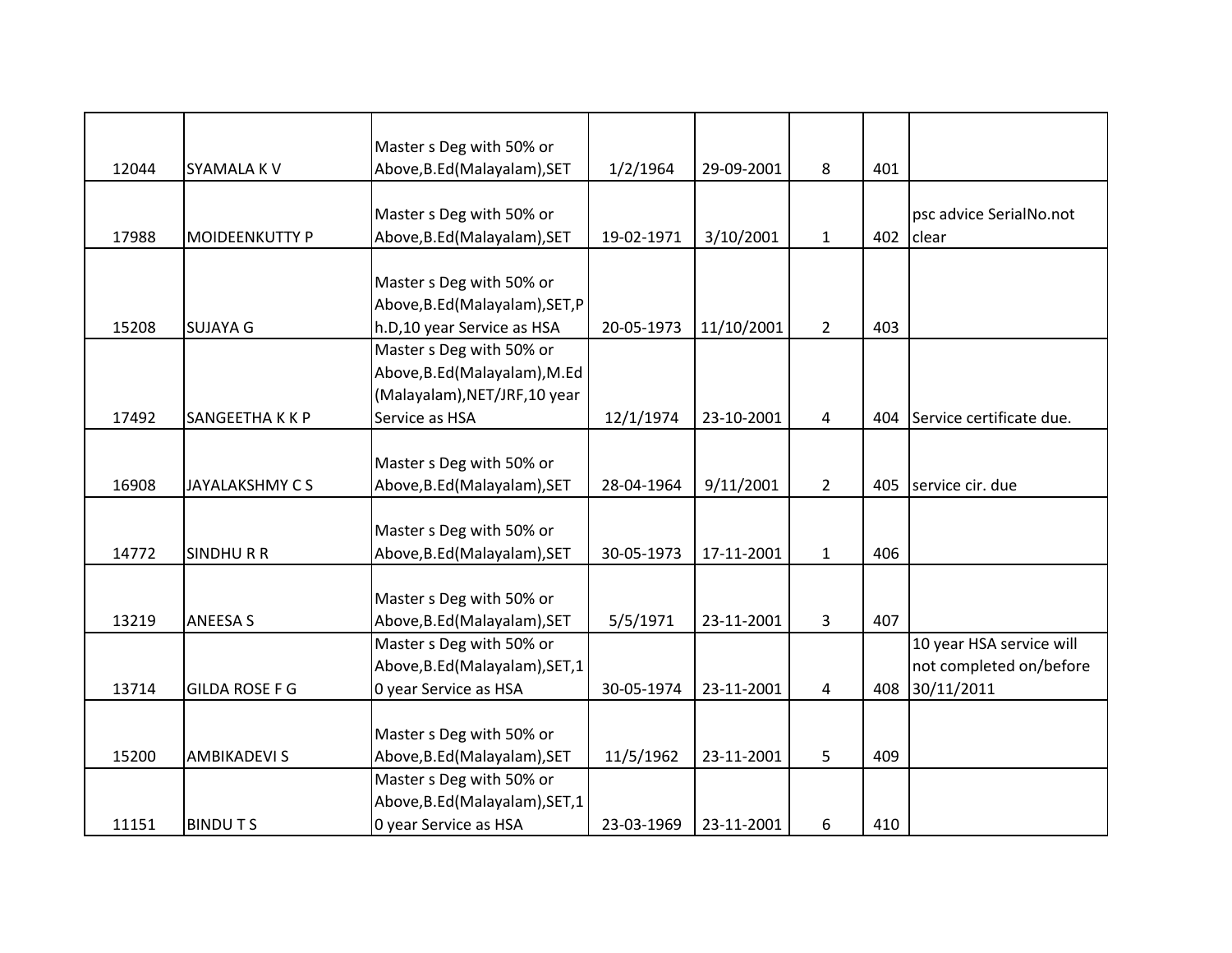|       |                          | Master s Deg with 50% or        |            |            |                |     |                                |
|-------|--------------------------|---------------------------------|------------|------------|----------------|-----|--------------------------------|
|       |                          | Above, B.Ed (Malayalam), SET, 1 |            |            |                |     |                                |
| 11758 | SAJI P                   | 0 year Service as HSA           | 30-05-1969 | 23-11-2001 | $\overline{7}$ | 411 |                                |
|       |                          | Master s Deg with 50% or        |            |            |                |     |                                |
|       |                          | Above, B.Ed (Malayalam), M.Ph   |            |            |                |     |                                |
| 12848 | <b>BINDU KRISHNA C</b>   | il.                             | 11/4/1970  | 23-11-2001 | 8              | 412 |                                |
|       |                          |                                 |            |            |                |     |                                |
|       |                          | Master s Deg with 50% or        |            |            |                |     |                                |
| 12939 | <b>RAMESAN S</b>         | Above, B.Ed (Malayalam), SET    | 7/5/1970   | 23-11-2001 | 9              | 413 |                                |
|       |                          |                                 |            |            |                |     |                                |
|       |                          | Master s Deg with 50% or        |            |            |                |     |                                |
| 18290 | <b>BINDU P S VAYALIL</b> | Above, B.Ed (Malayalam), SET    | 30-05-1974 | 24-11-2001 | $\mathbf{1}$   | 414 | <b>MASTERS CERTIFICATE DUE</b> |
|       |                          |                                 |            |            |                |     |                                |
|       |                          | Master s Deg with 50% or        |            |            |                |     |                                |
| 11069 | <b>JOSEPH KM</b>         | Above, B.Ed (Malayalam), SET    | 19-05-1969 | 13-12-2001 | $\mathbf{1}$   | 415 |                                |
|       |                          | Master s Deg with 50% or        |            |            |                |     |                                |
|       |                          | Above, B.Ed (Malayalam), 10     |            |            |                |     |                                |
| 17386 | <b>ABDUL RAZACK K</b>    | year Service as HSA             | 22-10-1972 | 14-01-2002 | $\mathbf{1}$   | 416 |                                |
|       |                          |                                 |            |            |                |     |                                |
|       |                          | Master s Deg with 50% or        |            |            |                |     |                                |
| 10309 | LILY FERNANDEZ A         | Above, B.Ed (Malayalam), SET    | 25-07-1963 | 23-02-2002 | 3              | 417 |                                |
|       |                          | Master s Deg with 50% or        |            |            |                |     | Psc advice order copy due      |
|       |                          | Above, B.Ed (Malayalam), NET/   |            |            |                |     | HSA probation declaration      |
| 13290 | C JAGADEESAN             | <b>JRF</b>                      | 12/5/1967  | 22-06-2002 | $2^{\circ}$    | 418 | order copy due                 |
|       |                          | Master s Deg with 50% or        |            |            |                |     |                                |
|       |                          | Above, B.Ed (Malayalam), NET/   |            |            |                |     |                                |
| 18118 | <b>FRANCISK</b>          | <b>JRF</b>                      | 28-09-1962 | 28-06-2002 | $\mathbf{1}$   | 419 |                                |
|       |                          |                                 |            |            |                |     |                                |
|       |                          | Master s Deg with 50% or        |            |            |                |     |                                |
| 12594 | P SATHYANATHAN           | Above, B.Ed (Malayalam), SET    | 12/1/1972  | 4/7/2002   | $\mathbf{1}$   | 420 |                                |
|       |                          |                                 |            |            |                |     |                                |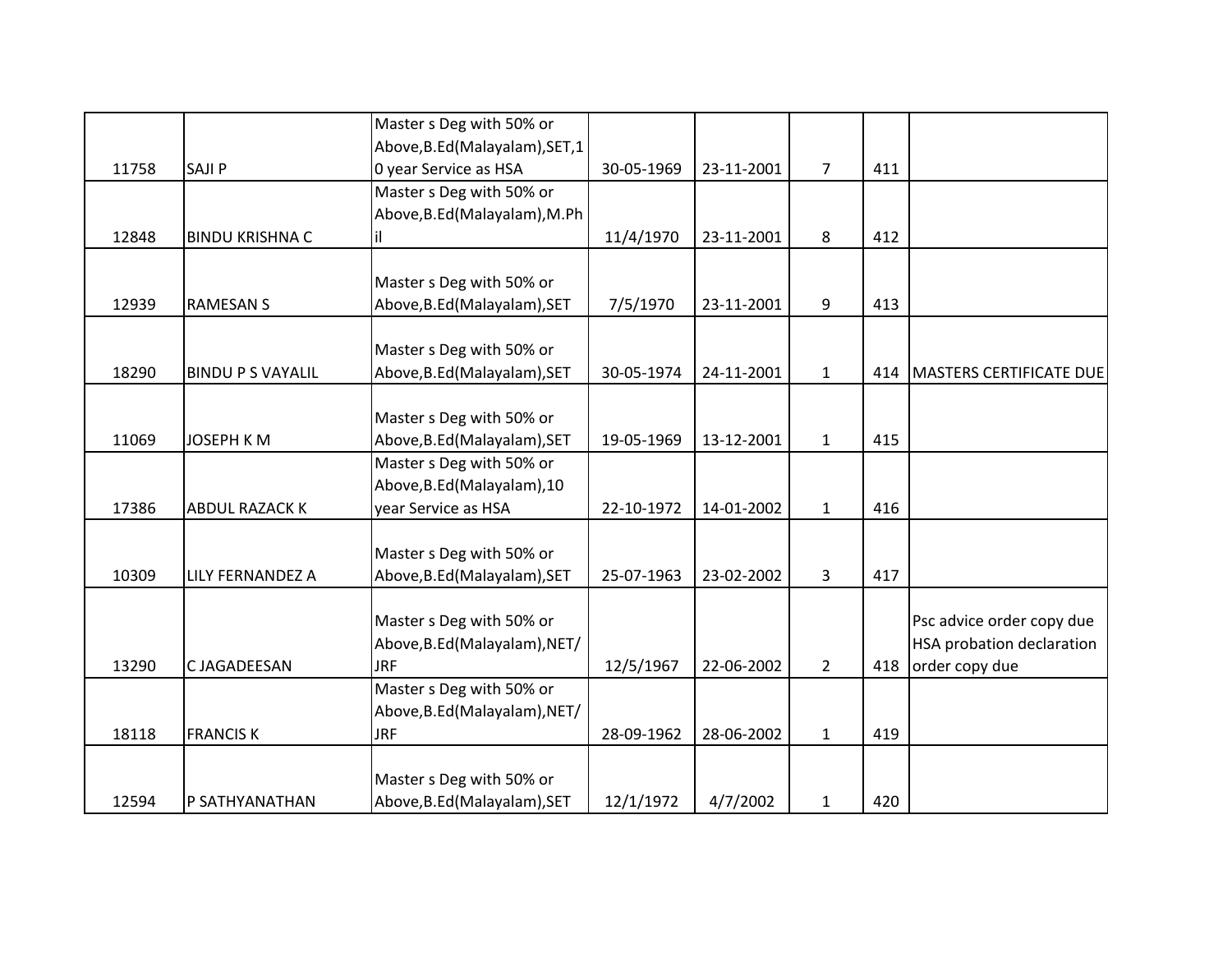|       |                        | Master s Deg with 50% or      |            |            |              |     |                           |
|-------|------------------------|-------------------------------|------------|------------|--------------|-----|---------------------------|
| 11144 | <b>SANTHOSH K K</b>    | Above, B.Ed (Malayalam), SET  | 21-02-1969 | 5/8/2002   | $\mathbf{1}$ | 421 |                           |
|       |                        |                               |            |            |              |     |                           |
|       |                        | Master s Deg with 50% or      |            |            |              |     | psc advice copy SL No:not |
| 13432 | NISHI E S              | Above, B.Ed (Malayalam), SET  | 16-05-1966 | 26-08-2002 | $\mathbf{1}$ | 422 | clear                     |
|       |                        | Master s Deg with 50% or      |            |            |              |     |                           |
|       |                        | Above, B.Ed (Malayalam), M.Ph |            |            |              |     |                           |
| 14112 | <b>HARIKUMAR P</b>     |                               | 23-05-1967 | 28-08-2002 | 4            | 423 |                           |
|       |                        |                               |            |            |              |     |                           |
|       |                        | Master s Deg with 50% or      |            |            |              |     |                           |
| 13573 | <b>SHYNAMOL S A</b>    | Above, B.Ed (Malayalam), SET  | 20-05-1974 | 28-08-2002 | 4            | 424 |                           |
|       |                        | Master s Deg with 50% or      |            |            |              |     |                           |
|       |                        | Above, B.Ed (Malayalam), NET/ |            |            |              |     |                           |
| 11612 | <b>SREELEKHA S</b>     | <b>JRF</b>                    | 31-05-1973 | 17-09-2002 | $\mathbf{1}$ | 425 |                           |
|       |                        |                               |            |            |              |     |                           |
|       |                        | Master s Deg with 50% or      |            |            |              |     |                           |
| 12914 | SHEELA J               | Above, B.Ed (Malayalam), SET  | 25-04-1970 | 17-09-2002 | 3102         | 426 |                           |
|       |                        |                               |            |            |              |     |                           |
|       |                        | Master s Deg with 50% or      |            |            |              |     |                           |
| 13611 | <b>JESSY JOSEPH</b>    | Above, B.Ed (Malayalam), SET  | 1/8/1962   | 3/10/2002  | $\mathbf{1}$ | 427 |                           |
|       |                        |                               |            |            |              |     |                           |
|       |                        | Master s Deg with 50% or      |            |            |              |     |                           |
| 11516 | <b>SHAJAHAN A</b>      | Above, B.Ed (Malayalam), SET  | 4/1/1969   | 11/10/2002 | $\mathbf{1}$ | 428 |                           |
|       |                        | Master s Deg with 50% or      |            |            |              |     |                           |
|       |                        | Above, B.Ed (Malayalam), SET, |            |            |              |     |                           |
| 13261 | <b>SOBHAVS</b>         | NET/JRF                       | 7/5/1974   | 11/10/2002 | $2^{\circ}$  | 429 |                           |
|       |                        |                               |            |            |              |     |                           |
|       |                        | Master s Deg with 50% or      |            |            |              |     |                           |
| 12188 | <b>SREELA CHANDRAN</b> | Above, B.Ed (Malayalam), SET  | 25-05-1973 | 11/10/2002 | 3            | 430 |                           |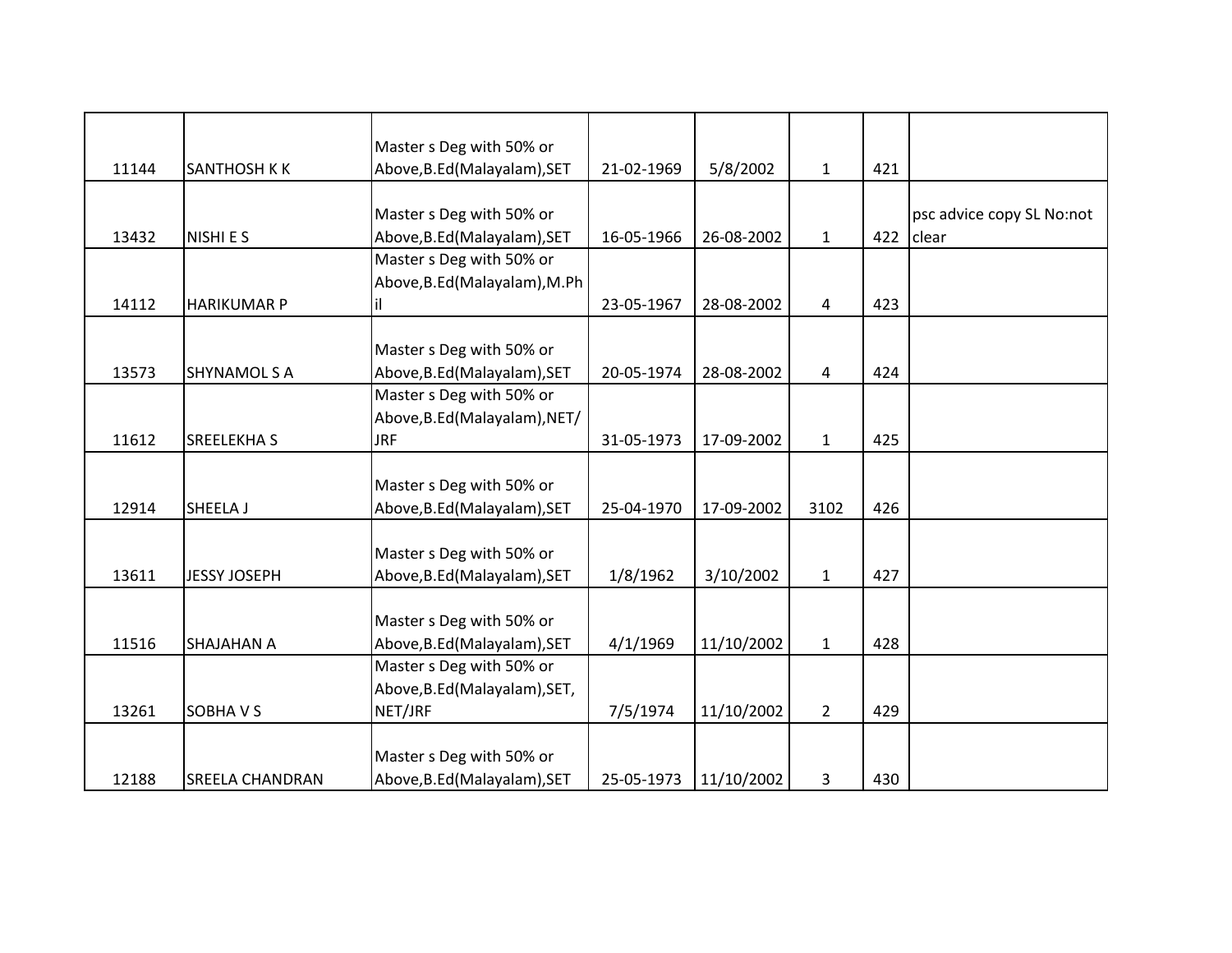|       |                       | Master s Deg with 50% or       |            |            |                |     |                           |
|-------|-----------------------|--------------------------------|------------|------------|----------------|-----|---------------------------|
| 17980 | <b>SAINU M</b>        | Above, B.Ed (Malayalam), SET   | 25-05-1974 | 11/10/2002 | 3              | 431 |                           |
|       |                       |                                |            |            |                |     |                           |
|       |                       | Master s Deg with 50% or       |            |            |                |     |                           |
| 11593 | <b>REGI KUMARTR</b>   | Above, B.Ed (Malayalam), SET   | 15-05-1968 | 17-10-2002 | $\mathbf{1}$   | 432 |                           |
|       |                       | Master s Deg with 50% or       |            |            |                |     |                           |
|       |                       | Above, B.Ed (Malayalam), M.Ed  |            |            |                |     |                           |
| 16914 | <b>SUNNY T R</b>      | (Malayalam)                    | 14-01-1968 | 5/11/2002  | $\overline{2}$ | 433 |                           |
|       |                       | Master s Deg with 50% or       |            |            |                |     |                           |
|       |                       | Above, B.Ed (Malayalam), M.Ph  |            |            |                |     |                           |
| 16212 | <b>AKHILASAN VP</b>   | il, NET/JRF                    | 21-05-1972 | 11/12/2002 | $\mathbf{1}$   | 434 |                           |
|       |                       |                                |            |            |                |     |                           |
|       |                       | Master s Deg with 50% or       |            |            |                |     |                           |
| 13484 | THULASIDAS P S        | Above, B.Ed (Malayalam), SET   | 30-05-1967 | 28-12-2002 | $\mathbf{1}$   | 435 |                           |
|       |                       | Master s Deg with 50% or       |            |            |                |     |                           |
|       |                       | Above, B.Ed (Malayalam), M.Ph  |            |            |                |     |                           |
| 16031 | <b>LEESHA SRIDHAR</b> |                                | 31-05-1973 | 28-12-2002 | $\overline{3}$ | 436 |                           |
|       |                       | Master s Deg with 50% or       |            |            |                |     |                           |
|       |                       | Above, B.Ed (Malayalam), Ph.D, |            |            |                |     |                           |
| 10650 | DR P SANTHOSH KUMAR   | NET/JRF                        | 29-05-1970 | 28-12-2002 | 4              | 437 | Service cir.not completed |
|       |                       | Master s Deg with 50% or       |            |            |                |     |                           |
|       |                       | Above, B.Ed (Malayalam), M.Ed  |            |            |                |     |                           |
| 15857 | <b>SREEDEVID</b>      | (Malayalam)                    | 25-05-1967 | 31-12-2002 | $\mathbf{1}$   | 438 |                           |
|       |                       |                                |            |            |                |     |                           |
|       |                       | Master s Deg with 50% or       |            |            |                |     |                           |
| 15499 | <b>SURESH P K</b>     | Above, B.Ed (Malayalam), SET   | 14-01-1966 | 14-01-2003 | $\mathbf{1}$   | 439 |                           |
|       |                       |                                |            |            |                |     |                           |
|       |                       | Master s Deg with 50% or       |            |            |                |     |                           |
| 15386 | <b>KALA IB</b>        | Above, B.Ed (Malayalam), SET   | 20-05-1974 | 20-01-2003 | 7              |     | 440 psc avice copy due    |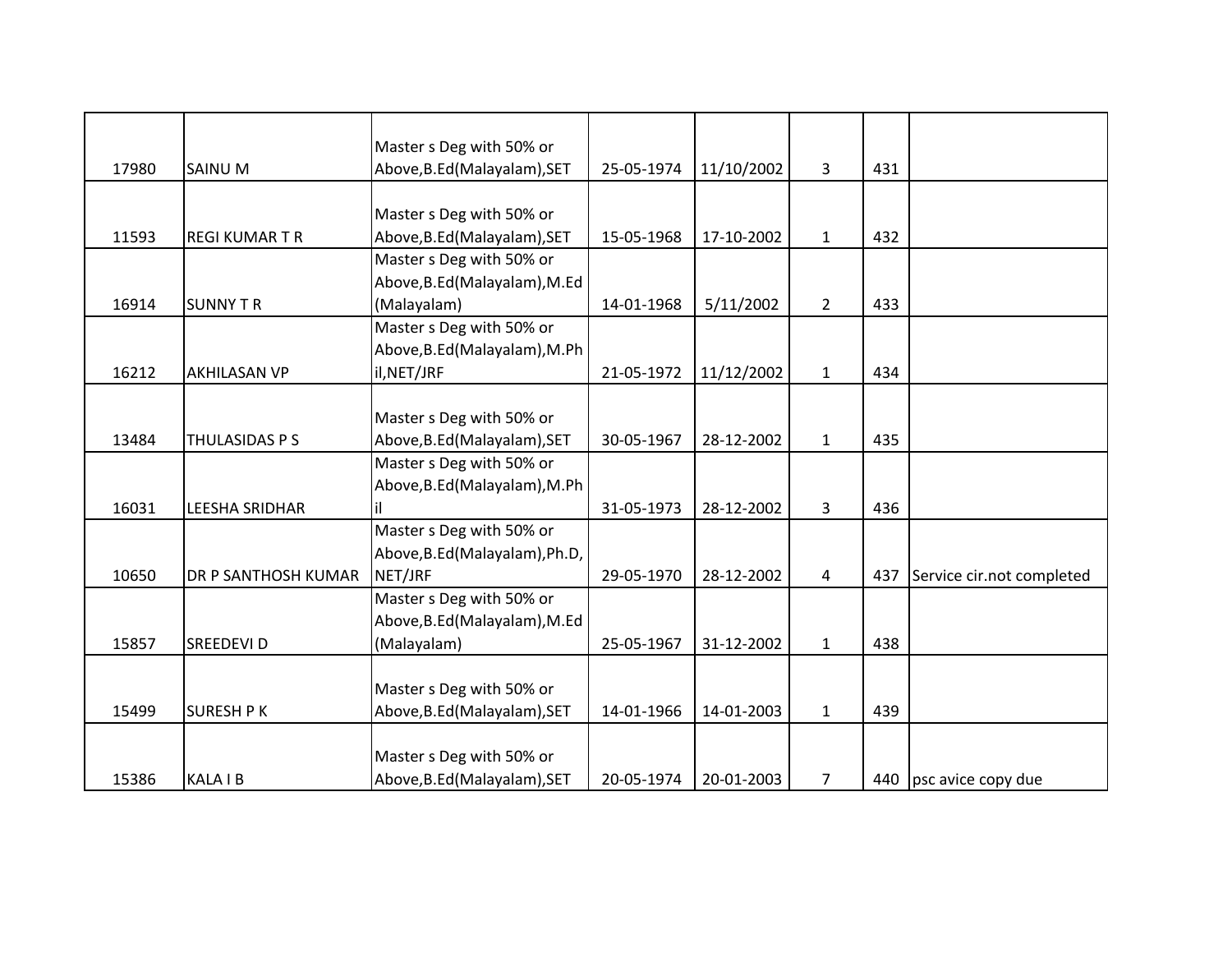|       |                        | Master s Deg with 50% or      |            |            |                |     |                           |
|-------|------------------------|-------------------------------|------------|------------|----------------|-----|---------------------------|
|       |                        | Above, B.Ed (Malayalam), M.Ph |            |            |                |     | HSA promotion cir. SI No. |
| 14121 | ANSAMMA ROSELAND       | il                            | 30-07-1963 | 23-01-2003 | $\mathbf{1}$   | 441 | not cleared               |
|       |                        |                               |            |            |                |     |                           |
|       |                        | Master s Deg with 50% or      |            |            |                |     |                           |
| 11793 | <b>SUSHAMA C</b>       | Above, B.Ed (Malayalam), SET  | 25-05-1962 | 9/2/2003   | 9              | 442 |                           |
|       |                        |                               |            |            |                |     |                           |
|       |                        | Master s Deg with 50% or      |            |            |                |     |                           |
| 14181 | SUDHARMINI D           | Above, B.Ed (Malayalam), SET  | 30-05-1973 | 24-03-2003 | 4              | 443 |                           |
|       |                        |                               |            |            |                |     |                           |
|       |                        | Master s Deg with 50% or      |            |            |                |     |                           |
| 13520 | <b>JANI V RAGHAVAN</b> | Above, B.Ed (Malayalam), SET  | 30-04-1974 | 24-03-2003 | 5              | 444 |                           |
|       |                        |                               |            |            |                |     |                           |
|       |                        | Master s Deg with 50% or      |            |            |                |     |                           |
| 15274 | <b>VASANTHA P</b>      | Above, B.Ed (Malayalam), SET  | 8/5/1971   | 19-04-2003 | $\overline{3}$ | 445 |                           |
|       |                        |                               |            |            |                |     |                           |
|       |                        | Master s Deg with 50% or      |            |            |                |     |                           |
| 11557 | <b>SUMA PAULOSE</b>    | Above, B.Ed (Malayalam), SET  | 13-05-1974 | 19-04-2003 | 4              | 446 |                           |
|       |                        |                               |            |            |                |     |                           |
|       |                        | Master s Deg with 50% or      |            |            |                |     |                           |
| 14435 | <b>SHINY KA</b>        | Above, B.Ed (Malayalam), SET  | 1/1/1969   | 19-04-2003 | 6              | 447 |                           |
|       |                        |                               |            |            |                |     |                           |
|       |                        | Master s Deg with 50% or      |            |            |                |     |                           |
| 15364 | SABEELABEEVI C S       | Above, B.Ed (Malayalam), SET  | 29-05-1973 | 4/6/2003   | $1\,$          | 448 |                           |
|       |                        |                               |            |            |                |     |                           |
|       |                        | Master s Deg with 50% or      |            |            |                |     | Service certificate copy  |
| 15775 | MINI <sub>S</sub>      | Above, B.Ed (Malayalam), SET  | 16-05-1974 | 4/6/2003   | 4              | 449 | due.                      |
|       |                        |                               |            |            |                |     |                           |
|       |                        | Master s Deg with 50% or      |            |            |                |     |                           |
| 14193 | <b>SUMAM S</b>         | Above, B.Ed (Malayalam), SET  | 27-11-1974 | 11/6/2003  | 6              | 450 |                           |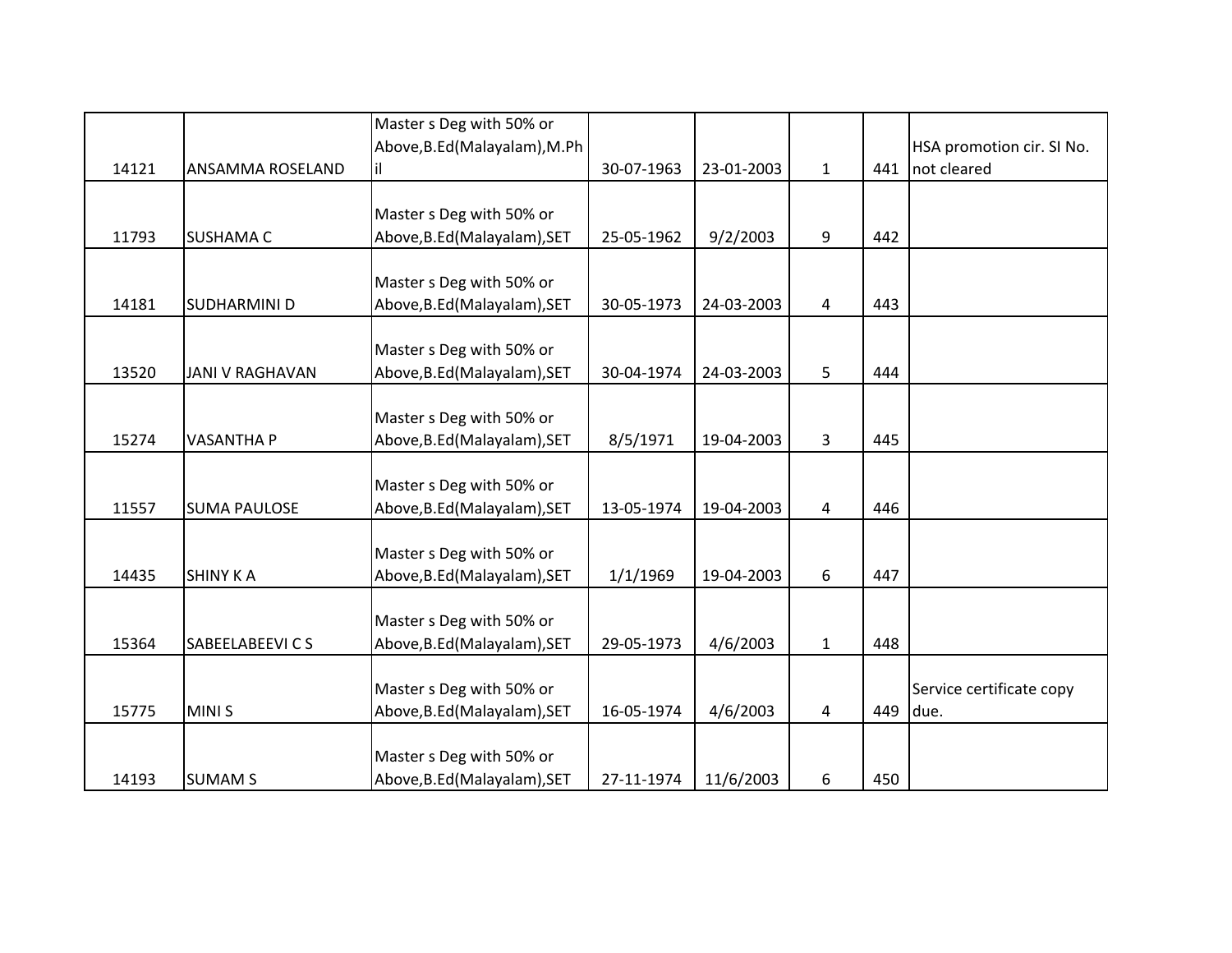|       |                     | Master s Deg with 50% or       |            |            |                |     |                                  |
|-------|---------------------|--------------------------------|------------|------------|----------------|-----|----------------------------------|
|       |                     | Above, B.Ed (Malayalam), Ph.D, |            |            |                |     | PSC advice copy SL No: not       |
| 12870 | SHAMLA U            | M.Ed(Malayalam)                | 28-04-1971 | 1/8/2003   | 4              | 451 | clear                            |
|       |                     | Master s Deg with 50% or       |            |            |                |     |                                  |
|       |                     | Above, B.Ed (Malayalam), M.Ed  |            |            |                |     |                                  |
| 16807 | <b>MINIAN</b>       | (Malayalam)                    | 25-12-1969 | 1/8/2003   | 9              | 452 |                                  |
|       |                     |                                |            |            |                |     |                                  |
|       |                     | Master s Deg with 50% or       |            |            |                |     |                                  |
| 11190 | <b>RAJANY O</b>     | Above, B.Ed (Malayalam), SET   | 30-05-1969 | 16-08-2003 | $\overline{2}$ | 453 |                                  |
|       |                     |                                |            |            |                |     |                                  |
|       |                     | Master s Deg with 50% or       |            |            |                |     |                                  |
| 13218 | <b>JYOTHISH G</b>   | Above, B.Ed (Malayalam), SET   | 30-05-1972 | 16-08-2003 | $2^{\circ}$    | 454 |                                  |
|       |                     |                                |            |            |                |     |                                  |
|       |                     | Master s Deg with 50% or       |            |            |                |     |                                  |
| 11647 | SARITHA C G         | Above, B.Ed (Malayalam), SET   | 30-05-1973 | 16-08-2003 | 5              | 455 |                                  |
|       |                     |                                |            |            |                |     |                                  |
|       |                     | Master s Deg with 50% or       |            |            |                |     |                                  |
| 11522 | <b>ISHARA ANAND</b> | Above, B.Ed (Malayalam), SET   | 30-05-1975 | 27-08-2003 | $\mathbf{1}$   | 456 | service cir.not clear            |
|       |                     |                                |            |            |                |     |                                  |
|       |                     | Master s Deg with 50% or       |            |            |                |     |                                  |
| 18292 | RATHNAMMA K R       | Above, B.Ed (Malayalam), SET   | 10/5/1960  | 17-09-2003 | $2^{\circ}$    | 457 | not clear                        |
|       |                     | Master s Deg with 50% or       |            |            |                |     |                                  |
|       |                     | Above, B.Ed (Malayalam), SET,  |            |            |                |     |                                  |
| 18555 | NIRMALA JOSEPH      | M.Ed(Malayalam)                | 24-07-1959 | 19-09-2003 | 13             | 458 | all certificates are due         |
|       |                     |                                |            |            |                |     |                                  |
|       |                     | Master s Deg with 50% or       |            |            |                |     |                                  |
|       |                     | Above, B.Ed (Malayalam), SET,  |            |            |                |     |                                  |
| 13953 | <b>SUVARNANTK</b>   | M.Ed(Malayalam), NET/JRF       | 20-04-1965 | 19-09-2003 | 13             | 459 |                                  |
|       |                     |                                |            |            |                |     |                                  |
|       |                     |                                |            |            |                |     | By-transfer order copy due.      |
|       |                     | Master s Deg with 50% or       |            |            |                |     | <b>HSA probation declaration</b> |
| 15050 | <b>SHYLAJAK</b>     | Above, B.Ed (Malayalam), SET   | 15-05-1971 | 3/11/2003  | 3              | 460 | on current district due.         |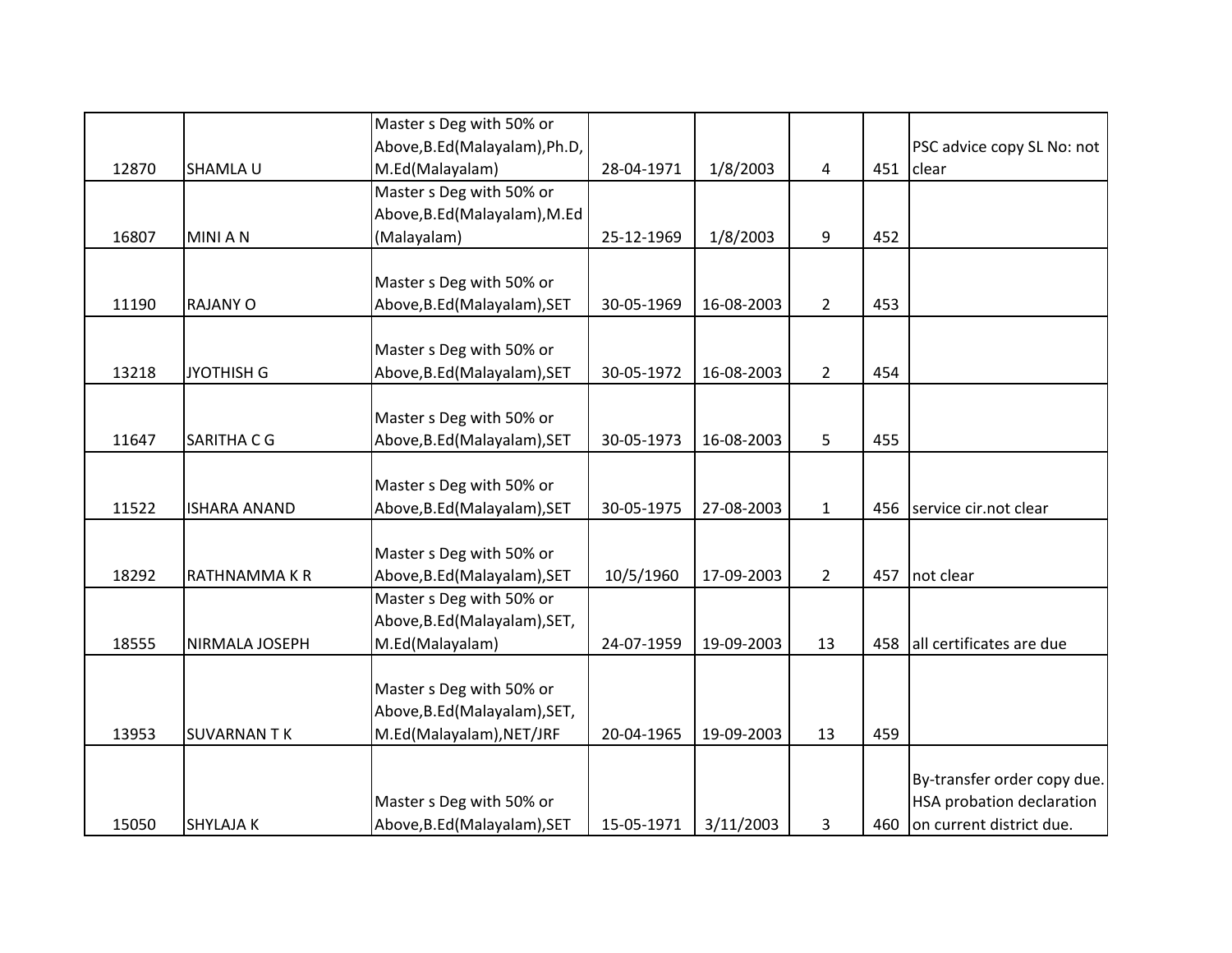|       | ANANDAKUMARI AMMA      | Master s Deg with 50% or     |            |            |                |     |                                 |
|-------|------------------------|------------------------------|------------|------------|----------------|-----|---------------------------------|
| 12776 | PK                     | Above, B.Ed (Malayalam), SET | 25-06-1962 | 18-11-2003 | $\overline{7}$ | 461 |                                 |
|       |                        |                              |            |            |                |     |                                 |
|       |                        | Master s Deg with 50% or     |            |            |                |     | probation certficate due,       |
| 16458 | <b>DINESAN AK</b>      | Above, B.Ed (Malayalam), SET | 25-07-1963 | 24-11-2003 | 7921           | 462 | psc advice copy due             |
|       |                        |                              |            |            |                |     |                                 |
|       |                        | Master s Deg with 50% or     |            |            |                |     |                                 |
| 15358 | <b>SREEMAJA K</b>      | Above, B.Ed (Malayalam), SET | 3/3/1969   | 10/12/2003 | $\mathbf{1}$   | 463 |                                 |
|       |                        |                              |            |            |                |     |                                 |
|       |                        | Master s Deg with 50% or     |            |            |                |     |                                 |
| 13762 | <b>DEEPAR</b>          | Above, B.Ed (Malayalam), SET | 18-04-1973 | 10/12/2003 | $\overline{3}$ | 464 |                                 |
|       |                        |                              |            |            |                |     |                                 |
|       |                        | Master s Deg with 50% or     |            |            |                |     |                                 |
| 10510 | <b>RAMLA VM</b>        | Above, B.Ed (Malayalam), SET | 18-05-1974 | 12/12/2003 | $\mathbf{1}$   | 465 |                                 |
|       |                        |                              |            |            |                |     |                                 |
|       |                        | Master s Deg with 50% or     |            |            |                |     |                                 |
| 16486 | SHAJAHAN A M           | Above, B.Ed (Malayalam), SET | 20-05-1970 | 17-01-2004 | $\mathbf{1}$   | 466 |                                 |
|       |                        |                              |            |            |                |     |                                 |
|       |                        | Master s Deg with 50% or     |            |            |                |     |                                 |
| 11146 | <b>BEENAR</b>          | Above, B.Ed (Malayalam), SET | 1/7/1963   | 21-01-2004 | $\overline{2}$ | 467 |                                 |
|       |                        |                              |            |            |                |     |                                 |
|       |                        | Master s Deg with 50% or     |            |            |                |     |                                 |
| 15310 | <b>K SREELEKHA</b>     | Above, B.Ed (Malayalam), SET | 20-05-1972 | 23-01-2004 | 3              | 468 |                                 |
|       |                        |                              |            |            |                |     |                                 |
|       |                        | Master s Deg with 50% or     |            |            |                |     |                                 |
| 10939 | <b>SREELETHADEVI P</b> | Above, B.Ed (Malayalam), SET | 29-05-1975 | 24-01-2004 | $\mathbf{1}$   | 469 |                                 |
|       |                        |                              |            |            |                |     |                                 |
|       |                        | Master s Deg with 50% or     |            |            |                |     |                                 |
| 11066 | <b>SONIYA CHANDRAN</b> | Above, B.Ed (Malayalam), SET | 17-02-1976 | 24-01-2004 | 66             |     | 470 service cir. not compleated |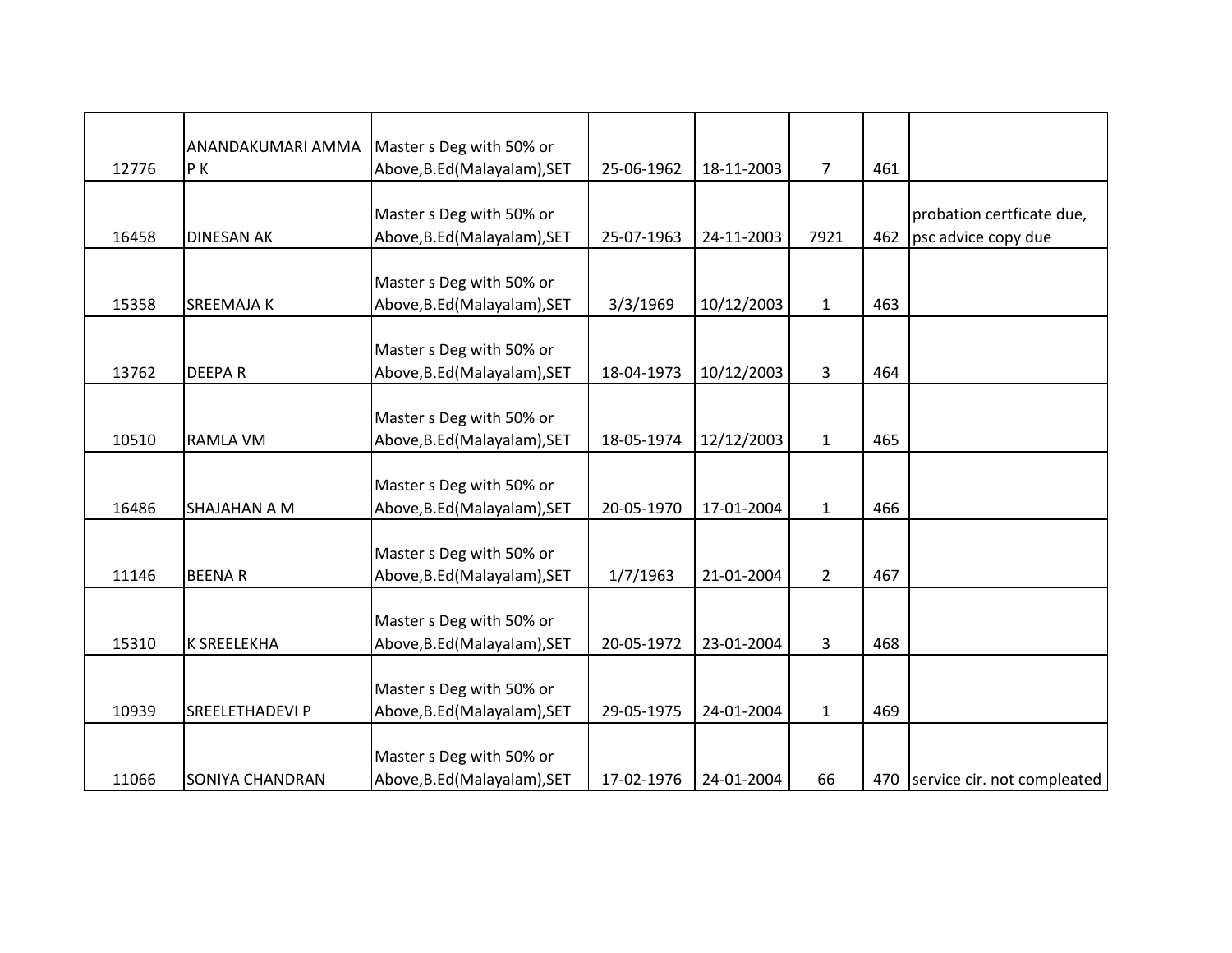| 15662 | SATHEESAN A                             | Master s Deg with 50% or<br>Above, B.Ed (Malayalam), SET                 | 15-01-1961 | 2/2/2004   | 14                      | 471 | transfer order copy due<br>Hsa probation declaration<br>order copy due |
|-------|-----------------------------------------|--------------------------------------------------------------------------|------------|------------|-------------------------|-----|------------------------------------------------------------------------|
| 17508 | <b>REEJAMOLE B</b>                      | Master s Deg with 50% or<br>Above, B.Ed (Malayalam), M.Ph<br>il, NET/JRF | 30-05-1975 | 5/2/2004   | 8                       | 472 |                                                                        |
| 13329 | <b>AJITHAKUMARI</b><br><b>CHANDROTH</b> | Master s Deg with 50% or<br>Above, B.Ed (Malayalam), SET                 | 30-05-1967 | 5/2/2004   | 11                      | 473 |                                                                        |
| 17695 | <b>VILASINI P R</b>                     | Master s Deg with 50% or<br>Above, B.Ed (Malayalam), SET                 | 2/5/1969   | 7/2/2004   | 40                      | 474 |                                                                        |
| 17891 | <b>BALAKRISHNAN N</b>                   | Master s Deg with 50% or<br>Above, B.Ed (Malayalam), SET                 | 25-05-1967 | 7/2/2004   | 6941                    | 475 | Promotion order copy<br>due                                            |
| 14739 | <b>BINURAJ K L</b>                      | Master s Deg with 50% or<br>Above, B.Ed (Malayalam), SET                 | 7/4/1973   | 13-02-2004 | $\overline{\mathbf{3}}$ | 476 |                                                                        |
| 17521 | <b>BAIJUKUMAR S</b>                     | Master s Deg with 50% or<br>Above, B.Ed (Malayalam), SET                 | 30-05-1968 | 13-02-2004 | 4                       | 477 |                                                                        |
| 18017 | SATHEESH M S                            | Master s Deg with 50% or<br>Above, B.Ed (Malayalam), SET                 | 4/3/1971   | 13-02-2004 | 5                       | 478 |                                                                        |
| 14990 | <b>BRILLY K</b>                         | Master s Deg with 50% or<br>Above, B.Ed (Malayalam), SET                 | 25-05-1973 | 16-02-2004 | 4                       | 479 |                                                                        |
| 12759 | SALEELA BEEVI A                         | Master s Deg with 50% or<br>Above, B.Ed (Malayalam), SET                 | 1/12/1968  | 21-02-2004 | $\overline{2}$          | 480 |                                                                        |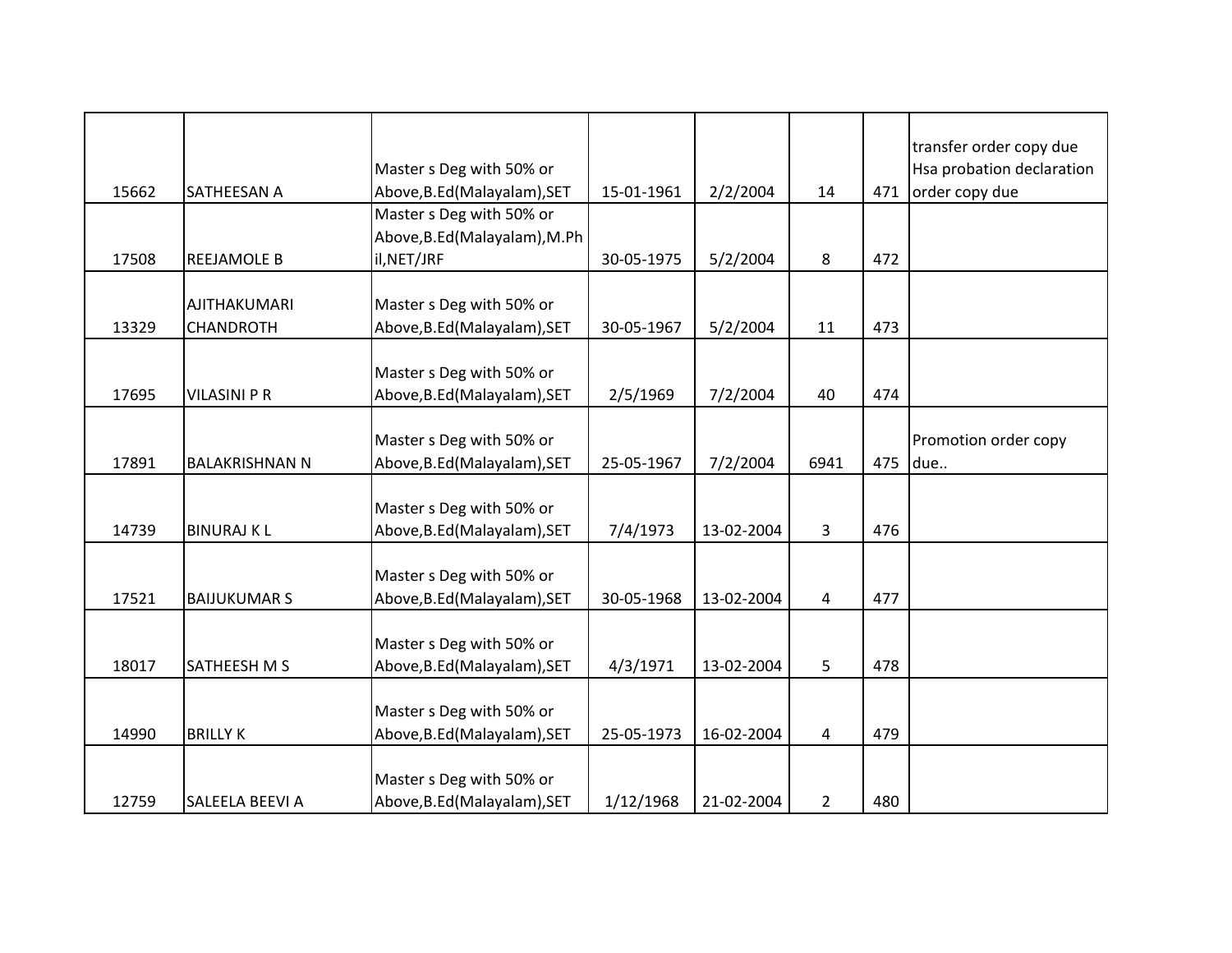|       |                          | Master s Deg with 50% or        |            |            |                |     |                   |
|-------|--------------------------|---------------------------------|------------|------------|----------------|-----|-------------------|
| 18413 | LINI A K                 | Above, B.Ed (Malayalam), SET    | 25-05-1977 | 28-02-2004 | $\mathbf{1}$   | 481 |                   |
|       |                          |                                 |            |            |                |     |                   |
|       | <b>SREEJA KOLLANANDY</b> | Master s Deg with 50% or        |            |            |                |     |                   |
| 15127 | PATIKKAL                 | Above, B.Ed (Malayalam), SET    | 20-05-1965 | 30-03-2004 | $\mathbf{1}$   | 482 |                   |
|       |                          |                                 |            |            |                |     |                   |
|       |                          | Master s Deg with 50% or        |            |            |                |     |                   |
| 14385 | RADHAMANI P              | Above, B.Ed (Malayalam), SET    | 15-05-1966 | 16-06-2004 | $\overline{7}$ | 483 |                   |
|       |                          | Master s Deg with 50% or        |            |            |                |     |                   |
|       |                          | Above, B.Ed (Malayalam), SET, P |            |            |                |     |                   |
| 13473 | <b>UNNIKRISHNAN E</b>    | h.D                             | 31-05-1968 | 16-06-2004 | 9              | 484 |                   |
|       |                          |                                 |            |            |                |     |                   |
|       |                          | Master s Deg with 50% or        |            |            |                |     |                   |
| 17337 | SHEEJA M V               | Above, B.Ed (Malayalam), SET    | 21-05-1971 | 17-07-2004 | 1              | 485 |                   |
|       |                          |                                 |            |            |                |     |                   |
|       |                          | Master s Deg with 50% or        |            |            |                |     |                   |
| 15750 | MEERA M R                | Above, B.Ed (Malayalam), SET    | 23-12-1973 | 29-07-2004 | $\overline{7}$ | 486 |                   |
|       |                          |                                 |            |            |                |     |                   |
|       |                          | Master s Deg with 50% or        |            |            |                |     |                   |
| 11596 | DILEEPKUMAR MP           | Above, B.Ed (Malayalam), SET    | 11/5/1969  | 10/9/2004  | $\overline{2}$ | 487 | service cir. due. |
|       |                          |                                 |            |            |                |     |                   |
|       |                          | Master s Deg with 50% or        |            |            |                |     |                   |
| 14227 | <b>GEETHA R PILLAI</b>   | Above, B.Ed (Malayalam), SET    | 30-05-1974 | 11/9/2004  | $\mathbf{1}$   | 488 |                   |
|       |                          |                                 |            |            |                |     |                   |
|       |                          | Master s Deg with 50% or        |            |            |                |     |                   |
| 11660 | SANGEETHA B              | Above, B.Ed (Malayalam), SET    | 27-07-1977 | 23-09-2004 | 9              | 489 |                   |
|       |                          |                                 |            |            |                |     |                   |
|       |                          | Master s Deg with 50% or        |            |            |                |     |                   |
| 14501 | <b>SREEJITH KOILOTH</b>  | Above, B.Ed (Malayalam), SET    | 20-03-1974 | 30-09-2004 | $\mathbf{1}$   | 490 |                   |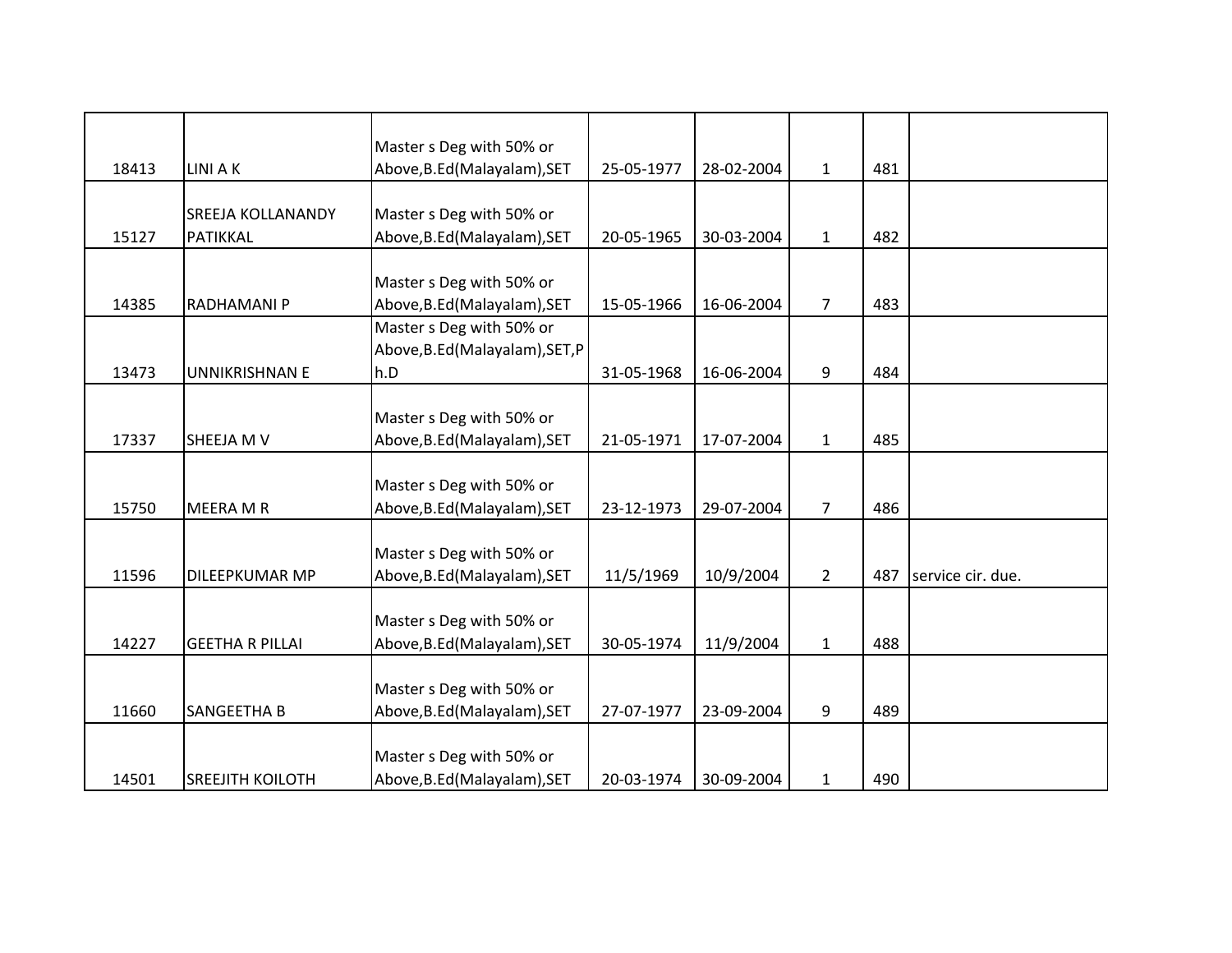| 13862 | <b>REMAAK</b>          | Master s Deg with 50% or<br>Above, B.Ed (Malayalam), SET | 30-05-1967 | 1/10/2004  | 6              | 491 |                     |
|-------|------------------------|----------------------------------------------------------|------------|------------|----------------|-----|---------------------|
|       |                        |                                                          |            |            |                |     |                     |
|       |                        | Master s Deg with 50% or                                 |            |            |                |     |                     |
| 14672 | <b>SREELEKHAS</b>      | Above, B.Ed (Malayalam), SET                             | 29-05-1968 | 1/10/2004  | 244            | 492 |                     |
|       |                        |                                                          |            |            |                |     |                     |
|       |                        | Master s Deg with 50% or                                 |            |            |                |     |                     |
| 17796 | <b>SUDHAMOL K G</b>    | Above, B.Ed (Malayalam), SET                             | 1/5/1967   | 14-10-2004 | $\overline{2}$ | 493 |                     |
|       |                        |                                                          |            |            |                |     |                     |
|       |                        | Master s Deg with 50% or                                 |            |            |                |     |                     |
| 15596 | PRAMEELAKUMARI S       | Above, B.Ed (Malayalam), SET                             | 4/4/1968   | 30-10-2004 | 13             | 494 | PROBATION ORDER DUE |
|       |                        |                                                          |            |            |                |     |                     |
|       |                        | Master s Deg with 50% or                                 |            |            |                |     |                     |
| 16867 | <b>ANIL KUMAR K</b>    | Above, B.Ed (Malayalam), SET                             | 1/4/1969   | 2/11/2004  | 3              | 495 |                     |
|       |                        | Master s Deg with 50% or                                 |            |            |                |     |                     |
|       |                        | Above, B.Ed (Malayalam), SET, 1                          |            |            |                |     |                     |
| 10327 | <b>VANDANA N</b>       | 0 year Service as HSA                                    | 8/5/1973   | 17-11-2004 | $\overline{2}$ | 496 |                     |
|       |                        | Master s Deg with 50% or                                 |            |            |                |     |                     |
|       |                        | Above, B.Ed (Malayalam), NET/                            |            |            |                |     |                     |
| 13451 | <b>ANTROOSE M M</b>    | <b>JRF</b>                                               | 21-07-1965 | 24-11-2004 | $\mathbf{1}$   | 497 |                     |
|       |                        |                                                          |            |            |                |     |                     |
|       |                        | Master s Deg with 50% or                                 |            |            |                |     |                     |
| 18503 | <b>VINOD KUMAR K K</b> | Above, B.Ed (Malayalam), SET                             | 18-05-1971 | 27-11-2004 | 8953           | 498 |                     |
|       |                        |                                                          |            |            |                |     |                     |
|       |                        | Master s Deg with 50% or                                 |            |            |                |     |                     |
| 12789 | <b>USMAN K</b>         | Above, B.Ed (Malayalam), SET                             | 8/4/1969   | 18-12-2004 | 5              | 499 |                     |
|       |                        |                                                          |            |            |                |     |                     |
|       |                        | Master s Deg with 50% or                                 |            |            |                |     |                     |
| 13382 | <b>SUMA G V</b>        | Above, B.Ed (Malayalam), SET                             | 30-04-1965 | 18-12-2004 | 6              | 500 |                     |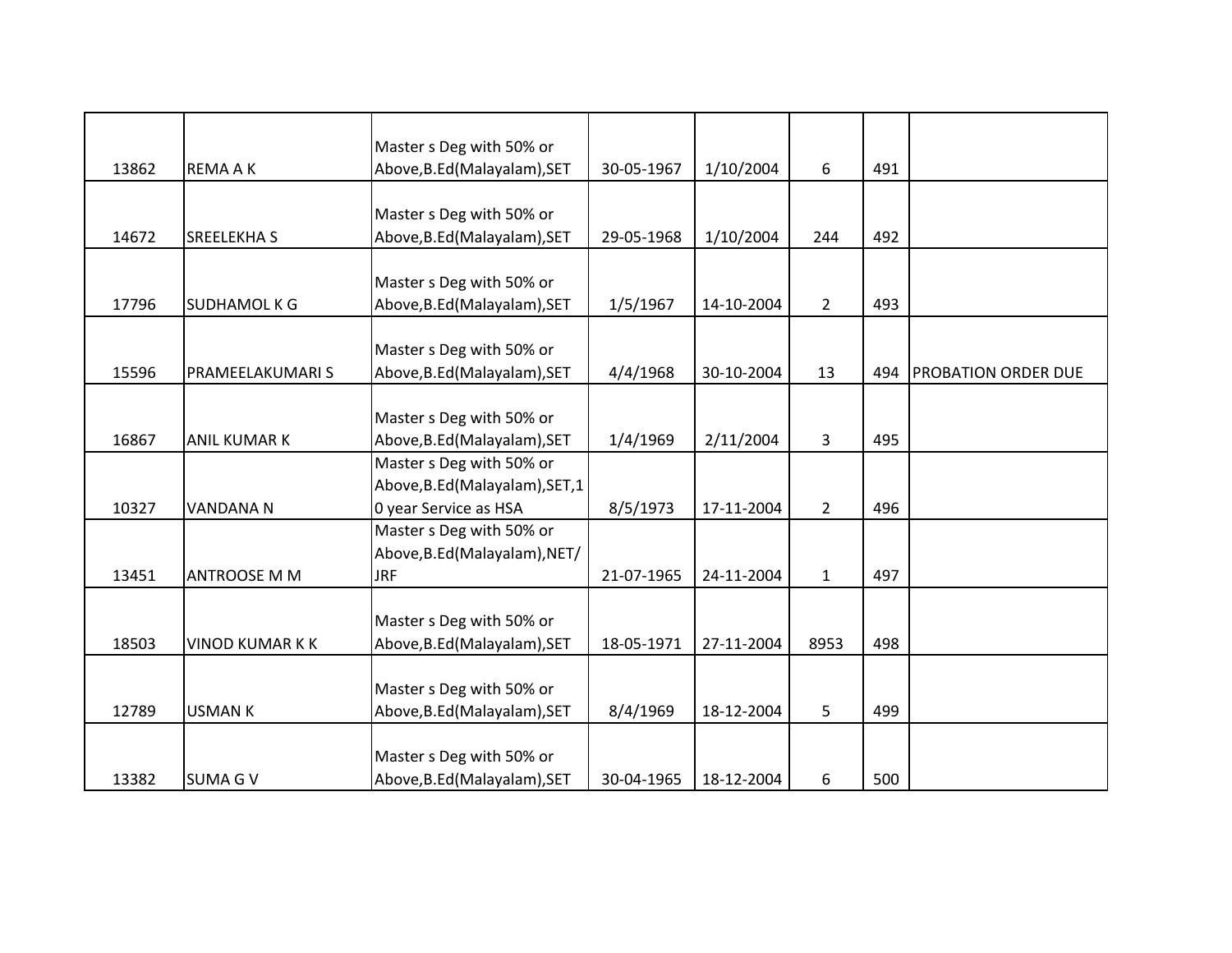|       |                           |                              |            |            |                |     | psc advice                 |
|-------|---------------------------|------------------------------|------------|------------|----------------|-----|----------------------------|
|       |                           | Master s Deg with 50% or     |            |            |                |     | due, pro.declaration copy  |
| 17826 | <b>SYLAJA M</b>           | Above, B.Ed (Malayalam), SET | 31-05-1968 | 18-12-2004 | 20             | 501 | not clear.                 |
|       |                           |                              |            |            |                |     |                            |
|       |                           | Master s Deg with 50% or     |            |            |                |     |                            |
| 13830 | PRATHAPAN M               | Above, B.Ed (Malayalam), SET | 23-05-1964 | 24-01-2005 | 25             | 502 |                            |
|       |                           |                              |            |            |                |     |                            |
|       |                           | Master s Deg with 50% or     |            |            |                |     |                            |
| 10955 | <b>JASMIN THOMAS C</b>    | Above, B.Ed (Malayalam), SET | 3/5/1974   | 3/2/2005   | 5              | 503 |                            |
|       |                           |                              |            |            |                |     |                            |
|       |                           | Master s Deg with 50% or     |            |            |                |     |                            |
| 12221 | RAJALAKSHMIT              | Above, B.Ed (Malayalam), SET | 10/5/1969  | 17-02-2005 | 9              | 504 |                            |
|       |                           |                              |            |            |                |     |                            |
|       |                           | Master s Deg with 50% or     |            |            |                |     |                            |
| 14746 | SETHULEKSHMI A K          | Above, B.Ed (Malayalam), SET | 26-05-1961 | 2/3/2005   | 5              | 505 |                            |
|       |                           |                              |            |            |                |     |                            |
|       |                           | Master s Deg with 50% or     |            |            |                |     |                            |
| 14570 | <b>B RUGMINI KUNJAMMA</b> | Above, B.Ed (Malayalam), SET | 28-06-1962 | 11/3/2005  | 4              | 506 |                            |
|       |                           |                              |            |            |                |     |                            |
|       |                           | Master s Deg with 50% or     |            |            |                |     |                            |
| 13676 | <b>HASEENA MI</b>         | Above, B.Ed (Malayalam), SET | 25-04-1977 | 17-03-2005 | $\overline{7}$ | 507 | Psc advice copy SL NO:due  |
|       |                           |                              |            |            |                |     |                            |
|       |                           | Master s Deg with 50% or     |            |            |                |     |                            |
| 17323 | <b>DHANARAJ T</b>         | Above, B.Ed (Malayalam), SET | 31-05-1960 | 31-03-2005 | $\mathbf{1}$   | 508 |                            |
|       |                           |                              |            |            |                |     |                            |
|       |                           | Master s Deg with 50% or     |            |            |                |     | <b>IDT PROBATION ORDER</b> |
| 13692 | <b>JAYARAJ K V</b>        | Above, B.Ed (Malayalam), SET | 15-05-1962 | 31-03-2005 | $2^{\circ}$    | 509 | <b>DUE</b>                 |
|       |                           |                              |            |            |                |     |                            |
|       |                           | Master s Deg with 50% or     |            |            |                |     |                            |
| 12191 | <b>SUNISHAK</b>           | Above, B.Ed (Malayalam), SET | 20-01-1978 | 5/5/2005   | 4              | 510 |                            |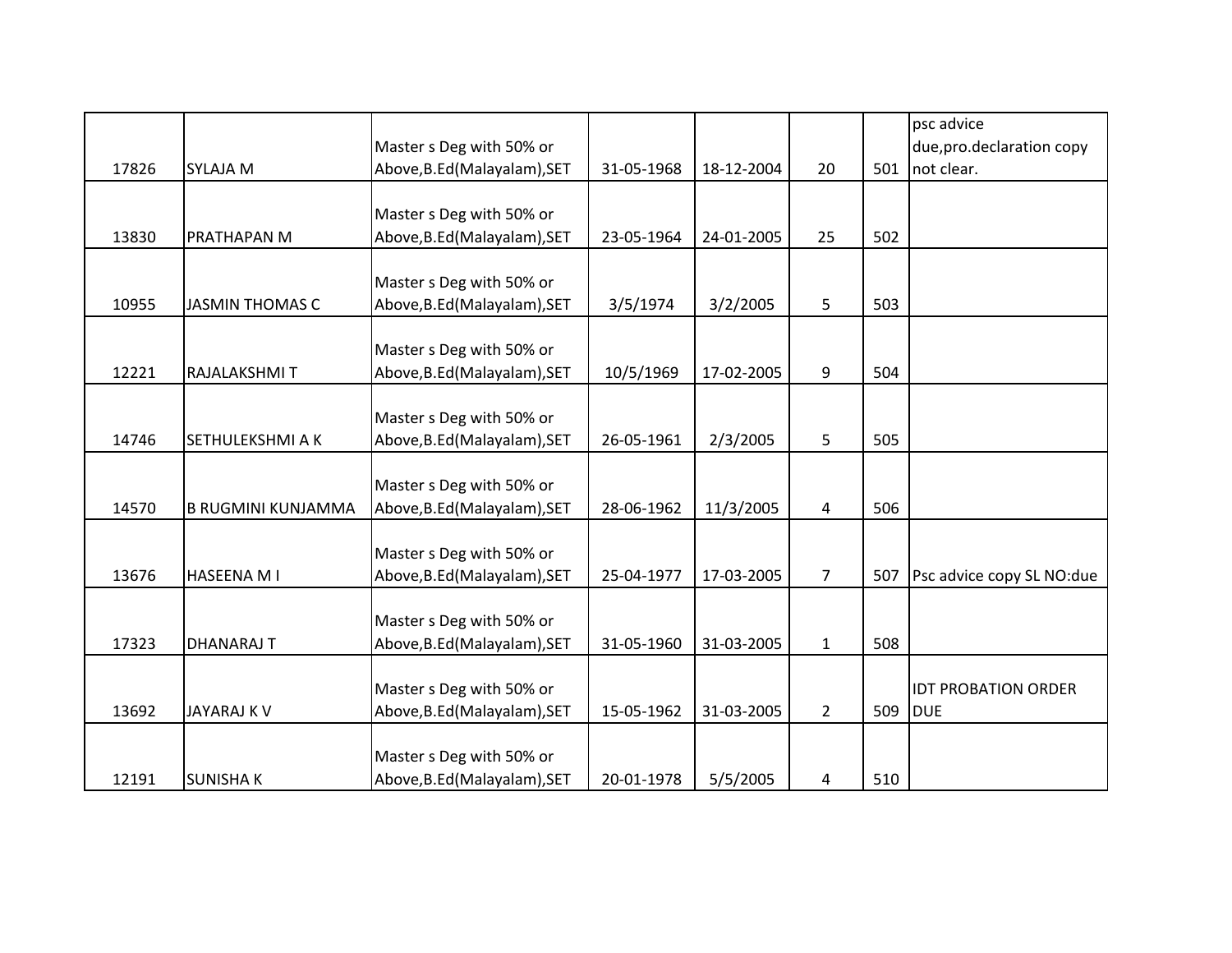|       |                      | Master s Deg with 50% or                                 |            |            |                |     |  |
|-------|----------------------|----------------------------------------------------------|------------|------------|----------------|-----|--|
| 10811 | MERLIN SWAPNA V G    | Above, B.Ed (Malayalam), SET                             | 16-03-1978 | 24-05-2005 | $\overline{2}$ | 511 |  |
|       |                      |                                                          |            |            |                |     |  |
| 10086 | <b>PRADEEPS</b>      | Master s Deg with 50% or<br>Above, B.Ed (Malayalam), SET | 2/4/1970   | 24-05-2005 | 4              | 512 |  |
|       |                      |                                                          |            |            |                |     |  |
|       |                      | Master s Deg with 50% or                                 |            |            |                |     |  |
| 15014 | <b>JALAJAR</b>       | Above, B.Ed (Malayalam), SET                             | 5/4/1977   | 24-05-2005 | 6              | 513 |  |
|       |                      |                                                          |            |            |                |     |  |
|       |                      | Master s Deg with 50% or                                 |            |            |                |     |  |
| 10675 | LEKHA LAYOLA         | Above, B.Ed (Malayalam), SET                             | 15-05-1978 | 30-05-2005 | $\overline{2}$ | 514 |  |
|       |                      |                                                          |            |            |                |     |  |
|       |                      | Master s Deg with 50% or                                 |            |            |                |     |  |
| 13698 | RADHIKA P B          | Above, B.Ed (Malayalam), SET                             | 27-11-1970 | 2/6/2005   | $\mathbf{1}$   | 515 |  |
|       |                      |                                                          |            |            |                |     |  |
|       |                      | Master s Deg with 50% or                                 |            |            |                |     |  |
| 14003 | <b>MARYUSHA P</b>    | Above, B.Ed (Malayalam), SET                             | 12/12/1977 | 2/6/2005   | 3              | 516 |  |
|       |                      |                                                          |            |            |                |     |  |
|       |                      | Master s Deg with 50% or                                 |            |            |                |     |  |
| 12179 | <b>MAYAKUMARY PG</b> | Above, B.Ed (Malayalam), SET                             | 12/1/1972  | 2/6/2005   | 9              | 517 |  |
|       |                      | Master s Deg with 50% or                                 |            |            |                |     |  |
| 11057 | <b>MINIAR</b>        | Above, B.Ed (Malayalam), SET                             | 24-04-1970 | 2/6/2005   | 11             | 518 |  |
|       |                      | Master s Deg with 50% or                                 |            |            |                |     |  |
|       |                      | Above, B.Ed (Malayalam), SET,                            |            |            |                |     |  |
| 14807 | PRIYA K P            | NET/JRF                                                  | 5/5/1978   | 2/6/2005   | 32             | 519 |  |
|       |                      |                                                          |            |            |                |     |  |
|       |                      | Master s Deg with 50% or                                 |            |            |                |     |  |
| 15287 | <b>SINDHUCK</b>      | Above, B.Ed (Malayalam), SET                             | 20-05-1972 | 2/6/2005   | 54             | 520 |  |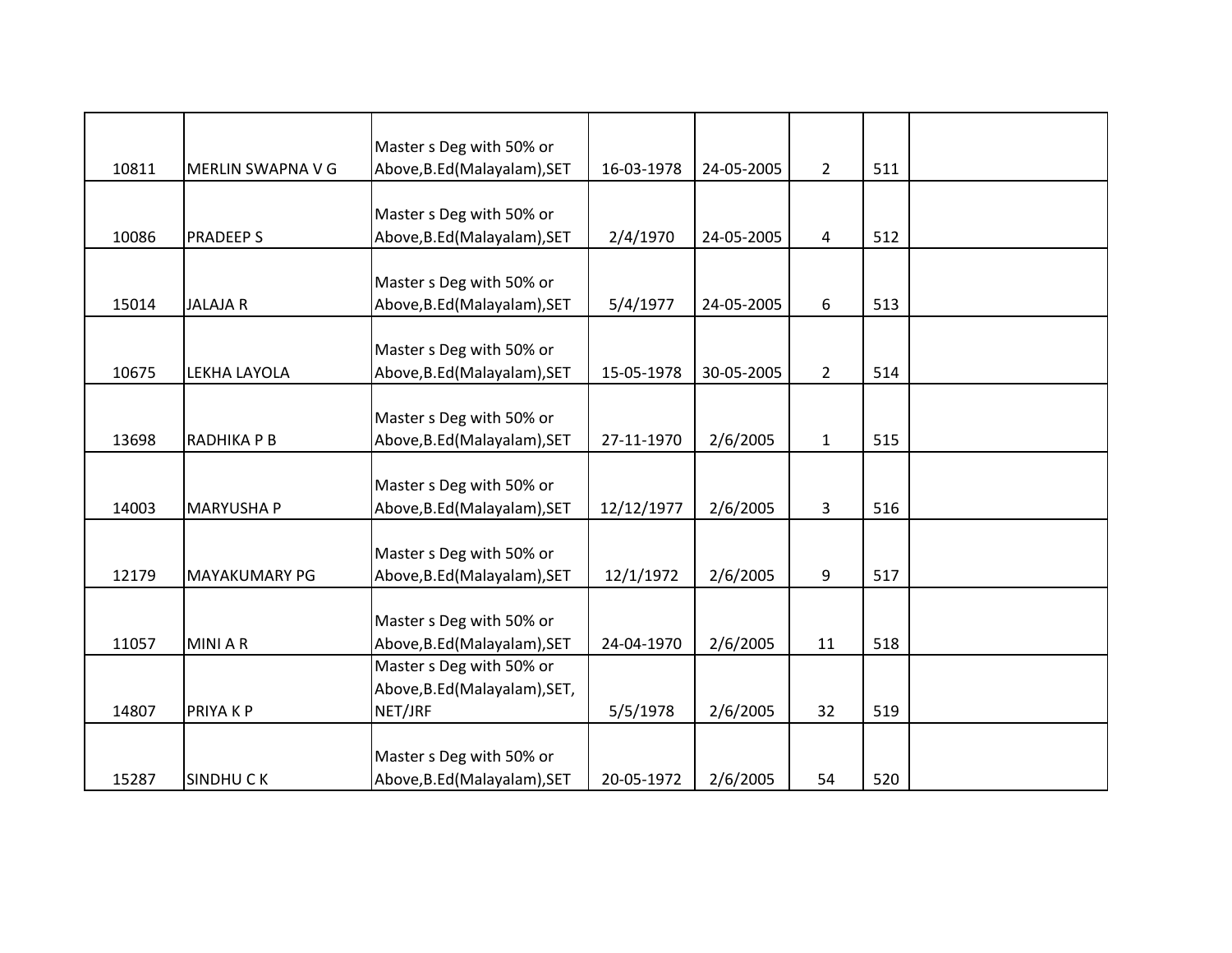|       |                       | Master s Deg with 50% or      |            |            |              |     |  |
|-------|-----------------------|-------------------------------|------------|------------|--------------|-----|--|
| 15215 | SANTHOSH P N          | Above, B.Ed (Malayalam), SET  | 12/5/1969  | 9/6/2005   | $\mathbf{1}$ | 521 |  |
|       |                       |                               |            |            |              |     |  |
|       |                       | Master s Deg with 50% or      |            |            |              |     |  |
| 13123 | <b>ABDUL MAJEED P</b> | Above, B.Ed (Malayalam), SET  | 15-05-1969 | 17-06-2005 | 5            | 522 |  |
|       |                       | Master s Deg with 50% or      |            |            |              |     |  |
|       |                       | Above, B.Ed (Malayalam), SET, |            |            |              |     |  |
| 15246 | <b>SURESH KUMAR K</b> | M.Ed(Malayalam)               | 15-05-1968 | 25-06-2005 | 9            | 523 |  |
|       |                       |                               |            |            |              |     |  |
|       |                       | Master s Deg with 50% or      |            |            |              |     |  |
| 15065 | <b>RATHIT</b>         | Above, B.Ed (Malayalam), SET  | 20-05-1969 | 25-06-2005 | 12           | 524 |  |
|       |                       |                               |            |            |              |     |  |
|       |                       | Master s Deg with 50% or      |            |            |              |     |  |
| 13305 | <b>SUNITHA UMMER</b>  | Above, B.Ed (Malayalam), SET  | 30-05-1970 | 2/7/2005   | $\mathbf{1}$ | 525 |  |
|       |                       | Master s Deg with 50% or      |            |            |              |     |  |
|       |                       | Above, B.Ed (Malayalam), SET, |            |            |              |     |  |
| 11726 | <b>AJAYAKUMAR R</b>   | M.Phil, NET/JRF               | 21-04-1972 | 2/7/2005   | 3            | 526 |  |
|       |                       |                               |            |            |              |     |  |
|       |                       | Master s Deg with 50% or      |            |            |              |     |  |
| 14229 | <b>SWAMINATHAN PK</b> | Above, B.Ed (Malayalam), SET  | 20-05-1971 | 11/7/2005  | $\mathbf 1$  | 527 |  |
|       |                       |                               |            |            |              |     |  |
|       |                       | Master s Deg with 50% or      |            |            |              |     |  |
| 16195 | <b>SATHISHKUMAR C</b> | Above, B.Ed (Malayalam), SET  | 30-05-1975 | 11/7/2005  | 4            | 528 |  |
|       |                       |                               |            |            |              |     |  |
|       |                       | Master s Deg with 50% or      |            |            |              |     |  |
| 16318 | <b>SWAPNARANI M</b>   | Above, B.Ed (Malayalam), SET  | 16-05-1974 | 11/7/2005  | 8            | 529 |  |
|       |                       |                               |            |            |              |     |  |
|       |                       | Master s Deg with 50% or      |            |            |              |     |  |
| 14118 | <b>BINDU BABU</b>     | Above, B.Ed (Malayalam), SET  | 5/7/1972   | 11/7/2005  | 23           | 530 |  |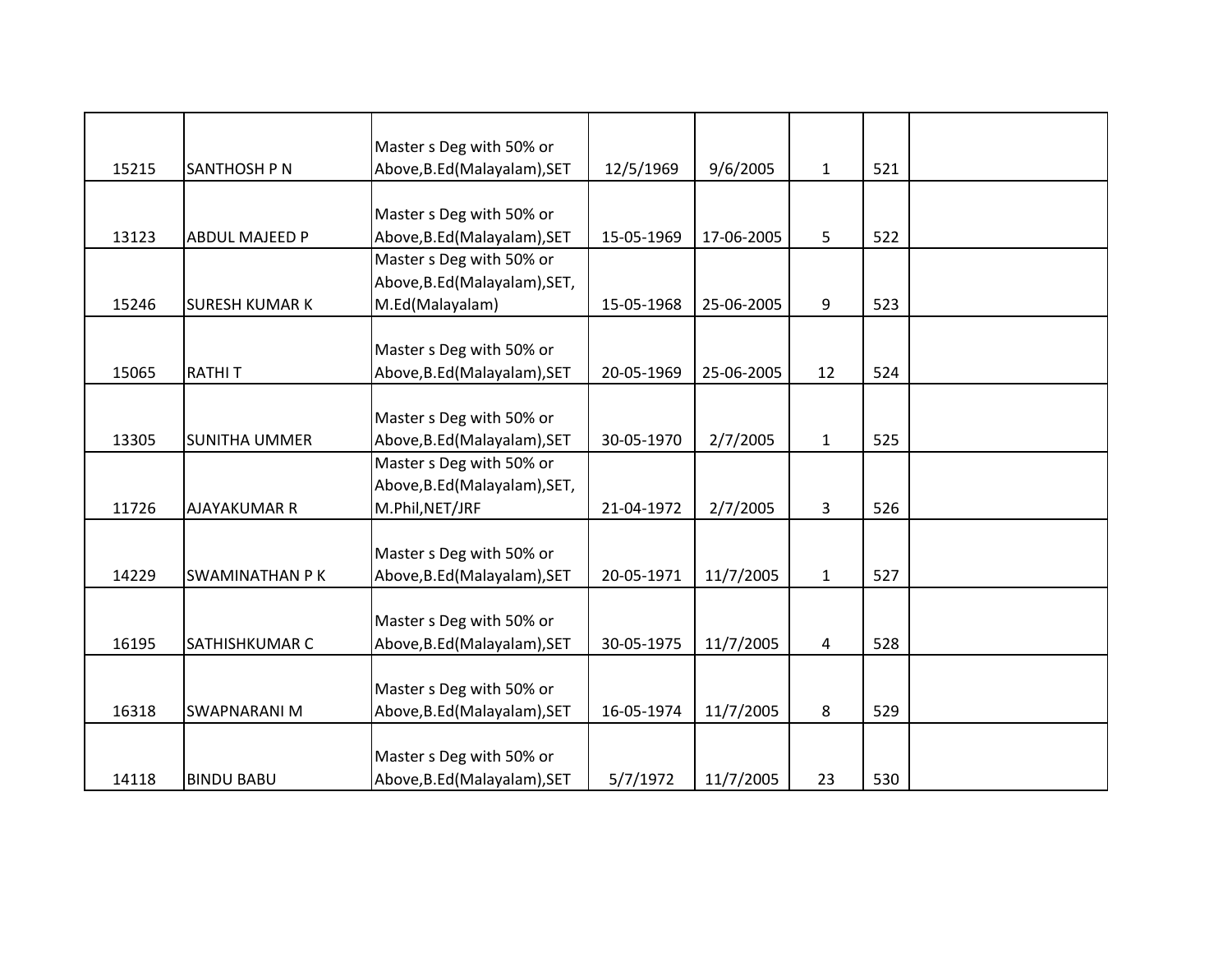|       |                         | Master s Deg with 50% or        |            |            |                |     |                              |
|-------|-------------------------|---------------------------------|------------|------------|----------------|-----|------------------------------|
| 11728 | M P BEENA               | Above, B.Ed (Malayalam), SET    | 17-04-1972 | 11/7/2005  | 27             | 531 |                              |
|       |                         | Master s Deg with 50% or        |            |            |                |     |                              |
|       |                         | Above, B.Ed (Malayalam), M.Ed   |            |            |                |     | By transfer cir due set cir. |
| 13088 | <b>BIJU G S</b>         | (Malayalam)                     | 1/5/1973   | 11/7/2005  | 29             | 532 | due                          |
|       |                         |                                 |            |            |                |     |                              |
|       |                         | Master s Deg with 50% or        |            |            |                |     |                              |
| 13037 | <b>DINESH S</b>         | Above, B.Ed (Malayalam), SET    | 30-05-1971 | 12/7/2005  | 2860           | 533 | not clear                    |
|       |                         |                                 |            |            |                |     |                              |
|       |                         | Master s Deg with 50% or        |            |            |                |     |                              |
| 13490 | SETHULAKSHMI C M        | Above, B.Ed (Malayalam), SET    | 24-05-1974 | 15-07-2005 | 6              | 534 |                              |
|       |                         | Master s Deg with 50% or        |            |            |                |     |                              |
|       |                         | Above, B.Ed (Malayalam), NET/   |            |            |                |     | Service certificate not      |
| 10914 | RASHIDA V A             | <b>JRF</b>                      | 31-05-1973 | 19-07-2005 | $\mathbf{1}$   | 535 | compleated                   |
|       |                         |                                 |            |            |                |     |                              |
|       |                         | Master s Deg with 50% or        |            |            |                |     |                              |
| 13671 | SABIDA P A              | Above, B.Ed (Malayalam), SET    | 9/4/1979   | 19-07-2005 | 4              | 536 |                              |
|       |                         |                                 |            |            |                |     |                              |
|       |                         | Master s Deg with 50% or        |            |            |                |     |                              |
| 16804 | THANOOJA V S            | Above, B.Ed (Malayalam), SET    | 10/2/1974  | 19-07-2005 | 5              | 537 |                              |
|       |                         | Master s Deg with 50% or        |            |            |                |     |                              |
|       |                         | Above, B.Ed (Malayalam), SET,   |            |            |                |     |                              |
| 14582 | <b>SUVARNA SUNDARAM</b> | M.Phil                          | 30-05-1971 | 19-07-2005 | $\overline{7}$ | 538 |                              |
|       |                         | Master s Deg with 50% or        |            |            |                |     |                              |
|       |                         | Above, B.Ed (Malayalam), Ph.D,  |            |            |                |     |                              |
| 10807 | <b>LIJI JOSEPH</b>      | NET/JRF                         | 9/2/1970   | 19-07-2005 | 8              | 539 |                              |
|       |                         | Master s Deg with 50% or        |            |            |                |     |                              |
|       |                         | Above, B.Ed (Malayalam), SET, P |            |            |                |     |                              |
| 11084 | <b>SIVALAL K G</b>      | h.D, NET/JRF                    | 11/5/1976  | 2/8/2005   | $\mathbf{1}$   | 540 |                              |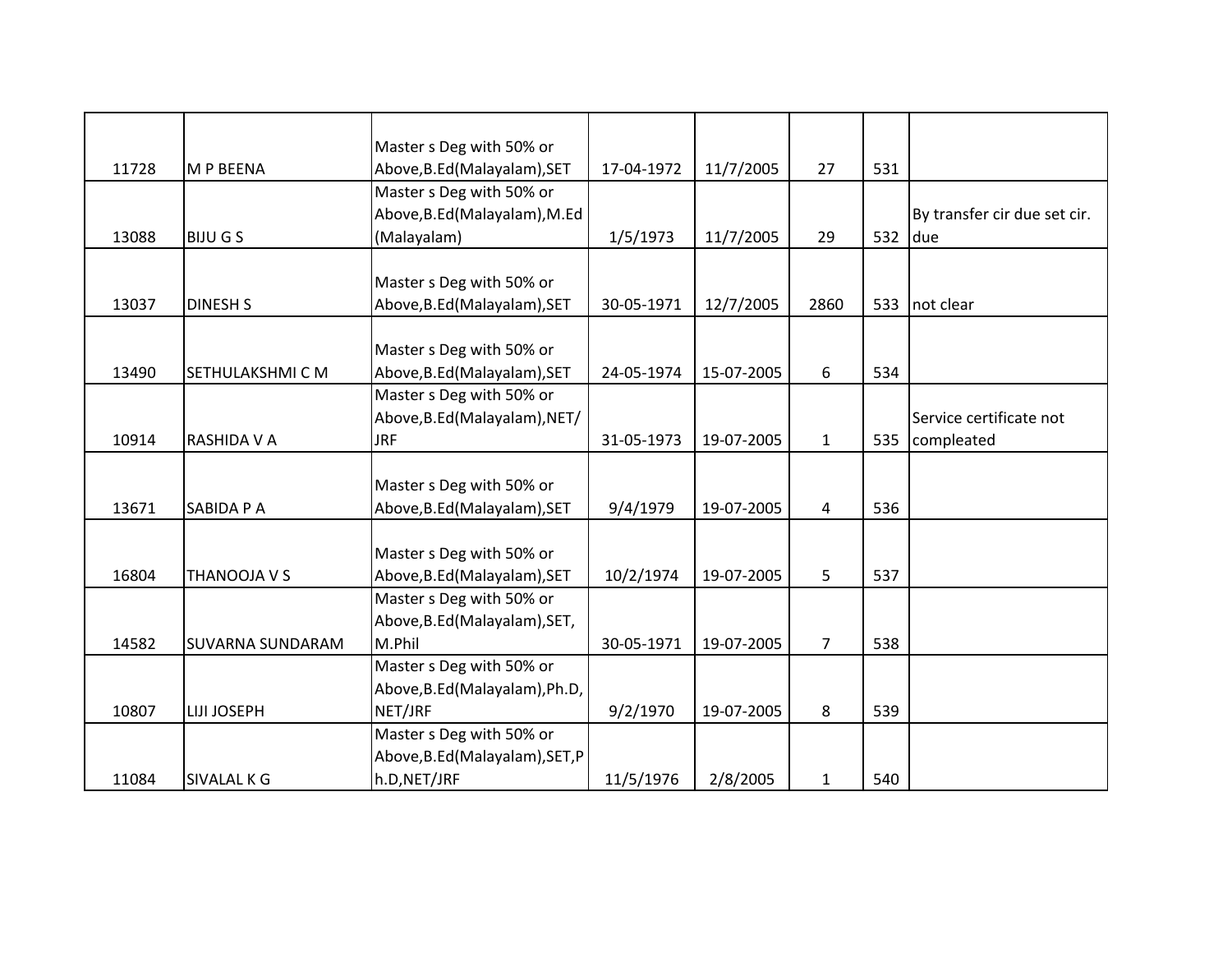|       |                        | Master s Deg with 50% or      |            |            |                |     |  |
|-------|------------------------|-------------------------------|------------|------------|----------------|-----|--|
| 16257 | RAMA DEVI C K          | Above, B.Ed (Malayalam), SET  | 13-04-1963 | 2/8/2005   | 4486           | 541 |  |
|       |                        |                               |            |            |                |     |  |
|       |                        | Master s Deg with 50% or      |            |            |                |     |  |
| 15150 | <b>ABDUL GAFOOR CA</b> | Above, B.Ed (Malayalam), SET  | 1/6/1973   | 5/8/2005   | $\mathbf{1}$   | 542 |  |
|       |                        | Master s Deg with 50% or      |            |            |                |     |  |
| 14018 | <b>SUMA G C</b>        | Above, B.Ed (Malayalam), SET  | 25-05-1968 | 5/8/2005   | $\overline{2}$ | 543 |  |
|       |                        |                               |            |            |                |     |  |
|       |                        | Master s Deg with 50% or      |            |            |                |     |  |
| 12998 | <b>JAYAR</b>           | Above, B.Ed (Malayalam), SET  | 22-01-1975 | 17-08-2005 | $\mathbf{1}$   | 544 |  |
|       |                        | Master s Deg with 50% or      |            |            |                |     |  |
|       |                        | Above, B.Ed (Malayalam), SET, |            |            |                |     |  |
| 18103 | VILOLETHA V V          | NET/JRF                       | 31-05-1979 | 18-08-2005 | 3              | 545 |  |
|       |                        |                               |            |            |                |     |  |
|       |                        | Master s Deg with 50% or      |            |            |                |     |  |
| 17395 | <b>NISHAD SK</b>       | Above, B.Ed (Malayalam), SET  | 25-05-1980 | 18-08-2005 | 4              | 546 |  |
|       |                        | Master s Deg with 50% or      |            |            |                |     |  |
|       |                        | Above, B.Ed (Malayalam), SET, |            |            |                |     |  |
| 17576 | <b>HEMALATHA S</b>     | NET/JRF                       | 12/4/1979  | 18-08-2005 | 5              | 547 |  |
|       |                        | Master s Deg with 50% or      |            |            |                |     |  |
|       |                        | Above, B.Ed (Malayalam), SET, |            |            |                |     |  |
| 18498 | <b>CHITHRA V V</b>     | NET/JRF                       | 3/5/1977   | 18-08-2005 | 8              | 548 |  |
|       |                        | Master s Deg with 50% or      |            |            |                |     |  |
|       |                        | Above, B.Ed (Malayalam), M.Ph |            |            |                |     |  |
| 15406 | <b>JAYAKUMAR S</b>     | il, NET/JRF                   | 19-05-1971 | 18-08-2005 | 10             | 549 |  |
|       |                        | Master s Deg with 50% or      |            |            |                |     |  |
|       |                        | Above, B.Ed (Malayalam), SET, |            |            |                |     |  |
| 13661 | <b>SAJIKUMAR C</b>     | M.Ed(Malayalam)               | 25-04-1972 | 18-08-2005 | 13             | 550 |  |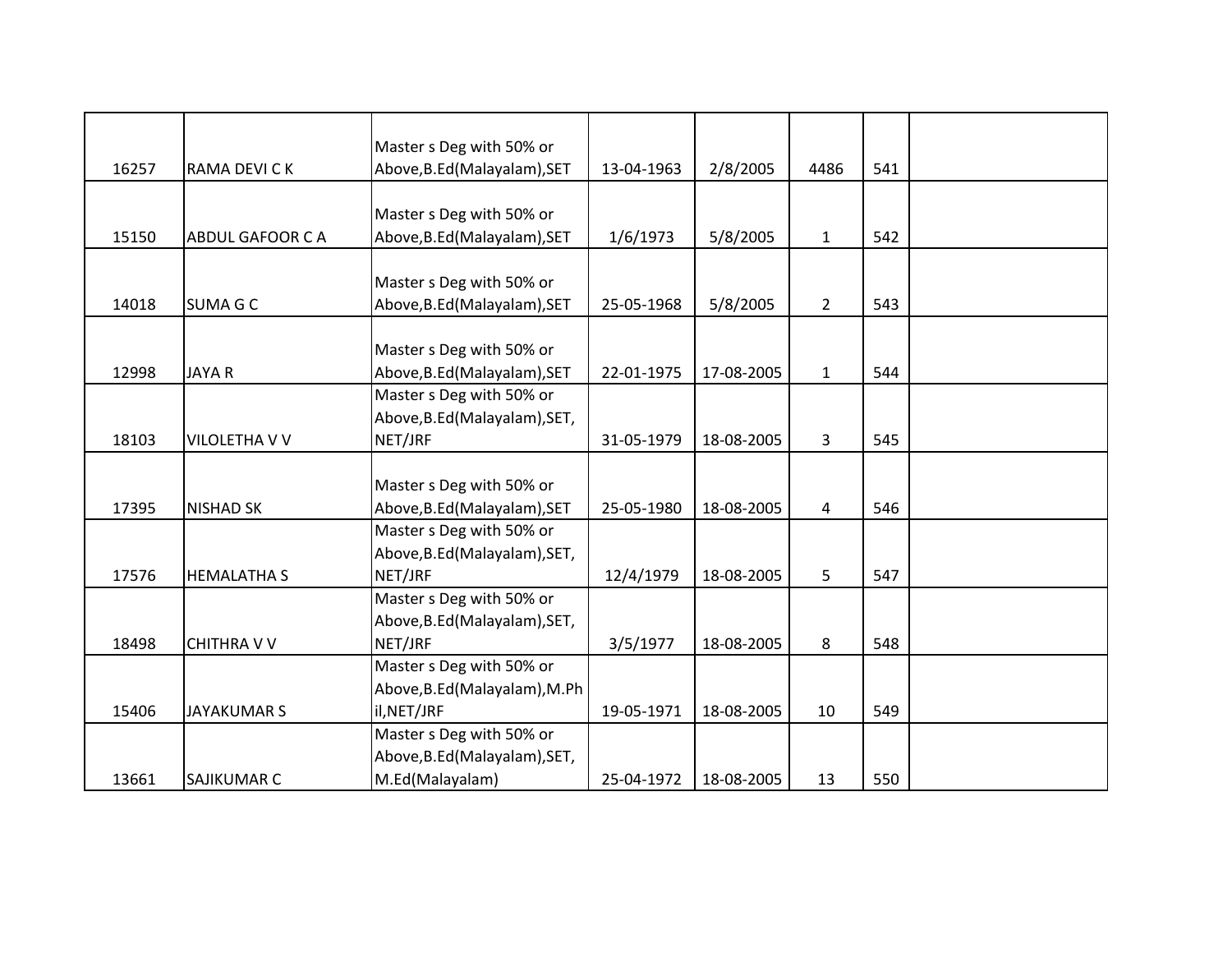|       |                           | Master s Deg with 50% or      |            |            |                |     |                           |
|-------|---------------------------|-------------------------------|------------|------------|----------------|-----|---------------------------|
|       |                           | Above, B.Ed (Malayalam), NET/ |            |            |                |     |                           |
| 16255 | <b>SREEJA KS</b>          | <b>JRF</b>                    | 16-05-1975 | 27-08-2005 | 5              | 551 |                           |
|       |                           |                               |            |            |                |     |                           |
|       |                           | Master s Deg with 50% or      |            |            |                |     |                           |
| 15034 | <b>MAGGIE WILFRED</b>     | Above, B.Ed (Malayalam), SET  | 20-05-1979 | 27-08-2005 | $\overline{7}$ | 552 |                           |
|       |                           | Master s Deg with 50% or      |            |            |                |     |                           |
| 10759 | <b>AJAIKUMAR P K</b>      | Above, B.Ed (Malayalam), SET  | 15-03-1968 | 3/9/2005   | $\overline{2}$ | 553 |                           |
|       |                           |                               |            |            |                |     |                           |
|       |                           | Master s Deg with 50% or      |            |            |                |     |                           |
| 13620 | <b>BIJU B</b>             | Above, B.Ed (Malayalam), SET  | 15-05-1971 | 28-09-2005 | 3              | 554 |                           |
|       |                           | Master s Deg with 50% or      |            |            |                |     |                           |
| 12072 | <b>BINDHUS</b>            | Above, B.Ed (Malayalam), SET  | 25-05-1977 | 28-09-2005 | 4              | 555 |                           |
|       |                           | Master s Deg with 50% or      |            |            |                |     |                           |
|       |                           | Above, B.Ed (Malayalam), SET, |            |            |                |     |                           |
| 15095 | SHEEBA S                  | NET/JRF                       | 23-05-1976 | 28-09-2005 | 4              | 556 |                           |
|       |                           |                               |            |            |                |     |                           |
|       |                           | Master s Deg with 50% or      |            |            |                |     |                           |
| 17629 | PHILOMINA S S             | Above, B.Ed (Malayalam), Ph.D | 19-05-1966 | 28-09-2005 | $\overline{7}$ | 557 |                           |
|       |                           |                               |            |            |                |     |                           |
|       |                           | Master s Deg with 50% or      |            |            |                |     |                           |
| 16125 | <b>SHYLATS</b>            | Above, B.Ed (Malayalam), SET  | 30-11-1971 | 14-10-2005 | $\mathbf{1}$   | 558 |                           |
|       |                           |                               |            |            |                |     |                           |
|       |                           | Master s Deg with 50% or      |            |            |                |     |                           |
| 13521 | <b>ASHA DEV M V</b>       | Above, B.Ed (Malayalam), SET  | 25-05-1977 | 14-10-2005 | $\overline{2}$ | 559 |                           |
|       |                           |                               |            |            |                |     |                           |
|       |                           | Master s Deg with 50% or      |            |            |                |     | Hsa probation declaration |
|       | <b>SREEKUMARAN KARTHA</b> | Above, B.Ed (Malayalam), 10   |            |            |                |     | order on current district |
| 15224 | C <sub>N</sub>            | year Service as HSA           | 5/6/1962   | 18-10-2005 | $\mathbf{1}$   |     | 560 due SET cir. due      |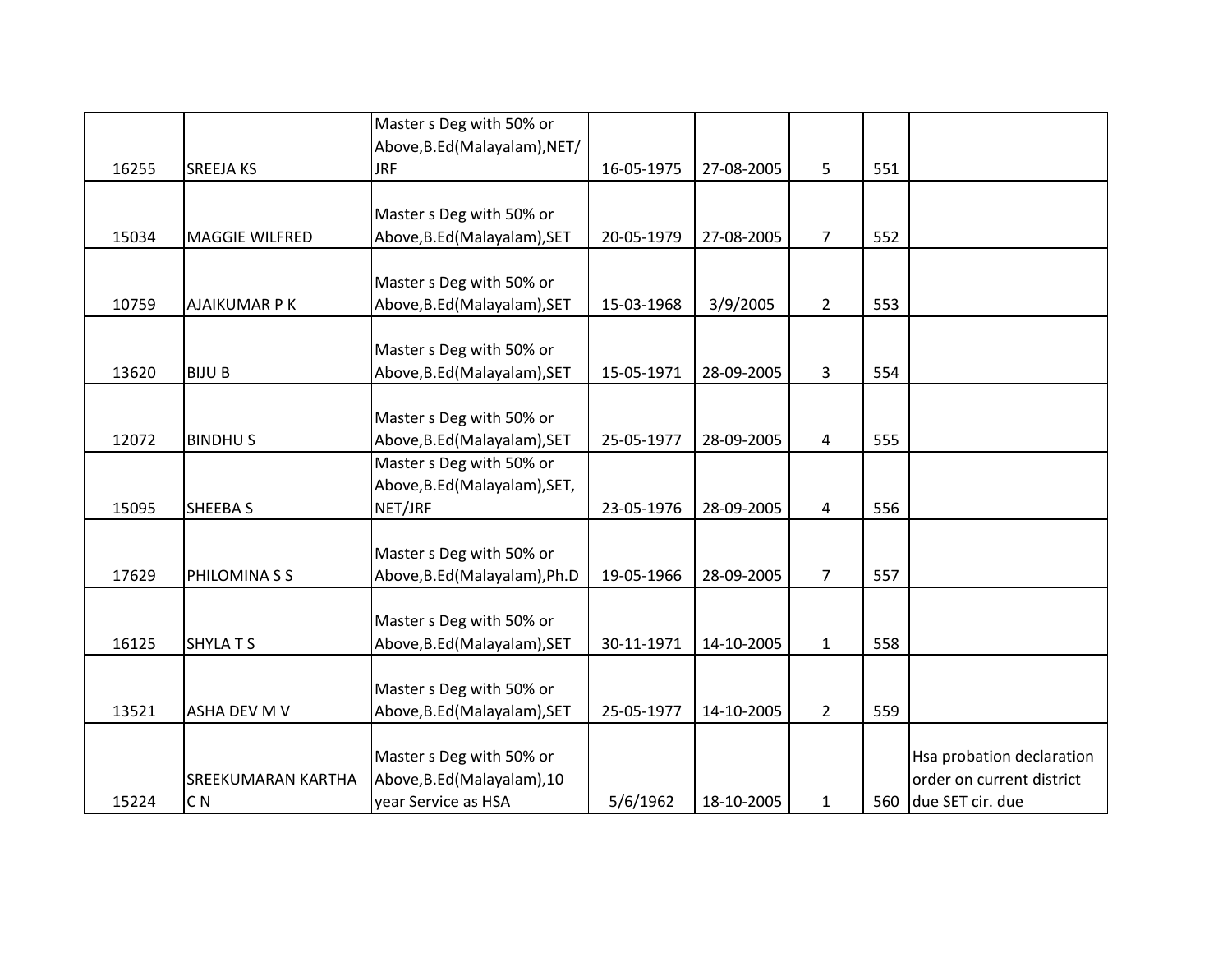|       |                      | Master s Deg with 50% or                     |            |            |                |     |  |
|-------|----------------------|----------------------------------------------|------------|------------|----------------|-----|--|
| 15333 | <b>SHAIBY JOHN</b>   | Above, B.Ed (Malayalam), SET                 | 16-05-1970 | 19-10-2005 | $\mathbf{1}$   | 561 |  |
|       |                      | Master s Deg with 50% or                     |            |            |                |     |  |
|       |                      | Above, B.Ed (Malayalam), NET/                |            |            |                |     |  |
| 15734 | SHEEBA C M           | <b>JRF</b>                                   | 10/4/1975  | 20-10-2005 | 73             | 562 |  |
|       |                      |                                              |            |            |                |     |  |
|       |                      | Master s Deg with 50% or                     |            |            |                |     |  |
| 12248 | <b>BABY CK</b>       | Above, B.Ed (Malayalam), SET                 | 30-05-1970 | 21-10-2005 | 3              | 563 |  |
|       |                      |                                              |            |            |                |     |  |
|       |                      | Master s Deg with 50% or                     |            |            |                |     |  |
| 10717 | <b>SURESHKUMAR C</b> | Above, B.Ed (Malayalam), SET                 | 30-05-1968 | 21-10-2005 | 4              | 564 |  |
|       |                      | Master s Deg with 50% or                     |            |            |                |     |  |
|       |                      | Above, B.Ed (Malayalam), NET/                |            |            |                |     |  |
| 16906 | <b>MANJUKR</b>       | <b>JRF</b>                                   | 31-05-1978 | 26-10-2005 | $\mathbf{1}$   | 565 |  |
|       |                      |                                              |            |            |                |     |  |
|       |                      | Master s Deg with 50% or                     |            |            |                |     |  |
| 15456 | <b>VENUKUMAR T</b>   | Above, B.Ed (Malayalam), SET                 | 31-05-1969 | 26-10-2005 | 6              | 566 |  |
|       |                      | Master s Deg with 50% or                     |            |            |                |     |  |
|       |                      | Above, B.Ed (Malayalam), M.Ph                |            |            |                |     |  |
| 15312 | SAJITHA G            | il, NET/JRF                                  | 28-05-1976 | 7/11/2005  | $\mathbf 1$    | 567 |  |
|       |                      |                                              |            |            |                |     |  |
|       |                      | Master s Deg with 50% or                     |            |            |                |     |  |
| 11939 | <b>RAJITHAN M V</b>  | Above, B.Ed (Malayalam), SET                 | 5/6/1975   | 8/11/2005  | $\mathbf{1}$   | 568 |  |
|       | SASIKUMAR            |                                              |            |            |                |     |  |
|       |                      | KOONHIBIDUKKAKANNOT Master s Deg with 50% or |            |            |                |     |  |
| 15661 | H                    | Above, B.Ed (Malayalam), SET                 | 31-07-1963 | 8/12/2005  | $\overline{7}$ | 569 |  |
|       |                      |                                              |            |            |                |     |  |
|       |                      | Master s Deg with 50% or                     |            |            |                |     |  |
| 13408 | RIYASUDDIN C         | Above, B.Ed (Malayalam), SET                 | 15-03-1973 | 12/12/2005 | 15             | 570 |  |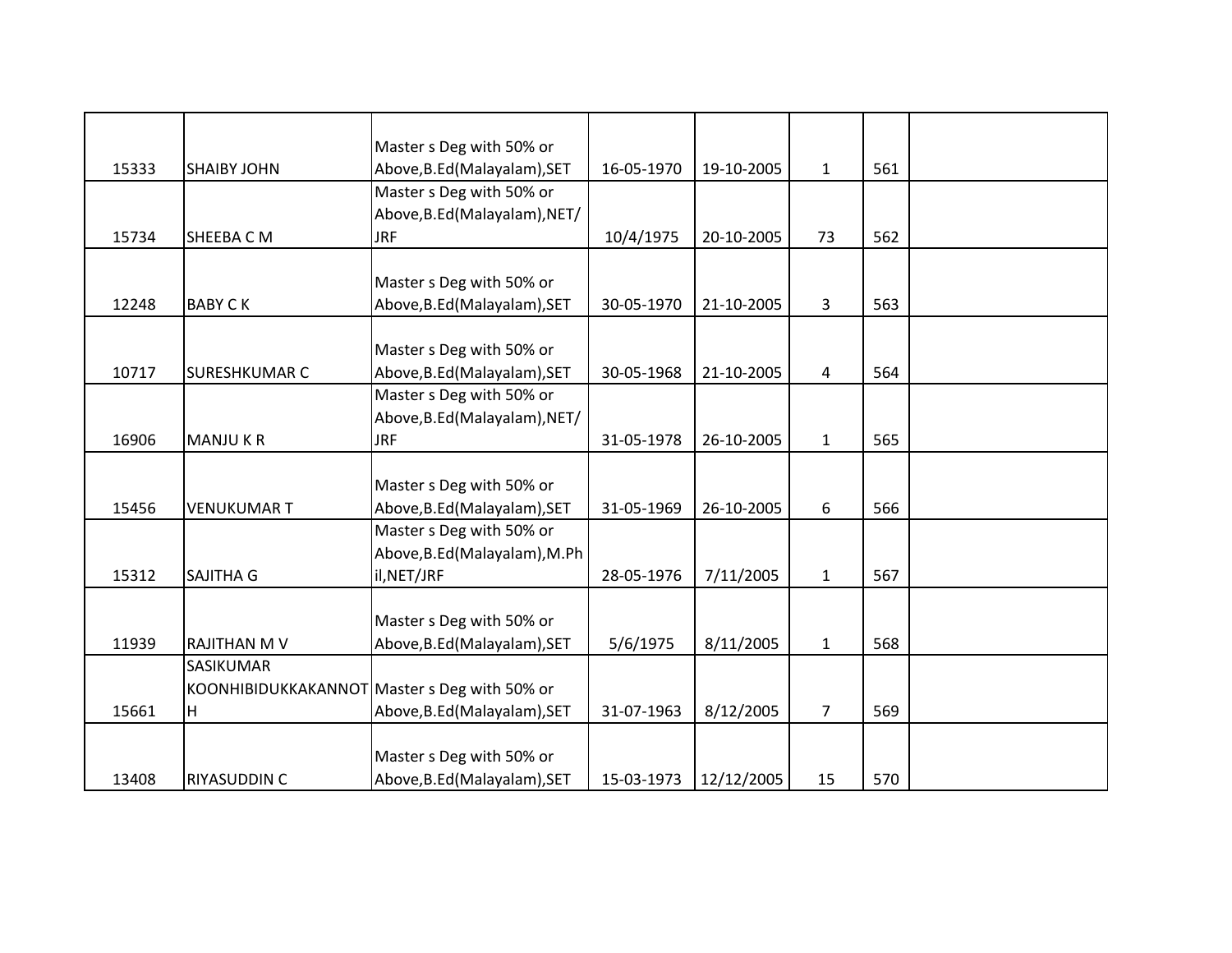|       |                       | Master s Deg with 50% or      |            |            |                |     |                           |
|-------|-----------------------|-------------------------------|------------|------------|----------------|-----|---------------------------|
| 13519 | <b>STALINKJ</b>       | Above, B.Ed (Malayalam), SET  | 15-07-1976 | 19-12-2005 | $2^{\circ}$    | 571 |                           |
|       |                       |                               |            |            |                |     |                           |
|       |                       | Master s Deg with 50% or      |            |            |                |     |                           |
| 13857 | <b>CHANDRAK</b>       | Above, B.Ed (Malayalam), SET  | 17-05-1973 | 19-12-2005 | 3              | 572 |                           |
|       |                       |                               |            |            |                |     |                           |
|       |                       | Master s Deg with 50% or      |            |            |                |     |                           |
| 15484 | NAJEEMA BEEGAM P I    | Above, B.Ed (Malayalam), SET  | 4/4/1974   | 20-12-2005 | $\mathbf{1}$   | 573 |                           |
|       |                       |                               |            |            |                |     |                           |
|       |                       | Master s Deg with 50% or      |            |            |                |     |                           |
| 10362 | <b>SHYLAJA R</b>      | Above, B.Ed (Malayalam), SET  | 24-05-1967 | 20-12-2005 | $\overline{2}$ | 574 |                           |
|       |                       |                               |            |            |                |     |                           |
|       |                       | Master s Deg with 50% or      |            |            |                |     |                           |
| 15410 | <b>SURESH T</b>       | Above, B.Ed (Malayalam), SET  | 31-03-1973 | 20-12-2005 | 4              | 575 |                           |
|       |                       |                               |            |            |                |     |                           |
|       |                       | Master s Deg with 50% or      |            |            |                |     |                           |
| 10697 | <b>JAYAKUMARIS</b>    | Above, B.Ed (Malayalam), SET  | 17-05-1962 | 29-12-2005 | $\mathbf{1}$   | 576 |                           |
|       |                       |                               |            |            |                |     |                           |
|       |                       | Master s Deg with 50% or      |            |            |                |     |                           |
| 11599 | AJAYAKUMAR V          | Above, B.Ed (Malayalam), SET  | 31-05-1967 | 29-12-2005 | 6              | 577 |                           |
|       |                       |                               |            |            |                |     |                           |
|       |                       | Master s Deg with 50% or      |            |            |                |     |                           |
| 13644 | <b>T S DEEPA DEVI</b> | Above, B.Ed (Malayalam), SET  | 20-05-1967 | 29-12-2005 | 8              | 578 |                           |
|       |                       |                               |            |            |                |     | Probation declaration     |
|       |                       | Master s Deg with 50% or      |            |            |                |     | order on current district |
| 15926 | PREM KUMAR C S        | Above, B.Ed (Malayalam), SET  | 2/5/1970   | 31-12-2005 | $\mathbf{1}$   | 579 | due                       |
|       |                       | Master s Deg with 50% or      |            |            |                |     |                           |
|       |                       | Above, B.Ed (Malayalam), NET/ |            |            |                |     |                           |
| 11340 | <b>JAYESH V</b>       | <b>JRF</b>                    | 25-04-1975 | 5/1/2006   | $\overline{2}$ | 580 |                           |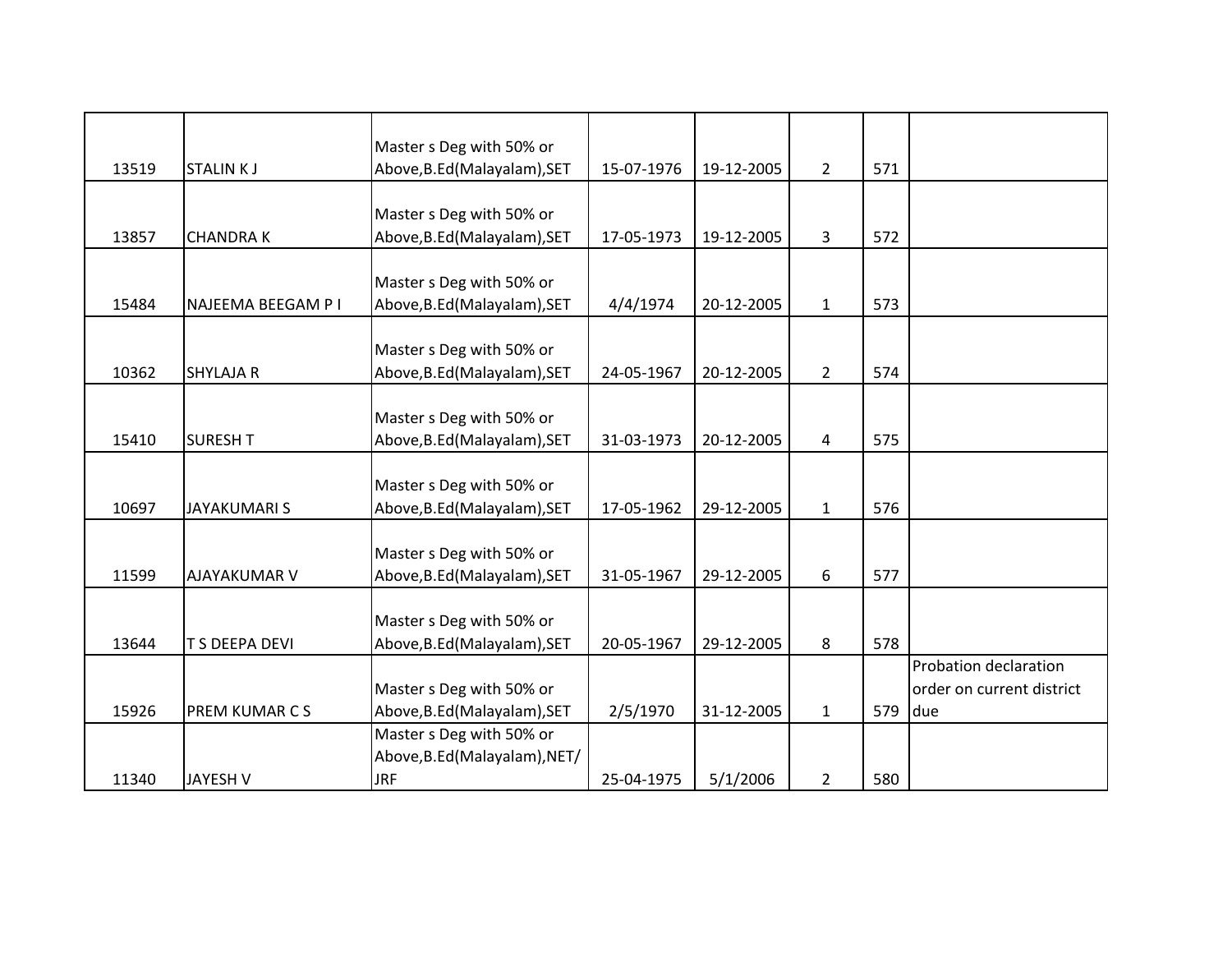|       |                             | Master s Deg with 50% or      |            |            |                |     |  |
|-------|-----------------------------|-------------------------------|------------|------------|----------------|-----|--|
| 13728 | <b>SURESHKUMAR PR</b>       | Above, B.Ed (Malayalam), SET  | 18-05-1972 | 6/1/2006   | 21             | 581 |  |
|       |                             |                               |            |            |                |     |  |
|       |                             | Master s Deg with 50% or      |            |            |                |     |  |
| 16727 | <b>RAJANI PK</b>            | Above, B.Ed (Malayalam), SET  | 26-05-1969 | 7/1/2006   | $2^{\circ}$    | 582 |  |
|       |                             | Master s Deg with 50% or      |            |            |                |     |  |
|       |                             | Above, B.Ed (Malayalam), NET/ |            |            |                |     |  |
| 12935 | PRESANNAKUMAR R             | <b>JRF</b>                    | 29-05-1975 | 11/1/2006  | 4              | 583 |  |
|       |                             |                               |            |            |                |     |  |
|       |                             | Master s Deg with 50% or      |            |            |                |     |  |
| 17929 | <b>AMBIKAK</b>              | Above, B.Ed (Malayalam), SET  | 24-05-1978 | 11/1/2006  | 4              | 584 |  |
|       |                             |                               |            |            |                |     |  |
|       |                             | Master s Deg with 50% or      |            |            |                |     |  |
| 15844 | <b>GEETHA KV</b>            | Above, B.Ed (Malayalam), SET  | 30-04-1967 | 12/1/2006  | 4              | 585 |  |
|       |                             |                               |            |            |                |     |  |
|       |                             | Master s Deg with 50% or      |            |            |                |     |  |
| 16685 | <b>JEOTHINATHA VARIAR S</b> | Above, B.Ed (Malayalam), SET  | 28-05-1965 | 13-01-2006 | 4              | 586 |  |
|       |                             |                               |            |            |                |     |  |
|       |                             | Master s Deg with 50% or      |            |            |                |     |  |
| 17502 | <b>BIJUMON KS</b>           | Above, B.Ed (Malayalam), SET  | 1/1/1974   | 13-01-2006 | 6              | 587 |  |
|       |                             |                               |            |            |                |     |  |
|       | ANEESUDHEEN AHAMED          | Master s Deg with 50% or      |            |            |                |     |  |
| 17563 | V                           | Above, B.Ed (Malayalam), SET  | 6/6/1978   | 13-01-2006 | $\overline{7}$ | 588 |  |
|       |                             |                               |            |            |                |     |  |
|       |                             | Master s Deg with 50% or      |            |            |                |     |  |
| 14306 | <b>RAJESH THUTHILAT</b>     | Above, B.Ed (Malayalam), SET  | 25-06-1975 | 13-01-2006 | 9              | 589 |  |
|       |                             |                               |            |            |                |     |  |
|       |                             | Master s Deg with 50% or      |            |            |                |     |  |
| 18074 | <b>BOBBYTHOMAS M</b>        | Above, B.Ed (Malayalam), SET  | 30-05-1974 | 13-01-2006 | 12             | 590 |  |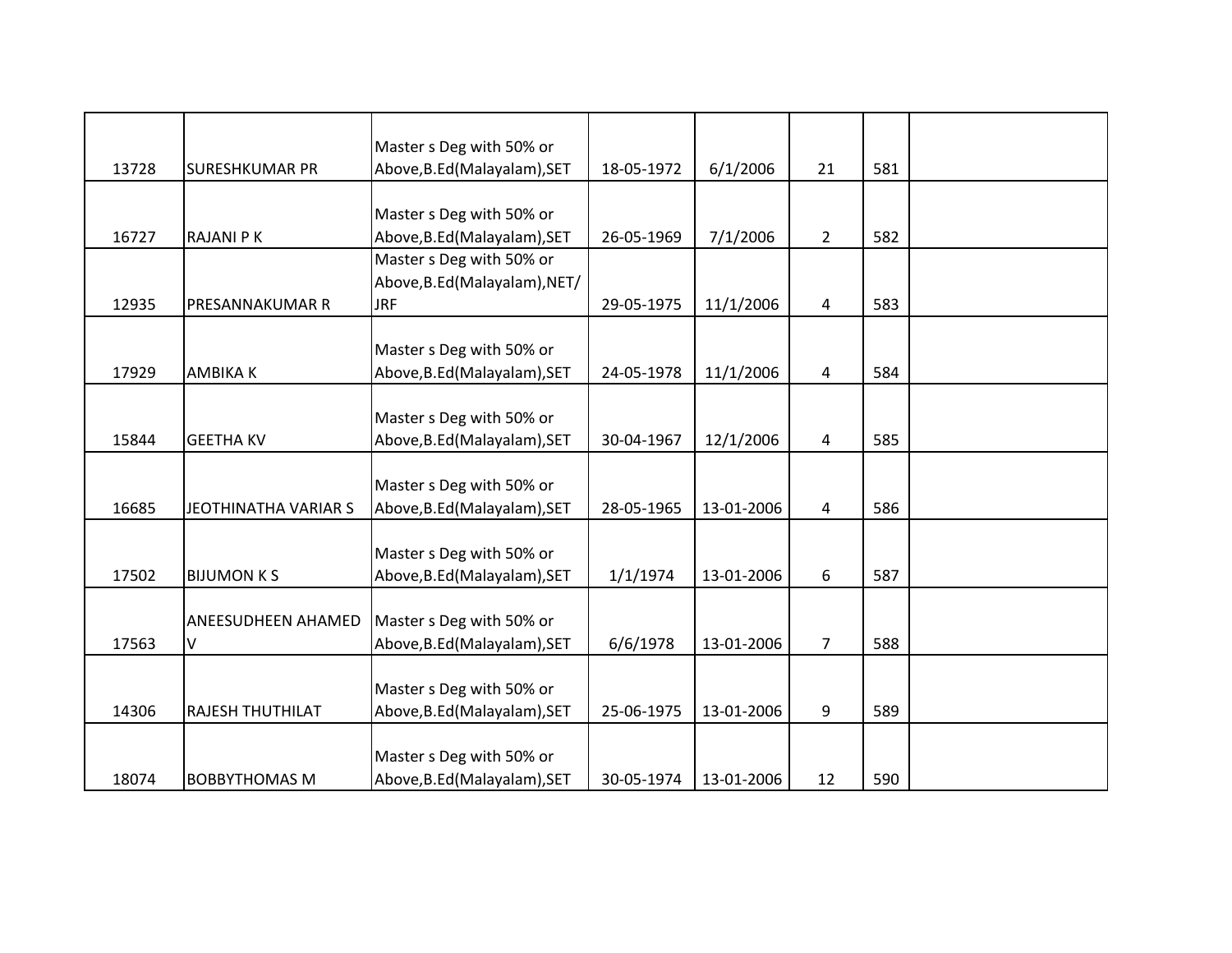|       |                             | Master s Deg with 50% or       |            |            |                |     |                           |
|-------|-----------------------------|--------------------------------|------------|------------|----------------|-----|---------------------------|
| 16577 | <b>GIREESH K</b>            | Above, B.Ed (Malayalam), SET   | 1/4/1979   | 13-01-2006 | 13             | 591 |                           |
|       |                             |                                |            |            |                |     |                           |
|       |                             | Master s Deg with 50% or       |            |            |                |     |                           |
| 13380 | SANTHOSH M K                | Above, B.Ed (Malayalam), SET   | 31-01-1973 | 17-01-2006 | $\mathbf{1}$   | 592 |                           |
|       |                             | Master s Deg with 50% or       |            |            |                |     |                           |
|       |                             | Above, B.Ed (Malayalam), Ph.D, |            |            |                |     |                           |
| 13170 | <b>MEERA A</b>              | NET/JRF                        | 30-05-1967 | 17-01-2006 | $\mathbf{1}$   | 593 |                           |
|       |                             |                                |            |            |                |     |                           |
|       |                             | Master s Deg with 50% or       |            |            |                |     |                           |
| 11971 | <b>BIJIE KJ</b>             | Above, B.Ed (Malayalam), SET   | 11/4/1975  | 17-01-2006 | $\mathbf{1}$   | 594 |                           |
|       |                             |                                |            |            |                |     |                           |
|       |                             | Master s Deg with 50% or       |            |            |                |     |                           |
| 11272 | DIVYA DAMODARAN A           | Above, B.Ed (Malayalam), SET   | 17-05-1979 | 17-01-2006 | $\overline{2}$ | 595 |                           |
|       |                             | Master s Deg with 50% or       |            |            |                |     |                           |
|       |                             | Above, B.Ed (Malayalam), SET,  |            |            |                |     |                           |
| 12197 | <b>SHEEBAPN</b>             | NET/JRF                        | 29-05-1978 | 17-01-2006 | 3              | 596 |                           |
|       |                             | Master s Deg with 50% or       |            |            |                |     |                           |
|       |                             | Above, B.Ed (Malayalam), NET/  |            |            |                |     |                           |
| 17503 | <b>KALA V S</b>             | <b>JRF</b>                     | 14-05-1974 | 17-01-2006 | 3              | 597 |                           |
|       |                             |                                |            |            |                |     |                           |
|       |                             | Master s Deg with 50% or       |            |            |                |     |                           |
| 15488 | <b>PREMAKUMAR K</b>         | Above, B.Ed (Malayalam), SET   | 12/5/1973  | 17-01-2006 | 4              | 598 |                           |
|       |                             |                                |            |            |                |     | HSA prob.declaration      |
|       |                             | Master s Deg with 50% or       |            |            |                |     | cir.copy, PSC advice copy |
| 15975 | <b>SABITHA S R</b>          | Above, B.Ed (Malayalam), SET   | 5/5/1979   | 17-01-2006 | 5              | 599 | due                       |
|       |                             | Master s Deg with 50% or       |            |            |                |     |                           |
|       |                             | Above, B.Ed (Malayalam), SET,  |            |            |                |     | probation declaration due |
| 18208 | DEVAKI ANTHERJANAM D M.Phil |                                | 20-05-1969 | 18-01-2006 | $\mathbf{1}$   | 600 | malappuram                |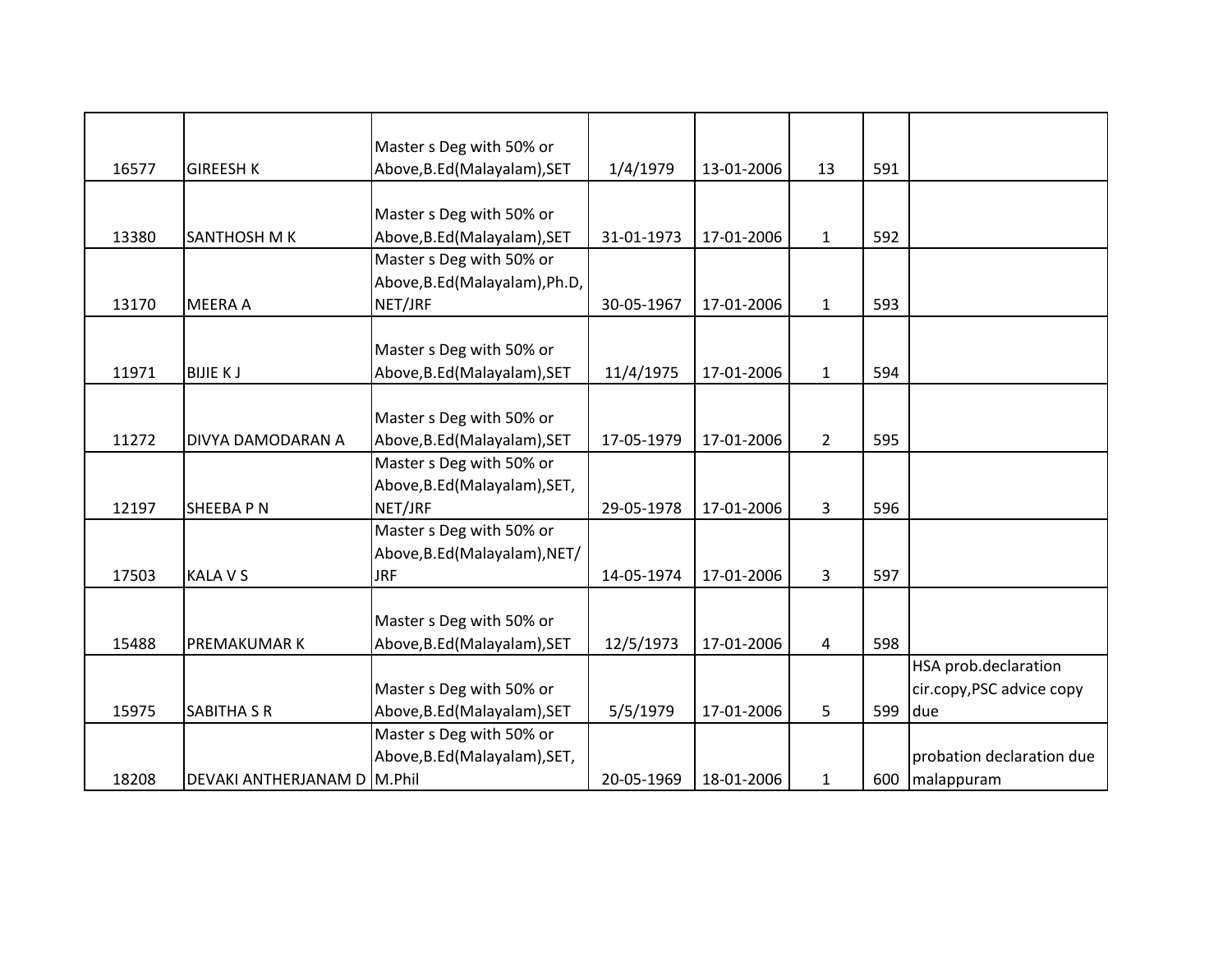|       |                          | Master s Deg with 50% or        |            |            |                |     | pro declaration   |
|-------|--------------------------|---------------------------------|------------|------------|----------------|-----|-------------------|
| 18191 | <b>SINI MS</b>           | Above, B.Ed (Malayalam), SET    | 22-04-1969 | 18-01-2006 | $\overline{2}$ | 601 | malappuram due    |
|       |                          |                                 |            |            |                |     |                   |
|       |                          | Master s Deg with 50% or        |            |            |                |     |                   |
| 16042 | <b>K C RADHAKRISHNAN</b> | Above, B.Ed (Malayalam), SET    | 24-05-1964 | 24-01-2006 | $\mathbf{1}$   | 602 |                   |
|       |                          |                                 |            |            |                |     |                   |
|       |                          | Master s Deg with 50% or        |            |            |                |     |                   |
| 15540 | ANILKUMAR                | Above, B.Ed (Malayalam), SET    | 4/5/1968   | 27-01-2006 | $\overline{2}$ | 603 |                   |
|       |                          | Master s Deg with 50% or        |            |            |                |     |                   |
|       |                          | Above, B.Ed (Malayalam), NET/   |            |            |                |     |                   |
| 12713 | <b>ANITHA MR</b>         | <b>JRF</b>                      | 15-04-1972 | 28-01-2006 | $\mathbf{1}$   | 604 |                   |
|       |                          | Master s Deg with 50% or        |            |            |                |     |                   |
|       |                          | Above, B.Ed (Malayalam), SET, 1 |            |            |                |     |                   |
| 11622 | VASUMATHI U              | 0 year Service as HSA           | 12/2/1972  | 28-01-2006 | 18             | 605 | idt probation due |
|       |                          |                                 |            |            |                |     |                   |
|       |                          | Master s Deg with 50% or        |            |            |                |     |                   |
| 12707 | <b>RAHIMPA</b>           | Above, B.Ed (Malayalam), SET    | 10/12/1972 | 30-01-2006 | $\mathbf{1}$   | 606 | service cir. due  |
|       |                          |                                 |            |            |                |     |                   |
|       |                          | Master s Deg with 50% or        |            |            |                |     |                   |
| 15787 | <b>JINCY JOSEPH</b>      | Above, B.Ed (Malayalam), SET    | 6/3/1980   | 30-01-2006 | $\overline{3}$ | 607 |                   |
|       |                          |                                 |            |            |                |     |                   |
|       |                          | Master s Deg with 50% or        |            |            |                |     |                   |
| 10266 | <b>JAMES PV</b>          | Above, B.Ed (Malayalam), SET    | 30-04-1964 | 3/2/2006   | 3              | 608 |                   |
|       |                          |                                 |            |            |                |     |                   |
|       |                          | Master s Deg with 50% or        |            |            |                |     |                   |
| 13063 | <b>TV RAJAN</b>          | Above, B.Ed (Malayalam), SET    | 20-04-1963 | 10/2/2006  | $\mathbf{1}$   | 609 |                   |
|       |                          |                                 |            |            |                |     |                   |
|       |                          | Master s Deg with 50% or        |            |            |                |     |                   |
| 13152 | <b>LOLITHA S</b>         | Above, B.Ed (Malayalam), SET    | 31-05-1980 | 13-02-2006 | $\mathbf{1}$   | 610 |                   |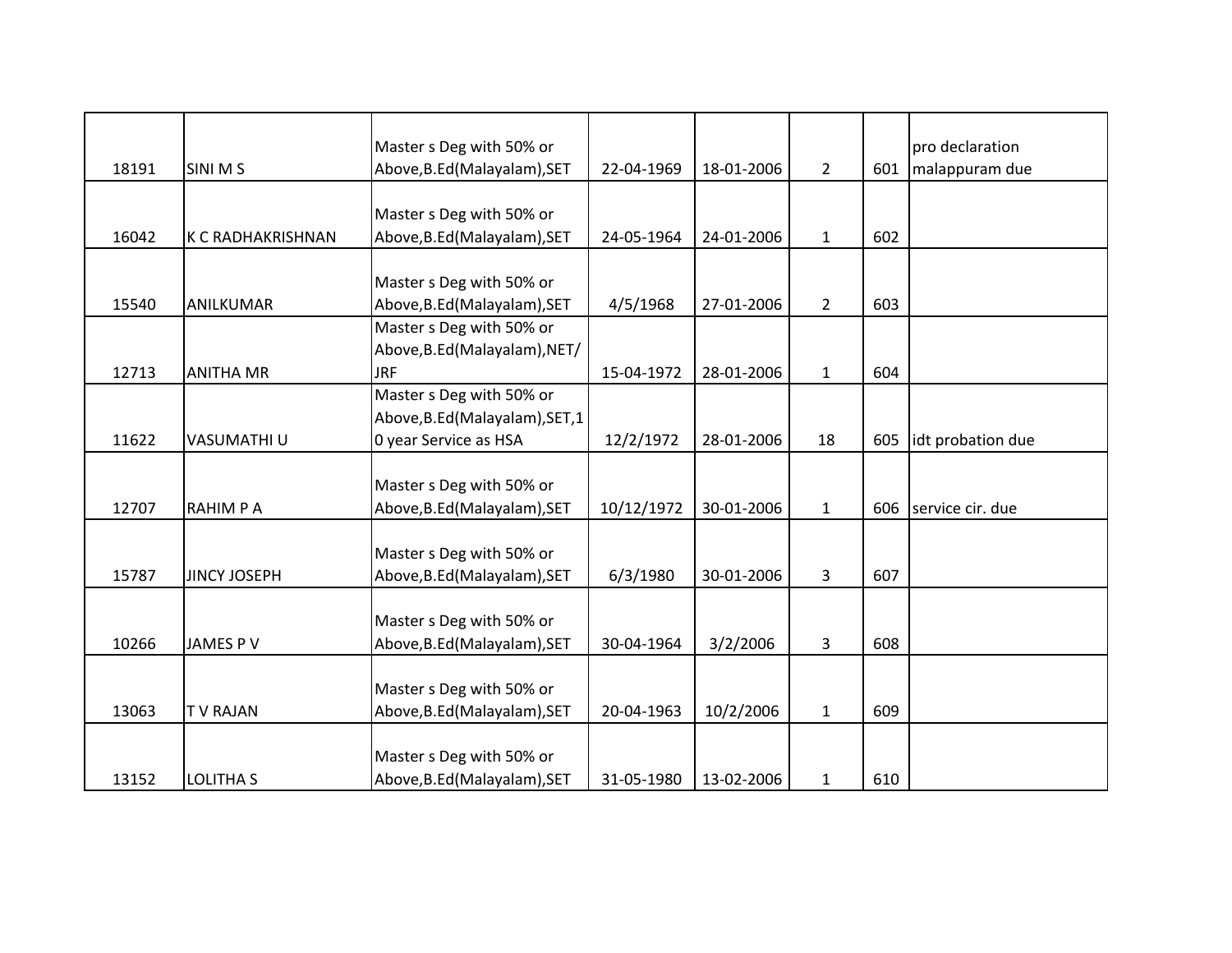|       |                         | Master s Deg with 50% or      |            |            |                |     |                            |
|-------|-------------------------|-------------------------------|------------|------------|----------------|-----|----------------------------|
| 17202 | <b>K S SASIKALADEVI</b> | Above, B.Ed (Malayalam), SET  | 30-07-1961 | 20-02-2006 | 12             | 611 |                            |
|       |                         | Master s Deg with 50% or      |            |            |                |     |                            |
|       |                         | Above, B.Ed (Malayalam), M.Ed |            |            |                |     | probation declaration cir. |
| 15266 | <b>SREELATHA S N</b>    | (Malayalam)                   | 31-05-1968 | 24-02-2006 | 7233           | 612 | due                        |
|       |                         |                               |            |            |                |     |                            |
|       |                         | Master s Deg with 50% or      |            |            |                |     | <b>IDT PROBATION ORDER</b> |
| 14346 | <b>KUNJUMOLS</b>        | Above, B.Ed (Malayalam), SET  | 1/6/1962   | 1/3/2006   | $\mathbf{1}$   | 613 | <b>DUE</b>                 |
|       |                         |                               |            |            |                |     |                            |
|       |                         | Master s Deg with 50% or      |            |            |                |     |                            |
| 13766 | <b>SEEMANTHINI S</b>    | Above, B.Ed (Malayalam), SET  | 15-05-1977 | 10/3/2006  | $\mathbf{1}$   | 614 |                            |
|       |                         |                               |            |            |                |     |                            |
|       |                         | Master s Deg with 50% or      |            |            |                |     |                            |
| 16266 | <b>B S JUSTIN</b>       | Above, B.Ed (Malayalam), SET  | 20-05-1980 | 28-03-2006 | $\mathbf{1}$   | 615 |                            |
|       |                         |                               |            |            |                |     |                            |
|       |                         | Master s Deg with 50% or      |            |            |                |     |                            |
| 13742 | LILLY KUTTY P           | Above, B.Ed (Malayalam), SET  | 22-05-1966 | 28-03-2006 | $2^{\circ}$    | 616 |                            |
|       |                         | Master s Deg with 50% or      |            |            |                |     |                            |
|       |                         | Above, B.Ed (Malayalam), SET, |            |            |                |     |                            |
| 10604 | <b>SHEEBA AA</b>        | M.Phil                        | 27-05-1978 | 28-03-2006 | $\overline{4}$ | 617 |                            |
|       |                         | Master s Deg with 50% or      |            |            |                |     |                            |
|       |                         | Above, B.Ed (Malayalam), SET, |            |            |                |     |                            |
| 16055 | VISHNU NAMPOOTHIRI N    | NET/JRF                       | 20-05-1976 | 28-03-2006 | 5              | 618 |                            |
|       |                         |                               |            |            |                |     |                            |
|       |                         | Master s Deg with 50% or      |            |            |                |     |                            |
| 16833 | SATHIKUMARI S           | Above, B.Ed (Malayalam), SET  | 23-01-1971 | 28-03-2006 | 8              | 619 |                            |
|       |                         | Master s Deg with 50% or      |            |            |                |     |                            |
|       |                         | Above, B.Ed (Malayalam), M.Ph |            |            |                |     |                            |
| 13753 | SANAL KUMAR G           | il, NET/JRF                   | 20-05-1973 | 28-03-2006 | 11             | 620 |                            |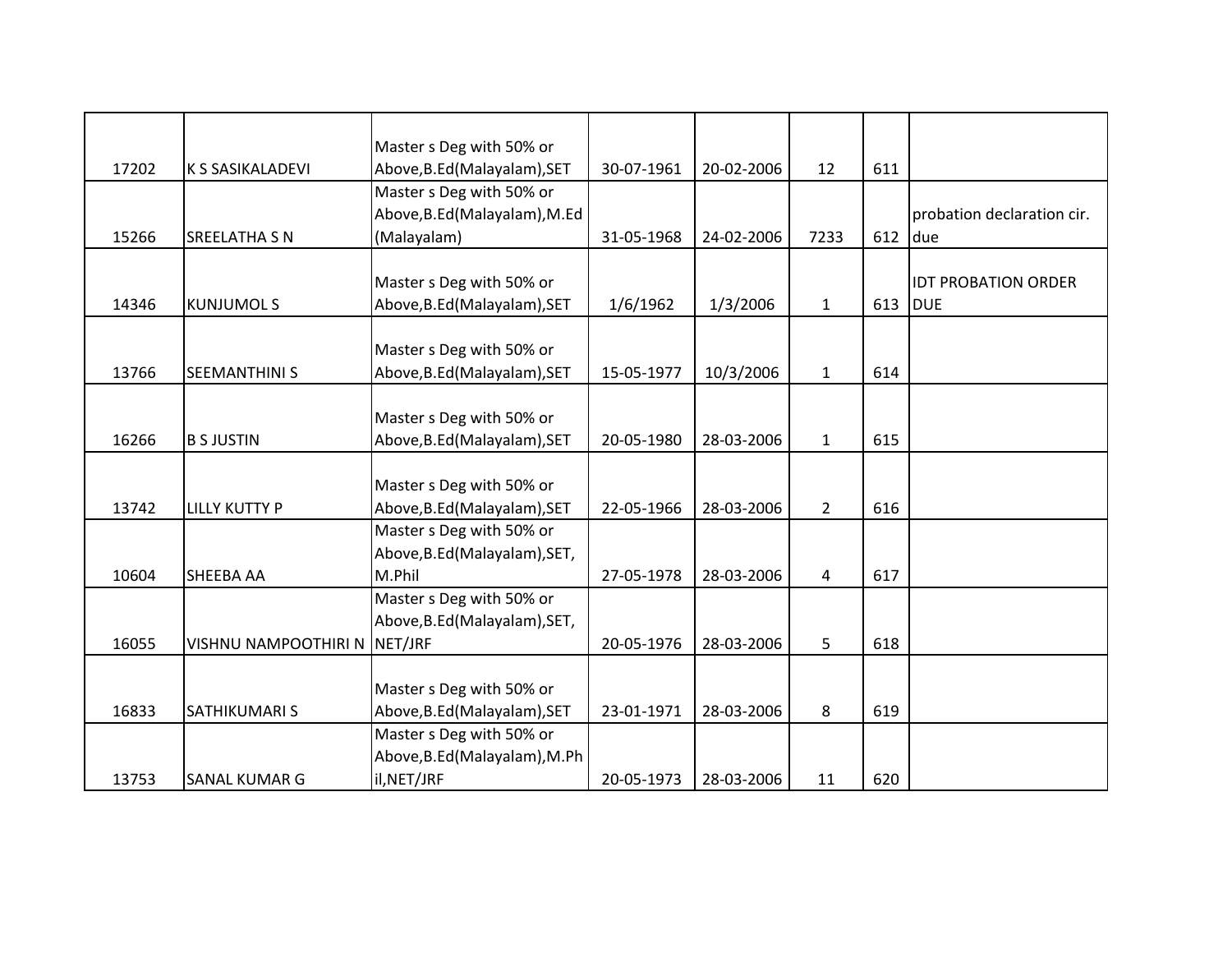|       |                         | Master s Deg with 50% or      |            |            |                |     |                            |
|-------|-------------------------|-------------------------------|------------|------------|----------------|-----|----------------------------|
| 15469 | <b>RAJESWARI S</b>      | Above, B.Ed (Malayalam), SET  | 28-05-1971 | 28-03-2006 | 21             | 621 |                            |
|       |                         | Master s Deg with 50% or      |            |            |                |     |                            |
|       |                         | Above, B.Ed (Malayalam), M.Ed |            |            |                |     |                            |
| 14607 | <b>MUHAMMED ANSAR E</b> | (Malayalam)                   | 19-05-1975 | 25-04-2006 | $\mathbf{1}$   | 622 |                            |
|       |                         |                               |            |            |                |     |                            |
|       |                         | Master s Deg with 50% or      |            |            |                |     |                            |
| 15806 | <b>VIJAYA KUMARI K</b>  | Above, B.Ed (Malayalam), SET  | 28-05-1973 | 25-04-2006 | $2^{\circ}$    | 623 |                            |
|       |                         |                               |            |            |                |     | psc advice cir. due HSA    |
|       |                         | Master s Deg with 50% or      |            |            |                |     | probation cir due Bed cir. |
| 18016 | P K SANTHOSH LAL        | Above, B.Ed (Malayalam), SET  | 25-05-1972 | 25-04-2006 | 5              | 624 | due                        |
|       |                         |                               |            |            |                |     |                            |
|       |                         | Master s Deg with 50% or      |            |            |                |     |                            |
| 12788 | SATHY KM                | Above, B.Ed (Malayalam), SET  | 8/2/1963   | 27-04-2006 | $\overline{2}$ | 625 |                            |
|       |                         |                               |            |            |                |     |                            |
|       |                         | Master s Deg with 50% or      |            |            |                |     |                            |
| 15544 | <b>BABY M</b>           | Above, B.Ed (Malayalam), SET  | 20-05-1975 | 9/5/2006   | $\mathbf{1}$   | 626 |                            |
|       |                         |                               |            |            |                |     |                            |
|       |                         | Master s Deg with 50% or      |            |            |                |     |                            |
| 15470 | <b>VIJAYA TK</b>        | Above, B.Ed (Malayalam), SET  | 9/5/1972   | 9/5/2006   | 3              | 627 |                            |
|       |                         |                               |            |            |                |     |                            |
|       |                         | Master s Deg with 50% or      |            |            |                |     |                            |
| 10718 | PREETHA V M             | Above, B.Ed (Malayalam), SET  | 30-05-1974 | 9/5/2006   | 6              | 628 |                            |
|       |                         |                               |            |            |                |     |                            |
|       |                         | Master s Deg with 50% or      |            |            |                |     |                            |
| 14673 | POORNIMA G              | Above, B.Ed (Malayalam), SET  | 30-01-1972 | 9/5/2006   | 8              | 629 |                            |
|       |                         |                               |            |            |                |     |                            |
|       |                         | Master s Deg with 50% or      |            |            |                |     | hsa prob. declaration cir. |
| 16471 | SAILAJA P V             | Above, B.Ed (Malayalam), SET  | 31-05-1967 | 12/5/2006  | 1942           | 630 | due                        |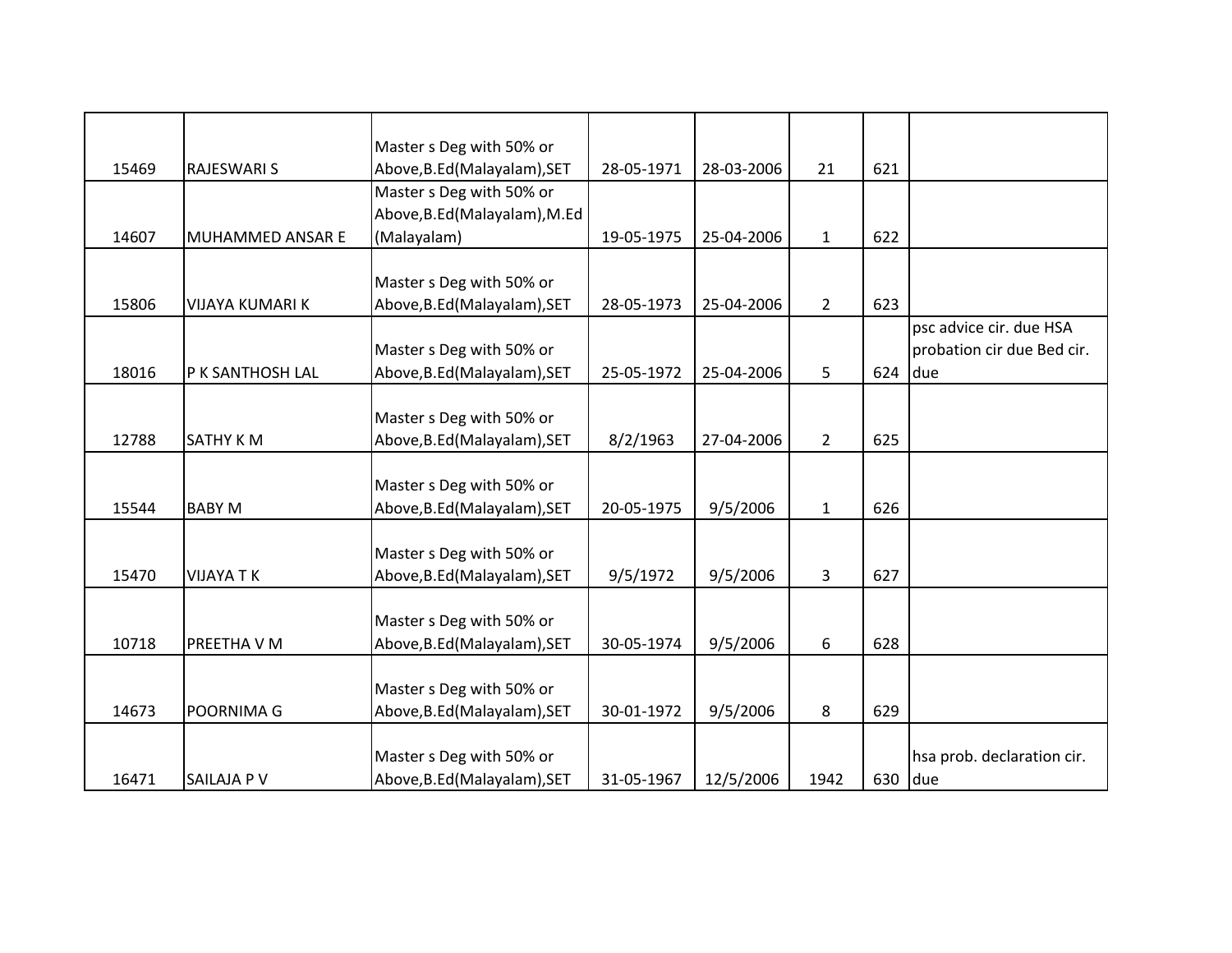|       |                          | Master s Deg with 50% or      |            |            |                |     |  |
|-------|--------------------------|-------------------------------|------------|------------|----------------|-----|--|
| 11979 | <b>BEENA V VISWANATH</b> | Above, B.Ed (Malayalam), SET  | 30-05-1972 | 24-05-2006 | $\mathbf{1}$   | 631 |  |
|       |                          |                               |            |            |                |     |  |
|       |                          | Master s Deg with 50% or      |            |            |                |     |  |
| 11666 | <b>ABDUL SAMAD M</b>     | Above, B.Ed (Malayalam), SET  | 1/8/1962   | 24-05-2006 | 5              | 632 |  |
|       |                          |                               |            |            |                |     |  |
|       |                          | Master s Deg with 50% or      |            |            |                |     |  |
| 14581 | RAMESHAN P K             | Above, B.Ed (Malayalam), SET  | 14-01-1969 | 24-05-2006 | 5              | 633 |  |
|       |                          |                               |            |            |                |     |  |
|       |                          | Master s Deg with 50% or      |            |            |                |     |  |
| 15909 | <b>ASHATT</b>            | Above, B.Ed (Malayalam), SET  | 30-05-1971 | 25-05-2006 | $\mathbf{1}$   | 634 |  |
|       |                          |                               |            |            |                |     |  |
|       |                          | Master s Deg with 50% or      |            |            |                |     |  |
| 17315 | NAJEEBA M T              | Above, B.Ed (Malayalam), SET  | 31-05-1975 | 25-05-2006 | 10             | 635 |  |
|       |                          | Master s Deg with 50% or      |            |            |                |     |  |
|       |                          | Above, B.Ed (Malayalam), SET, |            |            |                |     |  |
| 12041 | <b>ALPHONSA DOMANIC</b>  | NET/JRF                       | 7/5/1975   | 30-05-2006 | $\mathbf{1}$   | 636 |  |
|       |                          |                               |            |            |                |     |  |
|       |                          | Master s Deg with 50% or      |            |            |                |     |  |
| 10371 | <b>LEKHATS</b>           | Above, B.Ed (Malayalam), SET  | 30-05-1980 | 30-05-2006 | $\overline{7}$ | 637 |  |
|       |                          |                               |            |            |                |     |  |
|       |                          | Master s Deg with 50% or      |            |            |                |     |  |
| 16507 | <b>BIJU M V</b>          | Above, B.Ed (Malayalam), SET  | 11/7/1973  | 2/6/2006   | $\overline{2}$ | 638 |  |
|       |                          |                               |            |            |                |     |  |
|       |                          | Master s Deg with 50% or      |            |            |                |     |  |
| 16797 | <b>RISHAPG</b>           | Above, B.Ed (Malayalam), SET  | 30-05-1972 | 2/6/2006   | 5              | 639 |  |
|       |                          | Master s Deg with 50% or      |            |            |                |     |  |
|       |                          | Above, B.Ed (Malayalam), NET/ |            |            |                |     |  |
| 15146 | <b>DELEEPKUMAR KR</b>    | <b>JRF</b>                    | 16-03-1973 | 15-06-2006 | $\overline{2}$ | 640 |  |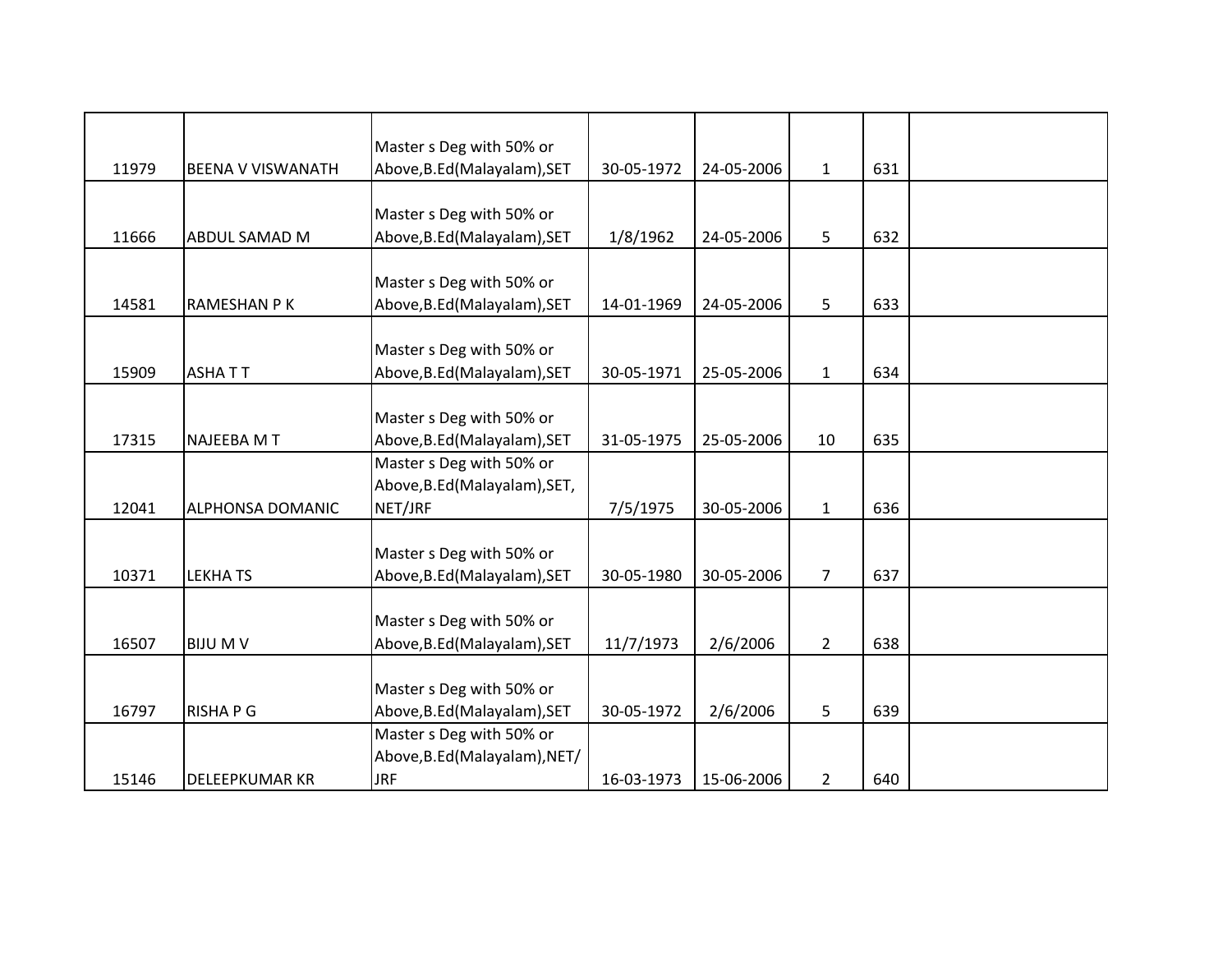|       |                           | Master s Deg with 50% or      |            |            |                |     |                            |
|-------|---------------------------|-------------------------------|------------|------------|----------------|-----|----------------------------|
| 12676 | <b>MEENAKUMARI C M</b>    | Above, B.Ed (Malayalam), SET  | 1/4/1970   | 17-06-2006 | 4              | 641 |                            |
|       |                           | Master s Deg with 50% or      |            |            |                |     |                            |
|       |                           | Above, B.Ed (Malayalam), SET, |            |            |                |     |                            |
| 14491 | NANDITHA RASMI M L        | NET/JRF                       | 31-05-1977 | 28-06-2006 | $\mathbf{1}$   | 642 |                            |
|       |                           |                               |            |            |                |     |                            |
|       |                           | Master s Deg with 50% or      |            |            |                |     |                            |
| 16898 | <b>BEENACK</b>            | Above, B.Ed (Malayalam), SET  | 29-03-1971 | 28-06-2006 | 3              | 643 |                            |
|       |                           |                               |            |            |                |     |                            |
|       |                           | Master s Deg with 50% or      |            |            |                |     |                            |
| 10835 | <b>GEETHA KUMARI P</b>    | Above, B.Ed (Malayalam), SET  | 28-05-1964 | 29-06-2006 | 6              | 644 |                            |
|       |                           | Master s Deg with 50% or      |            |            |                |     |                            |
|       |                           | Above, B.Ed (Malayalam), SET, |            |            |                |     |                            |
| 16899 | <b>SUBAIDA K P</b>        | M.Phil                        | 11/12/1968 | 29-06-2006 | $\overline{7}$ | 645 |                            |
|       |                           |                               |            |            |                |     |                            |
|       |                           | Master s Deg with 50% or      |            |            |                |     |                            |
| 17746 | RAJANI MARATH             | Above, B.Ed (Malayalam), SET  | 20-01-1976 | 13-07-2006 | $\overline{2}$ | 646 |                            |
|       |                           |                               |            |            |                |     |                            |
|       |                           | Master s Deg with 50% or      |            |            |                |     |                            |
| 15317 | <b>NARAYANAN K</b>        | Above, B.Ed (Malayalam), SET  | 20-12-1967 | 13-07-2006 | $\overline{4}$ | 647 |                            |
|       |                           |                               |            |            |                |     |                            |
|       |                           | Master s Deg with 50% or      |            |            |                |     |                            |
| 16444 | <b>SREEREKHAK</b>         | Above, B.Ed (Malayalam), SET  | 30-05-1974 | 13-07-2006 | 6508           | 648 | service cir. not clear     |
|       |                           | Master s Deg with 50% or      |            |            |                |     |                            |
| 10427 | <b>JISHAPK</b>            | Above, B.Ed (Malayalam), SET  | 7/5/1976   | 29-07-2006 | $\overline{2}$ | 649 |                            |
|       |                           | Master s Deg with 50% or      |            |            |                |     |                            |
|       |                           | Above, B.Ed (Malayalam), 10   |            |            |                |     | <b>IDT PROBATION ORDER</b> |
| 17901 | <b>SUNITHA KOONICHERI</b> | year Service as HSA           | 29-05-1974 | 21-08-2006 | 6              |     | 650 DUE                    |
|       |                           |                               |            |            |                |     |                            |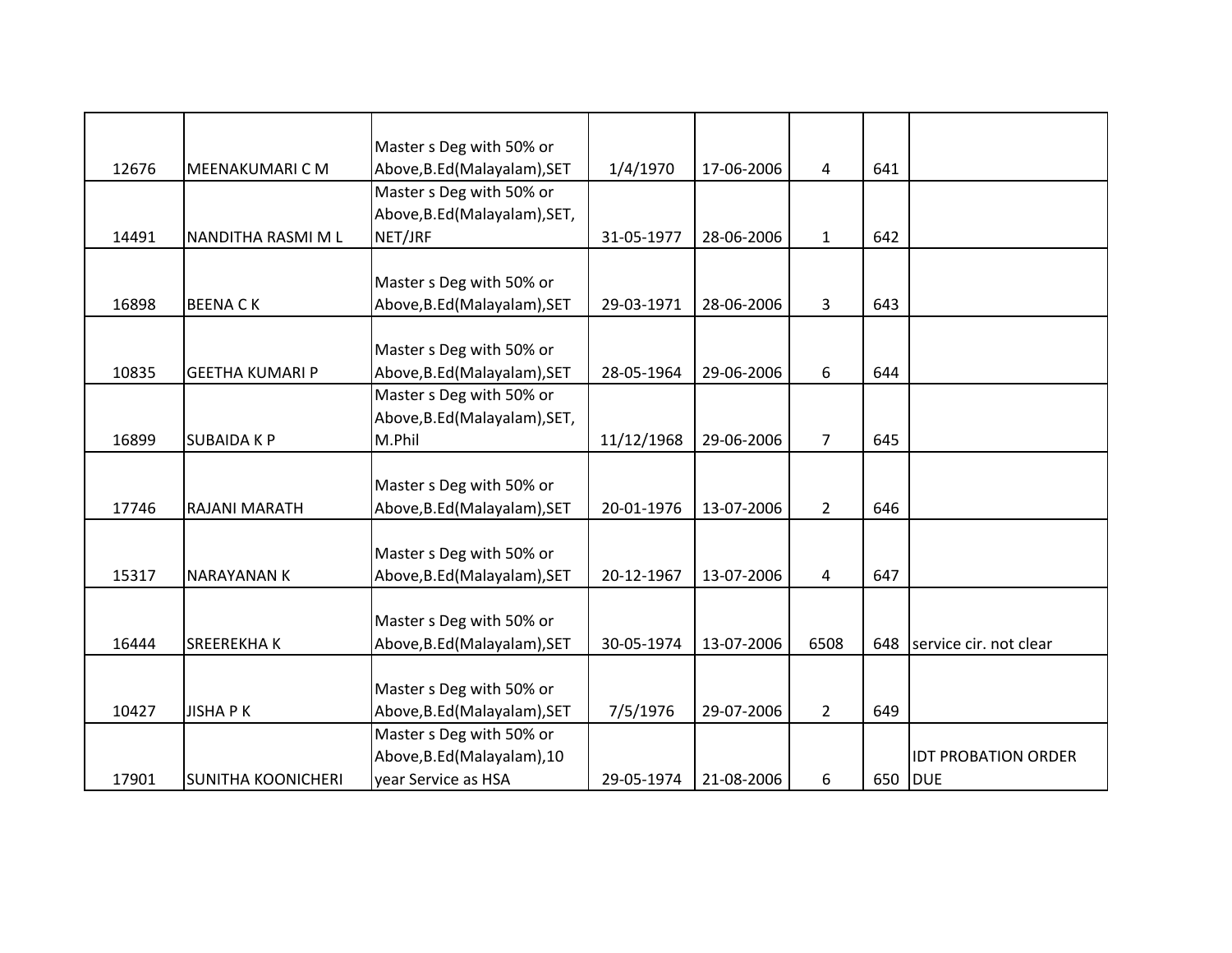|       |                       | Master s Deg with 50% or      |            |            |                |     |                             |
|-------|-----------------------|-------------------------------|------------|------------|----------------|-----|-----------------------------|
| 12533 | <b>NOUSHAD PV</b>     | Above, B.Ed (Malayalam), SET  | 24-01-1977 | 22-08-2006 | $\mathbf{1}$   | 651 |                             |
|       |                       | Master s Deg with 50% or      |            |            |                |     |                             |
|       |                       | Above, B.Ed (Malayalam), SET, |            |            |                |     |                             |
| 12775 | <b>SREEJAMOL N</b>    | NET/JRF                       | 28-05-1977 | 28-08-2006 | 5              | 652 | Hsa pro.declaration cir.due |
|       |                       |                               |            |            |                |     |                             |
|       |                       | Master s Deg with 50% or      |            |            |                |     |                             |
| 16377 | SINI TREESA JOHN      | Above, B.Ed (Malayalam), SET  | 11/4/1976  | 28-08-2006 | 6              | 653 |                             |
|       |                       |                               |            |            |                |     |                             |
|       |                       | Master s Deg with 50% or      |            |            |                |     |                             |
| 15445 | <b>AJITHA P M</b>     | Above, B.Ed (Malayalam), SET  | 10/4/1972  | 28-08-2006 | 6              | 654 |                             |
|       |                       | Master s Deg with 50% or      |            |            |                |     |                             |
|       |                       | Above, B.Ed (Malayalam), NET/ |            |            |                |     |                             |
| 14434 | <b>SUNITHAK</b>       | <b>JRF</b>                    | 10/4/1978  | 31-08-2006 | $\mathbf{1}$   | 655 |                             |
|       |                       | Master s Deg with 50% or      |            |            |                |     |                             |
|       |                       | Above, B.Ed (Malayalam), NET/ |            |            |                |     |                             |
| 14482 | <b>ASOKAN THAYATT</b> | <b>JRF</b>                    | 1/4/1971   | 31-08-2006 | $\overline{2}$ | 656 |                             |
|       |                       | Master s Deg with 50% or      |            |            |                |     |                             |
|       |                       | Above, B.Ed (Malayalam), NET/ |            |            |                |     |                             |
| 10200 | NIMA M                | <b>JRF</b>                    | 31-05-1979 | 31-08-2006 | $\overline{7}$ | 657 |                             |
|       |                       | Master s Deg with 50% or      |            |            |                |     |                             |
|       |                       | Above, B.Ed (Malayalam), M.Ed |            |            |                |     |                             |
| 15434 | <b>SUNITHAK</b>       | (Malayalam)                   | 21-05-1973 | 31-08-2006 | 11             | 658 | IDT order copy due          |
|       |                       |                               |            |            |                |     |                             |
|       |                       | Master s Deg with 50% or      |            |            |                |     |                             |
| 15532 | <b>SMITHA C</b>       | Above, B.Ed (Malayalam), SET  | 29-05-1972 | 31-08-2006 | 12             | 659 |                             |
|       |                       |                               |            |            |                |     |                             |
|       |                       | Master s Deg with 50% or      |            |            |                |     |                             |
| 11254 | <b>SHAILAJA K P</b>   | Above, B.Ed (Malayalam), SET  | 1/5/1970   | 23-09-2006 | $\mathbf{1}$   | 660 |                             |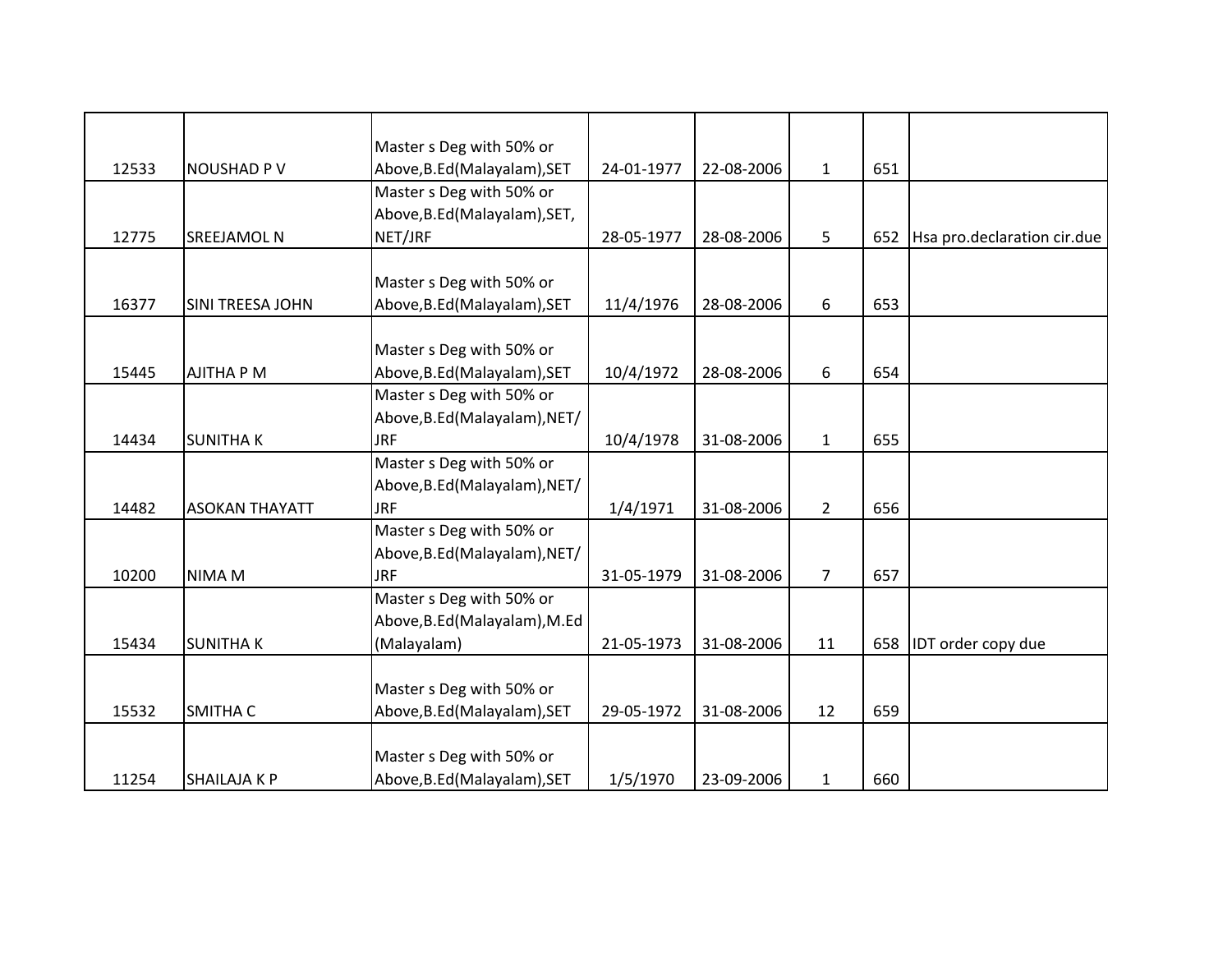|       |                          | Master s Deg with 50% or        |            |            |                |     |  |
|-------|--------------------------|---------------------------------|------------|------------|----------------|-----|--|
| 18045 | <b>SALINI N</b>          | Above, B.Ed (Malayalam), SET    | 25-05-1974 | 27-09-2006 | $\overline{3}$ | 661 |  |
|       |                          |                                 |            |            |                |     |  |
|       |                          | Master s Deg with 50% or        |            |            |                |     |  |
| 14576 | <b>BENNY PETER</b>       | Above, B.Ed (Malayalam), SET    | 5/4/1972   | 3/10/2006  | $\mathbf{1}$   | 662 |  |
|       |                          |                                 |            |            |                |     |  |
|       |                          | Master s Deg with 50% or        |            |            |                |     |  |
| 14374 | AJESH VV                 | Above, B.Ed (Malayalam), SET    | 7/3/1976   | 3/10/2006  | 4              | 663 |  |
|       |                          | Master s Deg with 50% or        |            |            |                |     |  |
|       |                          | Above, B.Ed (Malayalam), SET, 1 |            |            |                |     |  |
| 14260 | <b>SHAJI V VELLATHUR</b> | 0 year Service as HSA           | 30-05-1974 | 4/10/2006  | $\overline{7}$ | 664 |  |
|       |                          |                                 |            |            |                |     |  |
|       |                          | Master s Deg with 50% or        |            |            |                |     |  |
| 10965 | <b>SHEENA S</b>          | Above, B.Ed (Malayalam), SET    | 28-05-1972 | 5/10/2006  | $\overline{2}$ | 665 |  |
|       |                          | Master s Deg with 50% or        |            |            |                |     |  |
|       |                          | Above, B.Ed (Malayalam), SET, 1 |            |            |                |     |  |
| 11303 | <b>ANITHATK</b>          | 0 year Service as HSA           | 18-03-1962 | 6/10/2006  | $\overline{2}$ | 666 |  |
|       |                          |                                 |            |            |                |     |  |
|       |                          | Master s Deg with 50% or        |            |            |                |     |  |
| 18559 | <b>LETHATL</b>           | Above, B.Ed (Malayalam), SET    | 5/5/1973   | 7/10/2006  | $\mathbf{1}$   | 667 |  |
|       |                          |                                 |            |            |                |     |  |
|       |                          | Master s Deg with 50% or        |            |            |                |     |  |
| 11113 | <b>ANILA P</b>           | Above, B.Ed (Malayalam), SET    | 20-05-1972 | 7/10/2006  | $\mathbf{1}$   | 668 |  |
|       |                          | Master s Deg with 50% or        |            |            |                |     |  |
|       |                          | Above, B.Ed (Malayalam), M.Ph   |            |            |                |     |  |
| 10720 | JAYASREE K R             | lil                             | 7/1/1966   | 7/10/2006  | 6              | 669 |  |
|       |                          |                                 |            |            |                |     |  |
|       |                          | Master s Deg with 50% or        |            |            |                |     |  |
| 11015 | <b>JIJI V N</b>          | Above, B.Ed (Malayalam), SET    | 31-05-1970 | 7/10/2006  | 7              | 670 |  |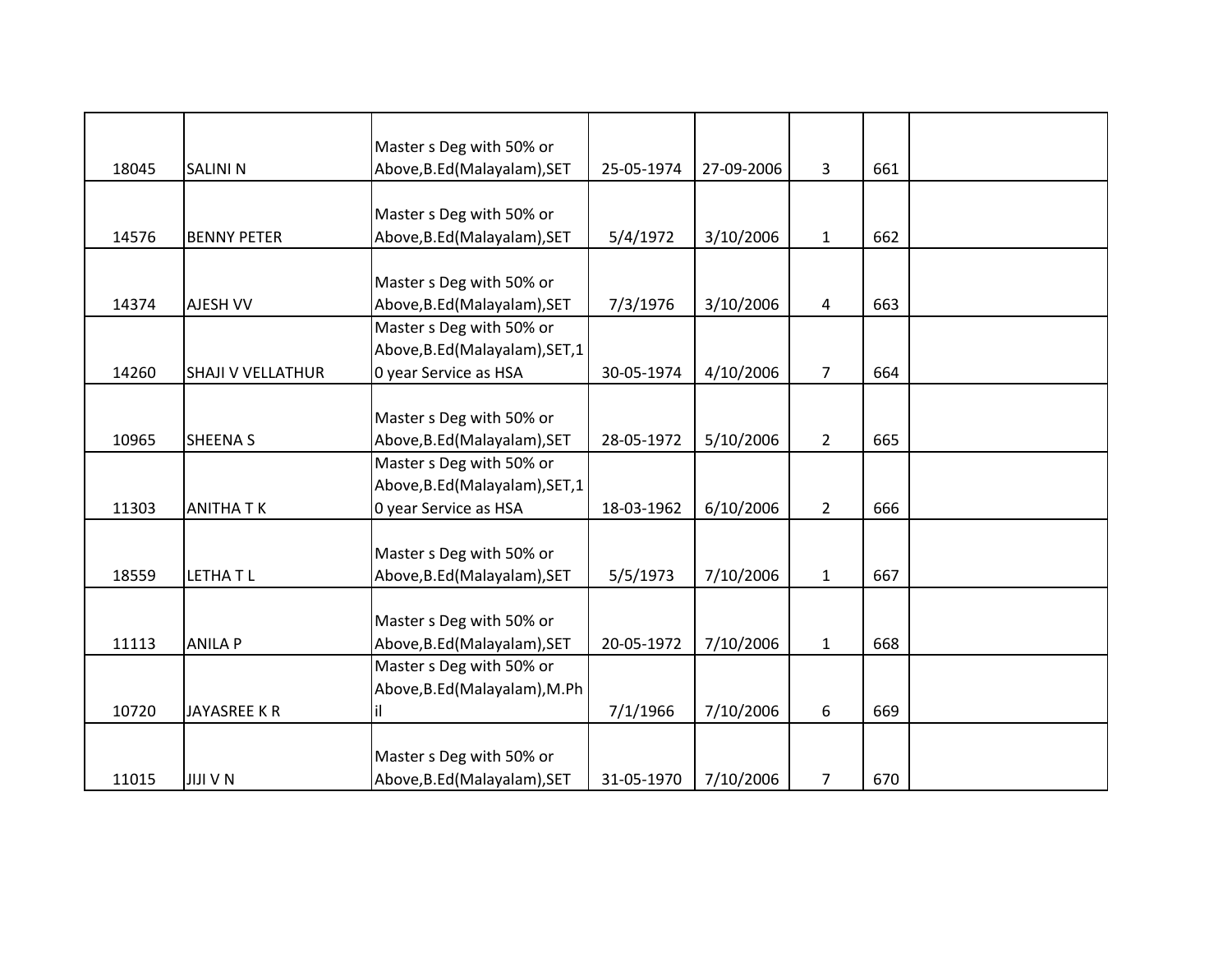|       |                           | Master s Deg with 50% or                                 |            |            |                |     |  |
|-------|---------------------------|----------------------------------------------------------|------------|------------|----------------|-----|--|
| 14975 | <b>SMITHA K KURIAKOSE</b> | Above, B.Ed (Malayalam), SET                             | 5/2/1972   | 9/10/2006  | $\mathbf{1}$   | 671 |  |
|       |                           | Master s Deg with 50% or                                 |            |            |                |     |  |
|       |                           | Above, B.Ed (Malayalam), NET/                            |            |            |                |     |  |
| 13011 | <b>MANOJ KK</b>           | <b>JRF</b>                                               | 8/5/1973   | 9/10/2006  | 5              | 672 |  |
|       |                           |                                                          |            |            |                |     |  |
|       |                           | Master s Deg with 50% or                                 |            |            |                |     |  |
| 15572 | <b>SREEDEVI M</b>         | Above, B.Ed (Malayalam), SET,                            |            |            | 6              | 673 |  |
|       |                           | M.Ed(Malayalam), NET/JRF                                 | 4/11/1975  | 9/10/2006  |                |     |  |
|       |                           | Master s Deg with 50% or                                 |            |            |                |     |  |
| 16347 | <b>MERCY THOMAS</b>       | Above, B.Ed (Malayalam), SET                             | 11/11/1971 | 10/10/2006 | $\overline{3}$ | 674 |  |
|       |                           |                                                          |            |            |                |     |  |
|       |                           | Master s Deg with 50% or                                 |            |            |                |     |  |
| 11527 | <b>ELDOSE PV</b>          | Above, B.Ed (Malayalam), SET                             | 25-09-1972 | 10/10/2006 | 4              | 675 |  |
|       |                           |                                                          |            |            |                |     |  |
|       |                           | Master s Deg with 50% or                                 |            |            |                |     |  |
| 16224 | <b>NAVEEN PUTHUSSERY</b>  | Above, B.Ed (Malayalam), SET                             | 25-03-1973 | 10/10/2006 | 6              | 676 |  |
|       |                           |                                                          |            |            |                |     |  |
| 13294 | <b>ANITHAK</b>            | Master s Deg with 50% or<br>Above, B.Ed (Malayalam), SET | 26-05-1976 | 25-10-2006 | $\mathbf{1}$   | 677 |  |
|       |                           |                                                          |            |            |                |     |  |
|       |                           | Master s Deg with 50% or                                 |            |            |                |     |  |
| 17448 | NAZEERA BEEGUM A          | Above, B.Ed (Malayalam), SET                             | 5/5/1970   | 25-10-2006 | $\mathbf{1}$   | 678 |  |
|       |                           |                                                          |            |            |                |     |  |
|       |                           | Master s Deg with 50% or                                 |            |            |                |     |  |
| 11701 | <b>BELLAMARY S</b>        | Above, B.Ed (Malayalam), SET                             | 12/5/1979  | 25-10-2006 | $\overline{2}$ | 679 |  |
|       |                           |                                                          |            |            |                |     |  |
|       |                           | Master s Deg with 50% or                                 |            |            |                |     |  |
| 14507 | AJEESH M                  | Above, B.Ed (Malayalam), SET                             | 15-12-1977 | 25-10-2006 | $\overline{2}$ | 680 |  |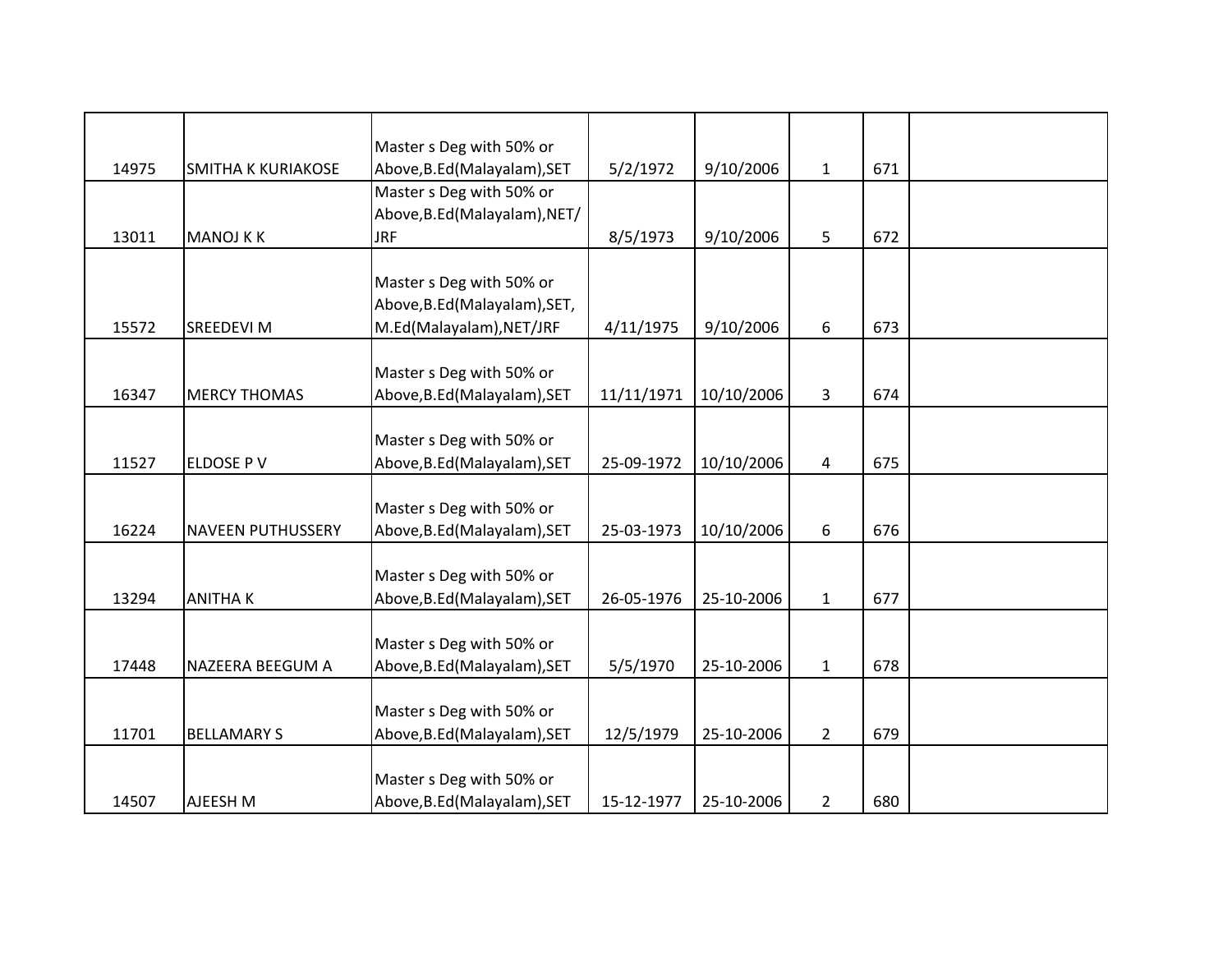|       |                     | Master s Deg with 50% or     |            |            |                |     |                            |
|-------|---------------------|------------------------------|------------|------------|----------------|-----|----------------------------|
| 11587 | <b>ASOKAN M</b>     | Above, B.Ed (Malayalam), SET | 26-04-1964 | 25-10-2006 | 4              | 681 |                            |
|       |                     |                              |            |            |                |     |                            |
|       |                     | Master s Deg with 50% or     |            |            |                |     |                            |
| 15538 | <b>DEEPAS</b>       | Above, B.Ed (Malayalam), SET | 30-05-1978 | 25-10-2006 | 9              | 682 |                            |
|       |                     | Master s Deg with 50% or     |            |            |                |     |                            |
| 12448 | <b>SHERLY S</b>     | Above, B.Ed (Malayalam), SET | 28-02-1968 | 25-10-2006 | 11             | 683 |                            |
|       |                     |                              |            |            |                |     |                            |
|       |                     | Master s Deg with 50% or     |            |            |                |     |                            |
| 12445 | <b>UMA RANI K N</b> | Above, B.Ed (Malayalam), SET | 15-05-1969 | 27-10-2006 | 26             | 684 |                            |
|       |                     |                              |            |            |                |     |                            |
|       |                     | Master s Deg with 50% or     |            |            |                |     | probation declaration cir. |
| 14786 | <b>USHA C</b>       | Above, B.Ed (Malayalam), SET | 1/5/1972   | 28-10-2006 | 4              | 685 | due                        |
|       |                     |                              |            |            |                |     |                            |
|       |                     | Master s Deg with 50% or     |            |            |                |     |                            |
| 14080 | <b>J SATHI</b>      | Above, B.Ed (Malayalam), SET | 14-04-1972 | 1/11/2006  | $\overline{2}$ | 686 |                            |
|       |                     |                              |            |            |                |     |                            |
|       |                     | Master s Deg with 50% or     |            |            |                |     |                            |
| 13066 | <b>SUBHASH K</b>    | Above, B.Ed (Malayalam), SET | 9/2/1962   | 6/11/2006  | 6              | 687 |                            |
|       |                     |                              |            |            |                |     |                            |
|       |                     | Master s Deg with 50% or     |            |            |                |     |                            |
| 13593 | <b>SREEKALA P K</b> | Above, B.Ed (Malayalam), SET | 31-05-1968 | 8/11/2006  | $\overline{4}$ | 688 |                            |
|       |                     |                              |            |            |                |     |                            |
|       |                     | Master s Deg with 50% or     |            |            |                |     |                            |
| 16177 | <b>MAYA P</b>       | Above, B.Ed (Malayalam), SET | 22-05-1973 | 13-11-2006 | $\overline{2}$ | 689 |                            |
|       |                     |                              |            |            |                |     |                            |
|       |                     | Master s Deg with 50% or     |            |            |                |     |                            |
| 13767 | <b>BABYMANJUL</b>   | Above, B.Ed (Malayalam), SET | 2/5/1976   | 16-11-2006 | 8              | 690 |                            |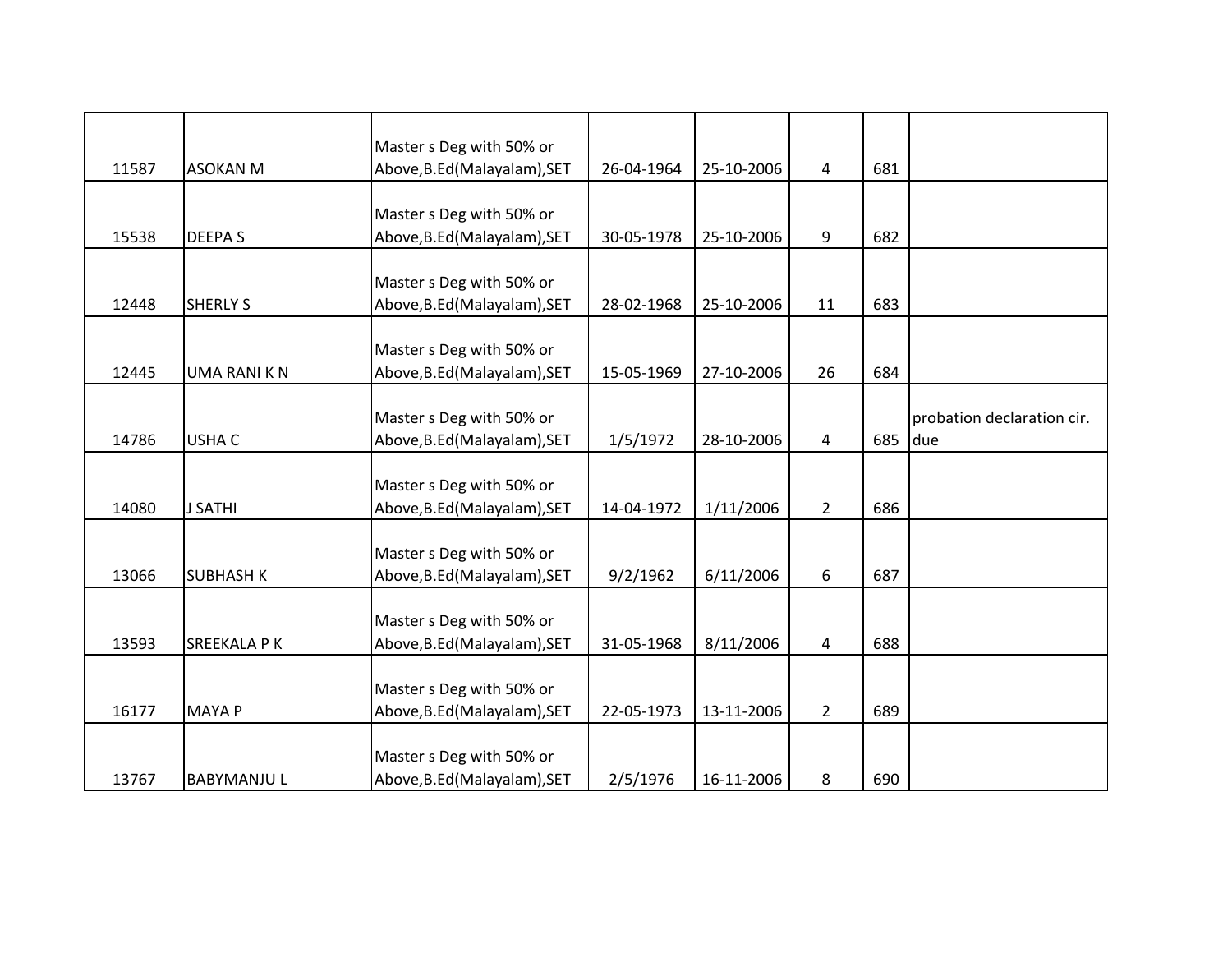| 17752 | LEENA DEVI K I         | Master s Deg with 50% or<br>Above, B.Ed (Malayalam), 10<br>year Service as HSA | 31-05-1965 | 22-11-2006 | $\mathbf{1}$   | 691 | ID-Transfer order copy due<br>HSA probation declaration<br>roder copy due |
|-------|------------------------|--------------------------------------------------------------------------------|------------|------------|----------------|-----|---------------------------------------------------------------------------|
| 14045 | C L SREERAJ            | Master s Deg with 50% or<br>Above, B.Ed (Malayalam), NET/<br><b>JRF</b>        | 31-05-1974 | 27-11-2006 | 5              | 692 |                                                                           |
| 16165 | <b>SUMATHIO</b>        | Master s Deg with 50% or<br>Above, B.Ed (Malayalam), SET                       | 20-02-1971 | 29-11-2006 | $\mathbf{1}$   | 693 |                                                                           |
| 13031 | SHEEBA P M             | Master s Deg with 50% or<br>Above, B.Ed (Malayalam), SET                       | 30-05-1967 | 4/12/2006  | 8              | 694 |                                                                           |
| 11863 | <b>BEENA JOSEPH K</b>  | Master s Deg with 50% or<br>Above, B.Ed (Malayalam), SET                       | 14-02-1971 | 6/12/2006  | 3              | 695 |                                                                           |
| 10046 | <b>MANOJ KUMAR G</b>   | Master s Deg with 50% or<br>Above, B.Ed (Malayalam), SET                       | 30-05-1974 | 6/12/2006  | 5              | 696 |                                                                           |
| 15217 | <b>JOBBIN M THOMAS</b> | Master s Deg with 50% or<br>Above, B.Ed (Malayalam), SET                       | 30-05-1975 | 6/12/2006  | 6              | 697 |                                                                           |
| 13355 | PRASEEDA P MARAR       | Master s Deg with 50% or<br>Above, B.Ed (Malayalam), SET                       | 25-05-1977 | 6/12/2006  | $\overline{7}$ | 698 |                                                                           |
| 12003 | LITHA ARJUNAN          | Master s Deg with 50% or<br>Above, B.Ed (Malayalam), M.Ph<br>il, NET/JRF       | 10/9/1977  | 6/12/2006  | 8              | 699 |                                                                           |
| 14559 | <b>REMESAN E T</b>     | Master s Deg with 50% or<br>Above, B.Ed (Malayalam), SET                       | 28-05-1973 | 8/12/2006  | $\mathbf{1}$   | 700 |                                                                           |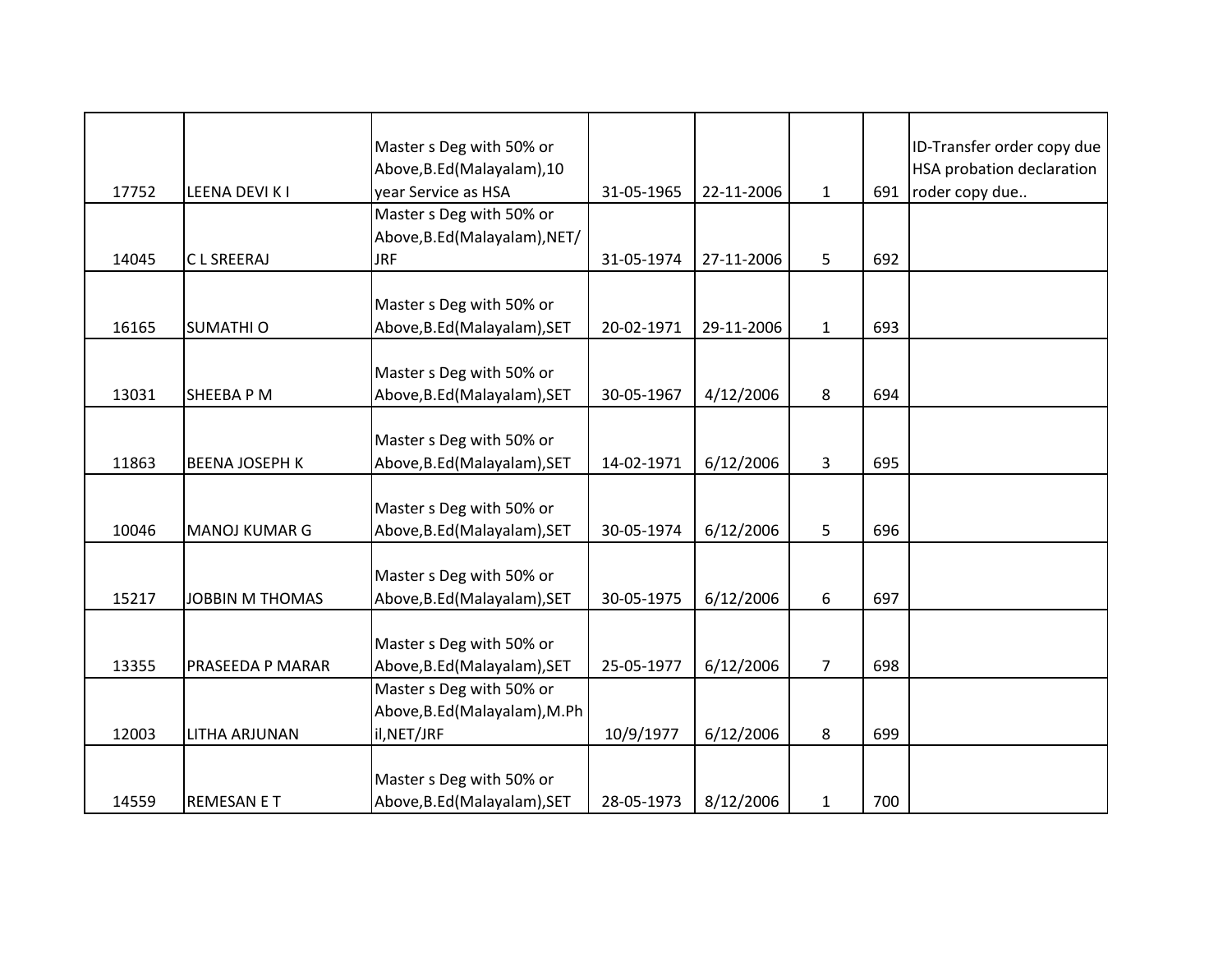|       |                          | Master s Deg with 50% or        |            |            |                |     |                          |
|-------|--------------------------|---------------------------------|------------|------------|----------------|-----|--------------------------|
| 10433 | <b>VARGHESE J</b>        | Above, B.Ed (Malayalam), SET    | 25-05-1969 | 11/12/2006 | $\mathbf{1}$   | 701 |                          |
|       |                          | Master s Deg with 50% or        |            |            |                |     |                          |
|       |                          | Above, B.Ed (Malayalam), SET,   |            |            |                |     |                          |
| 17174 | <b>SHYMAK</b>            | NET/JRF                         | 10/5/1974  | 11/12/2006 | $\overline{2}$ | 702 |                          |
|       |                          | Master s Deg with 50% or        |            |            |                |     |                          |
|       |                          | Above, B.Ed (Malayalam), SET, L |            |            |                |     |                          |
| 10374 | <b>ASALETHA S</b>        | TTC(Malayalam)                  | 20-05-1971 | 21-12-2006 | $\mathbf{1}$   | 703 |                          |
|       |                          |                                 |            |            |                |     |                          |
|       |                          | Master s Deg with 50% or        |            |            |                |     |                          |
| 10898 | <b>SUMAM VK</b>          | Above, B.Ed (Malayalam), SET    | 26-05-1979 | 4/1/2007   | $\mathbf{1}$   | 704 |                          |
|       |                          | Master s Deg with 50% or        |            |            |                |     |                          |
|       |                          | Above, B.Ed (Malayalam), NET/   |            |            |                |     |                          |
| 16538 | <b>S DEEPA</b>           | <b>JRF</b>                      | 30-05-1972 | 4/1/2007   | 4              | 705 |                          |
|       |                          |                                 |            |            |                |     |                          |
|       |                          | Master s Deg with 50% or        |            |            |                |     |                          |
| 15236 | <b>SAJEEVAN PILLAI B</b> | Above, B.Ed (Malayalam), SET    | 22-05-1972 | 7/1/2007   | $\mathbf{1}$   | 706 | <b>IDT-PROBATION DUE</b> |
|       |                          |                                 |            |            |                |     |                          |
|       |                          | Master s Deg with 50% or        |            |            |                |     |                          |
| 10787 | SAFIYABEEVI R            | Above, B.Ed (Malayalam), SET    | 5/5/1972   | 11/1/2007  | $\mathbf{1}$   | 707 |                          |
|       |                          |                                 |            |            |                |     |                          |
|       |                          | Master s Deg with 50% or        |            |            |                |     |                          |
| 10594 | <b>ANNAMMA M REGIS</b>   | Above, B.Ed (Malayalam), SET    | 5/5/1974   | 11/1/2007  | $2^{\circ}$    | 708 |                          |
|       |                          |                                 |            |            |                |     |                          |
|       |                          | Master s Deg with 50% or        |            |            |                |     |                          |
| 13589 | <b>SALEENA BEEVI A</b>   | Above, B.Ed (Malayalam), SET    | 20-04-1978 | 11/1/2007  | 3              | 709 |                          |
|       |                          |                                 |            |            |                |     |                          |
|       |                          | Master s Deg with 50% or        |            |            |                |     |                          |
| 18345 | RAJEENA BEEVI K          | Above, B.Ed (Malayalam), SET    | 27-03-1974 | 11/1/2007  | 4              | 710 |                          |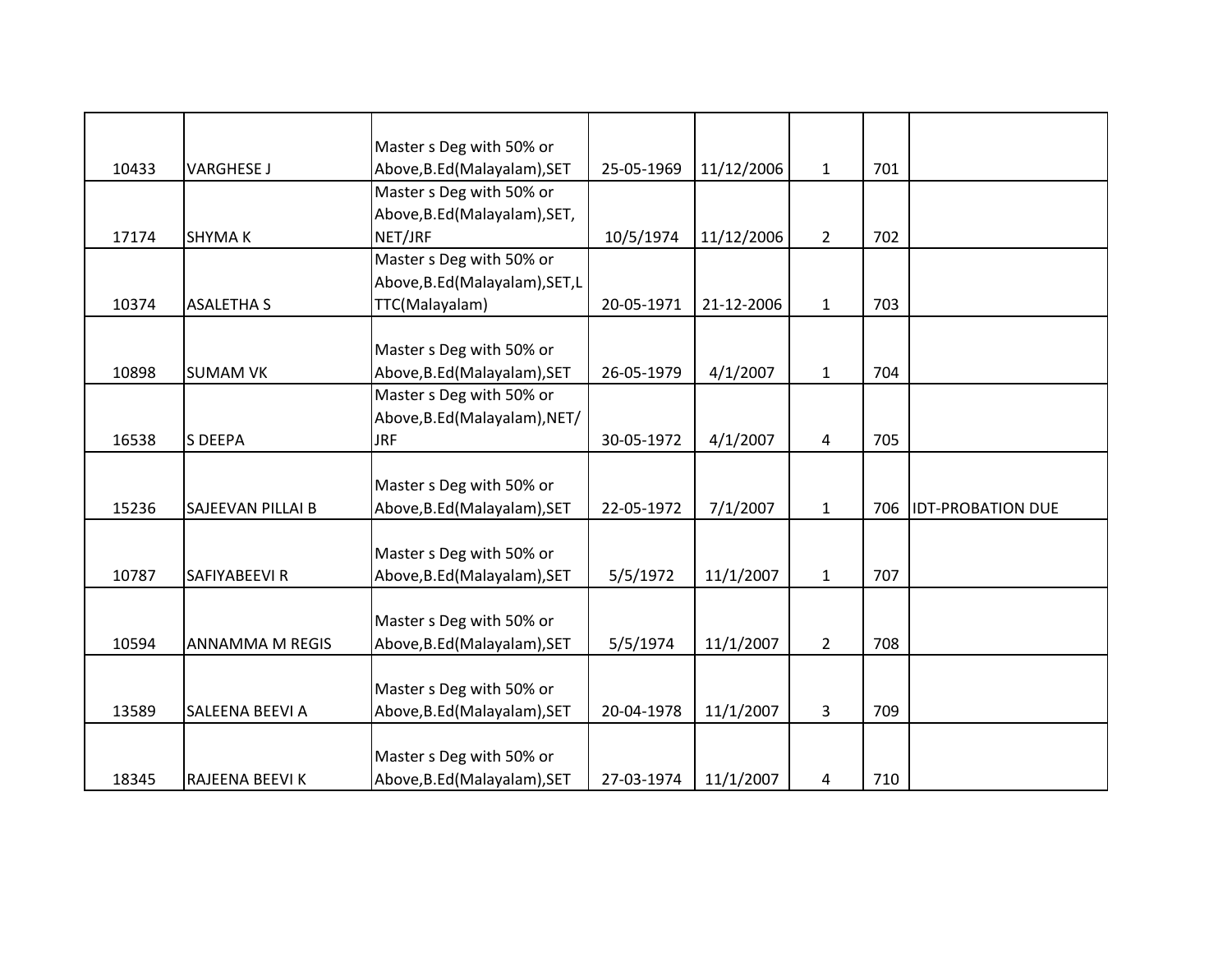|       |                          | Master s Deg with 50% or      |            |            |                |     |                           |
|-------|--------------------------|-------------------------------|------------|------------|----------------|-----|---------------------------|
| 12847 | <b>JAYAKUMARY R</b>      | Above, B.Ed (Malayalam), SET  | 25-05-1971 | 11/1/2007  | 5              | 711 |                           |
|       |                          | Master s Deg with 50% or      |            |            |                |     |                           |
|       |                          | Above, B.Ed (Malayalam), SET, |            |            |                |     |                           |
| 13510 | <b>ROSHNI ANICE JOHN</b> | NET/JRF                       | 27-05-1974 | 11/1/2007  | $\overline{7}$ | 712 |                           |
|       |                          |                               |            |            |                |     |                           |
|       |                          | Master s Deg with 50% or      |            |            |                |     |                           |
| 13221 | <b>SUJATHAK</b>          | Above, B.Ed (Malayalam), SET  | 20-05-1966 | 11/1/2007  | 8              | 713 |                           |
|       |                          |                               |            |            |                |     |                           |
|       |                          | Master s Deg with 50% or      |            |            |                |     |                           |
| 17672 | PRASANNA KUMARI B        | Above, B.Ed (Malayalam), SET  | 31-05-1971 | 11/1/2007  | 9              | 714 |                           |
|       |                          | Master s Deg with 50% or      |            |            |                |     |                           |
|       |                          | Above, B.Ed (Malayalam), NET/ |            |            |                |     |                           |
| 12858 | PRASANNAB                | <b>JRF</b>                    | 22-05-1975 | 11/1/2007  | 10             | 715 |                           |
|       |                          |                               |            |            |                |     |                           |
|       |                          | Master s Deg with 50% or      |            |            |                |     |                           |
| 11314 | AJI K KRISHNAN           | Above, B.Ed (Malayalam), SET  | 25-02-1973 | 16-01-2007 | $\mathbf{1}$   | 716 |                           |
|       |                          |                               |            |            |                |     |                           |
|       |                          | Master s Deg with 50% or      |            |            |                |     | Hsa probation declaration |
| 18253 | <b>JIMMITJ</b>           | Above, B.Ed (Malayalam), SET  | 8/3/1960   | 30-01-2007 | $\mathbf 1$    | 717 | on current district due   |
|       |                          | Master s Deg with 50% or      |            |            |                |     |                           |
|       |                          | Above, B.Ed (Malayalam), SET, |            |            |                |     |                           |
| 15764 | <b>SANTHOSH KUMAR K</b>  | NET/JRF                       | 27-05-1975 | 31-01-2007 | $\mathbf{1}$   | 718 |                           |
|       |                          |                               |            |            |                |     |                           |
|       |                          | Master s Deg with 50% or      |            |            |                |     |                           |
| 18201 | <b>NOUSHAD M</b>         | Above, B.Ed (Malayalam), SET  | 15-05-1976 | 31-01-2007 | $\mathbf{1}$   | 719 |                           |
|       |                          |                               |            |            |                |     |                           |
|       |                          | Master s Deg with 50% or      |            |            |                |     |                           |
| 15098 | <b>RAJANKK</b>           | Above, B.Ed (Malayalam), SET  | 31-05-1974 | 31-01-2007 | $\mathbf{1}$   | 720 |                           |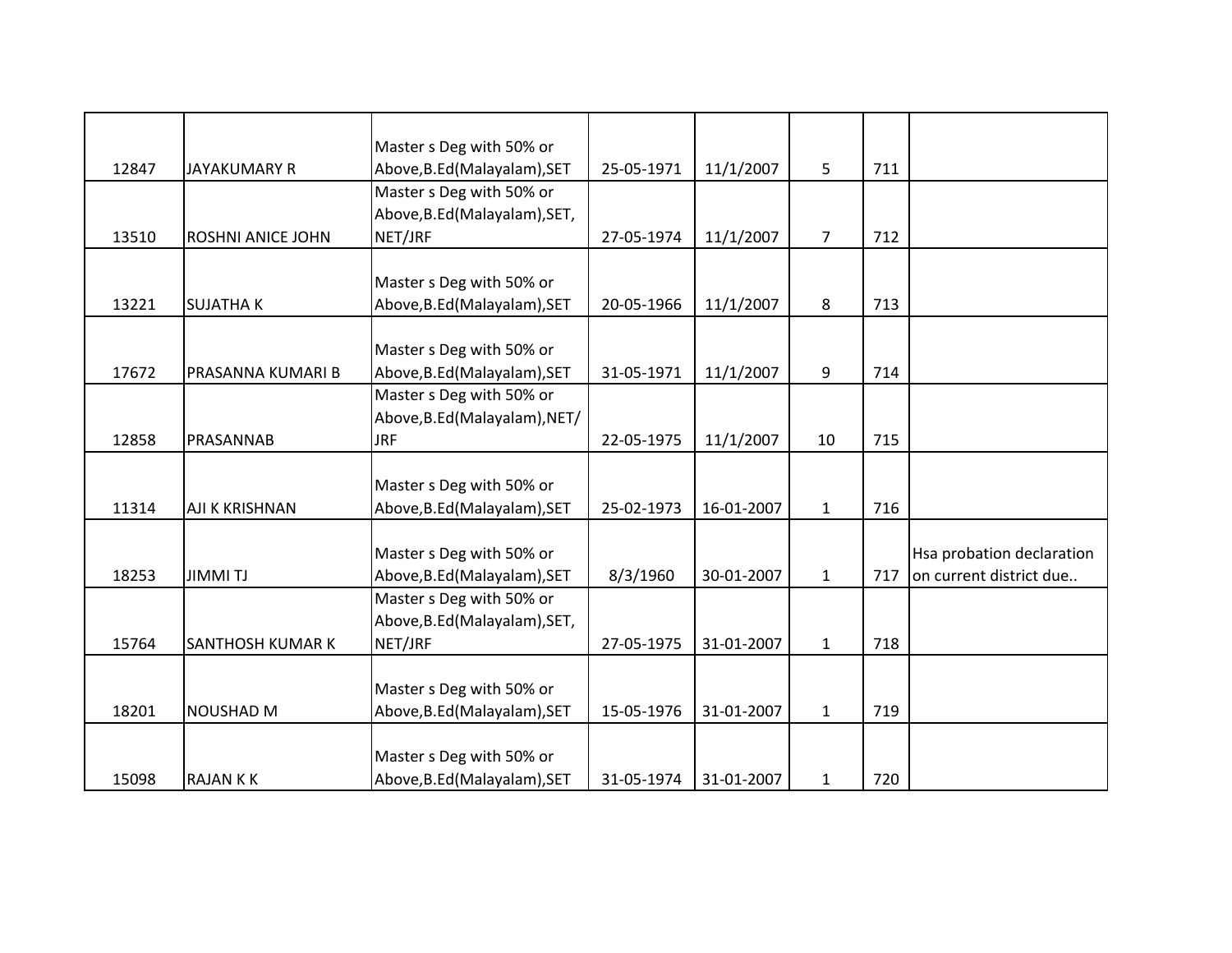|       |                         | Master s Deg with 50% or        |            |            |                |     |                            |
|-------|-------------------------|---------------------------------|------------|------------|----------------|-----|----------------------------|
| 18172 | <b>MALINIK</b>          | Above, B.Ed (Malayalam), SET    | 19-11-1976 | 31-01-2007 | 3              | 721 |                            |
|       |                         |                                 |            |            |                |     |                            |
|       |                         | Master s Deg with 50% or        |            |            |                |     |                            |
| 18302 | <b>SUDHEER S</b>        | Above, B.Ed (Malayalam), SET    | 30-05-1975 | 31-01-2007 | 35             | 722 |                            |
|       |                         | Master s Deg with 50% or        |            |            |                |     |                            |
|       |                         | Above, B.Ed (Malayalam), B.Ed ( |            |            |                |     |                            |
| 17339 | <b>SALINA V M</b>       | Malayalam), SET                 | 16-02-1967 | 1/2/2007   | 4              | 723 |                            |
|       |                         |                                 |            |            |                |     |                            |
|       |                         | Master s Deg with 50% or        |            |            |                |     |                            |
| 15092 | <b>SMITHA SUKUMARAN</b> | Above, B.Ed (Malayalam), SET    | 30-05-1979 | 2/2/2007   | $\mathbf{1}$   | 724 |                            |
|       |                         |                                 |            |            |                |     | prob.declaration           |
|       |                         | Master s Deg with 50% or        |            |            |                |     | cir.due, psc advice copy   |
| 16103 | <b>SULEKHAKV</b>        | Above, B.Ed (Malayalam), SET    | 22-03-1974 | 8/2/2007   | 3              | 725 | due.                       |
|       |                         |                                 |            |            |                |     |                            |
|       |                         | Master s Deg with 50% or        |            |            |                |     | ID-Transfer order copy due |
|       |                         | Above, B.Ed (Malayalam), M.Ed   |            |            |                |     | HSA probation declaration  |
| 18227 | <b>ASHA LETHA K S</b>   | (Malayalam)                     | 16-02-1965 | 9/2/2007   | $\mathbf{1}$   | 726 | order copy due             |
|       |                         |                                 |            |            |                |     |                            |
|       |                         | Master s Deg with 50% or        |            |            |                |     |                            |
| 14787 | <b>AJITH KG</b>         | Above, B.Ed (Malayalam), SET    | 4/5/1975   | 12/2/2007  | $\mathbf{1}$   | 727 |                            |
|       |                         | Master s Deg with 50% or        |            |            |                |     |                            |
|       |                         | Above, B.Ed (Malayalam), SET,   |            |            |                |     |                            |
| 12696 | <b>SMITHANG</b>         | NET/JRF                         | 25-05-1967 | 12/2/2007  | 8              | 728 | <b>IDT</b> sertificate due |
|       |                         |                                 |            |            |                |     |                            |
|       |                         | Master s Deg with 50% or        |            |            |                |     |                            |
| 11338 | <b>FARASHAK</b>         | Above, B.Ed (Malayalam), SET    | 28-05-1976 | 22-02-2007 | $\mathbf{1}$   | 729 |                            |
|       |                         |                                 |            |            |                |     |                            |
|       |                         | Master s Deg with 50% or        |            |            |                |     |                            |
| 11702 | <b>SHAKEELA K</b>       | Above, B.Ed (Malayalam), SET    | 15-08-1978 | 22-02-2007 | $\overline{2}$ | 730 |                            |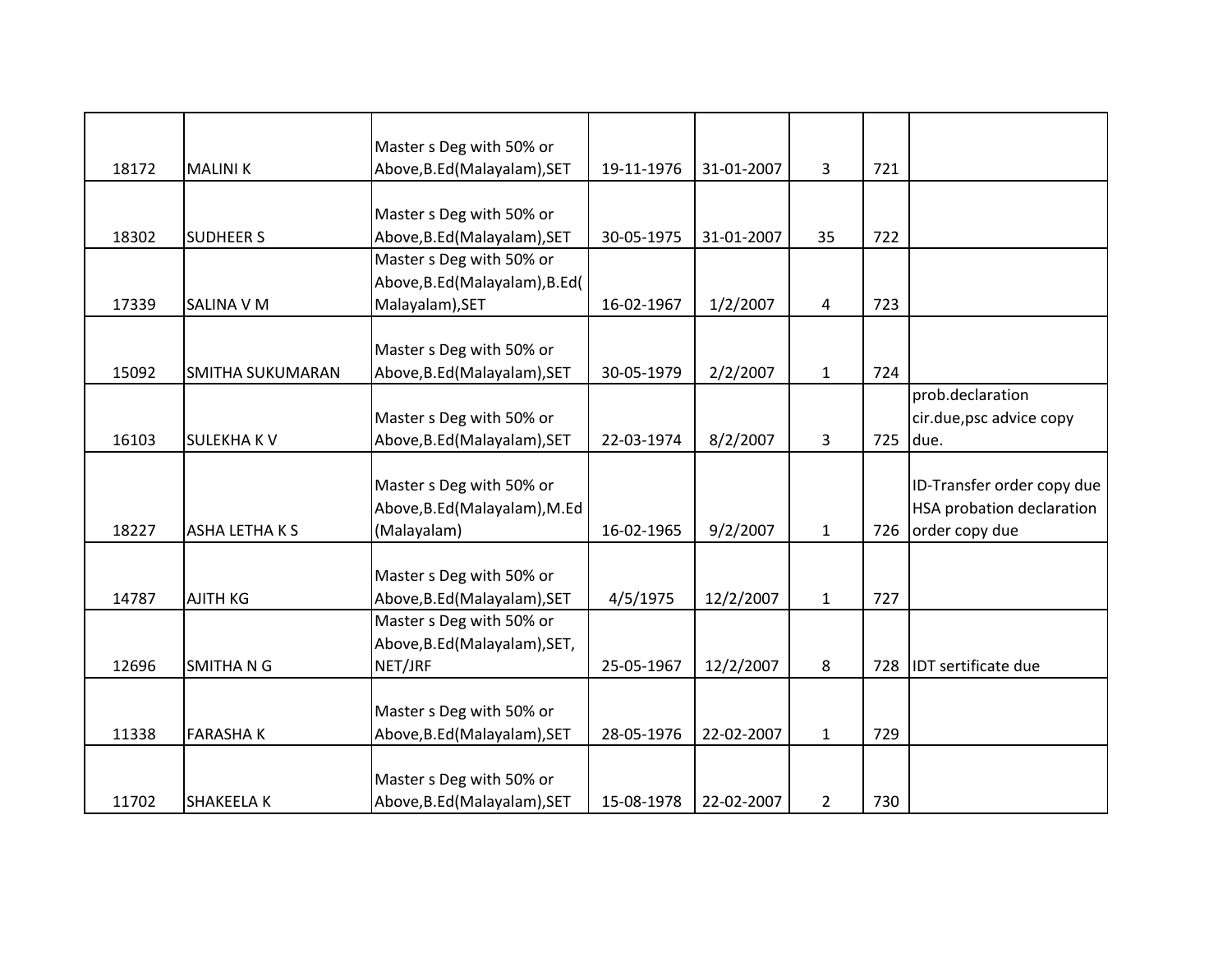|       |                        | Master s Deg with 50% or                           |            |            |                |     |                            |
|-------|------------------------|----------------------------------------------------|------------|------------|----------------|-----|----------------------------|
| 13241 | RAJALAKSHMITC          | Above, B.Ed (Malayalam), SET                       | 30-05-1967 | 23-02-2007 | 5              | 731 |                            |
|       |                        |                                                    |            |            |                |     |                            |
|       |                        | Master s Deg with 50% or                           |            |            |                |     | psc advice due probation   |
| 18154 | RADHAKRISHNAN P V      | Above, B.Ed (Malayalam), SET                       | 14-06-1963 | 26-02-2007 | 21             | 732 | declaration due            |
|       |                        |                                                    |            |            |                |     |                            |
|       |                        | Master s Deg with 50% or                           |            |            |                |     |                            |
| 11649 | <b>MADHU PRSANTH T</b> | Above, B.Ed (Malayalam), SET                       | 23-05-1971 | 28-02-2007 | $\overline{2}$ | 733 |                            |
|       |                        |                                                    |            |            |                |     |                            |
|       |                        | Master s Deg with 50% or                           |            |            |                |     |                            |
| 16795 | <b>ANITHA V K</b>      | Above, B.Ed (Malayalam), SET                       | 15-01-1979 | 28-02-2007 | 3              | 734 |                            |
|       |                        | Master s Deg with 50% or                           |            |            |                |     | probation declaration cir  |
| 15254 | <b>REJI KUMAR B</b>    | Above, B.Ed (Malayalam), SET                       | 20-05-1975 | 2/3/2007   | $\overline{2}$ | 735 | due                        |
|       |                        |                                                    |            |            |                |     |                            |
|       |                        | Master s Deg with 50% or                           |            |            |                |     |                            |
| 12884 | <b>SREELATHA R</b>     | Above, B.Ed (Malayalam), SET                       | 20-03-1966 | 13-03-2007 | 11             | 736 | Service cir. not clear     |
|       |                        | Master s Deg with 50% or                           |            |            |                |     |                            |
|       |                        | Above, B.Ed (Malayalam), M.Ed                      |            |            |                |     | psc advice copy due, idt   |
| 14571 | <b>JAYA C S</b>        | (Malayalam)                                        | 31-07-1961 | 15-03-2007 | $\overline{2}$ | 737 | certificate due            |
|       |                        |                                                    |            |            |                |     |                            |
|       |                        | Master s Deg with 50% or                           |            |            |                |     |                            |
| 12049 |                        | BALACHANDRAN PILLAI G Above, B.Ed (Malayalam), SET | 10/5/1962  | 15-03-2007 | 6              | 738 |                            |
|       |                        |                                                    |            |            |                |     |                            |
|       |                        | Master s Deg with 50% or                           |            |            |                |     | Psc details Changed to By- |
| 10687 | <b>JASINTHA G</b>      | Above, B.Ed (Malayalam), SET                       | 20-04-1959 | 15-03-2007 | $\overline{7}$ | 739 | transfer details           |
|       |                        |                                                    |            |            |                |     |                            |
|       |                        | Master s Deg with 50% or                           |            |            |                |     |                            |
| 12040 | <b>MONY G</b>          | Above, B.Ed (Malayalam), SET                       | 31-05-1967 | 19-03-2007 | 4              | 740 |                            |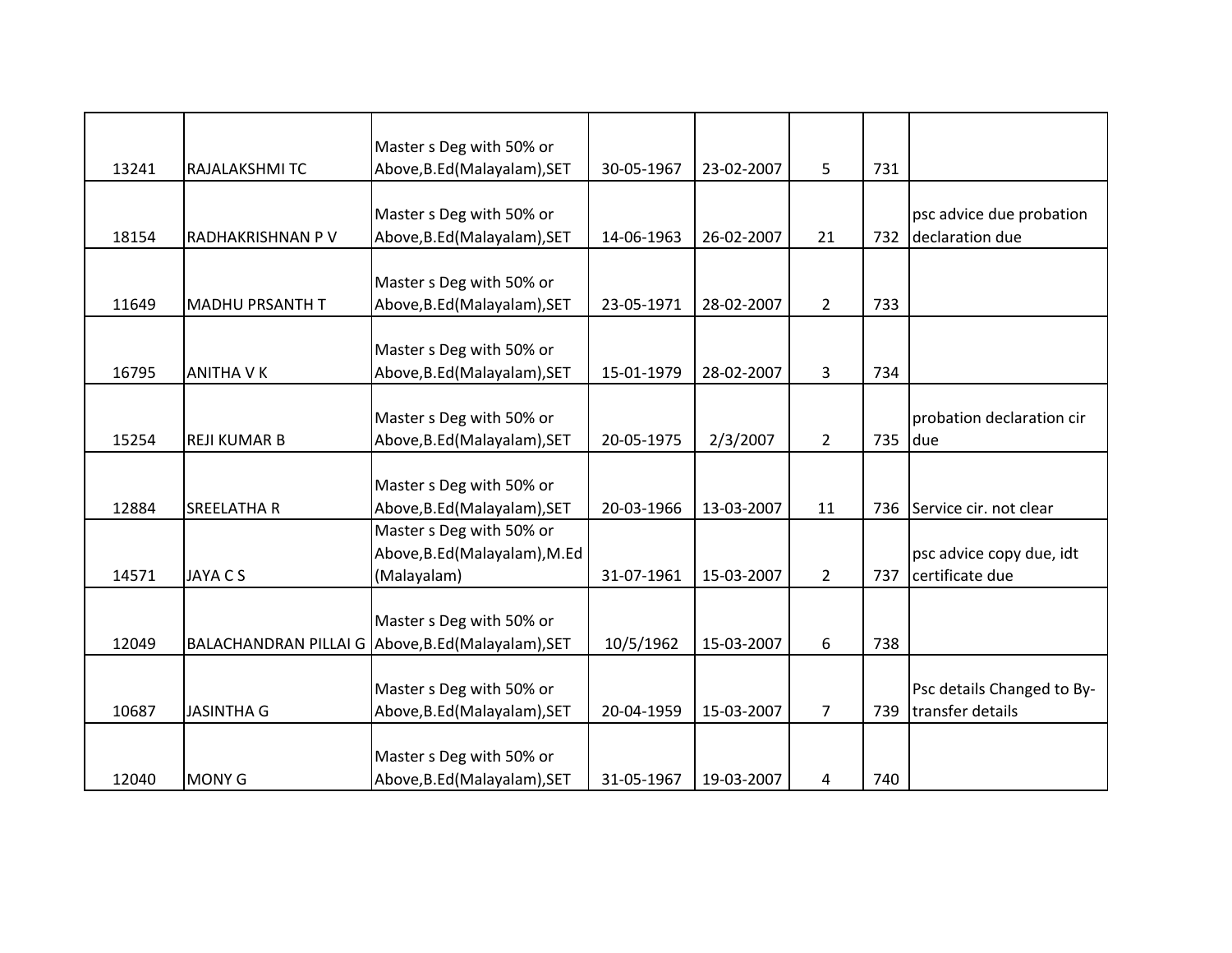|       |                         | Master s Deg with 50% or      |            |            |                |     |                           |
|-------|-------------------------|-------------------------------|------------|------------|----------------|-----|---------------------------|
| 15344 | <b>DIMBLE G</b>         | Above, B.Ed (Malayalam), SET  | 31-05-1978 | 10/4/2007  | $\overline{2}$ | 741 |                           |
|       |                         | Master s Deg with 50% or      |            |            |                |     |                           |
|       |                         | Above, B.Ed (Malayalam), SET, |            |            |                |     |                           |
| 15064 | <b>ASHAM</b>            | M.Phil, NET/JRF               | 31-05-1979 | 6/5/2007   | 12             | 742 |                           |
|       |                         |                               |            |            |                |     |                           |
|       |                         | Master s Deg with 50% or      |            |            |                |     |                           |
| 12816 | <b>CS KALA</b>          | Above, B.Ed (Malayalam), SET  | 30-05-1967 | 16-05-2007 | $\mathbf{1}$   | 743 |                           |
|       |                         |                               |            |            |                |     |                           |
|       |                         | Master s Deg with 50% or      |            |            |                |     |                           |
| 13897 | <b>PRAJITHA VP</b>      | Above, B.Ed (Malayalam), SET  | 15-04-1973 | 16-05-2007 | 4              | 744 |                           |
|       |                         |                               |            |            |                |     |                           |
|       |                         | Master s Deg with 50% or      |            |            |                |     |                           |
| 10226 | <b>SARITHA S</b>        | Above, B.Ed (Malayalam), SET  | 30-05-1974 | 16-05-2007 | 5              | 745 |                           |
|       |                         |                               |            |            |                |     |                           |
|       |                         | Master s Deg with 50% or      |            |            |                |     |                           |
| 13374 | <b>AJAYANTP</b>         | Above, B.Ed (Malayalam), SET  | 22-02-1977 | 16-05-2007 | 6              | 746 |                           |
|       |                         | Master s Deg with 50% or      |            |            |                |     |                           |
| 14307 | <b>ANITHAUK</b>         | Above, B.Ed (Malayalam), SET  | 25-05-1969 | 16-05-2007 | $\overline{7}$ | 747 |                           |
|       |                         |                               |            |            |                |     |                           |
|       |                         | Master s Deg with 50% or      |            |            |                |     |                           |
| 15779 | <b>VIJAYA CK</b>        | Above, B.Ed (Malayalam), SET  | 15-05-1972 | 16-05-2007 | 8              | 748 | PSC advice order copy due |
|       |                         |                               |            |            |                |     |                           |
|       |                         | Master s Deg with 50% or      |            |            |                |     |                           |
| 13174 | <b>RADHAKRISHNAN KV</b> | Above, B.Ed (Malayalam), SET  | 5/2/1971   | 17-05-2007 | 3              | 749 |                           |
|       |                         | Master s Deg with 50% or      |            |            |                |     |                           |
|       |                         | Above, B.Ed (Malayalam), NET/ |            |            |                |     |                           |
| 12660 | <b>AJITHKUMAR C P</b>   | <b>JRF</b>                    | 31-03-1974 | 17-05-2007 | 4              | 750 |                           |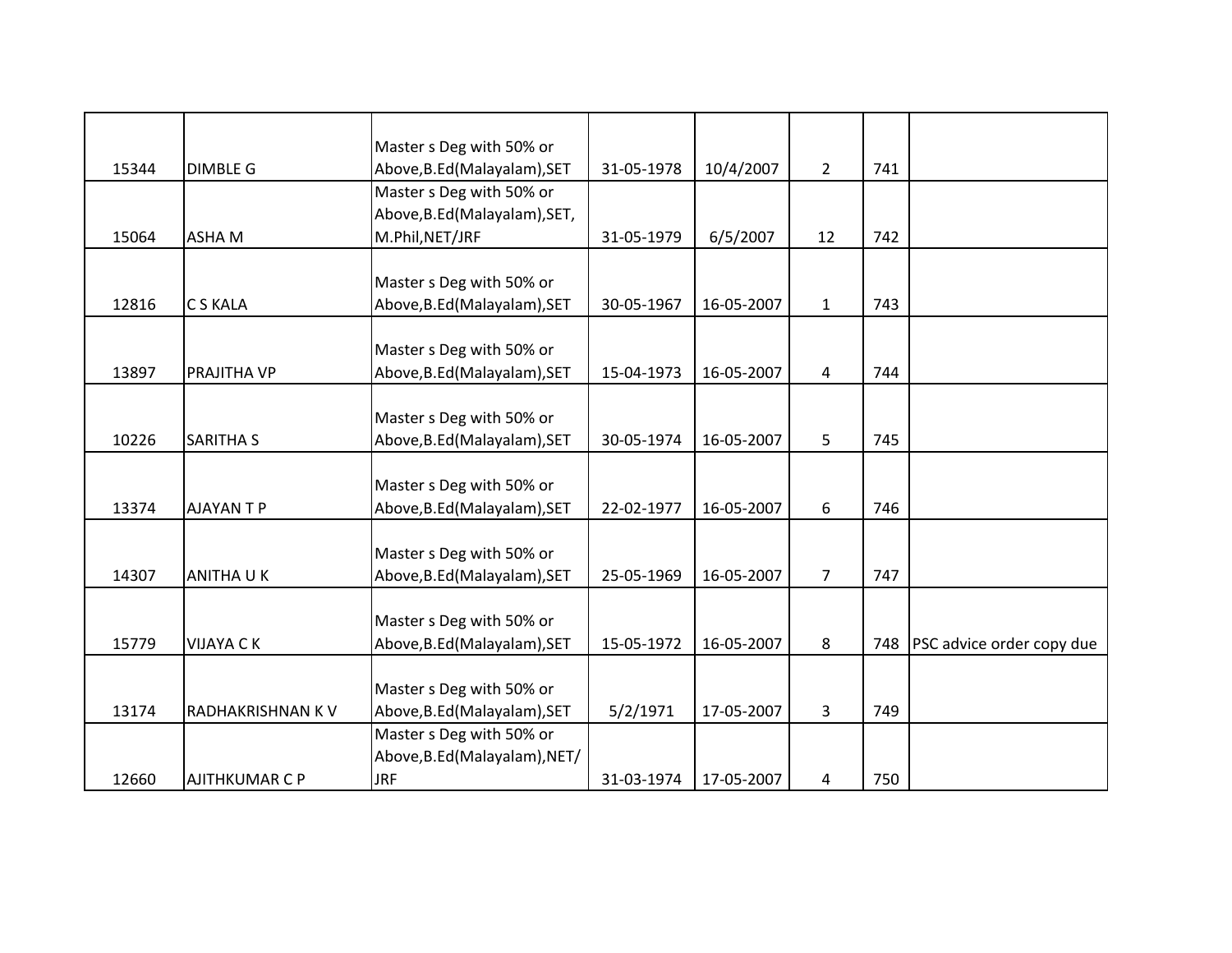|       |                           | Master s Deg with 50% or      |            |            |                |     |                             |
|-------|---------------------------|-------------------------------|------------|------------|----------------|-----|-----------------------------|
|       |                           | Above, B.Ed (Malayalam), M.Ed |            |            |                |     |                             |
| 12926 | <b>BEENAK</b>             | (Malayalam)                   | 8/4/1973   | 18-05-2007 | $\mathbf{1}$   |     | 751 Service certificate due |
|       |                           |                               |            |            |                |     |                             |
|       | <b>PRATHAPACHANDRAN E</b> | Master s Deg with 50% or      |            |            |                |     |                             |
| 16608 | V                         | Above, B.Ed (Malayalam), SET  | 19-09-1973 | 21-05-2007 | $\overline{2}$ | 752 |                             |
|       |                           |                               |            |            |                |     |                             |
|       | <b>SHAILAJA</b>           | Master s Deg with 50% or      |            |            |                |     |                             |
| 11855 | PANAYANTHATTA             | Above, B.Ed (Malayalam), SET  | 12/4/1971  | 21-05-2007 | 5              | 753 |                             |
|       |                           |                               |            |            |                |     |                             |
|       |                           | Master s Deg with 50% or      |            |            |                |     |                             |
| 14715 | <b>JESSY M VARUGHESE</b>  | Above, B.Ed (Malayalam), SET  | 12/4/1960  | 24-05-2007 | $\overline{2}$ | 754 |                             |
|       |                           |                               |            |            |                |     |                             |
|       |                           | Master s Deg with 50% or      |            |            |                |     |                             |
| 11361 | <b>ASEENA A P</b>         | Above, B.Ed (Malayalam), SET  | 11/1/1973  | 25-05-2007 | $\mathbf{1}$   | 755 |                             |
|       |                           |                               |            |            |                |     |                             |
|       |                           | Master s Deg with 50% or      |            |            |                |     |                             |
| 18545 | <b>CELIMOL FRANCIS</b>    | Above, B.Ed (Malayalam), SET  | 14-04-1973 | 25-05-2007 | $\overline{2}$ | 756 |                             |
|       |                           | Master s Deg with 50% or      |            |            |                |     |                             |
|       | <b>SARASWOTHI</b>         | Above, B.Ed (Malayalam), NET/ |            |            |                |     |                             |
| 16624 | PENGADKUNDIL              | <b>JRF</b>                    | 12/2/1975  | 26-05-2007 | $\mathbf{1}$   | 757 |                             |
|       |                           |                               |            |            |                |     |                             |
|       |                           | Master s Deg with 50% or      |            |            |                |     |                             |
| 13428 | <b>SHEMAKUMARI</b>        | Above, B.Ed (Malayalam), SET  | 12/4/1969  | 28-05-2007 | $\overline{7}$ | 758 |                             |
|       |                           |                               |            |            |                |     |                             |
|       |                           | Master s Deg with 50% or      |            |            |                |     |                             |
| 12506 | <b>SWAPNAS</b>            | Above, B.Ed (Malayalam), SET  | 31-05-1971 | 28-05-2007 | 8              | 759 |                             |
|       |                           |                               |            |            |                |     |                             |
|       |                           | Master s Deg with 50% or      |            |            |                |     |                             |
| 10338 | <b>SAVITHAD</b>           | Above, B.Ed (Malayalam), SET  | 23-01-1966 | 28-05-2007 | 9              | 760 |                             |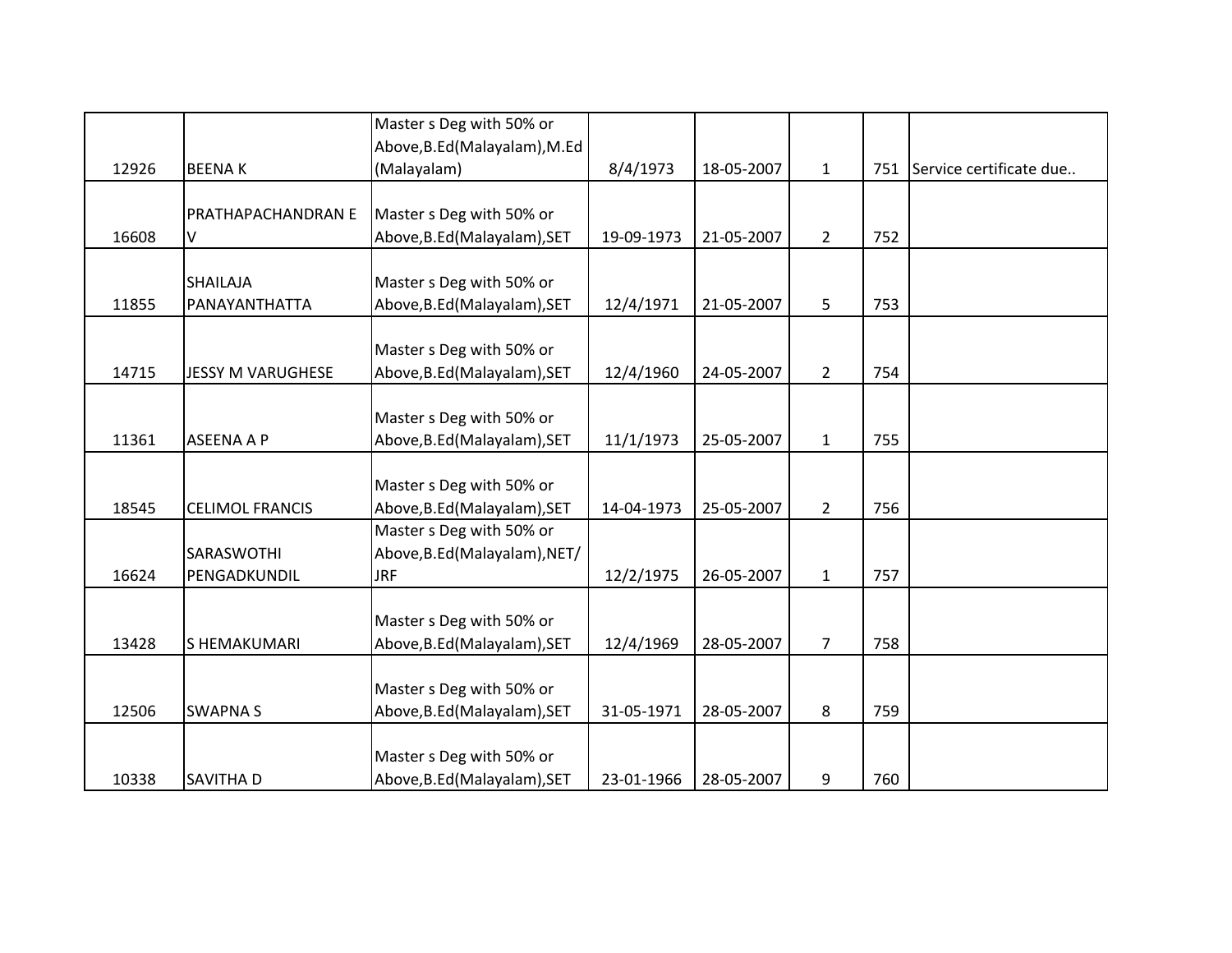|       |                    | Master s Deg with 50% or     |            |            |                |     |                             |
|-------|--------------------|------------------------------|------------|------------|----------------|-----|-----------------------------|
| 15837 | RAJITHA KUMARI V R | Above, B.Ed (Malayalam), SET | 15-07-1963 | 28-05-2007 | 10             | 761 |                             |
|       |                    |                              |            |            |                |     |                             |
|       |                    |                              |            |            |                |     | <b>BED CERTIFICATE, Psc</b> |
|       |                    |                              |            |            |                |     | advice order and advice     |
|       |                    |                              |            |            |                |     | letter due SET certificate  |
|       |                    |                              |            |            |                |     | copy due Hsa Probation      |
|       |                    | Master s Deg with 50% or     |            |            |                |     | declaration order due Bed   |
| 13185 | NISAMOL K H        | Above, B.Ed (Malayalam), SET | 24-05-1976 | 14-06-2007 | 3              | 762 | certificate copy due        |
|       |                    |                              |            |            |                |     |                             |
|       |                    | Master s Deg with 50% or     |            |            |                |     |                             |
| 13036 | <b>AMBILY D</b>    | Above, B.Ed (Malayalam), SET | 8/2/1974   | 14-06-2007 | $\overline{7}$ | 763 |                             |
|       |                    | Master s Deg with 50% or     |            |            |                |     |                             |
| 15666 | <b>SREELATHAK</b>  | Above, B.Ed (Malayalam), SET | 20-05-1970 | 14-06-2007 | 10             | 764 |                             |
|       |                    |                              |            |            |                |     |                             |
|       |                    | Master s Deg with 50% or     |            |            |                |     |                             |
| 10916 | <b>RAJANY KK</b>   | Above, B.Ed (Malayalam), SET | 7/3/1975   | 14-06-2007 | 38             | 765 |                             |
|       |                    |                              |            |            |                |     |                             |
|       |                    | Master s Deg with 50% or     |            |            |                |     |                             |
| 18063 | <b>SHEEJAT</b>     | Above, B.Ed (Malayalam), SET | 20-04-1975 | 18-06-2007 | 4              | 766 |                             |
|       |                    |                              |            |            |                |     |                             |
|       |                    | Master s Deg with 50% or     |            |            |                |     |                             |
| 18492 | <b>BINU GEORGE</b> | Above, B.Ed (Malayalam), SET | 31-05-1974 | 22-06-2007 | $\mathbf{1}$   | 767 |                             |
|       |                    |                              |            |            |                |     |                             |
|       |                    | Master s Deg with 50% or     |            |            |                |     |                             |
| 11920 | <b>DEEPAT</b>      | Above, B.Ed (Malayalam), SET | 18-03-1973 | 22-06-2007 | $\mathbf{1}$   | 768 |                             |
|       |                    |                              |            |            |                |     |                             |
|       |                    | Master s Deg with 50% or     |            |            |                |     |                             |
| 14424 | <b>NAJISHA P</b>   | Above, B.Ed (Malayalam), SET | 28-01-1973 | 25-06-2007 | $\overline{2}$ | 769 |                             |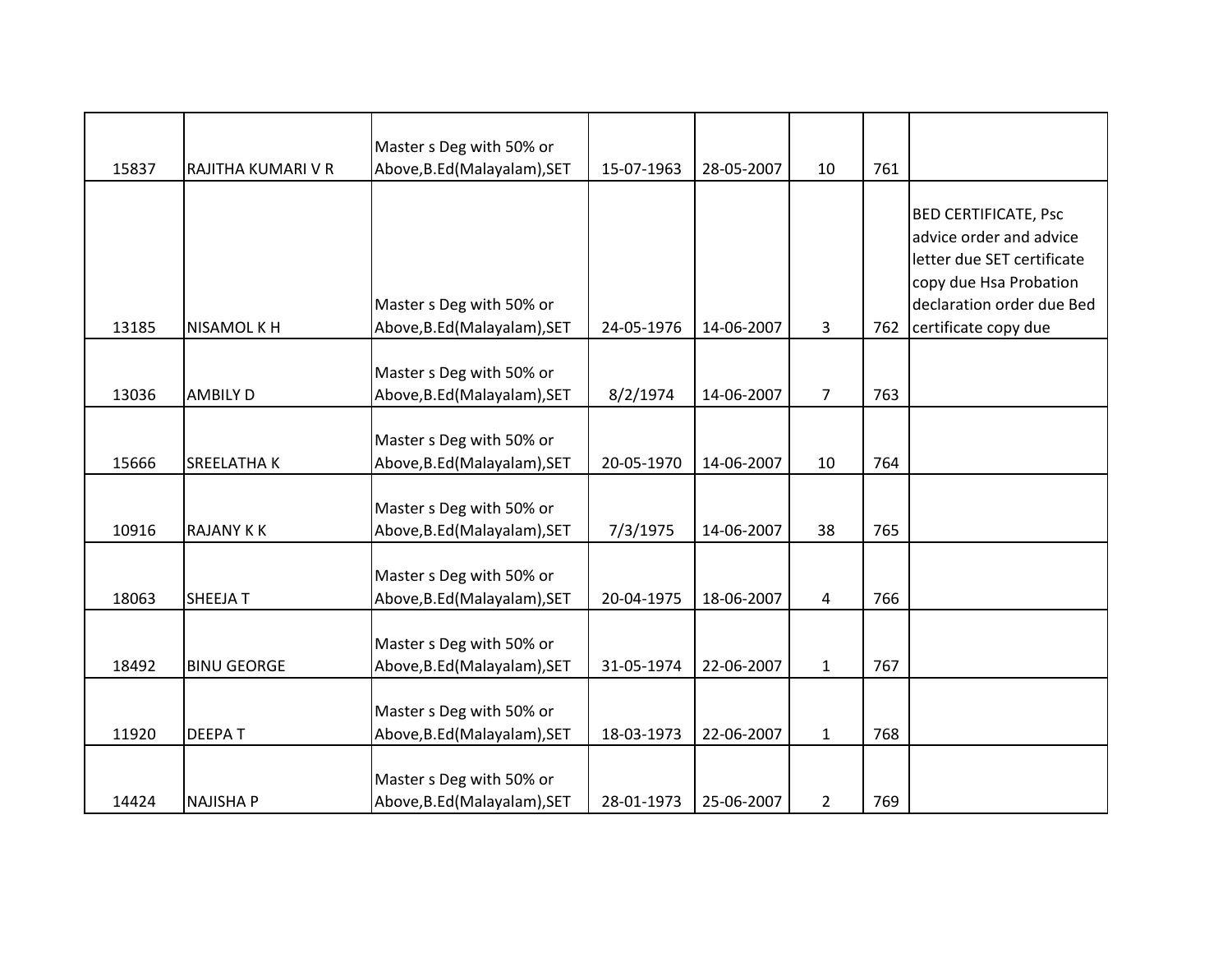| 15489 | <b>ASHA K NAIR</b>     | Master s Deg with 50% or<br>Above, B.Ed (Malayalam), SET | 30-05-1969 | 25-06-2007 | 3              | 770 |                                  |
|-------|------------------------|----------------------------------------------------------|------------|------------|----------------|-----|----------------------------------|
|       |                        |                                                          |            |            |                |     |                                  |
|       |                        | Master s Deg with 50% or                                 |            |            |                |     |                                  |
| 13186 | <b>JAYASREE S</b>      | Above, B.Ed (Malayalam), SET                             | 8/1/1974   | 25-06-2007 | 4              | 771 |                                  |
|       |                        |                                                          |            |            |                |     |                                  |
|       |                        | Master s Deg with 50% or                                 |            |            |                |     |                                  |
| 12811 | <b>VIJAYAKUMAR K S</b> | Above, B.Ed (Malayalam), SET                             | 10/5/1974  | 25-06-2007 | 6              | 772 |                                  |
|       |                        | Master s Deg with 50% or                                 |            |            |                |     |                                  |
| 18407 | <b>SLAILA</b>          | Above, B.Ed (Malayalam), SET                             | 25-05-1972 | 30-06-2007 | $\mathbf{1}$   | 773 |                                  |
|       |                        |                                                          |            |            |                |     |                                  |
|       |                        | Master s Deg with 50% or                                 |            |            |                |     |                                  |
| 11346 | <b>SURESH BABUS</b>    | Above, B.Ed (Malayalam), SET                             | 18-02-1969 | 30-06-2007 | 5              | 774 |                                  |
|       |                        |                                                          |            |            |                |     |                                  |
|       |                        | Master s Deg with 50% or                                 |            |            |                |     |                                  |
| 17593 | <b>PADMAKUMAR R</b>    | Above, B.Ed (Malayalam), SET                             | 27-05-1971 | 30-06-2007 | $\overline{7}$ | 775 |                                  |
|       |                        |                                                          |            |            |                |     |                                  |
| 10960 | <b>SIVAKALA S</b>      | Master s Deg with 50% or<br>Above, B.Ed (Malayalam), SET | 20-05-1977 | 30-06-2007 | 9              | 776 |                                  |
|       |                        |                                                          |            |            |                |     |                                  |
|       |                        | Master s Deg with 50% or                                 |            |            |                |     |                                  |
| 15209 | <b>RAJESHKUMAR R</b>   | Above, B.Ed (Malayalam), SET                             | 10/4/1974  | 11/7/2007  | $\overline{2}$ | 777 |                                  |
|       |                        |                                                          |            |            |                |     |                                  |
|       |                        | Master s Deg with 50% or                                 |            |            |                |     | <b>HSA probation declaration</b> |
| 15360 | <b>VASANTHAM B</b>     | Above, B.Ed (Malayalam), SET                             | 30-05-1964 | 11/7/2007  | 4              | 778 | order due                        |
|       |                        | Master s Deg with 50% or                                 |            |            |                |     |                                  |
|       |                        | Above, B.Ed (Malayalam), SET,                            |            |            |                |     |                                  |
| 14728 | <b>SHINEY P A</b>      | M.Phil, NET/JRF                                          | 26-04-1975 | 18-07-2007 | $\mathbf{1}$   | 779 |                                  |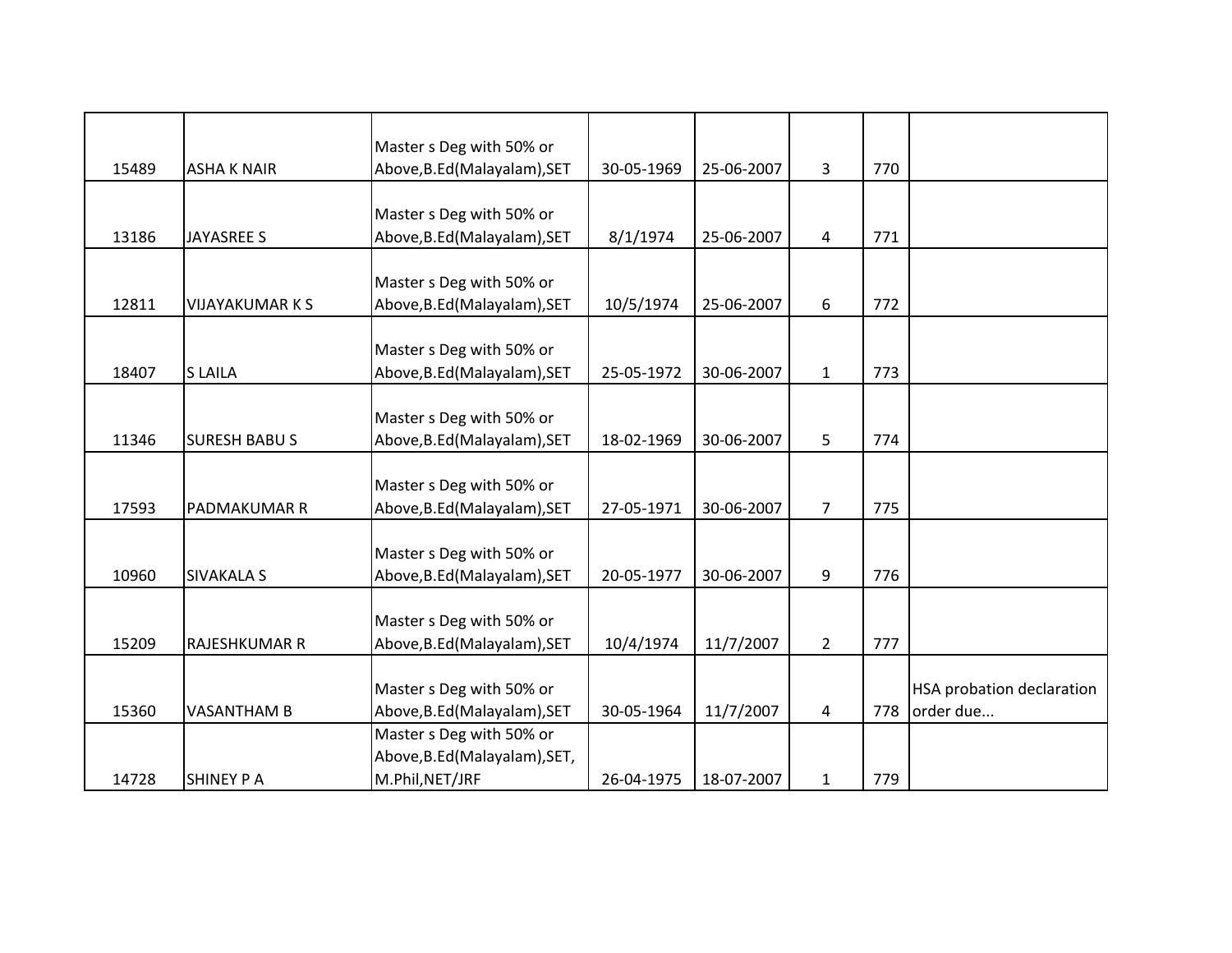|       |                          | Master s Deg with 50% or      |            |            |                |     |  |
|-------|--------------------------|-------------------------------|------------|------------|----------------|-----|--|
|       |                          | Above, B.Ed (Malayalam), SET, |            |            |                |     |  |
| 15900 | C S VISHNURAJ            | NET/JRF                       | 20-05-1975 | 18-07-2007 | $\overline{2}$ | 780 |  |
|       |                          |                               |            |            |                |     |  |
|       |                          | Master s Deg with 50% or      |            |            |                |     |  |
| 14245 | <b>MAYA K NAIR</b>       | Above, B.Ed (Malayalam), SET  | 26-01-1972 | 18-07-2007 | 5              | 781 |  |
|       |                          | Master s Deg with 50% or      |            |            |                |     |  |
|       |                          | Above, B.Ed (Malayalam), M.Ed |            |            |                |     |  |
| 14390 | <b>BINUKUMARS</b>        | (Malayalam), NET/JRF          | 31-05-1977 | 18-07-2007 | 9              | 782 |  |
|       |                          |                               |            |            |                |     |  |
|       |                          | Master s Deg with 50% or      |            |            |                |     |  |
| 15686 | <b>SUJATHA K R</b>       | Above, B.Ed (Malayalam), SET  | 25-05-1972 | 20-07-2007 | 3              | 783 |  |
|       |                          |                               |            |            |                |     |  |
|       |                          | Master s Deg with 50% or      |            |            |                |     |  |
| 12732 | <b>REJISH KUMAR P</b>    | Above, B.Ed (Malayalam), SET  | 20-05-1974 | 25-07-2007 | $\mathbf{1}$   | 784 |  |
|       |                          |                               |            |            |                |     |  |
|       |                          | Master s Deg with 50% or      |            |            |                |     |  |
| 17845 | PREETHA C                | Above, B.Ed (Malayalam), SET  | 28-03-1979 | 25-07-2007 | 28             | 785 |  |
|       |                          |                               |            |            |                |     |  |
|       |                          | Master s Deg with 50% or      |            |            |                |     |  |
| 13001 | <b>KRISHNANKUTTY C B</b> | Above, B.Ed (Malayalam), SET  | 20-05-1967 | 30-07-2007 | $\mathbf{1}$   | 786 |  |
|       |                          |                               |            |            |                |     |  |
|       |                          | Master s Deg with 50% or      |            |            |                |     |  |
| 17742 | <b>SHAHIDA PK</b>        | Above, B.Ed (Malayalam), SET  | 1/4/1978   | 30-07-2007 | $\mathbf{1}$   | 787 |  |
|       |                          |                               |            |            |                |     |  |
|       |                          | Master s Deg with 50% or      |            |            |                |     |  |
| 12795 | <b>JITHATC</b>           | Above, B.Ed (Malayalam), SET  | 18-08-1975 | 30-07-2007 | 3              | 788 |  |
|       |                          | Master s Deg with 50% or      |            |            |                |     |  |
|       |                          | Above, B.Ed (Malayalam), M.Ed |            |            |                |     |  |
| 15622 | <b>NASIMPA</b>           | (Malayalam)                   | 25-04-1977 | 3/8/2007   | $\mathbf{1}$   | 789 |  |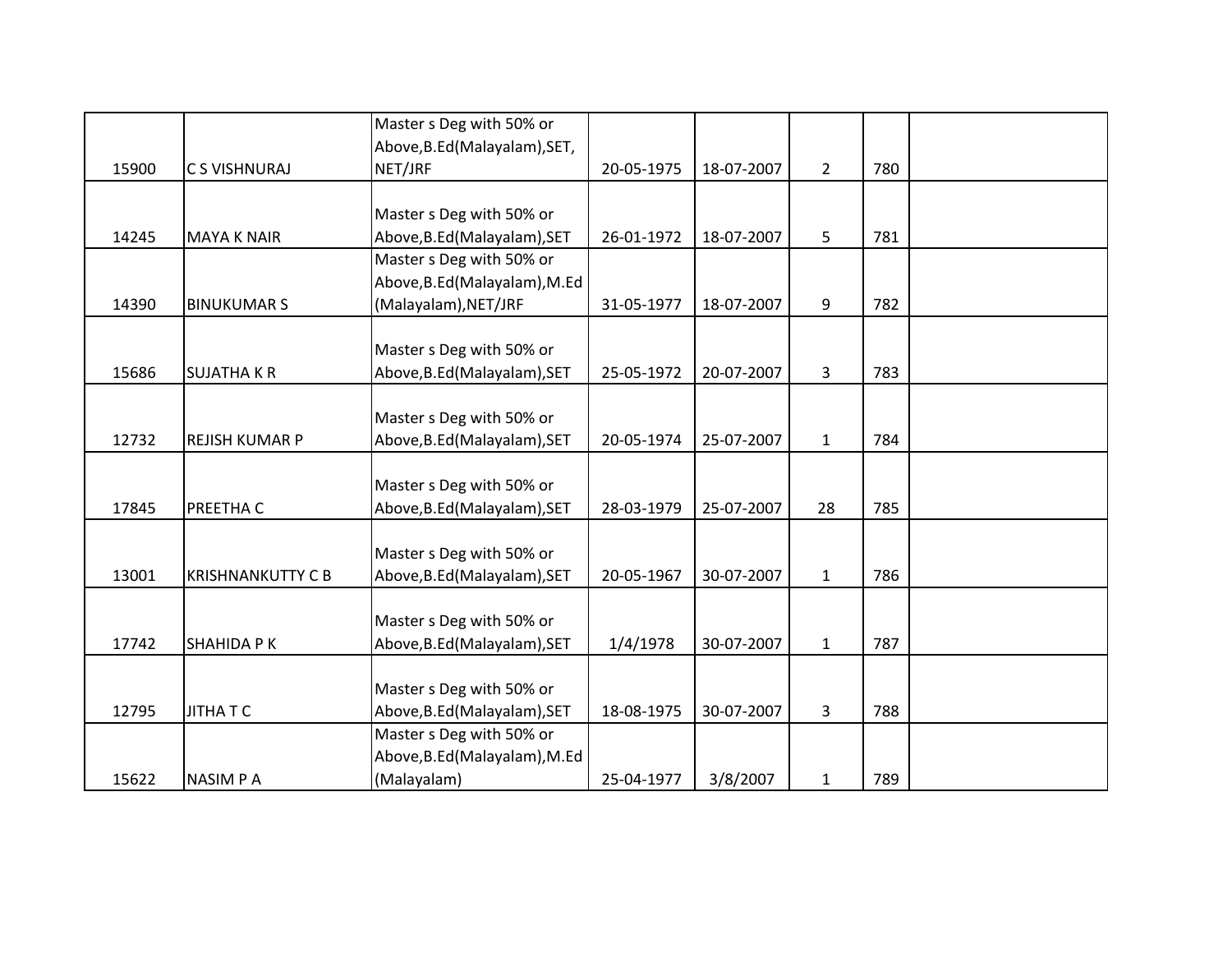|       |                          | Master s Deg with 50% or      |            |            |                |     |                            |
|-------|--------------------------|-------------------------------|------------|------------|----------------|-----|----------------------------|
|       |                          | Above, B.Ed (Malayalam), NET/ |            |            |                |     |                            |
| 13245 | MURALEEDHARAN P D        | <b>JRF</b>                    | 5/4/1965   | 4/8/2007   | $\mathbf{1}$   | 790 |                            |
|       |                          |                               |            |            |                |     |                            |
|       |                          | Master s Deg with 50% or      |            |            |                |     |                            |
| 11210 | <b>JOSHY V J</b>         | Above, B.Ed (Malayalam), SET  | 28-03-1975 | 4/8/2007   | $\mathbf{1}$   | 791 |                            |
|       |                          | Master s Deg with 50% or      |            |            |                |     |                            |
|       |                          | Above, B.Ed (Malayalam), SET, |            |            |                |     |                            |
|       |                          | NET/JRF, 10 year Service as   |            |            |                |     |                            |
| 16209 | PREEJA PP                | <b>HSA</b>                    | 31-05-1973 | 6/8/2007   | $\mathbf 1$    | 792 |                            |
|       |                          | Master s Deg with 50% or      |            |            |                |     |                            |
| 13717 | SHINCYMOLE JOSE          | Above, B.Ed (Malayalam), SET  | 24-02-1976 | 9/8/2007   | $\overline{2}$ | 793 |                            |
|       |                          |                               |            |            |                |     |                            |
|       |                          | Master s Deg with 50% or      |            |            |                |     |                            |
| 14680 | <b>K SOBHANA</b>         | Above, B.Ed (Malayalam), SET  | 3/5/1963   | 14-08-2007 | $\mathbf{1}$   | 794 |                            |
|       |                          | Master s Deg with 50% or      |            |            |                |     |                            |
|       |                          | Above, B.Ed (Malayalam), NET/ |            |            |                |     |                            |
| 14197 | <b>SUNITHA M</b>         | <b>JRF</b>                    | 12/5/1978  | 23-08-2007 | $\overline{2}$ | 795 |                            |
|       |                          |                               |            |            |                |     |                            |
|       |                          |                               |            |            |                |     | IDT order copy / promotion |
|       |                          |                               |            |            |                |     | order copy / By-transfer   |
|       |                          |                               |            |            |                |     | order copy due HSA         |
|       |                          | Master s Deg with 50% or      |            |            |                |     | probation order on the     |
| 11270 | <b>KAVITHA A R</b>       | Above, B.Ed (Malayalam), SET  | 16-01-1971 | 23-08-2007 | 3              | 796 | current school due         |
|       |                          |                               |            |            |                |     |                            |
|       |                          | Master s Deg with 50% or      |            |            |                |     |                            |
| 11255 | <b>SUBOSH R CHANDRAN</b> | Above, B.Ed (Malayalam), SET  | 30-05-1975 | 23-08-2007 | $\overline{7}$ | 797 | psc advice copy due,       |
|       |                          |                               |            |            |                |     |                            |
|       |                          | Master s Deg with 50% or      |            |            |                |     |                            |
| 15338 | <b>REENAC</b>            | Above, B.Ed (Malayalam), SET  | 15-03-1976 | 23-08-2007 | 7              | 798 |                            |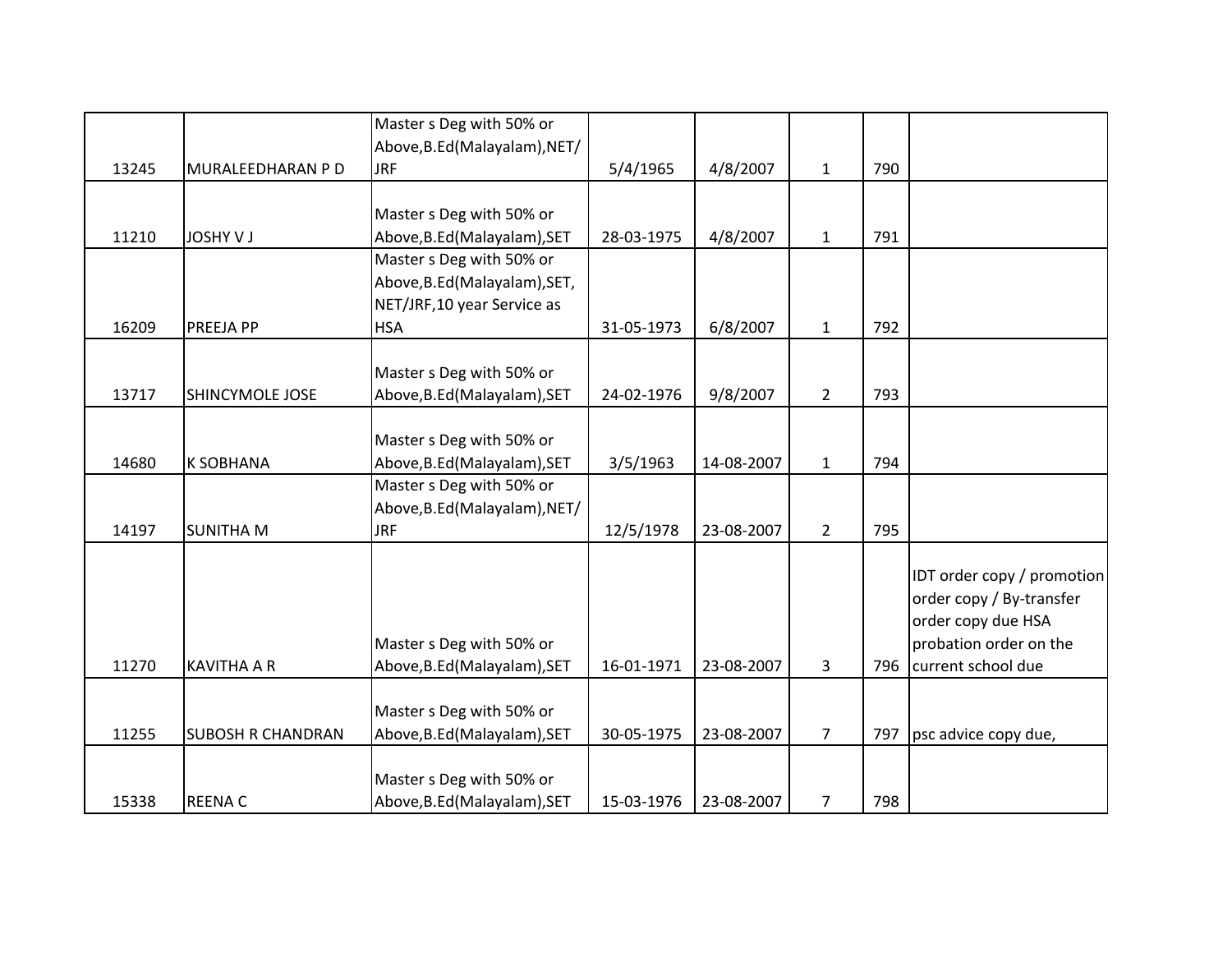|       |                       | Master s Deg with 50% or                                  |            |            |                |     |                                                      |
|-------|-----------------------|-----------------------------------------------------------|------------|------------|----------------|-----|------------------------------------------------------|
| 14441 | <b>RAJANI K NAIR</b>  | Above, B.Ed (Malayalam), SET,<br>M.Ed(Malayalam), NET/JRF | 23-05-1976 | 23-08-2007 | 8              | 799 | psc advice copy due                                  |
|       |                       |                                                           |            |            |                |     |                                                      |
| 17675 | <b>RAJANI P</b>       | Master s Deg with 50% or<br>Above, B.Ed (Malayalam), SET  | 21-05-1980 | 23-08-2007 | 9              | 800 |                                                      |
|       |                       |                                                           |            |            |                |     |                                                      |
| 12324 | SHAJI D               | Master s Deg with 50% or<br>Above, B.Ed (Malayalam), SET  | 20-05-1969 | 11/9/2007  | $\mathbf{1}$   | 801 | Service certificate due                              |
|       |                       |                                                           |            |            |                |     |                                                      |
|       |                       | Master s Deg with 50% or                                  |            |            |                |     |                                                      |
| 13580 | <b>VINOY THOMAS</b>   | Above, B.Ed (Malayalam), SET                              | 16-05-1975 | 12/9/2007  | $\mathbf{1}$   | 802 |                                                      |
|       |                       | Master s Deg with 50% or                                  |            |            |                |     |                                                      |
| 10970 | <b>ABDUL ASEES M</b>  | Above, B.Ed (Malayalam), SET                              | 12/2/1978  | 12/9/2007  | $\overline{2}$ | 803 |                                                      |
|       |                       | Master s Deg with 50% or<br>Above, B.Ed (Malayalam), SET, |            |            |                |     |                                                      |
| 17780 | <b>VINOD THOMAS</b>   | NET/JRF                                                   | 5/1/1979   | 13-09-2007 | 3              | 804 |                                                      |
|       |                       |                                                           |            |            |                |     |                                                      |
| 16305 | YEMUNA S              | Master s Deg with 50% or<br>Above, B.Ed (Malayalam), SET  | 20-03-1968 | 14-09-2007 | $\mathbf{1}$   | 805 |                                                      |
|       |                       |                                                           |            |            |                |     |                                                      |
|       |                       | Master s Deg with 50% or                                  |            |            |                |     | HSA promotion order due<br>HSA probation declaration |
| 15321 | <b>JOSS VICTOR J</b>  | Above, B.Ed (Malayalam), SET                              | 20-05-1964 | 14-09-2007 | 5              | 806 | order copy due                                       |
|       |                       |                                                           |            |            |                |     |                                                      |
|       |                       | Master s Deg with 50% or                                  |            |            |                |     |                                                      |
| 12465 | <b>SHEEJAKV</b>       | Above, B.Ed (Malayalam), SET                              | 5/4/1972   | 15-09-2007 | $\mathbf{1}$   | 807 |                                                      |
|       |                       | Master s Deg with 50% or                                  |            |            |                |     |                                                      |
| 11969 | <b>BHUVANENDRAN C</b> | Above, B.Ed (Malayalam), SET                              | 15-05-1967 | 18-09-2007 | $\mathbf{1}$   | 808 | pro declaration cir due                              |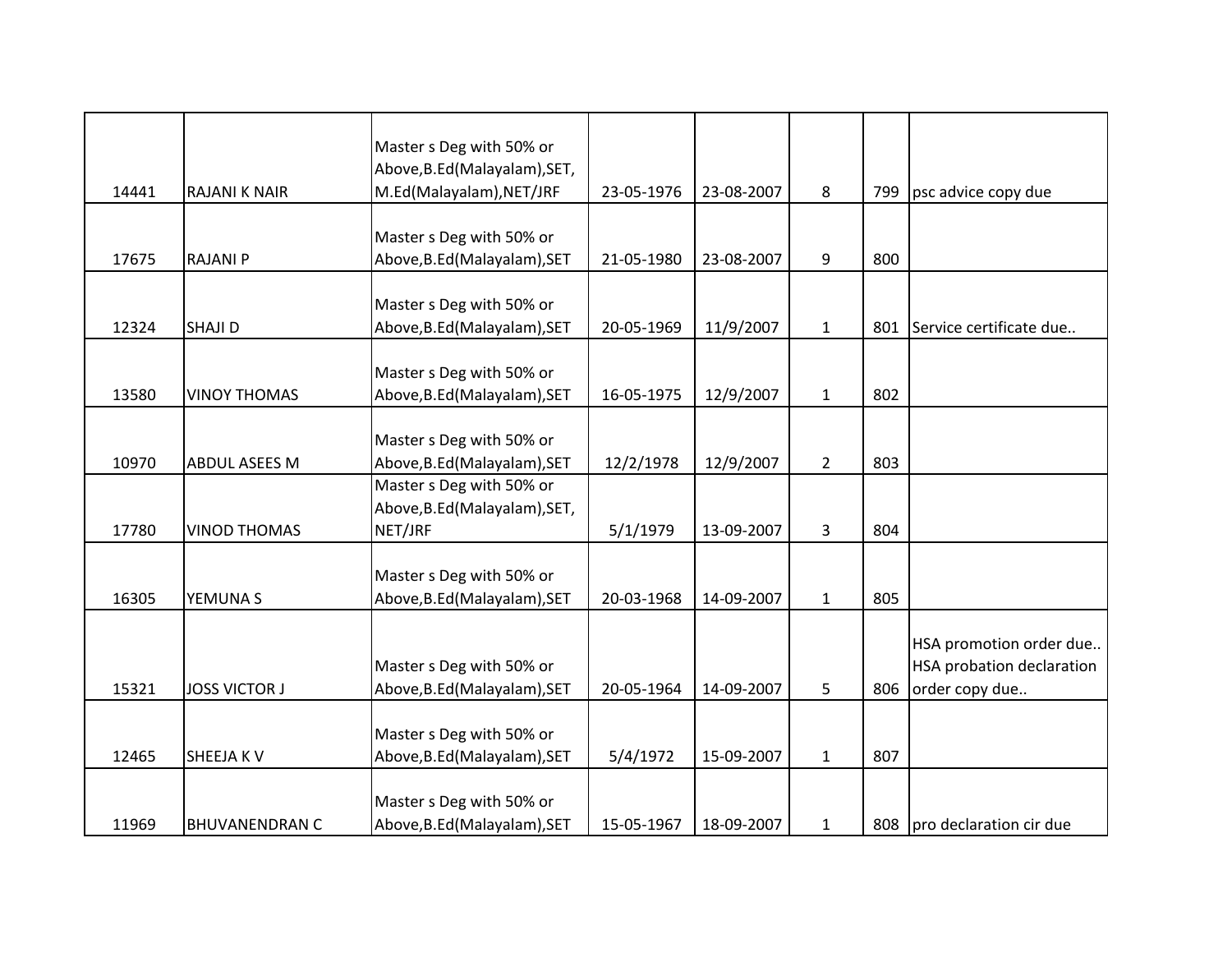|       |                    | Master s Deg with 50% or      |            |            |                |     |                                  |
|-------|--------------------|-------------------------------|------------|------------|----------------|-----|----------------------------------|
| 12463 | <b>SREEKUMAR M</b> | Above, B.Ed (Malayalam), SET  | 20-05-1975 | 18-09-2007 | 8              | 809 |                                  |
|       |                    |                               |            |            |                |     |                                  |
|       |                    | Master s Deg with 50% or      |            |            |                |     |                                  |
| 18525 | <b>SMITHANS</b>    | Above, B.Ed (Malayalam), SET  | 31-05-1974 | 20-09-2007 | 7221           | 810 | idt cir due                      |
|       |                    |                               |            |            |                |     |                                  |
|       |                    | Master s Deg with 50% or      |            |            |                |     |                                  |
| 14143 | SAJEEV V M         | Above, B.Ed (Malayalam), SET  | 5/1/1967   | 22-09-2007 | 4              | 811 |                                  |
|       |                    |                               |            |            |                |     |                                  |
|       |                    | Master s Deg with 50% or      |            |            |                |     |                                  |
| 11941 | SUNEETHARAM        | Above, B.Ed (Malayalam), SET  | 30-07-1963 | 22-09-2007 | 5              | 812 |                                  |
|       |                    |                               |            |            |                |     |                                  |
|       |                    | Master s Deg with 50% or      |            |            |                |     |                                  |
| 14972 | M P JAYAN          | Above, B.Ed (Malayalam), SET  | 19-04-1963 | 22-09-2007 | 5              | 813 | IDT probation cir due            |
|       |                    | Master s Deg with 50% or      |            |            |                |     |                                  |
|       |                    | Above, B.Ed (Malayalam), NET/ |            |            |                |     |                                  |
| 12006 | <b>IVIPP</b>       | <b>JRF</b>                    | 30-05-1973 | 22-09-2007 | 6              | 814 |                                  |
|       |                    | Master s Deg with 50% or      |            |            |                |     |                                  |
|       |                    | Above, B.Ed (Malayalam), SET, |            |            |                |     | <b>IDT PROBATION ORDER</b>       |
| 14418 | THANKAMANI N P     | M.Ed(Malayalam)               | 2/12/1967  | 22-09-2007 | $\overline{7}$ | 815 | <b>DUE</b>                       |
|       |                    | Master s Deg with 50% or      |            |            |                |     |                                  |
|       |                    | Above, B.Ed (Malayalam), M.Ed |            |            |                |     |                                  |
| 12765 | <b>BIJOY KS</b>    | (Malayalam)                   | 17-03-1975 | 22-09-2007 | 7              | 816 |                                  |
|       |                    |                               |            |            |                |     |                                  |
|       |                    | Master s Deg with 50% or      |            |            |                |     |                                  |
| 14340 | <b>MARY PHILIP</b> | Above, B.Ed (Malayalam), SET  | 1/6/1976   | 22-09-2007 | 10             | 817 |                                  |
|       |                    |                               |            |            |                |     |                                  |
|       |                    | Master s Deg with 50% or      |            |            |                |     | <b>HSA Probation declaration</b> |
| 17143 | SANTHOSHKUMAR E    | Above, B.Ed (Malayalam), SET  | 17-05-1976 | 26-09-2007 | $\mathbf{1}$   | 818 | order copy due.                  |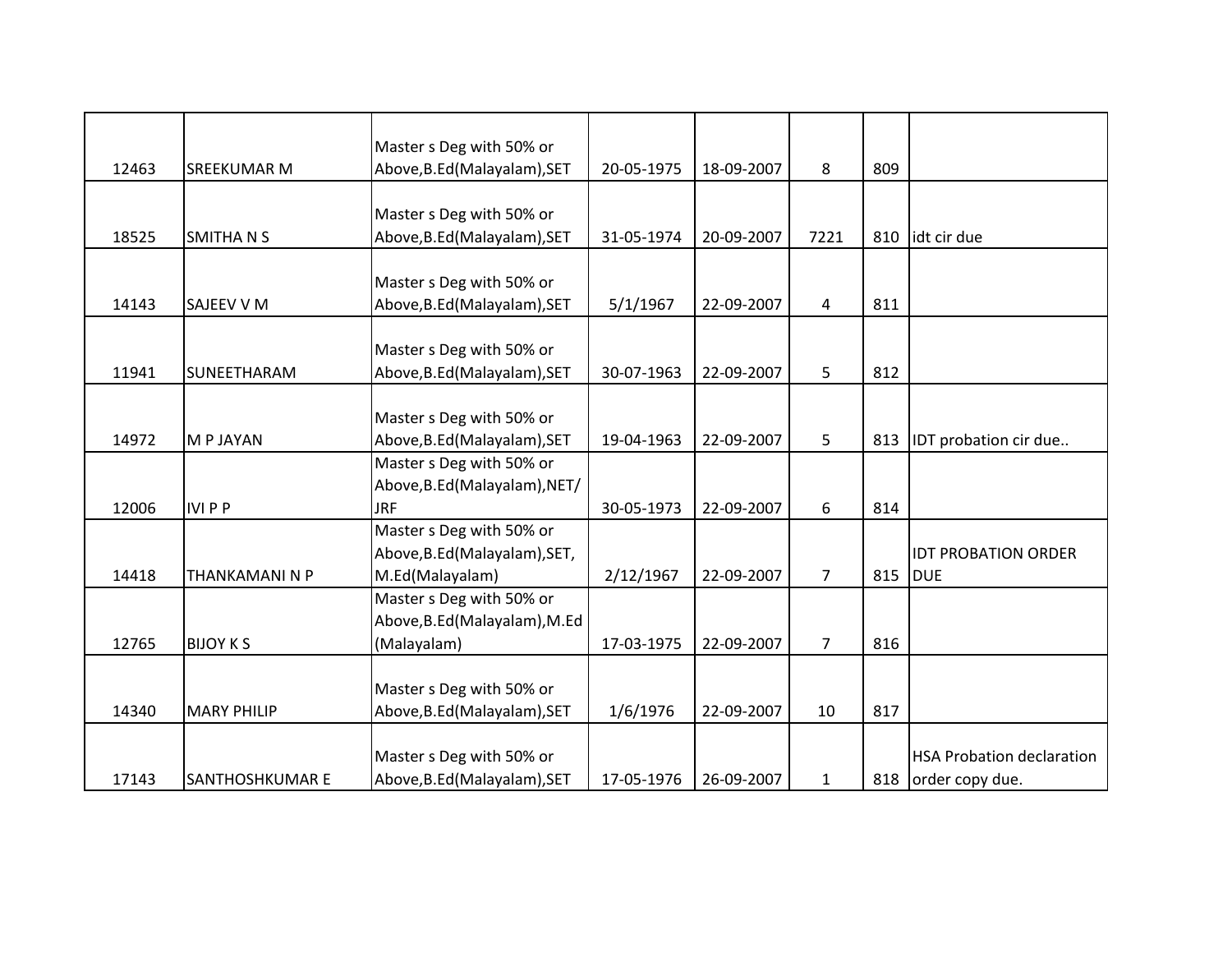|       |                         | Master s Deg with 50% or      |            |            |                |     |                            |
|-------|-------------------------|-------------------------------|------------|------------|----------------|-----|----------------------------|
| 11965 | LATHIKA M R             | Above, B.Ed (Malayalam), SET  | 12/4/1979  | 26-09-2007 | $\overline{a}$ | 819 |                            |
|       |                         | Master s Deg with 50% or      |            |            |                |     | HSA pro. declaration due   |
|       |                         | Above, B.Ed (Malayalam), NET/ |            |            |                |     | (Kannur dist.), IDT        |
| 16619 | <b>SUDHAKARAN KOYON</b> | <b>JRF</b>                    | 3/2/1969   | 28-09-2007 | $\mathbf{1}$   | 820 | order(kannur dist) due,    |
|       |                         |                               |            |            |                |     |                            |
|       |                         | Master s Deg with 50% or      |            |            |                |     | <b>IDT PROBATION ORDER</b> |
| 17332 | PRAMODKUMAR P P         | Above, B.Ed (Malayalam), SET  | 20-05-1975 | 28-09-2007 | 5              | 821 | <b>DUE</b>                 |
|       |                         |                               |            |            |                |     |                            |
|       |                         | Master s Deg with 50% or      |            |            |                |     |                            |
| 17353 | <b>KANCHANAVALLIK</b>   | Above, B.Ed (Malayalam), SET  | 15-03-1965 | 28-09-2007 | 6              | 822 |                            |
|       |                         |                               |            |            |                |     |                            |
|       |                         | Master s Deg with 50% or      |            |            |                |     |                            |
| 10459 | <b>SOBHAK</b>           | Above, B.Ed (Malayalam), SET  | 26-01-1964 | 1/10/2007  | $\mathbf{1}$   | 823 |                            |
|       |                         |                               |            |            |                |     |                            |
|       |                         | Master s Deg with 50% or      |            |            |                |     |                            |
| 16174 | PUSHPALATHA A           | Above, B.Ed (Malayalam), SET  | 1/5/1975   | 1/10/2007  | $\mathbf{1}$   | 824 |                            |
|       |                         |                               |            |            |                |     |                            |
|       |                         | Master s Deg with 50% or      |            |            |                |     |                            |
| 12761 | <b>ARIFA PK</b>         | Above, B.Ed (Malayalam), SET  | 1/6/1970   | 1/10/2007  | $\overline{2}$ | 825 |                            |
|       |                         |                               |            |            |                |     |                            |
| 13984 | <b>VINODKUMAR K</b>     | Master s Deg with 50% or      |            |            |                | 826 |                            |
|       |                         | Above, B.Ed (Malayalam), SET  | 2/12/1972  | 8/10/2007  | $\overline{2}$ |     | IDT order copy due HSA     |
|       |                         |                               |            |            |                |     | prob.Declaration cir. on   |
|       |                         | Master s Deg with 50% or      |            |            |                |     | the transferred district   |
| 14156 | SREEKALA P V            | Above, B.Ed (Malayalam), SET  | 25-05-1970 | 8/10/2007  | $\overline{2}$ | 827 | due.                       |
|       |                         |                               |            |            |                |     |                            |
|       |                         | Master s Deg with 50% or      |            |            |                |     |                            |
| 12800 | <b>JAYASREE S</b>       | Above, B.Ed (Malayalam), SET  | 28-04-1975 | 19-10-2007 | $\overline{2}$ | 828 |                            |
|       |                         |                               |            |            |                |     |                            |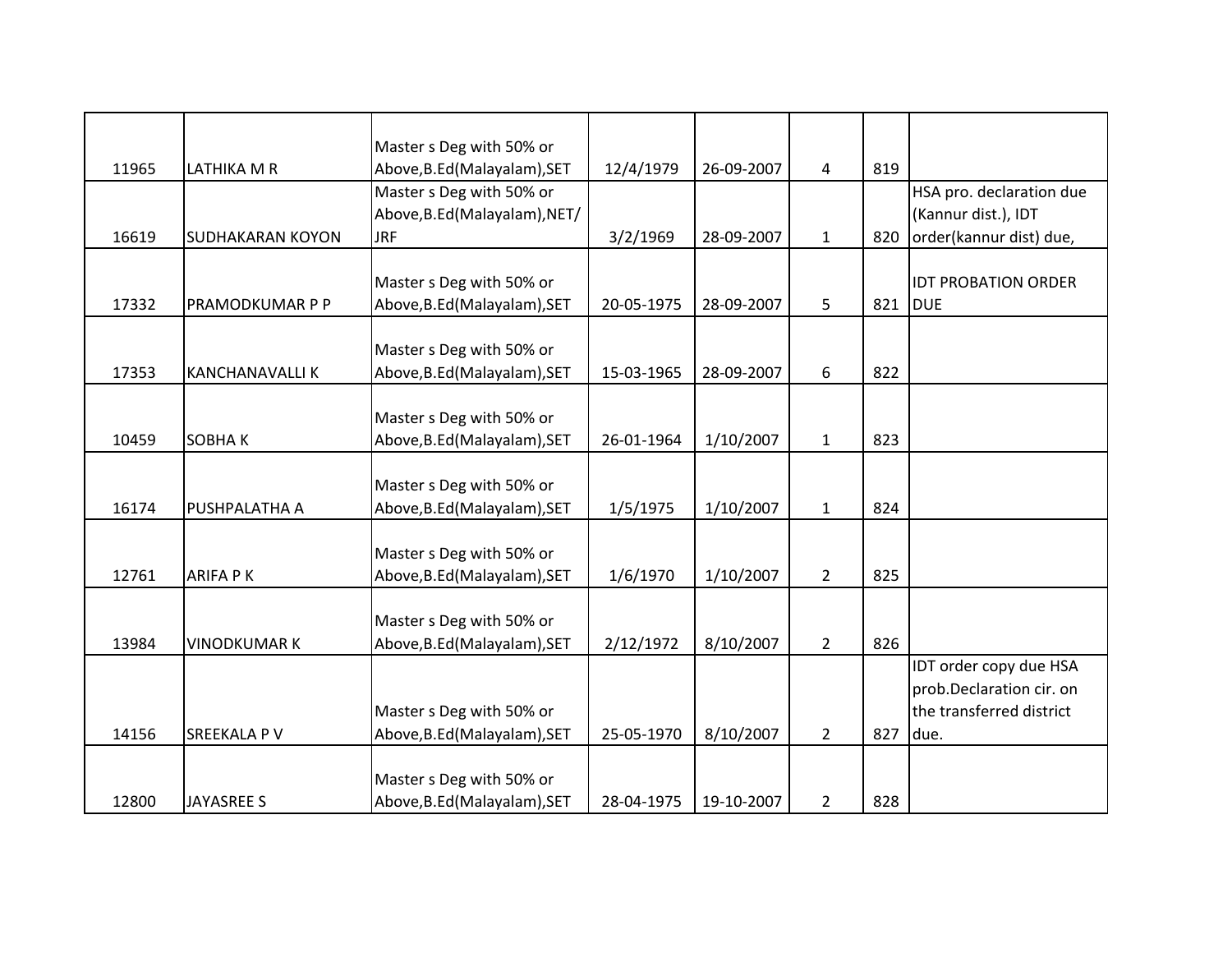|       |                        | Master s Deg with 50% or      |            |            |                |     |                            |
|-------|------------------------|-------------------------------|------------|------------|----------------|-----|----------------------------|
|       |                        | Above, B.Ed (Malayalam), NET/ |            |            |                |     |                            |
| 14391 | <b>JISHAKV</b>         | <b>JRF</b>                    | 4/2/1977   | 22-10-2007 | 17             | 829 |                            |
|       |                        |                               |            |            |                |     |                            |
|       |                        | Master s Deg with 50% or      |            |            |                |     |                            |
| 14648 | PAVITHRAN V            | Above, B.Ed (Malayalam), SET  | 25-02-1970 | 30-10-2007 | 3              | 830 |                            |
|       |                        | Master s Deg with 50% or      |            |            |                |     |                            |
|       |                        | Above, B.Ed (Malayalam), NET/ |            |            |                |     |                            |
| 15581 | SATHISH BABU TV        | <b>JRF</b>                    | 7/5/1972   | 30-10-2007 | 4              | 831 |                            |
|       |                        | Master s Deg with 50% or      |            |            |                |     |                            |
|       |                        | Above, B.Ed (Malayalam), M.Ph |            |            |                |     |                            |
| 14946 | <b>LATHEESH BABU V</b> | il, NET/JRF                   | 18-12-1972 | 30-10-2007 | 5              | 832 |                            |
|       |                        | Master s Deg with 50% or      |            |            |                |     |                            |
|       |                        | Above, B.Ed (Malayalam), SET, |            |            |                |     | PSC advice copy SI No. not |
| 16512 | POORNENDU P            | M.Ed(Malayalam)               | 25-03-1972 | 6/11/2007  | $\overline{2}$ | 833 | clear                      |
|       |                        |                               |            |            |                |     |                            |
|       |                        | Master s Deg with 50% or      |            |            |                |     |                            |
| 10751 | <b>PRIYAPG</b>         | Above, B.Ed (Malayalam), SET  | 24-05-1972 | 9/11/2007  | $\mathbf{1}$   | 834 |                            |
|       |                        |                               |            |            |                |     |                            |
|       |                        | Master s Deg with 50% or      |            |            |                |     |                            |
| 12149 | <b>MANJUPS</b>         | Above, B.Ed (Malayalam), SET  | 25-05-1977 | 9/11/2007  | $\overline{2}$ | 835 |                            |
|       |                        |                               |            |            |                |     |                            |
|       | RENJINI                | Master s Deg with 50% or      |            |            |                |     | HSA probation cir due psc  |
| 18509 | RETNAKUMARIAMMA        | Above, B.Ed (Malayalam), SET  | 31-05-1977 | 9/11/2007  | 3477           | 836 | advice due                 |
|       |                        |                               |            |            |                |     |                            |
|       |                        | Master s Deg with 50% or      |            |            |                |     | Transfer order copy due    |
|       |                        | Above, B.Ed (Malayalam), 10   |            |            |                |     | HSA probation declaration  |
| 18240 | PRIYA C                | year Service as HSA           | 16-06-1972 | 14-11-2007 | 37             | 837 | order copy due             |
|       |                        |                               |            |            |                |     |                            |
|       |                        | Master s Deg with 50% or      |            |            |                |     |                            |
| 17083 | <b>PRABHAVP</b>        | Above, B.Ed (Malayalam), SET  | 5/12/1967  | 16-11-2007 | $\mathbf{1}$   | 838 | <b>IDT</b> probation due   |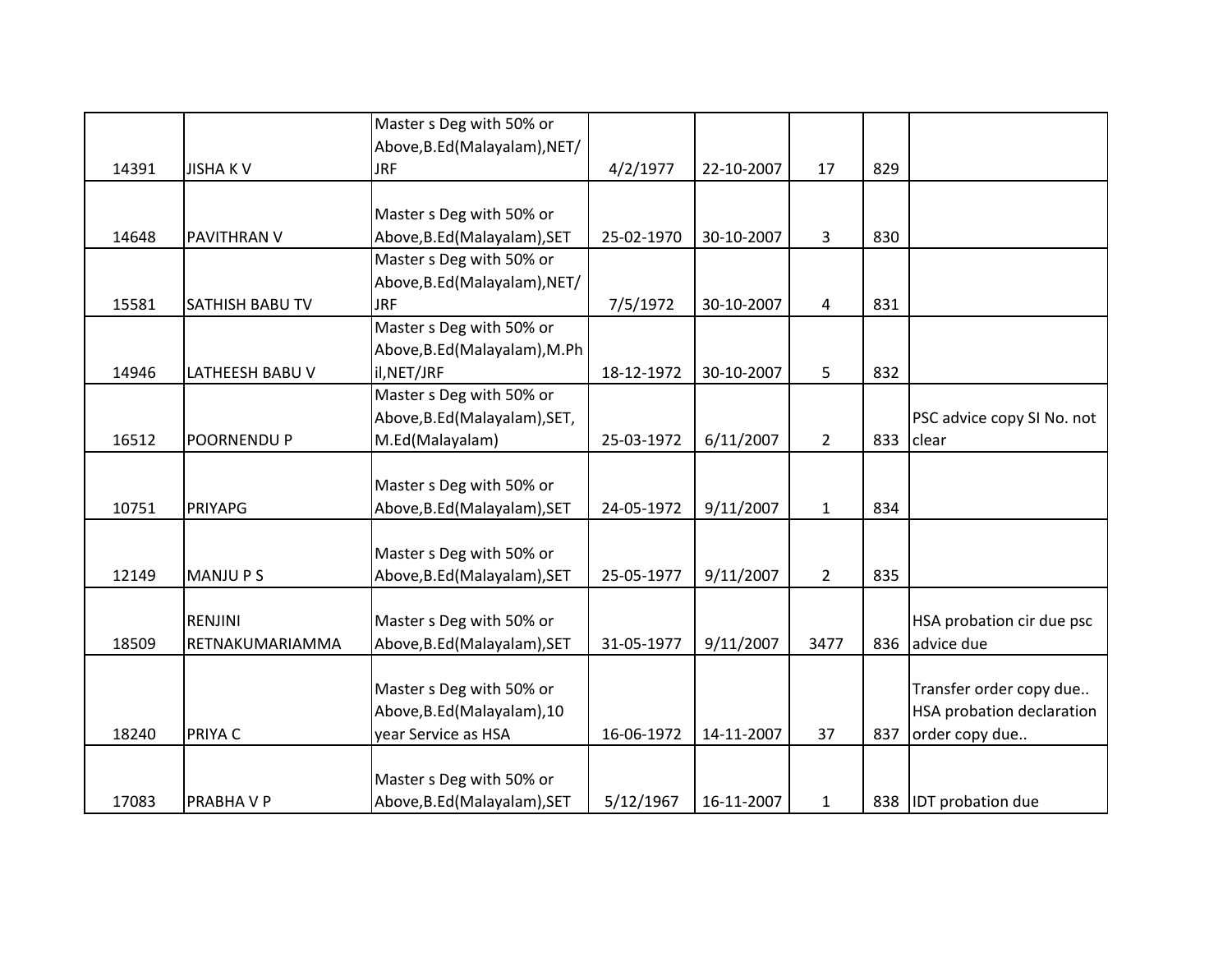|       |                        | Master s Deg with 50% or        |            |            |                |     |                     |
|-------|------------------------|---------------------------------|------------|------------|----------------|-----|---------------------|
|       |                        | Above, B.Ed (Malayalam), SET, 1 |            |            |                |     |                     |
| 13126 | <b>SUDHA MARIANGAT</b> | 0 year Service as HSA           | 25-05-1973 | 16-11-2007 | $\overline{2}$ | 839 |                     |
|       |                        |                                 |            |            |                |     |                     |
|       |                        | Master s Deg with 50% or        |            |            |                |     |                     |
| 10201 | <b>SASINDRADAS E</b>   | Above, B.Ed (Malayalam), SET    | 1/6/1967   | 16-11-2007 | 6              | 840 |                     |
|       |                        |                                 |            |            |                |     |                     |
|       |                        | Master s Deg with 50% or        |            |            |                |     |                     |
| 13005 | <b>SEKIYA N</b>        | Above, B.Ed (Malayalam), SET    | 18-11-1969 | 17-11-2007 | $\mathbf{1}$   | 841 |                     |
|       |                        |                                 |            |            |                |     |                     |
|       | <b>K SANKARAN</b>      | Master s Deg with 50% or        |            |            |                |     |                     |
| 17454 | <b>NAMBOODIRI</b>      | Above, B.Ed (Malayalam), SLET   | 9/5/1972   | 17-11-2007 | 4              | 842 |                     |
|       |                        |                                 |            |            |                |     |                     |
|       |                        | Master s Deg with 50% or        |            |            |                |     |                     |
| 13038 | PREMOL P               | Above, B.Ed (Malayalam), SET    | 21-05-1975 | 23-11-2007 | $\mathbf{1}$   | 843 |                     |
|       |                        | Master s Deg with 50% or        |            |            |                |     |                     |
|       |                        | Above, B.Ed (Malayalam), NET/   |            |            |                |     |                     |
| 11724 | <b>RAJASREE V</b>      | <b>JRF</b>                      | 6/5/1976   | 23-11-2007 | 3              | 844 |                     |
|       |                        |                                 |            |            |                |     |                     |
|       |                        | Master s Deg with 50% or        |            |            |                |     |                     |
| 17862 | RASEENA H              | Above, B.Ed (Malayalam), SET    | 27-05-1973 | 28-11-2007 | $\mathbf{1}$   | 845 |                     |
|       |                        |                                 |            |            |                |     |                     |
|       |                        | Master s Deg with 50% or        |            |            |                |     |                     |
| 13057 | <b>BINDUMD</b>         | Above, B.Ed (Malayalam), SET    | 8/1/1976   | 28-11-2007 | $\overline{2}$ | 846 |                     |
|       |                        | Master s Deg with 50% or        |            |            |                |     |                     |
|       |                        | Above, B.Ed (Malayalam), SET,   |            |            |                |     |                     |
| 12341 | <b>UNNIKRISHNAN G</b>  | NET/JRF                         | 1/5/1980   | 28-11-2007 | $\overline{2}$ | 847 | psc advice copy due |
|       |                        |                                 |            |            |                |     |                     |
|       |                        | Master s Deg with 50% or        |            |            |                |     |                     |
| 14454 | <b>MINIMOL SASI</b>    | Above, B.Ed (Malayalam), SET    | 7/2/1978   | 30-11-2007 | $\mathbf{1}$   | 848 |                     |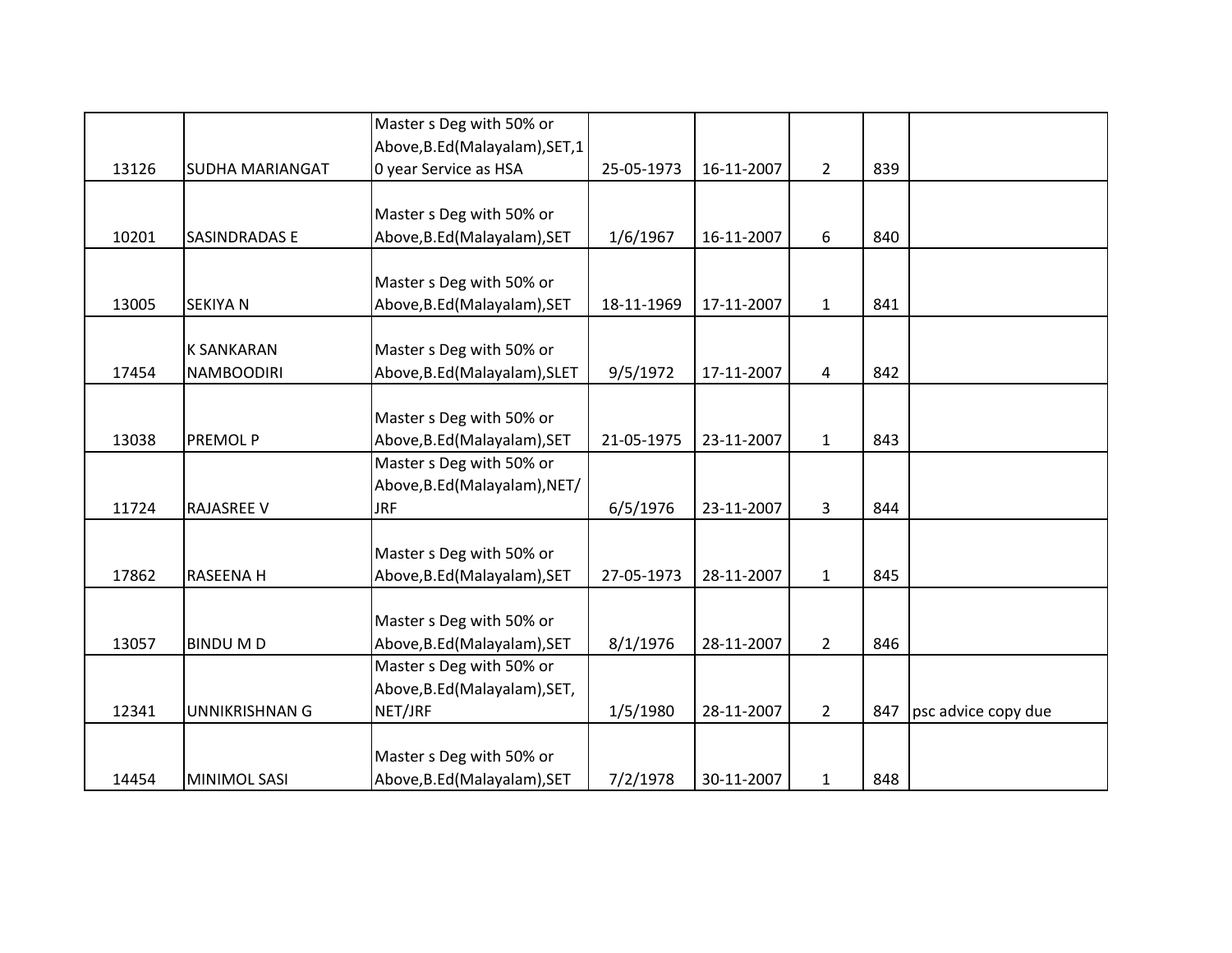|       |                      | Master s Deg with 50% or                                 |            |            |                |     |  |
|-------|----------------------|----------------------------------------------------------|------------|------------|----------------|-----|--|
| 12231 | <b>ALPHONSA JOHN</b> | Above, B.Ed (Malayalam), SET                             | 11/11/1977 | 30-11-2007 | $\mathbf{1}$   | 849 |  |
|       |                      |                                                          |            |            |                |     |  |
| 11820 | <b>K PRASEETHA</b>   | Master s Deg with 50% or<br>Above, B.Ed (Malayalam), SET | 25-05-1972 | 4/12/2007  | $\mathbf{1}$   | 850 |  |
|       |                      |                                                          |            |            |                |     |  |
|       |                      | Master s Deg with 50% or                                 |            |            |                |     |  |
| 15570 | RADHAKRISHNAN P V    | Above, B.Ed (Malayalam), SET                             | 25-05-1962 | 5/12/2007  | $\overline{2}$ | 851 |  |
|       |                      |                                                          |            |            |                |     |  |
|       |                      | Master s Deg with 50% or                                 |            |            |                |     |  |
| 13710 | PRAKASHKUMAR P V     | Above, B.Ed (Malayalam), SET                             | 3/5/1971   | 5/12/2007  | 8              | 852 |  |
|       |                      |                                                          |            |            |                |     |  |
|       |                      | Master s Deg with 50% or                                 |            |            |                |     |  |
| 10474 | SATHEESAN P          | Above, B.Ed (Malayalam), SET                             | 21-12-1972 | 5/12/2007  | 11             | 853 |  |
|       |                      |                                                          |            |            |                |     |  |
|       |                      | Master s Deg with 50% or                                 |            |            |                |     |  |
| 13046 | MISIRIYA BEEVI K H   | Above, B.Ed (Malayalam), SET                             | 2/11/1970  | 6/12/2007  | $\mathbf{1}$   | 854 |  |
|       |                      | Master s Deg with 50% or                                 |            |            |                |     |  |
| 14461 | PRIYA ARAVIND        | Above, B.Ed (Malayalam), NET/<br><b>JRF</b>              | 25-05-1971 | 6/12/2007  | $\mathbf{1}$   | 855 |  |
|       |                      |                                                          |            |            |                |     |  |
|       |                      | Master s Deg with 50% or                                 |            |            |                |     |  |
| 13210 | PRIYA A              | Above, B.Ed (Malayalam), SET                             | 18-04-1975 | 6/12/2007  | 4              | 856 |  |
|       |                      |                                                          |            |            |                |     |  |
|       |                      | Master s Deg with 50% or                                 |            |            |                |     |  |
| 15059 | <b>SUDHAVB</b>       | Above, B.Ed (Malayalam), SET                             | 24-04-1970 | 10/12/2007 | 390            | 857 |  |
|       |                      | Master s Deg with 50% or                                 |            |            |                |     |  |
|       |                      | Above, B.Ed (Malayalam), NET/                            |            |            |                |     |  |
| 15210 | SARITHA PV           | <b>JRF</b>                                               | 25-05-1975 | 21-12-2007 | $\mathbf{1}$   | 858 |  |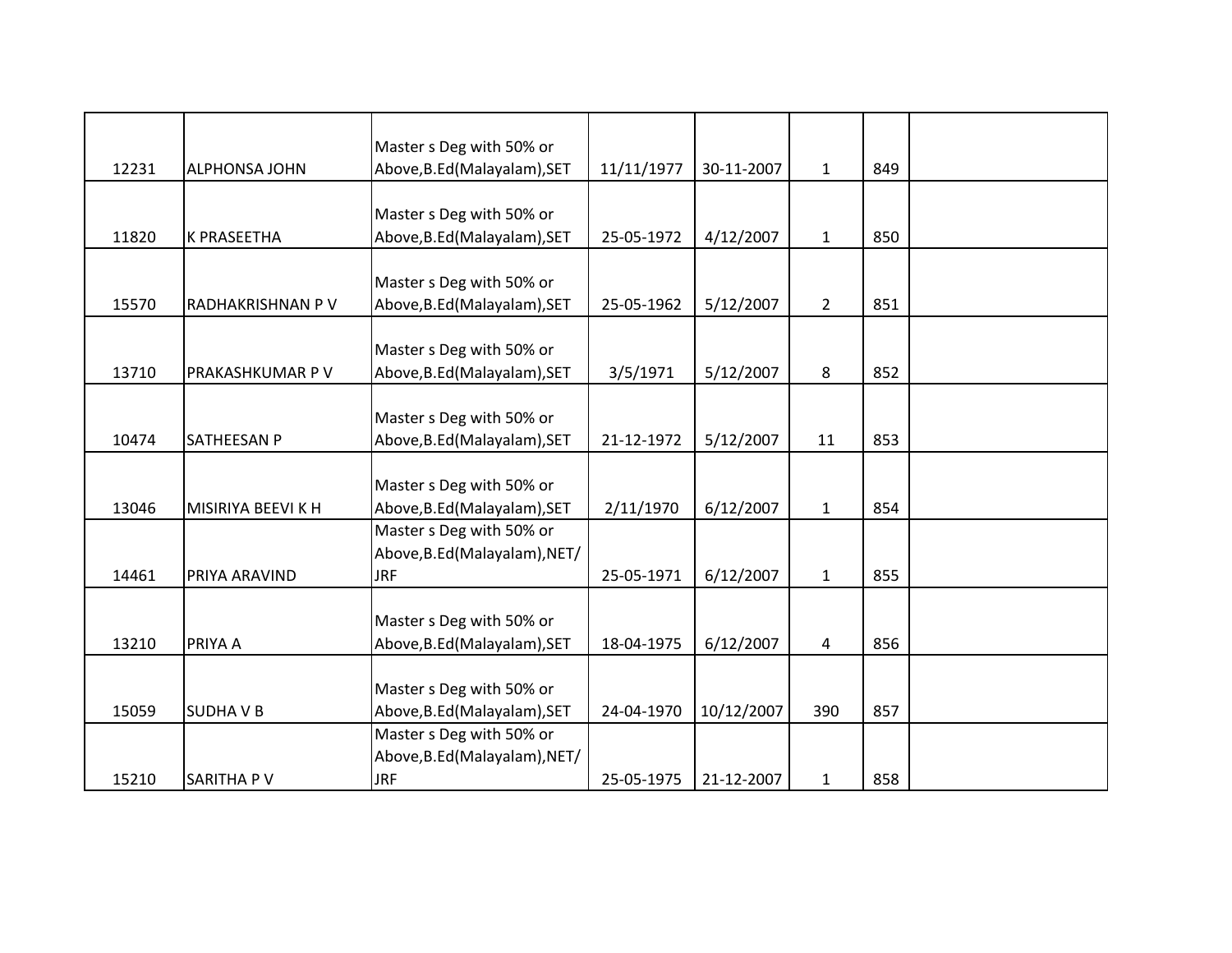|       |                       | Master s Deg with 50% or      |            |            |                |     |  |
|-------|-----------------------|-------------------------------|------------|------------|----------------|-----|--|
| 16245 | <b>HEMA THOMAS C</b>  | Above, B.Ed (Malayalam), SET  | 26-10-1972 | 1/1/2008   | $\overline{2}$ | 859 |  |
|       |                       |                               |            |            |                |     |  |
|       |                       | Master s Deg with 50% or      |            |            |                |     |  |
| 12526 | <b>SINDHUK</b>        | Above, B.Ed (Malayalam), SET  | 26-05-1977 | 1/1/2008   | 4              | 860 |  |
|       |                       |                               |            |            |                |     |  |
|       |                       | Master s Deg with 50% or      |            |            |                |     |  |
| 11229 | <b>SHERLIPS</b>       | Above, B.Ed (Malayalam), SET  | 30-05-1968 | 10/1/2008  | $\mathbf{1}$   | 861 |  |
|       |                       | Master s Deg with 50% or      |            |            |                |     |  |
|       |                       | Above, B.Ed (Malayalam), NET/ |            |            |                |     |  |
| 11931 | MINI U                | <b>JRF</b>                    | 8/3/1976   | 10/1/2008  | 4              | 862 |  |
|       |                       |                               |            |            |                |     |  |
|       |                       | Master s Deg with 50% or      |            |            |                |     |  |
| 16629 | <b>SHAIJU S S</b>     | Above, B.Ed (Malayalam), SET  | 31-05-1976 | 10/1/2008  | 5              | 863 |  |
|       |                       |                               |            |            |                |     |  |
|       |                       | Master s Deg with 50% or      |            |            |                |     |  |
| 14687 | SABEENA MS            | Above, B.Ed (Malayalam), SET  | 30-05-1974 | 10/1/2008  | $\overline{7}$ | 864 |  |
|       |                       |                               |            |            |                |     |  |
|       |                       | Master s Deg with 50% or      |            |            |                |     |  |
| 11926 | <b>REMADEVI V</b>     | Above, B.Ed (Malayalam), SET  | 7/5/1977   | 11/1/2008  | $\mathbf 1$    | 865 |  |
|       |                       |                               |            |            |                |     |  |
|       |                       | Master s Deg with 50% or      |            |            |                |     |  |
| 16353 | <b>RASEENAKS</b>      | Above, B.Ed (Malayalam), SET  | 14-04-1978 | 15-01-2008 | $\mathbf{1}$   | 866 |  |
|       |                       |                               |            |            |                |     |  |
|       |                       | Master s Deg with 50% or      |            |            |                |     |  |
| 12183 | <b>NILEENAS</b>       | Above, B.Ed (Malayalam), SET  | 23-05-1973 | 15-01-2008 | $\overline{7}$ | 867 |  |
|       |                       |                               |            |            |                |     |  |
|       |                       | Master s Deg with 50% or      |            |            |                |     |  |
| 13621 | <b>JIJI EMANUAL T</b> | Above, B.Ed (Malayalam), SET  | 1/5/1979   | 15-01-2008 | 8              | 868 |  |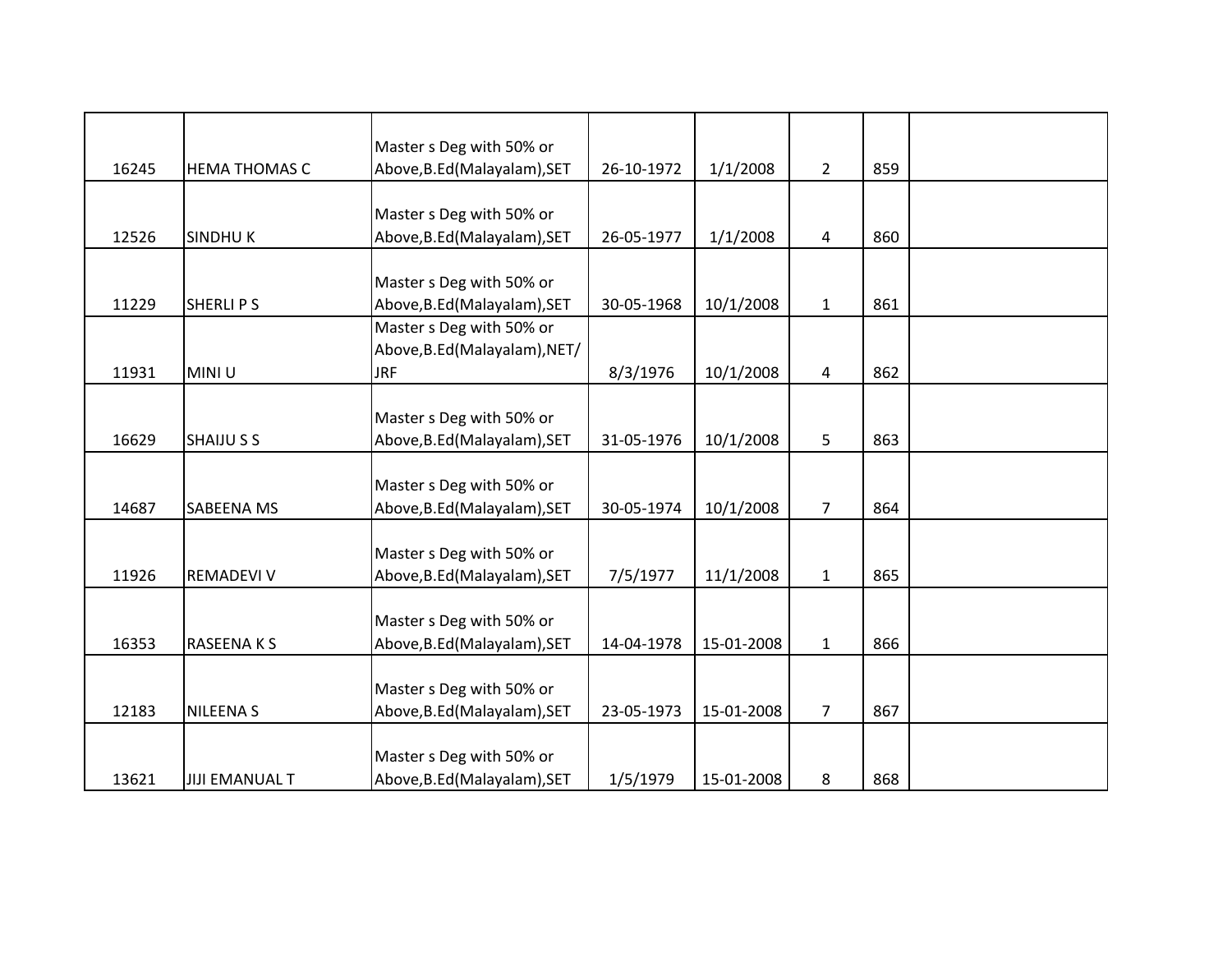|       |                     | Master s Deg with 50% or      |            |            |                |     |                            |
|-------|---------------------|-------------------------------|------------|------------|----------------|-----|----------------------------|
| 16249 | VASUDEVAN V M       | Above, B.Ed (Malayalam), SET  | 20-05-1969 | 15-01-2008 | 9              | 869 |                            |
|       |                     |                               |            |            |                |     |                            |
|       |                     | Master s Deg with 50% or      |            |            |                |     |                            |
| 14175 | PREETHY V G         | Above, B.Ed (Malayalam), SET  | 14-11-1975 | 15-01-2008 | 11             | 870 |                            |
|       |                     |                               |            |            |                |     |                            |
|       |                     | Master s Deg with 50% or      |            |            |                |     |                            |
|       |                     | Above, B.Ed (Malayalam), SET, |            |            |                |     |                            |
| 18209 | SANOJ M R           | M.Ed(Malayalam), NET/JRF      | 14-03-1976 | 15-01-2008 | 12             | 871 |                            |
|       |                     |                               |            |            |                |     |                            |
|       |                     | Master s Deg with 50% or      |            |            |                |     |                            |
| 11397 | PRINCY OF           | Above, B.Ed (Malayalam), SET  | 10/10/1978 | 15-01-2008 | 4486           | 872 |                            |
|       |                     | Master s Deg with 50% or      |            |            |                |     |                            |
|       |                     | Above, B.Ed (Malayalam), SET, |            |            |                |     |                            |
| 13842 | SHAILAJA KUMARI S   | NET/JRF                       | 30-05-1968 | 22-01-2008 | $\mathbf{1}$   | 873 | service cir due            |
|       |                     |                               |            |            |                |     |                            |
|       |                     | Master s Deg with 50% or      |            |            |                |     |                            |
| 15495 | <b>SHYLAJA CK</b>   | Above, B.Ed (Malayalam), SET  | 25-05-1971 | 31-01-2008 | $\overline{2}$ | 874 |                            |
|       |                     |                               |            |            |                |     |                            |
|       |                     | Master s Deg with 50% or      |            |            |                |     |                            |
| 11359 | SRIKUMAR I C        | Above, B.Ed (Malayalam), SET  | 15-05-1968 | 31-01-2008 | 3              | 875 |                            |
|       |                     |                               |            |            |                |     |                            |
|       |                     | Master s Deg with 50% or      |            |            |                |     |                            |
| 11900 | <b>RAJASREE V</b>   | Above, B.Ed (Malayalam), SET  | 30-05-1966 | 31-01-2008 | 3              | 876 |                            |
|       |                     |                               |            |            |                |     |                            |
|       |                     | Master s Deg with 50% or      |            |            |                |     |                            |
| 13214 | SREEJITH J          | Above, B.Ed (Malayalam), SET  | 2/5/1973   | 31-01-2008 | 9              | 877 |                            |
|       |                     |                               |            |            |                |     | psc advice copy            |
|       |                     | Master s Deg with 50% or      |            |            |                |     | due, probation declaration |
| 14877 | <b>MANIKANTAN P</b> | Above, B.Ed (Malayalam), SET  | 17-05-1970 | 31-01-2008 | 9              | 878 | certi due,                 |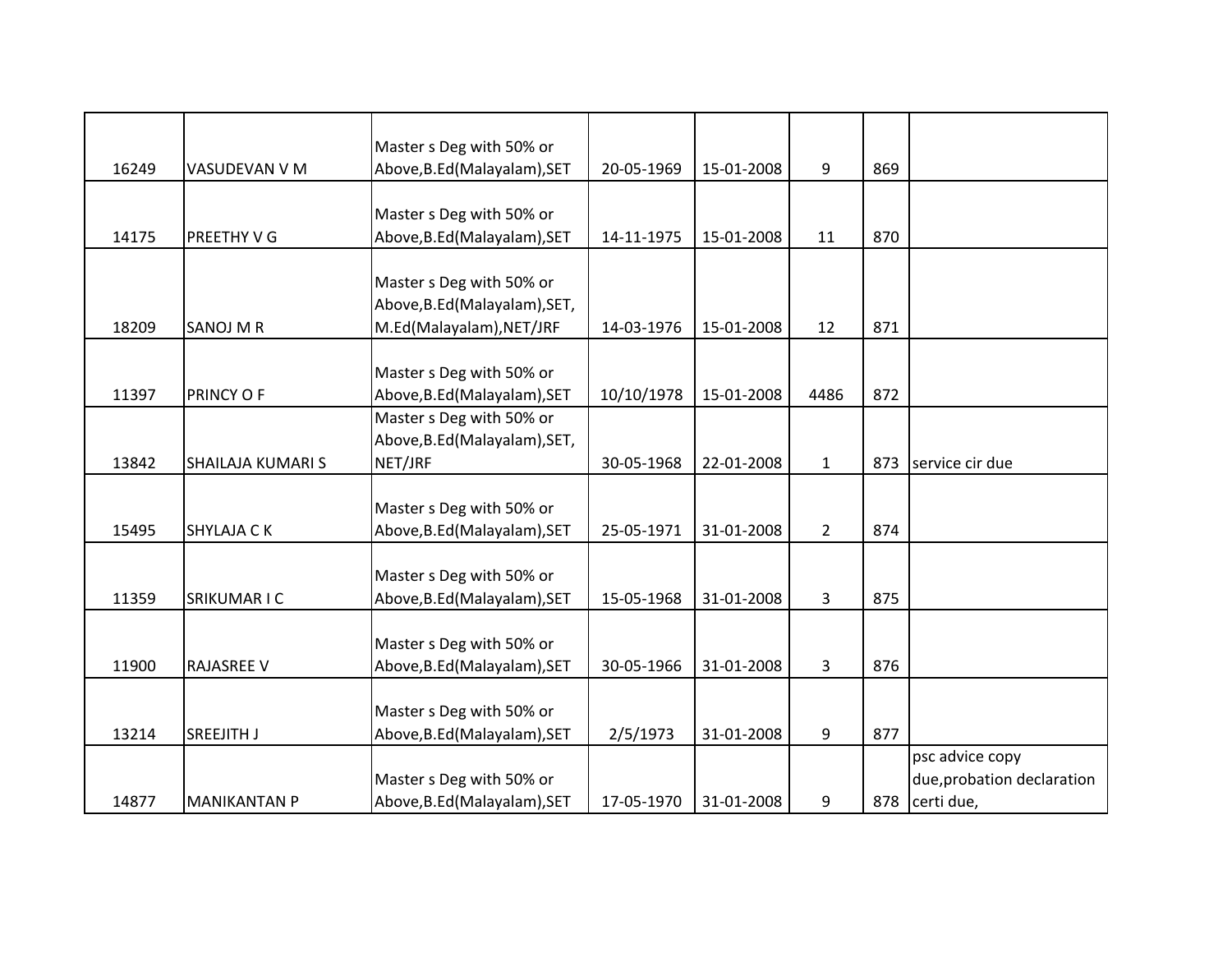|       |                         | Master s Deg with 50% or      |            |            |                |     |                         |
|-------|-------------------------|-------------------------------|------------|------------|----------------|-----|-------------------------|
| 13770 | <b>MARIAM BEEVI M</b>   | Above, B.Ed (Malayalam), SET  | 27-03-1968 | 4/2/2008   | $\mathbf{1}$   | 879 |                         |
|       |                         |                               |            |            |                |     |                         |
|       |                         | Master s Deg with 50% or      |            |            |                |     |                         |
| 14492 | <b>SREELETHAT</b>       | Above, B.Ed (Malayalam), SET  | 31-05-1971 | 4/2/2008   | $2^{\circ}$    | 880 |                         |
|       |                         | Master s Deg with 50% or      |            |            |                |     |                         |
|       |                         |                               |            |            |                |     |                         |
| 13190 | SAJITH KUMAR PM         | Above, B.Ed (Malayalam), SET  | 25-05-1974 | 5/2/2008   | $\mathbf{1}$   | 881 |                         |
|       |                         | Master s Deg with 50% or      |            |            |                |     |                         |
| 16965 | <b>MINIKS</b>           | Above, B.Ed (Malayalam), SET  | 22-05-1978 | 6/2/2008   | 14             | 882 |                         |
|       |                         |                               |            |            |                |     |                         |
|       |                         | Master s Deg with 50% or      |            |            |                |     |                         |
| 11284 | ABDUL JABBAR P          | Above, B.Ed (Malayalam), SET  | 15-04-1978 | 16-02-2008 | $\mathbf{1}$   | 883 | Masters degree cir. due |
|       |                         |                               |            |            |                |     |                         |
|       |                         | Master s Deg with 50% or      |            |            |                |     |                         |
| 11792 | <b>SREEKALA M P</b>     | Above, B.Ed (Malayalam), SET  | 5/3/1977   | 16-02-2008 | 4              | 884 |                         |
|       |                         |                               |            |            |                |     |                         |
|       |                         | Master s Deg with 50% or      |            |            |                |     |                         |
| 13734 | <b>RAJEEV K R</b>       | Above, B.Ed (Malayalam), SET  | 28-05-1977 | 16-02-2008 | 6              | 885 |                         |
|       |                         |                               |            |            |                |     |                         |
|       |                         | Master s Deg with 50% or      |            |            |                |     |                         |
|       |                         | Above, B.Ed (Malayalam), SET, |            |            |                |     |                         |
| 12508 | <b>ASHOK A DCRUZ</b>    | M.Ed(Malayalam), NET/JRF      | 15-04-1978 | 16-02-2008 | $\overline{7}$ | 886 |                         |
|       |                         | Master s Deg with 50% or      |            |            |                |     |                         |
|       |                         | Above, B.Ed (Malayalam), NET/ |            |            |                |     |                         |
| 10483 | <b>SMITHA A S</b>       | <b>JRF</b>                    | 31-05-1979 | 21-02-2008 | 41             | 887 |                         |
|       |                         | Master s Deg with 50% or      |            |            |                |     |                         |
|       |                         | Above, B.Ed (Malayalam), M.Ph |            |            |                |     |                         |
| 15299 | SARAMMA THANKACHAN   il |                               | 14-02-1960 | 23-02-2008 | $\overline{2}$ | 888 |                         |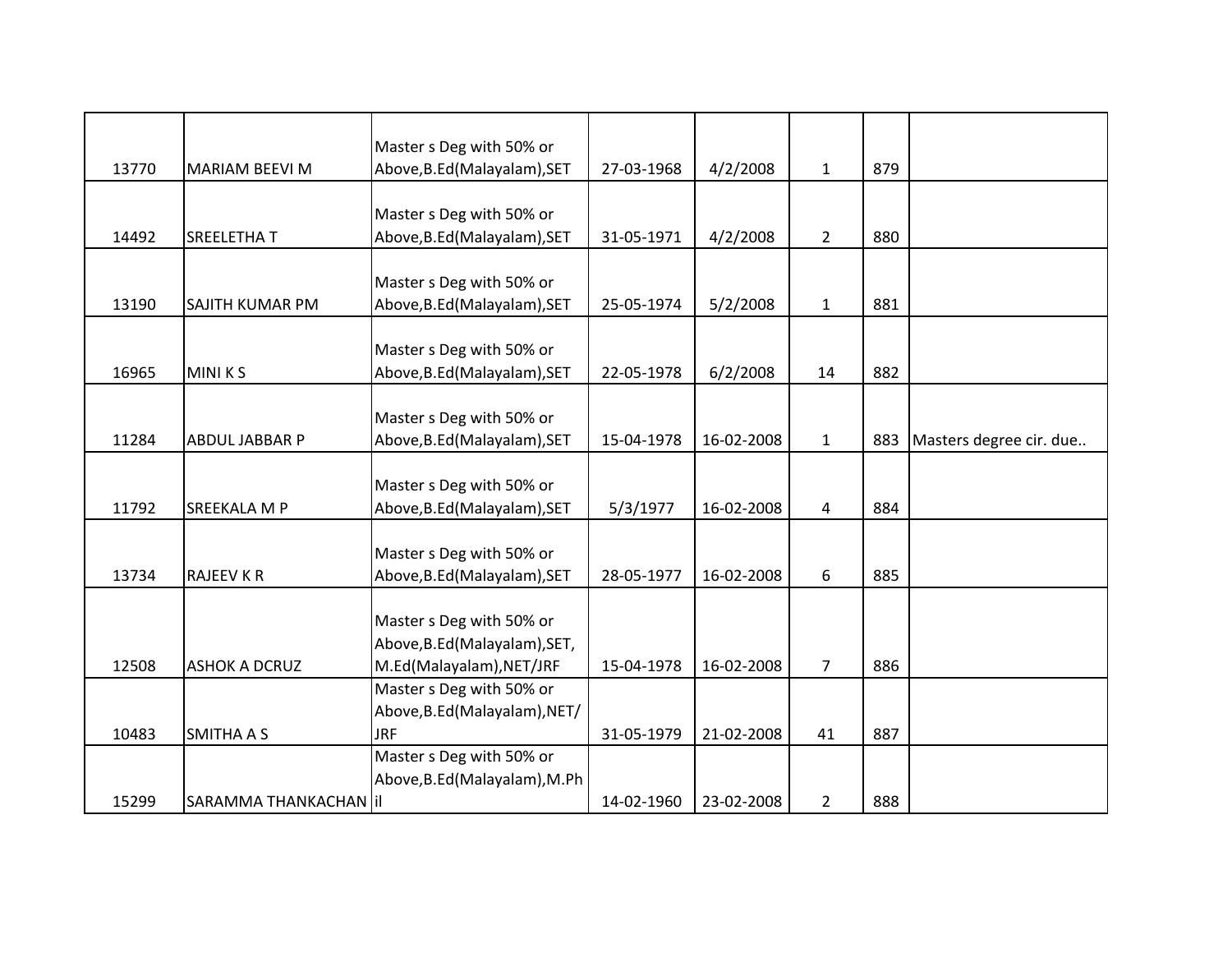|       |                          | Master s Deg with 50% or      |            |            |                |     |  |
|-------|--------------------------|-------------------------------|------------|------------|----------------|-----|--|
| 12644 | <b>HARIDASAN P</b>       | Above, B.Ed (Malayalam), SET  | 26-05-1975 | 26-02-2008 | $\mathbf{1}$   | 889 |  |
|       |                          |                               |            |            |                |     |  |
|       |                          | Master s Deg with 50% or      |            |            |                |     |  |
| 14875 | <b>SHAMIMOL R</b>        | Above, B.Ed (Malayalam), SET  | 26-03-1978 | 26-02-2008 | 3              | 890 |  |
|       |                          | Master s Deg with 50% or      |            |            |                |     |  |
|       |                          | Above, B.Ed (Malayalam), NET/ |            |            |                |     |  |
| 13868 | <b>MANJU UR</b>          | <b>JRF</b>                    | 26-05-1980 | 26-02-2008 | 4              | 891 |  |
|       |                          |                               |            |            |                |     |  |
|       |                          | Master s Deg with 50% or      |            |            |                |     |  |
| 13064 | SAJITHA C                | Above, B.Ed (Malayalam), SET  | 6/6/1976   | 26-02-2008 | 5              | 892 |  |
|       |                          |                               |            |            |                |     |  |
|       |                          | Master s Deg with 50% or      |            |            |                |     |  |
| 10719 | <b>MANOJAN PV</b>        | Above, B.Ed (Malayalam), SET  | 1/5/1971   | 26-02-2008 | 6              | 893 |  |
|       |                          |                               |            |            |                |     |  |
|       |                          | Master s Deg with 50% or      |            |            |                |     |  |
| 15403 | PREETHA R                | Above, B.Ed (Malayalam), SET  | 1/5/1980   | 26-02-2008 | $\overline{7}$ | 894 |  |
|       |                          |                               |            |            |                |     |  |
|       |                          | Master s Deg with 50% or      |            |            |                |     |  |
| 12085 | <b>HARI NARAYANAN K</b>  | Above, B.Ed (Malayalam), SET  | 9/12/1977  | 26-02-2008 | 9              | 895 |  |
|       |                          |                               |            |            |                |     |  |
|       |                          | Master s Deg with 50% or      |            |            |                |     |  |
| 13094 | <b>SASILEKHAM</b>        | Above, B.Ed (Malayalam), SET  | 11/1/1976  | 28-02-2008 | $\overline{2}$ | 896 |  |
|       |                          |                               |            |            |                |     |  |
|       |                          | Master s Deg with 50% or      |            |            |                |     |  |
| 11952 | <b>ISMAIL POOTHANARI</b> | Above, B.Ed (Malayalam), SET  | 9/7/1969   | 3/3/2008   | $\mathbf{1}$   | 897 |  |
|       |                          |                               |            |            |                |     |  |
|       |                          | Master s Deg with 50% or      |            |            |                |     |  |
| 16905 | <b>SUDHA A</b>           | Above, B.Ed (Malayalam), SET  | 10/4/1972  | 3/3/2008   | 3              | 898 |  |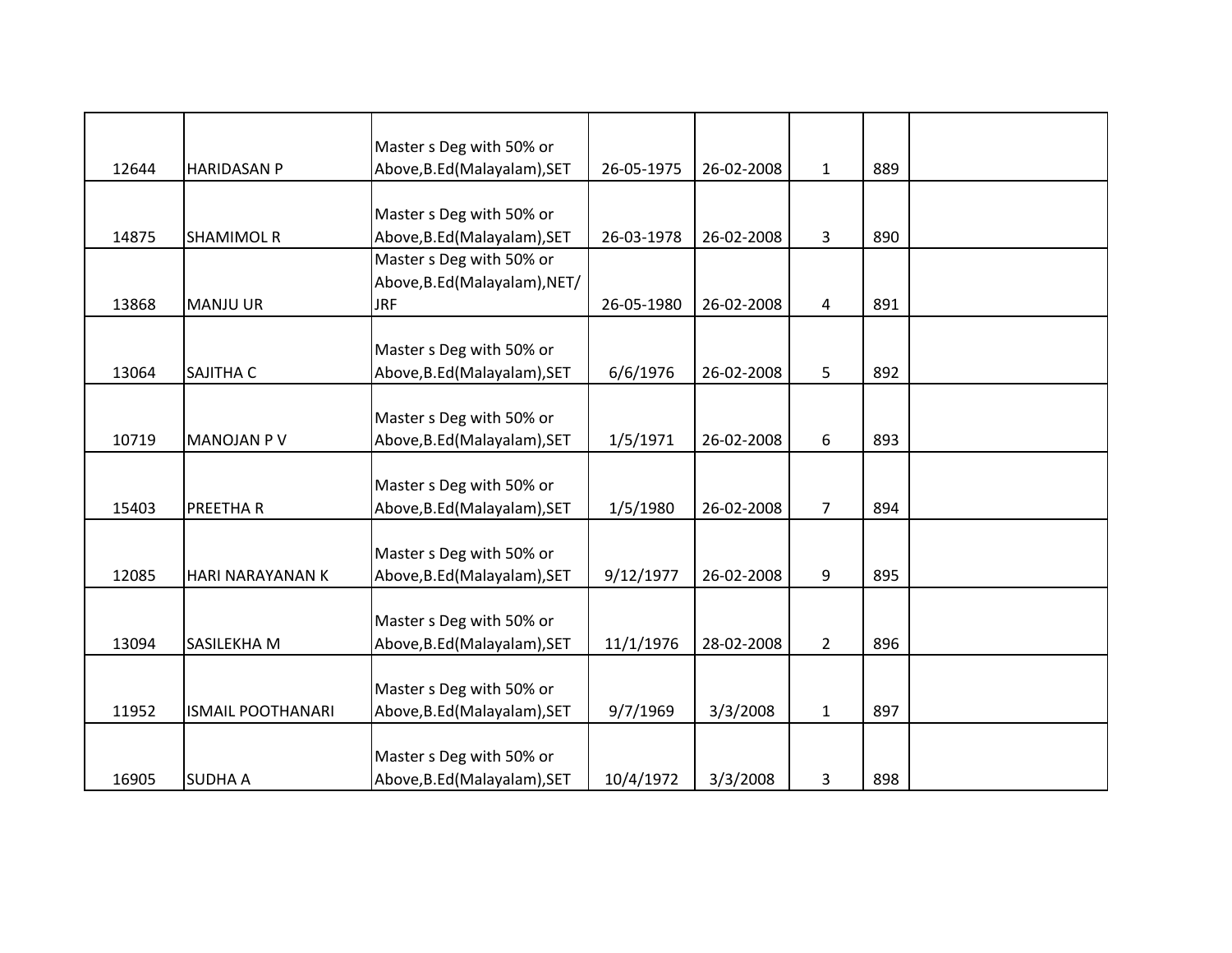|       |                      | Master s Deg with 50% or      |            |            |                |     |  |
|-------|----------------------|-------------------------------|------------|------------|----------------|-----|--|
| 13052 | <b>PRIJI S</b>       | Above, B.Ed (Malayalam), SET  | 2/2/1975   | 3/3/2008   | 110            | 899 |  |
|       |                      |                               |            |            |                |     |  |
|       |                      | Master s Deg with 50% or      |            |            |                |     |  |
| 12866 | <b>P SAJEEV</b>      | Above, B.Ed (Malayalam), SET  | 25-05-1972 | 6/5/2008   | $\mathbf{1}$   | 900 |  |
|       |                      | Master s Deg with 50% or      |            |            |                |     |  |
|       |                      | Above, B.Ed (Malayalam), SET, |            |            |                |     |  |
| 12497 | <b>MANJU R AFSAL</b> | NET/JRF                       | 31-05-1975 | 13-05-2008 | $\mathbf{1}$   | 901 |  |
|       |                      |                               |            |            |                |     |  |
|       |                      | Master s Deg with 50% or      |            |            |                |     |  |
| 10788 | <b>SHEENA A H</b>    | Above, B.Ed (Malayalam), SET  | 30-05-1976 | 16-05-2008 | $\overline{2}$ | 902 |  |
|       |                      |                               |            |            |                |     |  |
|       |                      | Master s Deg with 50% or      |            |            |                |     |  |
| 13492 | <b>RAJASREE P S</b>  | Above, B.Ed (Malayalam), SET  | 30-05-1968 | 17-05-2008 | 3              | 903 |  |
|       |                      |                               |            |            |                |     |  |
|       |                      | Master s Deg with 50% or      |            |            |                |     |  |
| 10400 | <b>SUJATHA D</b>     | Above, B.Ed (Malayalam), SET  | 13-05-1974 | 21-05-2008 | $\overline{2}$ | 904 |  |
|       |                      |                               |            |            |                |     |  |
|       |                      | Master s Deg with 50% or      |            |            |                |     |  |
| 15800 | <b>MINIS</b>         | Above, B.Ed (Malayalam), SET  | 9/1/1968   | 21-05-2008 | 4              | 905 |  |
|       |                      |                               |            |            |                |     |  |
|       |                      | Master s Deg with 50% or      |            |            |                |     |  |
| 13509 | SINI G S             | Above, B.Ed (Malayalam), SET  | 27-05-1978 | 21-05-2008 | 7 <sup>1</sup> | 906 |  |
|       |                      |                               |            |            |                |     |  |
|       |                      | Master s Deg with 50% or      |            |            |                |     |  |
| 10053 | <b>RAKHEE AMBI</b>   | Above, B.Ed (Malayalam), SET  | 5/5/1974   | 21-05-2008 | 8              | 907 |  |
|       |                      | Master s Deg with 50% or      |            |            |                |     |  |
|       |                      | Above, B.Ed (Malayalam), NET/ |            |            |                |     |  |
| 13634 | <b>SOBHA G</b>       | <b>JRF</b>                    | 30-05-1975 | 21-05-2008 | 9              | 908 |  |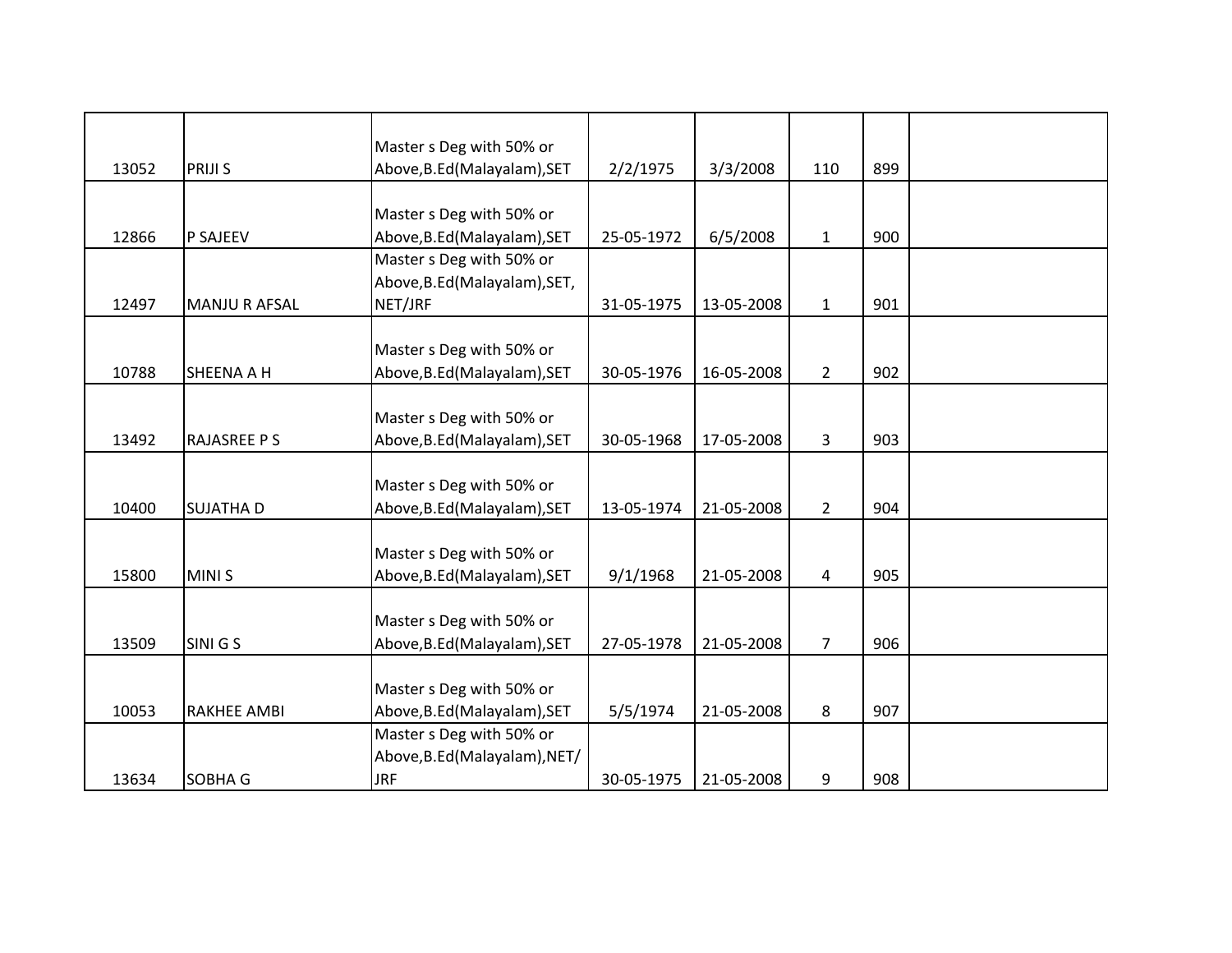|       |                       | Master s Deg with 50% or      |            |            |                |     |  |
|-------|-----------------------|-------------------------------|------------|------------|----------------|-----|--|
| 16261 | <b>SUJAK</b>          | Above, B.Ed (Malayalam), SET  | 22-05-1972 | 21-05-2008 | 10             | 909 |  |
|       |                       |                               |            |            |                |     |  |
|       |                       | Master s Deg with 50% or      |            |            |                |     |  |
| 13407 | <b>GIRISH KUMAR E</b> | Above, B.Ed (Malayalam), SET  | 11/5/1975  | 28-05-2008 | $\overline{2}$ | 910 |  |
|       |                       |                               |            |            |                |     |  |
|       |                       | Master s Deg with 50% or      |            |            |                |     |  |
| 17486 | <b>INDU P BABY</b>    | Above, B.Ed (Malayalam), SET  | 19-10-1978 | 28-05-2008 | 5              | 911 |  |
|       |                       |                               |            |            |                |     |  |
|       |                       | Master s Deg with 50% or      |            |            |                |     |  |
| 13413 | <b>SUMIYYA M</b>      | Above, B.Ed (Malayalam), SET  | 22-01-1978 | 28-05-2008 | 6              | 912 |  |
|       |                       |                               |            |            |                |     |  |
|       |                       | Master s Deg with 50% or      |            |            |                |     |  |
| 11907 | PRAMODKUMAR E         | Above, B.Ed (Malayalam), SET  | 31-05-1973 | 28-05-2008 | 8              | 913 |  |
|       |                       |                               |            |            |                |     |  |
|       |                       | Master s Deg with 50% or      |            |            |                |     |  |
| 12999 | <b>SUHARA S</b>       | Above, B.Ed (Malayalam), SET  | 18-05-1974 | 31-05-2008 | $\mathbf{1}$   | 914 |  |
|       |                       | Master s Deg with 50% or      |            |            |                |     |  |
|       |                       | Above, B.Ed (Malayalam), SET, |            |            |                |     |  |
| 16098 | PRAMOD K              | NET/JRF                       | 2/4/1977   | 31-05-2008 | 3              | 915 |  |
|       |                       |                               |            |            |                |     |  |
|       |                       | Master s Deg with 50% or      |            |            |                |     |  |
| 17228 | <b>RAJESH V R</b>     | Above, B.Ed (Malayalam), SET  | 29-05-1974 | 7/6/2008   | $\overline{2}$ | 916 |  |
|       |                       |                               |            |            |                |     |  |
|       |                       | Master s Deg with 50% or      |            |            |                |     |  |
| 16652 | <b>ZEENATHY</b>       | Above, B.Ed (Malayalam), SET  | 28-09-1970 | 10/6/2008  | 3              | 917 |  |
|       |                       |                               |            |            |                |     |  |
|       |                       | Master s Deg with 50% or      |            |            |                |     |  |
| 18044 | MANJUSHA V B          | Above, B.Ed (Malayalam), SET  | 28-03-1976 | 10/6/2008  | 5              | 918 |  |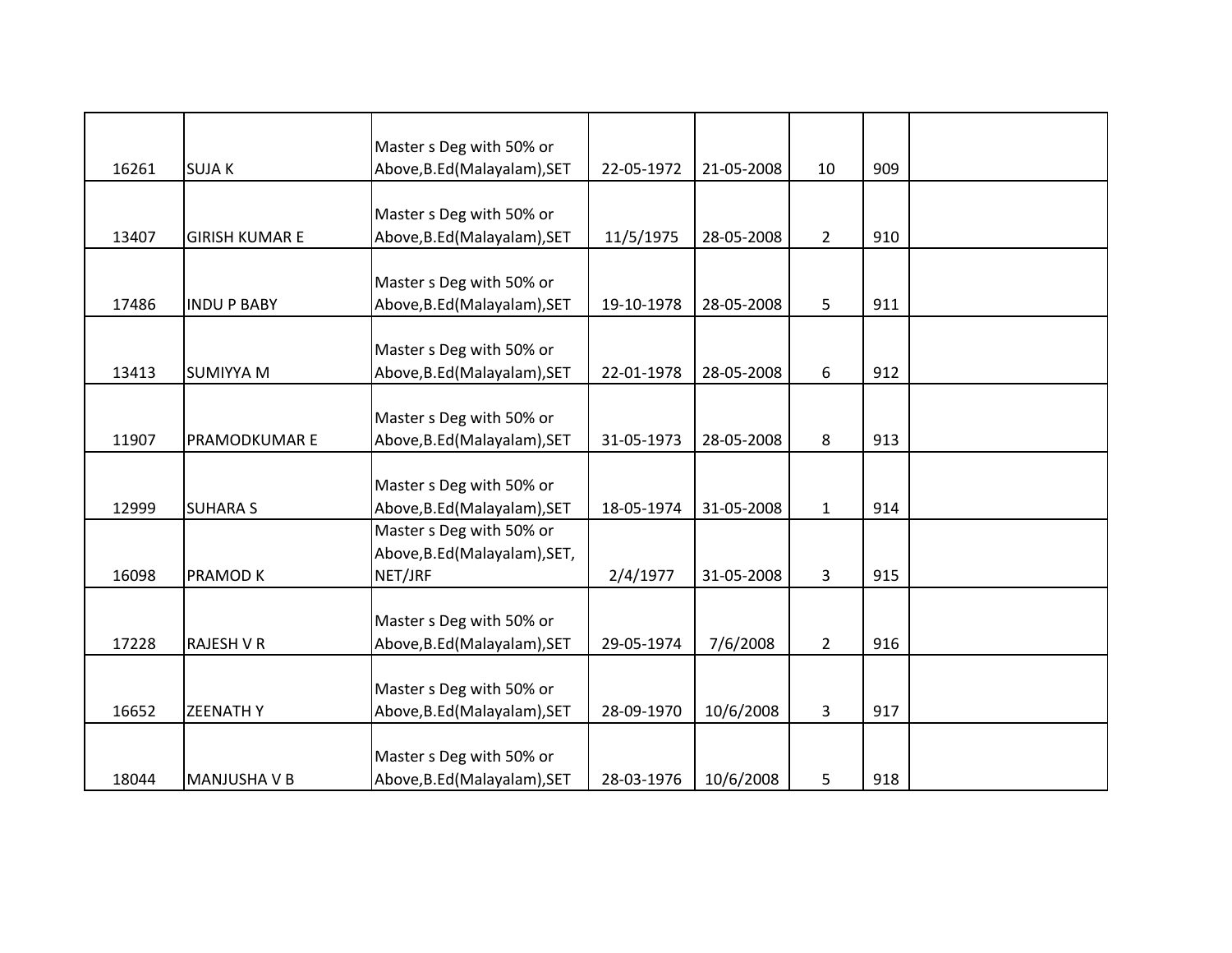|       |                        | Master s Deg with 50% or        |            |            |              |     |                            |
|-------|------------------------|---------------------------------|------------|------------|--------------|-----|----------------------------|
| 16350 | <b>SREEJA SREEDHAR</b> | Above, B.Ed (Malayalam), SET    | 27-05-1971 | 10/6/2008  | 6            | 919 |                            |
|       |                        | Master s Deg with 50% or        |            |            |              |     |                            |
|       |                        | Above, B.Ed (Malayalam), SET, P |            |            |              |     |                            |
| 16853 | <b>JYOTHY M</b>        | h.D, NET/JRF                    | 18-04-1970 | 10/6/2008  | 6            | 920 |                            |
|       |                        | Master s Deg with 50% or        |            |            |              |     |                            |
|       |                        | Above, B.Ed (Malayalam), SET,   |            |            |              |     |                            |
| 12553 | <b>RANIS</b>           | M.Phil                          | 1/5/1977   | 10/6/2008  | 10           | 921 |                            |
|       |                        |                                 |            |            |              |     |                            |
|       |                        | Master s Deg with 50% or        |            |            |              |     |                            |
| 15109 | SANTHOSH KUMAR V J     | Above, B.Ed (Malayalam), SET    | 9/5/1978   | 10/6/2008  | 12           | 922 |                            |
|       |                        | Master s Deg with 50% or        |            |            |              |     |                            |
|       |                        | Above, B.Ed (Malayalam), SET,   |            |            |              |     | HSA prob. declaration cir. |
| 18217 | MISHA D                | NET/JRF                         | 30-05-1975 | 11/6/2008  | 95           | 923 | copy due                   |
|       |                        |                                 |            |            |              |     |                            |
|       |                        | Master s Deg with 50% or        |            |            |              |     |                            |
| 10189 | <b>SHYLAJA CK</b>      | Above, B.Ed (Malayalam), SET    | 21-05-1969 | 12/6/2008  | 5            | 924 |                            |
|       |                        | Master s Deg with 50% or        |            |            |              |     |                            |
|       |                        | Above, B.Ed (Malayalam), NET/   |            |            |              |     |                            |
| 13242 | SYAMALA KARANGAT       | <b>JRF</b>                      | 16-07-1976 | 12/6/2008  | 98           | 925 |                            |
|       |                        |                                 |            |            |              |     |                            |
|       |                        | Master s Deg with 50% or        |            |            |              |     |                            |
| 16694 | <b>SMITHACS</b>        | Above, B.Ed (Malayalam), SET    | 31-05-1973 | 13-06-2008 | $\mathbf{1}$ | 926 |                            |
|       |                        |                                 |            |            |              |     |                            |
|       |                        | Master s Deg with 50% or        |            |            |              |     |                            |
| 14514 | <b>MOLIC</b>           | Above, B.Ed (Malayalam), SET    | 29-05-1971 | 20-06-2008 | 3            | 927 |                            |
|       |                        |                                 |            |            |              |     |                            |
|       |                        | Master s Deg with 50% or        |            |            |              |     |                            |
| 17597 | <b>CHERUPUSHPOM P</b>  | Above, B.Ed (Malayalam), SET    | 26-05-1972 | 20-06-2008 | 21           | 928 |                            |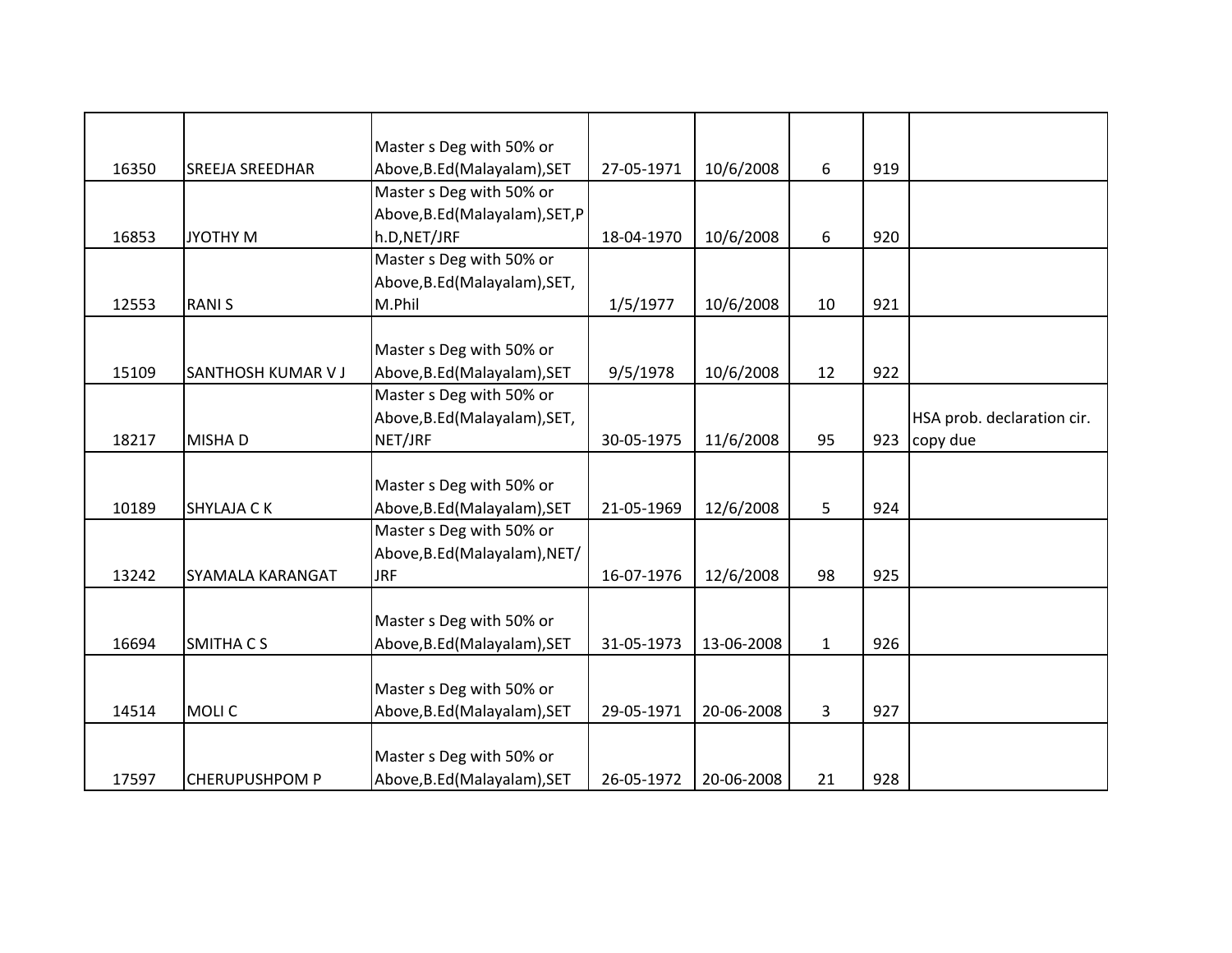|       |                      | Master s Deg with 50% or                                 |            |            |                |     |  |
|-------|----------------------|----------------------------------------------------------|------------|------------|----------------|-----|--|
| 13771 | <b>MAHIJA M</b>      | Above, B.Ed (Malayalam), SET                             | 28-05-1974 | 20-06-2008 | 23             | 929 |  |
|       |                      |                                                          |            |            |                |     |  |
|       |                      | Master s Deg with 50% or                                 |            |            |                |     |  |
| 17720 | TRESA P J            | Above, B.Ed (Malayalam), SET                             | 25-05-1973 | 24-06-2008 | $\overline{2}$ | 930 |  |
|       |                      |                                                          |            |            |                |     |  |
|       |                      | Master s Deg with 50% or                                 |            |            |                |     |  |
| 11033 | RAJALAKSHMI K        | Above, B.Ed (Malayalam), SET                             | 14-05-1959 | 25-06-2008 | $\overline{2}$ | 931 |  |
|       |                      |                                                          |            |            |                |     |  |
|       |                      | Master s Deg with 50% or                                 |            |            |                |     |  |
| 12503 | SINDHU I             | Above, B.Ed (Malayalam), SET                             | 10/5/1977  | 27-06-2008 | 6              | 932 |  |
|       |                      |                                                          |            |            |                |     |  |
|       |                      | Master s Deg with 50% or                                 |            |            | $\overline{7}$ | 933 |  |
| 12451 | LEKSHMI BALAKRISHNAN | Above, B.Ed (Malayalam), SET                             | 6/1/1978   | 27-06-2008 |                |     |  |
|       |                      |                                                          |            |            |                |     |  |
| 16838 | <b>DEEPAS</b>        | Master s Deg with 50% or<br>Above, B.Ed (Malayalam), SET | 30-05-1979 | 27-06-2008 | 8              | 934 |  |
|       |                      |                                                          |            |            |                |     |  |
|       |                      | Master s Deg with 50% or                                 |            |            |                |     |  |
| 17989 | <b>SOBHAVS</b>       | Above, B.Ed (Malayalam), M.Ph<br>il, NET/JRF             | 20-05-1972 | 27-06-2008 | 10             | 935 |  |
|       |                      |                                                          |            |            |                |     |  |
|       |                      | Master s Deg with 50% or                                 |            |            |                |     |  |
| 13402 | <b>AJAYAN G</b>      | Above, B.Ed (Malayalam), SET                             | 10/5/1976  | 27-06-2008 | 11             | 936 |  |
|       |                      |                                                          |            |            |                |     |  |
|       |                      | Master s Deg with 50% or                                 |            |            |                |     |  |
| 15534 | VANAJA A A           | Above, B.Ed (Malayalam), SET                             | 29-04-1969 | 30-06-2008 | $\overline{2}$ | 937 |  |
|       |                      |                                                          |            |            |                |     |  |
|       | <b>NISHANTH</b>      | Master s Deg with 50% or                                 |            |            |                |     |  |
| 13326 | PARAPPILMEETHAL      | Above, B.Ed (Malayalam), SET                             | 20-05-1977 | 3/7/2008   | $\mathbf{1}$   | 938 |  |
|       |                      |                                                          |            |            |                |     |  |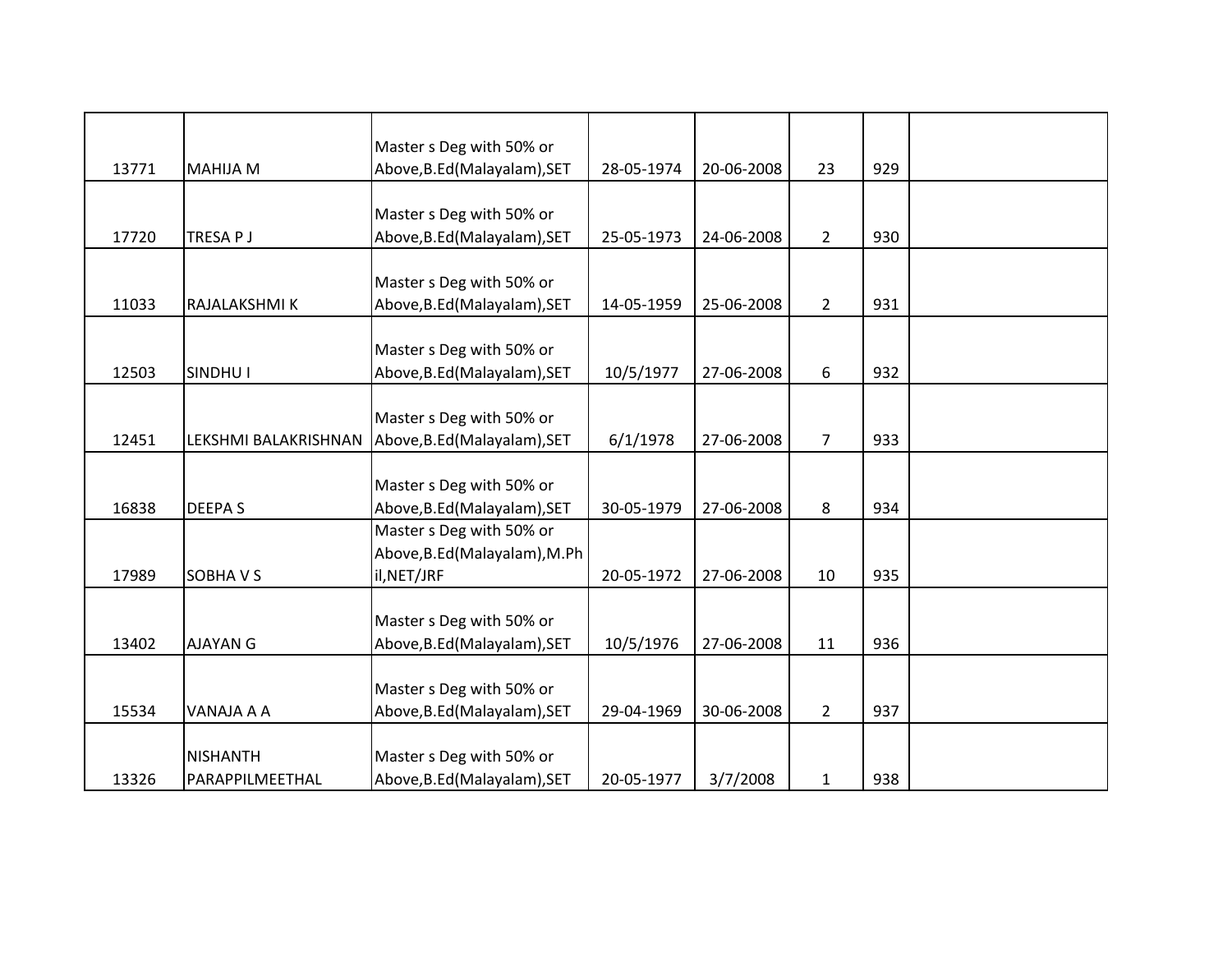|       |                         | Master s Deg with 50% or                            |            |            |                |     |                                  |
|-------|-------------------------|-----------------------------------------------------|------------|------------|----------------|-----|----------------------------------|
| 10282 |                         | GOPALAKRISHNA PILLAI N Above, B.Ed (Malayalam), SET | 27-05-1967 | 14-07-2008 | $\mathbf{1}$   | 939 | Transfer order copy due.         |
|       |                         |                                                     |            |            |                |     |                                  |
|       |                         | Master s Deg with 50% or                            |            |            |                |     |                                  |
| 15100 | <b>SHEELAP</b>          | Above, B.Ed (Malayalam), SET                        | 15-03-1972 | 24-07-2008 | $\mathbf{1}$   | 940 |                                  |
|       |                         |                                                     |            |            |                |     |                                  |
|       |                         | Master s Deg with 50% or                            |            |            |                |     |                                  |
| 13035 | <b>SUMA S</b>           | Above, B.Ed (Malayalam), SET                        | 20-05-1971 | 26-07-2008 | 3              | 941 |                                  |
|       |                         |                                                     |            |            |                |     |                                  |
|       |                         | Master s Deg with 50% or                            |            |            |                |     | <b>HSA probation declaration</b> |
| 10725 | <b>LATHA SOMAN</b>      | Above, B.Ed (Malayalam), SET                        | 24-05-1973 | 26-07-2008 | 4              | 942 | cir due                          |
|       |                         |                                                     |            |            |                |     |                                  |
|       |                         | Master s Deg with 50% or                            |            |            |                |     |                                  |
| 16339 | <b>JAMES THOMAS</b>     | Above, B.Ed (Malayalam), SET                        | 26-05-1969 | 26-07-2008 | 5              | 943 |                                  |
|       |                         | Master s Deg with 50% or                            |            |            |                |     |                                  |
|       |                         | Above, B.Ed (Malayalam), M.Ph                       |            |            |                |     |                                  |
| 17836 | <b>LETHAS</b>           |                                                     | 30-05-1964 | 8/8/2008   | $\mathbf{1}$   | 944 |                                  |
|       |                         | Master s Deg with 50% or                            |            |            |                |     |                                  |
|       |                         | Above, B.Ed (Malayalam), 10                         |            |            |                |     | <b>IDT PROBATION ORDER</b>       |
| 14755 | USHAPE                  | year Service as HSA                                 | 19-05-1971 | 8/8/2008   | $\overline{2}$ | 945 | <b>DUE</b>                       |
|       |                         |                                                     |            |            |                |     |                                  |
|       |                         | Master s Deg with 50% or                            |            |            |                |     |                                  |
| 17520 | <b>FATHIMA BEEVI CK</b> | Above, B.Ed (Malayalam), SET                        | 30-05-1970 | 8/8/2008   | 3              | 946 |                                  |
|       |                         | Master s Deg with 50% or                            |            |            |                |     |                                  |
|       |                         | Above, B.Ed (Malayalam), NET/                       |            |            |                |     |                                  |
| 15673 | MEREENA P ABRAHAM       | <b>JRF</b>                                          | 22-02-1970 | 16-08-2008 | 12             | 947 |                                  |
|       |                         |                                                     |            |            |                |     |                                  |
|       |                         | Master s Deg with 50% or                            |            |            |                |     |                                  |
| 15801 | <b>MAYA S NAIR</b>      | Above, B.Ed (Malayalam), SET                        | 12/2/1970  | 16-08-2008 | 13             | 948 | psc advice not clear             |
|       |                         |                                                     |            |            |                |     |                                  |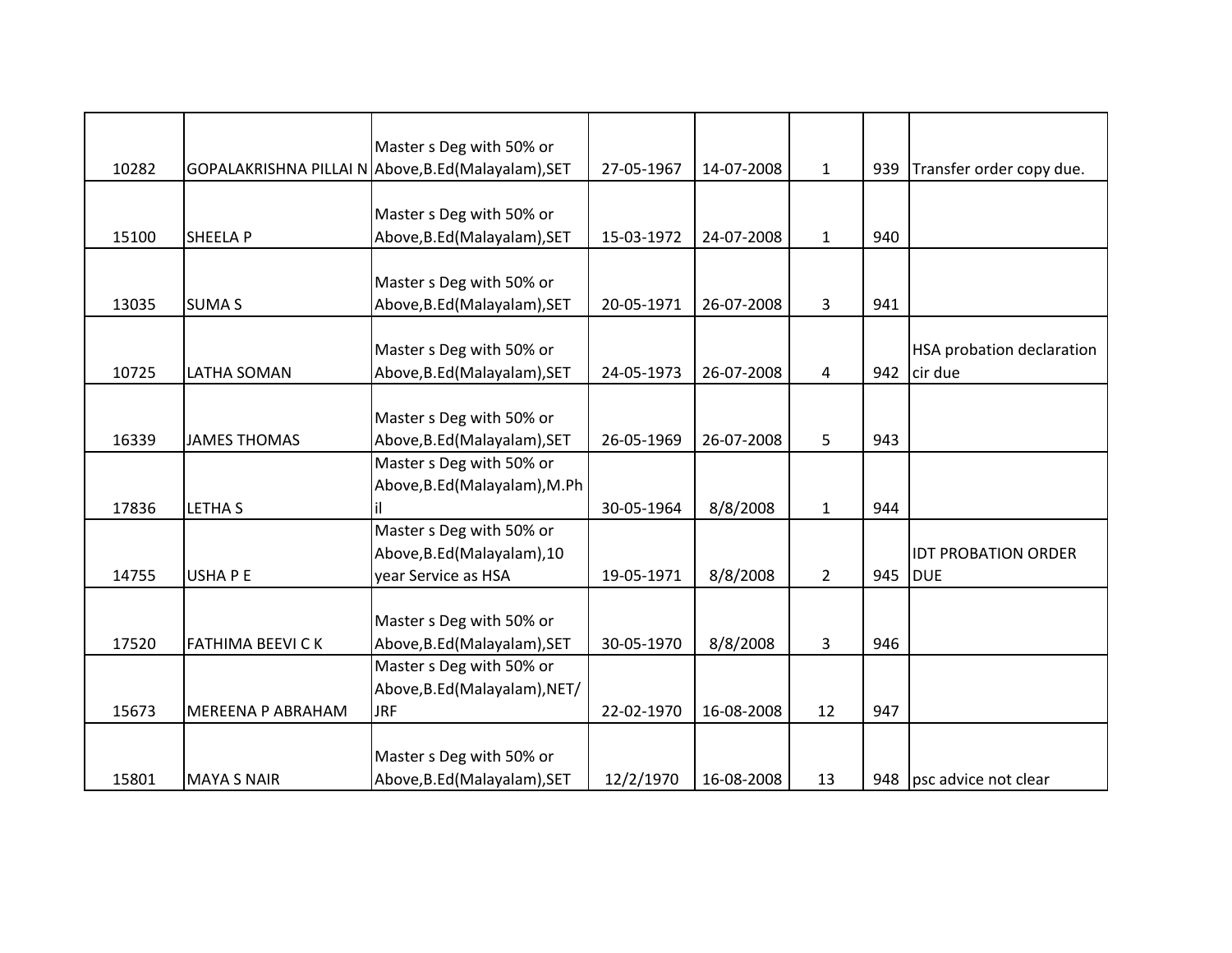|       |                           | Master s Deg with 50% or      |            |            |                |     |                            |
|-------|---------------------------|-------------------------------|------------|------------|----------------|-----|----------------------------|
| 17487 | <b>BINDUM</b>             | Above, B.Ed (Malayalam), SET  | 30-05-1975 | 20-09-2008 | $\mathbf{1}$   | 949 |                            |
|       |                           |                               |            |            |                |     |                            |
|       |                           | Master s Deg with 50% or      |            |            |                |     |                            |
| 17493 | <b>AJMAL PV</b>           | Above, B.Ed (Malayalam), SET  | 28-04-1974 | 25-09-2008 | 3              | 950 |                            |
|       |                           |                               |            |            |                |     |                            |
|       |                           | Master s Deg with 50% or      |            |            |                |     |                            |
| 16336 | <b>INDIRA BHAI B R</b>    | Above, B.Ed (Malayalam), SET  | 20-05-1965 | 10/10/2008 | $\overline{2}$ | 951 |                            |
|       |                           |                               |            |            |                |     |                            |
|       |                           | Master s Deg with 50% or      |            |            |                |     | <b>IDT PROBATION ORDER</b> |
| 18214 | LEENA KUMARI N L          | Above, B.Ed (Malayalam), SET  | 1/4/1975   | 23-10-2008 | 83             | 952 | <b>DUE</b>                 |
|       |                           |                               |            |            |                |     |                            |
|       |                           | Master s Deg with 50% or      |            |            |                |     |                            |
| 13718 | <b>NIRMALA S</b>          | Above, B.Ed (Malayalam), SET  | 25-05-1967 | 31-10-2008 | 3              | 953 |                            |
|       |                           | Master s Deg with 50% or      |            |            |                |     |                            |
|       |                           | Above, B.Ed (Malayalam), SET, |            |            |                |     |                            |
| 13552 | <b>DEENAPC</b>            | NET/JRF                       | 28-05-1976 | 12/11/2008 | 4              | 954 |                            |
|       |                           |                               |            |            |                |     |                            |
|       |                           | Master s Deg with 50% or      |            |            |                |     |                            |
| 11582 | ANU T AUGUSTIN            | Above, B.Ed (Malayalam), SET  | 31-05-1973 | 12/11/2008 | 4143           | 955 |                            |
|       |                           |                               |            |            |                |     |                            |
|       |                           | Master s Deg with 50% or      |            |            |                |     |                            |
| 17851 | <b>MUHAMAD ASHRAF M P</b> | Above, B.Ed (Malayalam), SET  | 15-05-1970 | 14-11-2008 | $\mathbf{1}$   | 956 | <b>PROBATION ORDER DUE</b> |
|       |                           |                               |            |            |                |     |                            |
|       |                           | Master s Deg with 50% or      |            |            |                |     |                            |
| 14028 | <b>PUSHPARANI V</b>       | Above, B.Ed (Malayalam), SET  | 31-05-1973 | 3/1/2009   | $\overline{2}$ | 957 |                            |
|       |                           |                               |            |            |                |     |                            |
|       |                           | Master s Deg with 50% or      |            |            |                |     |                            |
| 13071 | LAILA KUNDUVALAPPIL       | Above, B.Ed (Malayalam), SET  | 10/3/1975  | 3/1/2009   | 4              | 958 |                            |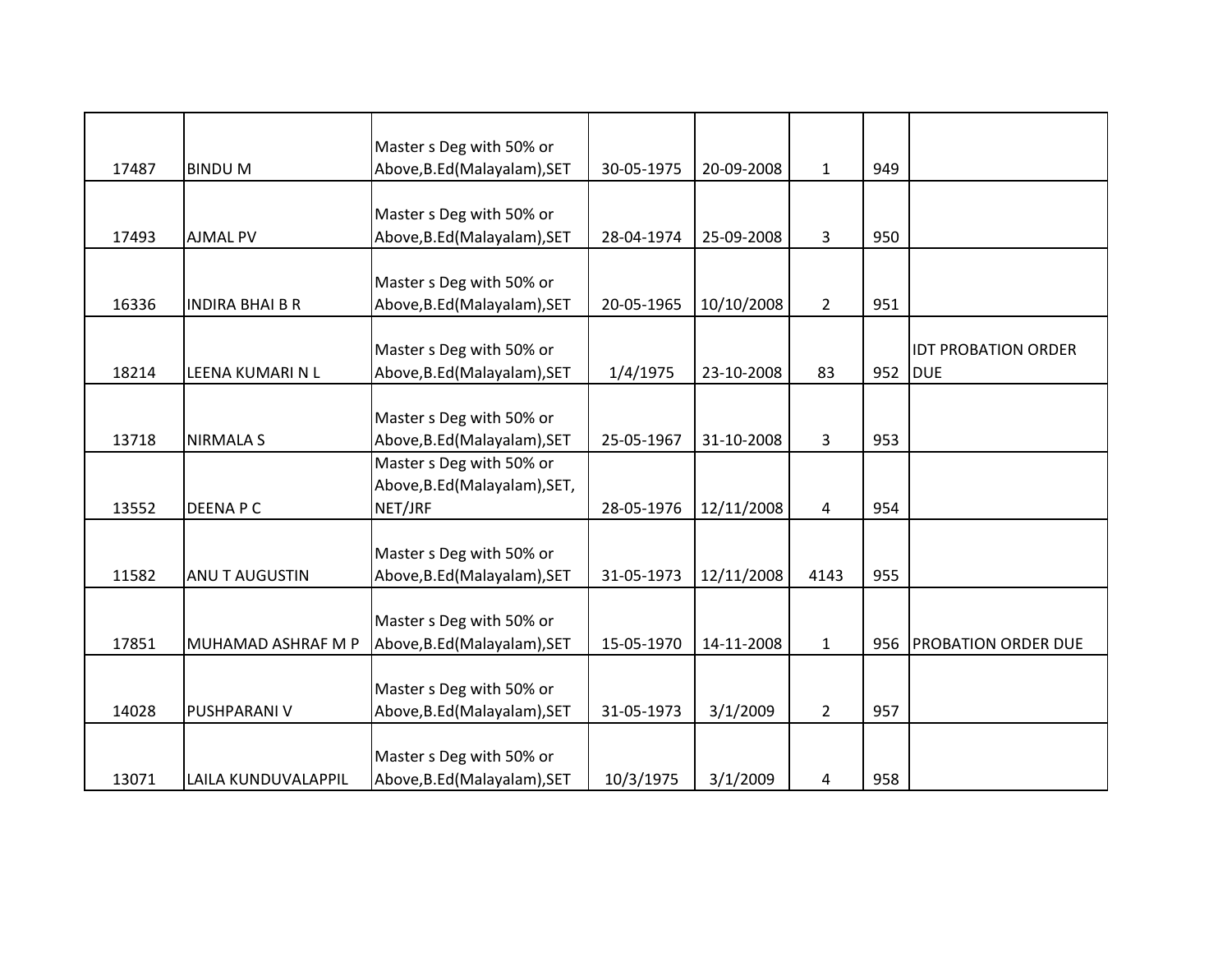|       |                       | Master s Deg with 50% or      |            |            |                |     |                           |
|-------|-----------------------|-------------------------------|------------|------------|----------------|-----|---------------------------|
| 17407 | PRAKASHINI K          | Above, B.Ed (Malayalam), SET  | 8/1/1976   | 3/1/2009   | 5              | 959 |                           |
|       |                       |                               |            |            |                |     |                           |
|       |                       | Master s Deg with 50% or      |            |            |                |     |                           |
| 12492 | <b>SAJEEV KM</b>      | Above, B.Ed (Malayalam), SET  | 27-01-1976 | 3/1/2009   | 6              | 960 |                           |
|       |                       |                               |            |            |                |     |                           |
|       |                       | Master s Deg with 50% or      |            |            |                |     |                           |
| 14159 | <b>BEENANS</b>        | Above, B.Ed (Malayalam), SET  | 12/3/1966  | 9/1/2009   | 3              | 961 |                           |
|       |                       |                               |            |            |                |     |                           |
|       |                       | Master s Deg with 50% or      |            |            |                |     |                           |
| 14556 | <b>KP LEENA</b>       | Above, B.Ed (Malayalam), SET  | 4/10/1971  | 13-01-2009 | $\mathbf{1}$   | 962 |                           |
|       |                       |                               |            |            |                |     |                           |
|       |                       | Master s Deg with 50% or      |            |            |                |     |                           |
| 15591 | <b>BINDUK</b>         | Above, B.Ed (Malayalam), SET  | 28-05-1971 | 13-01-2009 | 3              | 963 |                           |
|       |                       | Master s Deg with 50% or      |            |            |                |     |                           |
|       |                       | Above, B.Ed (Malayalam), NET/ |            |            |                |     |                           |
| 14535 | RADHIKA RAGHAVAN      | <b>JRF</b>                    | 1/6/1972   | 13-01-2009 | 4              | 964 |                           |
|       |                       |                               |            |            |                |     |                           |
|       |                       | Master s Deg with 50% or      |            |            |                |     |                           |
| 15291 | SASIKUMAR M           | Above, B.Ed (Malayalam), SET  | 13-03-1968 | 13-01-2009 | $\overline{7}$ | 965 |                           |
|       |                       |                               |            |            |                |     |                           |
|       |                       | Master s Deg with 50% or      |            |            |                |     |                           |
| 11004 | <b>SURESHKUMAR PK</b> | Above, B.Ed (Malayalam), SET  | 1/4/1968   | 13-01-2009 | 10             | 966 |                           |
|       |                       |                               |            |            |                |     |                           |
|       |                       | Master s Deg with 50% or      |            |            |                |     |                           |
| 10094 | <b>JALAJA P</b>       | Above, B.Ed (Malayalam), SET  | 15-05-1968 | 13-01-2009 | 35             | 967 |                           |
|       |                       | Master s Deg with 50% or      |            |            |                |     |                           |
|       |                       | Above, B.Ed (Malayalam), SET, |            |            |                |     | probation declaration cir |
|       |                       |                               |            |            |                | 968 |                           |
| 18073 | SHEEJA I              | NET/JRF                       | 31-05-1980 | 16-02-2009 | $\mathbf{1}$   |     | due                       |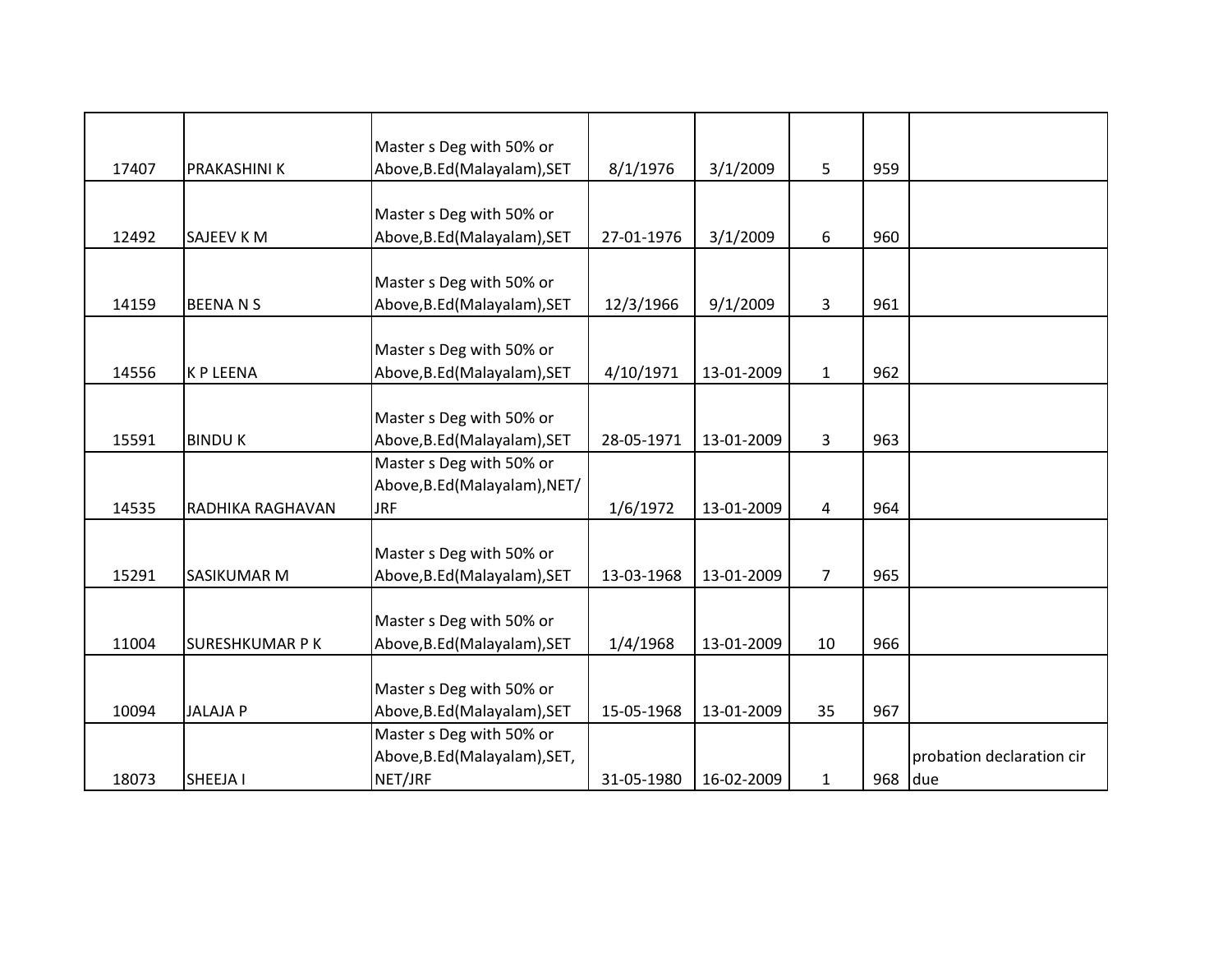|       |                         | Master s Deg with 50% or                          |            |            |                |     |                                 |
|-------|-------------------------|---------------------------------------------------|------------|------------|----------------|-----|---------------------------------|
| 10256 |                         | SREELEKHA THANKACHY SAbove, B.Ed (Malayalam), SET | 31-05-1968 | 28-07-2009 | $\overline{2}$ | 969 |                                 |
|       |                         |                                                   |            |            |                |     |                                 |
|       |                         | Master s Deg with 50% or                          |            |            |                |     | HSA PSC ADVICE COPY             |
| 12559 | <b>SONIA A D</b>        | Above, B.Ed (Malayalam), SET                      | 30-05-1976 | 28-07-2009 | 6              | 970 | <b>DUE, IDT CERTIFICATE DUE</b> |
|       |                         |                                                   |            |            |                |     |                                 |
|       |                         | Master s Deg with 50% or                          |            |            |                |     |                                 |
| 15515 | <b>BEENA S GEORGE</b>   | Above, B.Ed (Malayalam), SET                      | 30-05-1973 | 13-08-2009 | 3              | 971 |                                 |
|       |                         |                                                   |            |            |                |     |                                 |
|       |                         | Master s Deg with 50% or                          |            |            |                |     |                                 |
| 14402 | MOHAMED SIDDIQUE P A    | Above, B.Ed (Malayalam), SET                      | 15-05-1966 | 13-08-2009 | 6              | 972 | By transfer cir. due            |
|       |                         | Master s Deg with 50% or                          |            |            |                |     |                                 |
|       |                         | Above, B.Ed (Malayalam), NET/                     |            |            |                |     |                                 |
| 10772 | MINIMOL M B             | <b>JRF</b>                                        | 14-06-1973 | 16-09-2009 | $\overline{2}$ | 973 |                                 |
|       |                         | Master s Deg with 50% or                          |            |            |                |     |                                 |
|       |                         | Above, B.Ed (Malayalam), 10                       |            |            |                |     |                                 |
| 10695 | <b>JAYALAKSHMIK</b>     | year Service as HSA                               | 31-03-1962 | 6/10/2009  | $\mathbf{1}$   | 974 | By transfer cir due             |
|       |                         |                                                   |            |            |                |     |                                 |
|       |                         | Master s Deg with 50% or                          |            |            |                |     |                                 |
| 18543 | <b>ANITHA M</b>         | Above, B.Ed (Malayalam), SET                      | 28-05-1968 | 22-10-2009 | 6              | 975 |                                 |
|       |                         |                                                   |            |            |                |     |                                 |
|       |                         | Master s Deg with 50% or                          |            |            |                |     |                                 |
| 14420 | <b>BHASKARANT</b>       | Above, B.Ed (Malayalam), SET                      | 28-03-1976 | 22-10-2009 | 9              | 976 |                                 |
|       |                         | Master s Deg with 50% or                          |            |            |                |     |                                 |
|       |                         | Above, B.Ed (Malayalam), NET/                     |            |            |                |     |                                 |
| 14196 | <b>VINODANTV</b>        | <b>JRF</b>                                        | 26-02-1973 | 12/11/2009 | $\overline{2}$ | 977 |                                 |
|       |                         |                                                   |            |            |                |     |                                 |
|       |                         | Master s Deg with 50% or                          |            |            |                |     |                                 |
| 13169 | <b>SANTHOSH KUMAR K</b> | Above, B.Ed (Malayalam), SET                      | 4/5/1966   | 23-11-2009 | $\mathbf{1}$   | 978 |                                 |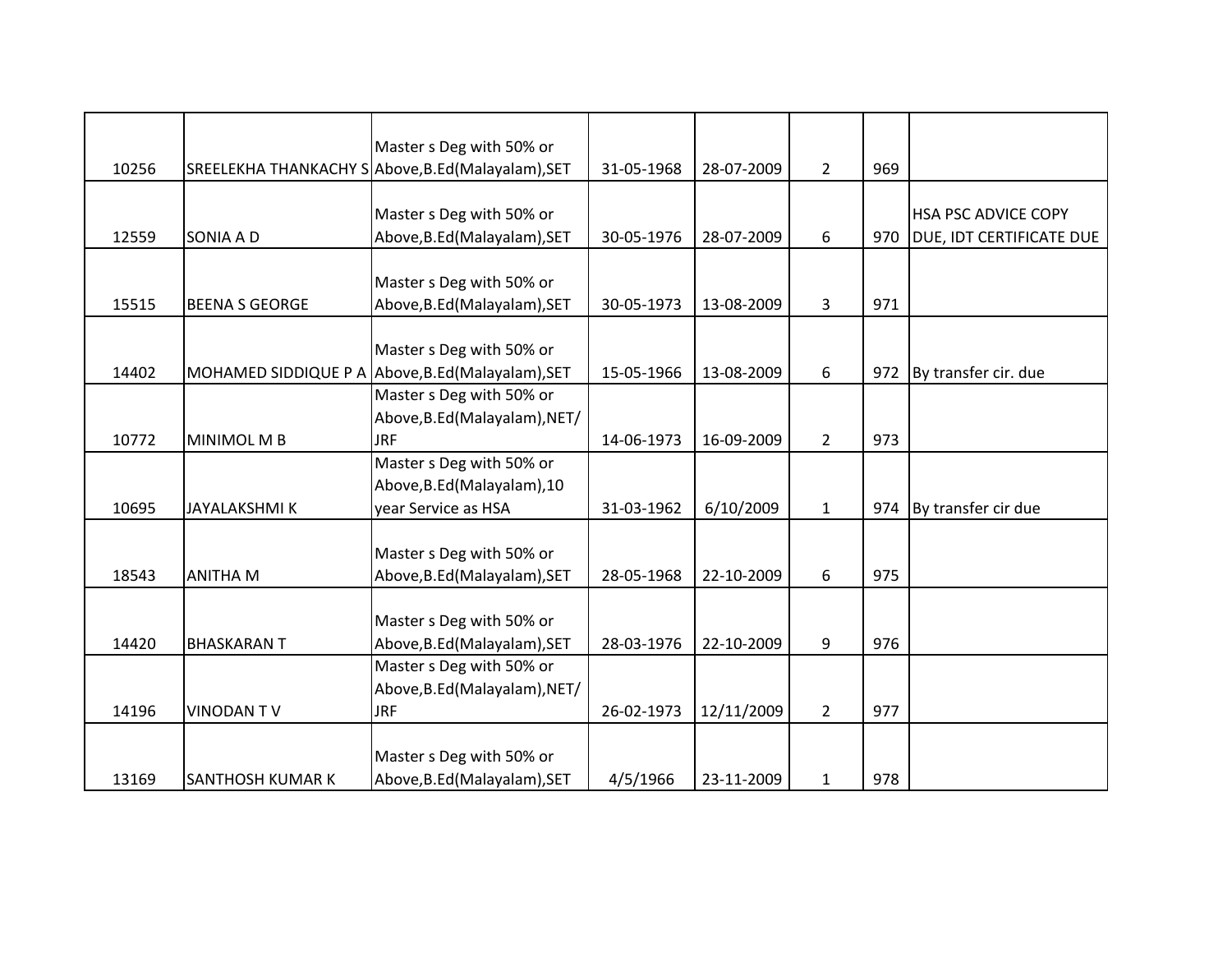|       |                   | Master s Deg with 50% or     |            |            |                |     |                                  |
|-------|-------------------|------------------------------|------------|------------|----------------|-----|----------------------------------|
| 14272 | <b>BINDUKP</b>    | Above, B.Ed (Malayalam), SET | 7/1/1976   | 17-12-2009 | $\overline{2}$ | 979 |                                  |
|       |                   |                              |            |            |                |     |                                  |
|       |                   | Master s Deg with 50% or     |            |            |                |     |                                  |
| 18067 | <b>BINDUR</b>     | Above, B.Ed (Malayalam), SET | 1/6/1975   | 18-01-2010 | 9              | 980 |                                  |
|       |                   | Master s Deg with 50% or     |            |            |                |     |                                  |
| 14759 | <b>URMILA M</b>   | Above, B.Ed (Malayalam), SET | 30-05-1965 | 9/3/2010   | 3              | 981 |                                  |
|       |                   |                              |            |            |                |     |                                  |
|       |                   | Master s Deg with 50% or     |            |            |                |     |                                  |
| 12484 | <b>REJIAV</b>     | Above, B.Ed (Malayalam), SET | 27-05-1979 | 10/3/2010  | $\mathbf{1}$   | 982 |                                  |
|       |                   |                              |            |            |                |     |                                  |
|       |                   | Master s Deg with 50% or     |            |            |                |     |                                  |
| 14398 | <b>INDIRA V</b>   | Above, B.Ed (Malayalam), SET | 20-05-1961 | 20-03-2010 | $\mathbf{1}$   | 983 |                                  |
|       |                   |                              |            |            |                |     |                                  |
|       |                   | Master s Deg with 50% or     |            |            |                |     | <b>HSA probation declaration</b> |
| 18478 | <b>BINDHU E P</b> | Above, B.Ed (Malayalam), SET | 31-07-1973 | 22-03-2010 | $\mathbf{1}$   | 984 | cir due                          |
|       |                   |                              |            |            |                |     |                                  |
|       |                   | Master s Deg with 50% or     |            |            |                |     |                                  |
| 17045 | P K ANILKUMAR     | Above, B.Ed (Malayalam), SET | 27-05-1972 | 30-03-2010 | $\overline{2}$ | 985 |                                  |
|       |                   |                              |            |            |                |     |                                  |
|       |                   | Master s Deg with 50% or     |            |            |                |     |                                  |
| 15541 | <b>BINDUK</b>     | Above, B.Ed (Malayalam), SET | 22-03-1971 | 16-06-2010 | $\mathbf{3}$   | 986 |                                  |
|       |                   |                              |            |            |                |     |                                  |
|       |                   | Master s Deg with 50% or     |            |            |                |     |                                  |
| 17173 | <b>KRISHNAN M</b> | Above, B.Ed (Malayalam), SET | 3/4/1961   | 25-06-2010 | $\mathbf{1}$   | 987 |                                  |
|       |                   | Master s Deg with 50% or     |            |            |                |     |                                  |
|       |                   |                              |            |            |                |     |                                  |
| 12018 | <b>GEETHA MD</b>  | Above, B.Ed (Malayalam), SET | 3/7/1961   | 25-06-2010 | 3              | 988 |                                  |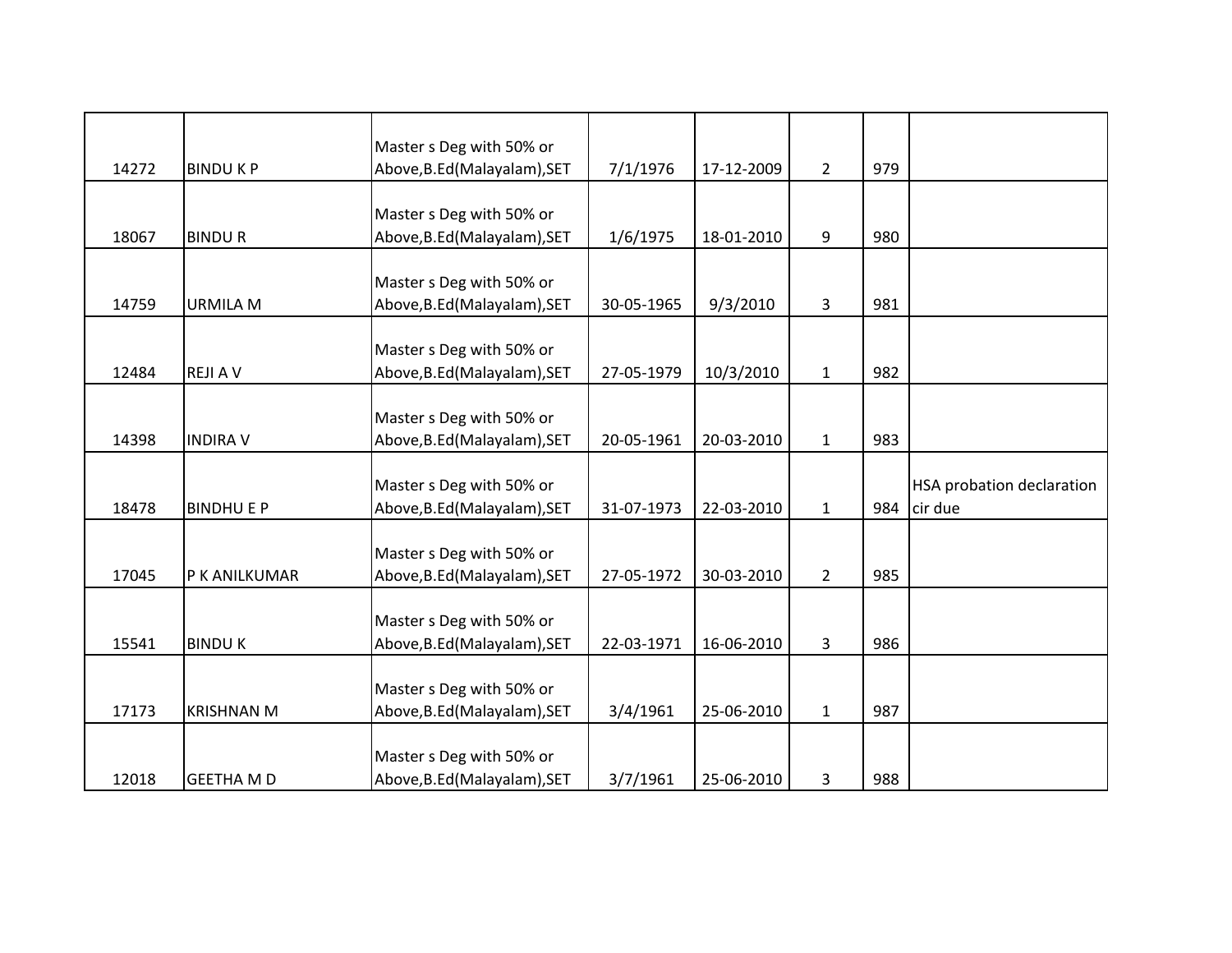|       |                         | Master s Deg with 50% or      |            |            |                |     |                                  |
|-------|-------------------------|-------------------------------|------------|------------|----------------|-----|----------------------------------|
| 13393 | DEEPA K M               | Above, B.Ed (Malayalam), SET  | 28-02-1977 | 23-11-2010 | 14             | 989 |                                  |
|       |                         |                               |            |            |                |     |                                  |
|       |                         | Master s Deg with 50% or      |            |            |                |     |                                  |
| 15349 | <b>SINI RAMA A S</b>    | Above, B.Ed (Malayalam), SET  | 30-05-1970 | 8/2/2011   | 4              | 990 |                                  |
|       |                         | Master s Deg with 50% or      |            |            |                |     |                                  |
|       |                         | Above, B.Ed (Malayalam), 10   |            |            |                |     |                                  |
| 18241 | ANITHA KUMARI B         | year Service as HSA           | 29-04-1965 | 11/2/2011  | $1\,$          | 991 | IDT certificate ncopy due,       |
|       |                         |                               |            |            |                |     |                                  |
|       |                         | Master s Deg with 50% or      |            |            |                |     | Service certificate copy         |
| 10387 | <b>RADHAMONY V</b>      | Above, B.Ed (Malayalam), SET  | 31-05-1974 | 11/2/2011  | 3              | 992 | due.                             |
|       |                         |                               |            |            |                |     |                                  |
|       |                         | Master s Deg with 50% or      |            |            |                |     | <b>IDT PROBATION ORDER</b>       |
| 15517 | <b>SASIKUMAR V</b>      | Above, B.Ed (Malayalam), SET  | 31-05-1968 | 24-02-2011 | $\overline{2}$ | 993 | <b>DUE</b>                       |
|       |                         |                               |            |            |                |     |                                  |
|       |                         | Master s Deg with 50% or      |            |            |                |     |                                  |
| 12755 | MUHAMMED SUBAIR PT      | Above, B.Ed (Malayalam), SET  | 24-05-1966 | 14-11-2011 | 13             | 994 |                                  |
|       |                         |                               |            |            |                |     |                                  |
|       |                         | Master s Deg with 50% or      |            |            |                |     |                                  |
| 12054 | <b>RETHNAKUMARK</b>     | Above, B.Ed (Malayalam), SET  | 3/3/1968   | 7/1/2012   | $\mathbf{1}$   | 995 | idt certificate due              |
|       |                         |                               |            |            |                |     |                                  |
|       |                         |                               |            |            |                |     | <b>HSA Probation declaration</b> |
|       |                         | Master s Deg with 50% or      |            |            |                |     | order on current district -      |
| 14540 | <b>SUNIL KUMARI S S</b> | Above, B.Ed (Malayalam), SET  | 31-05-1972 | 7/1/2012   | $\overline{2}$ | 996 | copy due                         |
|       |                         | Master s Deg with 50% or      |            |            |                |     |                                  |
|       |                         | Above, B.Ed (Malayalam), NET/ |            |            |                |     |                                  |
| 17367 | <b>REENA PHILIP</b>     | <b>JRF</b>                    | 30-03-1972 | 9/1/2012   | $\mathbf{1}$   | 997 |                                  |
|       |                         |                               |            |            |                |     |                                  |
|       |                         | Master s Deg with 50% or      |            |            |                |     |                                  |
| 17743 | SAJI D                  | Above, B.Ed (Malayalam), SET  | 7/5/1970   | 13-01-2012 | 6              |     | 998 by transfer cir. due         |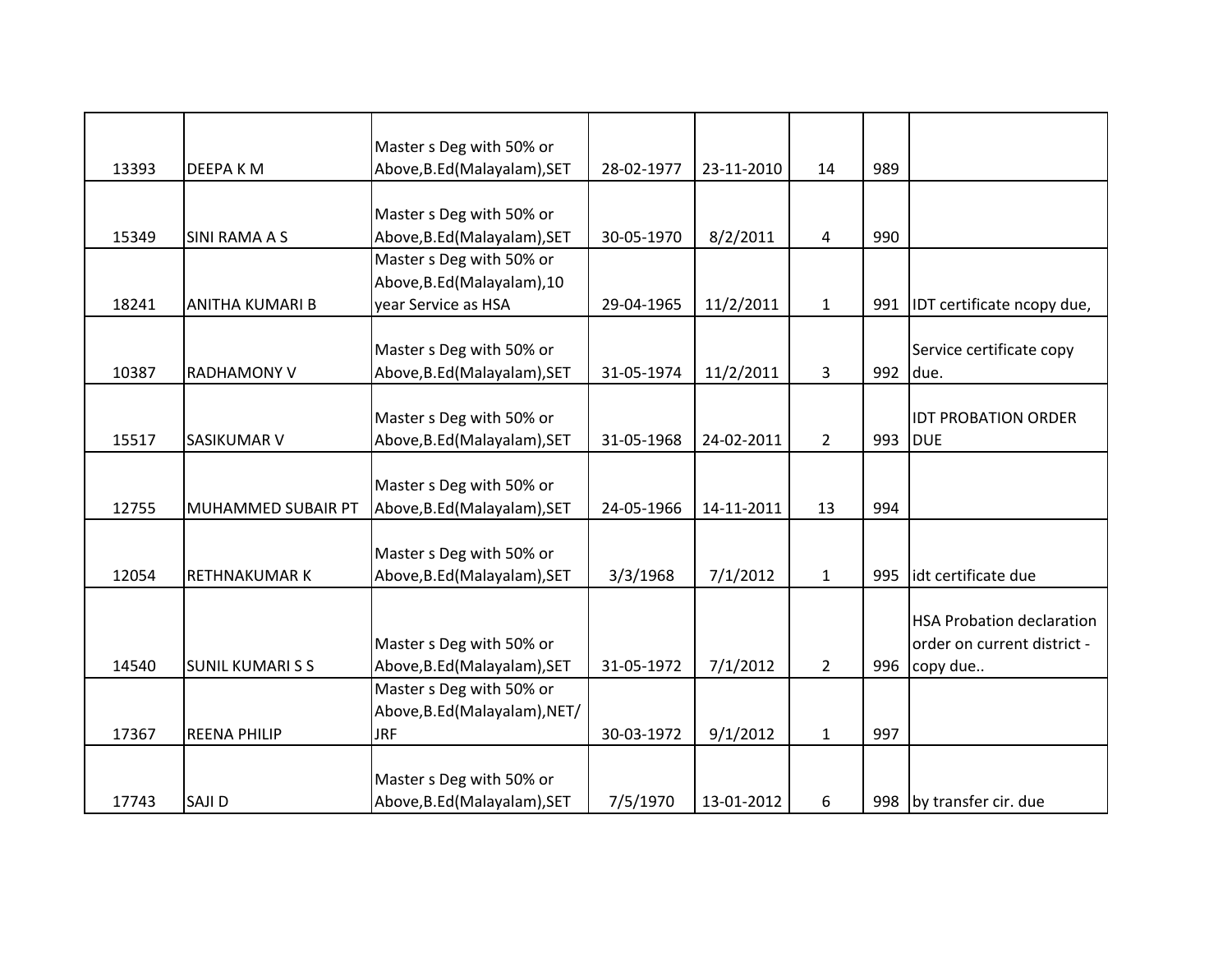|       |                         |                                 |            |            |                |          | ID-transfer order copy due       |
|-------|-------------------------|---------------------------------|------------|------------|----------------|----------|----------------------------------|
|       |                         | Master s Deg with 50% or        |            |            |                |          | HSA probation order copy         |
| 16446 | <b>JAYESH K S</b>       | Above, B.Ed (Malayalam), SET    | 30-05-1974 | 23-01-2012 | 1226           | 999      | due                              |
|       |                         |                                 |            |            |                |          |                                  |
|       |                         | Master s Deg with 50% or        |            |            |                |          |                                  |
| 16433 | <b>GEORGE N MAMMEN</b>  | Above, B.Ed (Malayalam), SET    | 10/7/1962  | 12/3/2012  | 3              | 1000     |                                  |
|       |                         |                                 |            |            |                |          |                                  |
|       |                         | Master s Deg with 50% or        |            |            |                |          |                                  |
| 14971 | <b>GEETHAR</b>          | Above, B.Ed (Mathematics), SET  | 20-05-1959 | 16-06-1990 | 159            | 1001     |                                  |
|       |                         | Master s Deg with 50% or        |            |            |                |          |                                  |
| 16979 | <b>RADHAKRISHNANTO</b>  | Above, B.Ed (History), SET      | 25-05-1962 | 28-08-1990 | 4              |          | 1002 Service cir. not compleated |
|       |                         | Master s Deg with 50% or        |            |            |                |          |                                  |
| 15384 | <b>SOBHATH</b>          | Above, B.Ed (History), SET      | 1/6/1967   | 10/6/1991  | 58             | 1003     |                                  |
|       |                         |                                 |            |            |                |          |                                  |
|       |                         |                                 |            |            |                |          | <b>HSA Probation declaration</b> |
|       |                         |                                 |            |            |                |          | order copy due Bed mark          |
|       |                         | Master s Deg with 50% or        |            |            |                |          | list due Bed subject not         |
| 11592 | <b>GANGADHARAN K P</b>  | Above, B.Ed (Physics), SET      | 30-05-1961 | 3/7/1995   | 5              |          | 1004 confirmed                   |
|       |                         | Master s Deg with 50% or        |            |            |                |          |                                  |
|       |                         | Above, B.Ed (Chemistry), SET, 1 |            |            |                |          |                                  |
| 18358 | <b>MARYKUTTY JOSEPH</b> | 0 year Service as HSA           | 10/3/1961  | 11/10/1995 | $\overline{2}$ | 1005     |                                  |
|       |                         | Master s Deg with 50% or        |            |            |                |          | <b>BEd elegibility certi</b>     |
|       |                         | Above, B.Ed (English), 10 year  |            |            |                |          | due, probation certificate       |
| 18271 | <b>HARIDAS V N</b>      | Service as HSA                  | 29-01-1962 | 30-03-1996 | 44             | 1006 due |                                  |
|       |                         | Master s Deg with 50% or        |            |            |                |          |                                  |
| 11889 | <b>MINY K</b>           | Above, B.Ed (History), SET      | 31-05-1967 | 31-10-1997 | 50             | 1007     |                                  |
|       |                         | Master s Deg with 50% or        |            |            |                |          |                                  |
| 15680 | SOBHANAKUMARI V K       | Above, B.Ed (History), SET      | 15-05-1966 | 29-11-1997 | 20             | 1008     |                                  |
|       |                         | Master s Deg with 50% or        |            |            |                |          |                                  |
|       |                         | Above, B.Ed (Mathematics), 10   |            |            |                |          |                                  |
| 18415 | <b>VIJAYABHASU B S</b>  | year Service as HSA             | 15-03-1971 | 30-07-1998 | 18             | 1009     |                                  |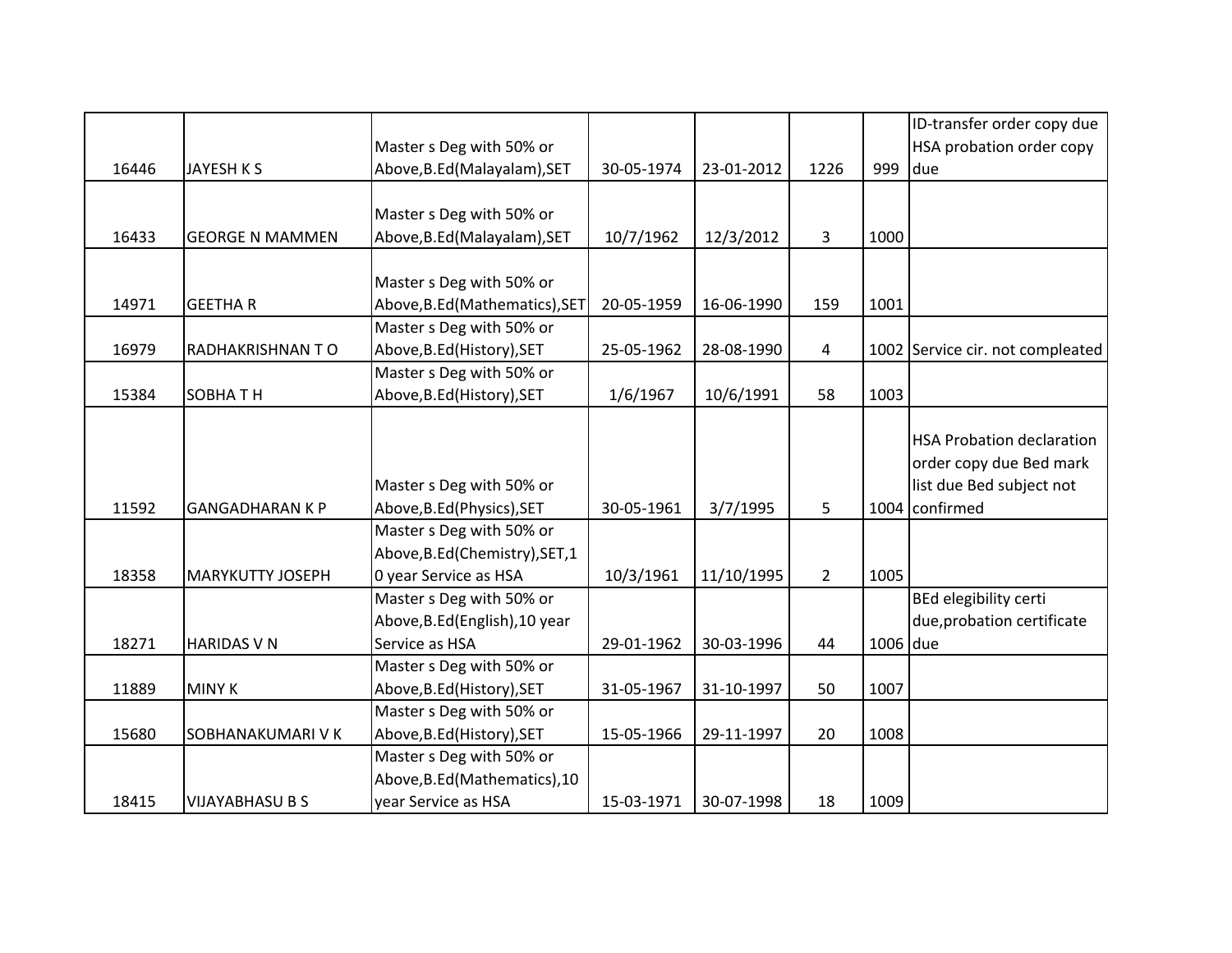|       |                         | Master s Deg with 50% or       |            |            |                |      |                            |
|-------|-------------------------|--------------------------------|------------|------------|----------------|------|----------------------------|
| 14609 | <b>MOHANAN PV</b>       | Above, B.Ed (History), SET     | 25-05-1962 | 18-11-1998 | $\overline{2}$ | 1010 |                            |
|       |                         | Master s Deg with 50% or       |            |            |                |      |                            |
|       |                         | Above, B.Ed (Botany), SET, 10  |            |            |                |      |                            |
| 18524 | <b>BEENAKV</b>          | year Service as HSA            | 30-05-1965 | 18-07-2000 | $\mathbf{1}$   | 1011 |                            |
|       |                         | Master s Deg with 50% or       |            |            |                |      |                            |
|       |                         | Above, B.Ed (Social            |            |            |                |      |                            |
| 15878 | <b>RAJAN MV</b>         | Science), SET                  | 15-05-1972 | 9/11/2001  | $\overline{7}$ | 1012 |                            |
|       |                         | Master s Deg with 50% or       |            |            |                |      |                            |
|       |                         | Above, B.Ed (Physical          |            |            |                |      |                            |
| 17665 | <b>MEERAP</b>           | Science), SET                  | 4/5/1970   | 25-08-2003 | 5              | 1013 |                            |
|       |                         | Master s Deg with 50% or       |            |            |                |      |                            |
|       |                         | Above, SET, B.Ed (IGNOU) with  |            |            |                |      |                            |
|       |                         | 2 Yr Teaching Exp before       |            |            |                |      |                            |
| 14523 | <b>SANTHOSH KUMAR C</b> | B.Ed(English)                  | 26-04-1971 | 30-07-2005 | $\mathbf{1}$   | 1014 |                            |
|       |                         | Master s Deg with 50% or       |            |            |                |      |                            |
| 16985 | <b>JISHATN</b>          | Above, B.Ed (Botany), SET      | 8/12/1974  | 2/12/2006  | 35             | 1015 |                            |
|       |                         | Master s Deg with 50% or       |            |            |                |      |                            |
|       |                         | Above, B.Ed (Social            |            |            |                |      |                            |
| 15731 | <b>TV PETER</b>         | Science), SET                  | 5/7/1963   | 22-09-2007 | 3              | 1016 |                            |
|       |                         | Master s Deg with 50% or       |            |            |                |      |                            |
| 14157 | PRAMOD KUMAR M C        | Above, B.Ed (Physics), SET     | 29-05-1970 | 16-11-2007 | 8              | 1017 |                            |
|       |                         | Master s Deg with 50% or       |            |            |                |      |                            |
|       |                         | Above, SET, 10 year Service as |            |            |                |      | probation declaration cir. |
| 15097 | <b>MATHEWMJOHN</b>      | <b>HSA</b>                     | 12/7/1962  | 27-05-1993 | $\overline{7}$ |      | 1018 Bed certificate due   |

Hindi

| <b>Application</b>             |                |                          |               |           |         |      |         |
|--------------------------------|----------------|--------------------------|---------------|-----------|---------|------|---------|
| $\sim$ $\sim$ $\sim$<br>Number | Applicant Name | <br><b>Qualification</b> | Date of Birth | Senioritv | SenSINo | Rank | 'emarks |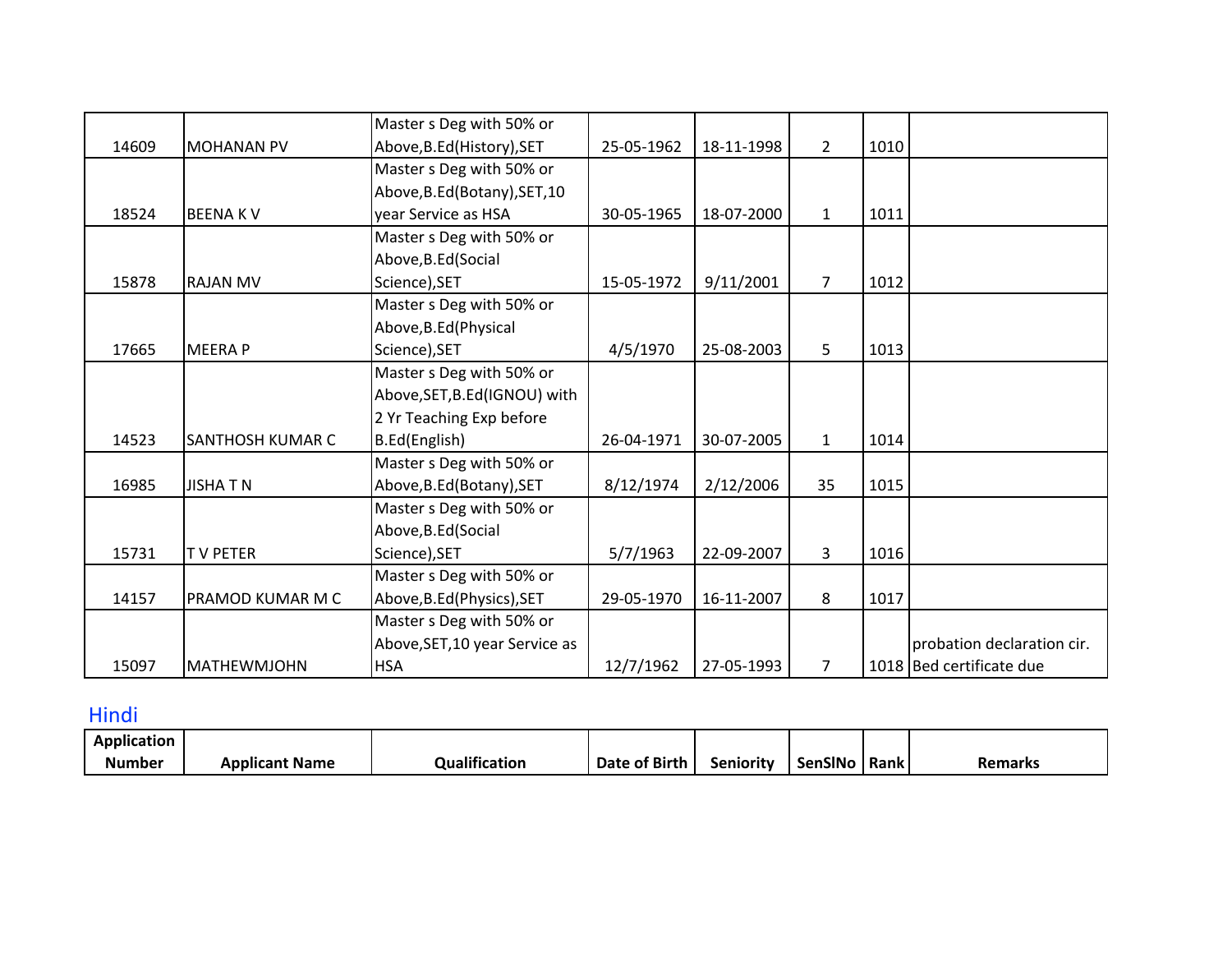|       |                      | Master s Deg with 50% or          |            |            |              |                |                             |
|-------|----------------------|-----------------------------------|------------|------------|--------------|----------------|-----------------------------|
|       |                      | Above, LTTC(Hindi), 10 year       |            |            |              |                |                             |
| 17924 | UNNIKRISHNAN P K     | Service as HSA                    | 31-05-1966 | 29-06-1990 | $2^{\circ}$  | $\mathbf{1}$   |                             |
|       |                      | Master s Deg with 50% or          |            |            |              |                |                             |
|       |                      | Above, LTTC(Hindi), 10 year       |            |            |              |                |                             |
| 17883 | <b>SUKUMARAN K K</b> | Service as HSA                    | 24-10-1960 | 8/2/1991   | 14           | $\overline{2}$ |                             |
|       |                      | Master s Deg with 50% or          |            |            |              |                |                             |
| 13660 | <b>GIRIJA C</b>      | Above, SET, LTTC(Hindi)           | 27-08-1957 | 21-05-1991 | 4            | 3              | hsa psc advice copy due     |
|       |                      | Master s Deg with 50% or          |            |            |              |                |                             |
| 15477 | <b>SELVARAJ C</b>    | Above, B.Ed(Hindi), Ph.D          | 25-10-1958 | 2/7/1992   | $\mathbf{1}$ | $\overline{4}$ | ID-Transfer certificate due |
|       |                      | Master s Deg with 50% or          |            |            |              |                |                             |
|       |                      | Above, B.Ed (Hindi), 10 year      |            |            |              |                |                             |
| 11731 | RAGHU MINNIKKARAN    | Service as HSA                    | 20-04-1963 | 31-03-1995 | 7            | 5              |                             |
|       |                      | Master s Deg with 50% or          |            |            |              |                |                             |
|       |                      | Above, B.Ed (Hindi), M.Ed (Hindi) |            |            |              |                |                             |
| 15676 | <b>REMESH S R</b>    |                                   | 9/2/1963   | 31-05-1996 | 23           | 6              | All cir. due                |
|       |                      | Master s Deg with 50% or          |            |            |              |                |                             |
| 14411 | <b>S PRABHA</b>      | Above, B.Ed (Hindi), SET          | 29-05-1959 | 7/6/1996   | 16           | $\overline{7}$ |                             |
|       |                      | Master s Deg with 50% or          |            |            |              |                |                             |
| 16863 | <b>SHYLAJA K M</b>   | Above, B.Ed (Hindi), SET          | 15-05-1959 | 7/6/1996   | 17           | 8              |                             |
|       |                      | Master s Deg with 50% or          |            |            |              |                | prob.declaration cir copy,  |
| 13429 | <b>SAJEEV M</b>      | Above,LTTC(Hindi),M.Phil          | 6/3/1960   | 7/6/1996   | 22           | 9              | service cir. due            |
|       |                      | Master s Deg with 50% or          |            |            |              |                |                             |
|       |                      | Above, B.Ed (Hindi), 10 year      |            |            |              |                |                             |
| 10333 | <b>LATHAN</b>        | Service as HSA                    | 15-01-1965 | 23-08-1996 | 3            | 10             |                             |
|       |                      | Master s Deg with 50% or          |            |            |              |                |                             |
| 16259 | OMANA P V            | Above, B.Ed (Hindi), SET          | 30-04-1968 | 30-09-1996 | 8            | 11             |                             |
|       |                      | Master s Deg with 50% or          |            |            |              |                |                             |
| 17131 | JAYARAJ B D          | Above, SET, LTTC(Hindi)           | 27-05-1964 | 9/9/1997   | 5            | 12             |                             |
|       |                      | Master s Deg with 50% or          |            |            |              |                |                             |
|       |                      | Above, LTTC(Hindi), 10 year       |            |            |              |                |                             |
| 17537 | <b>LILLY P</b>       | Service as HSA                    | 7/3/1967   | 18-10-1997 | 5            | 13             |                             |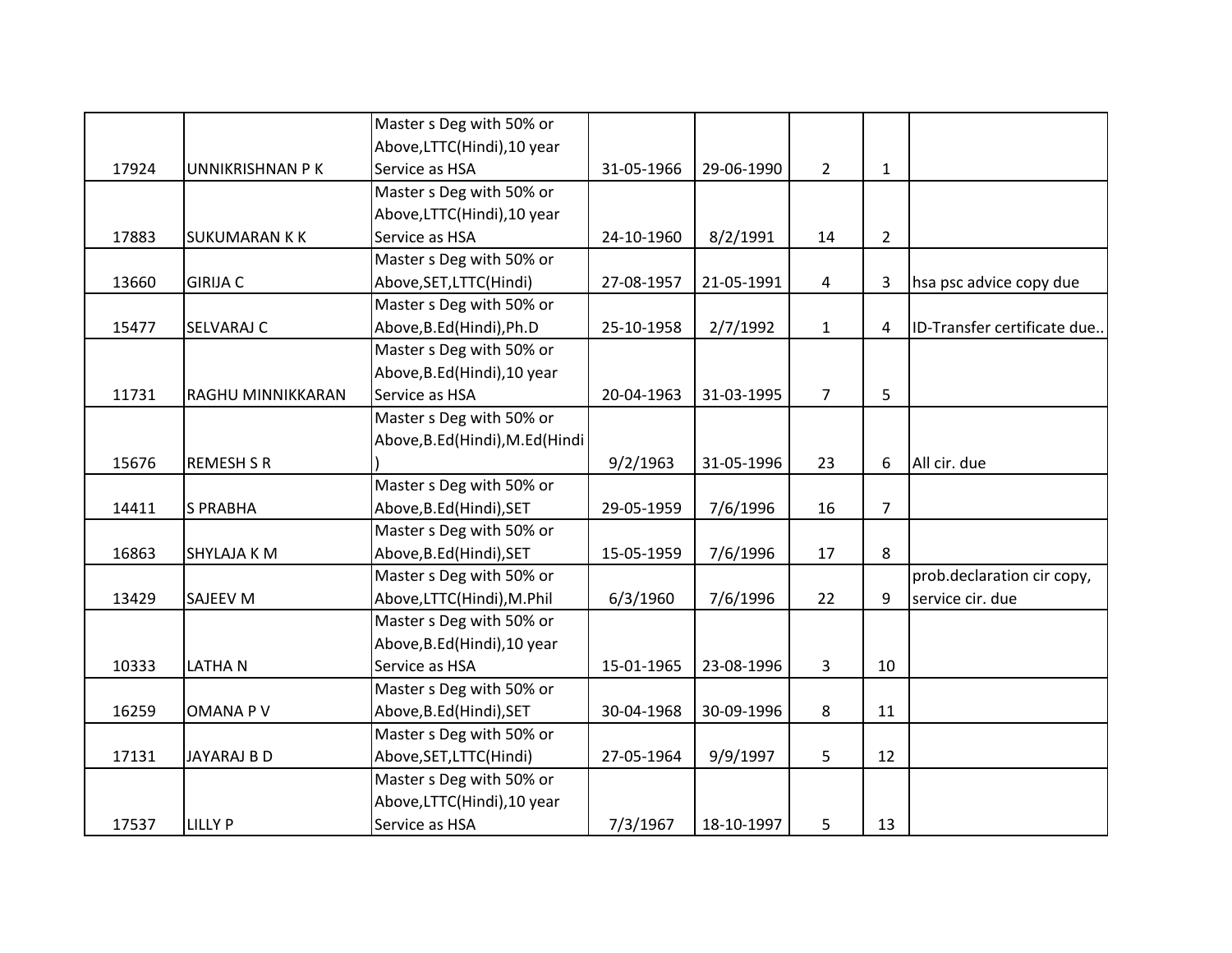|       |                      | Master s Deg with 50% or          |            |            |                |    |                            |
|-------|----------------------|-----------------------------------|------------|------------|----------------|----|----------------------------|
|       |                      | Above, B.Ed (Hindi), 10 year      |            |            |                |    |                            |
| 17819 | <b>RAJEEVAN E</b>    | Service as HSA                    | 12/5/1965  | 24-11-1997 | 61             | 14 |                            |
|       |                      | Master s Deg with 50% or          |            |            |                |    |                            |
| 12656 | <b>GOPALAN CS</b>    | Above, SET, LTTC(Hindi)           | 22-05-1962 | 2/12/1997  | $2^{\circ}$    | 15 |                            |
|       |                      | Master s Deg with 50% or          |            |            |                |    |                            |
| 16945 | <b>NARAYANAN KV</b>  | Above, B.Ed (Hindi), SET          | 17-04-1969 | 25-07-1998 | 6              | 16 |                            |
|       |                      | Master s Deg with 50% or          |            |            |                |    |                            |
| 16251 | LALITHA KUMARI K     | Above, SET, LTTC(Hindi)           | 15-05-1966 | 17-11-1998 | $\overline{7}$ | 17 |                            |
|       |                      |                                   |            |            |                |    |                            |
|       |                      | Master s Deg with 50% or          |            |            |                |    | Service cir, HSA           |
|       |                      | Above, B.Ed (Hindi), B.Ed (Englis |            |            |                |    | Prob.declaration cir copy  |
| 13721 | <b>MARY AGNES</b>    | h),SET                            | 28-05-1975 | 18-02-1999 | $\overline{7}$ | 18 | PSC advice copy SL No: due |
|       |                      | Master s Deg with 50% or          |            |            |                |    |                            |
| 15351 | <b>LETHAB</b>        | Above, B.Ed (Hindi), SET          | 13-05-1971 | 18-02-1999 | 12             | 19 |                            |
|       |                      | Master s Deg with 50% or          |            |            |                |    | HSA probation declaration  |
| 16057 | <b>JAYASREE C R</b>  | Above, B.Ed (Hindi), SET          | 28-04-1971 | 5/6/1999   | $\overline{7}$ | 20 | cir. due                   |
|       |                      | Master s Deg with 50% or          |            |            |                |    |                            |
| 12193 | PRAMOD O             | Above, SET, LTTC(Hindi)           | 1/5/1972   | 8/6/1999   | 6              | 21 |                            |
|       |                      | Master s Deg with 50% or          |            |            |                |    |                            |
|       |                      | Above, LTTC(Hindi), 10 year       |            |            |                |    |                            |
| 10419 | <b>DAIZY T I</b>     | Service as HSA                    | 1/2/1965   | 8/6/1999   | 10             | 22 |                            |
|       |                      | Master s Deg with 50% or          |            |            |                |    |                            |
| 17816 | K V PRAPHULLA KUMARI | Above, B.Ed (Hindi), SET          | 31-05-1972 | 22-07-1999 | $\mathbf{1}$   | 23 |                            |
|       |                      | Master s Deg with 50% or          |            |            |                |    |                            |
|       |                      | Above, LTTC(Hindi), 10 year       |            |            |                |    |                            |
| 16197 | <b>MEENAKSHY K M</b> | Service as HSA                    | 5/5/1962   | 26-07-1999 | $\mathbf{1}$   | 24 |                            |
|       |                      | Master s Deg with 50% or          |            |            |                |    |                            |
| 14015 | <b>RADHAMONEY G</b>  | Above, B.Ed (Hindi), SET          | 11/5/1971  | 26-07-1999 | 6              | 25 |                            |
|       |                      | Master s Deg with 50% or          |            |            |                |    |                            |
|       |                      | Above, LTTC(Hindi), 10 year       |            |            |                |    |                            |
| 13371 | <b>ASALATHAKK</b>    | Service as HSA                    | 4/5/1964   | 26-07-1999 | 8              | 26 |                            |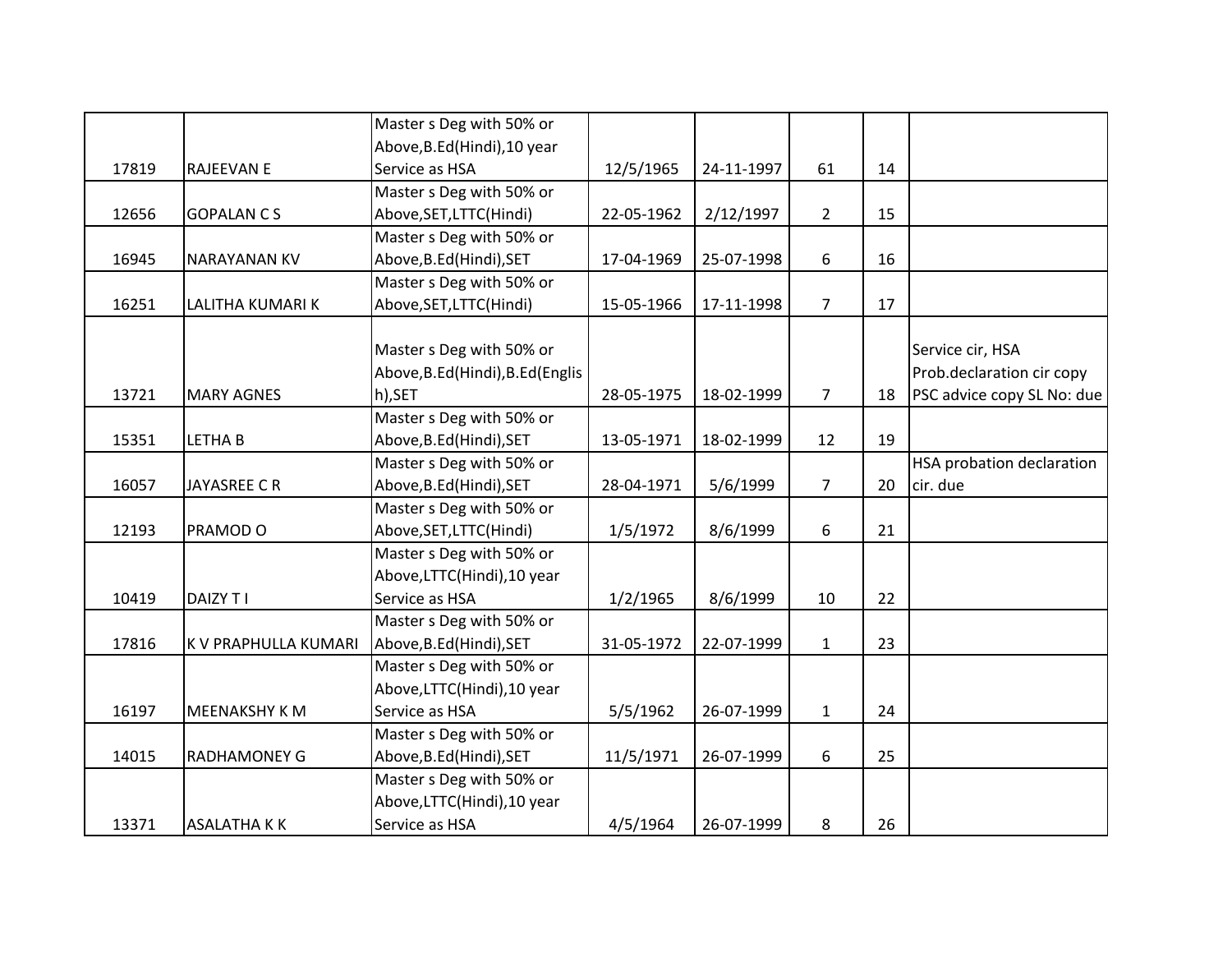|       |                        | Master s Deg with 50% or        |            |            |                |    |                             |
|-------|------------------------|---------------------------------|------------|------------|----------------|----|-----------------------------|
|       |                        | Above, LTTC(Hindi), 10 year     |            |            |                |    |                             |
| 15936 | <b>VINOD KUMAR P</b>   | Service as HSA                  | 20-11-1970 | 26-07-1999 | 16             | 27 |                             |
|       |                        | Master s Deg with 50% or        |            |            |                |    |                             |
| 14221 | <b>SASIKALA P R</b>    | Above, B.Ed (Hindi), SET        | 15-04-1972 | 26-07-1999 | 17             | 28 |                             |
|       |                        | Master s Deg with 50% or        |            |            |                |    |                             |
| 17005 | <b>DIRSHAD K</b>       | Above, B.Ed (Hindi), SET        | 31-05-1971 | 26-07-1999 | 21             | 29 |                             |
|       |                        | Master s Deg with 50% or        |            |            |                |    |                             |
| 16754 | DASEENA V D            | Above, B.Ed (Hindi), SET        | 1/6/1974   | 26-07-1999 | 27             | 30 | all cir. due                |
|       |                        | Master s Deg with 50% or        |            |            |                |    |                             |
| 12756 | SATHIANARAYANAN K      | Above, B.Ed (Hindi), SLET       | 28-04-1967 | 26-07-1999 | 38             | 31 |                             |
|       |                        | Master s Deg with 50% or        |            |            |                |    |                             |
| 14188 | <b>SELVI S</b>         | Above, B.Ed (Hindi), SET        | 22-05-1973 | 26-07-1999 | 44             | 32 |                             |
|       |                        | Master s Deg with 50% or        |            |            |                |    |                             |
| 16731 | <b>REKHA S KAIMAL</b>  | Above, B.Ed (Hindi), SET        | 30-05-1973 | 26-07-1999 | 46             | 33 | All cir. due                |
|       |                        | Master s Deg with 50% or        |            |            |                |    |                             |
| 16736 | <b>JALAJAKT</b>        | Above, B.Ed (Hindi), SET        | 10/4/1969  | 26-07-1999 | 50             | 34 |                             |
|       |                        |                                 |            |            |                |    | Bed cir due SET cir due HSA |
|       |                        | Master s Deg with 50% or        |            |            |                |    | probation cir due psc       |
| 18261 | <b>USHAKUMARI C P</b>  | Above, B.Ed (Hindi), SET        | 12/5/1968  | 6/8/1999   | $\overline{2}$ | 35 | advice due                  |
|       |                        | Master s Deg with 50% or        |            |            |                |    |                             |
| 18567 | RADHIKA C S            | Above, B.Ed (Hindi), SET        | 31-07-1963 | 9/8/1999   | $\mathbf{1}$   | 36 |                             |
|       |                        | Master s Deg with 50% or        |            |            |                |    |                             |
| 16992 | <b>SINDHUMK</b>        | Above, B.Ed (Hindi), SET        | 15-05-1972 | 9/8/1999   | 5              | 37 | All cir. due                |
|       |                        | Master s Deg with 50% or        |            |            |                |    |                             |
|       |                        | Above, LTTC(Hindi), 10 year     |            |            |                |    |                             |
| 12521 | <b>ALBUSHRA ABU</b>    | Service as HSA                  | 2/6/1971   | 18-08-1999 | $\mathbf{1}$   | 38 | service cir due             |
|       |                        | Master s Deg with 50% or        |            |            |                |    |                             |
| 17632 | <b>HAFSA BEEVI A H</b> | Above, B.Ed (Hindi), SET        | 30-07-1962 | 18-08-1999 | 5              | 39 |                             |
|       |                        |                                 |            |            |                |    |                             |
|       |                        | Master s Deg with 50% or        |            |            |                |    |                             |
| 14005 | <b>CHANDRABOSE A R</b> | Above, SET, LTTC(Hindi), M.Phil | 7/6/1962   | 18-08-1999 | 16             | 40 |                             |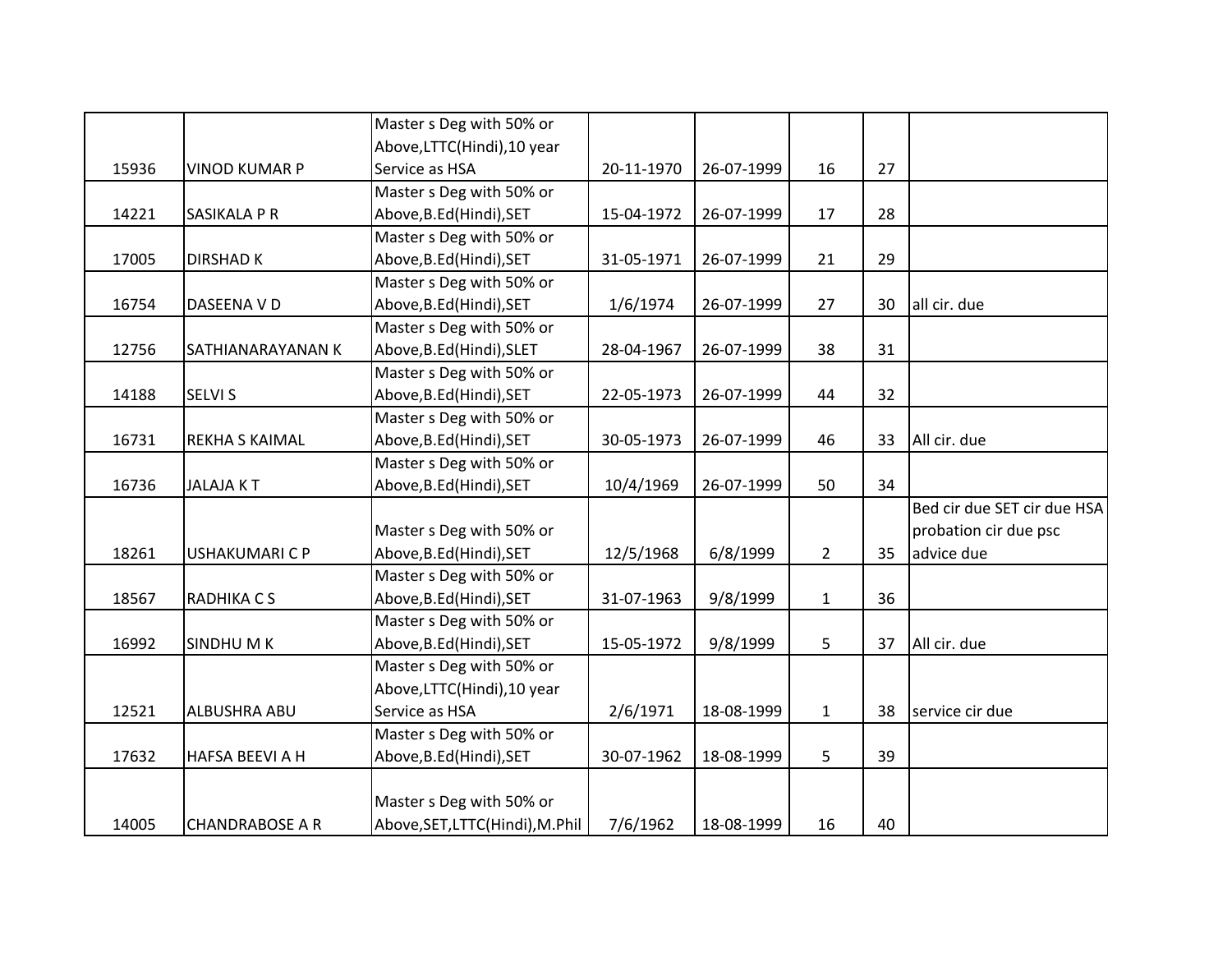|       |                           |                                  |            |            |                |    | Hsa service cir due Hsa       |
|-------|---------------------------|----------------------------------|------------|------------|----------------|----|-------------------------------|
|       |                           | Master s Deg with 50% or         |            |            |                |    | probation declaration cir     |
| 17057 | ANU SUSAN VARUGHESE       | Above, B.Ed (Hindi), SET         | 25-05-1972 | 18-08-1999 | 16             | 41 | due                           |
|       |                           | Master s Deg with 50% or         |            |            |                |    |                               |
| 13919 | <b>G PRASANNAN PILLAI</b> | Above, SET, LTTC(Hindi)          | 25-05-1966 | 18-08-1999 | 18             | 42 |                               |
|       |                           |                                  |            |            |                |    | all hsa certificates are due, |
|       |                           | Master s Deg with 50% or         |            |            |                |    | masters degree, set           |
| 17165 | RAJALEKSHMI D             | Above, B.Ed (Hindi), SET         | 20-03-1965 | 18-08-1999 | 19             | 43 | certificate are due           |
|       |                           | Master s Deg with 50% or         |            |            |                |    |                               |
| 17148 | SHEENA JOSEPH             | Above, B.Ed (Hindi), SET         | 4/5/1972   | 18-08-1999 | 20             | 44 | HSA probation cir. due        |
|       |                           | Master s Deg with 50% or         |            |            |                |    |                               |
| 15932 | <b>KVINDIRA</b>           | Above, B.Ed (Hindi), SET         | 20-05-1964 | 18-08-1999 | 21             | 45 |                               |
|       |                           | Master s Deg with 50% or         |            |            |                |    |                               |
| 17468 | <b>SREELEKHA MP</b>       | Above, SET, LTTC(Hindi)          | 31-05-1971 | 18-08-1999 | 22             | 46 |                               |
|       |                           | Master s Deg with 50% or         |            |            |                |    |                               |
| 18288 | <b>REMA S MENON</b>       | Above, SET, M.Ed (Hindi)         | 11/10/1968 | 18-08-1999 | 24             | 47 |                               |
|       |                           |                                  |            |            |                |    |                               |
|       |                           | Master s Deg with 50% or         |            |            |                |    |                               |
|       |                           | Above, B.Ed(Hindi), LTTC(Hindi)  |            |            |                |    |                               |
| 18286 | <b>RENUKA B</b>           | ,10 year Service as HSA          | 20-02-1969 | 18-08-1999 | 3398           | 48 |                               |
|       |                           | Master s Deg with 50% or         |            |            |                |    | Hsa probation declaration     |
| 18565 | <b>SUJA J</b>             | Above, B.Ed (Hindi), SET         | 30-05-1973 | 6/9/1999   | $\mathbf{1}$   | 49 | cir. due                      |
|       |                           | Master s Deg with 50% or         |            |            |                |    |                               |
|       |                           | Above, SET, SLET, LTTC(Hindi), P |            |            |                |    |                               |
| 17420 | P AMPILY                  | h.D                              | 27-05-1969 | 6/9/1999   | $\overline{2}$ | 50 |                               |
|       |                           | Master s Deg with 50% or         |            |            |                |    |                               |
| 16778 | <b>GEETHA G N</b>         | Above, B.Ed (Hindi), SET         | 5/5/1969   | 7/9/1999   | $\mathbf{1}$   | 51 |                               |
|       |                           | Master s Deg with 50% or         |            |            |                |    |                               |
| 17117 | <b>SINIKB</b>             | Above, B.Ed (Hindi), SET         | 20-04-1972 | 7/9/1999   | 6              | 52 |                               |
|       |                           | Master s Deg with 50% or         |            |            |                |    |                               |
|       |                           | Above, B.Ed (Hindi), SET, 10     |            |            |                |    |                               |
| 18356 | <b>DOLI JAYANTI K</b>     | year Service as HSA              | 1/11/1957  | 7/9/1999   | 8              | 53 |                               |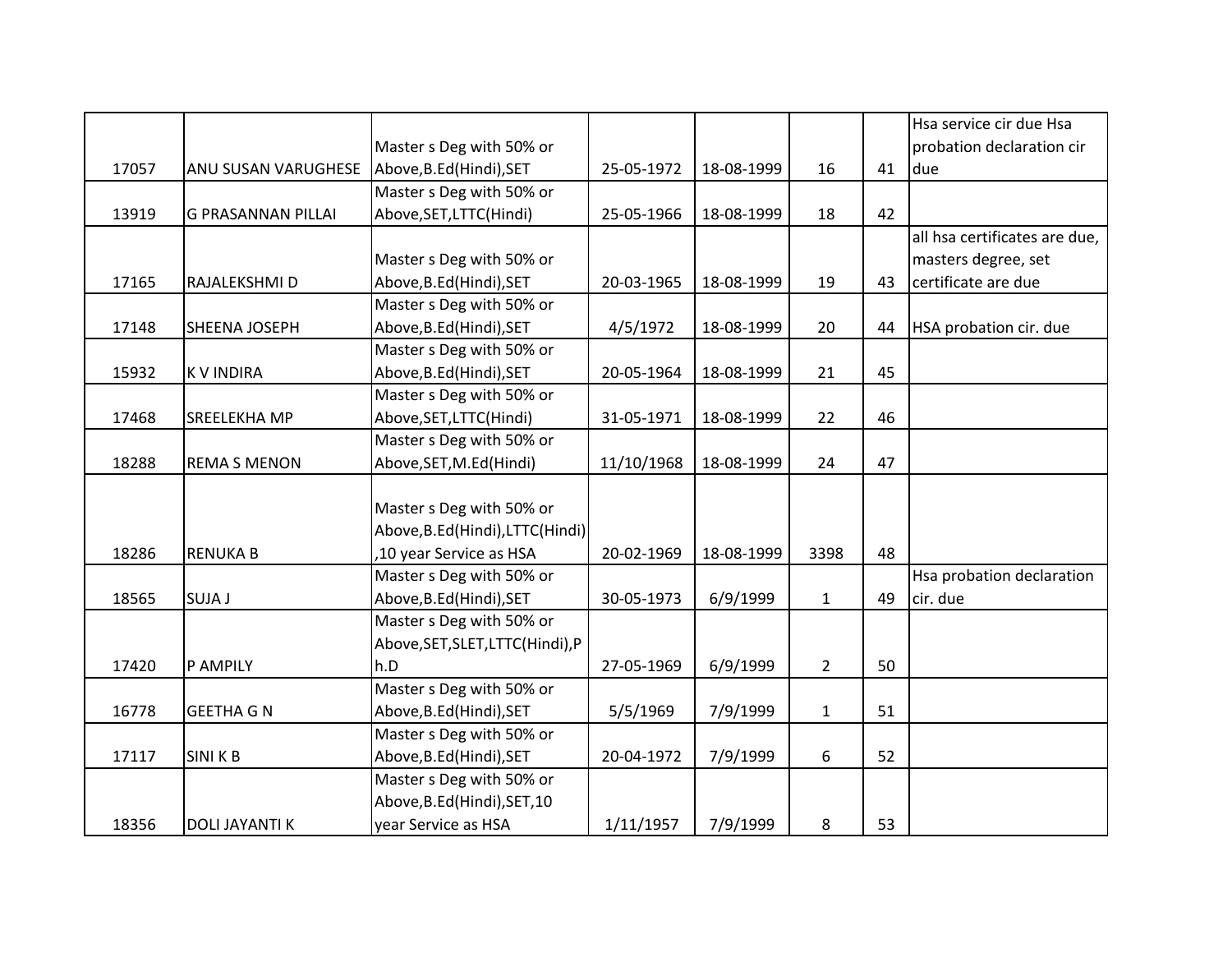|       |                       | Master s Deg with 50% or         |            |            |    |    |                                  |
|-------|-----------------------|----------------------------------|------------|------------|----|----|----------------------------------|
|       |                       | Above, LTTC(Hindi), 10 year      |            |            |    |    |                                  |
| 10457 | <b>K A SULAIKA</b>    | Service as HSA                   | 30-04-1972 | 7/9/1999   | 11 | 54 |                                  |
|       |                       | Master s Deg with 50% or         |            |            |    |    | <b>HSA probation declaration</b> |
| 14451 | <b>JAYABHARATHIK</b>  | Above, B.Ed (Hindi), SET         | 8/5/1971   | 7/9/1999   | 12 | 55 | cir.due                          |
|       |                       | Master s Deg with 50% or         |            |            |    |    |                                  |
| 17307 | <b>AJITHA S</b>       | Above, B.Ed (Hindi), SET         | 4/12/1972  | 7/9/1999   | 16 | 56 |                                  |
|       |                       | Master s Deg with 50% or         |            |            |    |    |                                  |
| 17500 | <b>SUNITHA V M</b>    | Above, B.Ed (Hindi), SET         | 11/4/1968  | 7/9/1999   | 18 | 57 |                                  |
|       |                       | Master s Deg with 50% or         |            |            |    |    |                                  |
|       |                       | Above, B.Ed (Hindi), 10 year     |            |            |    |    |                                  |
| 16860 | <b>LALI GEORGE</b>    | Service as HSA                   | 31-05-1967 | 7/9/1999   | 24 | 58 |                                  |
|       |                       | Master s Deg with 50% or         |            |            |    |    |                                  |
| 13313 | RETHEESHAN K K        | Above, B.Ed (Hindi), SET         | 29-05-1966 | 7/9/1999   | 38 | 59 |                                  |
|       |                       | Master s Deg with 50% or         |            |            |    |    |                                  |
|       |                       | Above, B.Ed (Hindi), 10 year     |            |            |    |    |                                  |
| 11423 | AGITHA M A            | Service as HSA                   | 31-05-1968 | 14-09-1999 | 39 | 60 |                                  |
|       |                       | Master s Deg with 50% or         |            |            |    |    |                                  |
|       |                       | Above, B.Ed (Hindi), SET, 10     |            |            |    |    |                                  |
| 18382 | NILEENAJYOTHIK        | year Service as HSA              | 14-07-1969 | 17-09-1999 | 9  | 61 |                                  |
|       |                       | Master s Deg with 50% or         |            |            |    |    |                                  |
| 15179 | <b>GIRIJA N</b>       | Above, B.Ed (Hindi), SET         | 20-01-1969 | 17-09-1999 | 11 | 62 |                                  |
|       |                       | Master s Deg with 50% or         |            |            |    |    |                                  |
| 18338 | <b>MEERA BALAN</b>    | Above, M.Phil, M.Ed (Hindi)      | 28-05-1969 | 17-09-1999 | 13 | 63 | all cir. due                     |
|       |                       | Master s Deg with 50% or         |            |            |    |    |                                  |
| 15834 | AHAMMED M             | Above, B.Ed (Hindi), SET         | 12/4/1967  | 17-09-1999 | 19 | 64 |                                  |
|       |                       |                                  |            |            |    |    |                                  |
|       |                       | Master s Deg with 50% or         |            |            |    |    |                                  |
|       |                       | Above, B.Ed (Hindi), M.Ed (Hindi |            |            |    |    |                                  |
| 15345 | <b>SUDHAKARAN K K</b> | ), 10 year Service as HSA        | 27-05-1971 | 17-09-1999 | 29 | 65 |                                  |
|       | <b>ANILKUMARKP</b>    | Master s Deg with 50% or         |            |            |    |    |                                  |
| 17075 | <b>KAIPURATH</b>      | Above, SET, LTTC (Hindi)         | 28-05-1970 | 17-09-1999 | 31 | 66 |                                  |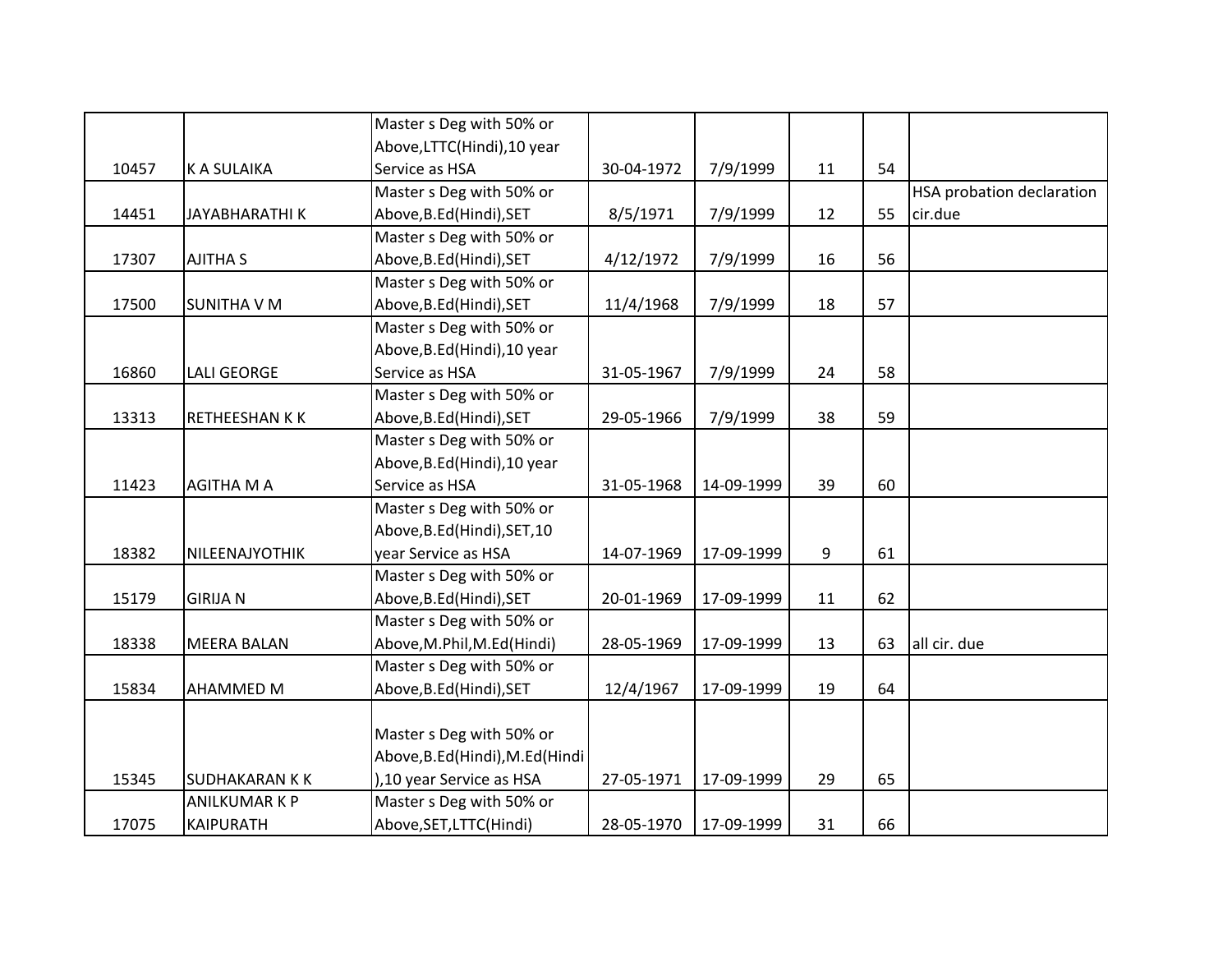|       |                                    | Master s Deg with 50% or      |            |            |                |    |                           |
|-------|------------------------------------|-------------------------------|------------|------------|----------------|----|---------------------------|
|       |                                    | Above, B.Ed (Hindi), SET, 10  |            |            |                |    |                           |
| 17356 | JAYASREE                           | year Service as HSA           | 24-06-1963 | 17-09-1999 | 33             | 67 |                           |
|       |                                    | Master s Deg with 50% or      |            |            |                |    |                           |
|       |                                    | Above,LTTC(Hindi),10 year     |            |            |                |    |                           |
| 10554 | RAVINDRAN PARAMBATH Service as HSA |                               | 25-06-1963 | 17-09-1999 | 46             | 68 |                           |
|       | <b>SUSHMA</b>                      | Master s Deg with 50% or      |            |            |                |    |                           |
| 13935 | PURUSHOTHAMAN                      | Above, B.Ed (Hindi), Ph.D     | 9/8/1965   | 17-09-1999 | 54             | 69 | By transfer cir           |
|       |                                    | Master s Deg with 50% or      |            |            |                |    |                           |
|       |                                    | Above, SET, B.Ed (IGNOU) with |            |            |                |    |                           |
|       |                                    | 2 Yr Teaching Exp before      |            |            |                |    |                           |
| 14789 | <b>NARAYANAN M</b>                 | B.Ed(Hindi)                   | 1/6/1968   | 17-09-1999 | 59             | 70 |                           |
|       |                                    | Master s Deg with 50% or      |            |            |                |    |                           |
|       |                                    | Above, LTTC(Hindi), 10 year   |            |            |                |    |                           |
| 16234 | <b>VASANTHI G</b>                  | Service as HSA                | 20-04-1964 | 27-09-1999 | $\mathbf{1}$   | 71 |                           |
|       |                                    | Master s Deg with 50% or      |            |            |                |    |                           |
|       | <b>MADHUSOODANAN</b>               | Above, SET, LTTC(Hindi), 10   |            |            |                |    |                           |
| 15086 | PILLAI K G                         | year Service as HSA           | 13-05-1970 | 27-09-1999 | 6              | 72 |                           |
|       |                                    | Master s Deg with 50% or      |            |            |                |    |                           |
|       |                                    | Above, B.Ed (Hindi), 10 year  |            |            |                |    |                           |
| 18181 | VALSAMMA P A                       | Service as HSA                | 20-05-1962 | 1/10/1999  | $\mathbf{1}$   | 73 |                           |
|       |                                    |                               |            |            |                |    |                           |
|       |                                    | Master s Deg with 50% or      |            |            |                |    | psc advice due HSA        |
| 15877 | <b>JESSY TA</b>                    | Above, B.Ed (Hindi), SET      | 28-05-1968 | 22-10-1999 | 6              | 74 | probation declaration due |
|       |                                    | Master s Deg with 50% or      |            |            |                |    |                           |
| 18095 | <b>GAYATHRISK</b>                  | Above, B.Ed (Hindi), SET      | 15-09-1971 | 26-10-1999 | 6              | 75 |                           |
|       |                                    | Master s Deg with 50% or      |            |            |                |    |                           |
| 16618 | <b>VANDANATP</b>                   | Above, B.Ed (Hindi), SET      | 28-01-1972 | 28-10-1999 | 3              | 76 |                           |
|       |                                    | Master s Deg with 50% or      |            |            |                |    |                           |
| 16844 | <b>ROSILY VO</b>                   | Above, B.Ed (Hindi), SET      | 8/3/1964   | 28-10-1999 | $\overline{7}$ | 77 |                           |
|       |                                    | Master s Deg with 50% or      |            |            |                |    |                           |
| 17441 | VBABURAJ                           | Above, SET, LTTC(Hindi)       | 5/4/1963   | 30-10-1999 | 5              | 78 |                           |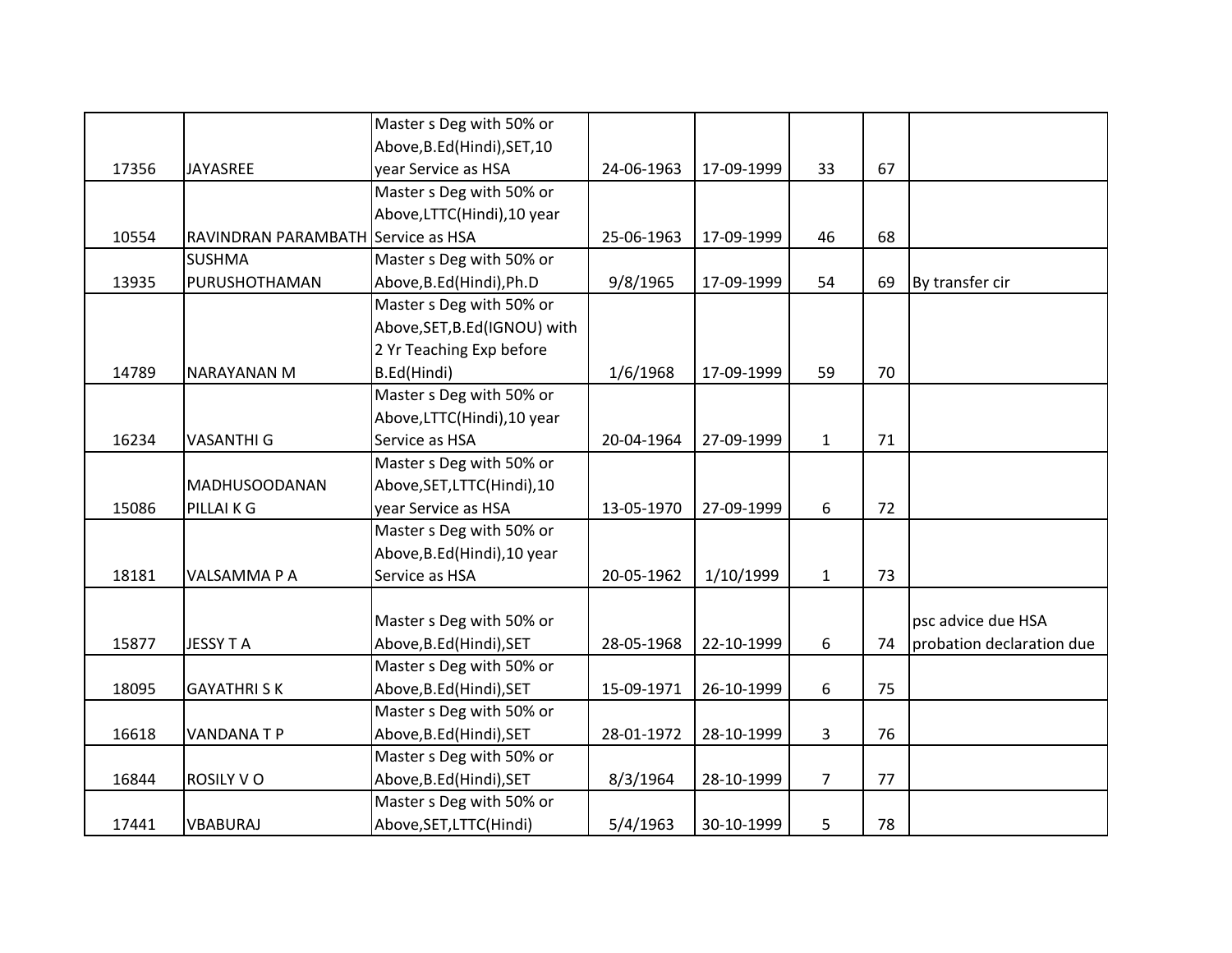|       |                            | Master s Deg with 50% or     |            |            |                |    |                                  |
|-------|----------------------------|------------------------------|------------|------------|----------------|----|----------------------------------|
|       |                            | Above, SET, LTTC(Hindi), 10  |            |            |                |    |                                  |
| 14052 | <b>MURALI R</b>            | year Service as HSA          | 1/5/1970   | 30-10-1999 | 6              | 79 |                                  |
|       |                            | Master s Deg with 50% or     |            |            |                |    |                                  |
|       |                            | Above, B.Ed (Hindi), SET, 10 |            |            |                |    |                                  |
| 16030 | C GEETHAKUMARI             | year Service as HSA          | 20-05-1965 | 30-10-1999 | 7 <sup>1</sup> | 80 |                                  |
|       |                            | Master s Deg with 50% or     |            |            |                |    |                                  |
|       |                            | Above, B.Ed (Hindi), SET, 10 |            |            |                |    |                                  |
| 14375 | <b>BINDUTP</b>             | year Service as HSA          | 30-05-1968 | 1/11/1999  | 3              | 81 |                                  |
|       |                            | Master s Deg with 50% or     |            |            |                |    |                                  |
|       |                            | Above, B.Ed (Hindi), 10 year |            |            |                |    |                                  |
| 15807 | <b>SUDEVAN K</b>           | Service as HSA               | 20-05-1967 | 4/11/1999  | $\overline{2}$ | 82 |                                  |
|       |                            | Master s Deg with 50% or     |            |            |                |    |                                  |
|       |                            | Above, B.Ed (Hindi), 10 year |            |            |                |    |                                  |
| 12250 | RATHIKA                    | Service as HSA               | 19-02-1967 | 9/11/1999  | 1595           | 83 |                                  |
|       |                            | Master s Deg with 50% or     |            |            |                |    |                                  |
| 13390 | <b>VINOD KUMAR URUMBIL</b> | Above, B.Ed (Hindi), SET     | 5/4/1968   | 10/11/1999 | 5              | 84 |                                  |
|       |                            | Master s Deg with 50% or     |            |            |                |    |                                  |
| 14265 | <b>RAJAN V</b>             | Above, SET, M.Ed (Hindi)     | 28-07-1963 | 17-11-1999 | $\mathbf{1}$   | 85 |                                  |
|       |                            | Master s Deg with 50% or     |            |            |                |    |                                  |
|       |                            | Above, B.Ed (Hindi), 10 year |            |            |                |    |                                  |
| 18320 | <b>HARITHA PS</b>          | Service as HSA               | 17-05-1973 | 17-11-1999 | 3              | 86 |                                  |
|       |                            | Master s Deg with 50% or     |            |            |                |    |                                  |
| 18336 | <b>LINI</b>                | Above, B.Ed (Hindi), SET     | 24-10-1971 | 17-11-1999 | 5              | 87 |                                  |
|       |                            | Master s Deg with 50% or     |            |            |                |    |                                  |
| 12299 | SREELETHA J                | Above, B.Ed (Hindi), SET     | 24-04-1969 | 17-11-1999 | 8              | 88 |                                  |
|       |                            | Master s Deg with 50% or     |            |            |                |    |                                  |
| 17928 | <b>GEETHATK</b>            | Above, B.Ed (Hindi), SET     | 31-05-1969 | 17-11-1999 | 15             | 89 |                                  |
|       |                            | Master s Deg with 50% or     |            |            |                |    |                                  |
|       | JAYARAJAN                  | Above, B.Ed (Hindi), SET, 10 |            |            |                |    | <b>Hsa Probation declaration</b> |
| 10890 | PANARUKANDIYIL             | year Service as HSA          | 1/5/1965   | 4/12/1999  | 3              | 90 | order copy due                   |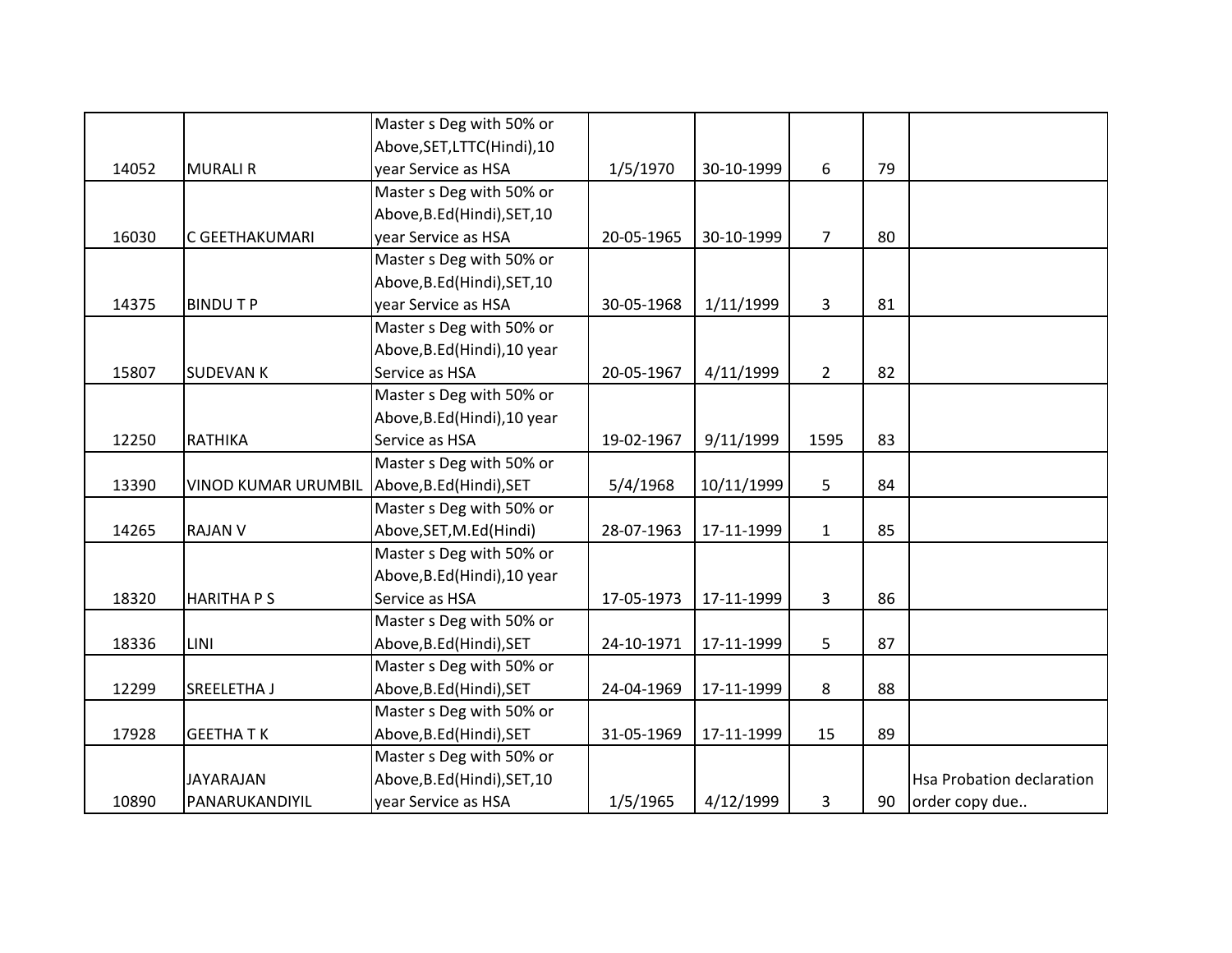|       |                          | Master s Deg with 50% or         |            |           |    |     |                               |
|-------|--------------------------|----------------------------------|------------|-----------|----|-----|-------------------------------|
|       |                          | Above, B.Ed (Hindi), SET, M.Ed ( |            |           |    |     |                               |
| 13833 | <b>JAYAKRISHNA K</b>     | Hindi), NET/JRF                  | 10/1/1977  | 4/12/1999 | 6  | 91  |                               |
|       |                          | Master s Deg with 50% or         |            |           |    |     |                               |
| 10734 | <b>GANGA DEVI R</b>      | Above, B.Ed (Hindi), SET         | 31-05-1972 | 4/12/1999 | 16 | 92  |                               |
|       |                          | Master s Deg with 50% or         |            |           |    |     |                               |
|       |                          | Above, LTTC(Hindi), 10 year      |            |           |    |     |                               |
| 14996 | <b>SUKUMARAN E</b>       | Service as HSA                   | 31-05-1967 | 4/12/1999 | 19 | 93  |                               |
|       |                          | Master s Deg with 50% or         |            |           |    |     |                               |
|       |                          | Above, LTTC(Hindi), 10 year      |            |           |    |     |                               |
| 10436 | <b>NARAYANI G</b>        | Service as HSA                   | 18-05-1965 | 4/12/1999 | 24 | 94  |                               |
|       |                          | Master s Deg with 50% or         |            |           |    |     |                               |
| 12008 | <b>GEETHAKUMARY S</b>    | Above, B.Ed (Hindi), SET         | 20-05-1965 | 4/12/1999 | 26 | 95  |                               |
|       |                          | Master s Deg with 50% or         |            |           |    |     |                               |
|       |                          | Above, LTTC(Hindi), 10 year      |            |           |    |     |                               |
| 16053 | <b>MANOJKUMAR P</b>      | Service as HSA                   | 31-05-1971 | 4/12/1999 | 27 | 96  |                               |
|       |                          | Master s Deg with 50% or         |            |           |    |     |                               |
| 13162 | <b>SREEDHARAN PALAYI</b> | Above, B.Ed (Hindi), SET         | 5/5/1965   | 4/12/1999 | 30 | 97  |                               |
|       |                          | Master s Deg with 50% or         |            |           |    |     |                               |
|       |                          | Above, SET, LTTC(Hindi), 10      |            |           |    |     |                               |
| 11394 | <b>MINIKA</b>            | year Service as HSA              | 28-02-1970 | 4/12/1999 | 32 | 98  |                               |
|       |                          | Master s Deg with 50% or         |            |           |    |     |                               |
|       |                          | Above,LTTC(Hindi),10 year        |            |           |    |     |                               |
| 13284 | JYOTHY P S               | Service as HSA                   | 16-05-1966 | 4/12/1999 | 37 | 99  |                               |
|       |                          | Master s Deg with 50% or         |            |           |    |     |                               |
| 11324 | <b>NANDAKUMAR J</b>      | Above, B.Ed (Hindi), SET         | 17-04-1970 | 4/12/1999 | 40 | 100 |                               |
|       |                          | Master s Deg with 50% or         |            |           |    |     |                               |
|       |                          | Above, LTTC(Hindi), 10 year      |            |           |    |     |                               |
| 16009 | <b>ABDUNNASART</b>       | Service as HSA                   | 15-05-1970 | 4/12/1999 | 41 | 101 |                               |
|       |                          |                                  |            |           |    |     |                               |
|       |                          | Master s Deg with 50% or         |            |           |    |     | psc advice due HSA            |
| 14747 | SAKUNTHALA O             | Above, SET, LTTC(Hindi)          | 1/4/1968   | 4/12/1999 | 44 |     | 102 probation declaration due |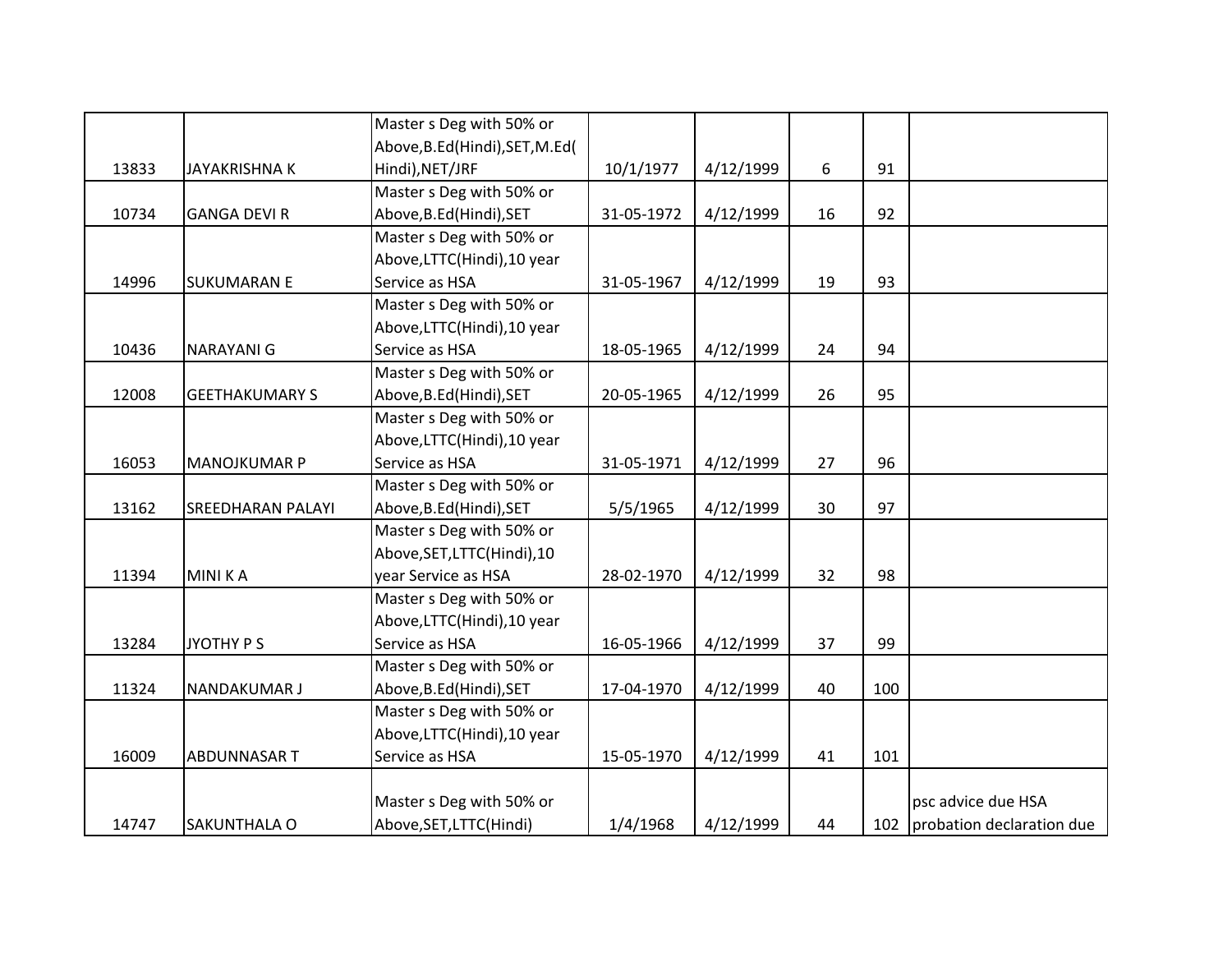|       |                              | Master s Deg with 50% or         |            |           |    |     |  |
|-------|------------------------------|----------------------------------|------------|-----------|----|-----|--|
| 16982 | <b>HASEENA PI</b>            | Above, SET, LTTC(Hindi)          | 4/5/1969   | 4/12/1999 | 45 | 103 |  |
|       |                              | Master s Deg with 50% or         |            |           |    |     |  |
| 17192 | <b>RADHIKA S</b>             | Above, SET, LTTC(Hindi)          | 28-05-1973 | 4/12/1999 | 46 | 104 |  |
|       |                              | Master s Deg with 50% or         |            |           |    |     |  |
| 11266 | <b>MARGARETT PA</b>          | Above, B.Ed (Hindi), SET         | 31-05-1964 | 4/12/1999 | 52 | 105 |  |
|       |                              | Master s Deg with 50% or         |            |           |    |     |  |
|       |                              | Above, LTTC(Hindi), 10 year      |            |           |    |     |  |
| 12956 | ABUL SV                      | Service as HSA                   | 31-05-1974 | 4/12/1999 | 56 | 106 |  |
|       |                              | Master s Deg with 50% or         |            |           |    |     |  |
| 17139 | <b>SHYJA A R</b>             | Above, B.Ed (Hindi), SET         | 31-05-1967 | 4/12/1999 | 57 | 107 |  |
|       |                              | Master s Deg with 50% or         |            |           |    |     |  |
|       |                              | Above, B.Ed (Hindi), SET, 10     |            |           |    |     |  |
| 11481 | USHAKUMARI M M               | year Service as HSA              | 2/7/1969   | 4/12/1999 | 58 | 108 |  |
|       |                              | Master s Deg with 50% or         |            |           |    |     |  |
| 12873 | <b>SHEELA MK</b>             | Above, SET, LTTC(Hindi)          | 1/4/1967   | 4/12/1999 | 64 | 109 |  |
|       |                              | Master s Deg with 50% or         |            |           |    |     |  |
| 12586 | <b>RAGHESH R</b>             | Above, B.Ed (Hindi), SET         | 9/5/1973   | 4/12/1999 | 67 | 110 |  |
|       |                              | Master s Deg with 50% or         |            |           |    |     |  |
|       |                              | Above, SET, LTTC(Hindi), Ph.D, B |            |           |    |     |  |
|       |                              | .Ed(IGNOU) with 2 Yr             |            |           |    |     |  |
|       | <b>VIVEKANANDAN PILLAI B</b> | Teaching Exp before              |            |           |    |     |  |
| 16964 | S.                           | B.Ed(Hindi)                      | 30-05-1971 | 4/12/1999 | 68 | 111 |  |
|       |                              | Master s Deg with 50% or         |            |           |    |     |  |
|       |                              | Above, B.Ed (Hindi), SET, 10     |            |           |    |     |  |
| 11888 | <b>KM SUJAYA</b>             | year Service as HSA              | 11/4/1972  | 4/12/1999 | 70 | 112 |  |
|       | MOHAMED ASHRAF               | Master s Deg with 50% or         |            |           |    |     |  |
| 12286 | <b>ALUNGAL</b>               | Above, B.Ed(Hindi), SET          | 22-05-1967 | 4/12/1999 | 71 | 113 |  |
|       |                              | Master s Deg with 50% or         |            |           |    |     |  |
|       |                              | Above, B.Ed (Hindi), 10 year     |            |           |    |     |  |
| 17340 | <b>BEENAKP</b>               | Service as HSA                   | 25-05-1974 | 4/12/1999 | 74 | 114 |  |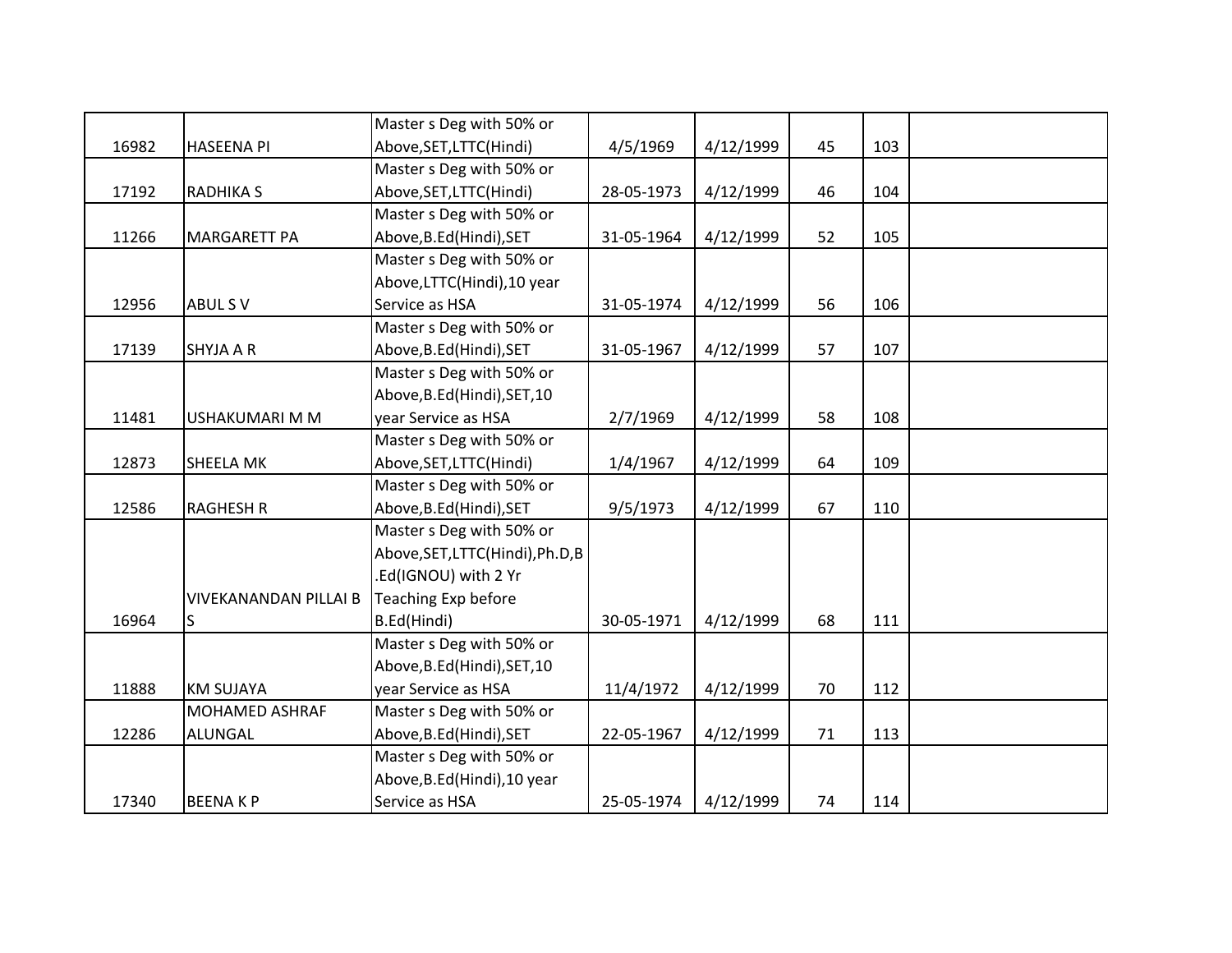|       |                      | Master s Deg with 50% or          |            |            |     |     |                            |
|-------|----------------------|-----------------------------------|------------|------------|-----|-----|----------------------------|
|       |                      | Above, LTTC(Hindi), 10 year       |            |            |     |     |                            |
| 11988 | <b>SIVANKUTTY T</b>  | Service as HSA                    | 8/2/1970   | 4/12/1999  | 75  | 115 |                            |
|       |                      | Master s Deg with 50% or          |            |            |     |     |                            |
| 16583 | <b>GEETHA PK</b>     | Above, B.Ed (Hindi), SET          | 24-06-1968 | 4/12/1999  | 89  | 116 |                            |
|       |                      | Master s Deg with 50% or          |            |            |     |     |                            |
|       |                      | Above, B.Ed (Hindi), 10 year      |            |            |     |     |                            |
| 17458 | <b>GEETHA M</b>      | Service as HSA                    | 14-05-1968 | 4/12/1999  | 90  | 117 |                            |
|       |                      | Master s Deg with 50% or          |            |            |     |     |                            |
| 13503 | <b>SOBHA SP</b>      | Above,LTTC(Hindi),M.Phil          | 2/4/1970   | 4/12/1999  | 94  | 118 |                            |
|       |                      | Master s Deg with 50% or          |            |            |     |     |                            |
|       |                      | Above, B.Ed (Hindi), SET, LTTC (H |            |            |     |     |                            |
| 11507 | PRIYA S              | indi)                             | 20-05-1971 | 4/12/1999  | 98  | 119 |                            |
|       |                      | Master s Deg with 50% or          |            |            |     |     |                            |
| 11559 | <b>GEETHAKUMARIS</b> | Above, B.Ed (Hindi), SET          | 31-05-1972 | 4/12/1999  | 102 | 120 |                            |
|       |                      | Master s Deg with 50% or          |            |            |     |     |                            |
| 11707 | <b>BEENAK</b>        | Above, B.Ed (Hindi), SET          | 20-05-1971 | 4/12/1999  | 103 | 121 |                            |
|       |                      | Master s Deg with 50% or          |            |            |     |     |                            |
|       |                      | Above, B.Ed (Hindi), SET, 10      |            |            |     |     |                            |
| 13010 | JEENA M              | year Service as HSA               | 11/5/1969  | 4/12/1999  | 108 | 122 |                            |
|       |                      | Master s Deg with 50% or          |            |            |     |     |                            |
| 12710 | <b>AJITHA R</b>      | Above, B.Ed (Hindi), M.Phil       | 21-11-1972 | 4/12/1999  | 112 | 123 |                            |
|       |                      | Master s Deg with 50% or          |            |            |     |     |                            |
| 12527 | JEYASREE             | Above, B.Ed (Hindi), SET          | 10/1/1970  | 4/12/1999  | 118 | 124 |                            |
|       |                      | Master s Deg with 50% or          |            |            |     |     |                            |
|       |                      | Above, LTTC(Hindi), 10 year       |            |            |     |     |                            |
| 14993 | <b>SHABEER MI</b>    | Service as HSA                    | 1/6/1969   | 4/12/1999  | 121 | 125 |                            |
|       |                      |                                   |            |            |     |     | Psc advice order or letter |
|       |                      |                                   |            |            |     |     | missing(due) Hsa           |
|       |                      | Master s Deg with 50% or          |            |            |     |     | probation declaration      |
| 16080 | SADASIVAN PILLAI P K | Above, B.Ed (Hindi), SET          | 18-05-1962 | 27-02-2000 | 4   | 126 | order due                  |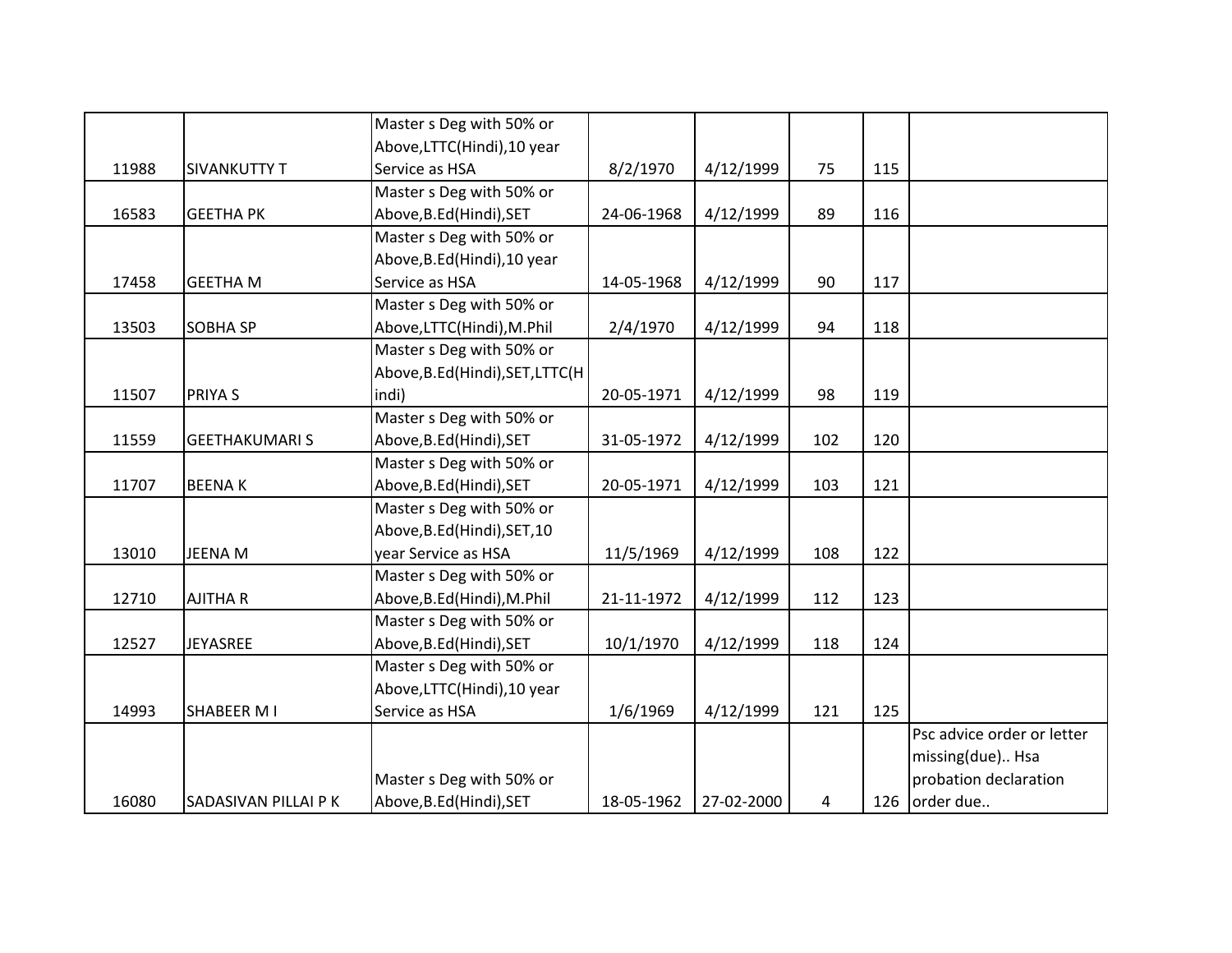|       |                        | Master s Deg with 50% or     |            |            |                |     |  |
|-------|------------------------|------------------------------|------------|------------|----------------|-----|--|
| 12638 | SREEJA G S             | Above, B.Ed (Hindi), SET     | 31-05-1971 | 27-02-2000 | 20             | 127 |  |
|       |                        | Master s Deg with 50% or     |            |            |                |     |  |
|       | SIVANANDINI            | Above, B.Ed (Hindi), SET, 10 |            |            |                |     |  |
| 11715 | NITTOOKELOTH           | year Service as HSA          | 20-01-1972 | 27-02-2000 | 22             | 128 |  |
|       |                        | Master s Deg with 50% or     |            |            |                |     |  |
|       |                        | Above, B.Ed (Hindi), SET, 10 |            |            |                |     |  |
| 14642 | <b>JASITHAK</b>        | year Service as HSA          | 4/4/1973   | 27-02-2000 | 45             | 129 |  |
|       |                        | Master s Deg with 50% or     |            |            |                |     |  |
|       |                        | Above, LTTC(Hindi), 10 year  |            |            |                |     |  |
| 16443 | YUSUF C K              | Service as HSA               | 4/5/1966   | 8/3/2000   | 4              | 130 |  |
|       |                        | Master s Deg with 50% or     |            |            |                |     |  |
| 12640 | <b>GEETHA DEVI Y</b>   | Above, B.Ed (Hindi), SET     | 27-07-1962 | 10/3/2000  | 36             | 131 |  |
|       |                        | Master s Deg with 50% or     |            |            |                |     |  |
| 10760 | RAZIYABEEVI M          | Above, B.Ed (Hindi), SET     | 5/5/1970   | 17-04-2000 | $\mathbf{1}$   | 132 |  |
|       |                        | Master s Deg with 50% or     |            |            |                |     |  |
| 15826 | VIJI V                 | Above, B.Ed (Hindi), SET     | 5/5/1971   | 17-04-2000 | 3              | 133 |  |
|       |                        | Master s Deg with 50% or     |            |            |                |     |  |
| 12211 | <b>HEMAS</b>           | Above, B.Ed (Hindi), SET     | 15-01-1973 | 22-04-2000 | 72             | 134 |  |
|       |                        | Master s Deg with 50% or     |            |            |                |     |  |
| 13678 | K SURENDRAN PILLAI     | Above, B.Ed (Hindi), SET     | 8/4/1970   | 22-04-2000 | 110            | 135 |  |
|       |                        | Master s Deg with 50% or     |            |            |                |     |  |
|       |                        | Above, B.Ed (Hindi), SET, 10 |            |            |                |     |  |
| 13377 | MAYA A C               | year Service as HSA          | 26-02-1972 | 17-05-2000 | 2429           | 136 |  |
|       |                        | Master s Deg with 50% or     |            |            |                |     |  |
| 14103 | <b>SHANOJKUMAR N K</b> | Above, B.Ed (Hindi), SET     | 14-05-1969 | 23-05-2000 | $\overline{4}$ | 137 |  |
|       |                        | Master s Deg with 50% or     |            |            |                |     |  |
| 11123 | DEVI V N               | Above, B.Ed (Hindi), SET     | 30-12-1964 | 5/6/2000   | 3              | 138 |  |
|       |                        | Master s Deg with 50% or     |            |            |                |     |  |
| 14910 | S SARALAMBIKA          | Above, B.Ed (Hindi), SET     | 25-05-1964 | 12/6/2000  | $\mathbf{1}$   | 139 |  |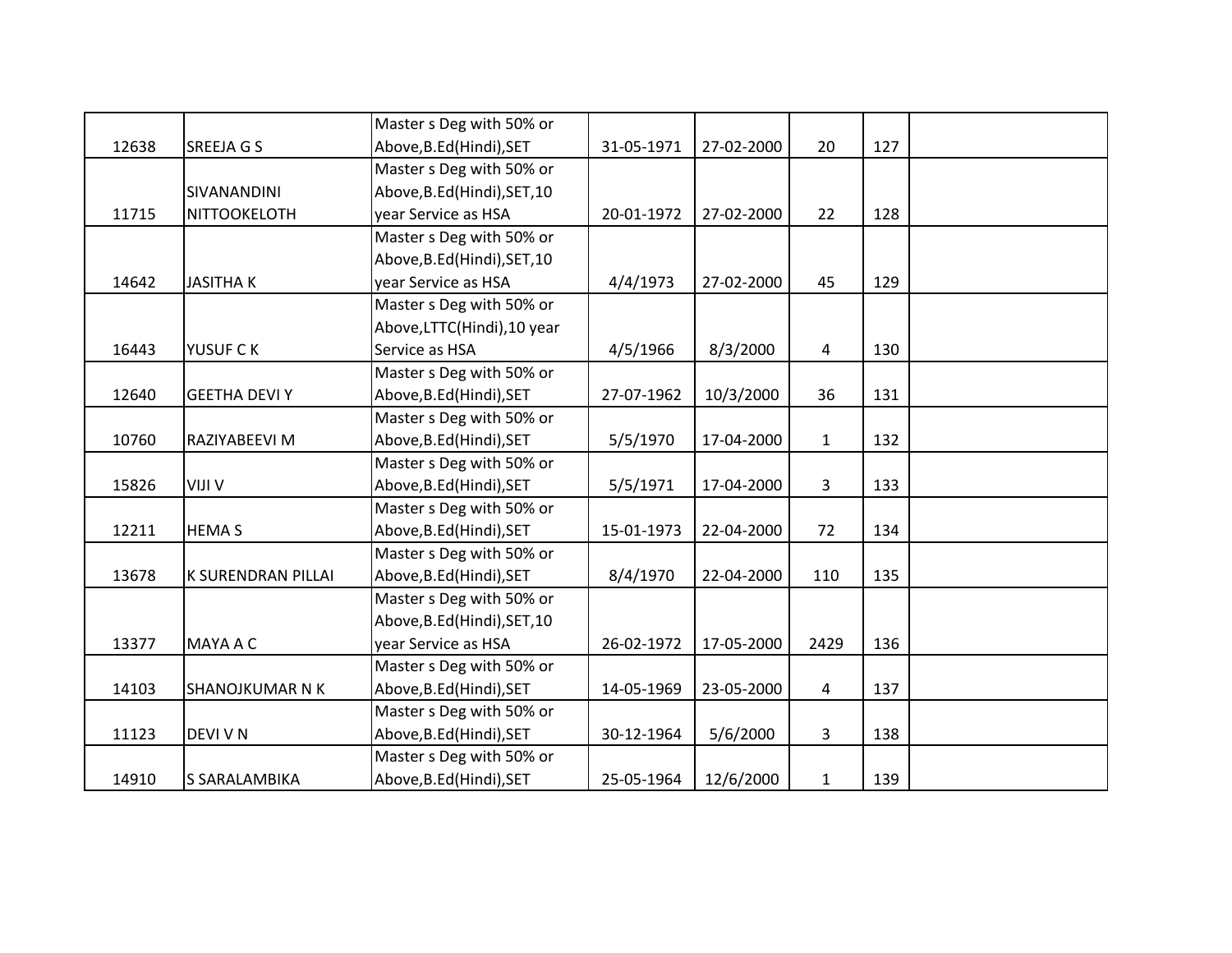|       |                            | Master s Deg with 50% or                      |            |            |              |     |  |
|-------|----------------------------|-----------------------------------------------|------------|------------|--------------|-----|--|
|       |                            | Above, B.Ed (Hindi), SET, 10                  |            |            |              |     |  |
| 13437 | SHEELA G                   | year Service as HSA                           | 3/5/1971   | 12/6/2000  | $2^{\circ}$  | 140 |  |
|       |                            | Master s Deg with 50% or                      |            |            |              |     |  |
| 15522 | PADMAJA P G                | Above, B.Ed (Hindi), SET                      | 24-04-1964 | 12/6/2000  | 3            | 141 |  |
|       |                            | Master s Deg with 50% or                      |            |            |              |     |  |
| 12427 | <b>PUSHPAK</b>             | Above, B.Ed (Hindi), SET                      | 11/4/1968  | 21-06-2000 | 3            | 142 |  |
|       |                            | Master s Deg with 50% or                      |            |            |              |     |  |
|       |                            | Above, B.Ed (Hindi), SET, 10                  |            |            |              |     |  |
| 13452 | <b>SUJATHA P D</b>         | year Service as HSA                           | 10/11/1959 | 21-06-2000 | 6            | 143 |  |
|       |                            | Master s Deg with 50% or                      |            |            |              |     |  |
| 11332 | JAYALAKSHMI R L            | Above, B.Ed (Hindi), SET                      | 25-07-1960 | 26-06-2000 | 8            | 144 |  |
|       |                            | Master s Deg with 50% or                      |            |            |              |     |  |
| 11675 | PUSHPA P                   | Above, B.Ed (Hindi), SET                      | 25-05-1969 | 11/7/2000  | $\mathbf{1}$ | 145 |  |
|       |                            | Master s Deg with 50% or                      |            |            |              |     |  |
| 11617 | <b>REMANI MK</b>           | Above, B.Ed (Hindi), SET                      | 22-04-1971 | 19-07-2000 | 17           | 146 |  |
|       |                            | Master s Deg with 50% or                      |            |            |              |     |  |
|       |                            | Above, SET, LTTC(Hindi), 10                   |            |            |              |     |  |
| 16004 | <b>BALAN CK</b>            | year Service as HSA                           | 5/2/1967   | 20-07-2000 | 10           | 147 |  |
|       |                            | Master s Deg with 50% or                      |            |            |              |     |  |
| 17022 | SHYLEJA A                  | Above, B.Ed (Hindi), SET                      | 15-12-1960 | 20-07-2000 | 15           | 148 |  |
|       |                            | Master s Deg with 50% or                      |            |            |              |     |  |
| 10469 | <b>SASIDHARAN PILLAI B</b> | Above, B.Ed (Hindi), SET                      | 30-05-1971 | 20-07-2000 | 18           | 149 |  |
|       |                            | SATHYAVATHI MEETHALE Master s Deg with 50% or |            |            |              |     |  |
| 12561 | <b>VEETTIL</b>             | Above, B.Ed (Hindi), SET                      | 22-03-1970 | 20-07-2000 | 27           | 150 |  |
|       |                            | Master s Deg with 50% or                      |            |            |              |     |  |
|       | <b>REGHUVEER</b>           | Above, LTTC(Hindi), 10 year                   |            |            |              |     |  |
| 17368 | RAMAKRISHNAN P             | Service as HSA                                | 30-07-1961 | 20-07-2000 | 30           | 151 |  |
|       |                            | Master s Deg with 50% or                      |            |            |              |     |  |
| 11828 | RADHAKUMARI V K            | Above, B.Ed (Hindi), SET                      | 31-05-1964 | 20-07-2000 | 32           | 152 |  |
|       |                            | Master s Deg with 50% or                      |            |            |              |     |  |
| 14429 | PRABHAVATHI M K            | Above, SET, LTTC(Hindi)                       | 10/5/1965  | 20-07-2000 | 34           | 153 |  |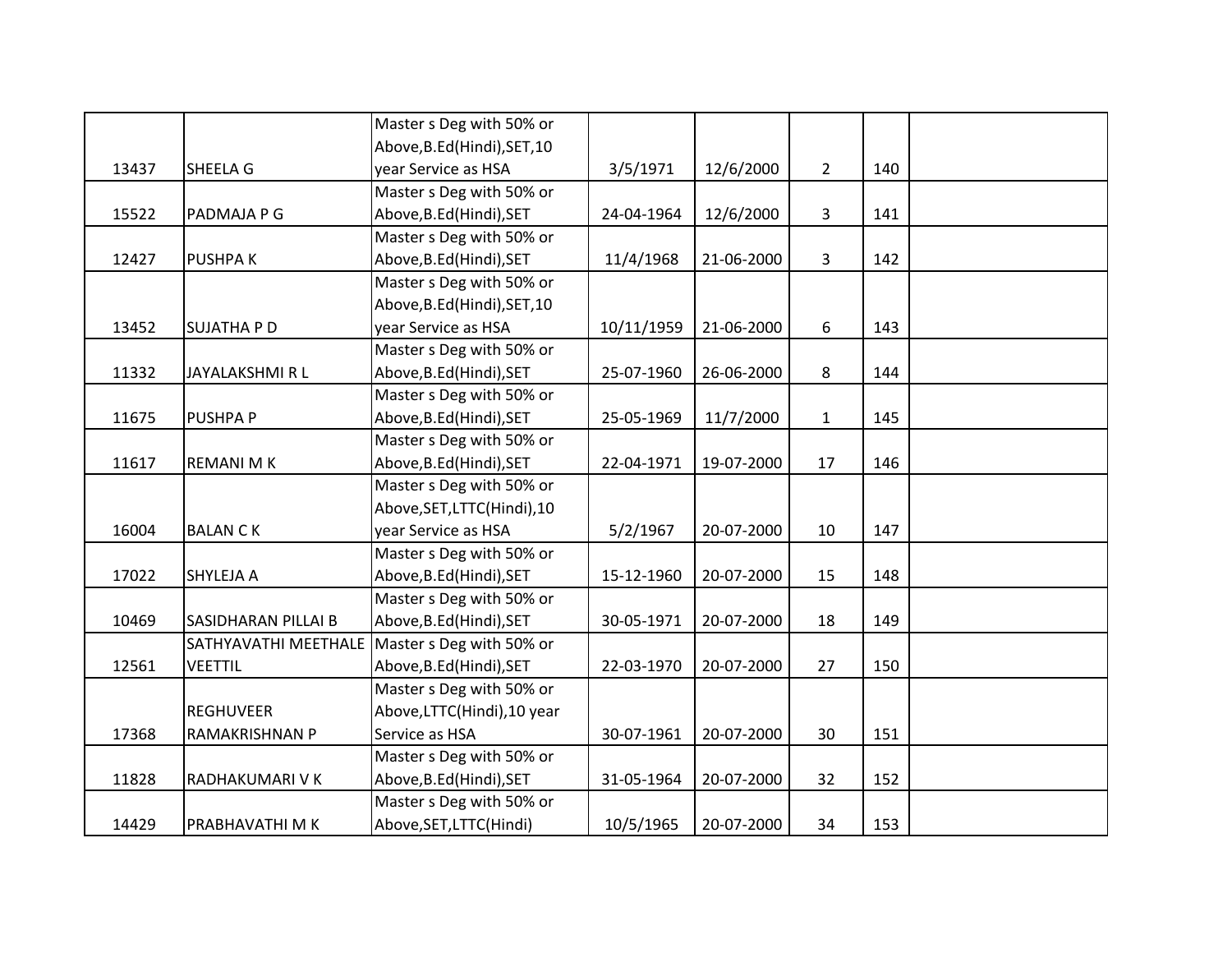|       |                      | Master s Deg with 50% or         |            |            |                |     |                           |
|-------|----------------------|----------------------------------|------------|------------|----------------|-----|---------------------------|
|       |                      | Above, B.Ed (Hindi), SET, 10     |            |            |                |     |                           |
| 10421 | <b>ANNAKUTTY K P</b> | year Service as HSA              | 30-01-1968 | 20-07-2000 | 40             | 154 |                           |
|       |                      | Master s Deg with 50% or         |            |            |                |     |                           |
| 11891 | <b>REMAK</b>         | Above, B.Ed (Hindi), SET         | 22-05-1974 | 20-07-2000 | 47             | 155 |                           |
|       |                      |                                  |            |            |                |     |                           |
|       |                      | Master s Deg with 50% or         |            |            |                |     |                           |
|       |                      | Above, SET, LTTC(Hindi), B.Ed(I  |            |            |                |     |                           |
|       |                      | GNOU) with 2 Yr Teaching Exp     |            |            |                |     |                           |
| 14408 | SREELATHA L          | before B.Ed(Hindi)               | 18-05-1973 | 20-07-2000 | 50             | 156 |                           |
|       |                      | Master s Deg with 50% or         |            |            |                |     |                           |
| 15862 | SREELETHA R          | Above, B.Ed (Hindi), SET         | 24-04-1972 | 20-07-2000 | 125            | 157 |                           |
|       |                      | Master s Deg with 50% or         |            |            |                |     |                           |
|       |                      | Above, B.Ed (Hindi), M.Ed (Hindi |            |            |                |     |                           |
| 16524 | <b>ASHA JOSE</b>     | ), NET/JRF                       | 29-05-1967 | 28-07-2000 | $\mathbf{1}$   | 158 |                           |
|       |                      | Master s Deg with 50% or         |            |            |                |     |                           |
| 17986 | <b>ANITHA P R</b>    | Above, B.Ed (Hindi), SET         | 30-05-1972 | 11/8/2000  | 26             | 159 |                           |
|       |                      | Master s Deg with 50% or         |            |            |                |     |                           |
| 16984 | MEHAR NILHAR P M     | Above, B.Ed (Hindi), SET         | 3/5/1969   | 16-08-2000 | $\overline{2}$ | 160 |                           |
|       |                      | Master s Deg with 50% or         |            |            |                |     |                           |
|       |                      | Above, B.Ed (Hindi), SET, 10     |            |            |                |     |                           |
| 15230 | <b>BINDUOR</b>       | year Service as HSA              | 27-12-1968 | 16-08-2000 | $\mathbf{3}$   | 161 |                           |
|       |                      | Master s Deg with 50% or         |            |            |                |     | PSC advice order copy     |
| 11903 | <b>UMADEVI P</b>     | Above, B.Ed (Hindi), SET         | 13-05-1962 | 16-08-2000 | 9              | 162 | due                       |
|       |                      | Master s Deg with 50% or         |            |            |                |     | Hsa probation declaration |
| 11425 | A P SASINDRAN        | Above, B.Ed (Hindi), SET         | 30-07-1962 | 16-08-2000 | 10             | 163 | due                       |
|       |                      |                                  |            |            |                |     |                           |
|       |                      | Master s Deg with 50% or         |            |            |                |     |                           |
|       |                      | Above, B.Ed (Hindi), Ph.D, M.Phi |            |            |                |     |                           |
| 12864 | NISHA M C            | I,10 year Service as HSA         | 31-05-1969 | 16-08-2000 | 14             | 164 |                           |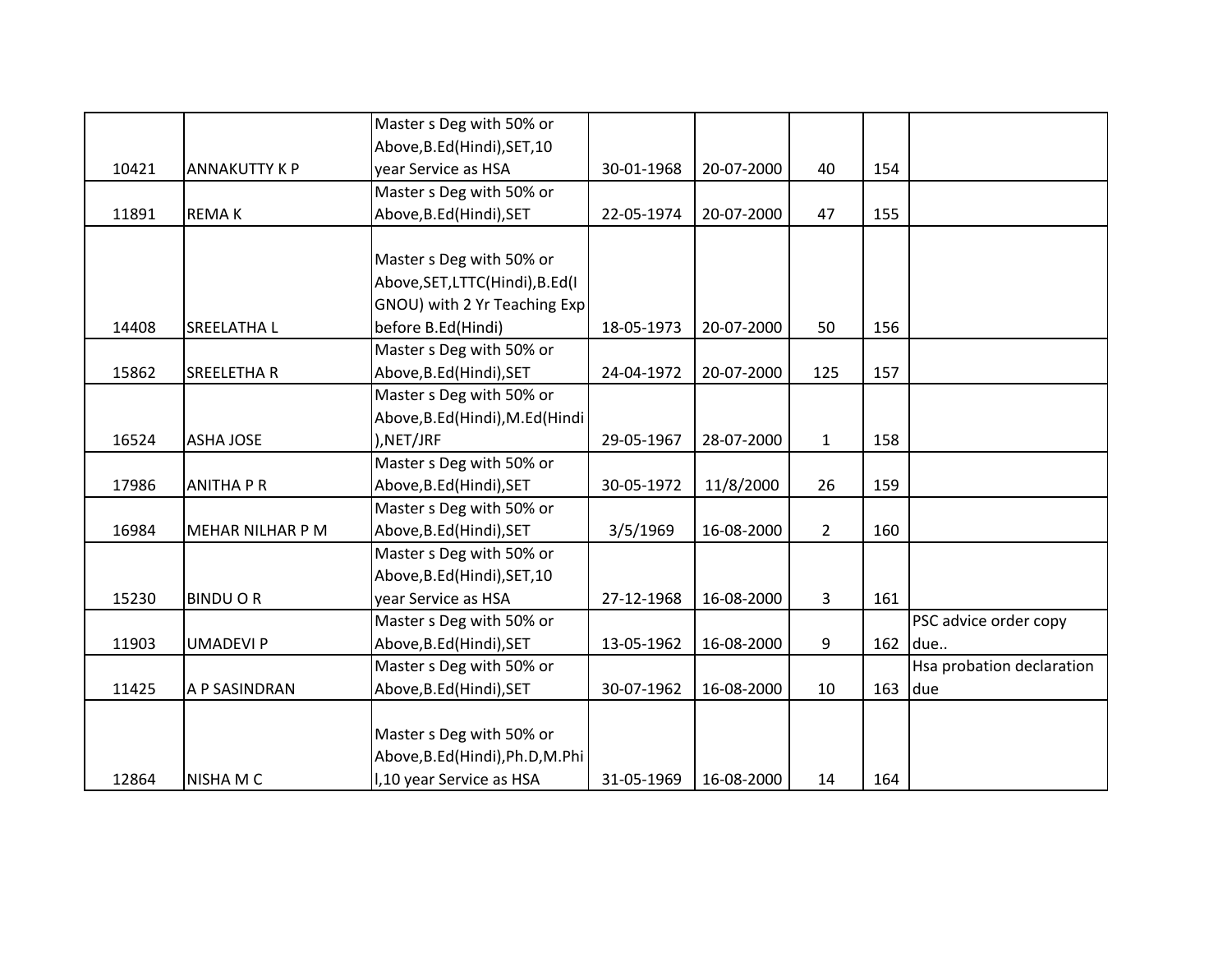|       |                        | Master s Deg with 50% or         |            |            |                |     |  |
|-------|------------------------|----------------------------------|------------|------------|----------------|-----|--|
|       |                        | Above, LTTC(Hindi), 10 year      |            |            |                |     |  |
| 17800 | YESODHA A R            | Service as HSA                   | 25-05-1969 | 16-08-2000 | 21             | 165 |  |
|       |                        | Master s Deg with 50% or         |            |            |                |     |  |
|       |                        | Above, B.Ed (Hindi), SET, 10     |            |            |                |     |  |
| 11062 | SANGEETHA CD           | year Service as HSA              | 26-11-1969 | 16-08-2000 | 23             | 166 |  |
|       |                        | Master s Deg with 50% or         |            |            |                |     |  |
| 15674 | <b>VALSALAKUMARI S</b> | Above, B.Ed (Hindi), SET         | 1/6/1959   | 16-08-2000 | 24             | 167 |  |
|       |                        | Master s Deg with 50% or         |            |            |                |     |  |
| 15492 | PRIYA P R              | Above, B.Ed (Hindi), SET         | 21-05-1972 | 29-08-2000 | $\mathbf{1}$   | 168 |  |
|       |                        |                                  |            |            |                |     |  |
|       |                        | Master s Deg with 50% or         |            |            |                |     |  |
| 15810 | SHEEJA M               | Above, B.Ed (Hindi), SET, M.Phil | 15-03-1974 | 2/9/2000   | $\mathbf{1}$   | 169 |  |
|       |                        | Master s Deg with 50% or         |            |            |                |     |  |
| 11118 | <b>SUNANDINY B T</b>   | Above, SET, LTTC(Hindi)          | 30-05-1972 | 2/9/2000   | $\mathbf{1}$   | 170 |  |
|       |                        | Master s Deg with 50% or         |            |            |                |     |  |
|       |                        | Above,LTTC(Hindi),10 year        |            |            |                |     |  |
| 13945 | <b>SREEKALA G</b>      | Service as HSA                   | 10/3/1975  | 2/9/2000   | $2^{\circ}$    | 171 |  |
|       |                        | Master s Deg with 50% or         |            |            |                |     |  |
|       |                        | Above, B.Ed (Hindi), 10 year     |            |            |                |     |  |
| 14634 | <b>SINDHUDEVITS</b>    | Service as HSA                   | 21-05-1969 | 2/9/2000   | 3              | 172 |  |
|       |                        | Master s Deg with 50% or         |            |            |                |     |  |
|       |                        | Above, SET, LTTC(Hindi), M.Phil, |            |            |                |     |  |
|       |                        | 10 year Service as               |            |            |                |     |  |
|       |                        | HSA, B.Ed(IGNOU) with 2 Yr       |            |            |                |     |  |
|       |                        | Teaching Exp before              |            |            |                |     |  |
| 14610 | <b>SHEEJATA</b>        | B.Ed(Hindi)                      | 16-04-1975 | 2/9/2000   | $\overline{7}$ | 173 |  |
|       |                        | Master s Deg with 50% or         |            |            |                |     |  |
| 11204 | <b>ANNIE EUGINE</b>    | Above, B.Ed (Hindi), SET         | 27-11-1964 | 2/9/2000   | 11             | 174 |  |
|       |                        | Master s Deg with 50% or         |            |            |                |     |  |
|       |                        | Above, B.Ed (Hindi), SET, 10     |            |            |                |     |  |
| 11208 | SINDHUVS               | year Service as HSA              | 29-05-1970 | 2/9/2000   | 13             | 175 |  |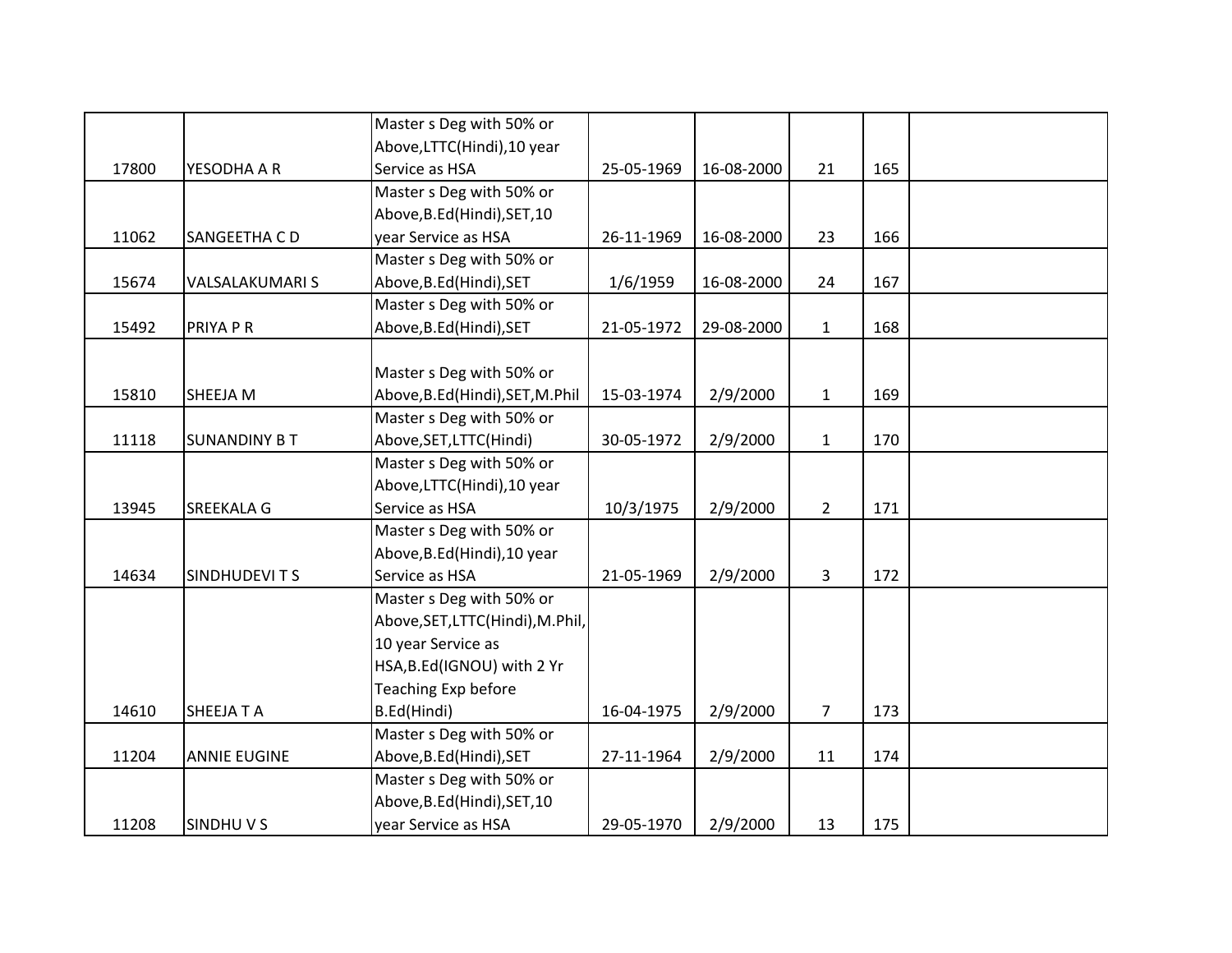|       |                     | Master s Deg with 50% or          |            |          |    |     |                       |
|-------|---------------------|-----------------------------------|------------|----------|----|-----|-----------------------|
|       |                     | Above, LTTC(Hindi), 10 year       |            |          |    |     |                       |
| 17770 | <b>GIRIJAS</b>      | Service as HSA                    | 3/4/1970   | 2/9/2000 | 14 | 176 |                       |
|       |                     | Master s Deg with 50% or          |            |          |    |     |                       |
| 18011 | <b>JUNAS</b>        | Above, SET, LTTC (Hindi)          | 12/5/1971  | 2/9/2000 | 23 | 177 |                       |
|       |                     | Master s Deg with 50% or          |            |          |    |     |                       |
| 15899 | <b>SUJALR</b>       | Above, B.Ed (Hindi), SET          | 22-05-1972 | 2/9/2000 | 24 | 178 |                       |
|       |                     | Master s Deg with 50% or          |            |          |    |     |                       |
|       |                     | Above, LTTC(Hindi), 10 year       |            |          |    |     |                       |
| 15502 | <b>GEETHA M</b>     | Service as HSA                    | 24-04-1965 | 2/9/2000 | 28 | 179 |                       |
|       |                     | Master s Deg with 50% or          |            |          |    |     |                       |
| 10482 | <b>GEETHA PS</b>    | Above, M.Ed(Hindi)                | 29-05-1966 | 2/9/2000 | 30 | 180 |                       |
|       |                     | Master s Deg with 50% or          |            |          |    |     |                       |
| 17528 | S GEETHA KUMARI     | Above, B.Ed (Hindi), SET          | 30-05-1957 | 2/9/2000 | 32 | 181 |                       |
|       |                     | Master s Deg with 50% or          |            |          |    |     |                       |
| 12986 | <b>KALADEVIRS</b>   | Above, B.Ed (Hindi), SET          | 29-06-1971 | 2/9/2000 | 34 | 182 |                       |
|       |                     | Master s Deg with 50% or          |            |          |    |     |                       |
| 14040 | SREEJA J            | Above, B.Ed (Hindi), M.Phil       | 14-05-1973 | 2/9/2000 | 43 | 183 |                       |
|       |                     | Master s Deg with 50% or          |            |          |    |     |                       |
|       |                     | Above, B.Ed (Hindi), SET, 10      |            |          |    |     |                       |
| 11053 | <b>AJITHA MOHAN</b> | year Service as HSA               | 26-03-1971 | 2/9/2000 | 44 | 184 |                       |
|       |                     | Master s Deg with 50% or          |            |          |    |     | probation declaration |
| 14436 | SHEEJASNAIR         | Above, B.Ed (Hindi), SET          | 1/6/1971   | 2/9/2000 | 46 | 185 | cir.due               |
|       |                     | Master s Deg with 50% or          |            |          |    |     |                       |
| 14827 | <b>USHAS</b>        | Above, B.Ed (Hindi), SET          | 17-05-1971 | 2/9/2000 | 53 | 186 |                       |
|       |                     | Master s Deg with 50% or          |            |          |    |     |                       |
|       |                     | Above, B.Ed (Hindi), M.Ed (Hindi) |            |          |    |     |                       |
| 17516 | SINDHUSS            |                                   | 30-05-1973 | 2/9/2000 | 56 | 187 |                       |
|       |                     | Master s Deg with 50% or          |            |          |    |     |                       |
| 15663 | SAJITHA BEEGOM A    | Above, B.Ed (Hindi), SET          | 28-04-1966 | 2/9/2000 | 59 | 188 |                       |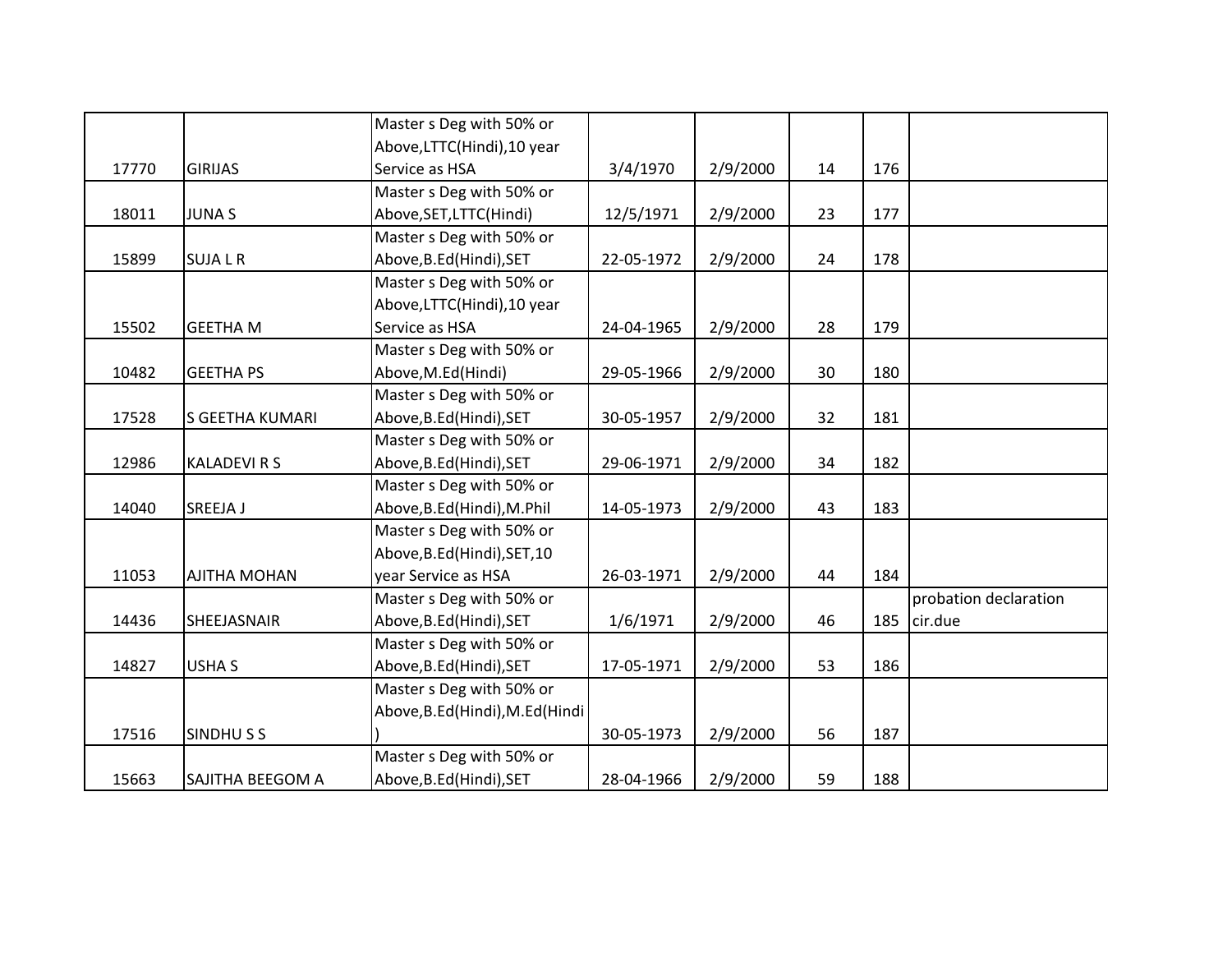|       |                           | Master s Deg with 50% or          |            |          |     |     |            |
|-------|---------------------------|-----------------------------------|------------|----------|-----|-----|------------|
|       |                           | Above, B.Ed (Hindi), 10 year      |            |          |     |     |            |
| 15417 | SAJITHA J G               | Service as HSA                    | 31-05-1969 | 2/9/2000 | 65  | 189 |            |
|       |                           | Master s Deg with 50% or          |            |          |     |     |            |
| 15423 | <b>SUSHATS</b>            | Above, B.Ed (Hindi), M.Phil       | 25-07-1963 | 2/9/2000 | 68  | 190 |            |
|       |                           | Master s Deg with 50% or          |            |          |     |     |            |
|       |                           | Above, LTTC(Hindi), 10 year       |            |          |     |     |            |
| 18099 | <b>SULAIKA BAI K</b>      | Service as HSA                    | 28-11-1968 | 2/9/2000 | 69  | 191 |            |
|       |                           | Master s Deg with 50% or          |            |          |     |     |            |
| 14588 | <b>SUNISHA S N</b>        | Above, B.Ed (Hindi), SET          | 21-05-1973 | 2/9/2000 | 71  | 192 |            |
|       |                           | Master s Deg with 50% or          |            |          |     |     |            |
| 16517 | <b>GEETHA THANKACHY L</b> | Above, B.Ed (Hindi), SET          | 30-04-1971 | 2/9/2000 | 72  | 193 |            |
|       |                           | Master s Deg with 50% or          |            |          |     |     |            |
|       |                           | Above, B.Ed (Hindi), 10 year      |            |          |     |     |            |
| 16168 | SALEENA A                 | Service as HSA                    | 30-04-1973 | 2/9/2000 | 73  | 194 | MA cir.due |
|       |                           | Master s Deg with 50% or          |            |          |     |     |            |
| 15577 | <b>SUMAGS</b>             | Above, B.Ed (Hindi), SET          | 29-04-1960 | 2/9/2000 | 74  | 195 |            |
|       |                           |                                   |            |          |     |     |            |
|       |                           | Master s Deg with 50% or          |            |          |     |     |            |
|       |                           | Above, B.Ed (Hindi), M.Ed (Hindi) |            |          |     |     |            |
| 11508 | SHEELU KUMAR D S          | ), 10 year Service as HSA         | 31-05-1972 | 2/9/2000 | 81  | 196 |            |
|       |                           | Master s Deg with 50% or          |            |          |     |     |            |
| 10962 | NEENA KUMARI T            | Above, SET, LTTC(Hindi)           | 26-05-1975 | 2/9/2000 | 83  | 197 |            |
|       |                           | Master s Deg with 50% or          |            |          |     |     |            |
| 14860 | <b>BIJUAS</b>             | Above, B.Ed (Hindi), SET          | 30-05-1971 | 2/9/2000 | 96  | 198 |            |
|       |                           | Master s Deg with 50% or          |            |          |     |     |            |
| 13994 | <b>SUCHITHRA O</b>        | Above, B.Ed (Hindi), SET          | 26-05-1972 | 2/9/2000 | 100 | 199 |            |
|       |                           | Master s Deg with 50% or          |            |          |     |     |            |
|       |                           | Above, B.Ed (Hindi), 10 year      |            |          |     |     |            |
| 14783 | SHEEJA V S                | Service as HSA                    | 21-02-1974 | 2/9/2000 | 101 | 200 |            |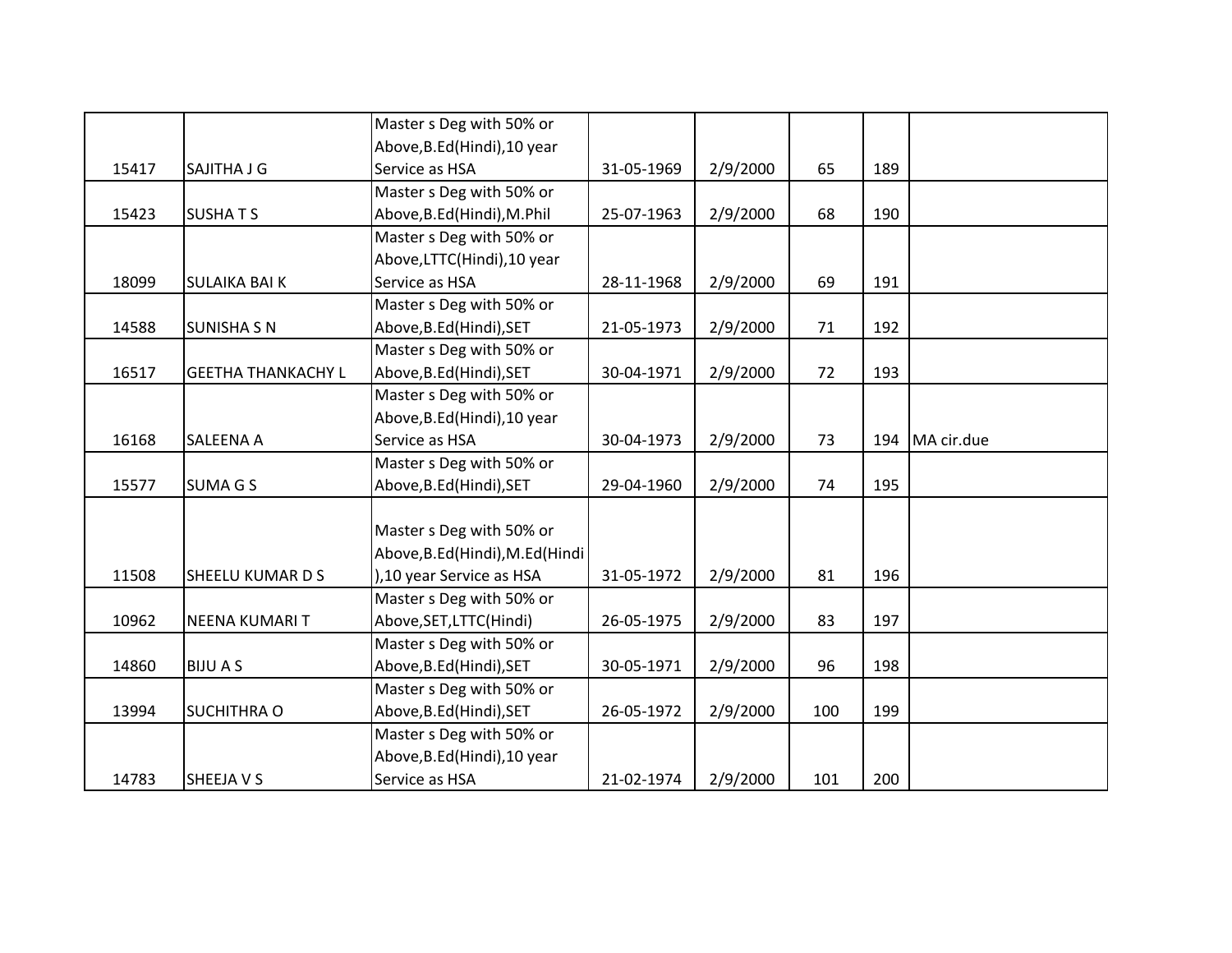|       |                                      | Master s Deg with 50% or     |            |            |                |     |                               |
|-------|--------------------------------------|------------------------------|------------|------------|----------------|-----|-------------------------------|
|       |                                      | Above, SET, LTTC(Hindi), 10  |            |            |                |     |                               |
| 17764 | DEEPA ELSA EDWIN                     | year Service as HSA          | 28-05-1977 | 2/9/2000   | 102            | 201 |                               |
|       |                                      | Master s Deg with 50% or     |            |            |                |     |                               |
|       |                                      | Above, SET, LTTC(Hindi), 10  |            |            |                |     |                               |
| 18429 | SHEELA KUMARI S S                    | year Service as HSA          | 31-05-1962 | 2/9/2000   | 105            | 202 |                               |
|       |                                      | Master s Deg with 50% or     |            |            |                |     |                               |
| 14699 | <b>SHEELA KUMARISS</b>               | Above, B.Ed (Hindi), SET     | 31-05-1962 | 2/9/2000   | 105            | 203 |                               |
|       |                                      | Master s Deg with 50% or     |            |            |                |     |                               |
| 17529 | <b>VIMALA DEVI P</b>                 | Above, SET, LTTC(Hindi)      | 8/4/1965   | 2/9/2000   | 106            | 204 |                               |
|       |                                      | Master s Deg with 50% or     |            |            |                |     |                               |
| 11978 | <b>SHEENA S R</b>                    | Above, B.Ed (Hindi), SET     | 25-05-1973 | 2/9/2000   | 108            | 205 |                               |
|       |                                      | Master s Deg with 50% or     |            |            |                |     |                               |
|       |                                      | Above, B.Ed (Hindi), 10 year |            |            |                |     |                               |
| 14853 | SHYLA BEEGAM K                       | Service as HSA               | 18-05-1972 | 5/9/2000   | $\mathbf{1}$   | 206 |                               |
|       |                                      | Master s Deg with 50% or     |            |            |                |     |                               |
|       |                                      | Above, B.Ed (Hindi), 10 year |            |            |                |     |                               |
| 13765 | <b>VINU VARGHESE</b>                 | Service as HSA               | 23-05-1971 | 5/9/2000   | $\overline{2}$ | 207 |                               |
|       |                                      | Master s Deg with 50% or     |            |            |                |     |                               |
| 12976 | LETHA MARAMURIYAN                    | Above, B.Ed (Hindi), SET     | 24-09-1969 | 22-09-2000 | $\overline{4}$ | 208 |                               |
|       |                                      | Master s Deg with 50% or     |            |            |                |     |                               |
| 10669 | SREERANJINI M                        | Above, B.Ed (Hindi), SET     | 25-05-1970 | 22-09-2000 | 5              | 209 |                               |
|       |                                      | Master s Deg with 50% or     |            |            |                |     |                               |
| 12663 | <b>SREEJAPK</b>                      | Above, B.Ed (Hindi), SET     | 23-05-1970 | 22-09-2000 | $\overline{7}$ | 210 |                               |
|       |                                      | Master s Deg with 50% or     |            |            |                |     | + HSA prob. declaration cir.  |
| 15324 | <b>VINCENT RAJU E</b>                | Above, B.Ed (Hindi), SET     | 24-01-1968 | 22-09-2000 | 9              | 211 | due                           |
|       |                                      | Master s Deg with 50% or     |            |            |                |     |                               |
|       | <b>INDUMATHI</b>                     | Above, B.Ed (Hindi), 10 year |            |            |                |     |                               |
| 13295 | PAPPINISSERI OTHAYOTH Service as HSA |                              | 31-05-1972 | 22-09-2000 | 14             | 212 |                               |
|       |                                      |                              |            |            |                |     |                               |
|       |                                      | Master s Deg with 50% or     |            |            |                |     | psc advice due HSA            |
| 18476 | V V USHA                             | Above, B.Ed (Hindi), SET     | 24-04-1972 | 22-09-2000 | 80             |     | 213 probation declaration due |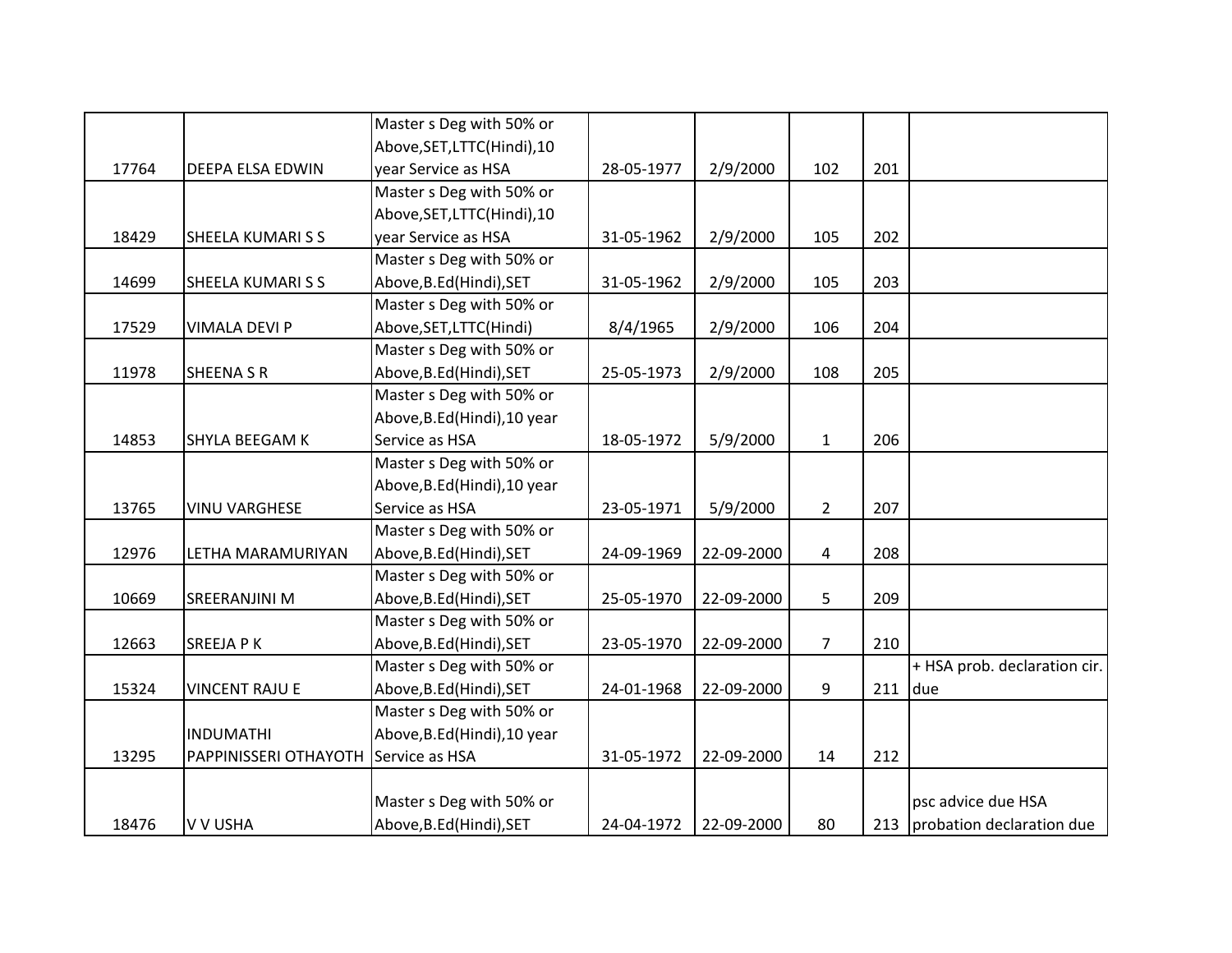|       |                         | Master s Deg with 50% or     |            |            |             |     |  |
|-------|-------------------------|------------------------------|------------|------------|-------------|-----|--|
|       |                         | Above, B.Ed (Hindi), 10 year |            |            |             |     |  |
| 11943 | AMBIKA DEVI D           | Service as HSA               | 31-05-1962 | 29-09-2000 | $2^{\circ}$ | 214 |  |
|       |                         | Master s Deg with 50% or     |            |            |             |     |  |
| 10644 | <b>SREEDEVI K R</b>     | Above, B.Ed (Hindi), SET     | 25-05-1968 | 5/10/2000  | 16          | 215 |  |
|       |                         | Master s Deg with 50% or     |            |            |             |     |  |
|       |                         | Above, B.Ed (Hindi), SET, 10 |            |            |             |     |  |
| 15627 | <b>LEENAS</b>           | year Service as HSA          | 1/6/1973   | 5/10/2000  | 36          | 216 |  |
|       |                         | Master s Deg with 50% or     |            |            |             |     |  |
|       |                         | Above, B.Ed (Hindi), 10 year |            |            |             |     |  |
| 15049 | LEENA JOSE L            | Service as HSA               | 31-05-1968 | 5/10/2000  | 51          | 217 |  |
|       |                         | Master s Deg with 50% or     |            |            |             |     |  |
|       |                         | Above, B.Ed (Hindi), SET, 10 |            |            |             |     |  |
| 17281 | S MOHANA KUMARI         | year Service as HSA          | 29-02-1960 | 5/10/2000  | 62          | 218 |  |
|       |                         | Master s Deg with 50% or     |            |            |             |     |  |
| 17973 | <b>GEETHA KUMARI PJ</b> | Above, B.Ed (Hindi), SET     | 20-05-1962 | 5/10/2000  | 64          | 219 |  |
|       |                         | Master s Deg with 50% or     |            |            |             |     |  |
| 15634 | SHEEJA KUMARI S         | Above, B.Ed (Hindi), SET     | 25-05-1968 | 5/10/2000  | 68          | 220 |  |
|       |                         | Master s Deg with 50% or     |            |            |             |     |  |
|       |                         | Above, LTTC(Hindi), 10 year  |            |            |             |     |  |
| 14334 | <b>SHEEBATA</b>         | Service as HSA               | 31-05-1973 | 5/10/2000  | 93          | 221 |  |
|       |                         | Master s Deg with 50% or     |            |            |             |     |  |
| 10632 | LEENA DEVI SV           | Above, B.Ed (Hindi), SET     | 20-05-1971 | 5/10/2000  | 94          | 222 |  |
|       |                         | Master s Deg with 50% or     |            |            |             |     |  |
| 12933 | <b>L LEENA</b>          | Above, B.Ed (Hindi), SET     | 30-05-1973 | 5/10/2000  | 97          | 223 |  |
|       |                         | Master s Deg with 50% or     |            |            |             |     |  |
| 10748 | SANTHOSHKUMAR P K       | Above, B.Ed (Hindi), SET     | 18-04-1970 | 4/11/2000  | 4           | 224 |  |
|       |                         | Master s Deg with 50% or     |            |            |             |     |  |
| 13084 | SHEEJA M P              | Above, B.Ed (Hindi), SET     | 28-05-1968 | 4/11/2000  | 6           | 225 |  |
|       |                         | Master s Deg with 50% or     |            |            |             |     |  |
| 16263 | <b>BALAKRISHNAN PK</b>  | Above, B.Ed (Hindi), SET     | 15-05-1963 | 4/11/2000  | 8           | 226 |  |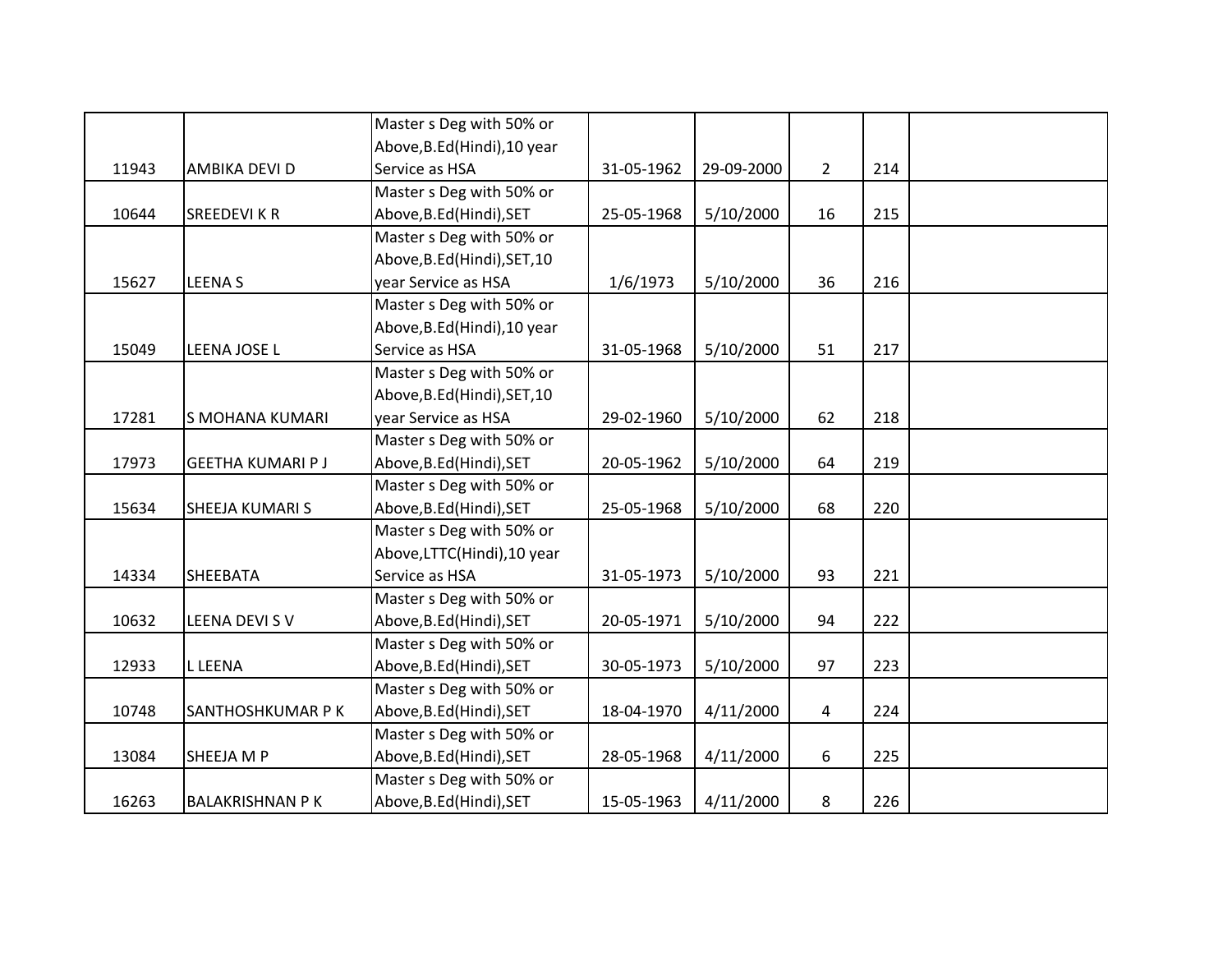|       |                                                  | Master s Deg with 50% or         |            |            |    |     |                                  |
|-------|--------------------------------------------------|----------------------------------|------------|------------|----|-----|----------------------------------|
|       |                                                  | Above, LTTC(Hindi), 10 year      |            |            |    |     |                                  |
| 18252 | <b>ASMABINP</b>                                  | Service as HSA                   | 5/5/1974   | 4/11/2000  | 9  | 227 |                                  |
|       |                                                  | Master s Deg with 50% or         |            |            |    |     |                                  |
|       | EASWARAN NAMBOODIRI Above, B.Ed (Hindi), SET, 10 |                                  |            |            |    |     |                                  |
| 11537 | T K                                              | year Service as HSA              | 5/5/1968   | 4/11/2000  | 12 | 228 |                                  |
|       |                                                  | Master s Deg with 50% or         |            |            |    |     |                                  |
| 16951 | <b>KOMALAVALLY C R</b>                           | Above, B.Ed (Hindi), SET         | 26-01-1964 | 4/11/2000  | 16 | 229 |                                  |
|       |                                                  |                                  |            |            |    |     |                                  |
|       |                                                  | Master s Deg with 50% or         |            |            |    |     | <b>HSA probation declaration</b> |
| 15802 | <b>LAKSHMANAN M</b>                              | Above, B.Ed (Hindi), SET         | 25-04-1971 | 4/11/2000  | 18 | 230 | order copy due                   |
|       |                                                  | Master s Deg with 50% or         |            |            |    |     |                                  |
| 18021 | <b>SUDHAN</b>                                    | Above, B.Ed (Hindi), SET         | 2/6/1962   | 14-11-2000 | 4  | 231 |                                  |
|       |                                                  | Master s Deg with 50% or         |            |            |    |     |                                  |
| 18273 | <b>SHEEJA V</b>                                  | Above, B.Ed (Hindi), SET         | 1/5/1972   | 14-11-2000 | 8  | 232 |                                  |
|       |                                                  | Master s Deg with 50% or         |            |            |    |     |                                  |
|       |                                                  | Above, B.Ed (Hindi), SET, 10     |            |            |    |     |                                  |
| 11103 | THAHIRA BEEVINP                                  | year Service as HSA              | 30-05-1968 | 14-11-2000 | 9  | 233 |                                  |
|       |                                                  | Master s Deg with 50% or         |            |            |    |     |                                  |
|       |                                                  | Above, B.Ed(Hindi), SET, LTTC(H) |            |            |    |     |                                  |
| 13157 | <b>GOPAKUMAR B</b>                               | indi)                            | 12/2/1968  | 14-11-2000 | 10 | 234 |                                  |
|       |                                                  | Master s Deg with 50% or         |            |            |    |     |                                  |
|       |                                                  | Above, B.Ed (Hindi), 10 year     |            |            |    |     |                                  |
| 15437 | <b>HONEY S PANIKKAR</b>                          | Service as HSA                   | 22-04-1968 | 14-11-2000 | 11 | 235 |                                  |
|       |                                                  |                                  |            |            |    |     | HSA probation declaration        |
|       |                                                  | Master s Deg with 50% or         |            |            |    |     | cir. due psc advice due MA       |
|       |                                                  | Above, B.Ed (Hindi), 10 year     |            |            |    |     | cir. dur SET cir. due B Ed cir   |
| 18342 | <b>DEEPAKP</b>                                   | Service as HSA                   | 2/3/1972   | 14-11-2000 | 11 | 236 | due                              |
|       |                                                  | Master s Deg with 50% or         |            |            |    |     |                                  |
|       |                                                  | Above, B.Ed (Hindi), SET, 10     |            |            |    |     |                                  |
| 15038 | <b>SHEEJA S D</b>                                | year Service as HSA              | 19-05-1971 | 14-11-2000 | 12 | 237 |                                  |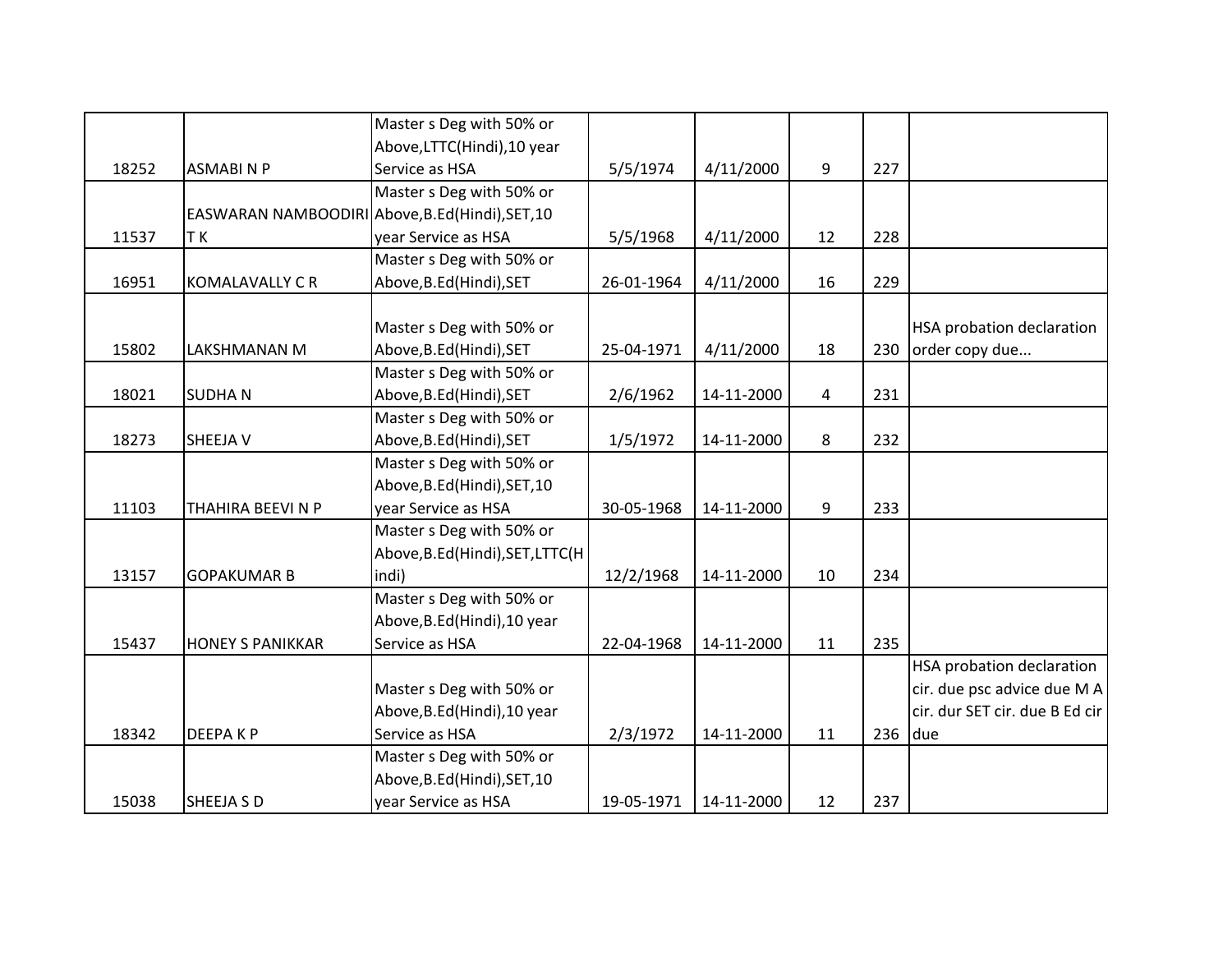|       |                        | Master s Deg with 50% or     |            |            |    |     |                           |
|-------|------------------------|------------------------------|------------|------------|----|-----|---------------------------|
|       |                        | Above, LTTC(Hindi), 10 year  |            |            |    |     |                           |
| 15342 | SHAHEENA H             | Service as HSA               | 31-05-1976 | 14-11-2000 | 13 | 238 |                           |
|       |                        | Master s Deg with 50% or     |            |            |    |     |                           |
| 12932 | <b>KUMARI REMA P</b>   | Above, B.Ed (Hindi), SET     | 29-05-1972 | 14-11-2000 | 14 | 239 |                           |
|       |                        | Master s Deg with 50% or     |            |            |    |     |                           |
| 15790 | <b>SREELEKHAL</b>      | Above, B.Ed (Hindi), SET     | 20-05-1973 | 14-11-2000 | 16 | 240 |                           |
|       |                        | Master s Deg with 50% or     |            |            |    |     |                           |
|       |                        | Above,LTTC(Hindi),M.Phil,10  |            |            |    |     |                           |
| 16586 | RAJENDRABABU D         | year Service as HSA          | 31-10-1957 | 14-11-2000 | 18 | 241 |                           |
|       |                        | Master s Deg with 50% or     |            |            |    |     |                           |
|       |                        | Above, B.Ed (Hindi), SET, 10 |            |            |    |     |                           |
| 11529 | <b>SUNITHA MONI A</b>  | year Service as HSA          | 20-05-1963 | 14-11-2000 | 19 | 242 |                           |
|       |                        | Master s Deg with 50% or     |            |            |    |     |                           |
|       |                        | Above,LTTC(Hindi),Ph.D,10    |            |            |    |     |                           |
| 13784 | <b>DR SIVAPRASAD S</b> | year Service as HSA          | 9/5/1963   | 14-11-2000 | 22 | 243 |                           |
|       |                        | Master s Deg with 50% or     |            |            |    |     |                           |
| 15881 | <b>SINDHUS</b>         | Above, B.Ed (Hindi), SET     | 31-05-1971 | 14-11-2000 | 30 | 244 |                           |
|       |                        | Master s Deg with 50% or     |            |            |    |     |                           |
| 11948 | <b>PYARI P B</b>       | Above, B.Ed (Hindi), Ph.D    | 27-06-1967 | 14-11-2000 | 31 | 245 |                           |
|       |                        | Master s Deg with 50% or     |            |            |    |     |                           |
|       |                        | Above, B.Ed (Hindi), 10 year |            |            |    |     |                           |
| 18308 | SANDHYAKUMARI M R      | Service as HSA               | 8/1/1974   | 14-11-2000 | 32 | 246 | service cir. due          |
|       |                        | Master s Deg with 50% or     |            |            |    |     |                           |
|       |                        | Above, B.Ed (Hindi), SET, 10 |            |            |    |     |                           |
| 10589 | <b>VIJIDEVI KR</b>     | year Service as HSA          | 30-03-1973 | 14-11-2000 | 34 | 247 |                           |
|       |                        | Master s Deg with 50% or     |            |            |    |     |                           |
|       |                        | Above, B.Ed (Hindi), SET, 10 |            |            |    |     | HSA probation declaration |
| 15000 | <b>SHEEBA EAPEN</b>    | year Service as HSA          | 19-04-1973 | 14-11-2000 | 48 | 248 | order copy due            |
|       |                        | Master s Deg with 50% or     |            |            |    |     |                           |
|       |                        | Above, B.Ed (Hindi), 10 year |            |            |    |     |                           |
| 15267 | <b>GIRIJAKUMARI V</b>  | Service as HSA               | 27-05-1970 | 14-11-2000 | 50 | 249 |                           |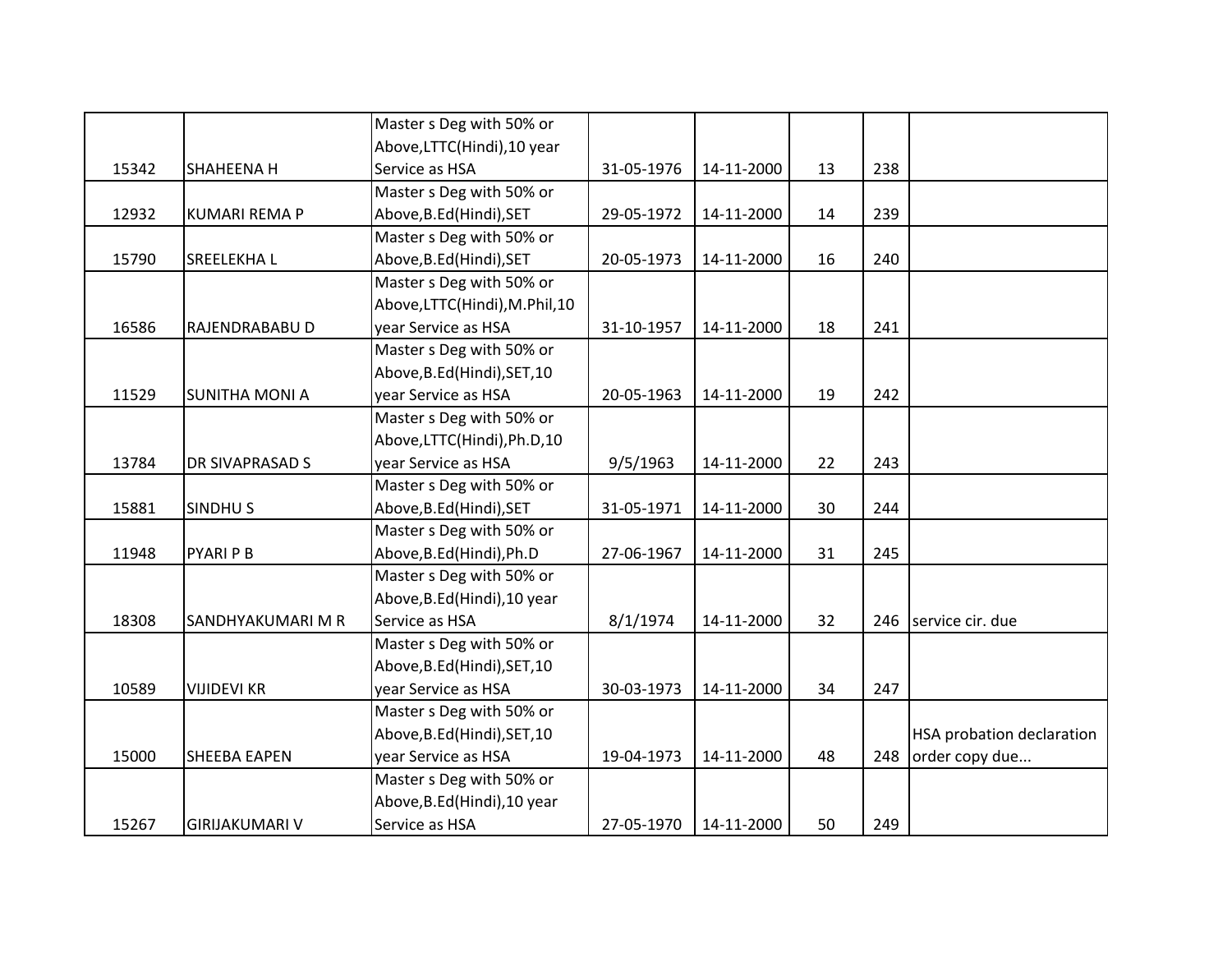|       |                                    | Master s Deg with 50% or     |            |            |              |     |                            |
|-------|------------------------------------|------------------------------|------------|------------|--------------|-----|----------------------------|
| 11909 | <b>SREEKUMARI S</b>                | Above, SET, LTTC(Hindi)      | 25-05-1969 | 14-11-2000 | 53           | 250 | Hsa psc advice due         |
|       |                                    | Master s Deg with 50% or     |            |            |              |     |                            |
|       |                                    | Above, SET, LTTC (Hindi), 10 |            |            |              |     |                            |
| 13338 | <b>BM SREELATHA</b>                | year Service as HSA          | 19-04-1972 | 14-11-2000 | 54           | 251 |                            |
|       |                                    | Master s Deg with 50% or     |            |            |              |     |                            |
|       |                                    | Above, B.Ed (Hindi), 10 year |            |            |              |     |                            |
| 10667 | PADMAVATHY AMMA G S Service as HSA |                              | 18-02-1962 | 14-11-2000 | 56           | 252 |                            |
|       |                                    |                              |            |            |              |     | psc advice due HSA         |
|       |                                    | Master s Deg with 50% or     |            |            |              |     | probation declaration cir  |
| 15817 | <b>SUNITHA KUMARITS</b>            | Above, B.Ed (Hindi), SET     | 31-05-1969 | 14-11-2000 | 72           | 253 | due                        |
|       |                                    | Master s Deg with 50% or     |            |            |              |     | PSC advice order copy      |
| 11771 | LILU N                             | Above, B.Ed (Hindi), SET     | 30-05-1969 | 14-11-2000 | 506          | 254 | due                        |
|       |                                    | Master s Deg with 50% or     |            |            |              |     |                            |
| 12418 | <b>SAJEEVAN T</b>                  | Above, B.Ed (Hindi), SET     | 21-05-1966 | 16-11-2000 | 10           | 255 |                            |
|       |                                    | Master s Deg with 50% or     |            |            |              |     |                            |
| 11114 | REETHA PRABHA                      | Above, B.Ed (Hindi), SET     | 30-05-1973 | 28-11-2000 | $\mathbf{1}$ | 256 |                            |
|       |                                    | Master s Deg with 50% or     |            |            |              |     |                            |
|       |                                    | Above, LTTC(Hindi), 10 year  |            |            |              |     |                            |
| 17623 | <b>THANKAMANIK</b>                 | Service as HSA               | 11/2/1964  | 29-11-2000 | 8            | 257 |                            |
|       |                                    | Master s Deg with 50% or     |            |            |              |     |                            |
|       |                                    | Above, B.Ed (Hindi), 10 year |            |            |              |     |                            |
| 14479 | <b>VIMAL KUMAR K</b>               | Service as HSA               | 5/12/1968  | 29-11-2000 | 14           | 258 |                            |
|       |                                    |                              |            |            |              |     |                            |
|       |                                    |                              |            |            |              |     |                            |
|       |                                    |                              |            |            |              |     | Psc advice order copy due  |
|       |                                    |                              |            |            |              |     | psc advice letter copy due |
|       |                                    |                              |            |            |              |     | masters degree certificate |
|       |                                    | Master s Deg with 50% or     |            |            |              |     | copy due bed degree        |
|       |                                    | Above, SET, LTTC(Hindi), 10  |            |            |              |     | certificate copy due Set   |
| 16475 | <b>SATHY M</b>                     | year Service as HSA          | 1/6/1974   | 29-11-2000 | 15           |     | 259 certificate copy due   |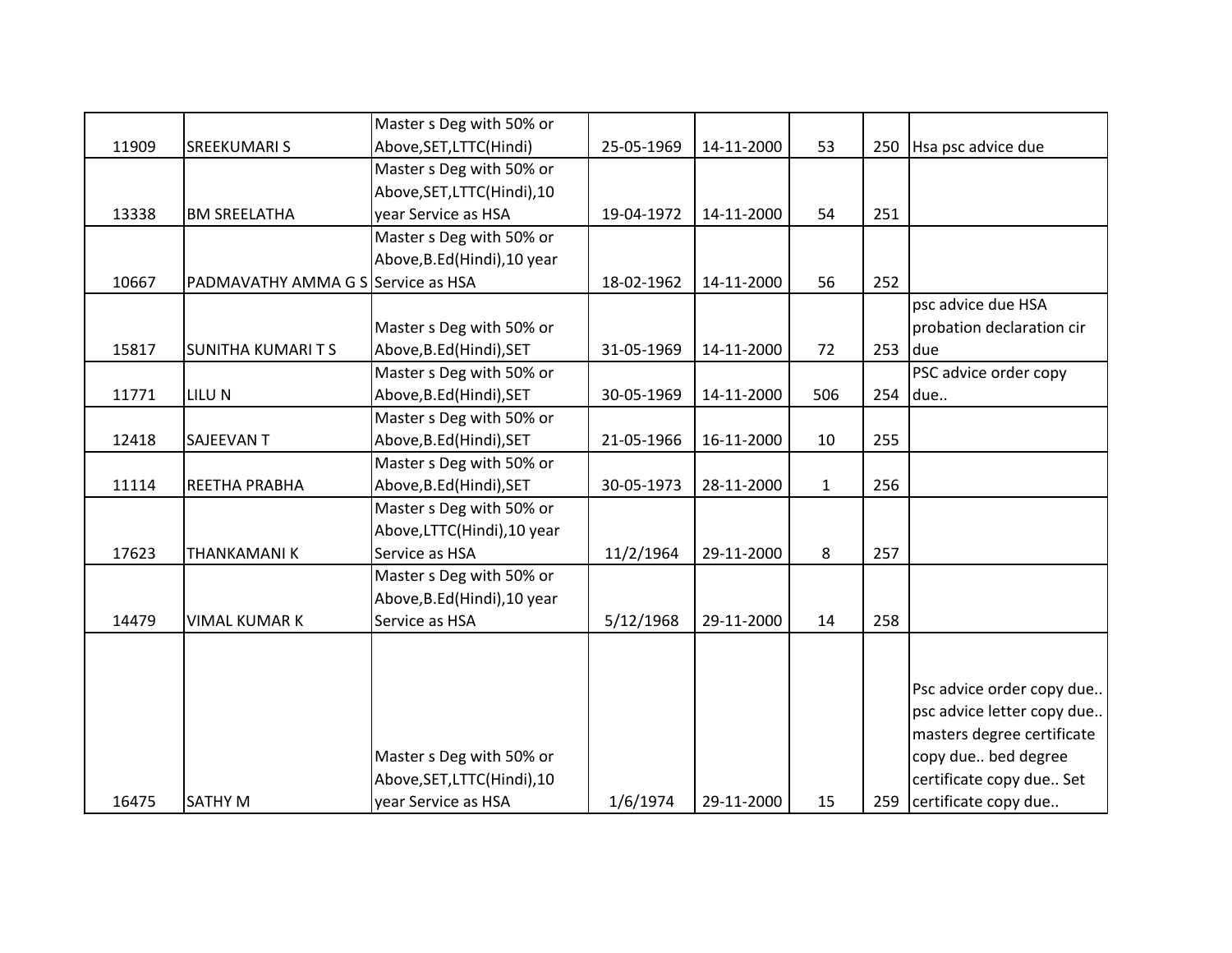|       |                                                 | Master s Deg with 50% or     |            |            |                |     |  |
|-------|-------------------------------------------------|------------------------------|------------|------------|----------------|-----|--|
|       |                                                 | Above, LTTC(Hindi), 10 year  |            |            |                |     |  |
| 11804 | PRAMOD KUMAR V                                  | Service as HSA               | 28-04-1967 | 29-11-2000 | 23             | 260 |  |
|       |                                                 | Master s Deg with 50% or     |            |            |                |     |  |
| 14497 | SANTHOSH KUMAR C R                              | Above, SET, LTTC(Hindi)      | 30-05-1971 | 29-11-2000 | 31             | 261 |  |
|       |                                                 | Master s Deg with 50% or     |            |            |                |     |  |
|       |                                                 | Above, B.Ed (Hindi), 10 year |            |            |                |     |  |
| 17572 | <b>SHYLAJA PV</b>                               | Service as HSA               | 8/11/1962  | 29-11-2000 | 35             | 262 |  |
|       |                                                 | Master s Deg with 50% or     |            |            |                |     |  |
|       |                                                 | Above, B.Ed (Hindi), 10 year |            |            |                |     |  |
| 16816 | <b>SULEKHAP</b>                                 | Service as HSA               | 30-05-1971 | 29-11-2000 | 41             | 263 |  |
|       |                                                 | Master s Deg with 50% or     |            |            |                |     |  |
|       |                                                 | Above, B.Ed (Hindi), 10 year |            |            |                |     |  |
| 16303 | <b>V K PRABHAVATHI</b>                          | Service as HSA               | 4/7/1971   | 29-11-2000 | 43             | 264 |  |
|       | <b>USHA PORAYIL</b>                             | Master s Deg with 50% or     |            |            |                |     |  |
| 10880 | THEKIKINAKATH                                   | Above, B.Ed (Hindi), SET     | 20-05-1967 | 29-11-2000 | 49             | 265 |  |
|       |                                                 | Master s Deg with 50% or     |            |            |                |     |  |
| 15271 | <b>BEENATV</b>                                  | Above, B.Ed (Hindi), SET     | 21-05-1971 | 29-11-2000 | 50             | 266 |  |
|       |                                                 | Master s Deg with 50% or     |            |            |                |     |  |
|       | AJAYAKUMARAN NAIR K                             | Above, B.Ed (Hindi), SET, 10 |            |            |                |     |  |
| 16487 | R                                               | year Service as HSA          | 22-05-1965 | 29-11-2000 | 51             | 267 |  |
|       |                                                 | Master s Deg with 50% or     |            |            |                |     |  |
| 14388 | BALAKRISHNAN KALLATH   Above, B.Ed (Hindi), SET |                              | 23-05-1965 | 29-11-2000 | 52             | 268 |  |
|       |                                                 | Master s Deg with 50% or     |            |            |                |     |  |
| 17649 | PRESANNA KUMARI T P                             | Above, B.Ed (Hindi), SET     | 28-03-1969 | 29-11-2000 | 53             | 269 |  |
|       |                                                 | Master s Deg with 50% or     |            |            |                |     |  |
| 15457 | <b>GEETHA M V</b>                               | Above, B.Ed (Hindi), SET     | 30-05-1971 | 29-11-2000 | 54             | 270 |  |
|       |                                                 | Master s Deg with 50% or     |            |            |                |     |  |
|       |                                                 | Above, B.Ed (Hindi), 10 year |            |            |                |     |  |
| 12229 | SANTHAKUMARI V N                                | Service as HSA               | 31-05-1961 | 5/12/2000  | $\overline{2}$ | 271 |  |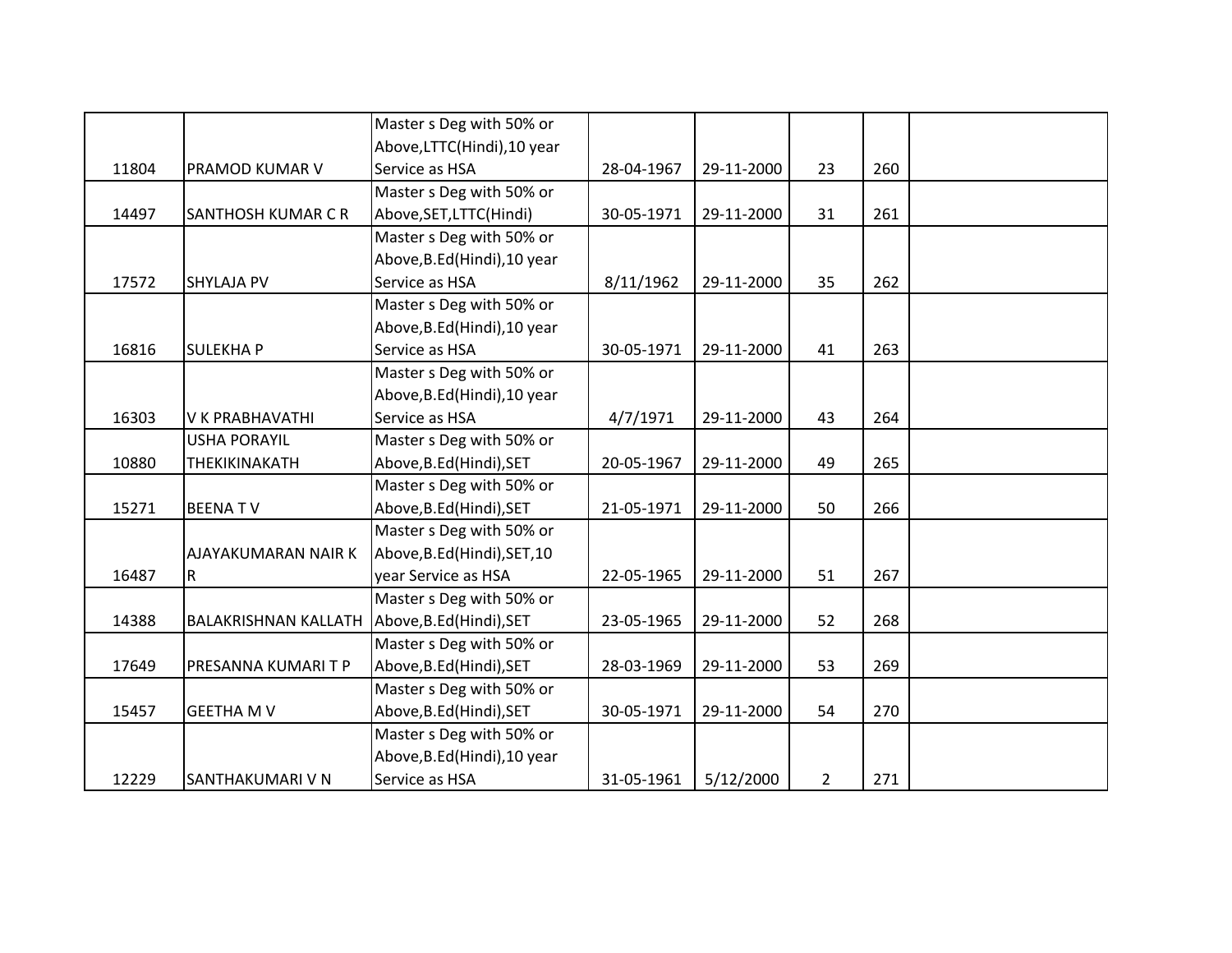|       |                                                 | Master s Deg with 50% or         |            |            |              |     |  |
|-------|-------------------------------------------------|----------------------------------|------------|------------|--------------|-----|--|
|       |                                                 | Above, B.Ed (Hindi), SET, 10     |            |            |              |     |  |
| 14771 | <b>AMBILIS</b>                                  | year Service as HSA              | 16-04-1972 | 21-12-2000 | 43           | 272 |  |
|       |                                                 | Master s Deg with 50% or         |            |            |              |     |  |
| 14678 | NAINA PUTHIYA VALAPPIL Above, B.Ed (Hindi), SET |                                  | 24-04-1970 | 3/1/2001   | 4            | 273 |  |
|       |                                                 | Master s Deg with 50% or         |            |            |              |     |  |
|       |                                                 | Above, B.Ed (Hindi), 10 year     |            |            |              |     |  |
| 14985 | <b>SUDHAK</b>                                   | Service as HSA                   | 21-05-1970 | 5/1/2001   | $\mathbf{1}$ | 274 |  |
|       |                                                 | Master s Deg with 50% or         |            |            |              |     |  |
| 17289 | <b>JAINAMMA SABASTIAN</b>                       | Above, B.Ed (Hindi), SET         | 19-04-1967 | 17-01-2001 | 3            | 275 |  |
|       |                                                 | Master s Deg with 50% or         |            |            |              |     |  |
| 17063 | <b>SINDHUS</b>                                  | Above, B.Ed (Hindi), SET         | 30-05-1974 | 18-01-2001 | 33           | 276 |  |
|       |                                                 | Master s Deg with 50% or         |            |            |              |     |  |
|       |                                                 | Above, B.Ed (Hindi), M.Ed (Hindi |            |            |              |     |  |
| 16153 | M RAJITHA                                       |                                  | 24-05-1971 | 24-01-2001 | 4            | 277 |  |
|       |                                                 | Master s Deg with 50% or         |            |            |              |     |  |
|       |                                                 | Above, B.Ed (Hindi), SET, 10     |            |            |              |     |  |
| 12170 | <b>RASHMIKJ</b>                                 | year Service as HSA              | 15-05-1970 | 25-01-2001 | $\mathbf{1}$ | 278 |  |
|       |                                                 |                                  |            |            |              |     |  |
|       |                                                 | Master s Deg with 50% or         |            |            |              |     |  |
|       |                                                 | Above, B.Ed(Hindi), B.Ed(Hindi)  |            |            |              |     |  |
| 12112 | <b>MARYKUTTY JOSEPH</b>                         | , SET, 10 year Service as HSA    | 15-02-1968 | 2/2/2001   | $\mathbf{1}$ | 279 |  |
|       |                                                 | Master s Deg with 50% or         |            |            |              |     |  |
| 13477 | <b>SEENA K NINAN</b>                            | Above, B.Ed (Hindi), SET         | 25-03-1972 | 20-02-2001 | $2^{\circ}$  | 280 |  |
|       |                                                 | Master s Deg with 50% or         |            |            |              |     |  |
|       |                                                 | Above, B.Ed (Hindi), 10 year     |            |            |              |     |  |
| 12774 | <b>JYOTHISREE S</b>                             | Service as HSA                   | 20-05-1973 | 20-02-2001 | 90           | 281 |  |
|       |                                                 | Master s Deg with 50% or         |            |            |              |     |  |
| 11479 | <b>SININ</b>                                    | Above, B.Ed (Hindi), SET         | 16-03-1973 | 23-02-2001 | $\mathbf{3}$ | 282 |  |
|       |                                                 | Master s Deg with 50% or         |            |            |              |     |  |
| 13198 | <b>VILASINI V K</b>                             | Above, B.Ed (Hindi), SET         | 20-05-1963 | 17-05-2001 | $\mathbf{1}$ | 283 |  |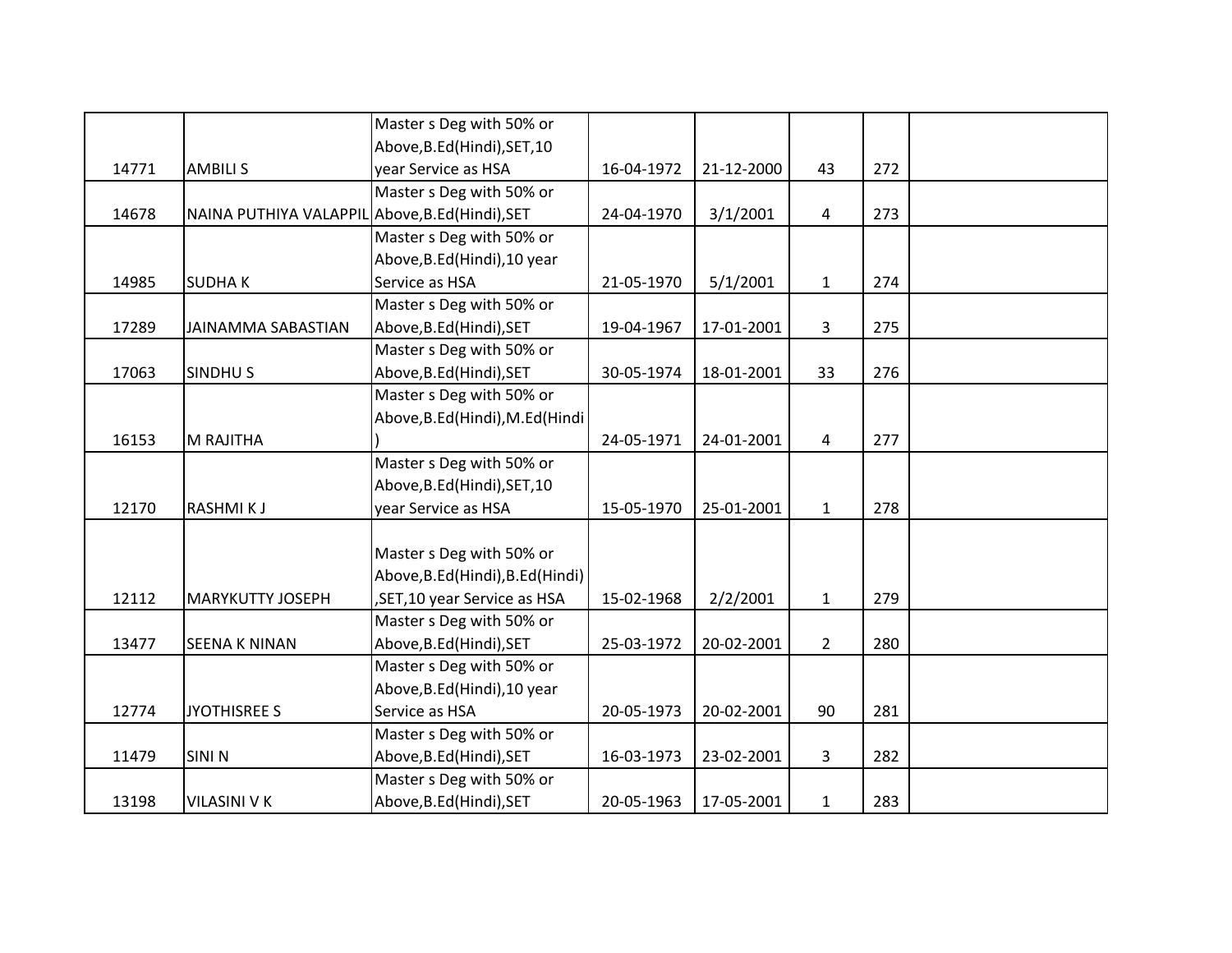|       |                                               | Master s Deg with 50% or     |            |            |                |     |                           |
|-------|-----------------------------------------------|------------------------------|------------|------------|----------------|-----|---------------------------|
| 16954 | THILAKAN THELAKKATAN Above, B.Ed (Hindi), SET |                              | 18-03-1971 | 17-05-2001 | 3              | 284 |                           |
|       |                                               | Master s Deg with 50% or     |            |            |                |     |                           |
|       |                                               | Above, LTTC(Hindi), 10 year  |            |            |                |     |                           |
| 15665 | <b>LASITHA EOK</b>                            | Service as HSA               | 25-05-1969 | 17-05-2001 | 4              | 285 |                           |
|       |                                               | Master s Deg with 50% or     |            |            |                |     |                           |
| 14953 | <b>REMANITP</b>                               | Above, B.Ed (Hindi), SET     | 21-04-1971 | 17-05-2001 | 5              | 286 |                           |
|       |                                               | Master s Deg with 50% or     |            |            |                |     |                           |
|       |                                               | Above, B.Ed (Hindi), 10 year |            |            |                |     |                           |
| 15970 | M HYMA                                        | Service as HSA               | 30-05-1972 | 17-05-2001 | $\overline{7}$ | 287 |                           |
|       |                                               | Master s Deg with 50% or     |            |            |                |     |                           |
| 13175 | RAJITHA CHERUMANALIL                          | Above, B.Ed (Hindi), SET     | 25-05-1971 | 17-05-2001 | 8              | 288 |                           |
|       |                                               | Master s Deg with 50% or     |            |            |                |     |                           |
|       |                                               | Above, B.Ed (Hindi), SET, 10 |            |            |                |     |                           |
| 13159 | <b>DEEPA PUTHALATH</b>                        | year Service as HSA          | 2/4/1973   | 17-05-2001 | 9              | 289 |                           |
|       |                                               | Master s Deg with 50% or     |            |            |                |     |                           |
| 14781 | <b>GIRIJA KV</b>                              | Above, B.Ed (Hindi), SET     | 3/3/1973   | 17-05-2001 | 10             | 290 |                           |
|       |                                               | Master s Deg with 50% or     |            |            |                |     |                           |
| 14862 | <b>HARISH VK</b>                              | Above, B.Ed (Hindi), SET     | 26-05-1969 | 17-05-2001 | 11             | 291 |                           |
|       |                                               | Master s Deg with 50% or     |            |            |                |     |                           |
| 10601 | <b>SAILAJA P R</b>                            | Above, B.Ed (Hindi), SET     | 17-05-1974 | 21-05-2001 | 1236           | 292 | HSA IDT cir due           |
|       |                                               | Master s Deg with 50% or     |            |            |                |     |                           |
|       |                                               | Above, B.Ed (Hindi), SET, 10 |            |            |                |     |                           |
| 13652 | <b>GEETHAMMA P</b>                            | year Service as HSA          | 20-05-1967 | 23-05-2001 | $2^{\circ}$    | 293 |                           |
|       |                                               |                              |            |            |                |     |                           |
|       |                                               | Master s Deg with 50% or     |            |            |                |     | Hsa Probation declaration |
| 15714 | <b>SREEDEVIN</b>                              | Above, B.Ed (Hindi), SET     | 25-07-1965 | 23-05-2001 | 4              | 294 | order copy due            |
|       |                                               | Master s Deg with 50% or     |            |            |                |     |                           |
| 12595 | <b>RADHAKRISHNAN T</b>                        | Above, B.Ed (Hindi), SET     | 1/4/1965   | 12/6/2001  | 4              | 295 |                           |
|       |                                               | Master s Deg with 50% or     |            |            |                |     |                           |
| 16382 | <b>SREELETHAKS</b>                            | Above, B.Ed (Hindi), SET     | 29-05-1972 | 12/6/2001  | 1849           | 296 |                           |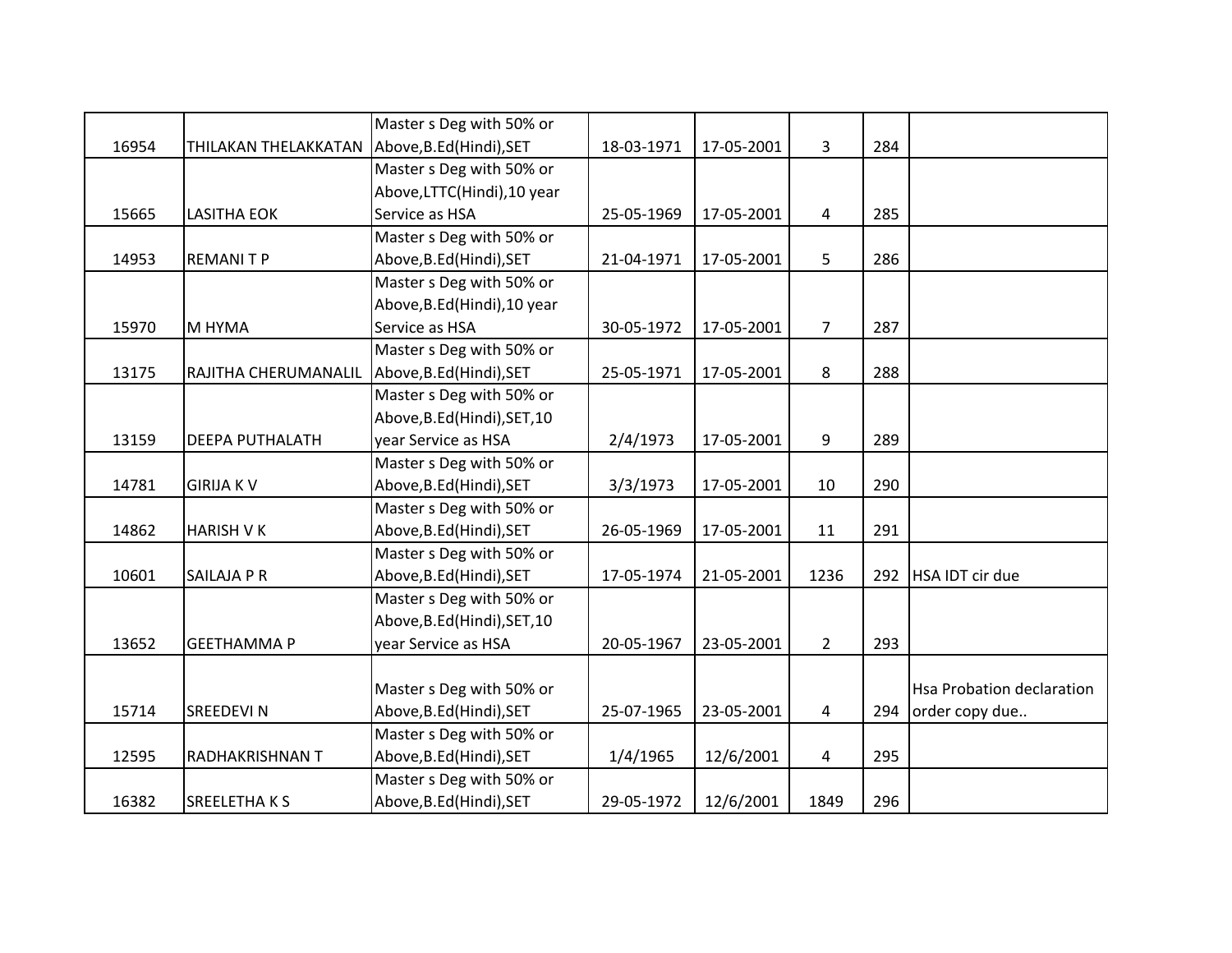|       |                   | Master s Deg with 50% or        |            |            |                |     |  |
|-------|-------------------|---------------------------------|------------|------------|----------------|-----|--|
| 15948 | <b>LEELAP</b>     | Above, B.Ed (Hindi), SET        | 25-04-1965 | 15-06-2001 | $\mathbf{1}$   | 297 |  |
|       |                   | Master s Deg with 50% or        |            |            |                |     |  |
| 12103 | <b>SUNIL B</b>    | Above, B.Ed (Hindi), SET        | 25-05-1964 | 26-06-2001 | 3              | 298 |  |
|       |                   | Master s Deg with 50% or        |            |            |                |     |  |
|       |                   | Above, B.Ed (Hindi), SET, 10    |            |            |                |     |  |
| 15791 | PANKAJAKSHI V V   | year Service as HSA             | 25-05-1968 | 30-06-2001 | 26             | 299 |  |
|       |                   | Master s Deg with 50% or        |            |            |                |     |  |
| 18371 | ANITHARAJAN       | Above, B.Ed (Hindi), SET        | 30-05-1974 | 24-07-2001 | 3              | 300 |  |
|       |                   | Master s Deg with 50% or        |            |            |                |     |  |
|       |                   | Above, B.Ed (Hindi), SET, 10    |            |            |                |     |  |
| 12155 | <b>GANAMANITN</b> | year Service as HSA             | 15-05-1960 | 3/8/2001   | $\mathbf{1}$   | 301 |  |
|       |                   | Master s Deg with 50% or        |            |            |                |     |  |
| 11775 | ALEYAMMA P M      | Above, B.Ed (Hindi), M.Phil     | 8/4/1969   | 16-08-2001 | 4              | 302 |  |
|       |                   | Master s Deg with 50% or        |            |            |                |     |  |
| 15558 | <b>BEENA B S</b>  | Above, B.Ed (Hindi), SET        | 31-05-1971 | 16-08-2001 | 9              | 303 |  |
|       |                   | Master s Deg with 50% or        |            |            |                |     |  |
|       | <b>NIRMALA</b>    | Above, B.Ed (Hindi), SET, 10    |            |            |                |     |  |
| 15011 | RAVINDRANATH      | year Service as HSA             | 16-04-1959 | 20-09-2001 | $\mathbf{1}$   | 304 |  |
|       |                   |                                 |            |            |                |     |  |
|       |                   | Master s Deg with 50% or        |            |            |                |     |  |
|       |                   | Above, SET, LTTC(Hindi), B.Ed(I |            |            |                |     |  |
|       |                   | GNOU) with 2 Yr Teaching Exp    |            |            |                |     |  |
| 15938 | PADMA KUMAR P K   | before B.Ed(Hindi)              | 25-05-1974 | 29-09-2001 | $\overline{7}$ | 305 |  |
|       |                   | Master s Deg with 50% or        |            |            |                |     |  |
|       |                   | Above, B.Ed (Hindi), 10 year    |            |            |                |     |  |
| 11783 | <b>MADHAVAN K</b> | Service as HSA                  | 30-05-1974 | 8/10/2001  | $\mathbf{1}$   | 306 |  |
|       |                   | Master s Deg with 50% or        |            |            |                |     |  |
| 13143 | <b>SUMAN</b>      | Above, B.Ed (Hindi), SET        | 18-05-1970 | 9/10/2001  | $\mathbf{1}$   | 307 |  |
|       |                   | Master s Deg with 50% or        |            |            |                |     |  |
|       |                   | Above, B.Ed(Hindi), 10 year     |            |            |                |     |  |
| 17710 | <b>BEENAKS</b>    | Service as HSA                  | 15-05-1965 | 16-10-2001 | $\mathbf{1}$   | 308 |  |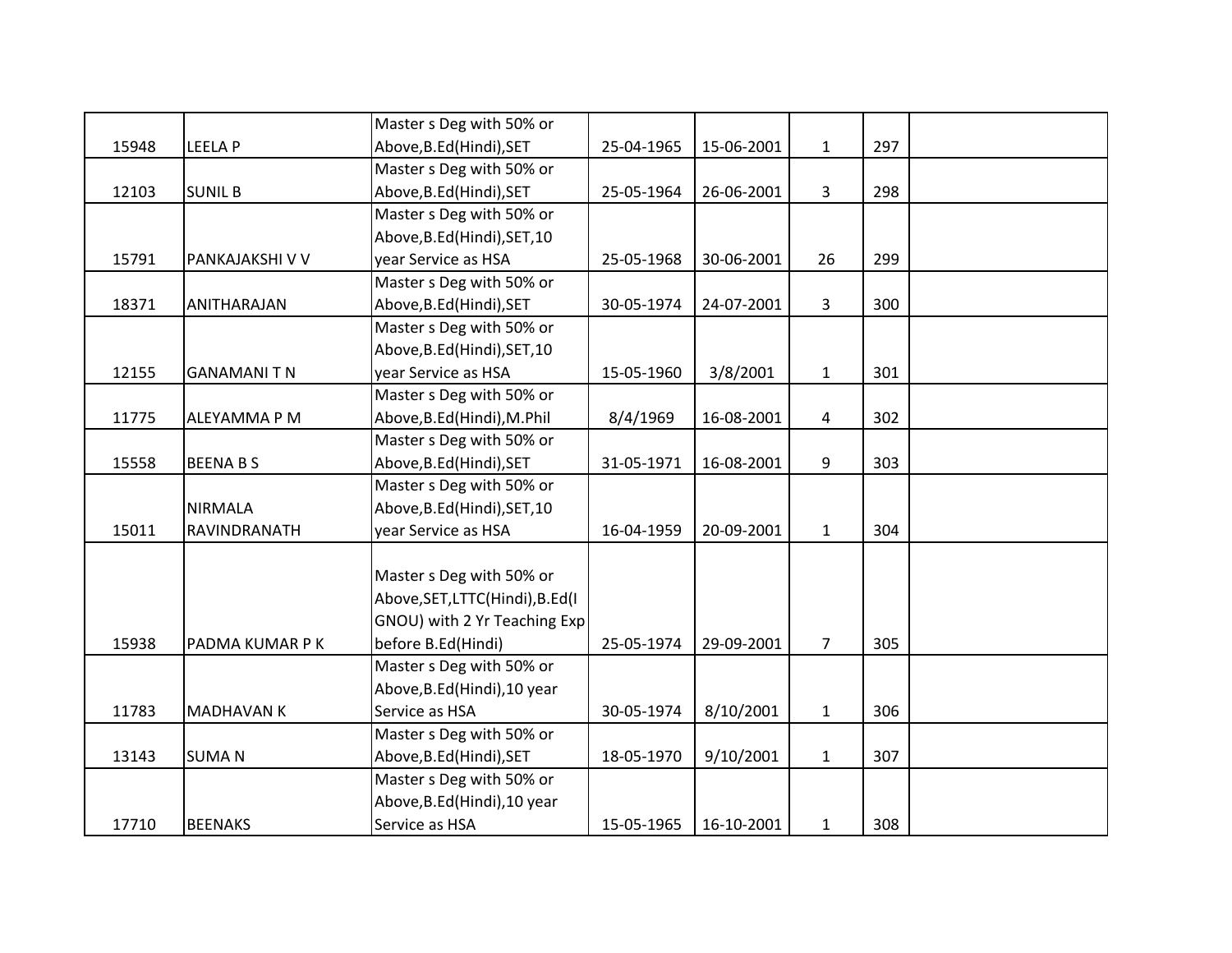|       |                     | Master s Deg with 50% or     |            |            |                |     |                |
|-------|---------------------|------------------------------|------------|------------|----------------|-----|----------------|
| 11344 | LATHA P N           | Above, B.Ed (Hindi), SET     | 23-06-1961 | 9/11/2001  | $2^{\circ}$    | 309 |                |
|       |                     | Master s Deg with 50% or     |            |            |                |     |                |
|       |                     | Above, B.Ed (Hindi), SET, 10 |            |            |                |     |                |
| 16607 | <b>BEENA THOMAS</b> | year Service as HSA          | 10/8/1965  | 15-11-2001 | $1\,$          | 310 |                |
|       |                     | Master s Deg with 50% or     |            |            |                |     |                |
|       |                     | Above, SET, LTTC(Hindi), 10  |            |            |                |     |                |
| 11164 | JAYAPRAKASH T J     | year Service as HSA          | 31-05-1970 | 17-11-2001 | 44             | 311 |                |
|       |                     | Master s Deg with 50% or     |            |            |                |     |                |
| 15766 | <b>GOPIK</b>        | Above, B.Ed (Hindi), SET     | 2/10/1965  | 22-12-2001 | $\mathbf{3}$   | 312 |                |
|       |                     | Master s Deg with 50% or     |            |            |                |     |                |
| 16097 | <b>MOLY PETER</b>   | Above, B.Ed (Hindi), SET     | 11/2/1968  | 29-12-2001 | 4              | 313 |                |
|       |                     | Master s Deg with 50% or     |            |            |                |     |                |
| 10485 | <b>BEENAB</b>       | Above, B.Ed (Hindi), SET     | 31-01-1969 | 29-12-2001 | 5 <sup>1</sup> | 314 |                |
|       |                     | Master s Deg with 50% or     |            |            |                |     |                |
| 16045 | <b>SHYMAP</b>       | Above, B.Ed (Hindi), SET     | 16-05-1969 | 16-01-2002 | $\mathbf{1}$   | 315 |                |
|       |                     | Master s Deg with 50% or     |            |            |                |     |                |
|       |                     | Above, B.Ed (Hindi), 10 year |            |            |                |     |                |
| 12352 | <b>SWAPNA E K</b>   | Service as HSA               | 7/12/1967  | 30-01-2002 | $1\,$          | 316 |                |
|       |                     | Master s Deg with 50% or     |            |            |                |     |                |
| 11503 | JAYAKALA P V        | Above, B.Ed (Hindi), SET     | 26-05-1969 | 5/2/2002   | 2429           | 317 |                |
|       |                     | Master s Deg with 50% or     |            |            |                |     |                |
| 18024 | <b>BIJILI KV</b>    | Above, B.Ed (Hindi), SET     | 10/5/1970  | 18-03-2002 | $\mathbf 0$    | 318 | psc advice due |
|       |                     | Master s Deg with 50% or     |            |            |                |     |                |
| 18087 | <b>ISMAIL K</b>     | Above, B.Ed (Hindi), SET     | 4/9/1962   | 18-03-2002 | $\mathbf{1}$   | 319 |                |
|       |                     | Master s Deg with 50% or     |            |            |                |     |                |
| 17336 | P NARAYANANKUTTY    | Above, B.Ed (Hindi), SET     | 18-03-1960 | 13-05-2002 | $\mathbf{1}$   | 320 |                |
|       |                     | Master s Deg with 50% or     |            |            |                |     |                |
| 11336 | <b>RAJANIKV</b>     | Above, B.Ed (Hindi), SET     | 15-03-1971 | 5/6/2002   | $\mathbf{1}$   | 321 |                |
|       |                     | Master s Deg with 50% or     |            |            |                |     |                |
| 11809 | ELDO CO             | Above, SET, LTTC(Hindi)      | 1/1/1966   | 5/7/2002   | 5              | 322 |                |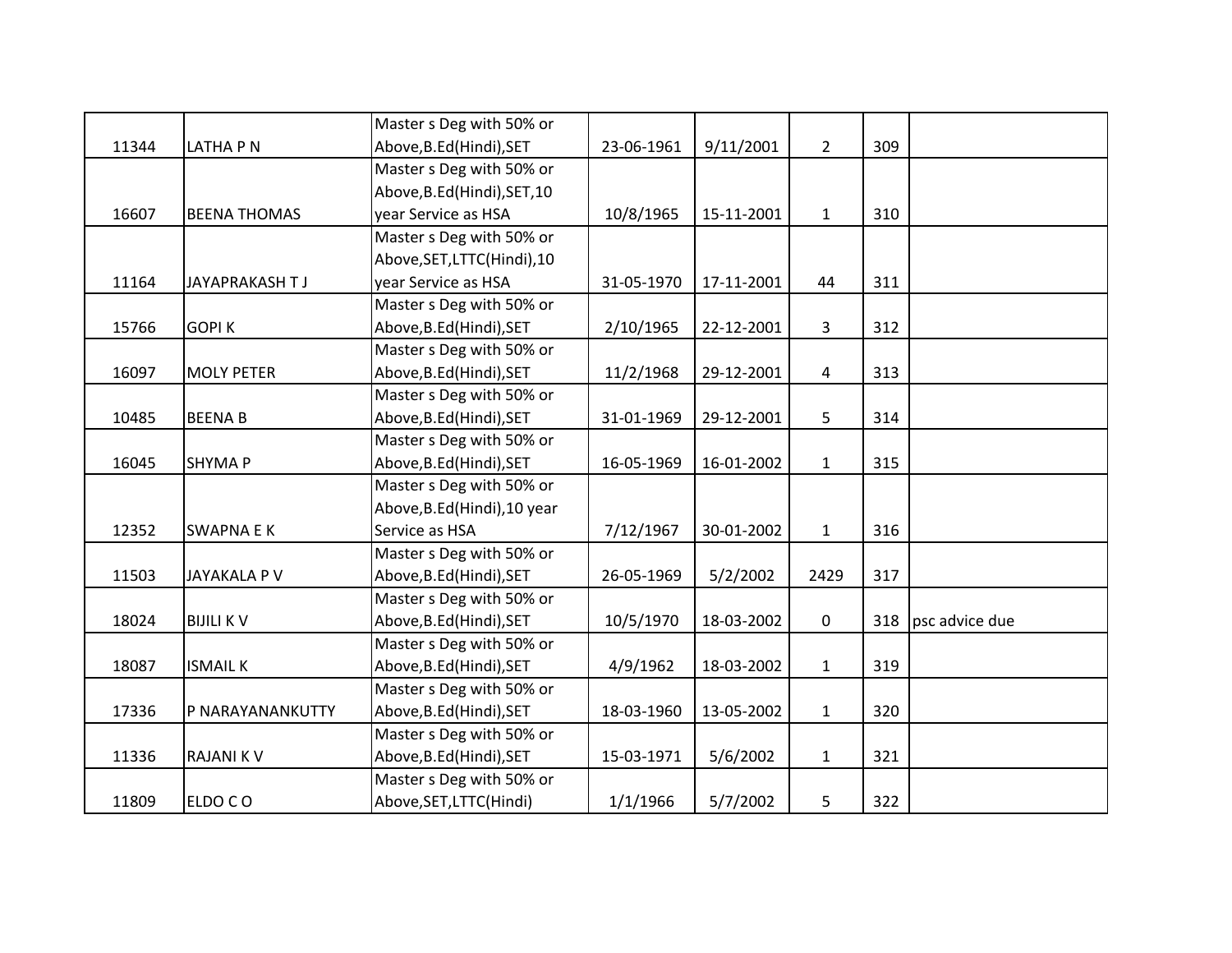|       |                         | Master s Deg with 50% or |            |            |                |     |                        |
|-------|-------------------------|--------------------------|------------|------------|----------------|-----|------------------------|
| 14675 | <b>JOSEPH MANUEL</b>    | Above, B.Ed (Hindi), SET | 27-12-1968 | 5/7/2002   | $\overline{7}$ | 323 |                        |
|       |                         | Master s Deg with 50% or |            |            |                |     |                        |
| 11307 | <b>SANDHYA RANI A R</b> | Above, B.Ed (Hindi), SET | 27-05-1969 | 22-07-2002 | $\mathbf{1}$   | 324 |                        |
|       |                         | Master s Deg with 50% or |            |            |                |     |                        |
| 16401 | M BINDU                 | Above, B.Ed (Hindi), SET | 28-04-1972 | 22-07-2002 | $\mathbf{1}$   | 325 |                        |
|       |                         | Master s Deg with 50% or |            |            |                |     |                        |
| 10408 | <b>GEETHAN</b>          | Above, B.Ed (Hindi), SET | 6/1/1973   | 13-08-2002 | $\mathbf{3}$   | 326 |                        |
|       |                         | Master s Deg with 50% or |            |            |                |     |                        |
| 15967 | <b>SUMANGALI G</b>      | Above, B.Ed (Hindi), SET | 30-05-1974 | 26-08-2002 | 1236           | 327 |                        |
|       |                         | Master s Deg with 50% or |            |            |                |     |                        |
| 11519 | SHEELA P M              | Above, B.Ed (Hindi), SET | 31-01-1965 | 10/9/2002  | $\mathbf{3}$   | 328 |                        |
|       |                         | Master s Deg with 50% or |            |            |                |     |                        |
| 10280 | <b>SHALINI PAI R</b>    | Above, B.Ed (Hindi), SET | 28-05-1969 | 10/9/2002  | $\overline{4}$ | 329 |                        |
|       |                         | Master s Deg with 50% or |            |            |                |     |                        |
| 14940 | SREELATHA PT            | Above, B.Ed (Hindi), SET | 30-03-1973 | 25-11-2002 | 49             | 330 |                        |
|       |                         |                          |            |            |                |     |                        |
|       |                         | Master s Deg with 50% or |            |            |                |     | ID-transfer order copy |
| 15795 | <b>REMANI MURALI</b>    | Above, B.Ed (Hindi), SET | 14-05-1971 | 30-11-2002 | 6              | 331 | due                    |
|       |                         | Master s Deg with 50% or |            |            |                |     |                        |
| 15530 | JAYASREE KAKKARAYIL     | Above, B.Ed (Hindi), SET | 26-05-1969 | 4/1/2003   | $\mathbf{1}$   | 332 |                        |
|       |                         | Master s Deg with 50% or |            |            |                |     |                        |
| 16008 | <b>GEETHAVS</b>         | Above, B.Ed (Hindi), SET | 31-05-1969 | 4/2/2003   | $\mathbf{1}$   | 333 |                        |
|       |                         | Master s Deg with 50% or |            |            |                |     |                        |
| 10354 | JAYA V P                | Above, B.Ed (Hindi), SET | 4/4/1971   | 6/2/2003   | $\mathbf 1$    | 334 |                        |
|       |                         | Master s Deg with 50% or |            |            |                |     |                        |
| 11906 | SYAM V                  | Above, B.Ed (Hindi), SET | 31-05-1971 | 6/2/2003   | $\mathbf{3}$   | 335 |                        |
|       |                         | Master s Deg with 50% or |            |            |                |     |                        |
| 13758 | <b>BEENA CM</b>         | Above, B.Ed (Hindi), SET | 20-05-1972 | 6/2/2003   | 5              | 336 |                        |
|       |                         | Master s Deg with 50% or |            |            |                |     |                        |
| 15397 | <b>NISHANP</b>          | Above, B.Ed (Hindi), SET | 23-11-1967 | 7/4/2003   | 4              | 337 |                        |
|       |                         | Master s Deg with 50% or |            |            |                |     |                        |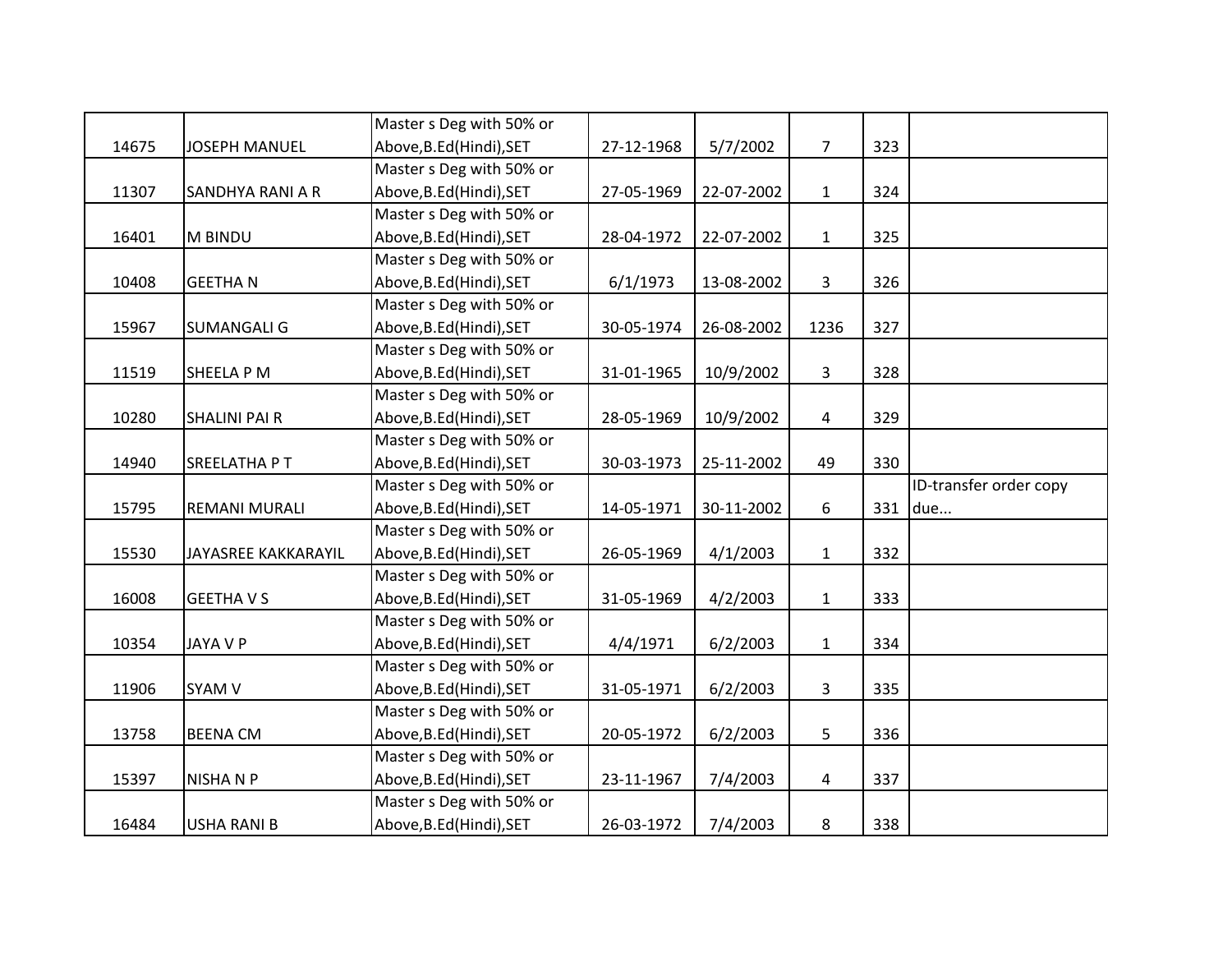|       |                            | Master s Deg with 50% or     |            |            |                |     |  |
|-------|----------------------------|------------------------------|------------|------------|----------------|-----|--|
| 17372 | REENAKUMARIKK              | Above, B.Ed (Hindi), SET     | 3/2/1970   | 7/4/2003   | 10             | 339 |  |
|       |                            | Master s Deg with 50% or     |            |            |                |     |  |
| 13303 | <b>USHAK</b>               | Above, B.Ed (Hindi), SET     | 28-05-1970 | 7/4/2003   | 11             | 340 |  |
|       |                            | Master s Deg with 50% or     |            |            |                |     |  |
| 18381 | <b>ELSYKUTTY T M</b>       | Above, B.Ed(Hindi), SET      | 30-04-1968 | 22-04-2003 | $\mathbf{1}$   | 341 |  |
|       |                            | Master s Deg with 50% or     |            |            |                |     |  |
| 13680 | <b>SHEEJA PONON</b>        | Above, B.Ed (Hindi), SET     | 26-05-1972 | 22-04-2003 | $\overline{2}$ | 342 |  |
|       |                            | Master s Deg with 50% or     |            |            |                |     |  |
| 16502 | <b>HARIPRASAD PK</b>       | Above, B.Ed (Hindi), SET     | 25-05-1965 | 30-06-2003 | 10             | 343 |  |
|       |                            | Master s Deg with 50% or     |            |            |                |     |  |
| 13527 | RADHA KOOLAPPAN            | Above, B.Ed (Hindi), SET     | 10/3/1966  | 29-07-2003 | $\overline{3}$ | 344 |  |
|       |                            | Master s Deg with 50% or     |            |            |                |     |  |
| 14656 | <b>GEETHA KOOTHOOR</b>     | Above, B.Ed (Hindi), SET     | 10/5/1967  | 29-07-2003 | $\overline{4}$ | 345 |  |
|       |                            | Master s Deg with 50% or     |            |            |                |     |  |
| 18198 | PREMAJAYA KOTTARAM         | Above, B.Ed (Hindi), SET     | 10/3/1969  | 29-07-2003 | 5              | 346 |  |
|       |                            | Master s Deg with 50% or     |            |            |                |     |  |
| 18491 | <b>CHANDRASEKHARAN V B</b> | Above, B.Ed (Hindi), SET     | 31-05-1969 | 29-07-2003 | $\overline{7}$ | 347 |  |
|       |                            | Master s Deg with 50% or     |            |            |                |     |  |
| 11643 | <b>SARITHA A</b>           | Above, B.Ed (Hindi), SET     | 18-02-1974 | 29-07-2003 | 8              | 348 |  |
|       |                            | Master s Deg with 50% or     |            |            |                |     |  |
| 15716 | <b>BABY KV</b>             | Above, B.Ed (Hindi), SET     | 4/5/1958   | 31-07-2003 | $\mathbf{3}$   | 349 |  |
|       |                            | Master s Deg with 50% or     |            |            |                |     |  |
|       |                            | Above, SET, LTTC(Hindi), 10  |            |            |                |     |  |
| 11586 | <b>JOBREENAKJ</b>          | year Service as HSA          | 20-09-1969 | 31-07-2003 | $\overline{4}$ | 350 |  |
|       |                            | Master s Deg with 50% or     |            |            |                |     |  |
|       |                            | Above, B.Ed (Hindi), SET, 10 |            |            |                |     |  |
| 15035 | <b>SHEEBAR</b>             | year Service as HSA          | 30-05-1967 | 16-08-2003 | $\overline{2}$ | 351 |  |
|       |                            | Master s Deg with 50% or     |            |            |                |     |  |
| 17043 | M SARADADEVI               | Above, B.Ed (Hindi), SET     | 30-05-1972 | 30-08-2003 | $\mathbf{1}$   | 352 |  |
|       |                            | Master s Deg with 50% or     |            |            |                |     |  |
| 16286 | PRESENNA KUMAR V G         | Above, SET, LTTC(Hindi)      | 15-05-1967 | 2/9/2003   | $\overline{2}$ | 353 |  |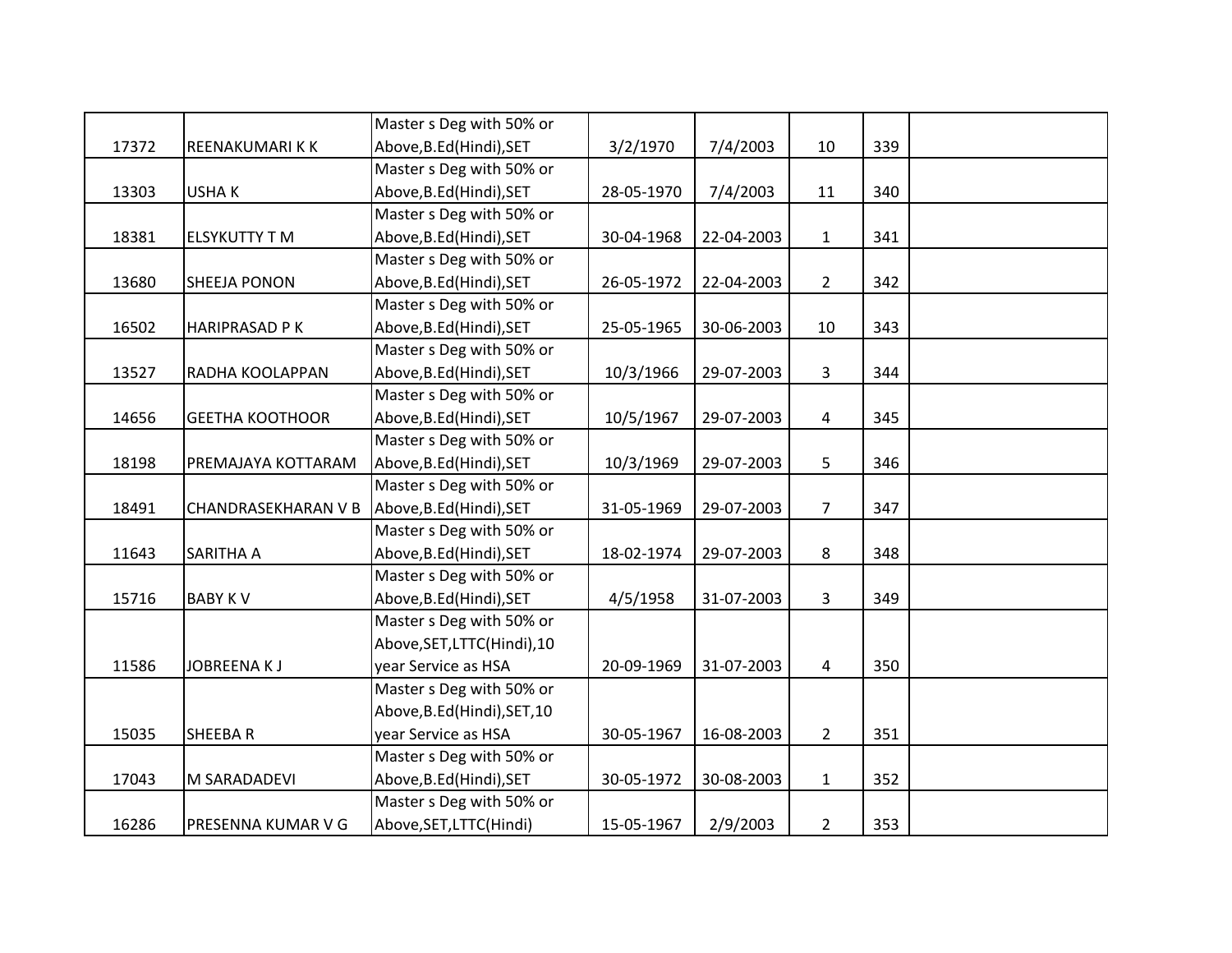|       |                        | Master s Deg with 50% or     |            |            |                |     |                          |
|-------|------------------------|------------------------------|------------|------------|----------------|-----|--------------------------|
|       |                        | Above, B.Ed (Hindi), 10 year |            |            |                |     |                          |
| 17201 | <b>JAMAL P</b>         | Service as HSA               | 1/11/1966  | 7/10/2003  | 4741           |     | 354 By transfer cir. due |
|       |                        | Master s Deg with 50% or     |            |            |                |     |                          |
| 16351 | <b>SARASUVS</b>        | Above, B.Ed (Hindi), SET     | 10/4/1961  | 22-10-2003 | $2^{\circ}$    | 355 |                          |
|       |                        | Master s Deg with 50% or     |            |            |                |     |                          |
|       |                        | Above, B.Ed(Hindi), SET, 10  |            |            |                |     |                          |
| 15451 | PRAMEELA DEVI D        | year Service as HSA          | 15-05-1971 | 27-10-2003 | $\mathbf{1}$   | 356 |                          |
|       |                        | Master s Deg with 50% or     |            |            |                |     |                          |
| 10066 | <b>JAYASREE S NAIR</b> | Above, B.Ed (Hindi), SET     | 26-03-1960 | 10/11/2003 | $\mathbf{1}$   | 357 |                          |
|       |                        | Master s Deg with 50% or     |            |            |                |     | Service cir. due, Prob.  |
| 10613 | <b>ASOKKUMAR</b>       | Above, B.Ed (Hindi), M.Phil  | 7/2/1964   | 12/11/2003 | $\mathbf{1}$   | 358 | declaration cir. due     |
|       | <b>JANARDANAN</b>      | Master s Deg with 50% or     |            |            |                |     |                          |
| 15421 | PALANGATTU             | Above, B.Ed (Hindi), SET     | 20-04-1971 | 21-11-2003 | $\overline{2}$ | 359 | psc advice not clear     |
|       |                        | Master s Deg with 50% or     |            |            |                |     |                          |
| 14305 | <b>BINDUK</b>          | Above, B.Ed (Hindi), SET     | 30-05-1973 | 6/12/2003  | $\overline{2}$ | 360 |                          |
|       |                        | Master s Deg with 50% or     |            |            |                |     |                          |
| 15448 | <b>KUMARI MINI A</b>   | Above, B.Ed (Hindi), SET     | 20-05-1967 | 3/2/2004   | 5              | 361 |                          |
|       |                        | Master s Deg with 50% or     |            |            |                |     |                          |
| 13888 | <b>SUMEERA P</b>       | Above, B.Ed (Hindi), SET     | 28-05-1968 | 4/2/2004   | $\mathbf{1}$   | 362 |                          |
|       |                        | Master s Deg with 50% or     |            |            |                |     |                          |
| 10211 | <b>RANIKP</b>          | Above, B.Ed (Hindi), SET     | 28-05-1973 | 4/2/2004   | 25             | 363 |                          |
|       |                        | Master s Deg with 50% or     |            |            |                |     |                          |
| 12014 | <b>PRABHAKG</b>        | Above, SET, LTTC(Hindi)      | 30-05-1975 | 4/2/2004   | 26             | 364 |                          |
|       |                        | Master s Deg with 50% or     |            |            |                |     |                          |
| 13101 | PREETHA TV             | Above, B.Ed (Hindi), SET     | 10/5/1974  | 4/2/2004   | 27             | 365 |                          |
|       |                        | Master s Deg with 50% or     |            |            |                |     |                          |
| 11475 | AP LEENA               | Above, B.Ed (Hindi), SET     | 9/11/1972  | 4/2/2004   | 35             | 366 |                          |
|       |                        | Master s Deg with 50% or     |            |            |                |     |                          |
| 11326 | <b>LEKHAP</b>          | Above, B.Ed (Hindi), SET     | 10/3/1974  | 5/2/2004   | $\mathbf{1}$   | 367 |                          |
|       |                        | Master s Deg with 50% or     |            |            |                |     |                          |
| 15652 | <b>J R RIJA</b>        | Above, B.Ed (Hindi), SET     | 31-05-1972 | 17-02-2004 | $\overline{2}$ | 368 |                          |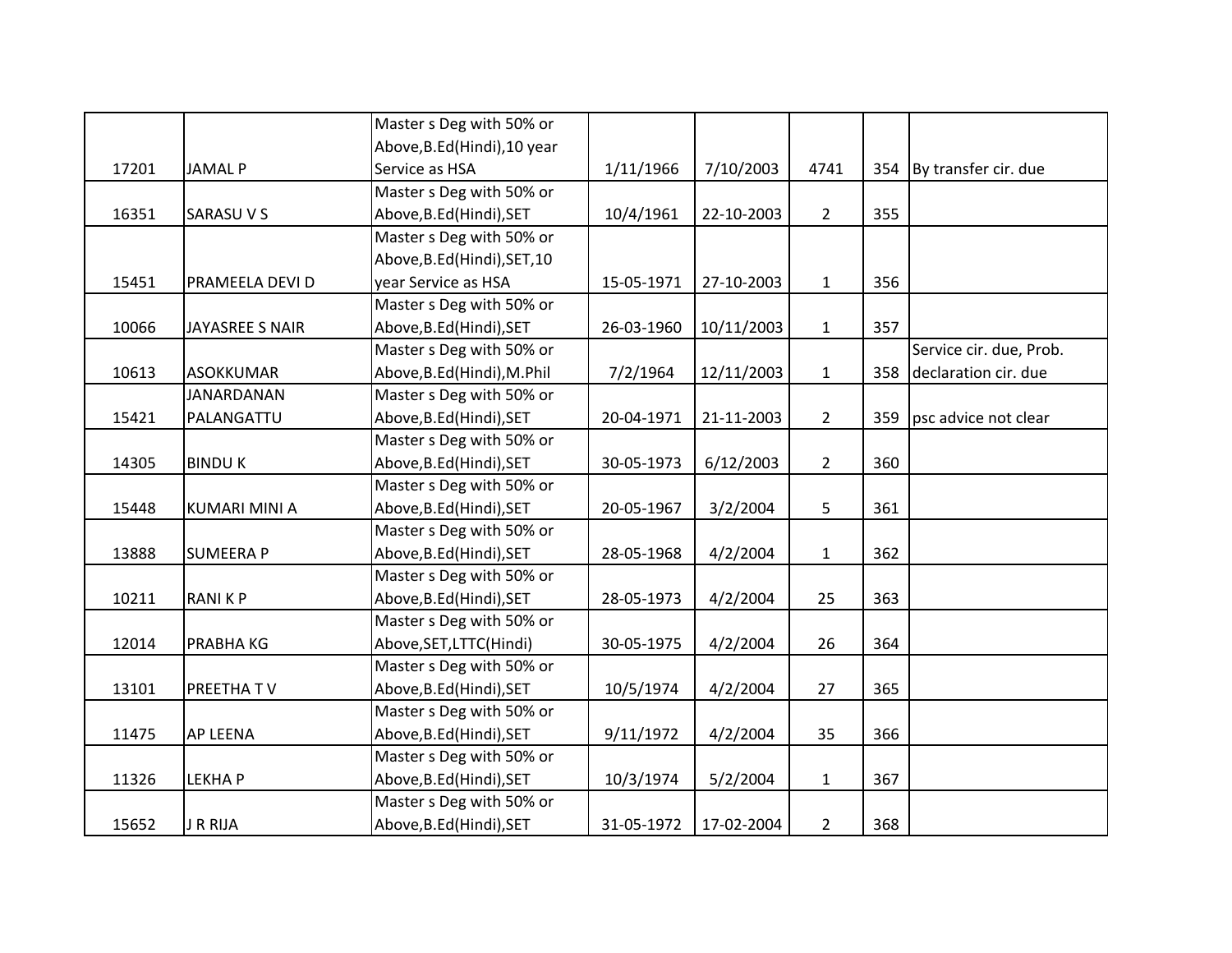|       |                          | Master s Deg with 50% or    |            |            |                |     |                       |
|-------|--------------------------|-----------------------------|------------|------------|----------------|-----|-----------------------|
| 15327 | REGILA R RAJAM           | Above, B.Ed (Hindi), M.Phil | 31-05-1971 | 20-02-2004 | $\overline{2}$ | 369 | Hsa probation cir due |
|       |                          | Master s Deg with 50% or    |            |            |                |     |                       |
| 12423 | <b>MURUGAN V</b>         | Above, B.Ed (Hindi), SET    | 31-05-1972 | 30-03-2004 | $\mathbf{1}$   | 370 |                       |
|       |                          | Master s Deg with 50% or    |            |            |                |     |                       |
| 15778 | <b>SREEDEVI GOPALS</b>   | Above, B.Ed (Hindi), Ph.D   | 18-02-1967 | 30-03-2004 | $\overline{2}$ | 371 |                       |
|       |                          | Master s Deg with 50% or    |            |            |                |     |                       |
| 13614 | <b>SEEMA V N</b>         | Above, B.Ed (Hindi), SET    | 31-05-1976 | 30-03-2004 | 4              | 372 |                       |
|       |                          | Master s Deg with 50% or    |            |            |                |     |                       |
| 14512 | <b>SHINY JOSE S R</b>    | Above, B.Ed (Hindi), SET    | 13-05-1980 | 30-03-2004 | 235171         | 373 |                       |
|       |                          | Master s Deg with 50% or    |            |            |                |     |                       |
| 17850 | <b>SUSEELA P</b>         | Above, B.Ed (Hindi), SET    | 20-05-1968 | 29-04-2004 | $\overline{3}$ | 374 |                       |
|       |                          | Master s Deg with 50% or    |            |            |                |     |                       |
| 15133 | <b>GANESHAN KOLIYAT</b>  | Above, B.Ed (Hindi), SET    | 20-02-1972 | 29-04-2004 | $\overline{4}$ | 375 |                       |
|       |                          | Master s Deg with 50% or    |            |            |                |     |                       |
| 12326 | JAYASANDHYA B            | Above, B.Ed (Hindi), SET    | 24-04-1978 | 10/6/2004  | $\overline{2}$ | 376 |                       |
|       |                          | Master s Deg with 50% or    |            |            |                |     |                       |
| 14468 | <b>SHIJI THOMAS</b>      | Above, B.Ed (Hindi), SET    | 25-10-1966 | 21-06-2004 | 49             | 377 |                       |
|       |                          | Master s Deg with 50% or    |            |            |                |     |                       |
| 14324 | <b>AMBILI APPUKUTTAN</b> | Above, B.Ed (Hindi), SET    | 22-01-1975 | 20-07-2004 | $\mathbf{3}$   | 378 |                       |
|       |                          | Master s Deg with 50% or    |            |            |                |     |                       |
| 10982 | CHITRA KUMARAPPAN        | Above, B.Ed (Hindi), SET    | 8/3/1977   | 23-07-2004 | $\overline{4}$ | 379 |                       |
|       |                          | Master s Deg with 50% or    |            |            |                |     |                       |
| 11779 | <b>SHEEJAKV</b>          | Above, B.Ed (Hindi), SET    | 31-05-1973 | 28-07-2004 | $\overline{3}$ | 380 |                       |
|       |                          | Master s Deg with 50% or    |            |            |                |     |                       |
| 16229 | RIZWANA PUTHIYARAYIL     | Above, B.Ed (Hindi), SET    | 15-05-1976 | 25-08-2004 | $\overline{2}$ | 381 |                       |
|       |                          | Master s Deg with 50% or    |            |            |                |     | PSC advice order copy |
| 11955 | SHEEMA                   | Above, B.Ed (Hindi), SET    | 7/1/1974   | 6/10/2004  | 95             | 382 | due                   |
|       |                          | Master s Deg with 50% or    |            |            |                |     |                       |
| 12360 | E M SUBAIDHA             | Above, B.Ed (Hindi), SET    | 24-08-1967 | 18-10-2004 | $\mathbf{1}$   | 383 |                       |
|       |                          | Master s Deg with 50% or    |            |            |                |     |                       |
| 10358 | <b>BINITHAKV</b>         | Above, B.Ed (Hindi), SET    | 15-05-1975 | 25-10-2004 | $\overline{2}$ | 384 |                       |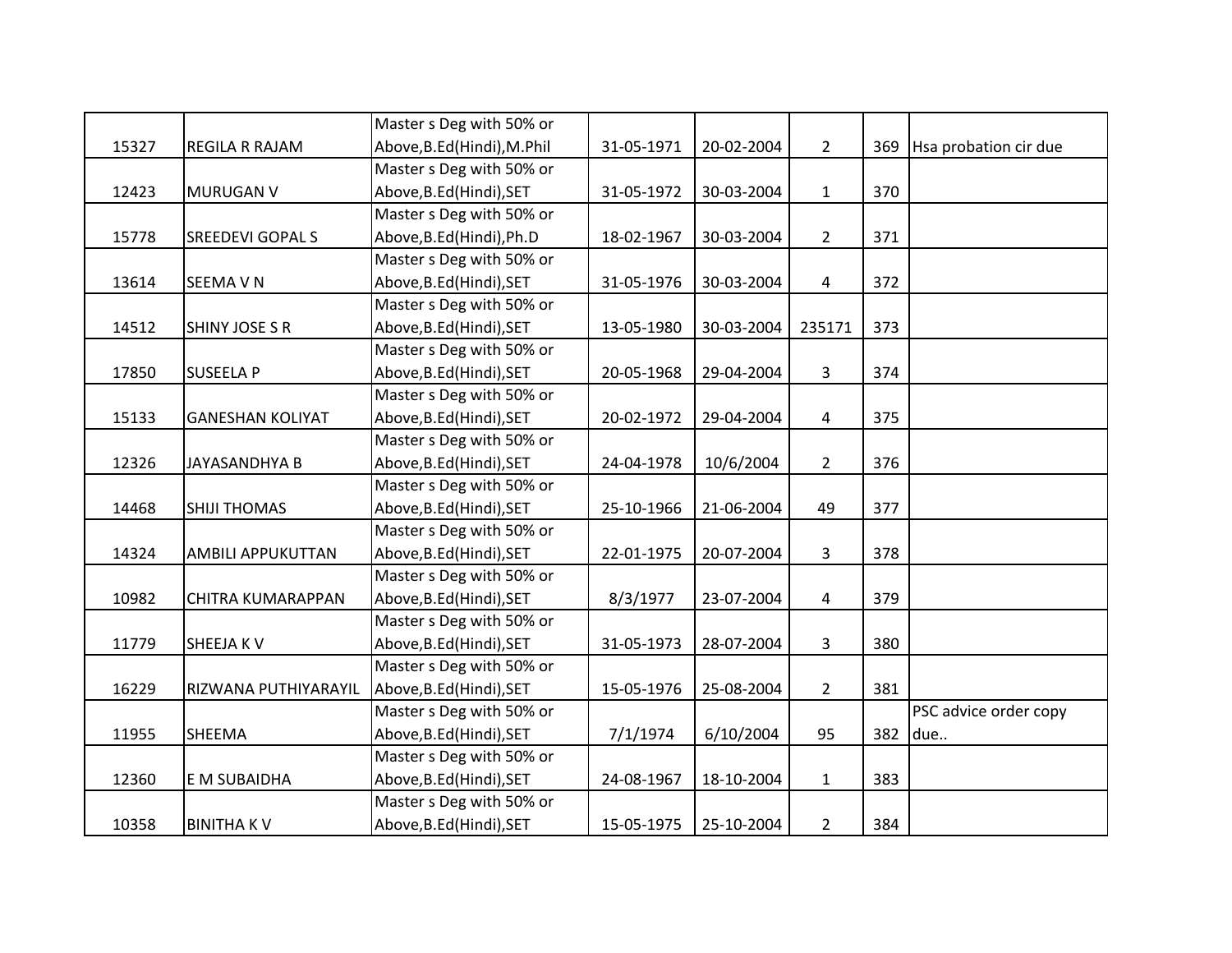|       |                       | Master s Deg with 50% or       |            |            |                |     |                           |
|-------|-----------------------|--------------------------------|------------|------------|----------------|-----|---------------------------|
| 12855 | <b>SREELAKB</b>       | Above, B.Ed (Hindi), SET       | 1/5/1976   | 25-10-2004 | 4              | 385 |                           |
|       |                       | Master s Deg with 50% or       |            |            |                |     |                           |
| 13600 | <b>MAYA G</b>         | Above, B.Ed (Hindi), SET       | 30-05-1975 | 25-10-2004 | 5              | 386 |                           |
|       |                       | Master s Deg with 50% or       |            |            |                |     |                           |
| 12124 | <b>PANKAJAM T R</b>   | Above, B.Ed (Hindi), SET       | 1/5/1973   | 8/11/2004  | $2^{\circ}$    | 387 |                           |
|       |                       |                                |            |            |                |     |                           |
|       |                       | Master s Deg with 50% or       |            |            |                |     |                           |
| 15679 | DR SMITHA S NAIR      | Above, B.Ed (Hindi), SET, Ph.D | 30-04-1976 | 22-11-2004 | $\overline{2}$ | 388 |                           |
|       |                       | Master s Deg with 50% or       |            |            |                |     |                           |
| 11922 | RANJINI O A           | Above, B.Ed (Hindi), SET       | 6/6/1974   | 22-11-2004 | 6              | 389 |                           |
|       | RAMACHANDRAN PILLAI   | Master s Deg with 50% or       |            |            |                |     | Hsa probation declaration |
| 10343 | $\mathsf{R}$          | Above, B.Ed (Hindi), Ph.D      | 3/3/1963   | 22-11-2004 | 17             | 390 | cir. due                  |
|       |                       | Master s Deg with 50% or       |            |            |                |     |                           |
| 10773 | <b>RAJESH KUMAR K</b> | Above, B.Ed (Hindi), SET       | 20-05-1974 | 22-11-2004 | 23             | 391 |                           |
|       |                       | Master s Deg with 50% or       |            |            |                |     |                           |
| 11968 | <b>G SREELATHA</b>    | Above, B.Ed (Hindi), SET       | 15-05-1972 | 22-11-2004 | 26             | 392 |                           |
|       |                       | Master s Deg with 50% or       |            |            |                |     |                           |
| 15624 | <b>RAJANI S</b>       | Above, B.Ed (Hindi), SET       | 30-05-1974 | 22-11-2004 | 28             | 393 |                           |
|       | <b>USHAM</b>          | Master s Deg with 50% or       |            |            |                |     |                           |
| 16635 | MADHAVAPPALLI         | Above, B.Ed (Hindi), SET       | 22-05-1970 | 23-11-2004 | 3              | 394 |                           |
|       |                       | Master s Deg with 50% or       |            |            |                |     |                           |
| 14381 | SHAJITHAT             | Above, B.Ed (Hindi), SET       | 25-05-1975 | 13-12-2004 | $\mathbf{1}$   | 395 |                           |
|       |                       | Master s Deg with 50% or       |            |            |                |     |                           |
| 12033 | <b>SATHYAN CK</b>     | Above, B.Ed (Hindi), SET       | 3/3/1972   | 13-12-2004 | 5              | 396 |                           |
|       |                       | Master s Deg with 50% or       |            |            |                |     |                           |
| 14330 | SMITHA C              | Above, B.Ed (Hindi), SET       | 2/5/1973   | 13-12-2004 | 6              | 397 |                           |
|       |                       | Master s Deg with 50% or       |            |            |                |     |                           |
| 16238 | RASHMI ARAKKULATH     | Above, B.Ed (Hindi), SET       | 18-04-1975 | 5/1/2005   | 42             | 398 |                           |
|       | SHAKUNTHALA           | Master s Deg with 50% or       |            |            |                |     |                           |
| 14151 | PUTHILOM KUNNATH      | Above, B.Ed (Hindi), SET       | 6/5/1970   | 28-01-2005 | $\overline{2}$ | 399 |                           |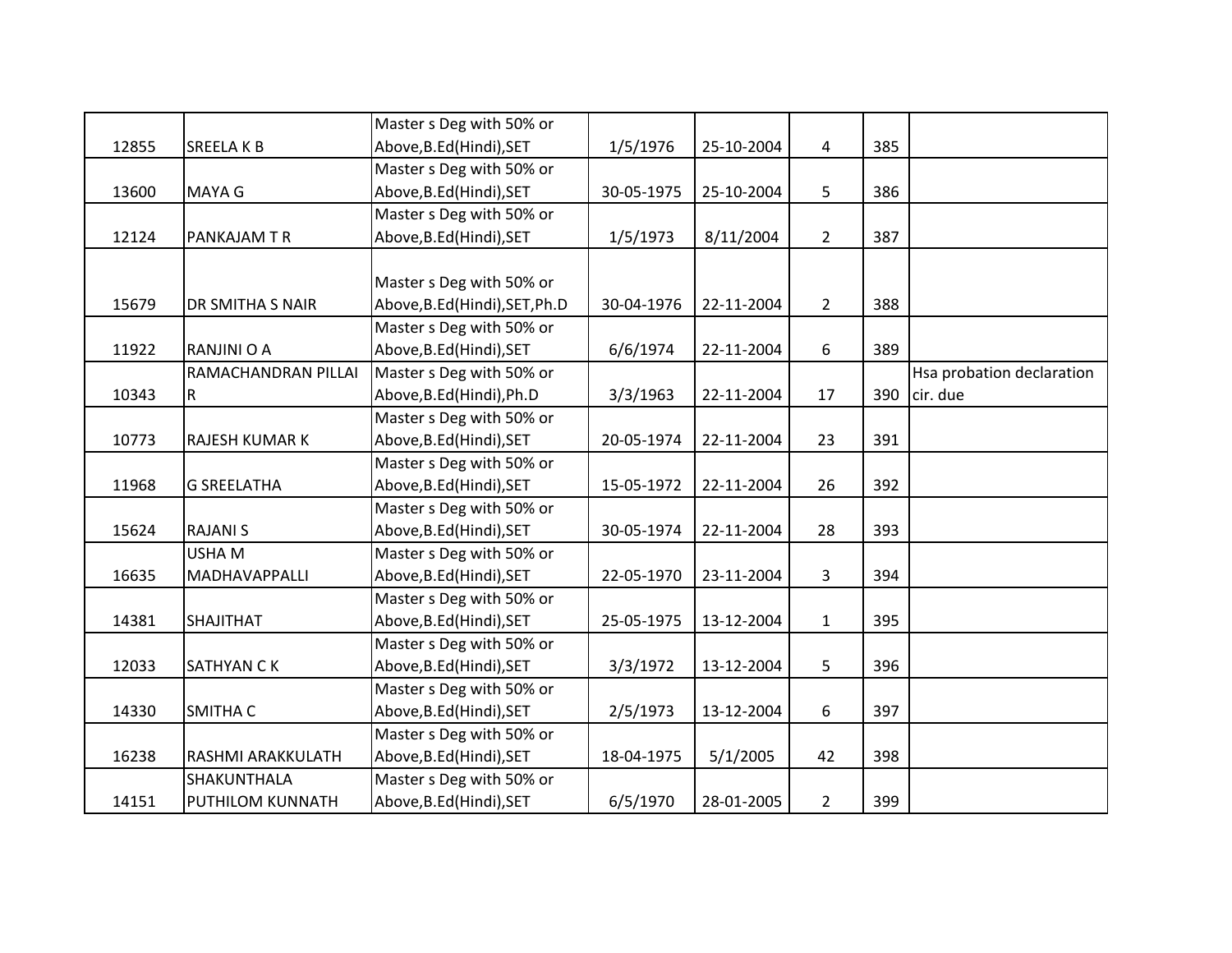|       |                          | Master s Deg with 50% or       |            |            |                |     |                          |
|-------|--------------------------|--------------------------------|------------|------------|----------------|-----|--------------------------|
| 12100 | <b>SANDHYA R S</b>       | Above, B.Ed (Hindi), SET       | 1/2/1978   | 28-01-2005 | 3              | 400 |                          |
|       |                          | Master s Deg with 50% or       |            |            |                |     |                          |
| 17385 | <b>SHAJI KJ</b>          | Above, B.Ed (Hindi), SET       | 27-02-1966 | 28-01-2005 | 1236997        | 401 | Hsa psc advice order due |
|       |                          | Master s Deg with 50% or       |            |            |                |     |                          |
| 13283 | <b>ANITHAK</b>           | Above, B.Ed (Hindi), SET       | 10/5/1979  | 21-02-2005 | $\overline{2}$ | 402 |                          |
|       |                          | Master s Deg with 50% or       |            |            |                |     |                          |
| 13392 | <b>SOBHAKM</b>           | Above, B.Ed (Hindi), SET       | 30-05-1965 | 2/3/2005   | $\mathbf{1}$   | 403 |                          |
|       |                          | Master s Deg with 50% or       |            |            |                |     |                          |
| 14695 | SINDHU CJ                | Above, B.Ed (Hindi), SET       | 1/3/1978   | 7/3/2005   | $\mathbf{1}$   | 404 |                          |
|       |                          | Master s Deg with 50% or       |            |            |                |     |                          |
|       |                          | Above, B.Ed(Hindi), SET, M.Ed( |            |            |                |     |                          |
| 14000 | PRAMEELA K P             | Hindi)                         | 8/4/1970   | 24-05-2005 | 41532          | 405 |                          |
|       |                          | Master s Deg with 50% or       |            |            |                |     |                          |
| 14653 | <b>GEETHA B</b>          | Above, B.Ed (Hindi), SET       | 2/6/1962   | 9/6/2005   | 5504           | 406 | idt cir due              |
|       |                          | Master s Deg with 50% or       |            |            |                |     |                          |
| 12849 | <b>SHYLAJA P</b>         | Above, B.Ed (Hindi), SET       | 1/5/1976   | 13-06-2005 | 3              | 407 |                          |
|       |                          | Master s Deg with 50% or       |            |            |                |     |                          |
| 16314 | <b>BINDU PHILIP</b>      | Above, B.Ed (Hindi), SET       | 5/3/1972   | 25-06-2005 | $\mathbf{1}$   | 408 |                          |
|       |                          | Master s Deg with 50% or       |            |            |                |     |                          |
| 15918 | <b>MV SINDHU</b>         | Above, B.Ed (Hindi), SET       | 6/4/1970   | 25-06-2005 | $\overline{2}$ | 409 |                          |
|       |                          | Master s Deg with 50% or       |            |            |                |     |                          |
| 11679 | <b>JORLEE JOSE</b>       | Above, B.Ed (Hindi), SET       | 19-05-1976 | 13-07-2005 | $\mathbf{1}$   | 410 |                          |
|       |                          | Master s Deg with 50% or       |            |            |                |     |                          |
| 14178 | <b>JEENAKV</b>           | Above, B.Ed (Hindi), SET       | 26-11-1976 | 22-07-2005 | $\mathbf{1}$   | 411 |                          |
|       |                          | Master s Deg with 50% or       |            |            |                |     |                          |
| 17658 | <b>CHANDRAMATHIM</b>     | Above, B.Ed (Hindi), SET       | 1/4/1967   | 3/8/2005   | $\overline{2}$ | 412 |                          |
|       |                          | Master s Deg with 50% or       |            |            |                |     |                          |
| 14788 | <b>HANEESSA MTP</b>      | Above, B.Ed (Hindi), SET       | 10/5/1978  | 3/8/2005   | 6              | 413 |                          |
|       |                          | Master s Deg with 50% or       |            |            |                |     |                          |
| 18331 | <b>SMRITHY SEBASTIAN</b> | Above, B.Ed (Hindi), SET       | 19-04-1978 | 31-08-2005 | 3              | 414 |                          |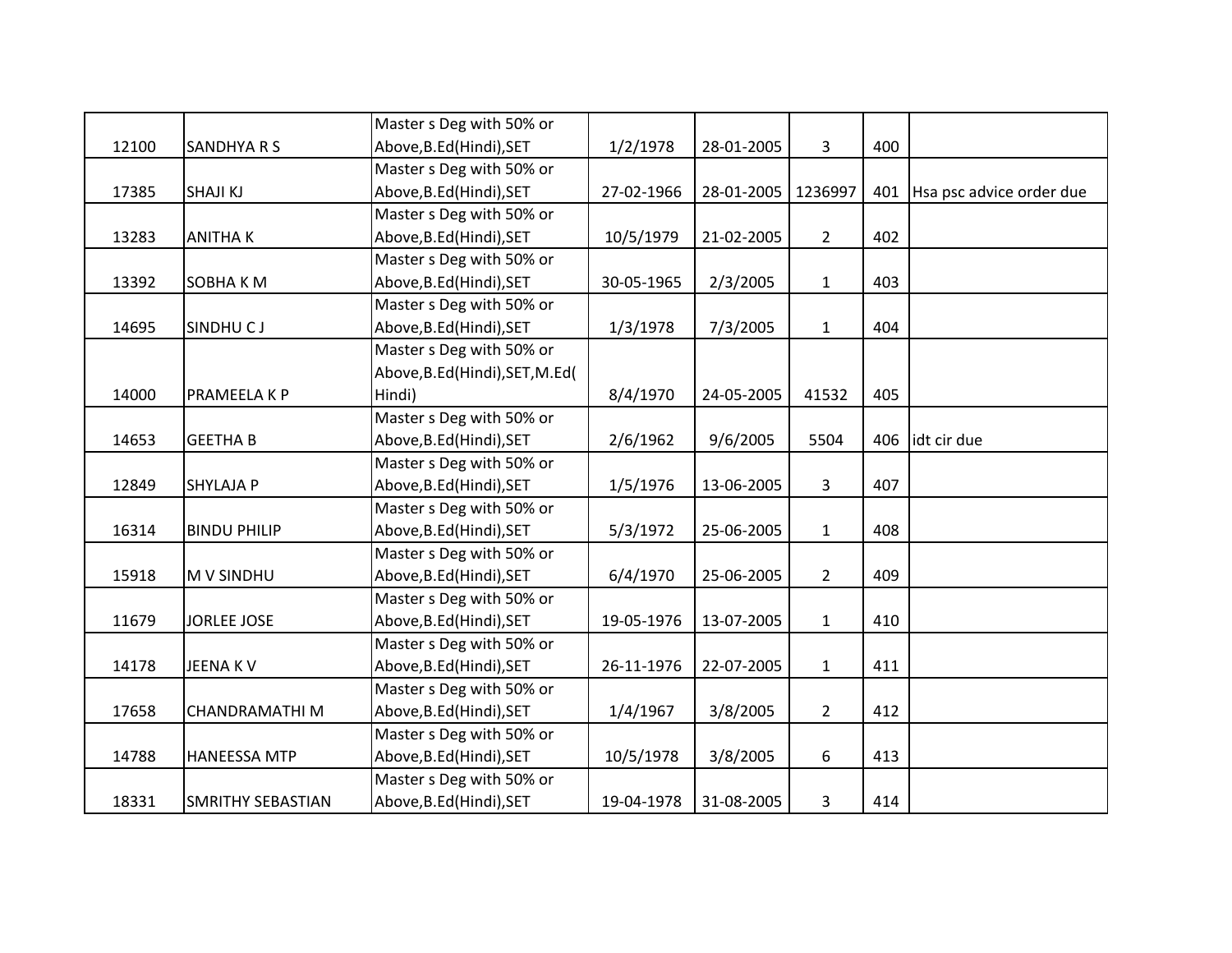|       |                        | Master s Deg with 50% or          |            |            |                |     |                            |
|-------|------------------------|-----------------------------------|------------|------------|----------------|-----|----------------------------|
|       |                        |                                   |            |            |                |     |                            |
| 12703 | RENJINIKRISHNAN R      | Above, B.Ed (Hindi), SET, Ph.D    | 18-03-1975 | 31-08-2005 | 4              | 415 |                            |
|       |                        | Master s Deg with 50% or          |            |            |                |     |                            |
| 13424 | SMITHA V               | Above, B.Ed (Hindi), SET          | 31-05-1970 | 31-08-2005 | 5              | 416 |                            |
|       |                        |                                   |            |            |                |     |                            |
|       |                        | Master s Deg with 50% or          |            |            |                |     |                            |
| 13951 | SALEENA                | Above, B.Ed (Hindi), SET, M.Phil  | 15-05-1978 | 28-09-2005 | $2^{\circ}$    | 417 |                            |
|       |                        | Master s Deg with 50% or          |            |            |                |     |                            |
| 13468 | PREETHA N NAIR         | Above, B.Ed (Hindi), SET          | 29-05-1976 | 6/10/2005  | $\mathbf{1}$   | 418 |                            |
|       |                        | Master s Deg with 50% or          |            |            |                |     |                            |
|       |                        | Above, B.Ed (Hindi), B.Ed (Englis |            |            |                |     |                            |
| 17364 | <b>VINOD K</b>         | h),SET                            | 1/4/1975   | 13-10-2005 | $2^{\circ}$    | 419 |                            |
|       |                        | Master s Deg with 50% or          |            |            |                |     |                            |
| 12267 | SARALA KK              | Above, B.Ed (Hindi), SET          | 2/4/1965   | 15-10-2005 | $\mathbf{1}$   | 420 |                            |
|       |                        | Master s Deg with 50% or          |            |            |                |     |                            |
| 13572 | <b>BINDHU RANI C</b>   | Above, B.Ed (Hindi), SET          | 28-05-1974 | 28-10-2005 | $\mathbf{1}$   | 421 |                            |
|       |                        | Master s Deg with 50% or          |            |            |                |     |                            |
| 12020 | <b>RUBY SUGATHAN K</b> | Above, B.Ed (Hindi), SET          | 10/5/1976  | 9/11/2005  | $\mathbf{1}$   | 422 |                            |
|       |                        | Master s Deg with 50% or          |            |            |                |     |                            |
| 11000 | LISSY PO               | Above, B.Ed (Hindi), SET          | 30-03-1971 | 9/11/2005  | 3              | 423 |                            |
|       |                        |                                   |            |            |                |     | psc advice due HSA         |
|       |                        | Master s Deg with 50% or          |            |            |                |     | probation declaration cir. |
| 13724 | DEEPU G                | Above, B.Ed (Hindi), SET          | 5/4/1979   | 15-11-2005 | 6              | 424 | due                        |
|       |                        | Master s Deg with 50% or          |            |            |                |     |                            |
| 14116 | DR A P THULASI         | Above, B.Ed (Hindi), Ph.D         | 29-05-1969 | 16-11-2005 | $\overline{2}$ | 425 |                            |
|       |                        | Master s Deg with 50% or          |            |            |                |     |                            |
| 10740 | <b>LETHA S</b>         | Above, B.Ed (Hindi), SET          | 29-05-1969 | 18-11-2005 | $\overline{7}$ | 426 |                            |
|       |                        | Master s Deg with 50% or          |            |            |                |     |                            |
| 17343 | <b>KRISHNAKUMARI K</b> | Above, B.Ed (Hindi), SET          | 11/4/1976  | 1/12/2005  | $\overline{2}$ | 427 |                            |
|       |                        | Master s Deg with 50% or          |            |            |                |     |                            |
| 15483 | <b>ASIYA C</b>         | Above, B.Ed (Hindi), SET          | 30-05-1977 | 11/1/2006  | $\mathbf{1}$   | 428 |                            |
|       |                        |                                   |            |            |                |     |                            |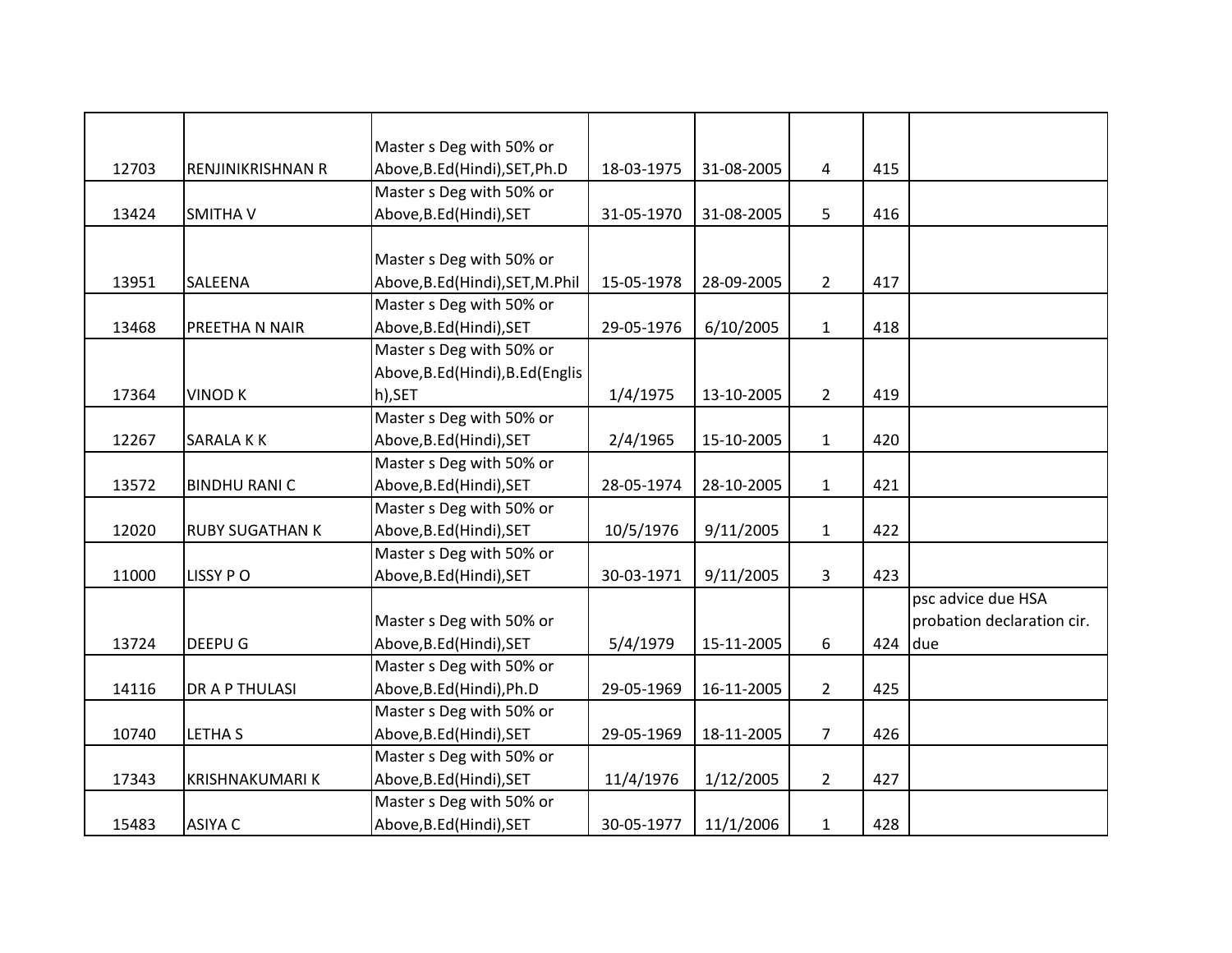|       |                        | Master s Deg with 50% or         |            |            |                |     |                            |
|-------|------------------------|----------------------------------|------------|------------|----------------|-----|----------------------------|
| 14256 | <b>SINDHUP</b>         | Above, B.Ed (Hindi), SET         | 15-02-1976 | 16-01-2006 | $\mathbf{1}$   | 429 |                            |
|       |                        | Master s Deg with 50% or         |            |            |                |     |                            |
| 14899 | <b>SINDHUPK</b>        | Above, B.Ed (Hindi), SET         | 25-05-1975 | 16-01-2006 | $\overline{2}$ | 430 |                            |
|       |                        | Master s Deg with 50% or         |            |            |                |     |                            |
| 10803 | <b>SUCHITHRALP</b>     | Above, B.Ed (Hindi), SET         | 5/11/1965  | 17-01-2006 | $\overline{2}$ | 431 |                            |
|       |                        | Master s Deg with 50% or         |            |            |                |     |                            |
| 10768 | MOHAMED RAFI E K       | Above, SET, LTTC (Hindi)         | 25-05-1970 | 19-01-2006 | $\mathbf{1}$   | 432 |                            |
|       |                        | Master s Deg with 50% or         |            |            |                |     |                            |
| 14134 | <b>NARAYANAN R</b>     | Above, B.Ed (Hindi), SET         | 1/6/1975   | 21-01-2006 | $\mathbf{1}$   | 433 |                            |
|       |                        |                                  |            |            |                |     |                            |
|       |                        | Master s Deg with 50% or         |            |            |                |     |                            |
| 15703 | <b>BICHUKL</b>         | Above, B.Ed (Hindi), SET, M.Phil | 10/5/1977  | 24-01-2006 | $\overline{4}$ | 434 |                            |
|       |                        | Master s Deg with 50% or         |            |            |                |     |                            |
| 11008 | SHEEJA K M             | Above, B.Ed (Hindi), SET         | 30-05-1977 | 30-01-2006 | $\mathbf{1}$   | 435 | PSC advice copy Sl. No due |
|       |                        | Master s Deg with 50% or         |            |            |                |     |                            |
| 16903 | <b>VICTORIA THOMAS</b> | Above, B.Ed (Hindi), SET         | 8/6/1976   | 31-01-2006 | $\mathbf{1}$   | 436 |                            |
|       |                        | Master s Deg with 50% or         |            |            |                |     |                            |
| 18398 | MINI P                 | Above, B.Ed (Hindi), M.Phil      | 20-12-1968 | 4/2/2006   | $\mathbf{1}$   | 437 |                            |
|       |                        | Master s Deg with 50% or         |            |            |                |     |                            |
| 15028 | MINI K P               | Above, B.Ed (Hindi), SET         | 31-05-1975 | 4/2/2006   | $\overline{2}$ | 438 |                            |
|       |                        | Master s Deg with 50% or         |            |            |                |     |                            |
| 15487 | MINI P I               | Above, B.Ed (Hindi), SET         | 27-05-1970 | 6/2/2006   | $\mathbf{1}$   | 439 |                            |
|       | PREETHI RACHEL         | Master s Deg with 50% or         |            |            |                |     |                            |
| 11058 | <b>MATHEW</b>          | Above, B.Ed (Hindi), SET         | 16-04-1978 | 8/2/2006   | $\mathbf{1}$   | 440 |                            |
|       |                        | Master s Deg with 50% or         |            |            |                |     |                            |
| 17233 | SMITHA A RAJAN         | Above, B.Ed (Hindi), SET         | 8/7/1978   | 20-02-2006 | $\mathbf{1}$   | 441 |                            |
|       |                        | Master s Deg with 50% or         |            |            |                |     |                            |
| 15172 | RAJINA LAKSHMI P C     | Above, B.Ed (Hindi), SET         | 29-04-1979 | 21-02-2006 | $\mathbf{1}$   | 442 |                            |
|       |                        | Master s Deg with 50% or         |            |            |                |     |                            |
| 11947 | RAIHANATH M            | Above, B.Ed (Hindi), SET         | 14-05-1978 | 27-02-2006 | $\mathbf{1}$   | 443 |                            |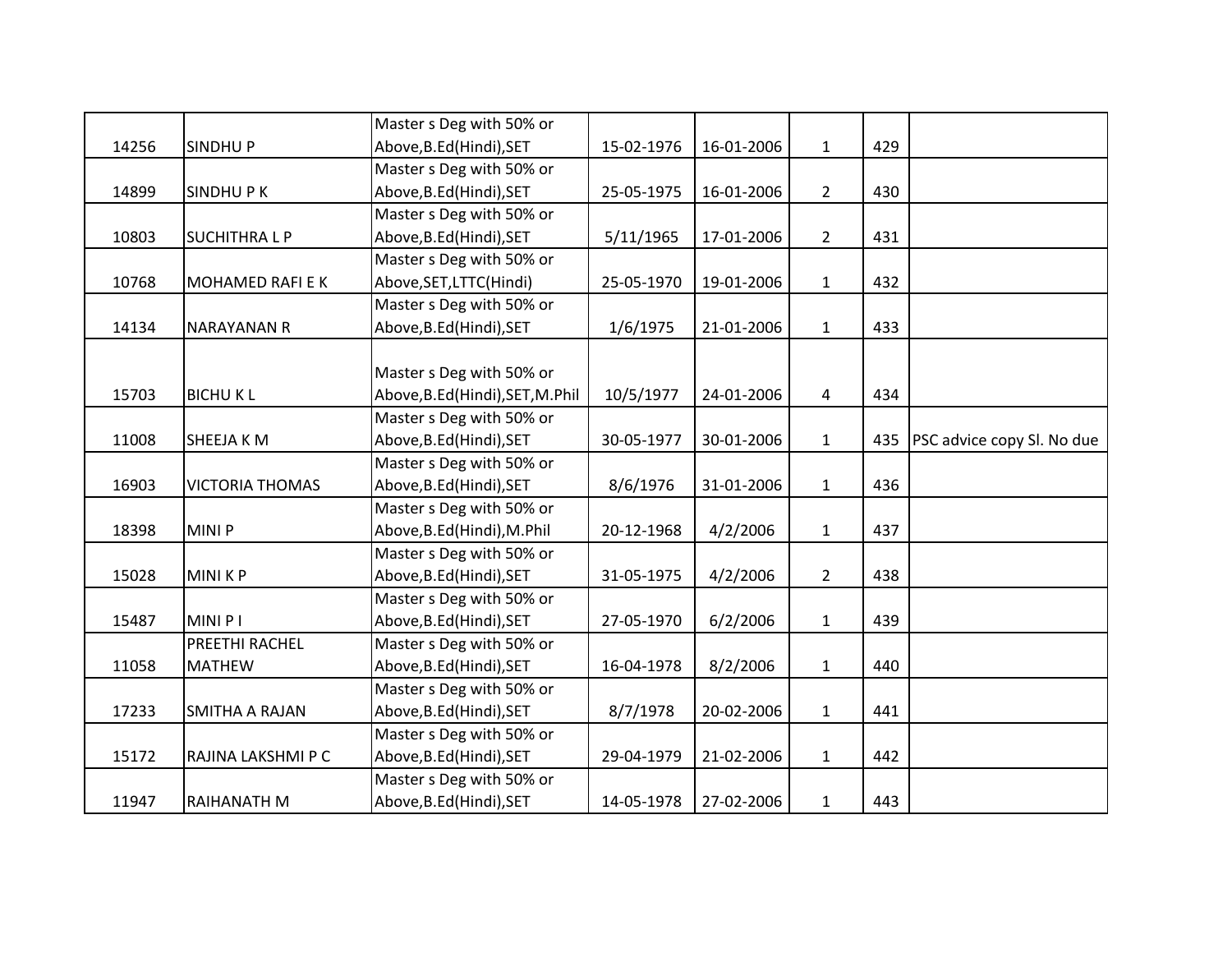|       |                          | Master s Deg with 50% or         |            |            |                |     |  |
|-------|--------------------------|----------------------------------|------------|------------|----------------|-----|--|
| 15563 | <b>PRAMOD ARIL</b>       | Above, SET, LTTC(Hindi)          | 20-11-1975 | 27-02-2006 | $2^{\circ}$    | 444 |  |
|       |                          | Master s Deg with 50% or         |            |            |                |     |  |
| 18349 | <b>GEETHA PV</b>         | Above, B.Ed (Hindi), SET         | 25-10-1973 | 27-02-2006 | 5              | 445 |  |
|       |                          | Master s Deg with 50% or         |            |            |                |     |  |
| 11858 | <b>SHIJI S</b>           | Above, B.Ed (Hindi), M.Phil      | 25-05-1973 | 31-03-2006 | $\mathbf{1}$   | 446 |  |
|       |                          | Master s Deg with 50% or         |            |            |                |     |  |
|       |                          | Above, B.Ed (Hindi), B.Ed (Natur |            |            |                |     |  |
| 15176 | EASAKALANGANA V C        | al Science), SET                 | 25-05-1967 | 31-03-2006 | $\overline{7}$ | 447 |  |
|       |                          | Master s Deg with 50% or         |            |            |                |     |  |
| 15986 | <b>SANDHYA P</b>         | Above, B.Ed (Hindi), SET         | 28-05-1975 | 7/4/2006   | $\mathbf{1}$   | 448 |  |
|       |                          | Master s Deg with 50% or         |            |            |                |     |  |
| 14250 | <b>SUMAN G MUKKULATH</b> | Above, B.Ed (Hindi), SET         | 8/5/1977   | 11/5/2006  | 27895          | 449 |  |
|       |                          | Master s Deg with 50% or         |            |            |                |     |  |
| 15255 | <b>UMAN</b>              | Above, B.Ed (Hindi), SET         | 30-11-1976 | 23-05-2006 | 4              | 450 |  |
|       |                          | Master s Deg with 50% or         |            |            |                |     |  |
| 14397 | <b>RAJASREE P P</b>      | Above, B.Ed (Hindi), SET         | 22-02-1968 | 24-05-2006 | $2^{\circ}$    | 451 |  |
|       |                          | Master s Deg with 50% or         |            |            |                |     |  |
| 15681 | <b>DEVAN KANIYATH</b>    | Above, B.Ed (Hindi), SET         | 1/5/1961   | 25-05-2006 | 5              | 452 |  |
|       |                          | Master s Deg with 50% or         |            |            |                |     |  |
| 10630 | <b>DILEEP KUMAR T</b>    | Above, B.Ed (Hindi), SET         | 22-05-1979 | 7/6/2006   | $\mathbf{1}$   | 453 |  |
|       |                          | Master s Deg with 50% or         |            |            |                |     |  |
| 15013 | <b>KADEEJA THORAPPA</b>  | Above, SET, LTTC(Hindi)          | 2/2/1962   | 29-06-2006 | $\overline{2}$ | 454 |  |
|       |                          | Master s Deg with 50% or         |            |            |                |     |  |
| 12534 | <b>RAJASREE L</b>        | Above, B.Ed (Hindi), SET         | 31-05-1978 | 21-07-2006 | $2^{\circ}$    | 455 |  |
|       |                          | Master s Deg with 50% or         |            |            |                |     |  |
| 17677 | P ABDUL HAMEED           | Above, SET, LTTC(Hindi)          | 1/5/1972   | 30-08-2006 | $\mathbf{1}$   | 456 |  |
|       |                          | Master s Deg with 50% or         |            |            |                |     |  |
| 11401 | <b>SREEKANTH SV</b>      | Above, B.Ed (Hindi), SET         | 1/1/1980   | 30-08-2006 | $\mathbf{3}$   | 457 |  |
|       |                          | Master s Deg with 50% or         |            |            |                |     |  |
| 11260 | <b>DEEPAKA</b>           | Above, B.Ed (Hindi), M.Phil      | 7/11/1975  | 13-09-2006 | $\overline{2}$ | 458 |  |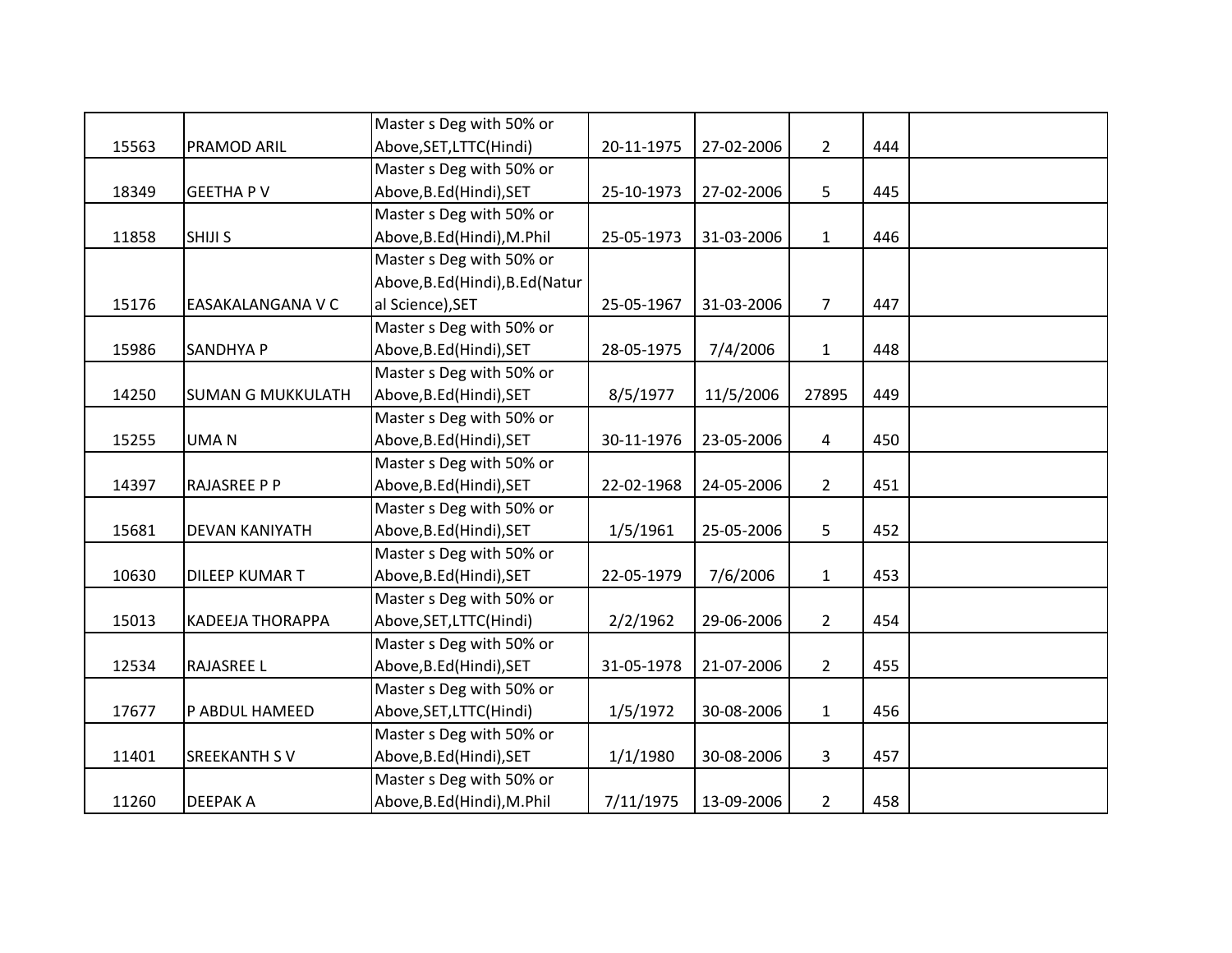|       |                     | Master s Deg with 50% or        |            |            |                |     |                            |
|-------|---------------------|---------------------------------|------------|------------|----------------|-----|----------------------------|
|       |                     | Above, SET, LTTC(Hindi), B.Ed(I |            |            |                |     |                            |
|       |                     | GNOU) with 2 Yr Teaching Exp    |            |            |                |     |                            |
| 14922 | <b>HAREETHAK</b>    | before B.Ed(Hindi)              | 21-05-1972 | 4/10/2006  | $\mathbf{1}$   | 459 |                            |
|       |                     | Master s Deg with 50% or        |            |            |                |     |                            |
| 16639 | JAYASREE JS         | Above, B.Ed (Hindi), SET        | 31-05-1974 | 31-10-2006 | $\mathbf{1}$   | 460 |                            |
|       |                     |                                 |            |            |                |     |                            |
|       |                     | Master s Deg with 50% or        |            |            |                |     |                            |
| 17931 | <b>GOPAN JS</b>     | Above, SET, LTTC(Hindi), M.Phil | 26-05-1974 | 20-11-2006 | $\mathbf{1}$   | 461 |                            |
|       |                     | Master s Deg with 50% or        |            |            |                |     |                            |
| 14697 | <b>JAYALAKSHMIK</b> | Above, B.Ed (Hindi), SET        | 16-10-1968 | 23-11-2006 | 4              | 462 |                            |
|       |                     | Master s Deg with 50% or        |            |            |                |     |                            |
| 11993 | <b>REMADEVI R</b>   | Above, B.Ed (Hindi), SET        | 23-05-1973 | 28-11-2006 | $\overline{2}$ | 463 |                            |
|       |                     | Master s Deg with 50% or        |            |            |                |     |                            |
| 13480 | <b>AJITHA P</b>     | Above, B.Ed (Hindi), SET        | 5/5/1971   | 19-12-2006 | $\mathbf{1}$   | 464 |                            |
|       |                     |                                 |            |            |                |     |                            |
|       |                     |                                 |            |            |                |     |                            |
|       |                     |                                 |            |            |                |     | Masters degree certificate |
|       |                     |                                 |            |            |                |     | copy due Bed certificate   |
|       |                     | Master s Deg with 50% or        |            |            |                |     | copy due HSA probation     |
| 16412 | <b>MANIPK</b>       | Above, B.Ed (Hindi), SET        | 30-05-1970 | 19-12-2006 | 4              | 465 | declaration order copy due |
|       |                     | Master s Deg with 50% or        |            |            |                |     |                            |
| 17049 | RETNAMBIKA L        | Above, B.Ed (Hindi), SET        | 28-05-1960 | 29-12-2006 | $\mathbf{1}$   | 466 |                            |
|       |                     |                                 |            |            |                |     | ID-Transfer order copy     |
|       |                     |                                 |            |            |                |     | due HSA probation          |
|       |                     | Master s Deg with 50% or        |            |            |                |     | declaration order copy     |
| 15404 | <b>SHAJI PK</b>     | Above, SET, LTTC(Hindi)         | 10/3/1974  | 18-01-2007 | 4              | 467 | due                        |
|       |                     | Master s Deg with 50% or        |            |            |                |     |                            |
| 12279 | JEEJA M P           | Above, B.Ed (Hindi), SET        | 10/9/1976  | 30-01-2007 | $\overline{2}$ | 468 |                            |
|       |                     | Master s Deg with 50% or        |            |            |                |     |                            |
| 11740 | <b>SATHI DEVI E</b> | Above, B.Ed (Hindi), SET        | 1/5/1967   | 31-01-2007 | 2157           | 469 |                            |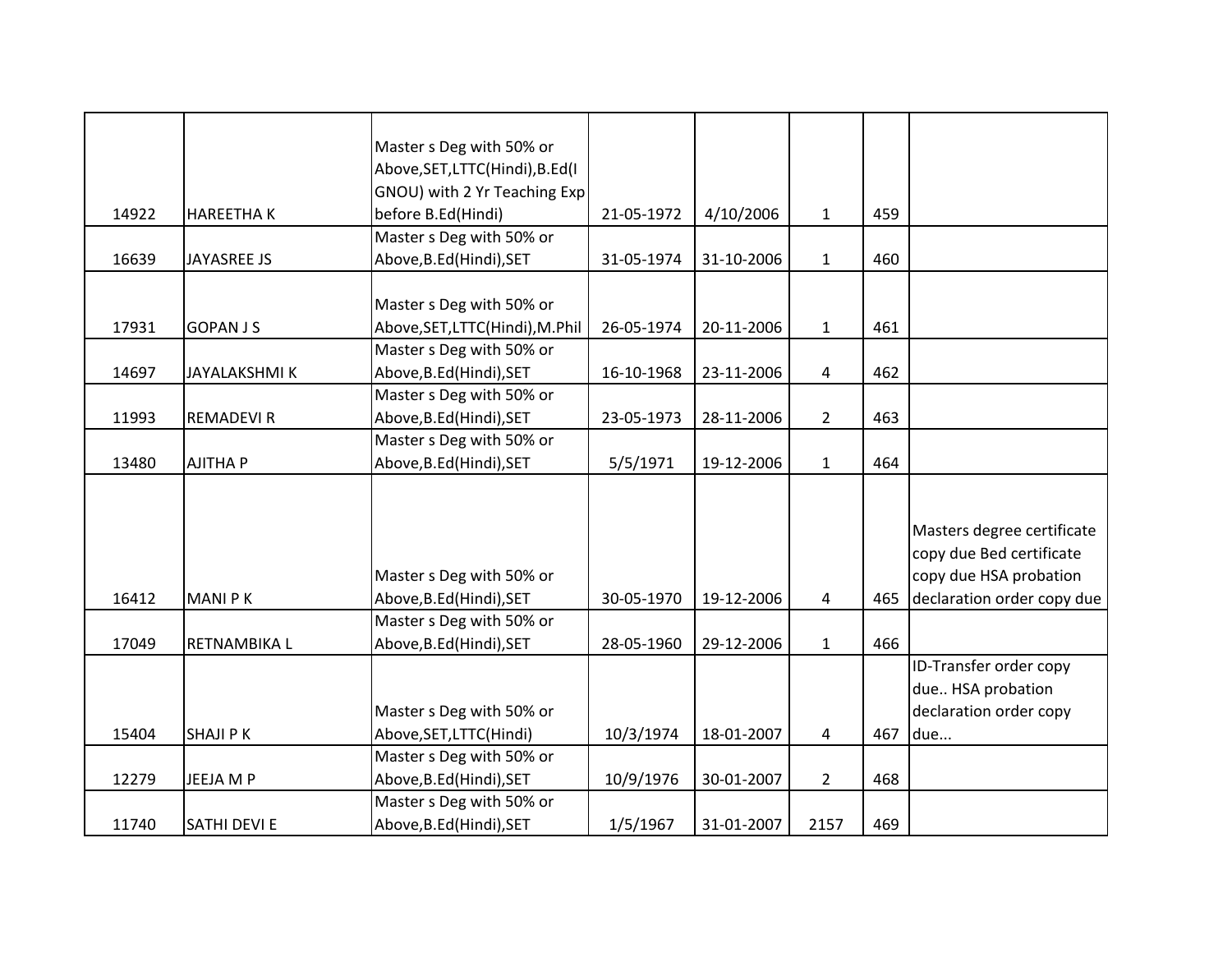|       |                         | Master s Deg with 50% or         |            |            |                |     |                           |
|-------|-------------------------|----------------------------------|------------|------------|----------------|-----|---------------------------|
| 13121 | SEETHI <sub>M</sub>     | Above, SET, LTTC(Hindi)          | 28-05-1968 | 9/2/2007   | $\mathbf{1}$   | 470 |                           |
|       |                         | Master s Deg with 50% or         |            |            |                |     |                           |
| 14964 | PRINCY A THARAYIL       | Above, SET, LTTC(Hindi)          | 5/5/1976   | 12/2/2007  | $\overline{2}$ | 471 |                           |
|       |                         |                                  |            |            |                |     | Master degree certificate |
|       |                         |                                  |            |            |                |     | due HSA probation         |
|       |                         | Master s Deg with 50% or         |            |            |                |     | declaration order copy    |
| 17631 | SIBI B S                | Above, B.Ed (Hindi), SET         | 31-05-1976 | 15-02-2007 | $\mathbf{1}$   | 472 | due                       |
|       |                         | Master s Deg with 50% or         |            |            |                |     |                           |
|       |                         | Above, B.Ed (Hindi), SET, NET/JR |            |            |                |     |                           |
| 14488 | <b>JAYANTHI S R</b>     |                                  | 31-05-1976 | 15-02-2007 | $\mathbf{1}$   | 473 |                           |
|       |                         | Master s Deg with 50% or         |            |            |                |     |                           |
| 15698 | <b>VINOD PALANGAT</b>   | Above, B.Ed (Hindi), SET         | 6/4/1976   | 27-02-2007 | $\mathbf{1}$   | 474 |                           |
|       |                         | Master s Deg with 50% or         |            |            |                |     |                           |
| 13515 | <b>BRINDAR</b>          | Above, B.Ed (Hindi), SET         | 12/5/1973  | 27-02-2007 | 2 <sup>1</sup> | 475 |                           |
|       |                         | Master s Deg with 50% or         |            |            |                |     |                           |
| 14356 | <b>RESMISR</b>          | Above, B.Ed (Hindi), SET         | 31-05-1978 | 26-04-2007 | $\mathbf{1}$   | 476 |                           |
|       |                         | Master s Deg with 50% or         |            |            |                |     |                           |
| 15052 | <b>RAJITHA T N</b>      | Above, B.Ed (Hindi), SET         | 19-04-1966 | 22-06-2007 | $\mathbf{1}$   | 477 |                           |
|       |                         | Master s Deg with 50% or         |            |            |                |     |                           |
| 17513 | <b>SOMOLKS</b>          | Above, B.Ed (Hindi), SET         | 12/11/1977 | 9/7/2007   | $\mathbf{1}$   | 478 |                           |
|       |                         | Master s Deg with 50% or         |            |            |                |     |                           |
| 12408 | <b>CELINE SEBASTIAN</b> | Above, B.Ed (Hindi), SET         | 1/5/1974   | 9/7/2007   | $\overline{2}$ | 479 |                           |
|       |                         | Master s Deg with 50% or         |            |            |                |     |                           |
| 12541 | <b>BINDUAR</b>          | Above, B.Ed (Hindi), SET         | 4/5/1969   | 10/9/2007  | 3              | 480 |                           |
|       |                         | Master s Deg with 50% or         |            |            |                |     |                           |
| 16551 | KALPAKAM RAJAN          | Above, B.Ed (Hindi), SET         | 24-05-1976 | 11/1/2008  | $\mathbf{1}$   | 481 |                           |
|       |                         | Master s Deg with 50% or         |            |            |                |     |                           |
| 13776 | LILA A M                | Above, B.Ed (Hindi), SET         | 10/3/1976  | 11/1/2008  | 22             | 482 |                           |
|       |                         | Master s Deg with 50% or         |            |            |                |     | HSA appointment order     |
| 10701 | LEENASREENIVASAN        | Above, B.Ed (Hindi), SET         | 19-01-1971 | 4/2/2008   | 501802         | 483 | due                       |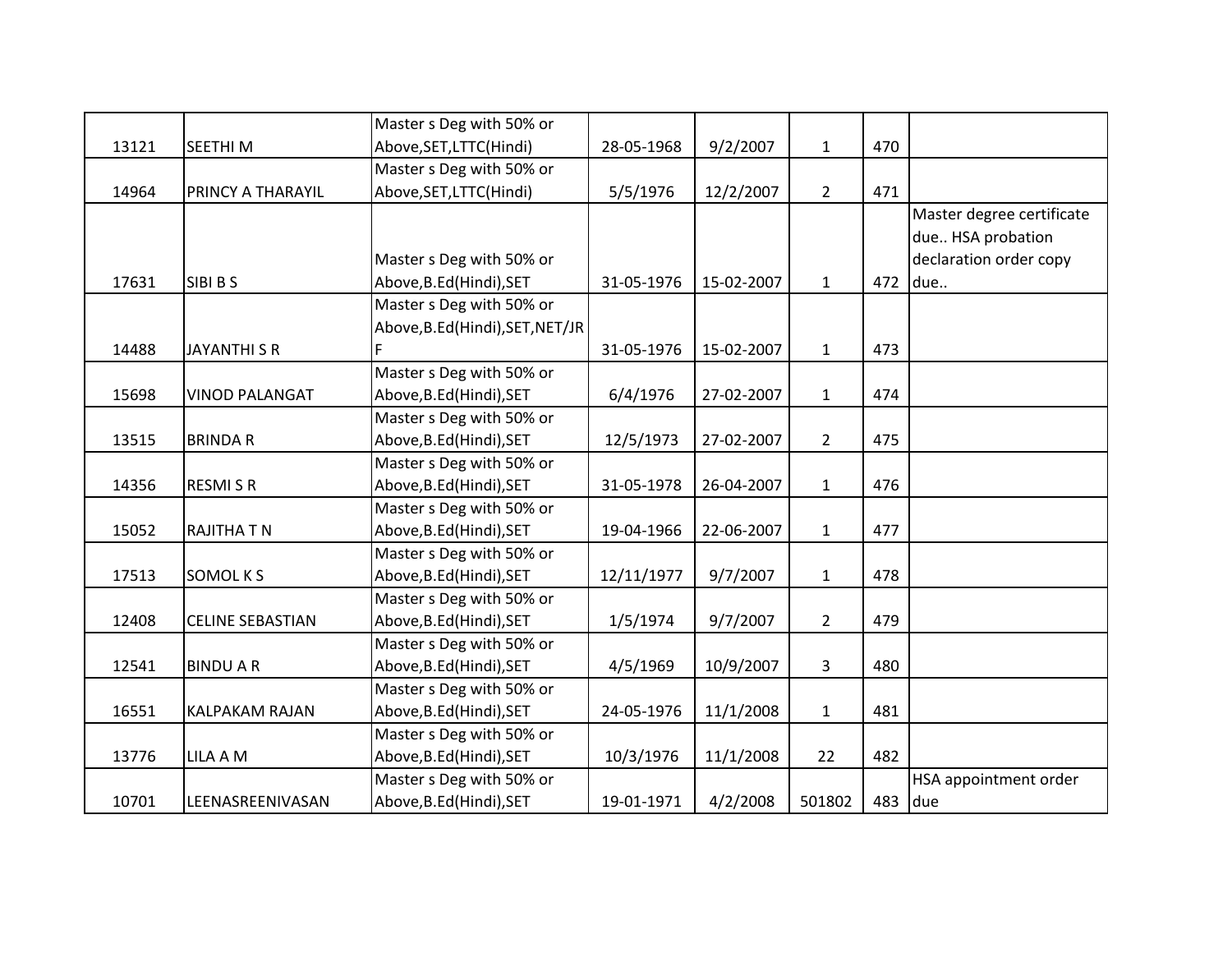|       |                        | Master s Deg with 50% or     |            |            |                |     |                           |
|-------|------------------------|------------------------------|------------|------------|----------------|-----|---------------------------|
| 15166 | <b>ANITHA TK</b>       | Above, B.Ed (Hindi), SET     | 14-02-1969 | 3/3/2008   | $\mathbf{1}$   | 484 |                           |
|       |                        | Master s Deg with 50% or     |            |            |                |     |                           |
| 17866 | <b>NAZER C</b>         | Above, SET, LTTC(Hindi)      | 27-05-1969 | 5/9/2008   | $\overline{2}$ | 485 | idt cir due               |
|       |                        | Master s Deg with 50% or     |            |            |                |     |                           |
| 13597 | SREELATHADEVI B        | Above, B.Ed (Hindi), SET     | 1/6/1973   | 4/10/2008  | $\mathbf{1}$   | 486 |                           |
|       |                        | Master s Deg with 50% or     |            |            |                |     |                           |
| 11251 | <b>USHA DEVIK</b>      | Above, B.Ed (Hindi), SET     | 23-01-1967 | 17-11-2008 | $\mathbf{1}$   | 487 |                           |
|       |                        | Master s Deg with 50% or     |            |            |                |     |                           |
| 14546 | <b>SHAMEENA TH</b>     | Above, B.Ed (Hindi), SET     | 24-08-1980 | 9/6/2009   | $\mathbf{1}$   | 488 |                           |
|       |                        | Master s Deg with 50% or     |            |            |                |     |                           |
| 12220 | <b>RESHMY S BABU</b>   | Above, B.Ed (Hindi), SET     | 30-05-1978 | 24-08-2009 | $\mathbf{1}$   | 489 |                           |
|       |                        | Master s Deg with 50% or     |            |            |                |     |                           |
| 11263 | <b>JAINY P JOSEPH</b>  | Above, B.Ed (Hindi), SET     | 19-05-1973 | 26-08-2009 | $\mathbf{1}$   | 490 |                           |
|       |                        | Master s Deg with 50% or     |            |            |                |     |                           |
| 12641 | <b>VIJAYAKUMARI CK</b> | Above, B.Ed (Hindi), SET     | 4/5/1971   | 8/9/2009   | $\mathbf{3}$   | 491 |                           |
|       |                        | Master s Deg with 50% or     |            |            |                |     |                           |
| 16369 | HAMZAAC                | Above, B.Ed (Hindi), SET     | 20-05-1972 | 8/9/2009   | 4              | 492 |                           |
|       |                        | Master s Deg with 50% or     |            |            |                |     |                           |
| 17754 | <b>REKHAM</b>          | Above, B.Ed (Hindi), SET     | 1/1/1976   | 14-05-2010 | $\mathbf{1}$   | 493 |                           |
|       |                        |                              |            |            |                |     |                           |
|       |                        | Master s Deg with 50% or     |            |            |                |     | HSA probation declaration |
| 17831 | <b>VALSALA TK</b>      | Above, B.Ed (Hindi), SET     | 30-04-1966 | 22-06-2010 | $\mathbf{1}$   | 494 | copy, service cir.due     |
|       |                        | Master s Deg with 50% or     |            |            |                |     |                           |
| 17687 | <b>RAVIM</b>           | Above, B.Ed (Hindi), SET     | 1/5/1966   | 1/11/2011  | 28             | 495 |                           |
|       |                        | Master s Deg with 50% or     |            |            |                |     |                           |
| 15827 | <b>SHYLA S</b>         | Above, B.Ed (Hindi), SET     | 22-05-1968 | 6/1/2012   | $\mathbf{1}$   | 496 |                           |
|       |                        | Master s Deg with 50% or     |            |            |                |     |                           |
|       |                        | Above, B.Ed (Hindi), SET, 10 |            |            |                |     |                           |
| 12194 | <b>SINDHUS</b>         | year Service as HSA          | 19-05-1973 | 6/1/2012   | $\overline{2}$ | 497 |                           |
|       |                        | Master s Deg with 50% or     |            |            |                |     |                           |
| 16093 | <b>ANITHAKP</b>        | Above, B.Ed (Hindi), SET     | 18-05-1970 | 13-01-2012 | $\mathbf{1}$   | 498 |                           |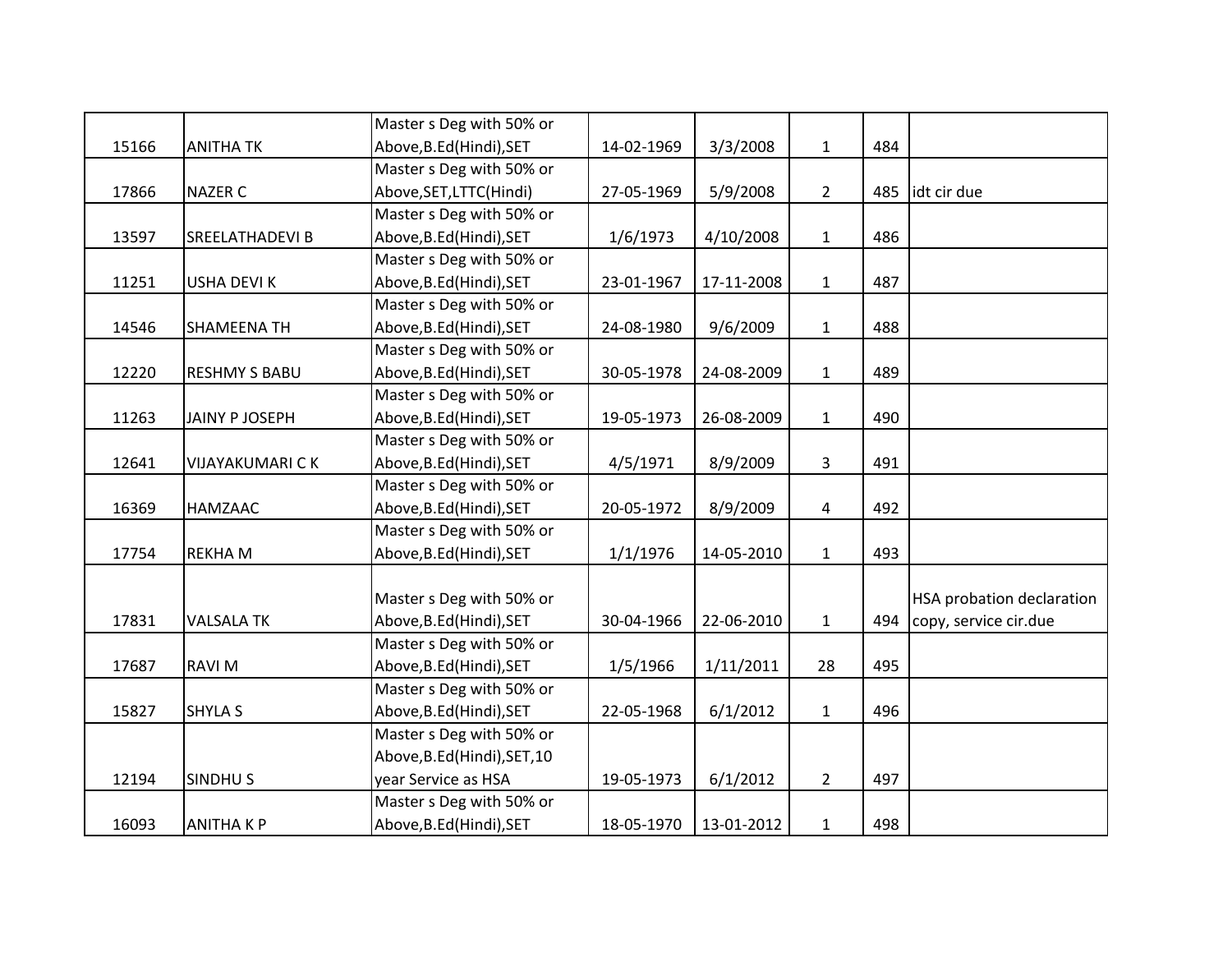|       |                   | Master s Deg with 50% or     |            |            |    |     |  |
|-------|-------------------|------------------------------|------------|------------|----|-----|--|
| 15498 | <b>SATHY K P</b>  | Above, B.Ed (History), SET   | 16-01-1961 | 31-05-1996 | 42 | 499 |  |
|       |                   | Master s Deg with 50% or     |            |            |    |     |  |
|       |                   | Above, B.Ed (Natural         |            |            |    |     |  |
| 15788 | <b>MOLIN</b>      | Science), SET                | 25-05-1969 | 10/3/2000  | 63 | 500 |  |
|       |                   | Master s Deg with 50% or     |            |            |    |     |  |
|       |                   | Above, B.Ed (Natural         |            |            |    |     |  |
|       |                   | Science), 10 year Service as |            |            |    |     |  |
| 16916 | <b>RAJUP</b>      | <b>HSA</b>                   | 15-05-1966 | 2/9/2000   | 75 | 501 |  |
|       |                   | Master s Deg with 50% or     |            |            |    |     |  |
| 11938 | <b>ROHINI P</b>   | Above, B.Ed (English), SET   | 8/5/1960   | 5/2/2004   | 15 | 502 |  |
|       |                   | Master s Deg with 50% or     |            |            |    |     |  |
| 13502 | SHEEJA KUMARI P J | Above, SET                   | 1/5/1973   | 22-04-2003 | 5  | 503 |  |
|       |                   | Master s Deg with 50% or     |            |            |    |     |  |
| 17817 | <b>VIJAYA T</b>   | Above, SET                   | 5/5/1966   | 29-03-2004 | 5  | 504 |  |

## Arabic

| <b>Application</b> |                       |                              |               |                  |                       |                |                                  |
|--------------------|-----------------------|------------------------------|---------------|------------------|-----------------------|----------------|----------------------------------|
| <b>Number</b>      | <b>Applicant Name</b> | Qualification                | Date of Birth | <b>Seniority</b> | <b>SenSINo</b>        | Rank           | <b>Remarks</b>                   |
|                    |                       | Master s Deg with 50% or     |               |                  |                       |                |                                  |
| 14573              | ABUBAKKAR MVP         | Above, SET, LTTC (Arabic)    | 1/10/1958     | 6/7/1985         | 3                     | $\mathbf{1}$   |                                  |
|                    |                       | Master s Deg with 50% or     |               |                  |                       |                |                                  |
|                    |                       | Above, LTTC(Arabic), 10 year |               |                  |                       |                |                                  |
| 17628              | <b>BASHEER M M</b>    | Service as HSA               | 12/11/1957    | 29-10-1987       | 3                     | $\overline{2}$ |                                  |
|                    |                       |                              |               |                  |                       |                |                                  |
|                    |                       | Master s Deg with 50% or     |               |                  |                       |                | <b>HSA probation declaration</b> |
| 15892              | SAHILABEEVI M         | Above, B.Ed (Arabic), SET    | 16-03-1963    | 29-01-1992       | 3083                  | 3              | due psc advice due               |
|                    |                       | Master s Deg with 50% or     |               |                  |                       |                |                                  |
| 13129              | <b>PATHUMMAV</b>      | Above, SET, LTTC (Arabic)    | 1/4/1959      | 10/9/1993        | $\overline{2}$        | 4              |                                  |
|                    |                       | Master s Deg with 50% or     |               |                  |                       |                |                                  |
|                    |                       | Above,LTTC(Arabic),10 year   |               |                  |                       |                |                                  |
| 10935              | YUSUFF A              | Service as HSA               | 1/6/1957      | 20-10-1993       | $\mathbf{2}^{\prime}$ | 5              | By transfer cir due              |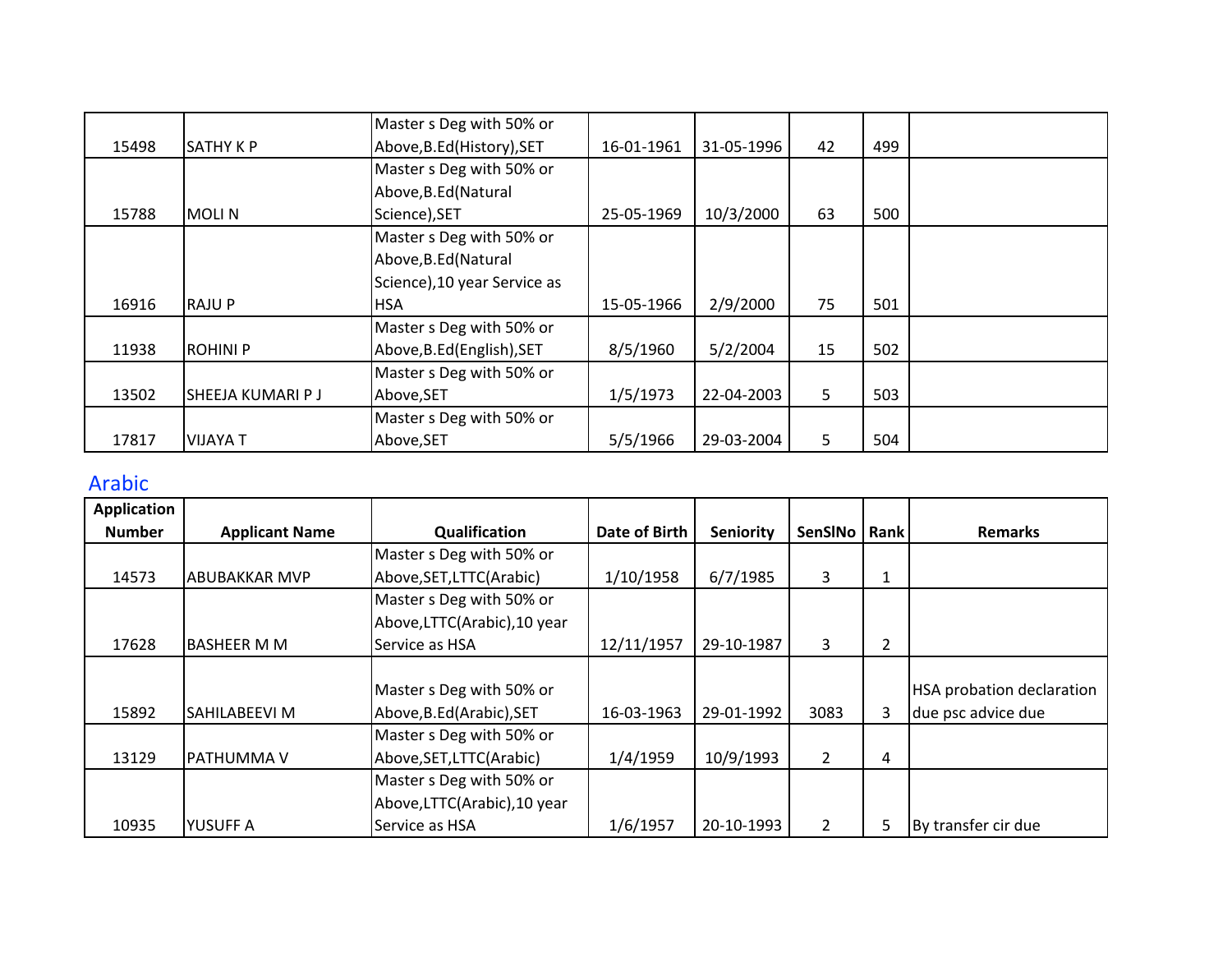|       |                                                | Master s Deg with 50% or        |            |            |                |    |                            |
|-------|------------------------------------------------|---------------------------------|------------|------------|----------------|----|----------------------------|
| 14343 | <b>ABDUL RASHEED V</b>                         | Above, SET, LTTC (Arabic)       | 15-07-1963 | 8/10/1994  | $\overline{2}$ | 6  |                            |
|       |                                                | Master s Deg with 50% or        |            |            |                |    |                            |
| 17020 | <b>SUBAIDA</b>                                 | Above, SET, LTTC (Arabic)       | 1/6/1963   | 24-01-1995 | 5              | 7  | <b>ALL CERTIFICATE DUE</b> |
|       |                                                | Master s Deg with 50% or        |            |            |                |    |                            |
|       |                                                | Above, SET, LTTC(Arabic), NET/J |            |            |                |    |                            |
| 16307 | <b>ABDURAHIMAN P</b>                           | <b>RF</b>                       | 16-05-1963 | 24-04-1995 | $2^{\circ}$    | 8  |                            |
|       |                                                | Master s Deg with 50% or        |            |            |                |    |                            |
| 14282 | <b>MAYAN KELOTH</b>                            | Above, B.Ed(Arabic), SET        | 15-05-1961 | 5/6/1995   | 5              | 9  | By transfer cir due        |
|       |                                                | Master s Deg with 50% or        |            |            |                |    |                            |
|       |                                                | Above, SET, LTTC (Arabic), 10   |            |            |                |    |                            |
| 15036 | REHIYABEEGAM VATTOLI                           | year Service as HSA             | 2/11/1968  | 18-09-1995 | $\mathbf{1}$   | 10 |                            |
|       |                                                | Master s Deg with 50% or        |            |            |                |    | HSA probation declaration  |
| 13433 | <b>SAJIDABEEVI N</b>                           | Above, B.Ed (Arabic), SET       | 25-07-1961 | 12/12/1995 | 276            | 11 | cir due                    |
|       |                                                | Master s Deg with 50% or        |            |            |                |    |                            |
| 17679 | <b>BASHIR V U</b>                              | Above, B.Ed (Arabic), SET       | 19-11-1968 | 2/6/1998   | $\mathbf{1}$   | 12 |                            |
|       |                                                | Master s Deg with 50% or        |            |            |                |    |                            |
| 10078 | <b>IBRAHIM KALEEL M</b>                        | Above, B.Ed (Arabic), SET       | 17-04-1970 | 22-06-1998 | $2^{\circ}$    | 13 |                            |
|       |                                                | Master s Deg with 50% or        |            |            |                |    |                            |
| 15767 | <b>ABDUL MUNEER A M</b>                        | Above, B.Ed (Arabic), SET       | 5/12/1966  | 22-06-1998 | $\overline{4}$ | 14 |                            |
|       |                                                | Master s Deg with 50% or        |            |            |                |    |                            |
| 10534 | ABDUL KHADER M M                               | Above, B.Ed (Arabic), SET       | 5/3/1968   | 22-06-1998 | 6              | 15 |                            |
|       |                                                |                                 |            |            |                |    |                            |
|       | MUHAMMED                                       | Master s Deg with 50% or        |            |            |                |    |                            |
| 10390 | THUFAILOOR RAHIMAN K Above, B.Ed (Arabic), SET |                                 | 5/5/1969   | 22-06-1998 | $\overline{7}$ | 16 |                            |
|       |                                                | Master s Deg with 50% or        |            |            |                |    |                            |
| 12671 | <b>ABDUL JABBAR V K P</b>                      | Above, B.Ed (Arabic), SET       | 30-04-1969 | 22-06-1998 | 11             | 17 |                            |
|       |                                                | Master s Deg with 50% or        |            |            |                |    |                            |
|       |                                                | Above, B.Ed(Arabic), SET, 10    |            |            |                |    |                            |
| 10702 | <b>UMMER A</b>                                 | year Service as HSA             | 2/2/1964   | 14-07-1998 | $\mathbf{1}$   | 18 |                            |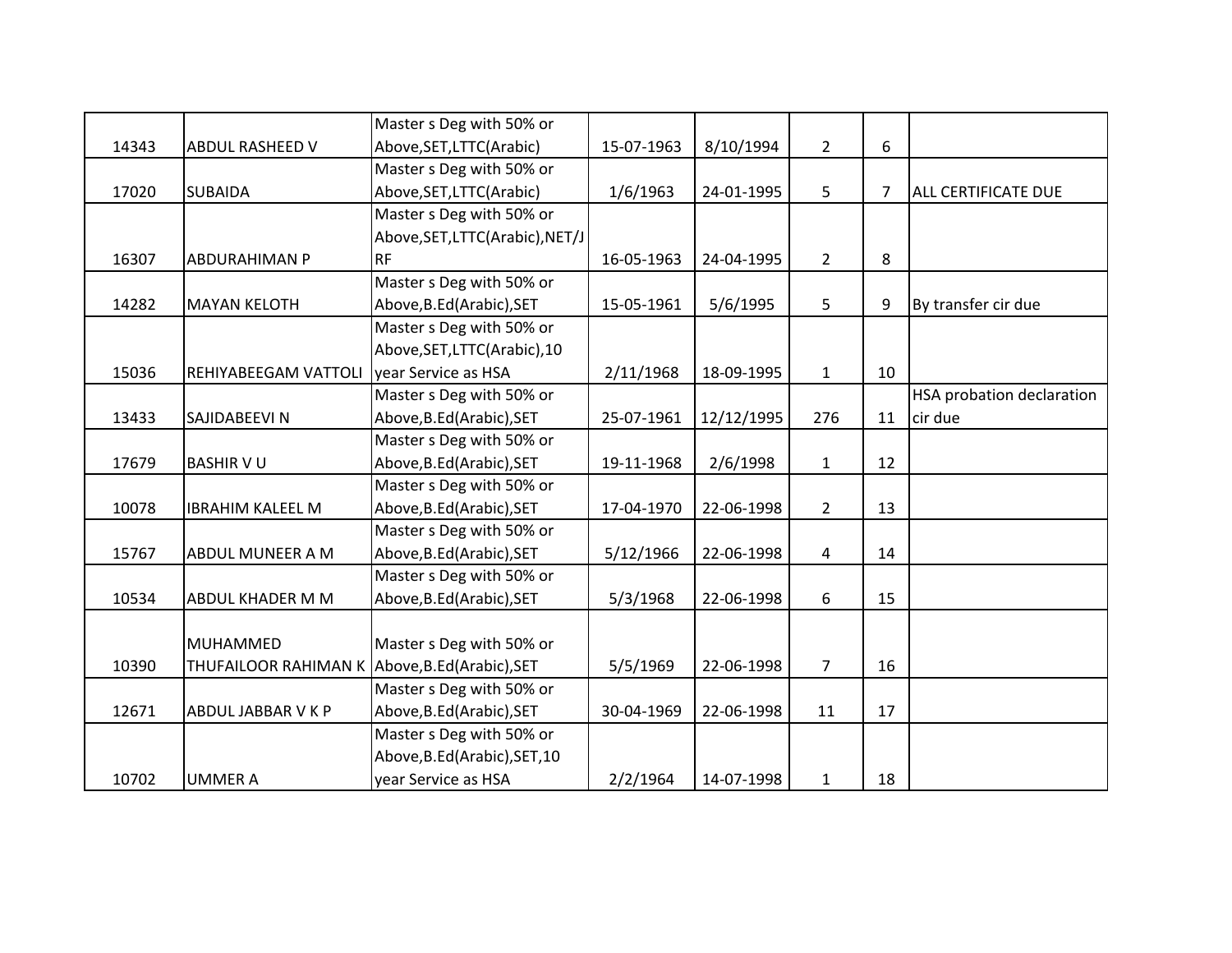|       | ABDURAHIMAN             | Master s Deg with 50% or     |            |            |                |    | <b>HSA probation declaration</b> |
|-------|-------------------------|------------------------------|------------|------------|----------------|----|----------------------------------|
| 11104 | PADINHARE MANIKOTH      | Above, B.Ed(Arabic), NET/JRF | 16-05-1972 | 14-07-1998 | $\overline{2}$ | 19 | due                              |
|       |                         | Master s Deg with 50% or     |            |            |                |    |                                  |
| 17821 | <b>ABDUL ASEES N</b>    | Above, B.Ed (Arabic), SET    | 13-04-1972 | 31-07-1998 | $\mathbf{1}$   | 20 |                                  |
|       |                         |                              |            |            |                |    |                                  |
|       |                         | Master s Deg with 50% or     |            |            |                |    | psc advice due HSA               |
| 17673 | <b>MUHAMMADALI S V</b>  | Above, B.Ed (Arabic), SET    | 11/1/1972  | 31-07-1998 | 3              | 21 | probation declaration due        |
|       |                         | Master s Deg with 50% or     |            |            |                |    |                                  |
| 16108 | <b>USMAN V V</b>        | Above, SET, LTTC (Arabic)    | 5/2/1971   | 31-07-1998 | $\overline{4}$ | 22 |                                  |
|       |                         | Master s Deg with 50% or     |            |            |                |    |                                  |
| 16885 | <b>ABBAS EV</b>         | Above, SET, LTTC (Arabic)    | 1/4/1966   | 7/8/1998   | $\overline{2}$ | 23 |                                  |
|       |                         | Master s Deg with 50% or     |            |            |                |    |                                  |
| 15106 | <b>S MOHAMED ISMAIL</b> | Above, SET, LTTC (Arabic)    | 12/4/1966  | 20-08-1998 | $2^{\circ}$    | 24 |                                  |
|       |                         | Master s Deg with 50% or     |            |            |                |    |                                  |
| 12614 | <b>MUSTHAFFA P H</b>    | Above, SET, LTTC(Arabic)     | 16-04-1970 | 9/9/1998   | $\overline{2}$ | 25 |                                  |
|       |                         | Master s Deg with 50% or     |            |            |                |    |                                  |
| 14257 | <b>ABOOBACKER C</b>     | Above, SET, LTTC (Arabic)    | 10/3/1970  | 10/9/1998  | 4              | 26 |                                  |
|       |                         | Master s Deg with 50% or     |            |            |                |    |                                  |
| 12623 | SAINUDHEEN V P          | Above, SET, LTTC (Arabic)    | 25-05-1970 | 10/9/1998  | 8              | 27 |                                  |
|       |                         | Master s Deg with 50% or     |            |            |                |    |                                  |
| 12730 | <b>MYMOONA M</b>        | Above, B.Ed (Arabic), SET    | 27-05-1967 | 10/9/1998  | 11             | 28 |                                  |
|       |                         | Master s Deg with 50% or     |            |            |                |    |                                  |
|       |                         | Above, B.Ed(Arabic), SET, 10 |            |            |                |    |                                  |
| 11807 | <b>SAPHIYAK</b>         | year Service as HSA          | 30-05-1964 | 10/9/1998  | 12             | 29 |                                  |
|       | M MUHAMMED              | Master s Deg with 50% or     |            |            |                |    |                                  |
| 12011 | <b>ASHARAF</b>          | Above, B.Ed(Arabic), SET     | 12/5/1972  | 22-09-1998 | 5              | 30 |                                  |
|       |                         | Master s Deg with 50% or     |            |            |                |    |                                  |
| 14437 | SIDDEEQ MT              | Above, B.Ed (Arabic), SET    | 15-07-1968 | 15-10-1998 | $\overline{2}$ | 31 |                                  |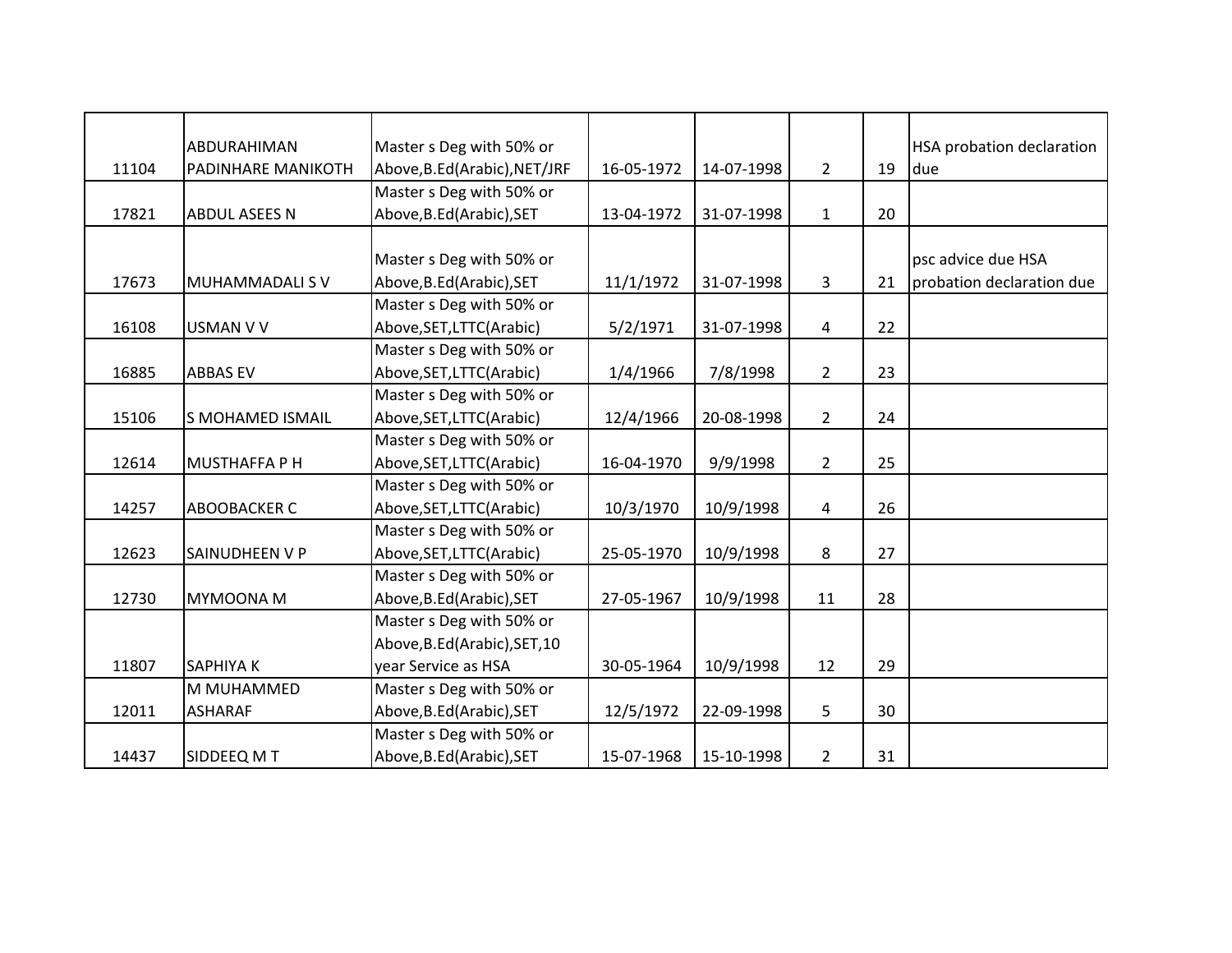|       |                         | Master s Deg with 50% or<br>Above, B.Ed(Arabic), LTTC(Arab |            |            |              |    |                           |
|-------|-------------------------|------------------------------------------------------------|------------|------------|--------------|----|---------------------------|
| 16891 | <b>KOYA K</b>           | ic), 10 year Service as HSA                                | 20-05-1969 | 16-12-1998 | 13           | 32 |                           |
|       |                         |                                                            |            |            |              |    |                           |
| 16414 | <b>IBRAHIM KUTTY M</b>  | Master s Deg with 50% or<br>Above,LTTC(Arabic),NET/JRF     | 30-05-1971 | 16-12-1998 | 15           | 33 |                           |
|       |                         | Master s Deg with 50% or                                   |            |            |              |    | HSA probation declaration |
| 11152 | <b>ABDUL SHUKKUR TK</b> | Above, SET, LTTC (Arabic)                                  | 20-05-1968 | 16-12-1998 | 21           | 34 | cir due                   |
|       |                         | Master s Deg with 50% or                                   |            |            |              |    |                           |
|       |                         | Above, B.Ed(Arabic), SET, NET/J                            |            |            |              |    |                           |
| 15972 | <b>SHOUKKATHALI K V</b> | <b>RF</b>                                                  | 20-05-1968 | 16-12-1998 | 22           | 35 |                           |
|       |                         | Master s Deg with 50% or                                   |            |            |              |    |                           |
| 13267 | <b>IBRAHIM E</b>        | Above, SET, LTTC (Arabic)                                  | 14-05-1962 | 16-12-1998 | 26           | 36 |                           |
|       |                         |                                                            |            |            |              |    |                           |
|       | <b>ABDUL GAFOOR</b>     | Master s Deg with 50% or                                   |            |            |              |    |                           |
| 13000 | EZHUVATHUNGADAN P       | Above, B.Ed (Arabic), SET                                  | 15-05-1966 | 16-12-1998 | 29           | 37 |                           |
|       |                         | Master s Deg with 50% or                                   |            |            |              |    |                           |
| 16246 | <b>ABDULLA N</b>        | Above, SET, LTTC (Arabic)                                  | 26-05-1968 | 16-12-1998 | 31           | 38 |                           |
|       | ABDUSSALAM              | Master s Deg with 50% or                                   |            |            |              |    |                           |
| 14315 | <b>ETTUVEETTIL</b>      | Above, SET, LTTC (Arabic)                                  | 31-05-1968 | 16-12-1998 | 32           | 39 |                           |
|       | <b>SHIHABUDHEEN</b>     | Master s Deg with 50% or                                   |            |            |              |    |                           |
| 17241 | VALIAPARAMBATH          | Above, SET, LTTC (Arabic)                                  | 16-03-1965 | 16-12-1998 | 39           | 40 |                           |
|       |                         | Master s Deg with 50% or                                   |            |            |              |    |                           |
| 15284 | <b>ABDUL KARIM PK</b>   | Above, SET, LTTC (Arabic)                                  | 13-01-1969 | 16-12-1998 | 897          | 41 |                           |
|       |                         | Master s Deg with 50% or                                   |            |            |              |    |                           |
| 18554 | <b>KAMILUDEEN M</b>     | Above, B.Ed (Arabic), SET                                  | 10/3/1960  | 17-12-1998 | $\mathbf{1}$ | 42 |                           |
|       |                         | Master s Deg with 50% or                                   |            |            |              |    |                           |
|       |                         | Above, B.Ed(Arabic), 10 year                               |            |            |              |    |                           |
| 17690 | <b>HAMSA M P</b>        | Service as HSA                                             | 4/4/1970   | 7/1/1999   | $\mathbf{1}$ | 43 |                           |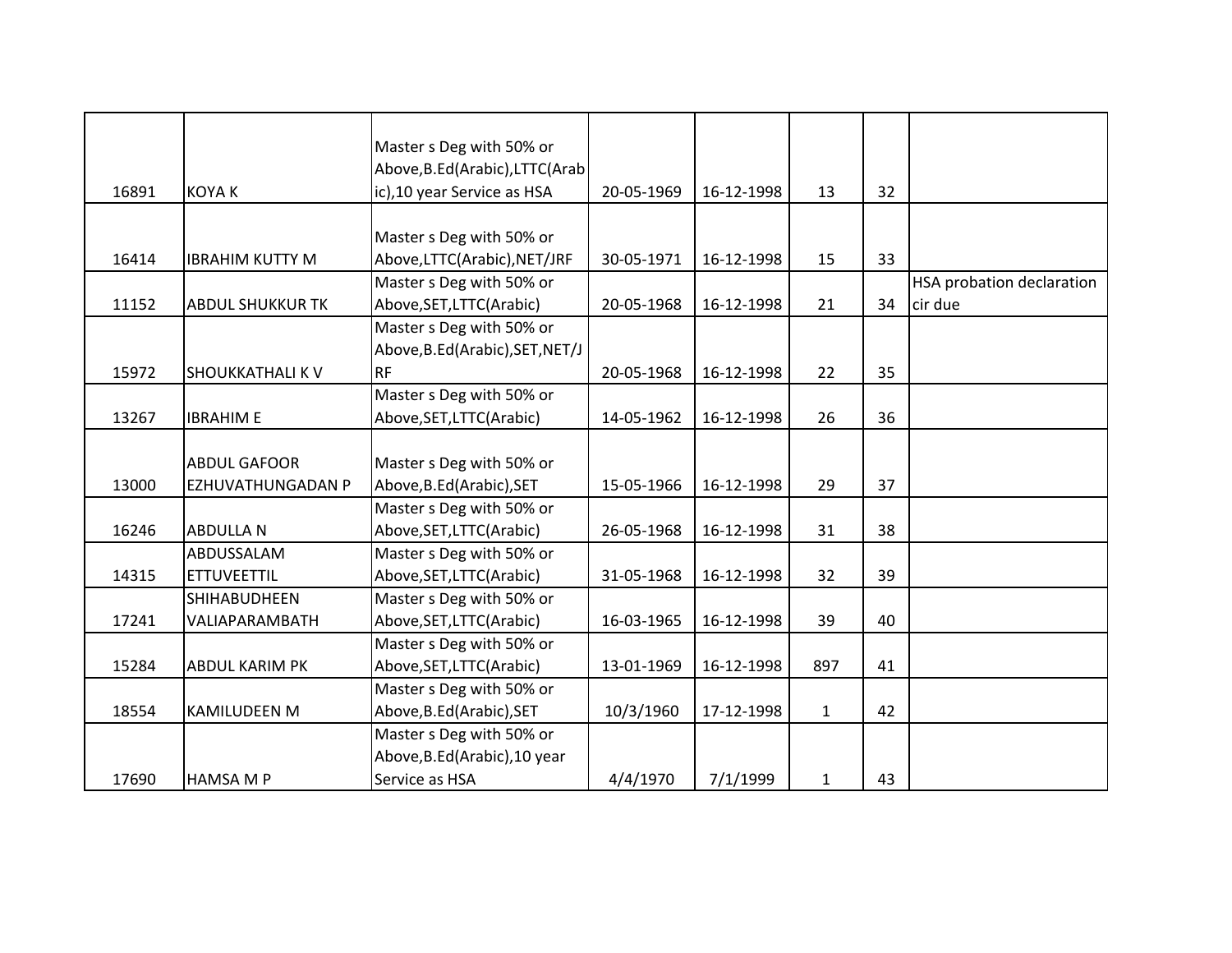|       | MUJEEBULLA KINAKOOL      | Master s Deg with 50% or      |            |            |                |    |                      |
|-------|--------------------------|-------------------------------|------------|------------|----------------|----|----------------------|
| 15924 | <b>ALAKKANDY</b>         | Above, SET, LTTC(Arabic)      | 10/5/1972  | 7/1/1999   | $2^{\circ}$    | 44 |                      |
|       |                          | Master s Deg with 50% or      |            |            |                |    |                      |
|       |                          | Above, B.Ed (Arabic), 10 year |            |            |                |    |                      |
| 13517 | <b>SAKHARIYA VK</b>      | Service as HSA                | 5/1/1972   | 15-01-1999 | $\mathbf{1}$   | 45 |                      |
|       |                          | Master s Deg with 50% or      |            |            |                |    |                      |
| 15331 | <b>SHOWKATHALI V</b>     | Above, SET, LTTC (Arabic)     | 1/3/1971   | 15-01-1999 | 24             | 46 |                      |
|       |                          | Master s Deg with 50% or      |            |            |                |    |                      |
|       |                          | Above, SET, LTTC (Arabic), 10 |            |            |                |    |                      |
| 14211 | <b>AYISHA P</b>          | year Service as HSA           | 10/3/1962  | 15-01-1999 | 25             | 47 |                      |
|       |                          | Master s Deg with 50% or      |            |            |                |    |                      |
| 16897 | <b>ABDUL MAJID K</b>     | Above, SET, LTTC (Arabic)     | 12/5/1963  | 15-01-1999 | 37             | 48 |                      |
|       |                          | Master s Deg with 50% or      |            |            |                |    |                      |
|       |                          | Above, B.Ed(Arabic), 10 year  |            |            |                |    |                      |
| 15485 | <b>ABDUL LATHEEF P</b>   | Service as HSA                | 16-05-1968 | 2/3/1999   | 5              | 49 |                      |
|       |                          | Master s Deg with 50% or      |            |            |                |    |                      |
|       |                          | Above, LTTC(Arabic), 10 year  |            |            |                |    |                      |
| 10479 | MUHAMED MUSTAFA M        | Service as HSA                | 10/1/1968  | 2/6/1999   | $\overline{2}$ | 50 |                      |
|       | MOHAMMED ABDUL           | Master s Deg with 50% or      |            |            |                |    |                      |
| 17565 | AZEEZ N K                | Above, SET, LTTC (Arabic)     | 4/11/1960  | 2/6/1999   | 4              | 51 |                      |
|       |                          |                               |            |            |                |    |                      |
|       |                          | Master s Deg with 50% or      |            |            |                |    |                      |
| 11875 | <b>FATHIMATH ZUHRA P</b> | Above,LTTC(Arabic),NET/JRF    | 30-05-1968 | 7/9/1999   | 3              | 52 |                      |
|       |                          | Master s Deg with 50% or      |            |            |                |    |                      |
| 16482 | <b>FATHIMA P</b>         | Above, B.Ed (Arabic), SET     | 1/5/1964   | 17-11-1999 | $\overline{2}$ | 53 | psc advice not clear |
|       |                          | Master s Deg with 50% or      |            |            |                |    |                      |
|       |                          | Above, SET, LTTC(Arabic), 10  |            |            |                |    |                      |
| 15700 | <b>MOHAMMADALIK</b>      | year Service as HSA           | 15-05-1968 | 14-12-1999 | 3              | 54 |                      |
|       |                          |                               |            |            |                |    |                      |
|       | ALIBAPPU                 | Master s Deg with 50% or      |            |            |                |    |                      |
| 11769 | PUTHANPEEDIKA            | Above,LTTC(Arabic),NET/JRF    | 26-05-1968 | 4/5/2000   | $\mathbf{1}$   | 55 |                      |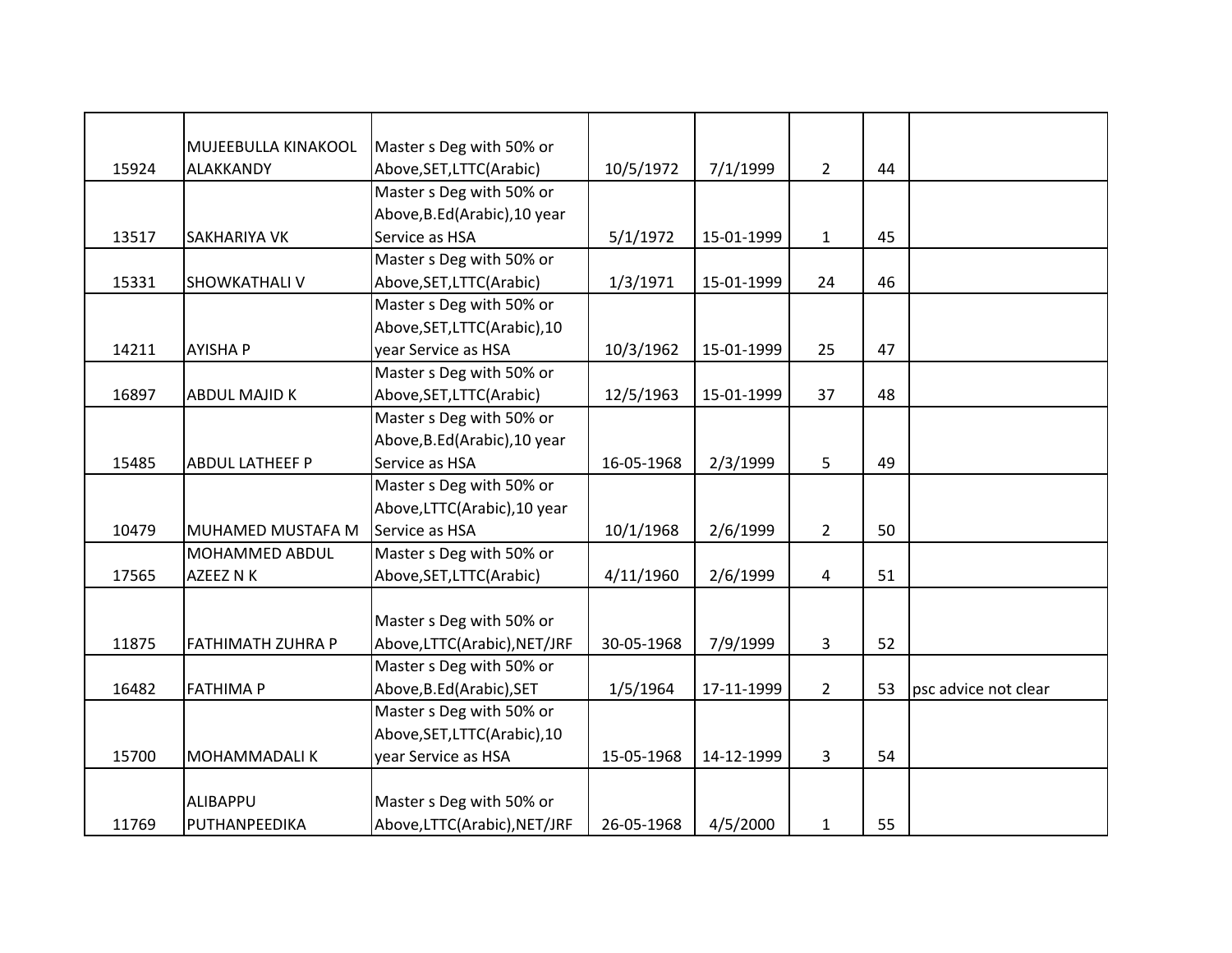|       |                           | Master s Deg with 50% or        |            |            |                |    |                                  |
|-------|---------------------------|---------------------------------|------------|------------|----------------|----|----------------------------------|
| 13178 | <b>HAMEEDA M</b>          | Above, B.Ed (Arabic), SET       | 27-05-1968 | 4/5/2000   | $\overline{2}$ | 56 |                                  |
|       |                           | Master s Deg with 50% or        |            |            |                |    |                                  |
| 12843 | <b>ABDULRAZAK V</b>       | Above, SET, LTTC(Arabic)        | 15-03-1971 | 19-06-2000 | 5              | 57 |                                  |
|       |                           | Master s Deg with 50% or        |            |            |                |    |                                  |
|       |                           | Above, B.Ed (Arabic), M.Ed (Ara |            |            |                |    |                                  |
| 17827 | SHAHUL HAMEED P K         | bic)                            | 1/6/1964   | 17-07-2000 | 5              | 58 |                                  |
|       |                           | Master s Deg with 50% or        |            |            |                |    |                                  |
|       |                           | Above, LTTC(Arabic), 10 year    |            |            |                |    |                                  |
| 17477 | <b>ABDUL MAJEED K</b>     | Service as HSA                  | 4/4/1966   | 17-07-2000 | 8              | 59 |                                  |
|       |                           |                                 |            |            |                |    |                                  |
|       |                           | Master s Deg with 50% or        |            |            |                |    | <b>HSA probation declaration</b> |
| 16559 | <b>HAMELA BEEVI S A</b>   | Above, B.Ed(Arabic), M.Phil     | 9/5/1970   | 28-10-2000 | 8              | 60 | due                              |
|       |                           | Master s Deg with 50% or        |            |            |                |    |                                  |
| 13695 | PULATH ABDUSSALAM         | Above, SET, LTTC (Arabic)       | 28-05-1967 | 6/7/2001   | $\mathbf{1}$   | 61 |                                  |
|       |                           | Master s Deg with 50% or        |            |            |                |    |                                  |
| 14909 | <b>ABDUL AMEER A</b>      | Above, B.Ed (Arabic), SET       | 30-05-1968 | 3/12/2001  | $\overline{2}$ | 62 |                                  |
|       |                           | Master s Deg with 50% or        |            |            |                |    |                                  |
| 10774 | <b>MOIDEENKUTTY P</b>     | Above, B.Ed(Arabic), SET        | 20-05-1969 | 3/12/2001  | 4              | 63 |                                  |
|       |                           | Master s Deg with 50% or        |            |            |                |    |                                  |
| 16659 | <b>MOIDEENKUTTY P</b>     | Above, B.Ed (Arabic), SET       | 20-05-1969 | 3/12/2001  | 4              | 64 |                                  |
|       |                           | Master s Deg with 50% or        |            |            |                |    |                                  |
|       |                           | Above, SET, LTTC (Arabic), 10   |            |            |                |    |                                  |
| 17457 | <b>ASIA THYTHOTTATHIL</b> | year Service as HSA             | 3/5/1968   | 20-12-2001 | $\mathbf{1}$   | 65 |                                  |
|       |                           | Master s Deg with 50% or        |            |            |                |    |                                  |
| 11813 | <b>IRSHAD S</b>           | Above, SET, LTTC (Arabic)       | 20-05-1975 | 25-03-2002 | $\mathbf{1}$   | 66 |                                  |
|       |                           | Master s Deg with 50% or        |            |            |                |    |                                  |
|       |                           | Above, B.Ed(Arabic), M.Ed(Ara   |            |            |                |    |                                  |
| 13761 | <b>SALEEM KC</b>          | bic)                            | 4/1/1981   | 6/3/2003   | 4              | 67 |                                  |
|       |                           |                                 |            |            |                |    |                                  |
|       |                           | Master s Deg with 50% or        |            |            |                |    |                                  |
| 15009 | <b>SHAMSUDDHEEN MP</b>    | Above,LTTC(Arabic),NET/JRF      | 10/3/1974  | 7/4/2003   | 10             | 68 |                                  |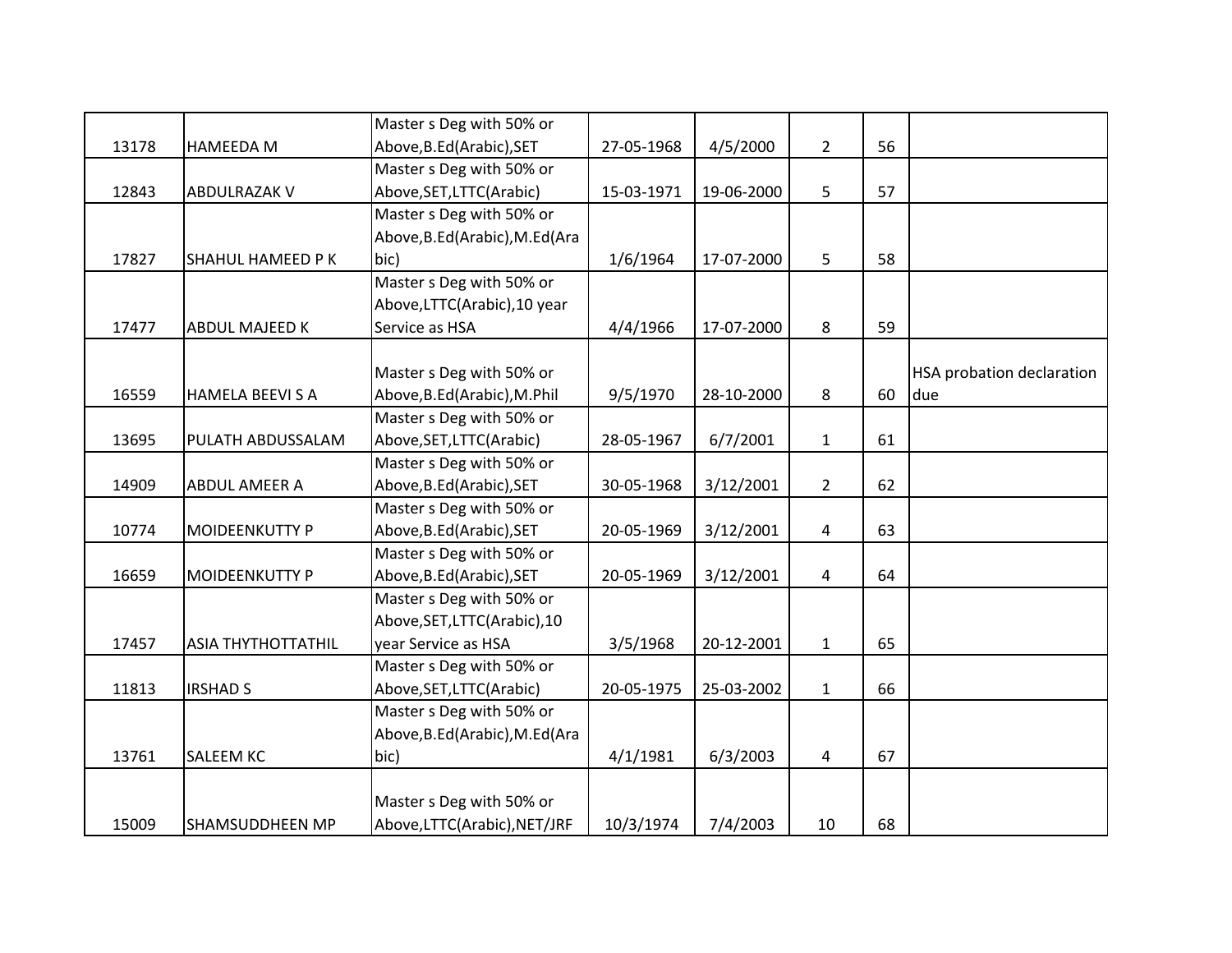|       |                        | Master s Deg with 50% or        |            |            |                |    | HSA probation declaration |
|-------|------------------------|---------------------------------|------------|------------|----------------|----|---------------------------|
| 12722 | <b>KABEER J</b>        | Above, B.Ed (Arabic), SET       | 27-05-1967 | 2/6/2003   | $\mathbf{1}$   | 69 | due                       |
|       |                        | Master s Deg with 50% or        |            |            |                |    |                           |
| 18092 | ABDUL MAJEED M         | Above, SET, LTTC (Arabic)       | 1/6/1968   | 1/12/2003  | $\mathbf{1}$   | 70 |                           |
|       |                        |                                 |            |            |                |    |                           |
|       |                        | Master s Deg with 50% or        |            |            |                |    | psc advice due HSA        |
| 18311 | SHEMIM ALI ZA          | Above, B.Ed (Arabic), SET       | 11/11/1977 | 21-10-2004 | 4              | 71 | probation declaration due |
|       |                        | Master s Deg with 50% or        |            |            |                |    |                           |
| 11754 | <b>SURFUDDIEN C</b>    | Above, SET, LTTC (Arabic)       | 16-05-1963 | 20-11-2004 | $\mathbf{1}$   | 72 |                           |
|       |                        | Master s Deg with 50% or        |            |            |                |    |                           |
|       |                        | Above, B.Ed (Arabic), 10 year   |            |            |                |    |                           |
| 13315 | MUHAMMED C V           | Service as HSA                  | 10/11/1965 | 16-06-2005 | $\overline{2}$ | 73 |                           |
|       |                        | Master s Deg with 50% or        |            |            |                |    |                           |
|       |                        | Above, B.Ed(Arabic), SET, NET/J |            |            |                |    |                           |
| 15411 | JAFAR ALI KA           | <b>RF</b>                       | 20-05-1979 | 1/10/2005  | 3              | 74 |                           |
|       |                        | Master s Deg with 50% or        |            |            |                |    |                           |
| 17497 | SHAMSUDEEN M S         | Above, SET, LTTC (Arabic)       | 12/11/1964 | 27-10-2005 | $\mathbf{1}$   | 75 |                           |
|       |                        | Master s Deg with 50% or        |            |            |                |    |                           |
| 13225 | <b>ASHARAF P A</b>     | Above, B.Ed (Arabic), SET       | 30-05-1968 | 23-11-2005 | $\mathbf{1}$   | 76 |                           |
|       |                        | Master s Deg with 50% or        |            |            |                |    |                           |
|       |                        | Above, SET, LTTC(Arabic), NET/J |            |            |                |    |                           |
| 16799 | ABOOBACKER NALAKATH RF |                                 | 24-05-1979 | 5/1/2006   | $\mathbf{1}$   | 77 |                           |
|       |                        | Master s Deg with 50% or        |            |            |                |    |                           |
|       |                        | Above, B.Ed(Arabic), SET, NET/J |            |            |                |    |                           |
| 17873 | K V AMEERALI           | <b>RF</b>                       | 10/6/1971  | 11/1/2006  | 4              | 78 |                           |
|       |                        |                                 |            |            |                |    |                           |
|       |                        | Master s Deg with 50% or        |            |            |                |    |                           |
|       |                        | Above, Master s Deg with 50%    |            |            |                |    |                           |
| 16679 | <b>ANVARSADATH TK</b>  | or Above, B.Ed (Arabic), SET    | 5/4/1977   | 23-01-2006 | $\overline{2}$ | 79 |                           |
|       |                        | Master s Deg with 50% or        |            |            |                |    |                           |
| 15136 | <b>UBAID VILLAN</b>    | Above, B.Ed (Arabic), SET       | 9/5/1978   | 23-01-2006 | 5              | 80 |                           |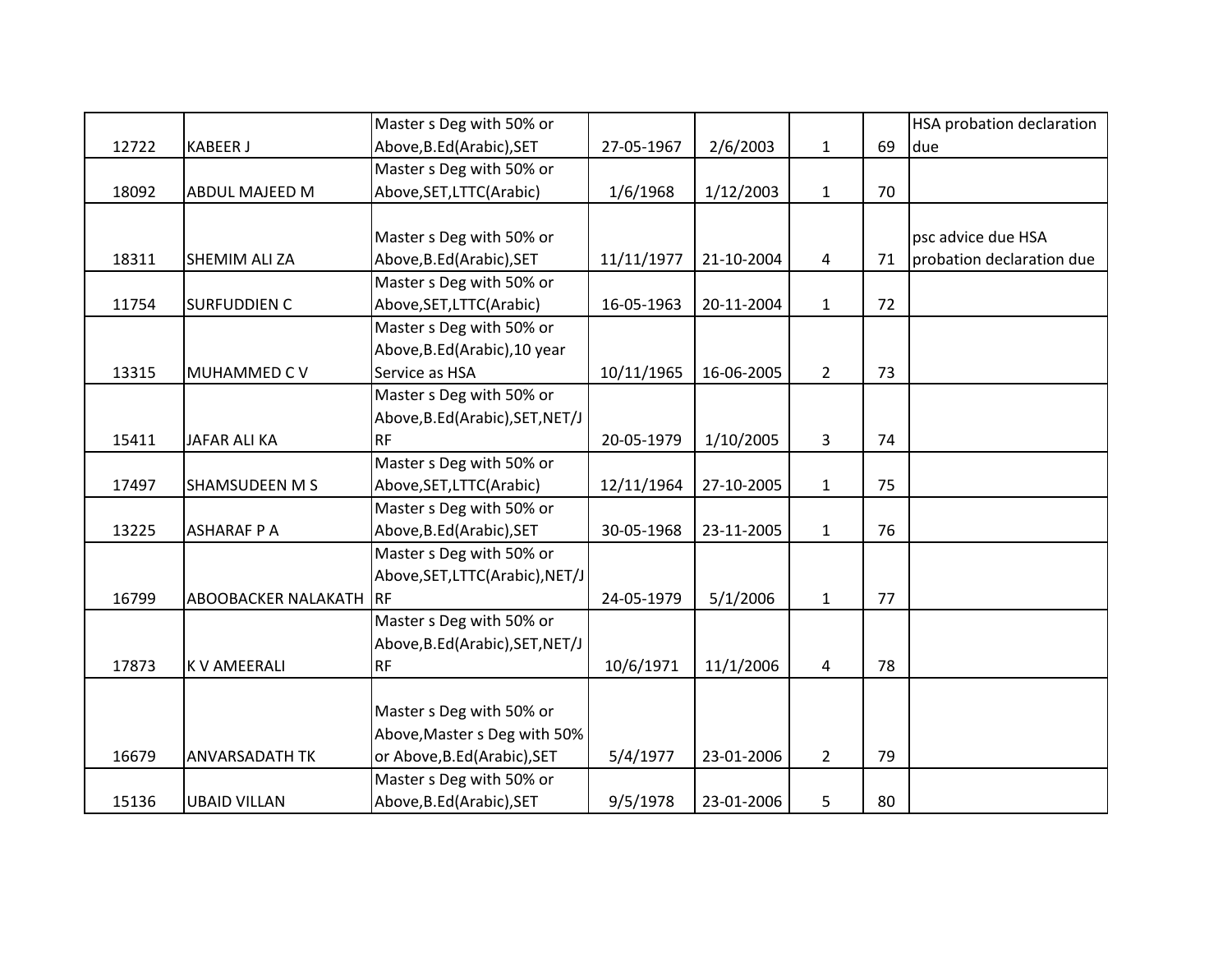|       |                            | Master s Deg with 50% or     |            |            |                |    |                           |
|-------|----------------------------|------------------------------|------------|------------|----------------|----|---------------------------|
| 13023 | SADIQUE A M                | Above, B.Ed (Arabic), SET    | 14-05-1975 | 23-01-2006 | 11             | 81 |                           |
|       |                            |                              |            |            |                |    |                           |
|       |                            | Master s Deg with 50% or     |            |            |                |    |                           |
| 17684 | <b>NIYASMON CK</b>         | Above, B.Ed(Arabic), NET/JRF | 30-03-1981 | 23-01-2006 | 13             | 82 |                           |
|       | <b>EBRAHIM KUTTY</b>       | Master s Deg with 50% or     |            |            |                |    |                           |
| 13675 | <b>MOTTAMMAL</b>           | Above, B.Ed (Arabic), SET    | 17-05-1980 | 27-01-2006 | $2^{\circ}$    | 83 |                           |
|       |                            | Master s Deg with 50% or     |            |            |                |    |                           |
| 14515 | <b>NOUSHAD B</b>           | Above, B.Ed (Arabic), SET    | 30-05-1976 | 31-01-2006 | 3              | 84 |                           |
|       |                            | Master s Deg with 50% or     |            |            |                |    |                           |
| 10507 | <b>ANAS BABU C</b>         | Above, B.Ed (Arabic), SET    | 31-05-1977 | 26-04-2006 | $2^{\circ}$    | 85 |                           |
|       |                            | Master s Deg with 50% or     |            |            |                |    |                           |
| 10921 | <b>EBRAYIN C P</b>         | Above, SET, LTTC (Arabic)    | 8/4/1977   | 24-05-2006 | $\mathbf{1}$   | 86 |                           |
|       |                            | Master s Deg with 50% or     |            |            |                |    |                           |
| 15206 | <b>USHAIBA K A</b>         | Above, B.Ed (Arabic), SET    | 24-06-1978 | 29-06-2006 | $2^{\circ}$    | 87 |                           |
|       |                            | Master s Deg with 50% or     |            |            |                |    |                           |
| 10715 | <b>SEENATH A</b>           | Above, SET, LTTC (Arabic)    | 22-06-1977 | 24-08-2006 | $\mathbf{1}$   | 88 |                           |
|       |                            | Master s Deg with 50% or     |            |            |                |    |                           |
| 16036 | <b>ABDUL MAJEED RK</b>     | Above, SET, LTTC (Arabic)    | 1/3/1960   | 12/9/2006  | 3963           | 89 |                           |
|       |                            | Master s Deg with 50% or     |            |            |                |    |                           |
| 12654 | <b>ABDUL WAHAB KV</b>      | Above, SET, LTTC (Arabic)    | 2/2/1968   | 19-10-2006 | $\mathbf{1}$   | 90 |                           |
|       |                            | Master s Deg with 50% or     |            |            |                |    |                           |
| 16271 | <b>KUNHIMOHAMED NM</b>     | Above, B.Ed (Arabic), SET    | 20-05-1974 | 1/1/2007   | $\overline{2}$ | 91 |                           |
|       | <b>HARIS</b>               | Master s Deg with 50% or     |            |            |                |    |                           |
| 12244 | KUNHIPPARAMBATH            | Above, B.Ed (Arabic), SET    | 13-02-1980 | 27-02-2007 | $\mathbf{1}$   | 92 |                           |
|       |                            |                              |            |            |                |    |                           |
|       |                            | Master s Deg with 50% or     |            |            |                |    |                           |
| 17154 | ABDUL SALAM N              | Above,LTTC(Arabic),NET/JRF   | 10/1/1975  | 19-03-2007 | $\mathbf{1}$   | 93 |                           |
|       |                            | Master s Deg with 50% or     |            |            |                |    |                           |
| 14276 | <b>IBRAHIMT</b>            | Above, SET, LTTC (Arabic)    | 5/4/1970   | 26-05-2007 | $\overline{2}$ | 94 |                           |
|       |                            | Master s Deg with 50% or     |            |            |                |    | HSA probation declaration |
| 16252 | <b>ABOOBACKERKUNHI C M</b> | Above, B.Ed (Arabic), SET    | 9/9/1980   | 10/8/2007  | $\mathbf{1}$   | 95 | cir. due                  |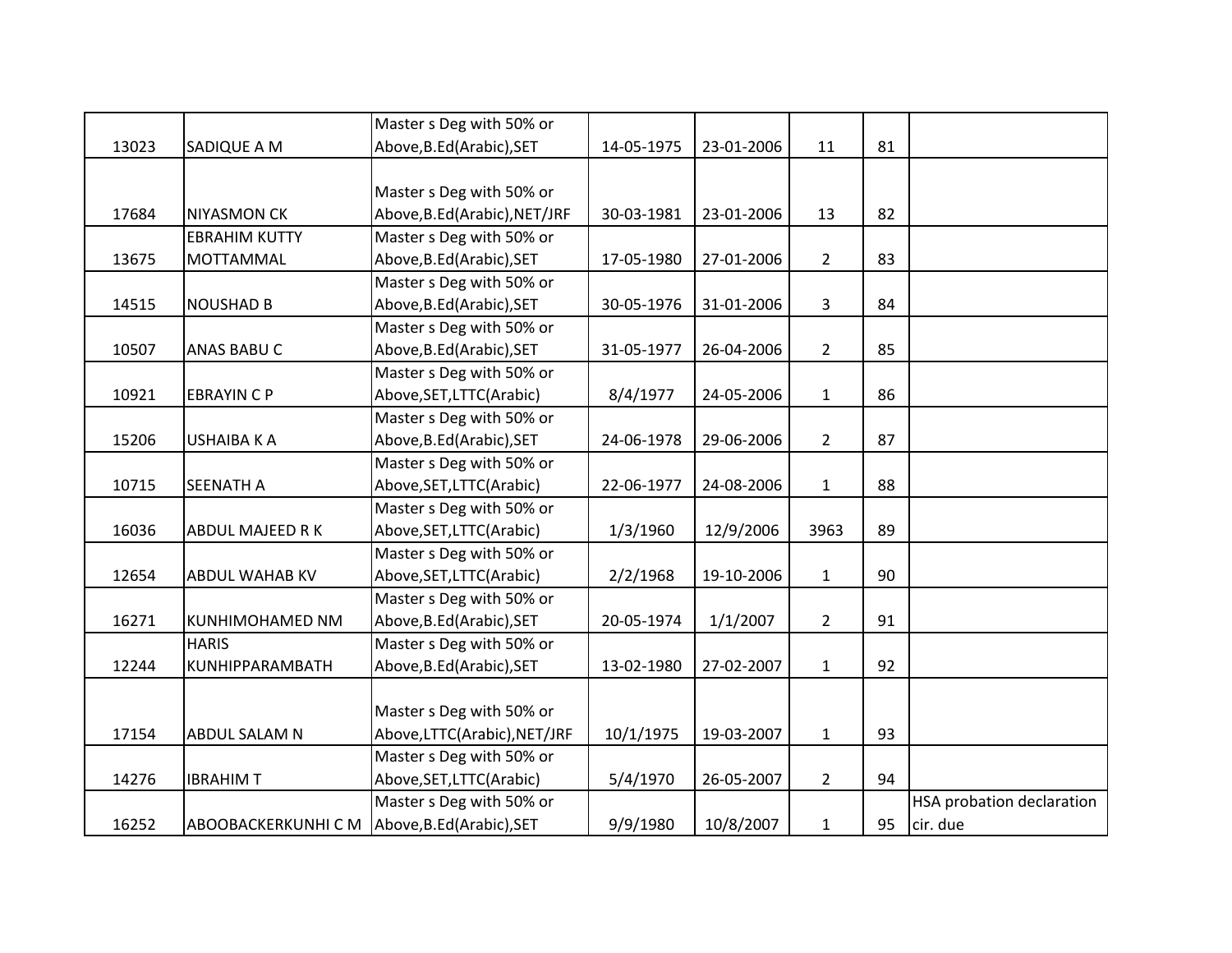|       |                        | Master s Deg with 50% or        |            |            |                |     |                           |
|-------|------------------------|---------------------------------|------------|------------|----------------|-----|---------------------------|
| 15763 | <b>ASHARAF PV</b>      | Above, B.Ed (Arabic), SET       | 4/4/1976   | 18-08-2007 | $\mathbf{1}$   | 96  |                           |
|       |                        | Master s Deg with 50% or        |            |            |                |     | HSA probation declaration |
| 16988 | <b>NASARUDEEN S</b>    | Above, B.Ed (Arabic), SET       | 30-05-1972 | 27-10-2007 | $\mathbf{1}$   | 97  | due                       |
|       |                        | Master s Deg with 50% or        |            |            |                |     |                           |
| 13504 | <b>ABDUL KHADER P</b>  | Above, SET, LTTC (Arabic)       | 16-02-1968 | 26-07-2008 | 10             | 98  |                           |
|       |                        | Master s Deg with 50% or        |            |            |                |     |                           |
| 13369 | <b>BASHEER K</b>       | Above, SET, LTTC(Arabic)        | 24-05-1978 | 8/8/2008   | $\overline{2}$ | 99  |                           |
|       |                        | Master s Deg with 50% or        |            |            |                |     |                           |
| 15190 | <b>UMMUL VAHIDA P</b>  | Above, B.Ed (Arabic), SET       | 28-05-1976 | 14-08-2008 | $\mathbf{1}$   | 100 |                           |
|       |                        | Master s Deg with 50% or        |            |            |                |     |                           |
|       |                        | Above, B.Ed(Arabic), SET, NET/J |            |            |                |     |                           |
| 13253 | <b>SHAMEER V</b>       | <b>RF</b>                       | 28-05-1982 | 30-10-2008 | $\mathbf{1}$   | 101 |                           |
|       |                        | Master s Deg with 50% or        |            |            |                |     |                           |
|       |                        | Above, B.Ed(Arabic), SET, NET/J |            |            |                |     |                           |
| 13656 | <b>RIYAS A</b>         | <b>RF</b>                       | 15-02-1980 | 30-10-2008 | $2^{\circ}$    | 102 |                           |
|       |                        | Master s Deg with 50% or        |            |            |                |     |                           |
|       |                        | Above, B.Ed(Arabic), SET, NET/J |            |            |                |     |                           |
| 17587 | SAJITHA T A            | <b>RF</b>                       | 10/5/1979  | 4/11/2008  | $\mathbf{1}$   | 103 |                           |
|       |                        |                                 |            |            |                |     |                           |
|       |                        | Master s Deg with 50% or        |            |            |                |     |                           |
| 11885 | <b>ASHARAF M</b>       | Above,LTTC(Arabic),NET/JRF      | 20-04-1983 | 5/11/2008  | $2^{\circ}$    | 104 |                           |
|       |                        | Master s Deg with 50% or        |            |            |                |     |                           |
| 14700 | <b>ABUBAKKAR P</b>     | Above, B.Ed (Arabic), SET       | 30-03-1979 | 22-12-2008 | $\overline{4}$ | 105 |                           |
|       |                        | Master s Deg with 50% or        |            |            |                |     |                           |
| 17102 | <b>NUSRATH M</b>       | Above, B.Ed (Arabic), SET       | 30-05-1979 | 15-01-2009 | $\mathbf{1}$   | 106 |                           |
|       |                        | Master s Deg with 50% or        |            |            |                |     |                           |
| 15196 | <b>ASHARABUKUTTY E</b> | Above, B.Ed (Arabic), SET       | 3/4/1960   | 27-02-2009 | $\mathbf{1}$   | 107 |                           |
|       |                        | Master s Deg with 50% or        |            |            |                |     |                           |
|       |                        | Above, B.Ed(Arabic), SET, NET/J |            |            |                |     |                           |
| 12709 | <b>ISMAIL KUNJU J</b>  | <b>RF</b>                       | 14-05-1981 | 12/3/2009  | $\mathbf{1}$   | 108 |                           |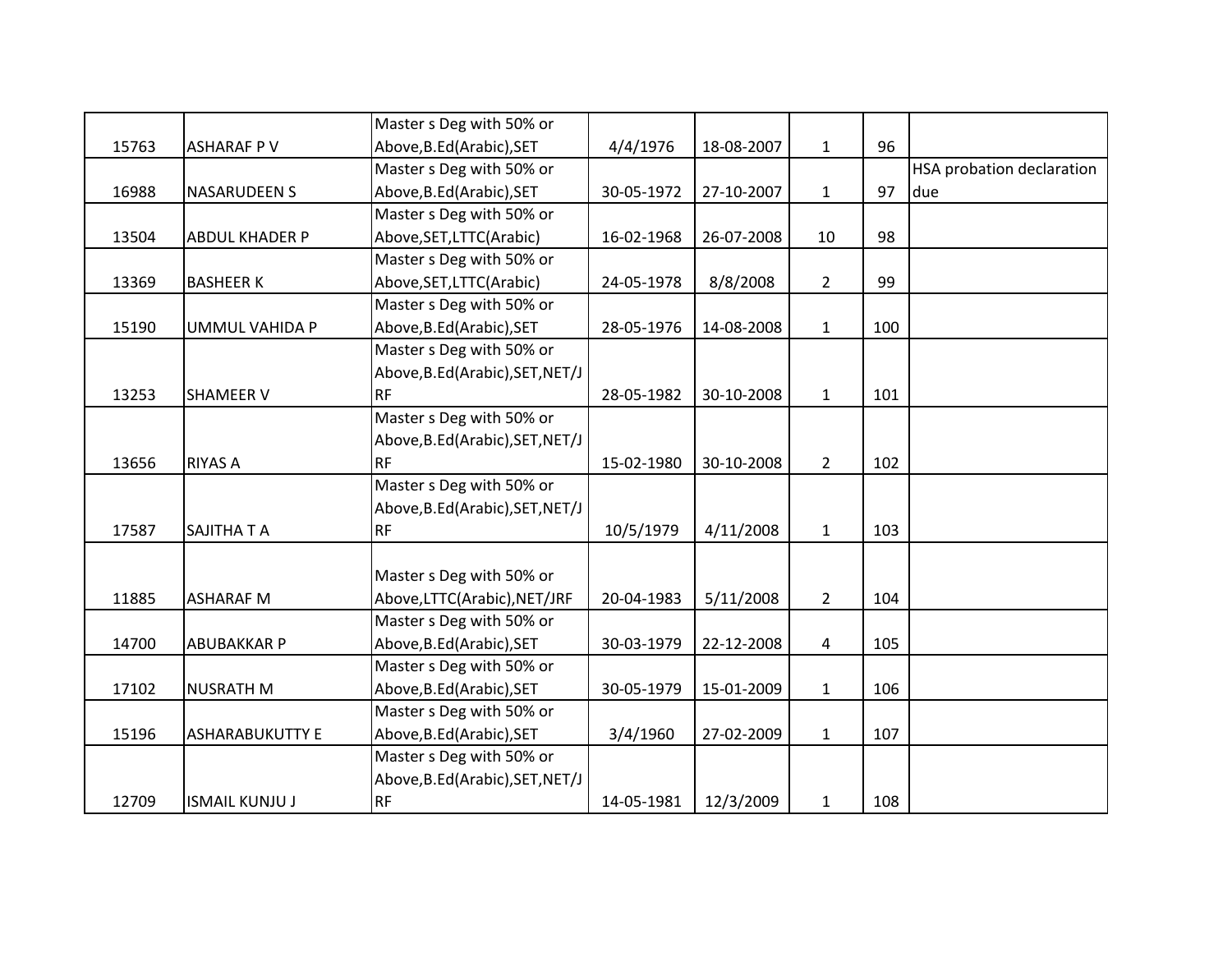|       |                      | Master s Deg with 50% or         |            |            |                |     |                                  |
|-------|----------------------|----------------------------------|------------|------------|----------------|-----|----------------------------------|
| 13117 | <b>SHAFEEQUE KT</b>  | Above, SET, LTTC (Arabic)        | 26-01-1978 | 23-03-2009 | $\mathbf{1}$   | 109 |                                  |
|       | MUHAMMED             | Master s Deg with 50% or         |            |            |                |     | <b>HSA probation declaration</b> |
| 17820 | <b>SARFUDDEEN KC</b> | Above, B.Ed (Arabic), SET        | 11/5/1977  | 21-10-2009 | $\overline{4}$ | 110 | due                              |
|       |                      |                                  |            |            |                |     |                                  |
|       |                      | Master s Deg with 50% or         |            |            |                |     |                                  |
| 10888 | <b>NASAR S</b>       | Above, B.Ed (Arabic), M.Phil     | 29-05-1965 | 17-11-2009 | $\mathbf{1}$   | 111 |                                  |
|       |                      | Master s Deg with 50% or         |            |            |                |     |                                  |
|       |                      | Above, B.Ed (Arabic), SET, M.Phi |            |            |                |     |                                  |
| 10004 | <b>ABDUL SAMAD S</b> |                                  | 28-05-1981 | 11/2/2010  | $\overline{2}$ | 112 |                                  |
|       |                      | Master s Deg with 50% or         |            |            |                |     |                                  |
| 11822 | <b>KASMABI</b>       | Above, SET, LTTC(Arabic)         | 25-05-1971 | 23-02-2010 | $\mathbf{1}$   | 113 |                                  |
|       |                      | Master s Deg with 50% or         |            |            |                |     |                                  |
| 15277 | <b>FAISAL PK</b>     | Above, SET, LTTC(Arabic)         | 2/5/1974   | 31-08-2010 | $\overline{4}$ | 114 |                                  |
|       |                      | Master s Deg with 50% or         |            |            |                |     |                                  |
| 14798 | ZAHIDA P M           | Above, B.Ed (English), SET       | 15-02-1963 | 31-08-1994 | $\mathbf{1}$   | 115 |                                  |
|       |                      | Master s Deg with 50% or         |            |            |                |     |                                  |
|       |                      | Above, B.Ed (Social              |            |            |                |     |                                  |
| 15239 | ABDURAHIMAN K        | Science), SET                    | 1/5/1965   | 16-12-1998 | 17             | 116 |                                  |
|       |                      | Master s Deg with 50% or         |            |            |                |     |                                  |
|       |                      | Above, B.Ed (Social              |            |            |                |     |                                  |
| 11914 | <b>NASEEMA KT</b>    | Science), NET/JRF                | 8/5/1966   | 18-02-1999 | $\mathbf{3}$   | 117 |                                  |
|       |                      | Master s Deg with 50% or         |            |            |                |     |                                  |
|       |                      | Above, B.Ed (Social              |            |            |                |     |                                  |
| 11795 | ABDUL MAJEED M       | Science), SET                    | 20-01-1969 | 14-05-1999 | $\mathbf{1}$   | 118 |                                  |
|       |                      |                                  |            |            |                |     |                                  |
|       |                      | Master s Deg with 50% or         |            |            |                |     |                                  |
|       | <b>ABOOBACKER</b>    | Above, B.Ed (Social Science), 10 |            |            |                |     |                                  |
| 13291 | KIZHAKKEKARA         | year Service as HSA              | 29-12-1971 | 17-07-2000 | $\mathbf{1}$   | 119 |                                  |
|       |                      | Master s Deg with 50% or         |            |            |                |     |                                  |
|       |                      | Above, B.Ed (Social              |            |            |                |     |                                  |
| 13635 | <b>NAFEESA C</b>     | Science), SET                    | 25-05-1970 | 19-01-2006 | $\overline{2}$ | 120 |                                  |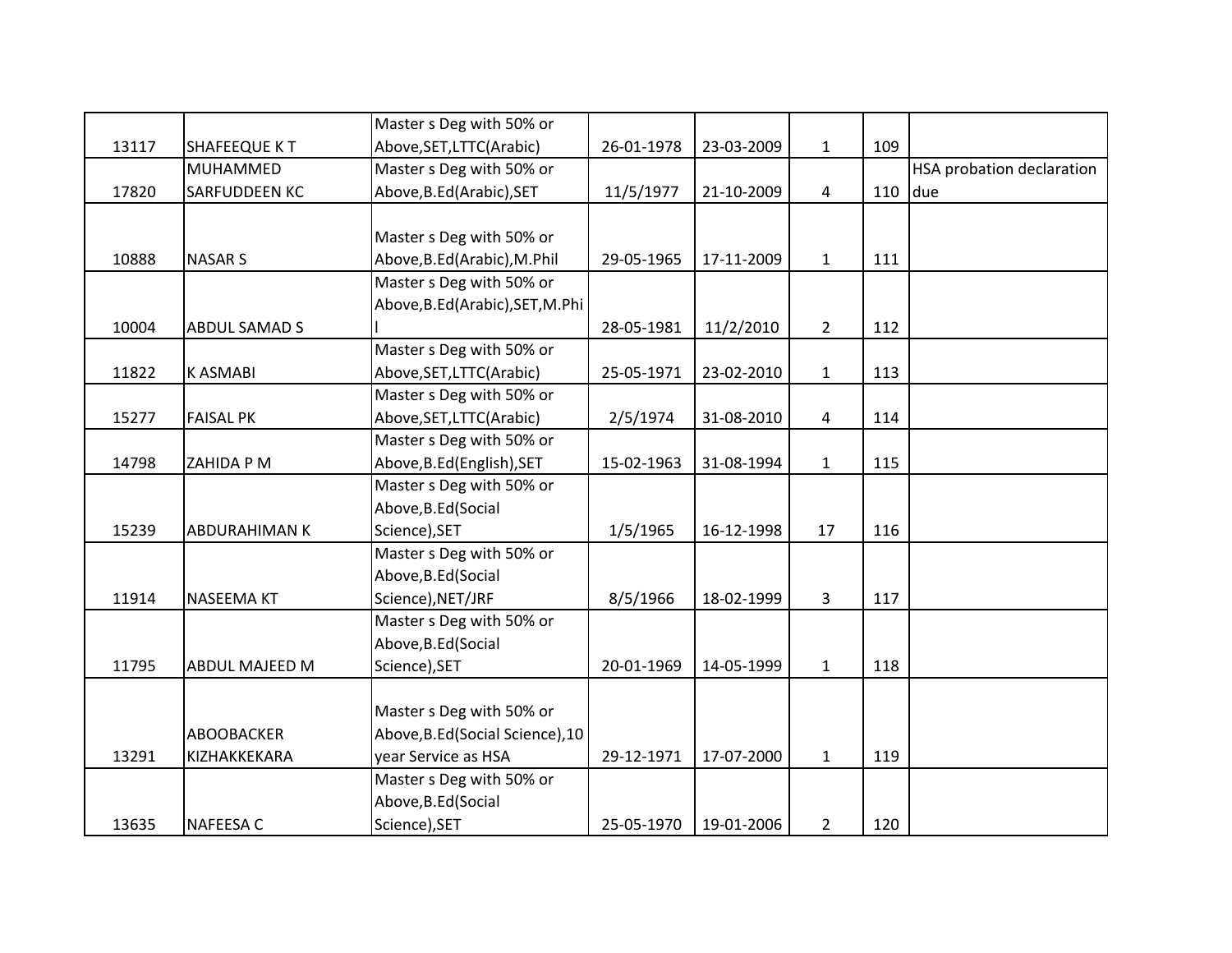|       |                  | Master s Deg with 50% or |          |            |    |     |                  |
|-------|------------------|--------------------------|----------|------------|----|-----|------------------|
| 11638 | NIYAS N          | Above, SET, NET/JRF      | 5/5/1974 | 7/4/2003   |    | 121 |                  |
|       |                  | Master s Deg with 50% or |          |            |    |     |                  |
| 10121 | <b>HAMEEDALI</b> | Above.SET                | 6/5/1966 | 16-12-1998 | 28 |     | 122 B.ED CIR DUE |

## Sanskrit

| <b>Application</b> |                       |                                  |               |                  |                |                |                            |
|--------------------|-----------------------|----------------------------------|---------------|------------------|----------------|----------------|----------------------------|
| <b>Number</b>      | <b>Applicant Name</b> | Qualification                    | Date of Birth | <b>Seniority</b> | SenSINo   Rank |                | <b>Remarks</b>             |
|                    |                       | Master s Deg with 50% or         |               |                  |                |                |                            |
| 17878              | PUSHPA O S            | Above, B.Ed (Sanskrit), SET      | 4/4/1964      | 7/2/1990         | 3              | $\mathbf{1}$   |                            |
|                    |                       | Master s Deg with 50% or         |               |                  |                |                |                            |
|                    |                       | Above, B.Ed (Sanskrit), 10 year  |               |                  |                |                |                            |
| 16651              | <b>OMANAR</b>         | Service as HSA                   | 30-04-1970    | 11/9/1997        | 4              | $\overline{2}$ |                            |
|                    |                       | Master s Deg with 50% or         |               |                  |                |                |                            |
| 13534              | <b>HARIDAS K M</b>    | Above, B.Ed (Sanskrit), SET      | 25-07-1973    | 17-12-1999       | $\mathbf{1}$   | 3              |                            |
|                    |                       |                                  |               |                  |                |                |                            |
|                    |                       | Master s Deg with 50% or         |               |                  |                |                |                            |
| 14466              | USHAPRABHA K H        | Above, B.Ed (Sanskrit), M.Phil   | 20-05-1962    | 7/8/2000         | $\mathbf{2}$   | 4              |                            |
|                    |                       |                                  |               |                  |                |                |                            |
|                    |                       | Master s Deg with 50% or         |               |                  |                |                |                            |
|                    |                       | Above, B.Ed (Sanskrit), SET, Ph. |               |                  |                |                | service cir.due NOW        |
| 17842              | DR C K MOHANAN        | D,10 year Service as HSA         | 4/6/1961      | 14-08-2000       | 4              | 5              | <b>WORKENG AS HSST(JR)</b> |
|                    |                       | Master s Deg with 50% or         |               |                  |                |                |                            |
| 12758              | PREETHA P N           | Above, B.Ed (Sanskrit), SET      | 22-02-1973    | 8/10/2002        | $\mathbf{1}$   | 6              |                            |
|                    |                       |                                  |               |                  |                |                |                            |
|                    |                       | Master s Deg with 50% or         |               |                  |                |                | By transfer cir. due NOW   |
| 17489              | <b>NARAYANAN M</b>    | Above, B.Ed (Sanskrit), SET      | 6/3/1962      | 11/11/2002       | 1              | 7              | <b>WORKING AS HSST(JR)</b> |
|                    | PRASANNAKUMARIAMM     | Master s Deg with 50% or         |               |                  |                |                |                            |
| 13794              | A B                   | Above, B.Ed (Sanskrit), SET      | 2/4/1971      | 14-06-2007       | 3              | 8              |                            |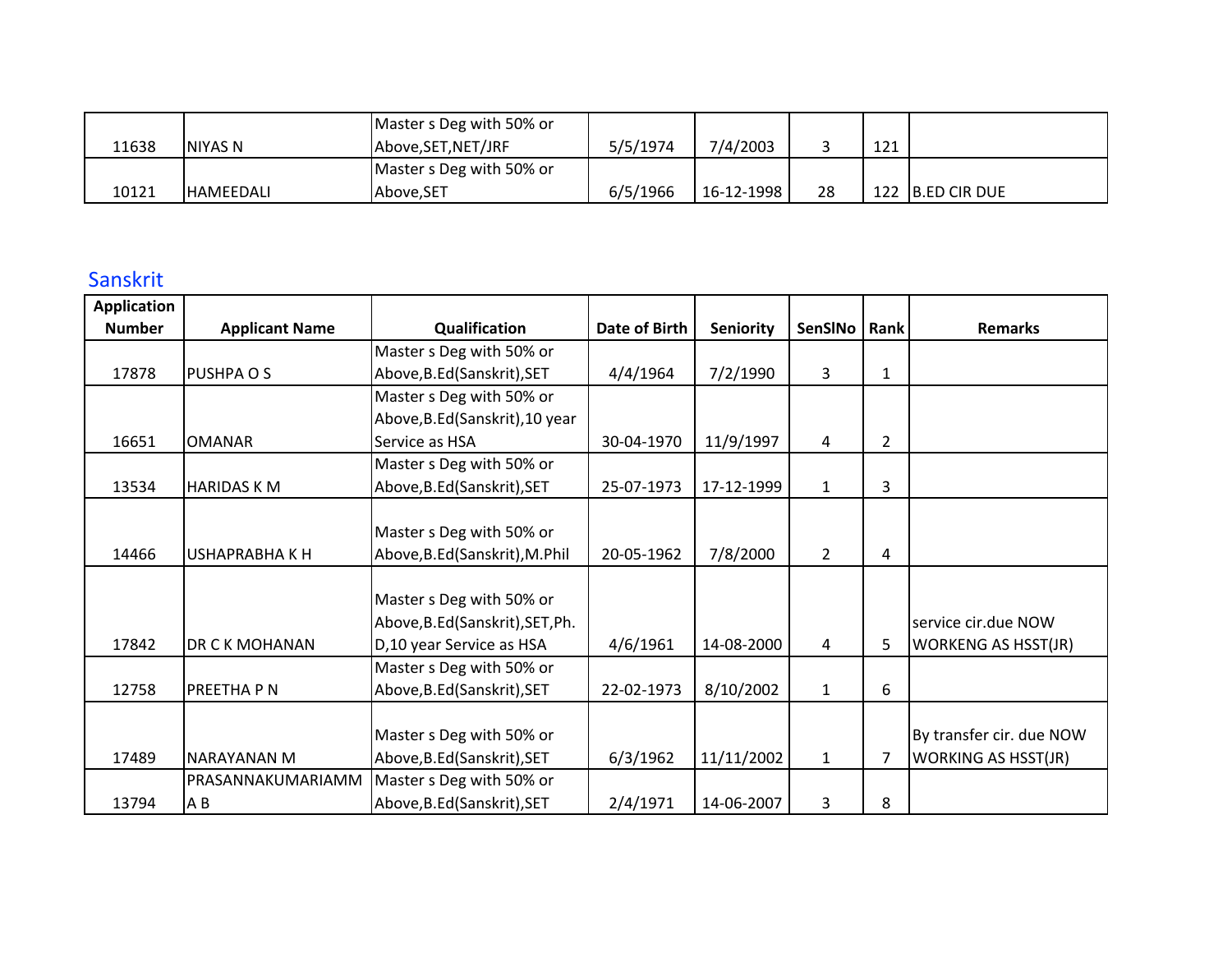|       |                          | Master s Deg with 50% or         |            |            |                |    |                           |
|-------|--------------------------|----------------------------------|------------|------------|----------------|----|---------------------------|
| 10252 | M BEENA                  | Above, B.Ed (Sanskrit), SET      | 26-05-1973 | 3/8/2007   | 3              | 9  |                           |
|       |                          | Master s Deg with 50% or         |            |            |                |    |                           |
|       |                          | Above, B.Ed (Sanskrit), SET, M.P |            |            |                |    |                           |
| 10493 | <b>PRAKAS D</b>          | hil                              | 10/1/1968  | 9/11/2007  | 5              | 10 |                           |
|       |                          | Master s Deg with 50% or         |            |            |                |    |                           |
| 13588 | <b>GIRI K B</b>          | Above, B.Ed (Sanskrit), SET      | 3/12/1978  | 22-12-2007 | $2^{\circ}$    | 11 |                           |
|       |                          |                                  |            |            |                |    |                           |
|       |                          | Master s Deg with 50% or         |            |            |                |    |                           |
| 12837 | <b>BINDUVS</b>           | Above, B.Ed (Sanskrit), M.Phil   | 10/5/1976  | 22-12-2007 | 5              | 12 |                           |
|       |                          | Master s Deg with 50% or         |            |            |                |    |                           |
| 12435 | <b>SREEJESH C</b>        | Above, B.Ed (Sanskrit), SET      | 31-12-1978 | 4/1/2008   | $\overline{2}$ | 13 | probation certificate due |
|       |                          |                                  |            |            |                |    |                           |
|       |                          | Master s Deg with 50% or         |            |            |                |    |                           |
| 15774 | <b>REJIRAK</b>           | Above, B.Ed(Sanskrit), M.Phil    | 28-05-1981 | 18-03-2008 | 4              | 14 |                           |
|       |                          | Master s Deg with 50% or         |            |            |                |    |                           |
| 17957 | <b>SURESHBABUCC</b>      | Above, B.Ed (Sanskrit), SET      | 30-05-1965 | 22-05-2008 | 6              | 15 |                           |
|       |                          | Master s Deg with 50% or         |            |            |                |    |                           |
| 16239 | <b>RAMESH H</b>          | Above, B.Ed (Sanskrit), SET      | 25-05-1976 | 26-06-2008 | 3              | 16 |                           |
|       | <b>RAJESH</b>            | Master s Deg with 50% or         |            |            |                |    |                           |
| 15635 | KELOTHPARAMBIL           | Above, B.Ed(Sanskrit), SET       | 27-05-1978 | 26-06-2008 | 5              | 17 |                           |
|       |                          | Master s Deg with 50% or         |            |            |                |    |                           |
|       |                          | Above, B.Ed(Sanskrit), M.Phil, N |            |            |                |    |                           |
| 13260 | DEVIPRASADAM P R         | ET/JRF                           | 14-04-1975 | 8/8/2008   | $\mathbf{1}$   | 18 |                           |
|       |                          | Master s Deg with 50% or         |            |            |                |    |                           |
| 10196 | PRASANTH KUMAR V K       | Above, B.Ed (Sanskrit), SET      | 30-05-1978 | 4/11/2008  | $\mathbf{1}$   | 19 |                           |
|       |                          | Master s Deg with 50% or         |            |            |                |    |                           |
| 15822 | <b>SURESHKUMAR C</b>     | Above, B.Ed (Sanskrit), SET      | 20-05-1970 | 30-12-2008 | 3              | 20 |                           |
|       |                          |                                  |            |            |                |    |                           |
|       |                          | Master s Deg with 50% or         |            |            |                |    |                           |
| 12218 | <b>BINDU KUNHIVEETIL</b> | Above, B.Ed (Sanskrit), NET/JRF  | 5/5/1976   | 5/1/2009   | $\overline{2}$ | 21 |                           |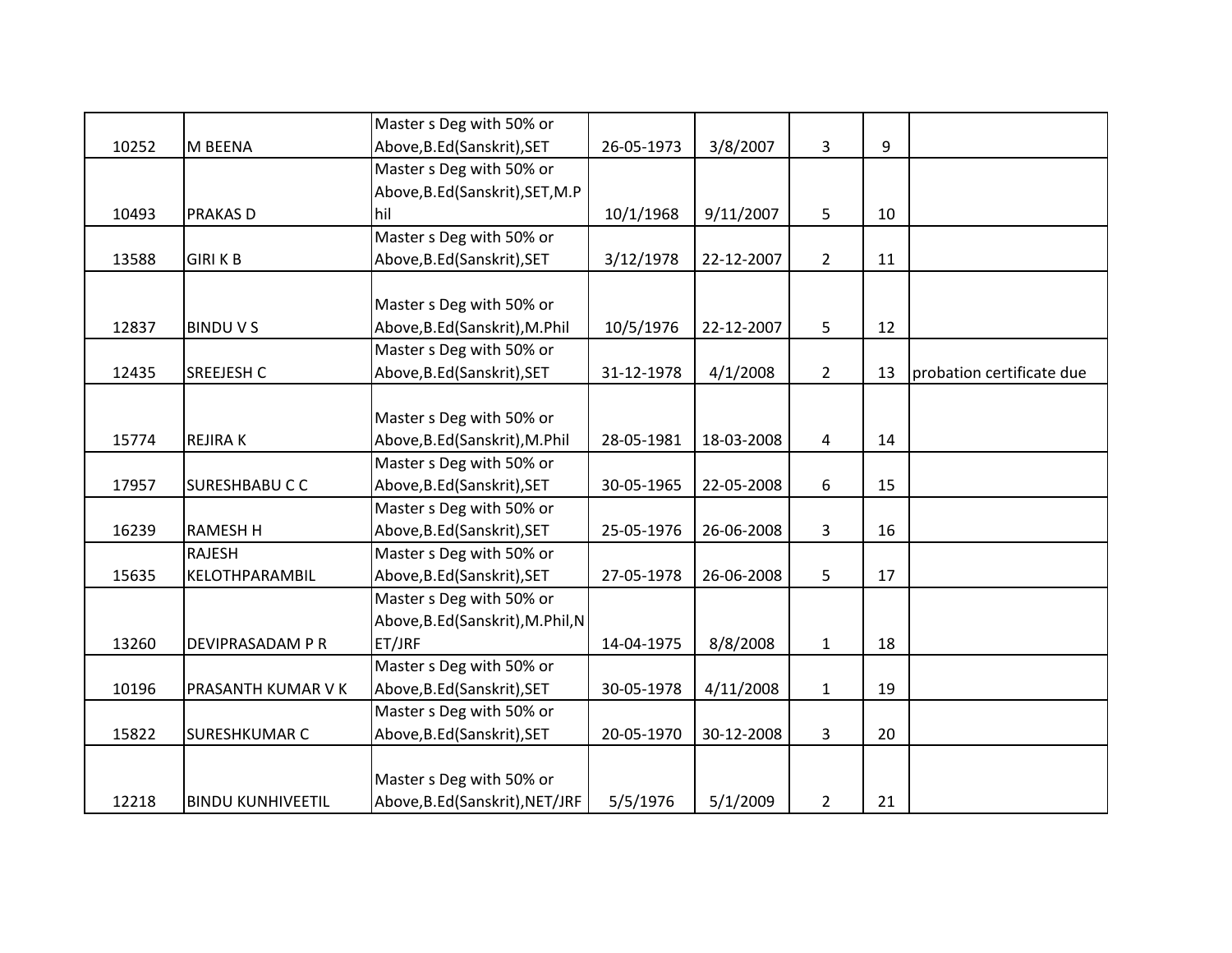|       |                    | Master s Deg with 50% or         |            |            |     |    |                          |
|-------|--------------------|----------------------------------|------------|------------|-----|----|--------------------------|
|       |                    | Above, B.Ed (Sanskrit), SET, NET |            |            |     |    | <b>NOW WORKENG AS</b>    |
| 16681 | <b>SHAILAJA CP</b> | /JRF                             | 20-09-1975 | 13-01-2009 |     | 22 | HSST(JR)                 |
|       |                    | Master s Deg with 50% or         |            |            |     |    |                          |
| 11871 | MANOJ O            | Above, B.Ed (Sanskrit), SET      | 25-05-1978 | 13-01-2009 | 2   | 23 |                          |
|       |                    |                                  |            |            |     |    |                          |
|       |                    | Master s Deg with 50% or         |            |            |     |    |                          |
| 15626 | RAJEEVAN M         | Above, B.Ed (Sanskrit), NET/JRF  | 31-03-1971 | 15-01-2009 |     | 24 | <b>IDT Probation due</b> |
|       |                    | Master s Deg with 50% or         |            |            |     |    |                          |
| 10666 | <b>GEETHA M R</b>  | Above, B.Ed (Sanskrit), SET      | 24-05-1968 | 25-07-2009 | 483 | 25 |                          |

## **Mathematics**

| <b>Application</b> |                       |                                |               |                  |         |      |                            |
|--------------------|-----------------------|--------------------------------|---------------|------------------|---------|------|----------------------------|
| <b>Number</b>      | <b>Applicant Name</b> | Qualification                  | Date of Birth | <b>Seniority</b> | SenSINo | Rank | <b>Remarks</b>             |
|                    |                       | Master s Deg with 50% or       |               |                  |         |      |                            |
|                    |                       | Above, B.Ed (Mathematics), 10  |               |                  |         |      |                            |
| 16940              | K R GEETHAKUMARI      | year Service as HSA            | 7/5/1962      | 16-06-1990       | 21      | 1    | by-transfer order copy due |
|                    |                       | Master s Deg with 50% or       |               |                  |         |      |                            |
|                    |                       | Above, B.Ed (Mathematics), 10  |               |                  |         |      |                            |
| 12890              | <b>INDIRA S</b>       | year Service as HSA            | 4/5/1960      | 9/11/1990        | 4       | 2    |                            |
|                    |                       | Master s Deg with 50% or       |               |                  |         |      |                            |
|                    |                       | Above, B.Ed (Mathematics), 10  |               |                  |         |      |                            |
| 11440              | JAYALAKSHMI K V       | year Service as HSA            | 2/5/1964      | 30-05-1992       | 9       | 3    |                            |
|                    |                       |                                |               |                  |         |      |                            |
|                    |                       | Master s Deg with 50% or       |               |                  |         |      |                            |
| 16570              | C SOBHANA DEVI        | Above, B.Ed (Mathematics), SET | 25-07-1962    | 30-05-1992       | 82      | 4    |                            |
|                    |                       | Master s Deg with 50% or       |               |                  |         |      | psc advice due HSA         |
|                    |                       | Above, B.Ed (Mathematics), 10  |               |                  |         |      | probation declaration cir  |
| 10414              | JYOTHI KELOTH         | year Service as HSA            | 29-05-1965    | 30-05-1992       | 84      | 5    | <b>due</b>                 |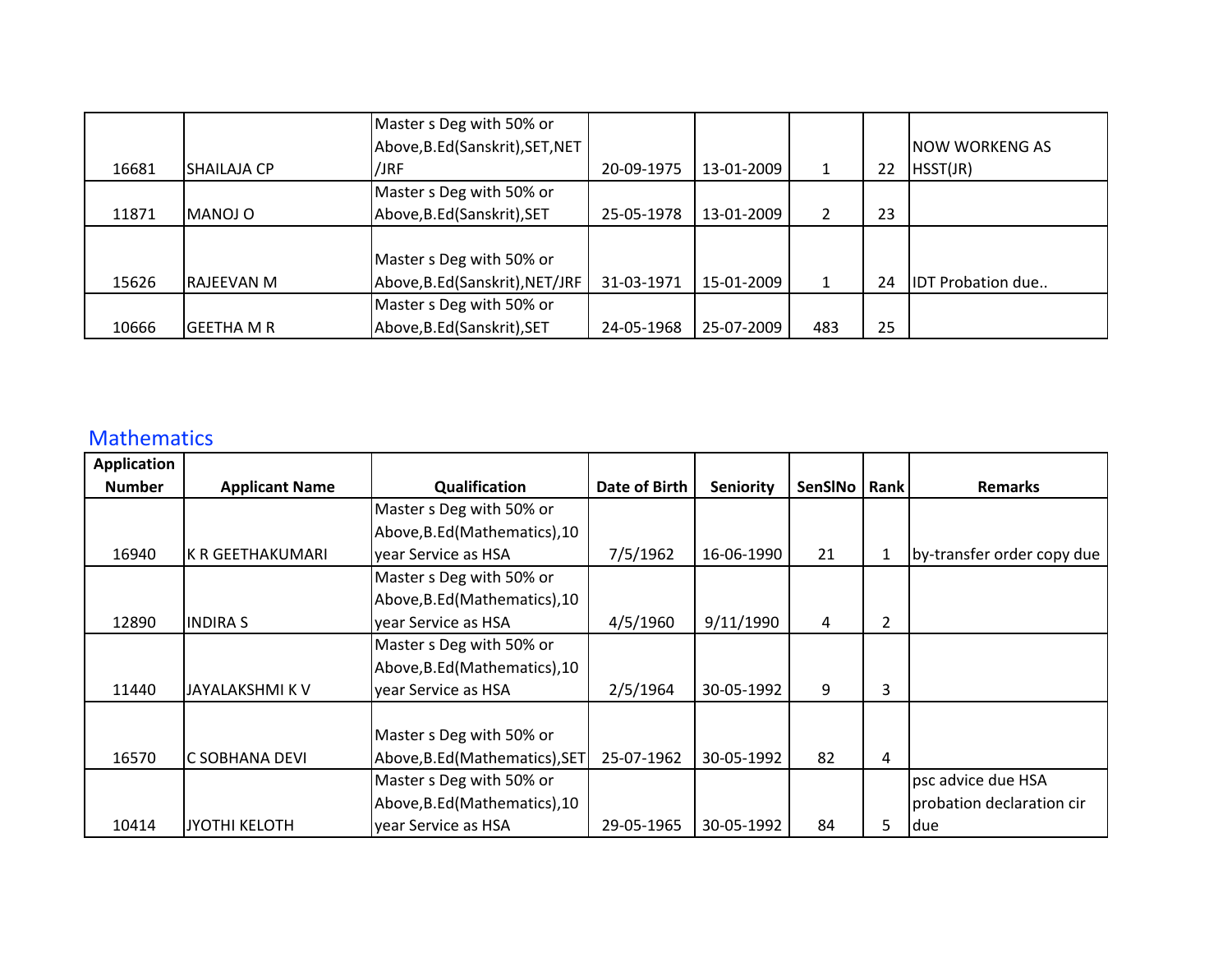|       |                           | Master s Deg with 50% or       |            |            |              |                |  |
|-------|---------------------------|--------------------------------|------------|------------|--------------|----------------|--|
|       |                           | Above, B.Ed (Mathematics), 10  |            |            |              |                |  |
| 11496 | <b>RAJANI M</b>           | year Service as HSA            | 17-12-1962 | 30-05-1992 | 87           | 6              |  |
|       |                           |                                |            |            |              |                |  |
|       |                           | Master s Deg with 50% or       |            |            |              |                |  |
| 13769 | <b>GIRIJAVALLY PV</b>     | Above, B.Ed (Mathematics), SET | 1/6/1962   | 30-05-1992 | 101          | $\overline{7}$ |  |
|       |                           | Master s Deg with 50% or       |            |            |              |                |  |
|       |                           | Above, B.Ed (Mathematics), 10  |            |            |              |                |  |
| 11895 | <b>GEETHAPK</b>           | year Service as HSA            | 15-05-1964 | 30-05-1992 | 107          | 8              |  |
|       |                           | Master s Deg with 50% or       |            |            |              |                |  |
|       |                           | Above, B.Ed (Mathematics), 10  |            |            |              |                |  |
| 16993 | <b>PUSHKALA V</b>         | year Service as HSA            | 5/1/1964   | 3/6/1992   | 27           | 9              |  |
|       |                           | Master s Deg with 50% or       |            |            |              |                |  |
|       |                           | Above, B.Ed (Mathematics), 10  |            |            |              |                |  |
| 12964 | <b>JAYARAJ R</b>          | year Service as HSA            | 31-07-1961 | 3/6/1992   | 68           | 10             |  |
|       |                           | Master s Deg with 50% or       |            |            |              |                |  |
|       |                           | Above, B.Ed (Mathematics), 10  |            |            |              |                |  |
| 16016 | <b>USHAES</b>             | year Service as HSA            | 28-05-1965 | 26-06-1992 | 5            | 11             |  |
|       |                           |                                |            |            |              |                |  |
|       |                           | Master s Deg with 50% or       |            |            |              |                |  |
| 11221 | <b>MOHANAN CHAMANDY</b>   | Above, B.Ed (Mathematics), SET | 15-06-1963 | 26-06-1992 | 10           | 12             |  |
|       |                           | Master s Deg with 50% or       |            |            |              |                |  |
|       |                           | Above, B.Ed (Mathematics), 10  |            |            |              |                |  |
| 16141 | ABDUL AZEEZ P K           | year Service as HSA            | 21-05-1965 | 15-07-1992 | 3            | 13             |  |
|       |                           | Master s Deg with 50% or       |            |            |              |                |  |
|       |                           | Above, B.Ed (Mathematics), 10  |            |            |              |                |  |
| 17713 | <b>SUJANA KONYPORIYAN</b> | year Service as HSA            | 10/4/1962  | 23-09-1992 | 190          | 14             |  |
|       |                           | Master s Deg with 50% or       |            |            |              |                |  |
|       |                           | Above, B.Ed (Mathematics), 10  |            |            |              |                |  |
| 14087 | <b>HEMALATHAKK</b>        | year Service as HSA            | 26-07-1963 | 30-11-1992 | $\mathbf{1}$ | 15             |  |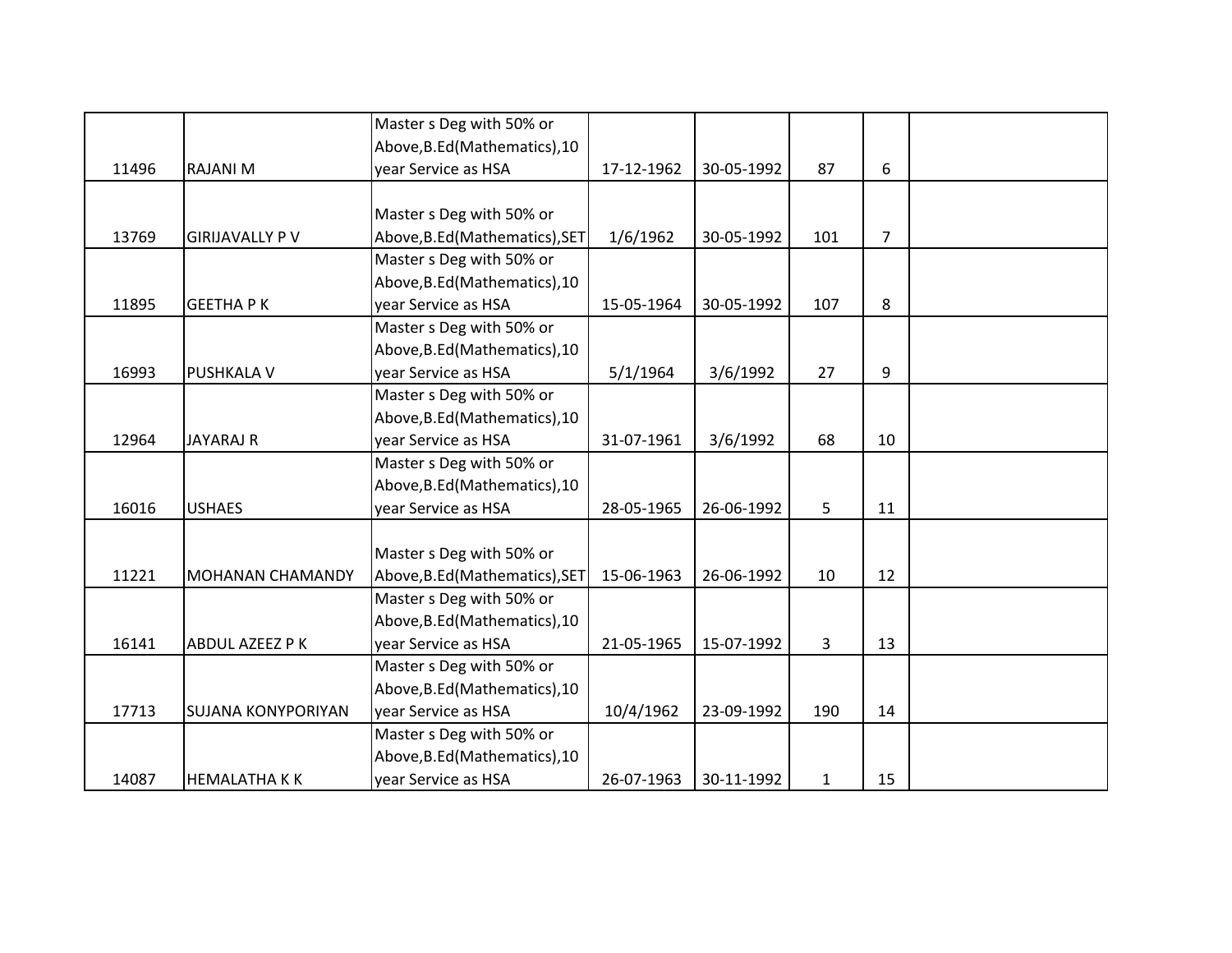|       | VIJAYALAKSHMI         | Master s Deg with 50% or       |            |            |              |    |  |
|-------|-----------------------|--------------------------------|------------|------------|--------------|----|--|
| 14841 | PALAKUZHA             | Above, B.Ed (Mathematics), SET | 5/4/1964   | 30-11-1992 | 3            | 16 |  |
|       |                       |                                |            |            |              |    |  |
|       |                       | Master s Deg with 50% or       |            |            |              |    |  |
| 15008 | <b>SUBHASH M V</b>    | Above, B.Ed (Mathematics), SET | 30-07-1961 | 15-03-1993 | 23           | 17 |  |
|       |                       | Master s Deg with 50% or       |            |            |              |    |  |
|       |                       | Above, B.Ed (Mathematics), 10  |            |            |              |    |  |
| 10642 | P D RAGHU PRASAD      | year Service as HSA            | 25-05-1964 | 15-04-1993 | $\mathbf{1}$ | 18 |  |
|       |                       |                                |            |            |              |    |  |
|       |                       | Master s Deg with 50% or       |            |            |              |    |  |
|       |                       | Above, B.Ed (Mathematics), SET |            |            |              |    |  |
| 10311 | RAJALEKSHMI AMMA K    | ,10 year Service as HSA        | 30-05-1965 | 15-04-1993 | 13           | 19 |  |
|       |                       |                                |            |            |              |    |  |
|       |                       | Master s Deg with 50% or       |            |            |              |    |  |
| 10928 | TP UDAYAKUMARI        | Above, B.Ed (Mathematics), SET | 18-05-1966 | 15-04-1993 | 15           | 20 |  |
|       |                       | Master s Deg with 50% or       |            |            |              |    |  |
|       |                       | Above, B.Ed (Mathematics), 10  |            |            |              |    |  |
| 14683 | <b>MARYMMA THOMAS</b> | year Service as HSA            | 28-05-1965 | 15-04-1993 | 29           | 21 |  |
|       |                       |                                |            |            |              |    |  |
|       |                       | Master s Deg with 50% or       |            |            |              |    |  |
|       |                       | Above, B.Ed (Mathematics), SET |            |            |              |    |  |
| 15157 | <b>KUMARIJC</b>       | ,10 year Service as HSA        | 23-02-1963 | 15-04-1993 | 36           | 22 |  |
|       |                       |                                |            |            |              |    |  |
|       |                       | Master s Deg with 50% or       |            |            |              |    |  |
|       |                       | Above, B.Ed (Mathematics), SET |            |            |              |    |  |
| 10277 | <b>THOMAS MATHEWS</b> | ,10 year Service as HSA        | 27-05-1964 | 15-04-1993 | 37           | 23 |  |
|       |                       | Master s Deg with 50% or       |            |            |              |    |  |
|       |                       | Above, B.Ed (Mathematics), 10  |            |            |              |    |  |
| 15599 | <b>SHEELA T</b>       | year Service as HSA            | 17-06-1961 | 4/5/1993   | 14           | 24 |  |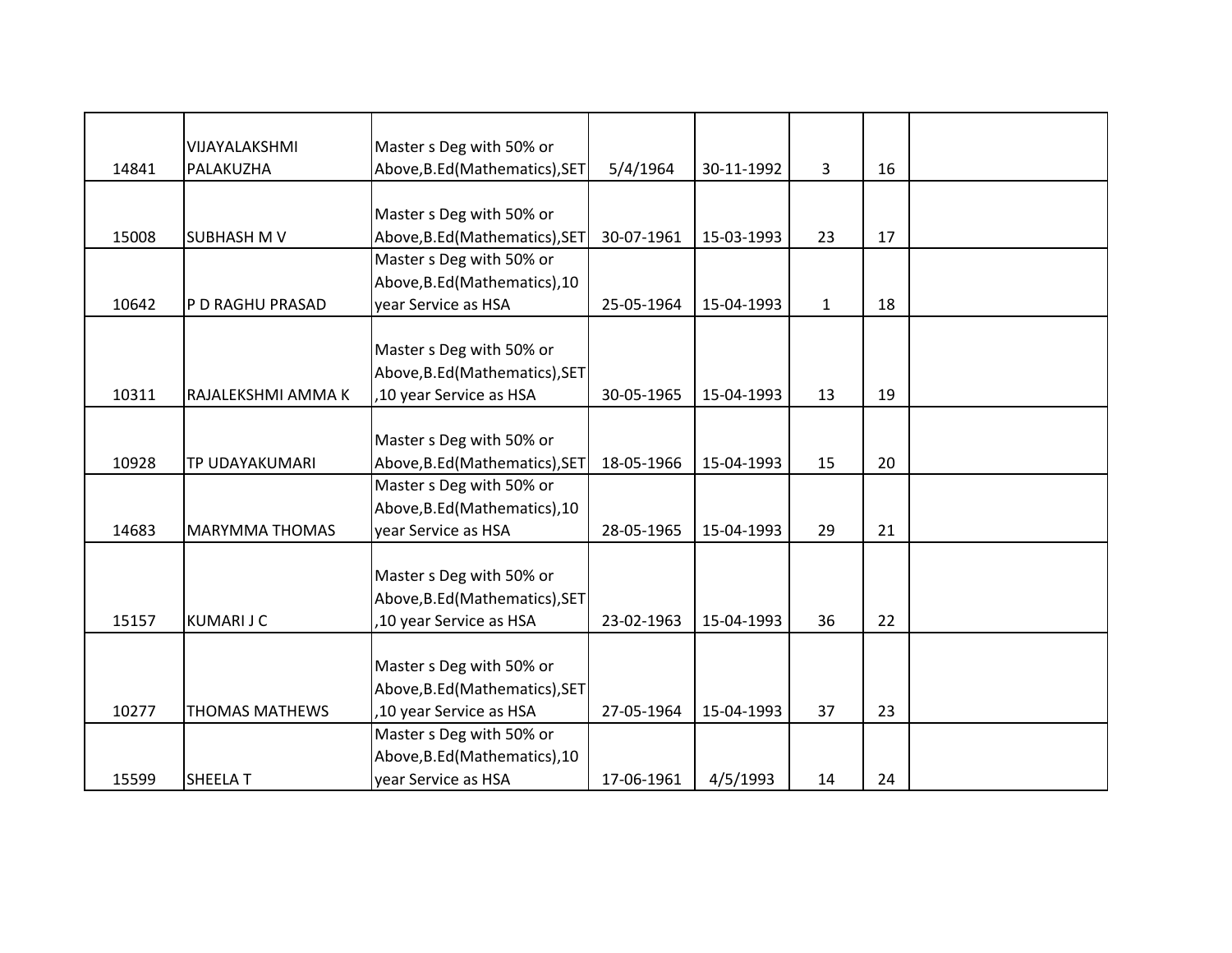|       |                           | Master s Deg with 50% or       |            |            |                |    |  |
|-------|---------------------------|--------------------------------|------------|------------|----------------|----|--|
|       |                           | Above, B.Ed (Mathematics), 10  |            |            |                |    |  |
| 11624 | KOCHURANI WILLIAM         | year Service as HSA            | 6/10/1965  | 15-05-1993 | 14             | 25 |  |
|       |                           |                                |            |            |                |    |  |
|       |                           | Master s Deg with 50% or       |            |            |                |    |  |
|       |                           | Above, B.Ed (Mathematics), SET |            |            |                |    |  |
| 10445 | A J SEBASTIAN             | ,10 year Service as HSA        | 20-11-1962 | 13-07-1993 | $\mathbf{1}$   | 26 |  |
|       |                           |                                |            |            |                |    |  |
|       |                           | Master s Deg with 50% or       |            |            |                |    |  |
| 11997 | K J MURALEEDHARAN         | Above, B.Ed (Mathematics), SET | 27-12-1962 | 17-07-1993 | $\overline{2}$ | 27 |  |
|       |                           | Master s Deg with 50% or       |            |            |                |    |  |
|       |                           | Above, B.Ed (Mathematics), 10  |            |            |                |    |  |
| 10135 | PHILSYMOLE K ANTONY       | year Service as HSA            | 25-05-1965 | 22-07-1993 | 10             | 28 |  |
|       |                           |                                |            |            |                |    |  |
|       |                           | Master s Deg with 50% or       |            |            |                |    |  |
| 17546 | JEEJINIZA S T             | Above, B.Ed (Mathematics), SET | 30-05-1965 | 22-07-1993 | 16             | 29 |  |
|       |                           |                                |            |            |                |    |  |
|       |                           | Master s Deg with 50% or       |            |            |                |    |  |
|       |                           | Above, B.Ed (Mathematics), SET |            |            |                |    |  |
| 13735 | <b>GEETHAR</b>            | ,10 year Service as HSA        | 12/5/1965  | 2/8/1993   | 6              | 30 |  |
|       |                           |                                |            |            |                |    |  |
|       | V CHANDRASEKHARA          | Master s Deg with 50% or       |            |            |                |    |  |
| 17868 | PILLAI                    | Above, B.Ed (Mathematics), SET | 12/7/1962  | 20-09-1993 | 9              | 31 |  |
|       |                           | Master s Deg with 50% or       |            |            |                |    |  |
|       |                           | Above, B.Ed (Mathematics), 10  |            |            |                |    |  |
| 10190 | <b>AMBIKA MABEL TC</b>    | year Service as HSA            | 25-05-1965 | 20-09-1993 | 16             | 32 |  |
|       |                           | Master s Deg with 50% or       |            |            |                |    |  |
|       |                           | Above, B.Ed (Mathematics), 10  |            |            |                |    |  |
| 10592 | <b>BINDUP</b>             | year Service as HSA            | 1/6/1964   | 20-09-1993 | 36             | 33 |  |
|       |                           | Master s Deg with 50% or       |            |            |                |    |  |
|       |                           | Above, B.Ed (Mathematics), 10  |            |            |                |    |  |
| 11108 | <b>SUNITHA KUMARI P P</b> | year Service as HSA            | 19-04-1966 | 20-09-1993 | 38             | 34 |  |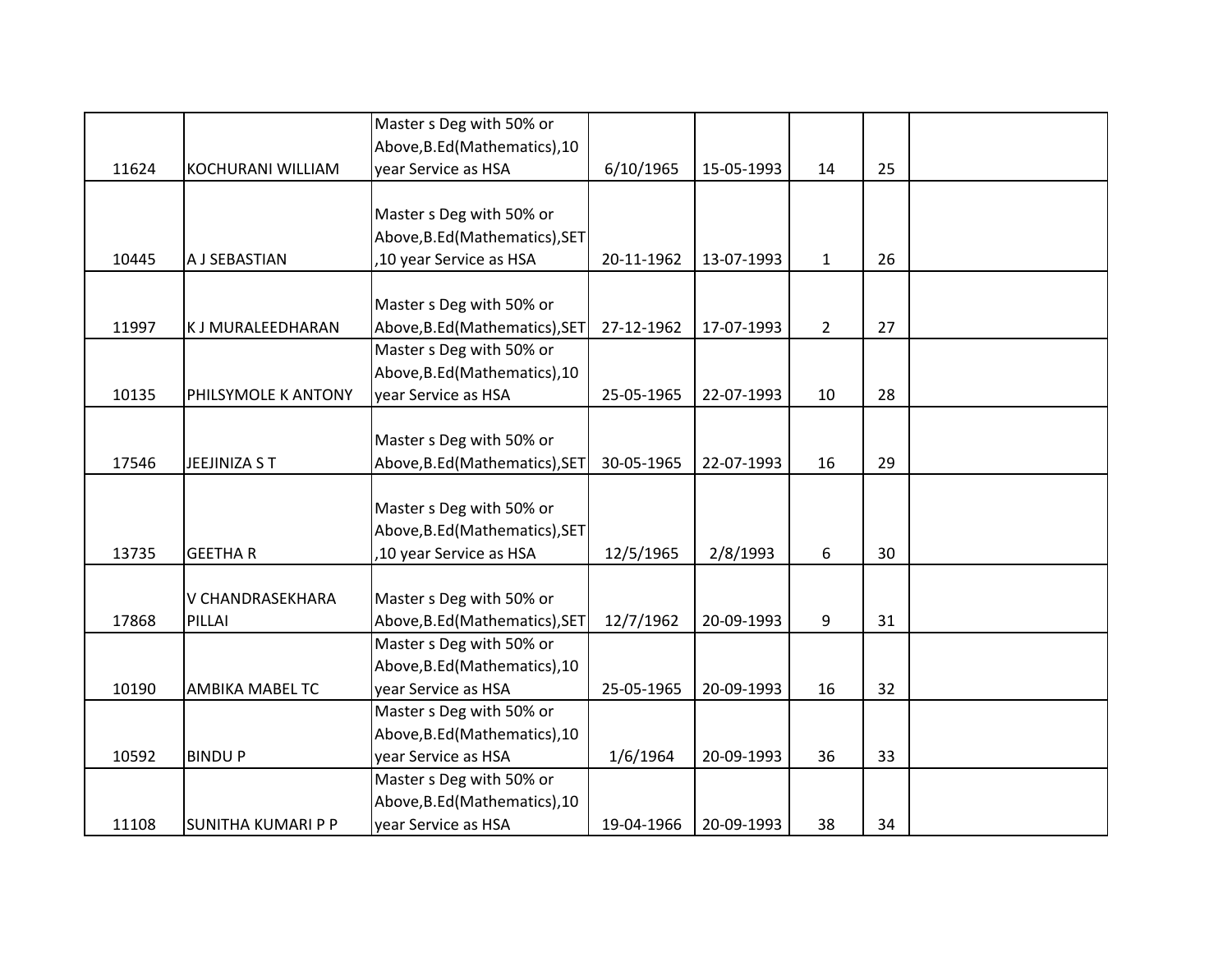|       |                       | Master s Deg with 50% or       |            |            |    |    |                                  |
|-------|-----------------------|--------------------------------|------------|------------|----|----|----------------------------------|
|       |                       | Above, B.Ed (Mathematics), SET |            |            |    |    |                                  |
| 10342 | <b>KALA B K</b>       | ,10 year Service as HSA        | 31-05-1965 | 20-09-1993 | 53 | 35 |                                  |
|       |                       |                                |            |            |    |    |                                  |
|       |                       | Master s Deg with 50% or       |            |            |    |    |                                  |
| 16199 | LEELA O               | Above, B.Ed (Mathematics), SET | 4/5/1966   | 20-09-1993 | 55 | 36 |                                  |
|       |                       | Master s Deg with 50% or       |            |            |    |    |                                  |
|       |                       | Above, B.Ed (Mathematics), 10  |            |            |    |    |                                  |
| 15461 | MURALEEDHARAN S       | year Service as HSA            | 25-05-1964 | 20-09-1993 | 60 | 37 |                                  |
|       |                       |                                |            |            |    |    |                                  |
|       |                       | Master s Deg with 50% or       |            |            |    |    |                                  |
|       |                       | Above, B.Ed (Mathematics), SET |            |            |    |    |                                  |
| 11867 | REETHA RANI BV        | ,10 year Service as HSA        | 28-05-1964 | 20-09-1993 | 68 | 38 |                                  |
|       |                       | Master s Deg with 50% or       |            |            |    |    |                                  |
|       |                       | Above, B.Ed (Mathematics), 10  |            |            |    |    |                                  |
| 11110 | <b>VALSALA P</b>      | year Service as HSA            | 21-04-1965 | 20-09-1993 | 72 | 39 |                                  |
|       |                       | Master s Deg with 50% or       |            |            |    |    |                                  |
|       |                       | Above, B.Ed (Mathematics), 10  |            |            |    |    | <b>HSA Probation declaration</b> |
| 11218 | PREETHANR             | year Service as HSA            | 6/5/1964   | 23-09-1993 | 6  | 40 | order copy due                   |
|       |                       | Master s Deg with 50% or       |            |            |    |    |                                  |
|       |                       | Above, B.Ed (Mathematics), 10  |            |            |    |    |                                  |
| 10082 | <b>LEENA M</b>        | year Service as HSA            | 25-05-1966 | 23-09-1993 | 8  | 41 |                                  |
|       |                       | Master s Deg with 50% or       |            |            |    |    |                                  |
|       |                       | Above, B.Ed (Mathematics), 10  |            |            |    |    |                                  |
| 17912 | <b>SREEKUMAR S</b>    | year Service as HSA            | 29-03-1959 | 23-09-1993 | 31 | 42 |                                  |
|       |                       |                                |            |            |    |    |                                  |
|       |                       | Master s Deg with 50% or       |            |            |    |    |                                  |
| 13973 | SAILAJA DEVI S        | Above, B.Ed (Mathematics), SET | 8/5/1959   | 23-09-1993 | 39 | 43 |                                  |
|       |                       | Master s Deg with 50% or       |            |            |    |    |                                  |
|       |                       | Above, B.Ed (Mathematics), 10  |            |            |    |    |                                  |
| 12693 | <b>S MURALIDHARAN</b> | year Service as HSA            | 29-04-1965 | 23-09-1993 | 49 | 44 |                                  |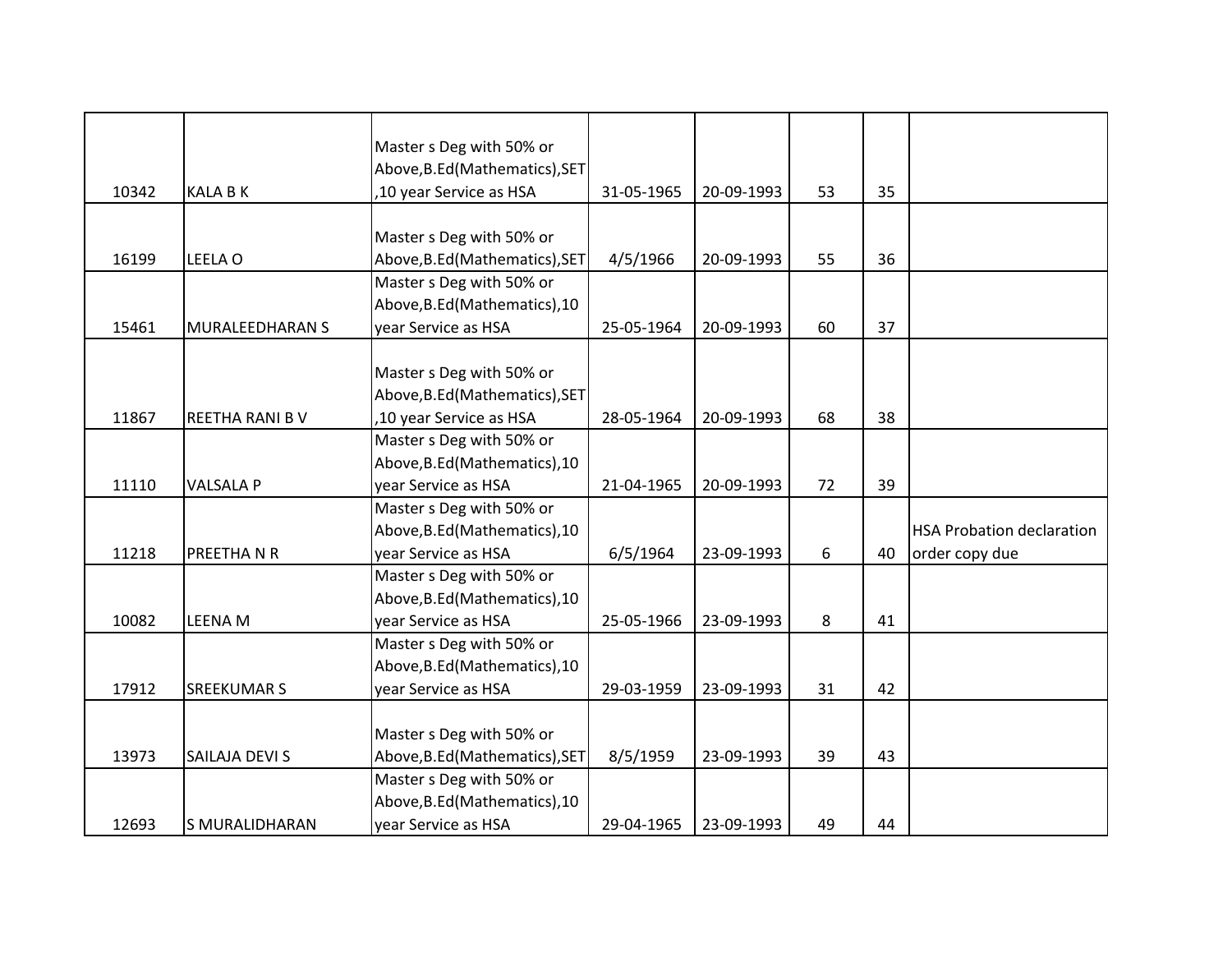|       |                        | Master s Deg with 50% or       |            |            |              |    |                       |
|-------|------------------------|--------------------------------|------------|------------|--------------|----|-----------------------|
|       |                        | Above, B.Ed (Mathematics), 10  |            |            |              |    |                       |
| 11310 | <b>JESSLETRANI G V</b> | year Service as HSA            | 1/3/1966   | 23-09-1993 | 58           | 45 |                       |
|       |                        | Master s Deg with 50% or       |            |            |              |    |                       |
|       |                        | Above, B.Ed (Mathematics), 10  |            |            |              |    |                       |
| 13297 | <b>INDIRA AMMAK</b>    | year Service as HSA            | 28-04-1965 | 23-09-1993 | 65           | 46 |                       |
|       |                        |                                |            |            |              |    |                       |
|       |                        | Master s Deg with 50% or       |            |            |              |    |                       |
| 14885 | K E BABY SATHI         | Above, B.Ed (Mathematics), SET | 31-07-1963 | 23-09-1993 | 69           | 47 |                       |
|       |                        | Master s Deg with 50% or       |            |            |              |    |                       |
|       | ANITHA KUMARI AMMA     | Above, B.Ed (Mathematics), 10  |            |            |              |    |                       |
| 12802 | R                      | year Service as HSA            | 21-05-1965 | 12/10/1993 | 15           | 48 |                       |
|       |                        | Master s Deg with 50% or       |            |            |              |    |                       |
|       |                        | Above, B.Ed (Mathematics), 10  |            |            |              |    |                       |
| 11628 | <b>SHERLY P</b>        | year Service as HSA            | 20-05-1968 | 12/10/1993 | 16           | 49 |                       |
|       |                        | Master s Deg with 50% or       |            |            |              |    |                       |
|       | SHEELAKUMARI AMMA P    | Above, B.Ed (Mathematics), 10  |            |            |              |    |                       |
| 16921 | R                      | year Service as HSA            | 25-05-1968 | 12/10/1993 | 18           | 50 |                       |
|       |                        | Master s Deg with 50% or       |            |            |              |    |                       |
|       |                        | Above, B.Ed (Mathematics), 10  |            |            |              |    |                       |
| 12121 | SARALA N K             | year Service as HSA            | 1/6/1964   | 12/10/1993 | 91           | 51 |                       |
|       |                        | Master s Deg with 50% or       |            |            |              |    |                       |
|       |                        | Above, B.Ed (Mathematics), 10  |            |            |              |    | PSC advice order copy |
| 12090 | <b>SATHEEDEVI S</b>    | year Service as HSA            | 31-07-1963 | 12/10/1993 | 110          | 52 | due                   |
|       |                        | Master s Deg with 50% or       |            |            |              |    |                       |
|       |                        | Above, B.Ed (Mathematics), 10  |            |            |              |    |                       |
| 15213 | <b>MAYA C</b>          | year Service as HSA            | 31-03-1964 | 12/10/1993 | 3001         | 53 |                       |
|       |                        |                                |            |            |              |    |                       |
|       |                        | Master s Deg with 50% or       |            |            |              |    |                       |
| 10646 | <b>MUMTHAS BHAISK</b>  | Above, B.Ed (Mathematics), SET | 25-05-1964 | 25-11-1993 | $\mathbf{1}$ | 54 |                       |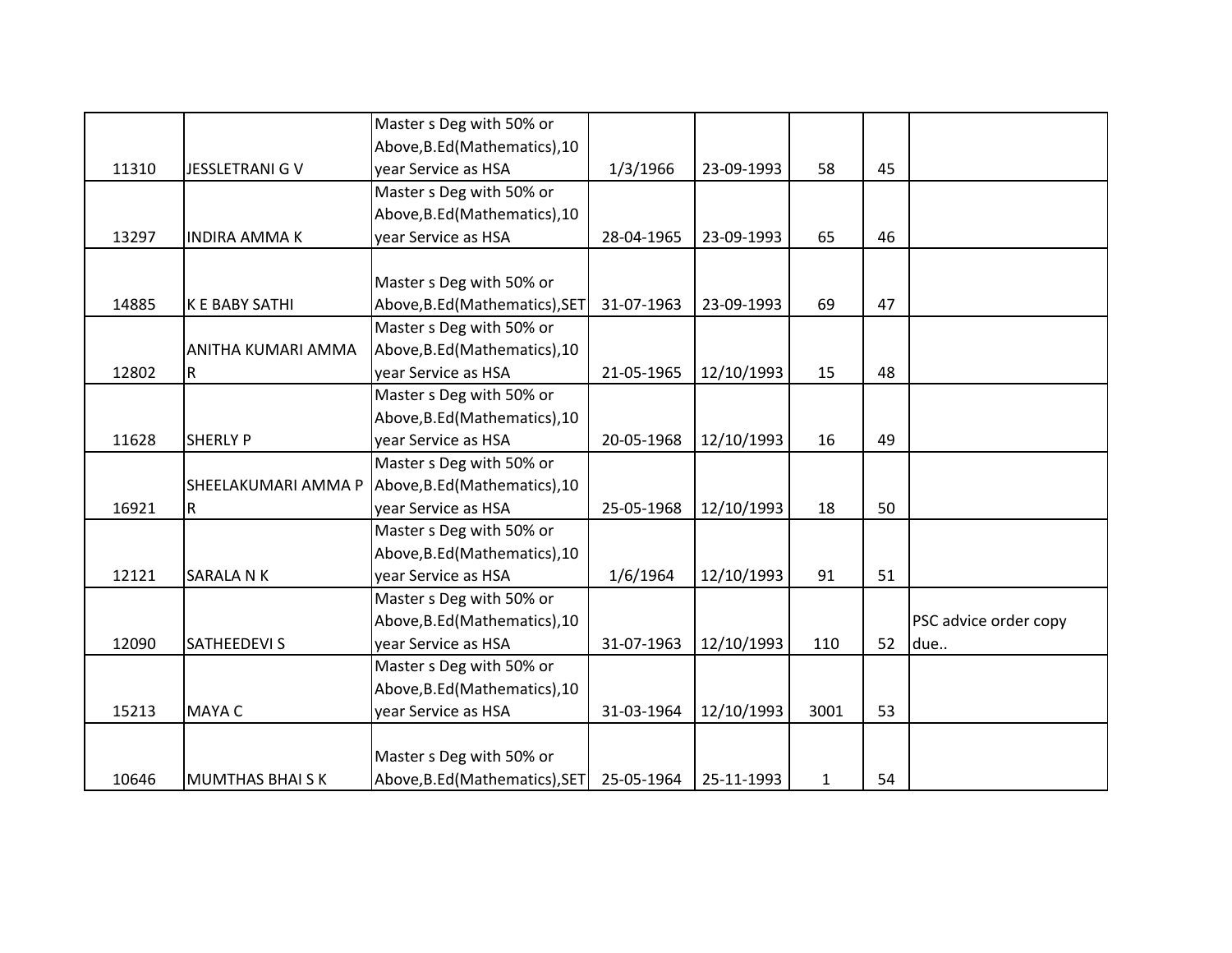|       |                      | Master s Deg with 50% or       |            |            |              |    |                          |
|-------|----------------------|--------------------------------|------------|------------|--------------|----|--------------------------|
|       |                      | Above, B.Ed (Mathematics), 10  |            |            |              |    |                          |
| 10901 | <b>SURESH BABU D</b> | year Service as HSA            | 9/3/1960   | 25-11-1993 | 5            | 55 |                          |
|       |                      |                                |            |            |              |    |                          |
|       |                      | Master s Deg with 50% or       |            |            |              |    |                          |
| 11884 | <b>JOLLY S</b>       | Above, B.Ed (Mathematics), SET | 24-05-1965 | 25-11-1993 | 6            | 56 |                          |
|       |                      |                                |            |            |              |    |                          |
|       |                      | Master s Deg with 50% or       |            |            |              |    |                          |
| 12694 | <b>ABDUL RAHIM K</b> | Above, B.Ed (Mathematics), SET | 30-05-1964 | 25-11-1993 | 9            | 57 |                          |
|       |                      | Master s Deg with 50% or       |            |            |              |    |                          |
|       |                      | Above, B.Ed (Mathematics), 10  |            |            |              |    |                          |
| 13212 | T PRASANNA KUMARY    | year Service as HSA            | 20-04-1965 | 25-11-1993 | 10           | 58 | Bed certificate copy due |
|       |                      |                                |            |            |              |    |                          |
|       |                      | Master s Deg with 50% or       |            |            |              |    |                          |
| 14135 | ANITHA KUMARI M P    | Above, B.Ed (Mathematics), SET | 28-05-1965 | 25-11-1993 | 18           | 59 |                          |
|       |                      | Master s Deg with 50% or       |            |            |              |    |                          |
|       |                      | Above, B.Ed (Mathematics), 10  |            |            |              |    |                          |
| 15605 | <b>VICTORIA K S</b>  | year Service as HSA            | 25-06-1962 | 6/12/1993  | 3            | 60 |                          |
|       |                      |                                |            |            |              |    |                          |
|       |                      | Master s Deg with 50% or       |            |            |              |    |                          |
| 14170 | SUMANGALA DEVI P A   | Above, B.Ed (Mathematics), SET | 31-05-1966 | 16-12-1993 | 5            | 61 |                          |
|       |                      | Master s Deg with 50% or       |            |            |              |    |                          |
|       |                      | Above, B.Ed (Mathematics), 10  |            |            |              |    |                          |
| 14377 | <b>SREEKUMAR B S</b> | year Service as HSA            | 31-05-1960 | 23-12-1993 | $2^{\circ}$  | 62 |                          |
|       |                      | Master s Deg with 50% or       |            |            |              |    |                          |
|       |                      | Above, B.Ed (Mathematics), 10  |            |            |              |    |                          |
| 14472 | <b>JAMEELATH A</b>   | year Service as HSA            | 19-04-1966 | 4/1/1994   | $\mathbf{1}$ | 63 |                          |
|       |                      | Master s Deg with 50% or       |            |            |              |    |                          |
|       |                      | Above, B.Ed (Mathematics), 10  |            |            |              |    |                          |
| 11273 | SISAMMA JOSEPH       | year Service as HSA            | 25-07-1963 | 18-01-1994 | 1            | 64 |                          |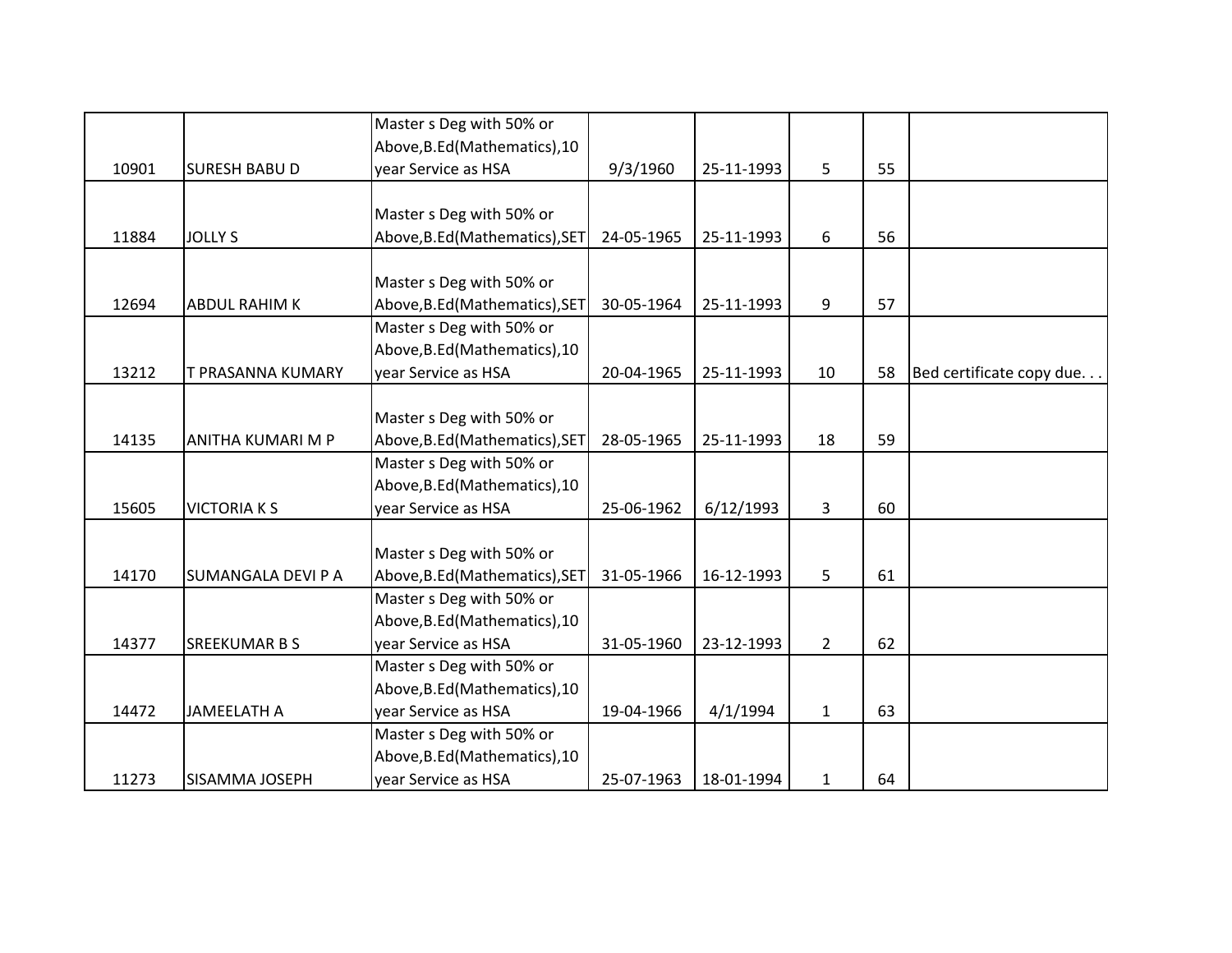|       |                            | Master s Deg with 50% or       |            |            |                |    |  |
|-------|----------------------------|--------------------------------|------------|------------|----------------|----|--|
|       |                            | Above, B.Ed (Mathematics), SET |            |            |                |    |  |
| 16707 | <b>SREELATHAK</b>          | ,10 year Service as HSA        | 22-01-1967 | 30-03-1994 | 6              | 65 |  |
|       |                            | Master s Deg with 50% or       |            |            |                |    |  |
|       |                            | Above, B.Ed (Mathematics), 10  |            |            |                |    |  |
| 13700 | <b>KUMARI S ANITHA</b>     | year Service as HSA            | 28-05-1967 | 12/5/1994  | $\overline{2}$ | 66 |  |
|       |                            | Master s Deg with 50% or       |            |            |                |    |  |
|       |                            | Above, B.Ed (Mathematics), 10  |            |            |                |    |  |
| 17105 | <b>S GIRIJA</b>            | year Service as HSA            | 10/5/1964  | 11/7/1994  | 4              | 67 |  |
|       |                            | Master s Deg with 50% or       |            |            |                |    |  |
|       |                            | Above, B.Ed (Mathematics), 10  |            |            |                |    |  |
| 13141 | SREEKUMAR K P              | year Service as HSA            | 30-05-1962 | 11/7/1994  | 8              | 68 |  |
|       |                            |                                |            |            |                |    |  |
|       |                            | Master s Deg with 50% or       |            |            |                |    |  |
| 10100 | SALIM SHAH A K             | Above, B.Ed (Mathematics), SET | 28-04-1966 | 16-07-1994 | $\mathbf{1}$   | 69 |  |
|       |                            |                                |            |            |                |    |  |
|       |                            | Master s Deg with 50% or       |            |            |                |    |  |
|       |                            | Above, B.Ed (Mathematics), SET |            |            |                |    |  |
| 16429 | <b>NEJIA</b>               | ,10 year Service as HSA        | 31-05-1964 | 16-07-1994 | $2^{\circ}$    | 70 |  |
|       |                            |                                |            |            |                |    |  |
|       |                            | Master s Deg with 50% or       |            |            |                |    |  |
| 10356 | <b>MINIL</b>               | Above, B.Ed (Mathematics), SET | 20-05-1968 | 16-07-1994 | 3              | 71 |  |
|       |                            | Master s Deg with 50% or       |            |            |                |    |  |
|       |                            | Above, B.Ed (Mathematics), 10  |            |            |                |    |  |
| 12839 | <b>SHERLY JOHN ALAPATT</b> | year Service as HSA            | 1/6/1964   | 27-10-1994 | $\overline{7}$ | 72 |  |
|       |                            | Master s Deg with 50% or       |            |            |                |    |  |
|       |                            | Above, B.Ed (Mathematics), 10  |            |            |                |    |  |
| 12751 | <b>SUNANDA S</b>           | year Service as HSA            | 21-12-1963 | 11/11/1994 | $\mathbf{1}$   | 73 |  |
|       |                            | Master s Deg with 50% or       |            |            |                |    |  |
|       |                            | Above, B.Ed (Mathematics), 10  |            |            |                |    |  |
| 15999 | <b>AMBIKAGR</b>            | year Service as HSA            | 31-05-1962 | 11/11/1994 | 4              | 74 |  |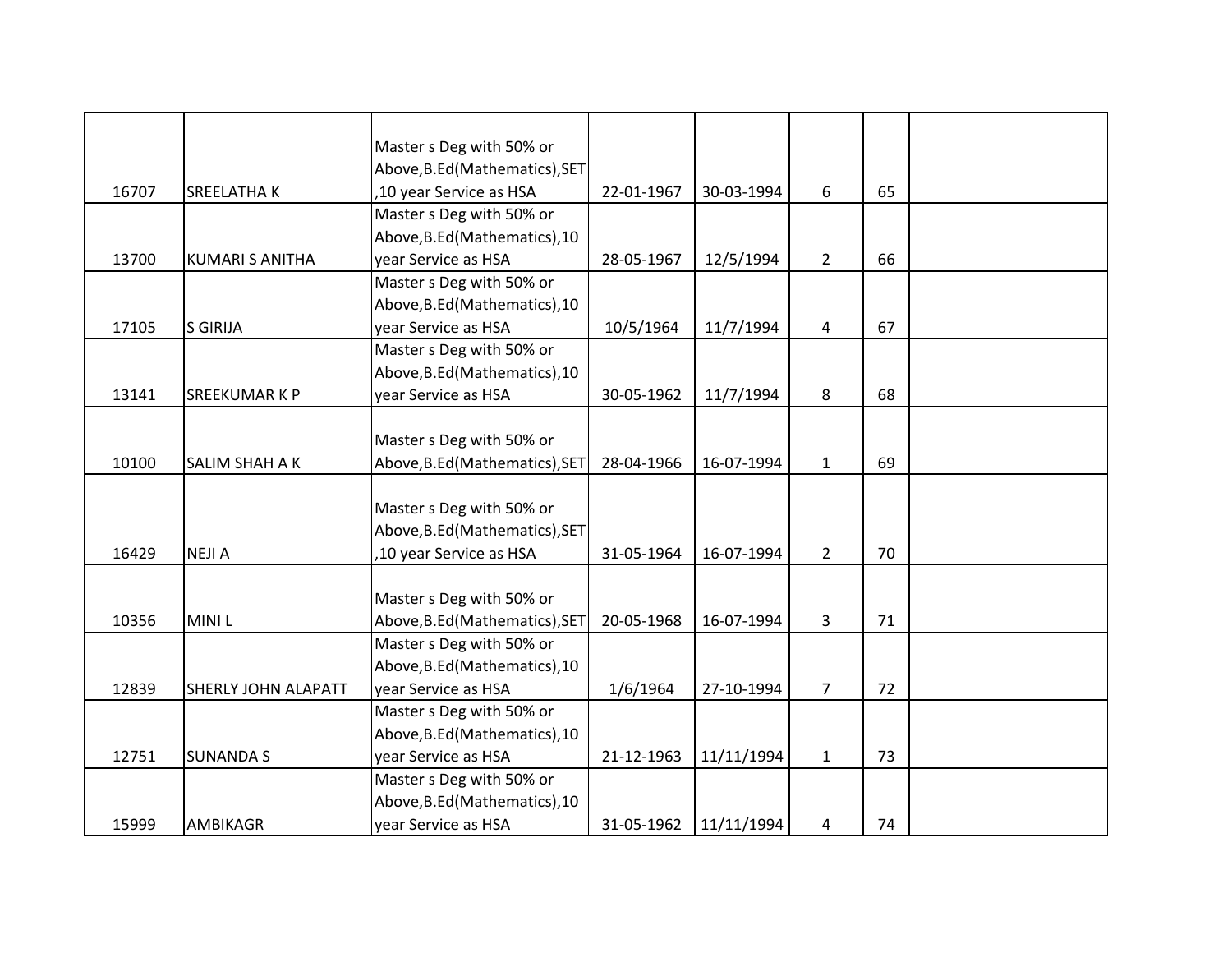|       |                         | Master s Deg with 50% or       |            |            |                |    |  |
|-------|-------------------------|--------------------------------|------------|------------|----------------|----|--|
|       |                         | Above, B.Ed (Mathematics), 10  |            |            |                |    |  |
| 18051 | <b>G S GEETHAKUMARI</b> | year Service as HSA            | 27-05-1964 | 17-11-1994 | 4              | 75 |  |
|       |                         | Master s Deg with 50% or       |            |            |                |    |  |
|       |                         | Above, B.Ed (Mathematics), 10  |            |            |                |    |  |
| 10410 | VIJAYALEKSHMI P         | year Service as HSA            | 30-05-1966 | 23-11-1994 | 3              | 76 |  |
|       |                         | Master s Deg with 50% or       |            |            |                |    |  |
|       |                         | Above, B.Ed (Mathematics), 10  |            |            |                |    |  |
| 12540 | <b>JAYNTHY DEVI BC</b>  | year Service as HSA            | 25-07-1962 | 15-12-1994 | 5              | 77 |  |
|       |                         | Master s Deg with 50% or       |            |            |                |    |  |
|       |                         | Above, B.Ed (Mathematics), 10  |            |            |                |    |  |
| 14795 | <b>VIMALA C R</b>       | year Service as HSA            | 27-05-1964 | 15-12-1994 | 14             | 78 |  |
|       |                         | Master s Deg with 50% or       |            |            |                |    |  |
|       |                         | Above, B.Ed (Mathematics), 10  |            |            |                |    |  |
| 11781 | <b>SURYA KUMARY S</b>   | year Service as HSA            | 30-07-1963 | 9/1/1995   | $\mathbf{1}$   | 79 |  |
|       |                         |                                |            |            |                |    |  |
|       |                         | Master s Deg with 50% or       |            |            |                |    |  |
| 14713 | <b>ROSE DAVIS T</b>     | Above, B.Ed (Mathematics), SET | 31-05-1964 | 18-01-1995 | 3              | 80 |  |
|       |                         | Master s Deg with 50% or       |            |            |                |    |  |
|       |                         | Above, B.Ed (Mathematics), 10  |            |            |                |    |  |
| 13328 | SHEELA V R              | year Service as HSA            | 16-05-1963 | 13-03-1995 | 102            | 81 |  |
|       |                         | Master s Deg with 50% or       |            |            |                |    |  |
|       |                         | Above, B.Ed (Mathematics), 10  |            |            |                |    |  |
| 14843 | <b>ALICE M F</b>        | year Service as HSA            | 22-05-1960 | 2/6/1995   | $\overline{7}$ | 82 |  |
|       |                         | Master s Deg with 50% or       |            |            |                |    |  |
|       |                         | Above, B.Ed (Mathematics), 10  |            |            |                |    |  |
| 10736 | <b>SUSAN KOSHY</b>      | year Service as HSA            | 5/2/1965   | 7/6/1995   | 3              | 83 |  |
|       |                         |                                |            |            |                |    |  |
|       |                         | Master s Deg with 50% or       |            |            |                |    |  |
| 10305 | ROSAMMA MANI            | Above, B.Ed (Mathematics), SET | 4/10/1963  | 23-06-1995 | 13             | 84 |  |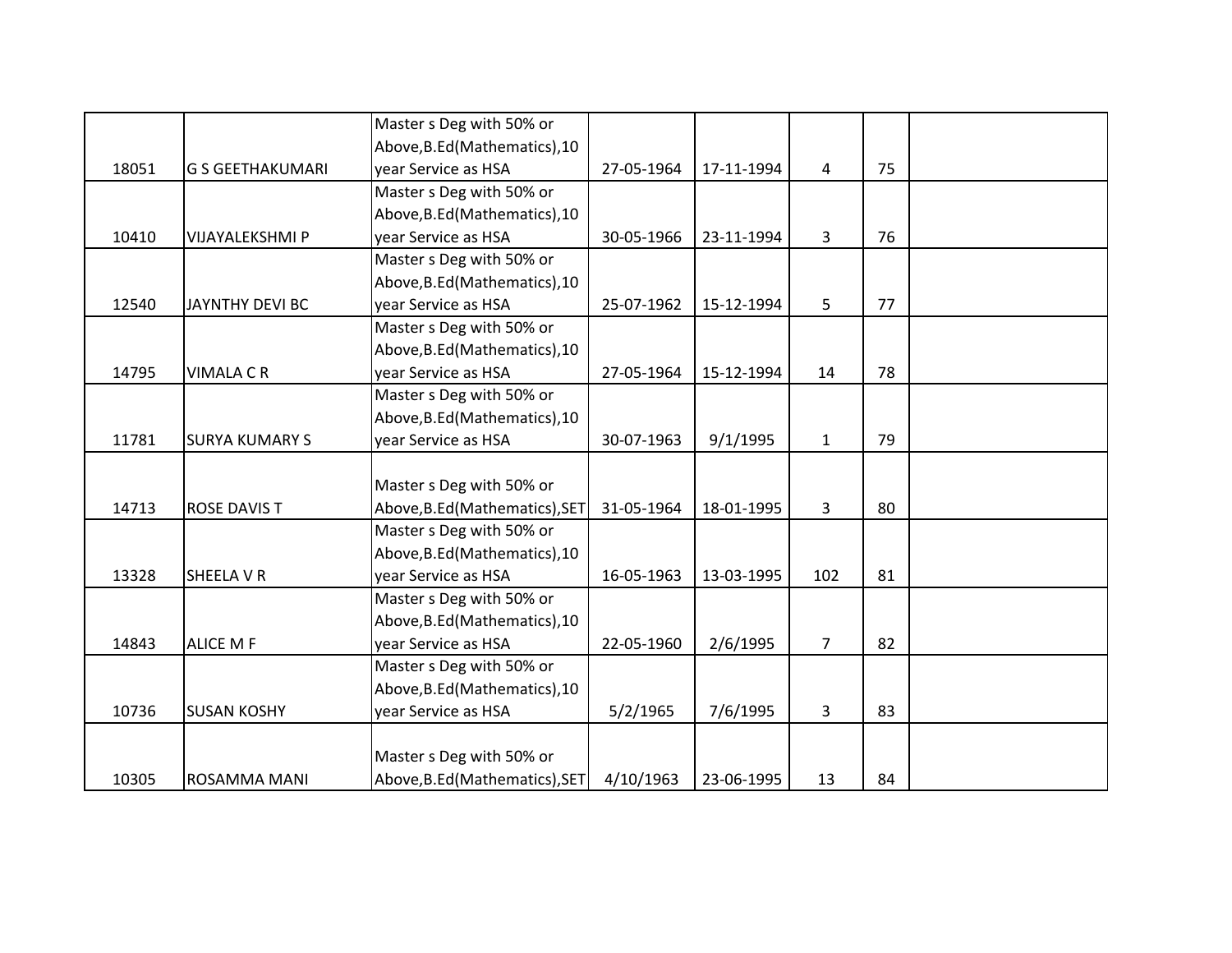|       |                        | Master s Deg with 50% or       |            |            |                |    |                           |
|-------|------------------------|--------------------------------|------------|------------|----------------|----|---------------------------|
|       |                        | Above, B.Ed (Mathematics), 10  |            |            |                |    |                           |
| 15565 | <b>MAGI PHILIP</b>     | year Service as HSA            | 1/4/1964   | 27-09-1995 | $\mathbf{1}$   | 85 |                           |
|       |                        |                                |            |            |                |    |                           |
|       |                        | Master s Deg with 50% or       |            |            |                |    |                           |
| 10322 | <b>MADHAVA SARMA E</b> | Above, B.Ed (Mathematics), SET | 28-05-1965 | 25-10-1995 | $\mathbf{1}$   | 86 | sevice cir copy not clear |
|       |                        |                                |            |            |                |    |                           |
|       |                        | Master s Deg with 50% or       |            |            |                |    |                           |
| 15379 | <b>SUNITHAP</b>        | Above, B.Ed (Mathematics), SET | 25-05-1967 | 9/1/1996   | $2^{\circ}$    | 87 |                           |
|       |                        | Master s Deg with 50% or       |            |            |                |    |                           |
|       |                        | Above, B.Ed (Mathematics), 10  |            |            |                |    |                           |
| 14567 | <b>NOWSHAD H</b>       | year Service as HSA            | 15-07-1963 | 9/1/1996   | 6              | 88 |                           |
|       |                        | Master s Deg with 50% or       |            |            |                |    |                           |
|       |                        | Above, B.Ed (Mathematics), 10  |            |            |                |    |                           |
| 16220 | <b>CELIN JOSEPH A</b>  | year Service as HSA            | 30-05-1965 | 4/5/1996   | 5              | 89 |                           |
|       |                        | Master s Deg with 50% or       |            |            |                |    |                           |
|       |                        | Above, B.Ed (Mathematics), 10  |            |            |                |    |                           |
| 15336 | <b>SUBHA LAKSHMY O</b> | year Service as HSA            | 7/5/1966   | 4/5/1996   | 6              | 90 |                           |
|       |                        | Master s Deg with 50% or       |            |            |                |    |                           |
|       |                        | Above, B.Ed (Mathematics), 10  |            |            |                |    |                           |
| 12264 | R B LEENAKUMARY        | year Service as HSA            | 31-05-1966 | 4/5/1996   | $\overline{7}$ | 91 |                           |
|       |                        | Master s Deg with 50% or       |            |            |                |    |                           |
|       |                        | Above, B.Ed (Mathematics), 10  |            |            |                |    |                           |
| 18425 | <b>BRIJET EL</b>       | year Service as HSA            | 31-05-1967 | 17-07-1996 | $\overline{7}$ | 92 |                           |
|       |                        |                                |            |            |                |    |                           |
|       |                        | Master s Deg with 50% or       |            |            |                |    |                           |
| 10578 | <b>ANITHA V V</b>      | Above, B.Ed (Mathematics), SET | 11/4/1965  | 17-07-1996 | 9              | 93 |                           |
|       |                        | Master s Deg with 50% or       |            |            |                |    |                           |
|       |                        | Above, B.Ed (Mathematics), 10  |            |            |                |    | PSC advice order copy     |
| 15156 | <b>MINIA</b>           | year Service as HSA            | 24-05-1967 | 17-07-1996 | 111            | 94 | due                       |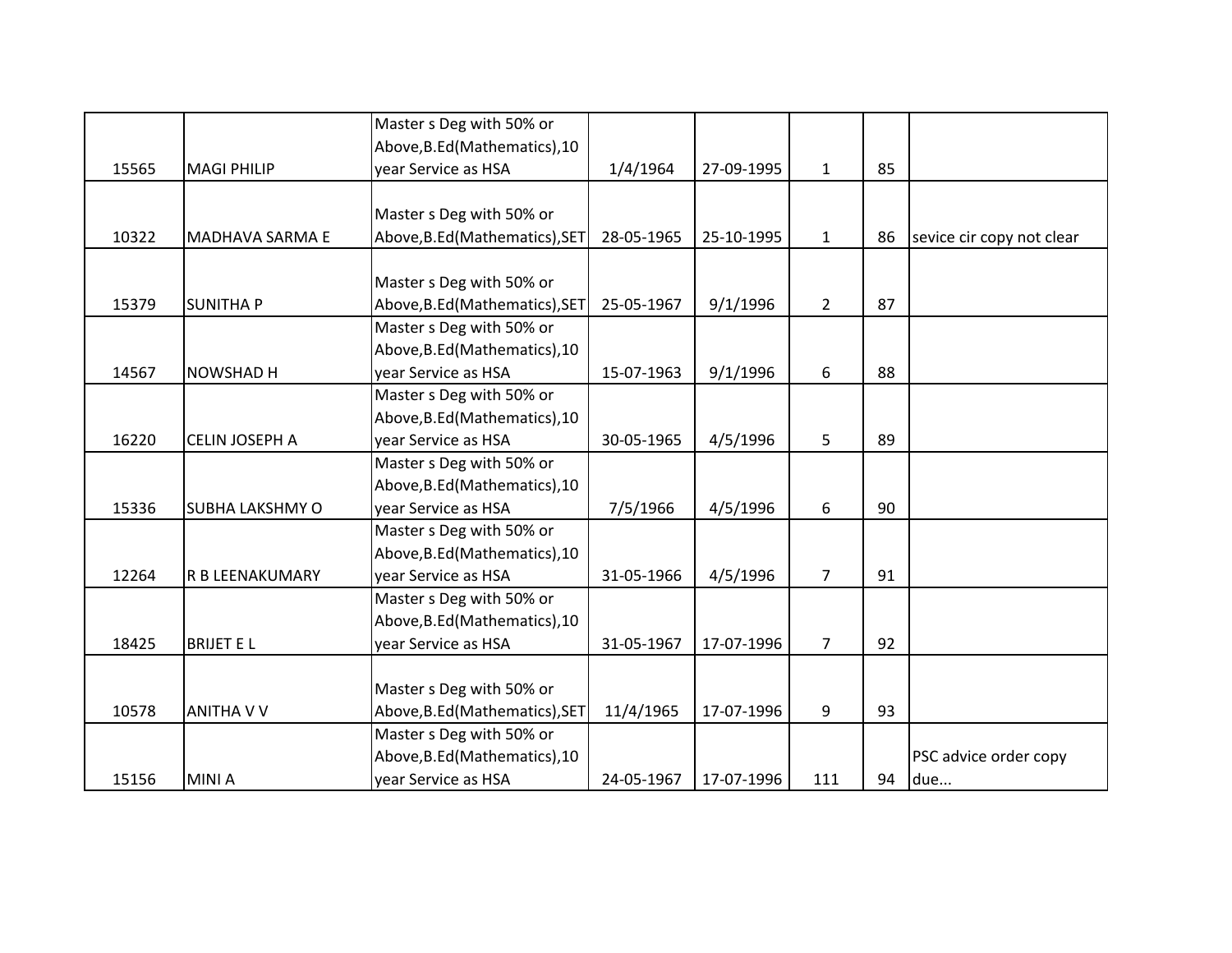|       |                      | Master s Deg with 50% or       |            |            |    |     |  |
|-------|----------------------|--------------------------------|------------|------------|----|-----|--|
|       |                      | Above, B.Ed (Mathematics), SET |            |            |    |     |  |
| 15154 | <b>TERESA JOEBOY</b> | ,10 year Service as HSA        | 6/2/1966   | 27-01-1997 | 10 | 95  |  |
|       |                      |                                |            |            |    |     |  |
|       |                      | Master s Deg with 50% or       |            |            |    |     |  |
|       |                      | Above, B.Ed (Mathematics), SET |            |            |    |     |  |
| 10453 | <b>JOSE O</b>        | ,10 year Service as HSA        | 31-05-1965 | 27-01-1997 | 13 | 96  |  |
|       |                      | Master s Deg with 50% or       |            |            |    |     |  |
|       |                      | Above, B.Ed (Mathematics), 10  |            |            |    |     |  |
| 13079 | <b>SHERLY T S</b>    | year Service as HSA            | 14-04-1969 | 27-01-1997 | 17 | 97  |  |
|       |                      |                                |            |            |    |     |  |
|       |                      | Master s Deg with 50% or       |            |            |    |     |  |
|       |                      | Above, B.Ed (Mathematics), SET |            |            |    |     |  |
| 12658 | <b>BINDUS</b>        | ,10 year Service as HSA        | 25-05-1971 | 27-01-1997 | 22 | 98  |  |
|       |                      |                                |            |            |    |     |  |
|       |                      | Master s Deg with 50% or       |            |            |    |     |  |
|       |                      | Above, B.Ed (Mathematics), SET |            |            |    |     |  |
| 12573 | <b>RENI MARY</b>     | ,10 year Service as HSA        | 25-05-1967 | 27-01-1997 | 23 | 99  |  |
|       |                      |                                |            |            |    |     |  |
|       |                      | Master s Deg with 50% or       |            |            |    |     |  |
| 10961 | <b>NIRMALA A K</b>   | Above, B.Ed (Mathematics), SET | 31-05-1968 | 27-01-1997 | 26 | 100 |  |
|       |                      | Master s Deg with 50% or       |            |            |    |     |  |
|       |                      | Above, B.Ed (Mathematics), 10  |            |            |    |     |  |
| 12303 | <b>GEETHANA</b>      | year Service as HSA            | 10/5/1967  | 27-01-1997 | 28 | 101 |  |
|       |                      | Master s Deg with 50% or       |            |            |    |     |  |
|       |                      | Above, B.Ed (Mathematics), 10  |            |            |    |     |  |
| 13822 | SOBHA C              | year Service as HSA            | 14-12-1967 | 27-01-1997 | 32 | 102 |  |
|       |                      |                                |            |            |    |     |  |
|       |                      | Master s Deg with 50% or       |            |            |    |     |  |
| 17000 | <b>JOLLYPAULC</b>    | Above, B.Ed (Mathematics), SET | 22-05-1963 | 27-01-1997 | 34 | 103 |  |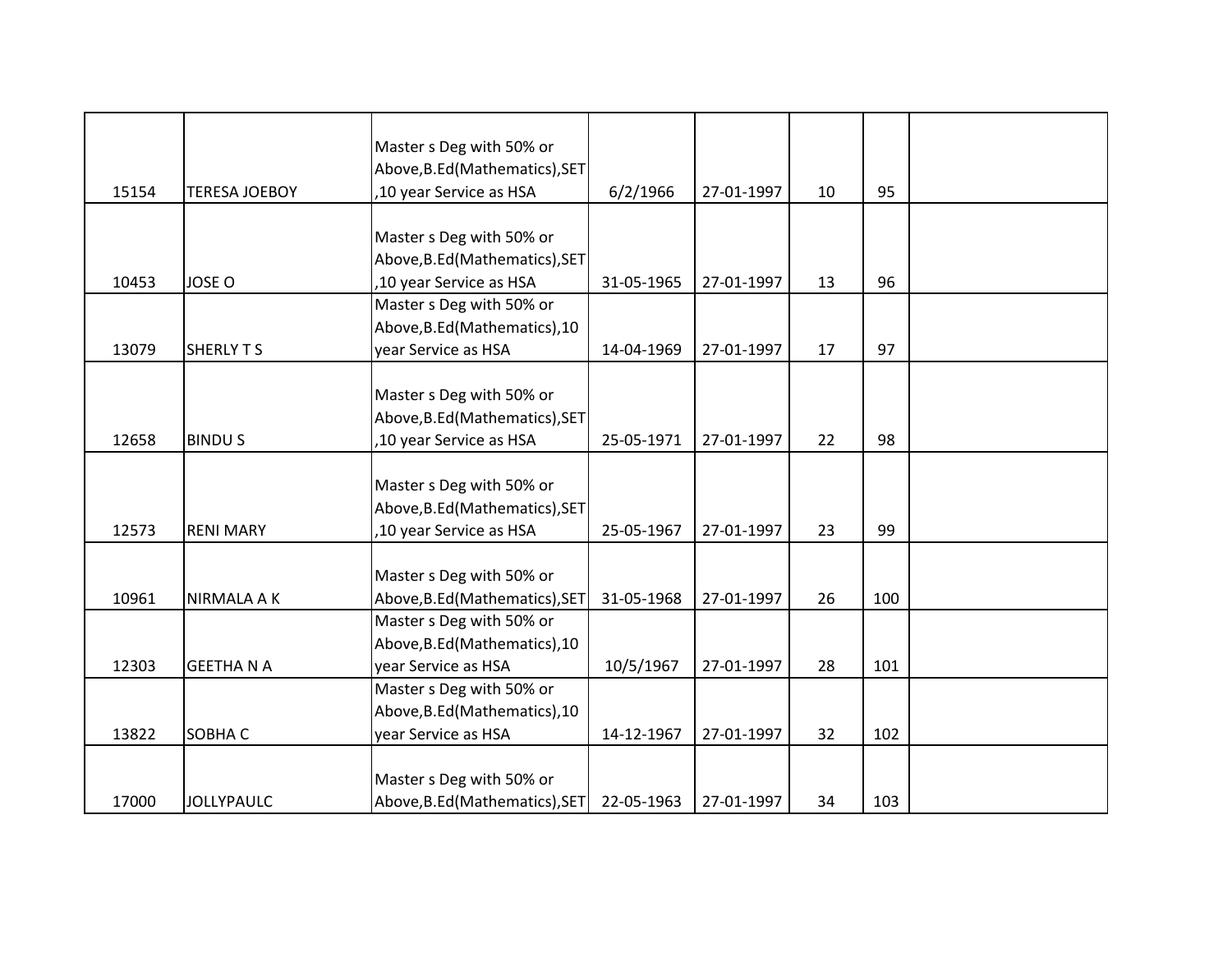|       |                         | Master s Deg with 50% or       |            |            |    |     |  |
|-------|-------------------------|--------------------------------|------------|------------|----|-----|--|
| 13514 | JAYASREE V              | Above, B.Ed (Mathematics), SET | 25-05-1965 | 27-01-1997 | 40 | 104 |  |
|       |                         | Master s Deg with 50% or       |            |            |    |     |  |
|       |                         | Above, B.Ed (Mathematics), 10  |            |            |    |     |  |
| 17600 | <b>SUMATHIK</b>         | year Service as HSA            | 25-04-1967 | 27-01-1997 | 41 | 105 |  |
|       |                         |                                |            |            |    |     |  |
|       |                         | Master s Deg with 50% or       |            |            |    |     |  |
| 13609 | <b>SUSHAMA KUMARI K</b> | Above, B.Ed (Mathematics), SET | 10/1/1965  | 27-01-1997 | 44 | 106 |  |
|       |                         | Master s Deg with 50% or       |            |            |    |     |  |
|       |                         | Above, B.Ed (Mathematics), 10  |            |            |    |     |  |
| 10618 | <b>ZEENA MICHEAL</b>    | year Service as HSA            | 19-04-1966 | 27-01-1997 | 55 | 107 |  |
|       |                         | Master s Deg with 50% or       |            |            |    |     |  |
|       |                         | Above, B.Ed (Mathematics), 10  |            |            |    |     |  |
| 12446 | <b>SUSHAMA S</b>        | year Service as HSA            | 30-05-1968 | 27-01-1997 | 58 | 108 |  |
|       |                         |                                |            |            |    |     |  |
|       |                         | Master s Deg with 50% or       |            |            |    |     |  |
|       |                         | Above, B.Ed (Mathematics), SET |            |            |    |     |  |
| 12422 | <b>SUMAR</b>            | ,10 year Service as HSA        | 28-05-1969 | 27-01-1997 | 61 | 109 |  |
|       |                         | Master s Deg with 50% or       |            |            |    |     |  |
|       |                         | Above, B.Ed (Mathematics), 10  |            |            |    |     |  |
| 11404 | VIJAYALAKSHMI V         | year Service as HSA            | 1/4/1967   | 27-01-1997 | 62 | 110 |  |
|       |                         | Master s Deg with 50% or       |            |            |    |     |  |
|       |                         | Above, B.Ed (Mathematics), 10  |            |            |    |     |  |
| 10990 | RANI ARAVINDAN          | year Service as HSA            | 9/4/1969   | 27-01-1997 | 63 | 111 |  |
|       |                         |                                |            |            |    |     |  |
|       |                         | Master s Deg with 50% or       |            |            |    |     |  |
| 12156 | DAISY M A               | Above, B.Ed (Mathematics), SET | 12/2/1962  | 27-01-1997 | 66 | 112 |  |
|       |                         |                                |            |            |    |     |  |
|       |                         | Master s Deg with 50% or       |            |            |    |     |  |
| 13481 | <b>SINY KT</b>          | Above, B.Ed (Mathematics), SET | 17-05-1968 | 27-01-1997 | 67 | 113 |  |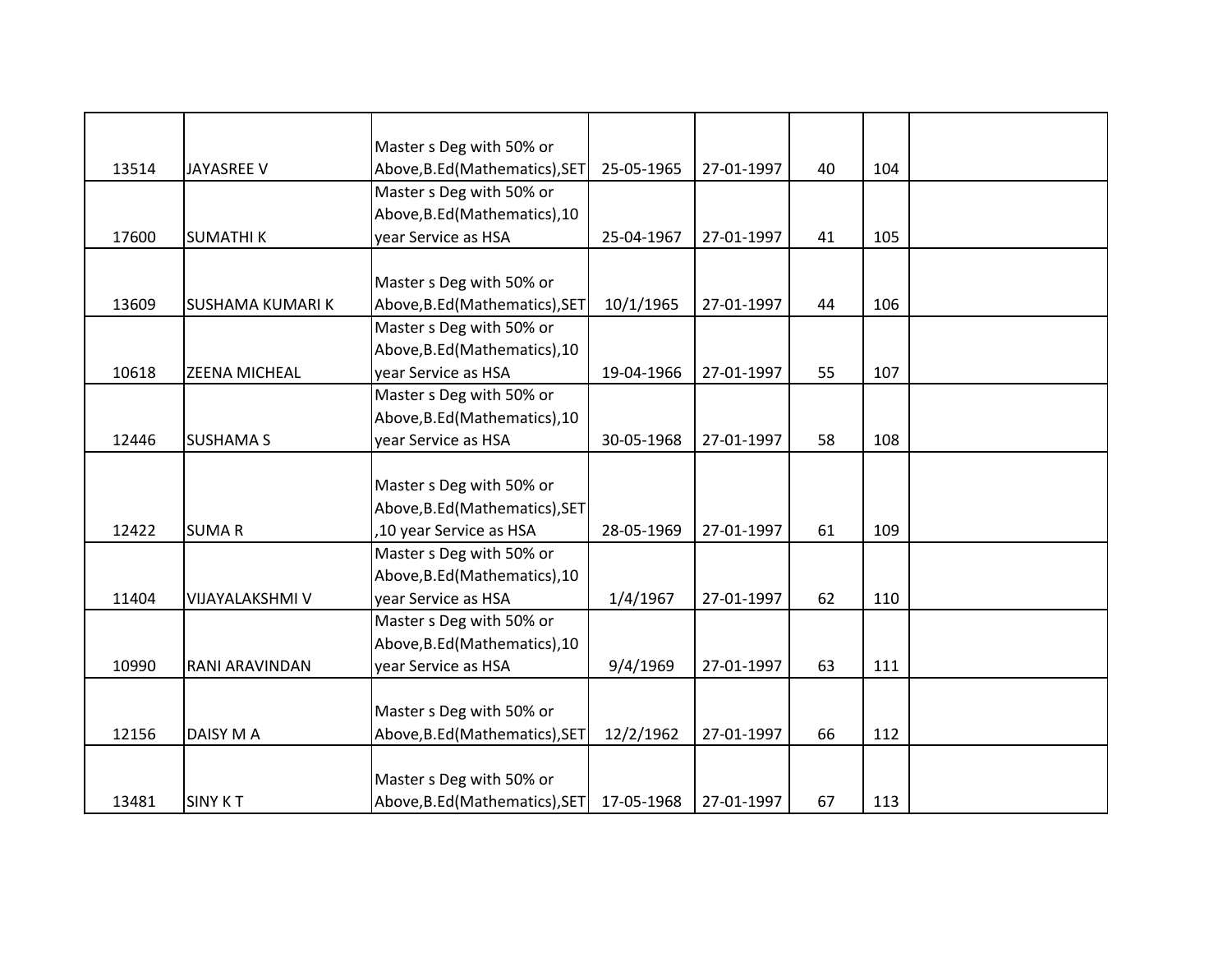|       |                        | Master s Deg with 50% or       |            |            |                |     |                        |
|-------|------------------------|--------------------------------|------------|------------|----------------|-----|------------------------|
|       |                        | Above, B.Ed (Mathematics), 10  |            |            |                |     |                        |
| 14008 | <b>LEKHACV</b>         | year Service as HSA            | 28-05-1961 | 27-01-1997 | 73             | 114 |                        |
|       |                        |                                |            |            |                |     |                        |
|       |                        | Master s Deg with 50% or       |            |            |                |     |                        |
|       |                        | Above, B.Ed (Mathematics), SET |            |            |                |     |                        |
| 10115 | <b>JEYAKALA M</b>      | ,10 year Service as HSA        | 10/5/1967  | 27-01-1997 | 74             | 115 |                        |
|       |                        |                                |            |            |                |     |                        |
|       |                        | Master s Deg with 50% or       |            |            |                |     |                        |
|       |                        | Above, B.Ed (Mathematics), SET |            |            |                |     |                        |
| 13395 | UNNIKRISHNAN NAIR K R  | ,10 year Service as HSA        | 16-04-1965 | 25-02-1997 | $\mathbf{1}$   | 116 |                        |
|       |                        | Master s Deg with 50% or       |            |            |                |     |                        |
|       |                        | Above, B.Ed (Mathematics), 10  |            |            |                |     | probation declaration  |
| 13114 | REMAKUMARI N N         | year Service as HSA            | 15-02-1967 | 25-02-1997 | $\mathbf{1}$   | 117 | order copy due         |
|       |                        | Master s Deg with 50% or       |            |            |                |     |                        |
|       |                        | Above, B.Ed (Mathematics), 10  |            |            |                |     |                        |
| 11562 | <b>ABDUL LATHEEF A</b> | year Service as HSA            | 31-05-1967 | 25-02-1997 | $\mathbf{1}$   | 118 |                        |
|       |                        | Master s Deg with 50% or       |            |            |                |     |                        |
|       |                        | Above, B.Ed (Mathematics), 10  |            |            |                |     |                        |
| 11453 | <b>RAJENDRAN P</b>     | year Service as HSA            | 28-05-1964 | 16-04-1997 | 60             | 119 |                        |
|       |                        | Master s Deg with 50% or       |            |            |                |     |                        |
|       |                        | Above, B.Ed (Mathematics), 10  |            |            |                |     |                        |
| 11852 | <b>MARY PT</b>         | year Service as HSA            | 31-05-1969 | 20-05-1997 | $\overline{2}$ | 120 |                        |
|       |                        |                                |            |            |                |     |                        |
|       |                        | Master s Deg with 50% or       |            |            |                |     |                        |
| 14825 | <b>SUNITHA S A</b>     | Above, B.Ed (Mathematics), SET | 21-04-1970 | 20-05-1997 | 5              | 121 |                        |
|       |                        |                                |            |            |                |     |                        |
|       |                        | Master s Deg with 50% or       |            |            |                |     |                        |
|       |                        | Above, B.Ed (Mathematics), SET |            |            |                |     |                        |
| 13306 | <b>BINDU GOPI</b>      | ,10 year Service as HSA        | 1/6/1969   | 20-05-1997 | 18             |     | 122 PSC order copy due |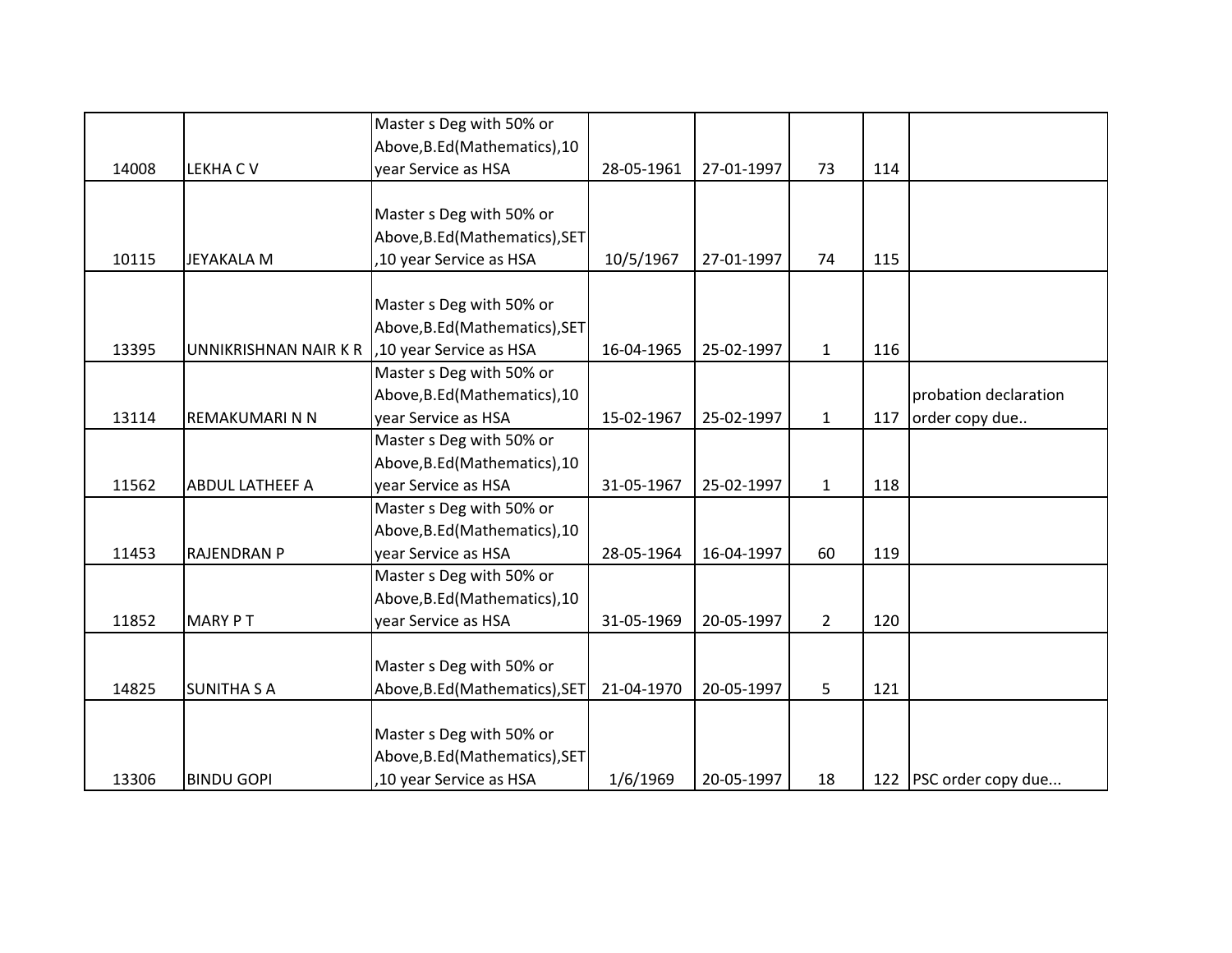|       |                                           | Master s Deg with 50% or                           |            |            |                |     |  |
|-------|-------------------------------------------|----------------------------------------------------|------------|------------|----------------|-----|--|
|       |                                           | Above, B.Ed (Mathematics), 10                      |            |            |                |     |  |
| 15024 | <b>THOMAS MATHEW</b>                      | year Service as HSA                                | 26-05-1966 | 21-05-1997 | $\mathbf{1}$   | 123 |  |
|       |                                           | Master s Deg with 50% or                           |            |            |                |     |  |
|       |                                           | Above, B.Ed (Mathematics), 10                      |            |            |                |     |  |
| 10237 | <b>SHEELAKV</b>                           | year Service as HSA                                | 31-05-1964 | 11/6/1997  | $\overline{2}$ | 124 |  |
|       |                                           |                                                    |            |            |                |     |  |
|       |                                           | Master s Deg with 50% or                           |            |            |                |     |  |
| 11214 |                                           | MURALEEKRISHNAN M N Above, B.Ed (Mathematics), SET | 20-05-1966 | 11/6/1997  | 12             | 125 |  |
|       |                                           | Master s Deg with 50% or                           |            |            |                |     |  |
|       |                                           | Above, B.Ed (Mathematics), 10                      |            |            |                |     |  |
| 14906 | <b>T GEETHA</b>                           | year Service as HSA                                | 1/5/1962   | 11/6/1997  | 18             | 126 |  |
|       |                                           | Master s Deg with 50% or                           |            |            |                |     |  |
|       |                                           | Above, B.Ed (Mathematics), 10                      |            |            |                |     |  |
| 11135 | <b>SHYLAJA N</b>                          | year Service as HSA                                | 27-03-1966 | 5/7/1997   | 49             | 127 |  |
|       |                                           |                                                    |            |            |                |     |  |
|       |                                           | Master s Deg with 50% or                           |            |            |                |     |  |
| 12899 | R UDAYAKUMARI                             | Above, B.Ed (Mathematics), SET                     | 1/6/1964   | 5/7/1997   | 131            | 128 |  |
|       |                                           | Master s Deg with 50% or                           |            |            |                |     |  |
|       |                                           | Above, B.Ed (Mathematics), 10                      |            |            |                |     |  |
| 14061 | <b>REJI VARKEY</b>                        | year Service as HSA                                | 19-05-1969 | 21-07-1997 | 54             | 129 |  |
|       |                                           | Master s Deg with 50% or                           |            |            |                |     |  |
|       |                                           | Above, B.Ed (Mathematics), 10                      |            |            |                |     |  |
| 13443 | <b>GEETHA CK</b>                          | year Service as HSA                                | 29-05-1965 | 23-07-1997 | 30             | 130 |  |
|       |                                           |                                                    |            |            |                |     |  |
|       |                                           | Master s Deg with 50% or                           |            |            |                |     |  |
| 11578 | <b>VASANTHI P M</b>                       | Above, B.Ed (Mathematics), SET                     | 21-04-1965 | 23-07-1997 | 46             | 131 |  |
|       |                                           | Master s Deg with 50% or                           |            |            |                |     |  |
|       |                                           | Above, B.Ed (Mathematics), 10                      |            |            |                |     |  |
| 13530 | PUSHPAVALLI PUTHUSERI vear Service as HSA |                                                    | 15-05-1966 | 23-07-1997 | 52             | 132 |  |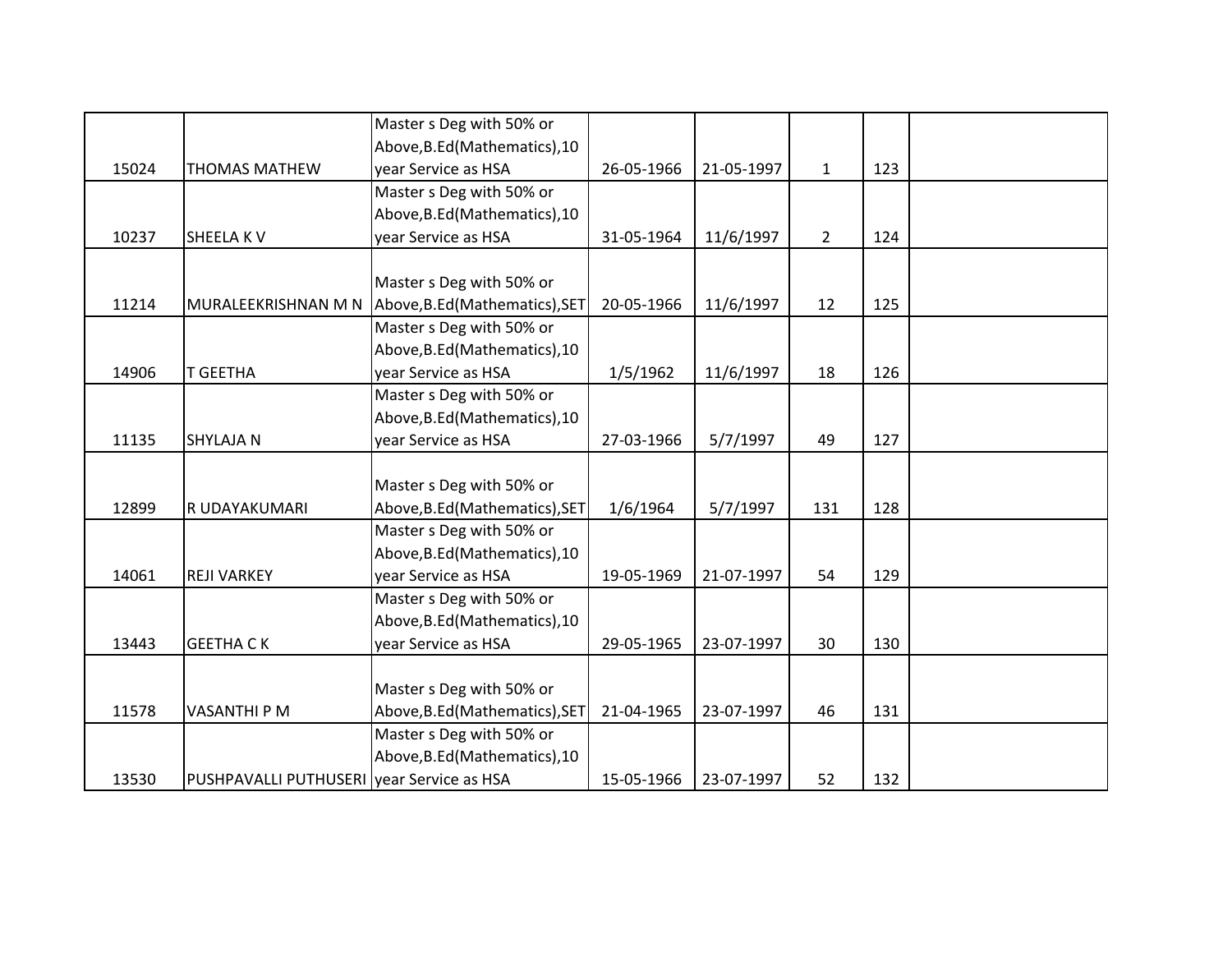|       |                          | Master s Deg with 50% or       |            |            |                |     |  |
|-------|--------------------------|--------------------------------|------------|------------|----------------|-----|--|
| 10580 | SEBASTIAN MATHEW         | Above, B.Ed (Mathematics), SET | 5/12/1966  | 23-07-1997 | 66             | 133 |  |
|       |                          |                                |            |            |                |     |  |
|       |                          | Master s Deg with 50% or       |            |            |                |     |  |
| 15275 | SREELATHA V K            | Above, B.Ed (Mathematics), SET | 23-03-1968 | 23-07-1997 | 68             | 134 |  |
|       |                          | Master s Deg with 50% or       |            |            |                |     |  |
|       |                          | Above, B.Ed (Mathematics), 10  |            |            |                |     |  |
| 16328 | MINI JOSEPH              | year Service as HSA            | 18-01-1964 | 23-07-1997 | 90             | 135 |  |
|       |                          | Master s Deg with 50% or       |            |            |                |     |  |
|       |                          | Above, B.Ed (Mathematics), 10  |            |            |                |     |  |
| 12356 | MAHIJABI K C K           | year Service as HSA            | 29-05-1967 | 28-07-1997 | $\overline{7}$ | 136 |  |
|       |                          | Master s Deg with 50% or       |            |            |                |     |  |
|       |                          | Above, B.Ed (Mathematics), 10  |            |            |                |     |  |
| 14439 | <b>LALITHA SV</b>        | year Service as HSA            | 31-05-1966 | 7/8/1997   | $\overline{2}$ | 137 |  |
|       |                          | Master s Deg with 50% or       |            |            |                |     |  |
|       |                          | Above, B.Ed (Mathematics), 10  |            |            |                |     |  |
| 15142 | <b>RAJASREE B</b>        | year Service as HSA            | 24-02-1967 | 14-08-1997 | 9              | 138 |  |
|       |                          | Master s Deg with 50% or       |            |            |                |     |  |
|       |                          | Above, B.Ed (Mathematics), 10  |            |            |                |     |  |
| 17968 | SHEELAPL                 | year Service as HSA            | 24-11-1957 | 30-08-1997 | 7709           | 139 |  |
|       |                          |                                |            |            |                |     |  |
|       |                          | Master s Deg with 50% or       |            |            |                |     |  |
|       |                          | Above, B.Ed (Mathematics), M.  |            |            |                |     |  |
| 11613 | <b>SREENI R KRISHNAN</b> | Phil, 10 year Service as HSA   | 31-05-1973 | 22-09-1997 | $\mathbf{1}$   | 140 |  |
|       |                          | Master s Deg with 50% or       |            |            |                |     |  |
|       |                          | Above, B.Ed (Mathematics), 10  |            |            |                |     |  |
| 17927 | PRASANNAKUMARI T         | year Service as HSA            | 26-05-1967 | 23-09-1997 | 14229          | 141 |  |
|       |                          | Master s Deg with 50% or       |            |            |                |     |  |
|       |                          | Above, B.Ed (Mathematics), 10  |            |            |                |     |  |
| 14904 | PRASAD P P               | year Service as HSA            | 31-05-1967 | 25-09-1997 | $\mathbf{1}$   | 142 |  |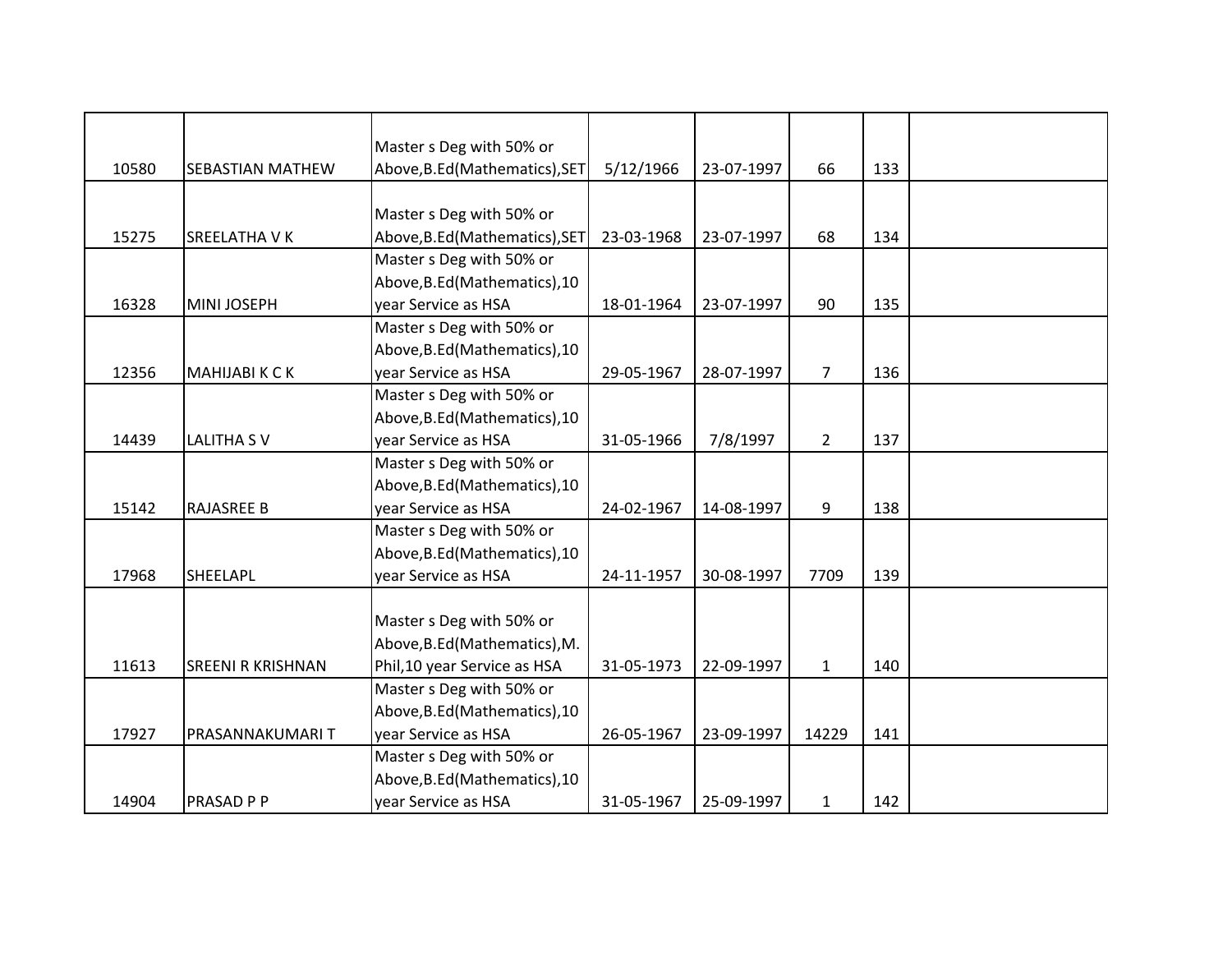|       |                         | Master s Deg with 50% or       |            |            |                |     |  |
|-------|-------------------------|--------------------------------|------------|------------|----------------|-----|--|
| 10665 | <b>SUJITH S</b>         | Above, B.Ed (Mathematics), SET | 24-04-1969 | 25-09-1997 | 4              | 143 |  |
|       |                         | Master s Deg with 50% or       |            |            |                |     |  |
|       |                         | Above, B.Ed (Mathematics), 10  |            |            |                |     |  |
| 17532 | <b>MINI MATHEW</b>      | year Service as HSA            | 29-03-1968 | 15-10-1997 | 9              | 144 |  |
|       |                         | Master s Deg with 50% or       |            |            |                |     |  |
|       |                         | Above, B.Ed (Mathematics), 10  |            |            |                |     |  |
| 15798 | <b>AJAYAKUMAR K</b>     | year Service as HSA            | 4/1/1961   | 10/11/1997 | $\overline{2}$ | 145 |  |
|       |                         | Master s Deg with 50% or       |            |            |                |     |  |
|       |                         | Above, B.Ed (Mathematics), 10  |            |            |                |     |  |
| 14349 | <b>JAYAKALA R</b>       | year Service as HSA            | 6/4/1968   | 31-12-1997 | 21             | 146 |  |
|       |                         | Master s Deg with 50% or       |            |            |                |     |  |
|       |                         | Above, B.Ed (Mathematics), 10  |            |            |                |     |  |
| 15249 | <b>MARY SERAPHIN PS</b> | year Service as HSA            | 31-05-1969 | 31-12-1997 | 21             | 147 |  |
|       |                         | Master s Deg with 50% or       |            |            |                |     |  |
|       |                         | Above, B.Ed (Mathematics), 10  |            |            |                |     |  |
| 11517 | LATHAK                  | year Service as HSA            | 8/7/1963   | 31-12-1997 | 29             | 148 |  |
|       |                         | Master s Deg with 50% or       |            |            |                |     |  |
|       |                         | Above, B.Ed (Mathematics), 10  |            |            |                |     |  |
| 12748 | ASIA M                  | year Service as HSA            | 10/5/1966  | 31-12-1997 | 31             | 149 |  |
|       |                         | Master s Deg with 50% or       |            |            |                |     |  |
|       |                         | Above, B.Ed (Mathematics), 10  |            |            |                |     |  |
| 17990 | <b>SURESH KUMAR V B</b> | year Service as HSA            | 4/6/1962   | 31-12-1997 | 45             | 150 |  |
|       |                         | Master s Deg with 50% or       |            |            |                |     |  |
|       |                         | Above, B.Ed (Mathematics), 10  |            |            |                |     |  |
| 10409 | <b>BABY SAFEENA T M</b> | year Service as HSA            | 30-05-1966 | 31-12-1997 | 48             | 151 |  |
|       |                         |                                |            |            |                |     |  |
|       |                         | Master s Deg with 50% or       |            |            |                |     |  |
|       |                         | Above, B.Ed (Mathematics), SET |            |            |                |     |  |
| 16958 | <b>SHYMALATHA KD</b>    | ,10 year Service as HSA        | 5/3/1969   | 31-12-1997 | 49             | 152 |  |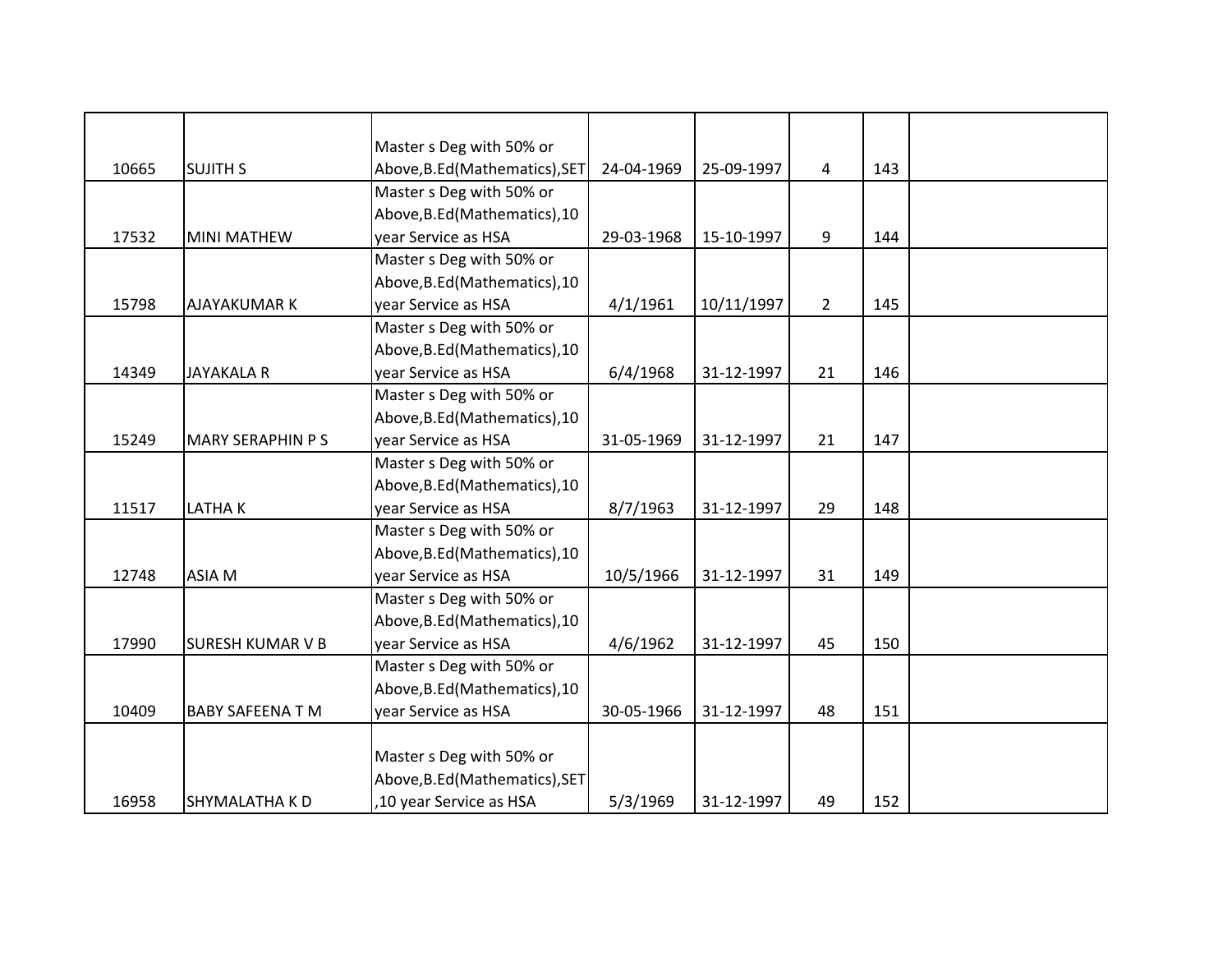|       |                        | Master s Deg with 50% or       |            |            |     |     |                 |
|-------|------------------------|--------------------------------|------------|------------|-----|-----|-----------------|
| 13344 | <b>HAFSA BEEVI I</b>   | Above, B.Ed (Mathematics), SET | 6/4/1967   | 31-12-1997 | 50  | 153 |                 |
|       |                        | Master s Deg with 50% or       |            |            |     |     |                 |
|       |                        | Above, B.Ed (Mathematics), 10  |            |            |     |     |                 |
| 14701 | PRAKASAN T P           | year Service as HSA            | 23-04-1966 | 31-12-1997 | 69  | 154 |                 |
|       |                        | Master s Deg with 50% or       |            |            |     |     |                 |
|       | ZAINEBA KEADEKKAT      | Above, B.Ed (Mathematics), 10  |            |            |     |     |                 |
| 18263 | PALAKKOT               | year Service as HSA            | 25-05-1967 | 31-12-1997 | 77  | 155 |                 |
|       |                        |                                |            |            |     |     |                 |
|       | <b>USHA ELIZABETH</b>  | Master s Deg with 50% or       |            |            |     |     |                 |
| 15829 | VARGHESE               | Above, B.Ed (Mathematics), SET | 4/2/1969   | 31-12-1997 | 84  | 156 |                 |
|       |                        | Master s Deg with 50% or       |            |            |     |     |                 |
|       |                        | Above, B.Ed (Mathematics), 10  |            |            |     |     |                 |
| 10126 | <b>BATHARUNNISA KV</b> | year Service as HSA            | 1/12/1967  | 31-12-1997 | 89  | 157 |                 |
|       |                        |                                |            |            |     |     |                 |
|       |                        | Master s Deg with 50% or       |            |            |     |     |                 |
| 10163 | SHAUKATHALI U          | Above, B.Ed (Mathematics), SET | 10/5/1966  | 31-12-1997 | 93  | 158 | sirvice cir.due |
|       |                        |                                |            |            |     |     |                 |
|       |                        | Master s Deg with 50% or       |            |            |     |     |                 |
|       |                        | Above, B.Ed (Mathematics), SET |            |            |     |     |                 |
| 10495 | <b>ABDUNNASAR P</b>    | ,10 year Service as HSA        | 24-04-1965 | 31-12-1997 | 109 | 159 |                 |
|       |                        |                                |            |            |     |     |                 |
|       |                        | Master s Deg with 50% or       |            |            |     |     |                 |
| 12665 | <b>NIRMALAKP</b>       | Above, B.Ed (Mathematics), SET | 16-01-1969 | 31-12-1997 | 114 | 160 |                 |
|       |                        | Master s Deg with 50% or       |            |            |     |     |                 |
|       |                        | Above, B.Ed (Mathematics), 10  |            |            |     |     |                 |
| 12947 | <b>DELPHY POULOSE</b>  | year Service as HSA            | 15-01-1965 | 31-12-1997 | 118 | 161 |                 |
|       |                        | Master s Deg with 50% or       |            |            |     |     |                 |
|       |                        | Above, B.Ed (Mathematics), 10  |            |            |     |     |                 |
| 10077 | NANDAKUMAR M           | year Service as HSA            | 14-05-1966 | 31-12-1997 | 126 | 162 |                 |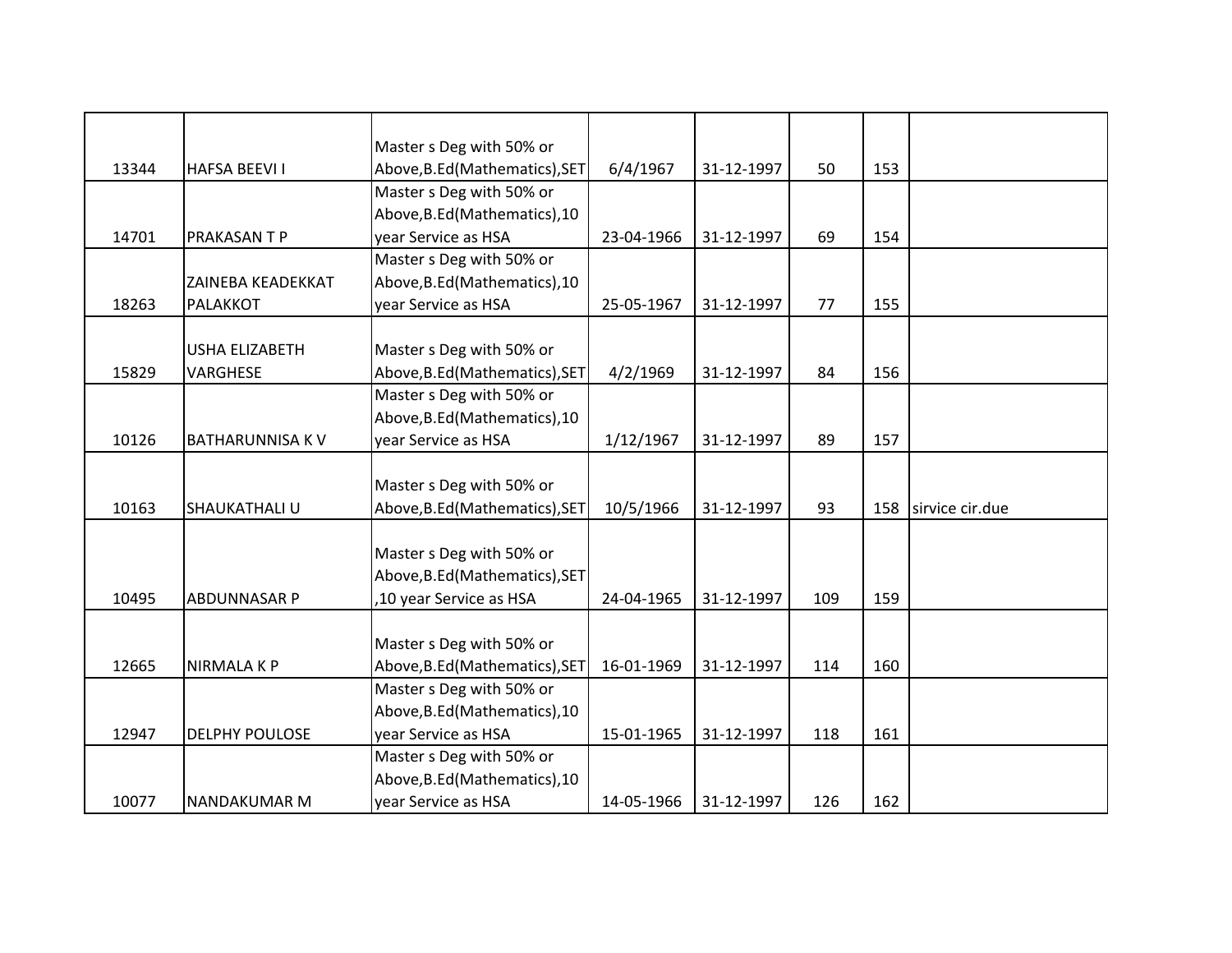|       |                        | Master s Deg with 50% or       |            |            |     |     |  |
|-------|------------------------|--------------------------------|------------|------------|-----|-----|--|
|       |                        | Above, B.Ed (Mathematics), 10  |            |            |     |     |  |
| 15505 | <b>ABDUL JALEEL KP</b> | year Service as HSA            | 1/6/1965   | 31-12-1997 | 129 | 163 |  |
|       |                        | Master s Deg with 50% or       |            |            |     |     |  |
|       |                        | Above, B.Ed (Mathematics), 10  |            |            |     |     |  |
| 14269 | <b>SYAMALA V V</b>     | vear Service as HSA            | 8/3/1968   | 31-12-1997 | 138 | 164 |  |
|       |                        | Master s Deg with 50% or       |            |            |     |     |  |
|       |                        | Above, B.Ed (Mathematics), 10  |            |            |     |     |  |
| 15875 | <b>ALICE GEORGE M</b>  | year Service as HSA            | 30-05-1968 | 31-12-1997 | 144 | 165 |  |
|       |                        | Master s Deg with 50% or       |            |            |     |     |  |
|       |                        | Above, B.Ed (Mathematics), 10  |            |            |     |     |  |
| 12023 | <b>SUNILA MK</b>       | year Service as HSA            | 31-05-1969 | 31-12-1997 | 145 | 166 |  |
|       |                        | Master s Deg with 50% or       |            |            |     |     |  |
|       |                        | Above, B.Ed (Mathematics), 10  |            |            |     |     |  |
| 15535 | VASANTHAKUMARI M       | year Service as HSA            | 30-05-1969 | 31-12-1997 | 164 | 167 |  |
|       |                        | Master s Deg with 50% or       |            |            |     |     |  |
|       |                        | Above, B.Ed (Mathematics), 10  |            |            |     |     |  |
| 10458 | <b>SUJAKUMARY S D</b>  | year Service as HSA            | 6/5/1968   | 31-12-1997 | 176 | 168 |  |
|       |                        | Master s Deg with 50% or       |            |            |     |     |  |
|       |                        | Above, B.Ed (Mathematics), 10  |            |            |     |     |  |
| 14314 | <b>GEETHAKUMARY R</b>  | year Service as HSA            | 14-05-1968 | 31-12-1997 | 178 | 169 |  |
|       |                        | Master s Deg with 50% or       |            |            |     |     |  |
|       |                        | Above, B.Ed (Mathematics), 10  |            |            |     |     |  |
| 10984 | <b>ABDUSSALAM PK</b>   | year Service as HSA            | 15-05-1967 | 31-12-1997 | 179 | 170 |  |
|       |                        |                                |            |            |     |     |  |
|       |                        | Master s Deg with 50% or       |            |            |     |     |  |
| 10518 | <b>SHAJI V M</b>       | Above, B.Ed (Mathematics), SET | 31-05-1969 | 31-12-1997 | 195 | 171 |  |
|       |                        | Master s Deg with 50% or       |            |            |     |     |  |
|       |                        | Above, B.Ed (Mathematics), 10  |            |            |     |     |  |
| 14643 | JYOTHILAKSHMI K P      | year Service as HSA            | 15-05-1971 | 31-12-1997 | 226 | 172 |  |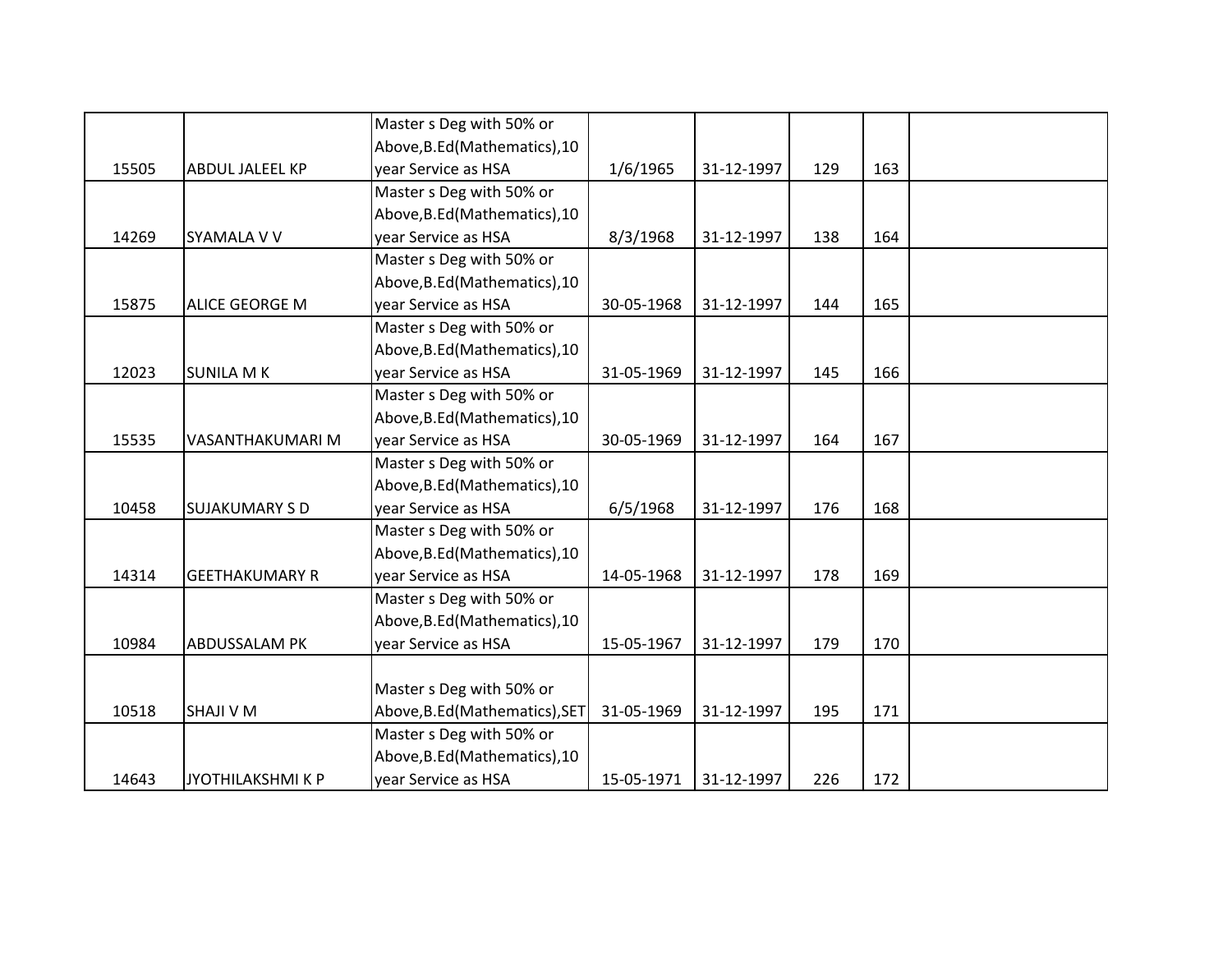|       |                                            | Master s Deg with 50% or       |            |            |                |     |  |
|-------|--------------------------------------------|--------------------------------|------------|------------|----------------|-----|--|
|       |                                            | Above, B.Ed (Mathematics), 10  |            |            |                |     |  |
| 14271 | MUHAMMADALI P P                            | year Service as HSA            | 1/1/1965   | 31-12-1997 | 237            | 173 |  |
|       |                                            | Master s Deg with 50% or       |            |            |                |     |  |
|       |                                            | Above, B.Ed (Mathematics), 10  |            |            |                |     |  |
| 15643 | SAEADATHU L SSUGRA M   year Service as HSA |                                | 29-05-1965 | 31-12-1997 | 249            | 174 |  |
|       |                                            | Master s Deg with 50% or       |            |            |                |     |  |
|       |                                            | Above, B.Ed (Mathematics), 10  |            |            |                |     |  |
| 12169 | SAEADATHU L SSUGRA                         | year Service as HSA            | 29-05-1965 | 31-12-1997 | 249            | 175 |  |
|       |                                            | Master s Deg with 50% or       |            |            |                |     |  |
|       |                                            | Above, B.Ed (Mathematics), 10  |            |            |                |     |  |
| 15441 | <b>GEETHA M</b>                            | year Service as HSA            | 15-07-1961 | 31-12-1997 | 254            | 176 |  |
|       |                                            | Master s Deg with 50% or       |            |            |                |     |  |
|       |                                            | Above, B.Ed (Mathematics), 10  |            |            |                |     |  |
| 15165 | <b>JESSY PERRERA</b>                       | year Service as HSA            | 23-02-1969 | 14-01-1998 | $\overline{2}$ | 177 |  |
|       |                                            |                                |            |            |                |     |  |
|       |                                            | Master s Deg with 50% or       |            |            |                |     |  |
| 18432 | SHEEJA R                                   | Above, B.Ed (Mathematics), SET | 15-05-1967 | 14-01-1998 | 3              | 178 |  |
|       |                                            | Master s Deg with 50% or       |            |            |                |     |  |
|       |                                            | Above, B.Ed (Mathematics), 10  |            |            |                |     |  |
| 16981 | SALEEMA KOTTA                              | year Service as HSA            | 24-05-1966 | 14-01-1998 | 3              | 179 |  |
|       |                                            |                                |            |            |                |     |  |
|       |                                            | Master s Deg with 50% or       |            |            |                |     |  |
| 10348 | <b>BEENA JOHN</b>                          | Above, B.Ed (Mathematics), SET | 25-05-1969 | 14-01-1998 | 18             | 180 |  |
|       |                                            | Master s Deg with 50% or       |            |            |                |     |  |
|       |                                            | Above, B.Ed (Mathematics), 10  |            |            |                |     |  |
| 14303 | LEELAMMA K P                               | year Service as HSA            | 21-03-1968 | 14-01-1998 | 20             | 181 |  |
|       |                                            | Master s Deg with 50% or       |            |            |                |     |  |
|       |                                            | Above, B.Ed (Mathematics), 10  |            |            |                |     |  |
| 12412 | <b>GEORGE N C</b>                          | year Service as HSA            | 25-05-1965 | 14-01-1998 | 22             | 182 |  |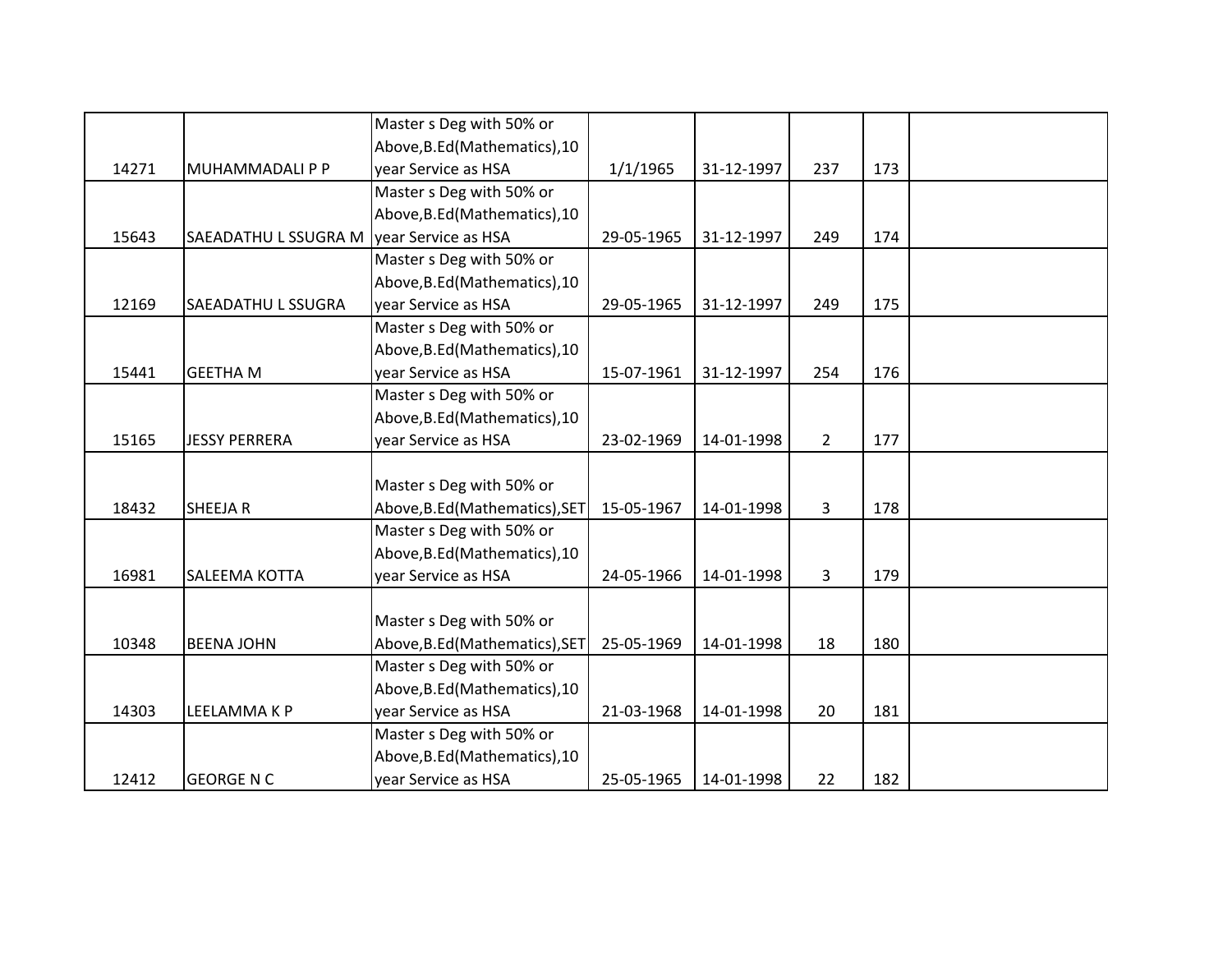|       |                        | Master s Deg with 50% or       |            |            |              |     |  |
|-------|------------------------|--------------------------------|------------|------------|--------------|-----|--|
| 10730 | SHALAMMA JOSEPH        | Above, B.Ed (Mathematics), SET | 20-05-1966 | 14-01-1998 | 24           | 183 |  |
|       |                        | Master s Deg with 50% or       |            |            |              |     |  |
|       |                        | Above, B.Ed (Mathematics), 10  |            |            |              |     |  |
| 13348 | <b>CISILY ISAAC</b>    | year Service as HSA            | 30-07-1962 | 14-01-1998 | 30           | 184 |  |
|       |                        | Master s Deg with 50% or       |            |            |              |     |  |
|       |                        | Above, B.Ed (Mathematics), 10  |            |            |              |     |  |
| 12514 | <b>VINOD N</b>         | year Service as HSA            | 31-05-1966 | 14-01-1998 | 40           | 185 |  |
|       |                        | Master s Deg with 50% or       |            |            |              |     |  |
|       |                        | Above, B.Ed (Mathematics), 10  |            |            |              |     |  |
| 12077 | SHYLAMMAKJ             | year Service as HSA            | 10/5/1963  | 14-01-1998 | 46           | 186 |  |
|       |                        | Master s Deg with 50% or       |            |            |              |     |  |
|       |                        | Above, B.Ed (Mathematics), 10  |            |            |              |     |  |
| 10134 | <b>JAISAMMA ANTONY</b> | year Service as HSA            | 20-05-1963 | 20-01-1998 | $\mathbf{1}$ | 187 |  |
|       |                        | Master s Deg with 50% or       |            |            |              |     |  |
|       |                        | Above, B.Ed (Mathematics), 10  |            |            |              |     |  |
| 10423 | <b>SAJINI N P</b>      | year Service as HSA            | 28-05-1970 | 22-01-1998 | 13           | 188 |  |
|       |                        | Master s Deg with 50% or       |            |            |              |     |  |
|       |                        | Above, B.Ed (Mathematics), 10  |            |            |              |     |  |
| 16081 | VAHIDA A               | year Service as HSA            | 29-05-1967 | 23-01-1998 | $\mathbf{1}$ | 189 |  |
|       |                        | Master s Deg with 50% or       |            |            |              |     |  |
|       |                        | Above, B.Ed (Mathematics), 10  |            |            |              |     |  |
| 16498 | <b>ANI HELEN S</b>     | year Service as HSA            | 30-05-1973 | 24-01-1998 | 13698        | 190 |  |
|       |                        | Master s Deg with 50% or       |            |            |              |     |  |
|       |                        | Above, B.Ed (Mathematics), 10  |            |            |              |     |  |
| 12349 | <b>AJITHA O P</b>      | year Service as HSA            | 24-04-1969 | 10/2/1998  | 11           | 191 |  |
|       |                        | Master s Deg with 50% or       |            |            |              |     |  |
|       |                        | Above, B.Ed (Mathematics), 10  |            |            |              |     |  |
| 11322 | SHEEJA K A             | year Service as HSA            | 30-05-1969 | 10/2/1998  | 20           | 192 |  |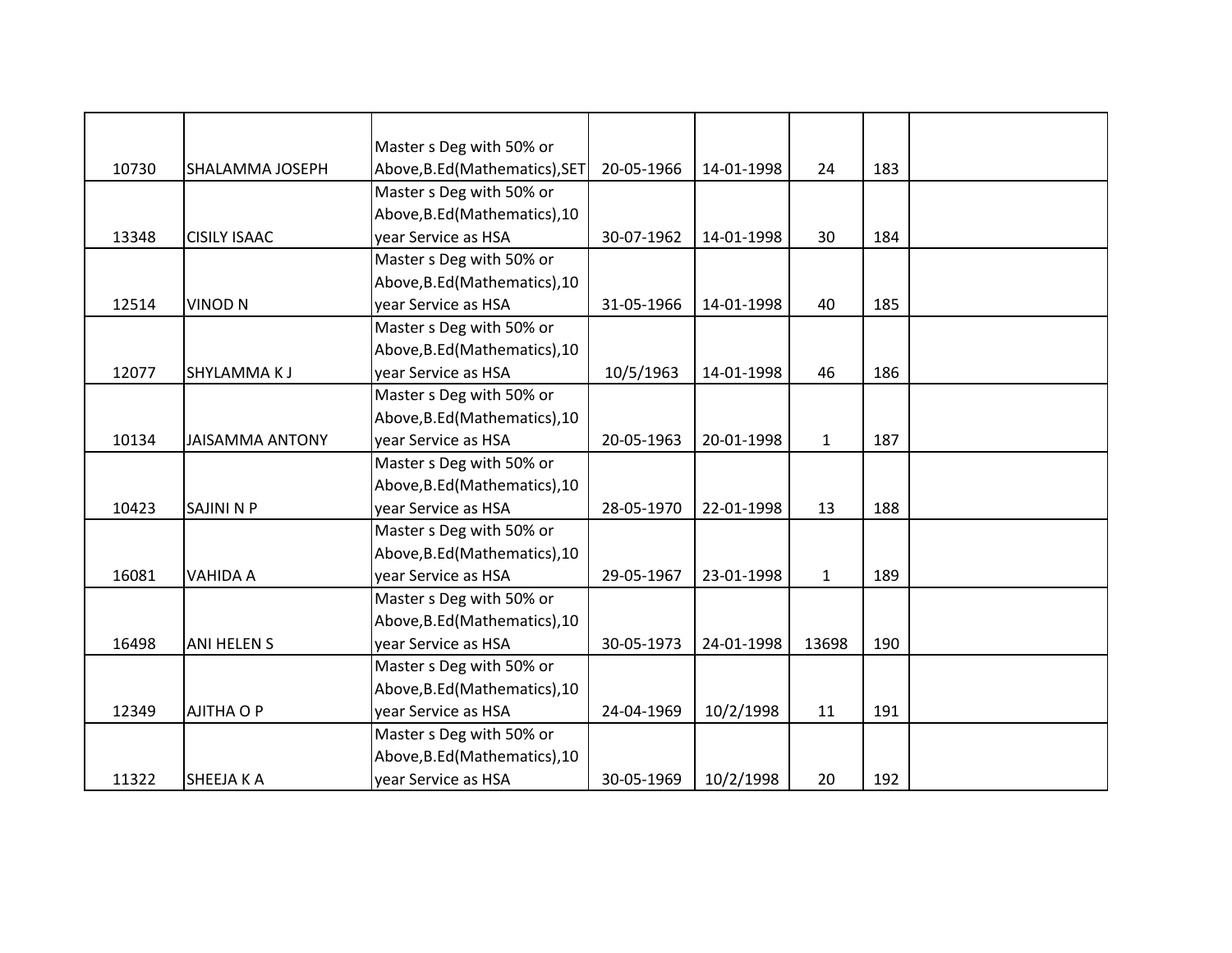|       |                    | Master s Deg with 50% or       |            |            |              |     |  |
|-------|--------------------|--------------------------------|------------|------------|--------------|-----|--|
|       |                    | Above, B.Ed (Mathematics), 10  |            |            |              |     |  |
| 14550 | UMA DEVI O         | year Service as HSA            | 2/4/1967   | 18-02-1998 | $\mathbf{1}$ | 193 |  |
|       |                    | Master s Deg with 50% or       |            |            |              |     |  |
|       |                    | Above, B.Ed (Mathematics), 10  |            |            |              |     |  |
| 12826 | C G LATHIKA        | vear Service as HSA            | 5/5/1963   | 18-02-1998 | $\mathbf{1}$ | 194 |  |
|       |                    | Master s Deg with 50% or       |            |            |              |     |  |
|       |                    | Above, B.Ed (Mathematics), 10  |            |            |              |     |  |
| 11568 | <b>SONEY N</b>     | year Service as HSA            | 23-05-1966 | 18-02-1998 | 3            | 195 |  |
|       |                    | Master s Deg with 50% or       |            |            |              |     |  |
|       |                    | Above, B.Ed (Mathematics), 10  |            |            |              |     |  |
| 18480 | LEELAMMAL          | year Service as HSA            | 2/1/1963   | 18-02-1998 | 6            | 196 |  |
|       |                    | Master s Deg with 50% or       |            |            |              |     |  |
|       |                    | Above, B.Ed (Mathematics), 10  |            |            |              |     |  |
| 14905 | V AJITHAKUMARI     | year Service as HSA            | 30-05-1965 | 18-02-1998 | 8            | 197 |  |
|       |                    | Master s Deg with 50% or       |            |            |              |     |  |
|       |                    | Above, B.Ed (Mathematics), 10  |            |            |              |     |  |
| 11625 | C S GEETHA         | year Service as HSA            | 30-05-1966 | 18-02-1998 | 15           | 198 |  |
|       |                    | Master s Deg with 50% or       |            |            |              |     |  |
|       |                    | Above, B.Ed (Mathematics), 10  |            |            |              |     |  |
| 12037 | SREELATHA U C      | year Service as HSA            | 30-05-1967 | 18-03-1998 | 4            | 199 |  |
|       |                    | Master s Deg with 50% or       |            |            |              |     |  |
|       |                    | Above, B.Ed (Mathematics), 10  |            |            |              |     |  |
| 16510 | PAUL KJ            | year Service as HSA            | 25-05-1969 | 18-03-1998 | 6            | 200 |  |
|       |                    |                                |            |            |              |     |  |
|       |                    | Master s Deg with 50% or       |            |            |              |     |  |
| 10975 | KOSHY ALEX VAIDYAN | Above, B.Ed (Mathematics), SET | 25-05-1965 | 18-03-1998 | 9            | 201 |  |
|       |                    | Master s Deg with 50% or       |            |            |              |     |  |
|       |                    | Above, B.Ed (Mathematics), 10  |            |            |              |     |  |
| 17598 | <b>SUSY PK</b>     | year Service as HSA            | 31-07-1962 | 18-03-1998 | 13           | 202 |  |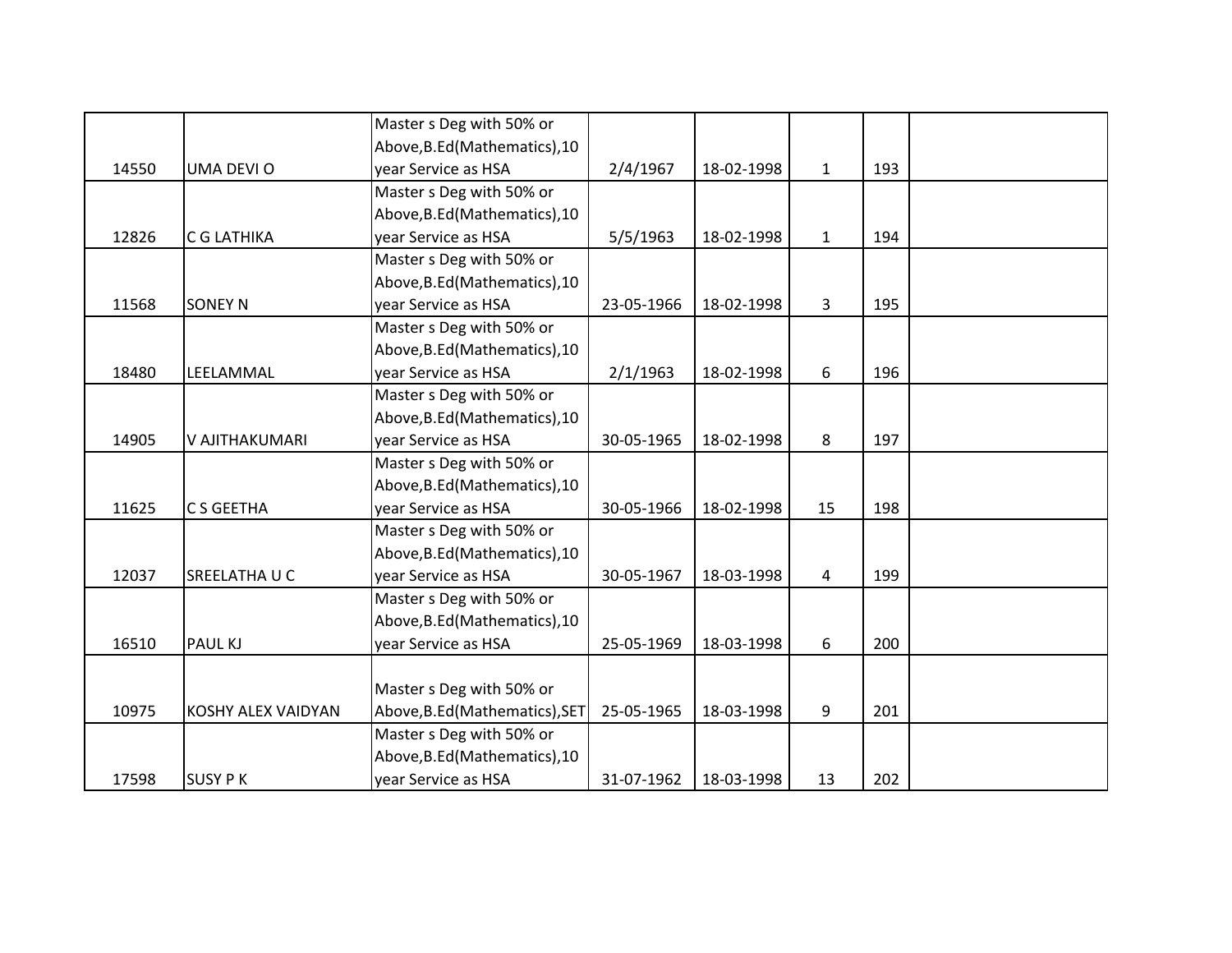|       |                    | Master s Deg with 50% or       |            |            |    |     |             |
|-------|--------------------|--------------------------------|------------|------------|----|-----|-------------|
|       |                    | Above, B.Ed (Mathematics), 10  |            |            |    |     |             |
| 16248 | N PRAVEEN KUMAR    | year Service as HSA            | 23-05-1964 | 18-03-1998 | 14 | 203 |             |
|       |                    |                                |            |            |    |     |             |
|       |                    | Master s Deg with 50% or       |            |            |    |     |             |
| 17421 | <b>VIJAYAN M R</b> | Above, B.Ed (Mathematics), SET | 21-05-1967 | 18-03-1998 | 16 | 204 |             |
|       |                    |                                |            |            |    |     |             |
|       |                    | Master s Deg with 50% or       |            |            |    |     |             |
|       |                    | Above, B.Ed (Mathematics), SET |            |            |    |     |             |
| 15129 | <b>CHANDRA R</b>   | ,10 year Service as HSA        | 6/5/1968   | 18-03-1998 | 24 | 205 | SET cir due |
|       |                    | Master s Deg with 50% or       |            |            |    |     |             |
|       |                    | Above, B.Ed (Mathematics), 10  |            |            |    |     |             |
| 16909 | <b>SUJATHAKP</b>   | year Service as HSA            | 16-05-1969 | 18-03-1998 | 27 | 206 |             |
|       |                    |                                |            |            |    |     |             |
|       |                    | Master s Deg with 50% or       |            |            |    |     |             |
|       |                    | Above, B.Ed (Mathematics), SET |            |            |    |     |             |
| 11159 | <b>RUGMINI RK</b>  | ,10 year Service as HSA        | 20-06-1963 | 18-03-1998 | 43 | 207 |             |
|       |                    | Master s Deg with 50% or       |            |            |    |     |             |
|       |                    | Above, B.Ed (Mathematics), 10  |            |            |    |     |             |
| 11237 | JEEJA A K          | year Service as HSA            | 20-04-1966 | 18-03-1998 | 49 | 208 |             |
|       |                    |                                |            |            |    |     |             |
|       |                    | Master s Deg with 50% or       |            |            |    |     |             |
| 13798 | LISY CA            | Above, B.Ed (Mathematics), SET | 5/5/1964   | 18-03-1998 | 51 | 209 |             |
|       |                    |                                |            |            |    |     |             |
|       |                    | Master s Deg with 50% or       |            |            |    |     |             |
|       |                    | Above, B.Ed (Mathematics), SET |            |            |    |     |             |
| 14690 | <b>REKHAR</b>      | ,10 year Service as HSA        | 20-05-1967 | 18-03-1998 | 59 | 210 |             |
|       |                    |                                |            |            |    |     |             |
|       |                    | Master s Deg with 50% or       |            |            |    |     |             |
| 14098 | MANOJ KUMAR V      | Above, B.Ed (Mathematics), SET | 30-05-1965 | 18-03-1998 | 64 | 211 |             |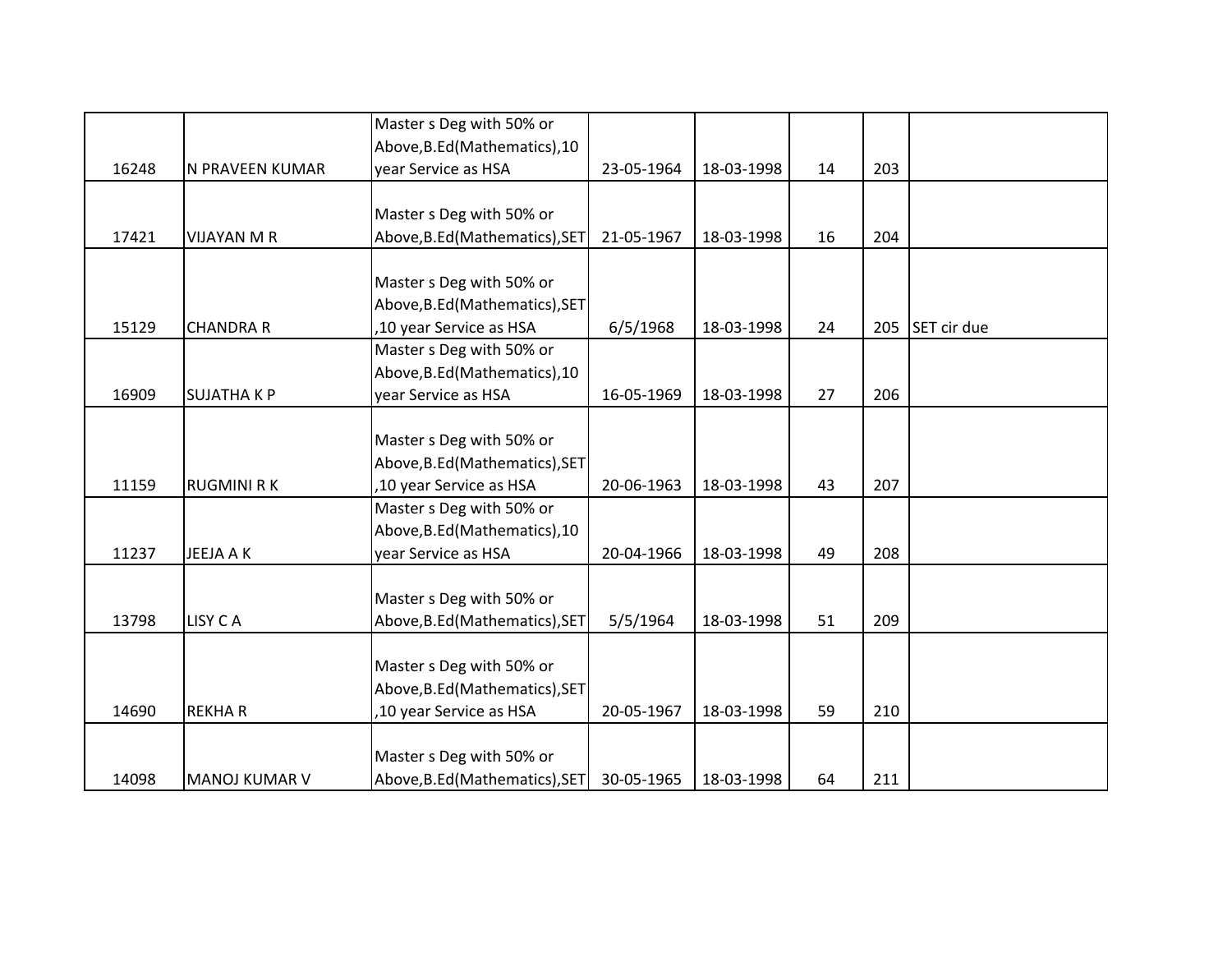|       |                          | Master s Deg with 50% or       |            |            |     |     |  |
|-------|--------------------------|--------------------------------|------------|------------|-----|-----|--|
| 12052 | <b>NIRMALA V</b>         | Above, B.Ed (Mathematics), SET | 21-11-1964 | 18-03-1998 | 75  | 212 |  |
|       |                          |                                |            |            |     |     |  |
|       |                          | Master s Deg with 50% or       |            |            |     |     |  |
| 11484 | <b>ANITHA KM</b>         | Above, B.Ed (Mathematics), SET | 11/5/1968  | 18-03-1998 | 76  | 213 |  |
|       |                          | Master s Deg with 50% or       |            |            |     |     |  |
|       |                          | Above, B.Ed (Mathematics), 10  |            |            |     |     |  |
| 12809 | <b>ANITHA P SHANKAR</b>  | year Service as HSA            | 28-06-1962 | 18-03-1998 | 78  | 214 |  |
|       |                          | Master s Deg with 50% or       |            |            |     |     |  |
|       |                          | Above, B.Ed (Mathematics), 10  |            |            |     |     |  |
| 16728 | KAMALAMMA AMMA L         | year Service as HSA            | 20-05-1968 | 18-03-1998 | 89  | 215 |  |
|       |                          |                                |            |            |     |     |  |
|       |                          | Master s Deg with 50% or       |            |            |     |     |  |
| 10173 | <b>RUGMINI PUTHALATH</b> | Above, B.Ed (Mathematics), SET | 29-05-1965 | 18-03-1998 | 93  | 216 |  |
|       |                          | Master s Deg with 50% or       |            |            |     |     |  |
|       |                          | Above, B.Ed (Mathematics), 10  |            |            |     |     |  |
| 16946 | SHABEENA E               | year Service as HSA            | 31-05-1969 | 18-03-1998 | 104 | 217 |  |
|       |                          | Master s Deg with 50% or       |            |            |     |     |  |
|       |                          | Above, B.Ed (Mathematics), 10  |            |            |     |     |  |
| 18142 | <b>SUJAYA K P</b>        | year Service as HSA            | 21-05-1966 | 18-03-1998 | 106 | 218 |  |
|       |                          | Master s Deg with 50% or       |            |            |     |     |  |
|       |                          | Above, B.Ed (Mathematics), 10  |            |            |     |     |  |
| 12290 | <b>GEETHA V</b>          | year Service as HSA            | 3/4/1969   | 18-03-1998 | 111 | 219 |  |
|       |                          |                                |            |            |     |     |  |
|       |                          | Master s Deg with 50% or       |            |            |     |     |  |
|       |                          | Above, B.Ed (Mathematics), SET |            |            |     |     |  |
| 10133 | SHEEBA KM                | ,10 year Service as HSA        | 30-05-1969 | 18-03-1998 | 116 | 220 |  |
|       |                          | Master s Deg with 50% or       |            |            |     |     |  |
|       |                          | Above, B.Ed (Mathematics), 10  |            |            |     |     |  |
| 17061 | <b>SUJAYA T N</b>        | year Service as HSA            | 2/5/1968   | 18-03-1998 | 121 | 221 |  |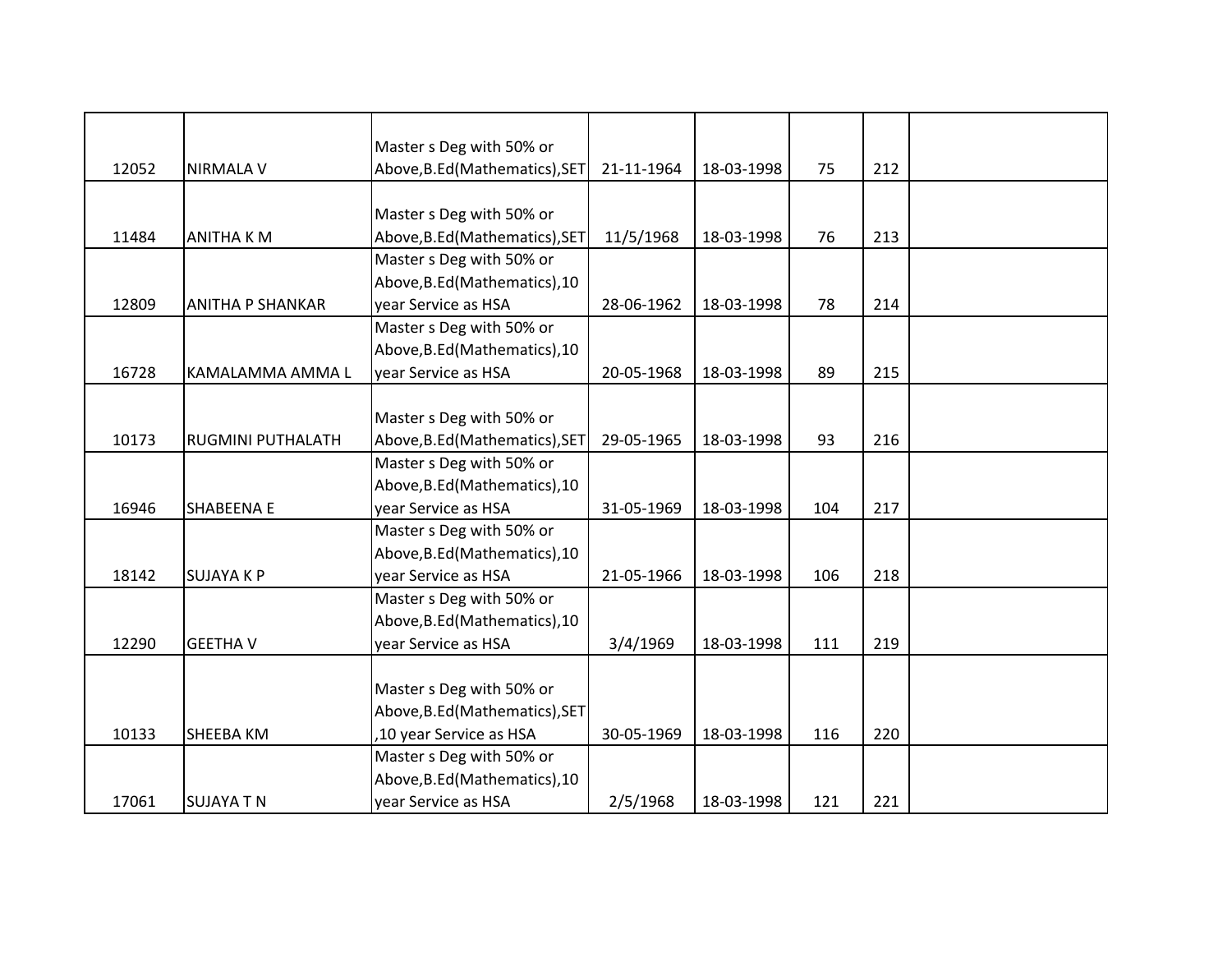|       |                    | Master s Deg with 50% or       |            |            |     |     |  |
|-------|--------------------|--------------------------------|------------|------------|-----|-----|--|
|       |                    | Above, B.Ed (Mathematics), 10  |            |            |     |     |  |
| 13812 | SREELATHA TV       | year Service as HSA            | 31-05-1968 | 18-03-1998 | 122 | 222 |  |
|       |                    |                                |            |            |     |     |  |
|       |                    | Master s Deg with 50% or       |            |            |     |     |  |
|       |                    | Above, B.Ed (Mathematics), SET |            |            |     |     |  |
| 10401 | REETHA MATHEW      | ,10 year Service as HSA        | 7/5/1969   | 18-03-1998 | 132 | 223 |  |
|       |                    | Master s Deg with 50% or       |            |            |     |     |  |
|       |                    | Above, B.Ed (Mathematics), 10  |            |            |     |     |  |
| 10405 | <b>JEEJAK</b>      | year Service as HSA            | 3/4/1970   | 18-03-1998 | 141 | 224 |  |
|       |                    | Master s Deg with 50% or       |            |            |     |     |  |
|       |                    | Above, B.Ed (Mathematics), 10  |            |            |     |     |  |
| 14616 | SAILAJA KUMARI R K | year Service as HSA            | 27-01-1964 | 28-03-1998 | 10  | 225 |  |
|       |                    |                                |            |            |     |     |  |
|       |                    | Master s Deg with 50% or       |            |            |     |     |  |
| 11197 | JOSEPH JERARD V    | Above, B.Ed (Mathematics), SET | 25-05-1968 | 24-04-1998 | 5   | 226 |  |
|       |                    | Master s Deg with 50% or       |            |            |     |     |  |
|       |                    | Above, B.Ed (Mathematics), 10  |            |            |     |     |  |
| 12757 | <b>MUSTHAFA P</b>  | year Service as HSA            | 2/4/1968   | 30-04-1998 | 26  | 227 |  |
|       |                    | Master s Deg with 50% or       |            |            |     |     |  |
|       |                    | Above, B.Ed (Mathematics), 10  |            |            |     |     |  |
| 13204 | <b>WILSON MP</b>   | year Service as HSA            | 20-04-1967 | 16-05-1998 | 17  | 228 |  |
|       |                    | Master s Deg with 50% or       |            |            |     |     |  |
|       |                    | Above, B.Ed (Mathematics), 10  |            |            |     |     |  |
| 15997 | LOVELY H           | year Service as HSA            | 31-05-1967 | 16-05-1998 | 25  | 229 |  |
|       |                    | Master s Deg with 50% or       |            |            |     |     |  |
|       |                    | Above, B.Ed (Mathematics), 10  |            |            |     |     |  |
| 16222 | <b>SUJATHA P R</b> | year Service as HSA            | 30-05-1969 | 16-05-1998 | 42  | 230 |  |
|       |                    |                                |            |            |     |     |  |
|       |                    | Master s Deg with 50% or       |            |            |     |     |  |
|       |                    | Above, B.Ed (Mathematics), SET |            |            |     |     |  |
| 10185 | AJITHAKUMARI T     | ,10 year Service as HSA        | 19-05-1968 | 18-05-1998 | 29  | 231 |  |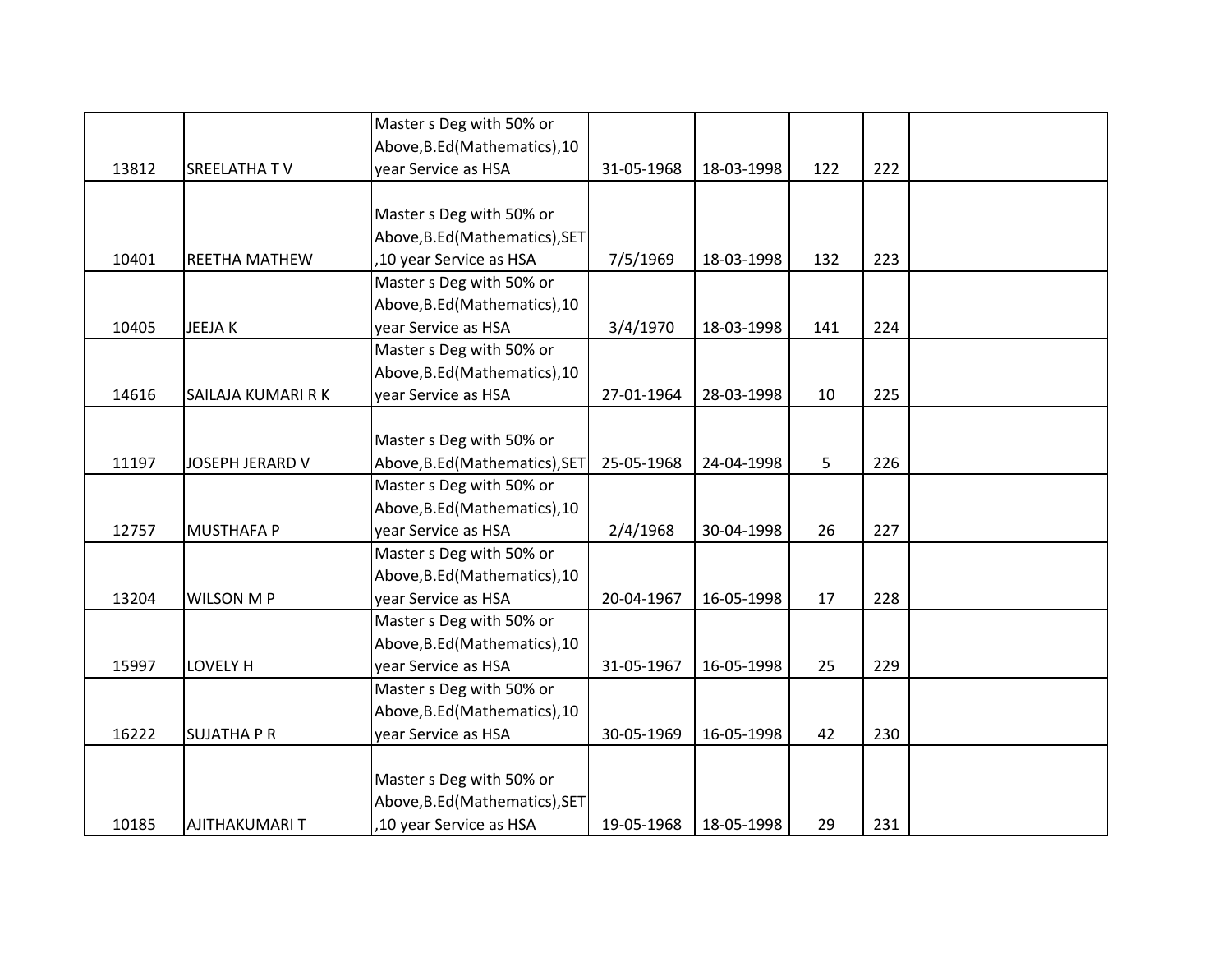|       |                          | Master s Deg with 50% or       |            |            |                |     |  |
|-------|--------------------------|--------------------------------|------------|------------|----------------|-----|--|
|       |                          | Above, B.Ed (Mathematics), SET |            |            |                |     |  |
| 11571 | <b>RAJITK</b>            | ,10 year Service as HSA        | 15-05-1969 | 23-05-1998 | 3              | 232 |  |
|       |                          | Master s Deg with 50% or       |            |            |                |     |  |
|       |                          | Above, B.Ed (Mathematics), 10  |            |            |                |     |  |
| 14147 | <b>CHANDRIKA S</b>       | year Service as HSA            | 31-05-1964 | 23-05-1998 | $\overline{7}$ | 233 |  |
|       |                          | Master s Deg with 50% or       |            |            |                |     |  |
|       |                          | Above, B.Ed (Mathematics), 10  |            |            |                |     |  |
| 10724 | <b>SALINE PALAI</b>      | year Service as HSA            | 30-03-1966 | 22-06-1998 | 3              | 234 |  |
|       |                          | Master s Deg with 50% or       |            |            |                |     |  |
|       |                          | Above, B.Ed (Mathematics), 10  |            |            |                |     |  |
| 13801 | PHALGUNAN K K            | year Service as HSA            | 25-07-1963 | 24-06-1998 | 6              | 235 |  |
|       |                          |                                |            |            |                |     |  |
|       |                          | Master s Deg with 50% or       |            |            |                |     |  |
| 11493 | <b>VANAJA K P</b>        | Above, B.Ed (Mathematics), SET | 25-03-1965 | 24-06-1998 | 9              | 236 |  |
|       |                          | Master s Deg with 50% or       |            |            |                |     |  |
|       |                          | Above, B.Ed (Mathematics), 10  |            |            |                |     |  |
| 18310 | JAYACHANDRAN NAIR M      | year Service as HSA            | 7/3/1961   | 24-06-1998 | 11             | 237 |  |
|       |                          |                                |            |            |                |     |  |
|       |                          | Master s Deg with 50% or       |            |            |                |     |  |
|       |                          | Above, B.Ed (Mathematics), SET |            |            |                |     |  |
| 11981 | UMA VAYAL VEETTIL        | ,10 year Service as HSA        | 31-05-1969 | 8/7/1998   | 4              | 238 |  |
|       |                          | Master s Deg with 50% or       |            |            |                |     |  |
|       |                          | Above, B.Ed (Mathematics), 10  |            |            |                |     |  |
| 18108 | <b>BABY REENA</b>        | vear Service as HSA            | 1/6/1964   | 10/7/1998  | 2808           | 239 |  |
|       |                          | Master s Deg with 50% or       |            |            |                |     |  |
|       |                          | Above, B.Ed (Mathematics), 10  |            |            |                |     |  |
|       |                          | year Service as HSA, 10 year   |            |            |                |     |  |
| 15719 | <b>KRISHNAKUMARI C B</b> | Service as HSA                 | 1/6/1966   | 17-07-1998 | 3              | 240 |  |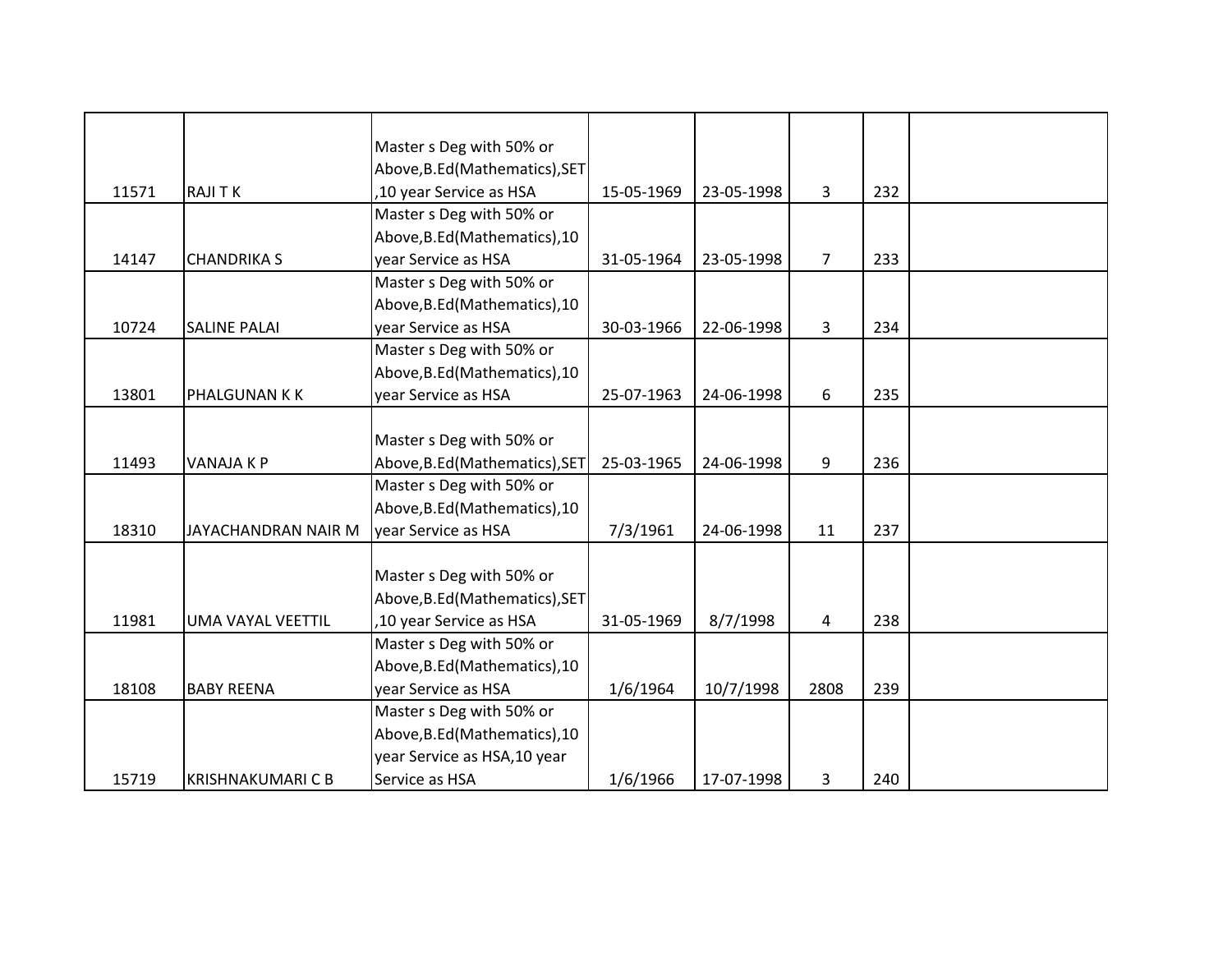|       |                           | Master s Deg with 50% or       |            |            |                |     |                    |
|-------|---------------------------|--------------------------------|------------|------------|----------------|-----|--------------------|
|       | <b>BABY PRAMEELA</b>      | Above, B.Ed (Mathematics), 10  |            |            |                |     |                    |
| 16159 | <b>CHETTIYAN KANDIYIL</b> | year Service as HSA            | 30-05-1967 | 17-07-1998 | $\overline{7}$ |     | 241 psc advice due |
|       |                           | Master s Deg with 50% or       |            |            |                |     |                    |
|       |                           | Above, B.Ed (Mathematics), 10  |            |            |                |     |                    |
| 16809 | <b>RAJITHAT</b>           | vear Service as HSA            | 9/7/1964   | 17-07-1998 | 32             | 242 |                    |
|       |                           | Master s Deg with 50% or       |            |            |                |     |                    |
|       |                           | Above, B.Ed (Mathematics), 10  |            |            |                |     |                    |
| 17678 | <b>SHAILAJA S</b>         | year Service as HSA            | 25-05-1965 | 20-07-1998 | $2^{\circ}$    | 243 |                    |
|       |                           |                                |            |            |                |     |                    |
|       |                           | Master s Deg with 50% or       |            |            |                |     |                    |
|       |                           | Above, B.Ed (Mathematics), SET |            |            |                |     |                    |
| 16942 | <b>LINCY CHERIAN</b>      | ,10 year Service as HSA        | 30-05-1965 | 30-07-1998 | 24             | 244 |                    |
|       |                           | Master s Deg with 50% or       |            |            |                |     |                    |
|       |                           | Above, B.Ed (Mathematics), 10  |            |            |                |     |                    |
| 12610 | <b>SREELATHA G</b>        | year Service as HSA            | 22-05-1967 | 30-07-1998 | 28             | 245 |                    |
|       |                           | Master s Deg with 50% or       |            |            |                |     |                    |
|       |                           | Above, B.Ed (Mathematics), 10  |            |            |                |     |                    |
| 12270 | <b>GEETHA M R</b>         | year Service as HSA            | 30-05-1967 | 30-07-1998 | 30             | 246 |                    |
|       |                           |                                |            |            |                |     |                    |
|       |                           | Master s Deg with 50% or       |            |            |                |     |                    |
|       |                           | Above, B.Ed (Mathematics), SET |            |            |                |     |                    |
| 12239 | <b>SREEKALA M</b>         | ,10 year Service as HSA        | 3/5/1970   | 30-07-1998 | 44             | 247 |                    |
|       |                           | Master s Deg with 50% or       |            |            |                |     |                    |
|       |                           | Above, B.Ed (Mathematics), 10  |            |            |                |     |                    |
| 15056 | <b>SEEMAP</b>             | year Service as HSA            | 15-05-1967 | 30-07-1998 | 49             | 248 |                    |
|       |                           |                                |            |            |                |     |                    |
|       |                           | Master s Deg with 50% or       |            |            |                |     |                    |
|       |                           | Above, B.Ed (Mathematics), SET |            |            |                |     |                    |
| 14927 | <b>HARIPRAKASH K</b>      | ,10 year Service as HSA        | 25-05-1964 | 30-07-1998 | 51             | 249 |                    |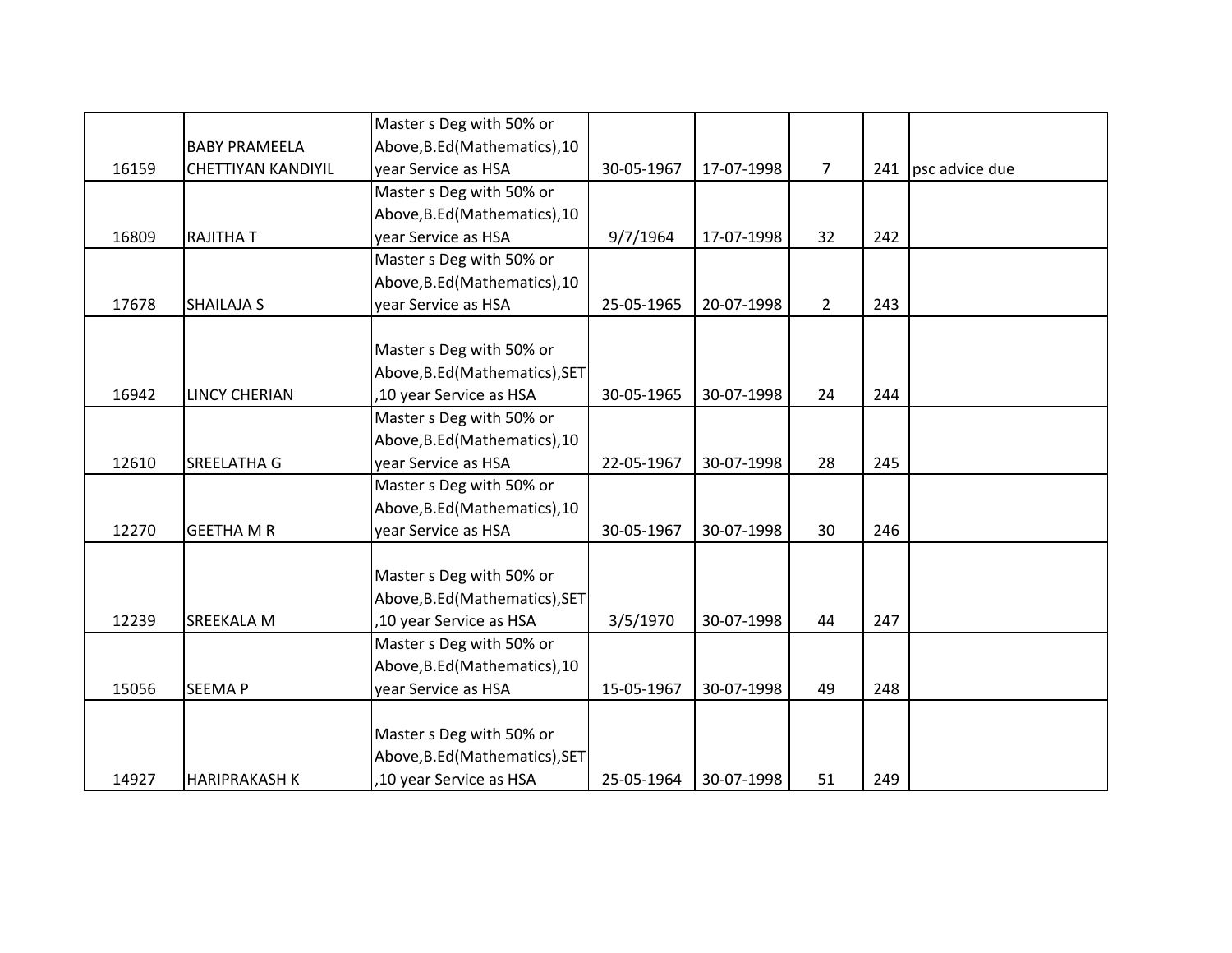|       |                         | Master s Deg with 50% or       |            |            |                |     |  |
|-------|-------------------------|--------------------------------|------------|------------|----------------|-----|--|
| 15297 | PRAMOD K V              | Above, B.Ed (Mathematics), SET | 23-05-1966 | 30-07-1998 | 53             | 250 |  |
|       |                         |                                |            |            |                |     |  |
|       |                         | Master s Deg with 50% or       |            |            |                |     |  |
| 11470 | <b>AJITHAKUMARI TV</b>  | Above, B.Ed (Mathematics), SET | 31-05-1967 | 30-07-1998 | 60             | 251 |  |
|       |                         | Master s Deg with 50% or       |            |            |                |     |  |
|       |                         | Above, B.Ed (Mathematics), 10  |            |            |                |     |  |
| 11992 | <b>PUSHPAR</b>          | year Service as HSA            | 4/5/1964   | 30-07-1998 | 63             | 252 |  |
|       |                         | Master s Deg with 50% or       |            |            |                |     |  |
|       |                         | Above, B.Ed (Mathematics), 10  |            |            |                |     |  |
| 11737 | <b>HARIDASAN P M</b>    | year Service as HSA            | 1/4/1968   | 30-07-1998 | 65             | 253 |  |
|       |                         | Master s Deg with 50% or       |            |            |                |     |  |
|       |                         | Above, B.Ed (Mathematics), 10  |            |            |                |     |  |
| 13532 | <b>USHA BAIT</b>        | year Service as HSA            | 21-03-1963 | 5/8/1998   | $\overline{2}$ | 254 |  |
|       |                         |                                |            |            |                |     |  |
|       |                         | Master s Deg with 50% or       |            |            |                |     |  |
|       |                         | Above, B.Ed (Mathematics), SET |            |            |                |     |  |
| 12814 | AMBIKA AG               | ,10 year Service as HSA        | 15-05-1965 | 5/8/1998   | 23             | 255 |  |
|       |                         |                                |            |            |                |     |  |
|       |                         | Master s Deg with 50% or       |            |            |                |     |  |
| 13501 | <b>REJIMOL MATHEW</b>   | Above, B.Ed (Mathematics), SET | 3/5/1966   | 12/8/1998  | 4              | 256 |  |
|       |                         | Master s Deg with 50% or       |            |            |                |     |  |
|       |                         | Above, B.Ed (Mathematics), 10  |            |            |                |     |  |
| 12768 | <b>THAKACHY S</b>       | year Service as HSA            | 30-05-1967 | 12/8/1998  | 8              | 257 |  |
|       |                         |                                |            |            |                |     |  |
|       |                         | Master s Deg with 50% or       |            |            |                |     |  |
| 13334 | <b>BIJIVS</b>           | Above, B.Ed (Mathematics), SET | 31-05-1968 | 20-08-1998 | 4              | 258 |  |
|       |                         | Master s Deg with 50% or       |            |            |                |     |  |
|       |                         | Above, B.Ed (Mathematics), 10  |            |            |                |     |  |
| 14539 | <b>SWARNALAKSHMY VK</b> | year Service as HSA            | 30-05-1964 | 28-08-1998 | $\mathbf{1}$   | 259 |  |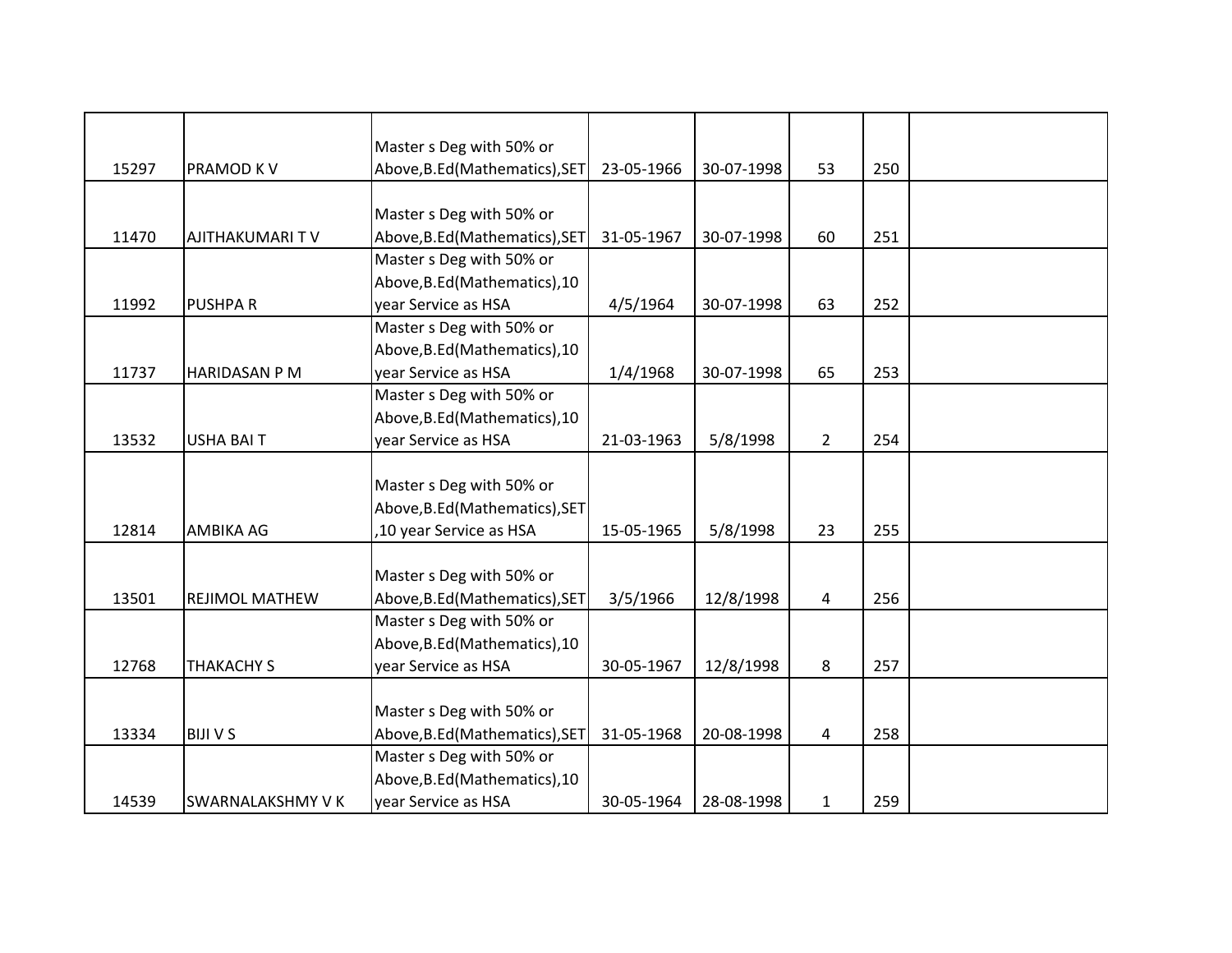|       |                         | Master s Deg with 50% or       |            |            |                |     |                             |
|-------|-------------------------|--------------------------------|------------|------------|----------------|-----|-----------------------------|
|       |                         | Above, B.Ed (Mathematics), SET |            |            |                |     |                             |
| 17585 | DIVAKARAN K P           | ,10 year Service as HSA        | 25-04-1965 | 9/9/1998   | 11             | 260 |                             |
|       |                         |                                |            |            |                |     |                             |
|       |                         | Master s Deg with 50% or       |            |            |                |     |                             |
| 13618 | <b>GEETHAK</b>          | Above, B.Ed (Mathematics), SET | 26-02-1971 | 9/9/1998   | 29             | 261 |                             |
|       |                         |                                |            |            |                |     | service                     |
|       |                         | Master s Deg with 50% or       |            |            |                |     | cor, prob.declaration cir   |
| 14563 | C D MINI PRAKASH        | Above, B.Ed (Mathematics), SET | 25-05-1972 | 9/9/1998   | 47             | 262 | copy due.                   |
|       |                         |                                |            |            |                |     |                             |
|       |                         | Master s Deg with 50% or       |            |            |                |     |                             |
| 11990 | SANTHOSHKUMAR P K       | Above, B.Ed (Mathematics), SET | 4/1/1970   | 18-09-1998 | $\overline{2}$ | 263 |                             |
|       |                         |                                |            |            |                |     |                             |
|       |                         | Master s Deg with 50% or       |            |            |                |     |                             |
| 16567 | <b>SULAIKA KARAKKAL</b> | Above, B.Ed (Mathematics), SET | 9/1/1967   | 24-09-1998 | $\mathbf{1}$   | 264 |                             |
|       |                         |                                |            |            |                |     |                             |
|       |                         | Master s Deg with 50% or       |            |            |                |     |                             |
| 12434 | <b>SHYLA SEBASTIAN</b>  | Above, B.Ed (Mathematics), SET | 10/1/1968  | 24-09-1998 | 10             | 265 |                             |
|       |                         | Master s Deg with 50% or       |            |            |                |     |                             |
|       |                         | Above, B.Ed (Mathematics), 10  |            |            |                |     | By transfer cir due set cir |
| 12335 | <b>SABARISH K</b>       | year Service as HSA            | 28-09-1971 | 28-09-1998 | $\mathbf{1}$   | 266 | due                         |
|       |                         | Master s Deg with 50% or       |            |            |                |     |                             |
|       |                         | Above, B.Ed (Mathematics), 10  |            |            |                |     |                             |
| 11940 | <b>RAJEEV RAO S</b>     | year Service as HSA            | 12/11/1965 | 28-09-1998 | $\overline{2}$ | 267 |                             |
|       |                         | Master s Deg with 50% or       |            |            |                |     |                             |
|       |                         | Above, B.Ed (Mathematics), 10  |            |            |                |     |                             |
| 13976 | <b>VASANTHA S</b>       | year Service as HSA            | 20-05-1965 | 14-10-1998 | 6              | 268 |                             |
|       |                         | Master s Deg with 50% or       |            |            |                |     |                             |
|       |                         | Above, B.Ed (Mathematics), 10  |            |            |                |     |                             |
| 13331 | <b>JAYASREE P</b>       | year Service as HSA            | 15-05-1968 | 14-10-1998 | 17             | 269 |                             |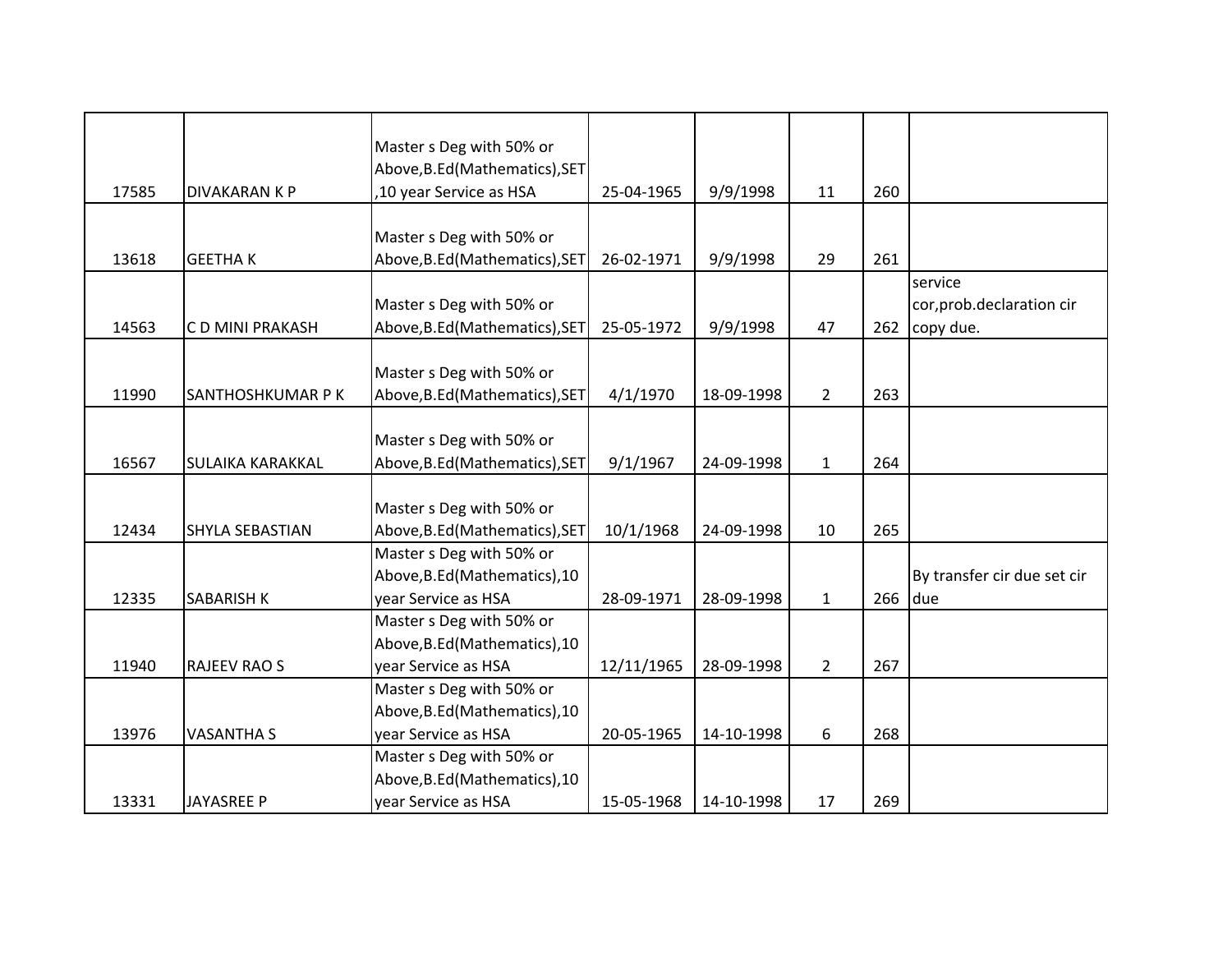|       |                    | Master s Deg with 50% or       |            |            |              |     |                |
|-------|--------------------|--------------------------------|------------|------------|--------------|-----|----------------|
|       |                    | Above, B.Ed (Mathematics), 10  |            |            |              |     |                |
| 12498 | <b>K R VALSALA</b> | year Service as HSA            | 15-05-1964 | 14-10-1998 | 18           | 270 |                |
|       |                    |                                |            |            |              |     |                |
|       |                    | Master s Deg with 50% or       |            |            |              |     |                |
| 15921 | <b>JISHATR</b>     | Above, B.Ed (Mathematics), SET | 15-05-1966 | 20-10-1998 | $\mathbf{1}$ | 271 |                |
|       |                    |                                |            |            |              |     |                |
|       |                    | Master s Deg with 50% or       |            |            |              |     |                |
| 15263 | PRIYA V M          | Above, B.Ed (Mathematics), SET | 12/5/1968  | 27-10-1998 | $\mathbf{1}$ | 272 |                |
|       |                    | Master s Deg with 50% or       |            |            |              |     |                |
|       | REMESHBABU         | Above, B.Ed (Mathematics), 10  |            |            |              |     |                |
| 16793 | VENGANEMMAL        | year Service as HSA            | 6/6/1962   | 27-10-1998 | 9            | 273 |                |
|       |                    | Master s Deg with 50% or       |            |            |              |     |                |
|       |                    | Above, B.Ed (Mathematics), 10  |            |            |              |     |                |
| 13996 | SUDHAMBIKA V       | year Service as HSA            | 3/5/1965   | 28-10-1998 | 21           | 274 |                |
|       |                    | Master s Deg with 50% or       |            |            |              |     |                |
|       |                    | Above, B.Ed (Mathematics), 10  |            |            |              |     |                |
| 11044 | <b>ABIDA M M</b>   | year Service as HSA            | 31-05-1970 | 7/11/1998  | 3            | 275 | psc advice due |
|       |                    |                                |            |            |              |     |                |
|       |                    | Master s Deg with 50% or       |            |            |              |     |                |
| 10836 | PRASANNAKUMARIOC   | Above, B.Ed (Mathematics), SET | 13-05-1970 | 23-11-1998 | 11           | 276 |                |
|       |                    |                                |            |            |              |     |                |
|       |                    | Master s Deg with 50% or       |            |            |              |     |                |
| 17402 | <b>SUMAPK</b>      | Above, B.Ed (Mathematics), SET | 20-04-1967 | 9/12/1998  | 3            | 277 |                |
|       |                    | Master s Deg with 50% or       |            |            |              |     |                |
|       |                    | Above, B.Ed (Mathematics), 10  |            |            |              |     |                |
| 10397 | RAJAGOPALA K       | year Service as HSA            | 12/5/1969  | 16-12-1998 | 3            | 278 |                |
|       |                    | Master s Deg with 50% or       |            |            |              |     |                |
|       |                    | Above, B.Ed (Mathematics), 10  |            |            |              |     |                |
| 17900 | RADHALAXMI B       | year Service as HSA            | 3/6/1965   | 16-12-1998 | 5            | 279 |                |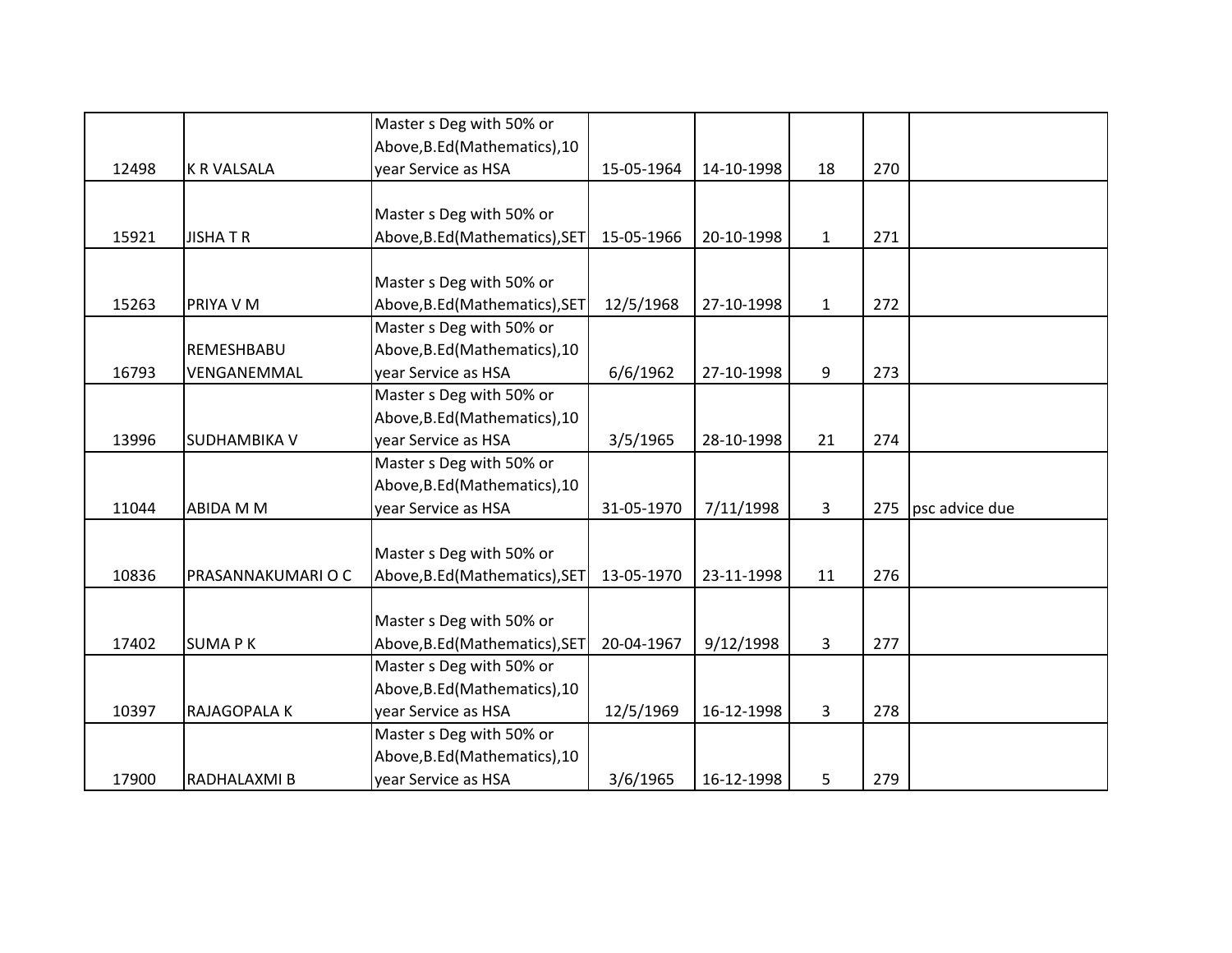|       |                        | Master s Deg with 50% or       |            |            |              |     |                    |
|-------|------------------------|--------------------------------|------------|------------|--------------|-----|--------------------|
|       |                        | Above, B.Ed (Mathematics), SET |            |            |              |     |                    |
| 14218 | <b>BALAKRISHNA G</b>   | ,10 year Service as HSA        | 1/5/1971   | 16-12-1998 | 6            | 280 |                    |
|       |                        | Master s Deg with 50% or       |            |            |              |     |                    |
|       |                        | Above, B.Ed (Mathematics), 10  |            |            |              |     |                    |
| 15314 | <b>REMADEVI P B</b>    | year Service as HSA            | 14-02-1967 | 24-12-1998 | 8            | 281 |                    |
|       |                        |                                |            |            |              |     |                    |
|       |                        | Master s Deg with 50% or       |            |            |              |     |                    |
| 11764 | <b>GEETHA DEVI P R</b> | Above, B.Ed (Mathematics), SET | 30-05-1967 |            | 12           | 282 |                    |
|       |                        |                                |            | 2/1/1999   |              |     |                    |
|       |                        | Master s Deg with 50% or       |            |            |              |     |                    |
|       |                        |                                |            |            |              |     |                    |
| 13256 | <b>DEEPAP</b>          | Above, B.Ed (Mathematics), SET | 30-03-1967 | 8/1/1999   | 14           | 283 |                    |
|       |                        |                                |            |            |              |     |                    |
|       |                        | Master s Deg with 50% or       |            |            |              |     |                    |
| 11009 | <b>JAYASREE S</b>      | Above, B.Ed (Mathematics), SET | 25-05-1968 | 21-01-1999 | 25           | 284 | psc advice cir due |
|       |                        | Master s Deg with 50% or       |            |            |              |     |                    |
|       |                        | Above, B.Ed (Mathematics), 10  |            |            |              |     |                    |
| 17870 | MINU J PILLA           | year Service as HSA            | 31-05-1967 | 22-02-1999 | $\mathbf{1}$ | 285 |                    |
|       |                        |                                |            |            |              |     |                    |
|       |                        | Master s Deg with 50% or       |            |            |              |     |                    |
|       | <b>SUNIL KUMAR</b>     | Above, B.Ed (Mathematics), SET |            |            |              |     |                    |
| 13925 | KUNHIKANDY             | ,10 year Service as HSA        | 30-05-1964 | 5/4/1999   | $\mathbf{1}$ | 286 | All cir due        |
|       |                        |                                |            |            |              |     |                    |
|       | <b>VINEETHA</b>        | Master s Deg with 50% or       |            |            |              |     |                    |
| 14924 | VATTAKKANDIYIL         | Above, B.Ed (Mathematics), SET | 30-05-1967 | 5/4/1999   | $2^{\circ}$  | 287 |                    |
|       |                        | Master s Deg with 50% or       |            |            |              |     |                    |
|       |                        | Above, B.Ed (Mathematics), 10  |            |            |              |     |                    |
| 10249 | <b>DINESAN T</b>       | year Service as HSA            | 25-04-1959 | 5/4/1999   | 8            | 288 |                    |
|       |                        | Master s Deg with 50% or       |            |            |              |     |                    |
|       |                        | Above, B.Ed (Mathematics), 10  |            |            |              |     |                    |
| 15547 | ABDUREHIMAN PT         | year Service as HSA            | 10/10/1961 | 30-04-1999 | 1            | 289 |                    |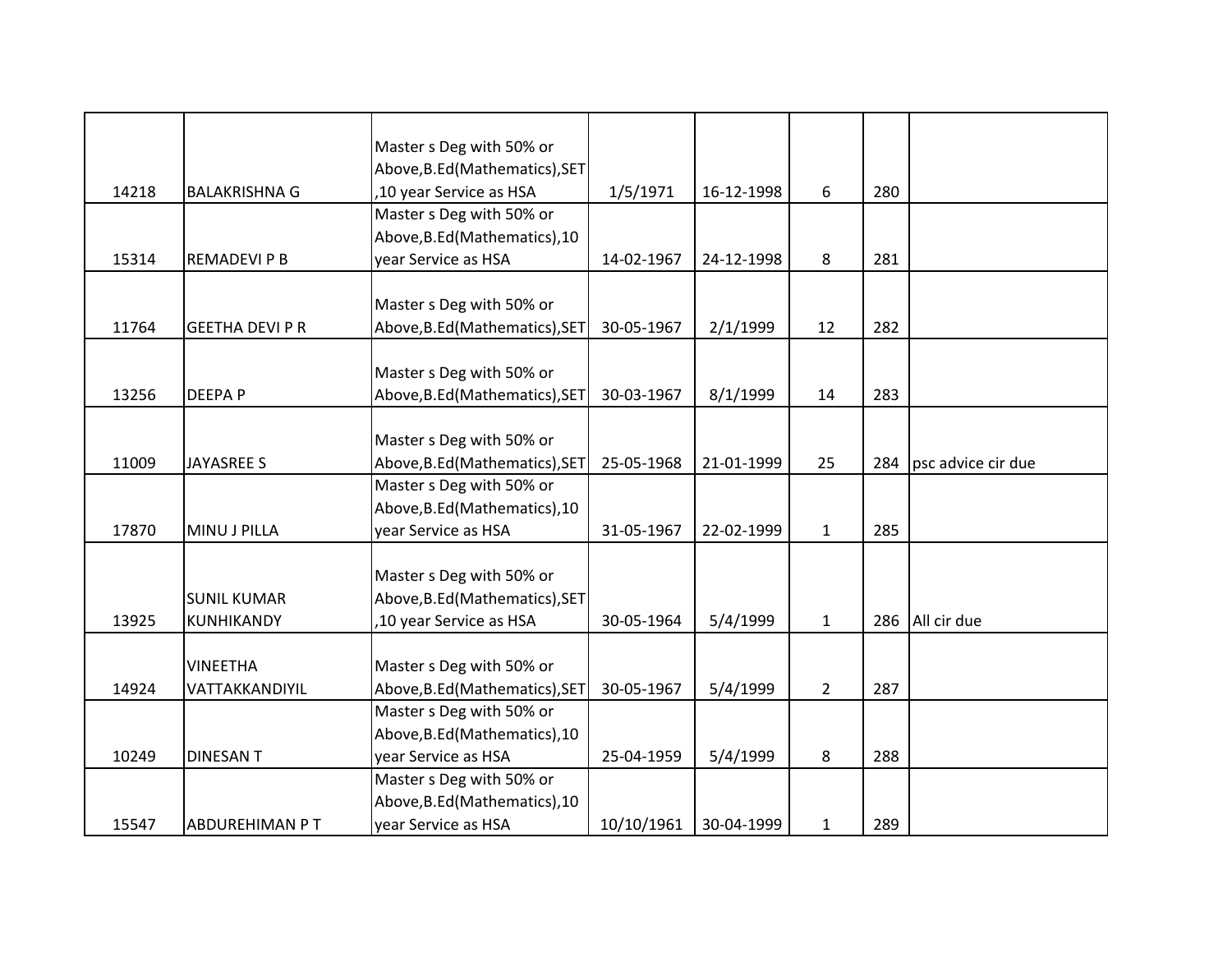|       |                         | Master s Deg with 50% or       |            |            |                |     |                            |
|-------|-------------------------|--------------------------------|------------|------------|----------------|-----|----------------------------|
|       |                         | Above, B.Ed (Mathematics), 10  |            |            |                |     |                            |
| 13273 | <b>BINUB</b>            | year Service as HSA            | 25-05-1969 | 30-04-1999 | 10             | 290 |                            |
|       |                         | Master s Deg with 50% or       |            |            |                |     |                            |
|       |                         | Above, B.Ed (Mathematics), 10  |            |            |                |     |                            |
| 17263 | LOVELY V R              | year Service as HSA            | 1/6/1967   | 30-04-1999 | 13             | 291 |                            |
|       |                         |                                |            |            |                |     |                            |
|       |                         | Master s Deg with 50% or       |            |            |                |     |                            |
| 14708 | <b>SWARNAKUMARICS</b>   | Above, B.Ed (Mathematics), SET | 28-05-1966 | 19-05-1999 | $\overline{3}$ | 292 |                            |
|       |                         | Master s Deg with 50% or       |            |            |                |     |                            |
|       |                         | Above, B.Ed (Mathematics), 10  |            |            |                |     |                            |
| 18093 | <b>SUSAN SALOMON</b>    | year Service as HSA            | 8/3/1965   | 25-05-1999 | 25111          | 293 |                            |
|       |                         |                                |            |            |                |     |                            |
|       |                         | Master s Deg with 50% or       |            |            |                |     | Masters Degree certificate |
|       |                         | Above, B.Ed (Mathematics), 10  |            |            |                |     | copy due Bed Degree        |
| 12120 | <b>MATHEW P SKARIAH</b> | year Service as HSA            | 18-03-1965 | 28-05-1999 | $\overline{2}$ | 294 | certificate copy due       |
|       |                         | Master s Deg with 50% or       |            |            |                |     |                            |
|       |                         | Above, B.Ed (Mathematics), 10  |            |            |                |     |                            |
| 18228 | <b>CHANDRIKA M</b>      | year Service as HSA            | 15-05-1966 | 28-05-1999 | 3              | 295 |                            |
|       |                         | Master s Deg with 50% or       |            |            |                |     |                            |
|       |                         | Above, B.Ed (Mathematics), 10  |            |            |                |     |                            |
| 17916 | <b>USHAKUMARI MT</b>    | year Service as HSA            | 25-05-1968 | 22-06-1999 | $\overline{2}$ | 296 |                            |
|       |                         |                                |            |            |                |     |                            |
|       |                         | Master s Deg with 50% or       |            |            |                |     |                            |
| 13381 | <b>SAILAJA R</b>        | Above, B.Ed (Mathematics), SET | 20-05-1969 | 23-07-1999 | 3              | 297 |                            |
|       |                         | Master s Deg with 50% or       |            |            |                |     |                            |
|       |                         | Above, B.Ed (Mathematics), 10  |            |            |                |     |                            |
| 12548 | <b>JYOTHIMK</b>         | year Service as HSA            | 29-05-1970 | 23-07-1999 | 9              | 298 |                            |
|       |                         | Master s Deg with 50% or       |            |            |                |     |                            |
|       |                         | Above, B.Ed (Mathematics), 10  |            |            |                |     |                            |
| 14565 | <b>VINODINI N</b>       | year Service as HSA            | 29-05-1967 | 27-07-1999 | $\mathbf{1}$   | 299 |                            |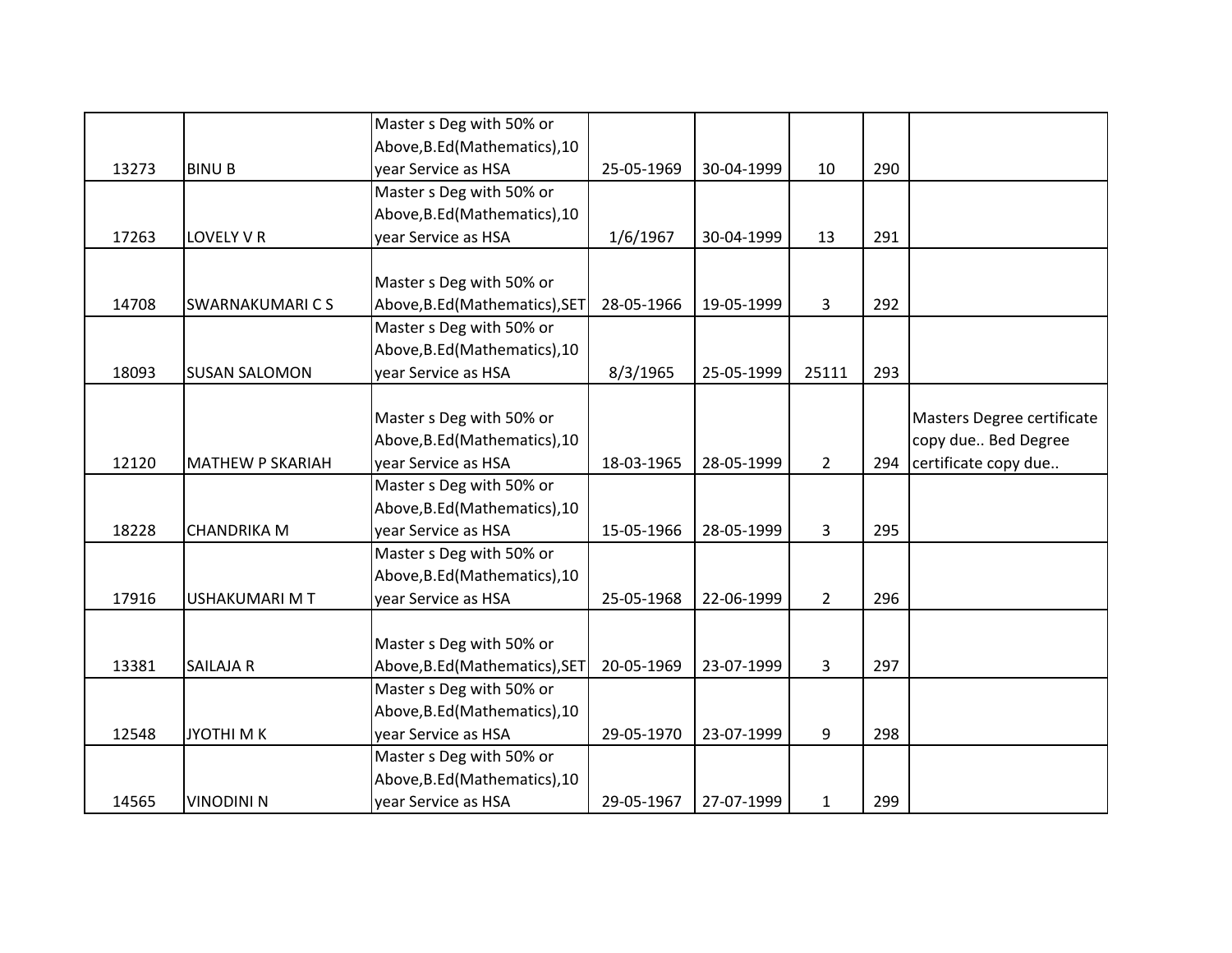|       |                        | Master s Deg with 50% or       |            |            |                |     |                        |
|-------|------------------------|--------------------------------|------------|------------|----------------|-----|------------------------|
| 14473 | <b>ANILKUMAR R</b>     | Above, B.Ed (Mathematics), SET | 21-02-1968 | 10/8/1999  | 8              | 300 |                        |
|       |                        |                                |            |            |                |     |                        |
|       |                        | Master s Deg with 50% or       |            |            |                |     |                        |
| 16956 | <b>RINI THOMAS</b>     | Above, B.Ed (Mathematics), SET | 18-05-1969 | 6/9/1999   | 3              | 301 |                        |
|       |                        | Master s Deg with 50% or       |            |            |                |     |                        |
|       |                        | Above, B.Ed (Mathematics), 10  |            |            |                |     |                        |
| 13419 | <b>GEETHA C</b>        | year Service as HSA            | 25-05-1964 | 22-11-1999 | $\overline{7}$ | 302 |                        |
|       |                        | Master s Deg with 50% or       |            |            |                |     |                        |
|       |                        | Above, B.Ed (Mathematics), 10  |            |            |                |     |                        |
| 17085 | MUHAMMAD KOYA E K      | year Service as HSA            | 31-05-1963 | 22-11-1999 | 675            | 303 |                        |
|       |                        | Master s Deg with 50% or       |            |            |                |     |                        |
|       |                        | Above, B.Ed (Mathematics), 10  |            |            |                |     | ID-transfer order copy |
| 11406 | PADMAJA M K            | year Service as HSA            | 30-05-1966 | 3/2/2000   | $\mathbf{1}$   | 304 | due                    |
|       |                        |                                |            |            |                |     |                        |
|       |                        | Master s Deg with 50% or       |            |            |                |     |                        |
|       |                        | Above, B.Ed (Mathematics), SET |            |            |                |     |                        |
| 13043 | <b>BIGI JOSEPH K</b>   | ,10 year Service as HSA        | 30-05-1969 | 11/4/2000  | $\overline{2}$ | 305 |                        |
|       |                        | Master s Deg with 50% or       |            |            |                |     |                        |
|       |                        | Above, B.Ed (Mathematics), 10  |            |            |                |     |                        |
| 10761 | SHYLAKUMARI E A        | year Service as HSA            | 15-05-1968 | 6/5/2000   | $\mathbf{1}$   | 306 |                        |
|       |                        | Master s Deg with 50% or       |            |            |                |     |                        |
|       |                        | Above, B.Ed (Mathematics), 10  |            |            |                |     |                        |
| 11833 | <b>AJAYAKUMAR A</b>    | year Service as HSA            | 1/6/1967   | 16-06-2000 | 17             | 307 |                        |
|       |                        | Master s Deg with 50% or       |            |            |                |     |                        |
|       |                        | Above, B.Ed (Mathematics), 10  |            |            |                |     |                        |
| 17993 | <b>SHERLY THOMAS</b>   | year Service as HSA            | 28-05-1968 | 16-06-2000 | 19             | 308 |                        |
|       |                        | Master s Deg with 50% or       |            |            |                |     |                        |
|       |                        | Above, B.Ed (Mathematics), 10  |            |            |                |     |                        |
| 15650 | <b>GRACAMMA PHILIP</b> | year Service as HSA            | 21-01-1966 | 27-06-2000 | 9              | 309 |                        |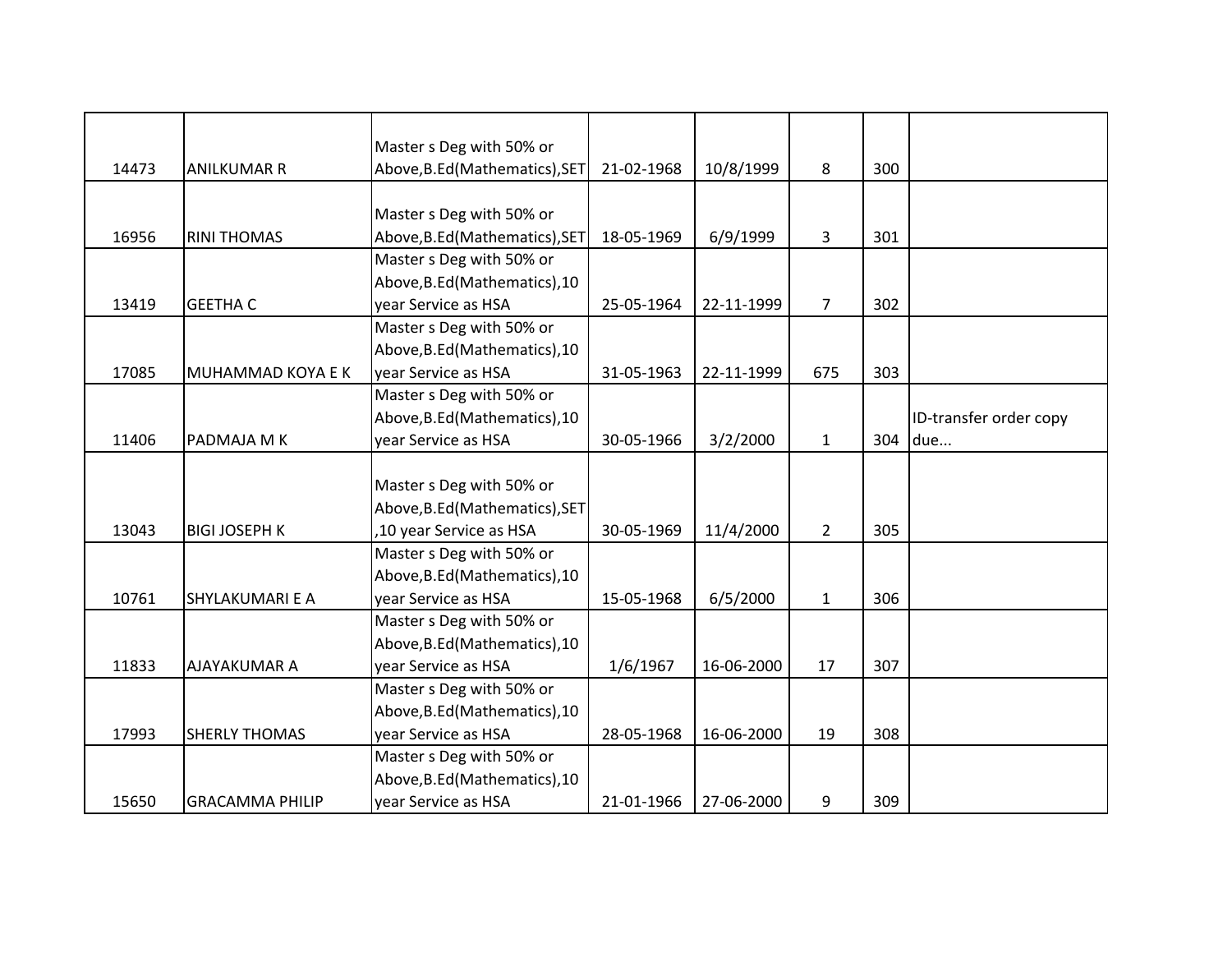|       |                         | Master s Deg with 50% or       |            |            |                |     |                      |
|-------|-------------------------|--------------------------------|------------|------------|----------------|-----|----------------------|
|       |                         | Above, B.Ed (Mathematics), SET |            |            |                |     |                      |
| 10128 | <b>MINI G NAIR</b>      | ,10 year Service as HSA        | 1/5/1976   | 20-07-2000 | $\mathbf{1}$   | 310 |                      |
|       |                         | Master s Deg with 50% or       |            |            |                |     |                      |
|       |                         | Above, B.Ed (Mathematics), 10  |            |            |                |     |                      |
| 18566 | <b>OMANA KG</b>         | year Service as HSA            | 18-04-1962 | 1/8/2000   | $\overline{2}$ | 311 |                      |
|       |                         | Master s Deg with 50% or       |            |            |                |     | Promotion order copy |
| 14313 | <b>SHYLA A Y</b>        | Above, B.Ed (Mathematics), SET | 1/2/1971   | 24-08-2000 | 8              | 312 | due                  |
|       |                         | Master s Deg with 50% or       |            |            |                |     |                      |
|       |                         | Above, B.Ed (Mathematics), 10  |            |            |                |     |                      |
| 14897 | <b>JIGIPN</b>           | year Service as HSA            | 15-05-1964 | 18-09-2000 | $\mathbf{1}$   | 313 |                      |
|       |                         | Master s Deg with 50% or       |            |            |                |     |                      |
|       |                         | Above, B.Ed (Mathematics), 10  |            |            |                |     |                      |
| 15879 | <b>FAMILA BEEGOM K</b>  | year Service as HSA            | 15-05-1973 | 30-11-2000 | $\mathbf{1}$   | 314 |                      |
|       |                         |                                |            |            |                |     |                      |
|       |                         | Master s Deg with 50% or       |            |            |                |     |                      |
| 12876 | <b>JESLET XAVIOUR S</b> | Above, M.Ed (Mathematics)      | 20-05-1973 | 30-11-2000 | 3              | 315 | <b>BEd DUE</b>       |
|       |                         |                                |            |            |                |     |                      |
|       |                         | Master s Deg with 50% or       |            |            |                |     |                      |
|       |                         | Above, B.Ed (Mathematics), SET |            |            |                |     |                      |
| 13044 | <b>SHEMITH K</b>        | ,10 year Service as HSA        | 30-05-1973 | 30-11-2000 | 8              | 316 |                      |
|       |                         | Master s Deg with 50% or       |            |            |                |     |                      |
|       |                         | Above, B.Ed (Mathematics), 10  |            |            |                |     |                      |
| 13231 | <b>ASHAKUMARI P C</b>   | year Service as HSA            | 20-05-1969 | 2/1/2001   | 4              | 317 |                      |
|       |                         | Master s Deg with 50% or       |            |            |                |     |                      |
|       |                         | Above, B.Ed (Mathematics), SET |            |            |                |     |                      |
| 13105 | <b>RUBY FATHIMA</b>     | ,10 year Service as HSA        | 28-05-1972 | 2/1/2001   | 8              | 318 |                      |
|       |                         |                                |            |            |                |     |                      |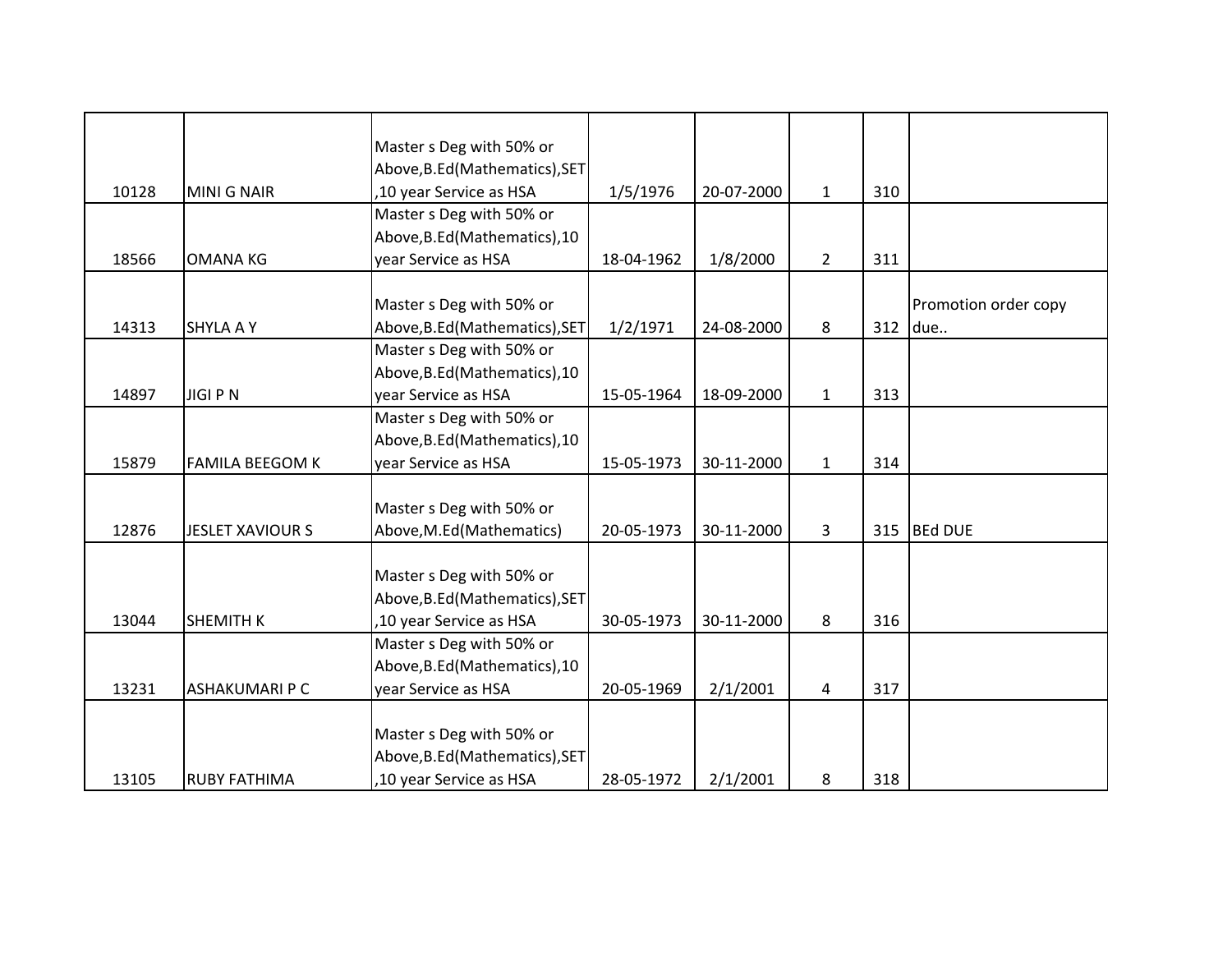|       |                          | Master s Deg with 50% or                            |            |            |              |     |  |
|-------|--------------------------|-----------------------------------------------------|------------|------------|--------------|-----|--|
| 10020 |                          | RADHAKRISHNAN NAIR R Above, B.Ed (Mathematics), SET | 18-05-1968 | 15-01-2001 | $\mathbf{1}$ | 319 |  |
|       |                          |                                                     |            |            |              |     |  |
|       |                          | Master s Deg with 50% or                            |            |            |              |     |  |
| 10429 | <b>RACHEL V P</b>        | Above, B.Ed (Mathematics), SET                      | 20-05-1967 | 26-02-2001 | $\mathbf{1}$ | 320 |  |
|       |                          |                                                     |            |            |              |     |  |
|       |                          | Master s Deg with 50% or                            |            |            |              |     |  |
| 11976 | <b>SINDHUTP</b>          | Above, B.Ed (Mathematics), SET                      | 8/5/1974   | 13-03-2001 | 4            | 321 |  |
|       |                          |                                                     |            |            |              |     |  |
|       |                          | Master s Deg with 50% or                            |            |            |              |     |  |
|       |                          | Above, B.Ed (Mathematics), SET                      |            |            |              |     |  |
| 10575 | PREETHAKP                | ,10 year Service as HSA                             | 14-03-1974 | 13-03-2001 | 10           | 322 |  |
|       |                          |                                                     |            |            |              |     |  |
|       |                          | Master s Deg with 50% or                            |            |            |              |     |  |
| 14160 | <b>BINEETHAKG</b>        | Above, B.Ed (Mathematics), SET                      | 20-05-1974 | 13-03-2001 | 12           | 323 |  |
|       |                          |                                                     |            |            |              |     |  |
|       |                          | Master s Deg with 50% or                            |            |            |              |     |  |
| 14733 | <b>SUJITHA N K</b>       | Above, B.Ed (Mathematics), SET                      | 31-05-1969 | 28-03-2001 | 4            | 324 |  |
|       |                          | Master s Deg with 50% or                            |            |            |              |     |  |
|       |                          | Above, B.Ed (Mathematics), 10                       |            |            |              |     |  |
| 11671 | <b>SHEEBAT</b>           | year Service as HSA                                 | 31-05-1970 | 28-03-2001 | 12           | 325 |  |
|       |                          | Master s Deg with 50% or                            |            |            |              |     |  |
|       |                          | Above, B.Ed (Mathematics), 10                       |            |            |              |     |  |
| 13607 | <b>SONU GRACE VARKEY</b> | year Service as HSA                                 | 13-11-1965 | 28-03-2001 | 38           | 326 |  |
|       |                          | Master s Deg with 50% or                            |            |            |              |     |  |
|       |                          | Above, B.Ed (Mathematics), 10                       |            |            |              |     |  |
| 17755 | SHEEJA V N               | year Service as HSA                                 | 31-05-1968 | 28-03-2001 | 44           | 327 |  |
|       |                          | Master s Deg with 50% or                            |            |            |              |     |  |
|       |                          | Above, B.Ed (Mathematics), 10                       |            |            |              |     |  |
| 12420 | SANGEETHA P S            | year Service as HSA                                 | 25-05-1969 | 28-03-2001 | 47           | 328 |  |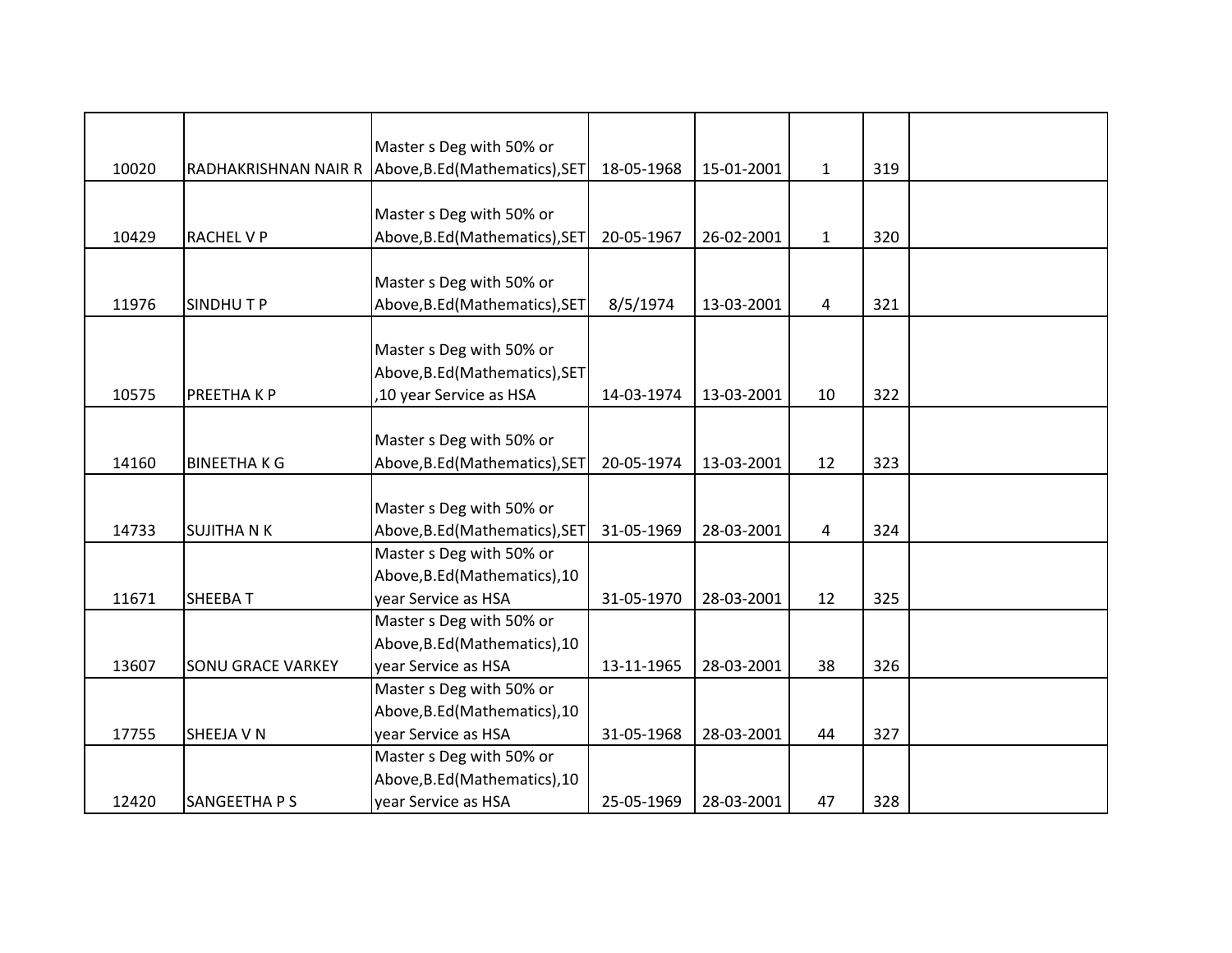|       | MUHAMMED SALEEM         | Master s Deg with 50% or       |            |            |                |     |  |
|-------|-------------------------|--------------------------------|------------|------------|----------------|-----|--|
| 14416 | VALAMPARAMBAN           | Above, B.Ed (Mathematics), SET | 1/6/1964   | 28-03-2001 | 51             | 329 |  |
|       |                         | Master s Deg with 50% or       |            |            |                |     |  |
|       |                         | Above, B.Ed (Mathematics), 10  |            |            |                |     |  |
| 14190 | <b>SURESH M R</b>       | year Service as HSA            | 16-03-1967 | 28-03-2001 | 633            | 330 |  |
|       |                         |                                |            |            |                |     |  |
|       |                         | Master s Deg with 50% or       |            |            |                |     |  |
| 11512 | <b>NIRMALA TK</b>       | Above, B.Ed (Mathematics), SET | 26-05-1967 | 28-03-2001 | 675            | 331 |  |
|       |                         | Master s Deg with 50% or       |            |            |                |     |  |
|       |                         | Above, B.Ed (Mathematics), 10  |            |            |                |     |  |
| 16534 | <b>SUVARNA KUMARI K</b> | year Service as HSA            | 1/6/1974   | 23-05-2001 | $\overline{7}$ | 332 |  |
|       |                         | Master s Deg with 50% or       |            |            |                |     |  |
|       |                         | Above, B.Ed (Mathematics), 10  |            |            |                |     |  |
| 18309 | <b>SMITHA MK</b>        | year Service as HSA            | 31-05-1973 | 14-06-2001 | 3              | 333 |  |
|       |                         |                                |            |            |                |     |  |
|       |                         | Master s Deg with 50% or       |            |            |                |     |  |
| 14263 | SANTHAKUMARY K          | Above, B.Ed (Mathematics), SET | 18-12-1970 | 14-06-2001 | 4              | 334 |  |
|       |                         |                                |            |            |                |     |  |
|       |                         | Master s Deg with 50% or       |            |            |                |     |  |
| 13596 | <b>ANILKUMAR K B</b>    | Above, B.Ed (Mathematics), SET | 12/5/1971  | 14-06-2001 | 6              | 335 |  |
|       |                         |                                |            |            |                |     |  |
|       |                         | Master s Deg with 50% or       |            |            |                |     |  |
|       |                         | Above, B.Ed (Mathematics), SET |            |            |                |     |  |
| 12186 | <b>SINDHU KUMARI T</b>  | ,10 year Service as HSA        | 21-05-1971 | 14-06-2001 | 8              | 336 |  |
|       |                         |                                |            |            |                |     |  |
|       |                         | Master s Deg with 50% or       |            |            |                |     |  |
| 10545 | <b>SREEKALA T</b>       | Above, B.Ed (Mathematics), SET | 1/2/1972   | 14-06-2001 | 12             | 337 |  |
|       |                         | Master s Deg with 50% or       |            |            |                |     |  |
|       |                         | Above, B.Ed (Mathematics), 10  |            |            |                |     |  |
| 14124 | <b>BINDU BD</b>         | year Service as HSA            | 31-05-1972 | 14-06-2001 | 14             | 338 |  |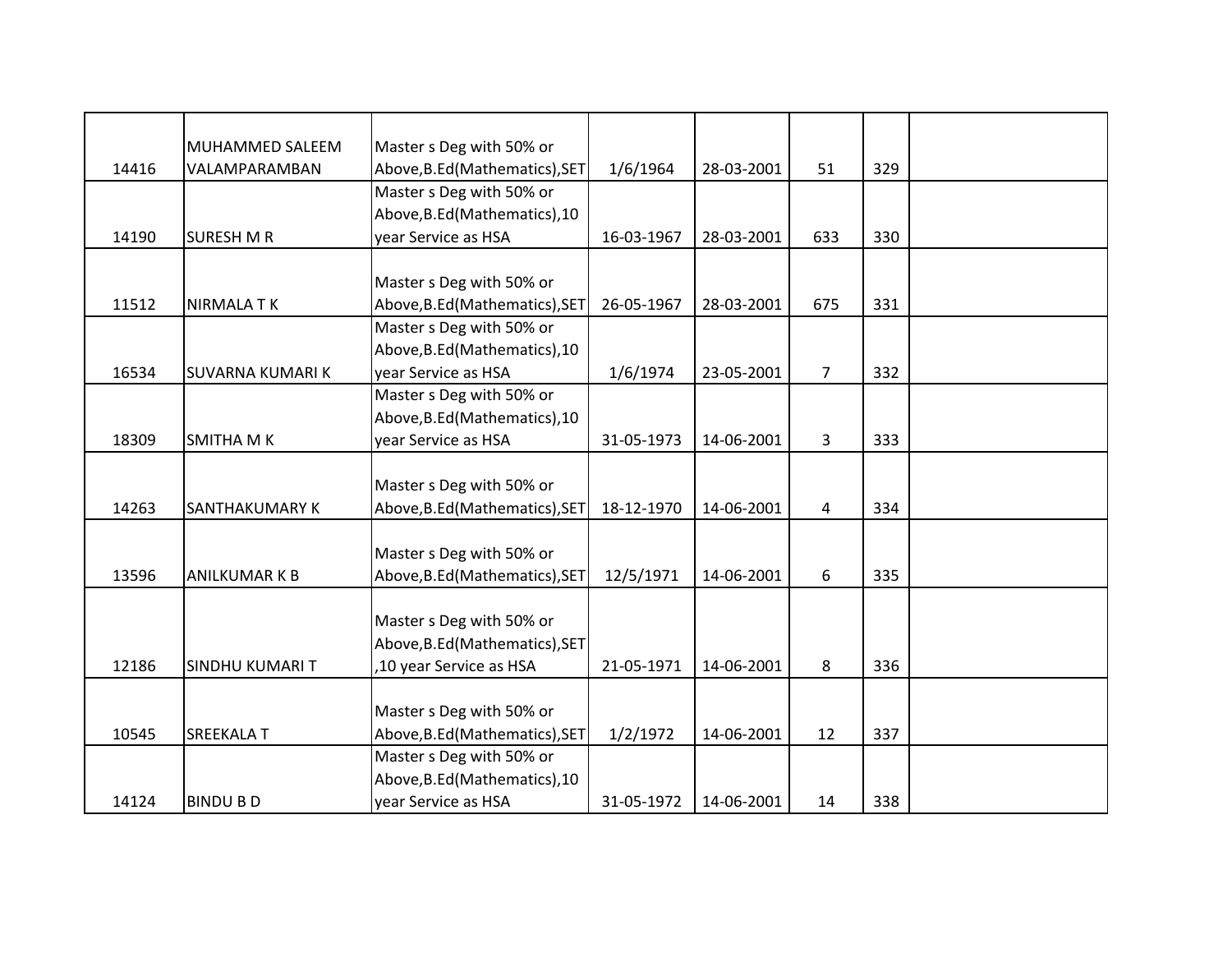|       |                       | Master s Deg with 50% or       |            |            |                |     |                |
|-------|-----------------------|--------------------------------|------------|------------|----------------|-----|----------------|
|       |                       | Above, B.Ed (Mathematics), 10  |            |            |                |     |                |
| 17291 | <b>MANJUSHA R S</b>   | year Service as HSA            | 31-05-1974 | 14-06-2001 | 443            | 339 |                |
|       |                       | Master s Deg with 50% or       |            |            |                |     |                |
|       |                       | Above, B.Ed (Mathematics), 10  |            |            |                |     |                |
| 11422 | SHEEBAK               | year Service as HSA            | 31-05-1970 | 16-06-2001 | $\overline{4}$ | 340 |                |
|       |                       | Master s Deg with 50% or       |            |            |                |     |                |
|       |                       | Above, B.Ed (Mathematics), 10  |            |            |                |     |                |
| 14913 | LINDA A               | year Service as HSA            | 30-05-1964 | 19-06-2001 | 3              | 341 |                |
|       |                       | Master s Deg with 50% or       |            |            |                |     |                |
|       |                       | Above, B.Ed (Mathematics), 10  |            |            |                |     |                |
| 16575 | <b>ANILA P BASTIN</b> | year Service as HSA            | 31-05-1966 | 5/7/2001   | $\mathbf 0$    | 342 | psc advice due |
|       |                       |                                |            |            |                |     |                |
|       |                       | Master s Deg with 50% or       |            |            |                |     |                |
|       |                       | Above, B.Ed (Mathematics), SET |            |            |                |     |                |
| 10952 | SHEEBA CHACKO P       | ,10 year Service as HSA        | 20-05-1973 | 5/7/2001   | $\overline{2}$ | 343 |                |
|       |                       |                                |            |            |                |     |                |
|       |                       | Master s Deg with 50% or       |            |            |                |     |                |
| 12853 | <b>BABUKK</b>         | Above, B.Ed (Mathematics), SET | 10/5/1962  | 5/7/2001   | 75             | 344 |                |
|       |                       | Master s Deg with 50% or       |            |            |                |     |                |
|       |                       | Above, B.Ed (Mathematics), SET |            |            |                |     |                |
| 13276 | <b>MALLIKA A</b>      | ,M.Ed(Mathematics)             | 4/2/1970   | 26-07-2001 | $\mathbf{1}$   | 345 |                |
|       |                       |                                |            |            |                |     |                |
|       |                       | Master s Deg with 50% or       |            |            |                |     |                |
| 10622 | <b>JALAJAKS</b>       | Above, B.Ed (Mathematics), SET | 30-05-1968 | 1/8/2001   | 4              | 346 |                |
|       |                       | Master s Deg with 50% or       |            |            |                |     |                |
|       |                       | Above, B.Ed (Mathematics), 10  |            |            |                |     |                |
| 13786 | <b>AMBILY ALEX</b>    | year Service as HSA            | 31-08-1967 | 1/8/2001   | 10             | 347 |                |
|       |                       |                                |            |            |                |     |                |
|       |                       | Master s Deg with 50% or       |            |            |                |     |                |
| 16431 | <b>REMAL</b>          | Above, B.Ed (Mathematics), SET | 14-05-1971 | 1/8/2001   | 10             | 348 |                |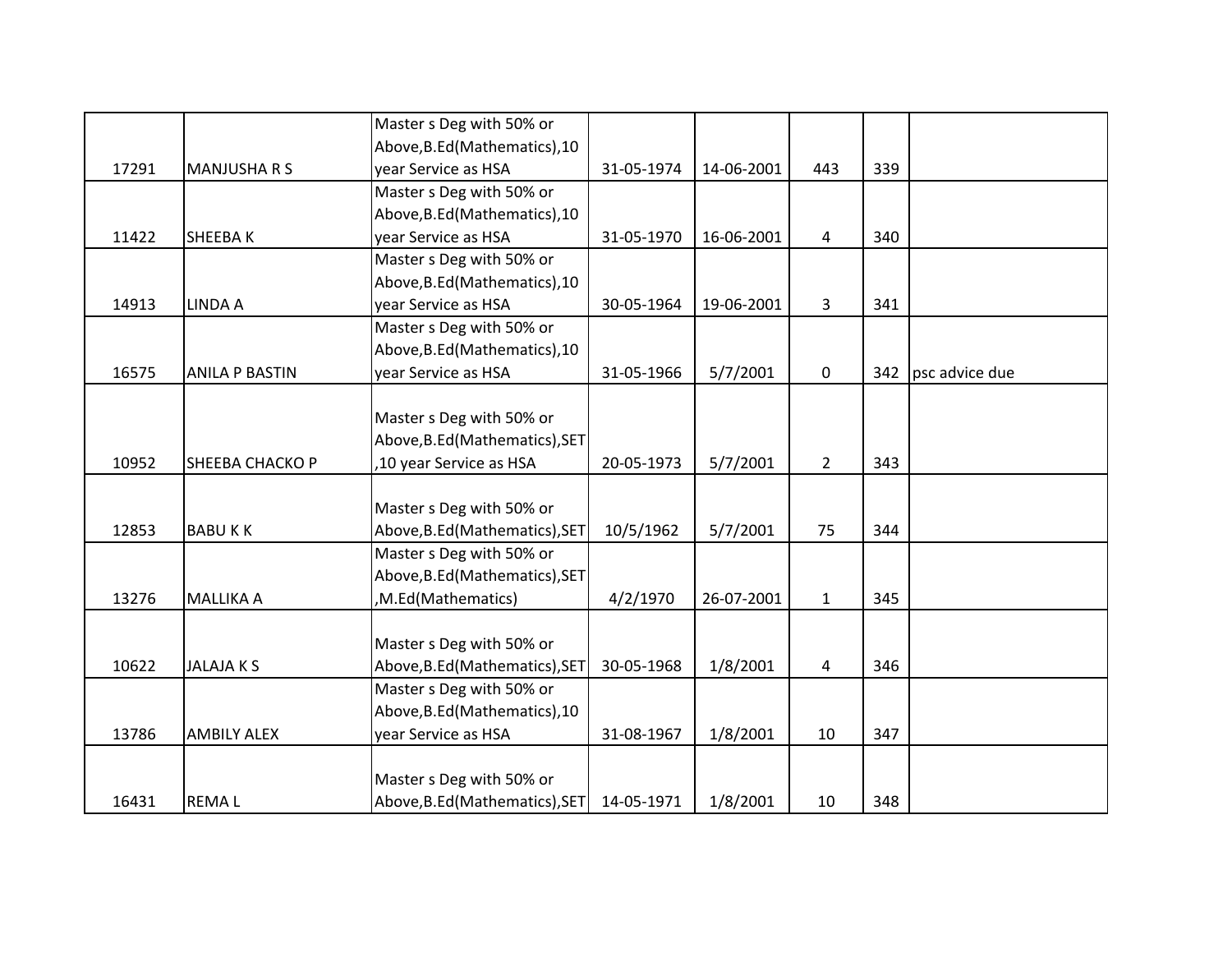|       |                       | Master s Deg with 50% or       |            |            |                |     |  |
|-------|-----------------------|--------------------------------|------------|------------|----------------|-----|--|
| 15819 | <b>SREERANJA PO</b>   | Above, B.Ed (Mathematics), SET | 14-09-1969 | 1/8/2001   | 14             | 349 |  |
|       |                       |                                |            |            |                |     |  |
|       |                       | Master s Deg with 50% or       |            |            |                |     |  |
| 12273 | <b>BIJUPE</b>         | Above, B.Ed (Mathematics), SET | 31-05-1971 | 1/8/2001   | 16             | 350 |  |
|       |                       |                                |            |            |                |     |  |
|       |                       | Master s Deg with 50% or       |            |            |                |     |  |
|       |                       | Above, B.Ed (Mathematics), SET |            |            |                |     |  |
| 11161 | <b>CIJICM</b>         | ,10 year Service as HSA        | 22-05-1971 | 1/8/2001   | 25             | 351 |  |
|       |                       | Master s Deg with 50% or       |            |            |                |     |  |
|       |                       | Above, B.Ed (Mathematics), 10  |            |            |                |     |  |
| 13347 | <b>BIJUR</b>          | year Service as HSA            | 31-05-1969 | 6/8/2001   | 11             | 352 |  |
|       |                       | Master s Deg with 50% or       |            |            |                |     |  |
|       |                       | Above, B.Ed (Mathematics), 10  |            |            |                |     |  |
| 13060 | <b>RASHEED P M</b>    | year Service as HSA            | 12/5/1970  | 24-08-2001 | $\overline{2}$ | 353 |  |
|       |                       | Master s Deg with 50% or       |            |            |                |     |  |
|       |                       | Above, B.Ed (Mathematics), 10  |            |            |                |     |  |
| 16878 | <b>LISSY P MATHEW</b> | year Service as HSA            | 21-01-1964 | 5/9/2001   | $\mathbf{1}$   | 354 |  |
|       |                       |                                |            |            |                |     |  |
|       |                       | Master s Deg with 50% or       |            |            |                |     |  |
| 11460 | <b>SREELEKHABS</b>    | Above, B.Ed (Mathematics), SET | 25-05-1973 | 15-09-2001 | $\mathbf{1}$   | 355 |  |
|       |                       | Master s Deg with 50% or       |            |            |                |     |  |
|       |                       | Above, B.Ed (Mathematics), 10  |            |            |                |     |  |
| 15687 | LIJI L                | year Service as HSA            | 30-05-1974 | 15-09-2001 | 6              | 356 |  |
|       |                       |                                |            |            |                |     |  |
|       |                       | Master s Deg with 50% or       |            |            |                |     |  |
| 11827 | <b>MINIKUMARI S</b>   | Above, B.Ed (Mathematics), SET | 7/10/1970  | 15-09-2001 | $\overline{7}$ | 357 |  |
|       |                       |                                |            |            |                |     |  |
|       |                       | Master s Deg with 50% or       |            |            |                |     |  |
| 11566 | <b>SUJA S R</b>       | Above, B.Ed (Mathematics), SET | 25-05-1973 | 15-09-2001 | 9              | 358 |  |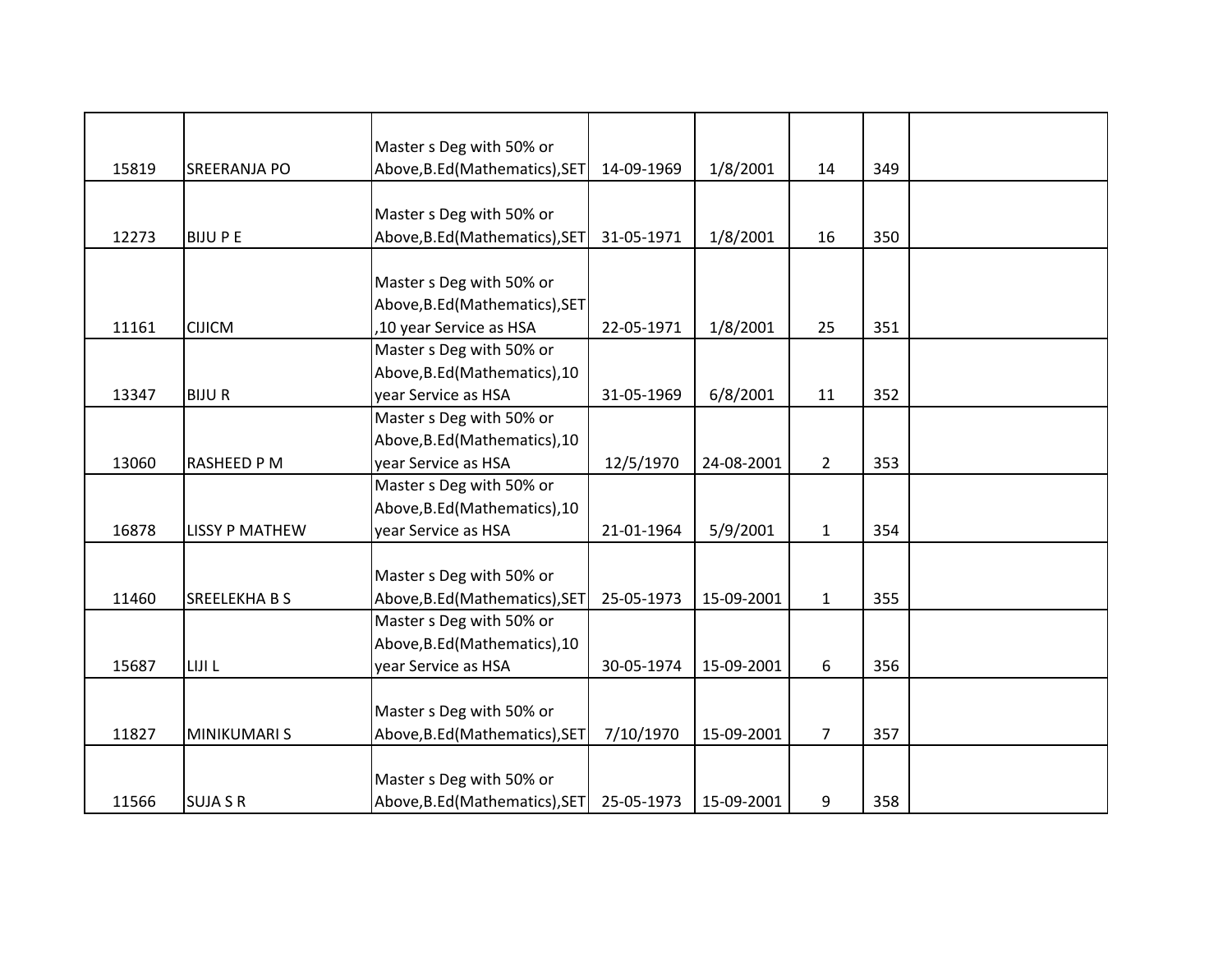|       |                       | Master s Deg with 50% or       |            |            |    |     |  |
|-------|-----------------------|--------------------------------|------------|------------|----|-----|--|
|       |                       | Above, B.Ed (Mathematics), 10  |            |            |    |     |  |
| 14628 | <b>BEENA RANI O S</b> | year Service as HSA            | 19-05-1968 | 15-09-2001 | 10 | 359 |  |
|       |                       |                                |            |            |    |     |  |
|       |                       | Master s Deg with 50% or       |            |            |    |     |  |
| 12259 | K BIJU                | Above, B.Ed (Mathematics), SET | 31-05-1972 | 24-09-2001 | 12 | 360 |  |
|       |                       |                                |            |            |    |     |  |
|       |                       | Master s Deg with 50% or       |            |            |    |     |  |
| 16864 | <b>RUGMANI V S</b>    | Above, B.Ed (Mathematics), SET | 21-01-1962 | 24-09-2001 | 17 | 361 |  |
|       |                       | Master s Deg with 50% or       |            |            |    |     |  |
|       |                       | Above, B.Ed (Mathematics), M.  |            |            |    |     |  |
| 13280 | VINOD V               | Ed(Mathematics)                | 30-05-1968 | 24-09-2001 | 27 | 362 |  |
|       |                       |                                |            |            |    |     |  |
|       |                       | Master s Deg with 50% or       |            |            |    |     |  |
| 11836 | <b>BINDUMS</b>        | Above, B.Ed (Mathematics), SET | 3/1/1969   | 24-09-2001 | 29 | 363 |  |
|       |                       |                                |            |            |    |     |  |
|       |                       | Master s Deg with 50% or       |            |            |    |     |  |
| 13282 | <b>REEBA MATHEW</b>   | Above, B.Ed (Mathematics), SET | 18-04-1972 | 24-09-2001 | 39 | 364 |  |
|       |                       |                                |            |            |    |     |  |
|       |                       | Master s Deg with 50% or       |            |            |    |     |  |
| 11219 | RADHIKA PT            | Above, B.Ed (Mathematics), SET | 30-05-1972 | 24-09-2001 | 41 | 365 |  |
|       |                       |                                |            |            |    |     |  |
|       |                       | Master s Deg with 50% or       |            |            |    |     |  |
| 12601 | <b>VINEETHAKS</b>     | Above, B.Ed (Mathematics), SET | 10/5/1973  | 24-09-2001 | 43 | 366 |  |
|       |                       | Master s Deg with 50% or       |            |            |    |     |  |
|       |                       | Above, B.Ed (Mathematics), 10  |            |            |    |     |  |
| 16179 | <b>REMESHAN U P</b>   | year Service as HSA            | 31-05-1972 | 24-09-2001 | 56 | 367 |  |
|       |                       |                                |            |            |    |     |  |
|       |                       | Master s Deg with 50% or       |            |            |    |     |  |
| 12815 | <b>SUDHA OV</b>       | Above, B.Ed (Mathematics), SET | 2/3/1973   | 24-09-2001 | 66 | 368 |  |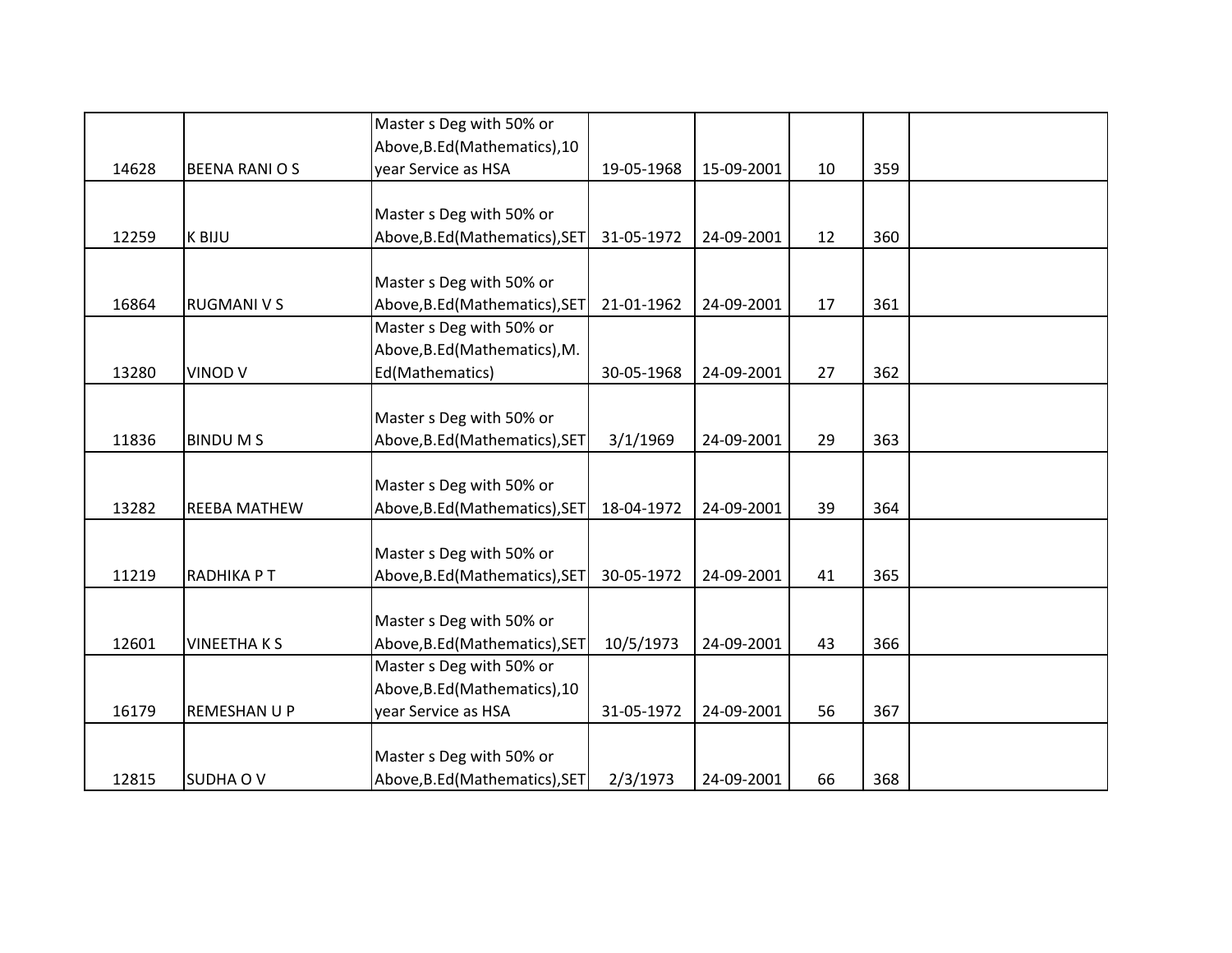|       |                       | Master s Deg with 50% or       |            |            |                |     |  |
|-------|-----------------------|--------------------------------|------------|------------|----------------|-----|--|
| 10884 | <b>BIJI S</b>         | Above, B.Ed (Mathematics), SET | 2/9/1969   | 24-09-2001 | 68             | 369 |  |
|       |                       |                                |            |            |                |     |  |
|       | VASUDEVAN KIZHAKE     | Master s Deg with 50% or       |            |            |                |     |  |
| 11472 | PUZHPAKATH            | Above, B.Ed (Mathematics), SET | 30-05-1972 | 24-09-2001 | 79             | 370 |  |
|       |                       |                                |            |            |                |     |  |
|       |                       | Master s Deg with 50% or       |            |            |                |     |  |
| 11321 | <b>RAJASREE TK</b>    | Above, B.Ed (Mathematics), SET | 6/12/1972  | 24-09-2001 | 80             | 371 |  |
|       |                       | Master s Deg with 50% or       |            |            |                |     |  |
|       |                       | Above, B.Ed (Mathematics), 10  |            |            |                |     |  |
| 12928 | <b>MINI JOHN</b>      | year Service as HSA            | 31-05-1964 | 12/10/2001 | $\mathbf{1}$   | 372 |  |
|       |                       |                                |            |            |                |     |  |
|       |                       | Master s Deg with 50% or       |            |            |                |     |  |
| 18177 | <b>BINDUTR</b>        | Above, B.Ed (Mathematics), SET | 7/5/1973   | 2/11/2001  | 13             | 373 |  |
|       |                       |                                |            |            |                |     |  |
|       |                       | Master s Deg with 50% or       |            |            |                |     |  |
| 10854 | <b>SHEENA PAUL K</b>  | Above, B.Ed (Mathematics), SET | 18-05-1977 | 5/11/2001  | $\mathbf{1}$   | 374 |  |
|       |                       | Master s Deg with 50% or       |            |            |                |     |  |
|       | JAYAKUMARA PANICKER   | Above, B.Ed (Mathematics), M.  |            |            |                |     |  |
| 11349 | K J                   | Ed(Mathematics)                | 20-05-1971 | 17-11-2001 | $\overline{2}$ | 375 |  |
|       |                       |                                |            |            |                |     |  |
|       |                       | Master s Deg with 50% or       |            |            |                |     |  |
| 18285 | <b>VIJAYAKUMAR T</b>  | Above, B.Ed (Mathematics), SET | 16-05-1973 | 17-11-2001 | $\overline{2}$ | 376 |  |
|       |                       | Master s Deg with 50% or       |            |            |                |     |  |
|       |                       | Above, B.Ed (Mathematics), 10  |            |            |                |     |  |
| 11999 | <b>SHAJI G</b>        | year Service as HSA            | 30-05-1968 | 17-11-2001 | 9              | 377 |  |
|       |                       |                                |            |            |                |     |  |
|       |                       | Master s Deg with 50% or       |            |            |                |     |  |
|       |                       | Above, B.Ed (Mathematics), M.  |            |            |                |     |  |
| 18348 | <b>BEENA RANI V K</b> | Phil, 10 year Service as HSA   | 31-05-1973 | 17-11-2001 | 11             | 378 |  |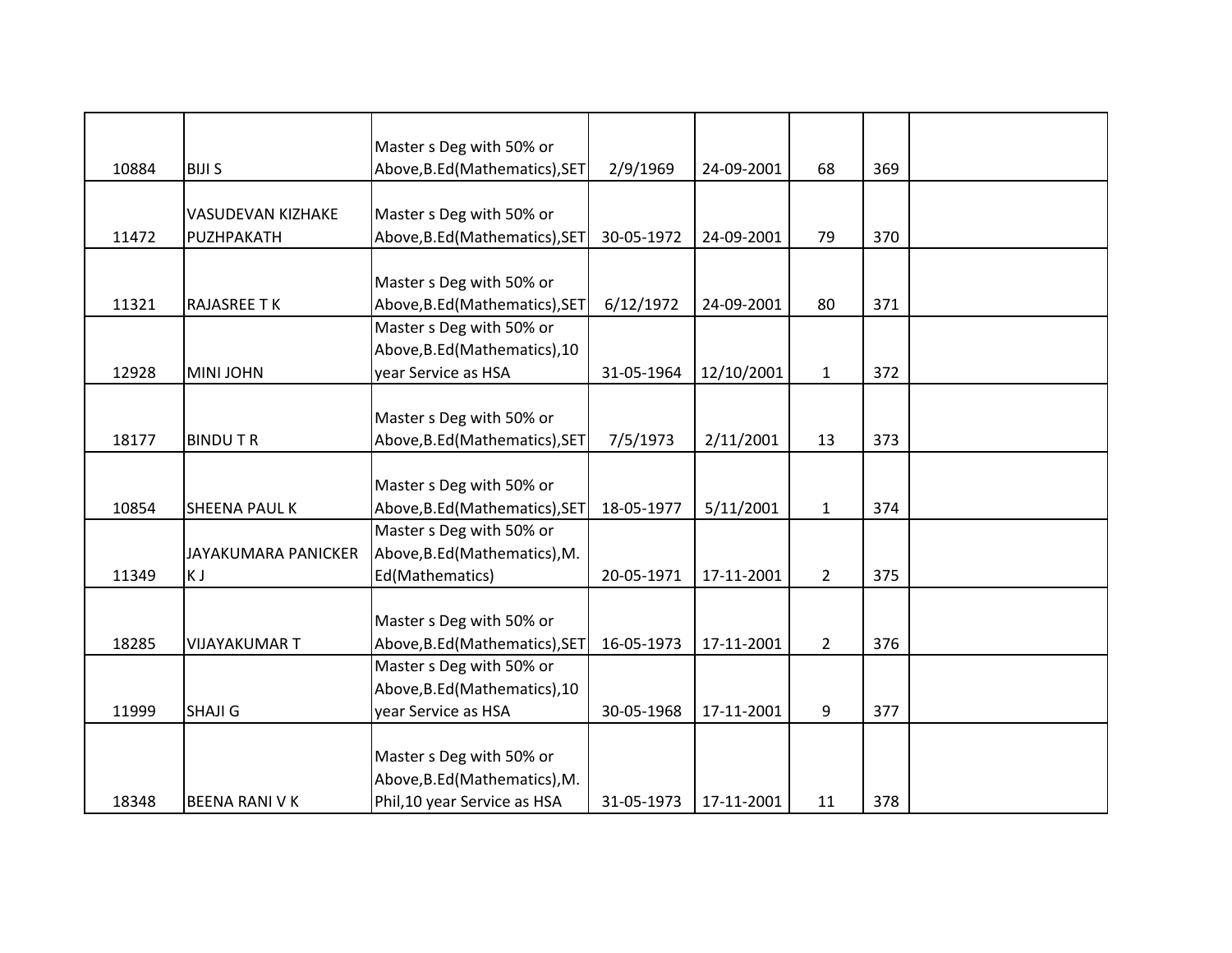|       |                         | Master s Deg with 50% or       |            |            |    |     |                           |
|-------|-------------------------|--------------------------------|------------|------------|----|-----|---------------------------|
|       |                         | Above, B.Ed (Mathematics), 10  |            |            |    |     |                           |
| 11949 | <b>MANSOOR A</b>        | year Service as HSA            | 30-05-1973 | 17-11-2001 | 14 | 379 |                           |
|       |                         |                                |            |            |    |     |                           |
|       |                         | Master s Deg with 50% or       |            |            |    |     |                           |
|       |                         | Above, B.Ed (Mathematics), SET |            |            |    |     |                           |
| 12871 | <b>HEMAPR</b>           | ,10 year Service as HSA        | 19-05-1968 | 17-11-2001 | 15 | 380 |                           |
|       |                         |                                |            |            |    |     |                           |
|       |                         | Master s Deg with 50% or       |            |            |    |     |                           |
|       |                         | Above, B.Ed (Mathematics), SET |            |            |    |     |                           |
| 10016 | JYOTHI T G              | ,10 year Service as HSA        | 3/5/1973   | 17-11-2001 | 16 | 381 |                           |
|       |                         |                                |            |            |    |     |                           |
|       |                         | Master s Deg with 50% or       |            |            |    |     |                           |
| 11462 | <b>SREEJAP</b>          | Above, B.Ed (Mathematics), SET | 29-05-1970 | 17-11-2001 | 17 | 382 |                           |
|       |                         | Master s Deg with 50% or       |            |            |    |     |                           |
|       |                         | Above, B.Ed (Mathematics), 10  |            |            |    |     |                           |
| 15745 | <b>SHEEJA PRINCY PS</b> | year Service as HSA            | 15-05-1970 | 17-11-2001 | 24 | 383 |                           |
|       |                         | Master s Deg with 50% or       |            |            |    |     |                           |
|       |                         | Above, B.Ed (Mathematics), 10  |            |            |    |     |                           |
| 12108 | <b>MINIKS</b>           | year Service as HSA            | 25-05-1973 | 17-11-2001 | 25 | 384 |                           |
|       |                         | Master s Deg with 50% or       |            |            |    |     |                           |
|       |                         | Above, B.Ed (Mathematics), 10  |            |            |    |     |                           |
| 10638 | <b>S MEERA</b>          | year Service as HSA            | 10/4/1971  | 17-11-2001 | 26 | 385 |                           |
|       |                         | Master s Deg with 50% or       |            |            |    |     |                           |
|       |                         | Above, B.Ed (Mathematics), 10  |            |            |    |     | service cir. joining date |
| 15432 | <b>MANOJ S</b>          | year Service as HSA            | 27-05-1970 | 17-11-2001 | 29 | 386 | due.                      |
|       |                         | Master s Deg with 50% or       |            |            |    |     |                           |
|       |                         | Above, B.Ed (Mathematics), 10  |            |            |    |     |                           |
| 14933 | <b>NASEEMA A</b>        | year Service as HSA            | 11/5/1967  | 17-11-2001 | 32 | 387 |                           |
|       |                         | Master s Deg with 50% or       |            |            |    |     |                           |
|       |                         | Above, B.Ed (Mathematics), 10  |            |            |    |     |                           |
| 11531 | PREETHALS               | year Service as HSA            | 31-05-1974 | 17-11-2001 | 37 | 388 |                           |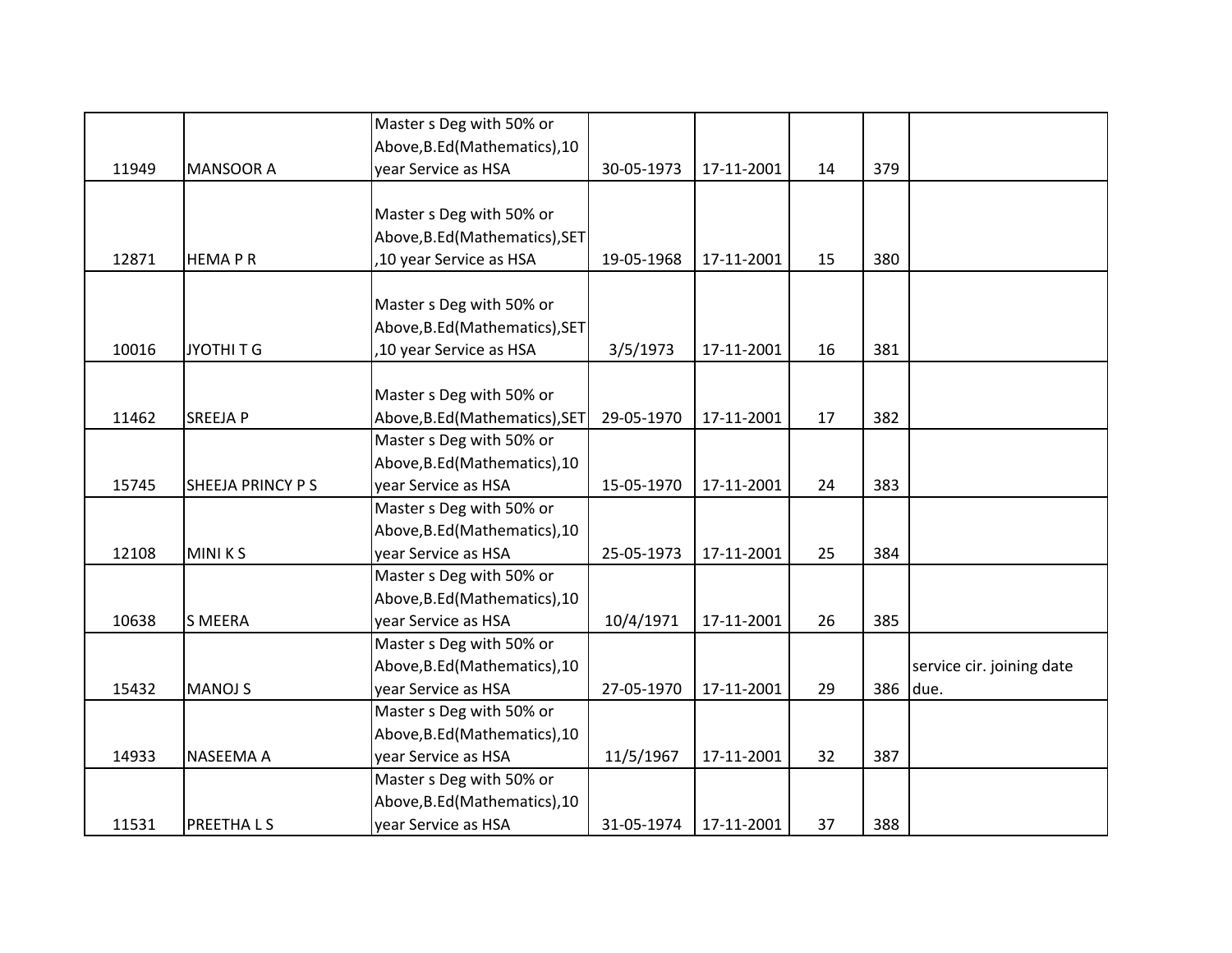|       |                        | Master s Deg with 50% or       |            |            |                |     |  |
|-------|------------------------|--------------------------------|------------|------------|----------------|-----|--|
|       |                        | Above, B.Ed (Mathematics), 10  |            |            |                |     |  |
| 12591 | PRAMEELA D             | year Service as HSA            | 20-05-1968 | 17-11-2001 | 39             | 389 |  |
|       |                        |                                |            |            |                |     |  |
|       |                        | Master s Deg with 50% or       |            |            |                |     |  |
|       |                        | Above, B.Ed (Mathematics), SET |            |            |                |     |  |
| 12007 | PADMAJA G              | ,10 year Service as HSA        | 20-05-1971 | 17-11-2001 | 40             | 390 |  |
|       |                        |                                |            |            |                |     |  |
|       |                        | Master s Deg with 50% or       |            |            |                |     |  |
| 10758 | <b>SHEENA A</b>        | Above, B.Ed (Mathematics), SET | 31-05-1974 | 17-11-2001 | 2802           | 391 |  |
|       |                        |                                |            |            |                |     |  |
|       |                        | Master s Deg with 50% or       |            |            |                |     |  |
| 13816 | PURUSHOTHAMAN K G      | Above, B.Ed (Mathematics), SET | 1/6/1963   | 19-11-2001 | $\mathbf{1}$   | 392 |  |
|       |                        |                                |            |            |                |     |  |
|       |                        | Master s Deg with 50% or       |            |            |                |     |  |
|       |                        | Above, B.Ed (Mathematics), SET |            |            |                |     |  |
| 10002 | <b>GEETHA V</b>        | ,10 year Service as HSA        | 27-05-1971 | 14-12-2001 | $\overline{3}$ | 393 |  |
|       |                        | Master s Deg with 50% or       |            |            |                |     |  |
|       |                        | Above, B.Ed (Mathematics), 10  |            |            |                |     |  |
| 18149 | <b>K MURALEEDHARAN</b> | year Service as HSA            | 15-11-1962 | 22-01-2002 | $\overline{3}$ | 394 |  |
|       |                        | Master s Deg with 50% or       |            |            |                |     |  |
|       |                        | Above, B.Ed (Mathematics), 10  |            |            |                |     |  |
| 16546 | <b>USHAPR</b>          | year Service as HSA            | 19-01-1968 | 25-01-2002 | 26             | 395 |  |
|       |                        |                                |            |            |                |     |  |
|       |                        | Master s Deg with 50% or       |            |            |                |     |  |
| 17362 | <b>BINDUP</b>          | Above, B.Ed (Mathematics), SET | 10/5/1973  | 25-01-2002 | 67             | 396 |  |
|       |                        |                                |            |            |                |     |  |
|       |                        | Master s Deg with 50% or       |            |            |                |     |  |
| 11510 | PRIYA M D              | Above, B.Ed (Mathematics), SET | 30-05-1974 | 1/4/2002   | 5              | 397 |  |
|       |                        |                                |            |            |                |     |  |
|       |                        | Master s Deg with 50% or       |            |            |                |     |  |
| 13124 | <b>BOBANT</b>          | Above, B.Ed (Mathematics), SET | 10/5/1970  | 1/4/2002   | $\overline{7}$ | 398 |  |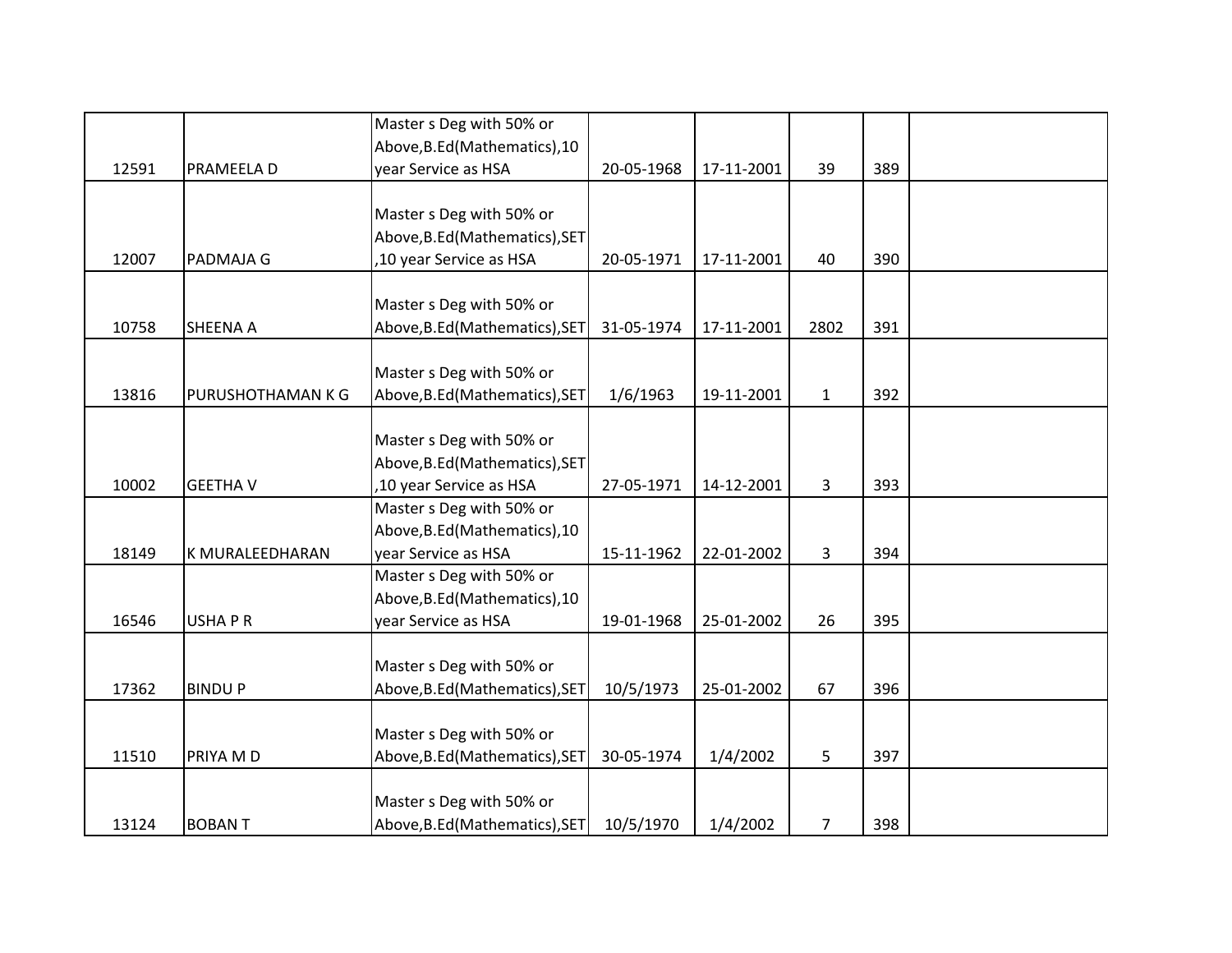|       |                         | Master s Deg with 50% or       |            |            |                |     |                                  |
|-------|-------------------------|--------------------------------|------------|------------|----------------|-----|----------------------------------|
| 14184 | <b>JAYA V B</b>         | Above, B.Ed (Mathematics), SET | 13-01-1963 | 1/7/2002   | 3              | 399 |                                  |
|       |                         | Master s Deg with 50% or       |            |            |                |     |                                  |
|       |                         | Above, B.Ed (Mathematics), 10  |            |            |                |     | probation declaration cie        |
| 17857 | <b>SARASUKS</b>         | year Service as HSA            | 1/6/1968   | 1/7/2002   | 5              | 400 | due                              |
|       |                         |                                |            |            |                |     | <b>HSA probation declaration</b> |
|       |                         | Master s Deg with 50% or       |            |            |                |     | order on the ID-                 |
|       |                         | Above, B.Ed (Mathematics), SET |            |            |                |     | Transferred district copy        |
| 10875 | <b>JIJI V G</b>         | ,10 year Service as HSA        | 31-05-1970 | 11/7/2002  | 5              | 401 | due district                     |
|       |                         | Master s Deg with 50% or       |            |            |                |     |                                  |
| 11474 | <b>ABDUL KABEER U</b>   | Above, B.Ed (Mathematics), SET | 9/5/1973   | 30-07-2002 | $\mathbf{1}$   | 402 |                                  |
|       |                         |                                |            |            |                |     |                                  |
|       |                         | Master s Deg with 50% or       |            |            |                |     |                                  |
| 18109 | <b>SATHEESH KUMAR G</b> | Above, B.Ed (Mathematics), SET | 8/1/1974   | 3/8/2002   | 3              | 403 |                                  |
|       |                         | Master s Deg with 50% or       |            |            |                |     |                                  |
|       |                         | Above, B.Ed (Mathematics), M.  |            |            |                |     |                                  |
| 17731 | <b>ARCHA S</b>          | Phil                           | 31-05-1974 | 3/8/2002   | 6              | 404 |                                  |
|       |                         | Master s Deg with 50% or       |            |            |                |     |                                  |
|       |                         | Above, B.Ed (Mathematics), M.  |            |            |                |     |                                  |
| 11946 | <b>GOPAKUMAR A</b>      | Ed(Mathematics)                | 31-05-1974 | 3/8/2002   | 31             | 405 |                                  |
|       |                         |                                |            |            |                |     |                                  |
|       |                         | Master s Deg with 50% or       |            |            |                |     |                                  |
| 11392 | <b>PADMAN</b>           | Above, B.Ed (Mathematics), SET | 11/5/1974  | 7/8/2002   | $\overline{7}$ | 406 |                                  |
|       |                         |                                |            |            |                |     |                                  |
|       |                         | Master s Deg with 50% or       |            |            |                |     |                                  |
| 10061 | <b>GEETHA CR</b>        | Above, B.Ed (Mathematics), SET | 21-03-1971 | 7/8/2002   | 19             | 407 |                                  |
|       |                         |                                |            |            |                |     |                                  |
|       |                         | Master s Deg with 50% or       |            |            |                |     |                                  |
| 10780 | J SREEKUMAR             | Above, B.Ed (Mathematics), SET | 30-05-1972 | 12/9/2002  | $\overline{2}$ | 408 |                                  |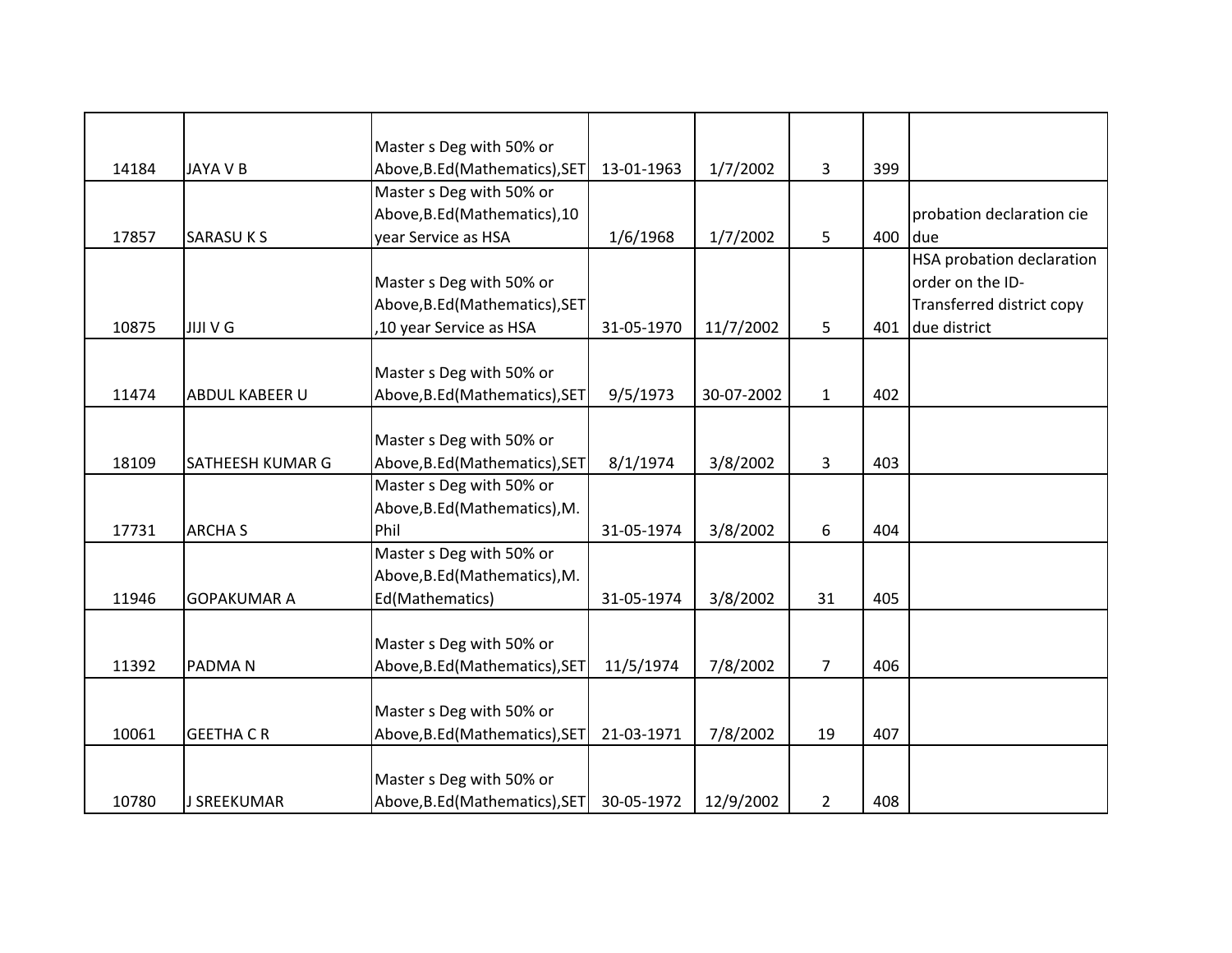|       |                        | Master s Deg with 50% or       |            |            |                |     |                                  |
|-------|------------------------|--------------------------------|------------|------------|----------------|-----|----------------------------------|
|       |                        | Above, B.Ed (Mathematics), M.  |            |            |                |     |                                  |
| 11234 | <b>KAVITHA R N</b>     | Ed(Mathematics)                | 30-05-1971 | 12/9/2002  | 10             | 409 |                                  |
|       |                        |                                |            |            |                |     |                                  |
|       |                        | Master s Deg with 50% or       |            |            |                |     |                                  |
| 13430 | <b>CHITHRABHANU NK</b> | Above, B.Ed (Mathematics), SET | 21-07-1970 | 16-09-2002 | $\overline{2}$ | 410 |                                  |
|       |                        |                                |            |            |                |     |                                  |
|       |                        | Master s Deg with 50% or       |            |            |                |     |                                  |
| 14802 | <b>UMALEKSHMI M</b>    | Above, B.Ed (Mathematics), SET | 31-05-1970 | 4/10/2002  | 5              | 411 |                                  |
|       |                        |                                |            |            |                |     |                                  |
|       |                        | Master s Deg with 50% or       |            |            |                |     |                                  |
| 11492 | <b>CHANDINI K K</b>    | Above, B.Ed (Mathematics), SET | 15-04-1965 | 5/12/2002  | 11             | 412 |                                  |
|       |                        |                                |            |            |                |     |                                  |
|       |                        | Master s Deg with 50% or       |            |            |                |     |                                  |
|       |                        | Above, B.Ed (Mathematics), SET |            |            |                |     |                                  |
| 10833 | <b>AMBILIKV</b>        | ,10 year Service as HSA        | 20-04-1974 | 20-03-2003 | $\mathbf{1}$   | 413 |                                  |
|       |                        |                                |            |            |                |     |                                  |
|       |                        | Master s Deg with 50% or       |            |            |                |     |                                  |
| 12583 | <b>BEENA C JACOB</b>   | Above, B.Ed (Mathematics), SET | 20-05-1971 | 24-03-2003 | 95             | 414 |                                  |
|       |                        |                                |            |            |                |     |                                  |
|       |                        | Master s Deg with 50% or       |            |            |                |     |                                  |
| 17226 | <b>UMADEVIS</b>        | Above, B.Ed (Mathematics), SET | 7/5/1975   | 14-07-2003 | 5              | 415 |                                  |
|       |                        |                                |            |            |                |     |                                  |
|       |                        | Master s Deg with 50% or       |            |            |                |     |                                  |
| 12712 | <b>SURESH KUMAR R</b>  | Above, B.Ed (Mathematics), SET | 12/3/1969  | 14-07-2003 | $\overline{7}$ | 416 |                                  |
|       |                        | Master s Deg with 50% or       |            |            |                |     | <b>HSA Probation declaration</b> |
|       |                        | Above, B.Ed (Mathematics), M.  |            |            |                |     | on transferred district          |
| 16840 | <b>GIREESH BABU A</b>  | Ed(Mathematics), NET/JRF       | 4/1/1974   | 19-07-2003 | $\mathbf{1}$   | 417 | order copy due                   |
|       |                        |                                |            |            |                |     |                                  |
|       |                        | Master s Deg with 50% or       |            |            |                |     |                                  |
| 18111 | UNNIKRISHNAN VM        | Above, B.Ed (Mathematics), SET | 14-04-1975 | 30-07-2003 | $\overline{2}$ | 418 |                                  |
|       |                        |                                |            |            |                |     |                                  |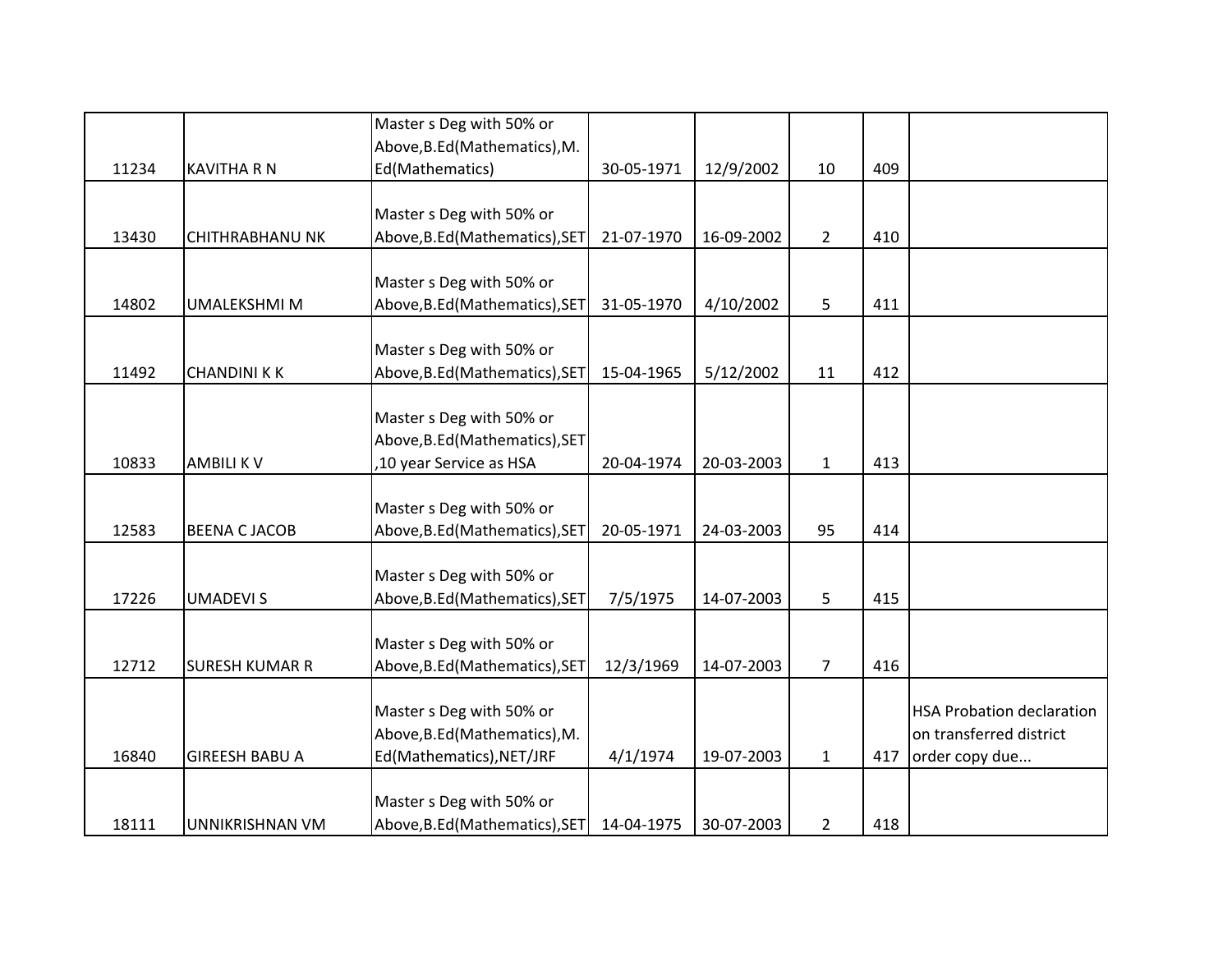|       |                   | Master s Deg with 50% or       |            |            |                |     |  |
|-------|-------------------|--------------------------------|------------|------------|----------------|-----|--|
|       |                   | Above, B.Ed (Mathematics), M.  |            |            |                |     |  |
| 17833 | <b>BEENAVS</b>    | Ed(Mathematics)                | 25-05-1971 | 12/9/2003  | $\mathbf{1}$   | 419 |  |
|       |                   |                                |            |            |                |     |  |
|       |                   | Master s Deg with 50% or       |            |            |                |     |  |
| 12642 | <b>BINDUSADAN</b> | Above, B.Ed (Mathematics), SET | 30-05-1970 | 24-09-2003 | $\mathbf{1}$   | 420 |  |
|       |                   | Master s Deg with 50% or       |            |            |                |     |  |
|       |                   | Above, B.Ed (Mathematics), 10  |            |            |                |     |  |
| 16673 | PRINCILA V P      | year Service as HSA            | 22-05-1968 | 22-10-2003 | 6              | 421 |  |
|       |                   |                                |            |            |                |     |  |
|       |                   | Master s Deg with 50% or       |            |            |                |     |  |
| 15446 | <b>ASHACB</b>     | Above, B.Ed (Mathematics), SET | 28-03-1969 | 31-10-2003 | $\mathbf{1}$   | 422 |  |
|       |                   |                                |            |            |                |     |  |
|       |                   | Master s Deg with 50% or       |            |            |                |     |  |
| 12825 | <b>SREEJA S</b>   | Above, B.Ed (Mathematics), SET | 5/5/1970   | 1/12/2003  | $\overline{2}$ | 423 |  |
|       |                   |                                |            |            |                |     |  |
|       |                   | Master s Deg with 50% or       |            |            |                |     |  |
| 13455 | <b>SULATHA A</b>  | Above, B.Ed (Mathematics), SET | 28-05-1970 | 23-12-2003 | $\mathbf{1}$   | 424 |  |
|       |                   |                                |            |            |                |     |  |
|       |                   | Master s Deg with 50% or       |            |            |                |     |  |
| 12332 | <b>SASIA</b>      | Above, B.Ed (Mathematics), SET | 15-05-1970 | 27-01-2004 | 9              | 425 |  |
|       |                   |                                |            |            |                |     |  |
|       |                   | Master s Deg with 50% or       |            |            |                |     |  |
| 12531 | <b>SHAIBY KL</b>  | Above, B.Ed (Mathematics), SET | 23-03-1971 | 16-02-2004 | $\overline{7}$ | 426 |  |
|       |                   |                                |            |            |                |     |  |
|       |                   | Master s Deg with 50% or       |            |            |                |     |  |
| 12919 | <b>SREEJA G A</b> | Above, B.Ed (Mathematics), SET | 21-05-1971 | 16-02-2004 | 8              | 427 |  |
|       |                   |                                |            |            |                |     |  |
|       |                   | Master s Deg with 50% or       |            |            |                |     |  |
| 13540 | <b>SUNILAKG</b>   | Above, B.Ed (Mathematics), SET | 30-05-1968 | 16-02-2004 | 9              | 428 |  |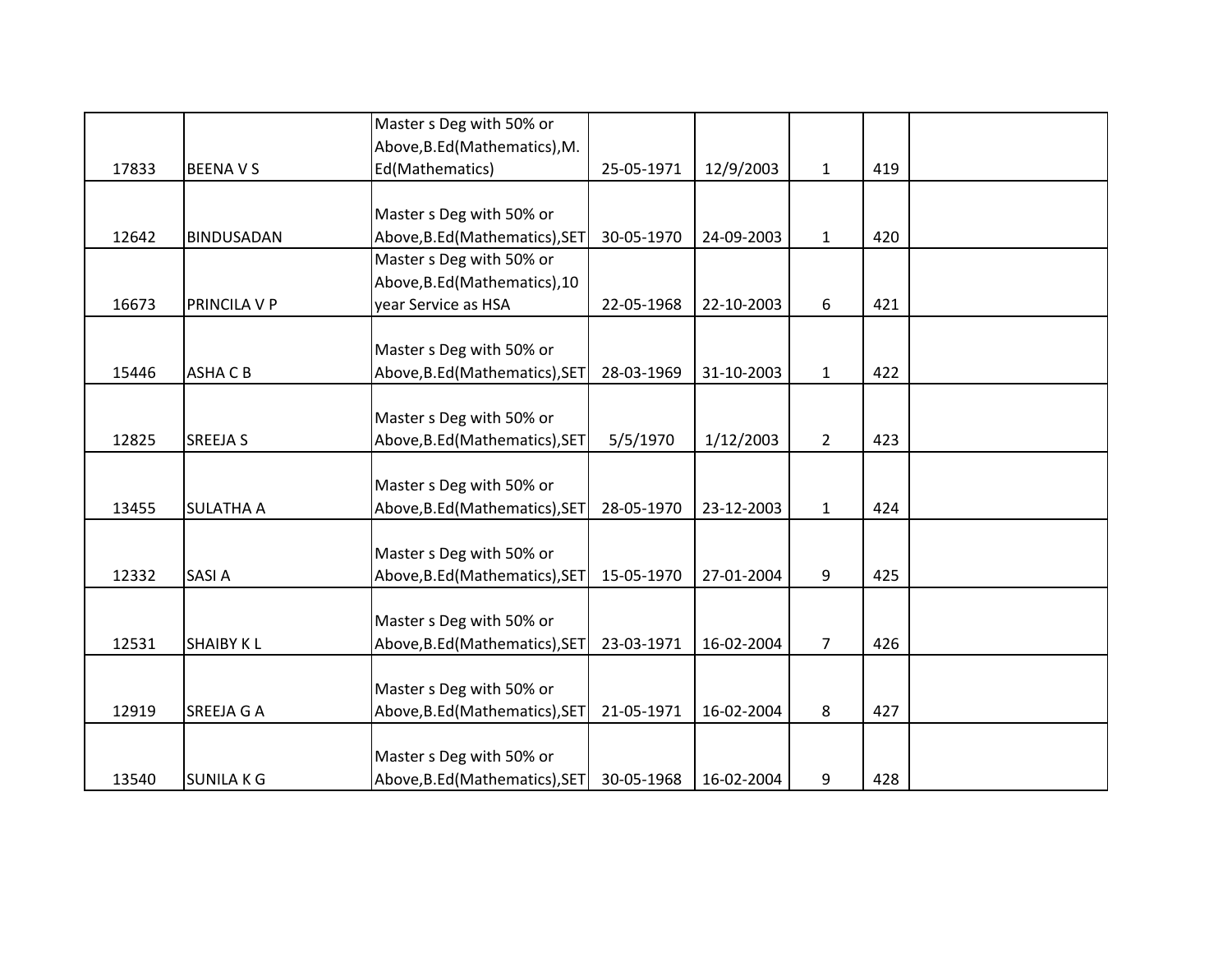|       |                        | Master s Deg with 50% or       |            |            |                |     |                            |
|-------|------------------------|--------------------------------|------------|------------|----------------|-----|----------------------------|
| 12688 | <b>LEENANK</b>         | Above, B.Ed (Mathematics), SET | 25-05-1970 | 16-02-2004 | 2720           | 429 |                            |
|       |                        |                                |            |            |                |     |                            |
|       |                        | Master s Deg with 50% or       |            |            |                |     |                            |
| 16852 | DHANUJA SEKHAR J       | Above, B.Ed (Mathematics), SET | 31-05-1968 | 1/4/2004   | $\mathbf{1}$   | 430 | By transfer cir due        |
|       |                        |                                |            |            |                |     |                            |
|       |                        | Master s Deg with 50% or       |            |            |                |     |                            |
| 14296 | SHEEBACS               | Above, B.Ed (Mathematics), SET | 9/2/1974   | 15-04-2004 | $\mathbf{1}$   | 431 |                            |
|       |                        | Master s Deg with 50% or       |            |            |                |     |                            |
|       |                        | Above, B.Ed (Mathematics), SET |            |            |                |     |                            |
| 11274 | <b>UNNIKRISHNAN R</b>  | ,M.Phil                        | 30-04-1972 | 29-04-2004 | $\overline{2}$ | 432 |                            |
|       |                        | Master s Deg with 50% or       |            |            |                |     |                            |
|       |                        | Above, B.Ed (Mathematics), 10  |            |            |                |     |                            |
| 16983 | <b>SUMA N NAIR</b>     | year Service as HSA            | 31-05-1967 | 28-07-2004 | $\mathbf{1}$   | 433 |                            |
|       |                        |                                |            |            |                |     |                            |
|       |                        | Master s Deg with 50% or       |            |            |                |     |                            |
|       |                        | Above, B.Ed (Mathematics), SET |            |            |                |     |                            |
| 14891 | <b>ANIL KUMAR P M</b>  | ,10 year Service as HSA        | 28-12-1971 | 10/9/2004  | 5              | 434 |                            |
|       |                        |                                |            |            |                |     |                            |
|       |                        | Master s Deg with 50% or       |            |            |                |     | Masters degree certificate |
| 12773 | <b>ANOOP RAJ R</b>     | Above, B.Ed (Mathematics), SET | 29-05-1973 | 17-12-2004 | $\mathbf{1}$   | 435 | copy due                   |
|       |                        |                                |            |            |                |     |                            |
|       |                        | Master s Deg with 50% or       |            |            |                |     |                            |
| 10969 | <b>JUBY JACOB</b>      | Above, B.Ed (Mathematics), SET | 23-02-1979 | 28-01-2005 | 5              | 436 |                            |
|       |                        |                                |            |            |                |     |                            |
|       |                        | Master s Deg with 50% or       |            |            |                |     |                            |
| 12462 | <b>SUNILAKB</b>        | Above, B.Ed (Mathematics), SET | 16-04-1972 | 2/2/2005   | $\mathbf{1}$   | 437 |                            |
|       |                        | Master s Deg with 50% or       |            |            |                |     |                            |
|       |                        | Above, B.Ed (Mathematics), 10  |            |            |                |     |                            |
| 17151 | <b>AJITHA KUMARI C</b> | year Service as HSA            | 30-05-1969 | 14-10-2005 | $\overline{2}$ | 438 |                            |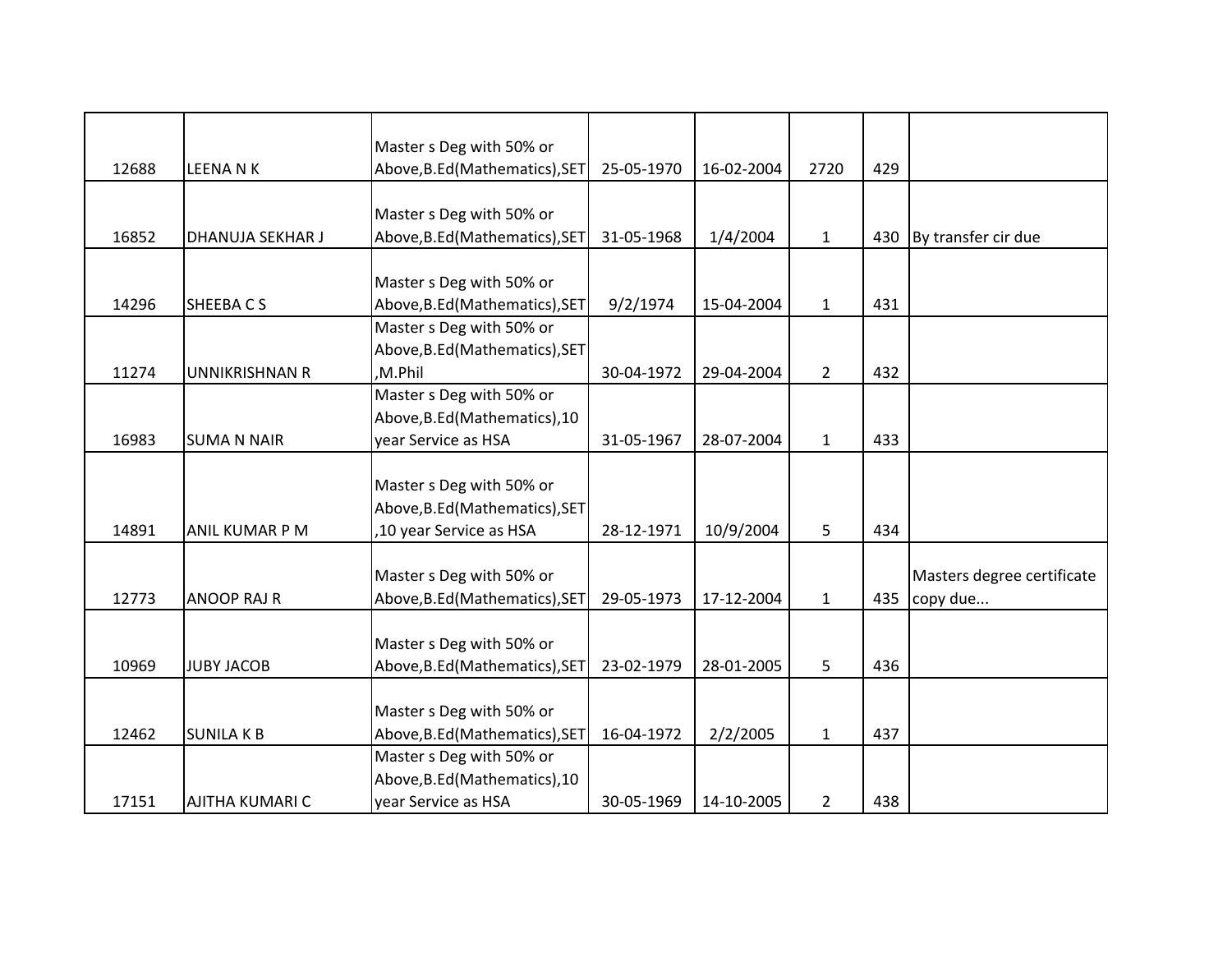|       |                        | Master s Deg with 50% or       |            |            |                |     |  |
|-------|------------------------|--------------------------------|------------|------------|----------------|-----|--|
| 18419 | <b>CHITRAK</b>         | Above, B.Ed (Mathematics), SET | 4/2/1975   | 28-12-2005 | 4              | 439 |  |
|       |                        |                                |            |            |                |     |  |
|       |                        | Master s Deg with 50% or       |            |            |                |     |  |
| 13148 | <b>JOSEPH SHAJAN</b>   | Above, B.Ed (Mathematics), SET | 24-10-1971 | 4/1/2006   | $2^{\circ}$    | 440 |  |
|       |                        |                                |            |            |                |     |  |
|       |                        | Master s Deg with 50% or       |            |            |                |     |  |
| 11059 | <b>ROBIN AUGUSTINE</b> | Above, B.Ed (Mathematics), SET | 20-02-1978 | 13-01-2006 | 5              | 441 |  |
|       |                        |                                |            |            |                |     |  |
|       |                        | Master s Deg with 50% or       |            |            |                |     |  |
| 11744 | <b>SREEJA R NAIR</b>   | Above, B.Ed (Mathematics), SET | 10/5/1979  | 31-01-2006 | $1\,$          | 442 |  |
|       |                        |                                |            |            |                |     |  |
|       |                        | Master s Deg with 50% or       |            |            |                |     |  |
| 13293 | SHAIJA U G             | Above, B.Ed (Mathematics), SET | 27-05-1975 | 31-01-2006 | $\overline{2}$ | 443 |  |
|       |                        |                                |            |            |                |     |  |
|       |                        | Master s Deg with 50% or       |            |            |                |     |  |
| 16447 | NOORJA KA              | Above, B.Ed (Mathematics), SET | 28-01-1978 | 31-01-2006 | $\overline{2}$ | 444 |  |
|       |                        |                                |            |            |                |     |  |
|       |                        | Master s Deg with 50% or       |            |            |                |     |  |
| 11832 | <b>AMPILIS</b>         | Above, B.Ed (Mathematics), SET | 10/5/1973  | 2/2/2006   | $\mathbf{1}$   | 445 |  |
|       |                        |                                |            |            |                |     |  |
|       |                        | Master s Deg with 50% or       |            |            |                |     |  |
| 12767 | <b>JAYALALITHA G</b>   | Above, B.Ed (Mathematics), SET | 6/2/1971   | 2/2/2006   | 4              | 446 |  |
|       |                        |                                |            |            |                |     |  |
|       |                        | Master s Deg with 50% or       |            |            |                |     |  |
| 12479 | <b>DEEPA DIVAKARAN</b> | Above, B.Ed (Mathematics), SET | 11/5/1972  | 7/2/2006   | $\overline{2}$ | 447 |  |
|       |                        | Master s Deg with 50% or       |            |            |                |     |  |
|       |                        | Above, B.Ed (Mathematics), M.  |            |            |                |     |  |
| 14661 | DHANYA K M             | Ed(Mathematics)                | 1/3/1980   | 2/3/2006   | $\overline{2}$ | 448 |  |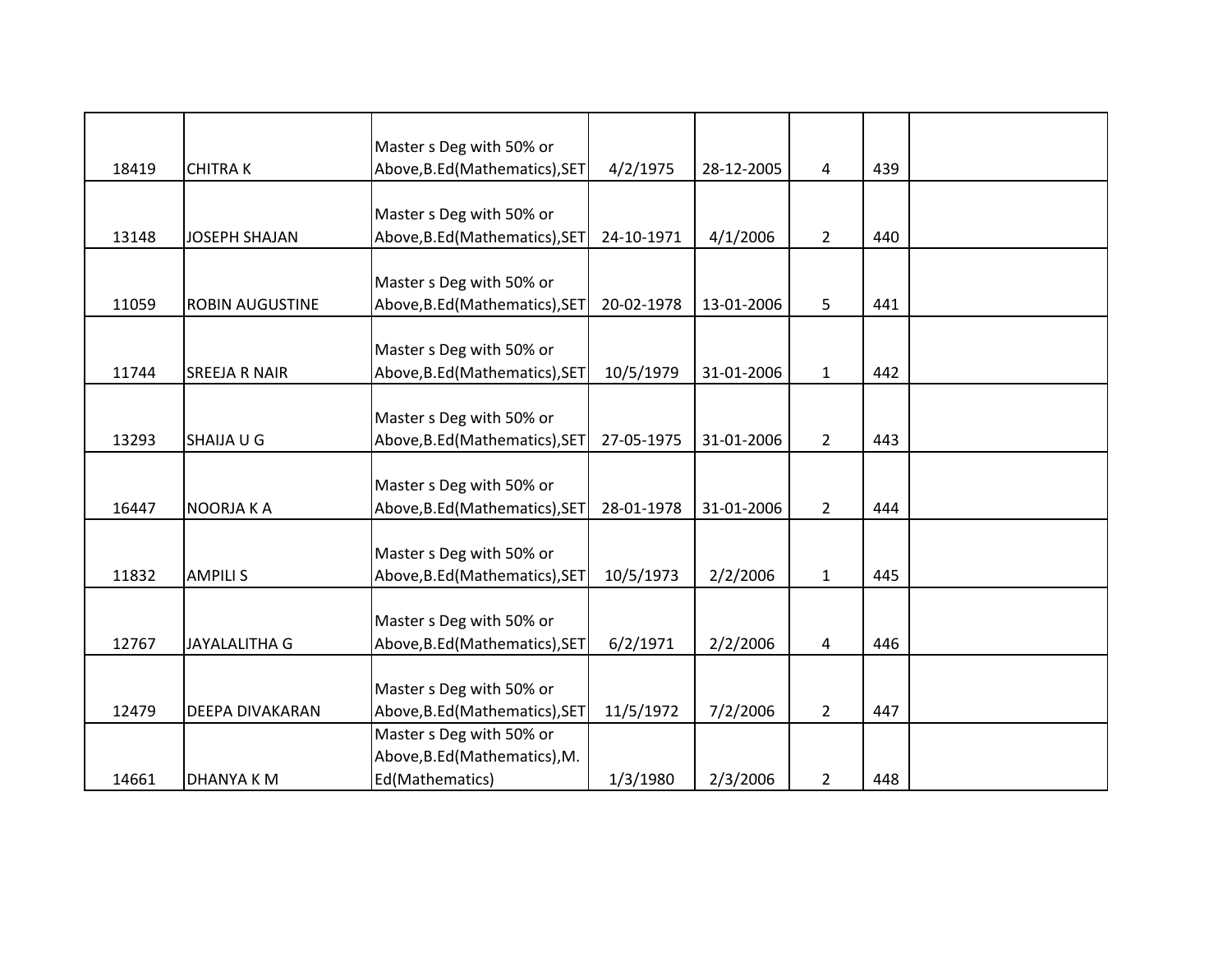|                       | Master s Deg with 50% or                                                                                                           |                                                                                                                                                                                                                                                                                                                                                    |                                                                                                                                                                                                                                                                                                                                                        |                                                                                                         |                                                                         |                                               |
|-----------------------|------------------------------------------------------------------------------------------------------------------------------------|----------------------------------------------------------------------------------------------------------------------------------------------------------------------------------------------------------------------------------------------------------------------------------------------------------------------------------------------------|--------------------------------------------------------------------------------------------------------------------------------------------------------------------------------------------------------------------------------------------------------------------------------------------------------------------------------------------------------|---------------------------------------------------------------------------------------------------------|-------------------------------------------------------------------------|-----------------------------------------------|
| <b>SURESH KUMAR T</b> |                                                                                                                                    | 12/5/1970                                                                                                                                                                                                                                                                                                                                          | 4/4/2006                                                                                                                                                                                                                                                                                                                                               | $\overline{2}$                                                                                          | 450                                                                     |                                               |
|                       |                                                                                                                                    |                                                                                                                                                                                                                                                                                                                                                    |                                                                                                                                                                                                                                                                                                                                                        |                                                                                                         |                                                                         |                                               |
|                       | Master s Deg with 50% or                                                                                                           |                                                                                                                                                                                                                                                                                                                                                    |                                                                                                                                                                                                                                                                                                                                                        |                                                                                                         |                                                                         |                                               |
| NARAYANA BHAT A       |                                                                                                                                    |                                                                                                                                                                                                                                                                                                                                                    |                                                                                                                                                                                                                                                                                                                                                        |                                                                                                         |                                                                         |                                               |
|                       |                                                                                                                                    |                                                                                                                                                                                                                                                                                                                                                    |                                                                                                                                                                                                                                                                                                                                                        |                                                                                                         |                                                                         |                                               |
|                       |                                                                                                                                    |                                                                                                                                                                                                                                                                                                                                                    |                                                                                                                                                                                                                                                                                                                                                        |                                                                                                         |                                                                         |                                               |
|                       |                                                                                                                                    |                                                                                                                                                                                                                                                                                                                                                    |                                                                                                                                                                                                                                                                                                                                                        |                                                                                                         |                                                                         |                                               |
|                       |                                                                                                                                    |                                                                                                                                                                                                                                                                                                                                                    |                                                                                                                                                                                                                                                                                                                                                        |                                                                                                         |                                                                         |                                               |
|                       |                                                                                                                                    |                                                                                                                                                                                                                                                                                                                                                    |                                                                                                                                                                                                                                                                                                                                                        |                                                                                                         |                                                                         |                                               |
|                       |                                                                                                                                    |                                                                                                                                                                                                                                                                                                                                                    |                                                                                                                                                                                                                                                                                                                                                        |                                                                                                         |                                                                         |                                               |
|                       |                                                                                                                                    |                                                                                                                                                                                                                                                                                                                                                    |                                                                                                                                                                                                                                                                                                                                                        |                                                                                                         |                                                                         |                                               |
|                       |                                                                                                                                    |                                                                                                                                                                                                                                                                                                                                                    |                                                                                                                                                                                                                                                                                                                                                        |                                                                                                         |                                                                         |                                               |
|                       |                                                                                                                                    |                                                                                                                                                                                                                                                                                                                                                    |                                                                                                                                                                                                                                                                                                                                                        |                                                                                                         |                                                                         |                                               |
|                       |                                                                                                                                    |                                                                                                                                                                                                                                                                                                                                                    |                                                                                                                                                                                                                                                                                                                                                        |                                                                                                         |                                                                         |                                               |
|                       |                                                                                                                                    |                                                                                                                                                                                                                                                                                                                                                    |                                                                                                                                                                                                                                                                                                                                                        |                                                                                                         |                                                                         |                                               |
|                       |                                                                                                                                    |                                                                                                                                                                                                                                                                                                                                                    |                                                                                                                                                                                                                                                                                                                                                        |                                                                                                         |                                                                         |                                               |
|                       |                                                                                                                                    |                                                                                                                                                                                                                                                                                                                                                    |                                                                                                                                                                                                                                                                                                                                                        |                                                                                                         |                                                                         | BEd cir.due SET cir.due HSA                   |
|                       |                                                                                                                                    |                                                                                                                                                                                                                                                                                                                                                    |                                                                                                                                                                                                                                                                                                                                                        |                                                                                                         |                                                                         | prob.declaration cir.due by-                  |
|                       |                                                                                                                                    |                                                                                                                                                                                                                                                                                                                                                    |                                                                                                                                                                                                                                                                                                                                                        |                                                                                                         |                                                                         | transfer order copy due                       |
|                       |                                                                                                                                    |                                                                                                                                                                                                                                                                                                                                                    |                                                                                                                                                                                                                                                                                                                                                        |                                                                                                         |                                                                         |                                               |
|                       |                                                                                                                                    |                                                                                                                                                                                                                                                                                                                                                    |                                                                                                                                                                                                                                                                                                                                                        |                                                                                                         |                                                                         |                                               |
| <b>BINDUR</b>         |                                                                                                                                    |                                                                                                                                                                                                                                                                                                                                                    |                                                                                                                                                                                                                                                                                                                                                        |                                                                                                         | 457                                                                     |                                               |
|                       |                                                                                                                                    |                                                                                                                                                                                                                                                                                                                                                    |                                                                                                                                                                                                                                                                                                                                                        |                                                                                                         |                                                                         |                                               |
|                       | Master s Deg with 50% or                                                                                                           |                                                                                                                                                                                                                                                                                                                                                    |                                                                                                                                                                                                                                                                                                                                                        |                                                                                                         |                                                                         |                                               |
| <b>BINDUP</b>         |                                                                                                                                    | 30-05-1976                                                                                                                                                                                                                                                                                                                                         | 17-11-2007                                                                                                                                                                                                                                                                                                                                             | $\mathbf{1}$                                                                                            | 458                                                                     |                                               |
|                       | <b>SANTHOSH A S</b><br>ARUNA SHAJI W C<br><b>RESHMIVS</b><br><b>SREEJA SUKUMARAN</b><br><b>PRAJITHAK</b><br><b>SANILA NARANGAT</b> | Master s Deg with 50% or<br>Master s Deg with 50% or<br>Above, B.Ed (Mathematics), 10<br>year Service as HSA<br>Master s Deg with 50% or<br>Master s Deg with 50% or<br>Above, B.Ed (Mathematics), SET<br>Master s Deg with 50% or<br>Master s Deg with 50% or<br>Above, B.Ed (Mathematics), 10<br>year Service as HSA<br>Master s Deg with 50% or | Above, B.Ed (Mathematics), SET<br>30-05-1975<br>Above, B.Ed (Mathematics), SET<br>Above, B.Ed (Mathematics), SET<br>7/5/1977<br>30-05-1969<br>Above, B.Ed (Mathematics), SET<br>16-01-1972<br>22-02-1979<br>Above, B.Ed (Mathematics), SET<br>27-05-1977<br>23-05-1969<br>Above, B.Ed (Mathematics), SET<br>7/5/1970<br>Above, B.Ed (Mathematics), SET | 16-03-2006<br>9/11/2006<br>30-11-2006<br>8/12/2006<br>24-02-2007<br>3/7/2007<br>5/10/2007<br>14-11-2007 | 4<br>$\mathbf{3}$<br>3<br>$\overline{2}$<br>$\mathbf{1}$<br>3<br>6<br>4 | 449<br>451<br>452<br>453<br>454<br>455<br>456 |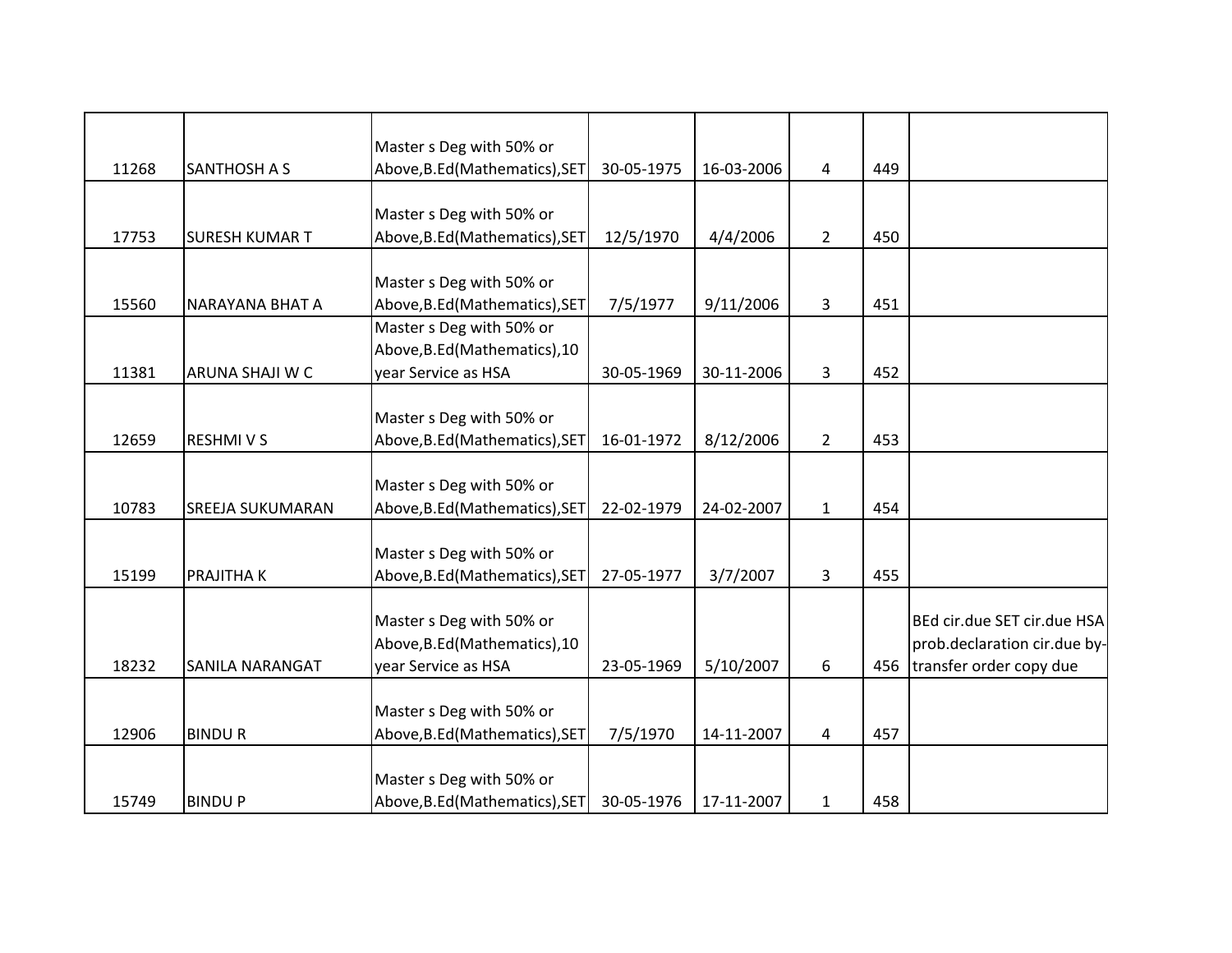|       |                     | Master s Deg with 50% or       |            |            |                 |     |  |
|-------|---------------------|--------------------------------|------------|------------|-----------------|-----|--|
| 13785 | SABIDA P E          | Above, B.Ed (Mathematics), SET | 10/5/1978  | 8/1/2008   | $\mathbf{1}$    | 459 |  |
|       |                     |                                |            |            |                 |     |  |
|       |                     | Master s Deg with 50% or       |            |            |                 |     |  |
| 11494 | <b>RAJIS</b>        | Above, B.Ed (Mathematics), SET | 4/8/1974   | 8/1/2008   | 3226            | 460 |  |
|       |                     |                                |            |            |                 |     |  |
|       |                     | Master s Deg with 50% or       |            |            |                 |     |  |
| 18506 | <b>SREEJA S</b>     | Above, B.Ed (Mathematics), SET | 19-05-1972 | 9/1/2008   | 4               | 461 |  |
|       |                     |                                |            |            |                 |     |  |
|       |                     | Master s Deg with 50% or       |            |            |                 |     |  |
| 12004 | JAYAKUMARI G        | Above, B.Ed (Mathematics), SET | 27-05-1969 | 27-02-2008 | $\mathbf{1}$    | 462 |  |
|       |                     |                                |            |            |                 |     |  |
|       |                     | Master s Deg with 50% or       |            |            |                 |     |  |
| 17327 | <b>CHAMELIP</b>     | Above, B.Ed (Mathematics), SET | 31-05-1973 | 27-02-2008 | $\overline{2}$  | 463 |  |
|       |                     | Master s Deg with 50% or       |            |            |                 |     |  |
|       |                     | Above, B.Ed (Mathematics), SET |            |            |                 |     |  |
| 16385 | ROLIN PETRESIA M K  | ,M.Phil                        | 2/4/1975   | 26-03-2008 | $\mathbf{1}$    | 464 |  |
|       |                     | Master s Deg with 50% or       |            |            |                 |     |  |
|       |                     | Above, B.Ed (Mathematics), SET |            |            |                 |     |  |
| 17591 | <b>SNIGDHANR</b>    | ,M.Ed(Mathematics)             | 30-05-1977 | 7/6/2008   | 8               | 465 |  |
|       |                     |                                |            |            |                 |     |  |
|       |                     | Master s Deg with 50% or       |            |            |                 |     |  |
| 17955 | <b>BINO PAULOSE</b> | Above, B.Ed (Mathematics), SET | 10/7/1977  | 12/6/2008  | $7\overline{ }$ | 466 |  |
|       |                     |                                |            |            |                 |     |  |
|       |                     | Master s Deg with 50% or       |            |            |                 |     |  |
| 13756 | <b>BINDUT</b>       | Above, B.Ed (Mathematics), SET | 3/11/1979  | 25-06-2008 | 3               | 467 |  |
|       |                     | Master s Deg with 50% or       |            |            |                 |     |  |
|       |                     | Above, B.Ed (Mathematics), SET |            |            |                 |     |  |
| 10562 | MAYA V R            | ,M.Ed(Mathematics)             | 11/5/1978  | 21-07-2008 | 5               | 468 |  |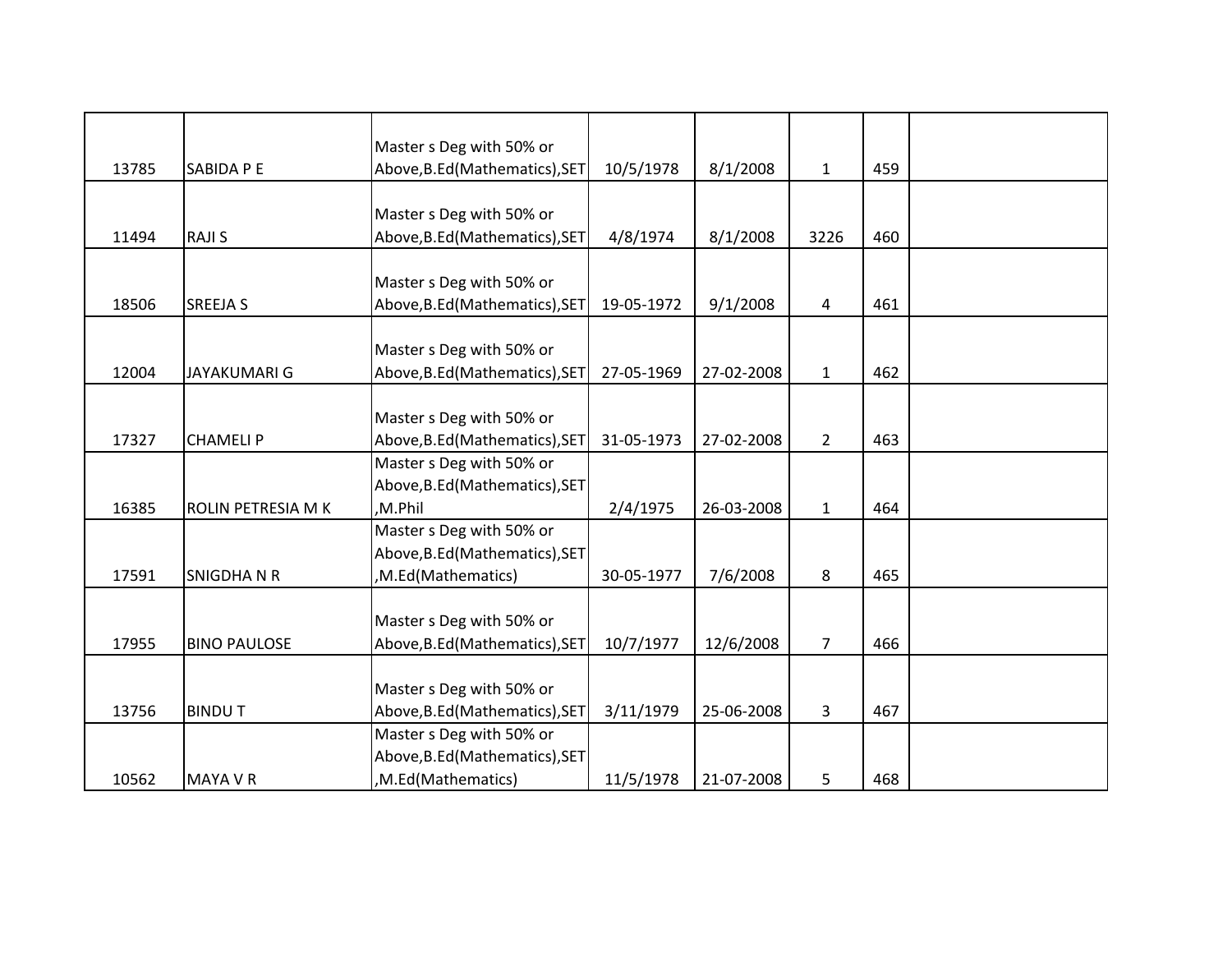|       |                     | Master s Deg with 50% or       |            |            |                |     |                           |
|-------|---------------------|--------------------------------|------------|------------|----------------|-----|---------------------------|
| 10431 | <b>SINDHUK</b>      | Above, B.Ed (Mathematics), SET | 30-05-1972 | 21-07-2008 | 6              | 469 |                           |
|       |                     | Master s Deg with 50% or       |            |            |                |     |                           |
|       |                     | Above, B.Ed (Mathematics), SET |            |            |                |     |                           |
| 14412 | <b>AJITHA C</b>     | ,M.Phil                        | 20-05-1967 | 2/8/2008   | $\overline{2}$ | 470 |                           |
|       |                     |                                |            |            |                |     |                           |
|       |                     | Master s Deg with 50% or       |            |            |                |     | HSA probation declaration |
|       |                     | Above, B.Ed (Mathematics), 10  |            |            |                |     | on IDTransferred district |
| 12002 | <b>NAZEEMA CS</b>   | year Service as HSA            | 18-05-1971 | 27-08-2008 | 3              | 471 | order copy due            |
|       |                     | Master s Deg with 50% or       |            |            |                |     |                           |
| 10492 | <b>SHIBUTV</b>      | Above, B.Ed (Mathematics), SET | 22-05-1974 | 3/9/2008   | $\mathbf{1}$   | 472 |                           |
|       |                     |                                |            |            |                |     |                           |
|       |                     | Master s Deg with 50% or       |            |            |                |     |                           |
| 12258 | <b>JISHAMOL P K</b> | Above, B.Ed (Mathematics), SET | 10/5/1977  | 3/9/2008   | $\mathbf{1}$   | 473 |                           |
|       |                     |                                |            |            |                |     |                           |
|       |                     | Master s Deg with 50% or       |            |            |                |     |                           |
| 15613 | <b>RAMESAN C R</b>  | Above, B.Ed (Mathematics), SET | 17-10-1969 | 4/9/2008   | $\mathbf{1}$   | 474 |                           |
|       |                     | Master s Deg with 50% or       |            |            |                |     |                           |
| 11709 | PREETHA B C         | Above, B.Ed (Mathematics), SET | 31-05-1974 | 18-09-2008 | 0              | 475 |                           |
|       |                     |                                |            |            |                |     |                           |
|       |                     | Master s Deg with 50% or       |            |            |                |     |                           |
| 16110 | <b>JAYAN G</b>      | Above, B.Ed (Mathematics), SET | 1/5/1973   | 18-09-2008 | 4              | 476 |                           |
|       |                     |                                |            |            |                |     |                           |
|       |                     | Master s Deg with 50% or       |            |            |                |     |                           |
| 11068 | THASNEEM N          | Above, B.Ed (Mathematics), SET | 10/5/1981  | 18-09-2008 | 10             | 477 |                           |
|       |                     |                                |            |            |                |     |                           |
|       |                     | Master s Deg with 50% or       |            |            |                |     |                           |
| 15722 | <b>SHAJIEJ</b>      | Above, B.Ed (Mathematics), SET | 28-05-1972 | 22-09-2008 | $\overline{2}$ |     | 478 lidt cir due          |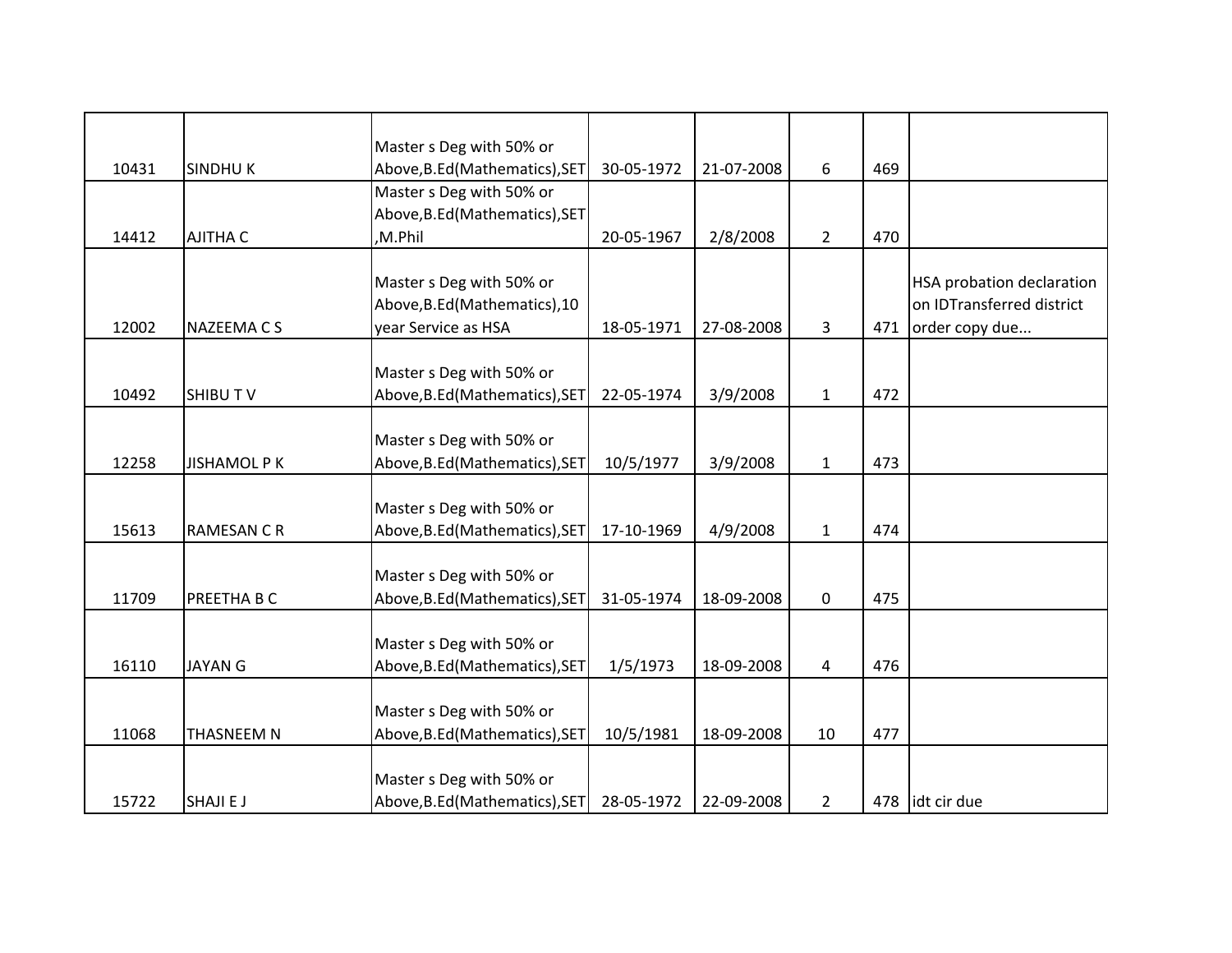|       |                        | Master s Deg with 50% or       |            |            |                |     |                      |
|-------|------------------------|--------------------------------|------------|------------|----------------|-----|----------------------|
|       |                        | Above, B.Ed (Mathematics), SET |            |            |                |     |                      |
| 10260 | <b>AMINA ROSHNI E</b>  | ,M.Ed(Mathematics)             | 16-03-1977 | 30-09-2008 | 9              | 479 |                      |
|       |                        | Master s Deg with 50% or       |            |            |                |     |                      |
|       |                        | Above, M.Ed (Mathematics), NE  |            |            |                |     |                      |
| 11269 | <b>SEEMAL</b>          | T/JRF                          | 5/5/1977   | 28-10-2008 | 12             | 480 |                      |
|       |                        |                                |            |            |                |     |                      |
|       |                        | Master s Deg with 50% or       |            |            |                |     |                      |
| 14594 | <b>DERNY OOMMEN</b>    | Above, B.Ed (Mathematics), SET | 5/5/1971   | 6/11/2008  | $\overline{2}$ | 481 |                      |
|       |                        |                                |            |            |                |     |                      |
|       |                        | Master s Deg with 50% or       |            |            |                |     |                      |
| 10912 | VIJAYALAKSHMI P G      | Above, B.Ed (Mathematics), SET | 28-05-1970 | 6/11/2008  | 3              | 482 |                      |
|       |                        |                                |            |            |                |     |                      |
|       |                        | Master s Deg with 50% or       |            |            |                |     |                      |
| 12576 | LISA CJ                | Above, B.Ed (Mathematics), SET | 15-05-1975 | 7/11/2008  | 3              | 483 |                      |
|       |                        |                                |            |            |                |     |                      |
|       |                        | Master s Deg with 50% or       |            |            |                |     |                      |
| 15225 | SRIKALA M B            | Above, B.Ed (Mathematics), SET | 16-01-1971 | 29-11-2008 | $\mathbf{1}$   | 484 |                      |
|       |                        | Master s Deg with 50% or       |            |            |                |     |                      |
|       | <b>GENGADHARAN V V</b> | Above, B.Ed (Mathematics), 10  |            |            |                |     |                      |
| 17185 | VELLANGAT              | year Service as HSA            | 18-05-1970 | 11/12/2008 | $\mathbf 1$    | 485 |                      |
|       |                        |                                |            |            |                |     |                      |
|       |                        | Master s Deg with 50% or       |            |            |                |     |                      |
| 10874 | <b>JANCY VARGHESE</b>  | Above, B.Ed (Mathematics), SET | 30-05-1972 | 20-12-2008 | $\mathbf{1}$   | 486 | Service cir copy due |
|       |                        |                                |            |            |                |     |                      |
|       | SOBHAKUMARY AMMA P     | Master s Deg with 50% or       |            |            |                |     |                      |
| 10627 | G                      | Above, B.Ed (Mathematics), SET | 19-03-1971 | 24-12-2008 | 3              | 487 |                      |
|       |                        |                                |            |            |                |     |                      |
|       |                        | Master s Deg with 50% or       |            |            |                |     |                      |
| 15370 | <b>ANILA E</b>         | Above, B.Ed (Mathematics), SET | 30-05-1971 | 22-01-2009 | $\overline{2}$ | 488 |                      |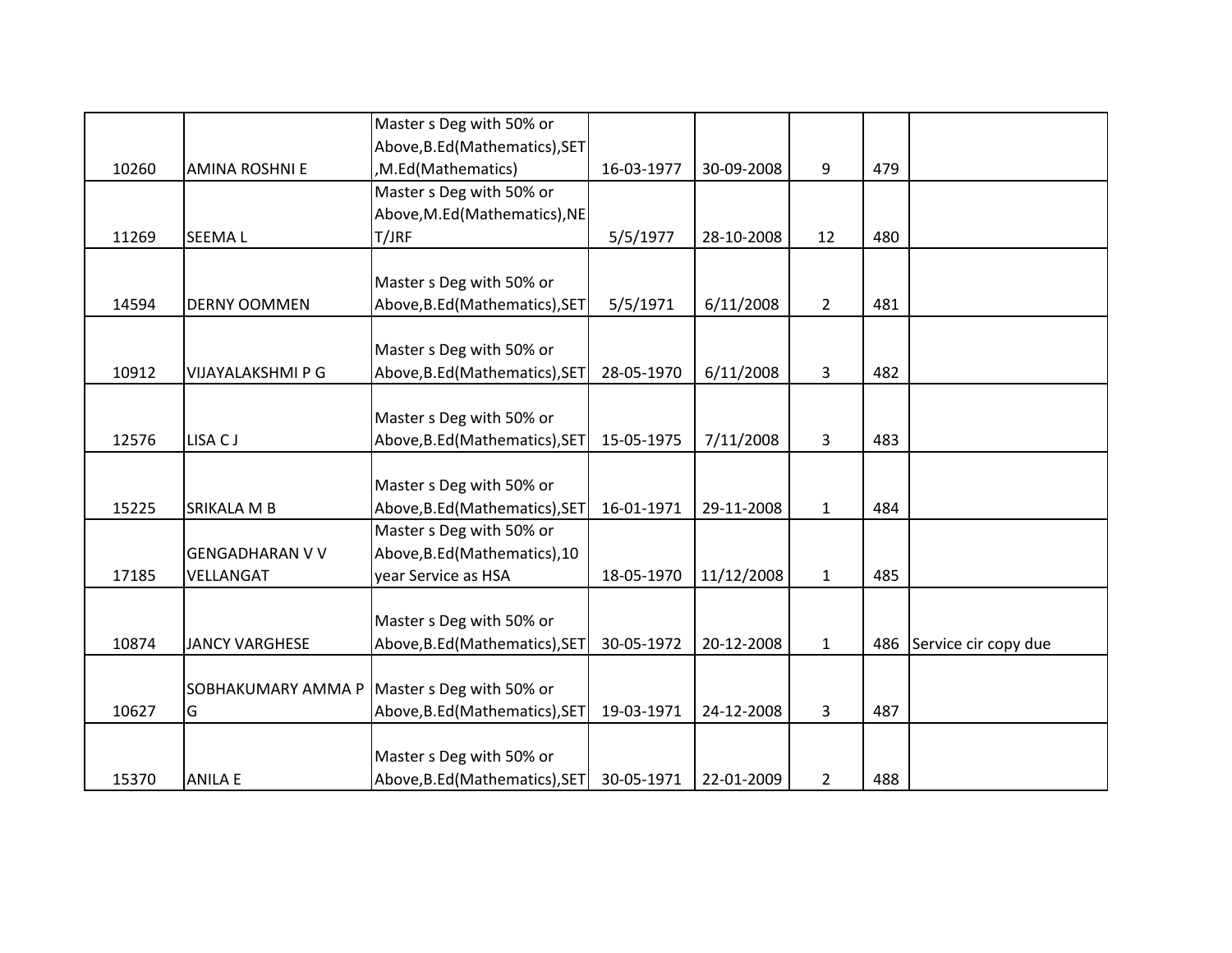|       |                         | Master s Deg with 50% or       |            |            |                |     |                          |
|-------|-------------------------|--------------------------------|------------|------------|----------------|-----|--------------------------|
|       |                         | Above, B.Ed (Mathematics), 10  |            |            |                |     |                          |
| 15853 | <b>SOBHAP</b>           | year Service as HSA            | 15-05-1973 | 30-01-2009 | 3              | 489 |                          |
|       |                         |                                |            |            |                |     |                          |
|       |                         |                                |            |            |                |     | probation declaration    |
|       |                         | Master s Deg with 50% or       |            |            |                |     | order on the transferred |
| 16857 | <b>SAJI P V</b>         | Above, B.Ed (Mathematics), SET | 7/10/1963  | 28-02-2009 | $\mathbf{1}$   | 490 | district - copy due      |
|       |                         |                                |            |            |                |     |                          |
|       |                         | Master s Deg with 50% or       |            |            |                |     |                          |
| 10057 | SAJU S S                | Above, B.Ed (Mathematics), SET | 1/6/1975   | 12/3/2009  | $\overline{2}$ | 491 |                          |
|       |                         |                                |            |            |                |     |                          |
|       |                         | Master s Deg with 50% or       |            |            |                |     |                          |
| 13508 | <b>RAVIKUMAR P</b>      | Above, B.Ed (Mathematics), SET | 31-05-1970 | 25-08-2009 | $\overline{7}$ | 492 |                          |
|       |                         |                                |            |            |                |     |                          |
|       |                         | Master s Deg with 50% or       |            |            |                |     |                          |
|       |                         | Above, B.Ed (Mathematics), M.  |            |            |                |     |                          |
| 17017 | T S ANITTA LATHA MOL    | Phil, 10 year Service as HSA   | 5/6/1974   | 7/9/2009   | $\mathbf{1}$   | 493 |                          |
|       |                         |                                |            |            |                |     |                          |
|       |                         | Master s Deg with 50% or       |            |            |                |     |                          |
| 12930 | <b>ANITHA MENON A R</b> | Above, B.Ed (Mathematics), SET | 21-05-1969 | 26-09-2009 | $\mathbf{1}$   | 494 |                          |
|       |                         |                                |            |            |                |     |                          |
|       |                         | Master s Deg with 50% or       |            |            |                |     |                          |
| 17149 | RANI VISWANATH U        | Above, B.Ed (Mathematics), SET | 25-05-1975 | 24-10-2009 | 3              | 495 |                          |
|       |                         |                                |            |            |                |     |                          |
|       |                         | Master s Deg with 50% or       |            |            |                |     |                          |
| 17072 | <b>UNNIKRISHNAN P</b>   | Above, B.Ed (Mathematics), SET | 21-03-1974 | 24-10-2009 | 5              | 496 |                          |
|       |                         |                                |            |            |                |     |                          |
|       |                         | Master s Deg with 50% or       |            |            |                |     |                          |
| 14011 | <b>JAYAKL</b>           | Above, B.Ed (Mathematics), SET | 28-05-1966 | 24-10-2009 | 8              | 497 |                          |
|       |                         |                                |            |            |                |     |                          |
|       |                         | Master s Deg with 50% or       |            |            |                |     |                          |
| 16183 | PRATHIBHA K             | Above, B.Ed (Mathematics), SET | 26-05-1970 | 31-10-2009 | $\mathbf{1}$   | 498 |                          |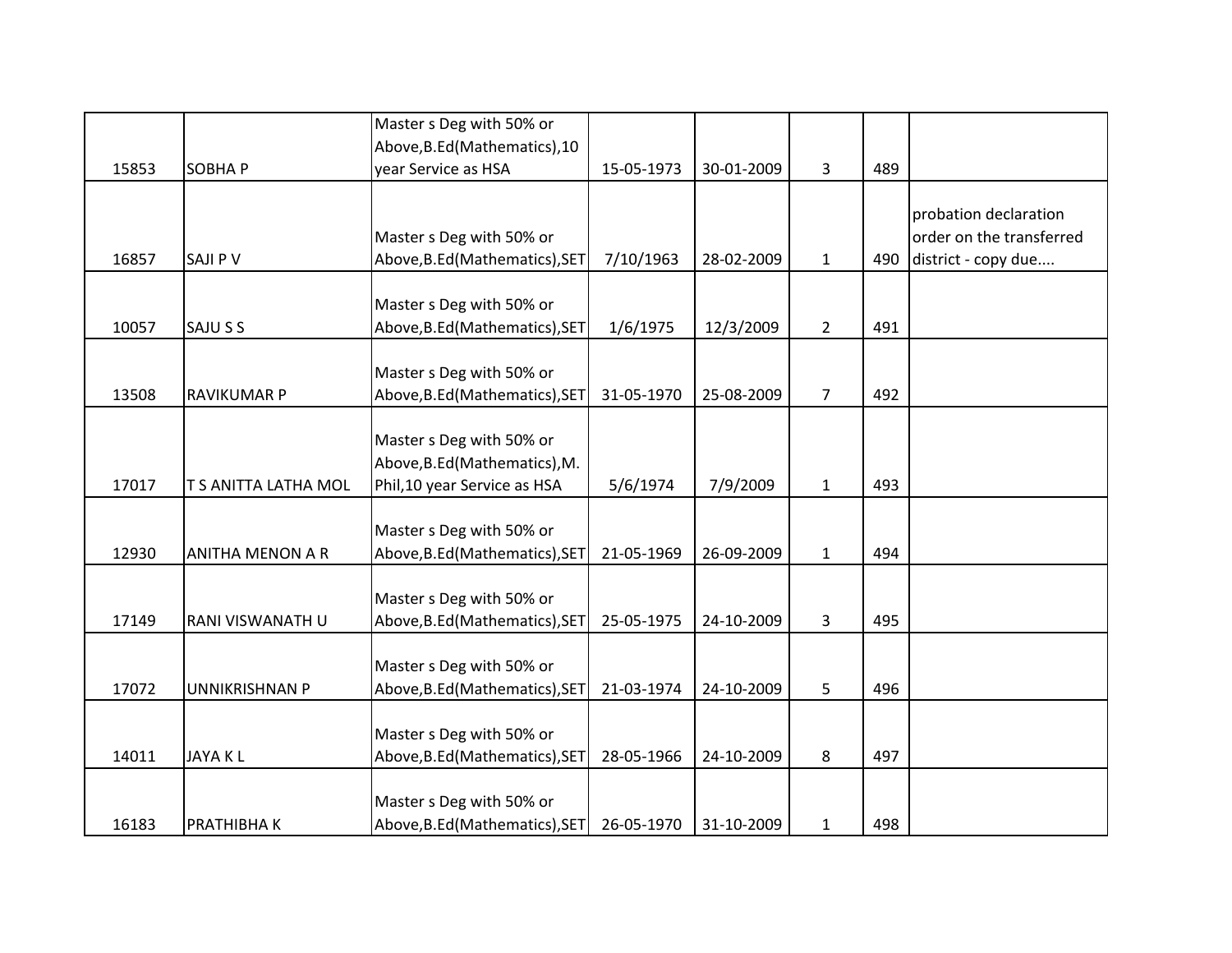|       |                      | Master s Deg with 50% or       |            |            |                |     |  |
|-------|----------------------|--------------------------------|------------|------------|----------------|-----|--|
| 11770 | RAJESH U             | Above, B.Ed (Mathematics), SET | 28-05-1975 | 1/1/2010   | 3              | 499 |  |
|       |                      |                                |            |            |                |     |  |
|       |                      | Master s Deg with 50% or       |            |            |                |     |  |
|       |                      | Above, B.Ed (Mathematics), SET |            |            |                |     |  |
| 14637 | <b>BINDU TK</b>      | ,10 year Service as HSA        | 26-05-1968 | 1/3/2010   | $\mathbf{1}$   | 500 |  |
|       |                      |                                |            |            |                |     |  |
|       |                      | Master s Deg with 50% or       |            |            |                |     |  |
| 12066 | VASUDEVAN ODUNGAT    | Above, B.Ed (Mathematics), SET | 3/5/1966   | 20-04-2010 | $\overline{2}$ | 501 |  |
|       |                      |                                |            |            |                |     |  |
|       |                      | Master s Deg with 50% or       |            |            |                |     |  |
| 15004 | SINDHUMS             | Above, B.Ed (Mathematics), SET | 30-05-1977 | 21-06-2010 | 4              | 502 |  |
|       |                      | Master s Deg with 50% or       |            |            |                |     |  |
|       |                      | Above, B.Ed (Mathematics), 10  |            |            |                |     |  |
| 18088 | <b>BABY GIRIJA T</b> | year Service as HSA            | 15-12-1962 | 21-06-2010 | 6427           | 503 |  |
|       |                      |                                |            |            |                |     |  |
|       |                      | Master s Deg with 50% or       |            |            |                |     |  |
| 18173 | <b>SINDHUPP</b>      | Above, B.Ed (Mathematics), SET | 2/5/1968   | 4/2/2011   | $\mathbf{1}$   | 504 |  |
|       |                      | Master s Deg with 50% or       |            |            |                |     |  |
|       |                      | Above, B.Ed (Mathematics), 10  |            |            |                |     |  |
| 16025 | <b>SILVI CHACKO</b>  | year Service as HSA            | 30-05-1970 | 8/2/2011   | $\mathbf{1}$   | 505 |  |
|       |                      |                                |            |            |                |     |  |
|       |                      | Master s Deg with 50% or       |            |            |                |     |  |
| 17813 | SHEELAKUMARI B       | Above, B.Ed (Mathematics), SET | 21-05-1964 | 8/2/2011   | $\mathbf{1}$   | 506 |  |
|       |                      |                                |            |            |                |     |  |
|       |                      | Master s Deg with 50% or       |            |            |                |     |  |
| 16150 | PRAMODAN K           | Above, B.Ed (Mathematics), SET | 7/4/1969   | 20-09-2011 | $\mathbf{1}$   | 507 |  |
|       |                      | Master s Deg with 50% or       |            |            |                |     |  |
|       |                      | Above, B.Ed (Mathematics), 10  |            |            |                |     |  |
| 15971 | <b>MINIKR</b>        | year Service as HSA            | 31-05-1968 | 2/1/2012   | $\mathbf{1}$   | 508 |  |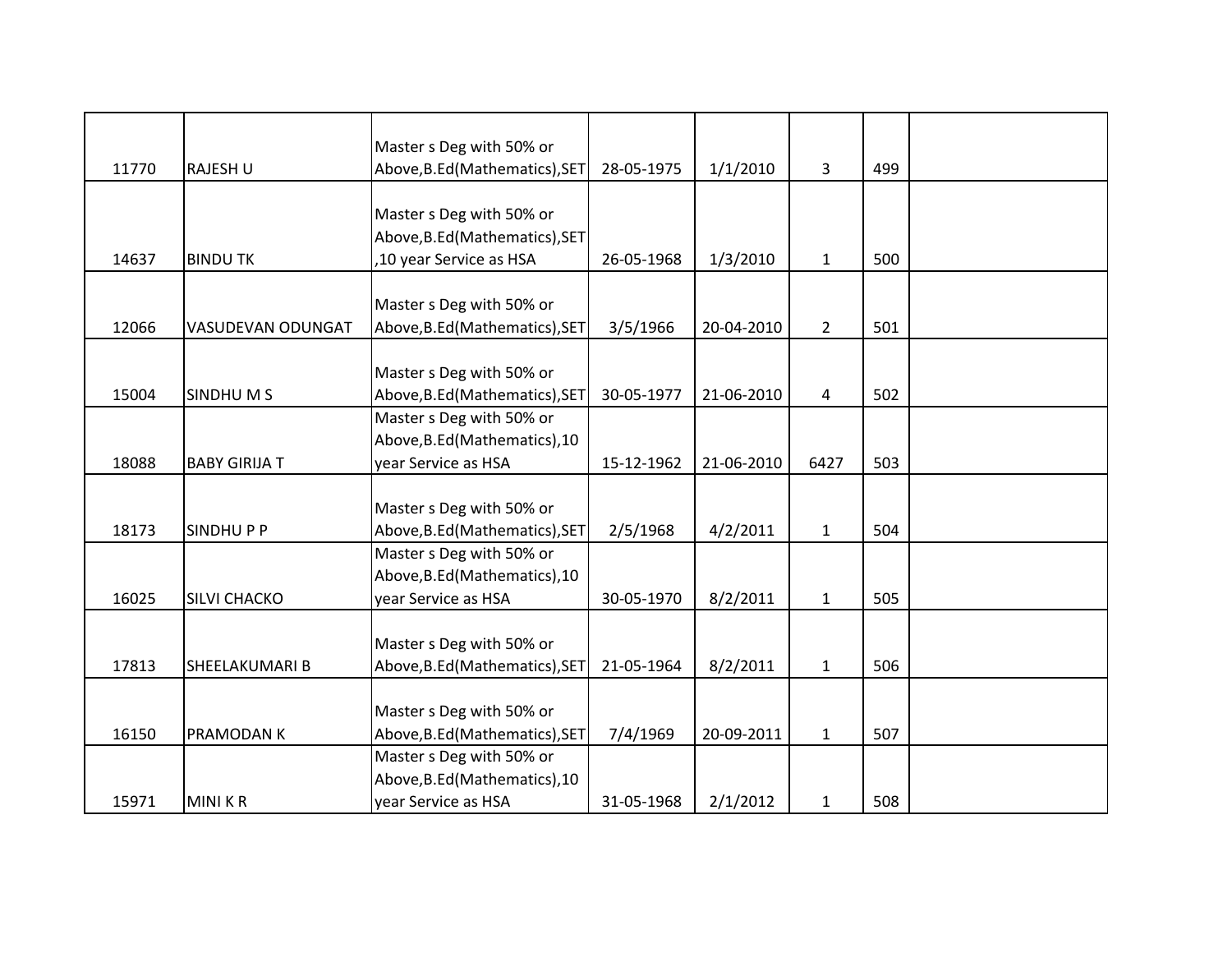| 14834 | <b>UMADEVIT</b>      | Master s Deg with 50% or<br>Above, B.Ed (Mathematics), SET | 25-05-1973 | 2/1/2012   | 5     | 509 |                            |
|-------|----------------------|------------------------------------------------------------|------------|------------|-------|-----|----------------------------|
|       |                      |                                                            |            |            |       |     |                            |
| 16798 | <b>REGHUS</b>        | Master s Deg with 50% or<br>Above, B.Ed (Mathematics), SET | 24-04-1971 | 5/1/2012   | 11450 | 510 |                            |
|       |                      | Master s Deg with 50% or                                   |            |            |       |     |                            |
|       |                      | Above, B.Ed (Mathematics), 10                              |            |            |       |     |                            |
| 15618 | <b>RANIK</b>         | year Service as HSA                                        | 30-04-1966 | 12/1/2012  | 4     | 511 | <b>IDT</b> cir. due        |
|       |                      |                                                            |            |            |       |     |                            |
|       |                      | Master s Deg with 50% or                                   |            |            |       |     |                            |
| 14902 | <b>JAYA KUMARY S</b> | Above, 10 year Service as HSA                              | 28-07-1963 | 24-12-1994 | 6     | 512 | BEd certificate due        |
|       |                      | Master s Deg with 50% or                                   |            |            |       |     |                            |
| 13400 | <b>SURENDRAN K K</b> | Above, SET                                                 | 28-10-1970 | 25-08-2009 | 9     | 513 | <b>BEd CERTIFICATE DUE</b> |

## Physics

| <b>Application</b> |                       |                                |               |                  |              |      |                    |
|--------------------|-----------------------|--------------------------------|---------------|------------------|--------------|------|--------------------|
| <b>Number</b>      | <b>Applicant Name</b> | Qualification                  | Date of Birth | <b>Seniority</b> | SenSINo      | Rank | <b>Remarks</b>     |
|                    |                       | Master s Deg with 50% or       |               |                  |              |      |                    |
|                    |                       | Above, B.Ed (Physics), 10 year |               |                  |              |      |                    |
| 13237              | <b>REENA MV</b>       | Service as HSA                 | 5/4/1972      | 17-10-1998       | 4            | 1    |                    |
|                    |                       | Master s Deg with 50% or       |               |                  |              |      |                    |
|                    |                       | Above, B.Ed (Physical          |               |                  |              |      |                    |
|                    |                       | Science), 10 year Service as   |               |                  |              |      |                    |
| 18389              | THOMAS S              | <b>HSA</b>                     | 15-05-1971    | 18-11-2000       | 3            | 2    | <b>ALL CIR DUE</b> |
|                    |                       | Master s Deg with 50% or       |               |                  |              |      |                    |
|                    |                       | Above, B.Ed (Physical          |               |                  |              |      |                    |
|                    |                       | Science), 10 year Service as   |               |                  |              |      |                    |
| 12283              | <b>PRASANTH A</b>     | <b>HSA</b>                     | 16-05-1971    | 17-07-2001       | $\mathbf{1}$ | 3    |                    |
|                    |                       | Master s Deg with 50% or       |               |                  |              |      |                    |
|                    |                       | Above, B.Ed (Physical          |               |                  |              |      |                    |
| 11236              | C LOBINRAJ            | Science), SET                  | 16-03-1970    | 19-12-2001       | $\mathbf{1}$ | 4    |                    |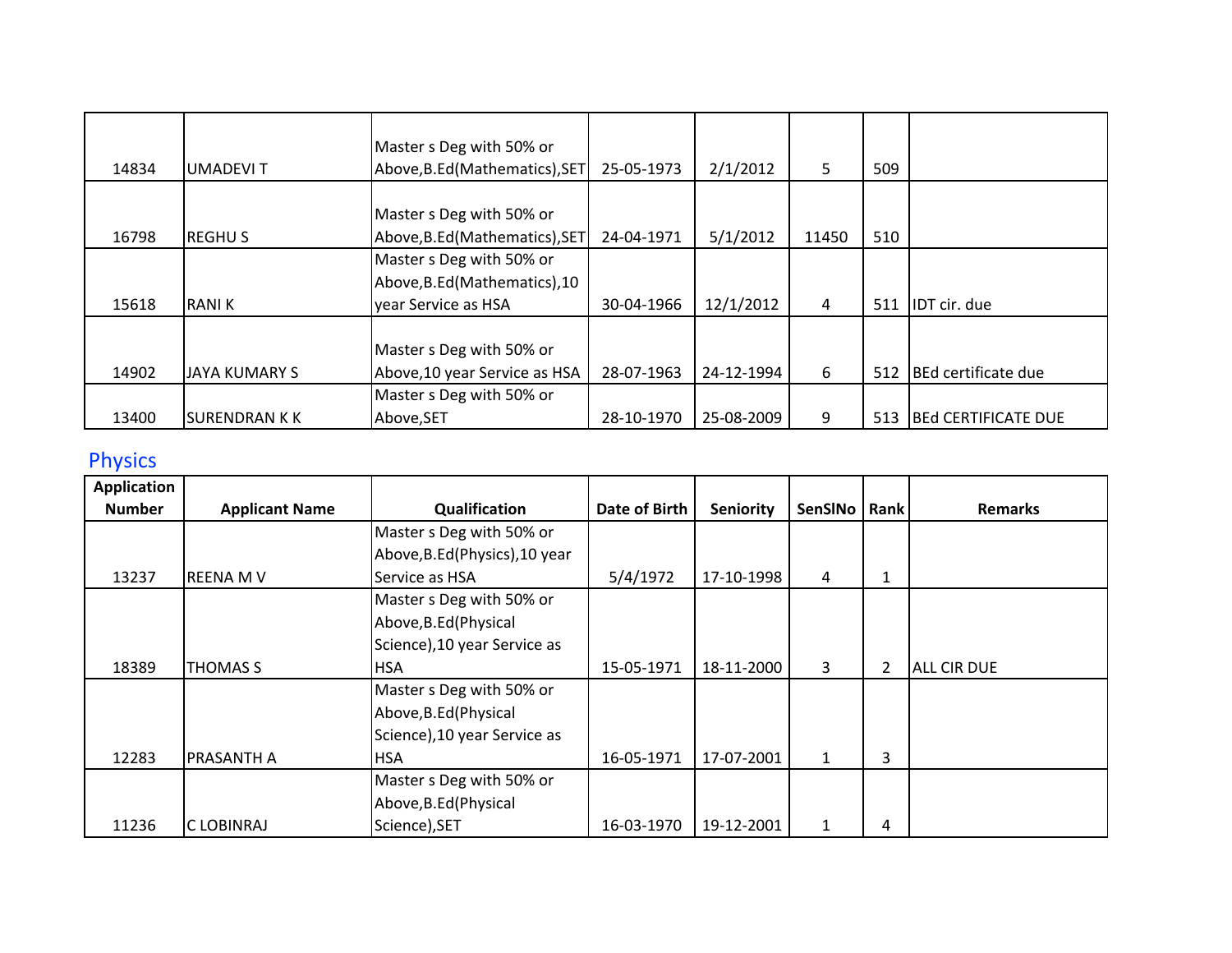|       |                      | Master s Deg with 50% or   |            |            |                |                |  |
|-------|----------------------|----------------------------|------------|------------|----------------|----------------|--|
|       |                      | Above, B.Ed (Physical      |            |            |                |                |  |
| 16417 | SHEENA M DAVIS       | Science), SET              | 25-05-1972 | 27-04-2004 | 8              | 5              |  |
|       | <b>LAKSHMIV</b>      | Master s Deg with 50% or   |            |            |                |                |  |
| 10550 | RADHAKRISHNAN        | Above, B.Ed (Physics), SET | 19-02-1973 | 24-11-2006 | 5              | 6              |  |
|       |                      | Master s Deg with 50% or   |            |            |                |                |  |
|       |                      | Above, B.Ed (Physical      |            |            |                |                |  |
| 10722 | <b>ANILKUMAR B K</b> | Science), SET              | 10/5/1976  | 21-12-2006 | 5              | $\overline{7}$ |  |
|       |                      | Master s Deg with 50% or   |            |            |                |                |  |
|       |                      | Above, B.Ed (Physical      |            |            |                |                |  |
| 13365 | <b>JIMMY LUKOSE</b>  | Science), SET              | 28-03-1975 | 27-12-2006 | 10             | 8              |  |
|       |                      | Master s Deg with 50% or   |            |            |                |                |  |
| 10779 | <b>BIJI K C</b>      | Above, B.Ed (Physics), SET | 2/5/1976   | 20-01-2007 | $2^{\circ}$    | 9              |  |
|       |                      | Master s Deg with 50% or   |            |            |                |                |  |
|       |                      | Above, B.Ed (Physical      |            |            |                |                |  |
| 12068 | JAYALEKSHMI A P      | Science), SET              | 10/5/1980  | 20-01-2007 | 5              | 10             |  |
|       |                      | Master s Deg with 50% or   |            |            |                |                |  |
|       |                      | Above, B.Ed (Physical      |            |            |                |                |  |
| 10052 | SHEEBAMOL T P        | Science), SET              | 16-04-1976 | 21-02-2007 | $\overline{3}$ | 11             |  |
|       |                      | Master s Deg with 50% or   |            |            |                |                |  |
|       |                      | Above, B.Ed (Physical      |            |            |                |                |  |
| 14531 | <b>ANNIE EDISON</b>  | Science), SET              | 18-11-1978 | 20-03-2007 | $\mathbf{1}$   | 12             |  |
|       |                      | Master s Deg with 50% or   |            |            |                |                |  |
|       |                      | Above, B.Ed (Physical      |            |            |                |                |  |
| 15969 | <b>TONI ANTONY</b>   | Science), SET, NET/JRF     | 13-06-1977 | 19-06-2007 | $\overline{4}$ | 13             |  |
|       |                      | Master s Deg with 50% or   |            |            |                |                |  |
|       |                      | Above, B.Ed (Physical      |            |            |                |                |  |
| 10867 | SAJITHAMOL K N       | Science), SET              | 8/5/1978   | 10/7/2007  | 4              | 14             |  |
|       |                      | Master s Deg with 50% or   |            |            |                |                |  |
|       |                      | Above, B.Ed (Physical      |            |            |                |                |  |
| 11886 | <b>RANJINI N A</b>   | Science), SET              | 3/5/1977   | 10/7/2007  | 13             | 15             |  |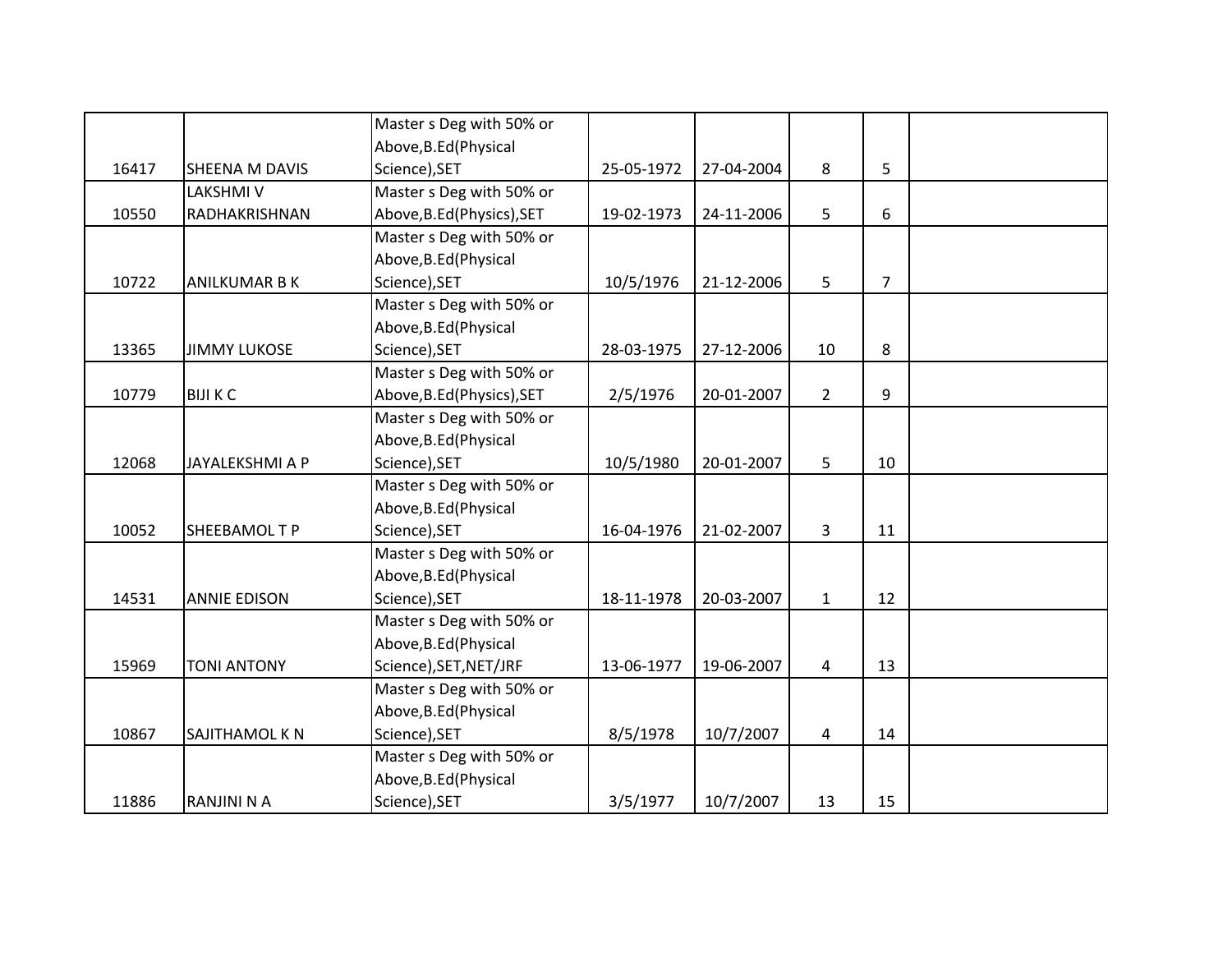|       |                                   | Master s Deg with 50% or    |            |            |                |    |  |
|-------|-----------------------------------|-----------------------------|------------|------------|----------------|----|--|
|       |                                   | Above, B.Ed (Physical       |            |            |                |    |  |
| 11722 | CHITRA RAMACHANDRAN Science), SET |                             | 10/1/1967  | 18-09-2007 | 4              | 16 |  |
|       |                                   | Master s Deg with 50% or    |            |            |                |    |  |
|       |                                   | Above, B.Ed (Physical       |            |            |                |    |  |
| 10161 | <b>ANIMON V V</b>                 | Science), SET               | 4/10/1977  | 19-10-2007 | 5              | 17 |  |
|       |                                   | Master s Deg with 50% or    |            |            |                |    |  |
|       |                                   | Above, B.Ed (Physical       |            |            |                |    |  |
| 12580 | <b>GIJIMON M K</b>                | Science), SET               | 1/8/1978   | 29-12-2007 | 40             | 18 |  |
|       |                                   | Master s Deg with 50% or    |            |            |                |    |  |
| 13160 | <b>RADHIKA R</b>                  | Above, B.Ed (Physics), SET  | 20-05-1977 | 18-01-2008 | 6              | 19 |  |
|       |                                   | Master s Deg with 50% or    |            |            |                |    |  |
|       |                                   | Above, B.Ed (Physical       |            |            |                |    |  |
| 13228 | <b>PRADEEP P S</b>                | Science), SET               | 30-05-1976 | 18-01-2008 | 14             | 20 |  |
|       |                                   | Master s Deg with 50% or    |            |            |                |    |  |
|       |                                   | Above, B.Ed (Physical       |            |            |                |    |  |
| 16304 | <b>SEEMAP</b>                     | Science), SET               | 20-11-1976 | 29-02-2008 | 8              | 21 |  |
|       |                                   | Master s Deg with 50% or    |            |            |                |    |  |
| 17609 | <b>SINAJ KM</b>                   | Above, B.Ed (Physics), Ph.D | 15-04-1980 | 12/6/2008  | $\mathbf{1}$   | 22 |  |
|       |                                   | Master s Deg with 50% or    |            |            |                |    |  |
|       |                                   | Above, B.Ed (Physical       |            |            |                |    |  |
| 10785 | <b>JISHA VIJAYAN</b>              | Science), SET               | 9/3/1978   | 19-08-2008 | 6              | 23 |  |
|       |                                   | Master s Deg with 50% or    |            |            |                |    |  |
|       |                                   | Above, B.Ed (Physical       |            |            |                |    |  |
| 13489 | <b>BINUSHA BHAI N</b>             | Science), SET               | 15-05-1979 | 18-09-2008 | 5              | 24 |  |
|       |                                   | Master s Deg with 50% or    |            |            |                |    |  |
|       |                                   | Above, B.Ed (Physical       |            |            |                |    |  |
| 10437 | <b>SUNIL JACOB</b>                | Science), SET               | 1/4/1976   | 18-02-2011 | 5              | 25 |  |
|       |                                   | Master s Deg with 50% or    |            |            |                |    |  |
|       |                                   | Above, B.Ed (Physical       |            |            |                |    |  |
| 17724 | VIJITHA JASMINE W A               | Science), SET               | 25-05-1970 | 12/1/2012  | $\overline{2}$ | 26 |  |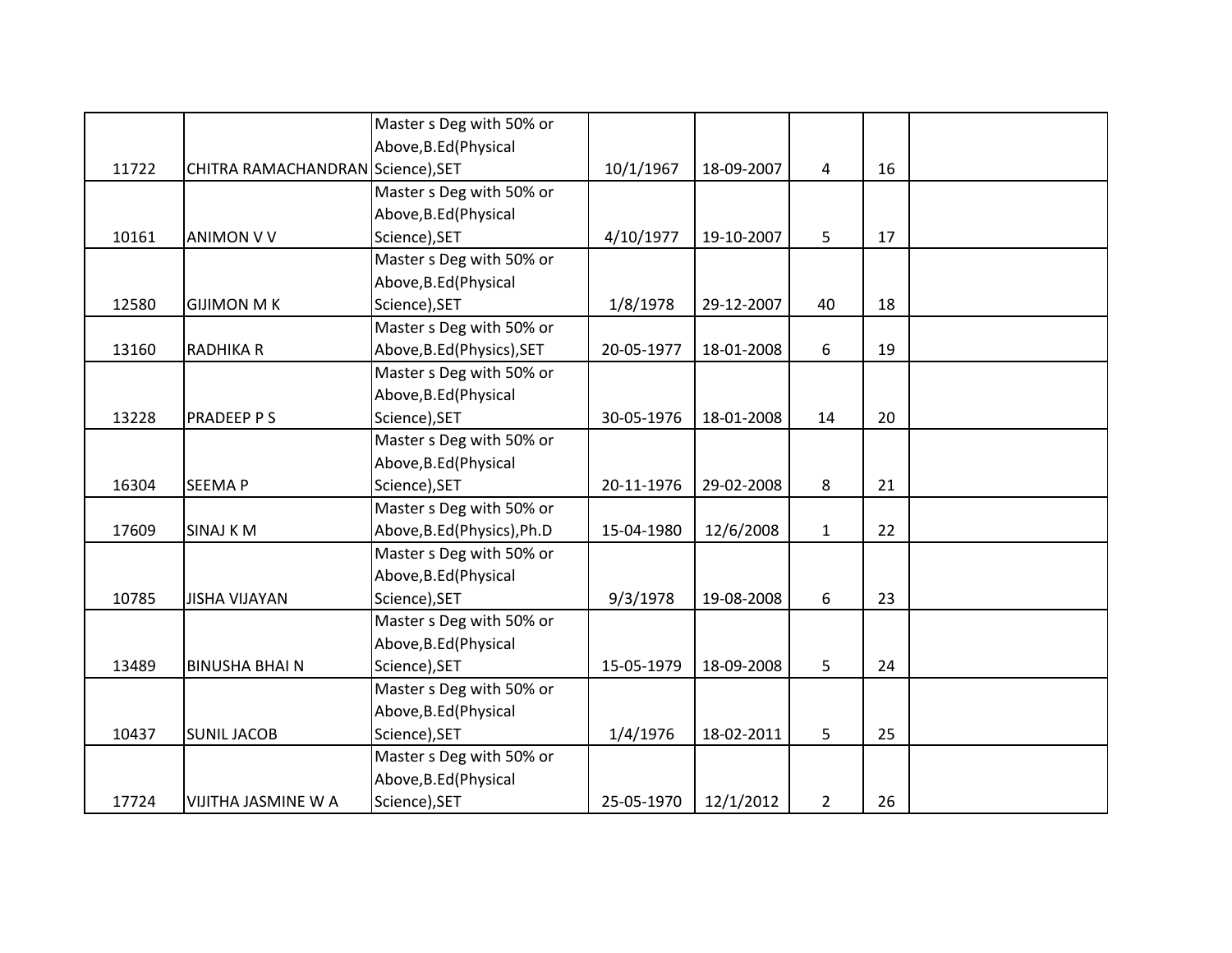## **Chemistry**

| <b>Application</b> |                            |                                |                      |            |              |                |                |
|--------------------|----------------------------|--------------------------------|----------------------|------------|--------------|----------------|----------------|
| <b>Number</b>      | <b>Applicant Name</b>      | Qualification                  | <b>Date of Birth</b> | Seniority  | SenSINo      | Rank           | <b>Remarks</b> |
|                    |                            | Master s Deg with 50% or       |                      |            |              |                |                |
|                    |                            | Above, B.Ed (Chemistry), 10    |                      |            |              |                |                |
| 15103              | <b>FATHIMA RAHMATH K C</b> | year Service as HSA            | 10/5/1966            | 26-07-1995 | 9999         | $\mathbf{1}$   |                |
|                    |                            | Master s Deg with 50% or       |                      |            |              |                |                |
|                    |                            | Above, B.Ed (Physical          |                      |            |              |                |                |
| 12215              | <b>SEBASTIAN JOSEPH</b>    | Science), SET                  | 1/6/1969             | 5/7/1997   | 169          | $\overline{2}$ |                |
|                    |                            | Master s Deg with 50% or       |                      |            |              |                |                |
|                    |                            | Above, B.Ed (Physical          |                      |            |              |                |                |
|                    |                            | Science), 10 year Service as   |                      |            |              |                |                |
| 16161              | R SUMANGALA                | <b>HSA</b>                     | 17-05-1972           | 2/7/1998   | $\mathbf{1}$ | 3              |                |
|                    |                            | Master s Deg with 50% or       |                      |            |              |                |                |
|                    |                            | Above, B.Ed (Chemistry), 10    |                      |            |              |                |                |
| 14612              | <b>SHALINI KU</b>          | year Service as HSA            | 26-07-1963           | 13-11-2000 | 11           | 4              |                |
|                    |                            | Master s Deg with 50% or       |                      |            |              |                |                |
|                    |                            | Above, B.Ed (Physical          |                      |            |              |                |                |
|                    |                            | Science), 10 year Service as   |                      |            |              |                |                |
| 13640              | <b>USHA S</b>              | <b>HSA</b>                     | 30-05-1971           | 13-11-2000 | 29           | 5              |                |
|                    |                            | Master s Deg with 50% or       |                      |            |              |                |                |
|                    |                            | Above, B.Ed (Physical          |                      |            |              |                |                |
|                    |                            | Science), SET, 10 year Service |                      |            |              |                |                |
| 10533              | <b>SUMESH P</b>            | as HSA                         | 30-05-1973           | 9/4/2001   | 41           | 6              |                |
|                    |                            | Master s Deg with 50% or       |                      |            |              |                |                |
|                    |                            | Above, B.Ed (Physical          |                      |            |              |                |                |
| 16262              | <b>PAULSON KOSHY</b>       | Science), SET                  | 16-04-1969           | 22-06-2001 | 2842         | $\overline{7}$ |                |
|                    |                            | Master s Deg with 50% or       |                      |            |              |                |                |
|                    |                            | Above, B.Ed (Chemistry), 10    |                      |            |              |                |                |
| 11024              | PREMACHANDRAN K V          | year Service as HSA            | 5/5/1971             | 5/7/2001   | 132          | 8              |                |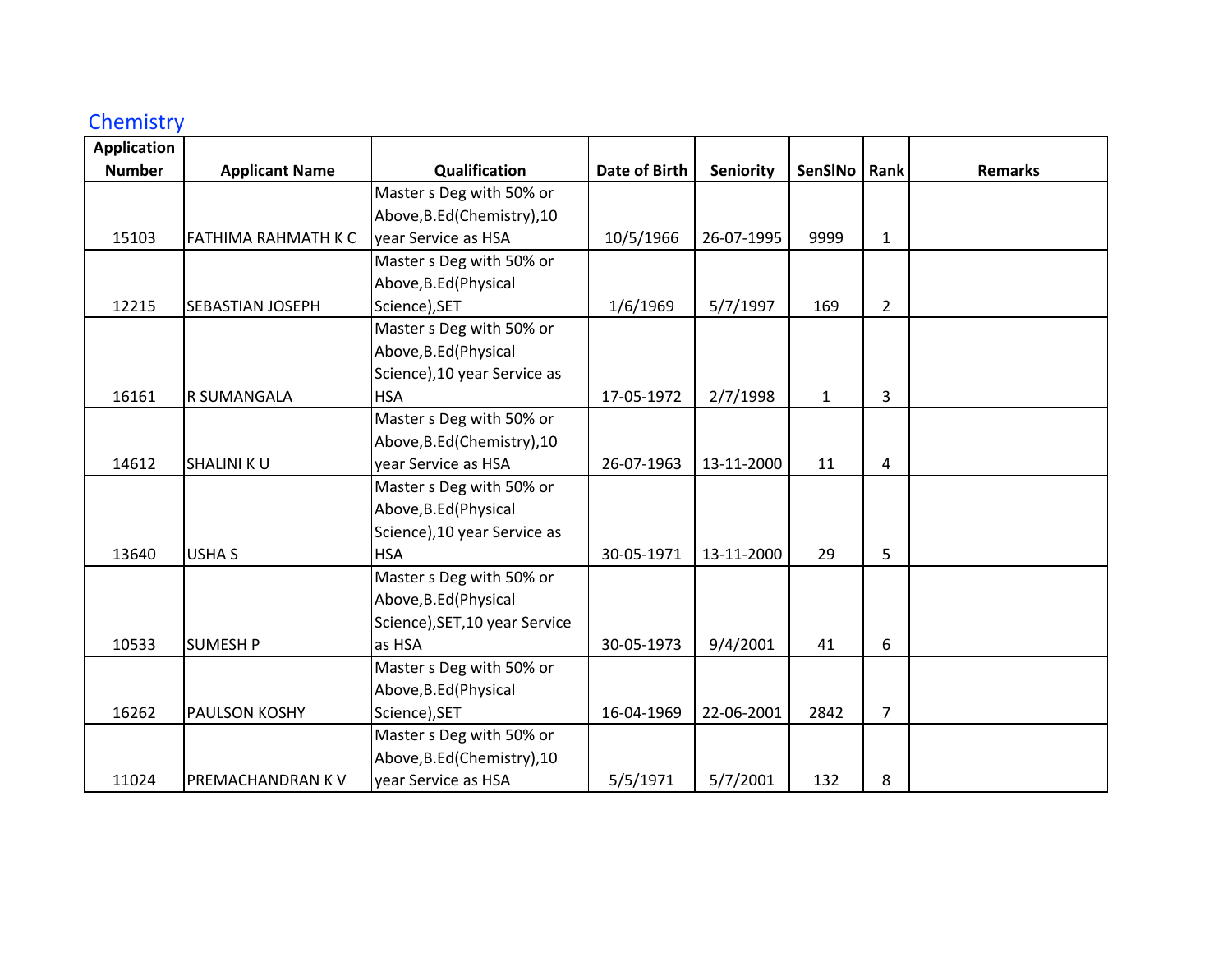|       |                       | Master s Deg with 50% or        |            |            |              |    |  |
|-------|-----------------------|---------------------------------|------------|------------|--------------|----|--|
|       |                       | Above, B.Ed (Physical           |            |            |              |    |  |
|       |                       | Science), SET, 10 year Service  |            |            |              |    |  |
| 14738 | <b>INDUMATHIDEVIK</b> | as HSA                          | 25-03-1970 | 25-09-2001 | 0            | 9  |  |
|       |                       | Master s Deg with 50% or        |            |            |              |    |  |
|       |                       | Above, B.Ed (Chemistry), 10     |            |            |              |    |  |
| 16849 | <b>CHANDRIKA C</b>    | year Service as HSA             | 13-05-1974 | 5/10/2001  | 10           | 10 |  |
|       |                       | Master s Deg with 50% or        |            |            |              |    |  |
|       |                       | Above, B.Ed (Chemistry), 10     |            |            |              |    |  |
| 13688 | MERCY JANET N T       | year Service as HSA             | 5/4/1969   | 6/10/2001  | 3            | 11 |  |
|       |                       | Master s Deg with 50% or        |            |            |              |    |  |
|       |                       | Above, B.Ed (Physical           |            |            |              |    |  |
|       |                       | Science), 10 year Service as    |            |            |              |    |  |
| 16709 | DAISY M DANIEL        | <b>HSA</b>                      | 30-05-1968 | 29-10-2001 | 68           | 12 |  |
|       |                       | Master s Deg with 50% or        |            |            |              |    |  |
|       |                       | Above, B.Ed (Chemistry), SET, 1 |            |            |              |    |  |
| 12367 | <b>ASHARANI PK</b>    | 0 year Service as HSA           | 30-05-1968 | 29-10-2001 | 69           | 13 |  |
|       |                       | Master s Deg with 50% or        |            |            |              |    |  |
|       |                       | Above, B.Ed (Physical           |            |            |              |    |  |
|       |                       | Science), 10 year Service as    |            |            |              |    |  |
| 14444 | <b>SINDHUP</b>        | <b>HSA</b>                      | 30-05-1972 | 6/11/2001  | 44           | 14 |  |
|       |                       | Master s Deg with 50% or        |            |            |              |    |  |
|       |                       | Above, B.Ed (Chemistry), 10     |            |            |              |    |  |
| 13421 | <b>PRABHAS</b>        | year Service as HSA             | 31-05-1970 | 13-12-2001 | 12           | 15 |  |
|       |                       | Master s Deg with 50% or        |            |            |              |    |  |
|       |                       | Above, B.Ed (Physical           |            |            |              |    |  |
|       |                       | Science), 10 year Service as    |            |            |              |    |  |
| 12592 | <b>MINI JOB</b>       | <b>HSA</b>                      | 31-05-1971 | 13-12-2001 | 18           | 16 |  |
|       |                       | Master s Deg with 50% or        |            |            |              |    |  |
|       |                       | Above, B.Ed (Physical           |            |            |              |    |  |
|       |                       | Science), 10 year Service as    |            |            |              |    |  |
| 11121 | HIMA RAJ M R          | <b>HSA</b>                      | 31-05-1967 | 31-12-2001 | $\mathbf{1}$ | 17 |  |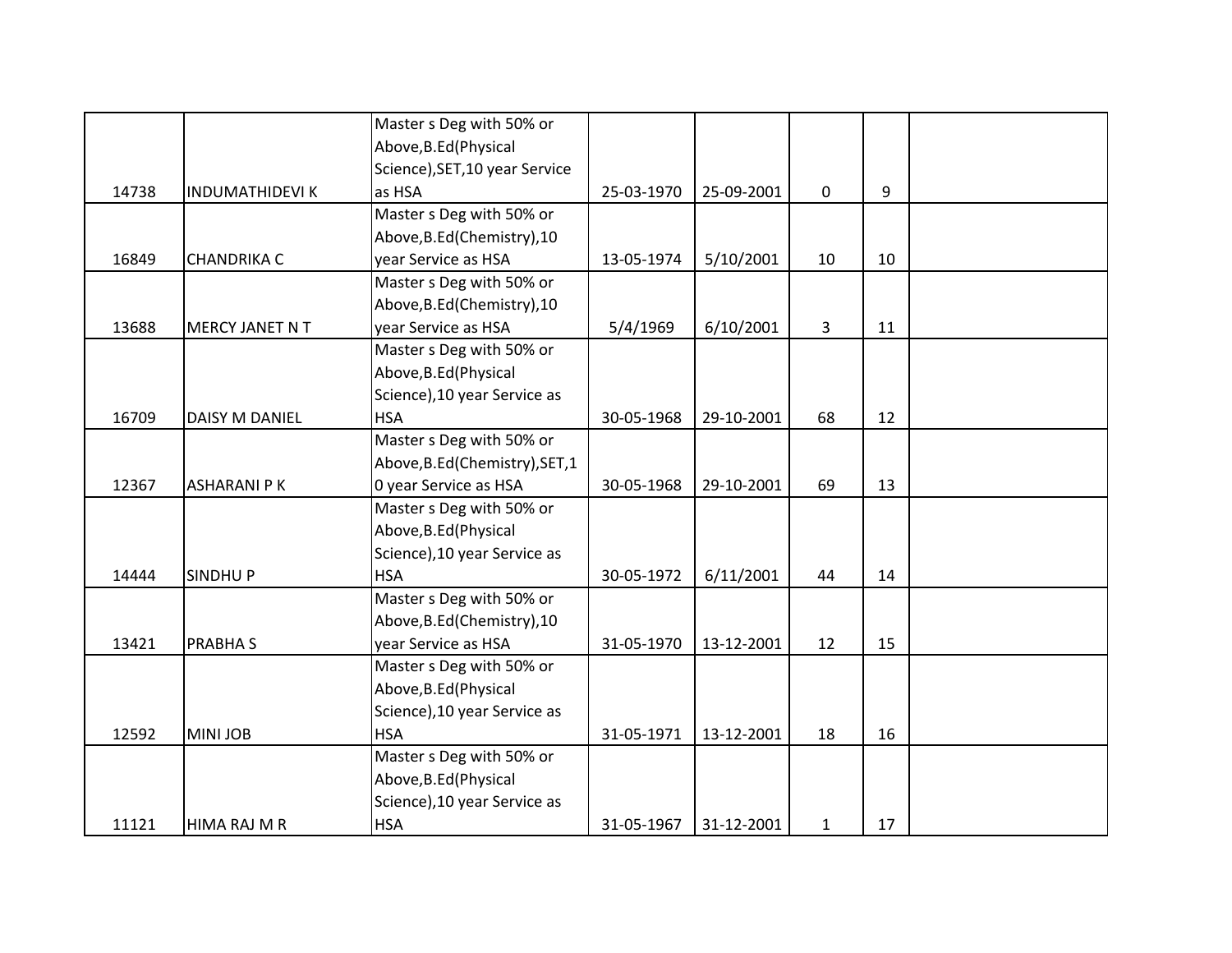|       |                       | Master s Deg with 50% or     |            |            |                |    |  |
|-------|-----------------------|------------------------------|------------|------------|----------------|----|--|
| 11644 | SAJEEV KUMAR M K      | Above, B.Ed (Chemistry), SET | 30-05-1972 | 6/6/2002   | 5              | 18 |  |
|       |                       | Master s Deg with 50% or     |            |            |                |    |  |
|       |                       | Above, B.Ed (Physical        |            |            |                |    |  |
| 16152 | <b>SREEKUMARAN N</b>  | Science), SET                | 5/1/1970   | 24-09-2003 | $\mathbf{1}$   | 19 |  |
|       |                       | Master s Deg with 50% or     |            |            |                |    |  |
|       |                       | Above, B.Ed (Physical        |            |            |                |    |  |
| 11192 | SHEEJA T C            | Science), SET                | 27-05-1974 | 23-06-2004 | 3              | 20 |  |
|       |                       | Master s Deg with 50% or     |            |            |                |    |  |
|       |                       | Above, B.Ed (Physical        |            |            |                |    |  |
| 10814 | <b>SHINEY JOSE</b>    | Science), SET                | 22-12-1972 | 30-07-2004 | 4              | 21 |  |
|       |                       | Master s Deg with 50% or     |            |            |                |    |  |
|       |                       | Above, B.Ed (Chemistry), 10  |            |            |                |    |  |
| 12143 | <b>SUJAKA</b>         | year Service as HSA          | 18-05-1971 | 25-08-2004 | $\overline{2}$ | 22 |  |
|       |                       | Master s Deg with 50% or     |            |            |                |    |  |
|       |                       | Above, B.Ed (Physical        |            |            |                |    |  |
| 15567 | <b>ANIE VARUGHESE</b> | Science), SET                | 9/2/1962   | 7/1/2005   | $\mathbf{1}$   | 23 |  |
|       |                       | Master s Deg with 50% or     |            |            |                |    |  |
|       |                       | Above, B.Ed (Physical        |            |            |                |    |  |
| 11150 | <b>BHARATHIK</b>      | Science), SET                | 22-12-1976 | 4/7/2006   | 3              | 24 |  |
|       |                       | Master s Deg with 50% or     |            |            |                |    |  |
|       |                       | Above, B.Ed (Physical        |            |            |                |    |  |
| 14519 | <b>SANIL R</b>        | Science), SET                | 2/3/1973   | 24-11-2006 | $\mathbf{1}$   | 25 |  |
|       |                       | Master s Deg with 50% or     |            |            |                |    |  |
|       |                       | Above, B.Ed (Physical        |            |            |                |    |  |
| 11611 | <b>SAJIT T</b>        | Science), SET                | 11/10/1978 | 24-11-2006 | 8              | 26 |  |
|       |                       | Master s Deg with 50% or     |            |            |                |    |  |
|       |                       | Above, B.Ed (Physical        |            |            |                |    |  |
| 14078 | <b>SUPRIYA V</b>      | Science), SET                | 6/4/1979   | 5/12/2006  | 3              | 27 |  |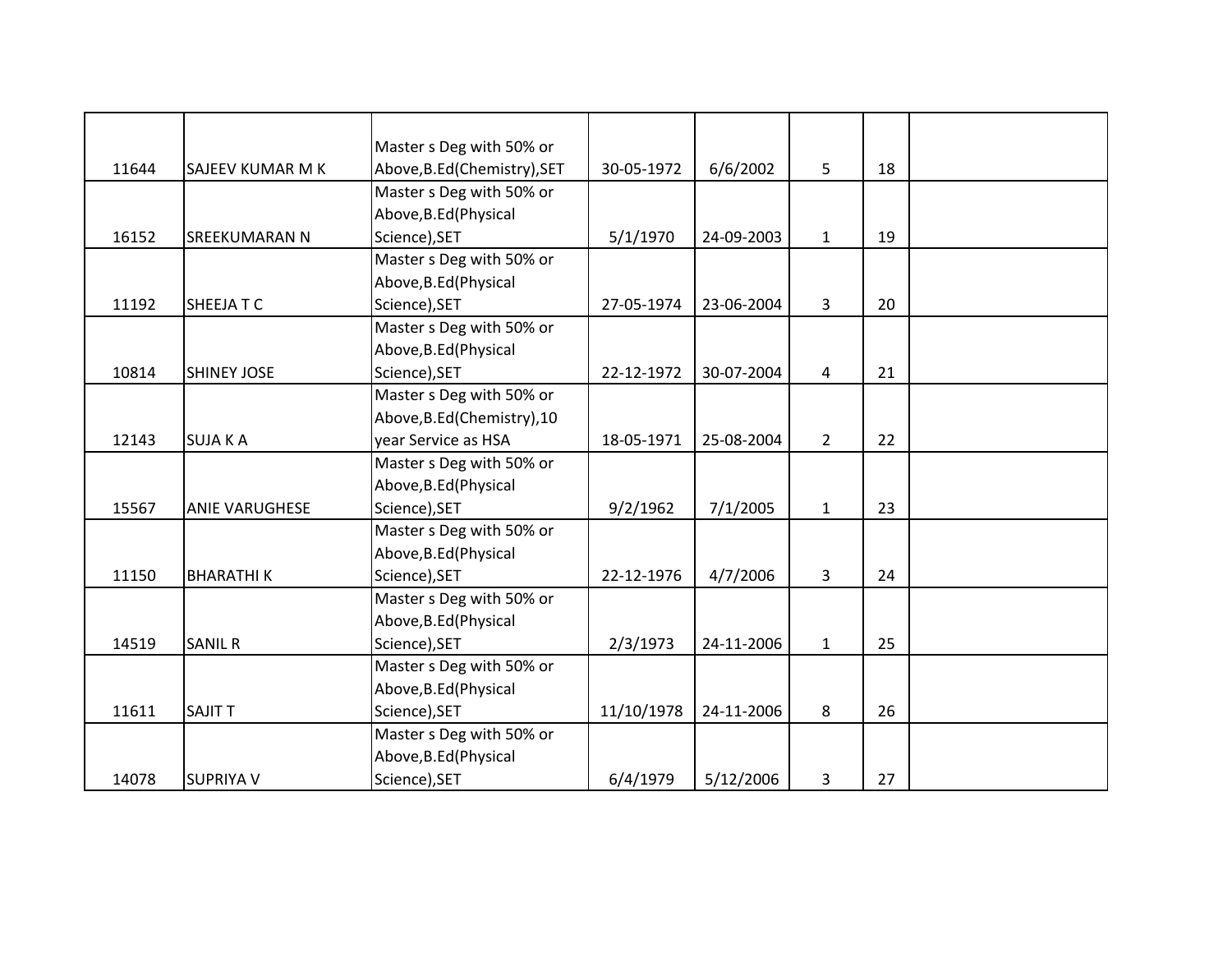|       |                           | Master s Deg with 50% or     |            |            |                |    |  |
|-------|---------------------------|------------------------------|------------|------------|----------------|----|--|
|       |                           | Above, B.Ed (Physical        |            |            |                |    |  |
| 12164 | SINDHU JOSEPH             | Science), SET                | 19-02-1973 | 6/12/2006  | $\overline{2}$ | 28 |  |
|       |                           | Master s Deg with 50% or     |            |            |                |    |  |
|       |                           | Above, B.Ed (Physical        |            |            |                |    |  |
| 10346 | <b>MAYARANIER</b>         | Science), SET                | 1/3/1975   | 6/12/2006  | 3              | 29 |  |
|       |                           | Master s Deg with 50% or     |            |            |                |    |  |
|       |                           | Above, B.Ed (Physical        |            |            |                |    |  |
| 13595 | <b>MANJU VARGHESE</b>     | Science), SET                | 19-03-1976 | 6/12/2006  | 6              | 30 |  |
|       |                           | Master s Deg with 50% or     |            |            |                |    |  |
|       |                           | Above, B.Ed (Physical        |            |            |                |    |  |
| 10461 | <b>RANJITH PK</b>         | Science), SET                | 15-07-1975 | 21-12-2006 | 4              | 31 |  |
|       |                           |                              |            |            |                |    |  |
|       | <b>SHEEBA</b>             | Master s Deg with 50% or     |            |            |                |    |  |
| 11291 | PADANNAPURATH             | Above, B.Ed (Chemistry), SET | 12/5/1973  | 21-12-2006 | $\overline{7}$ | 32 |  |
|       |                           | Master s Deg with 50% or     |            |            |                |    |  |
|       |                           | Above, B.Ed (Physical        |            |            |                |    |  |
| 11226 | <b>SAJEENDRA BABU M</b>   | Science), SET                | 15-10-1975 | 21-12-2006 | 8              | 33 |  |
|       |                           |                              |            |            |                |    |  |
|       |                           | Master s Deg with 50% or     |            |            |                |    |  |
| 15463 | <b>VINAYA KALATHINGAL</b> | Above, B.Ed (Chemistry), SET | 30-05-1978 | 21-12-2006 | 13             | 34 |  |
|       |                           |                              |            |            |                |    |  |
|       |                           | Master s Deg with 50% or     |            |            |                |    |  |
| 12570 | <b>SUJATHANS</b>          | Above, B.Ed (Chemistry), SET | 3/8/1979   | 21-12-2006 | 14             | 35 |  |
|       |                           | Master s Deg with 50% or     |            |            |                |    |  |
|       |                           | Above, B.Ed (Physical        |            |            |                |    |  |
| 11054 | <b>JACKSON K A</b>        | Science), SET                | 30-03-1981 | 21-12-2006 | 52             | 36 |  |
|       |                           | Master s Deg with 50% or     |            |            |                |    |  |
|       |                           | Above, B.Ed (Physical        |            |            |                |    |  |
| 16545 | <b>ANTONY PAUL AJ</b>     | Science), SET                | 28-03-1975 | 27-12-2006 | 7              | 37 |  |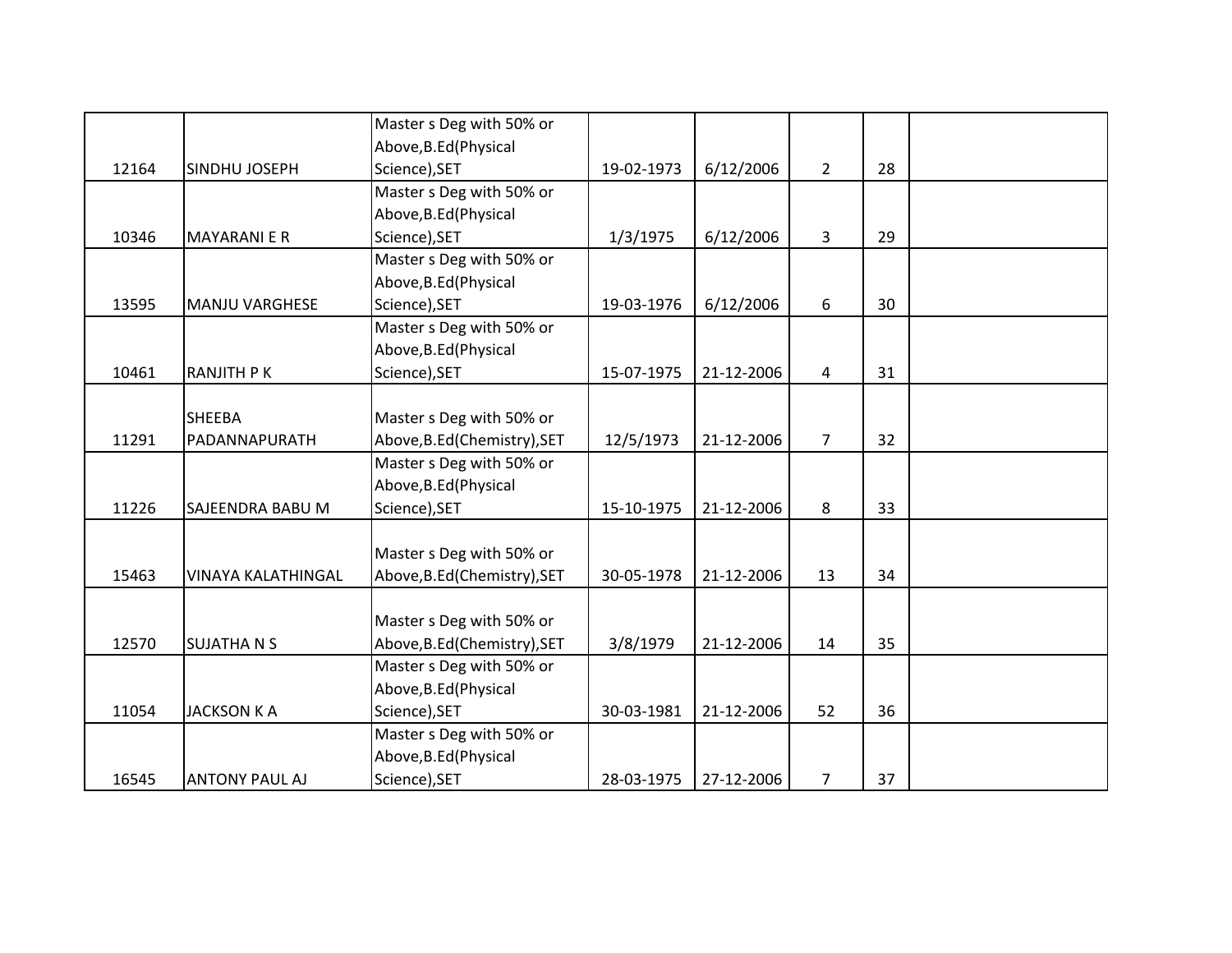|       |                          | Master s Deg with 50% or     |            |            |                |    |  |
|-------|--------------------------|------------------------------|------------|------------|----------------|----|--|
|       |                          | Above, B.Ed (Physical        |            |            |                |    |  |
| 12035 | <b>BIJINS</b>            | Science), SET                | 28-05-1980 | 27-12-2006 | 11             | 38 |  |
|       |                          | Master s Deg with 50% or     |            |            |                |    |  |
|       |                          | Above, B.Ed (Physical        |            |            |                |    |  |
| 16148 | <b>SHEEJAKV</b>          | Science), SET                | 16-05-1979 | 27-12-2006 | 14             | 39 |  |
|       |                          | Master s Deg with 50% or     |            |            |                |    |  |
|       |                          | Above, B.Ed (Physical        |            |            |                |    |  |
| 10980 | SHEEBA E                 | Science), SET                | 19-05-1978 | 6/1/2007   | 12             | 40 |  |
|       |                          | Master s Deg with 50% or     |            |            |                |    |  |
|       |                          | Above, B.Ed (Physical        |            |            |                |    |  |
| 17382 | <b>SUJATHAK</b>          | Science), SET                | 25-05-1977 | 6/1/2007   | 15             | 41 |  |
|       |                          | Master s Deg with 50% or     |            |            |                |    |  |
|       |                          | Above, B.Ed (Physical        |            |            |                |    |  |
| 12296 | <b>SUDHAPP</b>           | Science), SET                | 25-05-1978 | 6/1/2007   | 16             | 42 |  |
|       |                          | Master s Deg with 50% or     |            |            |                |    |  |
|       |                          | Above, B.Ed (Physical        |            |            |                |    |  |
| 12192 | <b>SUJATHA S</b>         | Science), SET                | 20-04-1971 | 18-01-2007 | 5              | 43 |  |
|       |                          |                              |            |            |                |    |  |
|       |                          | Master s Deg with 50% or     |            |            |                |    |  |
| 10812 | SINDHU MATHEW            | Above, B.Ed(Chemistry), SET  | 26-09-1975 | 18-01-2007 | 6              | 44 |  |
|       |                          |                              |            |            |                |    |  |
|       |                          | Master s Deg with 50% or     |            |            |                |    |  |
| 14521 | <b>REKHAVN</b>           | Above, B.Ed (Chemistry), SET | 16-03-1972 | 18-01-2007 | $\overline{7}$ | 45 |  |
|       |                          | Master s Deg with 50% or     |            |            |                |    |  |
|       |                          | Above, B.Ed (Physical        |            |            |                |    |  |
| 12233 | <b>RANI THOMAS</b>       | Science), SET                | 19-02-1976 | 18-01-2007 | 8              | 46 |  |
|       |                          | Master s Deg with 50% or     |            |            |                |    |  |
|       |                          | Above, B.Ed (Physical        |            |            |                |    |  |
| 13459 | <b>DALMIA THANKAPPAN</b> | Science), SET                | 31-05-1976 | 31-01-2007 | $\mathbf{1}$   | 47 |  |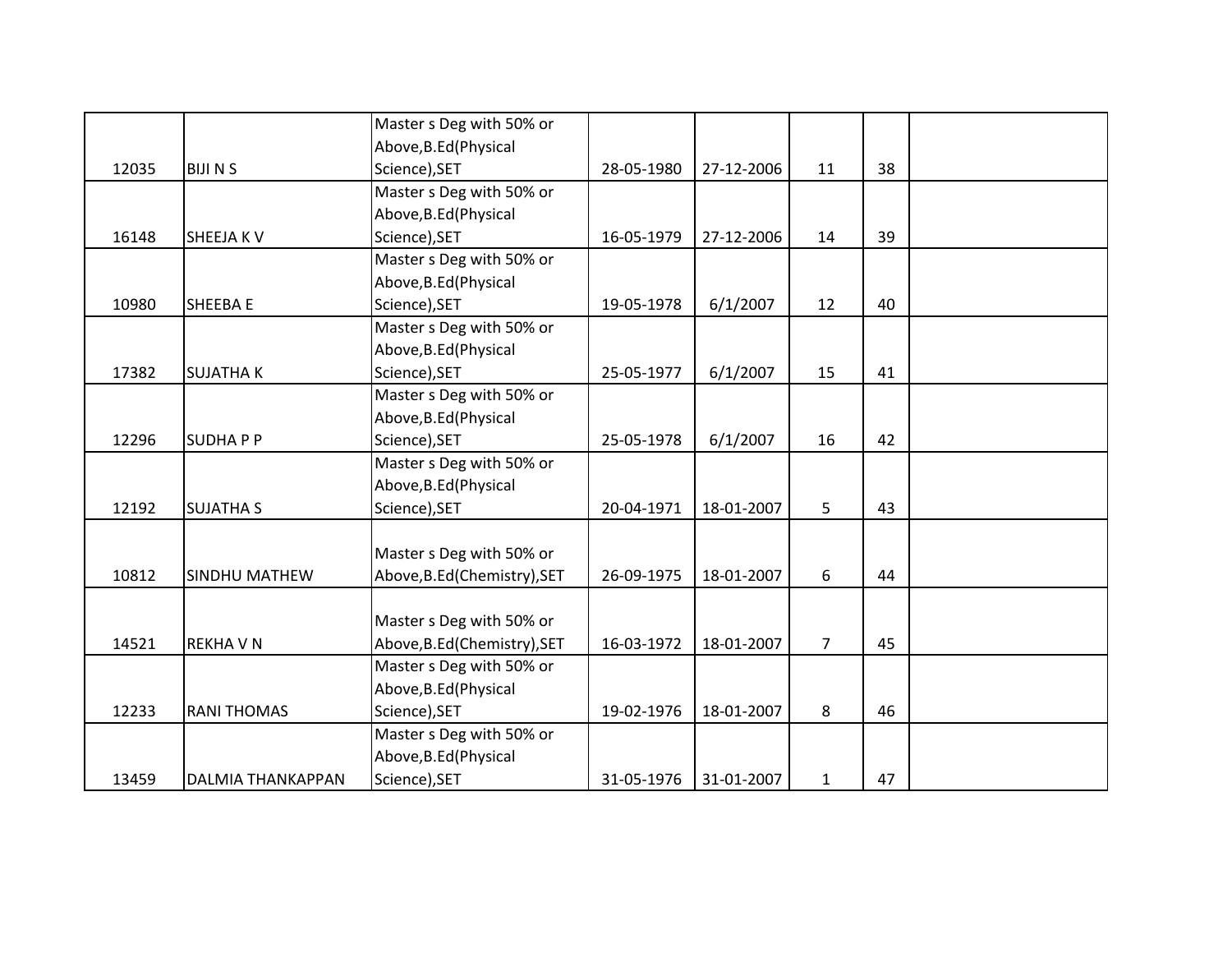|       |                         | Master s Deg with 50% or     |            |            |              |    |  |
|-------|-------------------------|------------------------------|------------|------------|--------------|----|--|
| 14104 | <b>SHEEBAP</b>          | Above, B.Ed (Chemistry), SET | 20-02-1977 | 31-01-2007 | 11           | 48 |  |
|       |                         | Master s Deg with 50% or     |            |            |              |    |  |
|       |                         | Above, B.Ed (Physical        |            |            |              |    |  |
| 15416 | <b>SREEKUMAR ACHARY</b> | Science), SET                | 28-05-1968 | 31-01-2007 | 11           | 49 |  |
|       |                         | Master s Deg with 50% or     |            |            |              |    |  |
|       |                         | Above, B.Ed (Physical        |            |            |              |    |  |
| 10856 | <b>BIJUTA</b>           | Science), SET                | 9/3/1980   | 31-01-2007 | 17           | 50 |  |
|       |                         | Master s Deg with 50% or     |            |            |              |    |  |
|       |                         | Above, B.Ed (Physical        |            |            |              |    |  |
| 10931 | <b>SARATH P</b>         | Science), SET                | 16-12-1978 | 31-01-2007 | 23           | 51 |  |
|       |                         | Master s Deg with 50% or     |            |            |              |    |  |
|       |                         | Above, B.Ed (Physical        |            |            |              |    |  |
| 13118 | <b>BABYSUDHIKC</b>      | Science), NET/JRF            | 6/4/1976   | 31-01-2007 | 24           | 52 |  |
|       |                         | Master s Deg with 50% or     |            |            |              |    |  |
|       | MOHAMED ALI             | Above, B.Ed (Physical        |            |            |              |    |  |
| 10428 | EDAKKANDAN              | Science), SET                | 29-05-1979 | 31-01-2007 | 25           | 53 |  |
|       |                         | Master s Deg with 50% or     |            |            |              |    |  |
|       |                         | Above, B.Ed (Physical        |            |            |              |    |  |
| 10542 | <b>JISHA M</b>          | Science), SET                | 26-05-1979 | 31-01-2007 | 34           | 54 |  |
|       |                         |                              |            |            |              |    |  |
|       |                         | Master s Deg with 50% or     |            |            |              |    |  |
| 12144 | <b>SURAJ S</b>          | Above, B.Ed (Chemistry), SET | 10/5/1979  | 31-01-2007 | 37           | 55 |  |
|       |                         | Master s Deg with 50% or     |            |            |              |    |  |
|       |                         | Above, B.Ed (Physical        |            |            |              |    |  |
| 17579 | PRAKASH K KURIAKOSE     | Science), SET                | 27-05-1965 | 28-02-2007 | $\mathbf{1}$ | 56 |  |
|       |                         |                              |            |            |              |    |  |
|       |                         | Master s Deg with 50% or     |            |            |              |    |  |
| 10735 | <b>BINU MATHEW</b>      | Above, B.Ed (Chemistry), SET | 27-03-1980 | 7/3/2007   | 5            | 57 |  |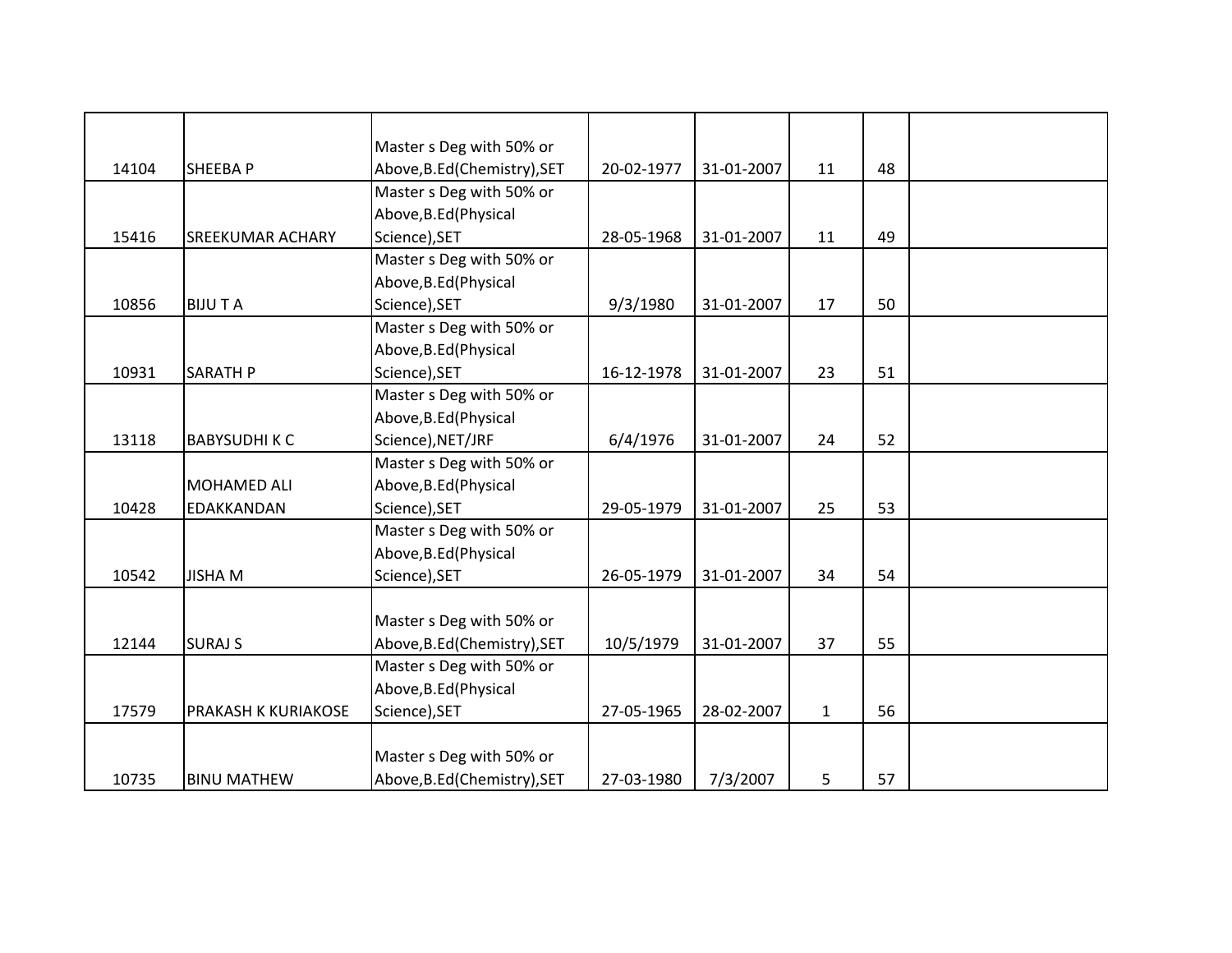|       |                        | Master s Deg with 50% or     |            |            |                |    |  |
|-------|------------------------|------------------------------|------------|------------|----------------|----|--|
|       |                        | Above, B.Ed (Physical        |            |            |                |    |  |
| 16527 | <b>ARUN S S</b>        | Science), SET                | 30-05-1982 | 16-03-2007 | $\overline{3}$ | 58 |  |
|       |                        | Master s Deg with 50% or     |            |            |                |    |  |
|       |                        | Above, B.Ed (Physical        |            |            |                |    |  |
| 10851 | <b>SARITHA R</b>       | Science), SET                | 17-08-1978 | 16-03-2007 | 9              | 59 |  |
|       |                        |                              |            |            |                |    |  |
|       |                        | Master s Deg with 50% or     |            |            |                |    |  |
| 18321 | <b>MANJU V S</b>       | Above, B.Ed (Chemistry), SET | 1/6/1980   | 16-03-2007 | 552            | 60 |  |
|       |                        | Master s Deg with 50% or     |            |            |                |    |  |
|       |                        | Above, B.Ed (Physical        |            |            |                |    |  |
| 11168 | <b>BABUNK</b>          | Science), SET                | 30-04-1973 | 20-04-2007 | 4              | 61 |  |
|       |                        | Master s Deg with 50% or     |            |            |                |    |  |
|       |                        | Above, B.Ed (Physical        |            |            |                |    |  |
| 13137 | PUSHPA C               | Science), SET                | 31-05-1974 | 17-05-2007 | $\overline{7}$ | 62 |  |
|       |                        |                              |            |            |                |    |  |
|       |                        | Master s Deg with 50% or     |            |            |                |    |  |
| 11486 | <b>SHIJI V R</b>       | Above, B.Ed (Chemistry), SET | 31-05-1980 | 24-05-2007 | 3              | 63 |  |
|       |                        | Master s Deg with 50% or     |            |            |                |    |  |
|       |                        | Above, B.Ed (Physical        |            |            |                |    |  |
| 11093 | SREEJA UNNIKRISHNAN    | Science), SET                | 3/8/1979   | 4/6/2007   | 3              | 64 |  |
|       |                        | Master s Deg with 50% or     |            |            |                |    |  |
|       |                        | Above, B.Ed (Physical        |            |            |                |    |  |
| 10335 | <b>JAYAPRABHA C C</b>  | Science), SET                | 26-05-1975 | 28-06-2007 | $2^{\circ}$    | 65 |  |
|       |                        | Master s Deg with 50% or     |            |            |                |    |  |
|       |                        | Above, B.Ed (Physical        |            |            |                |    |  |
| 10698 | <b>REENAKT</b>         | Science), SET                | 14-05-1977 | 28-06-2007 | 4              | 66 |  |
|       |                        | Master s Deg with 50% or     |            |            |                |    |  |
|       |                        | Above, B.Ed (Physical        |            |            |                |    |  |
| 12139 | <b>TEENAMOL DANIEL</b> | Science), SET                | 30-05-1979 | 28-06-2007 | 5              | 67 |  |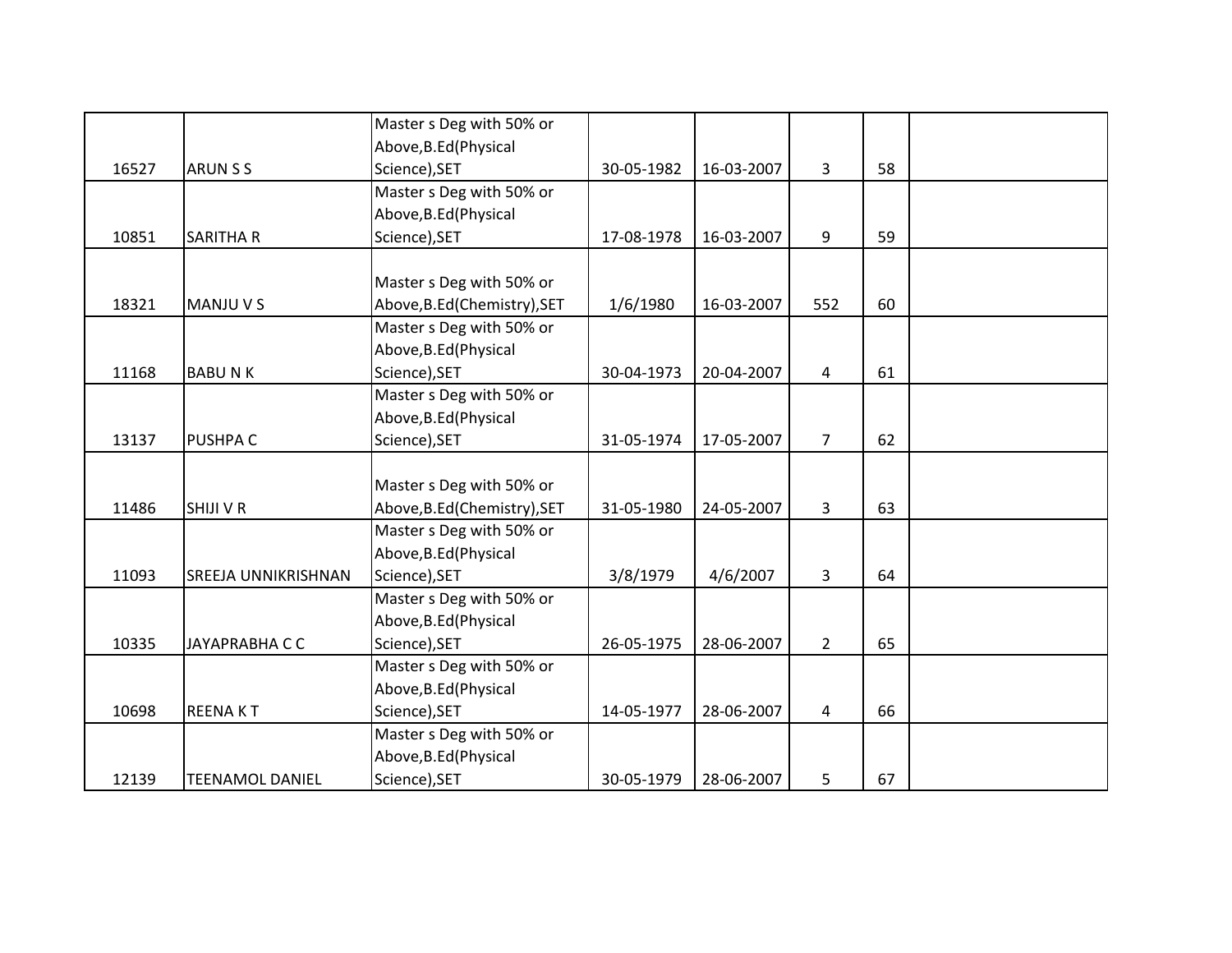|       |                        | Master s Deg with 50% or       |            |            |                |    |  |
|-------|------------------------|--------------------------------|------------|------------|----------------|----|--|
|       |                        | Above, B.Ed (Physical          |            |            |                |    |  |
| 11591 | <b>CHANDRAMATHIP</b>   | Science), SET                  | 29-12-1973 | 3/7/2007   | 19             | 68 |  |
|       |                        | Master s Deg with 50% or       |            |            |                |    |  |
|       |                        | Above, B.Ed (Physical          |            |            |                |    |  |
| 15341 | <b>SINDHU THAMBI</b>   | Science), SET                  | 7/2/1981   | 10/7/2007  | 5              | 69 |  |
|       |                        | Master s Deg with 50% or       |            |            |                |    |  |
|       |                        | Above, B.Ed (Physical          |            |            |                |    |  |
| 18369 | <b>SUDHA G</b>         | Science), SET                  | 1/4/1977   | 10/7/2007  | $\overline{7}$ | 70 |  |
|       |                        | Master s Deg with 50% or       |            |            |                |    |  |
|       |                        | Above, B.Ed (Physical          |            |            |                |    |  |
| 18461 | GOODSON CJ             | Science), SET                  | 21-04-1972 | 10/7/2007  | 9              | 71 |  |
|       |                        | Master s Deg with 50% or       |            |            |                |    |  |
|       |                        | Above, B.Ed (Physical          |            |            |                |    |  |
| 14012 | DAIS JOHN SEBASTIAN    | Science), SET                  | 17-03-1978 | 12/9/2007  | $\mathbf{1}$   | 72 |  |
|       |                        | Master s Deg with 50% or       |            |            |                |    |  |
|       |                        | Above, B.Ed (Physical          |            |            |                |    |  |
| 10340 | <b>BINI MC</b>         | Science), SET                  | 16-03-1977 | 12/9/2007  | $\mathbf{1}$   | 73 |  |
|       |                        |                                |            |            |                |    |  |
|       |                        | Master s Deg with 50% or       |            |            |                |    |  |
| 11945 | <b>SHERIN E A</b>      | Above, B.Ed (Chemistry), SET   | 17-02-1966 | 25-09-2007 | $\mathbf{1}$   | 74 |  |
|       |                        | Master s Deg with 50% or       |            |            |                |    |  |
|       |                        | Above, B.Ed (Physical          |            |            |                |    |  |
| 11489 | <b>BRIGHTY M</b>       | Science), SET                  | 31-05-1976 | 25-09-2007 | 5              | 75 |  |
|       |                        |                                |            |            |                |    |  |
|       |                        | Master s Deg with 50% or       |            |            |                |    |  |
| 10085 | <b>MANJUPK</b>         | Above, B.Ed(Chemistry), SET    | 10/4/1979  | 27-09-2007 | $2^{\circ}$    | 76 |  |
|       |                        |                                |            |            |                |    |  |
|       |                        | Master s Deg with 50% or       |            |            |                |    |  |
|       |                        | Above, B.Ed (Physical          |            |            |                |    |  |
| 15420 | <b>ABDUL HAMEED TK</b> | Science), SET, M.Ed(Chemistry) | 26-04-1977 | 18-10-2007 | $\mathbf{1}$   | 77 |  |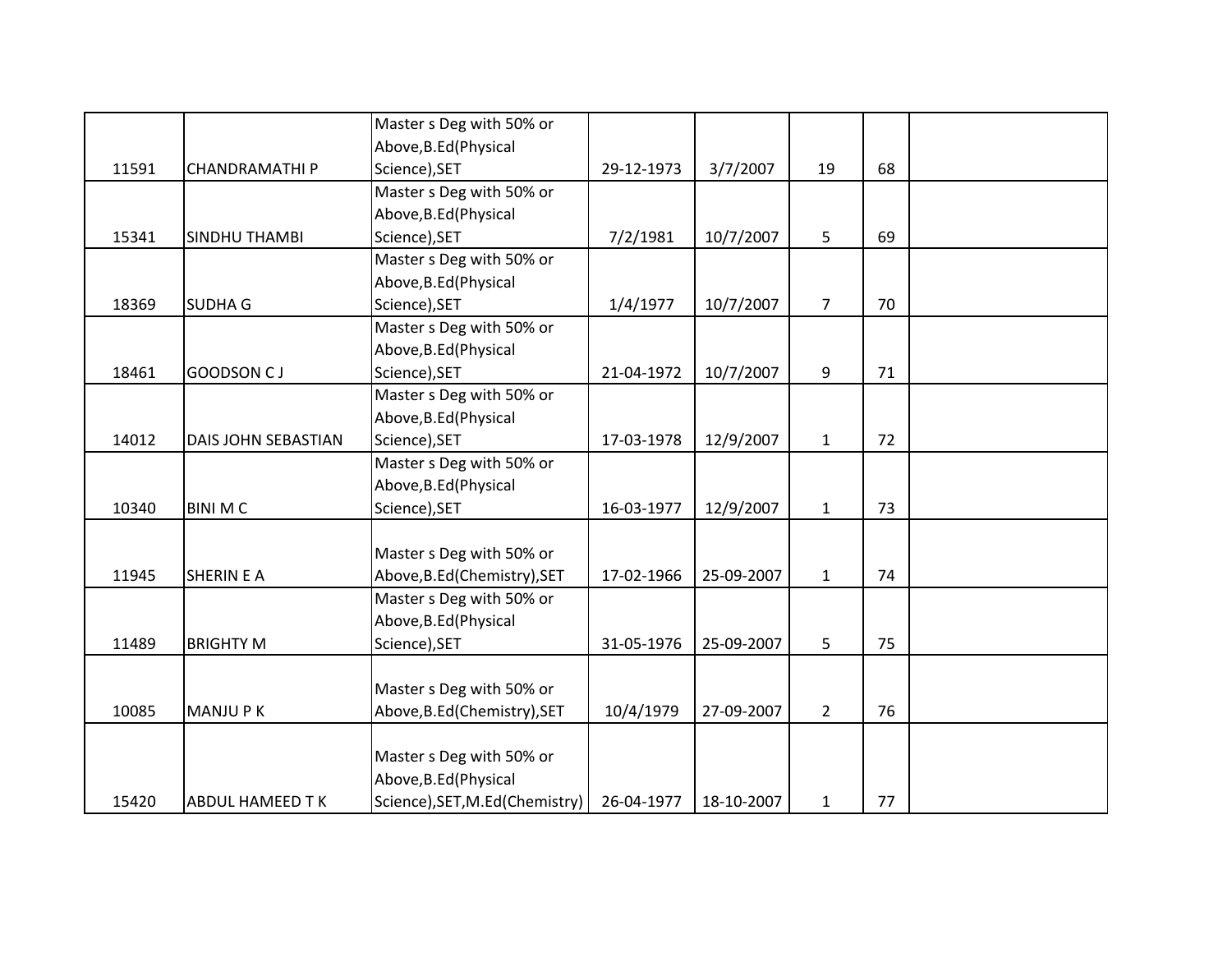|       |                       | Master s Deg with 50% or     |            |            |              |    |  |
|-------|-----------------------|------------------------------|------------|------------|--------------|----|--|
|       |                       | Above, B.Ed (Physical        |            |            |              |    |  |
| 11302 | <b>BETTYMOL JOY</b>   | Science), SET                | 1/9/1974   | 19-10-2007 | 3            | 78 |  |
|       |                       | Master s Deg with 50% or     |            |            |              |    |  |
|       |                       | Above, B.Ed (Physical        |            |            |              |    |  |
| 12556 | SANGEETHA P N         | Science), SET                | 30-03-1978 | 27-10-2007 | 689          | 79 |  |
|       |                       |                              |            |            |              |    |  |
|       |                       | Master s Deg with 50% or     |            |            |              |    |  |
| 10603 | <b>SHEEJAK</b>        | Above, B.Ed (Chemistry), SET | 30-05-1974 | 21-11-2007 | 4            | 80 |  |
|       |                       | Master s Deg with 50% or     |            |            |              |    |  |
|       |                       | Above, B.Ed (Physical        |            |            |              |    |  |
| 17475 | <b>DAISY KURIAN</b>   | Science), SET                | 20-05-1968 | 21-11-2007 | 5            | 81 |  |
|       |                       |                              |            |            |              |    |  |
|       |                       | Master s Deg with 50% or     |            |            |              |    |  |
| 14474 | <b>ARUN KUMAR S A</b> | Above, B.Ed (Chemistry), SET | 31-05-1975 | 18-01-2008 | 4            | 82 |  |
|       |                       | Master s Deg with 50% or     |            |            |              |    |  |
|       |                       | Above, B.Ed (Physical        |            |            |              |    |  |
| 11451 | <b>SUNESH S M</b>     | Science), SET                | 25-05-1980 | 18-01-2008 | 12           | 83 |  |
|       |                       |                              |            |            |              |    |  |
|       |                       | Master s Deg with 50% or     |            |            |              |    |  |
| 13608 | RADHIKA P P           | Above, B.Ed(Chemistry), SET  | 13-05-1979 | 25-01-2008 | $\mathbf{1}$ | 84 |  |
|       |                       | Master s Deg with 50% or     |            |            |              |    |  |
|       |                       | Above, B.Ed (Physical        |            |            |              |    |  |
| 14762 | <b>SWAPANA JOHN</b>   | Science), SET                | 12/7/1977  | 25-01-2008 | 21           | 85 |  |
|       |                       | Master s Deg with 50% or     |            |            |              |    |  |
|       |                       | Above, B.Ed (Physical        |            |            |              |    |  |
| 15600 | <b>SABITHA NAIR S</b> | Science), SET                | 18-07-1976 | 6/2/2008   | 9            | 86 |  |
|       |                       | Master s Deg with 50% or     |            |            |              |    |  |
|       |                       | Above, B.Ed (Physical        |            |            |              |    |  |
| 10708 | <b>T S JAYASREE</b>   | Science), SET                | 14-05-1973 | 11/2/2008  | 5            | 87 |  |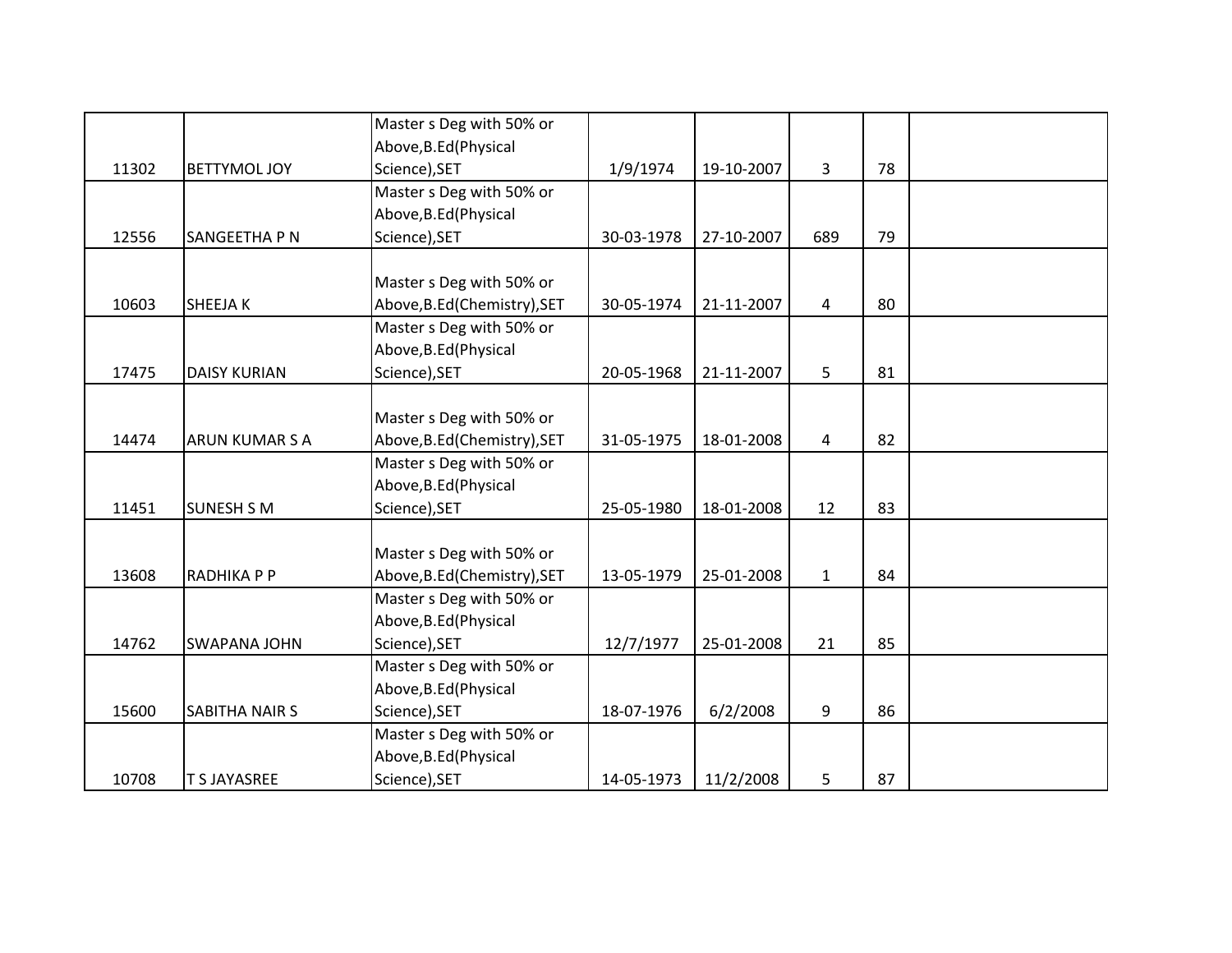|       |                         | Master s Deg with 50% or        |            |            |                |    |  |
|-------|-------------------------|---------------------------------|------------|------------|----------------|----|--|
| 10336 | <b>VINCY PAPPACHAN</b>  | Above, B.Ed (Chemistry), SET    | 25-01-1980 | 11/2/2008  | $\overline{7}$ | 88 |  |
|       |                         | Master s Deg with 50% or        |            |            |                |    |  |
|       |                         | Above, B.Ed (Physical           |            |            |                |    |  |
| 11710 | <b>SINDHU KURIAN</b>    | Science), SET                   | 30-05-1980 | 21-02-2008 | 3              | 89 |  |
|       |                         | Master s Deg with 50% or        |            |            |                |    |  |
|       | SREEJAMOLE              | Above, B.Ed (Physical           |            |            |                |    |  |
| 10462 | <b>THANKAPPAN</b>       | Science), SET                   | 20-11-1975 | 21-02-2008 | 4              | 90 |  |
|       |                         | Master s Deg with 50% or        |            |            |                |    |  |
|       |                         | Above, B.Ed (Physical           |            |            |                |    |  |
| 12235 | MURALEEDHARAN K         | Science), SET                   | 4/12/1972  | 26-02-2008 | $\mathbf{1}$   | 91 |  |
|       |                         | Master s Deg with 50% or        |            |            |                |    |  |
|       |                         | Above, B.Ed (Physical           |            |            |                |    |  |
| 10900 | ANU RADHAKRISHNAN       | Science), SET                   | 7/2/1980   | 3/3/2008   | $\mathbf{1}$   | 92 |  |
|       |                         | Master s Deg with 50% or        |            |            |                |    |  |
|       |                         | Above, B.Ed (Physical           |            |            |                |    |  |
|       |                         | Science), SET, NET/JRF, 10 year |            |            |                |    |  |
| 14833 | <b>STALY GEORGE C</b>   | Service as HSA                  | 15-05-1971 | 3/5/2008   | $\mathbf{1}$   | 93 |  |
|       |                         | Master s Deg with 50% or        |            |            |                |    |  |
|       |                         | Above, B.Ed (Physical           |            |            |                |    |  |
| 17403 | <b>SHYNY VARGHESE</b>   | Science), SET                   | 30-05-1978 | 20-05-2008 | $\mathbf{1}$   | 94 |  |
|       |                         | Master s Deg with 50% or        |            |            |                |    |  |
|       |                         | Above, B.Ed (Physical           |            |            |                |    |  |
| 10398 | <b>DIVYAL</b>           | Science), SET                   | 30-05-1979 | 24-05-2008 | 3              | 95 |  |
|       |                         |                                 |            |            |                |    |  |
|       |                         | Master s Deg with 50% or        |            |            |                |    |  |
| 10686 | <b>RANJITHKUMAR A R</b> | Above, B.Ed (Chemistry), SET    | 12/5/1973  | 11/6/2008  | $\overline{2}$ | 96 |  |
|       |                         | Master s Deg with 50% or        |            |            |                |    |  |
|       |                         | Above, B.Ed (Physical           |            |            |                |    |  |
| 12217 | <b>SINDHU MATHEW</b>    | Science), SET                   | 28-03-1975 | 12/6/2008  | $\overline{2}$ | 97 |  |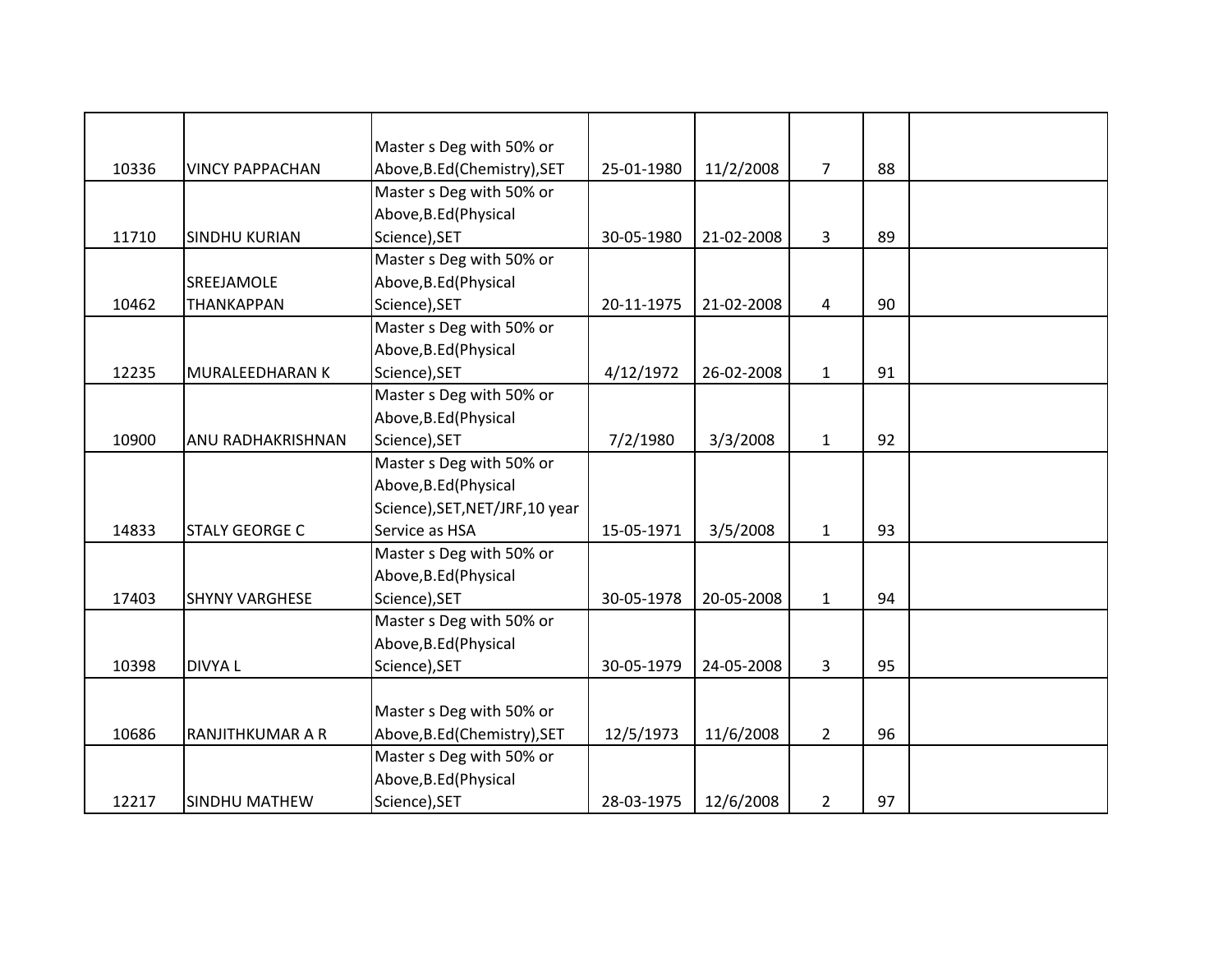|       |                        | Master s Deg with 50% or     |            |            |                |     |  |
|-------|------------------------|------------------------------|------------|------------|----------------|-----|--|
|       |                        | Above, B.Ed (Physical        |            |            |                |     |  |
| 10639 | <b>SINIA</b>           | Science), SET, M.Phil        | 30-05-1974 | 15-07-2008 | $\mathbf{1}$   | 98  |  |
|       |                        | Master s Deg with 50% or     |            |            |                |     |  |
|       |                        | Above, B.Ed (Chemistry), 10  |            |            |                |     |  |
| 18183 | <b>BABYAMMA JOSEPH</b> | year Service as HSA          | 18-05-1972 | 4/8/2008   | 9              | 99  |  |
|       |                        | Master s Deg with 50% or     |            |            |                |     |  |
|       |                        | Above, B.Ed (Physical        |            |            |                |     |  |
| 11293 | <b>SUJITHA P N</b>     | Science), SET                | 22-04-1979 | 19-08-2008 | $\mathbf{1}$   | 100 |  |
|       |                        | Master s Deg with 50% or     |            |            |                |     |  |
|       |                        | Above, B.Ed (Physical        |            |            |                |     |  |
| 12389 | <b>LITHA V K</b>       | Science), M.Phil             | 30-05-1979 | 19-08-2008 | $\overline{3}$ | 101 |  |
|       |                        |                              |            |            |                |     |  |
|       |                        | Master s Deg with 50% or     |            |            |                |     |  |
| 15037 | AMEERA P A             | Above, B.Ed(Chemistry), SET  | 24-05-1980 | 19-08-2008 | 39             | 102 |  |
|       |                        | Master s Deg with 50% or     |            |            |                |     |  |
|       |                        | Above, B.Ed (Physical        |            |            |                |     |  |
| 13709 | <b>ABHILASH OK</b>     | Science), SET                | 31-05-1978 | 27-08-2008 | $\overline{3}$ | 103 |  |
|       |                        |                              |            |            |                |     |  |
|       |                        | Master s Deg with 50% or     |            |            |                |     |  |
| 13799 | <b>SREEJA V</b>        | Above, B.Ed (Chemistry), SET | 15-05-1970 | 18-09-2008 | 6              | 104 |  |
|       |                        | Master s Deg with 50% or     |            |            |                |     |  |
|       |                        | Above, B.Ed (Physical        |            |            |                |     |  |
| 13570 | <b>SUVARNAKK</b>       | Science), SET                | 30-05-1980 | 18-09-2008 | 8              | 105 |  |
|       |                        | Master s Deg with 50% or     |            |            |                |     |  |
|       |                        | Above, B.Ed (Physical        |            |            |                |     |  |
| 10420 | <b>G RESMIMOL</b>      | Science), SET                | 10/5/1976  | 29-09-2008 | 4              | 106 |  |
|       |                        |                              |            |            |                |     |  |
|       |                        | Master s Deg with 50% or     |            |            |                |     |  |
| 14668 | <b>JEENA JYOTHIS</b>   | Above, B.Ed (Chemistry), SET | 27-03-1979 | 26-12-2008 | $\overline{2}$ | 107 |  |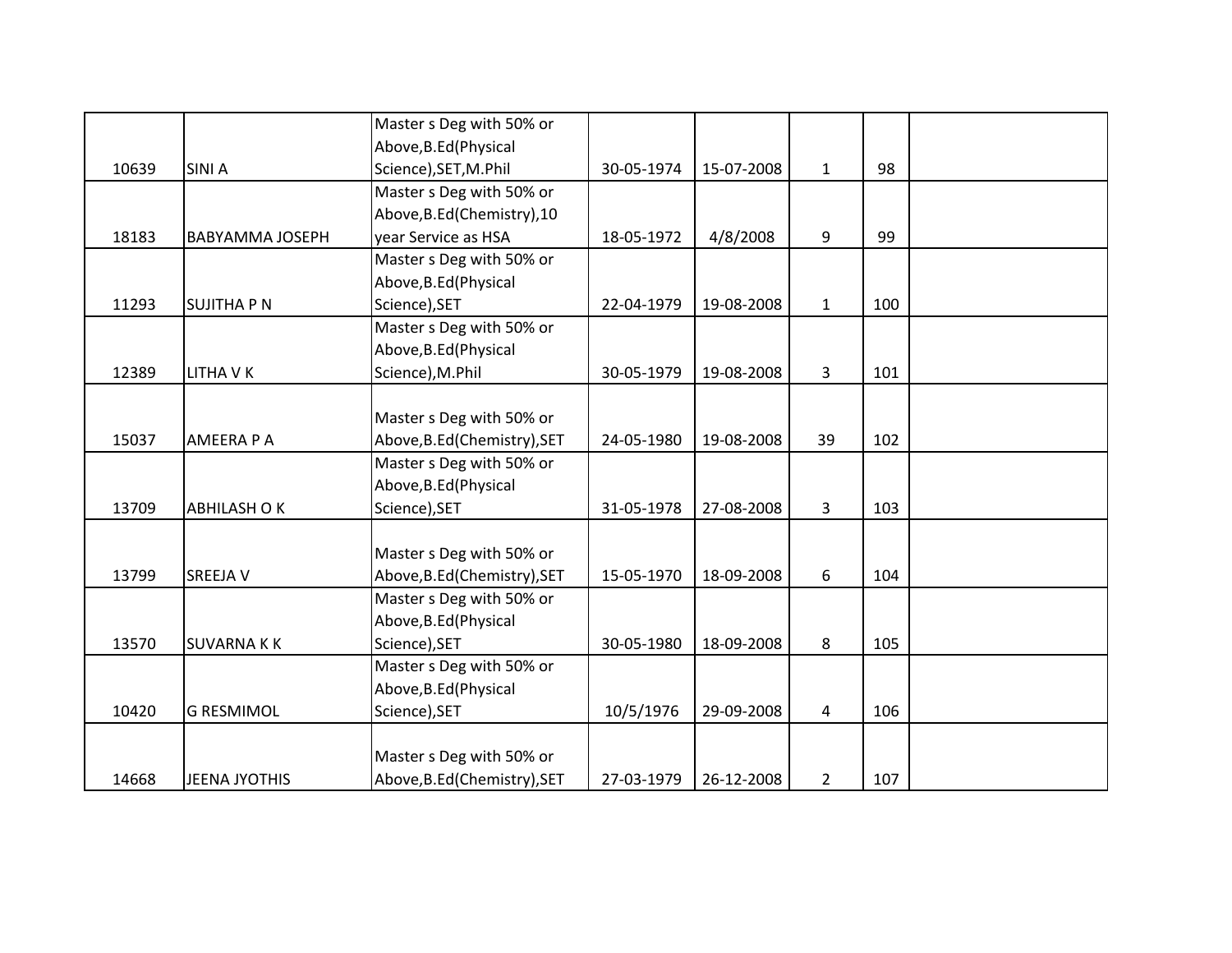|       |                    | Master s Deg with 50% or       |            |            |                |     |  |
|-------|--------------------|--------------------------------|------------|------------|----------------|-----|--|
|       |                    | Above, B.Ed (Physical          |            |            |                |     |  |
| 11960 | <b>KAVITHA R</b>   | Science), SET                  | 3/1/1980   | 27-02-2009 | 4              | 108 |  |
|       |                    | Master s Deg with 50% or       |            |            |                |     |  |
|       |                    | Above, B.Ed (Physical          |            |            |                |     |  |
| 11158 | VIDYA P R          | Science), SET                  | 20-05-1976 | 11/5/2009  | $\mathbf{1}$   | 109 |  |
|       |                    | Master s Deg with 50% or       |            |            |                |     |  |
|       |                    | Above, B.Ed (Physical          |            |            |                |     |  |
| 17818 | DIVYA M S          | Science), SET                  | 30-05-1980 | 7/9/2009   | $\mathbf{1}$   | 110 |  |
|       |                    | Master s Deg with 50% or       |            |            |                |     |  |
|       |                    | Above, B.Ed (Physical          |            |            |                |     |  |
| 11187 | LINI G KRISHNAN    | Science), SET                  | 30-05-1979 | 10/9/2009  | $\mathbf{1}$   | 111 |  |
|       |                    | Master s Deg with 50% or       |            |            |                |     |  |
|       |                    | Above, B.Ed (Physical          |            |            |                |     |  |
| 11447 | <b>SUMESH G</b>    | Science), SET                  | 28-05-1979 | 2/11/2009  | $\overline{2}$ | 112 |  |
|       |                    | Master s Deg with 50% or       |            |            |                |     |  |
|       |                    | Above, B.Ed (Physics), 10 year |            |            |                |     |  |
| 11325 | KRISHNA KARANTHA B | Service as HSA                 | 10/5/1966  | 18-01-2001 | 1              | 113 |  |

## Botany

| <b>Application</b> |                       |                              |               |                  |         |             |                |
|--------------------|-----------------------|------------------------------|---------------|------------------|---------|-------------|----------------|
| <b>Number</b>      | <b>Applicant Name</b> | Qualification                | Date of Birth | <b>Seniority</b> | SenSINo | <b>Rank</b> | <b>Remarks</b> |
|                    |                       | Master s Deg with 50% or     |               |                  |         |             |                |
|                    |                       | Above, B.Ed (Natural         |               |                  |         |             |                |
| 14572              | <b>SUDHATS</b>        | Science), SET                | 31-07-1962    | 25-01-1994       | 5       | Ŧ.          |                |
|                    |                       | Master s Deg with 50% or     |               |                  |         |             |                |
|                    |                       | Above, B.Ed (Natural         |               |                  |         |             |                |
|                    |                       | Science), 10 year Service as |               |                  |         |             |                |
| 17292              | <b>GEETH A A K</b>    | <b>HSA</b>                   | 20-04-1968    | 24-08-1995       | 1       | 2           |                |
|                    |                       | Master s Deg with 50% or     |               |                  |         |             |                |
|                    |                       | Above, B.Ed (Natural         |               |                  |         |             |                |
| 13357              | MINI M S              | Science), SET                | 10/5/1967     | 13-08-1997       | 2       | 3           |                |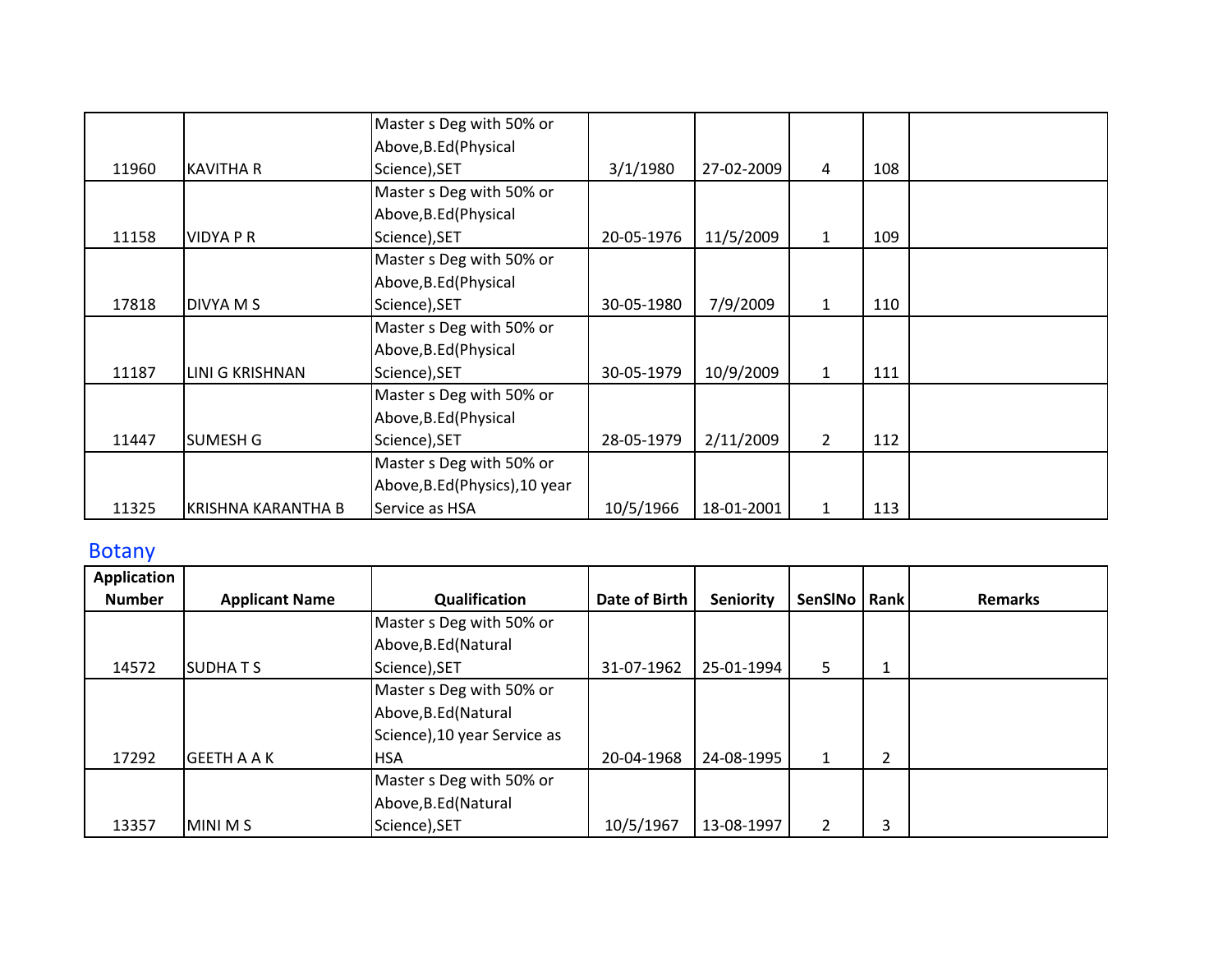|       |                           | Master s Deg with 50% or      |            |            |              |                |                      |
|-------|---------------------------|-------------------------------|------------|------------|--------------|----------------|----------------------|
| 15362 | SAFIA KK                  | Above, B.Ed (Botany), SET     | 7/2/1966   | 1/11/1999  | 5            | 4              | all certificates due |
|       |                           | Master s Deg with 50% or      |            |            |              |                |                      |
|       |                           | Above, B.Ed (Natural          |            |            |              |                |                      |
| 17264 | <b>SUMA CC</b>            | Science), SET                 | 17-07-1970 | 1/11/1999  | 14           | 5              | all certificates due |
|       |                           | Master s Deg with 50% or      |            |            |              |                |                      |
|       |                           | Above, B.Ed (Natural          |            |            |              |                |                      |
| 12821 | <b>BHARGAVAN PK</b>       | Science), SET                 | 24-03-1969 | 1/11/1999  | 24           | 6              |                      |
|       |                           | Master s Deg with 50% or      |            |            |              |                |                      |
|       |                           | Above, B.Ed (Natural          |            |            |              |                |                      |
| 12630 | <b>SUNILKUMAR M</b>       | Science), SET                 | 20-05-1968 | 15-04-2000 | 4            | $\overline{7}$ |                      |
|       |                           | Master s Deg with 50% or      |            |            |              |                |                      |
| 16126 | YAMUNA BAI P              | Above, B.Ed (Botany), SET     | 25-12-1965 | 15-04-2000 | 29           | 8              |                      |
|       |                           | Master s Deg with 50% or      |            |            |              |                |                      |
|       | <b>KUNHIMOIDEEN KUTTY</b> | Above, B.Ed (Natural          |            |            |              |                |                      |
| 14880 | MT                        | Science), SET                 | 20-02-1972 | 15-04-2000 | 34           | 9              |                      |
|       |                           | Master s Deg with 50% or      |            |            |              |                |                      |
|       |                           | Above, B.Ed (Natural          |            |            |              |                |                      |
| 14662 | E HELEN MINI              | Science), SET                 | 19-01-1972 | 1/6/2000   | 26           | 10             |                      |
|       |                           | Master s Deg with 50% or      |            |            |              |                |                      |
|       | <b>SHAINI ANTONY</b>      | Above, B.Ed (Natural          |            |            |              |                |                      |
| 14731 | MELATHU                   | Science), SET                 | 15-05-1967 | 14-06-2000 | $\mathbf{1}$ | 11             |                      |
|       |                           | Master s Deg with 50% or      |            |            |              |                |                      |
|       |                           | Above, B.Ed (Natural          |            |            |              |                |                      |
| 14689 | RADHAKRISHNAN VU          | Science), SET                 | 6/3/1970   | 14-06-2000 | 5            | 12             |                      |
|       |                           | Master s Deg with 50% or      |            |            |              |                |                      |
|       |                           | Above, B.Ed (Natural          |            |            |              |                |                      |
|       |                           | Science), M.Ed(Botany), NET/J |            |            |              |                |                      |
| 14088 | <b>GOPALAKRISHNAN A K</b> | <b>RF</b>                     | 10/5/1969  | 31-07-2000 | 9            | 13             |                      |
|       |                           | Master s Deg with 50% or      |            |            |              |                |                      |
|       |                           | Above, B.Ed (Natural          |            |            |              |                |                      |
| 18026 | <b>VIJI K ANTONY</b>      | Science), SET                 | 7/5/1972   | 1/8/2000   | 3            | 14             |                      |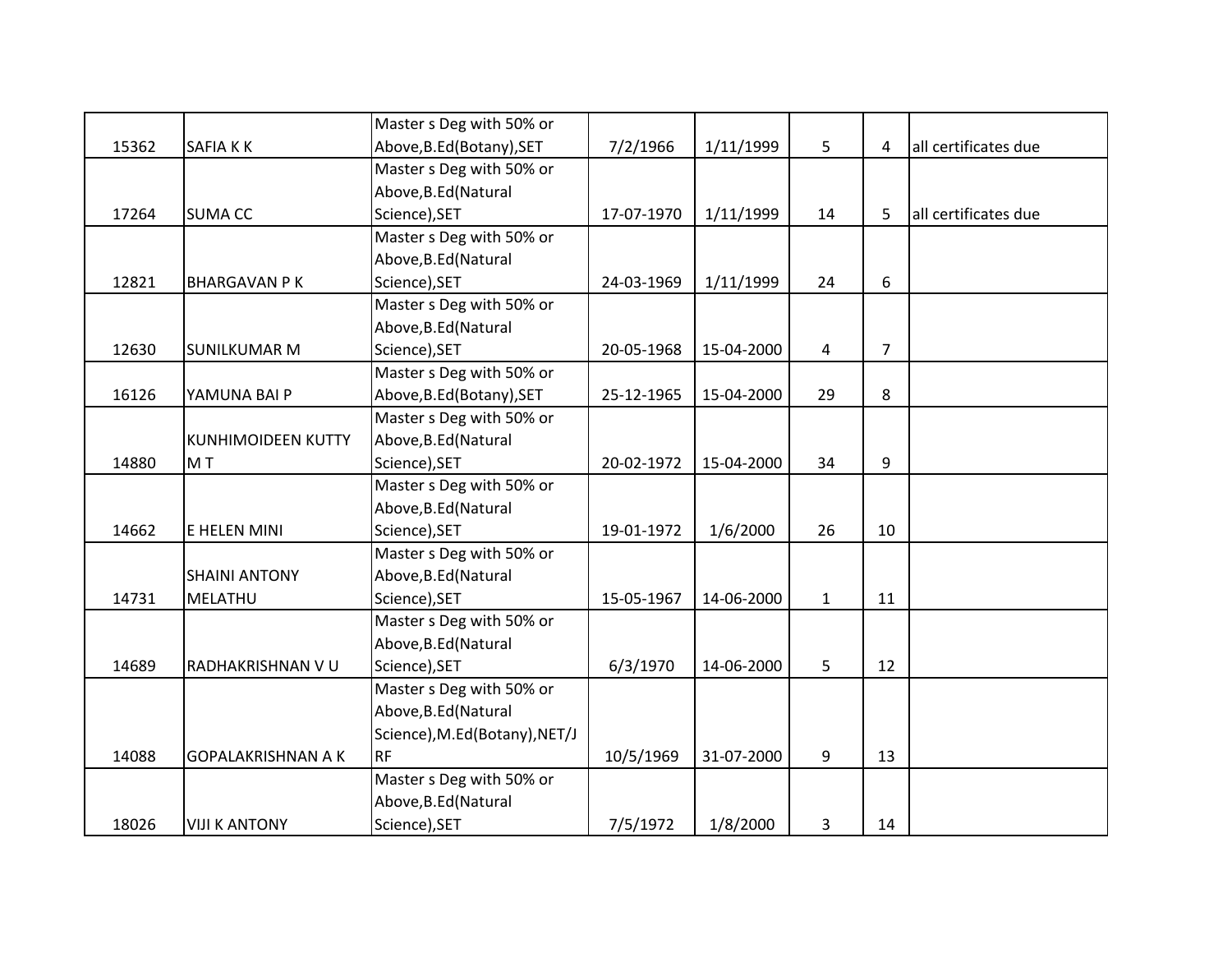|       |                          | Master s Deg with 50% or  |            |            |              |    |                      |
|-------|--------------------------|---------------------------|------------|------------|--------------|----|----------------------|
| 13815 | <b>ULLAS K K</b>         | Above, B.Ed (Botany), SET | 31-05-1970 | 16-08-2000 | $\mathbf{1}$ | 15 |                      |
|       |                          | Master s Deg with 50% or  |            |            |              |    |                      |
|       |                          | Above, B.Ed (Natural      |            |            |              |    |                      |
| 16825 | <b>GAYATHRI U V</b>      | Science), SET             | 5/5/1972   | 17-08-2000 | 3            | 16 |                      |
|       |                          | Master s Deg with 50% or  |            |            |              |    |                      |
| 18357 | PRAVADA M                | Above, B.Ed (Botany), SET | 31-05-1969 | 8/9/2000   | 6            | 17 |                      |
|       |                          | Master s Deg with 50% or  |            |            |              |    |                      |
|       |                          | Above, B.Ed (Natural      |            |            |              |    |                      |
| 18014 | SASIKUMAR TV             | Science), SET             | 29-05-1967 | 20-09-2000 | 3            | 18 |                      |
|       |                          | Master s Deg with 50% or  |            |            |              |    |                      |
|       |                          | Above, B.Ed (Natural      |            |            |              |    |                      |
| 18249 | <b>BINDUA</b>            | Science), SET             | 10/12/1969 | 27-09-2000 | 9            | 19 |                      |
|       |                          | Master s Deg with 50% or  |            |            |              |    |                      |
|       |                          | Above, B.Ed (Natural      |            |            |              |    |                      |
| 17995 | <b>SAJITG</b>            | Science), SET             | 8/2/1970   | 17-10-2000 | $\mathbf{1}$ | 20 |                      |
|       |                          | Master s Deg with 50% or  |            |            |              |    |                      |
| 18354 | <b>SUSEELA V</b>         | Above, B.Ed (Botany), SET | 13-05-1968 | 15-11-2000 | 11           | 21 |                      |
|       |                          | Master s Deg with 50% or  |            |            |              |    |                      |
|       |                          | Above, B.Ed (Natural      |            |            |              |    |                      |
| 18113 | <b>SUBRAHMANIAN P M</b>  | Science), SET             | 1/1/1969   | 13-12-2000 | 4            | 22 |                      |
|       |                          | Master s Deg with 50% or  |            |            |              |    |                      |
|       |                          | Above, B.Ed (Natural      |            |            |              |    |                      |
| 17829 | <b>ANITHA I</b>          | Science), SET             | 21-01-1972 | 2/1/2001   | 3            | 23 |                      |
|       |                          | Master s Deg with 50% or  |            |            |              |    |                      |
| 14423 | <b>SUNITHAKUMARY P R</b> | Above, B.Ed (Botany), SET | 31-01-1973 | 17-01-2001 | 8            | 24 |                      |
|       |                          | Master s Deg with 50% or  |            |            |              |    |                      |
|       |                          | Above, B.Ed (Natural      |            |            |              |    |                      |
| 13336 | <b>SREEDEVIL</b>         | Science), SET             | 31-05-1972 | 18-01-2001 | 3            | 25 |                      |
|       |                          | Master s Deg with 50% or  |            |            |              |    |                      |
|       |                          | Above, B.Ed (Natural      |            |            |              |    |                      |
| 15027 | <b>REJI C GEORGE</b>     | Science), SET             | 30-05-1970 | 7/2/2001   | 4            | 26 | all certificates due |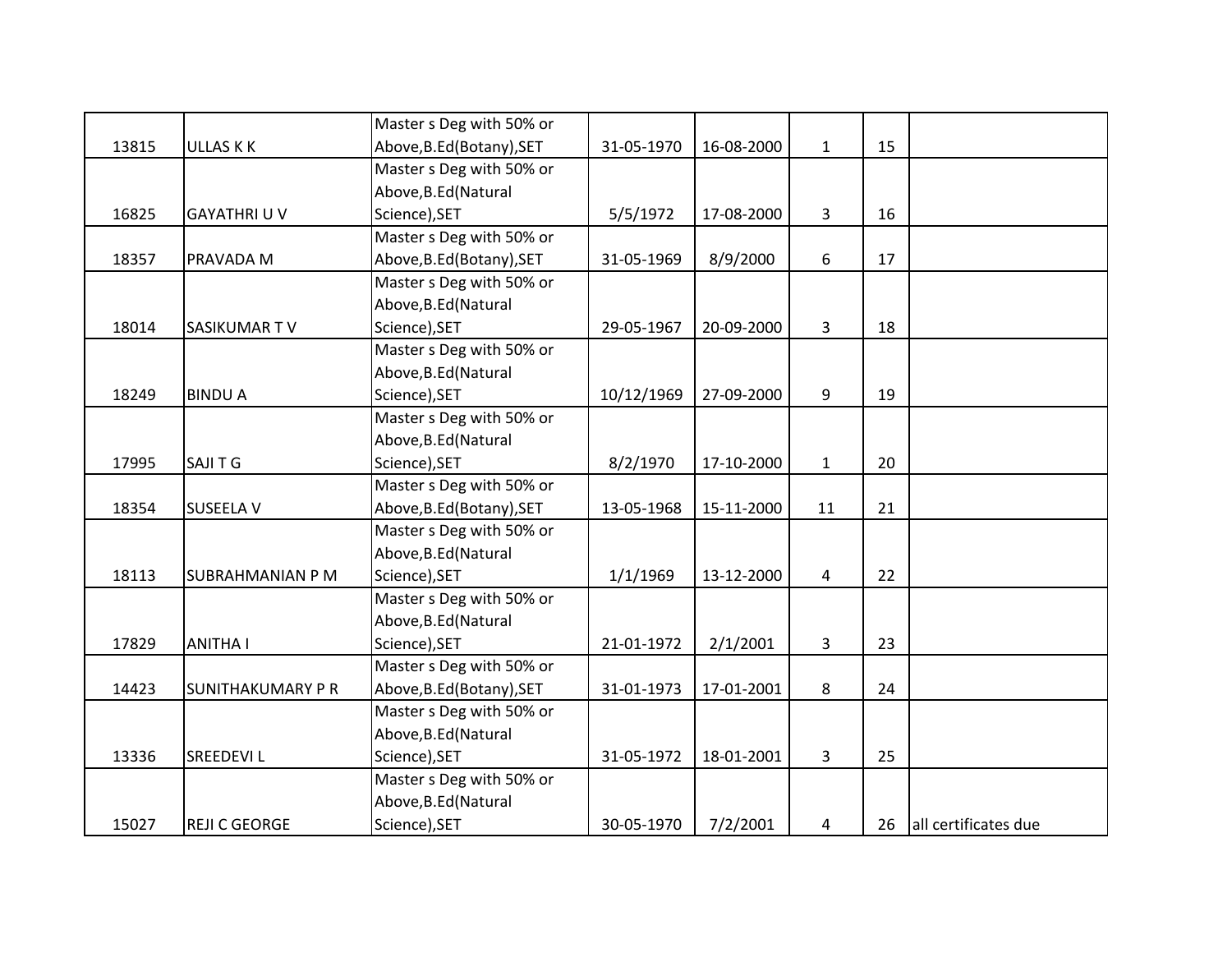|       |                      | Master s Deg with 50% or        |            |            |              |    |                      |
|-------|----------------------|---------------------------------|------------|------------|--------------|----|----------------------|
| 16803 | SHEELA M P           | Above, B.Ed (Botany), SET       | 14-12-1963 | 7/2/2001   | 8            | 27 |                      |
|       |                      | Master s Deg with 50% or        |            |            |              |    |                      |
|       |                      | Above, B.Ed (Natural            |            |            |              |    |                      |
| 16716 | <b>CHITHRA KC</b>    | Science), SET                   | 25-05-1969 | 24-04-2001 | 17           | 28 |                      |
|       |                      | Master s Deg with 50% or        |            |            |              |    |                      |
| 18112 | <b>ROSAMMA RAJAN</b> | Above, B.Ed (Botany), SET       | 15-05-1970 | 24-04-2001 | 26           | 29 | all certificates due |
|       |                      | Master s Deg with 50% or        |            |            |              |    |                      |
|       |                      | Above, B.Ed (Natural            |            |            |              |    |                      |
| 17199 | <b>DEEPAS</b>        | Science), SET                   | 15-05-1972 | 24-04-2001 | 44           | 30 |                      |
|       |                      | Master s Deg with 50% or        |            |            |              |    |                      |
| 18105 | <b>SINDHUS</b>       | Above, B.Ed (Botany), SET       | 20-02-1972 | 8/6/2001   | $\mathbf{1}$ | 31 |                      |
|       |                      | Master s Deg with 50% or        |            |            |              |    |                      |
| 17787 | <b>ANITHAK</b>       | Above, B.Ed (Botany), SET       | 4/7/1969   | 17-06-2001 | $\mathbf{1}$ | 32 |                      |
|       |                      |                                 |            |            |              |    |                      |
|       |                      | Master s Deg with 50% or        |            |            |              |    |                      |
| 17922 | <b>MINIMOLE G</b>    | Above, B.Ed (Botany), M.Phil    | 30-05-1967 | 23-06-2001 | 5            | 33 |                      |
|       |                      | Master s Deg with 50% or        |            |            |              |    |                      |
|       |                      | Above, B.Ed (Botany), M.Ed (Bot |            |            |              |    |                      |
| 17029 | <b>MANUTS</b>        | any)                            | 4/9/1970   | 2/7/2001   | $\mathbf{1}$ | 34 |                      |
|       |                      | Master s Deg with 50% or        |            |            |              |    |                      |
|       |                      | Above, B.Ed (Natural            |            |            |              |    |                      |
| 18175 | MOHANDAS CM          | Science), SET                   | 4/11/1968  | 6/10/2001  | $\mathbf{1}$ | 35 |                      |
|       |                      | Master s Deg with 50% or        |            |            |              |    |                      |
|       |                      | Above, B.Ed (Natural            |            |            |              |    |                      |
| 10351 | LEKSHMI NAIR K L     | Science), SET                   | 30-05-1968 | 24-12-2001 | $\mathbf{1}$ | 36 |                      |
|       |                      | Master s Deg with 50% or        |            |            |              |    |                      |
|       |                      | Above, B.Ed (Natural            |            |            |              |    |                      |
| 17052 | <b>SANTHA A K</b>    | Science), SET                   | 20-12-1965 | 6/6/2002   | 6            | 37 |                      |
|       |                      | Master s Deg with 50% or        |            |            |              |    |                      |
| 18266 | <b>KANAKALATHA E</b> | Above, B.Ed (Botany), SET       | 31-05-1958 | 21-06-2002 | $\mathbf{1}$ | 38 |                      |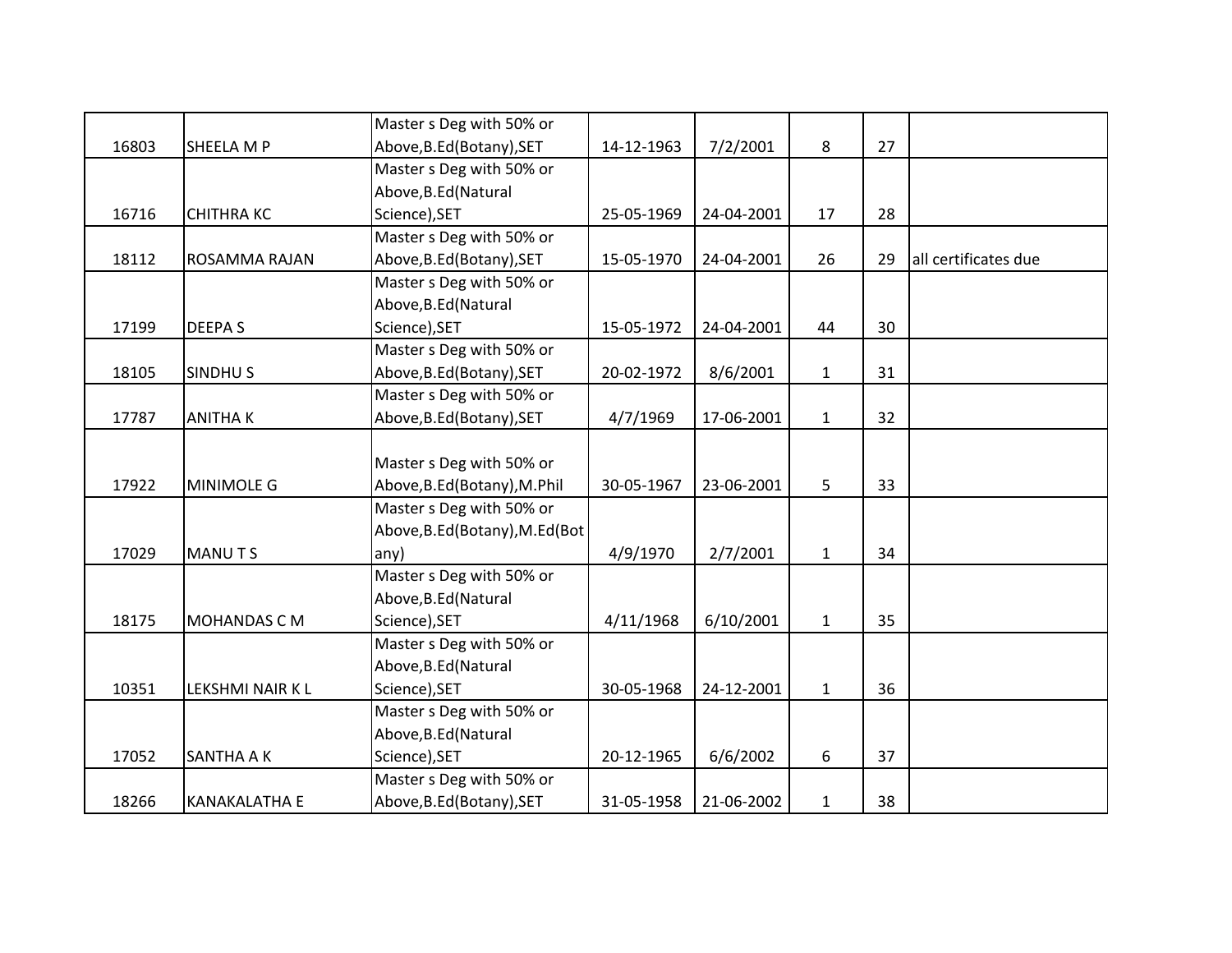|       |                       | Master s Deg with 50% or      |            |            |                |    |  |
|-------|-----------------------|-------------------------------|------------|------------|----------------|----|--|
|       |                       | Above, B.Ed (Natural          |            |            |                |    |  |
| 18379 | <b>SURESH NV</b>      | Science), SET                 | 10/4/1969  | 13-02-2003 | 5              | 39 |  |
|       |                       | Master s Deg with 50% or      |            |            |                |    |  |
|       |                       | Above, B.Ed (Natural          |            |            |                |    |  |
|       |                       | Science), M.Ed(Botany), NET/J |            |            |                |    |  |
| 11956 | <b>SUNIL KUMAR P</b>  | <b>RF</b>                     | 25-05-1966 | 23-04-2003 | $\mathbf{1}$   | 40 |  |
|       |                       | Master s Deg with 50% or      |            |            |                |    |  |
|       |                       | Above, B.Ed (Natural          |            |            |                |    |  |
| 16157 | JAYASREE KD           | Science), SET                 | 1/2/1967   | 25-04-2003 | $\mathbf{1}$   | 41 |  |
|       |                       | Master s Deg with 50% or      |            |            |                |    |  |
|       |                       | Above, B.Ed (Natural          |            |            |                |    |  |
| 13384 | REENA ABRAHAM         | Science), SET                 | 25-02-1970 | 30-07-2003 | $\overline{2}$ | 42 |  |
|       |                       | Master s Deg with 50% or      |            |            |                |    |  |
| 14724 | JAYASREE D            | Above, B.Ed (Botany), SET     | 25-05-1968 | 2/8/2003   | 61             | 43 |  |
|       |                       | Master s Deg with 50% or      |            |            |                |    |  |
|       |                       | Above, B.Ed (Natural          |            |            |                |    |  |
| 11632 | SREENIVASAN M A       | Science), SET, Ph.D           | 20-05-1971 | 12/8/2003  | $2^{\circ}$    | 44 |  |
|       |                       | Master s Deg with 50% or      |            |            |                |    |  |
|       |                       | Above, B.Ed (Natural          |            |            |                |    |  |
| 17128 | <b>KUMARY V BINDU</b> | Science), M.Ed(Botany)        | 30-05-1972 | 12/8/2003  | 19             | 45 |  |
|       |                       | Master s Deg with 50% or      |            |            |                |    |  |
| 11067 | <b>BEENA SAMUEL</b>   | Above, B.Ed (Botany), SET     | 1/5/1971   | 20-09-2003 | $\mathbf{1}$   | 46 |  |
|       |                       | Master s Deg with 50% or      |            |            |                |    |  |
|       |                       | Above, B.Ed (Natural          |            |            |                |    |  |
|       |                       | Science), M.Ed(Botany), NET/J |            |            |                |    |  |
| 15083 | <b>RESMY VM</b>       | <b>RF</b>                     | 15-05-1970 | 14-10-2003 | 11             | 47 |  |
|       |                       | Master s Deg with 50% or      |            |            |                |    |  |
| 12437 | <b>SOBIR</b>          | Above, B.Ed (Botany), SET     | 13-02-1974 | 16-10-2003 | $\mathbf{1}$   | 48 |  |
|       |                       | Master s Deg with 50% or      |            |            |                |    |  |
|       |                       | Above, B.Ed (Natural          |            |            |                |    |  |
| 17412 | <b>SREEJAK</b>        | Science), SET, M.Phil         | 6/5/1971   | 17-11-2003 | $\mathbf{1}$   | 49 |  |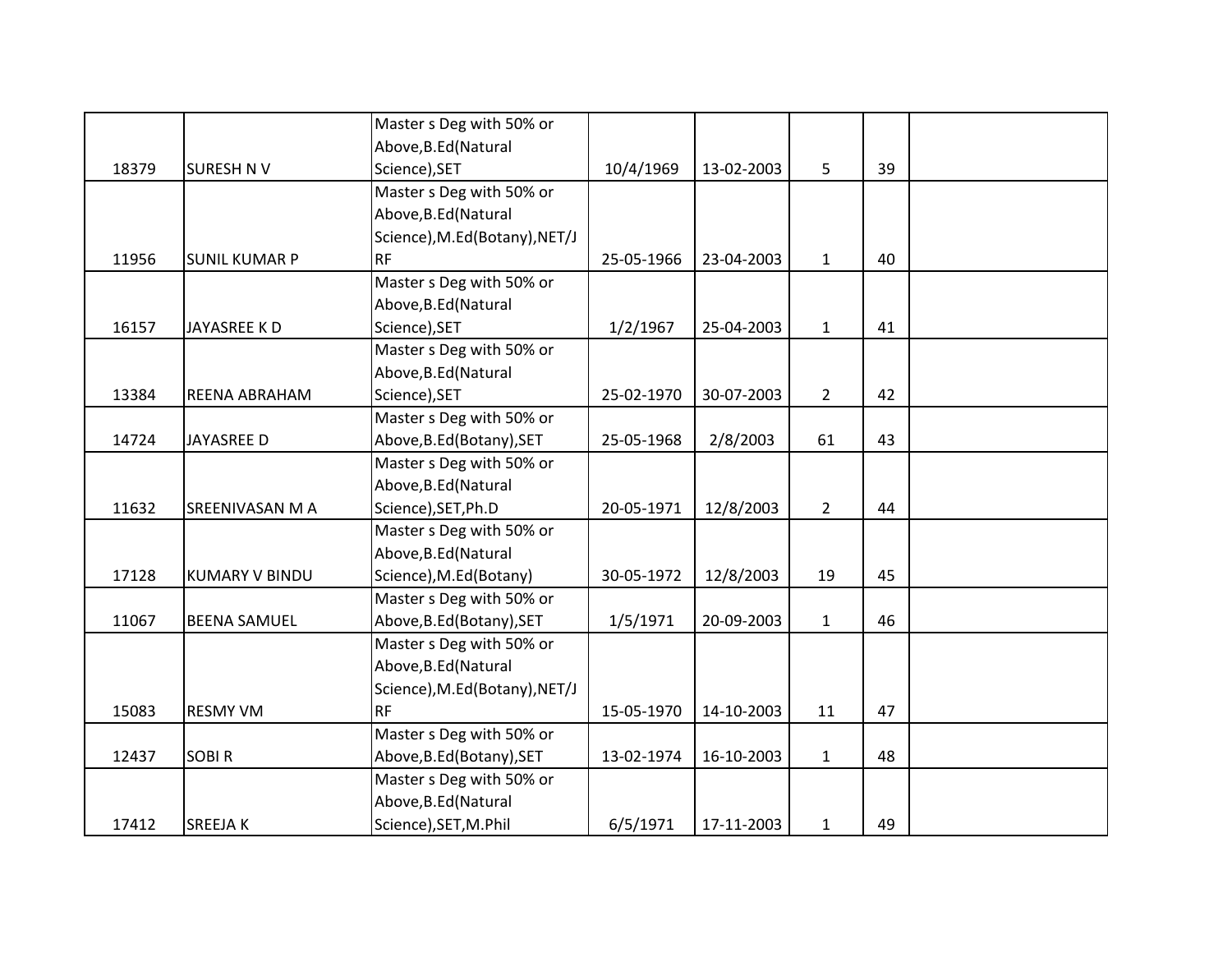|       |                        | Master s Deg with 50% or        |            |            |                |    |                      |
|-------|------------------------|---------------------------------|------------|------------|----------------|----|----------------------|
| 14022 | DR SAHADEVAN K K       | Above, B.Ed (Botany), SET, Ph.D | 13-04-1968 | 23-01-2004 | $\mathbf{1}$   | 50 |                      |
|       |                        | Master s Deg with 50% or        |            |            |                |    |                      |
| 17288 | <b>ANILA JACOB</b>     | Above, B.Ed (Botany), SET       | 30-05-1978 | 9/2/2004   | 33470          | 51 |                      |
|       | SANTHANAVALLI          | Master s Deg with 50% or        |            |            |                |    |                      |
| 18171 | <b>KIZHAKKE VEETIL</b> | Above, B.Ed (Botany), SET       | 10/4/1965  | 24-05-2004 | $\mathbf{1}$   | 52 |                      |
|       |                        | Master s Deg with 50% or        |            |            |                |    |                      |
|       |                        | Above, B.Ed (Natural            |            |            |                |    |                      |
| 17436 | <b>ASMABI V</b>        | Science), SET                   | 2/5/1974   | 4/6/2004   | 4              | 53 |                      |
|       |                        | Master s Deg with 50% or        |            |            |                |    |                      |
| 17160 | <b>SREELATHAV</b>      | Above, B.Ed (Botany), SET       | 28-05-1973 | 10/9/2004  | $\overline{2}$ | 54 | all certificates due |
|       |                        | Master s Deg with 50% or        |            |            |                |    |                      |
|       |                        | Above, B.Ed (Natural            |            |            |                |    |                      |
| 16722 | <b>SHERLIJA K K</b>    | Science), Ph.D                  | 17-09-1964 | 10/9/2004  | 5              | 55 |                      |
|       |                        | Master s Deg with 50% or        |            |            |                |    |                      |
| 12794 | <b>BINDU SAURIYAR</b>  | Above, B.Ed (Botany), SET       | 18-05-1971 | 13-09-2004 | 9047           | 56 |                      |
|       |                        | Master s Deg with 50% or        |            |            |                |    |                      |
|       |                        | Above, B.Ed (Natural            |            |            |                |    |                      |
| 13686 | <b>JAYASREE A</b>      | Science), SET                   | 28-10-1972 | 1/10/2004  | 8              | 57 |                      |
|       |                        | Master s Deg with 50% or        |            |            |                |    |                      |
|       |                        | Above, B.Ed (Natural            |            |            |                |    |                      |
| 16196 | <b>RAJESH P G</b>      | Science), SET                   | 13-04-1975 | 1/10/2004  | 15             | 58 |                      |
|       |                        | Master s Deg with 50% or        |            |            |                |    |                      |
|       |                        | Above, B.Ed (Natural            |            |            |                |    |                      |
| 13659 | <b>MEERAK</b>          | Science), SET                   | 24-05-1970 | 11/10/2004 | 3              | 59 |                      |
|       |                        | Master s Deg with 50% or        |            |            |                |    |                      |
|       |                        | Above, B.Ed (Natural            |            |            |                |    |                      |
| 12841 | <b>SAJINI M G</b>      | Science), SET                   | 31-05-1974 | 11/10/2004 | 8              | 60 |                      |
|       |                        | Master s Deg with 50% or        |            |            |                |    |                      |
|       |                        | Above, B.Ed (Natural            |            |            |                |    |                      |
| 12969 | ROMEO ALEX             | Science), SET                   | 12/7/1962  | 11/10/2004 | 9              | 61 |                      |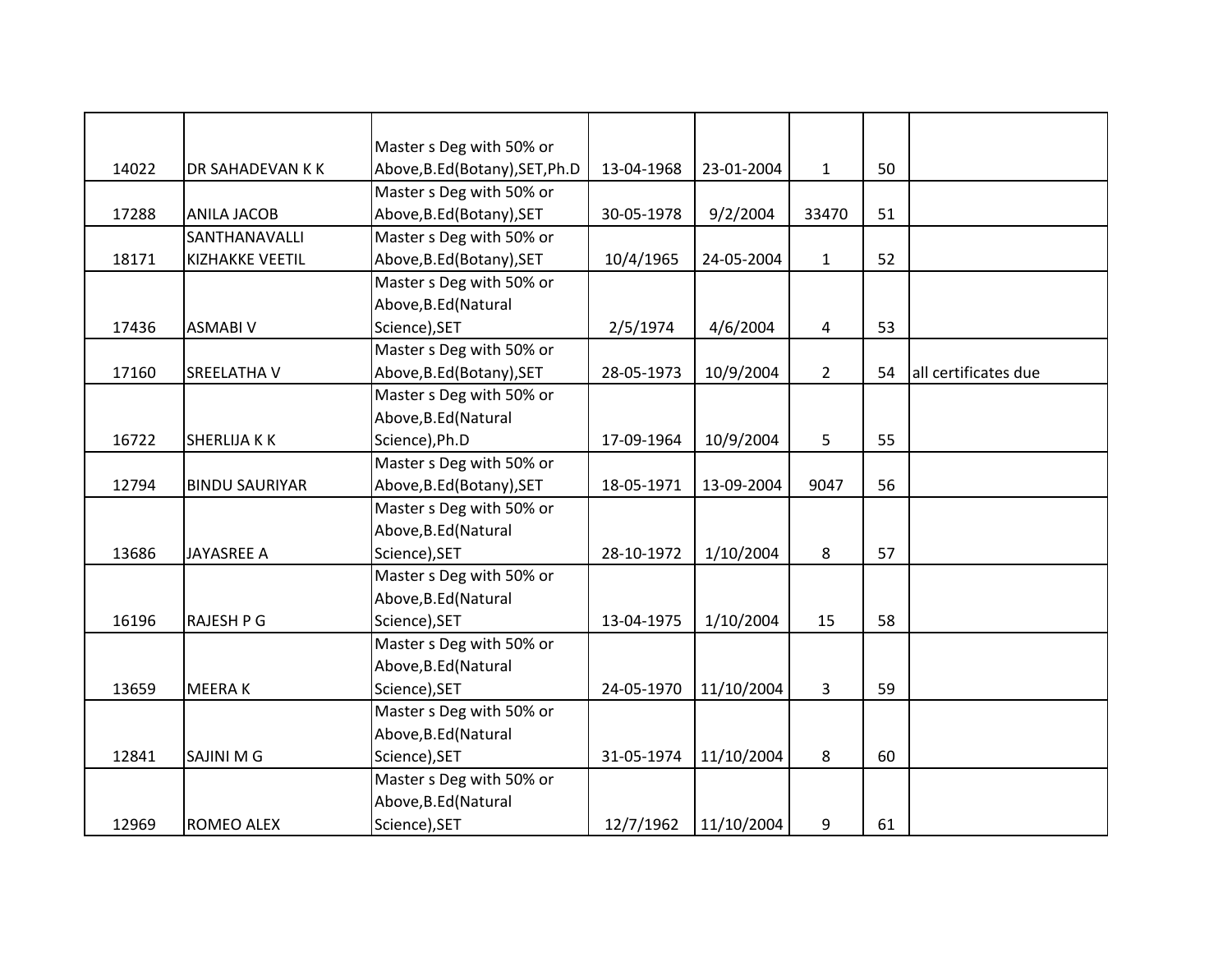|       |                         | Master s Deg with 50% or |            |            |                |    |  |
|-------|-------------------------|--------------------------|------------|------------|----------------|----|--|
|       |                         | Above, B.Ed (Natural     |            |            |                |    |  |
| 14054 | <b>NAVAS M A</b>        | Science), SET            | 10/5/1967  | 19-10-2004 | 9              | 62 |  |
|       |                         | Master s Deg with 50% or |            |            |                |    |  |
|       |                         | Above, B.Ed (Natural     |            |            |                |    |  |
| 13719 | <b>SANTHI S</b>         | Science), SET            | 1/7/1972   | 19-10-2004 | 11             | 63 |  |
|       |                         | Master s Deg with 50% or |            |            |                |    |  |
|       |                         | Above, B.Ed (Natural     |            |            |                |    |  |
| 16226 | <b>USHA C SAMUEL</b>    | Science), SET            | 4/4/1975   | 9/11/2004  | $\overline{2}$ | 64 |  |
|       |                         | Master s Deg with 50% or |            |            |                |    |  |
|       |                         | Above, B.Ed (Natural     |            |            |                |    |  |
| 14974 | <b>REKHAKK</b>          | Science), SET            | 17-05-1977 | 9/11/2004  | 3              | 65 |  |
|       |                         | Master s Deg with 50% or |            |            |                |    |  |
|       |                         | Above, B.Ed (Natural     |            |            |                |    |  |
| 12475 | PREETHI BHARGAVAN       | Science), SET            | 28-05-1976 | 10/11/2004 | 1408           | 66 |  |
|       |                         | Master s Deg with 50% or |            |            |                |    |  |
|       |                         | Above, B.Ed (Natural     |            |            |                |    |  |
| 10998 | <b>JASEENA J</b>        | Science), SET            | 28-05-1977 | 25-11-2004 | $\mathbf{1}$   | 67 |  |
|       |                         | Master s Deg with 50% or |            |            |                |    |  |
|       |                         | Above, B.Ed (Natural     |            |            |                |    |  |
| 10102 | <b>BIJIMOL P K</b>      | Science), SET            | 20-03-1971 | 25-11-2004 | $\mathbf{1}$   | 68 |  |
|       |                         | Master s Deg with 50% or |            |            |                |    |  |
|       |                         | Above, B.Ed (Natural     |            |            |                |    |  |
| 17133 | <b>SHERINE NICHOLAS</b> | Science), SET            | 31-05-1971 | 26-11-2004 | $2^{\circ}$    | 69 |  |
|       |                         | Master s Deg with 50% or |            |            |                |    |  |
|       |                         | Above, B.Ed (Natural     |            |            |                |    |  |
| 14163 | <b>SHINIPP</b>          | Science), NET/JRF        | 10/5/1976  | 7/12/2004  | $\mathbf{1}$   | 70 |  |
|       |                         | Master s Deg with 50% or |            |            |                |    |  |
|       |                         | Above, B.Ed (Natural     |            |            |                |    |  |
| 10257 | <b>SIVADAS KM</b>       | Science), SET            | 10/5/1974  | 7/12/2004  | $\overline{2}$ | 71 |  |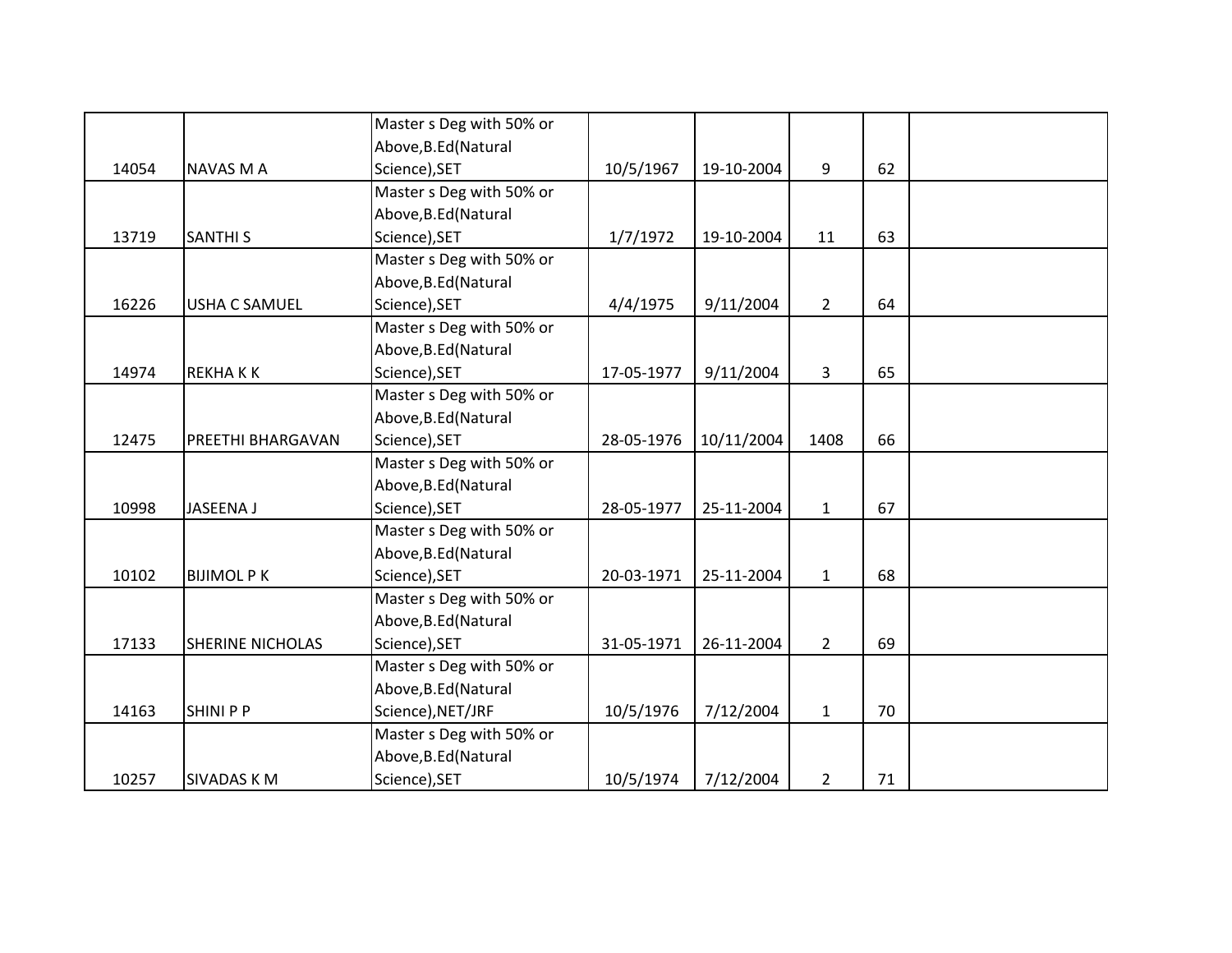|       |                        | Master s Deg with 50% or  |            |            |                |    |  |
|-------|------------------------|---------------------------|------------|------------|----------------|----|--|
|       |                        | Above, B.Ed (Natural      |            |            |                |    |  |
| 14852 | <b>EMERSON F</b>       | Science), SET             | 19-05-1976 | 17-12-2004 | 4              | 72 |  |
|       |                        | Master s Deg with 50% or  |            |            |                |    |  |
|       |                        | Above, B.Ed (Natural      |            |            |                |    |  |
| 10987 | SHEEBA VT              | Science), SET             | 25-05-1976 | 4/2/2005   | 13             | 73 |  |
|       |                        | Master s Deg with 50% or  |            |            |                |    |  |
| 16201 | <b>GEETHAKUMARIL</b>   | Above, B.Ed (Botany), SET | 31-05-1978 | 7/2/2005   | $\overline{2}$ | 74 |  |
|       |                        | Master s Deg with 50% or  |            |            |                |    |  |
| 10994 | <b>SREEJA CV</b>       | Above, B.Ed (Botany), SET | 12/2/1973  | 7/2/2005   | 22             | 75 |  |
|       |                        | Master s Deg with 50% or  |            |            |                |    |  |
|       |                        | Above, B.Ed (Natural      |            |            |                |    |  |
| 11760 | <b>SHEENA P SANKAR</b> | Science), SET             | 30-05-1972 | 11/3/2005  | $\overline{2}$ | 76 |  |
|       |                        | Master s Deg with 50% or  |            |            |                |    |  |
|       |                        | Above, B.Ed (Natural      |            |            |                |    |  |
| 15601 | VASUMATHY TV           | Science), SET             | 15-03-1968 | 11/3/2005  | 3              | 77 |  |
|       |                        | Master s Deg with 50% or  |            |            |                |    |  |
|       |                        | Above, B.Ed (Natural      |            |            |                |    |  |
| 10464 | <b>GEETHAKP</b>        | Science), SET             | 22-11-1970 | 11/3/2005  | 11             | 78 |  |
|       |                        | Master s Deg with 50% or  |            |            |                |    |  |
| 10357 | <b>BINDUSR</b>         | Above, B.Ed (Botany), SET | 16-04-1978 | 18-05-2005 | $\overline{7}$ | 79 |  |
|       |                        | Master s Deg with 50% or  |            |            |                |    |  |
|       |                        | Above, B.Ed (Natural      |            |            |                |    |  |
| 11580 | <b>ARUN V N</b>        | Science), SET             | 1/6/1978   | 23-05-2005 | $\mathbf{1}$   | 80 |  |
|       |                        | Master s Deg with 50% or  |            |            |                |    |  |
|       |                        | Above, B.Ed (Natural      |            |            |                |    |  |
| 10951 | <b>MINIP</b>           | Science), SET             | 5/3/1970   | 10/6/2005  | 18             | 81 |  |
|       |                        | Master s Deg with 50% or  |            |            |                |    |  |
| 14529 | <b>SHIHAB J S</b>      | Above, B.Ed (Botany), SET | 31-05-1975 | 1/8/2005   | $\mathbf{1}$   | 82 |  |
|       |                        | Master s Deg with 50% or  |            |            |                |    |  |
|       |                        | Above, B.Ed (Natural      |            |            |                |    |  |
| 15820 | PUSHPALATHA A S        | Science), SET             | 25-05-1975 | 24-08-2005 | $\mathbf{1}$   | 83 |  |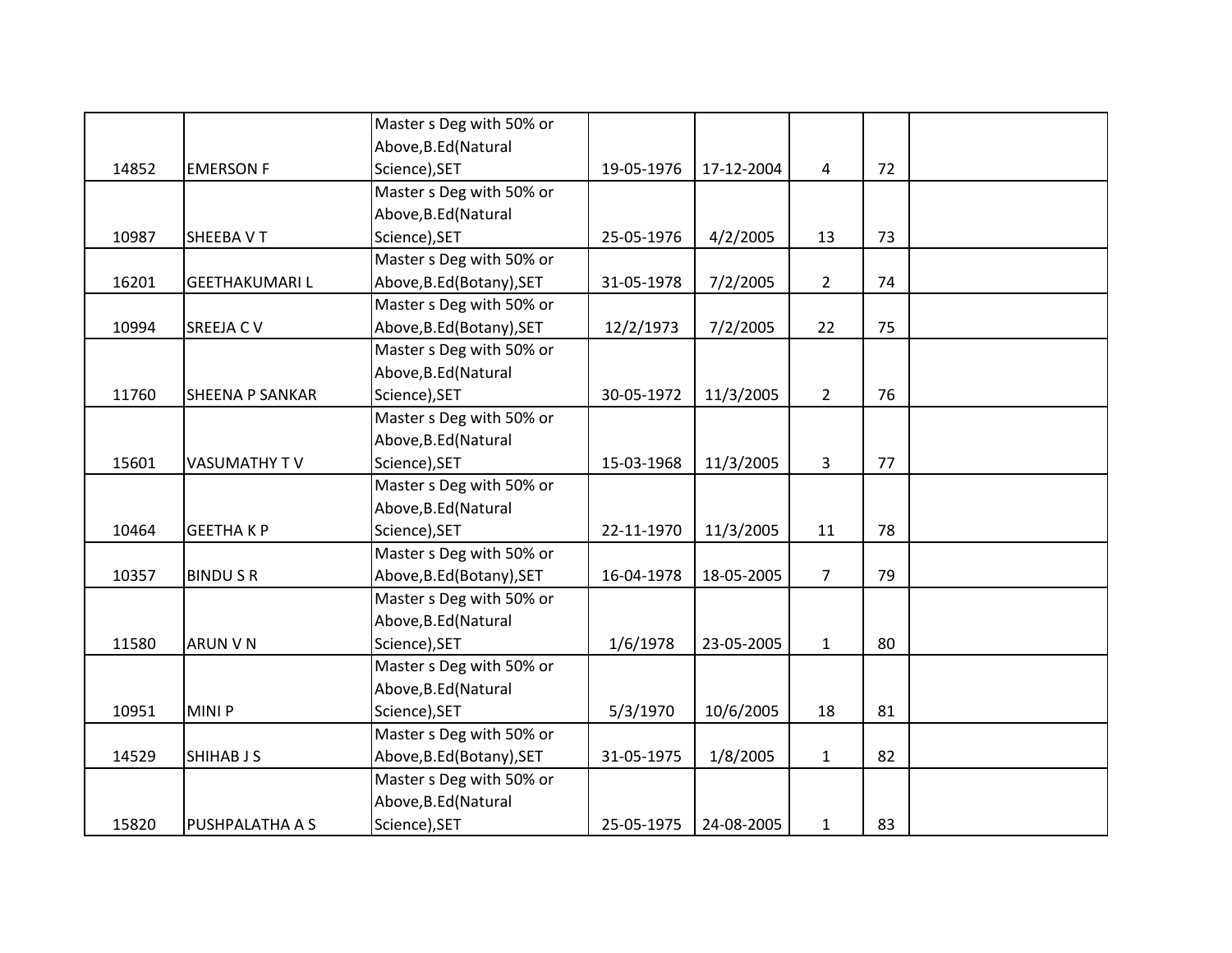|       |                        | Master s Deg with 50% or  |            |            |                |    |  |
|-------|------------------------|---------------------------|------------|------------|----------------|----|--|
|       | <b>BINOSH</b>          | Above, B.Ed (Natural      |            |            |                |    |  |
| 11762 | MANNINGAPPALLIYALY     | Science), SET             | 10/5/1976  | 19-09-2005 | 5              | 84 |  |
|       |                        | Master s Deg with 50% or  |            |            |                |    |  |
|       |                        | Above, B.Ed (Natural      |            |            |                |    |  |
| 11573 | <b>RAJESH R</b>        | Science), SET             | 25-05-1978 | 19-09-2005 | 7 <sup>1</sup> | 85 |  |
|       |                        | Master s Deg with 50% or  |            |            |                |    |  |
| 13752 | <b>SHINCY ABRAHAM</b>  | Above, B.Ed (Botany), SET | 25-03-1977 | 28-10-2005 | $\mathbf{1}$   | 86 |  |
|       |                        | Master s Deg with 50% or  |            |            |                |    |  |
|       |                        | Above, B.Ed (Natural      |            |            |                |    |  |
| 10227 | <b>DEEPTHIG</b>        | Science), SET             | 23-05-1970 | 30-11-2005 | 4              | 87 |  |
|       |                        | Master s Deg with 50% or  |            |            |                |    |  |
| 12931 | <b>SREEJA S</b>        | Above, B.Ed (Botany), SET | 31-05-1973 | 30-11-2005 | 14             | 88 |  |
|       |                        | Master s Deg with 50% or  |            |            |                |    |  |
|       |                        | Above, B.Ed (Natural      |            |            |                |    |  |
| 12260 | <b>SUBY K GEORGE</b>   | Science), SET             | 1/4/1973   | 30-12-2005 | $2^{\circ}$    | 89 |  |
|       |                        | Master s Deg with 50% or  |            |            |                |    |  |
|       |                        | Above, B.Ed (Natural      |            |            |                |    |  |
| 15688 | <b>BINDHUPK</b>        | Science), SET             | 2/4/1975   | 4/1/2006   | $\mathbf{1}$   | 90 |  |
|       |                        | Master s Deg with 50% or  |            |            |                |    |  |
|       |                        | Above, B.Ed (Natural      |            |            |                |    |  |
| 10247 | <b>SINDHUNV</b>        | Science), SET             | 2/5/1971   | 4/1/2006   | 3              | 91 |  |
|       |                        | Master s Deg with 50% or  |            |            |                |    |  |
|       |                        | Above, B.Ed (Natural      |            |            |                |    |  |
| 11071 | <b>GEETHA S</b>        | Science), SET             | 13-05-1969 | 5/1/2006   | 3              | 92 |  |
|       |                        | Master s Deg with 50% or  |            |            |                |    |  |
|       |                        | Above, B.Ed (Natural      |            |            |                |    |  |
| 15285 | <b>GILSAMMA THOMAS</b> | Science), SET             | 31-05-1964 | 11/1/2006  | 9              | 93 |  |
|       |                        | Master s Deg with 50% or  |            |            |                |    |  |
|       |                        | Above, B.Ed (Natural      |            |            |                |    |  |
| 14775 | SANGEETHA S            | Science), SET             | 25-05-1978 | 11/1/2006  | 1845           | 94 |  |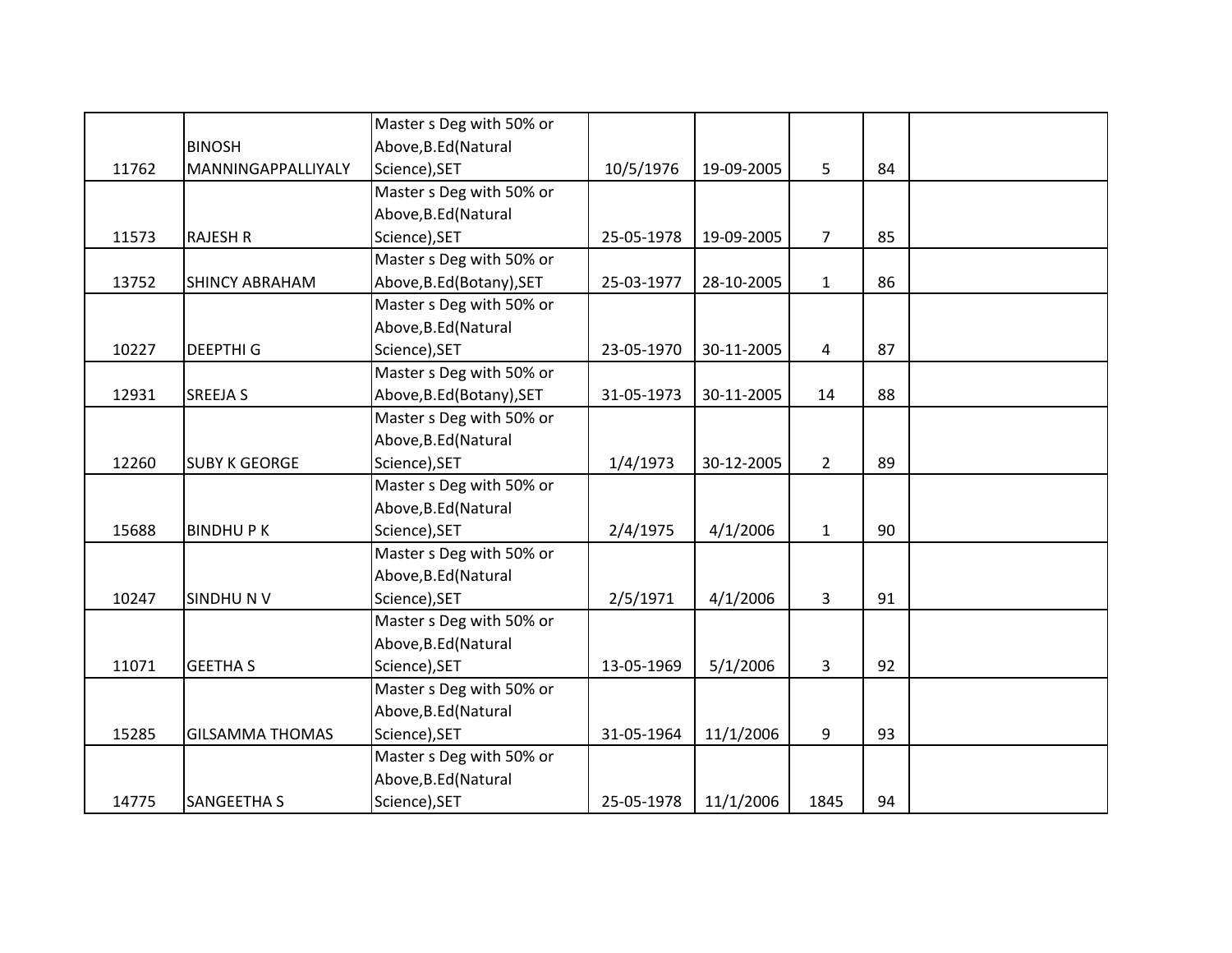|       |                      | Master s Deg with 50% or  |            |            |                |     |                      |
|-------|----------------------|---------------------------|------------|------------|----------------|-----|----------------------|
| 12480 | SHISI <sub>C</sub>   | Above, B.Ed (Botany), SET | 10/5/1977  | 6/2/2006   | $2^{\circ}$    | 95  |                      |
|       |                      | Master s Deg with 50% or  |            |            |                |     |                      |
|       |                      | Above, B.Ed (Natural      |            |            |                |     |                      |
| 11316 | <b>SHINI MA</b>      | Science), SET             | 30-03-1976 | 25-02-2006 | 4              | 96  |                      |
|       |                      | Master s Deg with 50% or  |            |            |                |     |                      |
| 11928 | DEEPA M S            | Above, B.Ed (Botany), SET | 2/9/1972   | 28-02-2006 | 4              | 97  |                      |
|       |                      | Master s Deg with 50% or  |            |            |                |     |                      |
|       |                      | Above, B.Ed (Natural      |            |            |                |     |                      |
| 12190 | MARY JACQUILIN CJ    | Science), SET             | 31-05-1974 | 28-03-2006 | $\mathbf{1}$   | 98  |                      |
|       |                      | Master s Deg with 50% or  |            |            |                |     |                      |
|       |                      | Above, B.Ed (Natural      |            |            |                |     |                      |
| 15931 | <b>AMBILIK</b>       | Science), SET             | 18-05-1978 | 5/4/2006   | $\mathbf{1}$   | 99  |                      |
|       |                      | Master s Deg with 50% or  |            |            |                |     |                      |
|       | A M SUVARNA          | Above, B.Ed (Natural      |            |            |                |     |                      |
| 11341 | VISWANADHAN          | Science), SET             | 21-05-1972 | 20-05-2006 | $\overline{2}$ | 100 |                      |
|       |                      | Master s Deg with 50% or  |            |            |                |     |                      |
|       |                      | Above, B.Ed (Natural      |            |            |                |     |                      |
| 13629 | <b>SHEEBAKV</b>      | Science), SET             | 25-05-1976 | 30-05-2006 | 56             | 101 |                      |
|       |                      | Master s Deg with 50% or  |            |            |                |     |                      |
|       |                      | Above, B.Ed (Natural      |            |            |                |     |                      |
| 18176 | RAJITHA M S          | Science), SET             | 25-04-1974 | 7/8/2006   | 2823           | 102 |                      |
|       |                      | Master s Deg with 50% or  |            |            |                |     |                      |
|       |                      | Above, B.Ed (Natural      |            |            |                |     |                      |
| 11439 | <b>SEENAKP</b>       | Science), SET             | 23-05-1976 | 31-08-2006 | 3              | 103 |                      |
|       |                      | Master s Deg with 50% or  |            |            |                |     |                      |
|       |                      | Above, B.Ed (Natural      |            |            |                |     |                      |
| 16744 | PUSHPAMANI A A       | Science), SET             | 30-05-1970 | 5/10/2006  | 44             | 104 | all certificates due |
|       |                      | Master s Deg with 50% or  |            |            |                |     |                      |
|       |                      | Above, B.Ed (Natural      |            |            |                |     |                      |
| 17982 | KUMARI SREELEKHA P K | Science), SET             | 2/5/1969   | 5/10/2006  | 50             | 105 |                      |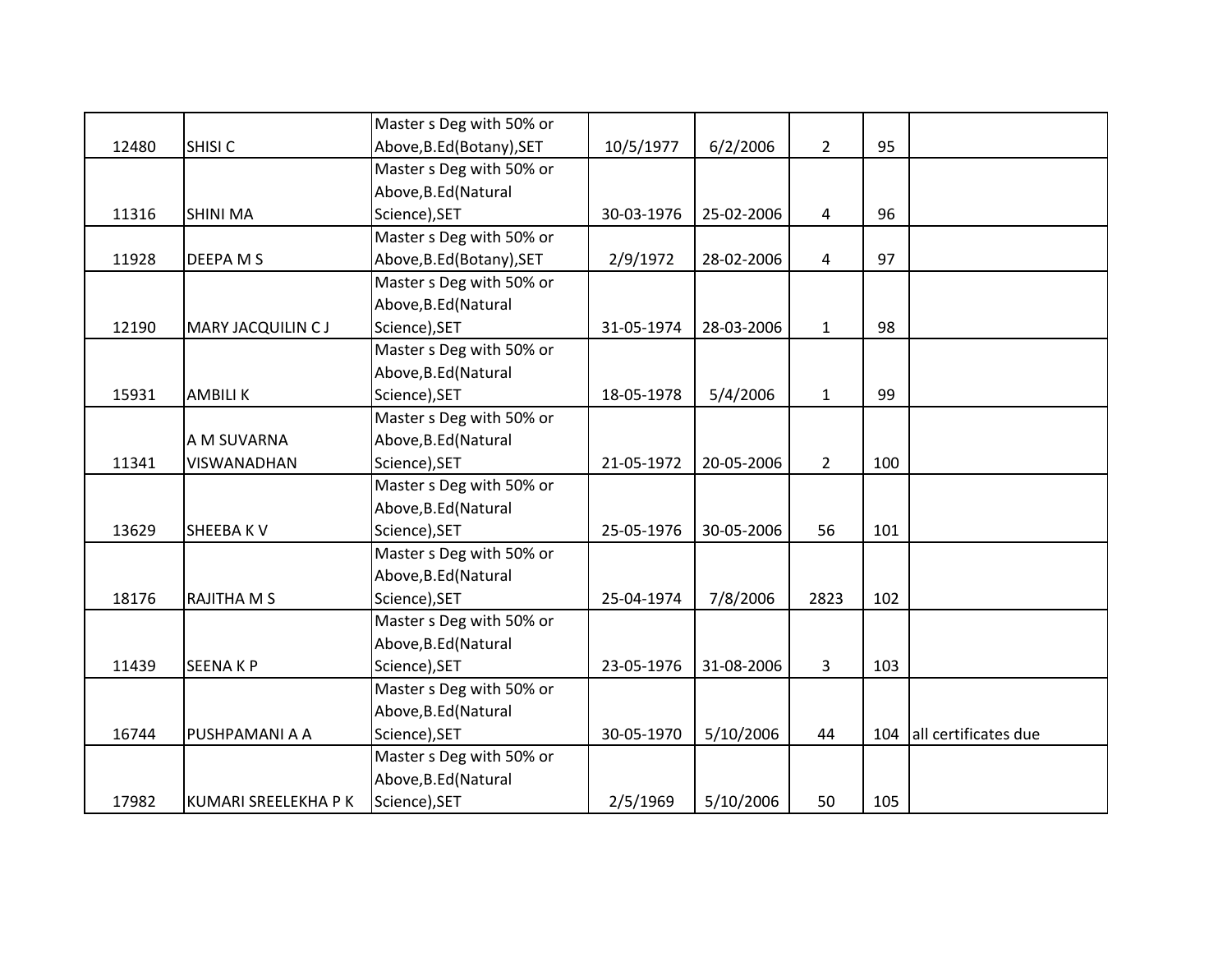|       |                         | Master s Deg with 50% or    |            |            |                |     |  |
|-------|-------------------------|-----------------------------|------------|------------|----------------|-----|--|
|       | <b>INDUMATHI</b>        | Above, B.Ed (Natural        |            |            |                |     |  |
| 14127 | <b>ANTHARJANAM E</b>    | Science), SET               | 30-05-1969 | 5/10/2006  | 51             | 106 |  |
|       |                         | Master s Deg with 50% or    |            |            |                |     |  |
|       |                         | Above, B.Ed (Natural        |            |            |                |     |  |
| 14065 | <b>BINDUKA</b>          | Science), SET               | 10/5/1974  | 10/10/2006 | 3              | 107 |  |
|       |                         | Master s Deg with 50% or    |            |            |                |     |  |
|       |                         | Above, B.Ed (Natural        |            |            |                |     |  |
| 11001 | ANIMA ARAVIND           | Science), SET               | 14-04-1972 | 18-10-2006 | $\overline{3}$ | 108 |  |
|       |                         | Master s Deg with 50% or    |            |            |                |     |  |
|       |                         | Above, B.Ed (Natural        |            |            |                |     |  |
| 10538 | <b>MINI MK</b>          | Science), SET               | 18-03-1976 | 20-11-2006 | $\mathbf{1}$   | 109 |  |
|       |                         | Master s Deg with 50% or    |            |            |                |     |  |
|       |                         | Above, B.Ed (Natural        |            |            |                |     |  |
| 11670 | <b>MINI V</b>           | Science), SET               | 30-05-1968 | 20-11-2006 | 10             | 110 |  |
|       |                         | Master s Deg with 50% or    |            |            |                |     |  |
|       |                         | Above, B.Ed (Natural        |            |            |                |     |  |
| 10364 | <b>MARY SHIJI E</b>     | Science), SET               | 18-12-1977 | 28-11-2006 | 4              | 111 |  |
|       |                         | Master s Deg with 50% or    |            |            |                |     |  |
|       |                         | Above, B.Ed (Natural        |            |            |                |     |  |
| 14707 | <b>SREELETHAP</b>       | Science), SET               | 30-04-1980 | 28-11-2006 | 9              | 112 |  |
|       |                         | Master s Deg with 50% or    |            |            |                |     |  |
|       |                         | Above, B.Ed (Natural        |            |            |                |     |  |
| 11028 | <b>ANUPAMA C</b>        | Science), SET, Ph.D, M.Phil | 30-05-1978 | 30-11-2006 | 11             | 113 |  |
|       |                         | Master s Deg with 50% or    |            |            |                |     |  |
|       |                         | Above, B.Ed (Natural        |            |            |                |     |  |
| 10878 | <b>ANNAMMA B ANTONY</b> | Science), SET               | 21-01-1978 | 30-11-2006 | 1845           | 114 |  |
|       |                         | Master s Deg with 50% or    |            |            |                |     |  |
|       |                         | Above, B.Ed (Natural        |            |            |                |     |  |
| 13777 | LETHA P P               | Science), SET               | 31-05-1973 | 2/12/2006  | 4              | 115 |  |
|       |                         | Master s Deg with 50% or    |            |            |                |     |  |
| 13928 | <b>SANDHYA C P</b>      | Above, B.Ed (Botany), SET   | 31-05-1973 | 2/12/2006  | 5              | 116 |  |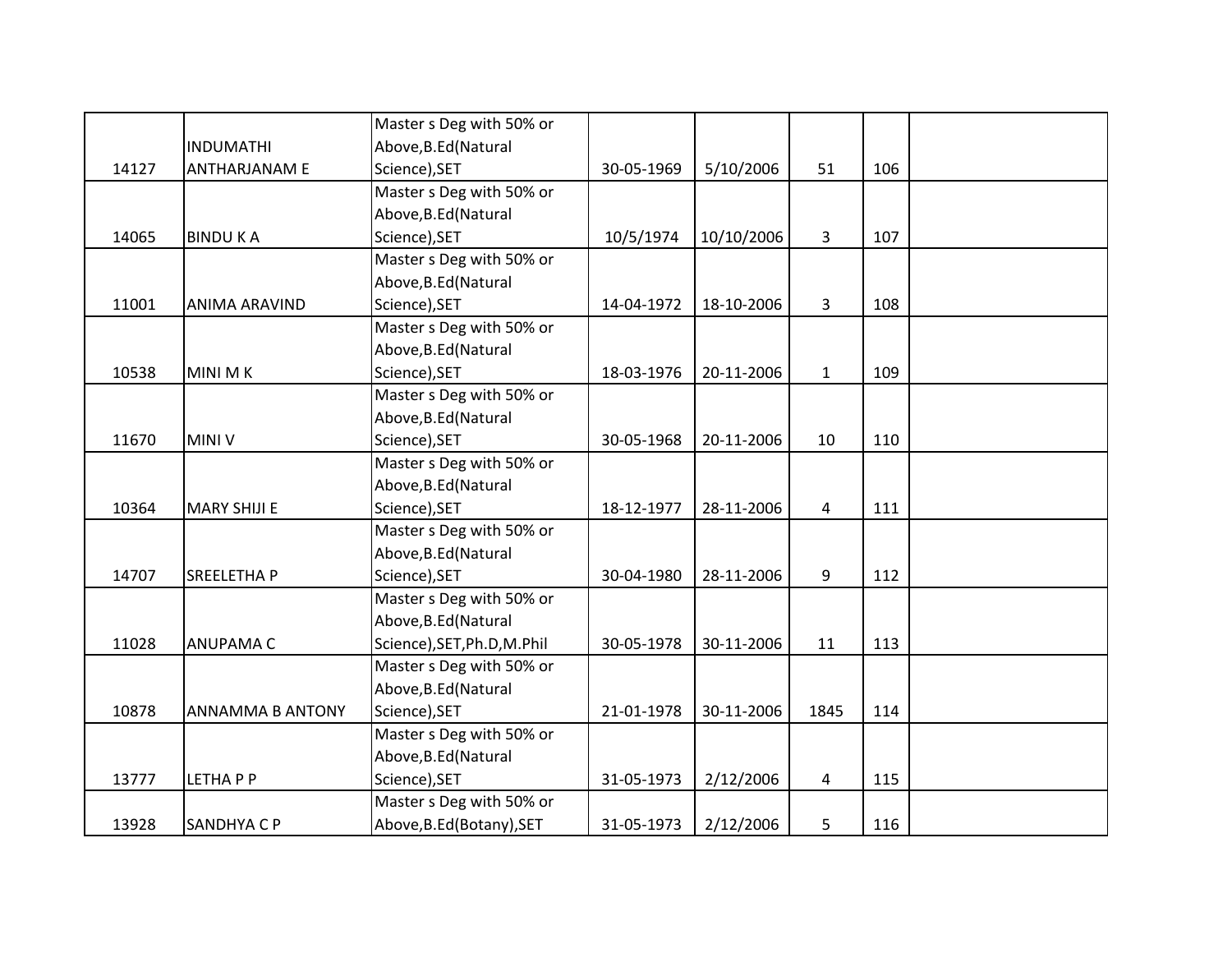|       |                           | Master s Deg with 50% or  |            |            |                 |     |  |
|-------|---------------------------|---------------------------|------------|------------|-----------------|-----|--|
| 14328 | LATHA V R                 | Above, B.Ed (Botany), SET | 1/6/1966   | 8/12/2006  | 2251            | 117 |  |
|       |                           | Master s Deg with 50% or  |            |            |                 |     |  |
| 13319 | <b>LIJI KURIAKOSE</b>     | Above, B.Ed (Botany), SET | 3/4/1973   | 15-12-2006 | $2^{\circ}$     | 118 |  |
|       |                           | Master s Deg with 50% or  |            |            |                 |     |  |
|       |                           | Above, B.Ed (Natural      |            |            |                 |     |  |
| 10682 | <b>KALAK</b>              | Science), SET             | 28-02-1979 | 5/2/2007   | $\mathbf{1}$    | 119 |  |
|       |                           | Master s Deg with 50% or  |            |            |                 |     |  |
|       |                           | Above, B.Ed (Natural      |            |            |                 |     |  |
| 15792 | <b>BINDUMOLE P A</b>      | Science), SET             | 17-01-1974 | 19-06-2007 | 2839            | 120 |  |
|       |                           | Master s Deg with 50% or  |            |            |                 |     |  |
| 17758 | <b>JAYANTHIYK</b>         | Above, B.Ed (Botany), SET | 28-04-1979 | 22-06-2007 | $\overline{3}$  | 121 |  |
|       |                           | Master s Deg with 50% or  |            |            |                 |     |  |
|       |                           | Above, B.Ed (Natural      |            |            |                 |     |  |
| 11173 | <b>ARCHANA P VIJAYAN</b>  | Science), SET             | 31-01-1978 | 26-06-2007 | 2251            | 122 |  |
|       |                           | Master s Deg with 50% or  |            |            |                 |     |  |
|       |                           | Above, B.Ed (Natural      |            |            |                 |     |  |
| 15726 | LAKSHMY DEVI V G          | Science), SET             | 9/4/1979   | 19-07-2007 | $\mathbf{1}$    | 123 |  |
|       |                           | Master s Deg with 50% or  |            |            |                 |     |  |
|       |                           | Above, B.Ed (Natural      |            |            |                 |     |  |
| 13414 | <b>MANEESHA K VIJAYAN</b> | Science), SET             | 4/4/1978   | 18-09-2007 | 3               | 124 |  |
|       |                           | Master s Deg with 50% or  |            |            |                 |     |  |
|       |                           | Above, B.Ed (Natural      |            |            |                 |     |  |
| 17451 | <b>RAMANIKB</b>           | Science), SET             | 31-05-1971 | 28-11-2007 | 5               | 125 |  |
|       |                           | Master s Deg with 50% or  |            |            |                 |     |  |
| 12485 | <b>REKHAPG</b>            | Above, B.Ed (Botany), SET | 27-05-1976 | 28-11-2007 | $7\overline{ }$ | 126 |  |
|       |                           | Master s Deg with 50% or  |            |            |                 |     |  |
|       |                           | Above, B.Ed (Natural      |            |            |                 |     |  |
| 11450 | <b>SUSHA S</b>            | Science), SET             | 17-05-1978 | 28-11-2007 | 10              | 127 |  |
|       |                           | Master s Deg with 50% or  |            |            |                 |     |  |
|       |                           | Above, B.Ed (Natural      |            |            |                 |     |  |
| 11642 | <b>VASANTHA J</b>         | Science), SET             | 5/5/1973   | 28-11-2007 | 11              | 128 |  |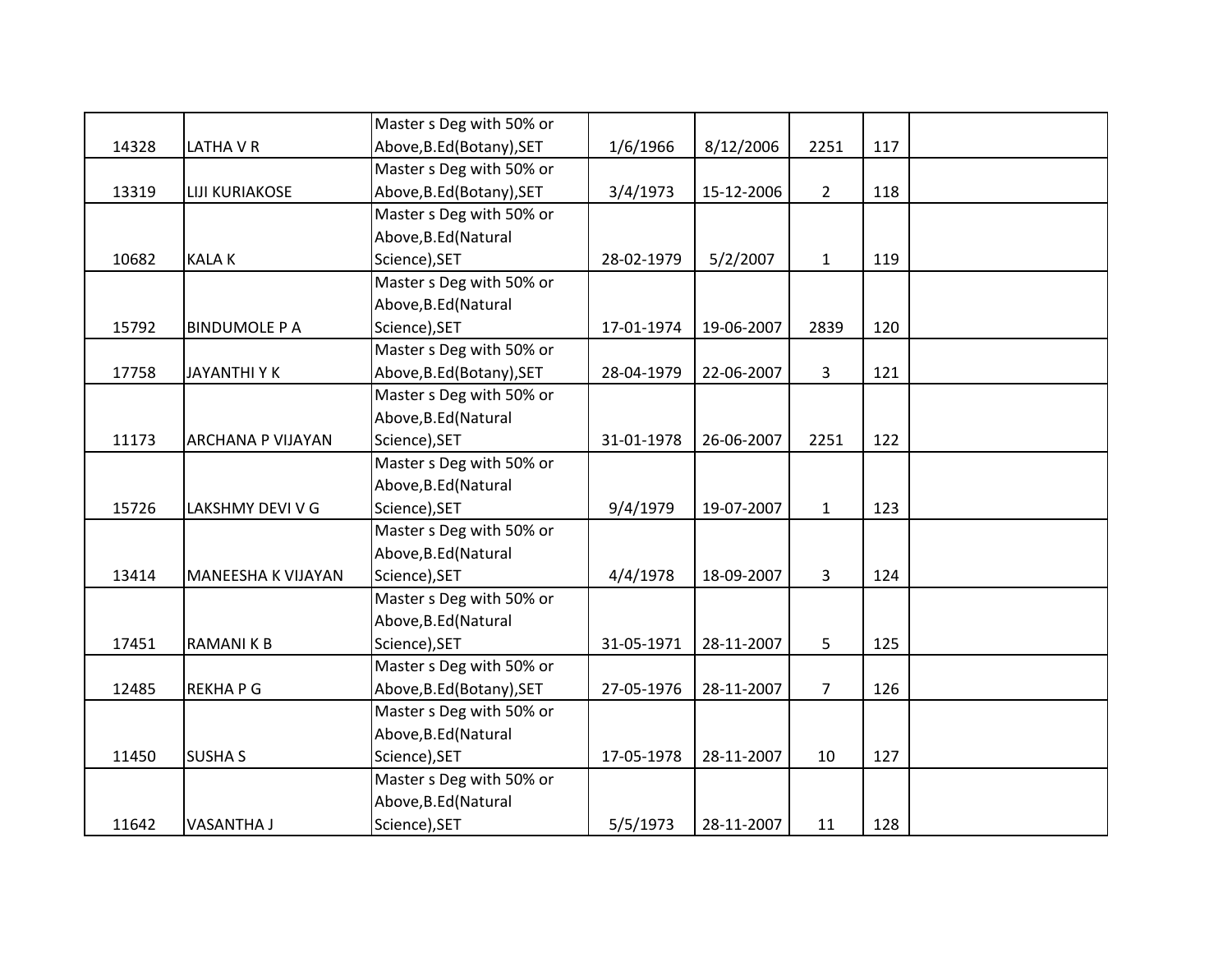|       |                       | Master s Deg with 50% or    |            |            |                |     |  |
|-------|-----------------------|-----------------------------|------------|------------|----------------|-----|--|
|       |                       | Above, B.Ed (Natural        |            |            |                |     |  |
| 12478 | <b>SARMILA V</b>      | Science), SET               | 10/5/1967  | 28-11-2007 | 13             | 129 |  |
|       |                       | Master s Deg with 50% or    |            |            |                |     |  |
|       |                       | Above, B.Ed (Natural        |            |            |                |     |  |
| 17014 | <b>SUJA VIJAYAN</b>   | Science), SET               | 21-05-1976 | 28-11-2007 | 16             | 130 |  |
|       |                       | Master s Deg with 50% or    |            |            |                |     |  |
|       |                       | Above, B.Ed (Natural        |            |            |                |     |  |
| 10130 | <b>ANILA C</b>        | Science), SET               | 4/5/1975   | 30-11-2007 | 83             | 131 |  |
|       |                       | Master s Deg with 50% or    |            |            |                |     |  |
| 12346 | <b>ANILA DAS P</b>    | Above, B.Ed (Botany), SET   | 17-05-1983 | 24-07-2008 | $\mathbf{1}$   | 132 |  |
|       |                       | Master s Deg with 50% or    |            |            |                |     |  |
|       |                       | Above, B.Ed (Natural        |            |            |                |     |  |
| 16713 | <b>VIDYAKC</b>        | Science), SET               | 5/5/1979   | 16-10-2008 | $\mathbf{1}$   | 133 |  |
|       |                       | Master s Deg with 50% or    |            |            |                |     |  |
| 14851 | <b>DEEPAKV</b>        | Above, B.Ed (Botany), SET   | 31-05-1978 | 22-01-2009 | $\mathbf{1}$   | 134 |  |
|       |                       | Master s Deg with 50% or    |            |            |                |     |  |
| 17195 | <b>BINDUKR</b>        | Above, B.Ed (Botany), SET   | 31-05-1972 | 23-06-2009 | $\overline{7}$ | 135 |  |
|       |                       | Master s Deg with 50% or    |            |            |                |     |  |
| 13415 | SREEPADMANABHAN P C   | Above, SET, M.Ed (Botany)   | 20-03-1980 | 30-06-2009 | 5 <sup>1</sup> | 136 |  |
|       |                       | Master s Deg with 50% or    |            |            |                |     |  |
|       |                       | Above, B.Ed (Natural        |            |            |                |     |  |
| 10112 | <b>GIRISH KUMAR C</b> | Science), SET               | 12/4/1973  | 14-09-2009 | $2^{\circ}$    | 137 |  |
|       |                       |                             |            |            |                |     |  |
|       |                       | Master s Deg with 50% or    |            |            |                |     |  |
|       |                       | Above, B.Ed (Natural        |            |            |                |     |  |
| 16980 | <b>JUNA J N</b>       | Science), SET, M.Ed(Botany) | 25-05-1979 | 23-10-2009 | $\mathbf{1}$   | 138 |  |
|       |                       | Master s Deg with 50% or    |            |            |                |     |  |
|       |                       | Above, B.Ed (Natural        |            |            |                |     |  |
| 13391 | ABDUL SHUKKOOR P K    | Science), M.Ed(Botany)      | 25-02-1971 | 23-10-2009 | $\overline{2}$ | 139 |  |
|       |                       | Master s Deg with 50% or    |            |            |                |     |  |
| 11141 | <b>RUBEENA PK</b>     | Above, B.Ed (Botany), SET   | 5/4/1979   | 23-10-2009 | $\overline{7}$ | 140 |  |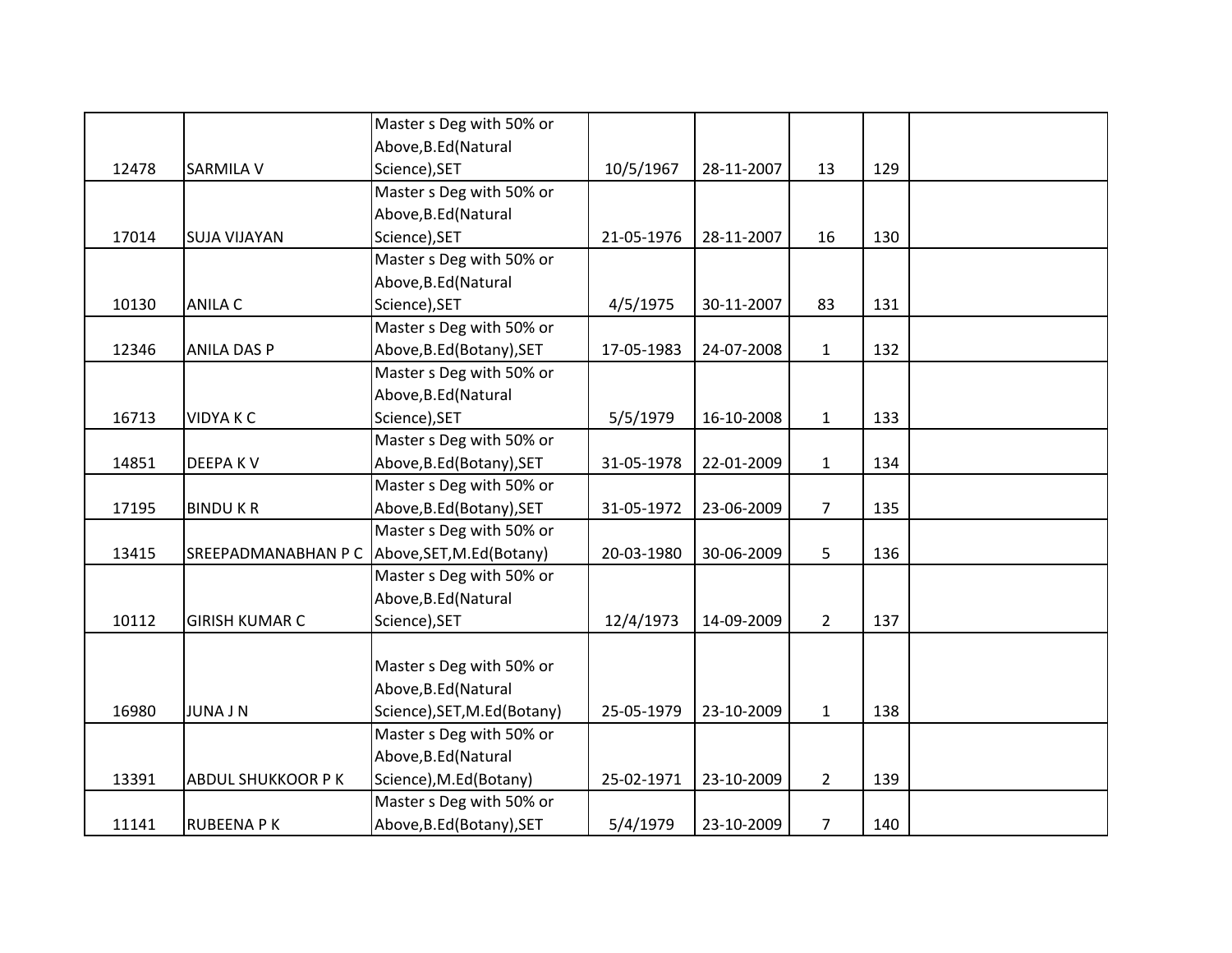|       |                    | Master s Deg with 50% or  |            |            |                |     |  |
|-------|--------------------|---------------------------|------------|------------|----------------|-----|--|
|       |                    | Above, B.Ed (Natural      |            |            |                |     |  |
| 16357 | <b>SHAJIMON PK</b> | Science), SET             | 27-10-1972 | 29-10-2009 | $\mathbf{1}$   | 141 |  |
|       |                    | Master s Deg with 50% or  |            |            |                |     |  |
|       |                    | Above, B.Ed (Natural      |            |            |                |     |  |
| 11160 | <b>NISHA C N</b>   | Science), SET             | 15-01-1969 | 31-10-2009 | $\mathbf{1}$   | 142 |  |
|       |                    | Master s Deg with 50% or  |            |            |                |     |  |
|       |                    | Above, B.Ed (Natural      |            |            |                |     |  |
| 11626 | <b>BINDUTV</b>     | Science), SET             | 18-05-1975 | 31-10-2009 | 3              | 143 |  |
|       |                    | Master s Deg with 50% or  |            |            |                |     |  |
|       |                    | Above, B.Ed (Natural      |            |            |                |     |  |
| 14131 | LIDIA A S          | Science), SET             | 10/11/1982 | 31-10-2009 | 6              | 144 |  |
|       |                    | Master s Deg with 50% or  |            |            |                |     |  |
| 15809 | SINDH P S          | Above, B.Ed (Botany), SET | 31-05-1976 | 7/12/2009  | 31             | 145 |  |
|       |                    | Master s Deg with 50% or  |            |            |                |     |  |
|       |                    | Above, B.Ed (Natural      |            |            |                |     |  |
| 13188 | <b>GIRIJA K</b>    | Science), SET             | 24-03-1969 | 24-12-2009 | $\mathbf{1}$   | 146 |  |
|       |                    | Master s Deg with 50% or  |            |            |                |     |  |
|       |                    | Above, B.Ed (Natural      |            |            |                |     |  |
| 13578 | <b>ANILA P</b>     | Science), SET             | 15-05-1973 | 16-11-2010 | $\mathbf{1}$   | 147 |  |
|       |                    | Master s Deg with 50% or  |            |            |                |     |  |
| 18474 | <b>BABU G NAIR</b> | Above, SET                | 22-05-1970 | 8/9/2000   | $\overline{7}$ | 148 |  |

## Zoology

| Application   |                       |                            |               |                  |                |                |
|---------------|-----------------------|----------------------------|---------------|------------------|----------------|----------------|
| <b>Number</b> | <b>Applicant Name</b> | Qualification              | Date of Birth | <b>Seniority</b> | SenSINo   Rank | <b>Remarks</b> |
|               |                       | Master s Deg with 50% or   |               |                  |                |                |
| 16749         | LEELA M P             | Above, B.Ed (Zoology), SET | 15-05-1960    | 25-01-1988       |                |                |
|               |                       | Master s Deg with 50% or   |               |                  |                |                |
| 11748         | <b>RAJEEVAN P</b>     | Above, B.Ed (Zoology), SET | 1/6/1964      | 19-05-1993       | 1215           |                |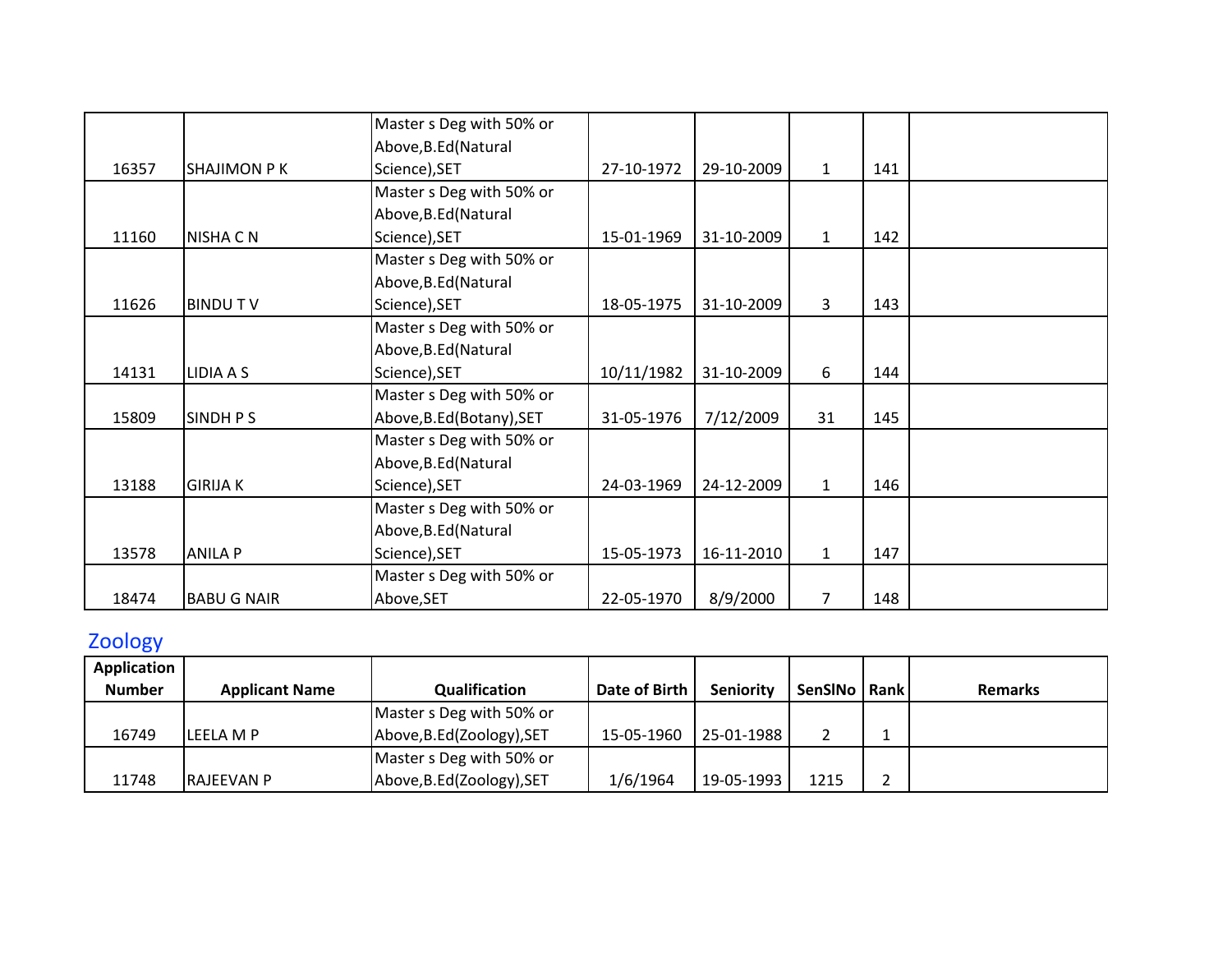|       |                        | Master s Deg with 50% or      |            |            |                |                |                                 |
|-------|------------------------|-------------------------------|------------|------------|----------------|----------------|---------------------------------|
|       |                        | Above, B.Ed(Zoology), 10 year |            |            |                |                | HSA prob.declaration            |
| 17736 | <b>MANGALABHAI M</b>   | Service as HSA                | 29-05-1964 | 16-07-1993 | 23             | 3              | cir.due                         |
|       |                        | Master s Deg with 50% or      |            |            |                |                | <b>HSA Prob.Declaration cir</b> |
| 14213 | PRASANNA KUMARI T P    | Above, B.Ed (Zoology), SET    | 20-05-1965 | 14-10-1993 | 4              | 4              | due                             |
|       |                        |                               |            |            |                |                |                                 |
|       |                        |                               |            |            |                |                | masters degree cir.due BEd      |
|       |                        |                               |            |            |                |                | cir.due SET cir.due HSA         |
|       |                        |                               |            |            |                |                | prob.declaration cir.due        |
|       |                        |                               |            |            |                |                | HSA psc advice copy due         |
|       |                        | Master s Deg with 50% or      |            |            |                |                | service cer. due HSA by-        |
| 16479 | SANTHAMMA GEORGE       | Above, B.Ed(Zoology), SET     | 25-05-1963 | 29-11-1995 | $\overline{2}$ | 5              | transfer order copy due         |
|       |                        |                               |            |            |                |                | Masters degree cir. due         |
|       |                        |                               |            |            |                |                | B.Ed degree cir. due SET        |
|       |                        |                               |            |            |                |                | cir. due HSA prob.              |
|       |                        | Master s Deg with 50% or      |            |            |                |                | declaration cir due HSA psc     |
| 16721 | PUSHPALATHA C          | Above, B.Ed (Zoology), SET    | 25-07-1963 | 1/2/1996   | $\overline{2}$ | 6              | advice copy due                 |
|       |                        |                               |            |            |                |                |                                 |
|       |                        | Master s Deg with 50% or      |            |            |                |                | Digree, BEd, SET, probation     |
| 15980 | <b>EBRAHIM KUTTY M</b> | Above, B.Ed(Zoology), SET     | 10/5/1964  | 6/11/1996  | $\mathbf{1}$   | $\overline{7}$ | certificate, psc advice due     |
|       |                        |                               |            |            |                |                |                                 |
|       |                        |                               |            |            |                |                | Master degree cir. due Bed      |
|       |                        | Master s Deg with 50% or      |            |            |                |                | degree cir. due set cir. due    |
| 15880 | <b>FRANCIS PJ</b>      | Above, B.Ed(Zoology), SET     | 26-12-1961 | 6/11/1996  | $\overline{2}$ | 8              | psc advice copy due             |
|       |                        | Master s Deg with 50% or      |            |            |                |                | probation declaration cir.      |
| 16725 | SAREEPHAPH             | Above, B.Ed (Zoology), SET    | 15-05-1969 | 17-02-1998 | 14             | 9              | due                             |
|       |                        | Master s Deg with 50% or      |            |            |                |                |                                 |
| 17162 | SALEELA V K            | Above, B.Ed(Zoology), SET     | 5/5/1971   | 11/9/1998  | 11             | 10             |                                 |
|       |                        | Master s Deg with 50% or      |            |            |                |                |                                 |
| 16756 | <b>SURESH KK</b>       | Above, B.Ed (Zoology), SET    | 24-04-1971 | 11/9/1998  | 16             | 11             |                                 |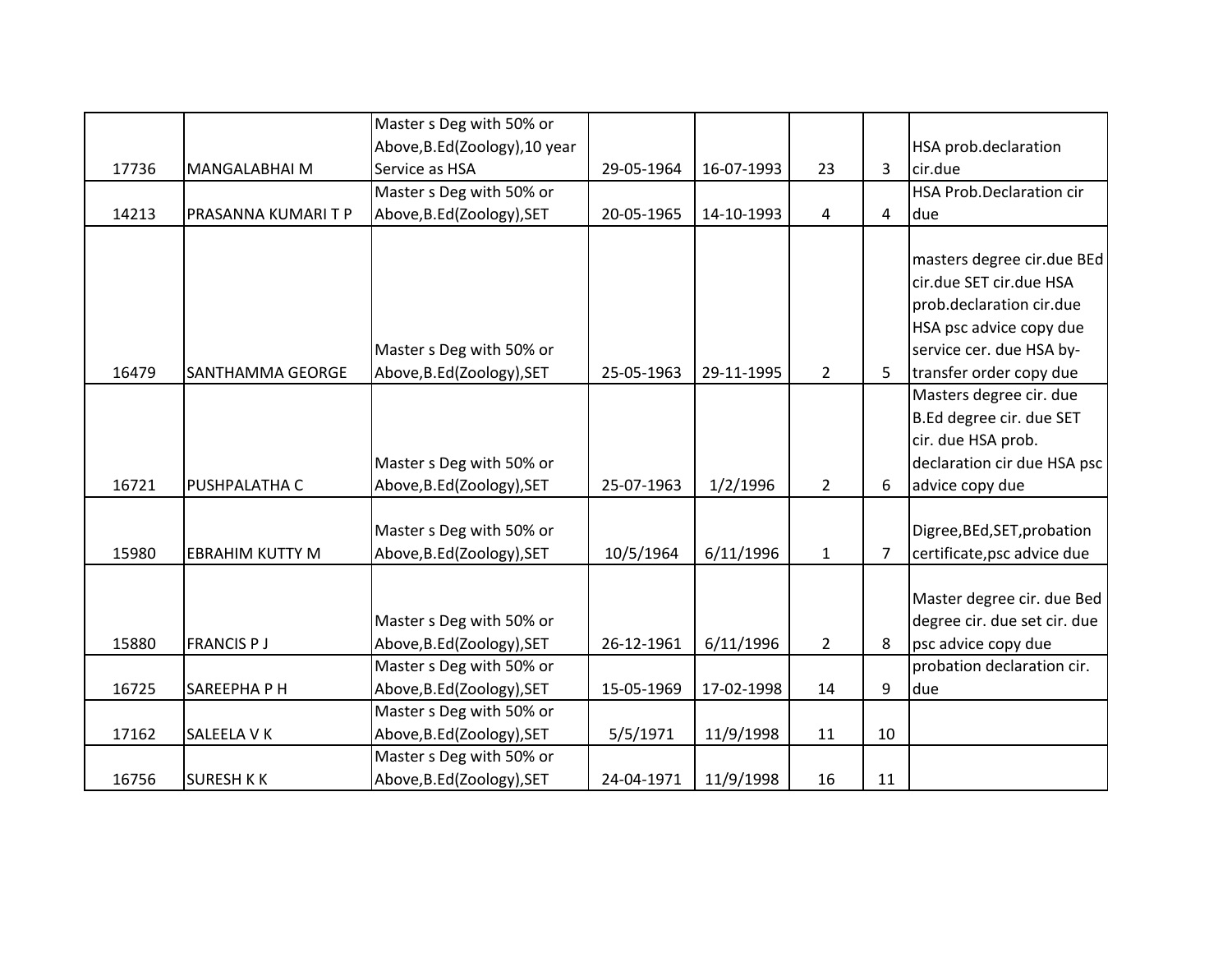|       |                        | Master s Deg with 50% or                               |            |            |                |    |                                                                                                                             |
|-------|------------------------|--------------------------------------------------------|------------|------------|----------------|----|-----------------------------------------------------------------------------------------------------------------------------|
|       |                        | Above, B.Ed(Zoology), 10 year                          |            |            |                |    |                                                                                                                             |
| 11712 | <b>MURALIDHARAN P</b>  | Service as HSA                                         | 28-05-1966 | 30-10-1998 | $\overline{a}$ | 12 |                                                                                                                             |
|       |                        | Master s Deg with 50% or                               |            |            |                |    |                                                                                                                             |
|       |                        | Above, B.Ed (Natural                                   |            |            |                |    |                                                                                                                             |
| 11987 | SARAMMATU              | Science), SET                                          | 23-05-1968 | 5/6/1999   | $\mathbf{1}$   | 13 |                                                                                                                             |
| 17413 | <b>MOHAMMED ALI EK</b> | Master s Deg with 50% or<br>Above, B.Ed(Zoology), SET  | 20-05-1968 | 7/9/1999   | 6              | 14 | Masters degree cir. due<br>Bed degree due set cir. due<br><b>HSA Prob.Declaration cir</b><br>due HSA Psc advice copy<br>due |
| 17290 | <b>BEENA PK</b>        | Master s Deg with 50% or<br>Above, B.Ed(Zoology), SET  | 17-02-1970 | 1/11/1999  | 21             | 15 | HSAprob. declaration cir.<br>due HSApsc advice due<br>masters Deg cir. due B.ed<br>cir. due SET cir. due                    |
| 17444 | <b>LATHATK</b>         | Master s Deg with 50% or<br>Above, B.Ed(Zoology), SET  | 31-05-1970 | 24-03-2000 | $\mathbf{1}$   | 16 | masters degree cir.due BEd<br>cir.due SET cir.due HSA<br>prob.declaration cir.due<br>HSA psc advice copy due                |
| 18364 | <b>VIJU KS</b>         | Master s Deg with 50% or<br>Above, B.Ed (Zoology), SET | 11/5/1968  | 3/4/2000   | $\mathbf{1}$   | 17 | Masters degree certificate<br>due Bed certificate due Set<br>ceritificate due Psc advice<br>copy due                        |
| 13090 | MADHUSOODANAN K        | Master s Deg with 50% or<br>Above, B.Ed(Zoology), SET  | 8/5/1966   | 15-04-2000 | 7              | 18 | masters degree cir. due<br>Bed cir. due Set cir. due<br>probation declaration cir.<br>due psc advice copy due               |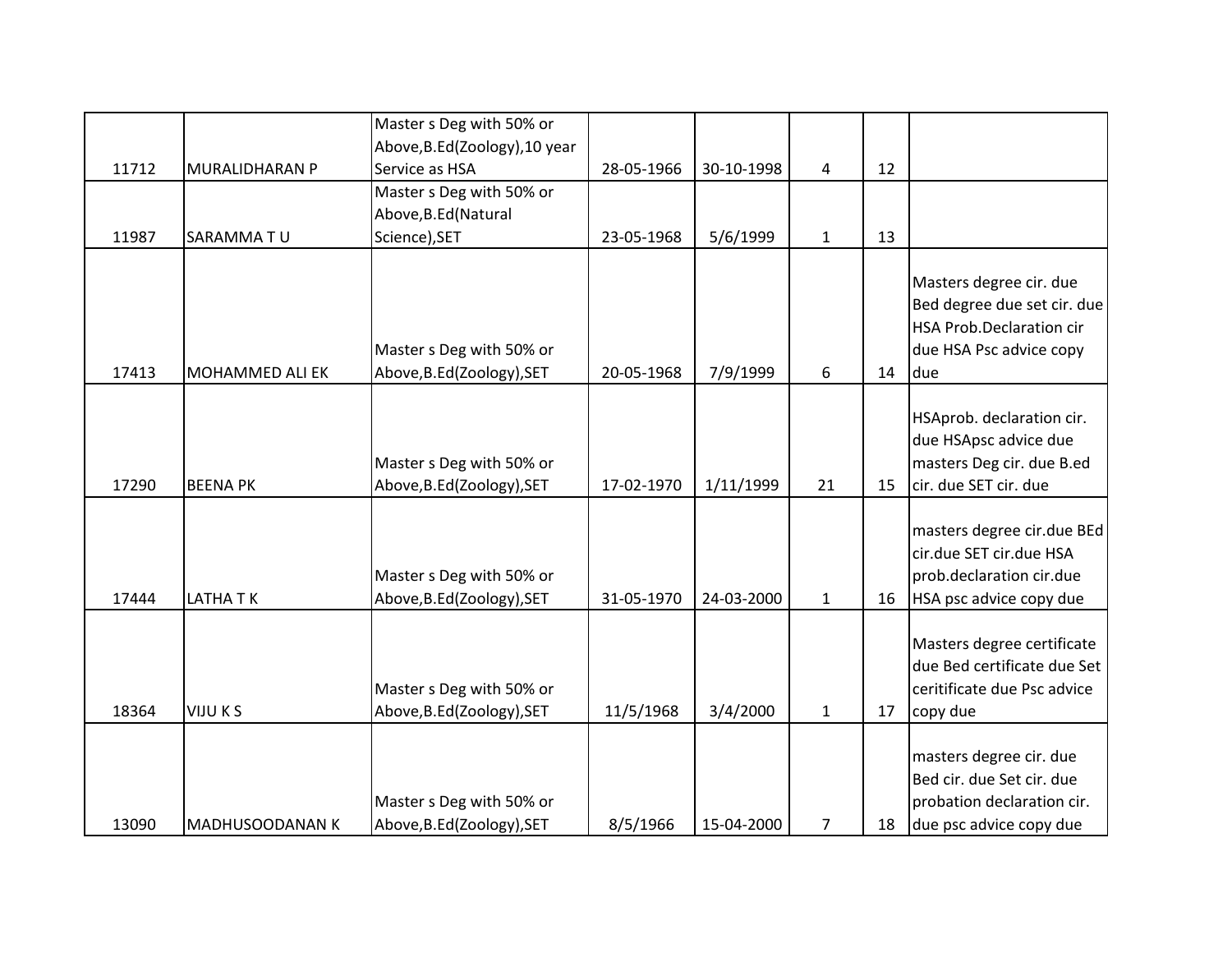| 14543 | <b>VISWANATHAN K P</b> | Master s Deg with 50% or<br>Above, B.Ed(Zoology), SET                        | 8/2/1967   | 15-04-2000 | 9            | 19 | masters degree cir. due<br>Bed cir. due Set cir. due<br>probation declaration cir.<br>due psc advice copy due        |
|-------|------------------------|------------------------------------------------------------------------------|------------|------------|--------------|----|----------------------------------------------------------------------------------------------------------------------|
| 14044 | <b>DILEEP KUMAR K</b>  | Master s Deg with 50% or<br>Above, B.Ed(Zoology), SET                        | 4/11/1969  | 15-04-2000 | 12           | 20 | Masters degree cir. due<br>Bed degree due set cir. due<br>HSA Psc advice copy due                                    |
| 18202 | <b>SREEMATHIKP</b>     | Master s Deg with 50% or<br>Above, B.Ed(Zoology), M.Ed(Zo<br>ology)          | 30-05-1965 | 15-04-2000 | 19           | 21 | Masters degree cir. due<br>Bed degree due set cir. due<br>HSA Prob.Declaration cir<br>due HSA Psc advice copy<br>due |
| 17496 | <b>SURESH BABU V</b>   | Master s Deg with 50% or<br>Above, B.Ed (Zoology), SET                       | 30-05-1971 | 15-04-2000 | 40           | 22 |                                                                                                                      |
| 18235 | <b>BINDUT</b>          | Master s Deg with 50% or<br>Above, B.Ed (Zoology), SET                       | 25-05-1973 | 4/5/2000   | $\mathbf{1}$ | 23 | Masters degree cir. due<br>Bed degree due set cir. due<br>Prob.Declaration cir due<br>Psc advice copy due            |
| 18350 | SASEENDRAN O P         | Master s Deg with 50% or<br>Above, B.Ed(Zoology), SET                        | 10/4/1968  | 14-06-2000 | 6            | 24 | Psc advice copy due                                                                                                  |
| 13946 | <b>BINDUKP</b>         | Master s Deg with 50% or<br>Above, B.Ed(Zoology), M.Ed(Zo<br>ology), NET/JRF | 28-05-1973 | 31-07-2000 | 13           | 25 | HSA Prob.Declaration cir<br>due                                                                                      |
| 17824 | <b>SUNIK</b>           | Master s Deg with 50% or<br>Above, B.Ed (Zoology), SET                       | 1/5/1973   | 31-07-2000 | 23           | 26 |                                                                                                                      |
| 18140 | LAKSHMI MENON K        | Master s Deg with 50% or<br>Above, B.Ed (Zoology), SET                       | 20-04-1969 | 31-07-2000 | 27           | 27 |                                                                                                                      |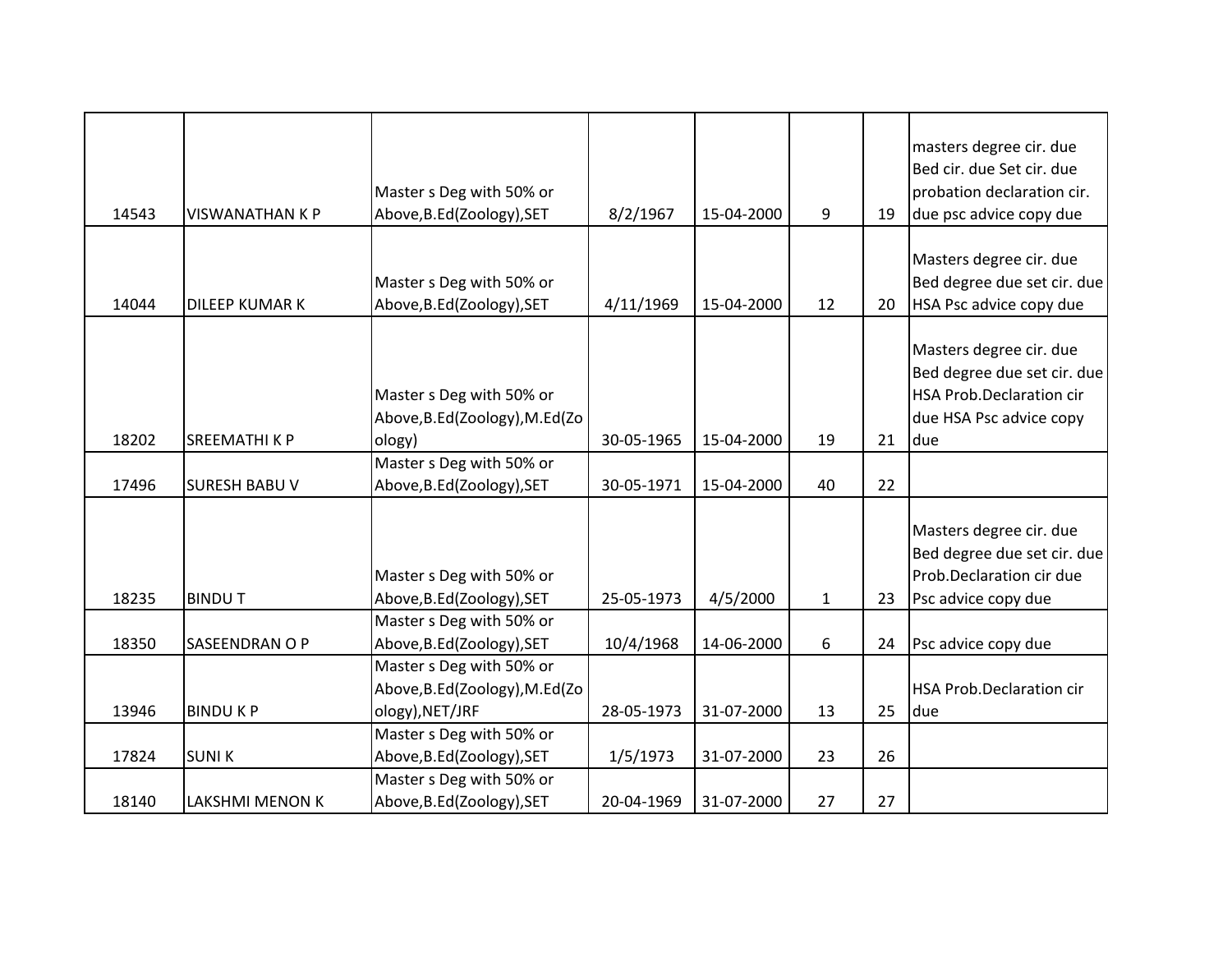|       |                     | Master s Deg with 50% or         |            |            |    |    | <b>HSA Prob.Declaration cir</b>  |
|-------|---------------------|----------------------------------|------------|------------|----|----|----------------------------------|
| 14146 | ANI CHACKO T        | Above, B.Ed(Zoology), M.Phil     | 16-04-1966 | 4/8/2000   | 3  | 28 | due                              |
|       |                     | Master s Deg with 50% or         |            |            |    |    |                                  |
| 15020 | <b>K A REJITHAN</b> | Above, B.Ed(Zoology), SET        | 25-02-1972 | 16-08-2000 | 5  | 29 |                                  |
|       |                     | Master s Deg with 50% or         |            |            |    |    |                                  |
|       |                     | Above, B.Ed (Zoology), SLET, Ph. |            |            |    |    |                                  |
| 18428 | PRAMOD BABU K R     | ID                               | 28-05-1971 | 16-08-2000 | 19 | 30 | Psc advice copy due              |
|       |                     |                                  |            |            |    |    |                                  |
|       |                     |                                  |            |            |    |    | Masters degree cir. due          |
|       |                     |                                  |            |            |    |    | Bed degree due set cir. due      |
|       |                     |                                  |            |            |    |    | <b>HSA Prob.Declaration cir</b>  |
|       |                     | Master s Deg with 50% or         |            |            |    |    | due HSA Psc advice copy          |
| 17157 | <b>JAYASREE P</b>   | Above, B.Ed (Zoology), SET       | 14-05-1966 | 17-08-2000 | 5  | 31 | due                              |
|       |                     |                                  |            |            |    |    |                                  |
|       |                     | Master s Deg with 50% or         |            |            |    |    | <b>HSA Probation certificate</b> |
| 17429 | JOSE M V            | Above, B.Ed (Zoology), SET       | 13-05-1967 | 17-08-2000 | 6  | 32 | due, hsa psc advice due          |
|       |                     | Master s Deg with 50% or         |            |            |    |    |                                  |
| 10626 | <b>JAYASREE R</b>   | Above, B.Ed(Zoology), SET        | 5/3/1972   | 7/9/2000   | 16 | 33 |                                  |
|       |                     | Master s Deg with 50% or         |            |            |    |    | probation declaration cir.       |
| 17424 | <b>SHAJAHAN K</b>   | Above, B.Ed(Zoology), SET        | 25-05-1968 | 7/9/2000   | 17 | 34 | due                              |
|       |                     | Master s Deg with 50% or         |            |            |    |    |                                  |
| 10649 | <b>RESMIKS</b>      | Above, B.Ed (Zoology), SET       | 4/1/1970   | 7/9/2000   | 19 | 35 |                                  |
|       |                     | Master s Deg with 50% or         |            |            |    |    |                                  |
| 13240 | <b>BINDUP</b>       | Above, B.Ed (Zoology), SET       | 21-11-1970 | 8/9/2000   | 8  | 36 |                                  |
|       |                     |                                  |            |            |    |    |                                  |
|       |                     |                                  |            |            |    |    | Masters degree cir. due          |
|       |                     |                                  |            |            |    |    | Bed degree cir. due set cir.     |
|       |                     | Master s Deg with 50% or         |            |            |    |    | due probation declaration        |
| 17433 | ANU RACHEL VARGHESE | Above, B.Ed (Zoology), SET       | 25-05-1970 | 15-11-2000 | 4  | 37 | cir.due Psc order copy due       |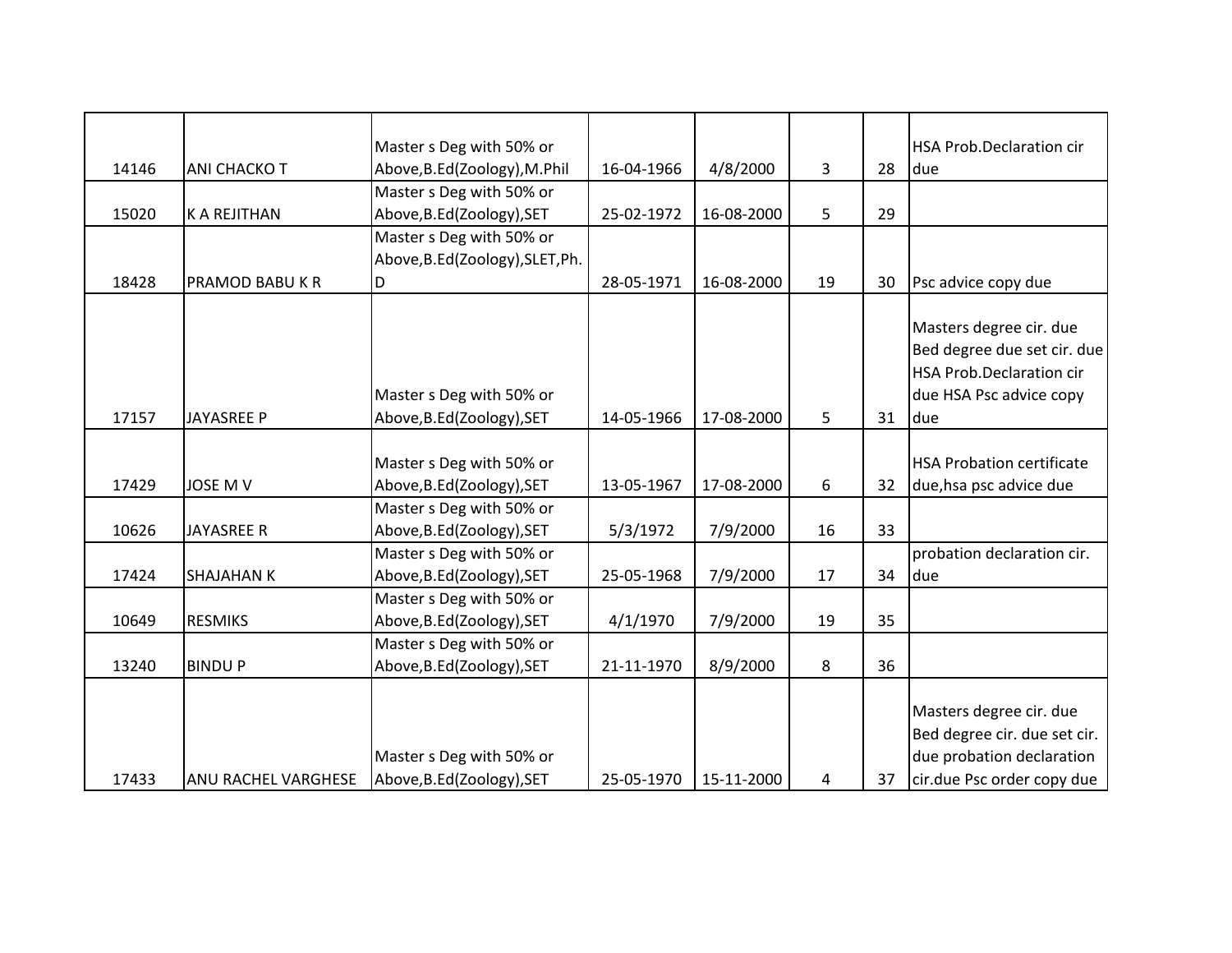| Psc advice copy due<br>HSA prob.declaration<br>cir.due HSA psc advice<br>copy due HSA service cer.<br>due<br>pro.declaration cir. due |
|---------------------------------------------------------------------------------------------------------------------------------------|
|                                                                                                                                       |
|                                                                                                                                       |
|                                                                                                                                       |
|                                                                                                                                       |
|                                                                                                                                       |
|                                                                                                                                       |
|                                                                                                                                       |
|                                                                                                                                       |
|                                                                                                                                       |
|                                                                                                                                       |
|                                                                                                                                       |
|                                                                                                                                       |
|                                                                                                                                       |
|                                                                                                                                       |
|                                                                                                                                       |
|                                                                                                                                       |
|                                                                                                                                       |
|                                                                                                                                       |
|                                                                                                                                       |
|                                                                                                                                       |
|                                                                                                                                       |
|                                                                                                                                       |
|                                                                                                                                       |
|                                                                                                                                       |
|                                                                                                                                       |
| masters degree cir.due BEd                                                                                                            |
| cir.due SET cir.due IDT                                                                                                               |
| cir.due HSA psc advice                                                                                                                |
| copy due service cer. due                                                                                                             |
|                                                                                                                                       |
|                                                                                                                                       |
|                                                                                                                                       |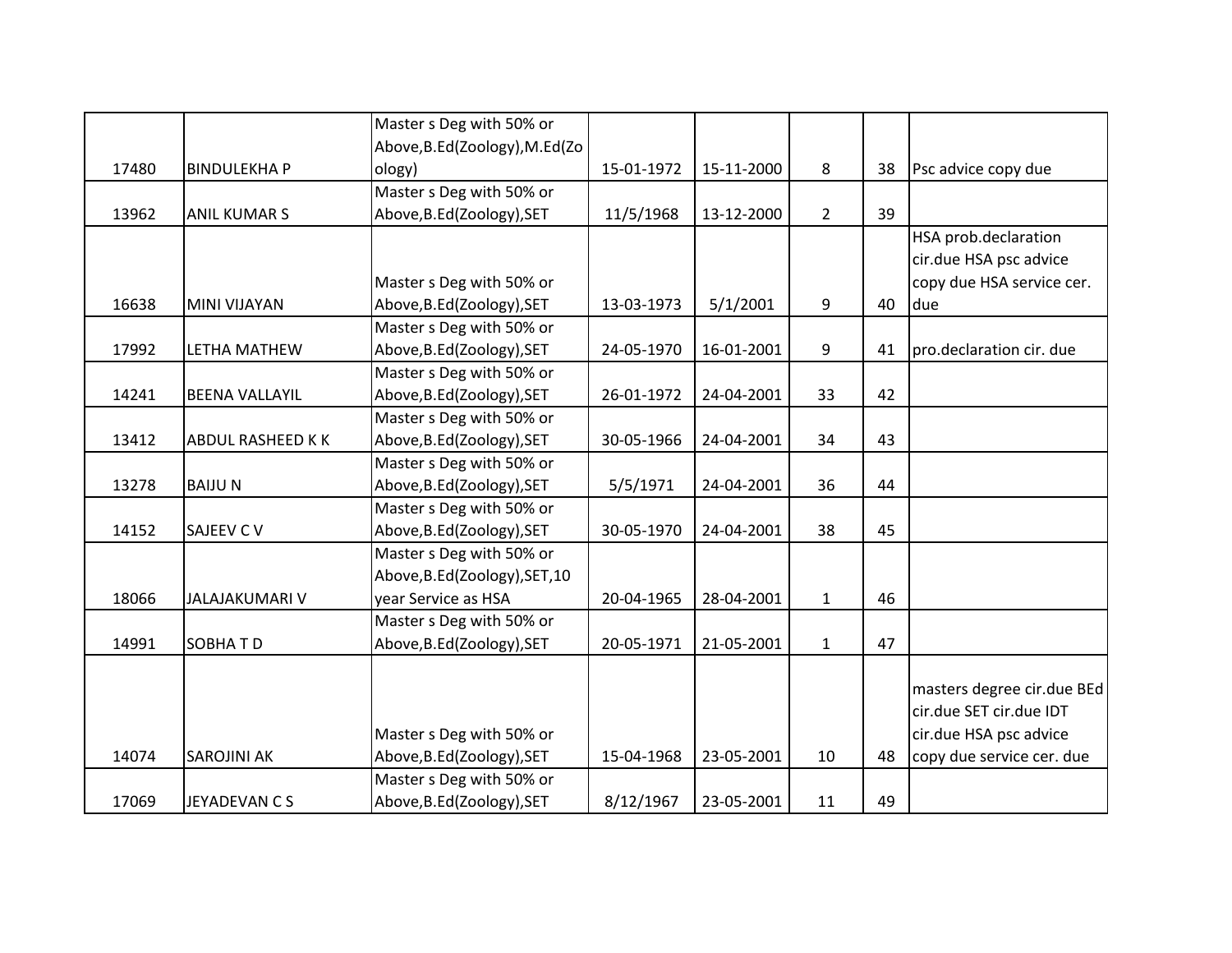|       |                        | Master s Deg with 50% or        |            |            |                |    | degree, B.Ed, SET, probation |
|-------|------------------------|---------------------------------|------------|------------|----------------|----|------------------------------|
| 14999 | <b>KALA BHAIVB</b>     | Above, B.Ed (Zoology), SET      | 31-05-1965 | 2/6/2001   | $\mathbf{1}$   | 50 | declaration certificate due  |
|       |                        | Master s Deg with 50% or        |            |            |                |    | probation declaration cir.   |
| 14838 | <b>BABY NJ</b>         | Above, B.Ed(Zoology), SET       | 20-04-1964 | 16-06-2001 | 3              | 51 | due                          |
|       |                        | Master s Deg with 50% or        |            |            |                |    |                              |
|       |                        | Above, B.Ed (Zoology), 10 year  |            |            |                |    | Bed degree due set cir. due  |
| 16929 | MINI P                 | Service as HSA                  | 1/6/1969   | 22-06-2001 | 202            | 52 | Psc advice copy due          |
|       |                        | Master s Deg with 50% or        |            |            |                |    |                              |
| 11697 | <b>BEENAS</b>          | Above, B.Ed(Zoology), SET       | 16-04-1965 | 23-06-2001 | $\mathbf{1}$   | 53 |                              |
|       |                        | Master s Deg with 50% or        |            |            |                |    |                              |
|       |                        | Above, B.Ed (Natural            |            |            |                |    |                              |
| 12019 | <b>SALEENA M</b>       | Science), SET                   | 13-06-1970 | 23-06-2001 | 3              | 54 |                              |
|       |                        | Master s Deg with 50% or        |            |            |                |    |                              |
|       |                        | Above, B.Ed(Zoology), SET, 10   |            |            |                |    |                              |
| 10193 | LOVELY JOHN            | year Service as HSA             | 21-05-1972 | 7/9/2001   | 8              | 55 |                              |
|       |                        | Master s Deg with 50% or        |            |            |                |    |                              |
|       |                        | Above, B.Ed (Zoology), SET, 10  |            |            |                |    |                              |
| 12829 | <b>ANILKUMAR K</b>     | year Service as HSA             | 20-05-1973 | 7/9/2001   | 9              | 56 |                              |
|       |                        | Master s Deg with 50% or        |            |            |                |    | probation certificate not    |
| 12374 | <b>AMBILI V V</b>      | Above, B.Ed(Zoology), SET       | 18-01-1973 | 21-11-2001 | $\mathbf{1}$   | 57 | clear                        |
|       |                        | Master s Deg with 50% or        |            |            |                |    |                              |
| 12403 | SREEKALA K             | Above, B.Ed(Zoology), SET       | 30-05-1968 | 28-11-2001 | $\mathbf{1}$   | 58 | service cir. due             |
|       |                        | Master s Deg with 50% or        |            |            |                |    |                              |
|       |                        | Above, B.Ed (Natural            |            |            |                |    |                              |
|       |                        | Science), 10 year Service as    |            |            |                |    |                              |
| 17769 | <b>OMANAPS</b>         | <b>HSA</b>                      | 24-07-1969 | 17-12-2001 | $\mathbf{1}$   | 59 | <b>NOT COMPLETE 10 YEARS</b> |
|       |                        | Master s Deg with 50% or        |            |            |                |    |                              |
|       |                        | Above, B.Ed (Zoology), M.Ed (Zo |            |            |                |    | HSA 14146 Psc advice copy    |
| 18131 | SASI PRABHA D          | ology)                          | 7/7/1963   | 30-01-2002 | $\overline{7}$ | 60 | due                          |
|       |                        | Master s Deg with 50% or        |            |            |                |    |                              |
| 17262 | <b>ABDUL SHAMLAD S</b> | Above, B.Ed (Zoology), SET      | 18-05-1973 | 9/6/2003   | $\mathbf{1}$   | 61 |                              |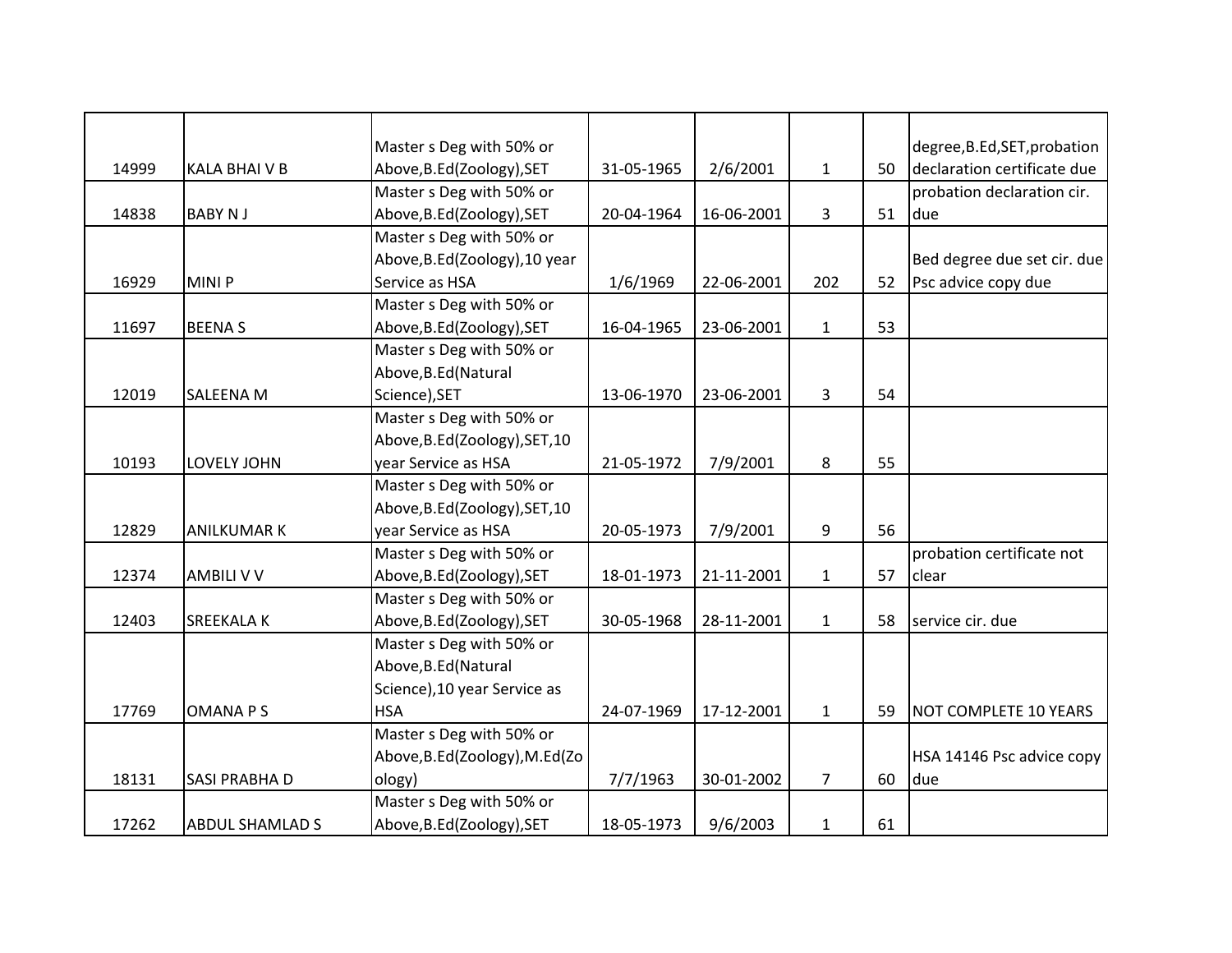|       |                          | Master s Deg with 50% or        |            |            |                |    |                           |
|-------|--------------------------|---------------------------------|------------|------------|----------------|----|---------------------------|
| 14293 | <b>CELIN JOSE</b>        | Above, B.Ed (Zoology), SET      | 28-05-1962 | 30-07-2003 | $2^{\circ}$    | 62 |                           |
|       |                          | Master s Deg with 50% or        |            |            |                |    |                           |
| 10101 | SARITHA GOPAL L          | Above, B.Ed(Zoology), SET       | 1/12/1971  | 7/8/2003   | 5              | 63 | probation certificate due |
|       |                          | Master s Deg with 50% or        |            |            |                |    |                           |
| 16361 | <b>SHYNI THOMAS</b>      | Above, B.Ed(Zoology), SET       | 26-12-1967 | 8/10/2003  | $\mathbf{1}$   | 64 |                           |
|       |                          | Master s Deg with 50% or        |            |            |                |    |                           |
| 12350 | M A MARIYAM              | Above, B.Ed (Zoology), SET      | 27-05-1972 | 18-10-2003 | $\mathbf{1}$   | 65 |                           |
|       |                          | Master s Deg with 50% or        |            |            |                |    |                           |
| 11172 | <b>USHAKUMARIKR</b>      | Above, B.Ed (Zoology), SET      | 15-07-1963 | 4/11/2003  | $\mathbf{1}$   | 66 |                           |
|       |                          | Master s Deg with 50% or        |            |            |                |    |                           |
|       |                          | Above, B.Ed (Zoology), Ph.D, NE |            |            |                |    |                           |
| 11063 | <b>ANITHA V</b>          | T/JRF                           | 22-05-1964 | 5/1/2004   | $\overline{2}$ | 67 |                           |
|       |                          | Master s Deg with 50% or        |            |            |                |    |                           |
| 12966 | <b>BABUP</b>             | Above, B.Ed(Zoology), SET       | 27-04-1969 | 12/1/2004  | 5              | 68 |                           |
|       |                          | Master s Deg with 50% or        |            |            |                |    |                           |
| 10582 | <b>SILVY DAVIS K</b>     | Above, B.Ed(Zoology), SET       | 23-05-1972 | 13-01-2004 | $2^{\circ}$    | 69 |                           |
|       |                          | Master s Deg with 50% or        |            |            |                |    |                           |
| 10616 | <b>REKHAB</b>            | Above, B.Ed(Zoology), SET       | 20-05-1970 | 13-01-2004 | 7              | 70 |                           |
|       |                          | Master s Deg with 50% or        |            |            |                |    |                           |
|       |                          | Above, B.Ed (Zoology), M.Ed (Zo |            |            |                |    |                           |
| 13571 | REMLETHBEEVI A           | ology)                          | 31-05-1969 | 31-01-2004 | $\mathbf{1}$   | 71 |                           |
|       |                          | Master s Deg with 50% or        |            |            |                |    |                           |
| 17683 | VALSALAKUMARIK C         | Above, B.Ed (Zoology), SET      | 10/5/1967  | 31-01-2004 | 6              | 72 |                           |
|       |                          | Master s Deg with 50% or        |            |            |                |    |                           |
| 12064 | <b>SHEEJALK</b>          | Above, B.Ed(Zoology), SET       | 4/10/1971  | 31-01-2004 | $\overline{7}$ | 73 |                           |
|       |                          | Master s Deg with 50% or        |            |            |                |    |                           |
| 12764 | SELMABI M                | Above, B.Ed(Zoology), SET       | 30-07-1962 | 31-01-2004 | 10             | 74 |                           |
|       |                          | Master s Deg with 50% or        |            |            |                |    |                           |
| 10823 | <b>ANITHA T N</b>        | Above, B.Ed(Zoology), SET       | 24-02-1972 | 31-01-2004 | 14             | 75 |                           |
|       |                          | Master s Deg with 50% or        |            |            |                |    | Probation cir. due        |
| 15363 | <b>KRISHNAKUMARI P K</b> | Above, B.Ed(Zoology), SET       | 28-05-1973 | 10/2/2004  | $\mathbf{1}$   | 76 | (Kottayam)                |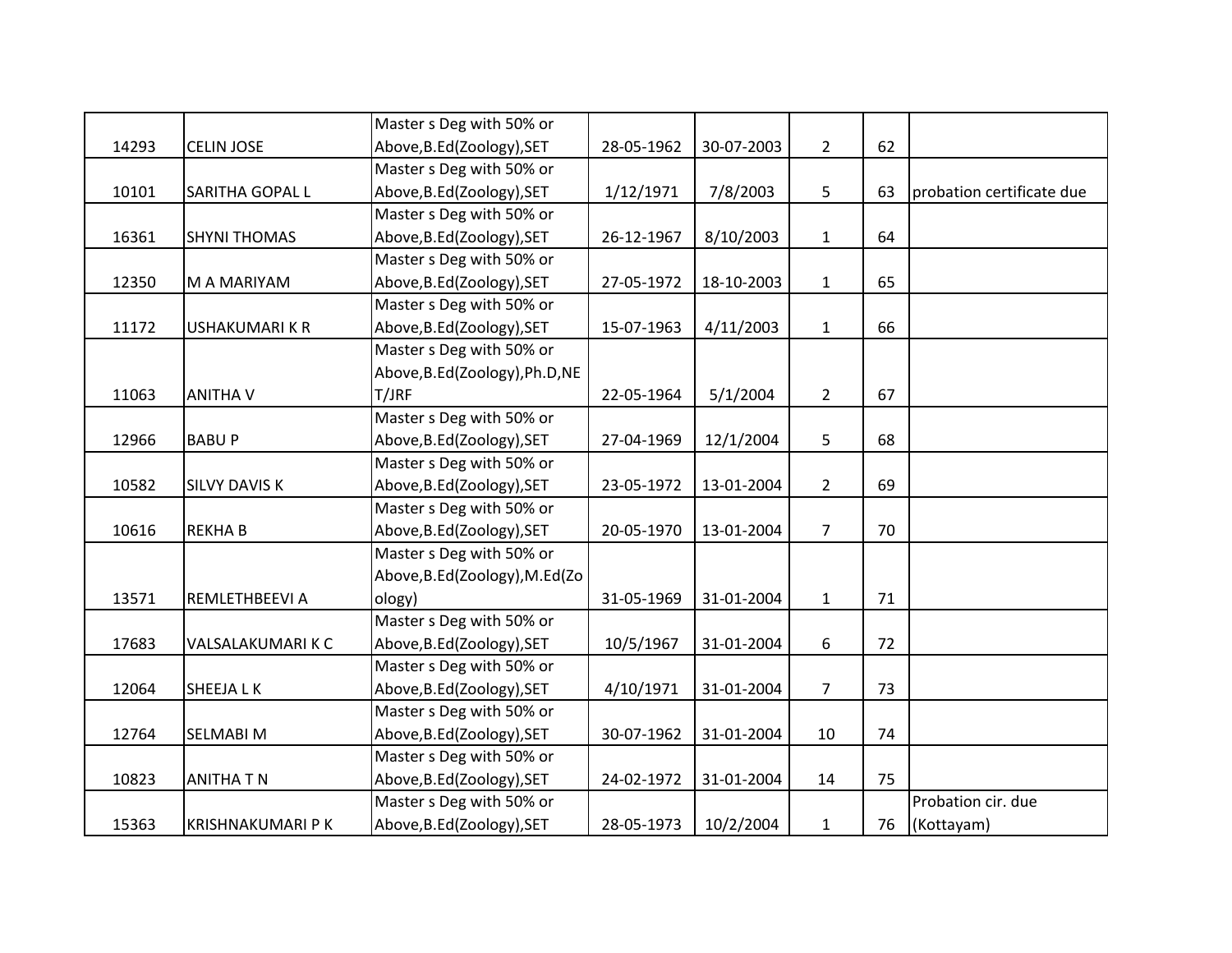|       |                         | Master s Deg with 50% or       |            |            |                |    |                          |
|-------|-------------------------|--------------------------------|------------|------------|----------------|----|--------------------------|
| 10261 | <b>BIJOY KUMAR S</b>    | Above, B.Ed (Zoology), SET     | 6/3/1965   | 16-02-2004 | 9              | 77 |                          |
|       |                         | Master s Deg with 50% or       |            |            |                |    |                          |
| 17718 | <b>NISHAP</b>           | Above, B.Ed(Zoology), SET      | 19-04-1972 | 16-02-2004 | 11             | 78 |                          |
|       |                         |                                |            |            |                |    |                          |
|       |                         | Master s Deg with 50% or       |            |            |                |    |                          |
| 13189 | ANUPAMA DAMODAR         | Above, B.Ed (Zoology), M.Phil  | 13-04-1971 | 28-02-2004 | 4              | 79 |                          |
|       |                         | Master s Deg with 50% or       |            |            |                |    |                          |
| 14527 | <b>SREEDEVI G</b>       | Above, B.Ed(Zoology), SET      | 7/5/1971   | 13-05-2004 | $\overline{2}$ | 80 |                          |
|       |                         | Master s Deg with 50% or       |            |            |                |    |                          |
| 12025 | <b>HAFSATH AK</b>       | Above, B.Ed(Zoology), SET      | 1/4/1974   | 1/10/2004  | $\mathbf{1}$   | 81 |                          |
|       |                         | Master s Deg with 50% or       |            |            |                |    |                          |
| 16142 | SAMEETHA H              | Above, B.Ed(Zoology), SET      | 29-01-1978 | 1/10/2004  | 6              | 82 |                          |
|       | <b>TESSY ROSE</b>       | Master s Deg with 50% or       |            |            |                |    |                          |
| 13860 | MUNDASSERY              | Above, B.Ed(Zoology), SET      | 6/1/1978   | 1/10/2004  | $\overline{7}$ | 83 |                          |
|       |                         | Master s Deg with 50% or       |            |            |                |    |                          |
| 10109 | PREETHA P               | Above, B.Ed(Zoology), SET      | 23-04-1975 | 11/10/2004 | 10             | 84 |                          |
|       |                         | Master s Deg with 50% or       |            |            |                |    |                          |
| 11986 | <b>BIJUMON P B</b>      | Above, B.Ed(Zoology), SET      | 15-03-1976 | 9/11/2004  | 4              | 85 |                          |
|       |                         | Master s Deg with 50% or       |            |            |                |    |                          |
| 12106 | <b>PRADEEPKUMAR C B</b> | Above, B.Ed(Zoology), SET      | 21-05-1965 | 11/3/2005  | $\mathbf{1}$   | 86 |                          |
|       |                         | Master s Deg with 50% or       |            |            |                |    |                          |
|       | MUHAMMED MANSOOR        | Above, B.Ed(Zoology), SET, M.E |            |            |                |    |                          |
| 14892 | $\mathsf{A}$            | d(Zoology)                     | 27-05-1978 | 15-04-2005 | $\mathbf 1$    | 87 | M.Ed Certificate due     |
|       |                         | Master s Deg with 50% or       |            |            |                |    |                          |
| 10072 | <b>SHOBITHA G NAIR</b>  | Above, B.Ed(Zoology), SET      | 31-05-1974 | 19-05-2005 | $\mathbf{1}$   | 88 |                          |
|       |                         | Master s Deg with 50% or       |            |            |                |    |                          |
| 12943 | RISAMOLE A              | Above, B.Ed(Zoology), SET      | 22-11-1978 | 4/6/2005   | $\overline{2}$ | 89 | pro.declaration cir. due |
|       |                         | Master s Deg with 50% or       |            |            |                |    |                          |
| 16796 | <b>SUJITHA KUMARI S</b> | Above, B.Ed(Zoology), SET      | 26-05-1975 | 13-06-2005 | $\mathbf{1}$   | 90 |                          |
|       |                         | Master s Deg with 50% or       |            |            |                |    |                          |
| 11959 | JEENAKS                 | Above, B.Ed(Zoology), SET      | 23-11-1977 | 17-06-2005 | $\mathbf{1}$   | 91 |                          |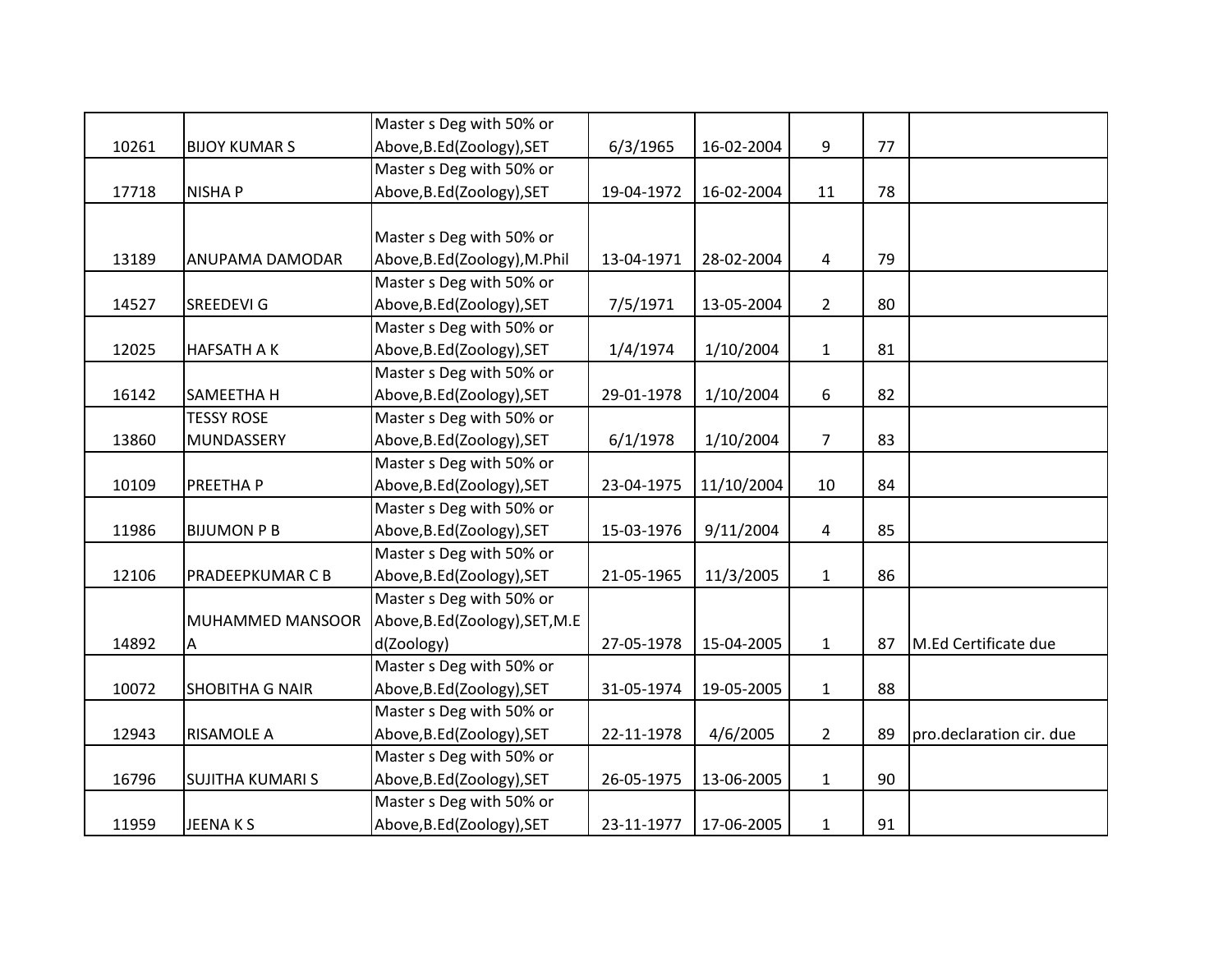|       |                        | Master s Deg with 50% or        |            |            |                |     |                  |
|-------|------------------------|---------------------------------|------------|------------|----------------|-----|------------------|
| 14664 | <b>RAJESH N K</b>      | Above, B.Ed (Zoology), SET      | 30-05-1976 | 22-08-2005 | $2^{\circ}$    | 92  |                  |
|       |                        | Master s Deg with 50% or        |            |            |                |     |                  |
| 14350 | MANSOORA C             | Above, B.Ed (Zoology), SET      | 21-04-1965 | 31-08-2005 | $\mathbf{1}$   | 93  |                  |
|       |                        | Master s Deg with 50% or        |            |            |                |     |                  |
| 13871 | <b>LISHEENAKP</b>      | Above, B.Ed (Zoology), SET      | 5/5/1974   | 31-08-2005 | $\overline{2}$ | 94  |                  |
|       |                        | Master s Deg with 50% or        |            |            |                |     |                  |
| 14021 | SONIA R S              | Above, B.Ed(Zoology), SET       | 30-05-1972 | 14-11-2005 | $\mathbf{1}$   | 95  |                  |
|       |                        | Master s Deg with 50% or        |            |            |                |     |                  |
| 14926 | SHEMEERA M             | Above, B.Ed(Zoology), SET       | 7/2/1978   | 25-11-2005 | $\mathbf{1}$   | 96  |                  |
|       |                        | Master s Deg with 50% or        |            |            |                |     |                  |
| 10370 | <b>VIDYA V</b>         | Above, B.Ed (Zoology), SET      | 15-02-1975 | 25-11-2005 | $\mathbf{1}$   | 97  |                  |
|       |                        | Master s Deg with 50% or        |            |            |                |     |                  |
|       |                        | Above, B.Ed (Zoology), M.Ed (Zo |            |            |                |     |                  |
| 14965 | <b>SHAIJU PK</b>       | ology)                          | 29-05-1974 | 15-12-2005 | $2^{\circ}$    | 98  | service cir. due |
|       |                        | Master s Deg with 50% or        |            |            |                |     |                  |
| 13373 | NASEERA KJ             | Above, B.Ed (Zoology), SET      | 27-05-1974 | 28-12-2005 | $\mathbf{1}$   | 99  |                  |
|       |                        | Master s Deg with 50% or        |            |            |                |     |                  |
| 12166 | SAJITHA P              | Above, B.Ed (Zoology), SET      | 8/12/1976  | 5/1/2006   | 5              | 100 |                  |
|       |                        | Master s Deg with 50% or        |            |            |                |     |                  |
| 11735 | <b>BABY MUBARAKA K</b> | Above, B.Ed(Zoology), SET       | 5/4/1975   | 11/1/2006  | $\mathbf{3}$   | 101 |                  |
|       |                        | Master s Deg with 50% or        |            |            |                |     |                  |
| 11657 | <b>SUNIL KUMAR</b>     | Above, B.Ed(Zoology), SET       | 25-05-1978 | 11/1/2006  | 8              | 102 |                  |
|       |                        | Master s Deg with 50% or        |            |            |                |     |                  |
| 14520 | <b>MAYAKK</b>          | Above, B.Ed(Zoology), SET       | 21-05-1979 | 4/5/2006   | 3              | 103 |                  |
|       |                        | Master s Deg with 50% or        |            |            |                |     |                  |
|       |                        | Above, B.Ed (Zoology), M.Ed (Zo |            |            |                |     |                  |
| 14754 | <b>BISAKR</b>          | ology)                          | 20-05-1975 | 31-05-2006 | $\mathbf{1}$   | 104 |                  |
|       |                        | Master s Deg with 50% or        |            |            |                |     |                  |
|       |                        | Above, B.Ed (Zoology), SET, M.E |            |            |                |     |                  |
| 16062 | <b>RAJANIDAS</b>       | d(Zoology)                      | 20-05-1979 | 13-07-2006 | $\mathbf{1}$   | 105 |                  |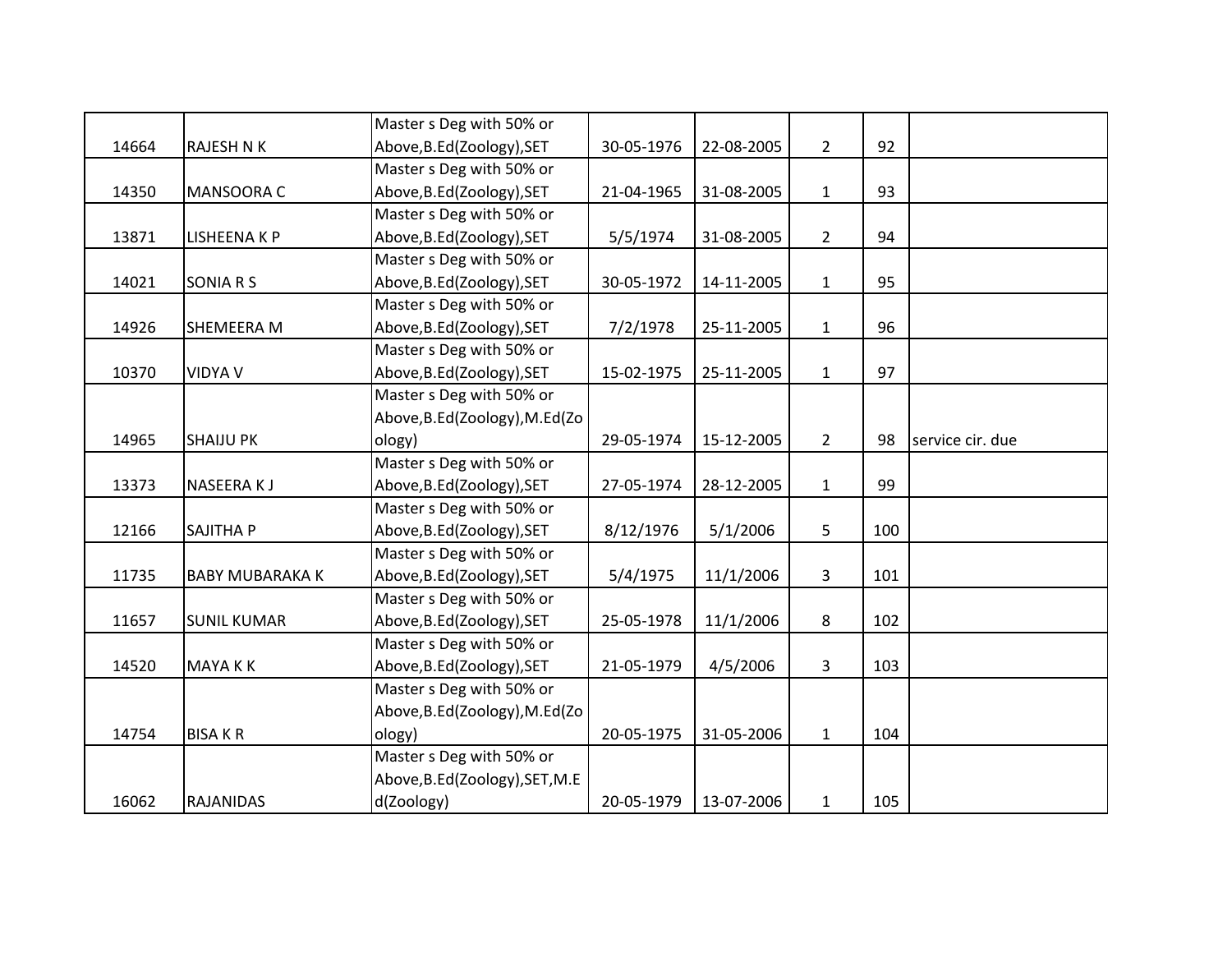|       |                         | Master s Deg with 50% or        |            |            |                |     |                            |
|-------|-------------------------|---------------------------------|------------|------------|----------------|-----|----------------------------|
|       |                         | Above, B.Ed (Zoology), SET, M.E |            |            |                |     |                            |
| 16292 | SEETHALEKSHMI A S       | d(Zoology)                      | 7/5/1971   | 7/8/2006   | 5              | 106 |                            |
|       |                         | Master s Deg with 50% or        |            |            |                |     |                            |
| 17213 | SALEENA BEEVI K K       | Above, B.Ed (Zoology), SET      | 13-05-1964 | 9/8/2006   | 7              | 107 | psc order copy due         |
|       |                         | Master s Deg with 50% or        |            |            |                |     |                            |
| 12030 | <b>SUDHEESH MV</b>      | Above, B.Ed(Zoology), SET       | 2/10/1978  | 3/10/2006  | 1082           | 108 |                            |
|       |                         |                                 |            |            |                |     |                            |
|       |                         |                                 |            |            |                |     | masters degree cir. due    |
|       |                         |                                 |            |            |                |     | Bed cir. due Set cir. due  |
|       |                         | Master s Deg with 50% or        |            |            |                |     | probation declaration cir. |
| 17844 | <b>GOKULADAS G</b>      | Above, B.Ed (Zoology), SET      | 10/12/1971 | 5/10/2006  | 44             | 109 | due psc advice copy due    |
|       |                         | Master s Deg with 50% or        |            |            |                |     |                            |
| 17498 | <b>JANCY CHELLAPPAN</b> | Above, B.Ed(Zoology), SET       | 7/12/1970  | 7/10/2006  | 4              | 110 |                            |
|       |                         | Master s Deg with 50% or        |            |            |                |     |                            |
| 11194 | <b>JISHAVJOHN</b>       | Above, B.Ed (Zoology), SET      | 21-04-1975 | 12/10/2006 | 3              | 111 |                            |
|       |                         |                                 |            |            |                |     |                            |
|       |                         | Master s Deg with 50% or        |            |            |                |     |                            |
| 15348 | <b>GEETHA B</b>         | Above, B.Ed(Zoology), M.Phil    | 25-05-1974 | 30-11-2006 | $\mathbf{1}$   | 112 |                            |
|       |                         | Master s Deg with 50% or        |            |            |                |     |                            |
|       |                         | Above, B.Ed(Zoology), SET, Ph.  |            |            |                |     |                            |
| 17805 | <b>DR B RAJUKUMAR</b>   | D,M.Phil                        | 20-05-1972 | 30-11-2006 | $\overline{2}$ | 113 |                            |
|       |                         | Master s Deg with 50% or        |            |            |                |     |                            |
| 14778 | <b>MINIMOLE K</b>       | Above, B.Ed(Zoology), SET       | 30-05-1978 | 30-11-2006 | 15             | 114 |                            |
|       |                         | Master s Deg with 50% or        |            |            |                |     | probation declaration cir. |
|       |                         | Above, B.Ed (Zoology), 10 year  |            |            |                |     | due by-transfer order copy |
| 17651 | SREEKALAKUMARITK        | Service as HSA                  | 26-10-1966 | 5/12/2006  | 6675           | 115 | due                        |
|       |                         | Master s Deg with 50% or        |            |            |                |     |                            |
| 13741 | SHEEJA I P              | Above, B.Ed (Zoology), SET      | 28-05-1974 | 8/12/2006  | $\mathbf{1}$   | 116 |                            |
|       |                         | Master s Deg with 50% or        |            |            |                |     |                            |
| 16136 | SARASWATHY P K          | Above, B.Ed (Zoology), SET      | 28-01-1972 | 8/12/2006  | $\overline{2}$ | 117 |                            |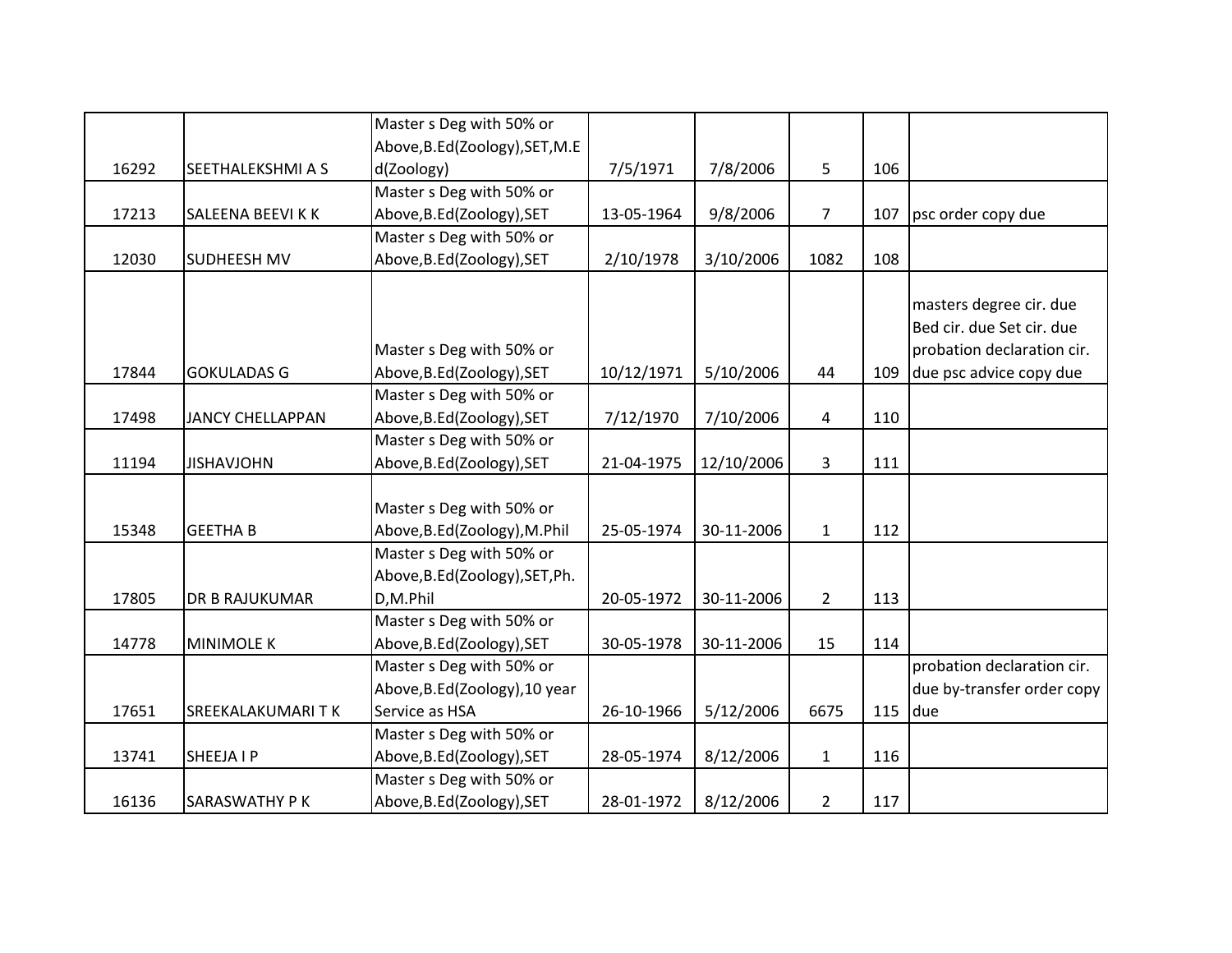|       |                           | Master s Deg with 50% or        |            |            |                         |     |                         |
|-------|---------------------------|---------------------------------|------------|------------|-------------------------|-----|-------------------------|
|       |                           | Above, B.Ed (Zoology), SET, M.E |            |            |                         |     |                         |
| 12799 | MUBI K MOHAMED ALI        | d(Zoology), NET/JRF             | 23-08-1970 | 15-12-2006 | $\mathbf{1}$            | 118 |                         |
|       |                           | Master s Deg with 50% or        |            |            |                         |     |                         |
|       |                           | Above, B.Ed(Zoology), M.Ed(Zo   |            |            |                         |     |                         |
| 12653 | <b>RAJI V K</b>           | ology)                          | 5/5/1970   | 18-12-2006 | 6                       | 119 |                         |
|       |                           | Master s Deg with 50% or        |            |            |                         |     |                         |
| 17144 | <b>BEEBATHUP</b>          | Above, B.Ed(Zoology), SET       | 17-04-1962 | 27-12-2006 | 11                      | 120 | psc advice due          |
|       |                           | Master s Deg with 50% or        |            |            |                         |     |                         |
| 16936 | SHEEBA RANIT              | Above, B.Ed(Zoology), SET       | 21-03-1971 | 22-01-2007 | $\overline{2}$          | 121 |                         |
|       |                           | Master s Deg with 50% or        |            |            |                         |     |                         |
|       |                           | Above, M.Ed(Zoology), NET/JR    |            |            |                         |     |                         |
| 12613 | <b>SUJITHA V</b>          |                                 | 27-05-1972 | 21-04-2007 | 26                      | 122 | HSA psc advice copy due |
|       |                           | Master s Deg with 50% or        |            |            |                         |     |                         |
| 15621 | SOMASUNDHARAN B           | Above, B.Ed(Zoology), SET       | 30-03-1975 | 19-06-2007 | $\overline{\mathbf{3}}$ | 123 |                         |
|       |                           | Master s Deg with 50% or        |            |            |                         |     |                         |
| 10328 | <b>BINNY KH</b>           | Above, B.Ed (Zoology), SET      | 10/4/1975  | 26-06-2007 | 5                       | 124 |                         |
|       |                           | Master s Deg with 50% or        |            |            |                         |     |                         |
| 10615 | SAIJU L KOLENGADEN        | Above, B.Ed (Zoology), SET      | 21-04-1975 | 26-06-2007 | 6                       | 125 |                         |
|       |                           | Master s Deg with 50% or        |            |            |                         |     |                         |
| 11755 | <b>GIRIJA GOPI</b>        | Above, B.Ed(Zoology), SET       | 10/5/1975  | 9/7/2007   | 4                       | 126 |                         |
|       |                           | Master s Deg with 50% or        |            |            |                         |     |                         |
| 11304 | <b>SINDHUP</b>            | Above, B.Ed(Zoology), SET       | 19-09-1975 | 18-09-2007 | 3                       | 127 |                         |
|       |                           | Master s Deg with 50% or        |            |            |                         |     |                         |
| 11082 | <b>MARTIN REYNOLD V R</b> | Above, B.Ed (Zoology), SET      | 2/3/1965   | 19-10-2007 | $2^{\circ}$             | 128 |                         |
|       |                           | Master s Deg with 50% or        |            |            |                         |     |                         |
| 14150 | <b>REJANI V R</b>         | Above, B.Ed(Zoology), SET       | 15-05-1978 | 9/11/2007  | $2^{\circ}$             | 129 |                         |
|       |                           | Master s Deg with 50% or        |            |            |                         |     |                         |
| 15123 | <b>SATHEESH R</b>         | Above, B.Ed(Zoology), SET       | 15-05-1978 | 28-11-2007 | $\mathbf{3}$            | 130 |                         |
|       |                           | Master s Deg with 50% or        |            |            |                         |     |                         |
| 11532 | <b>MAYAKS</b>             | Above, B.Ed(Zoology), SET       | 30-04-1977 | 28-11-2007 | 4                       | 131 |                         |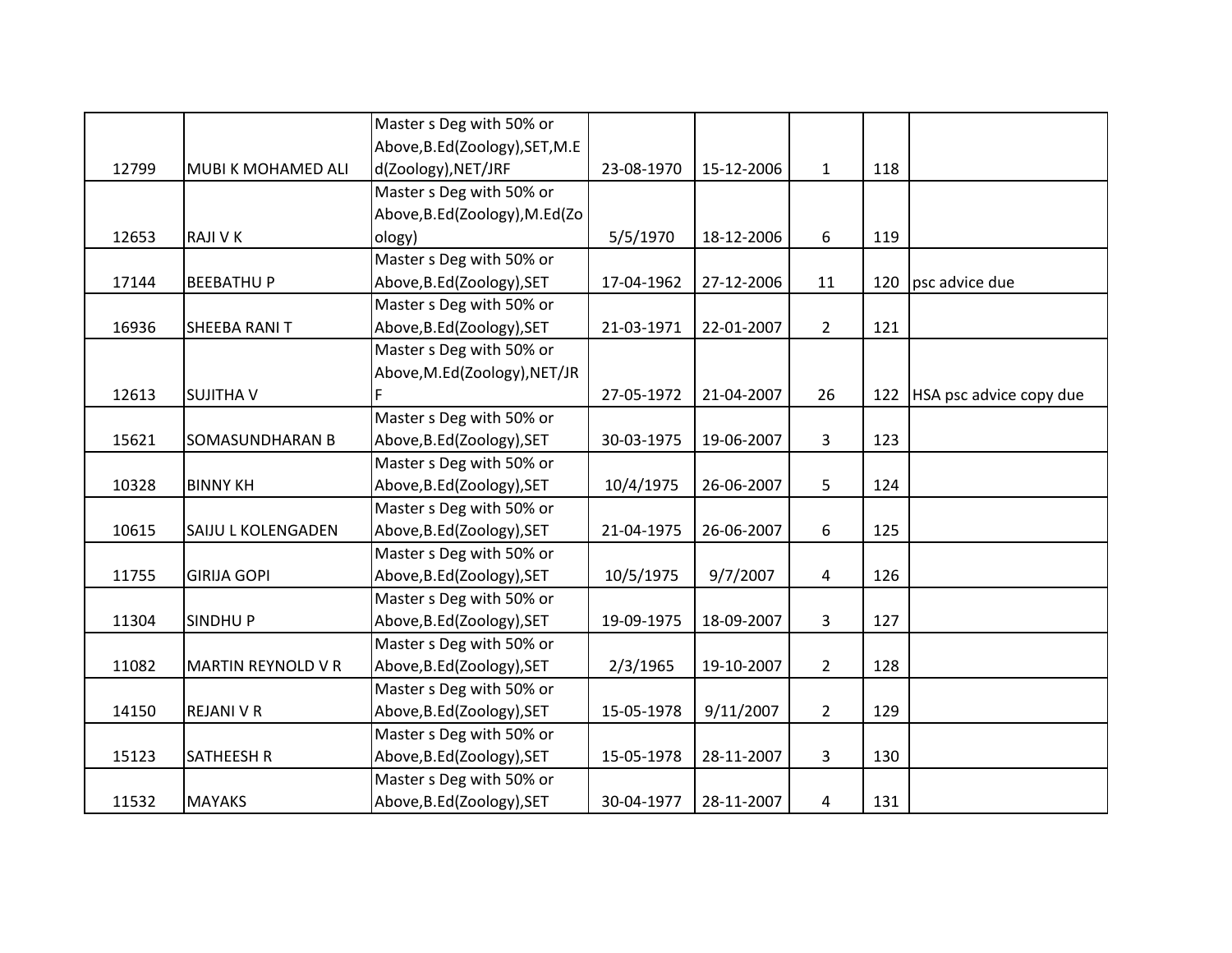|       |                          | Master s Deg with 50% or        |            |            |              |     |                             |
|-------|--------------------------|---------------------------------|------------|------------|--------------|-----|-----------------------------|
| 18210 | <b>DEEPAS</b>            | Above, B.Ed (Zoology), SET      | 1/6/1978   | 28-11-2007 | 15           | 132 |                             |
|       |                          | Master s Deg with 50% or        |            |            |              |     |                             |
| 15884 | <b>RAHIYANATH BEEVIS</b> | Above, B.Ed(Zoology), SET       | 25-05-1980 | 28-11-2007 | 15           | 133 |                             |
|       |                          |                                 |            |            |              |     | HSA probation declaration   |
|       |                          | Master s Deg with 50% or        |            |            |              |     | certificate due, psc advice |
| 17461 | <b>SREEDEVIK</b>         | Above, B.Ed(Zoology), SET       | 21-02-1979 | 21-04-2008 | 71           | 134 | due                         |
|       |                          | Master s Deg with 50% or        |            |            |              |     |                             |
| 16477 | <b>ANITHAKV</b>          | Above, B.Ed(Zoology), SET       | 30-05-1965 | 30-06-2009 | 3            | 135 |                             |
|       |                          | Master s Deg with 50% or        |            |            |              |     |                             |
|       |                          | Above, B.Ed (Zoology), SET, M.E |            |            |              |     |                             |
| 17604 | <b>SEBIN THOMAS C</b>    | d(Zoology), NET/JRF             | 31-05-1979 | 30-06-2009 | 4            | 136 |                             |
|       |                          | Master s Deg with 50% or        |            |            |              |     |                             |
| 12992 | <b>JAYASREE K THAMPY</b> | Above, B.Ed(Zoology), SET       | 31-05-1974 | 7/8/2009   | $\mathbf{1}$ | 137 |                             |
|       |                          | Master s Deg with 50% or        |            |            |              |     |                             |
| 13512 | <b>SHEEBATA</b>          | Above, B.Ed(Zoology), SET       | 23-05-1981 | 29-08-2009 | 3882         | 138 |                             |
|       |                          | Master s Deg with 50% or        |            |            |              |     |                             |
| 16432 | <b>SANTHOSH MATHEW</b>   | Above, B.Ed (Zoology), SET      | 2/1/1977   | 23-10-2009 | 9            | 139 | probation certificate due   |
|       |                          | Master s Deg with 50% or        |            |            |              |     |                             |
|       |                          | Above, B.Ed (Natural            |            |            |              |     |                             |
| 12386 | <b>PRABHAVATHY PT</b>    | Science), SET                   | 31-05-1982 | 31-10-2009 | $2^{\circ}$  | 140 | <b>NOT QUALIFIED</b>        |
|       | <b>PRATHEESH K</b>       | Master s Deg with 50% or        |            |            |              |     | Bed cir. due probation      |
| 13931 | <b>NAMPOOTHIRI</b>       | Above, B.Ed(Zoology), SET       | 25-05-1982 | 23-07-2010 | $\mathbf{1}$ | 141 | declaration cir. due        |
|       |                          | Master s Deg with 50% or        |            |            |              |     |                             |
|       |                          | Above, B.Ed(Zoology), SET, 10   |            |            |              |     |                             |
| 12384 | N MUTHULEKSHMI           | year Service as HSA             | 16-04-1967 | 18-08-2011 | 2319         | 142 |                             |
|       |                          | Master s Deg with 50% or        |            |            |              |     |                             |
| 18121 | <b>RESHMI R MOHAN</b>    | Above, B.Ed (Zoology), SET      | 30-05-1975 | 5/1/2012   | 12157        | 143 |                             |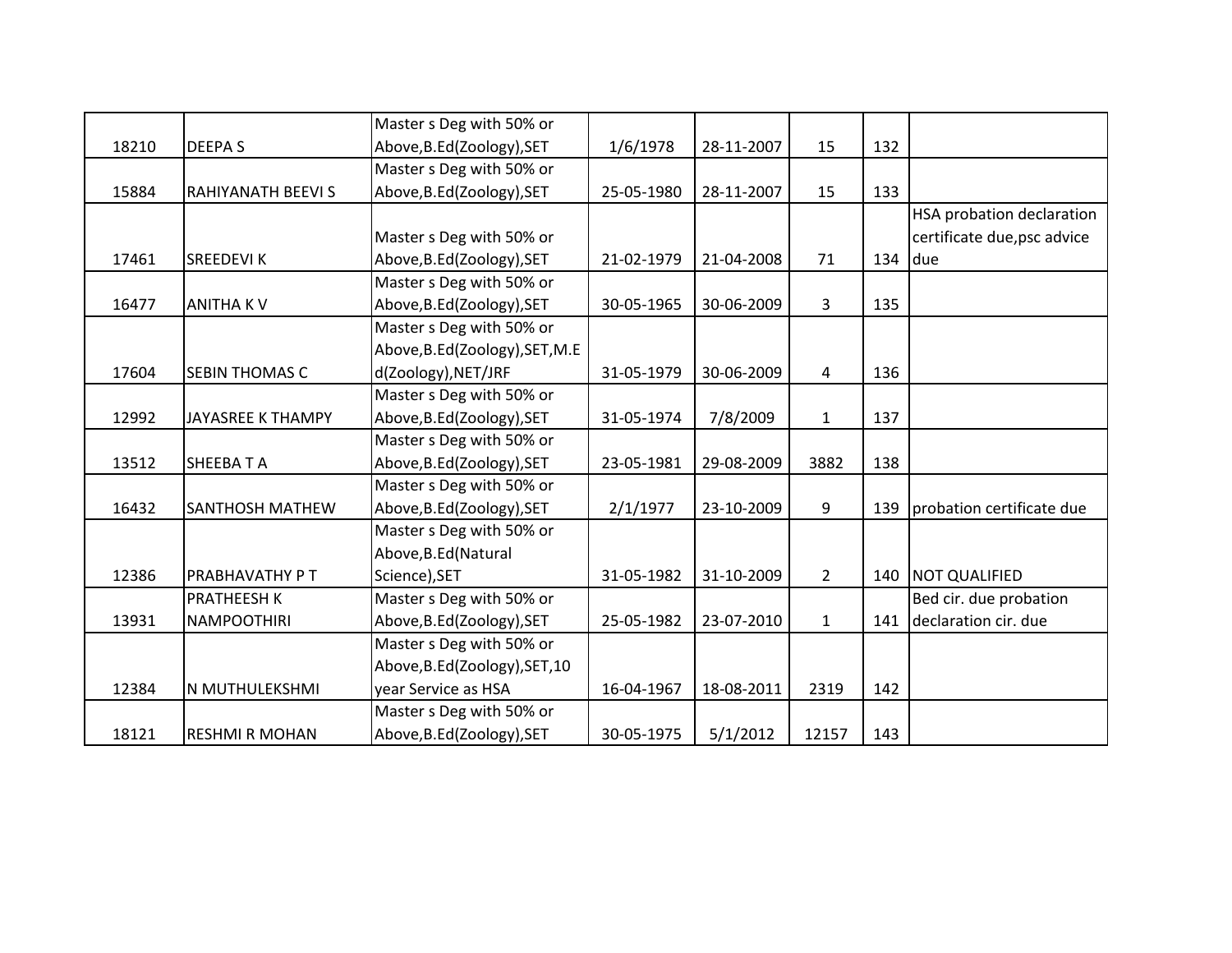| 17274          | NISHA GEORGE N              | Master s Deg with 50% or<br>Above, B.Ed (Zoology), SET                                                  | 25-04-1979              | 7/1/2012                 | $\mathbf{1}$        | 144        | <b>IDT</b> certificate in<br>Malappuram<br>due, probation certificate in<br>malappuram due |
|----------------|-----------------------------|---------------------------------------------------------------------------------------------------------|-------------------------|--------------------------|---------------------|------------|--------------------------------------------------------------------------------------------|
| 11350<br>13427 | SINDHUSL<br><b>JOHARA M</b> | Master s Deg with 50% or<br>Above, B.Ed (Chemistry), SET<br>Master s Deg with 50% or<br>Above, SET, SET | 30-01-1972<br>10/3/1968 | 16-08-2003<br>16-09-2006 | 4<br>$\overline{2}$ | 145<br>146 |                                                                                            |
|                |                             |                                                                                                         |                         |                          |                     |            | masters degree cir.due BEd                                                                 |
|                |                             |                                                                                                         |                         |                          |                     |            | cir.due SET cir.due HSA<br>prob.declaration cir.due                                        |
|                |                             | Master s Deg with 50% or                                                                                |                         |                          |                     |            | HSA psc advice copy due<br>service cer. due HSA by-                                        |
| 17256          | RAVI VARMA K K              | Above, SET                                                                                              | 25-05-1962              | 5/10/2006                | $\overline{2}$      | 147        | transfer order copy due                                                                    |

## Geography

| <b>Application</b> |                       |                                |               |            |         |      |                |
|--------------------|-----------------------|--------------------------------|---------------|------------|---------|------|----------------|
| <b>Number</b>      | <b>Applicant Name</b> | Qualification                  | Date of Birth | Seniority  | SenSINo | Rank | <b>Remarks</b> |
|                    |                       | Master s Deg with 50% or       |               |            |         |      |                |
|                    |                       | Above, B.Ed (Geography), M.Ed  |               |            |         |      |                |
|                    |                       | (Geography), 10 year Service   |               |            |         |      |                |
| 17962              | VASANTHA KUAMRAN C    | las HSA                        | 10/11/1957    | 23-04-1997 | 43      | 1    |                |
|                    |                       | Master s Deg with 50% or       |               |            |         |      |                |
|                    |                       | Above, B.Ed (Geography), 10    |               |            |         |      |                |
| 14100              | <b>SIVADASAN K P</b>  | year Service as HSA            | 16-05-1960    | 9/6/1997   | 102     | 2    |                |
|                    |                       | Master s Deg with 50% or       |               |            |         |      |                |
|                    | LAKSHMANANKAIPRATH    | Above, B.Ed (History), 10 year |               |            |         |      |                |
| 17379              |                       | Service as HSA                 | 17-12-1964    | 20-10-1997 | 61      | 3    |                |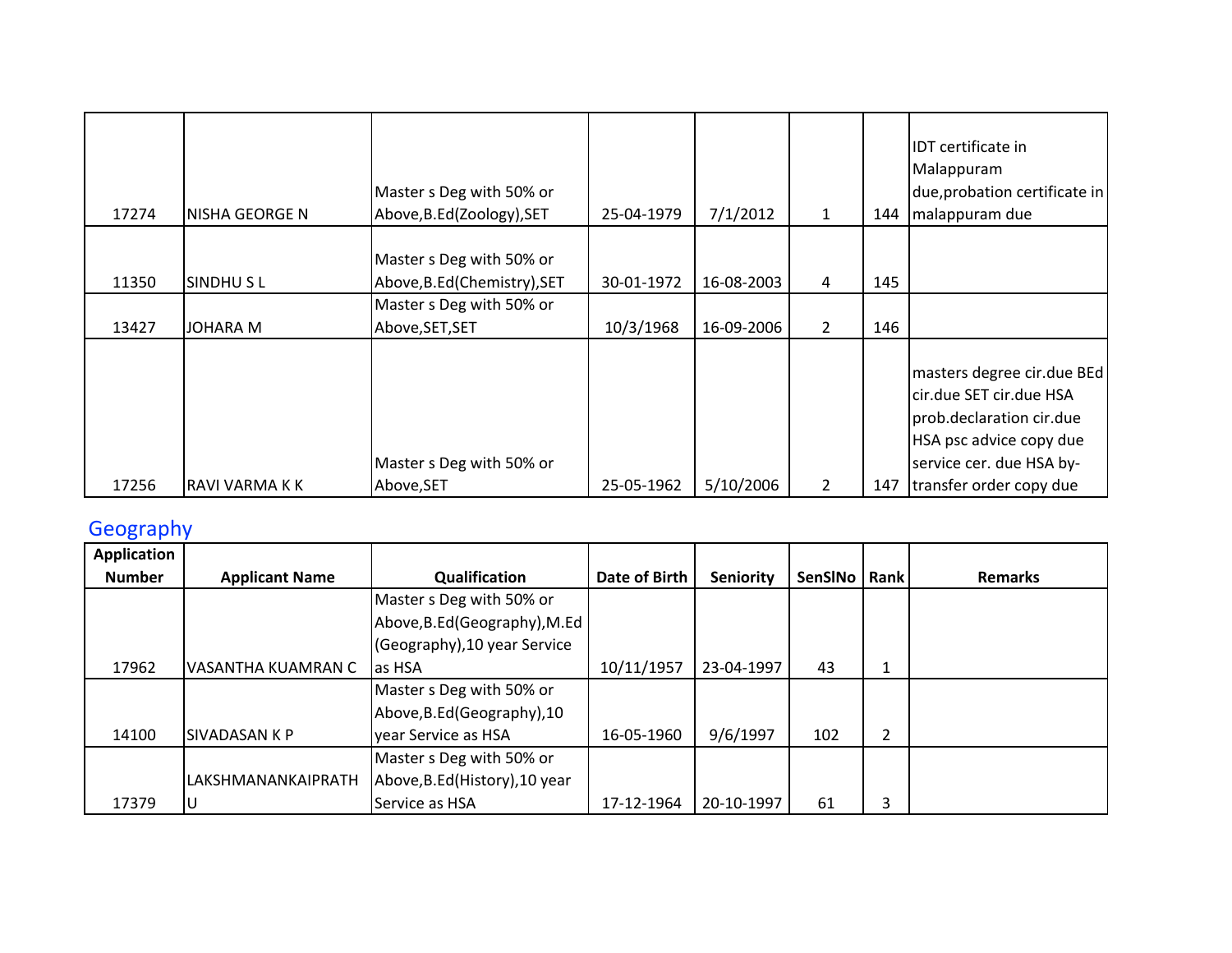## 21.Political Science

| <b>Application</b> |                        |                                  |               |            |                |                |                |
|--------------------|------------------------|----------------------------------|---------------|------------|----------------|----------------|----------------|
| <b>Number</b>      | <b>Applicant Name</b>  | Qualification                    | Date of Birth | Seniority  | SenSINo        | Rank           | <b>Remarks</b> |
|                    |                        |                                  |               |            |                |                |                |
|                    |                        | Master s Deg with 50% or         |               |            |                |                |                |
|                    |                        | Above, B.Ed (Social Science), 10 |               |            |                |                |                |
| 10487              | KUNHIKRISHNAN M V      | year Service as HSA              | 14-09-1961    | 3/2/1989   | $\overline{2}$ | $\mathbf{1}$   |                |
|                    |                        | Master s Deg with 50% or         |               |            |                |                |                |
|                    |                        | Above, B.Ed (History), 10 year   |               |            |                |                |                |
| 18157              | <b>SYAMALA R</b>       | Service as HSA                   | 20-11-1957    | 22-10-1990 | 49             | $\overline{2}$ |                |
|                    |                        | Master s Deg with 50% or         |               |            |                |                |                |
|                    |                        | Above, B.Ed (Social              |               |            |                |                |                |
| 14508              | MURALIDHARAN P         | Science), SET                    | 10/4/1962     | 14-11-1990 | 11             | 3              |                |
|                    |                        | Master s Deg with 50% or         |               |            |                |                |                |
|                    |                        | Above, B.Ed (Political           |               |            |                |                |                |
|                    |                        | Science), M.Phil, 10 year        |               |            |                |                |                |
| 18189              | PANKAJA VALLY V R      | Service as HSA                   | 13-11-1957    | 6/9/1991   | $\mathbf{1}$   | 4              |                |
|                    |                        | Master s Deg with 50% or         |               |            |                |                |                |
|                    |                        | Above, B.Ed (Social              |               |            |                |                |                |
| 13383              | SREENIVASAN V          | Science), SET                    | 3/5/1964      | 3/10/1992  | 973            | 5              |                |
|                    |                        | Master s Deg with 50% or         |               |            |                |                |                |
|                    |                        | Above, SET, 10 year Service as   |               |            |                |                |                |
|                    |                        | HSA, B.Ed(IGNOU) with 2 Yr       |               |            |                |                |                |
|                    |                        | <b>Teaching Exp before</b>       |               |            |                |                |                |
| 10905              | MUHAMMED NAZIR A       | <b>B.Ed(Social Science)</b>      | 1/12/1960     | 17-10-1992 | 9              | 6              |                |
|                    |                        | Master s Deg with 50% or         |               |            |                |                |                |
| 15770              | THOMAS V J             | Above, B.Ed (History), SET       | 24-01-1965    | 31-10-1992 | 238            | $\overline{7}$ |                |
|                    |                        | Master s Deg with 50% or         |               |            |                |                |                |
| 16293              | <b>IBRAHIM KUTTY T</b> | Above, B.Ed (History), SET       | 30-07-1962    | 19-05-1993 | 917            | 8              |                |
|                    |                        | Master s Deg with 50% or         |               |            |                |                |                |
|                    |                        | Above, B.Ed (History), 10 year   |               |            |                |                |                |
| 12963              | <b>SUCHITH C</b>       | Service as HSA                   | 17-03-1964    | 16-07-1994 | 69             | 9              |                |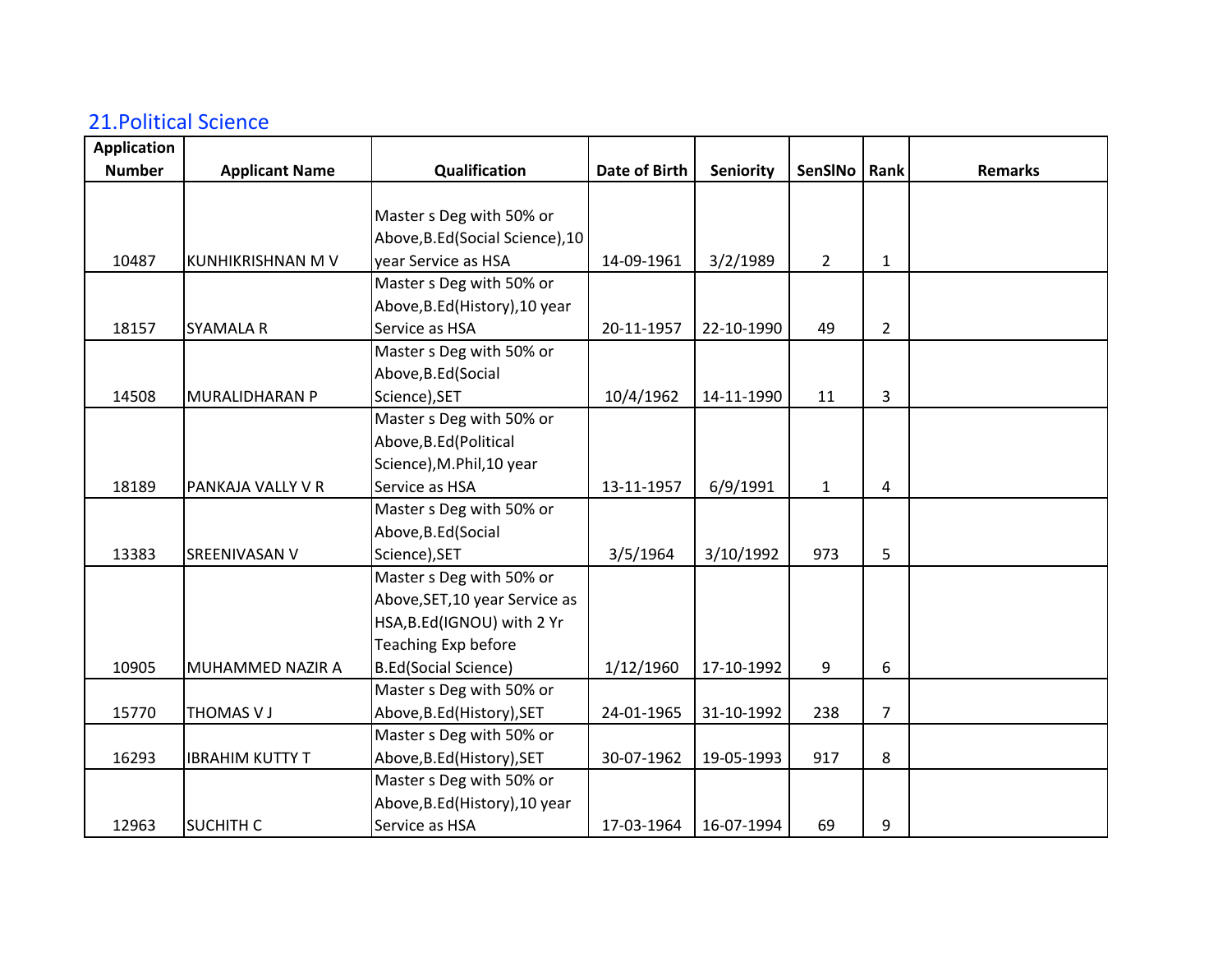|       |                       | Master s Deg with 50% or         |            |            |              |    |  |
|-------|-----------------------|----------------------------------|------------|------------|--------------|----|--|
|       |                       | Above, B.Ed (History), M.Ed (Pol |            |            |              |    |  |
| 13975 | JAYAVIKRAMAN K        | itical Science)                  | 12/3/1961  | 11/8/1994  | 13           | 10 |  |
|       |                       | Master s Deg with 50% or         |            |            |              |    |  |
|       |                       | Above, B.Ed (History), M.Ed (Pol |            |            |              |    |  |
| 17251 | JAYAVIKRAMAN K        | itical Science)                  | 12/3/1961  | 11/8/1994  | 13           | 11 |  |
|       |                       | Master s Deg with 50% or         |            |            |              |    |  |
|       |                       | Above, B.Ed (Political           |            |            |              |    |  |
| 15657 | DARLY JOSEPH          | Science), SET                    | 20-02-1963 | 10/3/1995  | 47           | 12 |  |
|       |                       | Master s Deg with 50% or         |            |            |              |    |  |
|       |                       | Above, B.Ed (Social              |            |            |              |    |  |
|       |                       | Science), M.Ed(Political         |            |            |              |    |  |
| 15478 | <b>AHAMMEDKUTTY E</b> | Science)                         | 25-04-1967 | 4/12/1995  | 5            | 13 |  |
|       |                       | Master s Deg with 50% or         |            |            |              |    |  |
|       |                       | Above, B.Ed (Social              |            |            |              |    |  |
| 13795 | <b>GIRIJA V</b>       | Science), SET                    | 31-07-1961 | 27-07-1996 | $\mathbf{1}$ | 14 |  |
|       |                       | Master s Deg with 50% or         |            |            |              |    |  |
|       |                       | Above, B.Ed (Social              |            |            |              |    |  |
| 14524 | <b>JOY PJ</b>         | Science), SET                    | 28-05-1960 | 18-12-1996 | 30           | 15 |  |
|       |                       | Master s Deg with 50% or         |            |            |              |    |  |
| 16540 | SOMARAJAN PILLAI S    | Above, B.Ed (History), SET       | 12/2/1965  | 22-03-1997 | 28           | 16 |  |
|       |                       | Master s Deg with 50% or         |            |            |              |    |  |
| 13314 | MOHAMMED IQBAL A      | Above, B.Ed (History), SET       | 1/6/1964   | 22-03-1997 | 37           | 17 |  |
|       |                       |                                  |            |            |              |    |  |
|       |                       | Master s Deg with 50% or         |            |            |              |    |  |
|       |                       | Above, B.Ed (Social Science), 10 |            |            |              |    |  |
| 17849 | HELAN RAJAM M R       | year Service as HSA              | 25-05-1959 | 22-03-1997 | 70           | 18 |  |
|       |                       | Master s Deg with 50% or         |            |            |              |    |  |
| 15925 | THAHIRA M             | Above, B.Ed (History), SET       | 31-05-1962 | 23-04-1997 | 69           | 19 |  |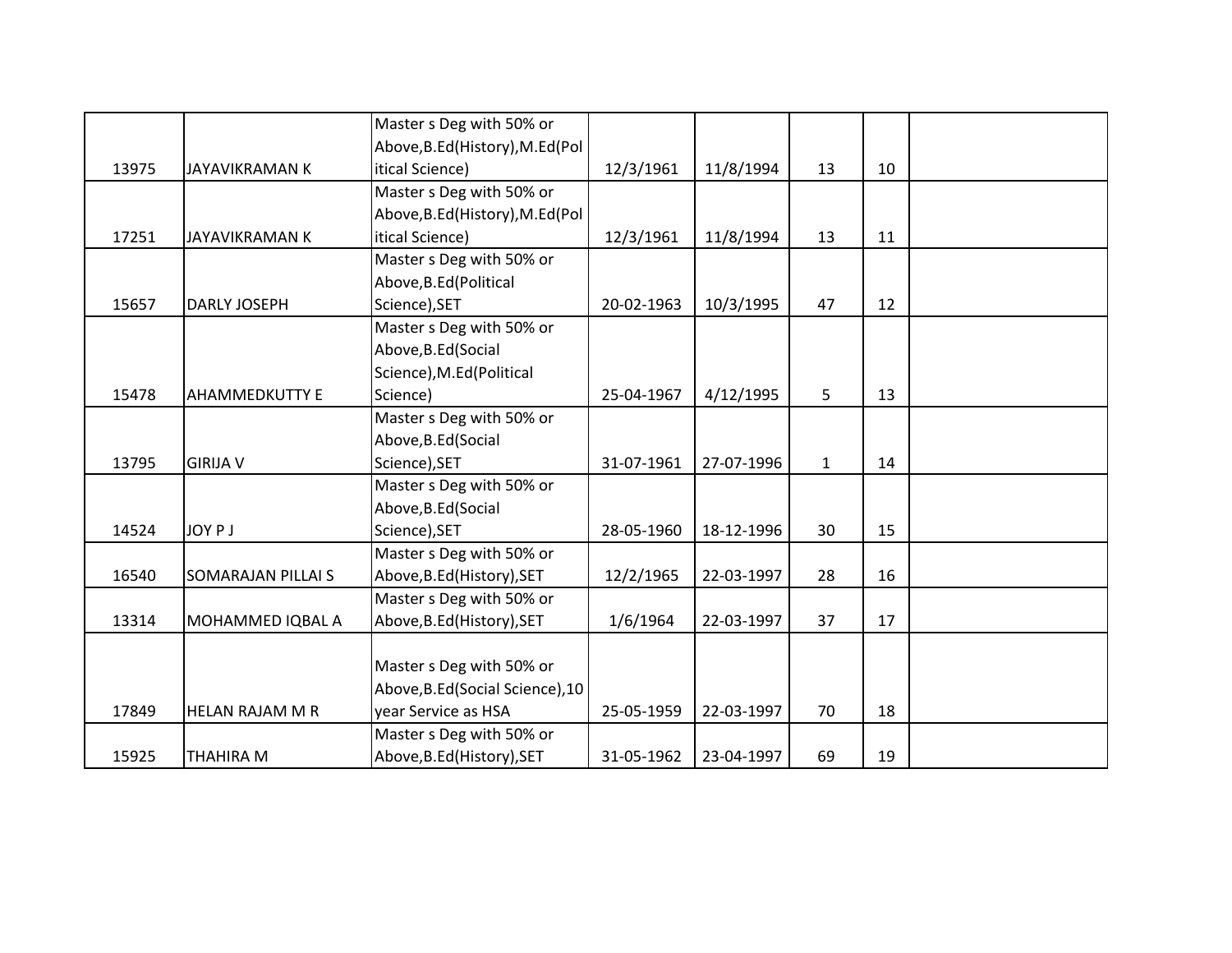|       |                          | Master s Deg with 50% or         |            |            |      |    |  |
|-------|--------------------------|----------------------------------|------------|------------|------|----|--|
|       |                          | Above, B.Ed (Political           |            |            |      |    |  |
|       |                          | Science), 10 year Service as     |            |            |      |    |  |
| 15471 | SATHYABHAMA P            | <b>HSA</b>                       | 3/5/1965   | 23-05-1997 | 6    | 20 |  |
|       |                          | Master s Deg with 50% or         |            |            |      |    |  |
|       |                          | Above, B.Ed (History), 10 year   |            |            |      |    |  |
| 17205 | <b>MANIKANDAN M</b>      | Service as HSA                   | 31-05-1962 | 23-05-1997 | 21   | 21 |  |
|       |                          | Master s Deg with 50% or         |            |            |      |    |  |
|       |                          | Above, B.Ed (History), 10 year   |            |            |      |    |  |
| 17460 | MUHAMMAD ASRAF PP        | Service as HSA                   | 22-04-1963 | 9/6/1997   | 67   | 22 |  |
|       |                          | Master s Deg with 50% or         |            |            |      |    |  |
|       |                          | Above, B.Ed (Social              |            |            |      |    |  |
|       |                          | Science), SET, 10 year Service   |            |            |      |    |  |
| 12869 | <b>TV VIJAYAKRISHNAN</b> | as HSA                           | 12/5/1965  | 9/6/1997   | 74   | 23 |  |
|       |                          | Master s Deg with 50% or         |            |            |      |    |  |
|       |                          | Above, B.Ed (History), 10 year   |            |            |      |    |  |
| 18046 | <b>JOSEPH PONGADAN</b>   | Service as HSA                   | 10/5/1961  | 9/6/1997   | 87   | 24 |  |
|       |                          |                                  |            |            |      |    |  |
|       |                          | Master s Deg with 50% or         |            |            |      |    |  |
|       |                          | Above, B.Ed (Social Science), 10 |            |            |      |    |  |
| 14267 | <b>SREEKUMAR G</b>       | year Service as HSA              | 30-05-1967 | 9/6/1997   | 106  | 25 |  |
|       |                          | Master s Deg with 50% or         |            |            |      |    |  |
|       |                          | Above, B.Ed (History), 10 year   |            |            |      |    |  |
| 13022 | <b>NARAYANAN MV</b>      | Service as HSA                   | 1/7/1964   | 23-08-1997 | 10   | 26 |  |
|       |                          | Master s Deg with 50% or         |            |            |      |    |  |
|       |                          | Above, B.Ed (History), 10 year   |            |            |      |    |  |
| 10838 | <b>LOLA S</b>            | Service as HSA                   | 15-05-1969 | 30-08-1997 | 3949 | 27 |  |
|       |                          |                                  |            |            |      |    |  |
|       |                          | Master s Deg with 50% or         |            |            |      |    |  |
|       |                          | Above, B.Ed (Social Science), 10 |            |            |      |    |  |
| 10897 | <b>REMANICM</b>          | year Service as HSA              | 28-05-1963 | 1/10/1997  | 21   | 28 |  |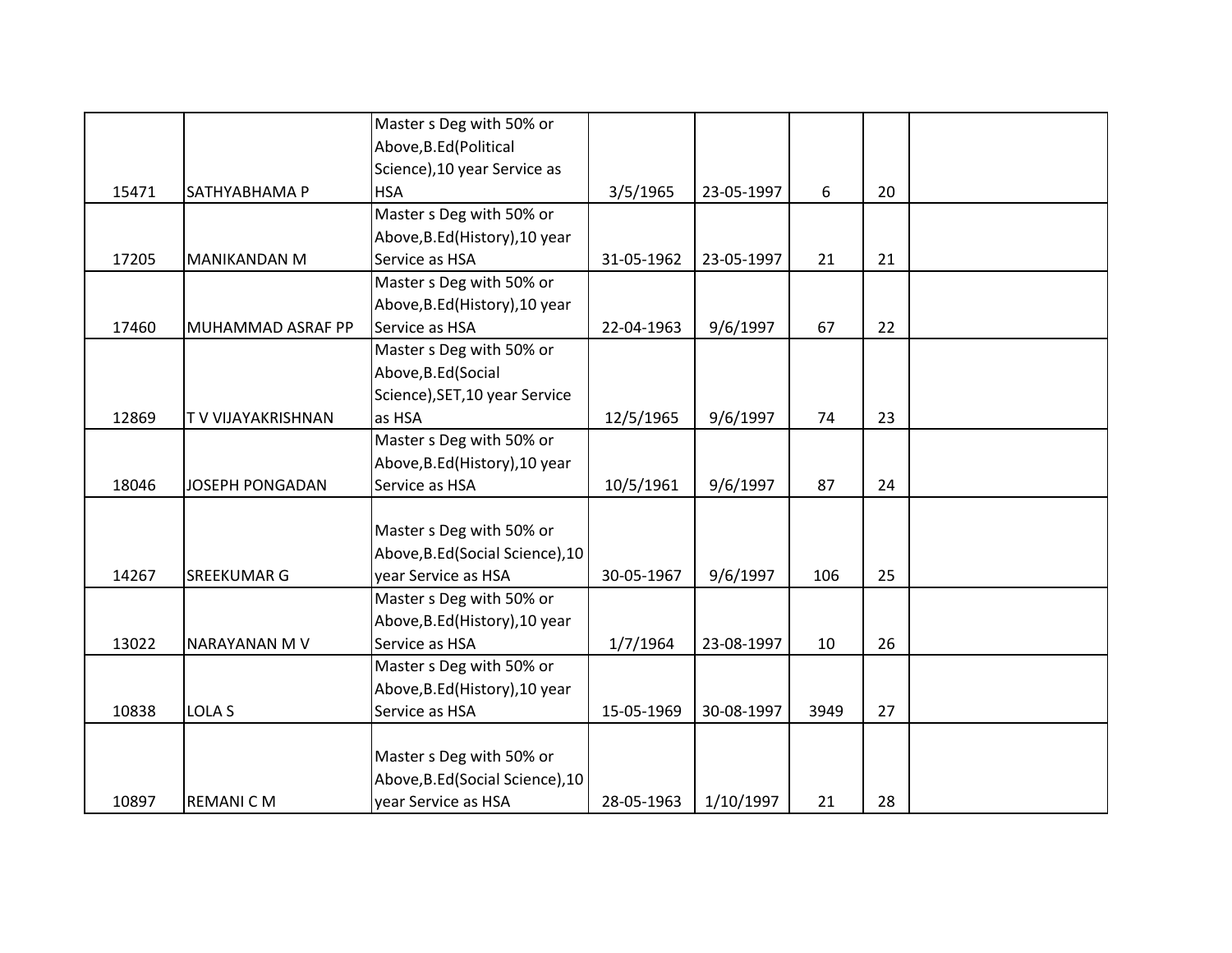|       |                         | Master s Deg with 50% or<br>Above, B.Ed (Social Science), 10 |            |            |                |    |  |
|-------|-------------------------|--------------------------------------------------------------|------------|------------|----------------|----|--|
| 15818 | <b>SUNIL KUMAR N M</b>  | year Service as HSA                                          | 18-05-1968 | 1/10/1997  | 40             | 29 |  |
|       |                         | Master s Deg with 50% or                                     |            |            |                |    |  |
|       |                         | Above, B.Ed (History), 10 year                               |            |            |                |    |  |
| 16329 | PREMAN T C              | Service as HSA                                               | 30-05-1964 | 1/10/1997  | 42             | 30 |  |
|       | GANGADHARAN             | Master s Deg with 50% or                                     |            |            |                |    |  |
| 13914 | <b>NELLIYOTTE</b>       | Above, B.Ed (History), SET                                   | 2/5/1962   | 1/10/1997  | 43             | 31 |  |
|       |                         | Master s Deg with 50% or                                     |            |            |                |    |  |
|       |                         | Above, B.Ed (History), 10 year                               |            |            |                |    |  |
| 14043 | RADHAKRISHNAN CT        | Service as HSA                                               | 25-05-1964 | 1/10/1997  | 45             | 32 |  |
|       | SREEDHARAN              | Master s Deg with 50% or                                     |            |            |                |    |  |
| 10514 | THAYYULLATHIL           | Above, B.Ed (History), SET                                   | 31-05-1961 | 1/10/1997  | 57             | 33 |  |
|       |                         |                                                              |            |            |                |    |  |
|       |                         | Master s Deg with 50% or                                     |            |            |                |    |  |
|       |                         | Above, B.Ed (Social Science), 10                             |            |            |                |    |  |
| 12530 | <b>BALAKRISHNAN M C</b> | year Service as HSA                                          | 26-05-1966 | 1/10/1997  | 63             | 34 |  |
|       |                         | Master s Deg with 50% or                                     |            |            |                |    |  |
|       |                         | Above, B.Ed (Geography), 10                                  |            |            |                |    |  |
| 18019 | <b>SYAMA KUMAR S S</b>  | year Service as HSA                                          | 30-05-1966 | 4/10/1997  | $\overline{2}$ | 35 |  |
|       |                         |                                                              |            |            |                |    |  |
|       |                         | Master s Deg with 50% or                                     |            |            |                |    |  |
|       |                         | Above, B.Ed (Social Science), 10                             |            |            |                |    |  |
| 13901 | <b>T P DAMODARAN</b>    | year Service as HSA                                          | 1/3/1959   | 15-10-1997 | 49             | 36 |  |
|       |                         | Master s Deg with 50% or                                     |            |            |                |    |  |
|       |                         | Above, B.Ed (Social                                          |            |            |                |    |  |
| 14202 | <b>JANARDHANAN P</b>    | Science), SET                                                | 15-04-1963 | 16-10-1997 | 4              | 37 |  |
|       |                         | Master s Deg with 50% or                                     |            |            |                |    |  |
| 11413 | <b>BABURAJ A</b>        | Above, B.Ed (History), SET                                   | 1/6/1965   | 20-10-1997 | 33             | 38 |  |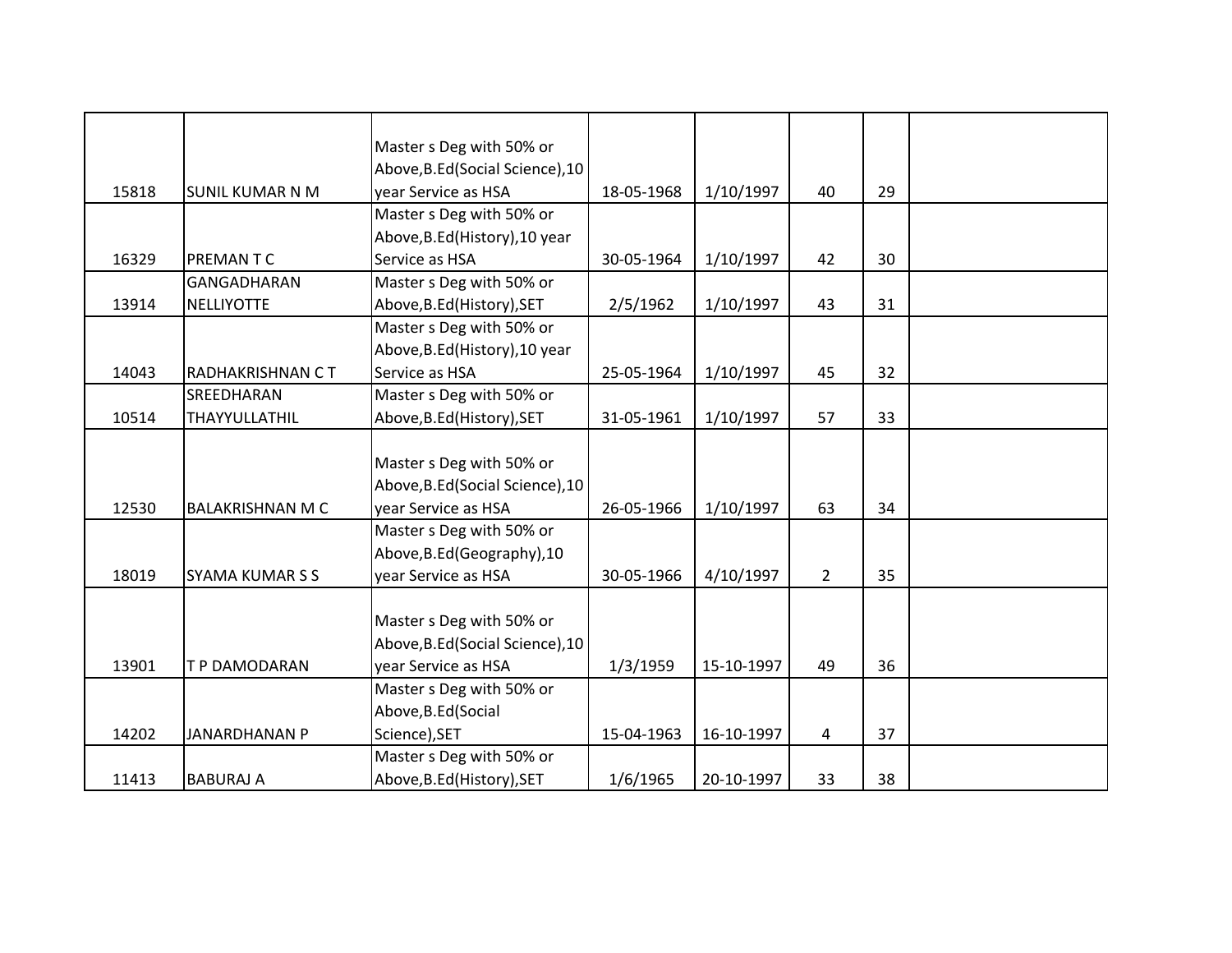|       |                        | Master s Deg with 50% or         |            |            |                |    |  |
|-------|------------------------|----------------------------------|------------|------------|----------------|----|--|
|       |                        | Above, B.Ed (Social Science), 10 |            |            |                |    |  |
| 11658 | <b>MADHAVAN E</b>      | year Service as HSA              | 10/5/1966  | 20-10-1997 | 73             | 39 |  |
|       |                        | Master s Deg with 50% or         |            |            |                |    |  |
| 15151 | <b>SOBHAPV</b>         | Above, B.Ed (History), SET       | 5/5/1963   | 20-10-1997 | 76             | 40 |  |
|       |                        | Master s Deg with 50% or         |            |            |                |    |  |
| 10778 | SHEEJA JACOB           | Above, B.Ed (History), SET       | 28-05-1967 | 27-10-1997 | $2^{\circ}$    | 41 |  |
|       |                        |                                  |            |            |                |    |  |
|       |                        | Master s Deg with 50% or         |            |            |                |    |  |
|       |                        | Above, B.Ed (Social Science), 10 |            |            |                |    |  |
| 17858 | <b>ANITHA KUMARI P</b> | year Service as HSA              | 18-05-1961 | 4/11/1997  | $\overline{7}$ | 42 |  |
|       |                        | Master s Deg with 50% or         |            |            |                |    |  |
|       | <b>SUNILKUMAR</b>      | Above, B.Ed (History), 10 year   |            |            |                |    |  |
| 17254 | <b>MOOZHIKKARA</b>     | Service as HSA                   | 31-05-1969 | 29-12-1997 | $\overline{4}$ | 43 |  |
|       |                        | Master s Deg with 50% or         |            |            |                |    |  |
|       |                        | Above, B.Ed (Social              |            |            |                |    |  |
| 16854 | <b>BOBBY GEORGE</b>    | Science), SET                    | 3/5/1976   | 31-12-1997 | $\mathbf{1}$   | 44 |  |
|       |                        | Master s Deg with 50% or         |            |            |                |    |  |
|       |                        | Above, B.Ed (Social              |            |            |                |    |  |
| 17077 | <b>LINI NIXON</b>      | Science), SET                    | 26-09-1968 | 23-03-1998 | 13             | 45 |  |
|       |                        | Master s Deg with 50% or         |            |            |                |    |  |
|       |                        | Above, B.Ed (History), 10 year   |            |            |                |    |  |
| 11145 | <b>BEENAKS</b>         | Service as HSA                   | 11/3/1963  | 23-03-1998 | 17             | 46 |  |
|       |                        |                                  |            |            |                |    |  |
|       |                        | Master s Deg with 50% or         |            |            |                |    |  |
|       |                        | Above, B.Ed (Social Science), 10 |            |            |                |    |  |
| 16519 | <b>UMADEVIA</b>        | year Service as HSA              | 10/5/1967  | 23-03-1998 | 62             | 47 |  |
|       |                        | Master s Deg with 50% or         |            |            |                |    |  |
| 13541 | <b>ABDUL SALAM K</b>   | Above, B.Ed (History), SET       | 1/6/1968   | 23-03-1998 | 64             | 48 |  |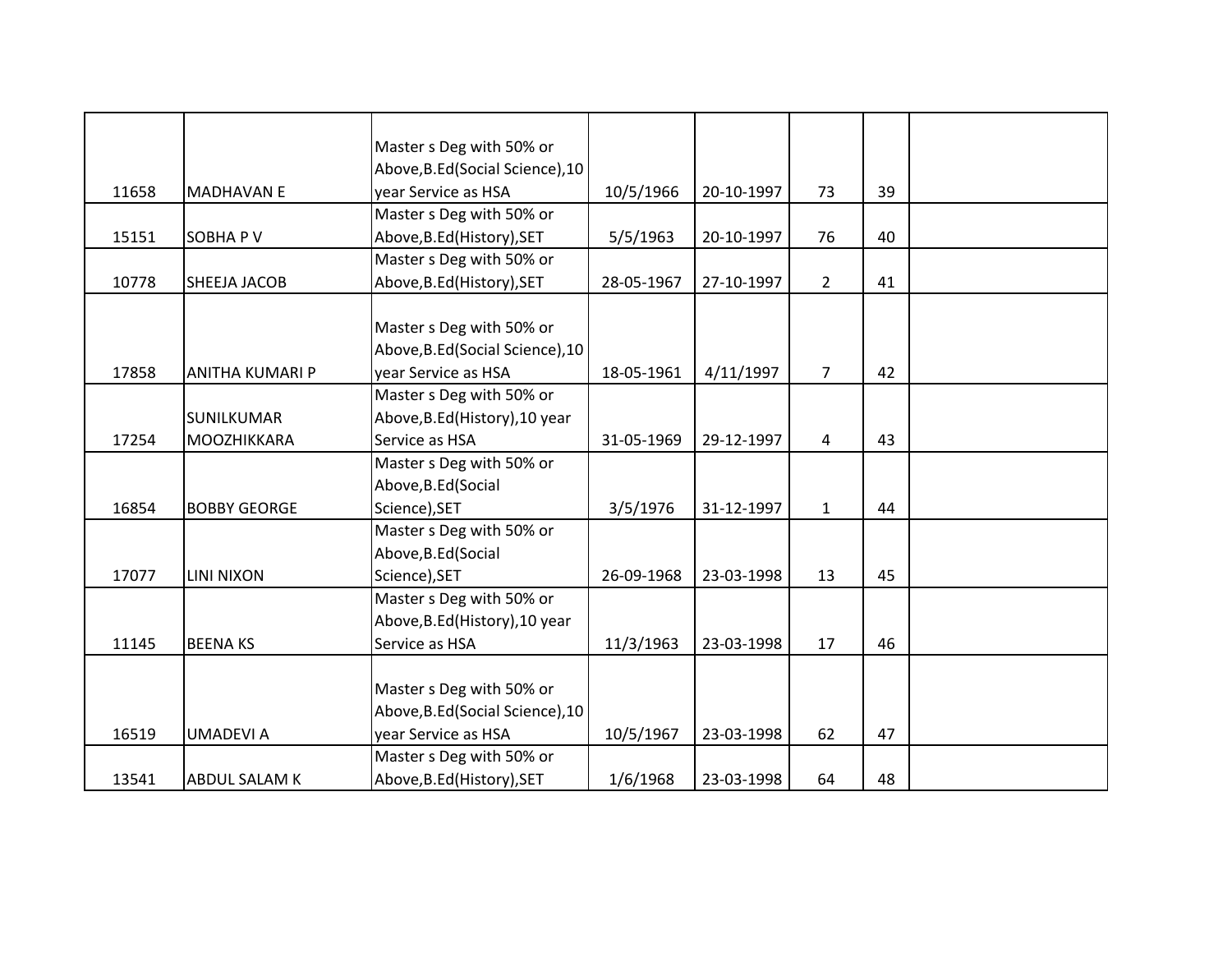|       |                                    | Master s Deg with 50% or         |            |            |     |    |  |
|-------|------------------------------------|----------------------------------|------------|------------|-----|----|--|
|       |                                    | Above, B.Ed (Social Science), 10 |            |            |     |    |  |
| 10234 | ROSA M C                           | year Service as HSA              | 1/5/1966   | 23-03-1998 | 69  | 49 |  |
|       |                                    |                                  |            |            |     |    |  |
|       |                                    | Master s Deg with 50% or         |            |            |     |    |  |
| 17214 | <b>LILLY AJ</b>                    | Above, B.Ed (Geography), SET     | 21-01-1957 | 23-03-1998 | 93  | 50 |  |
|       |                                    | Master s Deg with 50% or         |            |            |     |    |  |
|       |                                    | Above, B.Ed (History), 10 year   |            |            |     |    |  |
|       |                                    |                                  |            |            |     |    |  |
| 12331 | <b>AMBIKA P</b>                    | Service as HSA                   | 21-05-1968 | 23-03-1998 | 108 | 51 |  |
|       |                                    |                                  |            |            |     |    |  |
|       |                                    | Master s Deg with 50% or         |            |            |     |    |  |
|       |                                    | Above, B.Ed (Social Science), 10 |            |            |     |    |  |
| 11716 | SAROJINI V                         | year Service as HSA              | 10/4/1965  | 23-03-1998 | 122 | 52 |  |
|       |                                    | Master s Deg with 50% or         |            |            |     |    |  |
|       |                                    | Above, B.Ed (History), 10 year   |            |            |     |    |  |
| 11837 | BEENAMMA C VARGHESE Service as HSA |                                  | 31-07-1962 | 23-03-1998 | 143 | 53 |  |
|       |                                    | Master s Deg with 50% or         |            |            |     |    |  |
|       |                                    | Above, B.Ed (Social              |            |            |     |    |  |
|       |                                    | Science), SET, 10 year Service   |            |            |     |    |  |
| 18133 | <b>RAVI V K</b>                    | as HSA                           | 10/4/1957  | 23-03-1998 | 212 | 54 |  |
|       |                                    |                                  |            |            |     |    |  |
|       |                                    | Master s Deg with 50% or         |            |            |     |    |  |
|       | ABDUSALAM                          | Above, B.Ed (Social Science), 10 |            |            |     |    |  |
| 16516 | THOOMBALAKADAN                     | year Service as HSA              | 31-05-1965 | 23-03-1998 | 214 | 55 |  |
|       |                                    |                                  |            |            |     |    |  |
|       |                                    | Master s Deg with 50% or         |            |            |     |    |  |
|       |                                    | Above, B.Ed (Social Science), 10 |            |            |     |    |  |
| 15393 | <b>RAJESH K S</b>                  | year Service as HSA              | 25-05-1965 | 23-03-1998 | 226 | 56 |  |
|       |                                    | Master s Deg with 50% or         |            |            |     |    |  |
|       |                                    | Above, B.Ed (Social              |            |            |     |    |  |
| 13082 | <b>LEENAPL</b>                     | Science), SET                    | 15-05-1966 | 23-03-1998 | 229 | 57 |  |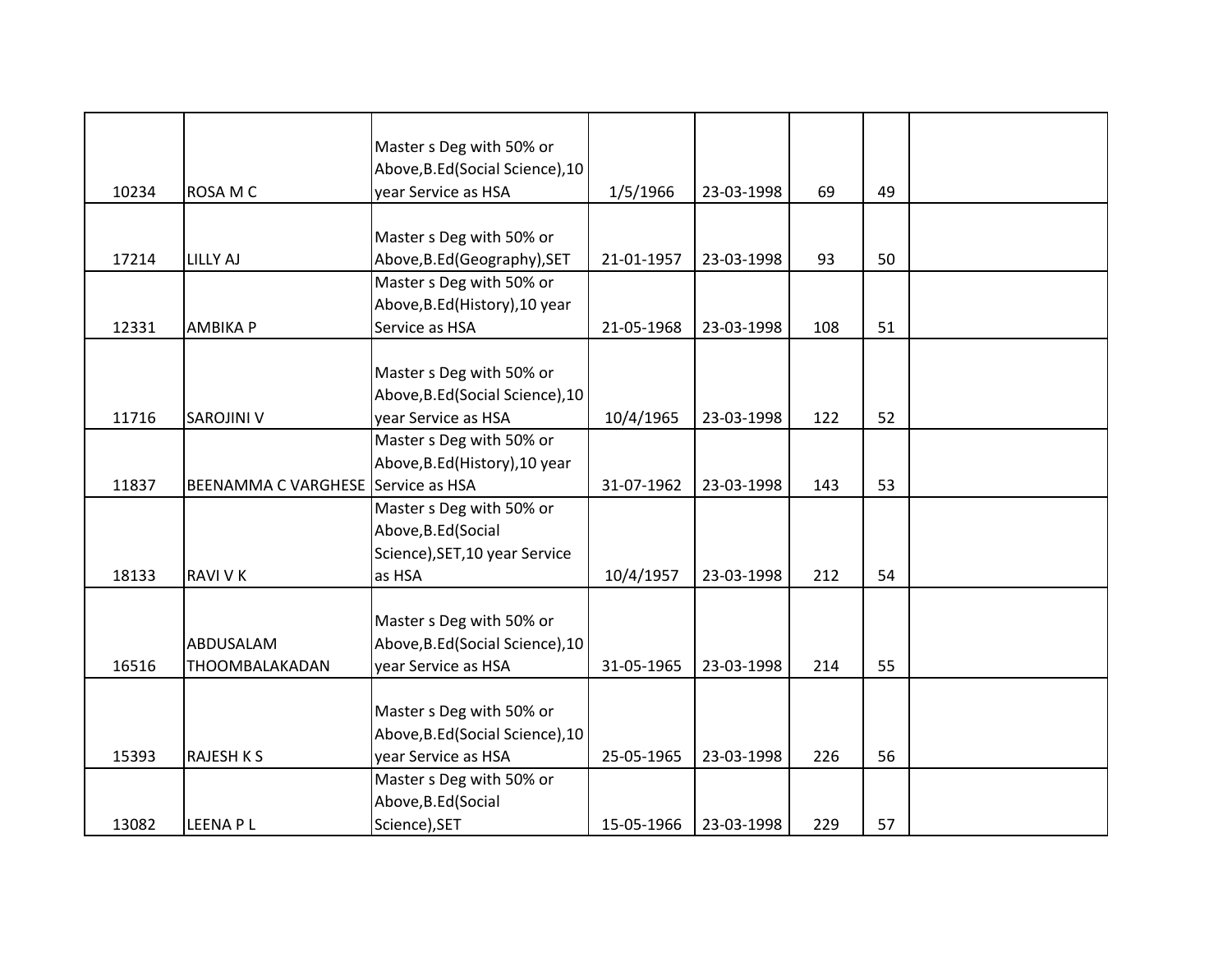|       |                         | Master s Deg with 50% or         |            |            |              |    |  |
|-------|-------------------------|----------------------------------|------------|------------|--------------|----|--|
|       |                         | Above, B.Ed (Social              |            |            |              |    |  |
|       |                         | Science), SET, 10 year Service   |            |            |              |    |  |
| 14591 | <b>G PRASAD</b>         | as HSA                           | 1/6/1959   | 23-03-1998 | 252          | 58 |  |
|       |                         |                                  |            |            |              |    |  |
|       |                         | Master s Deg with 50% or         |            |            |              |    |  |
|       |                         | Above, B.Ed (Social Science), 10 |            |            |              |    |  |
| 13952 | <b>SATEES KUMAR K P</b> | year Service as HSA              | 3/2/1964   | 23-03-1998 | 253          | 59 |  |
|       |                         | Master s Deg with 50% or         |            |            |              |    |  |
|       |                         | Above, B.Ed (Social              |            |            |              |    |  |
| 11761 | <b>NARAYANAN V</b>      | Science), SET                    | 20-05-1965 | 16-05-1998 | 12           | 60 |  |
|       |                         | Master s Deg with 50% or         |            |            |              |    |  |
|       |                         | Above, B.Ed (Social              |            |            |              |    |  |
|       |                         | Science), SET, 10 year Service   |            |            |              |    |  |
| 10693 | <b>ANILKUMAR P</b>      | as HSA                           | 19-04-1967 | 19-05-1998 | 10           | 61 |  |
|       |                         | Master s Deg with 50% or         |            |            |              |    |  |
|       |                         | Above, B.Ed (History), 10 year   |            |            |              |    |  |
| 11830 | RAMESH BABU P           | Service as HSA                   | 15-04-1964 | 19-05-1998 | 18           | 62 |  |
|       |                         | Master s Deg with 50% or         |            |            |              |    |  |
|       |                         | Above, B.Ed (Social              |            |            |              |    |  |
| 12921 | <b>VIJAYAN KD</b>       | Science), SET                    | 13-05-1967 | 20-05-1998 | $\mathbf{1}$ | 63 |  |
|       |                         | Master s Deg with 50% or         |            |            |              |    |  |
| 15508 | JAISON MO               | Above, B.Ed (History), SET       | 15-07-1967 | 17-07-1998 | 36           | 64 |  |
|       |                         | Master s Deg with 50% or         |            |            |              |    |  |
|       |                         | Above, B.Ed (Social              |            |            |              |    |  |
| 17577 | <b>JOSEPH MATHEW</b>    | Science), SET                    | 31-05-1960 | 5/8/1998   | 4            | 65 |  |
|       |                         | Master s Deg with 50% or         |            |            |              |    |  |
|       |                         | Above, B.Ed (Social              |            |            |              |    |  |
| 16071 | <b>RAGHUNADHAN P</b>    | Science), SET                    | 5/11/1958  | 10/8/1998  | 134          | 66 |  |
|       |                         | Master s Deg with 50% or         |            |            |              |    |  |
| 16391 | <b>BABUKP</b>           | Above, B.Ed (History), SET       | 3/1/1963   | 19-09-1998 | 9            | 67 |  |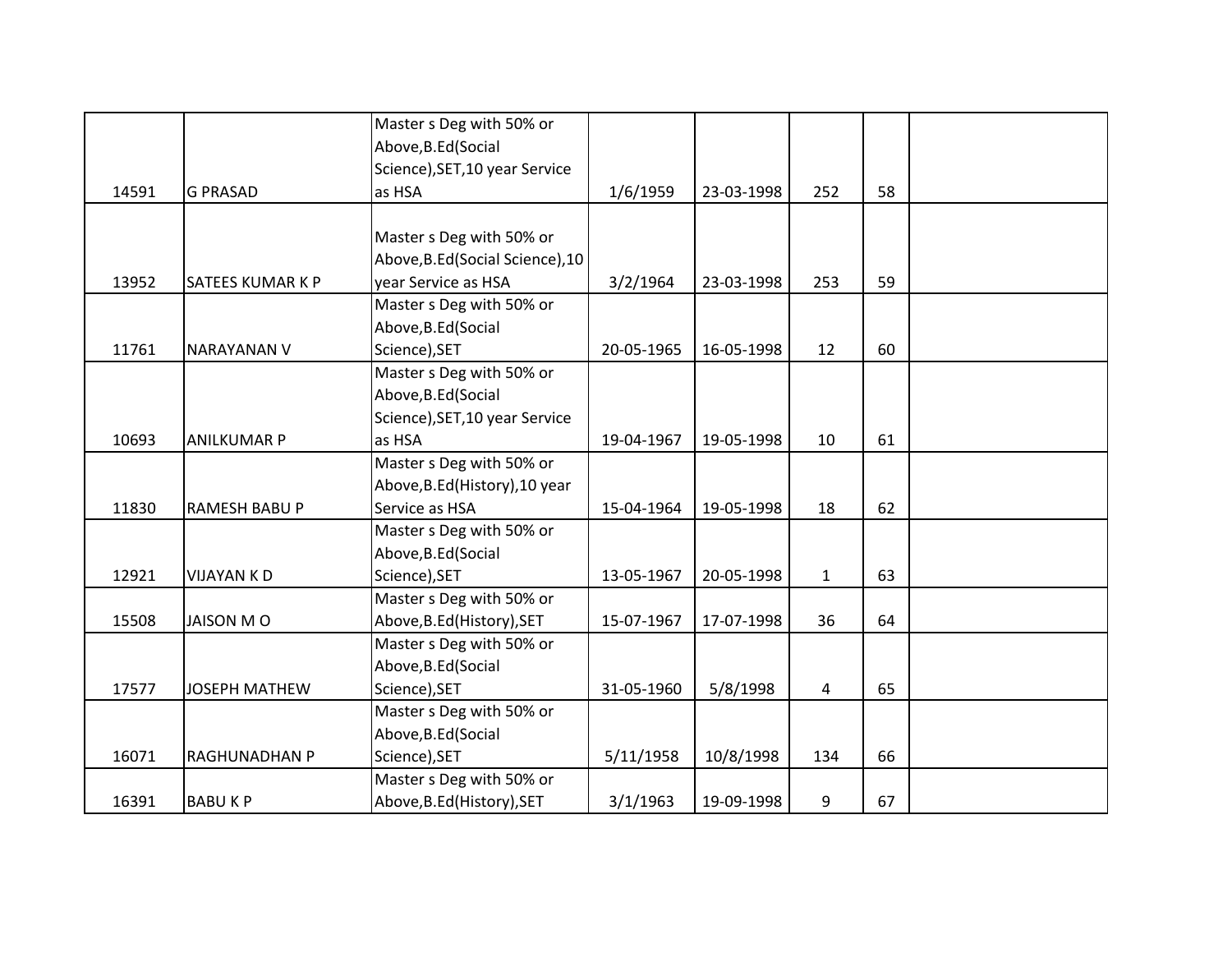|       | <b>K R BHUVANENDRAN</b> | Master s Deg with 50% or         |            |            |                |    |  |
|-------|-------------------------|----------------------------------|------------|------------|----------------|----|--|
| 17275 | PILLAI                  | Above, B.Ed (History), SET       | 30-05-1961 | 6/11/1998  | $\overline{7}$ | 68 |  |
|       |                         | Master s Deg with 50% or         |            |            |                |    |  |
| 13055 | PREMAN M P              | Above, B.Ed (History), SET       | 30-05-1964 | 6/11/1998  | 11             | 69 |  |
|       |                         | Master s Deg with 50% or         |            |            |                |    |  |
|       |                         | Above, B.Ed (Social              |            |            |                |    |  |
| 13359 | PADMINI M V             | Science), SET                    | 21-05-1959 | 7/11/1998  | $\overline{7}$ | 70 |  |
|       |                         | Master s Deg with 50% or         |            |            |                |    |  |
|       |                         | Above, B.Ed (Social              |            |            |                |    |  |
| 14842 | <b>ROBIN P</b>          | Science), SET                    | 30-05-1966 | 23-11-1998 | $\mathbf{1}$   | 71 |  |
|       |                         | Master s Deg with 50% or         |            |            |                |    |  |
| 18483 | <b>VENUGOPALAN P K</b>  | Above, B.Ed (History), SET       | 6/5/1961   | 28-11-1998 | 3              | 72 |  |
|       |                         |                                  |            |            |                |    |  |
|       |                         | Master s Deg with 50% or         |            |            |                |    |  |
|       |                         | Above, B.Ed (Social Science), 10 |            |            |                |    |  |
| 10881 | A J JESSYMOLE           | year Service as HSA              | 12/5/1967  | 28-11-1998 | 3              | 73 |  |
|       |                         |                                  |            |            |                |    |  |
|       |                         | Master s Deg with 50% or         |            |            |                |    |  |
|       |                         | Above, B.Ed (Social Science), 10 |            |            |                |    |  |
| 15223 | <b>BABUPT</b>           | year Service as HSA              | 16-04-1965 | 12/2/1999  | $\overline{7}$ | 74 |  |
|       |                         | Master s Deg with 50% or         |            |            |                |    |  |
|       |                         | Above, B.Ed (Social              |            |            |                |    |  |
| 13193 | <b>K M SAJEEVE</b>      | Science), SET                    | 20-04-1963 | 15-02-1999 | $\overline{2}$ | 75 |  |
|       |                         | Master s Deg with 50% or         |            |            |                |    |  |
|       |                         | Above, B.Ed (Social              |            |            |                |    |  |
| 11738 | <b>CHACKO M C</b>       | Science), SET                    | 10/3/1964  | 15-02-1999 | $\overline{7}$ | 76 |  |
|       |                         | Master s Deg with 50% or         |            |            |                |    |  |
|       |                         | Above, B.Ed (Social              |            |            |                |    |  |
| 13628 | <b>SAJIPN</b>           | Science), SET                    | 7/5/1965   | 15-02-1999 | 21             | 77 |  |
|       |                         | Master s Deg with 50% or         |            |            |                |    |  |
|       |                         | Above, B.Ed (Social              |            |            |                |    |  |
| 11678 | <b>B RADHA DEVI</b>     | Science), SET                    | 29-05-1970 | 15-02-1999 | 27             | 78 |  |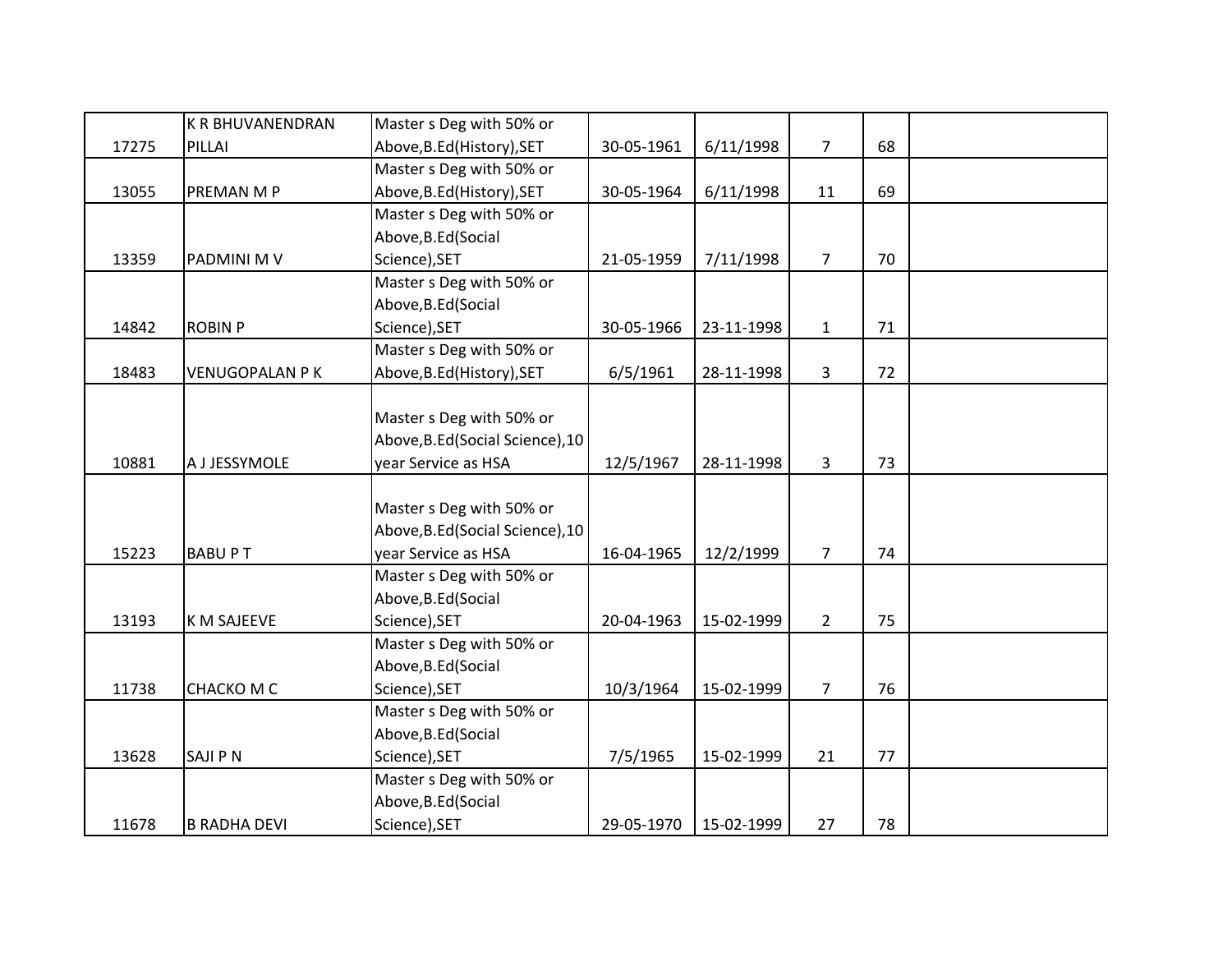|       |                       | Master s Deg with 50% or         |            |            |                |    |                           |
|-------|-----------------------|----------------------------------|------------|------------|----------------|----|---------------------------|
|       |                       | Above, B.Ed (Social Science), 10 |            |            |                |    |                           |
| 12579 | <b>ASOK KUMAR A B</b> | year Service as HSA              | 27-03-1971 | 24-03-1999 | $\overline{2}$ | 79 |                           |
|       |                       |                                  |            |            |                |    |                           |
|       |                       |                                  |            |            |                |    |                           |
|       |                       | Master s Deg with 50% or         |            |            |                |    |                           |
|       |                       | Above, B.Ed (Social Science), 10 |            |            |                |    |                           |
| 18296 | <b>GOPIC</b>          | year Service as HSA              | 5/3/1967   | 30-04-1999 | 8              | 80 | probation certificate due |
|       |                       | Master s Deg with 50% or         |            |            |                |    |                           |
| 12353 | <b>JOSEPH KK</b>      | Above, B.Ed (History), SET       | 20-02-1967 | 14-05-1999 | $\overline{2}$ | 81 |                           |
|       |                       | Master s Deg with 50% or         |            |            |                |    |                           |
| 14284 | MADHUSUDANAN K        | Above, B.Ed (History), SET       | 19-05-1969 | 21-05-1999 | 14             | 82 |                           |
|       |                       |                                  |            |            |                |    |                           |
|       |                       | Master s Deg with 50% or         |            |            |                |    |                           |
|       |                       | Above, B.Ed (Social Science), 10 |            |            |                |    |                           |
| 15617 | <b>LATHIKA E K</b>    | year Service as HSA              | 27-05-1972 | 26-05-1999 | 16             | 83 |                           |
|       |                       | Master s Deg with 50% or         |            |            |                |    |                           |
|       |                       | Above, B.Ed (Social              |            |            |                |    |                           |
| 17215 | SHYLAMMA M P          | Science), SET                    | 2/3/1965   | 28-07-1999 | $\overline{7}$ | 84 |                           |
|       |                       | Master s Deg with 50% or         |            |            |                |    |                           |
|       |                       | Above, B.Ed (Social              |            |            |                |    |                           |
| 10922 | HAMZA PARENGATT       | Science), SET                    | 24-02-1967 | 19-08-1999 | $\mathbf{1}$   | 85 |                           |
|       |                       | Master s Deg with 50% or         |            |            |                |    |                           |
| 16776 | <b>LEELA S</b>        | Above, B.Ed (History), SET       | 18-04-1965 | 19-08-1999 | 8              | 86 |                           |
|       |                       |                                  |            |            |                |    |                           |
|       |                       | Master s Deg with 50% or         |            |            |                |    |                           |
|       |                       | Above, B.Ed (Social Science), 10 |            |            |                |    |                           |
| 13623 | <b>JANCY DAVIS K</b>  | year Service as HSA              | 8/5/1970   | 26-10-1999 | 3              | 87 |                           |
|       |                       |                                  |            |            |                |    |                           |
|       |                       | Master s Deg with 50% or         |            |            |                |    |                           |
|       |                       | Above, B.Ed (Social Science), 10 |            |            |                |    |                           |
| 16102 | DILEEPKUMAR D         | year Service as HSA              | 30-05-1971 | 6/11/1999  | $\mathbf{1}$   | 88 |                           |
|       |                       |                                  |            |            |                |    |                           |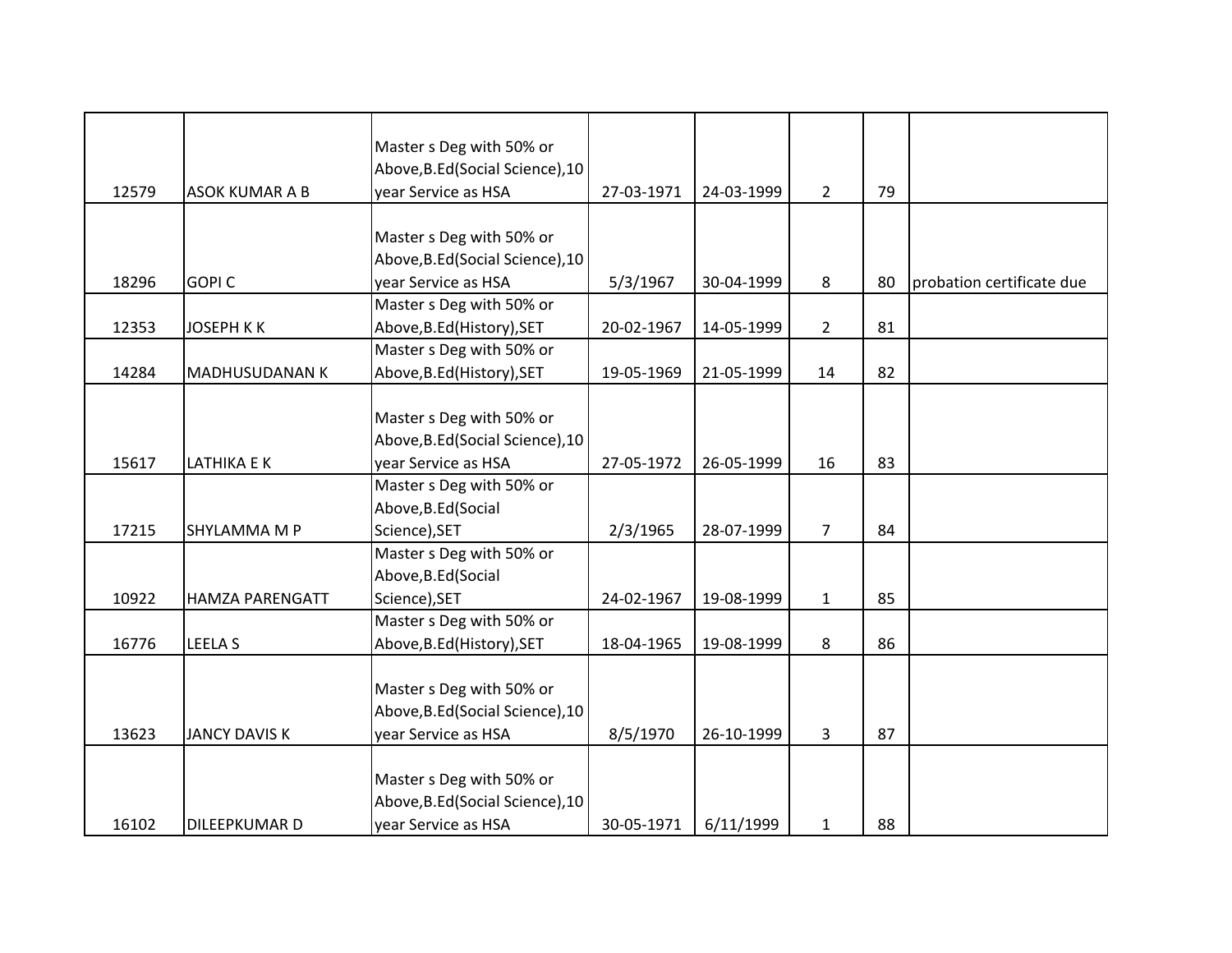|       |                     | Master s Deg with 50% or         |            |            |                |    |  |
|-------|---------------------|----------------------------------|------------|------------|----------------|----|--|
|       |                     | Above, B.Ed (Political           |            |            |                |    |  |
|       |                     | Science), 10 year Service as     |            |            |                |    |  |
| 16488 | <b>KUNJU MONE B</b> | <b>HSA</b>                       | 27-05-1960 | 8/11/1999  | $\mathbf{1}$   | 89 |  |
|       |                     | Master s Deg with 50% or         |            |            |                |    |  |
|       | <b>RAJEEVAN P</b>   | Above, B.Ed (Political           |            |            |                |    |  |
| 13955 | PUTHIYEDATH         | Science), SET                    | 23-05-1970 | 30-11-1999 | $\mathbf{1}$   | 90 |  |
|       |                     | Master s Deg with 50% or         |            |            |                |    |  |
|       |                     | Above, B.Ed (History), 10 year   |            |            |                |    |  |
| 13196 | ROSAMMA AG          | Service as HSA                   | 20-02-1962 | 17-02-2000 | 10             | 91 |  |
|       |                     | Master s Deg with 50% or         |            |            |                |    |  |
|       |                     | Above, B.Ed (Social              |            |            |                |    |  |
|       |                     | Science), SET, 10 year Service   |            |            |                |    |  |
| 15546 | SREEDHARAN NAIR C   | as HSA                           | 18-05-1964 | 9/6/2000   | 6              | 92 |  |
|       |                     | Master s Deg with 50% or         |            |            |                |    |  |
| 15159 | RACHEL CD           | Above, B.Ed (History), SET       | 1/3/1965   | 23-06-2000 | 62             | 93 |  |
|       |                     | Master s Deg with 50% or         |            |            |                |    |  |
|       |                     | Above, B.Ed (History), 10 year   |            |            |                |    |  |
| 17036 | <b>SHAINY KK</b>    | Service as HSA                   | 28-05-1967 | 11/8/2000  | 10             | 94 |  |
|       |                     | Master s Deg with 50% or         |            |            |                |    |  |
|       | SREEDHARAN          | Above, B.Ed (History), M.Ed (Pol |            |            |                |    |  |
| 13299 | NAMBOODIRI P M      | itical Science)                  | 24-05-1963 | 3/11/2000  | $\overline{2}$ | 95 |  |
|       |                     | Master s Deg with 50% or         |            |            |                |    |  |
|       |                     | Above, B.Ed (Social              |            |            |                |    |  |
| 10298 | ANNAMMANP           | Science), SET                    | 20-02-1959 | 5/12/2000  | $\mathbf{1}$   | 96 |  |
|       |                     | Master s Deg with 50% or         |            |            |                |    |  |
|       | SUDHAKARAN          | Above, B.Ed (Social              |            |            |                |    |  |
| 10178 | CHANDRATHIL         | Science), SET                    | 15-04-1967 | 15-12-2000 | $\mathbf{1}$   | 97 |  |
|       |                     |                                  |            |            |                |    |  |
|       |                     | Master s Deg with 50% or         |            |            |                |    |  |
|       |                     | Above, B.Ed (Social Science), 10 |            |            |                |    |  |
| 14764 | <b>SHAJUMON PT</b>  | year Service as HSA              | 10/5/1966  | 6/2/2001   | 9              | 98 |  |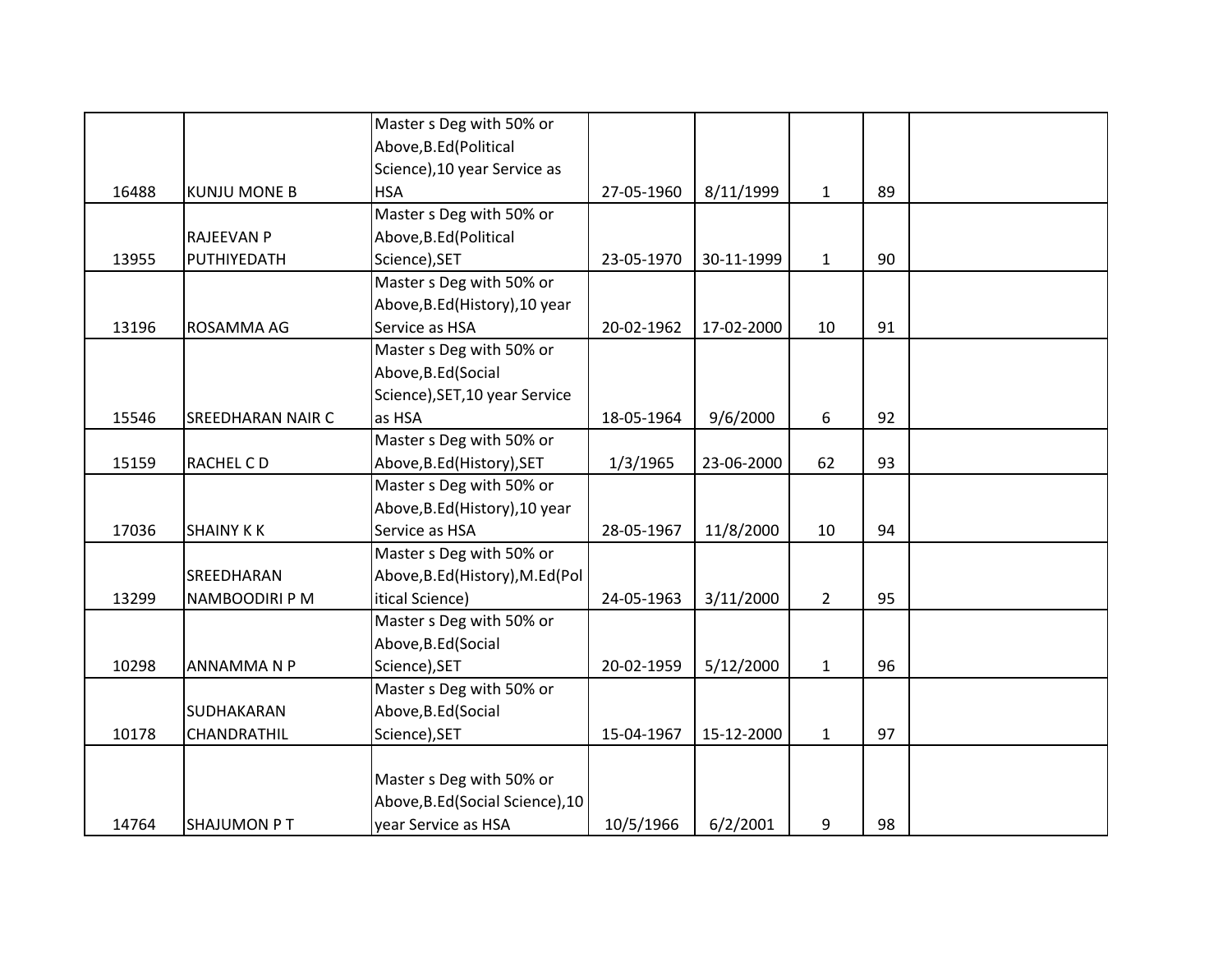|       |                         | Master s Deg with 50% or<br>Above, B.Ed (Social Science), 10                                                         |            |            |              |     |  |
|-------|-------------------------|----------------------------------------------------------------------------------------------------------------------|------------|------------|--------------|-----|--|
| 13325 | <b>MOHANANKG</b>        | year Service as HSA                                                                                                  | 20-07-1963 | 7/2/2001   | $\mathbf{1}$ | 99  |  |
| 12136 | <b>BINDU MOLPR</b>      | Master s Deg with 50% or<br>Above, B.Ed (Social Science), 10<br>year Service as HSA                                  | 28-02-1972 | 17-03-2001 | 105          | 100 |  |
| 13909 | NARAYANA D              | Master s Deg with 50% or<br>Above, B.Ed (Social Science), 10<br>year Service as HSA                                  | 25-05-1974 | 7/4/2001   | $\mathbf{1}$ | 101 |  |
| 15125 | <b>THOMACHAN J</b>      | Master s Deg with 50% or<br>Above, B.Ed (Social<br>Science), SET                                                     | 14-08-1962 | 25-07-2001 | $\mathbf{1}$ | 102 |  |
| 11733 | <b>ABDUL SATHAR E A</b> | Master s Deg with 50% or<br>Above, SET, B.Ed (IGNOU) with<br>2 Yr Teaching Exp before<br><b>B.Ed(Social Science)</b> | 30-05-1971 | 24-08-2001 | $\mathbf{1}$ | 103 |  |
| 18514 | NOORMUHAMMED M          | Master s Deg with 50% or<br>Above, B.Ed (Social Science), 10<br>year Service as HSA                                  | 30-05-1959 | 18-03-2002 | $1\,$        | 104 |  |
| 14878 | <b>GANGADHARAN PV</b>   | Master s Deg with 50% or<br>Above, B.Ed (Social<br>Science), SET, M.Ed(Political<br>Science)                         | 26-05-1966 | 9/4/2002   | $2^{\circ}$  | 105 |  |
| 10250 | <b>MOHAN K KUNJU</b>    | Master s Deg with 50% or<br>Above, B.Ed (History), M.Ed (Pol<br>itical Science)                                      | 29-05-1960 | 11/7/2002  | 6            | 106 |  |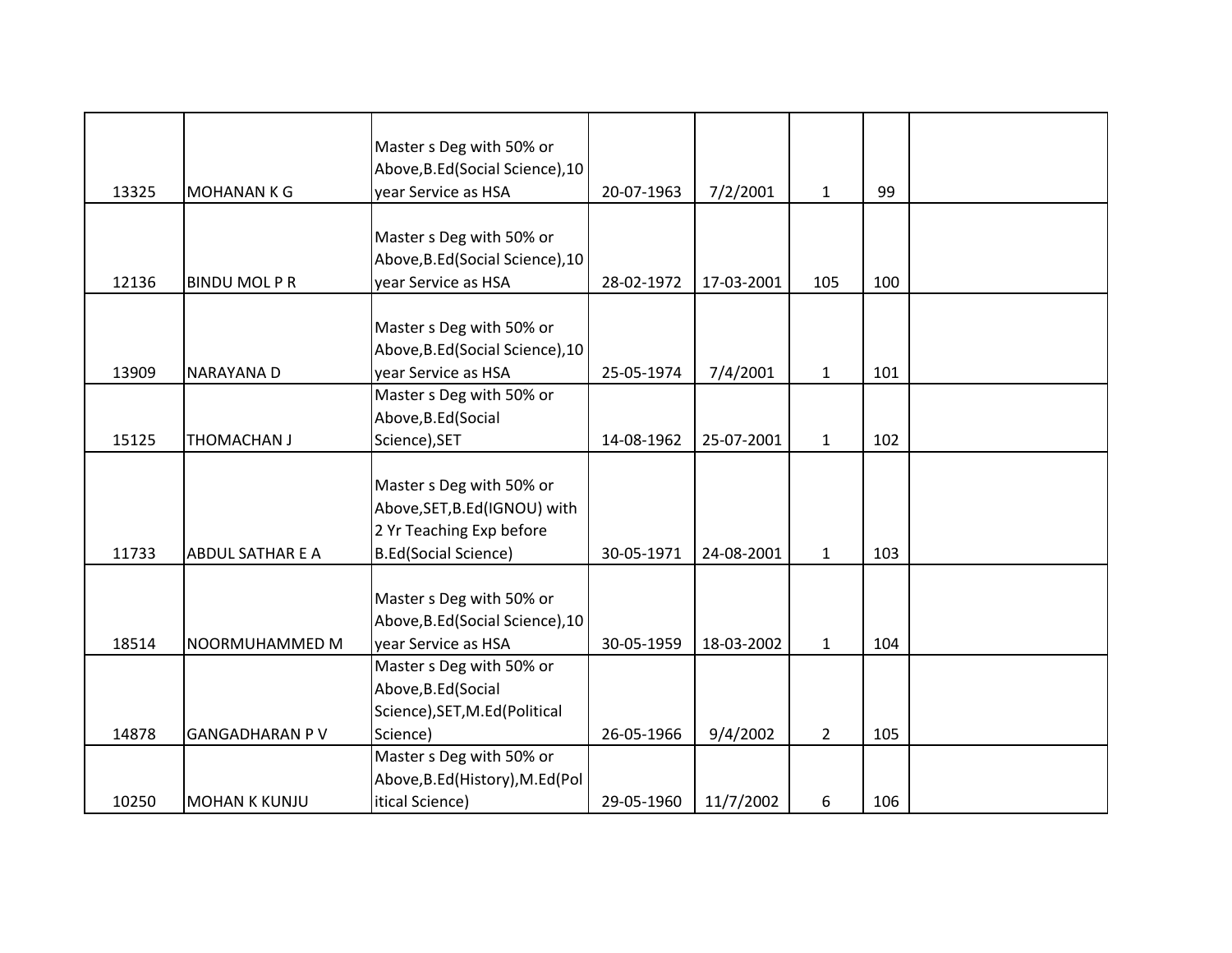|       |                            | Master s Deg with 50% or     |            |            |                |     |  |
|-------|----------------------------|------------------------------|------------|------------|----------------|-----|--|
| 13707 | PUSHPANGATHAN K            | Above, B.Ed (Geography), SET | 28-05-1968 | 11/7/2002  | 12             | 107 |  |
|       |                            | Master s Deg with 50% or     |            |            |                |     |  |
|       |                            | Above, B.Ed (Social          |            |            |                |     |  |
| 16763 | <b>ABOOBAKKER K</b>        | Science), SET                | 31-05-1966 | 16-09-2002 | 5219           | 108 |  |
|       |                            | Master s Deg with 50% or     |            |            |                |     |  |
|       |                            | Above, B.Ed (Social          |            |            |                |     |  |
| 11636 | <b>SURESHAP</b>            | Science), SET                | 5/5/1964   | 20-09-2002 | $\mathbf{1}$   | 109 |  |
|       |                            | Master s Deg with 50% or     |            |            |                |     |  |
|       |                            | Above, B.Ed (Social          |            |            |                |     |  |
| 12747 | <b>JESSY VARGHESE</b>      | Science), SET                | 19-05-1970 | 16-11-2002 | 484            | 110 |  |
|       |                            | Master s Deg with 50% or     |            |            |                |     |  |
|       |                            | Above, B.Ed (Social          |            |            |                |     |  |
| 10092 | SOBHANA K                  | Science), SET                | 10/2/1960  | 30-12-2002 | 20             | 111 |  |
|       |                            | Master s Deg with 50% or     |            |            |                |     |  |
|       |                            | Above, B.Ed (Social          |            |            |                |     |  |
| 11682 | <b>ANILKUMAR K</b>         | Science), SET                | 28-05-1973 | 13-01-2004 | 11             | 112 |  |
|       |                            | Master s Deg with 50% or     |            |            |                |     |  |
|       |                            | Above, B.Ed (Social          |            |            |                |     |  |
| 15589 | <b>ANTO PAUL CHIRAYATH</b> | Science), M.Phil             | 23-09-1965 | 20-02-2004 | $\mathbf{1}$   | 113 |  |
|       |                            | Master s Deg with 50% or     |            |            |                |     |  |
|       |                            | Above, B.Ed (Social          |            |            |                |     |  |
| 15564 | <b>NAZIR A</b>             | Science), SET                | 1/4/1964   | 23-02-2004 | $\overline{2}$ | 114 |  |
|       |                            | Master s Deg with 50% or     |            |            |                |     |  |
|       |                            | Above, B.Ed (Social          |            |            |                |     |  |
| 10316 | MINI M MATHAI              | Science), SET                | 20-05-1970 | 27-04-2004 | 53             | 115 |  |
|       |                            | Master s Deg with 50% or     |            |            |                |     |  |
|       |                            | Above, B.Ed (Social          |            |            |                |     |  |
| 11323 | <b>SREELEKHA S</b>         | Science), SET                | 29-05-1968 | 1/10/2004  | 5              | 116 |  |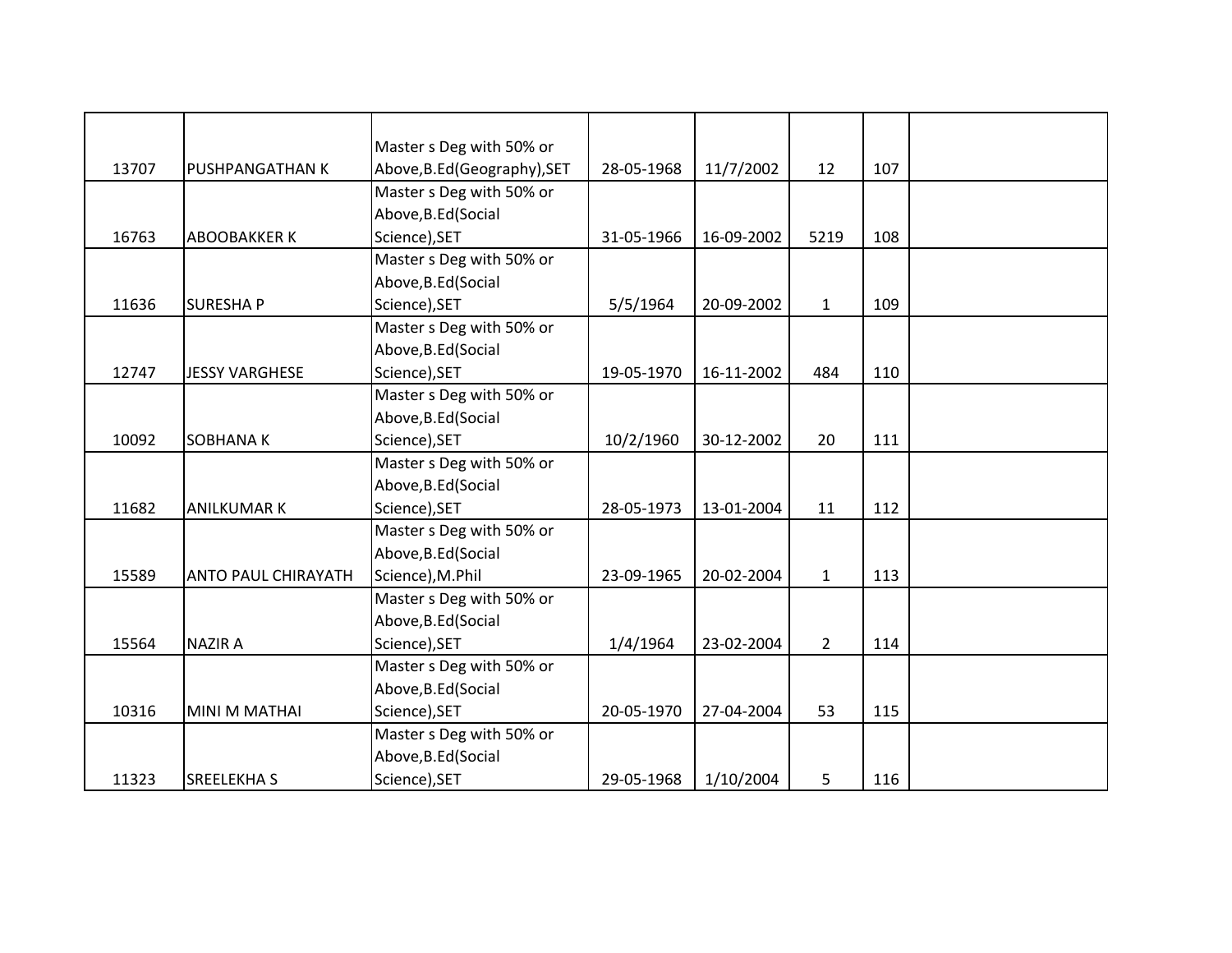|       |                                    | Master s Deg with 50% or      |            |            |                |     |  |
|-------|------------------------------------|-------------------------------|------------|------------|----------------|-----|--|
|       |                                    | Above, B.Ed (Social           |            |            |                |     |  |
|       |                                    | Science), M.Ed(Political      |            |            |                |     |  |
| 15051 | JAYANTHIMONY M                     | Science), NET/JRF             | 28-01-1972 | 30-10-2004 | $\overline{2}$ | 117 |  |
|       |                                    | Master s Deg with 50% or      |            |            |                |     |  |
|       |                                    | Above, B.Ed (Political        |            |            |                |     |  |
| 11031 | SABUCG                             | Science), SET                 | 21-03-1971 | 21-12-2004 | 4              | 118 |  |
|       |                                    | Master s Deg with 50% or      |            |            |                |     |  |
|       |                                    | Above, B.Ed (Social           |            |            |                |     |  |
| 14725 | <b>MAMITHAKD</b>                   | Science), SET                 | 15-03-1975 | 13-06-2005 | 24             | 119 |  |
|       |                                    | Master s Deg with 50% or      |            |            |                |     |  |
|       |                                    | Above, B.Ed (Social           |            |            |                |     |  |
| 10640 | <b>BINOY V THOMAS</b>              | Science), SET                 | 30-05-1973 | 22-10-2005 | $\mathbf{1}$   | 120 |  |
|       |                                    | Master s Deg with 50% or      |            |            |                |     |  |
|       | CHANDRASEKHARAN                    | Above, B.Ed (Social           |            |            |                |     |  |
| 17348 | <b>NAMBIAR MO</b>                  | Science), SET                 | 15-05-1962 | 25-01-2006 | 7969           | 121 |  |
|       |                                    | Master s Deg with 50% or      |            |            |                |     |  |
|       |                                    | Above, B.Ed (Social           |            |            |                |     |  |
| 10782 | <b>SHAJI THOMAS</b>                | Science), SET                 | 20-03-1968 | 4/2/2006   | $\overline{3}$ | 122 |  |
|       |                                    |                               |            |            |                |     |  |
|       |                                    | Master s Deg with 50% or      |            |            |                |     |  |
| 15141 | <b>ANIL KUMAR J</b>                | Above, B.Ed (History), M.Phil | 5/5/1966   | 17-03-2006 | 6              | 123 |  |
|       |                                    | Master s Deg with 50% or      |            |            |                |     |  |
|       |                                    | Above, B.Ed (Social           |            |            |                |     |  |
| 15313 | NAUSHAD AVATHUKATTIL Science), SET |                               | 25-05-1976 | 30-11-2006 | 3              | 124 |  |
|       |                                    | Master s Deg with 50% or      |            |            |                |     |  |
|       |                                    | Above, B.Ed (Social           |            |            |                |     |  |
| 13547 | <b>SUJITHKUMAR PK</b>              | Science), SET                 | 16-05-1968 | 12/2/2007  | 6675           | 125 |  |
|       |                                    | Master s Deg with 50% or      |            |            |                |     |  |
|       |                                    | Above, B.Ed (Social           |            |            |                |     |  |
| 13385 | <b>BINDUPG</b>                     | Science), SET                 | 15-04-1977 | 25-05-2007 | 5              | 126 |  |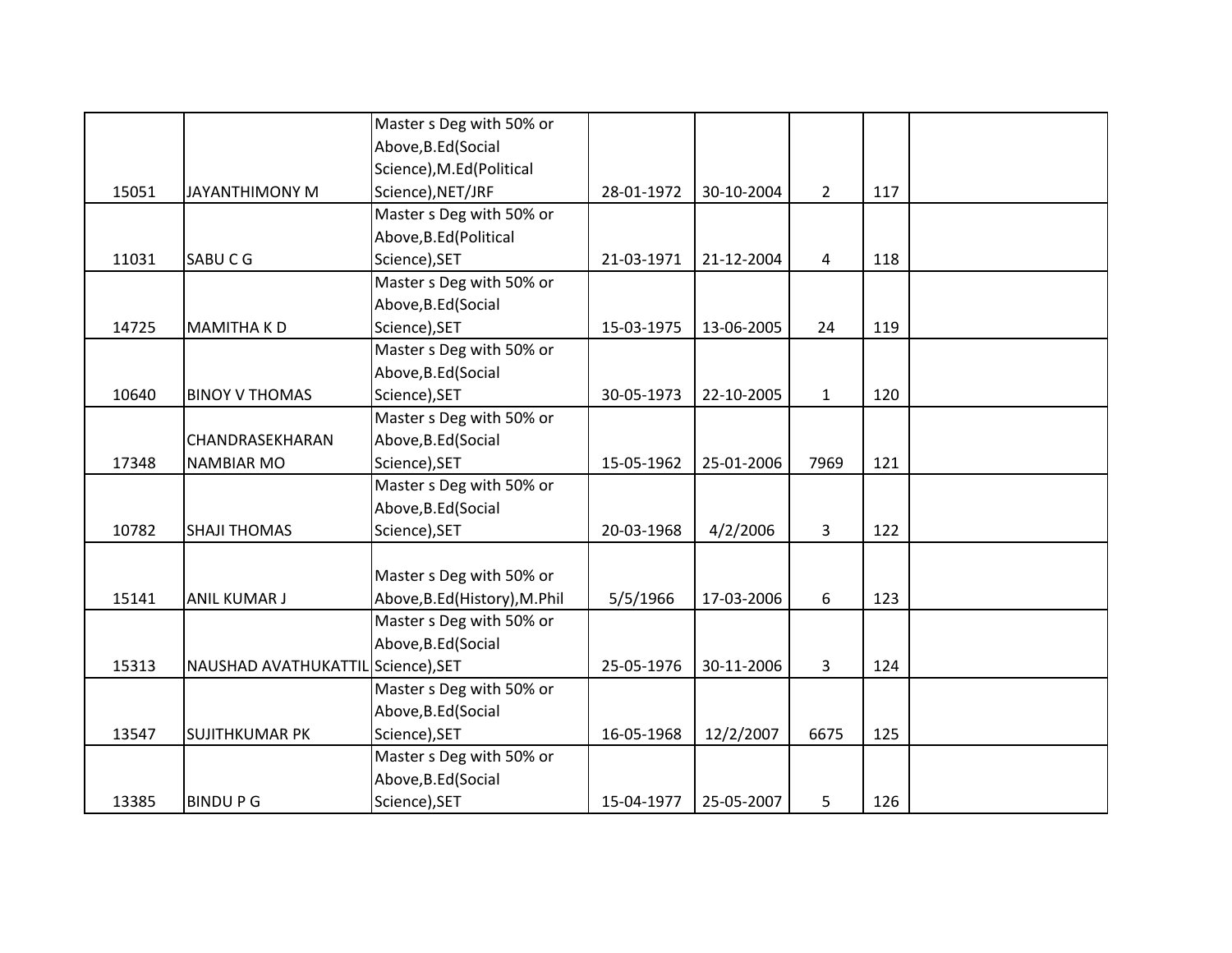|       |                                         | Master s Deg with 50% or         |            |            |                |     |  |
|-------|-----------------------------------------|----------------------------------|------------|------------|----------------|-----|--|
|       |                                         | Above, B.Ed (Social              |            |            |                |     |  |
| 17044 | <b>LETHAKV</b>                          | Science), SET                    | 3/5/1970   | 27-09-2007 | $\overline{7}$ | 127 |  |
|       |                                         | Master s Deg with 50% or         |            |            |                |     |  |
|       |                                         | Above, B.Ed (Social              |            |            |                |     |  |
| 14207 | <b>INDIRATR</b>                         | Science), SET                    | 20-05-1960 | 24-10-2007 | $\mathbf{1}$   | 128 |  |
|       |                                         | Master s Deg with 50% or         |            |            |                |     |  |
|       |                                         | Above, B.Ed (Social              |            |            |                |     |  |
| 17180 | <b>BABY JOSEPH</b>                      | Science), SET                    | 5/5/1970   | 30-11-2007 | $\mathbf{1}$   | 129 |  |
|       |                                         | Master s Deg with 50% or         |            |            |                |     |  |
|       |                                         | Above, B.Ed (Social              |            |            |                |     |  |
| 11925 | <b>SINI SOOSAN MATHAI</b>               | Science), SET                    | 5/2/1974   | 23-01-2008 | $2^{\circ}$    | 130 |  |
|       |                                         | Master s Deg with 50% or         |            |            |                |     |  |
|       |                                         | Above, B.Ed (Social              |            |            |                |     |  |
| 14538 | <b>BABUMP</b>                           | Science), SET                    | 9/1/1963   | 4/2/2008   | $\mathbf{1}$   | 131 |  |
|       |                                         |                                  |            |            |                |     |  |
|       |                                         | Master s Deg with 50% or         |            |            |                |     |  |
|       |                                         | Above, B.Ed (Social Science), 10 |            |            |                |     |  |
| 11921 | DINESHKUMAR N                           | year Service as HSA              | 24-05-1974 | 18-04-2008 | $\mathbf{1}$   | 132 |  |
|       |                                         | Master s Deg with 50% or         |            |            |                |     |  |
|       |                                         | Above, B.Ed (Social              |            |            |                |     |  |
| 13702 | <b>RAJESH T</b>                         | Science), SET                    | 6/5/1977   | 27-06-2008 | 4              | 133 |  |
|       |                                         |                                  |            |            |                |     |  |
|       |                                         | Master s Deg with 50% or         |            |            |                |     |  |
|       |                                         | Above, SET, B.Ed (IGNOU) with    |            |            |                |     |  |
|       |                                         | 2 Yr Teaching Exp before         |            |            |                |     |  |
| 16918 | MOHAMED MUSTHAFA V B.Ed(Social Science) |                                  | 1/5/1970   | 28-08-2008 | $\overline{2}$ | 134 |  |
|       |                                         | Master s Deg with 50% or         |            |            |                |     |  |
|       |                                         | Above, B.Ed (Social              |            |            |                |     |  |
| 11713 | NISSA BEEVI C H                         | Science), SET                    | 23-05-1963 | 23-10-2009 | 4              | 135 |  |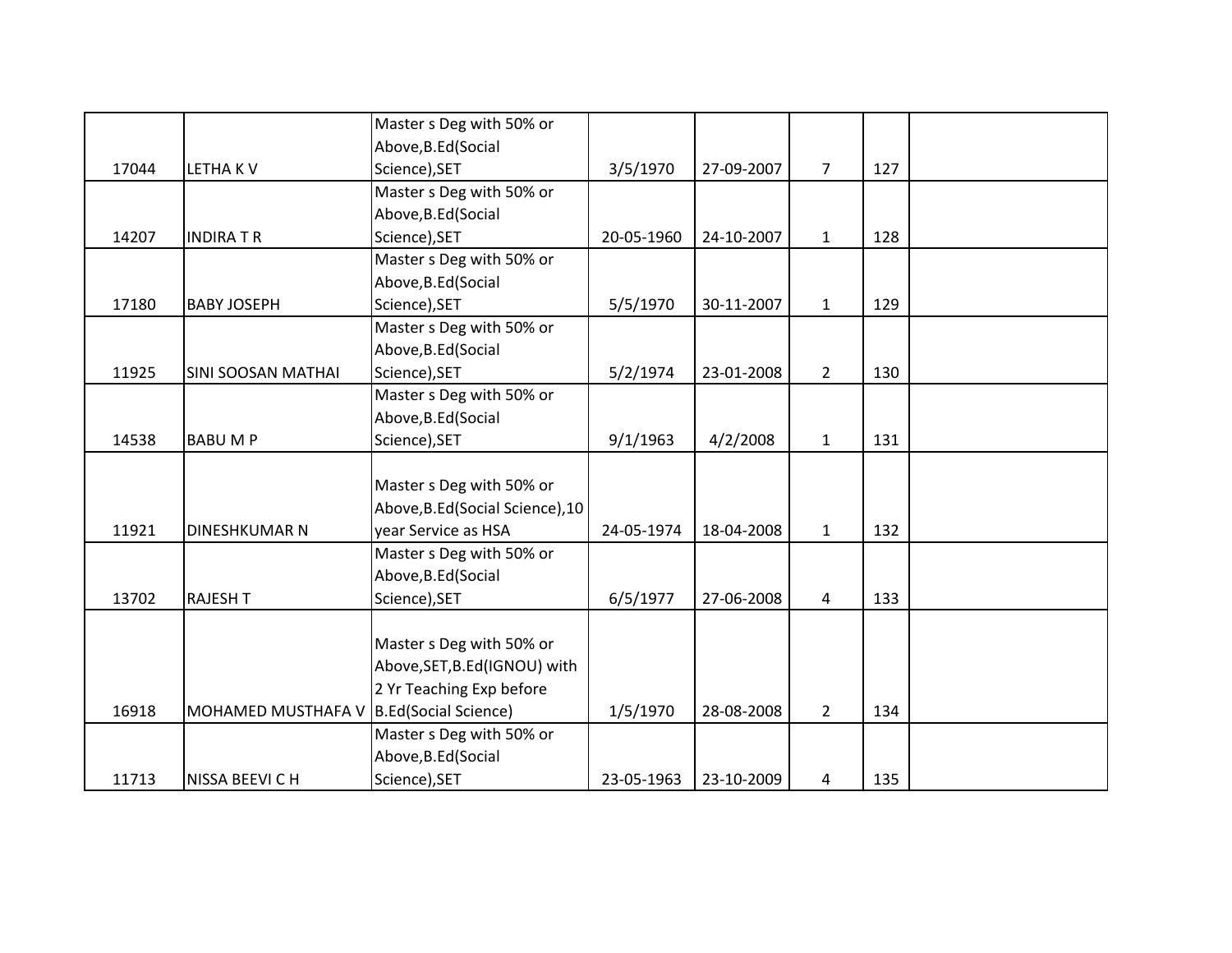|       |                        | Master s Deg with 50% or       |            |            |              |     |                          |
|-------|------------------------|--------------------------------|------------|------------|--------------|-----|--------------------------|
|       |                        | Above, B.Ed (History), 10 year |            |            |              |     |                          |
| 15864 | <b>ANNIE T G</b>       | Service as HSA                 | 20-05-1968 | 13-01-2010 | $\mathbf{1}$ | 136 | <b>IDT</b> probation due |
|       |                        | Master s Deg with 50% or       |            |            |              |     |                          |
|       |                        | Above, B.Ed (Physical          |            |            |              |     |                          |
|       |                        | Science), 10 year Service as   |            |            |              |     | probation declaration    |
| 17722 | PADMANABHAN M          | <b>HSA</b>                     | 15-05-1961 | 20-06-1987 | 507          | 137 | certificate due          |
|       |                        | Master s Deg with 50% or       |            |            |              |     |                          |
|       |                        | Above, B.Ed (Physical          |            |            |              |     |                          |
| 15105 | <b>AJAYAKUMAR K</b>    | Science), SET                  | 2/5/1961   | 29-10-1990 | 13           | 138 |                          |
|       |                        | Master s Deg with 50% or       |            |            |              |     |                          |
|       |                        | Above, B.Ed (Malayalam), 10    |            |            |              |     |                          |
| 11894 | DR JAYASREE K          | year Service as HSA            | 12/3/1959  | 1/1/1992   | $\mathbf{1}$ | 139 |                          |
|       |                        |                                |            |            |              |     |                          |
|       |                        | Master s Deg with 50% or       |            |            |              |     |                          |
| 13220 | <b>KUNHIKANNAN K</b>   | Above, B.Ed (Malayalam), SET   | 3/4/1964   | 24-01-1992 | 25           | 140 |                          |
|       |                        |                                |            |            |              |     |                          |
|       |                        | Master s Deg with 50% or       |            |            |              |     |                          |
| 16862 | <b>KARUNAKARAN P</b>   | Above, B.Ed (Mathematics), SET | 16-04-1960 | 30-05-1992 | 62           | 141 |                          |
|       |                        |                                |            |            |              |     |                          |
|       |                        | Master s Deg with 50% or       |            |            |              |     |                          |
|       |                        | Above, B.Ed (Mathematics), SET |            |            |              |     |                          |
| 12105 | MEENA ML               | ,10 year Service as HSA        | 31-10-1967 | 23-09-1993 | 61           | 142 |                          |
|       |                        | Master s Deg with 50% or       |            |            |              |     |                          |
|       |                        | Above, B.Ed (Physical          |            |            |              |     |                          |
| 15350 | <b>SUDHARMMAS</b>      | Science), SET                  | 1/6/1962   | 19-01-1995 | 15           | 143 |                          |
|       |                        | Master s Deg with 50% or       |            |            |              |     |                          |
| 11630 | SALIL KUMAR O M        | Above, B.Ed (Physics), SET     | 28-05-1965 | 19-01-1995 | 21           | 144 |                          |
|       |                        | Master s Deg with 50% or       |            |            |              |     |                          |
|       |                        | Above, B.Ed (Physical          |            |            |              |     |                          |
|       |                        | Science), SET, 10 year Service |            |            |              |     |                          |
| 13441 | <b>GEETHA KUMARI S</b> | as HSA                         | 17-05-1964 | 19-01-1995 | 25           | 145 |                          |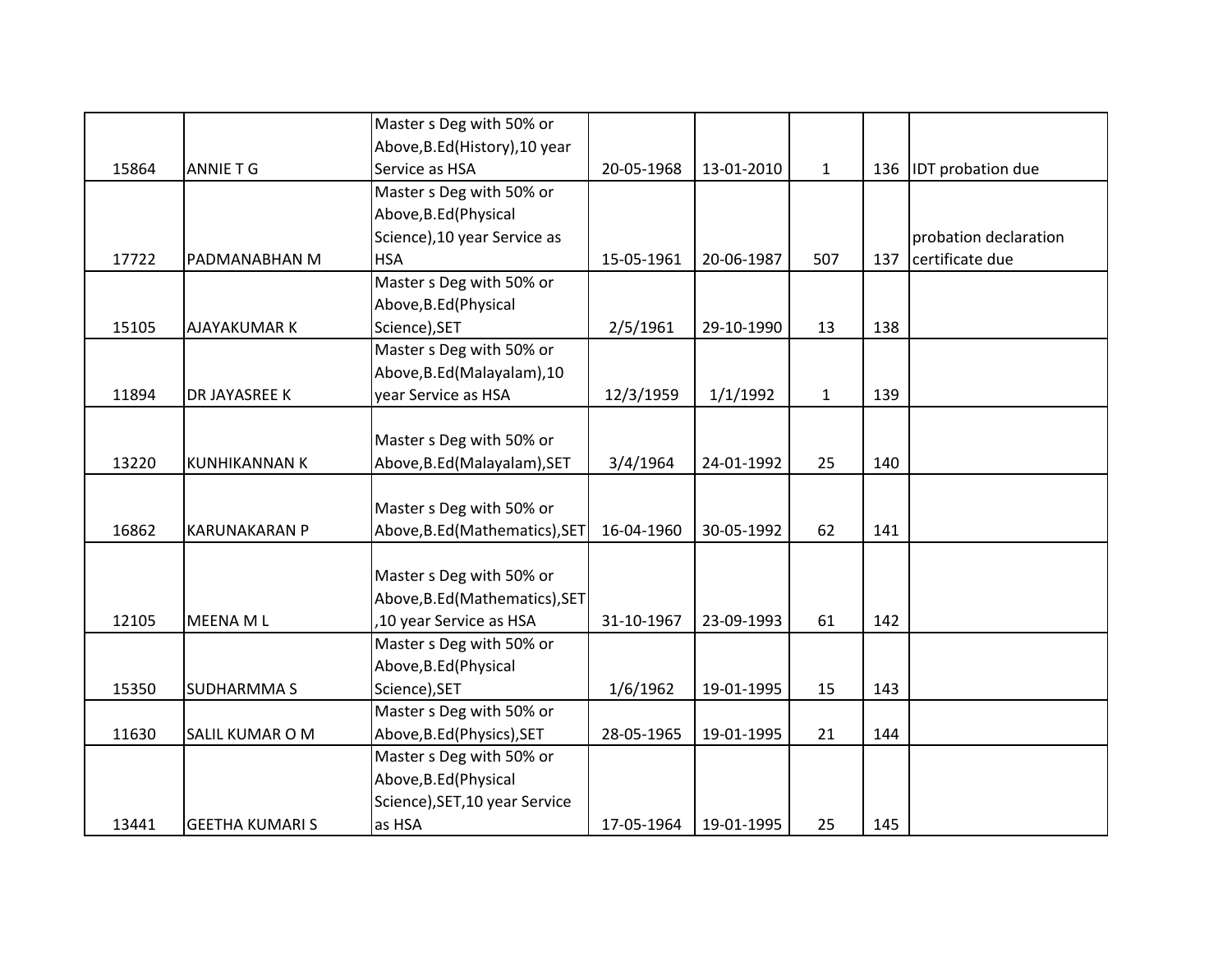|       |                         | Master s Deg with 50% or        |            |            |                |     |  |
|-------|-------------------------|---------------------------------|------------|------------|----------------|-----|--|
|       |                         | Above, B.Ed (Physical           |            |            |                |     |  |
| 13364 | MANU A C                | Science), SET                   | 9/5/1967   | 24-03-1995 | 30             | 146 |  |
|       | MURALEEDHARAN           | Master s Deg with 50% or        |            |            |                |     |  |
| 12034 | <b>MAMBROL VEETTIL</b>  | Above, B.Ed (Physics), SET      | 31-05-1964 | 24-03-1995 | 51             | 147 |  |
|       |                         | Master s Deg with 50% or        |            |            |                |     |  |
|       |                         | Above, B.Ed (Malayalam), SET, 1 |            |            |                |     |  |
| 13896 | N RAJAN                 | 0 year Service as HSA           | 15-01-1963 | 15-05-1995 | $2^{\circ}$    | 148 |  |
|       |                         | Master s Deg with 50% or        |            |            |                |     |  |
|       |                         | Above, B.Ed (Physical           |            |            |                |     |  |
| 10872 | <b>SATHYANANDAN K C</b> | Science), SET                   | 20-04-1965 | 16-09-1995 | $2^{\circ}$    | 149 |  |
|       |                         |                                 |            |            |                |     |  |
|       |                         | Master s Deg with 50% or        |            |            |                |     |  |
| 16289 | <b>NIRMALA KO</b>       | Above, B.Ed (Chemistry), SET    | 30-04-1968 | 15-11-1995 | 5 <sup>5</sup> | 150 |  |
|       |                         | Master s Deg with 50% or        |            |            |                |     |  |
|       |                         | Above, B.Ed (Natural            |            |            |                |     |  |
| 12910 | <b>GOPAKUMAR</b>        | Science), SET                   | 6/4/1971   | 17-02-1998 | 30             | 151 |  |
|       |                         | Master s Deg with 50% or        |            |            |                |     |  |
|       |                         | Above, B.Ed (Physical           |            |            |                |     |  |
|       |                         | Science), 10 year Service as    |            |            |                |     |  |
| 16987 | <b>JUSTIN JAYARAJ</b>   | <b>HSA</b>                      | 10/5/1967  | 6/2/1999   | $2^{\circ}$    | 152 |  |
|       |                         |                                 |            |            |                |     |  |
|       |                         | Master s Deg with 50% or        |            |            |                |     |  |
|       |                         | Above, B.Ed (Mathematics), SET  |            |            |                |     |  |
| 15701 | <b>MADHAVAN V</b>       | ,10 year Service as HSA         | 13-05-1961 | 29-03-2000 | $\mathbf{1}$   | 153 |  |
|       |                         | Master s Deg with 50% or        |            |            |                |     |  |
|       |                         | Above, B.Ed (Physics), 10 year  |            |            |                |     |  |
| 14169 | <b>RAMESH M</b>         | Service as HSA                  | 2/1/1975   | 1/1/2001   | 6              | 154 |  |
|       |                         | Master s Deg with 50% or        |            |            |                |     |  |
|       |                         | Above, B.Ed (Physical           |            |            |                |     |  |
| 17311 | <b>SUNITHAY</b>         | Science), SET                   | 4/5/1969   | 15-04-2004 | $\overline{2}$ | 155 |  |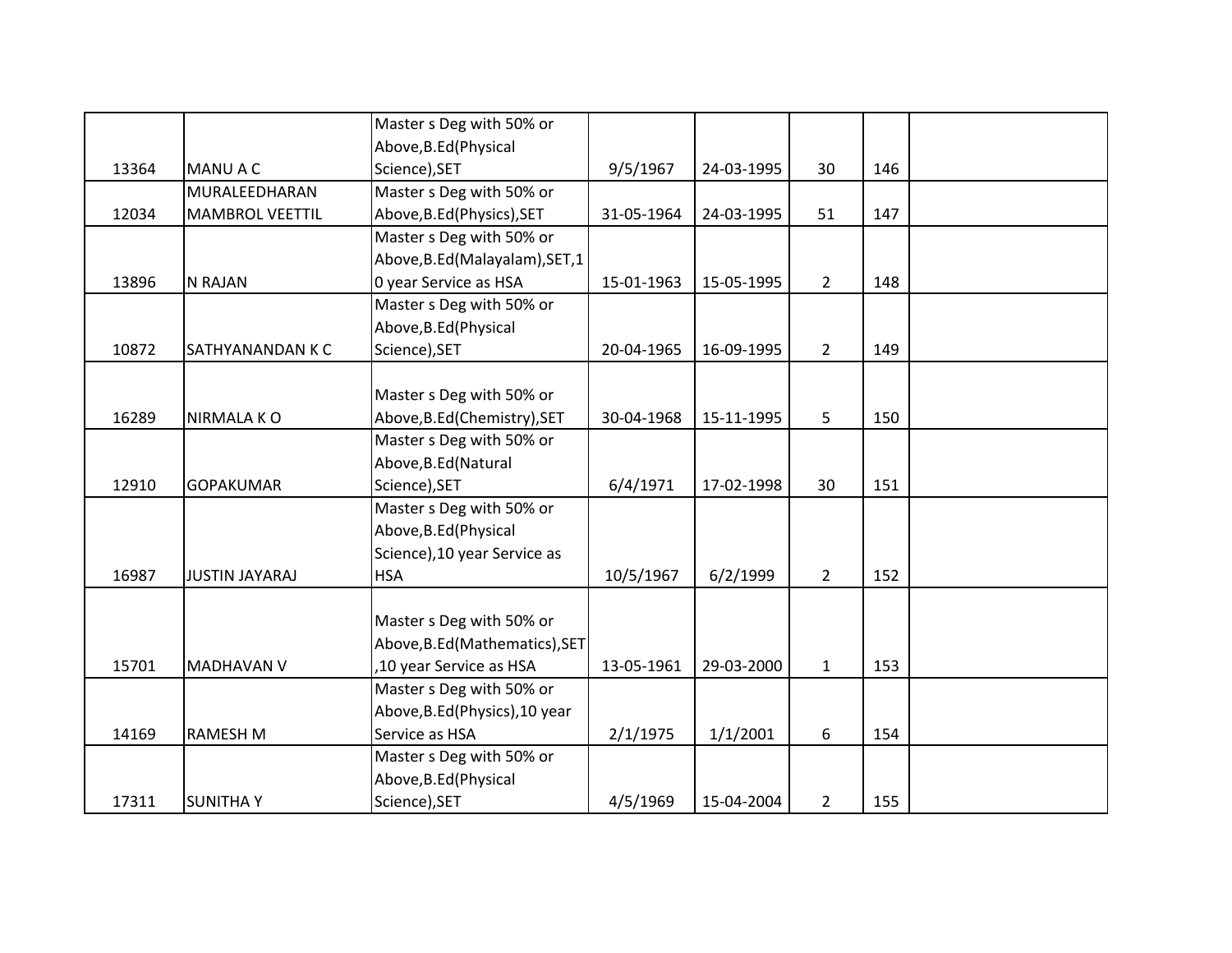|       |                  | Master s Deg with 50% or       |           |                   |     |  |
|-------|------------------|--------------------------------|-----------|-------------------|-----|--|
| 10825 | ISHAMSUDHEEN K K | Above, B.Ed (Mathematics), SET | 10/2/1971 | $123 - 05 - 2009$ | 156 |  |

## **History**

| <b>Application</b> |                        |                                |                      |                  |                |                |                |
|--------------------|------------------------|--------------------------------|----------------------|------------------|----------------|----------------|----------------|
| <b>Number</b>      | <b>Applicant Name</b>  | Qualification                  | <b>Date of Birth</b> | <b>Seniority</b> | SenSINo        | Rank           | <b>Remarks</b> |
|                    |                        | Master s Deg with 50% or       |                      |                  |                |                |                |
|                    |                        | Above, B.Ed (Social            |                      |                  |                |                |                |
|                    |                        | Science), SET, 10 year Service |                      |                  |                |                |                |
| 15409              | <b>KADERBATCHA C</b>   | as HSA                         | 30-11-1959           | 31-01-1985       | 19             | $\mathbf{1}$   |                |
|                    |                        | Master s Deg with 50% or       |                      |                  |                |                |                |
|                    |                        | Above, B.Ed (Social            |                      |                  |                |                |                |
|                    |                        | Science), SET, 10 year Service |                      |                  |                |                |                |
| 10484              | KUNHIKRISHNAN M V      | as HSA                         | 14-09-1961           | 3/2/1989         | $\overline{2}$ | $\overline{2}$ |                |
|                    |                        | Master s Deg with 50% or       |                      |                  |                |                |                |
|                    |                        | Above, B.Ed (History), 10 year |                      |                  |                |                |                |
| 15611              | <b>SUSANNAMMA JOHN</b> | Service as HSA                 | 30-07-1962           | 2/6/1989         | 5              | 3              |                |
|                    |                        | Master s Deg with 50% or       |                      |                  |                |                |                |
|                    |                        | Above, B.Ed (History), 10 year |                      |                  |                |                |                |
| 16393              | <b>MARY ABRAHAM</b>    | Service as HSA                 | 28-05-1961           | 3/7/1990         | $\overline{2}$ | 4              |                |
|                    |                        | Master s Deg with 50% or       |                      |                  |                |                |                |
| 17345              | <b>KUNJAMMA JOSEPH</b> | Above, B.Ed (History), SET     | 10/10/1959           | 4/1/1991         | 11             | 5              |                |
|                    |                        | Master s Deg with 50% or       |                      |                  |                |                |                |
| 17714              | P RAJENDRAN            | Above, B.Ed (History), SET     | 19-05-1959           | 7/1/1991         | 35             | 6              |                |
|                    |                        | Master s Deg with 50% or       |                      |                  |                |                |                |
|                    |                        | Above, B.Ed (Social            |                      |                  |                |                |                |
| 16543              | <b>VIJAYAN V C</b>     | Science), M.Ed(History)        | 22-03-1964           | 8/1/1991         | 9              | $\overline{7}$ |                |
|                    |                        | Master s Deg with 50% or       |                      |                  |                |                |                |
|                    |                        | Above, B.Ed (Social            |                      |                  |                |                |                |
| 17183              | <b>RAJALAKSHMY G</b>   | Science), SET                  | 15-03-1960           | 19-01-1991       | 7              | 8              |                |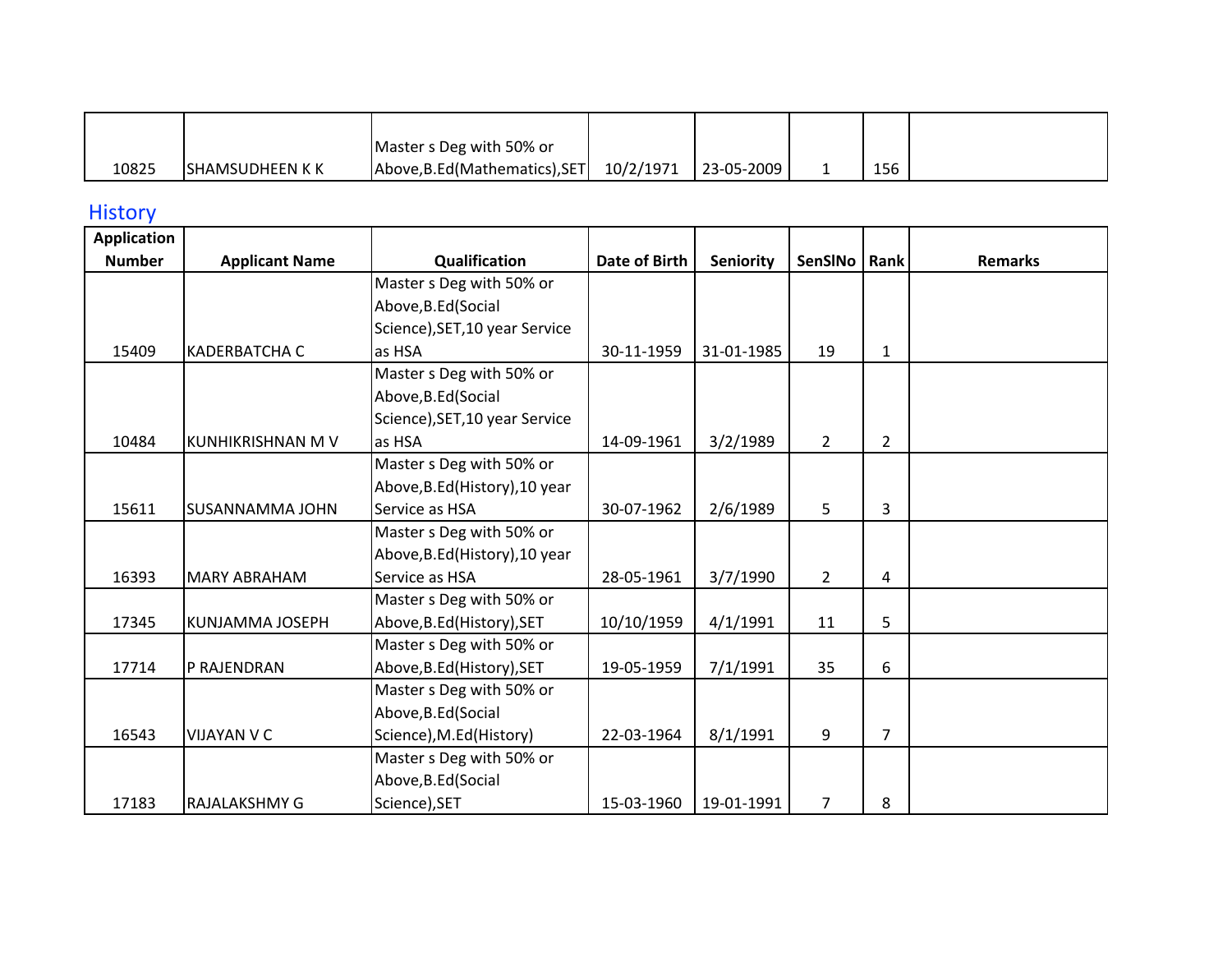|       |                      | Master s Deg with 50% or         |            |            |              |    |  |
|-------|----------------------|----------------------------------|------------|------------|--------------|----|--|
|       |                      | Above, B.Ed (Social              |            |            |              |    |  |
| 11791 | <b>SUMESHAN V</b>    | Science), SET                    | 28-05-1960 | 5/2/1991   | $\mathbf{1}$ | 9  |  |
|       |                      | Master s Deg with 50% or         |            |            |              |    |  |
|       |                      | Above, B.Ed (Social              |            |            |              |    |  |
| 14566 | <b>USHAT</b>         | Science), SET                    | 25-11-1957 | 17-05-1991 | 4            | 10 |  |
|       |                      | Master s Deg with 50% or         |            |            |              |    |  |
|       |                      | Above, B.Ed (History), SET, 10   |            |            |              |    |  |
| 17370 | PRASANNAKUMARYKS     | year Service as HSA              | 20-05-1960 | 20-06-1991 | 5            | 11 |  |
|       |                      | Master s Deg with 50% or         |            |            |              |    |  |
| 17301 | <b>AMMINIKUTTY V</b> | Above, B.Ed (History), SET       | 24-11-1956 | 4/10/1991  | 105          | 12 |  |
|       |                      | Master s Deg with 50% or         |            |            |              |    |  |
| 17169 | <b>ANITHA P</b>      | Above, B.Ed (History), SET       | 31-07-1961 | 15-10-1991 | 55           | 13 |  |
|       |                      | Master s Deg with 50% or         |            |            |              |    |  |
| 16812 | <b>GEETHA</b>        | Above, B.Ed (History), SET       | 28-02-1963 | 15-10-1991 | 1808         | 14 |  |
|       |                      | Master s Deg with 50% or         |            |            |              |    |  |
| 13133 | <b>K S MATHEW</b>    | Above, B.Ed (History), SET       | 30-04-1965 | 25-05-1992 | 148          | 15 |  |
|       |                      | Master s Deg with 50% or         |            |            |              |    |  |
| 16952 | <b>S RADHA</b>       | Above, B.Ed (History), SET       | 11/5/1960  | 26-03-1993 | $2^{\circ}$  | 16 |  |
|       |                      | Master s Deg with 50% or         |            |            |              |    |  |
|       |                      | Above, B.Ed (History), 10 year   |            |            |              |    |  |
| 17560 | <b>ANNAMMAKJ</b>     | Service as HSA                   | 29-04-1959 | 13-05-1993 | 86           | 17 |  |
|       |                      | Master s Deg with 50% or         |            |            |              |    |  |
|       |                      | Above, B.Ed (History), 10 year   |            |            |              |    |  |
| 15012 | PRABHAKARAVARMA K K  | Service as HSA                   | 14-04-1960 | 20-05-1993 | 8            | 18 |  |
|       |                      |                                  |            |            |              |    |  |
|       |                      | Master s Deg with 50% or         |            |            |              |    |  |
|       |                      | Above, B.Ed (Social Science), 10 |            |            |              |    |  |
| 14831 | H PANDURANGA         | year Service as HSA              | 24-05-1963 | 9/11/1993  | 3            | 19 |  |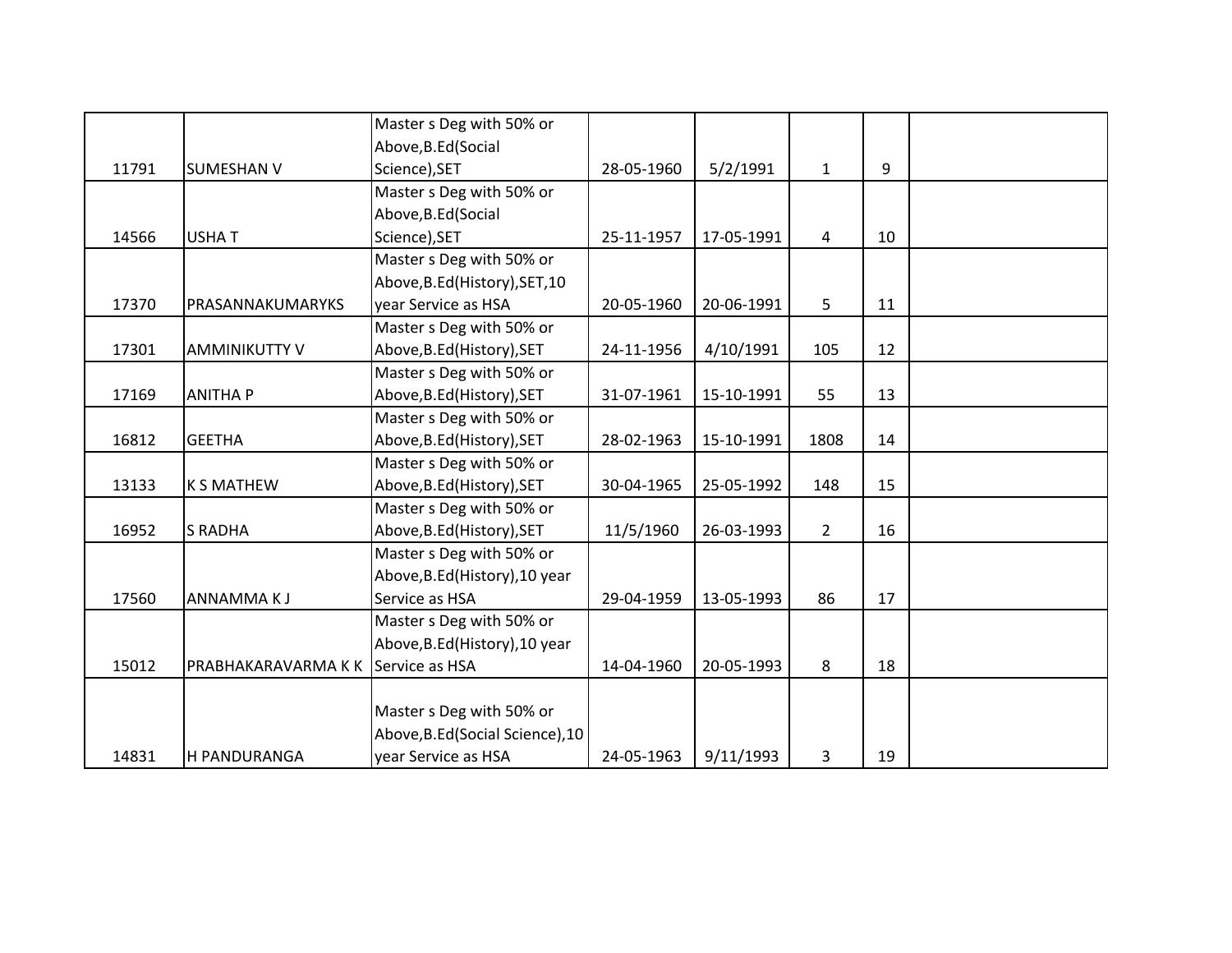|       |                                               | Master s Deg with 50% or         |            |            |                |    |  |
|-------|-----------------------------------------------|----------------------------------|------------|------------|----------------|----|--|
|       |                                               | Above, B.Ed (Social              |            |            |                |    |  |
|       | <b>SUBRAYA</b>                                | Science), SET, 10 year Service   |            |            |                |    |  |
| 14034 | THIRUKUNJATHAYA K                             | as HSA                           | 1/6/1964   | 10/1/1994  | 4              | 20 |  |
|       |                                               | Master s Deg with 50% or         |            |            |                |    |  |
|       |                                               | Above, B.Ed (Social              |            |            |                |    |  |
| 12214 | <b>MOHANADASAN C</b>                          | Science), SET                    | 5/8/1963   | 31-07-1994 | 14443          | 21 |  |
|       |                                               | Master s Deg with 50% or         |            |            |                |    |  |
|       |                                               | Above, B.Ed (History), SET, M.Ed |            |            |                |    |  |
| 17249 | <b>JAYAVIKRAMAN K</b>                         | (History)                        | 12/3/1961  | 11/8/1994  | 13             | 22 |  |
|       |                                               | Master s Deg with 50% or         |            |            |                |    |  |
| 13645 | <b>ROY KURIEN TK</b>                          | Above, B.Ed (History), SET       | 24-04-1964 | 11/8/1994  | 49             | 23 |  |
|       |                                               | Master s Deg with 50% or         |            |            |                |    |  |
| 15111 | K C CHANDRAMOHANAN Above, B.Ed (History), SET |                                  | 1/5/1961   | 18-08-1994 | 54             | 24 |  |
|       |                                               | Master s Deg with 50% or         |            |            |                |    |  |
|       |                                               | Above, B.Ed (Social              |            |            |                |    |  |
| 16761 | <b>H SHOUKATH</b>                             | Science), SET                    | 5/5/1963   | 19-08-1994 | 4              | 25 |  |
|       |                                               | Master s Deg with 50% or         |            |            |                |    |  |
| 15957 | <b>ELIZABETH MATHEW</b>                       | Above, B.Ed (History), SET       | 20-05-1961 | 5/11/1994  | $\overline{3}$ | 26 |  |
|       |                                               | Master s Deg with 50% or         |            |            |                |    |  |
| 15048 | SANTHAKUMARIN                                 | Above, B.Ed (History), SET       | 1/2/1966   | 5/11/1994  | 4              | 27 |  |
|       | SUKUMARAN                                     | Master s Deg with 50% or         |            |            |                |    |  |
| 10286 | <b>CHETTIANVEETTIL</b>                        | Above, B.Ed (History), SET       | 25-05-1964 | 5/11/1994  | 8              | 28 |  |
|       |                                               | Master s Deg with 50% or         |            |            |                |    |  |
|       |                                               | Above, B.Ed (Social              |            |            |                |    |  |
| 18512 | SANTHAKUMARY K A                              | Science), SET                    | 10/3/1961  | 5/11/1994  | 22             | 29 |  |
|       |                                               | Master s Deg with 50% or         |            |            |                |    |  |
|       |                                               | Above, B.Ed (History), 10 year   |            |            |                |    |  |
| 16254 | RAJALEKSHMI P                                 | Service as HSA                   | 29-05-1961 | 10/11/1994 | 11             | 30 |  |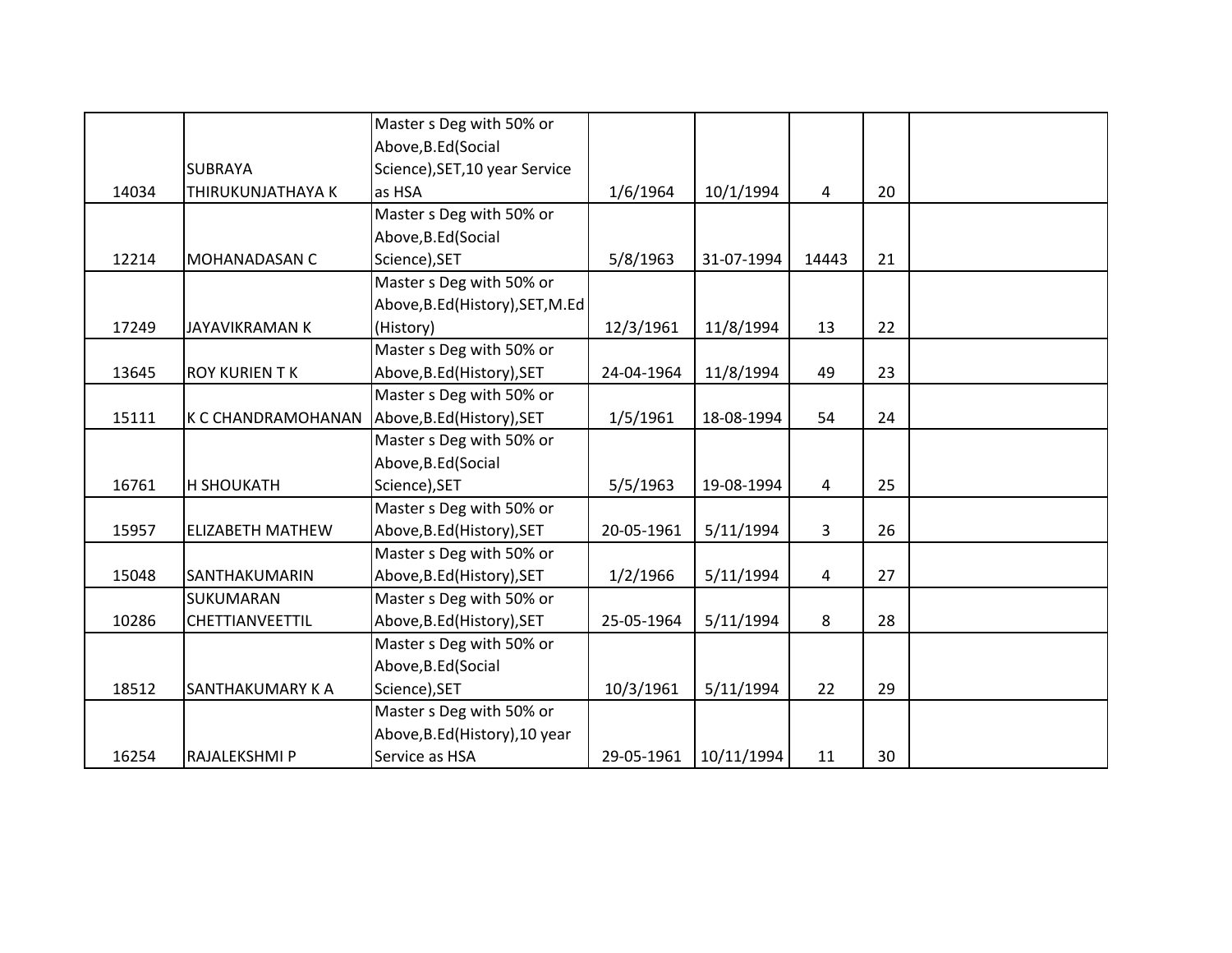|       |                                                | Master s Deg with 50% or         |            |            |                |    |  |
|-------|------------------------------------------------|----------------------------------|------------|------------|----------------|----|--|
|       |                                                | Above, B.Ed (Social              |            |            |                |    |  |
|       |                                                | Science), SET, 10 year Service   |            |            |                |    |  |
| 16288 | DAVOODE K                                      | as HSA                           | 1/6/1963   | 10/11/1994 | 13             | 31 |  |
|       | N MADANAKUMARAN                                | Master s Deg with 50% or         |            |            |                |    |  |
| 13466 | <b>NAIR</b>                                    | Above, B.Ed (History), SET       | 24-05-1961 | 10/11/1994 | 15             | 32 |  |
|       |                                                | Master s Deg with 50% or         |            |            |                |    |  |
|       |                                                | Above, B.Ed (Social              |            |            |                |    |  |
|       |                                                | Science), SET, 10 year Service   |            |            |                |    |  |
| 16268 | P DILEEP                                       | as HSA                           | 1/1/1964   | 10/11/1994 | 27             | 33 |  |
|       |                                                | Master s Deg with 50% or         |            |            |                |    |  |
|       |                                                | Above, B.Ed (History), 10 year   |            |            |                |    |  |
| 15308 | <b>KANJANA K</b>                               | Service as HSA                   | 30-04-1966 | 10/11/1994 | 1543           | 34 |  |
|       |                                                | Master s Deg with 50% or         |            |            |                |    |  |
| 12535 | <b>KUNHIKRISHNAN M</b>                         | Above, B.Ed (History), SET       | 25-04-1963 | 3/12/1994  | $\overline{2}$ | 35 |  |
|       |                                                |                                  |            |            |                |    |  |
|       |                                                | Master s Deg with 50% or         |            |            |                |    |  |
|       |                                                | Above, B.Ed (Social Science), 10 |            |            |                |    |  |
| 15919 | <b>REJI MATHEW</b>                             | year Service as HSA              | 31-12-1965 | 8/12/1994  | 5              | 36 |  |
|       |                                                | Master s Deg with 50% or         |            |            |                |    |  |
| 10739 | GEETHAKUMARI AMMA S Above, B.Ed (History), SET |                                  | 25-05-1965 | 17-02-1995 | $\overline{2}$ | 37 |  |
|       |                                                | Master s Deg with 50% or         |            |            |                |    |  |
|       |                                                | Above, B.Ed (Social              |            |            |                |    |  |
|       |                                                | Science), SET, 10 year Service   |            |            |                |    |  |
| 12161 | RETNAKUMAR AV                                  | as HSA                           | 18-05-1961 | 21-03-1995 | 92             | 38 |  |
|       |                                                | Master s Deg with 50% or         |            |            |                |    |  |
|       |                                                | Above, B.Ed (Social              |            |            |                |    |  |
| 12447 | SOSAMMA THOMAS                                 | Science), SET                    | 3/7/1961   | 31-05-1995 | $\overline{2}$ | 39 |  |
|       |                                                | Master s Deg with 50% or         |            |            |                |    |  |
| 16083 | ALEXANDER G                                    | Above, B.Ed (History), SET       | 8/5/1962   | 10/11/1995 | 39             | 40 |  |
|       |                                                | Master s Deg with 50% or         |            |            |                |    |  |
| 12957 | RADHAMONIN                                     | Above, B.Ed (History), SET       | 30-05-1961 | 22-03-1996 | 16             | 41 |  |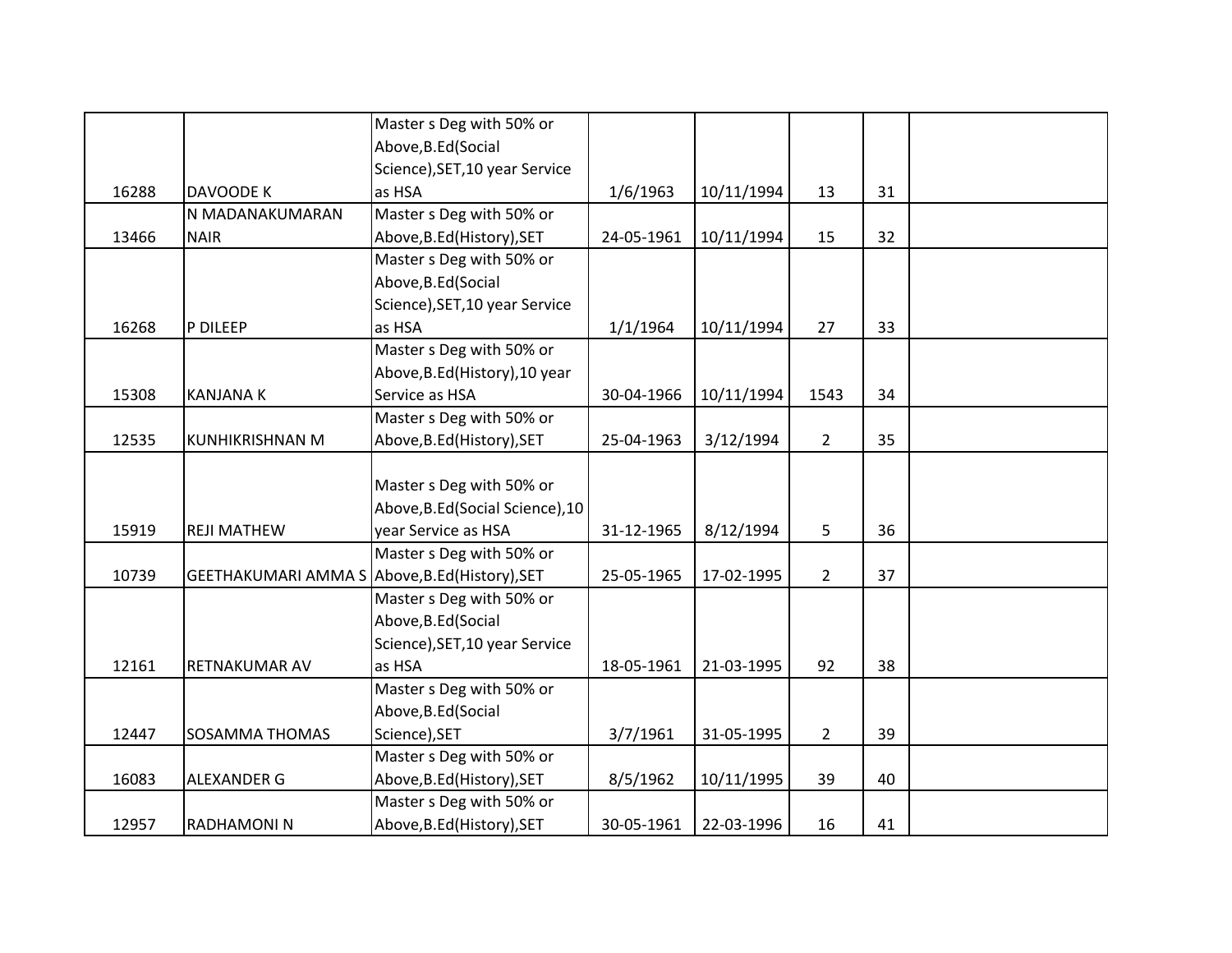|       |                     | Master s Deg with 50% or         |            |            |                |    |  |
|-------|---------------------|----------------------------------|------------|------------|----------------|----|--|
|       |                     | Above, B.Ed (Social              |            |            |                |    |  |
| 11787 | RAJAN VAYALVEETTIL  | Science), SET                    | 26-07-1963 | 9/5/1996   | $\overline{2}$ | 42 |  |
|       |                     |                                  |            |            |                |    |  |
|       |                     | Master s Deg with 50% or         |            |            |                |    |  |
|       |                     | Above, B.Ed (Social Science), 10 |            |            |                |    |  |
| 13333 | MOHANAKUMAR C       | year Service as HSA              | 24-07-1960 | 30-07-1996 | 3              | 43 |  |
|       |                     | Master s Deg with 50% or         |            |            |                |    |  |
|       |                     | Above, B.Ed (Social              |            |            |                |    |  |
| 14729 | <b>APPUKUTTAN T</b> | Science), SET                    | 7/6/1962   | 23-11-1996 | 13             | 44 |  |
|       |                     | Master s Deg with 50% or         |            |            |                |    |  |
| 11773 | <b>SIDHIK P C</b>   | Above, B.Ed (History), SET       | 25-02-1968 | 23-11-1996 | 16             | 45 |  |
|       |                     | Master s Deg with 50% or         |            |            |                |    |  |
| 12088 | ANIL KUMAR O G      | Above, B.Ed (History), SET       | 14-04-1967 | 23-11-1996 | 18             | 46 |  |
|       |                     | Master s Deg with 50% or         |            |            |                |    |  |
|       |                     | Above, B.Ed (History), SET, M.Ed |            |            |                |    |  |
|       |                     | (History), 10 year Service as    |            |            |                |    |  |
| 17471 | <b>REVATHIN</b>     | <b>HSA</b>                       | 24-02-1961 | 23-11-1996 | 23             | 47 |  |
|       |                     |                                  |            |            |                |    |  |
|       |                     | Master s Deg with 50% or         |            |            |                |    |  |
|       |                     | Above, B.Ed (Social Science), 10 |            |            |                |    |  |
| 16690 | <b>JALEELA C</b>    | year Service as HSA              | 1/5/1968   | 23-11-1996 | 32             | 48 |  |
|       |                     | Master s Deg with 50% or         |            |            |                |    |  |
| 10729 | MOHANAN M C         | Above, B.Ed (History), SET       | 1/6/1964   | 23-11-1996 | 41             | 49 |  |
|       |                     | Master s Deg with 50% or         |            |            |                |    |  |
| 14404 | <b>VIJAYAN A</b>    | Above, B.Ed (History), SET       | 7/5/1967   | 23-11-1996 | 54             | 50 |  |
|       |                     | Master s Deg with 50% or         |            |            |                |    |  |
|       |                     | Above, B.Ed (Social              |            |            |                |    |  |
| 11380 | MANIKANDAN          | Science), SET                    | 31-05-1965 | 23-11-1996 | 56             | 51 |  |
|       |                     | Master s Deg with 50% or         |            |            |                |    |  |
|       |                     | Above, B.Ed (History), SET, 10   |            |            |                |    |  |
| 12251 | <b>GRASAMMAD</b>    | year Service as HSA              | 19-07-1962 | 2/12/1996  | 15754          | 52 |  |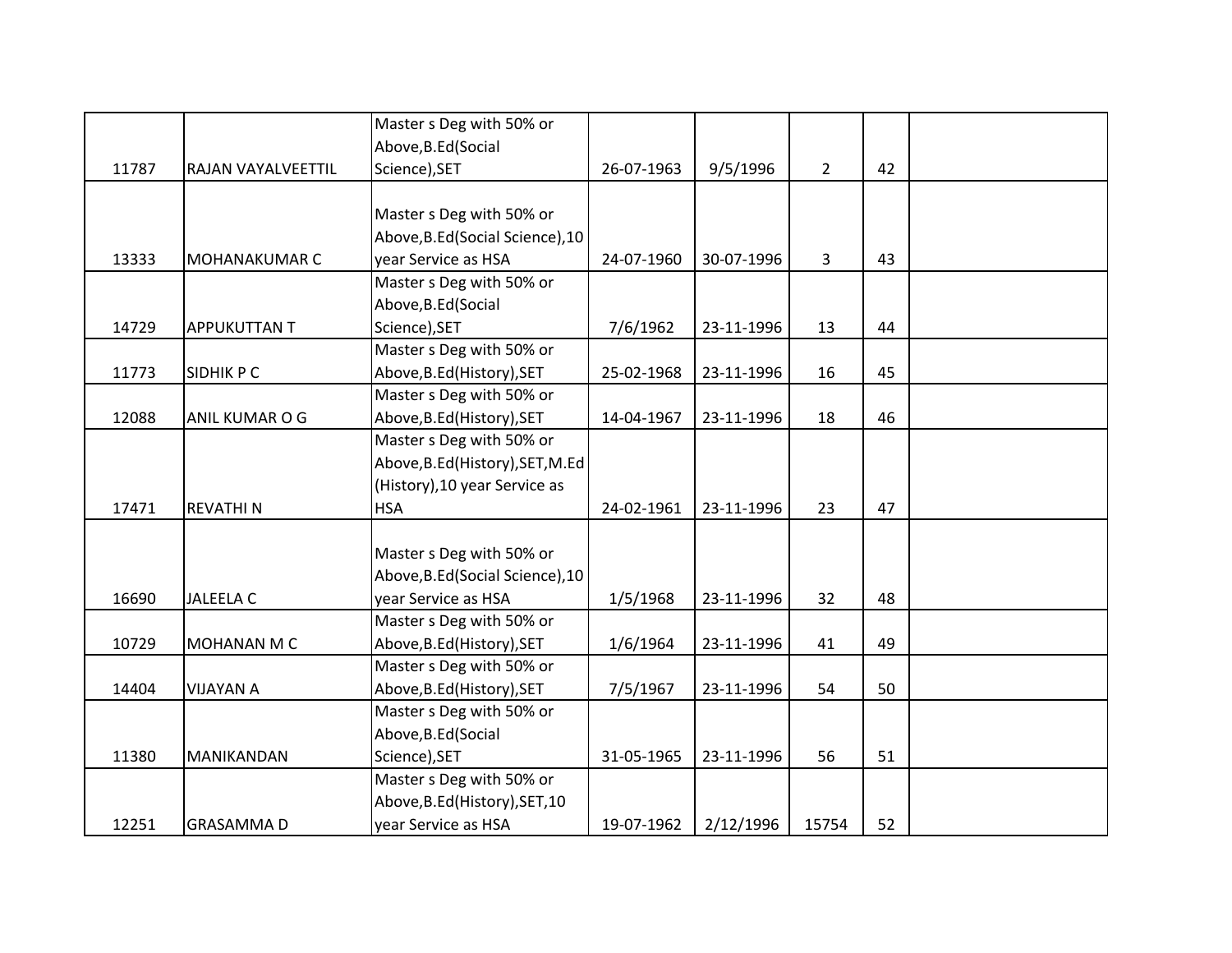|       |                           | Master s Deg with 50% or       |            |            |              |    |  |
|-------|---------------------------|--------------------------------|------------|------------|--------------|----|--|
| 15814 | <b>SANTHI CR</b>          | Above, B.Ed (History), SET     | 5/6/1961   | 18-12-1996 | 11           | 53 |  |
|       |                           | Master s Deg with 50% or       |            |            |              |    |  |
|       |                           | Above, B.Ed (Social            |            |            |              |    |  |
|       |                           | Science), SET, 10 year Service |            |            |              |    |  |
| 12742 | LALITHAKUMARI V           | as HSA                         | 6/4/1961   | 18-12-1996 | 16           | 54 |  |
|       |                           | Master s Deg with 50% or       |            |            |              |    |  |
|       |                           | Above, B.Ed (History), SET, 10 |            |            |              |    |  |
| 15482 | <b>REMANY B</b>           | year Service as HSA            | 25-10-1957 | 14-01-1997 | $\mathbf{1}$ | 55 |  |
|       |                           |                                |            |            |              |    |  |
|       |                           | Master s Deg with 50% or       |            |            |              |    |  |
| 17914 | <b>BINDHUG</b>            | Above, B.Ed (History), M.Phil  | 22-05-1968 | 13-03-1997 | 88           | 56 |  |
|       |                           | Master s Deg with 50% or       |            |            |              |    |  |
|       |                           | Above, B.Ed (Social            |            |            |              |    |  |
| 18304 | <b>SURENDRAN PV</b>       | Science), SET                  | 26-09-1965 | 20-03-1997 | 7            | 57 |  |
|       |                           | Master s Deg with 50% or       |            |            |              |    |  |
| 17060 | VASANTHAKUMARI S          | Above, B.Ed (History), SET     | 24-03-1968 | 22-03-1997 | 6            | 58 |  |
|       |                           | Master s Deg with 50% or       |            |            |              |    |  |
| 17059 | <b>VASANTHAKUMARIS</b>    | Above, B.Ed (History), SET     | 24-03-1968 | 22-03-1997 | 6            | 59 |  |
|       |                           | Master s Deg with 50% or       |            |            |              |    |  |
|       |                           | Above, B.Ed (History), 10 year |            |            |              |    |  |
| 17886 | VASANTHAKUMARI A          | Service as HSA                 | 24-11-1956 | 22-03-1997 | 10           | 60 |  |
|       |                           | Master s Deg with 50% or       |            |            |              |    |  |
| 18291 | <b>ANILKUMAR N</b>        | Above, B.Ed (History), SET     | 31-05-1964 | 22-03-1997 | 12           | 61 |  |
|       |                           | Master s Deg with 50% or       |            |            |              |    |  |
|       |                           | Above, B.Ed (History), 10 year |            |            |              |    |  |
| 17512 | <b>SOMARAJAN PILLAI S</b> | Service as HSA                 | 12/2/1965  | 22-03-1997 | 28           | 62 |  |
|       |                           | Master s Deg with 50% or       |            |            |              |    |  |
|       |                           | Above, B.Ed (History), SET, 10 |            |            |              |    |  |
| 12840 | MINI V P                  | year Service as HSA            | 28-05-1968 | 22-03-1997 | 36           | 63 |  |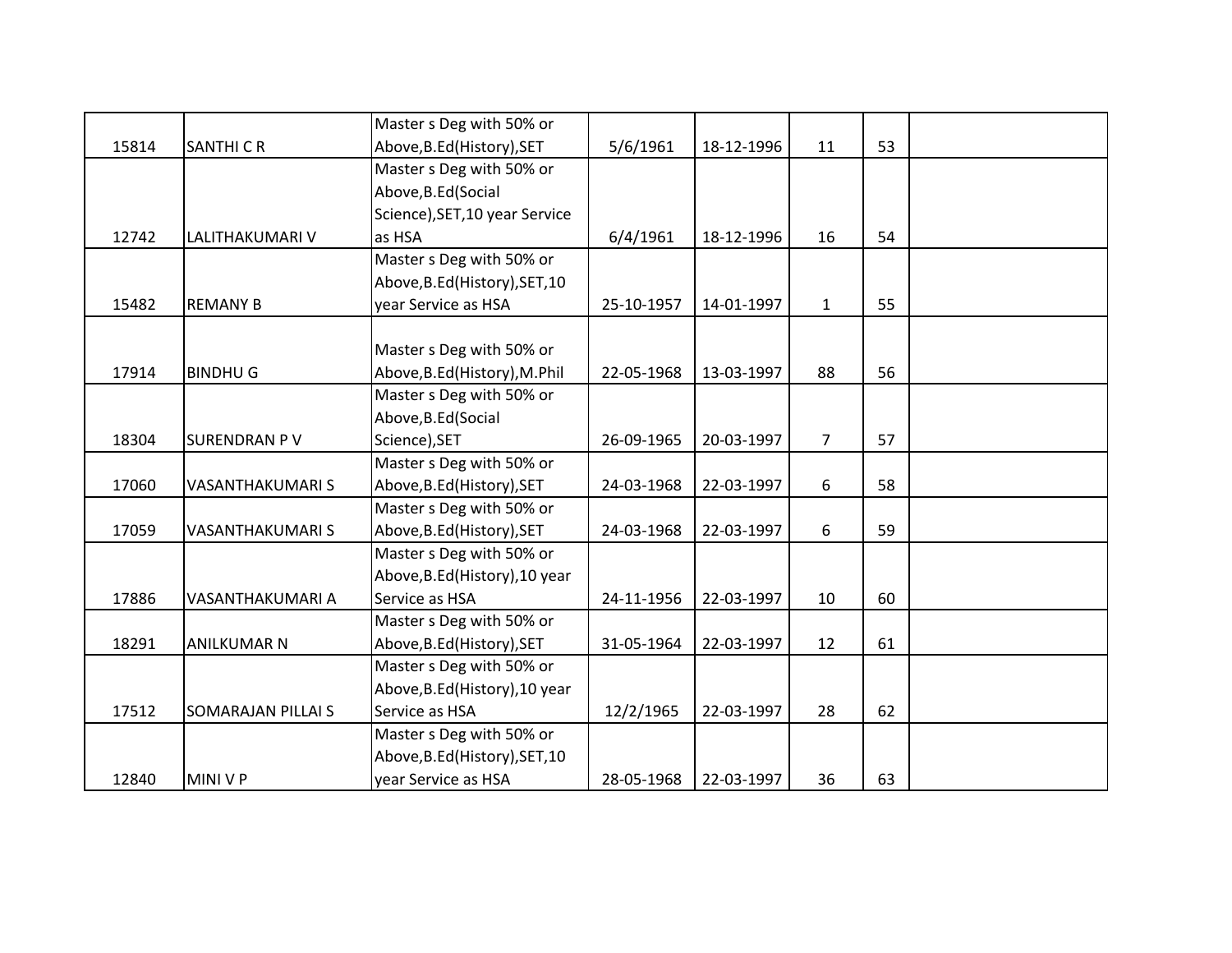|       |                        | Master s Deg with 50% or          |            |            |      |    |  |
|-------|------------------------|-----------------------------------|------------|------------|------|----|--|
|       |                        | Above, B.Ed (Geography), SET, 1   |            |            |      |    |  |
| 11075 | <b>MEERA SAHIB J</b>   | 0 year Service as HSA             | 20-04-1965 | 22-03-1997 | 49   | 64 |  |
|       |                        | Master s Deg with 50% or          |            |            |      |    |  |
| 16686 | <b>JOSE K</b>          | Above, B.Ed (History), SET        | 3/4/1961   | 23-04-1997 | 20   | 65 |  |
|       |                        | Master s Deg with 50% or          |            |            |      |    |  |
| 11345 | MONYKANTAN PILLAI D    | Above, B.Ed (History), SET        | 20-05-1964 | 23-04-1997 | 38   | 66 |  |
|       |                        | Master s Deg with 50% or          |            |            |      |    |  |
|       |                        | Above, B.Ed (History), M.Ed (His  |            |            |      |    |  |
| 14168 | <b>REMAA</b>           | tory)                             | 30-05-1967 | 23-04-1997 | 45   | 67 |  |
|       |                        | Master s Deg with 50% or          |            |            |      |    |  |
| 12807 | SHEELAKUMARI S         | Above, B.Ed (History), SET        | 11/2/1963  | 23-04-1997 | 48   | 68 |  |
|       |                        | Master s Deg with 50% or          |            |            |      |    |  |
|       |                        | Above, B.Ed (History), SET, 10    |            |            |      |    |  |
| 17596 | NASEEMA BEEVI P        | year Service as HSA               | 20-05-1966 | 23-04-1997 | 59   | 69 |  |
|       |                        | Master s Deg with 50% or          |            |            |      |    |  |
|       |                        | Above, B.Ed (History), B.Ed (Engl |            |            |      |    |  |
| 13483 | <b>K VIJAYAN</b>       | ish), SET                         | 18-03-1958 | 23-04-1997 | 64   | 70 |  |
|       |                        | Master s Deg with 50% or          |            |            |      |    |  |
|       |                        | Above, B.Ed (History), SET, 10    |            |            |      |    |  |
| 11523 | RAJEENA BEEGOM MA      | year Service as HSA               | 31-05-1967 | 23-04-1997 | 75   | 71 |  |
|       |                        | Master s Deg with 50% or          |            |            |      |    |  |
| 17138 | <b>KUMARI SUNI T M</b> | Above, B.Ed (History), SET        | 31-05-1964 | 23-04-1997 | 84   | 72 |  |
|       |                        | Master s Deg with 50% or          |            |            |      |    |  |
|       |                        | Above, B.Ed (History), 10 year    |            |            |      |    |  |
| 14858 | <b>GEETHAK</b>         | Service as HSA                    | 11/5/1966  | 25-04-1997 | 92   | 73 |  |
|       |                        | Master s Deg with 50% or          |            |            |      |    |  |
| 18199 | <b>G SURESH</b>        | Above, B.Ed (History), SET        | 4/6/1963   | 25-04-1997 | 94   | 74 |  |
|       |                        | Master s Deg with 50% or          |            |            |      |    |  |
|       |                        | Above, B.Ed (History), 10 year    |            |            |      |    |  |
| 18283 | <b>LATHIKA DEVI</b>    | Service as HSA                    | 13-04-1959 | 25-04-1997 | 3949 | 75 |  |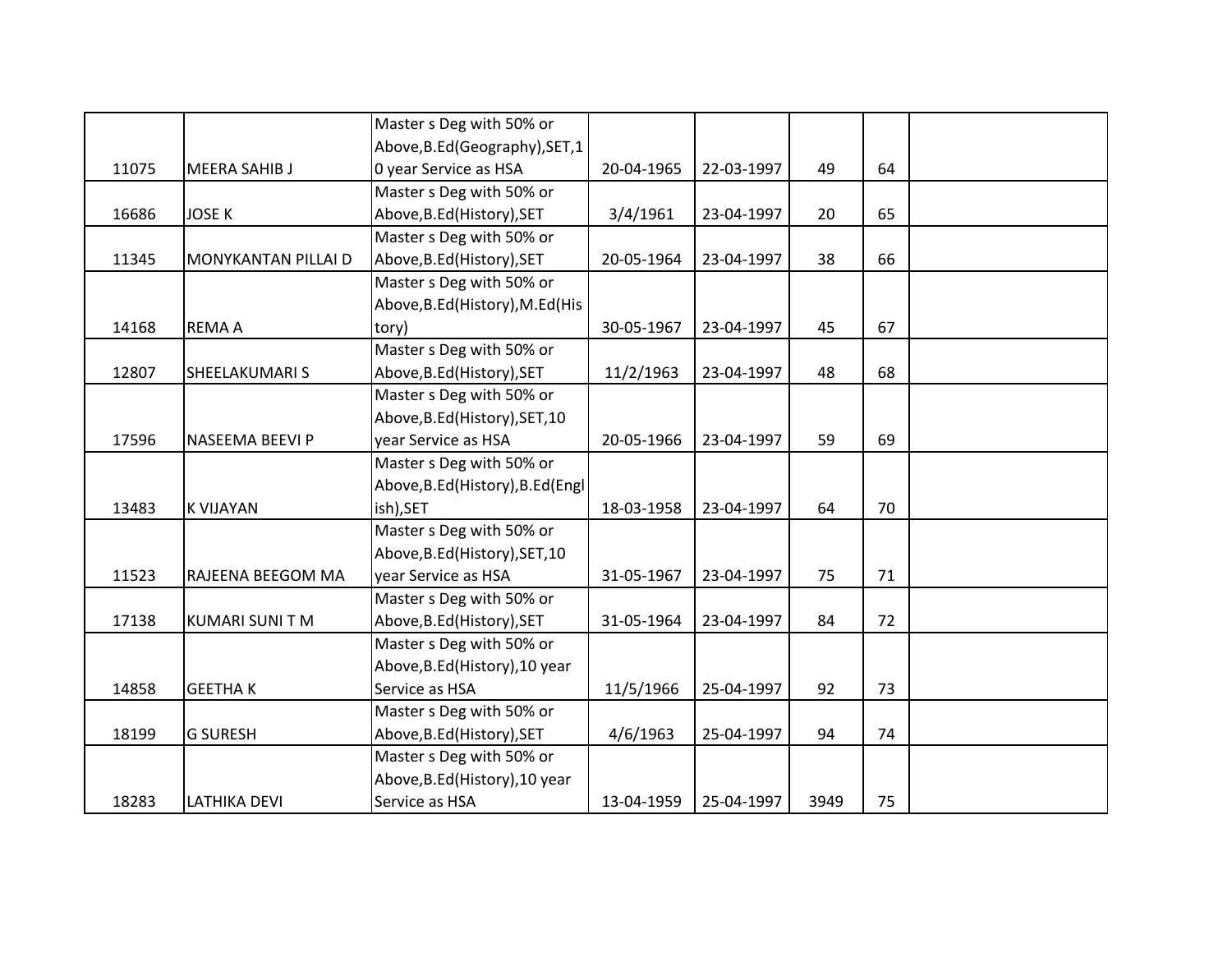|       |                        | Master s Deg with 50% or                           |            |            |                |    |                     |
|-------|------------------------|----------------------------------------------------|------------|------------|----------------|----|---------------------|
|       |                        | Above, B.Ed (Social                                |            |            |                |    |                     |
|       |                        | SUGATHAN ATTUPURATH Science), SET, 10 year Service |            |            |                |    |                     |
| 14234 | <b>VELANDY</b>         | as HSA                                             | 24-05-1962 | 13-05-1997 | $\mathbf{1}$   | 76 |                     |
|       |                        | Master s Deg with 50% or                           |            |            |                |    |                     |
| 17361 | DEVIYA PRAKASH M       | Above, B.Ed (History), SET                         | 15-03-1962 | 23-05-1997 | 18             | 77 |                     |
|       |                        | Master s Deg with 50% or                           |            |            |                |    |                     |
|       |                        | Above, B.Ed (History), 10 year                     |            |            |                |    |                     |
| 13701 | <b>BABU VARGHESE P</b> | Service as HSA                                     | 5/6/1963   | 23-05-1997 | 26             | 78 |                     |
|       |                        | Master s Deg with 50% or                           |            |            |                |    |                     |
|       |                        | Above, B.Ed (History), SET, 10                     |            |            |                |    |                     |
| 16581 | <b>STEPHENSON D</b>    | year Service as HSA                                | 27-03-1959 | 29-05-1997 | 68             | 79 | PSC advice copy due |
|       |                        |                                                    |            |            |                |    |                     |
|       |                        | Master s Deg with 50% or                           |            |            |                |    |                     |
|       |                        | Above, B.Ed (Social Science), 10                   |            |            |                |    |                     |
| 15712 | <b>SUKU M R</b>        | year Service as HSA                                | 14-02-1968 | 9/6/1997   | $\overline{7}$ | 80 |                     |
|       |                        | Master s Deg with 50% or                           |            |            |                |    |                     |
| 15723 | VINOD PUTHIYA VEETIL   | Above, B.Ed (History), SET                         | 17-05-1968 | 9/6/1997   | 16             | 81 |                     |
|       |                        | Master s Deg with 50% or                           |            |            |                |    |                     |
| 15632 | <b>THOMAS ISAC</b>     | Above, B.Ed (History), SET                         | 31-05-1966 | 9/6/1997   | 20             | 82 |                     |
|       |                        | Master s Deg with 50% or                           |            |            |                |    |                     |
|       | VENUGOPALAN            | Above, B.Ed (Social                                |            |            |                |    |                     |
| 15697 | VALAYANGATAN           | Science), SET                                      | 29-05-1964 | 9/6/1997   | 24             | 83 |                     |
|       |                        | Master s Deg with 50% or                           |            |            |                |    |                     |
|       |                        | Above, B.Ed (History), SET, M.Ed                   |            |            |                |    |                     |
| 11165 | <b>VINODKUMAR K K</b>  | (History)                                          | 30-05-1966 | 9/6/1997   | 38             | 84 |                     |
|       |                        | Master s Deg with 50% or                           |            |            |                |    |                     |
|       |                        | Above, B.Ed (Social                                |            |            |                |    |                     |
| 14544 | K M ABDUSSAMAD         | Science), SET                                      | 2/5/1963   | 9/6/1997   | 41             | 85 |                     |
|       |                        | Master s Deg with 50% or                           |            |            |                |    |                     |
|       |                        | Above, B.Ed (History), 10 year                     |            |            |                |    |                     |
| 12005 | SHEELA M C             | Service as HSA                                     | 5/2/1967   | 9/6/1997   | 45             | 86 |                     |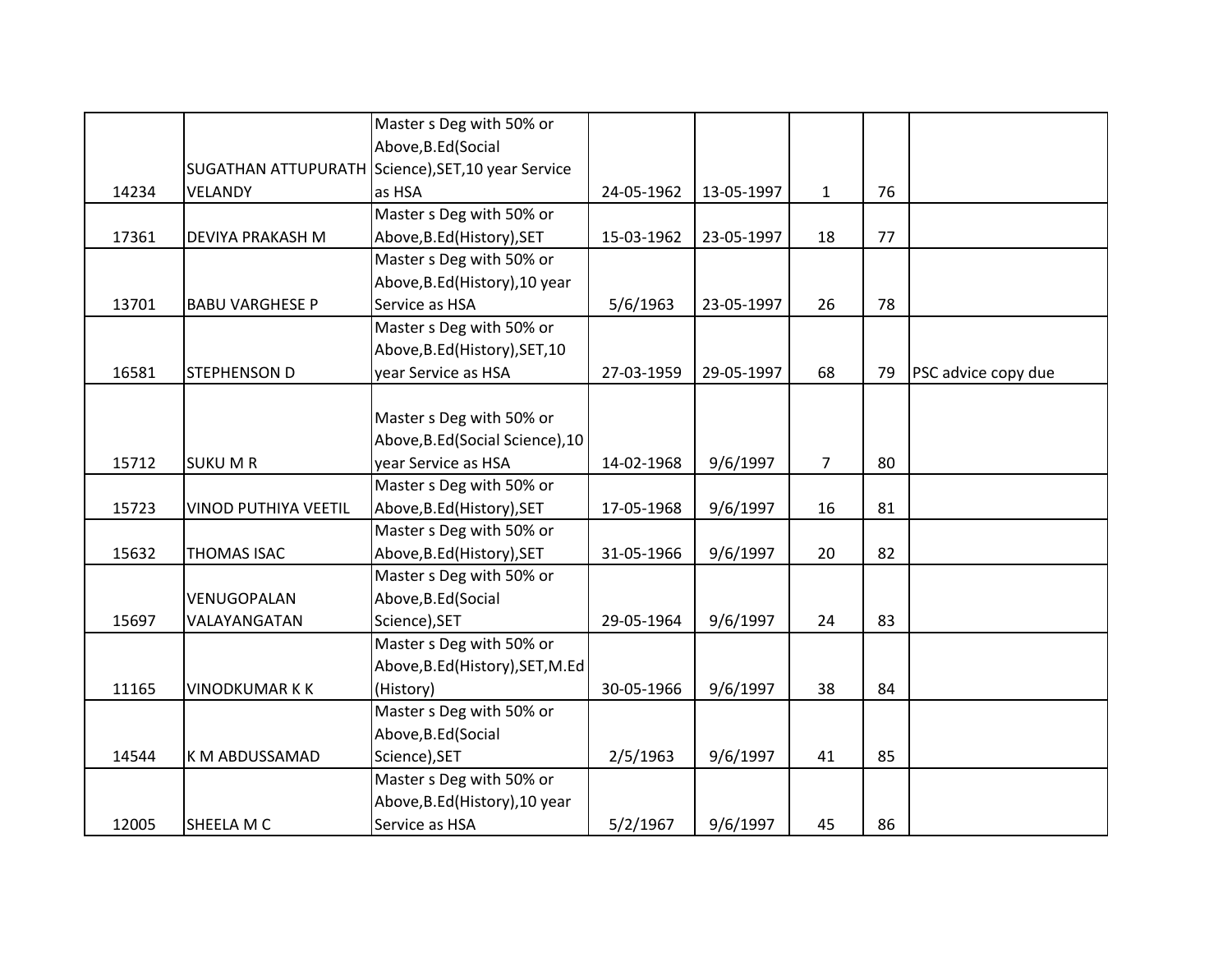|       |                         | Master s Deg with 50% or         |            |            |              |    |                     |
|-------|-------------------------|----------------------------------|------------|------------|--------------|----|---------------------|
|       |                         | Above, B.Ed (History), 10 year   |            |            |              |    |                     |
| 16974 | <b>NIRMALA K P</b>      | Service as HSA                   | 31-05-1969 | 9/6/1997   | 47           | 87 |                     |
|       |                         | Master s Deg with 50% or         |            |            |              |    |                     |
| 11370 | <b>NARAYANAN T</b>      | Above, B.Ed (History), SET       | 1/12/1959  | 9/6/1997   | 56           | 88 |                     |
|       |                         | Master s Deg with 50% or         |            |            |              |    |                     |
|       |                         | Above, B.Ed (History), NET/JRF,  |            |            |              |    |                     |
| 16324 | <b>ISSAC ABRAHAM</b>    | 10 year Service as HSA           | 30-07-1961 | 9/6/1997   | 64           | 89 |                     |
|       |                         | Master s Deg with 50% or         |            |            |              |    |                     |
| 17034 | <b>VIJAYAN P V</b>      | Above, B.Ed (History), SET       | 27-05-1962 | 9/6/1997   | 75           | 90 |                     |
|       |                         | Master s Deg with 50% or         |            |            |              |    |                     |
|       |                         | Above, B.Ed (Social              |            |            |              |    |                     |
| 11696 | <b>SURAJ NADUKKANDY</b> | Science), SET                    | 24-05-1969 | 9/6/1997   | 91           | 91 |                     |
|       |                         | Master s Deg with 50% or         |            |            |              |    |                     |
| 13285 | RAMESHBABU M            | Above, B.Ed (History), SET       | 28-05-1966 | 9/6/1997   | 97           | 92 |                     |
|       |                         | Master s Deg with 50% or         |            |            |              |    |                     |
| 11181 | PREMAVATHI P            | Above, B.Ed (History), SET       | 15-05-1963 | 11/6/1997  | $\mathbf{1}$ | 93 | set certificate due |
|       |                         | Master s Deg with 50% or         |            |            |              |    |                     |
|       |                         | Above, B.Ed (History), M.Ed (His |            |            |              |    |                     |
| 12749 | <b>K S USHAKUMARI</b>   | tory)                            | 20-12-1959 | 25-06-1997 | 100          | 94 |                     |
|       |                         | Master s Deg with 50% or         |            |            |              |    |                     |
|       |                         | Above, B.Ed (Social              |            |            |              |    |                     |
| 12689 | <b>SHAMI V K</b>        | Science), SET                    | 30-05-1967 | 24-07-1997 | 10           | 95 |                     |
|       |                         | Master s Deg with 50% or         |            |            |              |    |                     |
| 10011 | VALSA PK                | Above, B.Ed (History), SET       | 28-07-1963 | 24-07-1997 | 13           | 96 |                     |
|       |                         | Master s Deg with 50% or         |            |            |              |    |                     |
|       |                         | Above, B.Ed (History), 10 year   |            |            |              |    |                     |
| 17360 | <b>THANKAM K S</b>      | Service as HSA                   | 10/10/1960 | 24-07-1997 | 30           | 97 |                     |
|       |                         | Master s Deg with 50% or         |            |            |              |    |                     |
|       |                         | Above, B.Ed (Social              |            |            |              |    |                     |
| 12979 | <b>K C USHA</b>         | Science), SET                    | 15-05-1962 | 24-07-1997 | 48           | 98 |                     |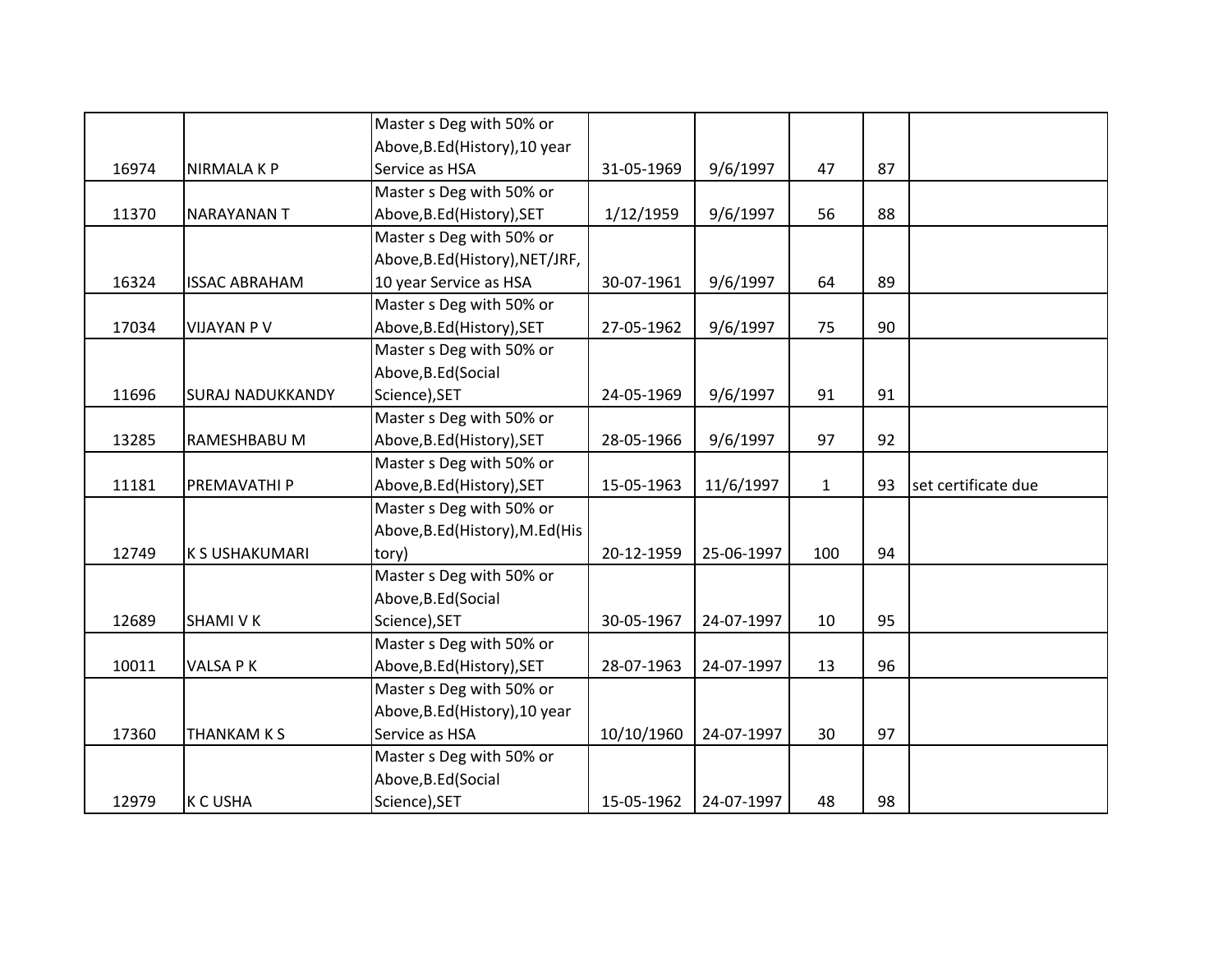|       |                                                | Master s Deg with 50% or       |            |            |                |     |  |
|-------|------------------------------------------------|--------------------------------|------------|------------|----------------|-----|--|
|       |                                                | Above, B.Ed (Social            |            |            |                |     |  |
| 18079 | YETHEENDRAN K                                  | Science), SET                  | 16-05-1961 | 23-08-1997 | 8              | 99  |  |
|       |                                                | Master s Deg with 50% or       |            |            |                |     |  |
|       |                                                | Above, B.Ed (Social            |            |            |                |     |  |
| 13125 | SHEEJA C                                       | Science), SET                  | 11/4/1968  | 23-08-1997 | 13             | 100 |  |
|       |                                                | Master s Deg with 50% or       |            |            |                |     |  |
|       |                                                | Above, B.Ed (History), SET, 10 |            |            |                |     |  |
| 18155 | <b>SUJATHADEVI R</b>                           | year Service as HSA            | 1/5/1960   | 30-08-1997 | 8              | 101 |  |
|       |                                                | Master s Deg with 50% or       |            |            |                |     |  |
| 17478 | SADASIVAN NAIR C                               | Above, B.Ed (History), SET     | 18-06-1960 | 30-08-1997 | 11             | 102 |  |
|       |                                                | Master s Deg with 50% or       |            |            |                |     |  |
|       |                                                | Above, B.Ed (History), SET, 10 |            |            |                |     |  |
| 16409 | <b>VINITHA KUMARI N</b>                        | year Service as HSA            | 23-05-1967 | 30-08-1997 | 123            | 103 |  |
|       |                                                | Master s Deg with 50% or       |            |            |                |     |  |
|       |                                                | Above, B.Ed (History), 10 year |            |            |                |     |  |
| 10827 | <b>LOLA S</b>                                  | Service as HSA                 | 15-05-1969 | 30-08-1997 | 3949           | 104 |  |
|       |                                                | Master s Deg with 50% or       |            |            |                |     |  |
|       |                                                | Above, B.Ed (Social            |            |            |                |     |  |
| 12355 | <b>ABDULLA A K</b>                             | Science), SET                  | 28-05-1961 | 30-08-1997 | 394992         | 105 |  |
|       |                                                | Master s Deg with 50% or       |            |            |                |     |  |
|       |                                                | Above, B.Ed (History), 10 year |            |            |                |     |  |
| 16653 | <b>SHAMY P B</b>                               | Service as HSA                 | 24-02-1968 | 17-09-1997 | 7017197        | 106 |  |
|       |                                                | Master s Deg with 50% or       |            |            |                |     |  |
| 12154 | PRABHAKARAN RAYROTH Above, B.Ed (History), SET |                                | 1/6/1961   | 20-09-1997 | $\overline{4}$ | 107 |  |
|       |                                                | Master s Deg with 50% or       |            |            |                |     |  |
| 14462 | <b>MOHANAN P</b>                               | Above, B.Ed (History), SET     | 25-05-1968 | 1/10/1997  | $\overline{7}$ | 108 |  |
|       |                                                | Master s Deg with 50% or       |            |            |                |     |  |
|       |                                                | Above, B.Ed (Social            |            |            |                |     |  |
| 10892 | <b>REMANICM</b>                                | Science), SET                  | 28-05-1963 | 1/10/1997  | 21             | 109 |  |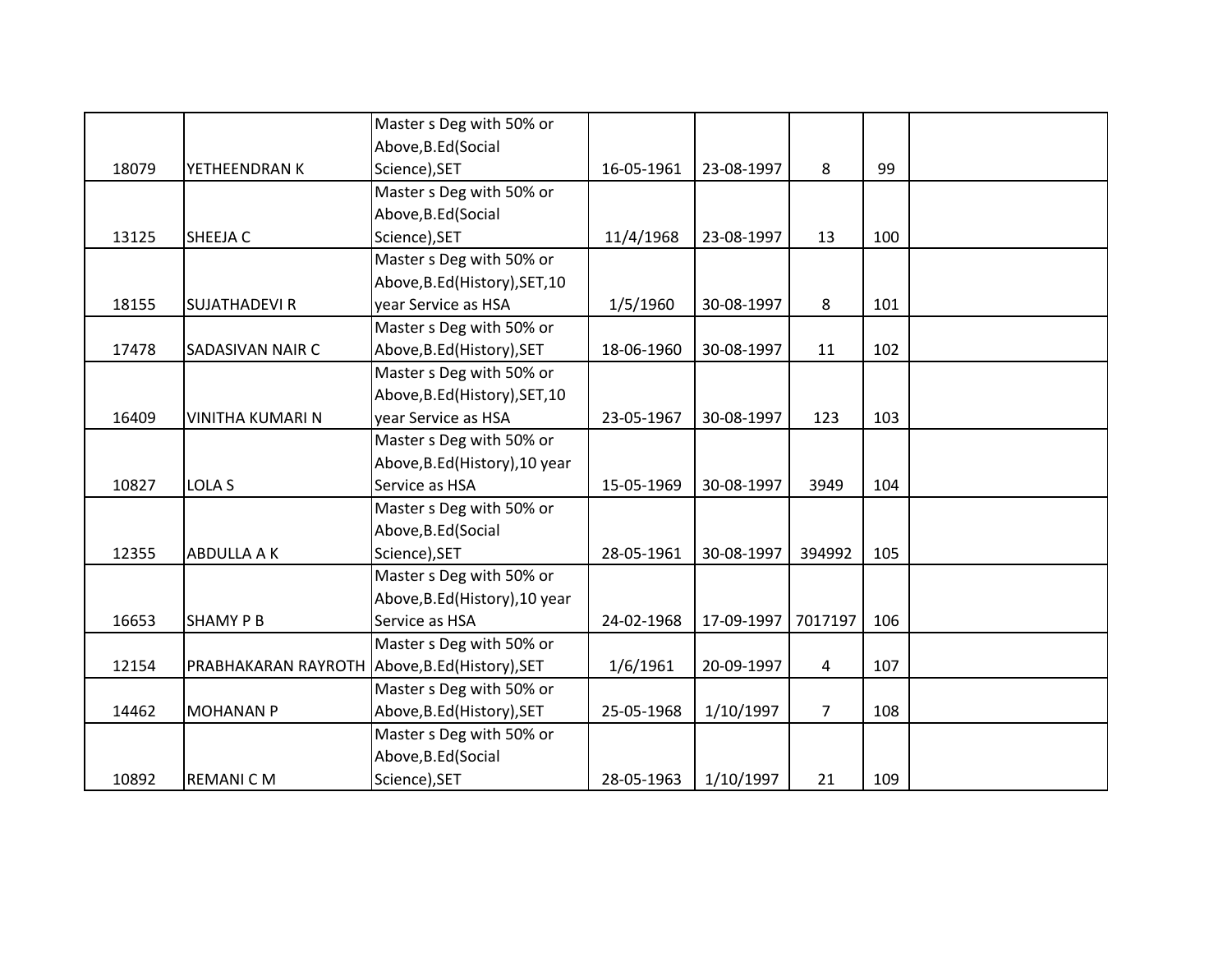|       |                        | Master s Deg with 50% or       |            |            |    |     |  |
|-------|------------------------|--------------------------------|------------|------------|----|-----|--|
|       |                        | Above, B.Ed (History), 10 year |            |            |    |     |  |
| 12162 | <b>MANOJKUMAR C</b>    | Service as HSA                 | 19-05-1969 | 1/10/1997  | 23 | 110 |  |
|       |                        | Master s Deg with 50% or       |            |            |    |     |  |
|       |                        | Above, B.Ed (Social            |            |            |    |     |  |
| 16938 | <b>MUKUNDAN P M</b>    | Science), SET                  | 30-05-1959 | 1/10/1997  | 31 | 111 |  |
|       |                        | Master s Deg with 50% or       |            |            |    |     |  |
| 16128 | <b>SASEENDRAN V</b>    | Above, B.Ed (History), SET     | 10/6/1961  | 1/10/1997  | 35 | 112 |  |
|       |                        | Master s Deg with 50% or       |            |            |    |     |  |
|       |                        | Above, B.Ed (Social            |            |            |    |     |  |
| 10271 | <b>BABUK</b>           | Science), SET                  | 9/5/1962   | 1/10/1997  | 39 | 113 |  |
|       |                        | Master s Deg with 50% or       |            |            |    |     |  |
|       |                        | Above, B.Ed (Social            |            |            |    |     |  |
| 11967 | <b>SUNIL KUMAR N M</b> | Science), SET                  | 18-05-1968 | 1/10/1997  | 40 | 114 |  |
|       |                        | Master s Deg with 50% or       |            |            |    |     |  |
| 14363 | <b>SREEDHARAN K</b>    | Above, B.Ed (History), SET     | 4/4/1967   | 1/10/1997  | 47 | 115 |  |
|       |                        | Master s Deg with 50% or       |            |            |    |     |  |
|       |                        | Above, B.Ed (Social            |            |            |    |     |  |
| 18038 | PREMALATH P P          | Science), M.Phil               | 30-05-1968 | 1/10/1997  | 50 | 116 |  |
|       |                        | Master s Deg with 50% or       |            |            |    |     |  |
| 18397 | <b>SASIM</b>           | Above, B.Ed (History), SET     | 5/5/1959   | 4/10/1997  | 8  | 117 |  |
|       |                        | Master s Deg with 50% or       |            |            |    |     |  |
|       |                        | Above, B.Ed (History), 10 year |            |            |    |     |  |
| 12138 | <b>SURESHKUMAR V</b>   | Service as HSA                 | 1/3/1963   | 15-10-1997 | 15 | 118 |  |
|       |                        | Master s Deg with 50% or       |            |            |    |     |  |
|       |                        | Above, B.Ed (Social            |            |            |    |     |  |
| 11377 | <b>REKHAM</b>          | Science), SET                  | 3/5/1968   | 15-10-1997 | 17 | 119 |  |
|       |                        | Master s Deg with 50% or       |            |            |    |     |  |
| 12687 | SALEEMA A A            | Above, SET, M.Ed (History)     | 28-05-1967 | 15-10-1997 | 36 | 120 |  |
|       |                        | Master s Deg with 50% or       |            |            |    |     |  |
|       |                        | Above, B.Ed (History), 10 year |            |            |    |     |  |
| 16012 | <b>KT SURENDRAN</b>    | Service as HSA                 | 9/5/1964   | 15-10-1997 | 37 | 121 |  |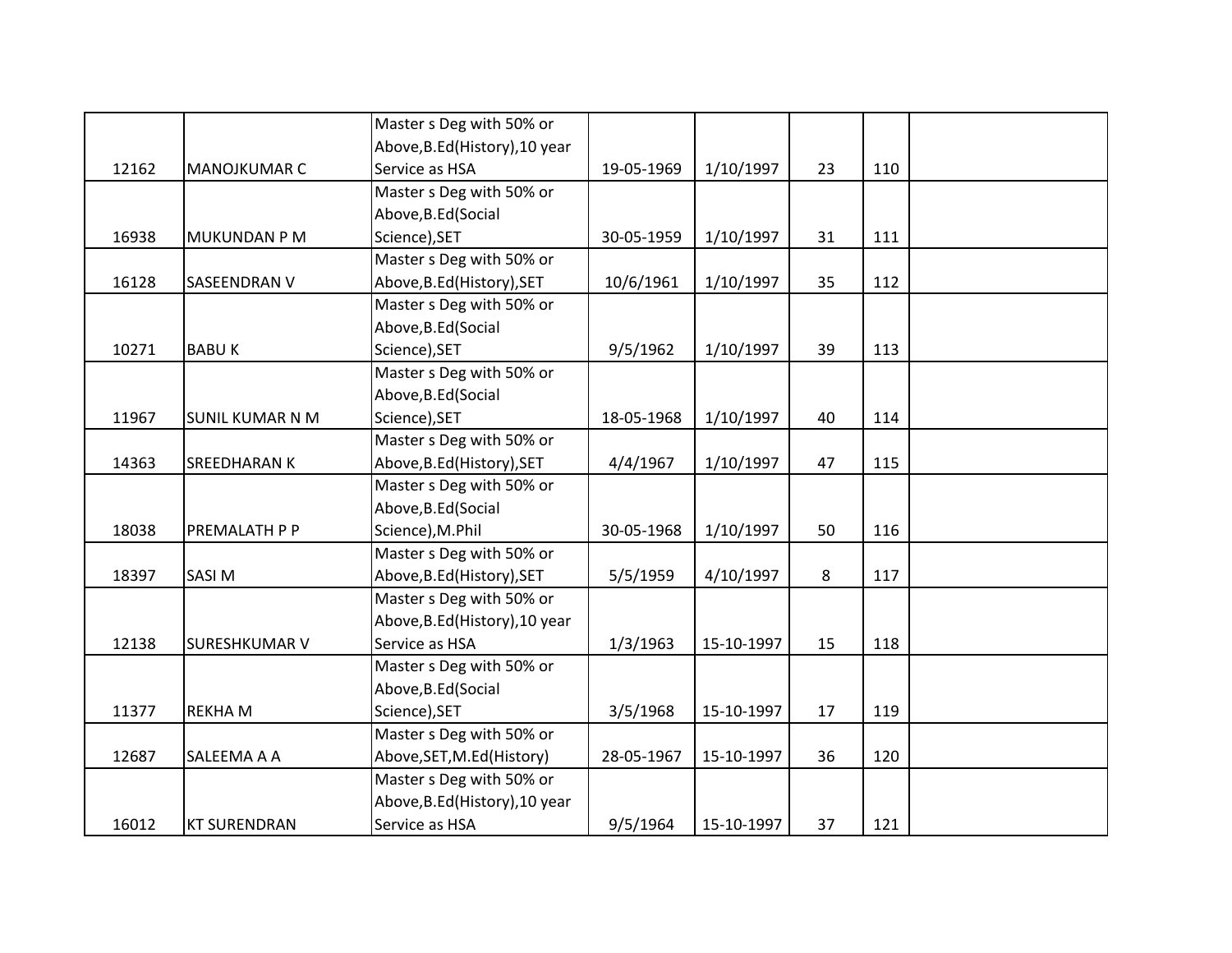|       |                                  | Master s Deg with 50% or         |            |            |                |     |  |
|-------|----------------------------------|----------------------------------|------------|------------|----------------|-----|--|
|       |                                  | Above, B.Ed (History), 10 year   |            |            |                |     |  |
| 14217 | RADHAKRISHNAN TK                 | Service as HSA                   | 30-05-1961 | 15-10-1997 | 1621           | 122 |  |
|       |                                  | Master s Deg with 50% or         |            |            |                |     |  |
|       |                                  | Above, B.Ed (Social              |            |            |                |     |  |
| 17099 | YOHANNAN ULAHANNAN Science), SET |                                  | 18-07-1958 | 16-10-1997 | $\overline{2}$ | 123 |  |
|       |                                  | Master s Deg with 50% or         |            |            |                |     |  |
|       |                                  | Above, B.Ed (History), 10 year   |            |            |                |     |  |
| 11514 | RATHNAVATHI A                    | Service as HSA                   | 8/5/1969   | 20-10-1997 | $\overline{7}$ | 124 |  |
|       |                                  | Master s Deg with 50% or         |            |            |                |     |  |
| 17998 | <b>JOSHY JOSEPH</b>              | Above, B.Ed (History), SET       | 24-10-1965 | 20-10-1997 | 13             | 125 |  |
|       |                                  | Master s Deg with 50% or         |            |            |                |     |  |
| 11984 | <b>BABURAJ A</b>                 | Above, B.Ed (History), SET       | 1/6/1965   | 20-10-1997 | 33             | 126 |  |
|       |                                  |                                  |            |            |                |     |  |
|       |                                  | Master s Deg with 50% or         |            |            |                |     |  |
|       |                                  | Above, B.Ed (Social Science), 10 |            |            |                |     |  |
| 15250 | <b>SUDHIRKUMAR KV</b>            | year Service as HSA              | 28-05-1964 | 20-10-1997 | 43             | 127 |  |
|       |                                  | Master s Deg with 50% or         |            |            |                |     |  |
| 11126 | SHREEDHARAN NAIR P               | Above, B.Ed (History), SET       | 31-05-1968 | 20-10-1997 | 45             | 128 |  |
|       |                                  | Master s Deg with 50% or         |            |            |                |     |  |
|       |                                  | Above, B.Ed (Social              |            |            |                |     |  |
|       |                                  | Science), SET, 10 year Service   |            |            |                |     |  |
| 14238 | <b>CHANDRADAS A</b>              | as HSA                           | 1/6/1964   | 20-10-1997 | 52             | 129 |  |
|       |                                  | Master s Deg with 50% or         |            |            |                |     |  |
|       | LAKSHMANANKAIPRATH               | Above, B.Ed (History), 10 year   |            |            |                |     |  |
| 17375 | U                                | Service as HSA                   | 17-12-1964 | 20-10-1997 | 61             | 130 |  |
|       |                                  | Master s Deg with 50% or         |            |            |                |     |  |
|       |                                  | Above, B.Ed (Social              |            |            |                |     |  |
| 11864 | KANNAN KARAKKADAVU               | Science), SET                    | 15-04-1962 | 20-10-1997 | 64             | 131 |  |
|       |                                  | Master s Deg with 50% or         |            |            |                |     |  |
| 13760 | <b>ARAVINDAKSHAN K</b>           | Above, B.Ed (History), SET       | 14-02-1961 | 20-10-1997 | 65             | 132 |  |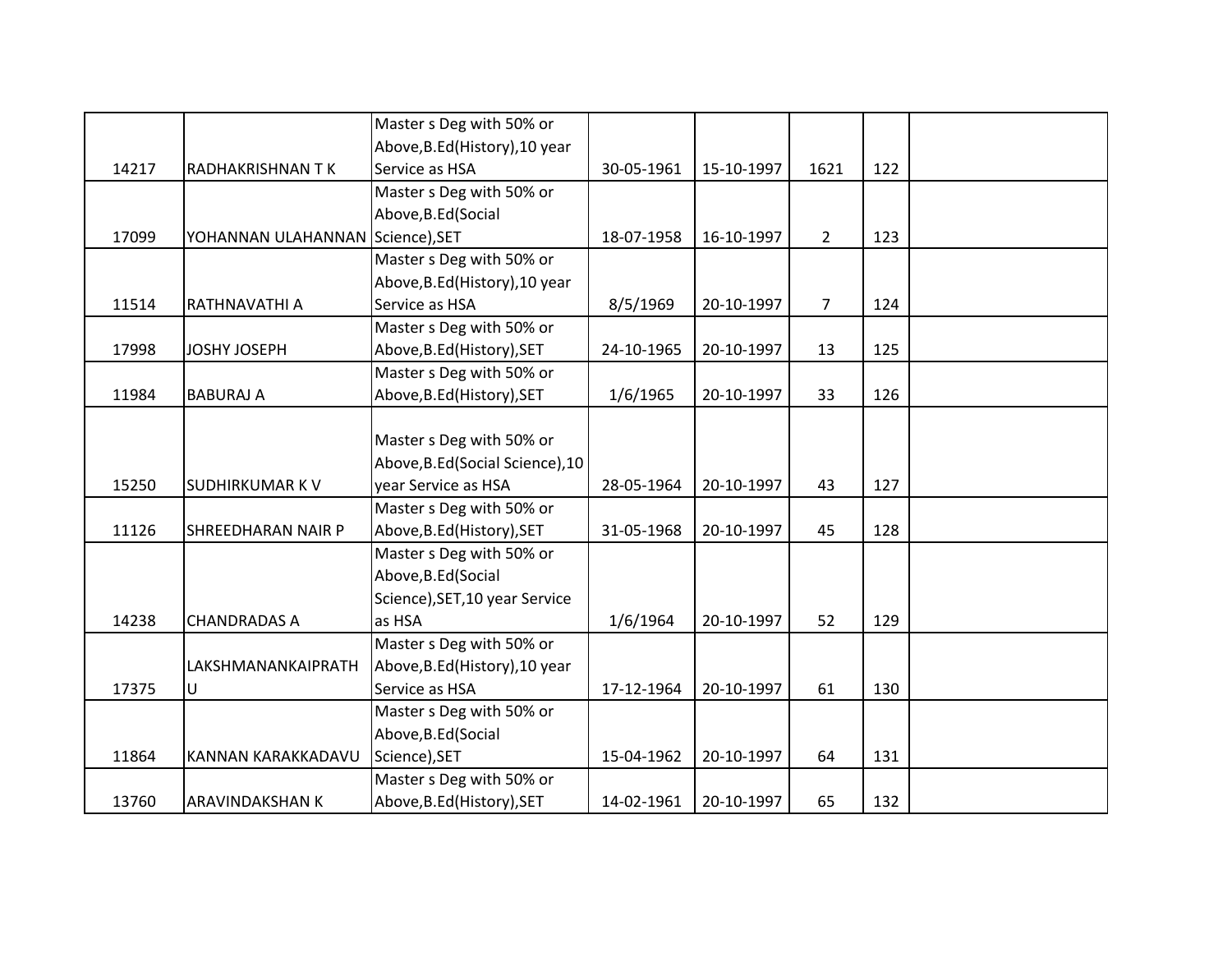|       |                        | Master s Deg with 50% or         |            |            |                |     |  |
|-------|------------------------|----------------------------------|------------|------------|----------------|-----|--|
| 14682 | <b>JAYACHANDRAN T</b>  | Above, B.Ed (History), SET       | 4/11/1965  | 20-10-1997 | 66             | 133 |  |
|       |                        | Master s Deg with 50% or         |            |            |                |     |  |
|       |                        | Above, B.Ed (History), SET, M.Ed |            |            |                |     |  |
|       | NARAYANAN              | (History), 10 year Service as    |            |            |                |     |  |
| 13516 | <b>BAYAKODAN VEEDU</b> | <b>HSA</b>                       | 6/5/1965   | 20-10-1997 | 71             | 134 |  |
|       |                        | Master s Deg with 50% or         |            |            |                |     |  |
|       |                        | Above, B.Ed (Social              |            |            |                |     |  |
| 13085 | <b>RAVIK</b>           | Science), SET                    | 6/12/1960  | 20-10-1997 | 74             | 135 |  |
|       |                        | Master s Deg with 50% or         |            |            |                |     |  |
| 15137 | SOBHA PV               | Above, B.Ed (History), SET       | 5/5/1963   | 20-10-1997 | 76             | 136 |  |
|       |                        | Master s Deg with 50% or         |            |            |                |     |  |
| 16236 | A SUMAIYA              | Above, B.Ed (History), SET       | 5/4/1963   | 27-10-1997 | 5              | 137 |  |
|       |                        | Master s Deg with 50% or         |            |            |                |     |  |
| 17792 | <b>SUMAKT</b>          | Above, B.Ed (History), SET       | 16-09-1964 | 27-10-1997 | $\overline{7}$ | 138 |  |
|       |                        | Master s Deg with 50% or         |            |            |                |     |  |
|       |                        | Above, B.Ed (Social              |            |            |                |     |  |
| 10236 | JAYALEKSHMI M          | Science), SET                    | 26-05-1968 | 27-10-1997 | 9              | 139 |  |
|       |                        | Master s Deg with 50% or         |            |            |                |     |  |
| 12913 | <b>SUDHAPP</b>         | Above, B.Ed (History), SET       | 5/5/1969   | 29-10-1997 | $\mathbf{1}$   | 140 |  |
|       |                        | Master s Deg with 50% or         |            |            |                |     |  |
|       |                        | Above, B.Ed (Social              |            |            |                |     |  |
|       |                        | Science), SET, 10 year Service   |            |            |                |     |  |
| 17640 | <b>BINDUTV</b>         | as HSA                           | 10/4/1972  | 5/11/1997  | 5              | 141 |  |
|       |                        | Master s Deg with 50% or         |            |            |                |     |  |
|       |                        | Above, B.Ed (History), 10 year   |            |            |                |     |  |
| 13653 | <b>SHOJATS</b>         | Service as HSA                   | 27-05-1968 | 10/11/1997 | 543            | 142 |  |
|       |                        |                                  |            |            |                |     |  |
|       |                        | Master s Deg with 50% or         |            |            |                |     |  |
|       |                        | Above, B.Ed (Social Science), 10 |            |            |                |     |  |
| 13705 | <b>OMANAKJ</b>         | year Service as HSA              | 25-05-1970 | 14-11-1997 | $\mathbf{1}$   | 143 |  |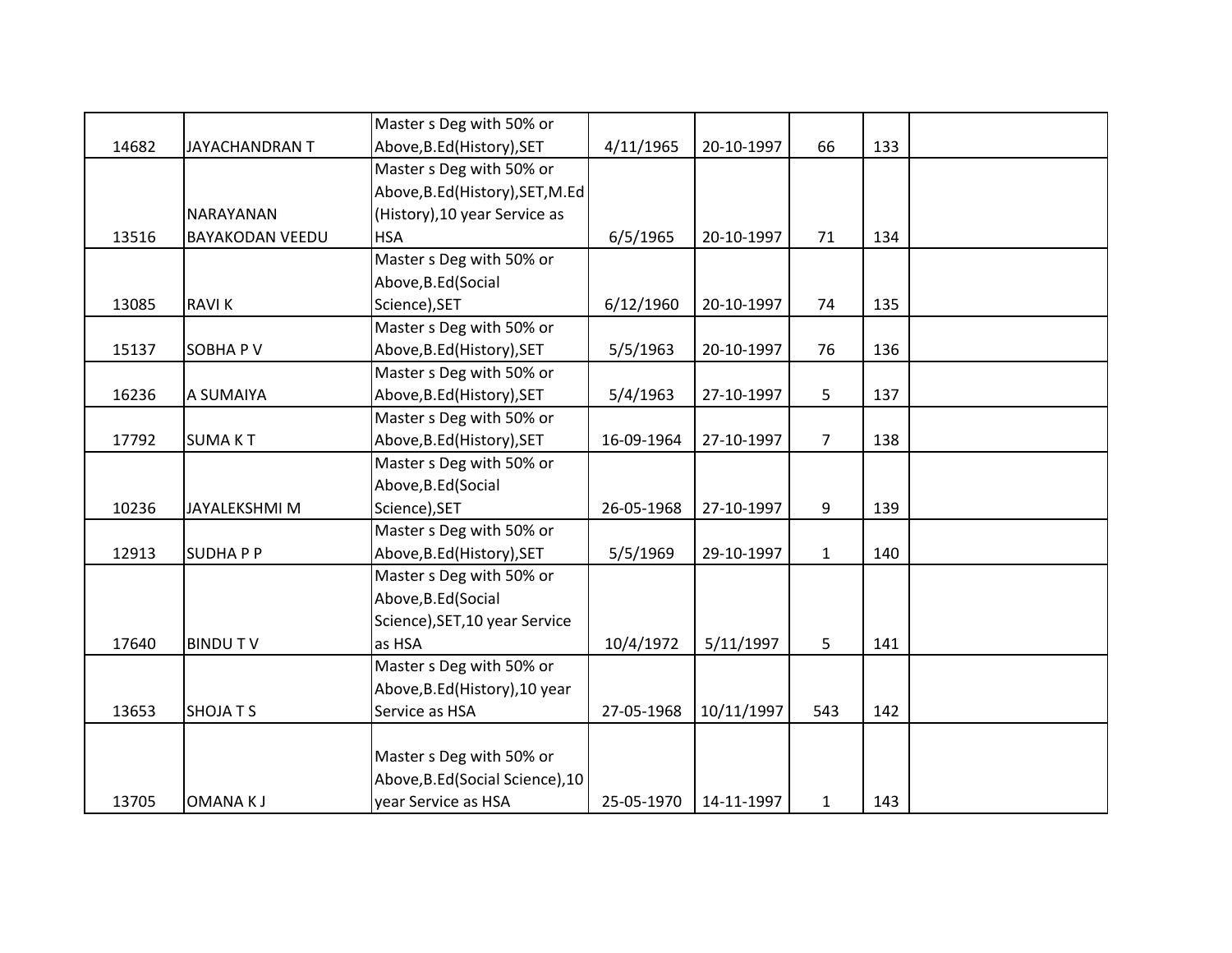|       |                         | Master s Deg with 50% or     |            |            |                |     |  |
|-------|-------------------------|------------------------------|------------|------------|----------------|-----|--|
| 17610 | <b>GOPIK</b>            | Above, B.Ed (History), SET   | 22-04-1959 | 4/12/1997  | $\mathbf{1}$   | 144 |  |
|       |                         | Master s Deg with 50% or     |            |            |                |     |  |
|       |                         | Above, B.Ed (Social          |            |            |                |     |  |
| 18004 | <b>SARITHA M B</b>      | Science), SET                | 31-05-1969 | 4/12/1997  | 5              | 145 |  |
|       |                         | Master s Deg with 50% or     |            |            |                |     |  |
| 17232 | <b>PADMINI NP</b>       | Above, B.Ed (History), SET   | 24-05-1964 | 4/12/1997  | $\overline{7}$ | 146 |  |
|       |                         | Master s Deg with 50% or     |            |            |                |     |  |
|       |                         | Above, B.Ed (Social          |            |            |                |     |  |
| 15042 | <b>PRADEEP MANIYATH</b> | Science), SET                | 25-05-1967 | 11/12/1997 | 3              | 147 |  |
|       | <b>SUNILKUMAR</b>       | Master s Deg with 50% or     |            |            |                |     |  |
| 17258 | MOOZHIKKARA             | Above, B.Ed (History), SET   | 31-05-1969 | 29-12-1997 | 4              | 148 |  |
|       |                         | Master s Deg with 50% or     |            |            |                |     |  |
| 15301 | <b>INDIRAKV</b>         | Above, B.Ed (History), SET   | 28-05-1964 | 29-12-1997 | 86             | 149 |  |
|       |                         | Master s Deg with 50% or     |            |            |                |     |  |
|       |                         | Above, B.Ed (Social          |            |            |                |     |  |
| 16859 | <b>BOBBY GEORGE</b>     | Science), SET                | 3/5/1976   | 31-12-1997 | $\mathbf{1}$   | 150 |  |
|       |                         | Master s Deg with 50% or     |            |            |                |     |  |
| 12469 | <b>MARY PC</b>          | Above, B.Ed (History), SET   | 26-07-1964 | 3/1/1998   | 56             | 151 |  |
|       |                         | Master s Deg with 50% or     |            |            |                |     |  |
| 15708 | <b>G VISWANATHAN</b>    | Above, B.Ed (History), SET   | 28-05-1964 | 20-03-1998 | 198            | 152 |  |
|       |                         | Master s Deg with 50% or     |            |            |                |     |  |
|       |                         | Above, B.Ed (Social          |            |            |                |     |  |
| 13454 | <b>SATHYKUMARY P</b>    | Science), SET                | 8/4/1960   | 23-03-1998 | $\mathbf{1}$   | 153 |  |
|       |                         |                              |            |            |                |     |  |
|       |                         | Master s Deg with 50% or     |            |            |                |     |  |
|       | <b>MOHAMED ABDUL</b>    | Above, B.Ed (Social          |            |            |                |     |  |
| 16919 | <b>MAJEED MP</b>        | Science), SET, M.Ed(History) | 1/12/1957  | 23-03-1998 | $\overline{4}$ | 154 |  |
|       |                         | Master s Deg with 50% or     |            |            |                |     |  |
| 15280 | <b>R MARY</b>           | Above, B.Ed (History), SET   | 20-05-1968 | 23-03-1998 | 32             | 155 |  |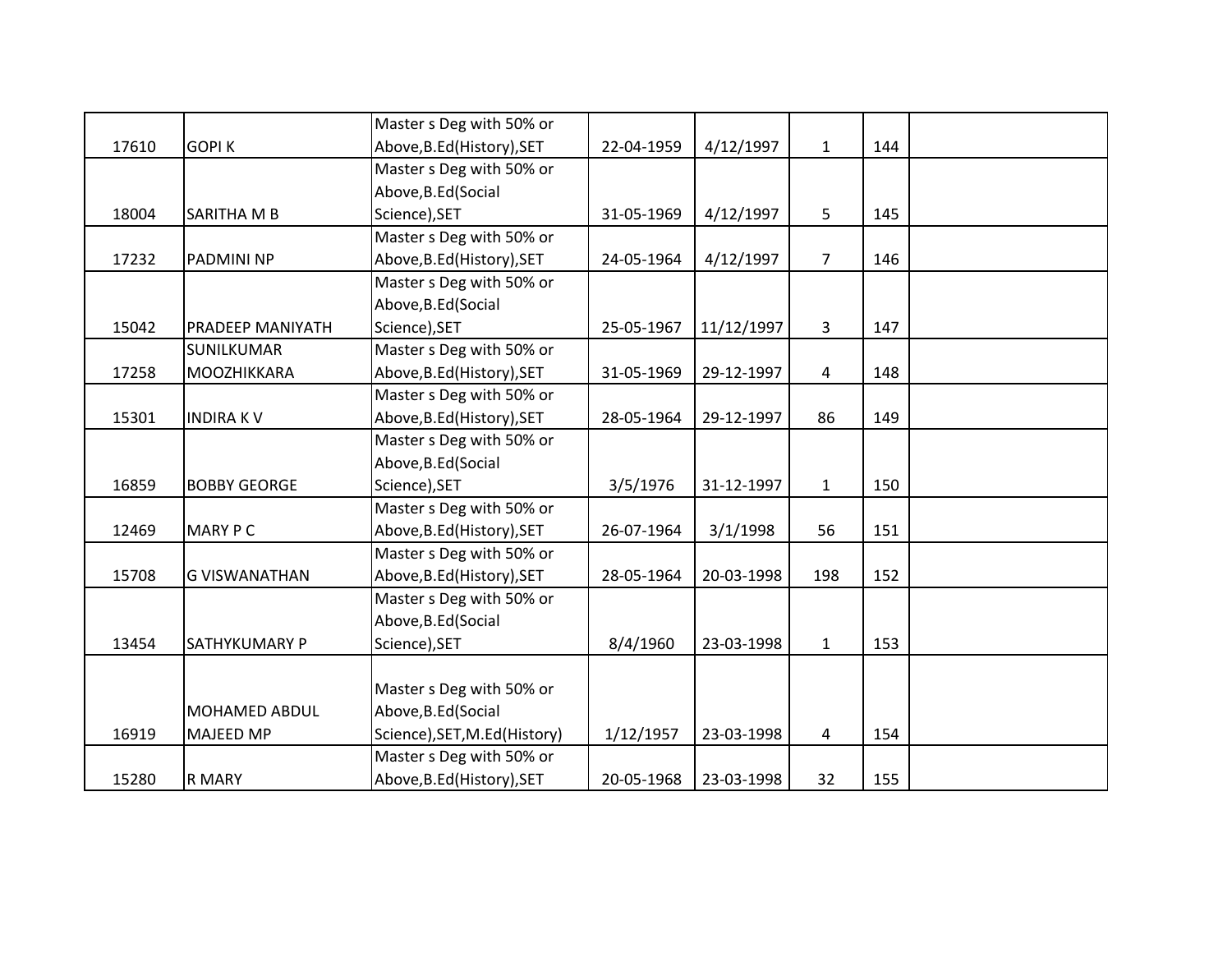|       |                         | Master s Deg with 50% or       |            |            |     |     |  |
|-------|-------------------------|--------------------------------|------------|------------|-----|-----|--|
|       |                         | Above, B.Ed (Social            |            |            |     |     |  |
| 14129 | PREMRAJ A C             | Science), SET                  | 31-05-1968 | 23-03-1998 | 39  | 156 |  |
|       |                         | Master s Deg with 50% or       |            |            |     |     |  |
| 17129 | <b>SHAMSUDHEEN K</b>    | Above, B.Ed (History), SET     | 15-12-1961 | 23-03-1998 | 53  | 157 |  |
|       |                         | Master s Deg with 50% or       |            |            |     |     |  |
| 15392 | <b>SANTHA A A</b>       | Above, B.Ed (History), SET     | 29-05-1959 | 23-03-1998 | 57  | 158 |  |
|       |                         | Master s Deg with 50% or       |            |            |     |     |  |
|       |                         | Above, B.Ed (Social            |            |            |     |     |  |
| 16522 | <b>UMADEVIA</b>         | Science), SET                  | 10/5/1967  | 23-03-1998 | 62  | 159 |  |
|       |                         | Master s Deg with 50% or       |            |            |     |     |  |
| 15836 | VIJAYALEKSHMI V S       | Above, B.Ed (History), SET     | 30-07-1962 | 23-03-1998 | 67  | 160 |  |
|       |                         | Master s Deg with 50% or       |            |            |     |     |  |
| 15636 | <b>MINI BHASKAR</b>     | Above, B.Ed (History), SET     | 2/4/1968   | 23-03-1998 | 71  | 161 |  |
|       |                         | Master s Deg with 50% or       |            |            |     |     |  |
| 13019 | <b>SHINY PS</b>         | Above, B.Ed (History), SET     | 27-05-1966 | 23-03-1998 | 85  | 162 |  |
|       |                         | Master s Deg with 50% or       |            |            |     |     |  |
|       |                         | Above, B.Ed (Social            |            |            |     |     |  |
| 13627 | SACHIDANANDAN TK        | Science), SET                  | 25-05-1964 | 23-03-1998 | 95  | 163 |  |
|       |                         | Master s Deg with 50% or       |            |            |     |     |  |
|       |                         | Above, B.Ed (Social            |            |            |     |     |  |
| 17921 | <b>VIJAYAKRISHNAN P</b> | Science), SET                  | 19-03-1966 | 23-03-1998 | 96  | 164 |  |
|       |                         | Master s Deg with 50% or       |            |            |     |     |  |
|       |                         | Above, B.Ed (Social            |            |            |     |     |  |
| 13042 | <b>SRAJUTTY K</b>       | Science), SET                  | 27-05-1967 | 23-03-1998 | 154 | 165 |  |
|       |                         | Master s Deg with 50% or       |            |            |     |     |  |
|       |                         | Above, B.Ed (History), SET, 10 |            |            |     |     |  |
| 17417 | <b>THOMAS KL</b>        | year Service as HSA            | 20-05-1960 | 23-03-1998 | 157 | 166 |  |
|       |                         | Master s Deg with 50% or       |            |            |     |     |  |
|       |                         | Above, B.Ed (Social            |            |            |     |     |  |
|       |                         | Science), SET, 10 year Service |            |            |     |     |  |
| 17721 | <b>USHA PRABHA E</b>    | as HSA                         | 5/7/1963   | 23-03-1998 | 166 | 167 |  |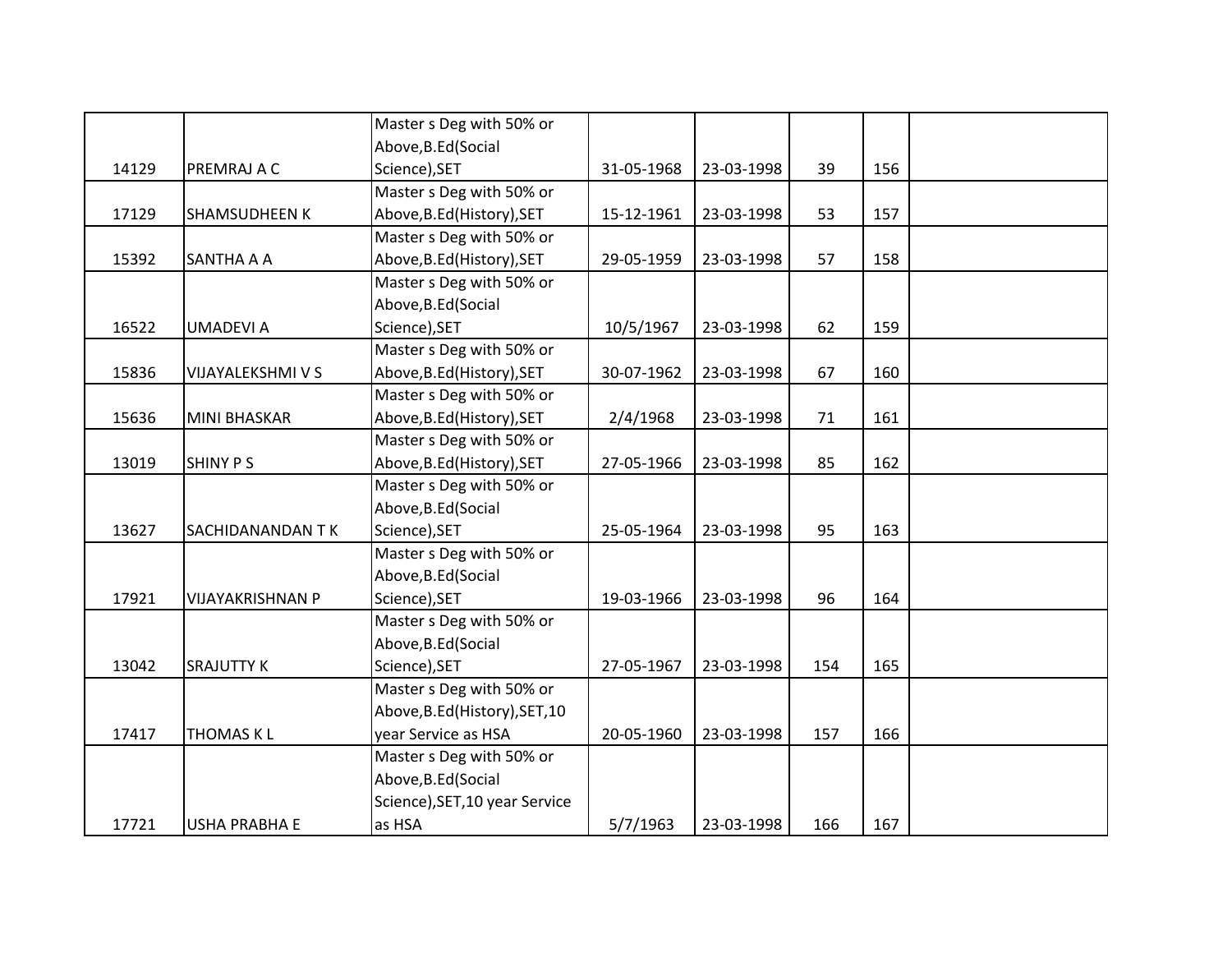|       |                          | Master s Deg with 50% or         |            |            |     |     |  |
|-------|--------------------------|----------------------------------|------------|------------|-----|-----|--|
| 13696 | <b>CHRISTINA THOMAS</b>  | Above, B.Ed (History), SET       | 26-03-1967 | 23-03-1998 | 171 | 168 |  |
|       |                          | Master s Deg with 50% or         |            |            |     |     |  |
|       |                          | Above, B.Ed (Social              |            |            |     |     |  |
| 13809 | <b>SURENDRAN MT</b>      | Science), SET                    | 27-05-1964 | 23-03-1998 | 172 | 169 |  |
|       |                          | Master s Deg with 50% or         |            |            |     |     |  |
|       |                          | Above, B.Ed (History), 10 year   |            |            |     |     |  |
| 15995 | <b>SREEKALA K B</b>      | Service as HSA                   | 26-05-1968 | 23-03-1998 | 175 | 170 |  |
|       |                          | Master s Deg with 50% or         |            |            |     |     |  |
|       |                          | Above, B.Ed (Social              |            |            |     |     |  |
|       | ABDUSALAM                | Science), SET, 10 year Service   |            |            |     |     |  |
| 16503 | THOOMBALAKADAN           | as HSA                           | 31-05-1965 | 23-03-1998 | 214 | 171 |  |
|       |                          | Master s Deg with 50% or         |            |            |     |     |  |
| 13077 | <b>MOHAMMED KUTTY PK</b> | Above, B.Ed (History), SET       | 17-04-1966 | 23-03-1998 | 235 | 172 |  |
|       |                          | Master s Deg with 50% or         |            |            |     |     |  |
|       |                          | Above, B.Ed (Social              |            |            |     |     |  |
|       |                          | Science), SET, 10 year Service   |            |            |     |     |  |
| 15813 | <b>G PRASAD</b>          | as HSA                           | 1/6/1959   | 23-03-1998 | 252 | 173 |  |
|       |                          | Master s Deg with 50% or         |            |            |     |     |  |
|       | <b>ABDUL JALEEL</b>      | Above, B.Ed (Social              |            |            |     |     |  |
| 13053 | ODENGADAN                | Science), SET, Ph.D              | 29-09-1964 | 23-03-1998 | 264 | 174 |  |
|       |                          | Master s Deg with 50% or         |            |            |     |     |  |
|       |                          | Above, B.Ed (Social              |            |            |     |     |  |
| 14763 | <b>LETHAPR</b>           | Science), SET                    | 29-10-1967 | 16-05-1998 | 18  | 175 |  |
|       |                          | Master s Deg with 50% or         |            |            |     |     |  |
|       |                          | Above, B.Ed (History), SET, 10   |            |            |     |     |  |
| 15033 | <b>ASHAKK</b>            | year Service as HSA              | 13-02-1966 | 16-05-1998 | 35  | 176 |  |
|       |                          |                                  |            |            |     |     |  |
|       |                          | Master s Deg with 50% or         |            |            |     |     |  |
|       |                          | Above, B.Ed (Social Science), 10 |            |            |     |     |  |
| 17794 | <b>SARADHA V K</b>       | year Service as HSA              | 15-03-1968 | 16-05-1998 | 40  | 177 |  |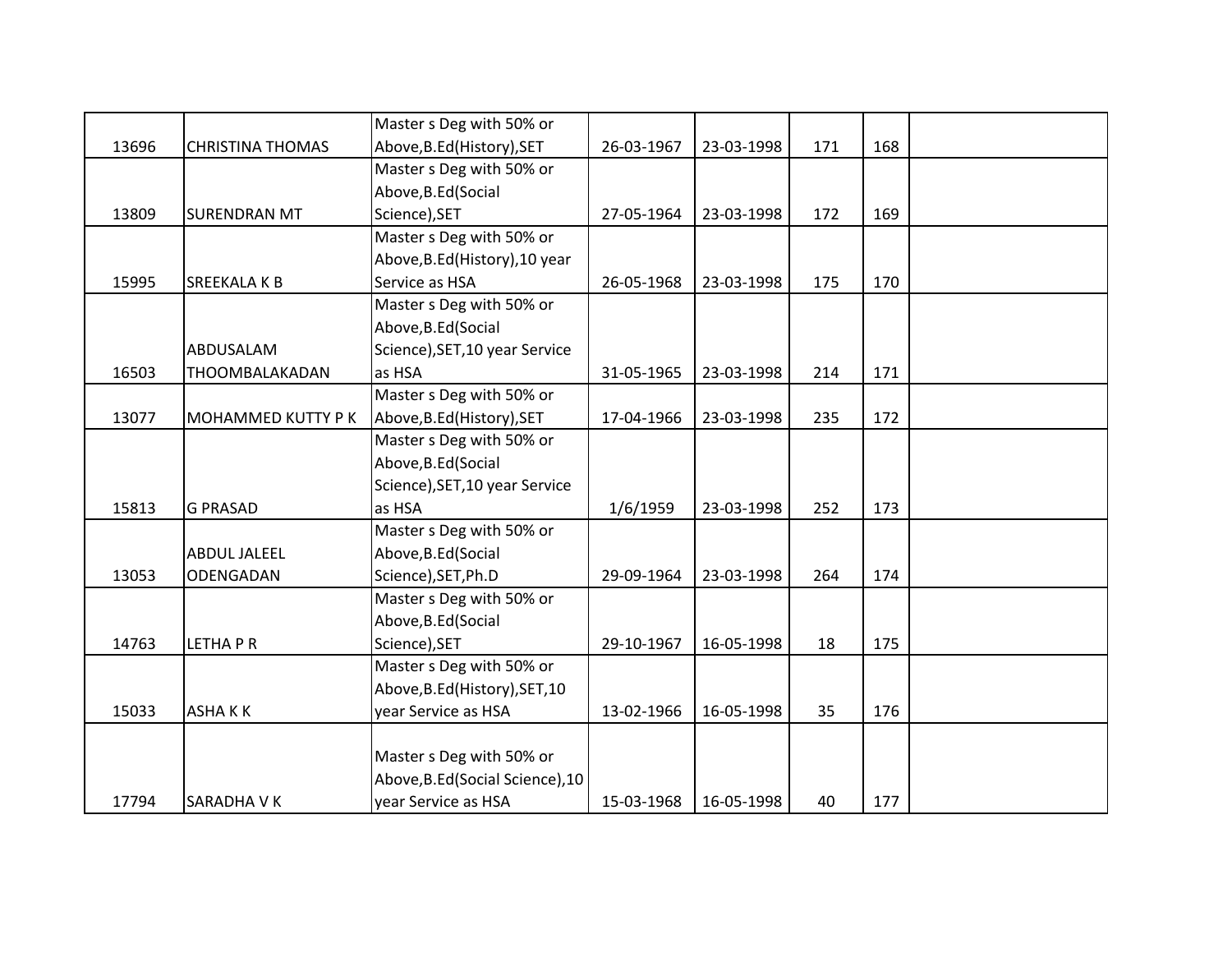|       |                        | Master s Deg with 50% or         |            |            |              |     |  |
|-------|------------------------|----------------------------------|------------|------------|--------------|-----|--|
|       |                        | Above, B.Ed (History), SET, 10   |            |            |              |     |  |
| 15503 | <b>SMITHAP</b>         | year Service as HSA              | 25-04-1970 | 16-05-1998 | 79           | 178 |  |
|       |                        | Master s Deg with 50% or         |            |            |              |     |  |
| 16205 | <b>VIVEKANANDAN K</b>  | Above, B.Ed (History), SET       | 6/2/1965   | 16-05-1998 | 185          | 179 |  |
|       |                        | Master s Deg with 50% or         |            |            |              |     |  |
| 17518 | <b>MERCY PK</b>        | Above, B.Ed (History), SET       | 24-04-1966 | 16-05-1998 | 186          | 180 |  |
|       |                        | Master s Deg with 50% or         |            |            |              |     |  |
| 16851 | <b>SUJATHAK</b>        | Above, B.Ed (History), SET       | 20-05-1968 | 16-05-1998 | 192          | 181 |  |
|       |                        | Master s Deg with 50% or         |            |            |              |     |  |
|       |                        | Above, B.Ed (History), 10 year   |            |            |              |     |  |
| 12141 | <b>SIVARAMANE</b>      | Service as HSA                   | 1/5/1965   | 19-05-1998 | 22           | 182 |  |
|       |                        | Master s Deg with 50% or         |            |            |              |     |  |
| 11408 | JYOTHI MANOTH          | Above, B.Ed (History), SET       | 20-05-1967 | 19-05-1998 | 25           | 183 |  |
|       |                        | Master s Deg with 50% or         |            |            |              |     |  |
|       |                        | Above, B.Ed (Social              |            |            |              |     |  |
| 12377 | SREEPRAKASH P K        | Science), SET                    | 10/7/1962  | 20-05-1998 | 127492       | 184 |  |
|       |                        | Master s Deg with 50% or         |            |            |              |     |  |
|       |                        | Above, B.Ed (History), SET, 10   |            |            |              |     |  |
| 14767 | <b>GEETHALAKSHMY K</b> | year Service as HSA              | 5/6/1963   | 16-07-1998 | $2^{\circ}$  | 185 |  |
|       |                        |                                  |            |            |              |     |  |
|       |                        | Master s Deg with 50% or         |            |            |              |     |  |
|       |                        | Above, B.Ed (Social Science), 10 |            |            |              |     |  |
| 11072 | <b>USHAKUMARY K A</b>  | year Service as HSA              | 25-05-1969 | 5/8/1998   | $\mathbf{1}$ | 186 |  |
|       |                        | Master s Deg with 50% or         |            |            |              |     |  |
| 17583 | <b>RADHAMONEY KJ</b>   | Above, B.Ed (History), SET       | 12/1/1962  | 5/8/1998   | 10           | 187 |  |
|       |                        | Master s Deg with 50% or         |            |            |              |     |  |
| 15677 | <b>KV ANITHA</b>       | Above, B.Ed (History), SET       | 28-02-1967 | 28-08-1998 | 169          | 188 |  |
|       |                        | Master s Deg with 50% or         |            |            |              |     |  |
| 16416 | RAMAKRISHNAN KV        | Above, B.Ed (History), SET       | 5/1/1967   | 18-09-1998 | 3            | 189 |  |
|       |                        | Master s Deg with 50% or         |            |            |              |     |  |
| 18274 | <b>AJAYAKUMARAN N</b>  | Above, B.Ed (History), SET       | 10/4/1968  | 18-09-1998 | 4            | 190 |  |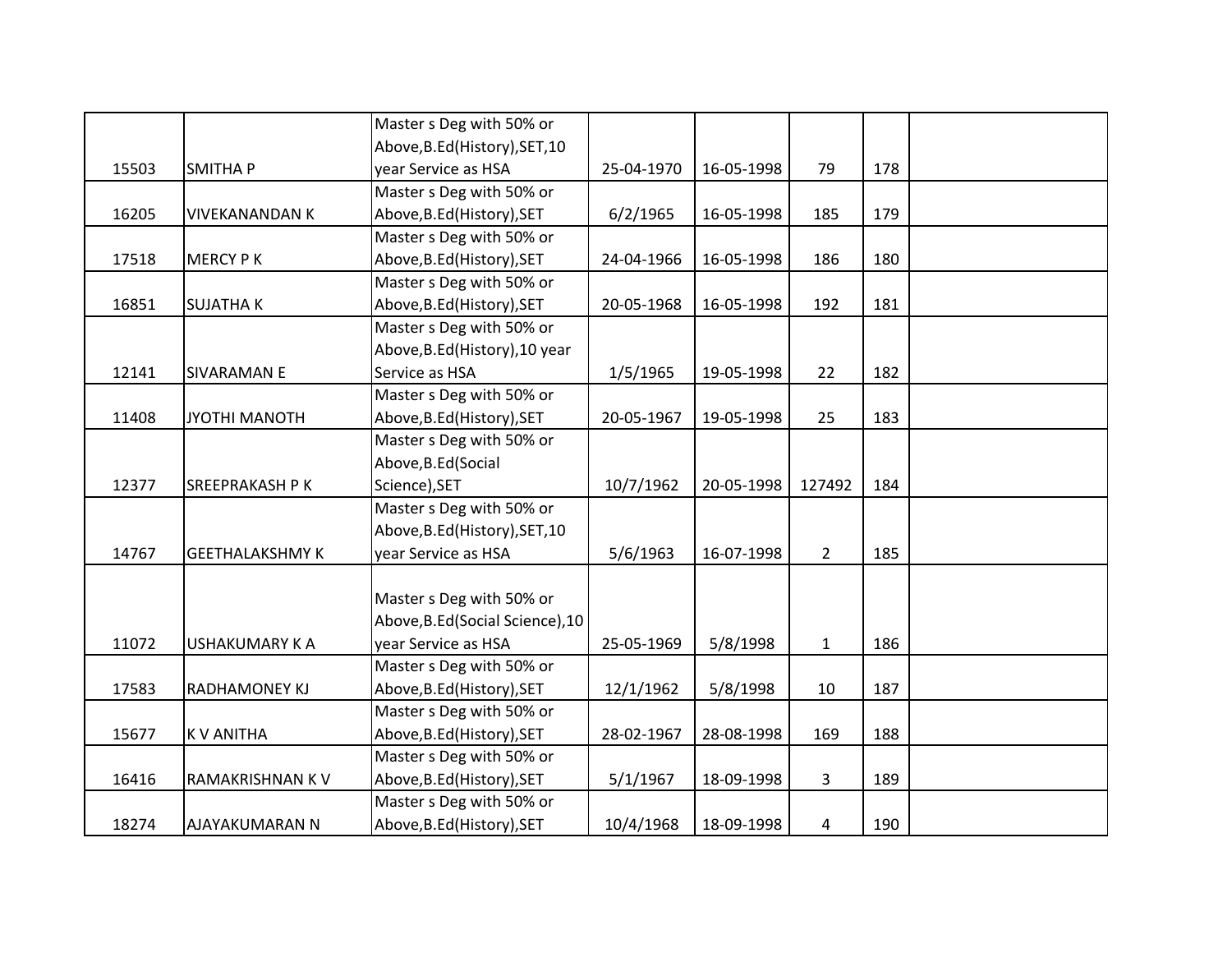|       |                            | Master s Deg with 50% or       |            |            |                |     |  |
|-------|----------------------------|--------------------------------|------------|------------|----------------|-----|--|
| 13149 | <b>RAMADASAN KV</b>        | Above, B.Ed (History), SET     | 5/1/1963   | 18-09-1998 | 6              | 191 |  |
|       |                            | Master s Deg with 50% or       |            |            |                |     |  |
| 17865 | PRAMEELA BAI M P           | Above, B.Ed (History), SET     | 5/5/1963   | 24-09-1998 | $\overline{2}$ | 192 |  |
|       |                            | Master s Deg with 50% or       |            |            |                |     |  |
|       |                            | Above, B.Ed (History), 10 year |            |            |                |     |  |
| 12626 | <b>SUSEELA KP</b>          | Service as HSA                 | 27-04-1965 | 24-09-1998 | 6              | 193 |  |
|       |                            | Master s Deg with 50% or       |            |            |                |     |  |
| 11156 | <b>KSMINI</b>              | Above, B.Ed (History), SET     | 5/2/1968   | 24-09-1998 | 13             | 194 |  |
|       |                            | Master s Deg with 50% or       |            |            |                |     |  |
|       |                            | Above, B.Ed (History), SET, 10 |            |            |                |     |  |
| 14848 | <b>PRESAD V G</b>          | year Service as HSA            | 30-06-1962 | 3/10/1998  | $\mathbf{1}$   | 195 |  |
|       |                            | Master s Deg with 50% or       |            |            |                |     |  |
|       |                            | Above, B.Ed (Social            |            |            |                |     |  |
|       |                            | Science), SET, 10 year Service |            |            |                |     |  |
| 16186 | <b>ABDULLA PARAPPURATH</b> | as HSA                         | 10/10/1964 | 6/11/1998  | 6              | 196 |  |
|       |                            | Master s Deg with 50% or       |            |            |                |     |  |
| 10350 | <b>UMADEVI P G</b>         | Above, B.Ed (History), SET     | 1/3/1964   | 6/11/1998  | 17             | 197 |  |
|       |                            | Master s Deg with 50% or       |            |            |                |     |  |
|       |                            | Above, B.Ed (Social            |            |            |                |     |  |
| 17909 | KUNHI NARAYANAN A          | Science), SET                  | 4/5/1966   | 6/11/1998  | 134            | 198 |  |
|       |                            | Master s Deg with 50% or       |            |            |                |     |  |
|       |                            | Above, B.Ed (History), SET, 10 |            |            |                |     |  |
| 17055 | PREETHAKUMARI PT           | year Service as HSA            | 15-05-1969 | 7/11/1998  | $\overline{2}$ | 199 |  |
|       |                            | Master s Deg with 50% or       |            |            |                |     |  |
|       |                            | Above, B.Ed (Social            |            |            |                |     |  |
| 16895 | <b>VERGHESE CM</b>         | Science), SET                  | 25-10-1958 | 7/11/1998  | 1259           | 200 |  |
|       |                            | Master s Deg with 50% or       |            |            |                |     |  |
|       |                            | Above, B.Ed (Social            |            |            |                |     |  |
|       |                            | Science), SET, 10 year Service |            |            |                |     |  |
| 14425 | <b>REJIS</b>               | as HSA                         | 20-05-1972 | 28-11-1998 | 4              | 201 |  |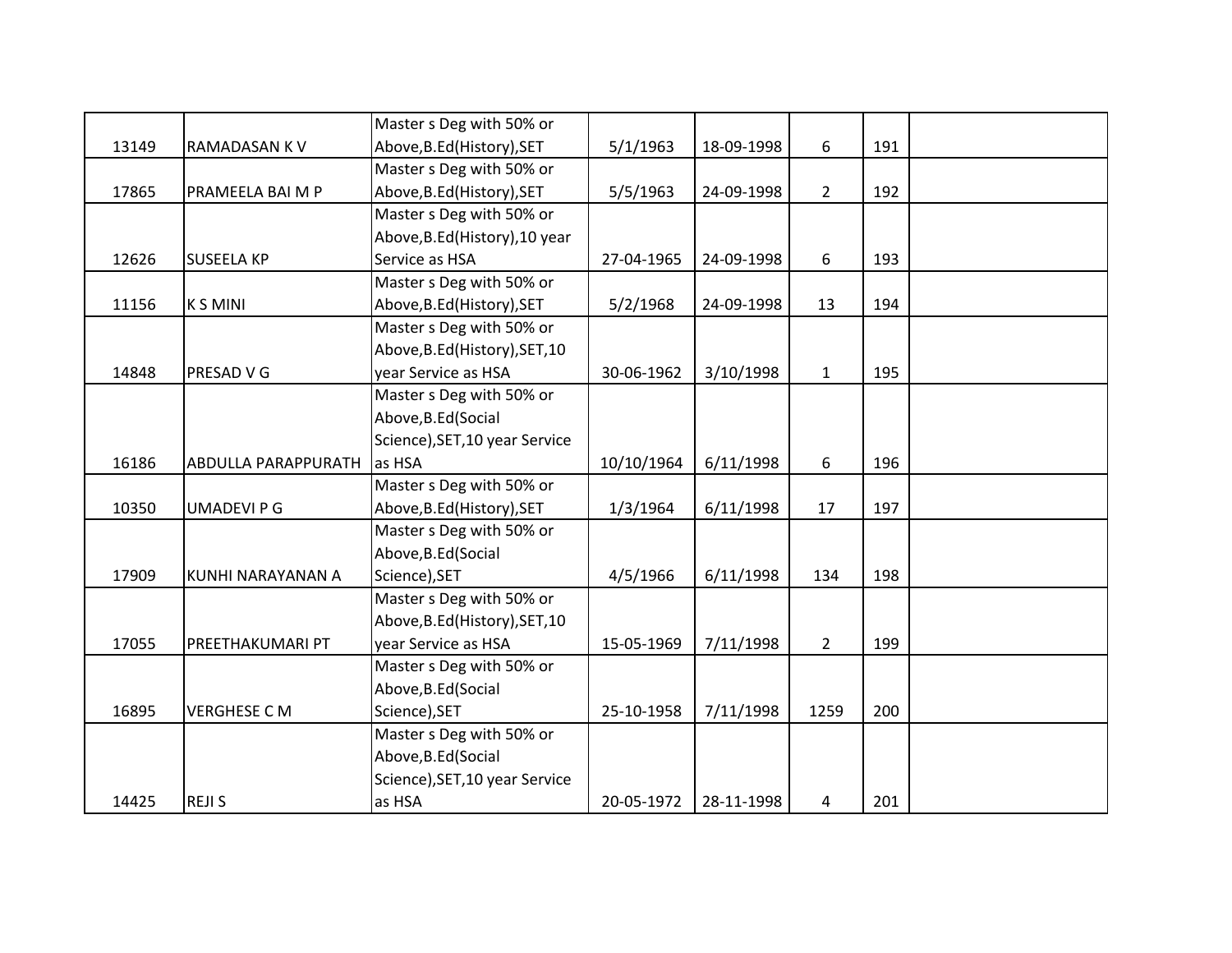|       |                      | Master s Deg with 50% or         |            |            |                |     |  |
|-------|----------------------|----------------------------------|------------|------------|----------------|-----|--|
| 10009 | <b>LEENA A P</b>     | Above, B.Ed (History), SET       | 13-04-1966 | 16-01-1999 | $\overline{2}$ | 202 |  |
|       |                      | Master s Deg with 50% or         |            |            |                |     |  |
|       |                      | Above, B.Ed (History), SET, 10   |            |            |                |     |  |
| 17324 | <b>SULOCHANA K K</b> | year Service as HSA              | 31-07-1961 | 16-01-1999 | 89             | 203 |  |
|       |                      | Master s Deg with 50% or         |            |            |                |     |  |
| 13307 | <b>REMASAN M</b>     | Above, B.Ed (History), SET       | 16-01-1967 | 15-02-1999 | 13             | 204 |  |
|       |                      | Master s Deg with 50% or         |            |            |                |     |  |
| 17588 | UNNIKRISHNAN KT      | Above, B.Ed (History), SET       | 1/6/1963   | 10/3/1999  | $\mathbf{1}$   | 205 |  |
|       |                      | Master s Deg with 50% or         |            |            |                |     |  |
|       |                      | Above, B.Ed (Social              |            |            |                |     |  |
| 11782 | ABDUL MAJEED M       | Science), SET                    | 20-01-1969 | 14-05-1999 | $\mathbf{1}$   | 206 |  |
|       |                      | Master s Deg with 50% or         |            |            |                |     |  |
| 14113 | <b>JOSEPH KK</b>     | Above, B.Ed (History), SET       | 20-02-1967 | 14-05-1999 | $2^{\circ}$    | 207 |  |
|       |                      |                                  |            |            |                |     |  |
|       |                      | Master s Deg with 50% or         |            |            |                |     |  |
|       |                      | Above, B.Ed (Social Science), 10 |            |            |                |     |  |
| 15243 | <b>SATHEESAN K</b>   | year Service as HSA              | 3/5/1966   | 28-07-1999 | 19             | 208 |  |
|       |                      | Master s Deg with 50% or         |            |            |                |     |  |
| 13351 | <b>ALIKKUTTY I</b>   | Above, B.Ed (History), SET       | 30-05-1966 | 19-08-1999 | 6              | 209 |  |
|       |                      | Master s Deg with 50% or         |            |            |                |     |  |
|       |                      | Above, B.Ed (History), 10 year   |            |            |                |     |  |
| 17317 | <b>LEELA S</b>       | Service as HSA                   | 18-04-1965 | 19-08-1999 | 8              | 210 |  |
|       |                      | Master s Deg with 50% or         |            |            |                |     |  |
|       |                      | Above, B.Ed (History), SET, 10   |            |            |                |     |  |
| 15450 | <b>REMA VT</b>       | year Service as HSA              | 20-05-1961 | 13-01-2000 | 4              | 211 |  |
|       |                      | Master s Deg with 50% or         |            |            |                |     |  |
|       |                      | Above, B.Ed (History), SET, 10   |            |            |                |     |  |
| 14667 | RAVEENDRAN KV        | year Service as HSA              | 25-05-1966 | 9/6/2000   | $\overline{2}$ | 212 |  |
|       |                      | Master s Deg with 50% or         |            |            |                |     |  |
|       |                      | Above, B.Ed (Social              |            |            |                |     |  |
| 12130 | <b>UMMUKULSU KT</b>  | Science), SET                    | 28-05-1968 | 14-06-2000 | $\overline{2}$ | 213 |  |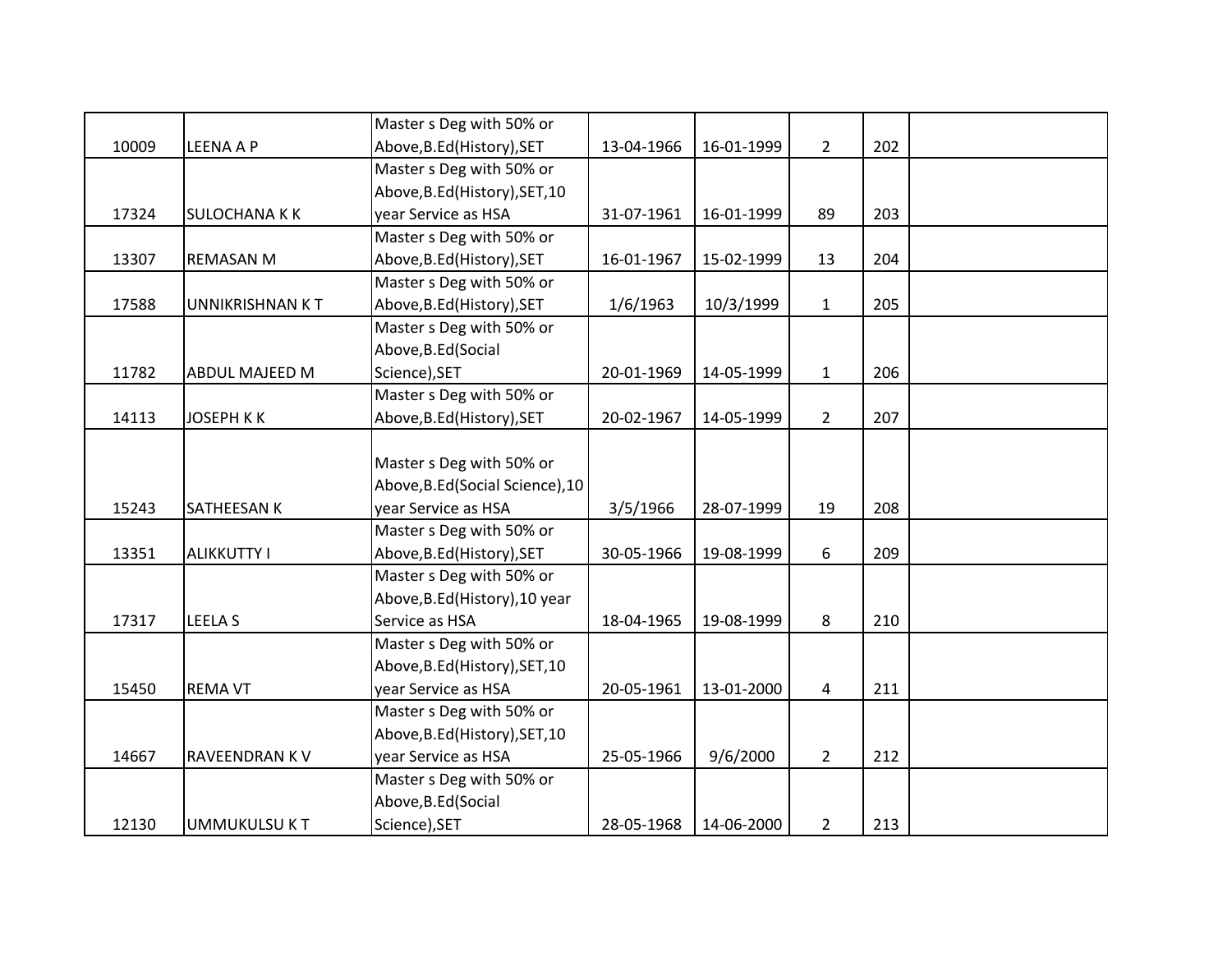|       |                       | Master s Deg with 50% or         |            |            |                |     |  |
|-------|-----------------------|----------------------------------|------------|------------|----------------|-----|--|
| 16451 | P V YELDO             | Above, B.Ed (History), SET       | 12/4/1966  | 23-06-2000 | 94             | 214 |  |
|       |                       |                                  |            |            |                |     |  |
|       |                       | Master s Deg with 50% or         |            |            |                |     |  |
| 12246 | FREEDA MARY J M       | Above, B.Ed (History), M.Phil    | 12/4/1972  | 13-07-2000 | $\overline{7}$ | 215 |  |
|       |                       | Master s Deg with 50% or         |            |            |                |     |  |
|       |                       | Above, B.Ed (History), M.Ed (His |            |            |                |     |  |
| 15383 | <b>MOHANAN NK</b>     | tory)                            | 22-05-1962 | 10/8/2000  | 97             | 216 |  |
|       |                       | Master s Deg with 50% or         |            |            |                |     |  |
| 14528 | MUHAMMED KUTTY U      | Above, B.Ed (History), SET       | 31-05-1969 | 16-08-2000 | 44             | 217 |  |
|       |                       | Master s Deg with 50% or         |            |            |                |     |  |
| 16277 | <b>SHAMEEMA SL</b>    | Above, B.Ed (History), SET       | 31-05-1974 | 5/10/2000  | 105            | 218 |  |
|       |                       | Master s Deg with 50% or         |            |            |                |     |  |
| 15768 | <b>B SHEEJA</b>       | Above, B.Ed (History), SET       | 25-05-1964 | 31-10-2000 | 56             | 219 |  |
|       |                       |                                  |            |            |                |     |  |
|       |                       | Master s Deg with 50% or         |            |            |                |     |  |
|       |                       | Above, B.Ed (Social Science), 10 |            |            |                |     |  |
| 12083 | <b>ABDUL KHADER P</b> | year Service as HSA              | 1/12/1965  | 3/11/2000  | 5              | 220 |  |
|       |                       | Master s Deg with 50% or         |            |            |                |     |  |
| 17124 | <b>BENNY M JACOB</b>  | Above, B.Ed (History), SET       | 1/6/1965   | 3/11/2000  | 12             | 221 |  |
|       |                       |                                  |            |            |                |     |  |
|       |                       | Master s Deg with 50% or         |            |            |                |     |  |
|       |                       | Above, B.Ed (Social Science), 10 |            |            |                |     |  |
| 13309 | <b>KHIROJA P</b>      | year Service as HSA              | 10/1/1970  | 14-11-2000 | 6              | 222 |  |
|       |                       | Master s Deg with 50% or         |            |            |                |     |  |
|       |                       | Above, B.Ed (History), 10 year   |            |            |                |     |  |
| 15394 | <b>MERCY GEORGE</b>   | Service as HSA                   | 31-05-1968 | 25-11-2000 | $\mathbf{1}$   | 223 |  |
|       | <b>CHACKO GEORGE</b>  | Master s Deg with 50% or         |            |            |                |     |  |
| 10871 | PANAKKAL              | Above, B.Ed (History), SET       | 22-12-1962 | 25-11-2000 | 5              | 224 |  |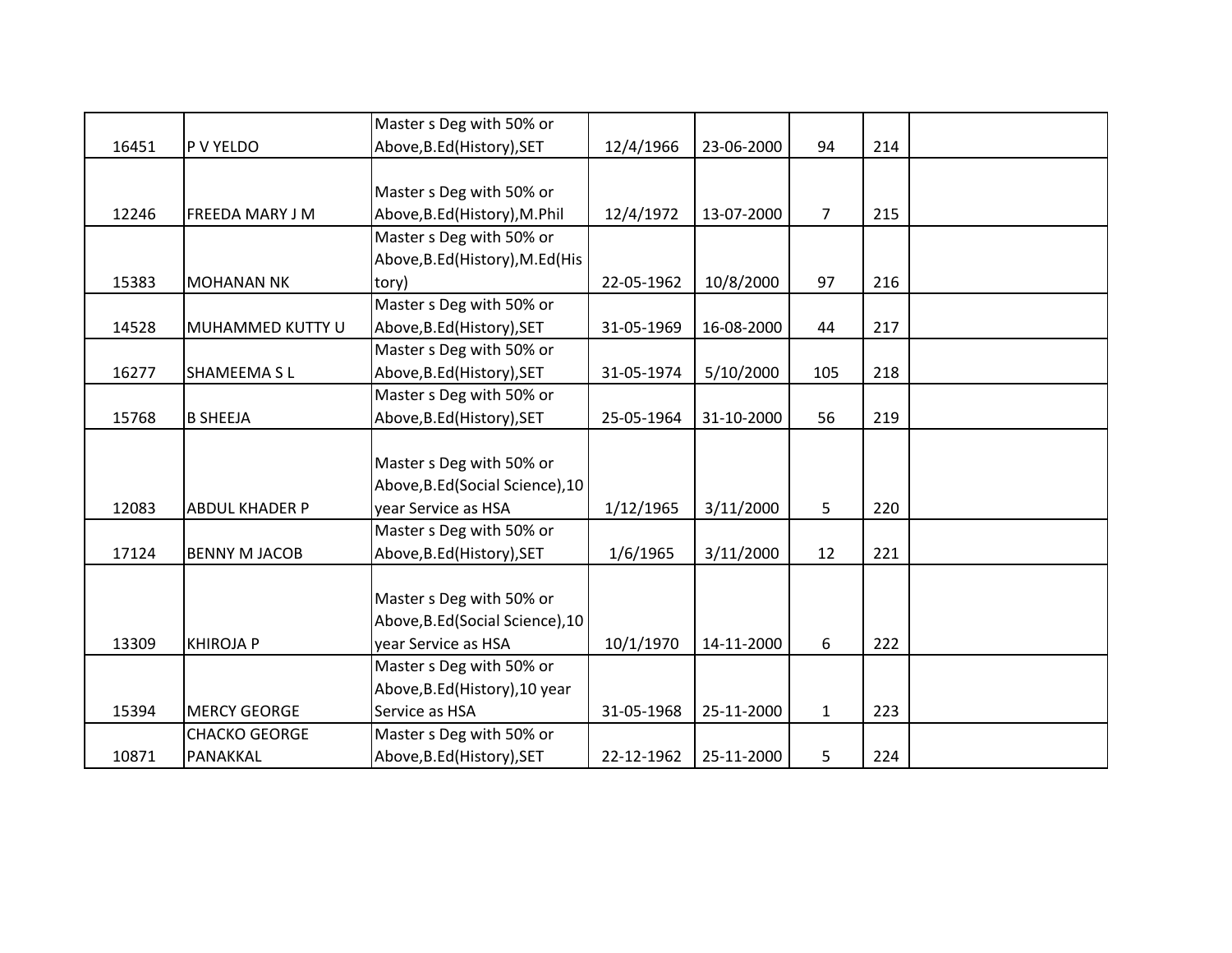|       |                       | Master s Deg with 50% or         |            |            |              |     |  |
|-------|-----------------------|----------------------------------|------------|------------|--------------|-----|--|
|       |                       | Above, B.Ed (Social              |            |            |              |     |  |
|       |                       | Science), M.Ed(History), NET/J   |            |            |              |     |  |
| 11050 | <b>VIJAYAKUMARI K</b> | <b>RF</b>                        | 7/1/1973   | 7/4/2001   | 4            | 225 |  |
|       |                       | Master s Deg with 50% or         |            |            |              |     |  |
|       |                       | Above, B.Ed (Social              |            |            |              |     |  |
| 10304 | PAZHANIYAPPAN C       | Science), SET                    | 21-07-1973 | 23-05-2001 | $\mathbf{1}$ | 226 |  |
|       |                       | Master s Deg with 50% or         |            |            |              |     |  |
|       |                       | Above, B.Ed (History), 10 year   |            |            |              |     |  |
| 18542 | PRASANNAN P K         | Service as HSA                   | 3/5/1966   | 25-06-2001 | $2^{\circ}$  | 227 |  |
|       |                       | Master s Deg with 50% or         |            |            |              |     |  |
| 15542 | NARAYANAN CV          | Above, B.Ed (History), SET       | 26-06-1958 | 18-07-2001 | 3            | 228 |  |
|       |                       | Master s Deg with 50% or         |            |            |              |     |  |
| 16049 | <b>NIRMALA E V</b>    | Above, B.Ed (History), SET       | 16-04-1965 | 11/6/2002  | 939          | 229 |  |
|       |                       | Master s Deg with 50% or         |            |            |              |     |  |
| 16932 | SATHI KANNOTH         | Above, B.Ed (History), SET       | 25-05-1966 | 12/9/2002  | 14           | 230 |  |
|       |                       |                                  |            |            |              |     |  |
|       |                       | Master s Deg with 50% or         |            |            |              |     |  |
|       |                       | Above, B.Ed (Social              |            |            |              |     |  |
| 14549 | SAJI E T              | Science), M.Phil, M.Ed (History) | 7/5/1972   | 16-11-2002 | 9            | 231 |  |
|       |                       | Master s Deg with 50% or         |            |            |              |     |  |
| 11022 | <b>BEENAMOLS</b>      | Above, B.Ed (History), SET       | 31-05-1974 | 16-11-2002 | 9            | 232 |  |
|       |                       | Master s Deg with 50% or         |            |            |              |     |  |
|       |                       | Above, B.Ed (Social              |            |            |              |     |  |
| 10690 | <b>BINDUPS</b>        | Science), SET                    | 10/5/1975  | 26-11-2002 | 3            | 233 |  |
|       |                       | Master s Deg with 50% or         |            |            |              |     |  |
| 15306 | <b>JOSE MATHEW</b>    | Above, B.Ed (History), SET       | 23-05-1961 | 30-12-2002 | 12           | 234 |  |
|       |                       | Master s Deg with 50% or         |            |            |              |     |  |
|       |                       | Above, B.Ed (Social              |            |            |              |     |  |
| 15178 | <b>LALY JOHN</b>      | Science), SET                    | 30-05-1965 | 21-02-2003 | 3            | 235 |  |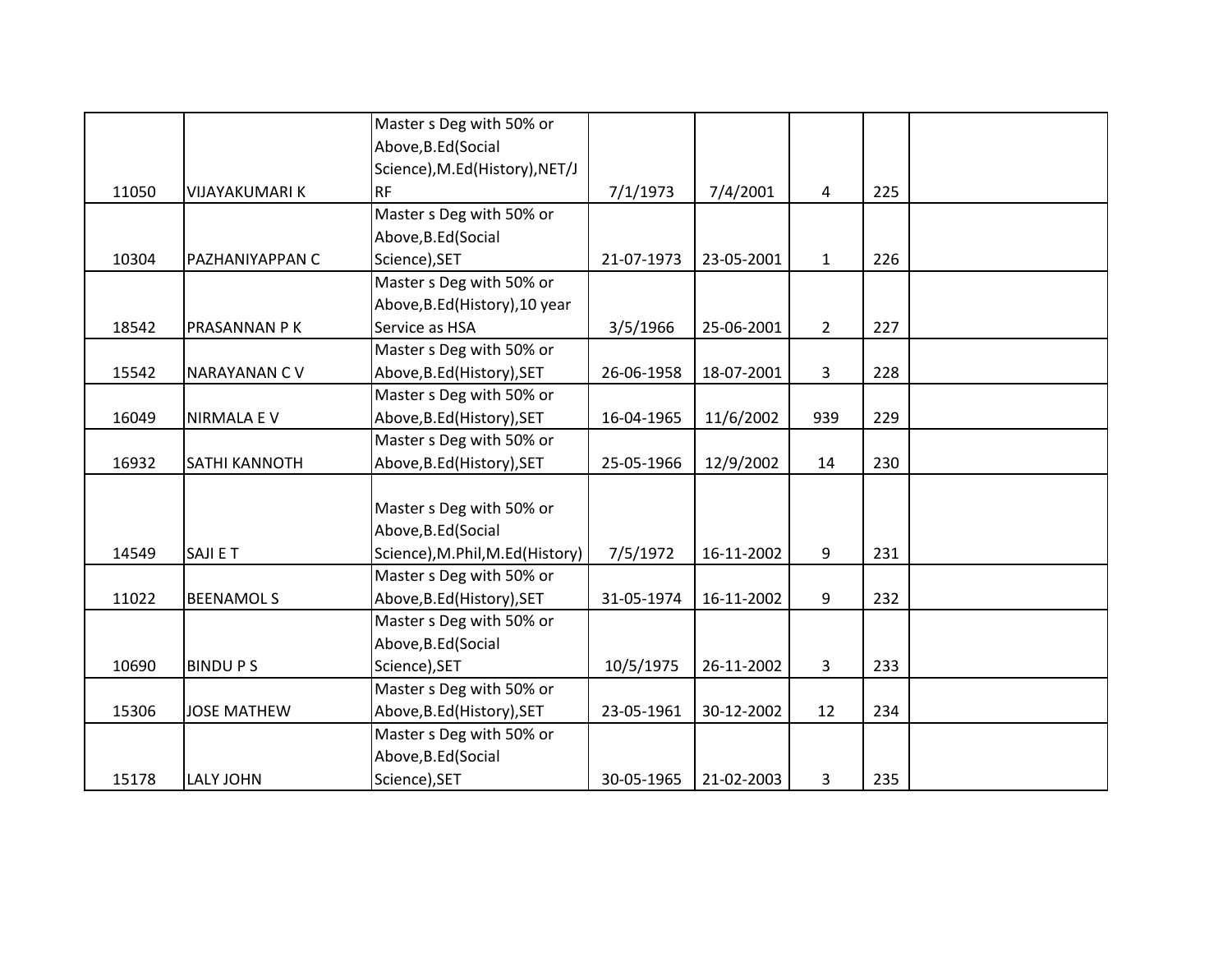|       |                        | Master s Deg with 50% or      |            |            |                |     |  |
|-------|------------------------|-------------------------------|------------|------------|----------------|-----|--|
|       |                        | Above, B.Ed (Social           |            |            |                |     |  |
| 12400 | <b>RAMESH P P</b>      | Science), SET                 | 10/3/1975  | 5/6/2003   | $\overline{2}$ | 236 |  |
|       |                        | Master s Deg with 50% or      |            |            |                |     |  |
|       |                        | Above, B.Ed (Social           |            |            |                |     |  |
| 11942 | P S SAINUDEEN          | Science), M.Ed(History)       | 18-02-1965 | 31-07-2003 | 93             | 237 |  |
|       |                        | Master s Deg with 50% or      |            |            |                |     |  |
|       |                        | Above, B.Ed (Social           |            |            |                |     |  |
| 17841 | <b>NADIRAKA</b>        | Science), SET                 | 29-05-1964 | 25-08-2003 | 5              | 238 |  |
|       |                        | Master s Deg with 50% or      |            |            |                |     |  |
|       |                        | Above, B.Ed (Social           |            |            |                |     |  |
| 15090 | <b>BINU KUMAR M P</b>  | Science), NET/JRF             | 16-11-1974 | 16-09-2003 | 3              | 239 |  |
|       |                        | Master s Deg with 50% or      |            |            |                |     |  |
|       |                        | Above, B.Ed (Social           |            |            |                |     |  |
| 13535 | <b>BUSHARA BEEVI M</b> | Science), M.Phil              | 20-03-1973 | 24-09-2003 | $\mathbf{1}$   | 240 |  |
|       |                        |                               |            |            |                |     |  |
|       |                        | Master s Deg with 50% or      |            |            |                |     |  |
|       |                        | Above, B.Ed (Social           |            |            |                |     |  |
| 13536 | <b>SHAIJU SL</b>       | Science), SET, M.Ed (History) | 31-05-1976 | 3/10/2003  | 9193           | 241 |  |
|       |                        | Master s Deg with 50% or      |            |            |                |     |  |
| 10127 | NANDAKUMAR P           | Above, B.Ed (History), SET    | 5/5/1965   | 24-11-2003 | 2535           | 242 |  |
|       |                        | Master s Deg with 50% or      |            |            |                |     |  |
|       |                        | Above, B.Ed (Social           |            |            |                |     |  |
| 11669 | <b>ANILKUMAR K</b>     | Science), SET                 | 28-05-1973 | 13-01-2004 | 11             | 243 |  |
|       |                        | Master s Deg with 50% or      |            |            |                |     |  |
|       |                        | Above, B.Ed (Social           |            |            |                |     |  |
| 14230 | <b>MERCY ANTONY</b>    | Science), SET                 | 1/4/1962   | 13-02-2004 | $\mathbf{1}$   | 244 |  |
|       |                        | Master s Deg with 50% or      |            |            |                |     |  |
| 10741 | USHAKS                 | Above, B.Ed (History), SET    | 31-05-1963 | 19-05-2004 | 979            | 245 |  |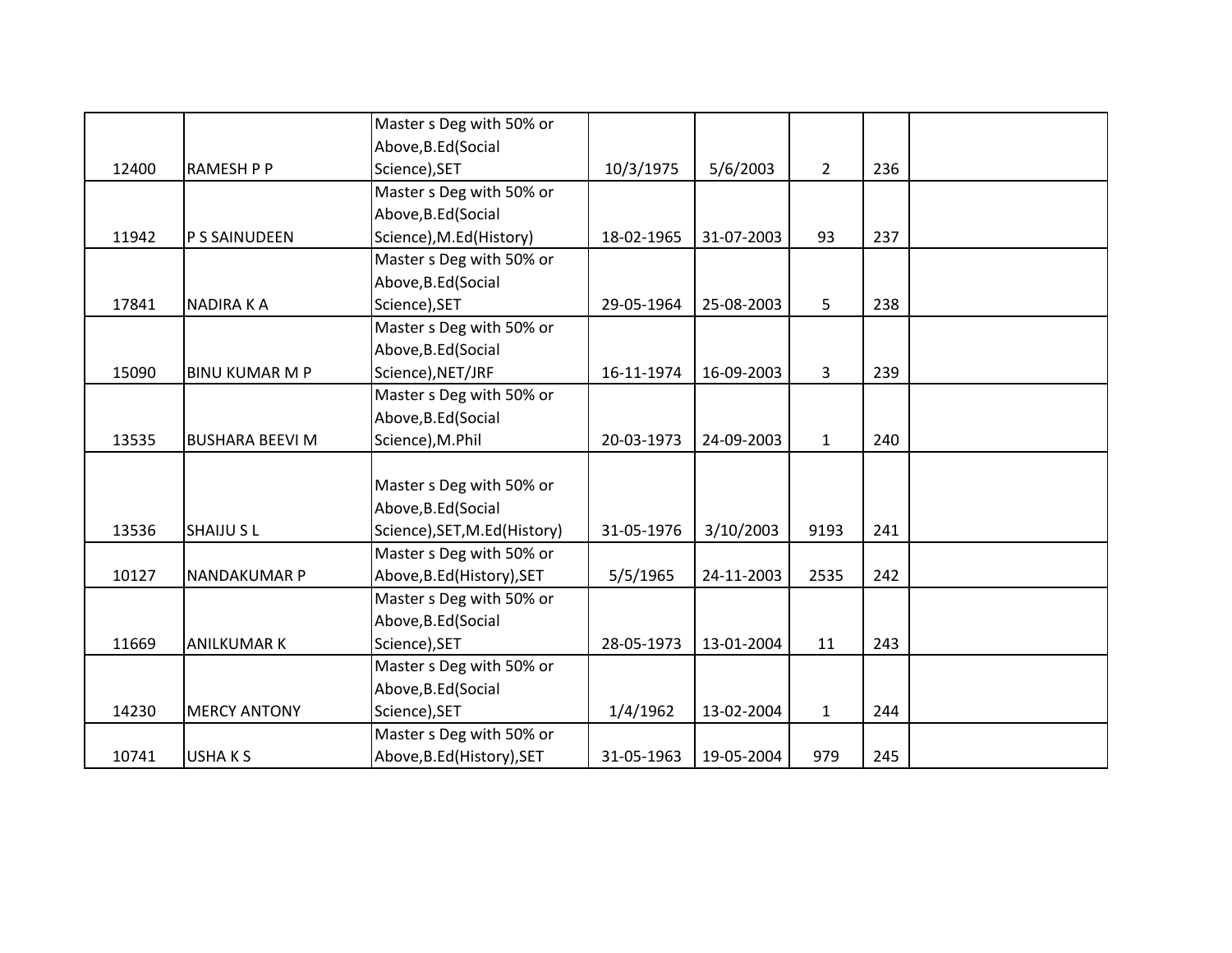|       |                            | Master s Deg with 50% or     |            |            |                |     |  |
|-------|----------------------------|------------------------------|------------|------------|----------------|-----|--|
|       |                            | Above, B.Ed (Social          |            |            |                |     |  |
| 10182 | <b>MANOHARAN P K</b>       | Science), SET, M.Ed(History) | 18-05-1967 | 16-06-2004 | 6              | 246 |  |
|       |                            | Master s Deg with 50% or     |            |            |                |     |  |
|       |                            | Above, B.Ed (Social          |            |            |                |     |  |
| 14615 | <b>GOPALAKRISHNAN P</b>    | Science), SET                | 19-05-1966 | 8/7/2004   | $\mathbf{1}$   | 247 |  |
|       |                            | Master s Deg with 50% or     |            |            |                |     |  |
| 13203 | HARIDASAN A P              | Above, B.Ed (History), SET   | 14-05-1967 | 18-08-2004 | $\overline{2}$ | 248 |  |
|       |                            | Master s Deg with 50% or     |            |            |                |     |  |
| 16611 | SHEELA G NELLAI            | Above, B.Ed (History), SET   | 17-05-1960 | 14-09-2004 | 10002          | 249 |  |
|       |                            | Master s Deg with 50% or     |            |            |                |     |  |
|       |                            | Above, B.Ed (Social          |            |            |                |     |  |
| 18396 | <b>MARY SEWI KW</b>        | Science), SET                | 23-05-1974 | 11/10/2004 | 3284           | 250 |  |
|       |                            | Master s Deg with 50% or     |            |            |                |     |  |
|       |                            | Above, B.Ed (Social          |            |            |                |     |  |
| 14389 | ANUJI JOSEPH               | Science), SET                | 5/5/1968   | 6/12/2004  | 20             | 251 |  |
|       |                            | Master s Deg with 50% or     |            |            |                |     |  |
|       |                            | Above, B.Ed (Social          |            |            |                |     |  |
| 14446 | <b>SHEENA S</b>            | Science), SET                | 22-05-1974 | 23-05-2005 | 3284           | 252 |  |
|       |                            | Master s Deg with 50% or     |            |            |                |     |  |
|       |                            | Above, B.Ed (Social          |            |            |                |     |  |
| 15682 | <b>FATHIMATH SHAMLA TK</b> | Science), SET                | 14-03-1975 | 3/6/2005   | $\mathbf{1}$   | 253 |  |
|       |                            | Master s Deg with 50% or     |            |            |                |     |  |
| 16240 | <b>USHA KUMARITS</b>       | Above, B.Ed (History), SET   | 10/5/1968  | 21-06-2005 | 6              | 254 |  |
|       |                            | Master s Deg with 50% or     |            |            |                |     |  |
|       |                            | Above, B.Ed (Social          |            |            |                |     |  |
| 13168 | PREMEELA T                 | Science), SET                | 28-05-1971 | 21-06-2005 | 979            | 255 |  |
|       |                            | Master s Deg with 50% or     |            |            |                |     |  |
| 10977 | <b>SHEEJA S</b>            | Above, B.Ed (History), SET   | 29-05-1980 | 18-07-2005 | $\mathbf{1}$   | 256 |  |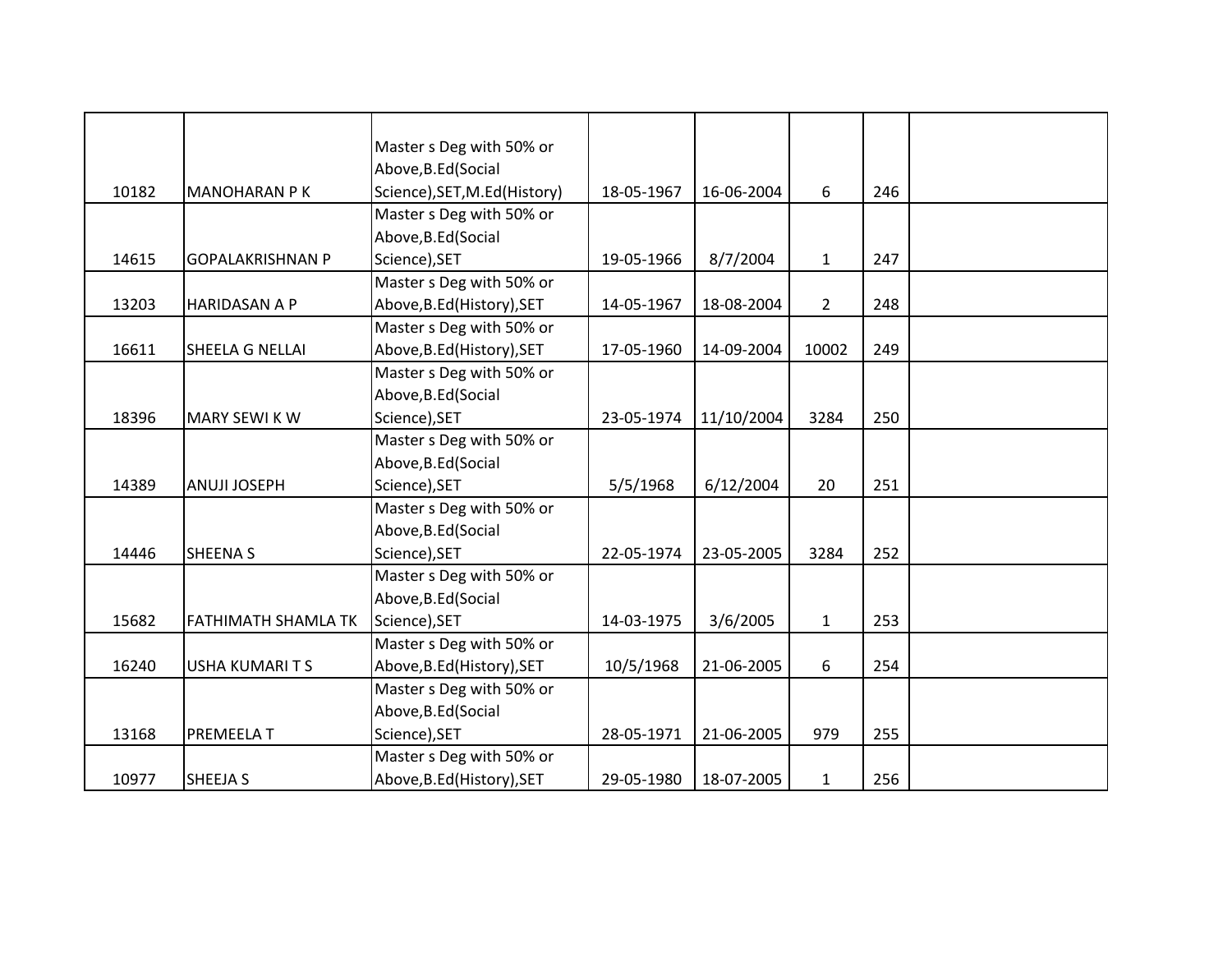|       |                          | Master s Deg with 50% or         |            |            |                |     |  |
|-------|--------------------------|----------------------------------|------------|------------|----------------|-----|--|
|       |                          | Above, B.Ed (Social              |            |            |                |     |  |
| 12148 | <b>SENTHILKUMAR B</b>    | Science), SET                    | 21-10-1970 | 23-08-2005 | 18             | 257 |  |
|       |                          | Master s Deg with 50% or         |            |            |                |     |  |
|       |                          | Above, B.Ed (Social              |            |            |                |     |  |
| 14233 | <b>VINOD AUGUSTINE</b>   | Science), SET                    | 11/5/1976  | 7/10/2005  | $\mathbf{1}$   | 258 |  |
|       |                          | Master s Deg with 50% or         |            |            |                |     |  |
|       |                          | Above, B.Ed (Social              |            |            |                |     |  |
| 14222 | <b>RAJANKV</b>           | Science), SET                    | 1/5/1972   | 7/10/2005  | $\overline{2}$ | 259 |  |
|       |                          | Master s Deg with 50% or         |            |            |                |     |  |
| 18049 | <b>KUTTIAMMA VP</b>      | Above, B.Ed (History), SET       | 15-05-1970 | 13-10-2005 | 4              | 260 |  |
|       |                          | Master s Deg with 50% or         |            |            |                |     |  |
|       |                          | Above, B.Ed (Social              |            |            |                |     |  |
| 12042 | <b>JABIR MA</b>          | Science), SET                    | 31-05-1978 | 7/11/2005  | $\mathbf{1}$   | 261 |  |
|       |                          | Master s Deg with 50% or         |            |            |                |     |  |
|       |                          | Above, B.Ed (Social              |            |            |                |     |  |
| 15422 | <b>DEEPAKC</b>           | Science), SET                    | 30-04-1978 | 17-12-2005 | 414            | 262 |  |
|       |                          | Master s Deg with 50% or         |            |            |                |     |  |
| 14286 | <b>RAJENDRANKV</b>       | Above, B.Ed (History), SET       | 1/5/1970   | 17-01-2006 | $\mathbf{1}$   | 263 |  |
|       |                          |                                  |            |            |                |     |  |
|       |                          | Master s Deg with 50% or         |            |            |                |     |  |
|       |                          | Above, B.Ed (Social              |            |            |                |     |  |
| 13197 | <b>KALAKK</b>            | Science), SET, M.Phil, NET/JRF   | 2/12/1969  | 30-01-2006 | $\mathbf{1}$   | 264 |  |
|       |                          | Master s Deg with 50% or         |            |            |                |     |  |
| 11704 | <b>LENIN V</b>           | Above, B.Ed (History), SET       | 5/4/1965   | 17-03-2006 | 979            | 265 |  |
|       |                          | Master s Deg with 50% or         |            |            |                |     |  |
|       |                          | Above, B.Ed (Social              |            |            |                |     |  |
| 18541 | <b>MANJUS</b>            | Science), M.Phil                 | 24-05-1978 | 14-06-2006 | 5              | 266 |  |
|       |                          | Master s Deg with 50% or         |            |            |                |     |  |
|       |                          | Above, B.Ed (History), M.Ed (His |            |            |                |     |  |
| 10368 | <b>SUMATHI EIRANIYIL</b> | tory)                            | 1/12/1971  | 22-01-2007 | $\mathbf{1}$   | 267 |  |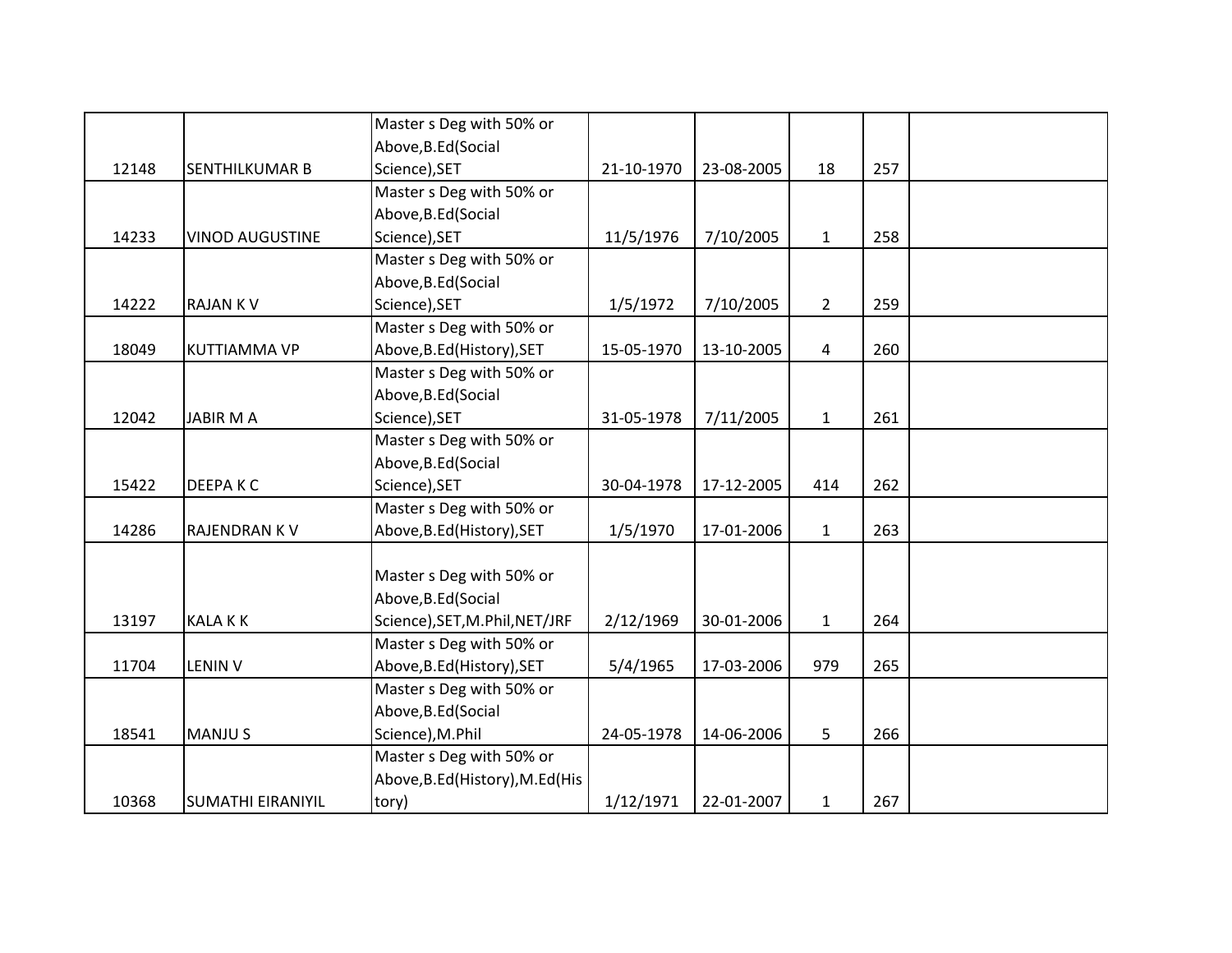|       |                         | Master s Deg with 50% or         |            |            |                |     |  |
|-------|-------------------------|----------------------------------|------------|------------|----------------|-----|--|
|       |                         | Above, B.Ed (Social              |            |            |                |     |  |
| 17411 | <b>SATHEEDEVIK</b>      | Science), SET                    | 5/3/1967   | 12/2/2007  | 56             | 268 |  |
|       |                         | Master s Deg with 50% or         |            |            |                |     |  |
| 14180 | <b>SUJITHKUMAR PK</b>   | Above, B.Ed (History), SET       | 16-05-1968 | 12/2/2007  | 6675           | 269 |  |
|       |                         | Master s Deg with 50% or         |            |            |                |     |  |
|       |                         | Above, B.Ed (Social              |            |            |                |     |  |
| 11676 | <b>GANESHAN PV</b>      | Science), SET                    | 27-05-1965 | 23-02-2007 | $\overline{4}$ | 270 |  |
|       |                         | Master s Deg with 50% or         |            |            |                |     |  |
|       |                         | Above, B.Ed (Social              |            |            |                |     |  |
| 10786 | <b>LUCY EMILY PINTO</b> | Science), SET                    | 10/2/1969  | 7/5/2007   | $\mathbf{1}$   | 271 |  |
|       |                         | Master s Deg with 50% or         |            |            |                |     |  |
| 15325 | JYOTHI KUMARI A         | Above, B.Ed (History), SET       | 15-03-1972 | 31-05-2007 | $\mathbf{1}$   | 272 |  |
|       |                         | Master s Deg with 50% or         |            |            |                |     |  |
|       |                         | Above, B.Ed (Social              |            |            |                |     |  |
| 16883 | <b>BINDUM</b>           | Science), SET                    | 28-05-1976 | 24-10-2007 | $\overline{2}$ | 273 |  |
|       |                         | Master s Deg with 50% or         |            |            |                |     |  |
| 11705 | <b>ASOKAN M</b>         | Above, B.Ed (History), SET       | 20-05-1970 | 22-12-2007 | 3              | 274 |  |
|       |                         |                                  |            |            |                |     |  |
|       |                         | Master s Deg with 50% or         |            |            |                |     |  |
|       |                         | Above, B.Ed (Social Science), 10 |            |            |                |     |  |
| 16671 | <b>SHAJI PARAMMAL</b>   | year Service as HSA              | 2/12/1967  | 8/4/2008   | $\overline{7}$ | 275 |  |
|       |                         | Master s Deg with 50% or         |            |            |                |     |  |
|       |                         | Above, B.Ed (Social              |            |            |                |     |  |
| 11879 | <b>DINESHKUMAR N</b>    | Science), SET                    | 24-05-1974 | 18-04-2008 | $\mathbf{1}$   | 276 |  |
|       |                         | Master s Deg with 50% or         |            |            |                |     |  |
|       |                         | Above, B.Ed (Social              |            |            |                |     |  |
| 17440 | <b>RAJIMS</b>           | Science), SET                    | 8/4/1979   | 13-06-2008 | $\overline{3}$ | 277 |  |
|       |                         | Master s Deg with 50% or         |            |            |                |     |  |
|       |                         | Above, B.Ed (Social              |            |            |                |     |  |
| 12074 | <b>SABU JOSEPH</b>      | Science), SET                    | 3/5/1975   | 18-07-2008 | $\overline{2}$ | 278 |  |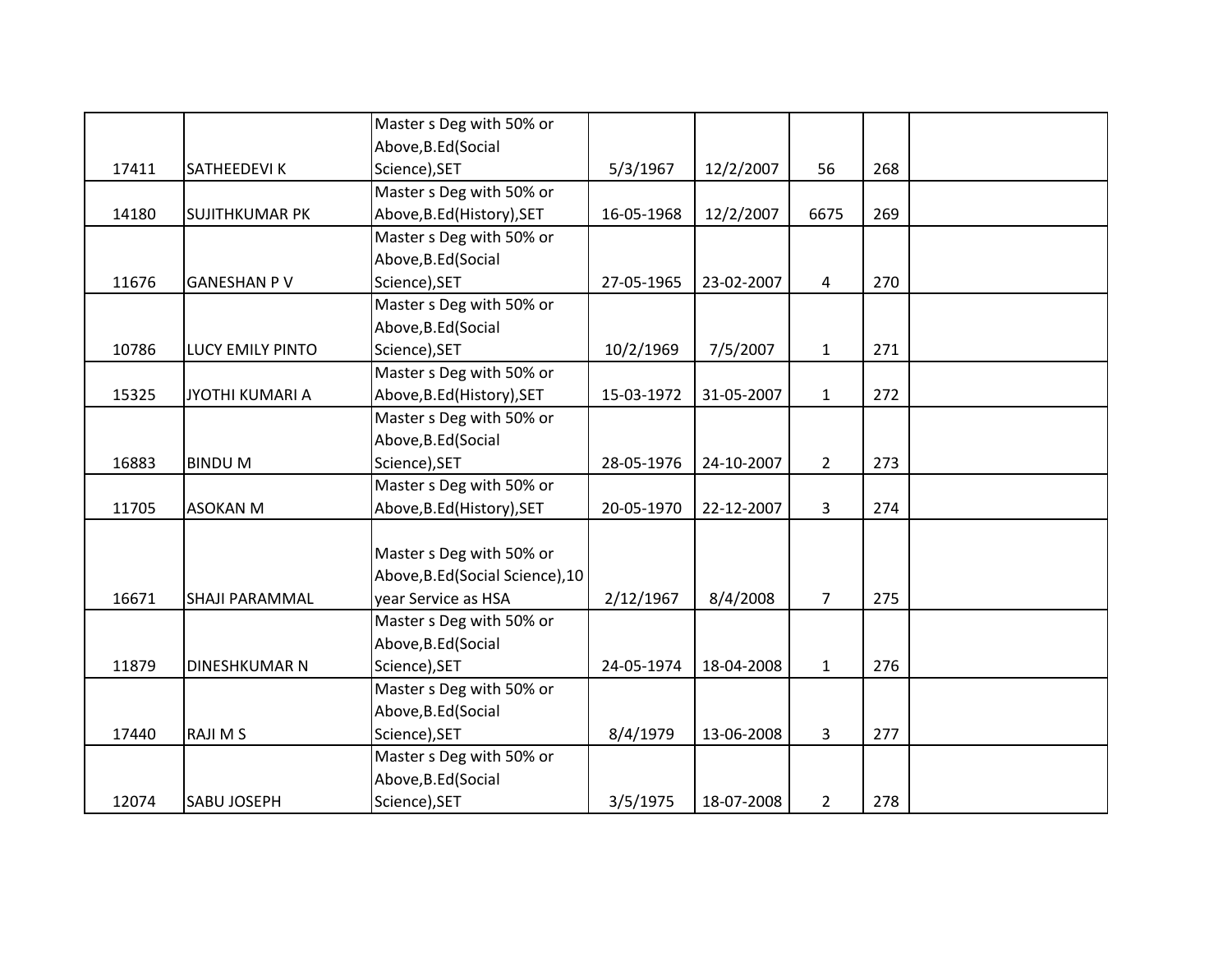|       |                        | Master s Deg with 50% or       |            |            |                |     |  |
|-------|------------------------|--------------------------------|------------|------------|----------------|-----|--|
|       |                        | Above, B.Ed (Social            |            |            |                |     |  |
| 12769 | P L ANILKUMAR          | Science), SET                  | 30-05-1969 | 19-08-2008 | $\mathbf{1}$   | 279 |  |
|       |                        | Master s Deg with 50% or       |            |            |                |     |  |
|       |                        | Above, B.Ed (History), SET, 10 |            |            |                |     |  |
| 17187 | PRAKASAN C             | year Service as HSA            | 16-05-1966 | 25-08-2008 | 6122           | 280 |  |
|       |                        | Master s Deg with 50% or       |            |            |                |     |  |
|       |                        | Above, B.Ed (Social            |            |            |                |     |  |
| 16017 | <b>RAVINDRENTS</b>     | Science), SET                  | 8/2/1962   | 25-02-2009 | 24             | 281 |  |
|       |                        | Master s Deg with 50% or       |            |            |                |     |  |
|       |                        | Above, B.Ed (Social            |            |            |                |     |  |
| 17212 | <b>BABU</b>            | Science), SET                  | 3/1/1968   | 2/7/2009   | 4              | 282 |  |
|       |                        |                                |            |            |                |     |  |
|       |                        | Master s Deg with 50% or       |            |            |                |     |  |
|       |                        | Above, SET, B.Ed (IGNOU) with  |            |            |                |     |  |
|       |                        | 2 Yr Teaching Exp before       |            |            |                |     |  |
| 11862 | <b>S SUNIL KUMAR</b>   | <b>B.Ed(Social Science)</b>    | 10/5/1972  | 26-09-2009 | $\overline{3}$ | 283 |  |
|       |                        | Master s Deg with 50% or       |            |            |                |     |  |
|       |                        | Above, B.Ed (Social            |            |            |                |     |  |
| 15204 | <b>ALIAS MATHEWS</b>   | Science), SET                  | 22-03-1972 | 26-09-2009 | $\overline{7}$ | 284 |  |
|       |                        | Master s Deg with 50% or       |            |            |                |     |  |
|       |                        | Above, B.Ed (Social            |            |            |                |     |  |
| 15920 | <b>TK UNNIKRISHNAN</b> | Science), SET                  | 1/7/1966   | 18-12-2009 | 5              | 285 |  |
|       |                        | Master s Deg with 50% or       |            |            |                |     |  |
|       |                        | Above, B.Ed (Social            |            |            |                |     |  |
| 18075 | <b>ABDUL HAMEED KT</b> | Science), SET                  | 2/5/1966   | 21-06-2010 | 6427           | 286 |  |
|       |                        | Master s Deg with 50% or       |            |            |                |     |  |
|       |                        | Above, B.Ed (Social            |            |            |                |     |  |
| 13561 | VANAJAKUMARITK         | Science), SET                  | 5/6/1963   | 9/9/2010   | 4              | 287 |  |
|       |                        | Master s Deg with 50% or       |            |            |                |     |  |
|       |                        | Above, B.Ed (Physical          |            |            |                |     |  |
| 12087 | JAYACHANDRAN K         | Science), SET                  | 17-03-1971 | 3/8/1994   | $\mathbf{1}$   | 288 |  |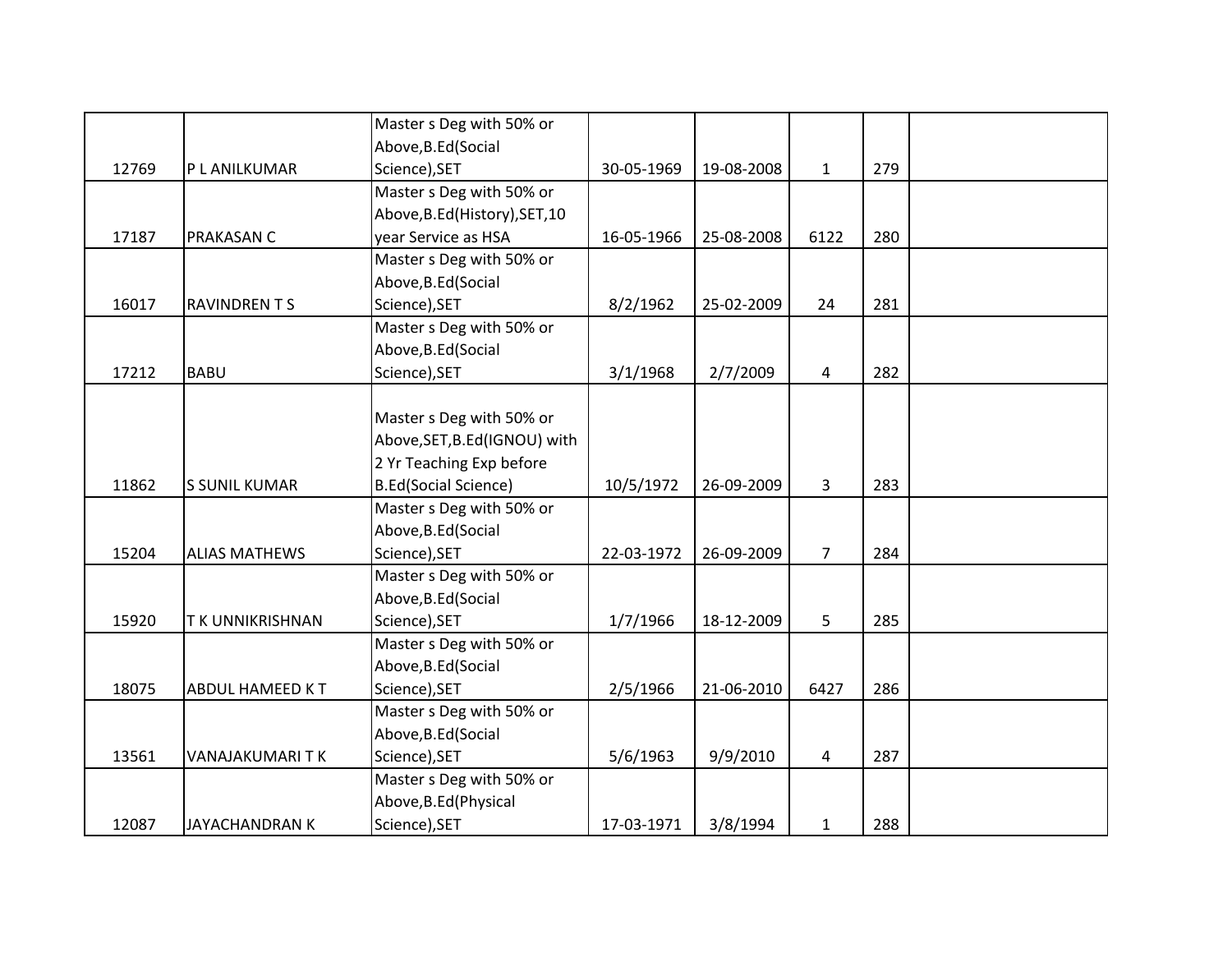|       |                       | Master s Deg with 50% or       |            |            |    |     |                                  |
|-------|-----------------------|--------------------------------|------------|------------|----|-----|----------------------------------|
|       |                       | Above, B.Ed (Physical          |            |            |    |     |                                  |
|       |                       | Science), SET, 10 year Service |            |            |    |     |                                  |
| 14067 | <b>JOSHY K JOSEPH</b> | las HSA                        | 8/6/1966   | 2/12/1995  | 5  | 289 |                                  |
|       |                       | Master s Deg with 50% or       |            |            |    |     |                                  |
| 15553 | <b>PRAJITHA N</b>     | Above, B.Ed (English), SET     | 25-05-1971 | 16-11-2007 | 3  | 290 |                                  |
|       |                       |                                |            |            |    |     |                                  |
|       |                       | Master s Deg with 50% or       |            |            |    |     |                                  |
| 16206 | IPRASANNA KUMARI K    | Above, 10 year Service as HSA  | 30-05-1966 | 13-09-1996 | 27 | 291 | Bed mark list due                |
|       |                       | Master s Deg with 50% or       |            |            |    |     | Bed certificate and mark         |
| 17699 | <b>PRADEEP M P</b>    | Above, SET                     | 30-05-1959 | 9/6/1997   | 17 | 292 | list due                         |
|       |                       | Master s Deg with 50% or       |            |            |    |     |                                  |
| 10015 | <b>PRAKASAN KV</b>    | Above, SET                     | 19-05-1967 | 9/6/1997   | 70 | 293 |                                  |
|       | AJAYAGHOSH KUNIYIL    | Master s Deg with 50% or       |            |            |    |     | <b>Bed Certificates and mark</b> |
| 15871 | <b>PONON</b>          | Above, SET                     | 27-04-1965 | 9/6/1997   | 96 | 294 | list due                         |
|       |                       | Master s Deg with 50% or       |            |            |    |     |                                  |
| 15594 | <b>NEETHAKM</b>       | Above, SET                     | 1/7/1962   | 4/12/1997  | 11 | 295 | Bed mark list due                |

### Economics

| <b>Application</b> |                       |                                |               |                  |                |      |                |
|--------------------|-----------------------|--------------------------------|---------------|------------------|----------------|------|----------------|
| <b>Number</b>      | <b>Applicant Name</b> | Qualification                  | Date of Birth | <b>Seniority</b> | <b>SenSINo</b> | Rank | <b>Remarks</b> |
|                    |                       | Master s Deg with 50% or       |               |                  |                |      |                |
|                    |                       | Above, B.Ed (Geography), 10    |               |                  |                |      |                |
| 16131              | <b>SASIPM</b>         | year Service as HSA            | 15-04-1960    | 2/3/1988         | ⇁              | J.   |                |
|                    |                       | Master s Deg with 50% or       |               |                  |                |      |                |
|                    |                       | Above, B.Ed (Social            |               |                  |                |      |                |
| 13405              | MINI B I              | Science), SET                  | 28-05-1967    | 16-06-1990       | 285            | 2    |                |
|                    |                       | Master s Deg with 50% or       |               |                  |                |      |                |
|                    |                       | Above, B.Ed (History), 10 year |               |                  |                |      |                |
| 17903              | lSAJITHADEVI V P      | Service as HSA                 | 9/4/1963      | 23-01-1991       | ⇁              | 3    |                |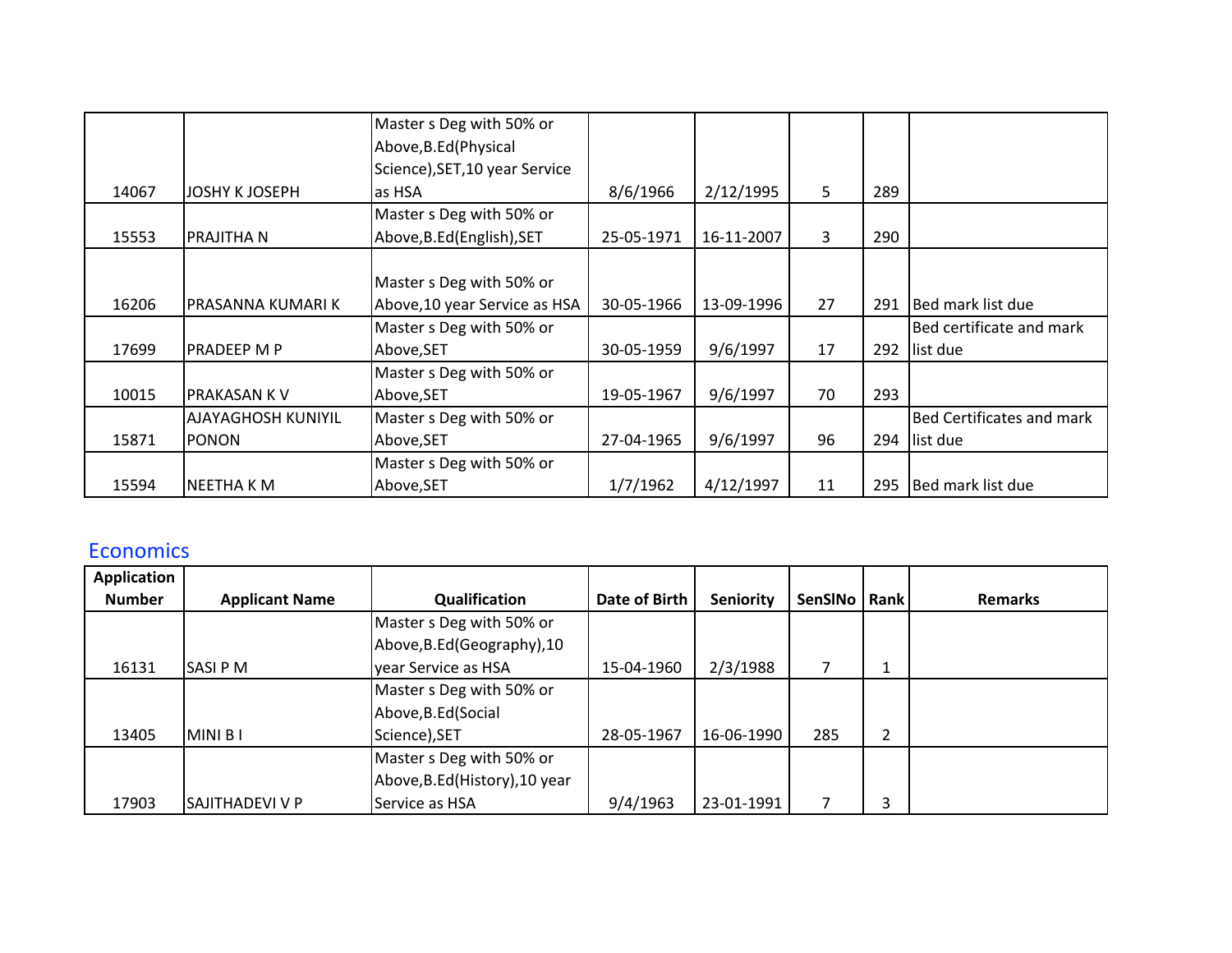|       |                        | Master s Deg with 50% or         |            |            |                |                |  |
|-------|------------------------|----------------------------------|------------|------------|----------------|----------------|--|
|       |                        | Above, B.Ed (Social Science), 10 |            |            |                |                |  |
| 13423 | DEEPA SREEDHARAN       | year Service as HSA              | 7/5/1968   | 27-01-1993 | 8191           | 4              |  |
|       |                        | Master s Deg with 50% or         |            |            |                |                |  |
|       |                        |                                  |            |            |                |                |  |
|       |                        | Above, B.Ed (Social              |            |            |                |                |  |
| 11789 | MURALEEDHARAN N P      | Science), SET                    | 23-05-1962 | 7/8/1993   | 13             | 5              |  |
|       |                        | Master s Deg with 50% or         |            |            |                |                |  |
|       |                        | Above, B.Ed (Kannada), M.Ed (E   |            |            |                |                |  |
| 11840 | <b>VEENAK</b>          | conomics)                        | 4/3/1967   | 10/8/1994  | $\overline{2}$ | 6              |  |
|       |                        | Master s Deg with 50% or         |            |            |                |                |  |
|       |                        | Above, M.Ed (Economics), 10      |            |            |                |                |  |
| 11045 | <b>RAHULAN L</b>       | year Service as HSA              | 30-07-1963 | 19-01-1995 | 26             | $\overline{7}$ |  |
|       |                        |                                  |            |            |                |                |  |
|       |                        | Master s Deg with 50% or         |            |            |                |                |  |
|       |                        | Above, B.Ed (Social Science), 10 |            |            |                |                |  |
| 16203 | <b>MURALEEDHARAN K</b> | year Service as HSA              | 30-05-1961 | 15-06-1995 | $\overline{3}$ | 8              |  |
|       |                        |                                  |            |            |                |                |  |
|       |                        | Master s Deg with 50% or         |            |            |                |                |  |
|       |                        | Above, B.Ed (Social Science), 10 |            |            |                |                |  |
| 13026 | VALSALA V V            | year Service as HSA              | 1/6/1968   | 15-06-1995 | 11             | 9              |  |
|       |                        |                                  |            |            |                |                |  |
|       |                        | Master s Deg with 50% or         |            |            |                |                |  |
|       |                        | Above, B.Ed (Social Science), 10 |            |            |                |                |  |
| 15754 | <b>RAJAMMAL G</b>      | year Service as HSA              | 30-11-1956 | 18-12-1996 | 8              | 10             |  |
|       |                        | Master s Deg with 50% or         |            |            |                |                |  |
|       |                        | Above, B.Ed (History), 10 year   |            |            |                |                |  |
| 14477 | VISWANATHAN P V        | Service as HSA                   | 23-05-1968 | 18-12-1996 | 13             | 11             |  |
|       |                        |                                  |            |            |                |                |  |
|       |                        | Master s Deg with 50% or         |            |            |                |                |  |
|       |                        | Above, B.Ed (Social Science), 10 |            |            |                |                |  |
| 14552 | SAHIDA C               | year Service as HSA              | 1/3/1969   | 18-12-1996 | 23             | 12             |  |
|       |                        |                                  |            |            |                |                |  |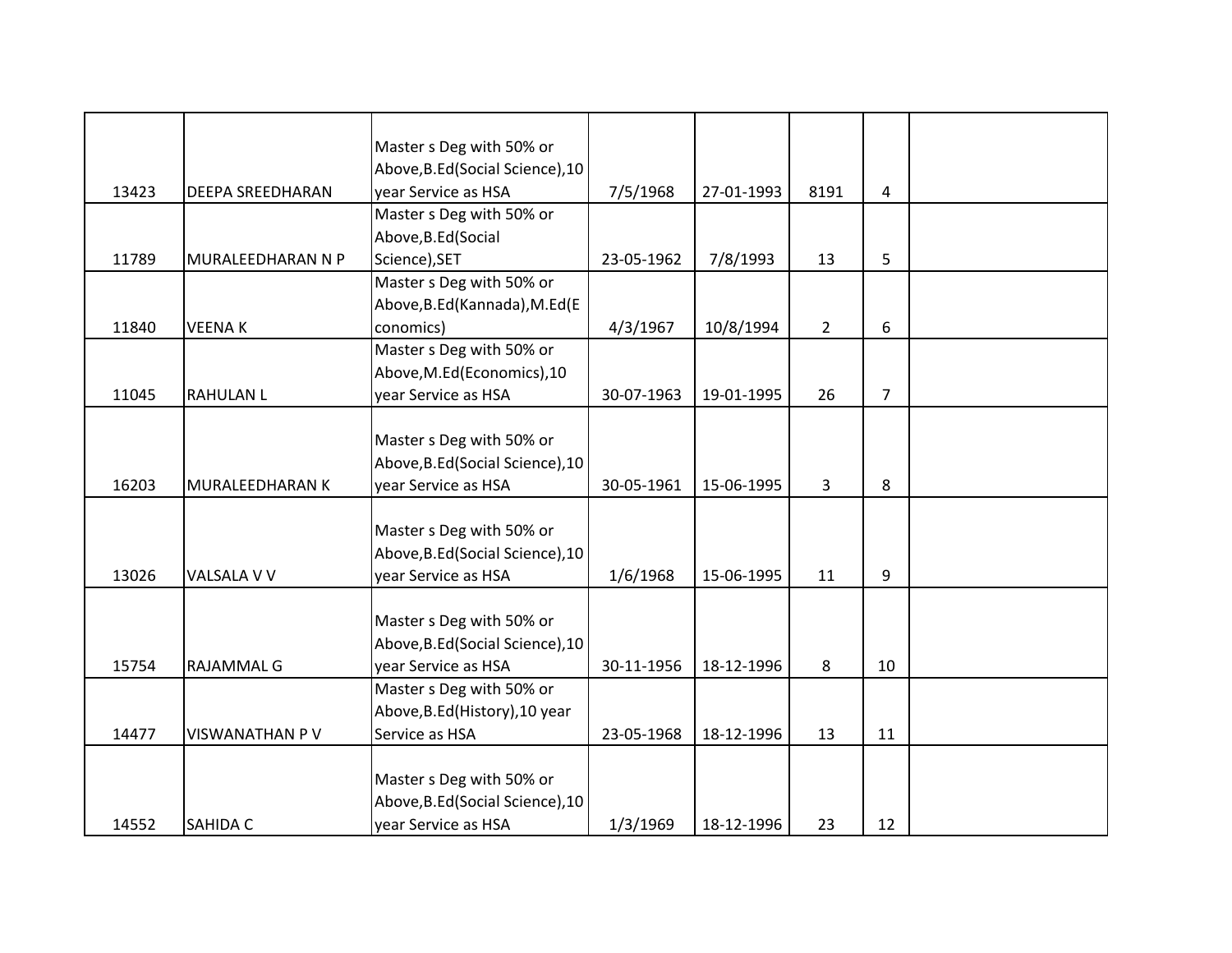|       |                          | Master s Deg with 50% or                             |            |            |              |    |  |
|-------|--------------------------|------------------------------------------------------|------------|------------|--------------|----|--|
|       |                          | Above, B.Ed (Geography), 10                          |            |            |              |    |  |
| 17606 | <b>KALADEVI A</b>        | year Service as HSA                                  | 25-05-1966 | 22-03-1997 | 40           | 13 |  |
|       |                          | Master s Deg with 50% or                             |            |            |              |    |  |
|       |                          | Above, B.Ed (Geography), 10                          |            |            |              |    |  |
| 17877 | <b>JAYALEKSHMI A</b>     | year Service as HSA                                  | 17-05-1964 | 23-04-1997 | 58           | 14 |  |
|       |                          | Master s Deg with 50% or                             |            |            |              |    |  |
|       |                          | Above, B.Ed (History), 10 year                       |            |            |              |    |  |
| 17617 | NASEEMA BEEVI P          | Service as HSA                                       | 20-05-1966 | 23-04-1997 | 59           | 15 |  |
|       |                          |                                                      |            |            |              |    |  |
|       |                          | Master s Deg with 50% or                             |            |            |              |    |  |
|       |                          | SUGATHAN ATTUPURATH Above, B.Ed (Social Science), 10 |            |            |              |    |  |
| 14200 | <b>VELANDY</b>           | year Service as HSA                                  | 24-05-1962 | 13-05-1997 | $\mathbf{1}$ | 16 |  |
|       |                          | Master s Deg with 50% or                             |            |            |              |    |  |
|       |                          | Above, B.Ed (History), 10 year                       |            |            |              |    |  |
| 15003 | SIVADASAN U              | Service as HSA                                       | 31-07-1963 | 23-05-1997 | 5            | 17 |  |
|       |                          | Master s Deg with 50% or                             |            |            |              |    |  |
|       |                          | Above, B.Ed (History), 10 year                       |            |            |              |    |  |
| 10707 | <b>WILSON AT</b>         | Service as HSA                                       | 20-05-1960 | 24-05-1997 | 13           | 18 |  |
|       |                          |                                                      |            |            |              |    |  |
|       |                          | Master s Deg with 50% or                             |            |            |              |    |  |
|       |                          | Above, B.Ed (Social Science), 10                     |            |            |              |    |  |
| 16939 | <b>SALINI KALIYATHAN</b> | year Service as HSA                                  | 7/5/1967   | 9/6/1997   | 11           | 19 |  |
|       |                          | Master s Deg with 50% or                             |            |            |              |    |  |
|       | <b>SAVITHA</b>           | Above, B.Ed (History), 10 year                       |            |            |              |    |  |
| 16839 | MATAPPURAKKAL            | Service as HSA                                       | 30-04-1970 | 9/6/1997   | 15           | 20 |  |
|       |                          | Master s Deg with 50% or                             |            |            |              |    |  |
|       |                          | Above, B.Ed (History), 10 year                       |            |            |              |    |  |
| 16684 | <b>NISHAKV</b>           | Service as HSA                                       | 23-11-1963 | 9/6/1997   | 65           | 21 |  |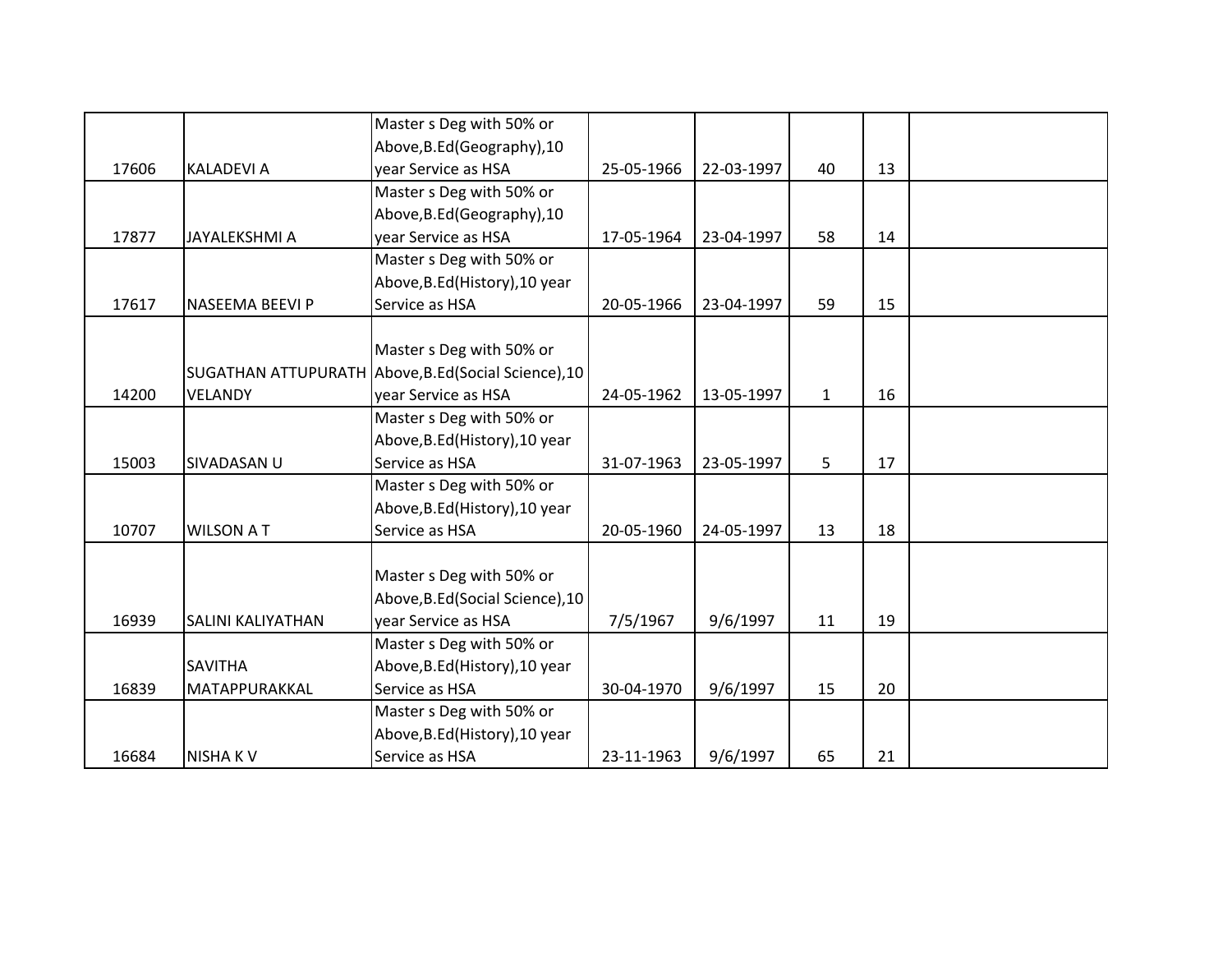|       |                       | Master s Deg with 50% or         |            |            |              |    |  |
|-------|-----------------------|----------------------------------|------------|------------|--------------|----|--|
|       |                       | Above, B.Ed (Social Science), 10 |            |            |              |    |  |
| 10435 | PRAKASAN K V          | year Service as HSA              | 19-05-1967 | 9/6/1997   | 70           | 22 |  |
|       |                       |                                  |            |            |              |    |  |
|       |                       | Master s Deg with 50% or         |            |            |              |    |  |
|       |                       | Above, B.Ed (Social Science), 10 |            |            |              |    |  |
| 13768 | <b>PUSHPAM K X</b>    | year Service as HSA              | 14-04-1964 | 24-07-1997 | $\mathbf{1}$ | 23 |  |
|       |                       | Master s Deg with 50% or         |            |            |              |    |  |
|       |                       | Above, B.Ed (History), 10 year   |            |            |              |    |  |
| 12600 | <b>SHINY JOSEPH</b>   | Service as HSA                   | 22-05-1969 | 24-07-1997 | 41           | 24 |  |
|       |                       |                                  |            |            |              |    |  |
|       |                       | Master s Deg with 50% or         |            |            |              |    |  |
|       |                       | Above, B.Ed (Social Science), 10 |            |            |              |    |  |
| 12362 | <b>ABDULLA A K</b>    | year Service as HSA              | 28-05-1961 | 30-08-1997 | 394992       | 25 |  |
|       |                       | Master s Deg with 50% or         |            |            |              |    |  |
|       |                       | Above, B.Ed (History), 10 year   |            |            |              |    |  |
| 14712 | <b>RAJANT</b>         | Service as HSA                   | 20-05-1964 | 1/10/1997  | 58           | 26 |  |
|       |                       | Master s Deg with 50% or         |            |            |              |    |  |
| 14077 | <b>JOY C C</b>        | Above, B.Ed (History), SET       | 28-05-1966 | 20-10-1997 | 21           | 27 |  |
|       |                       |                                  |            |            |              |    |  |
|       |                       | Master s Deg with 50% or         |            |            |              |    |  |
|       |                       | Above, B.Ed (Social Science), 10 |            |            |              |    |  |
| 14049 | <b>RAGHAVAN V</b>     | year Service as HSA              | 29-09-1960 | 20-10-1997 | 23           | 28 |  |
|       |                       | Master s Deg with 50% or         |            |            |              |    |  |
|       |                       | Above, B.Ed (Economics), 10      |            |            |              |    |  |
| 13995 | <b>GANESHKUMAR KT</b> | year Service as HSA              | 31-05-1966 | 20-10-1997 | 27           | 29 |  |
|       |                       |                                  |            |            |              |    |  |
|       |                       | Master s Deg with 50% or         |            |            |              |    |  |
|       |                       | Above, B.Ed (Social Science), 10 |            |            |              |    |  |
| 10797 | <b>MOHANAN K</b>      | year Service as HSA              | 21-12-1965 | 20-10-1997 | 37           | 30 |  |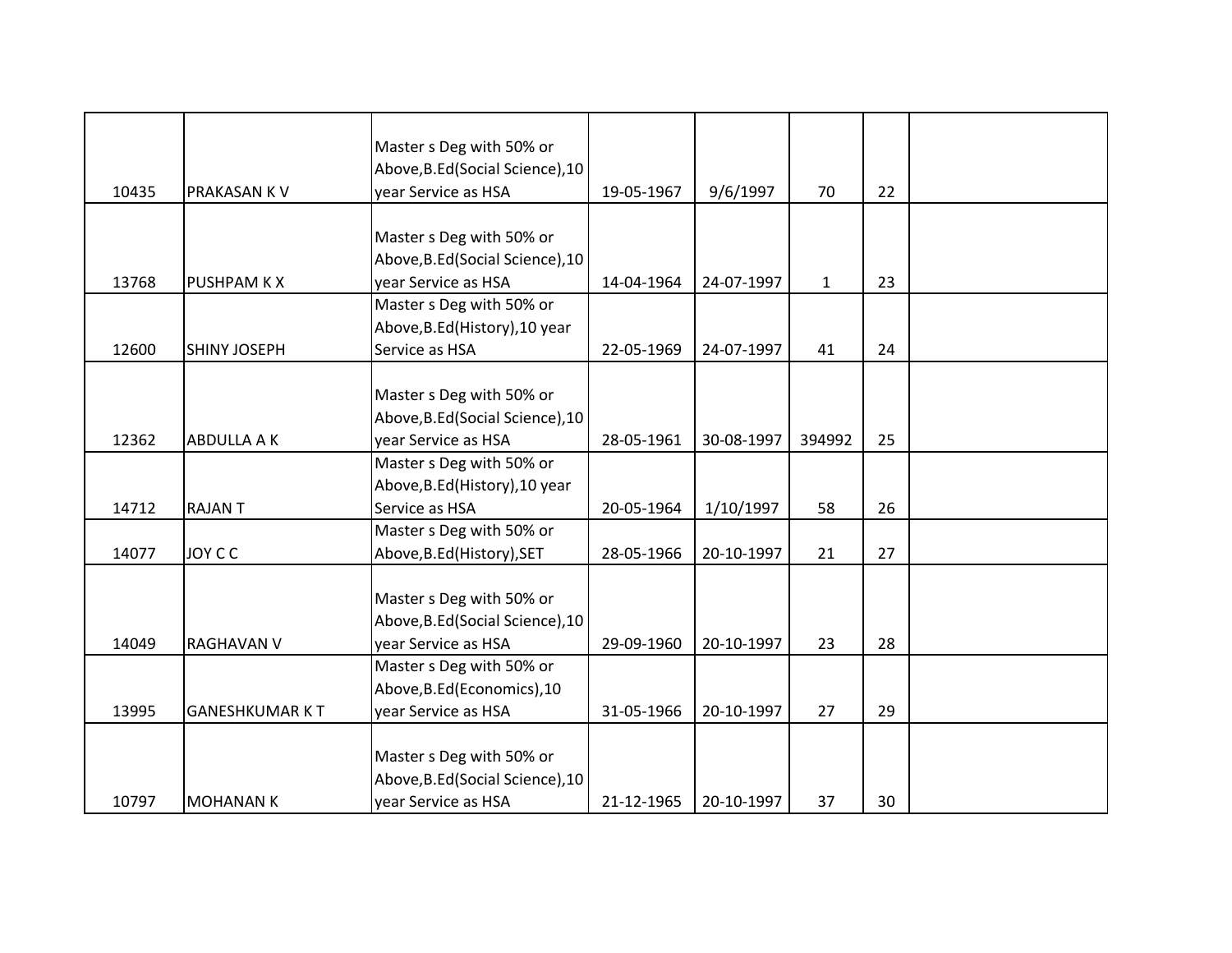|       |                         | Master s Deg with 50% or         |            |            |    |    |  |
|-------|-------------------------|----------------------------------|------------|------------|----|----|--|
|       |                         | Above, B.Ed (History), 10 year   |            |            |    |    |  |
| 11137 | SHREEDHARAN NAIR P      | Service as HSA                   | 31-05-1968 | 20-10-1997 | 45 | 31 |  |
|       |                         |                                  |            |            |    |    |  |
|       |                         | Master s Deg with 50% or         |            |            |    |    |  |
|       |                         | Above, B.Ed (Social Science), 10 |            |            |    |    |  |
| 12137 | <b>RAJEEVAN E N</b>     | year Service as HSA              | 28-05-1969 | 20-10-1997 | 46 | 32 |  |
|       |                         |                                  |            |            |    |    |  |
|       |                         | Master s Deg with 50% or         |            |            |    |    |  |
|       |                         | Above, B.Ed (Social Science), 10 |            |            |    |    |  |
| 13837 | <b>KARUNAKARAN K V</b>  | year Service as HSA              | 15-02-1967 | 20-10-1997 | 47 | 33 |  |
|       |                         |                                  |            |            |    |    |  |
|       |                         | Master s Deg with 50% or         |            |            |    |    |  |
|       |                         | Above, B.Ed (Social Science), 10 |            |            |    |    |  |
| 14261 | <b>CHANDRADAS A</b>     | year Service as HSA              | 1/6/1964   | 20-10-1997 | 52 | 34 |  |
|       |                         | Master s Deg with 50% or         |            |            |    |    |  |
|       | SATHISHKUMAR            | Above, B.Ed (History), 10 year   |            |            |    |    |  |
| 16747 | <b>MATHRADAN PALORA</b> | Service as HSA                   | 21-01-1969 | 20-10-1997 | 54 | 35 |  |
|       |                         |                                  |            |            |    |    |  |
|       |                         | Master s Deg with 50% or         |            |            |    |    |  |
|       |                         | Above, B.Ed (Social Science), 10 |            |            |    |    |  |
| 13803 | <b>ANITHA P A</b>       | year Service as HSA              | 30-05-1966 | 29-11-1997 | 5  | 36 |  |
|       |                         |                                  |            |            |    |    |  |
|       |                         | Master s Deg with 50% or         |            |            |    |    |  |
|       |                         | Above, B.Ed (Social Science), 10 |            |            |    |    |  |
| 10074 | <b>LINI NIXON</b>       | year Service as HSA              | 26-09-1968 | 23-03-1998 | 13 | 37 |  |
|       |                         |                                  |            |            |    |    |  |
|       |                         | Master s Deg with 50% or         |            |            |    |    |  |
|       |                         | Above, B.Ed (Social Science), 10 |            |            |    |    |  |
| 16185 | <b>VINOD KUMAR K V</b>  | year Service as HSA              | 31-05-1967 | 23-03-1998 | 43 | 38 |  |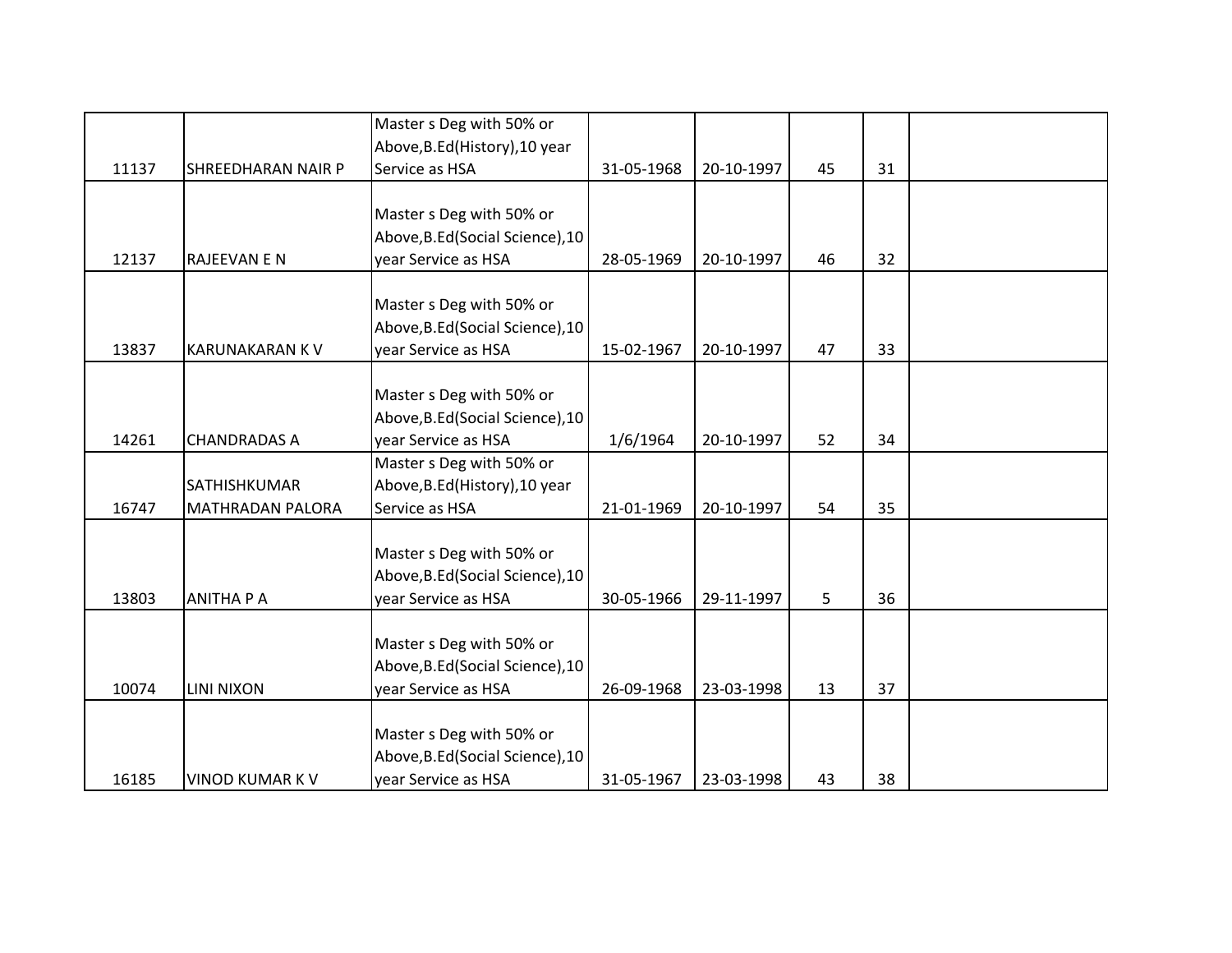|       |                         | Master s Deg with 50% or                                |            |            |     |    |                           |
|-------|-------------------------|---------------------------------------------------------|------------|------------|-----|----|---------------------------|
| 13980 | NARAYANAN<br>RARANKANDY | Above, B.Ed (Social Science), 10<br>year Service as HSA | 23-03-1967 | 23-03-1998 | 66  | 39 |                           |
|       |                         |                                                         |            |            |     |    |                           |
|       |                         | Master s Deg with 50% or                                |            |            |     |    |                           |
| 13192 | <b>MOIDEEN KUTTY P</b>  | Above, B.Ed (Economics), SET                            | 1/1/1967   | 23-03-1998 | 84  | 40 |                           |
|       |                         | Master s Deg with 50% or                                |            |            |     |    |                           |
|       |                         | Above, B.Ed (History), 10 year                          |            |            |     |    |                           |
| 13009 | <b>SHINY PS</b>         | Service as HSA                                          | 27-05-1966 | 23-03-1998 | 85  | 41 |                           |
|       |                         | Master s Deg with 50% or                                |            |            |     |    |                           |
|       | MUHAMMED KOYA           | Above, B.Ed (History), 10 year                          |            |            |     |    |                           |
| 14179 | <b>CHONARI</b>          | Service as HSA                                          | 1/5/1967   | 23-03-1998 | 94  | 42 |                           |
|       |                         | Master s Deg with 50% or                                |            |            |     |    |                           |
|       |                         | Above, B.Ed (History), SET, 10                          |            |            |     |    |                           |
| 14669 | MOHAMMED KOYA M         | year Service as HSA                                     | 22-10-1966 | 23-03-1998 | 114 | 43 |                           |
|       |                         |                                                         |            |            |     |    |                           |
|       |                         | Master s Deg with 50% or                                |            |            |     |    |                           |
|       |                         | Above, B.Ed (Social Science), 10                        |            |            |     |    |                           |
| 16330 | <b>ANITHA PP</b>        | year Service as HSA                                     | 12/8/1968  | 23-03-1998 | 135 | 44 |                           |
|       |                         | Master s Deg with 50% or                                |            |            |     |    |                           |
|       |                         | Above, B.Ed (Social Science), 10                        |            |            |     |    |                           |
| 17798 | <b>ALEESE NJ</b>        | year Service as HSA                                     | 1/8/1962   | 23-03-1998 | 165 | 45 |                           |
|       |                         |                                                         |            |            |     |    |                           |
|       |                         | Master s Deg with 50% or                                |            |            |     |    |                           |
|       |                         | Above, B.Ed (Social Science), 10                        |            |            |     |    |                           |
| 13605 | <b>SURENDRAN MT</b>     | year Service as HSA                                     | 27-05-1964 | 23-03-1998 | 172 | 46 |                           |
|       |                         | Master s Deg with 50% or                                |            |            |     |    |                           |
|       | <b>TESSY GEORGE</b>     | Above, B.Ed (Social                                     |            |            |     |    | hsa probation declaration |
| 17431 | <b>MENACHERY</b>        | Science), SET                                           | 29-05-1967 | 23-03-1998 | 193 | 47 | cir. due                  |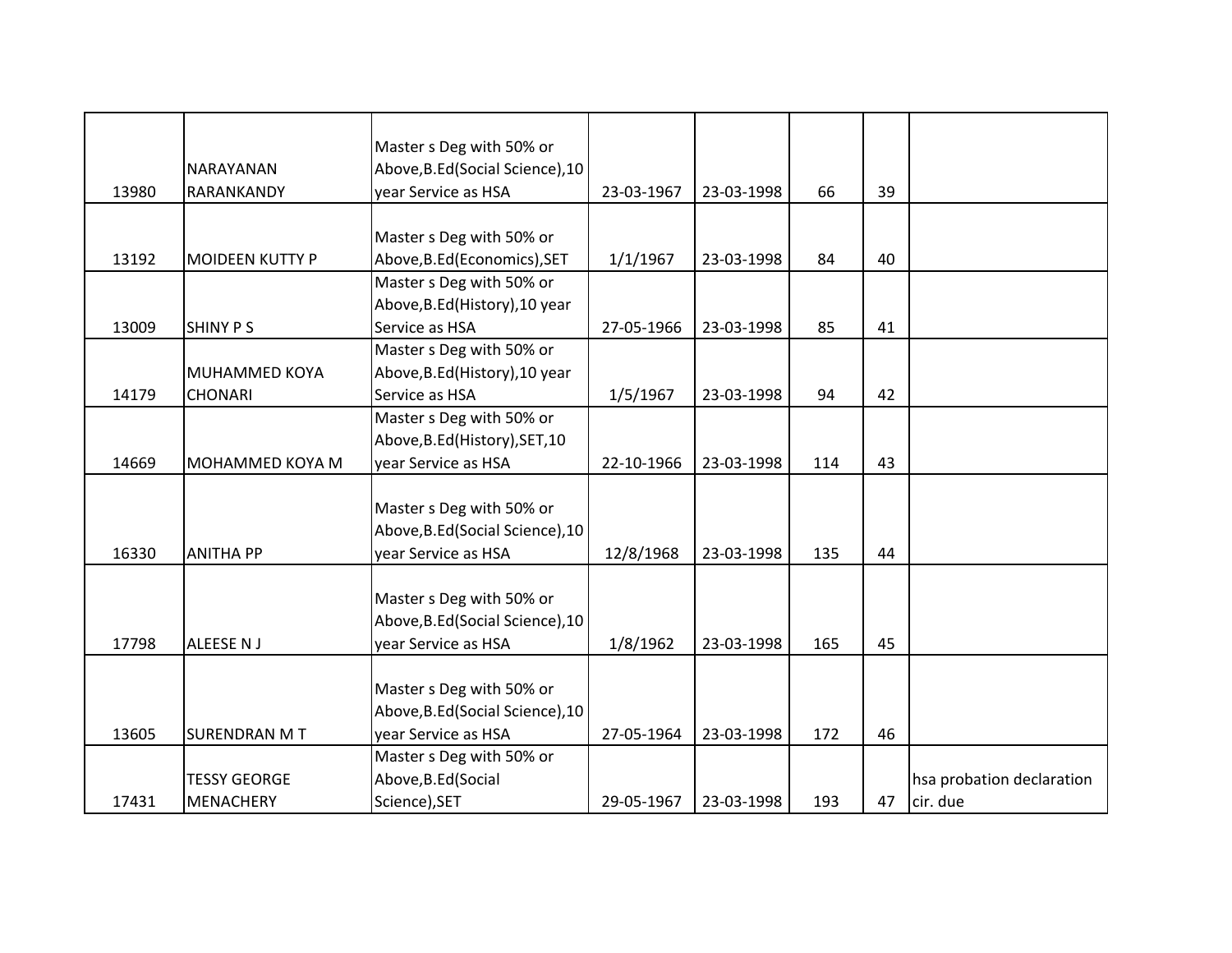|       |                           | Master s Deg with 50% or         |            |            |                |    |  |
|-------|---------------------------|----------------------------------|------------|------------|----------------|----|--|
|       |                           | Above, B.Ed (Social Science), 10 |            |            |                |    |  |
| 14326 | MADHUSOODANAN EM          | year Service as HSA              | 31-05-1964 | 23-03-1998 | 227            | 48 |  |
|       |                           |                                  |            |            |                |    |  |
|       |                           | Master s Deg with 50% or         |            |            |                |    |  |
|       |                           | Above, B.Ed (Social Science), 10 |            |            |                |    |  |
| 16554 | <b>SHEEJA KV</b>          | year Service as HSA              | 1/6/1969   | 23-03-1998 | 240            | 49 |  |
|       |                           | Master s Deg with 50% or         |            |            |                |    |  |
|       |                           | Above, B.Ed (History), 10 year   |            |            |                |    |  |
| 17750 | <b>MARIYAMMATM</b>        | Service as HSA                   | 12/2/1965  | 23-03-1998 | 257            | 50 |  |
|       |                           | Master s Deg with 50% or         |            |            |                |    |  |
|       |                           | Above, B.Ed (Economics), 10      |            |            |                |    |  |
| 11672 | <b>SUBHADRAKT</b>         | year Service as HSA              | 10/4/1965  | 23-03-1998 | 517            | 51 |  |
|       |                           |                                  |            |            |                |    |  |
|       |                           | Master s Deg with 50% or         |            |            |                |    |  |
|       | <b>GOPALAN THAZHE</b>     | Above, B.Ed (Social Science), 10 |            |            |                |    |  |
| 17446 | VATAKKAYIL                | year Service as HSA              | 2/3/1965   | 28-03-1998 | $\overline{7}$ | 52 |  |
|       |                           | Master s Deg with 50% or         |            |            |                |    |  |
|       |                           | Above, B.Ed (History), 10 year   |            |            |                |    |  |
| 18101 | <b>SAVITHRI KUTTY A P</b> | Service as HSA                   | 31-03-1962 | 28-03-1998 | 60             | 53 |  |
|       |                           |                                  |            |            |                |    |  |
|       |                           | Master s Deg with 50% or         |            |            |                |    |  |
|       |                           | Above, B.Ed (Social Science), 10 |            |            |                |    |  |
| 17428 | <b>LAILAN</b>             | year Service as HSA              | 20-05-1966 | 29-03-1998 | 74             | 54 |  |
|       |                           | Master s Deg with 50% or         |            |            |                |    |  |
|       |                           | Above, B.Ed (History), 10 year   |            |            |                |    |  |
| 15562 | <b>SMITHA P</b>           | Service as HSA                   | 25-04-1970 | 16-05-1998 | 79             | 55 |  |
|       |                           |                                  |            |            |                |    |  |
|       |                           | Master s Deg with 50% or         |            |            |                |    |  |
|       |                           | Above, B.Ed (Social Science), 10 |            |            |                |    |  |
| 10609 | <b>VIJAYAKUMAR C</b>      | year Service as HSA              | 14-04-1961 | 5/8/1998   | 8              | 56 |  |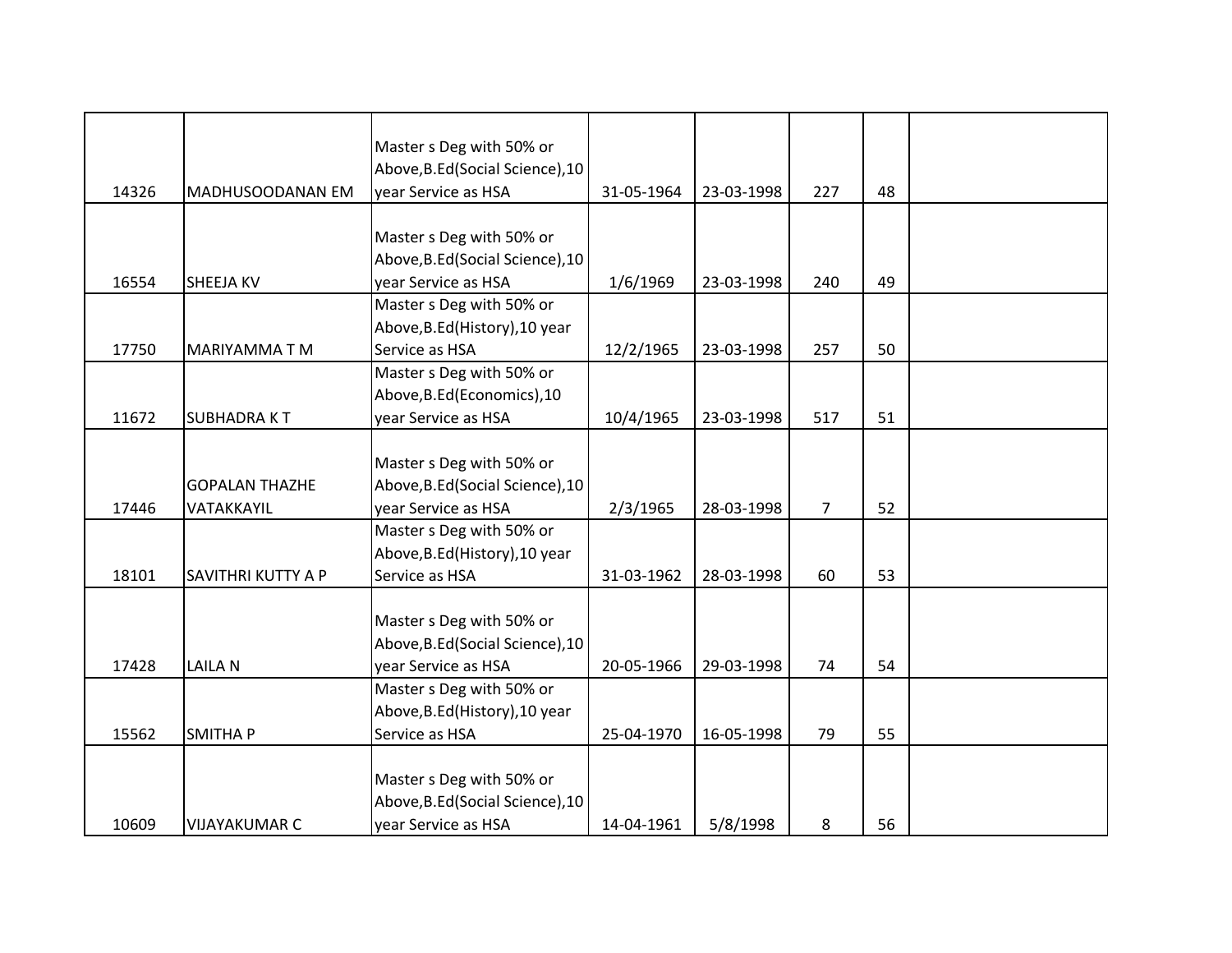|       |                       | Master s Deg with 50% or         |            |            |                |    |  |
|-------|-----------------------|----------------------------------|------------|------------|----------------|----|--|
|       |                       | Above, B.Ed (Social Science), 10 |            |            |                |    |  |
| 11633 | <b>VALSALAN CT</b>    | year Service as HSA              | 15-04-1966 | 5/8/1998   | 11             | 57 |  |
|       |                       | Master s Deg with 50% or         |            |            |                |    |  |
|       |                       | Above, B.Ed (History), 10 year   |            |            |                |    |  |
| 10623 | <b>K UNNIKRISHNAN</b> | Service as HSA                   | 8/4/1964   | 5/8/1998   | 14             | 58 |  |
|       |                       |                                  |            |            |                |    |  |
|       |                       | Master s Deg with 50% or         |            |            |                |    |  |
|       |                       | Above, B.Ed (Social Science), 10 |            |            |                |    |  |
| 10264 | <b>ABOOBACKER C</b>   | year Service as HSA              | 29-05-1973 | 10/9/1998  | 9              | 59 |  |
|       |                       | Master s Deg with 50% or         |            |            |                |    |  |
|       |                       | Above, B.Ed (History), 10 year   |            |            |                |    |  |
| 11794 | AJAYAKUMARAN N        | Service as HSA                   | 10/4/1968  | 18-09-1998 | $\overline{4}$ | 60 |  |
|       |                       |                                  |            |            |                |    |  |
|       |                       | Master s Deg with 50% or         |            |            |                |    |  |
|       |                       | Above, B.Ed (Social Science), 10 |            |            |                |    |  |
| 10394 | <b>T KRISHNAN</b>     | year Service as HSA              | 1/4/1963   | 18-09-1998 | $\overline{7}$ | 61 |  |
|       |                       |                                  |            |            |                |    |  |
|       |                       | Master s Deg with 50% or         |            |            |                |    |  |
|       |                       | Above, B.Ed (Social Science), 10 |            |            |                |    |  |
| 16536 | <b>SUNILA CS</b>      | year Service as HSA              | 31-05-1968 | 24-09-1998 | 4              | 62 |  |
|       |                       | Master s Deg with 50% or         |            |            |                |    |  |
|       |                       | Above, B.Ed (Social              |            |            |                |    |  |
| 10870 | <b>NARAYANAN M</b>    | Science), SET                    | 25-04-1967 | 24-09-1998 | 8              | 63 |  |
|       |                       | Master s Deg with 50% or         |            |            |                |    |  |
|       |                       | Above, B.Ed (Economics), 10      |            |            |                |    |  |
| 13636 | SARADAMANI V M        | year Service as HSA              | 3/4/1969   | 24-09-1998 | 17             | 64 |  |
|       |                       | Master s Deg with 50% or         |            |            |                |    |  |
|       |                       | Above, B.Ed (Economics), 10      |            |            |                |    |  |
| 11772 | <b>CHANDRAN K</b>     | year Service as HSA              | 15-08-1962 | 6/11/1998  | 8              | 65 |  |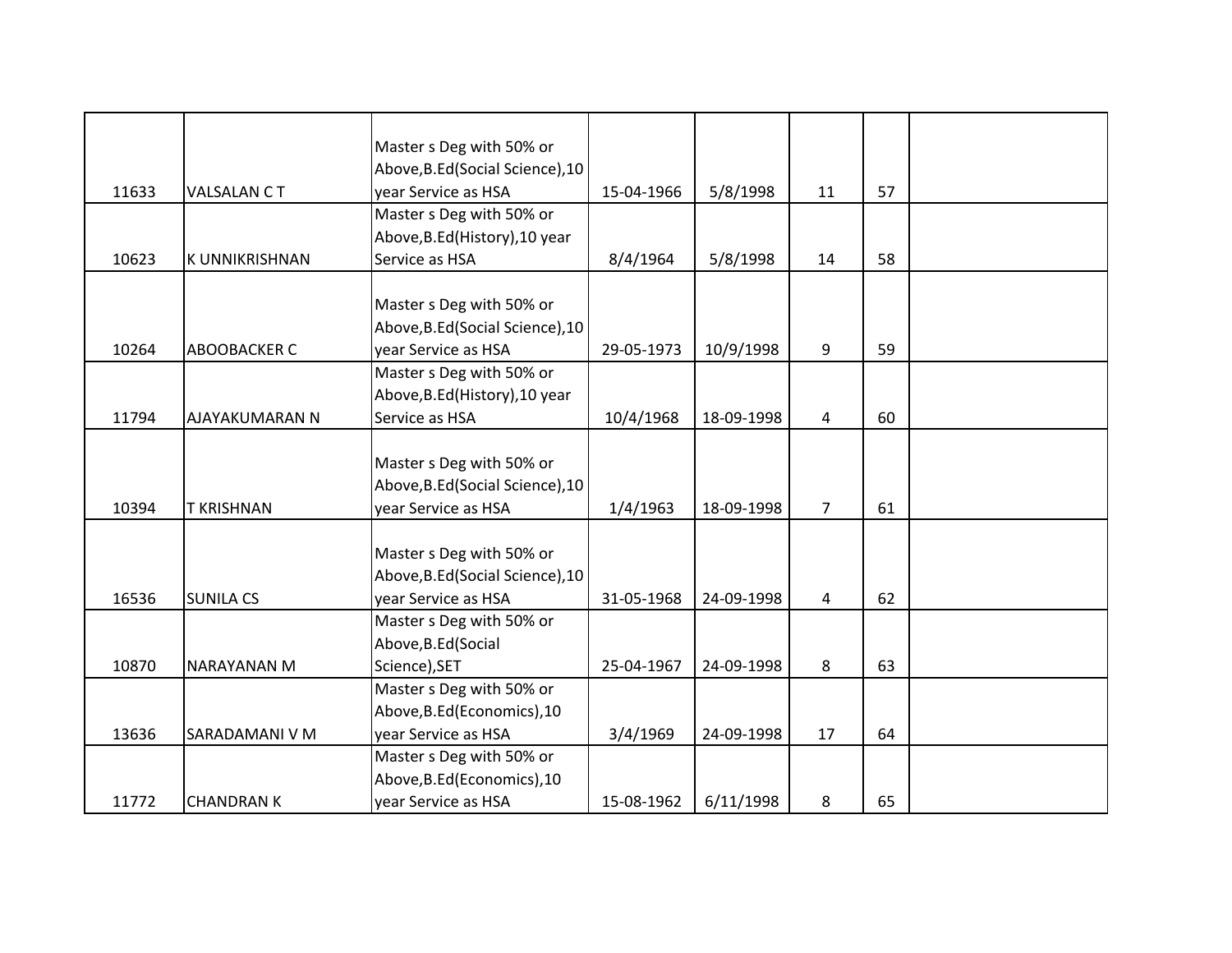|       |                      | Master s Deg with 50% or         |            |            |                |    |  |
|-------|----------------------|----------------------------------|------------|------------|----------------|----|--|
|       |                      | Above, B.Ed (Social Science), 10 |            |            |                |    |  |
| 16202 | <b>SALY GEORGE</b>   | year Service as HSA              | 10/10/1958 | 6/11/1998  | 445            | 66 |  |
|       |                      |                                  |            |            |                |    |  |
|       |                      | Master s Deg with 50% or         |            |            |                |    |  |
|       |                      | Above, B.Ed (Social Science), 10 |            |            |                |    |  |
| 12070 | PREETHA K P          | year Service as HSA              | 8/2/1968   | 13-11-1998 | $\mathbf{1}$   | 67 |  |
|       |                      | Master s Deg with 50% or         |            |            |                |    |  |
|       | <b>SUBRAHMANIAN</b>  | Above, B.Ed (History), 10 year   |            |            |                |    |  |
| 10442 | NAMBOODIRI V P       | Service as HSA                   | 31-05-1960 | 28-11-1998 | $2^{\circ}$    | 68 |  |
|       |                      |                                  |            |            |                |    |  |
|       |                      | Master s Deg with 50% or         |            |            |                |    |  |
| 10845 | PAVITHRANKC          | Above, B.Ed (Economics), SET     | 3/5/1970   | 28-12-1998 | 3              | 69 |  |
|       |                      | Master s Deg with 50% or         |            |            |                |    |  |
|       |                      | Above, B.Ed (Social              |            |            |                |    |  |
| 17065 | <b>MATHEW JOSEPH</b> | Science), SET                    | 16-01-1965 | 13-01-1999 | 12             | 70 |  |
|       |                      | Master s Deg with 50% or         |            |            |                |    |  |
|       |                      | Above, B.Ed (Social              |            |            |                |    |  |
| 10731 | PRAKASAN KARATHA     | Science), SET                    | 11/5/1970  | 15-02-1999 | 19             | 71 |  |
|       |                      |                                  |            |            |                |    |  |
|       |                      | Master s Deg with 50% or         |            |            |                |    |  |
|       |                      | Above, B.Ed (Social Science), 10 |            |            |                |    |  |
| 14117 | <b>VINCY TA</b>      | year Service as HSA              | 22-07-1963 | 21-05-1999 | $\overline{4}$ | 72 |  |
|       |                      |                                  |            |            |                |    |  |
|       |                      | Master s Deg with 50% or         |            |            |                |    |  |
|       |                      | Above, B.Ed (Social Science), 10 |            |            |                |    |  |
| 16655 | PAVITHRAN T          | year Service as HSA              | 18-12-1966 | 28-05-1999 | $\mathbf{1}$   | 73 |  |
|       |                      | Master s Deg with 50% or         |            |            |                |    |  |
|       |                      | Above, B.Ed (History), 10 year   |            |            |                |    |  |
| 17404 | <b>SASIDHARAN K</b>  | Service as HSA                   | 24-05-1966 | 28-05-1999 | 3              | 74 |  |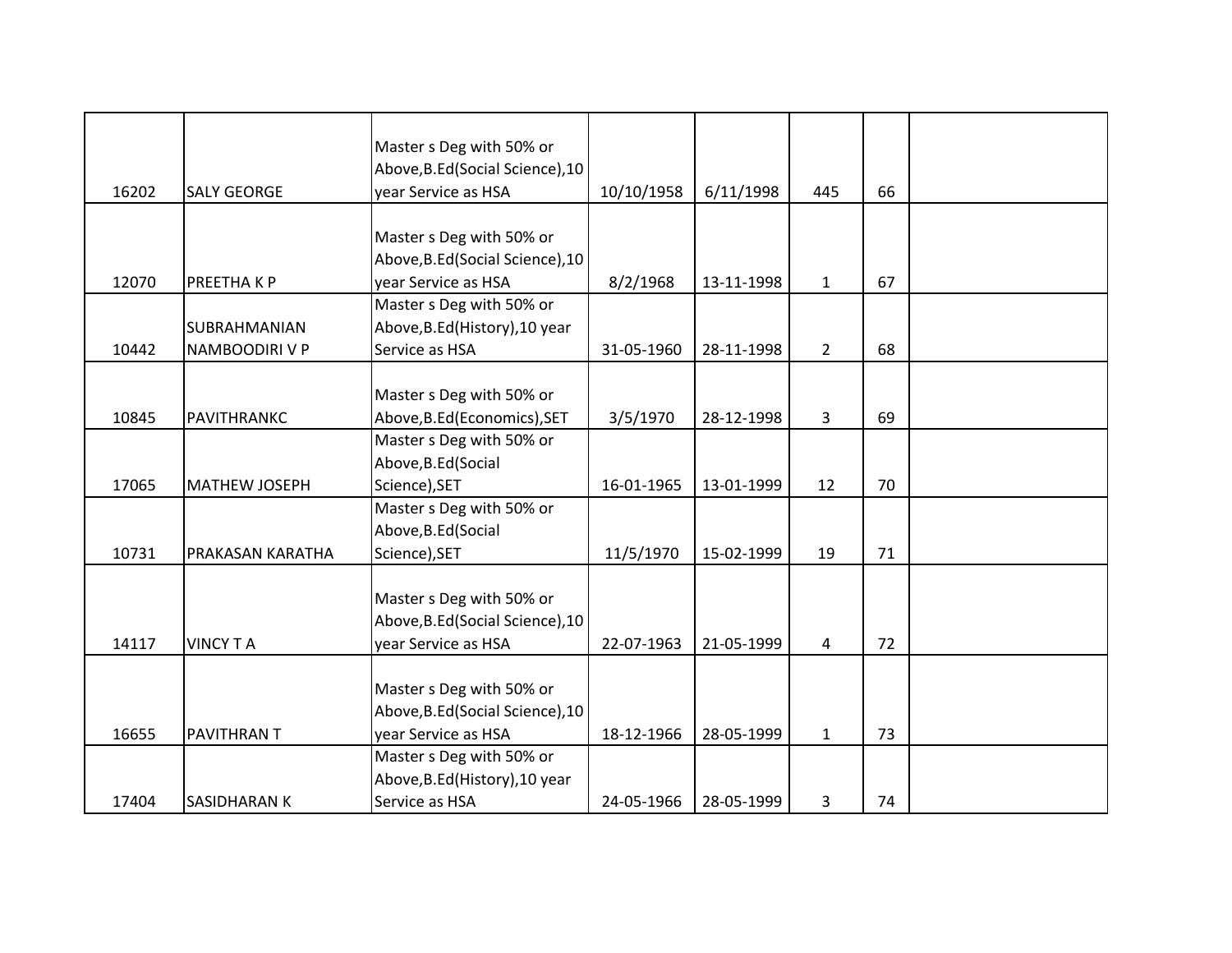|       |                           | Master s Deg with 50% or         |            |            |                |    |                |
|-------|---------------------------|----------------------------------|------------|------------|----------------|----|----------------|
|       | <b>SATHYAN CHERIYA</b>    | Above, B.Ed (Economics), 10      |            |            |                |    |                |
| 10525 | <b>THAYIL</b>             | year Service as HSA              | 29-04-1972 | 7/6/1999   | $\mathbf{1}$   | 75 |                |
|       |                           | Master s Deg with 50% or         |            |            |                |    |                |
|       |                           | Above, B.Ed (History), 10 year   |            |            |                |    |                |
| 11424 | <b>SHEELAK</b>            | Service as HSA                   | 15-11-1968 | 26-10-1999 | $\overline{4}$ | 76 |                |
|       |                           |                                  |            |            |                |    |                |
|       |                           | Master s Deg with 50% or         |            |            |                |    |                |
|       |                           | Above, B.Ed (Social Science), 10 |            |            |                |    |                |
| 13100 | PADMAVATHI P              | year Service as HSA              | 8/11/1963  | 20-11-1999 | 3              | 77 |                |
|       |                           |                                  |            |            |                |    |                |
|       |                           | Master s Deg with 50% or         |            |            |                |    |                |
|       |                           | Above, B.Ed (Social Science), 10 |            |            |                |    |                |
| 14768 | JESSY P V                 | year Service as HSA              | 16-05-1966 | 9/6/2000   | 4              | 78 | <b>SET Due</b> |
|       |                           |                                  |            |            |                |    |                |
|       |                           | Master s Deg with 50% or         |            |            |                |    |                |
|       |                           | Above, B.Ed (Social Science), 10 |            |            |                |    |                |
| 13034 | <b>GANGADHARAN NAIR T</b> | year Service as HSA              | 1/5/1963   | 9/6/2000   | 5              | 79 |                |
|       |                           |                                  |            |            |                |    |                |
|       |                           | Master s Deg with 50% or         |            |            |                |    |                |
|       |                           | Above, B.Ed (Social Science), 10 |            |            |                |    |                |
| 17396 | <b>SREEDHARAN NAIR C</b>  | year Service as HSA              | 18-05-1964 | 9/6/2000   | 6              | 80 |                |
|       |                           |                                  |            |            |                |    |                |
|       |                           | Master s Deg with 50% or         |            |            |                |    |                |
|       |                           | Above, B.Ed (Social Science), 10 |            |            |                |    |                |
| 13970 | <b>SREEJA V</b>           | year Service as HSA              | 19-05-1968 | 14-06-2000 | 3              | 81 |                |
|       |                           | Master s Deg with 50% or         |            |            |                |    |                |
|       | SREEDHARAN                | Above, B.Ed (History), M.Ed (Eco |            |            |                |    |                |
| 13252 | NAMBOODIRI P M            | nomics)                          | 24-05-1963 | 3/11/2000  | $2^{\circ}$    | 82 |                |
|       |                           | Master s Deg with 50% or         |            |            |                |    |                |
|       |                           | Above, B.Ed (Social              |            |            |                |    |                |
| 16394 | <b>SYAMALA U P</b>        | Science), SET                    | 5/5/1965   | 3/11/2000  | 18             | 83 |                |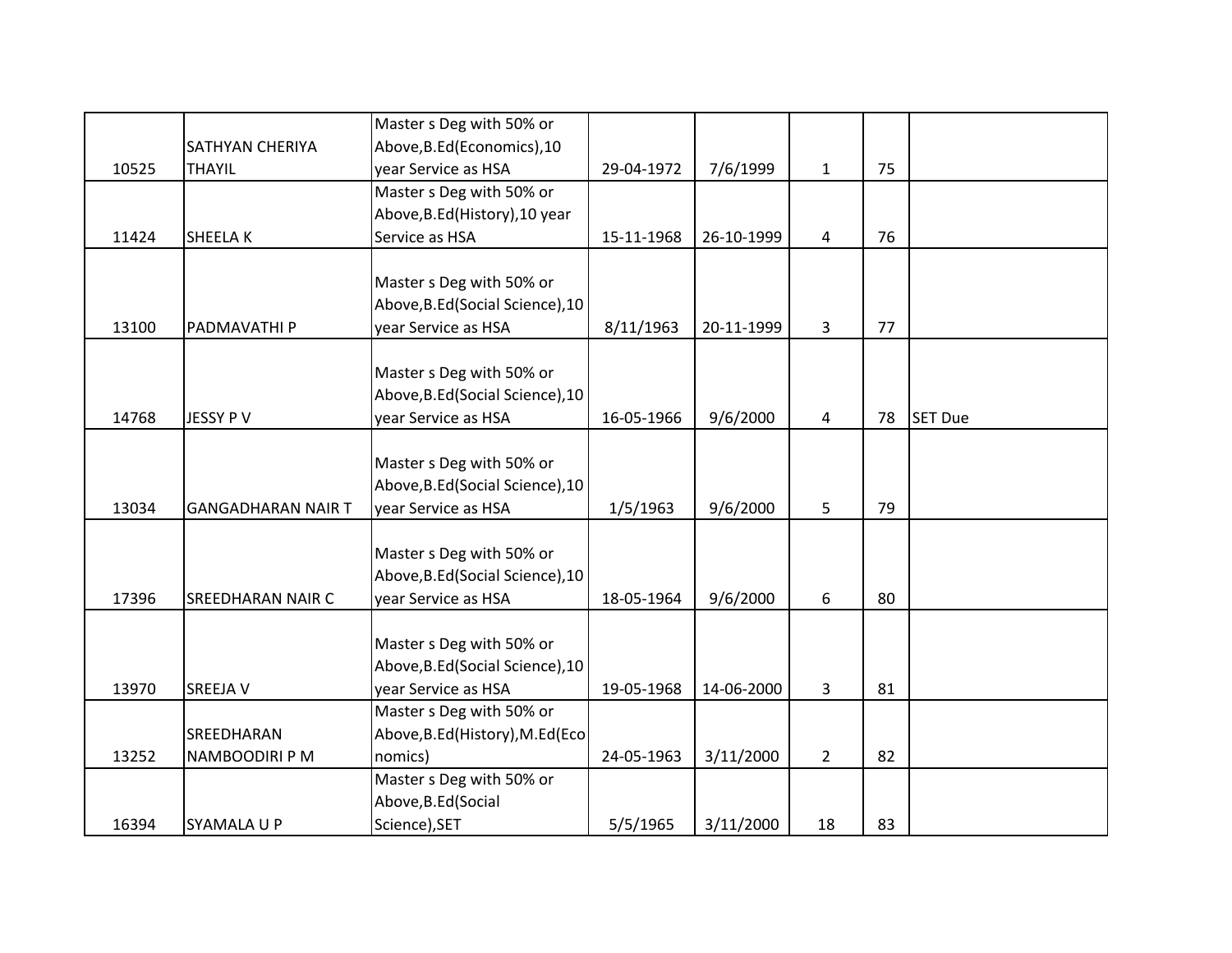|       |                            | Master s Deg with 50% or         |            |            |                |    |  |
|-------|----------------------------|----------------------------------|------------|------------|----------------|----|--|
|       |                            | Above, B.Ed (History), 10 year   |            |            |                |    |  |
| 10840 | <b>PRAMOD T</b>            | Service as HSA                   | 15-05-1969 | 25-11-2000 | 6              | 84 |  |
|       |                            | Master s Deg with 50% or         |            |            |                |    |  |
|       |                            | Above, B.Ed (Social              |            |            |                |    |  |
| 11256 | <b>SREEKRISHNA BHAT CH</b> | Science), SET                    | 13-03-1966 | 7/4/2001   | 5              | 85 |  |
|       |                            | Master s Deg with 50% or         |            |            |                |    |  |
|       |                            | Above, B.Ed (Social              |            |            |                |    |  |
| 17467 | <b>SREEKUMAR S</b>         | Science), SET                    | 16-03-1959 | 19-06-2001 | $\mathbf{1}$   | 86 |  |
|       |                            | Master s Deg with 50% or         |            |            |                |    |  |
|       |                            | Above, B.Ed (Social              |            |            |                |    |  |
|       |                            | Science), SET, 10 year Service   |            |            |                |    |  |
| 11711 | <b>GANGADHARAK</b>         | as HSA                           | 31-10-1968 | 18-08-2001 | 5              | 87 |  |
|       |                            | Master s Deg with 50% or         |            |            |                |    |  |
|       |                            | Above, B.Ed (Social              |            |            |                |    |  |
|       |                            | Science), SET, 10 year Service   |            |            |                |    |  |
| 15578 | <b>ANISHA GEORGE</b>       | as HSA                           | 6/5/1976   | 6/11/2001  | $\mathbf{1}$   | 88 |  |
|       |                            | Master s Deg with 50% or         |            |            |                |    |  |
|       |                            | Above, B.Ed (Social              |            |            |                |    |  |
| 17003 | THOMAS V V                 | Science), SET                    | 15-05-1969 | 18-12-2001 | $\overline{2}$ | 89 |  |
|       |                            | Master s Deg with 50% or         |            |            |                |    |  |
|       |                            | Above, B.Ed (Social              |            |            |                |    |  |
| 14800 | <b>VASANTHAK</b>           | Science), SET                    | 28-05-1970 | 22-01-2002 | 3              | 90 |  |
|       |                            |                                  |            |            |                |    |  |
|       |                            | Master s Deg with 50% or         |            |            |                |    |  |
|       |                            | Above, B.Ed (Social Science), 10 |            |            |                |    |  |
| 14869 | PRASANNA K P               | year Service as HSA              | 31-05-1960 | 14-03-2002 | $\mathbf{1}$   | 91 |  |
|       |                            | Master s Deg with 50% or         |            |            |                |    |  |
|       |                            | Above, B.Ed (History), SET, 10   |            |            |                |    |  |
| 12639 | SANJEEV C K M              | year Service as HSA              | 22-04-1961 | 15-03-2002 | $\mathbf{1}$   | 92 |  |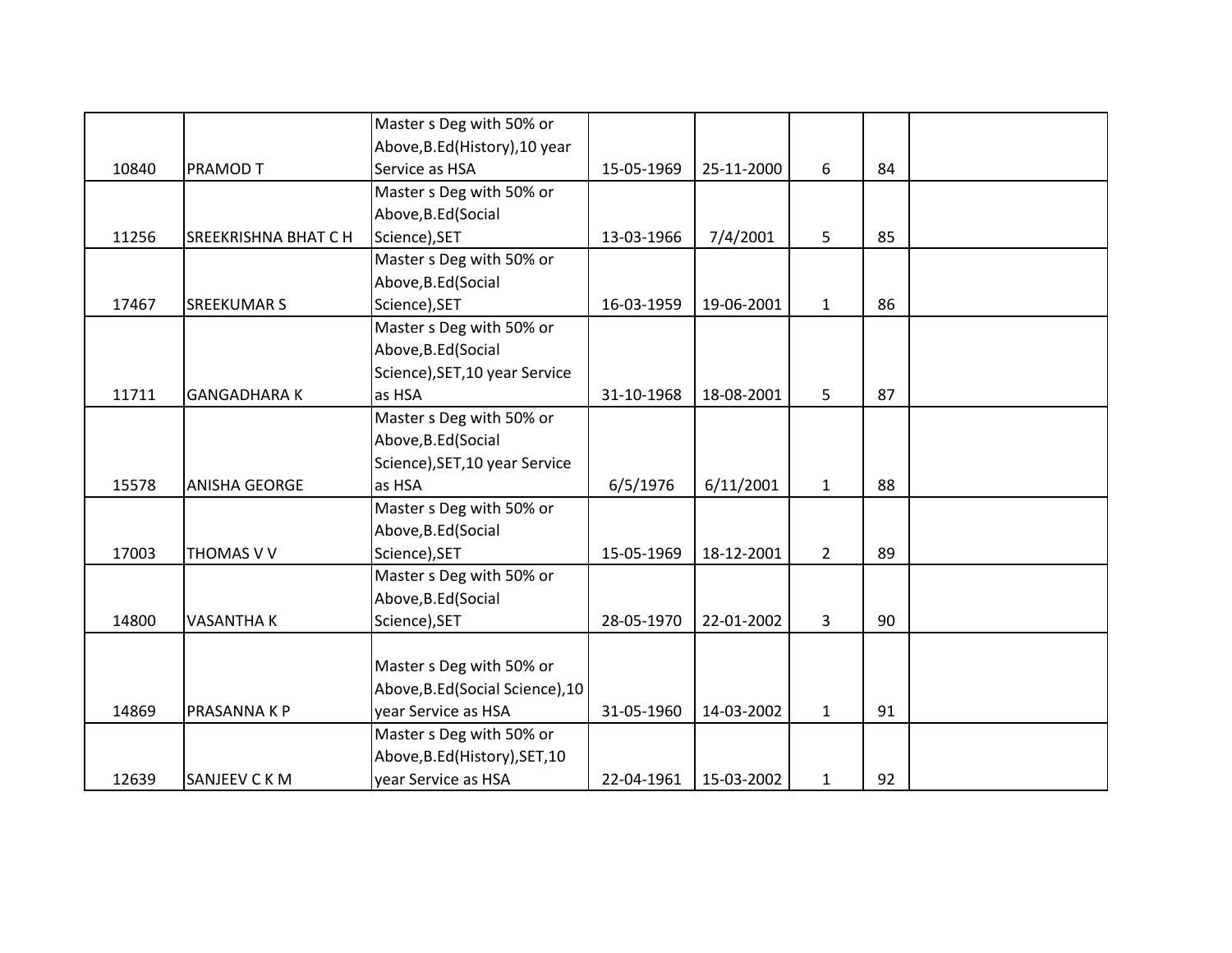|       |                      | Master s Deg with 50% or         |            |            |                |     |  |
|-------|----------------------|----------------------------------|------------|------------|----------------|-----|--|
|       |                      | Above, B.Ed (Social              |            |            |                |     |  |
| 10877 | <b>BABYJAYA S</b>    | Science), SET                    | 22-05-1972 | 11/7/2002  | $\mathbf{1}$   | 93  |  |
|       |                      | Master s Deg with 50% or         |            |            |                |     |  |
|       | <b>ABDU RAHEEM</b>   | Above, B.Ed (Social              |            |            |                |     |  |
| 11042 | VARIKKODAN           | Science), SET                    | 20-05-1975 | 11/7/2002  | 5              | 94  |  |
|       |                      | Master s Deg with 50% or         |            |            |                |     |  |
|       |                      | Above, B.Ed (History), M.Ed (Eco |            |            |                |     |  |
| 10242 | <b>MOHAN K KUNJU</b> | nomics)                          | 29-05-1960 | 11/7/2002  | 6              | 95  |  |
|       |                      | Master s Deg with 50% or         |            |            |                |     |  |
|       |                      | Above, B.Ed (History), M.Ed (Eco |            |            |                |     |  |
|       |                      | nomics), 10 year Service as      |            |            |                |     |  |
| 16068 | SNEHA RUPA C M       | <b>HSA</b>                       | 24-05-1959 | 12/9/2002  | $\mathbf{1}$   | 96  |  |
|       |                      | Master s Deg with 50% or         |            |            |                |     |  |
|       |                      | Above, B.Ed (Social              |            |            |                |     |  |
| 14204 | <b>JOSE D</b>        | Science), SET                    | 29-05-1971 | 16-11-2002 | $\overline{2}$ | 97  |  |
|       |                      |                                  |            |            |                |     |  |
|       | <b>MADHUSOODANAN</b> | Master s Deg with 50% or         |            |            |                |     |  |
| 10240 | PILLAI <sub>S</sub>  | Above, B.Ed (Economics), SET     | 30-05-1968 | 16-11-2002 | $\overline{4}$ | 98  |  |
|       | MURALEEDHARAN        | Master s Deg with 50% or         |            |            |                |     |  |
| 11180 | KUNNANATH            | Above, B.Ed (History), SET       | 30-04-1964 | 23-01-2004 | 3              | 99  |  |
|       |                      | Master s Deg with 50% or         |            |            |                |     |  |
|       |                      | Above, B.Ed (Social              |            |            |                |     |  |
| 11856 | <b>SHEELA S</b>      | Science), SET                    | 29-05-1972 | 27-01-2004 | $\mathbf{1}$   | 100 |  |
|       |                      | Master s Deg with 50% or         |            |            |                |     |  |
|       |                      | Above, B.Ed (Social              |            |            |                |     |  |
| 12678 | <b>MANJU I</b>       | Science), SET                    | 27-05-1975 | 17-02-2004 | $\mathbf{1}$   | 101 |  |
|       |                      | Master s Deg with 50% or         |            |            |                |     |  |
|       |                      | Above, B.Ed (Social              |            |            |                |     |  |
| 12911 | SABEENA S            | Science), SET                    | 28-05-1973 | 17-02-2004 | 4              | 102 |  |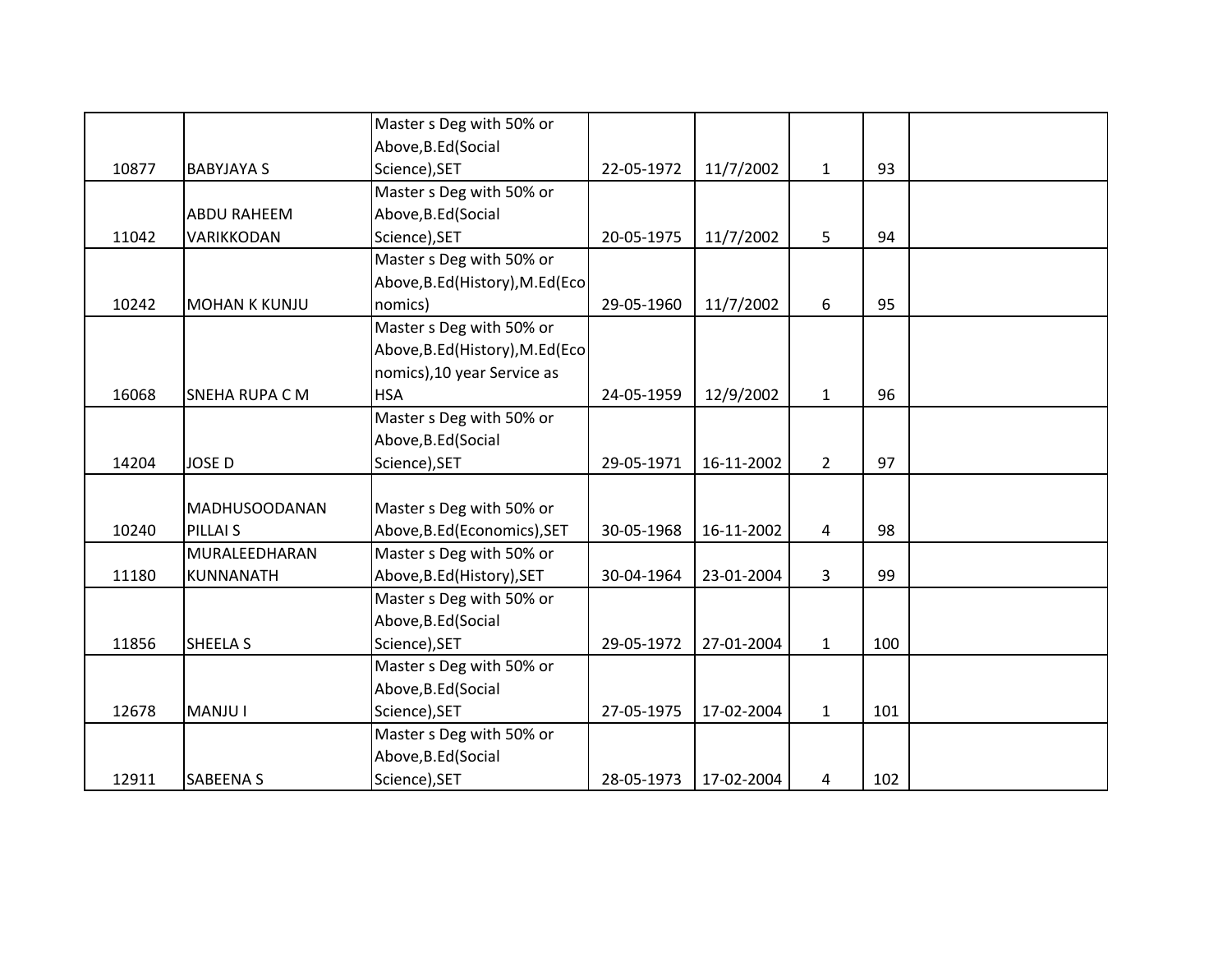|       |                           | Master s Deg with 50% or   |            |            |                |     |  |
|-------|---------------------------|----------------------------|------------|------------|----------------|-----|--|
|       |                           | Above, B.Ed (Social        |            |            |                |     |  |
| 16588 | FAIZAL WARIS M P          | Science), SET              | 26-05-1967 | 23-02-2004 | $\mathbf{1}$   | 103 |  |
|       |                           | Master s Deg with 50% or   |            |            |                |     |  |
|       |                           | Above, B.Ed (Social        |            |            |                |     |  |
| 10314 | AJITHA KUMARI KU          | Science), SET              | 28-05-1972 | 25-05-2004 | $\overline{2}$ | 104 |  |
|       |                           | Master s Deg with 50% or   |            |            |                |     |  |
|       |                           | Above, B.Ed (Social        |            |            |                |     |  |
| 10293 | <b>METTY KL</b>           | Science), SET              | 16-03-1973 | 30-10-2004 | 4              | 105 |  |
|       |                           | Master s Deg with 50% or   |            |            |                |     |  |
|       |                           | Above, B.Ed (Social        |            |            |                |     |  |
| 10254 | <b>MARIYATT C CHACKO</b>  | Science), SET              | 1/6/1965   | 10/1/2005  | $\overline{7}$ | 106 |  |
|       |                           | Master s Deg with 50% or   |            |            |                |     |  |
| 10621 | PATHUMMA SUHARA P         | Above, B.Ed (History), SET | 14-01-1967 | 5/3/2005   | $\mathbf{1}$   | 107 |  |
|       |                           | Master s Deg with 50% or   |            |            |                |     |  |
|       |                           | Above, B.Ed (Social        |            |            |                |     |  |
| 12158 | <b>SUKUMARAN P</b>        | Science), SET              | 22-04-1970 | 5/3/2005   | $\overline{2}$ | 108 |  |
|       |                           | Master s Deg with 50% or   |            |            |                |     |  |
|       |                           | Above, B.Ed (Social        |            |            |                |     |  |
| 10818 | <b>MINIKV</b>             | Science), SET              | 10/4/1971  | 5/3/2005   | 4              | 109 |  |
|       |                           | Master s Deg with 50% or   |            |            |                |     |  |
|       |                           | Above, B.Ed (Social        |            |            |                |     |  |
| 13664 | SATHINATHAN V             | Science), SET              | 25-08-1976 | 9/6/2005   | $\overline{2}$ | 110 |  |
|       |                           | Master s Deg with 50% or   |            |            |                |     |  |
|       |                           | Above, B.Ed (Social        |            |            |                |     |  |
| 10022 | <b>GIREESH THAYAMBATH</b> | Science), SET              | 31-05-1974 | 13-06-2005 | 45             | 111 |  |
|       |                           | Master s Deg with 50% or   |            |            |                |     |  |
|       |                           | Above, B.Ed (Social        |            |            |                |     |  |
| 11991 | RATHIKA V K               | Science), SET              | 25-04-1975 | 1/2/2006   | $\mathbf{1}$   | 112 |  |
|       |                           | Master s Deg with 50% or   |            |            |                |     |  |
|       |                           | Above, B.Ed (Social        |            |            |                |     |  |
| 13754 | <b>SHINY CT</b>           | Science), SET              | 18-05-1975 | 17-03-2006 | $\overline{2}$ | 113 |  |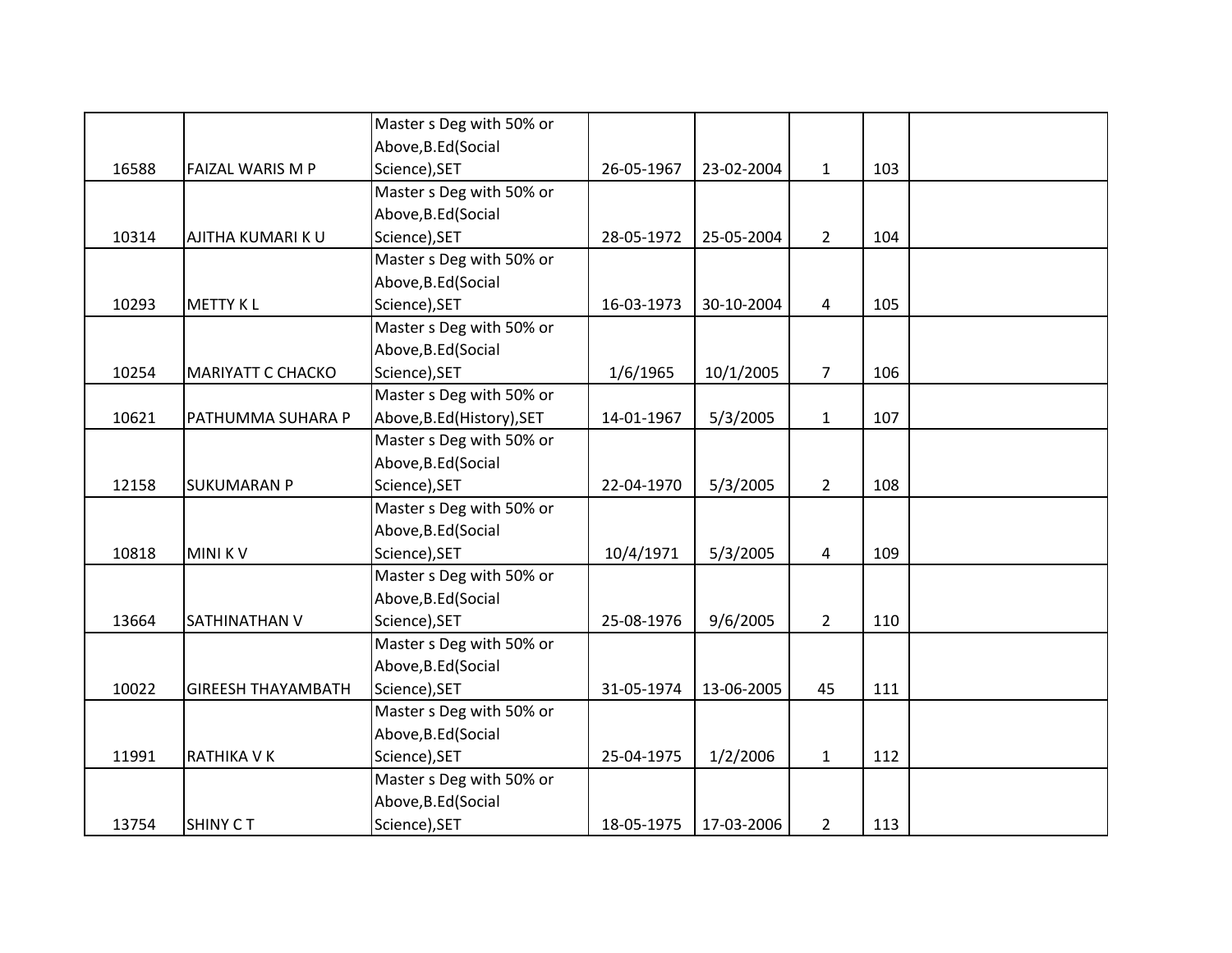|       |                      | Master s Deg with 50% or |            |            |                |     |  |
|-------|----------------------|--------------------------|------------|------------|----------------|-----|--|
|       |                      | Above, B.Ed (Social      |            |            |                |     |  |
| 12376 | <b>REGHUNADHAN K</b> | Science), SET            | 9/5/1965   | 22-05-2006 | 10             | 114 |  |
|       |                      | Master s Deg with 50% or |            |            |                |     |  |
|       |                      | Above, B.Ed (Social      |            |            |                |     |  |
| 10465 | <b>SAJEENA A</b>     | Science), SET            | 30-05-1977 | 30-11-2006 | 8              | 115 |  |
|       |                      | Master s Deg with 50% or |            |            |                |     |  |
|       |                      | Above, B.Ed (Social      |            |            |                |     |  |
| 15029 | DOLAMMA MATHEW       | Science), SET            | 28-05-1967 | 2/12/2006  | $\mathbf{1}$   | 116 |  |
|       |                      | Master s Deg with 50% or |            |            |                |     |  |
|       |                      | Above, B.Ed (Social      |            |            |                |     |  |
| 15174 | <b>ANUROOPA M M</b>  | Science), SET, M.Phil    | 31-05-1978 | 7/5/2007   | $\mathbf{1}$   | 117 |  |
|       |                      | Master s Deg with 50% or |            |            |                |     |  |
|       |                      | Above, B.Ed (Social      |            |            |                |     |  |
| 10014 | MUHAMED BASHEER P    | Science), SET            | 25-05-1972 | 24-05-2007 | 5              | 118 |  |
|       |                      | Master s Deg with 50% or |            |            |                |     |  |
|       |                      | Above, B.Ed (Social      |            |            |                |     |  |
| 15135 | LIJO JOSE            | Science), SET            | 24-02-1973 | 8/8/2007   | $\overline{2}$ | 119 |  |
|       |                      | Master s Deg with 50% or |            |            |                |     |  |
|       |                      | Above, B.Ed (Social      |            |            |                |     |  |
| 14912 | <b>SURENDRAN KK</b>  | Science), SET            | 15-05-1977 | 6/10/2007  | 3              | 120 |  |
|       |                      | Master s Deg with 50% or |            |            |                |     |  |
|       |                      | Above, B.Ed (Social      |            |            |                |     |  |
| 11842 | <b>SHEENA M P</b>    | Science), SET            | 27-05-1979 | 22-12-2007 | $\mathbf{1}$   | 121 |  |
|       |                      | Master s Deg with 50% or |            |            |                |     |  |
|       |                      | Above, B.Ed (Social      |            |            |                |     |  |
| 10920 | <b>VIJAY V</b>       | Science), SET            | 8/5/1976   | 5/2/2008   | 3              | 122 |  |
|       |                      | Master s Deg with 50% or |            |            |                |     |  |
|       |                      | Above, B.Ed (Social      |            |            |                |     |  |
| 10007 | <b>THOMAS KJ</b>     | Science), SET            | 10/1/1975  | 8/2/2008   | 8              | 123 |  |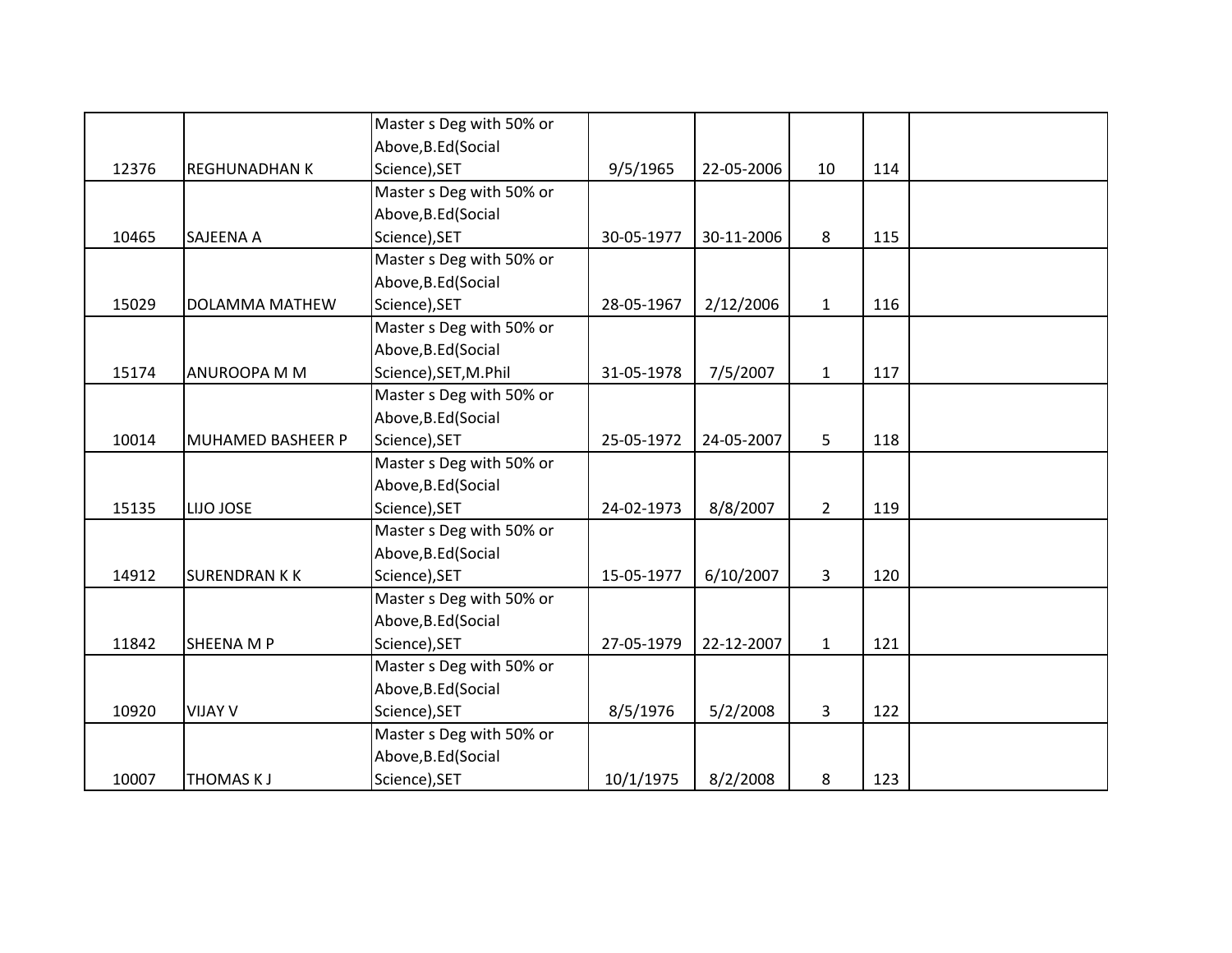|       |                         | Master s Deg with 50% or      |            |            |                |     |  |
|-------|-------------------------|-------------------------------|------------|------------|----------------|-----|--|
|       |                         | Above, B.Ed (Social           |            |            |                |     |  |
| 14871 | <b>MANOJ K MATHEW</b>   | Science), M.Ed(Economics)     | 19-02-1973 | 9/5/2008   | $\mathbf{1}$   | 124 |  |
|       |                         | Master s Deg with 50% or      |            |            |                |     |  |
|       |                         | Above, B.Ed (Social           |            |            |                |     |  |
| 17905 | <b>SMITHAK</b>          | Science), SET, NET/JRF        | 25-05-1976 | 17-07-2008 | $\mathbf{1}$   | 125 |  |
|       |                         | Master s Deg with 50% or      |            |            |                |     |  |
|       |                         | Above, B.Ed (Social           |            |            |                |     |  |
| 11877 | <b>USHACP</b>           | Science), SET                 | 30-05-1966 | 19-08-2008 | $\mathbf{1}$   | 126 |  |
|       |                         |                               |            |            |                |     |  |
|       |                         | Master s Deg with 50% or      |            |            |                |     |  |
| 16975 | LIJI K M                | Above, B.Ed (Economics), SET  | 2/5/1969   | 28-08-2008 | 4              | 127 |  |
|       |                         | Master s Deg with 50% or      |            |            |                |     |  |
| 17094 | SATHIANATHAN P G        | Above, B.Ed (History), SET    | 25-08-1971 | 28-08-2008 | 6              | 128 |  |
|       |                         |                               |            |            |                |     |  |
|       |                         | Master s Deg with 50% or      |            |            |                |     |  |
|       |                         | Above, SET, B.Ed (IGNOU) with |            |            |                |     |  |
|       |                         | 2 Yr Teaching Exp before      |            |            |                |     |  |
| 14281 | <b>JAYAN V N</b>        | <b>B.Ed(Social Science)</b>   | 20-04-1975 | 28-08-2008 | $\overline{7}$ | 129 |  |
|       |                         | Master s Deg with 50% or      |            |            |                |     |  |
|       |                         | Above, B.Ed (Social           |            |            |                |     |  |
| 16669 | <b>SIVASANKARAN B V</b> | Science), SET                 | 16-03-1973 | 13-01-2009 | 5              | 130 |  |
|       |                         | Master s Deg with 50% or      |            |            |                |     |  |
|       |                         | Above, B.Ed (Social           |            |            |                |     |  |
| 15272 | <b>JISIMOL VARGHESE</b> | Science), SET                 | 26-05-1975 | 3/3/2009   | $2^{\circ}$    | 131 |  |
|       |                         | Master s Deg with 50% or      |            |            |                |     |  |
|       |                         | Above, B.Ed (Social           |            |            |                |     |  |
| 11465 | PRIYA JOHN K            | Science), SET                 | 2/5/1973   | 26-09-2009 | 5              | 132 |  |
|       |                         | Master s Deg with 50% or      |            |            |                |     |  |
|       |                         | Above, B.Ed (Social           |            |            |                |     |  |
| 10673 | <b>SHAHINA CH</b>       | Science), SET                 | 25-04-1973 | 26-09-2009 | 8              | 133 |  |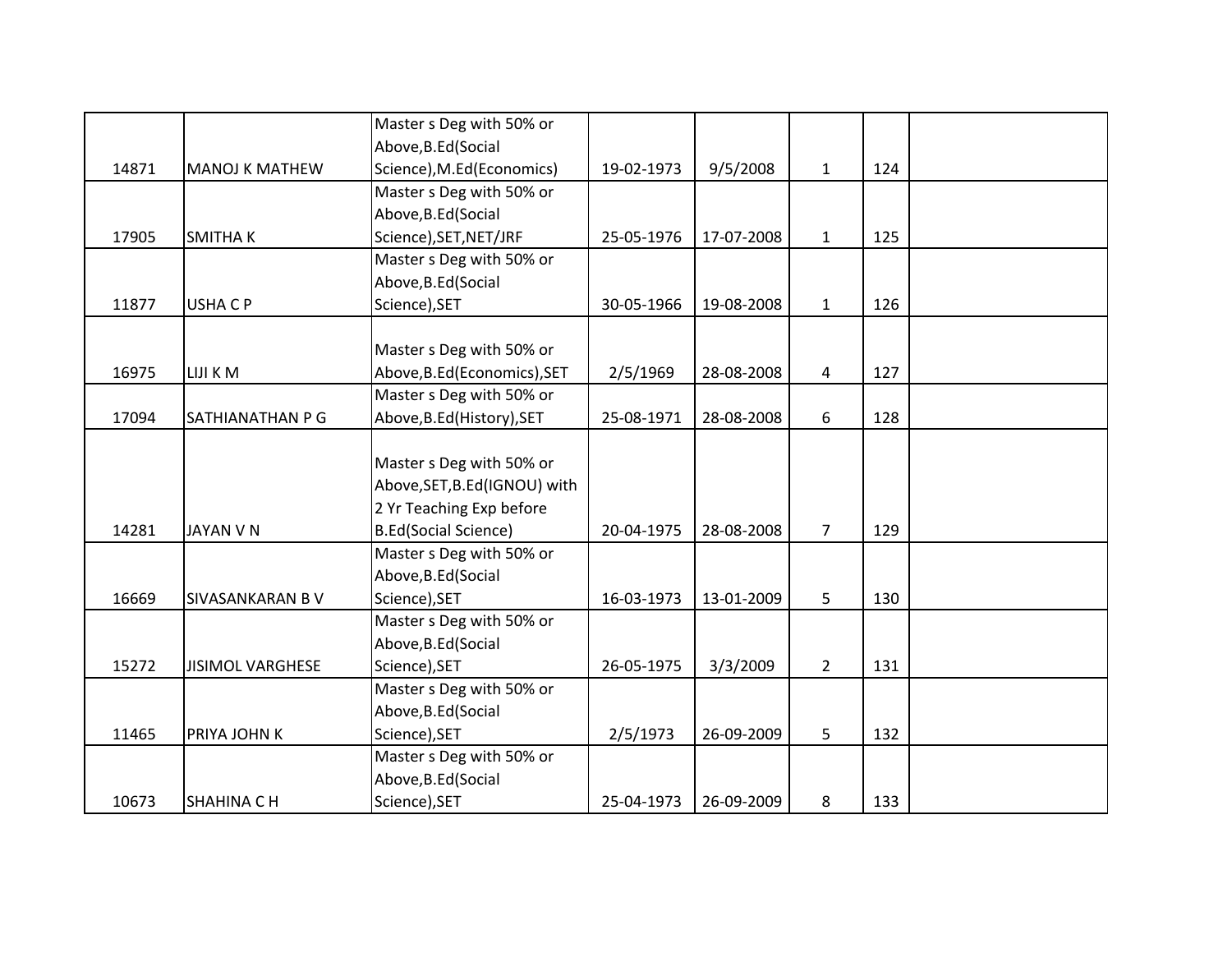|       |                        | Master s Deg with 50% or         |            |            |              |     |  |
|-------|------------------------|----------------------------------|------------|------------|--------------|-----|--|
|       |                        | Above, B.Ed (Social              |            |            |              |     |  |
| 15507 | PADMANABHAN E P        | Science), SET                    | 6/10/1958  | 18-12-2009 | $\mathbf{1}$ | 134 |  |
|       |                        |                                  |            |            |              |     |  |
|       |                        | Master s Deg with 50% or         |            |            |              |     |  |
|       |                        | Above, B.Ed (Social Science), 10 |            |            |              |     |  |
| 17363 | SASIDHARAN A M         | year Service as HSA              | 3/9/1961   | 21-06-2010 | 6427         | 135 |  |
|       |                        |                                  |            |            |              |     |  |
|       |                        | Master s Deg with 50% or         |            |            |              |     |  |
| 10949 | <b>RANIND</b>          | Above, B.Ed (Mathematics), SET   | 30-07-1963 | 20-09-1993 | 50           | 136 |  |
|       |                        | Master s Deg with 50% or         |            |            |              |     |  |
|       |                        | Above, B.Ed (Physical            |            |            |              |     |  |
| 16561 | <b>ABDUL RASSAKH N</b> | Science), SET                    | 20-05-1964 | 24-03-1995 | 26           | 137 |  |
|       |                        | Master s Deg with 50% or         |            |            |              |     |  |
|       |                        | Above, B.Ed (Mathematics), SET   |            |            |              |     |  |
| 10090 | <b>JEEVARAJ B</b>      | ,M.Phil                          | 9/7/1961   | 17-07-1996 | $\mathbf{1}$ | 138 |  |
|       |                        |                                  |            |            |              |     |  |
|       |                        | Master s Deg with 50% or         |            |            |              |     |  |
| 13978 | <b>MEENAJV</b>         | Above, B.Ed (Mathematics), SET   | 17-05-1966 | 17-07-1996 | 6            | 139 |  |
|       |                        |                                  |            |            |              |     |  |
|       |                        | Master s Deg with 50% or         |            |            |              |     |  |
| 15162 | <b>MINIA</b>           | Above, B.Ed (Mathematics), SET   | 24-05-1967 | 31-07-1996 | 111          | 140 |  |
|       |                        | Master s Deg with 50% or         |            |            |              |     |  |
|       |                        | Above, B.Ed (Tamil), 10 year     |            |            |              |     |  |
| 15566 | USHA NANDINI M         | Service as HSA                   | 31-05-1971 | 2/11/2001  | $\mathbf{1}$ | 141 |  |
|       |                        |                                  |            |            |              |     |  |
|       |                        | Master s Deg with 50% or         |            |            |              |     |  |
| 14274 | SURYAKUMARI V          | Above, B.Ed (Mathematics), SET   | 2/5/1964   | 15-02-2007 | $\mathbf{1}$ | 142 |  |

# Philosophy

| <br>Application |                       |                           |               |                  |         |      |                |
|-----------------|-----------------------|---------------------------|---------------|------------------|---------|------|----------------|
| <b>Number</b>   | <b>Applicant Name</b> | $\cdots$<br>Qualification | Date of Birth | . .<br>Senioritv | SenSINo | Rank | <b>Remarks</b> |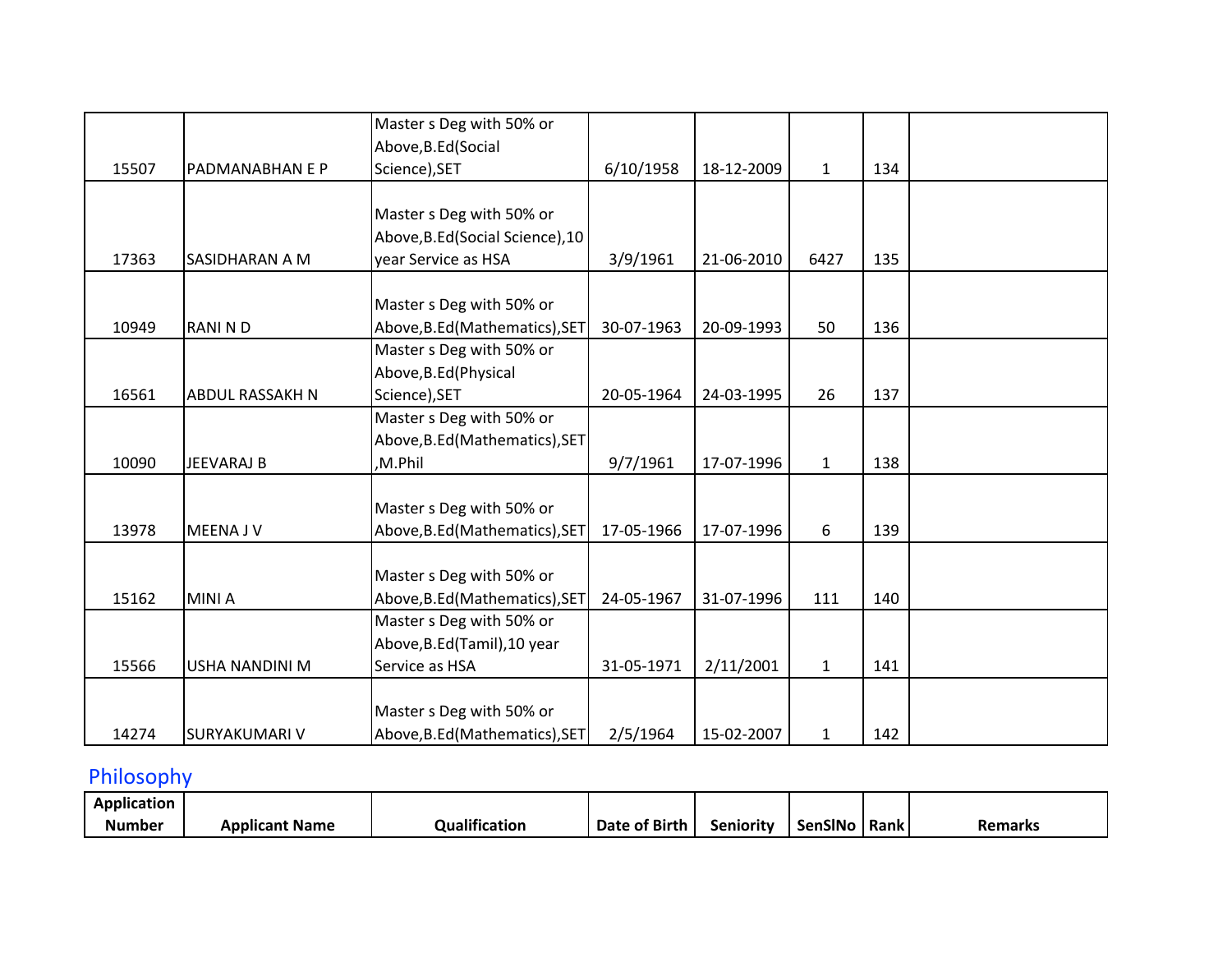|       |                     | Master s Deg with 50% or     |            |            |              |   |  |
|-------|---------------------|------------------------------|------------|------------|--------------|---|--|
| 10943 | <b>ASOKAKUMAR K</b> | Above, B.Ed (Geography), SET | 30-05-1959 | 23-04-1997 | 21           | 1 |  |
|       |                     | Master s Deg with 50% or     |            |            |              |   |  |
|       |                     | Above, B.Ed (Social          |            |            |              |   |  |
| 12212 | <b>RANJITH M</b>    | Science), SET                | 15-12-1975 | 25-02-2003 | $\mathbf{1}$ | 2 |  |
|       |                     | Master s Deg with 50% or     |            |            |              |   |  |
|       |                     | Above, B.Ed (Natural         |            |            |              |   |  |
| 16589 | IPRAMILAKUMARI R    | Science), SET                | 25-07-1962 | 8/6/1994   | 37           | 3 |  |
|       |                     | Master s Deg with 50% or     |            |            |              |   |  |
|       |                     | Above, B.Ed (Natural         |            |            |              |   |  |
| 17523 | UDAYAPRABHA M       | Science), SET                | 10/5/1961  | 21-04-2007 | 2            | 4 |  |

## 26.Psychology

| Application   |                       |                                  |               |                  |                |        |                |
|---------------|-----------------------|----------------------------------|---------------|------------------|----------------|--------|----------------|
| <b>Number</b> | <b>Applicant Name</b> | Qualification                    | Date of Birth | <b>Seniority</b> | SenSINo   Rank |        | <b>Remarks</b> |
|               |                       | Master s Deg with 50% or         |               |                  |                |        |                |
|               |                       | Above, B.Ed (Psychology), SET,   |               |                  |                |        |                |
| 10933         | ROSAMMA THOMAS        | M.Ed(Psychology)                 | 20-03-1959    | 23-11-1992       | 243986         |        |                |
|               |                       | Master s Deg with 50% or         |               |                  |                |        |                |
|               |                       | Above, B.Ed (English), M.Ed (Psy |               |                  |                |        |                |
| 13730         | IBINEESH JOHN         | chology)                         | 20-01-1979    | 24-05-2006       | 12             | ◠<br>← |                |

## **Commerce**

| Application   |                       |                               |               |            |                |        |                |
|---------------|-----------------------|-------------------------------|---------------|------------|----------------|--------|----------------|
| <b>Number</b> | <b>Applicant Name</b> | Qualification                 | Date of Birth | Seniority  | <b>SenSINo</b> | l Rank | <b>Remarks</b> |
|               |                       | Master s Deg with 50% or      |               |            |                |        |                |
|               |                       | Above, B.Ed (Malayalam), SET, |               |            |                |        |                |
| 18300         | <b>JOSS VICTOR J</b>  | M.Ed(Commerce)                | 20-05-1964    | 14-09-2007 | 10             |        |                |
|               |                       |                               |               |            |                |        |                |
|               |                       | Master s Deg with 50% or      |               |            |                |        |                |
| 14108         | ISREEDHANYA K         | Above, B.Ed (Commerce), SET   | 2/3/1979      | 28-07-2009 | 120            | ำ<br>∼ |                |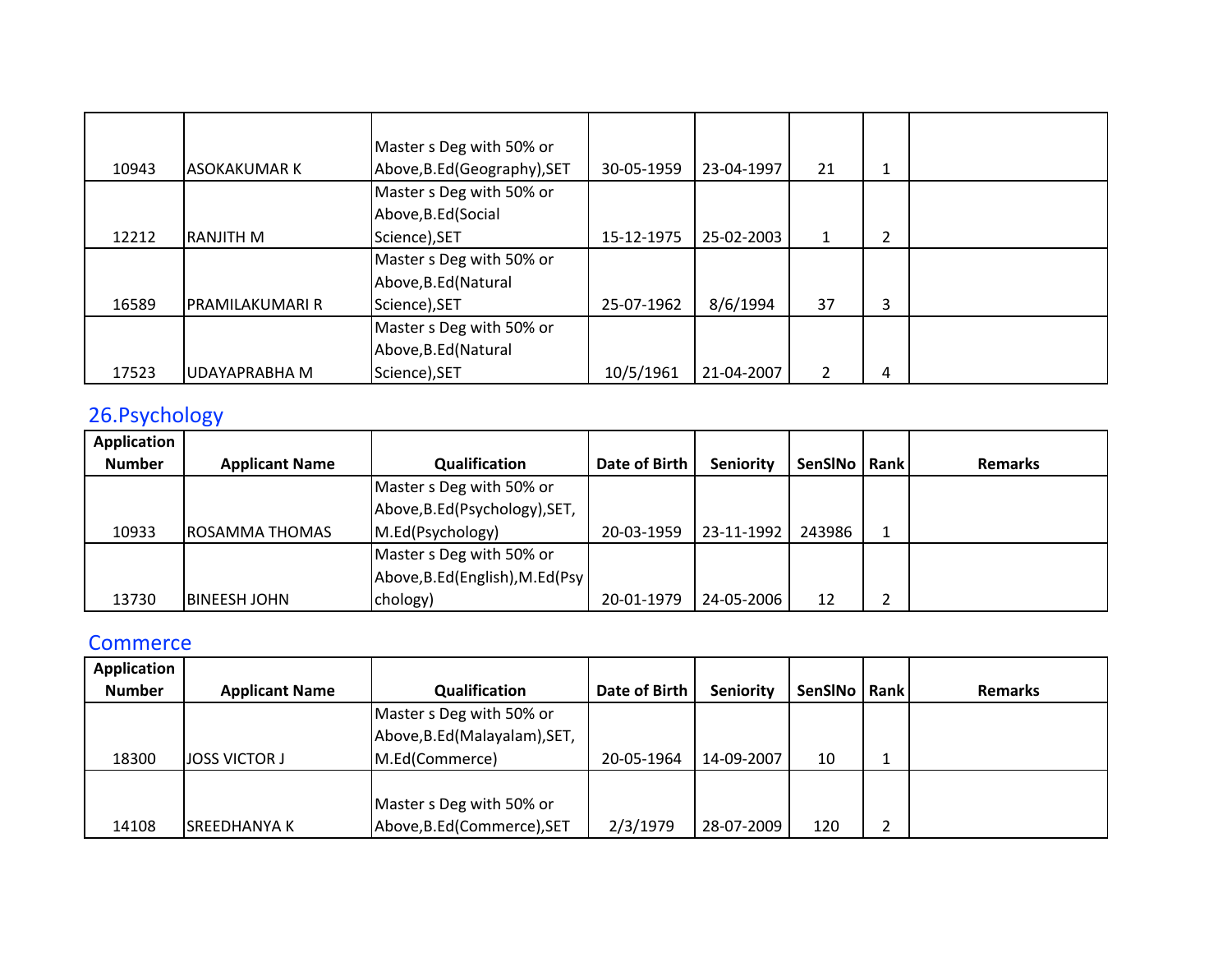|       |                         | Master s Deg with 50% or         |            |            |                |                |  |
|-------|-------------------------|----------------------------------|------------|------------|----------------|----------------|--|
| 11477 | <b>AYYASWAMY R</b>      | Above, B.Ed (Commerce), SET      | 24-01-1969 | 23-10-2009 | 28             | 3              |  |
|       |                         |                                  |            |            |                |                |  |
|       |                         | Master s Deg with 50% or         |            |            |                |                |  |
| 14253 | <b>JOHN THEKKEKKARA</b> | Above, B.Ed (Commerce), SET      | 30-05-1967 | 2/9/2010   | $\overline{2}$ | 4              |  |
|       |                         | Master s Deg with 50% or         |            |            |                |                |  |
|       | <b>CHANDRAN</b>         | Above, B.Ed (Mathematics), 10    |            |            |                |                |  |
| 10499 | MAVILAMKANDY            | year Service as HSA              | 8/4/1964   | 25-01-1991 | 14             | 5              |  |
|       |                         | Master s Deg with 50% or         |            |            |                |                |  |
|       |                         | Above, B.Ed (Physics), 10 year   |            |            |                |                |  |
| 16874 | <b>SHAJU M</b>          | Service as HSA                   | 30-05-1966 | 26-05-1995 | $\overline{7}$ | 6              |  |
|       |                         |                                  |            |            |                |                |  |
|       |                         | Master s Deg with 50% or         |            |            |                |                |  |
|       |                         | Above, B.Ed (Social Science), 10 |            |            |                |                |  |
| 11844 | <b>SAJITHA A</b>        | vear Service as HSA              | 20-03-1973 | 18-10-1999 | 22014          | $\overline{7}$ |  |
|       |                         | Master s Deg with 50% or         |            |            |                |                |  |
|       |                         | Above, 10 year Service as        |            |            |                |                |  |
|       |                         | HSA, B.Ed(IGNOU) with 2 Yr       |            |            |                |                |  |
|       |                         | Teaching Exp before              |            |            |                |                |  |
| 12878 | <b>SREELATHAL</b>       | <b>B.Ed(Social Science)</b>      | 18-05-1973 | 20-07-2000 | 50             | 8              |  |
|       |                         | Master s Deg with 50% or         |            |            |                |                |  |
|       |                         | Above, B.Ed (Hindi), 10 year     |            |            |                |                |  |
| 15260 | <b>BALAKRISHNAN P K</b> | Service as HSA                   | 15-05-1963 | 4/11/2000  | 8              | 9              |  |
|       |                         | Master s Deg with 50% or         |            |            |                |                |  |
|       |                         | Above, SET, B.Ed (IGNOU) with    |            |            |                |                |  |
|       |                         | 2 Yr Teaching Exp before         |            |            |                |                |  |
| 14489 | SANTHOSH KUMAR C        | B.Ed(English)                    | 26-04-1971 | 30-07-2005 | $\mathbf{1}$   | 10             |  |
|       |                         | Master s Deg with 50% or         |            |            |                |                |  |
|       |                         | Above, B.Ed (Physical            |            |            |                |                |  |
| 10255 | <b>UNNIKRISHNAN K</b>   | Science), SET                    | 31-08-1969 | 31-01-2007 | 4              | 11             |  |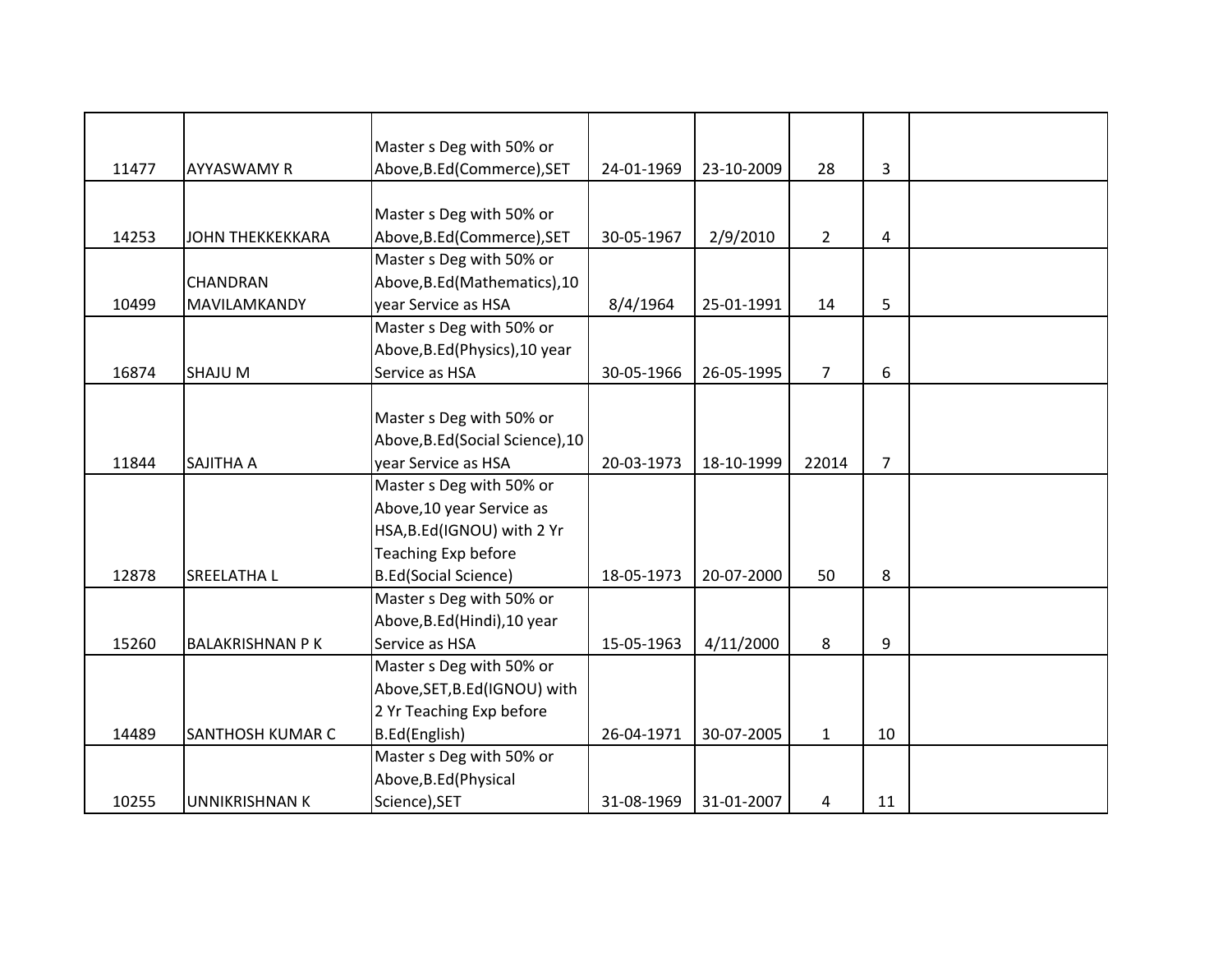| 15831 | <b>SURESHKUMAR P K</b>   | Master s Deg with 50% or<br>Above, B.Ed (Malayalam), SET                                                                                                               | 1/4/1968   | 13-01-2009 | 10 | 12 |  |
|-------|--------------------------|------------------------------------------------------------------------------------------------------------------------------------------------------------------------|------------|------------|----|----|--|
|       |                          | Master s Deg with 50% or<br>Above, SET, B.Ed (IGNOU) with<br>2 Yr Teaching Exp before<br><b>B.Ed</b> (Social<br>Science), B.Ed(IGNOU) with 2<br>Yr Teaching Exp before |            |            |    |    |  |
| 10924 | <b>BALASUBRAMANIAN P</b> | B.Ed(English)                                                                                                                                                          | 27-04-1967 | 23-10-2009 | 21 | 13 |  |
| 12996 | <b>KRISHNAKUMAR NP</b>   | Master s Deg with 50% or<br>Above, B.Ed (Mathematics), SET                                                                                                             | 11/1/1970  | 24-10-2009 | 4  | 14 |  |

## **Sociology**

| <b>Application</b> |                       |                                  |               |                  |                |   |                |
|--------------------|-----------------------|----------------------------------|---------------|------------------|----------------|---|----------------|
| <b>Number</b>      | <b>Applicant Name</b> | Qualification                    | Date of Birth | <b>Seniority</b> | SenSINo   Rank |   | <b>Remarks</b> |
|                    |                       |                                  |               |                  |                |   |                |
|                    |                       | Master s Deg with 50% or         |               |                  |                |   |                |
|                    |                       | Above, B.Ed (Social Science), 10 |               |                  |                |   |                |
| 10489              | KUNHIKRISHNAN M V     | year Service as HSA              | 14-09-1961    | 3/2/1989         | $\overline{2}$ | 1 |                |
|                    |                       | Master s Deg with 50% or         |               |                  |                |   |                |
| 13584              | <b>ASHOKAN A</b>      | Above, B.Ed (History), SET       | 23-04-1961    | 31-08-1990       | 267            | 2 |                |
|                    |                       |                                  |               |                  |                |   |                |
|                    |                       | Master s Deg with 50% or         |               |                  |                |   |                |
| 13663              | JOSEPH C M            | Above, B.Ed (Sociology), SET     | 2/5/1959      | 15-12-1990       | 3              | 3 |                |
|                    |                       | Master s Deg with 50% or         |               |                  |                |   |                |
|                    |                       | Above, B.Ed (Social              |               |                  |                |   |                |
| 17741              | S K MURALIDHARAN      | Science), SET                    | 15-05-1961    | 9/4/1991         | 1              | 4 |                |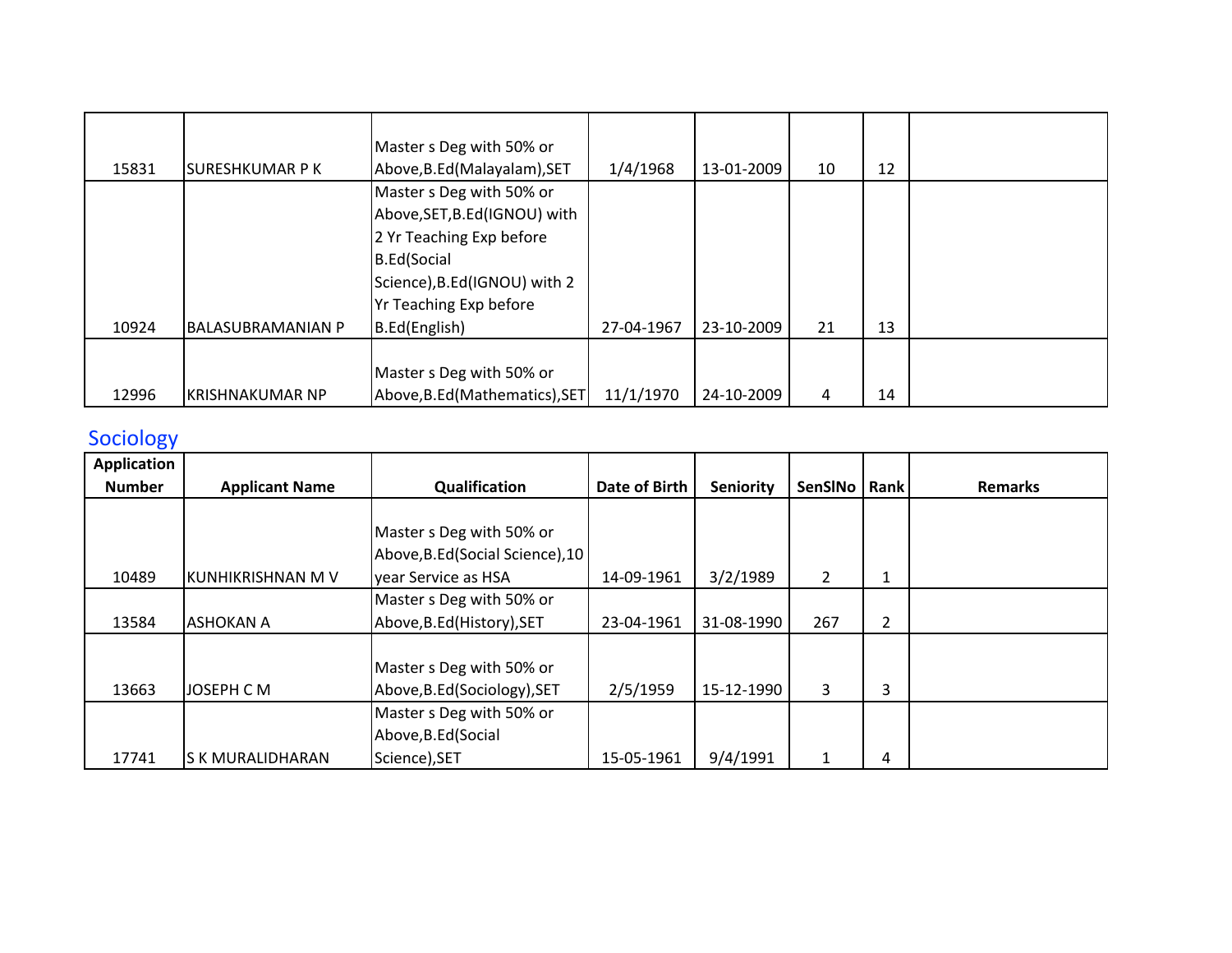|       |                        | Master s Deg with 50% or         |            |            |                |                |  |
|-------|------------------------|----------------------------------|------------|------------|----------------|----------------|--|
|       |                        | Above, 10 year Service as        |            |            |                |                |  |
|       |                        | HSA, B.Ed(IGNOU) with 2 Yr       |            |            |                |                |  |
|       |                        | Teaching Exp before              |            |            |                |                |  |
| 13416 | RAVINDRAN V V          | <b>B.Ed(Social Science)</b>      | 26-05-1963 | 3/12/1991  | 899            | 5              |  |
|       |                        |                                  |            |            |                |                |  |
|       |                        | Master s Deg with 50% or         |            |            |                |                |  |
|       |                        | Above, B.Ed (Social Science), 10 |            |            |                |                |  |
| 17726 | MOHANKUMAR M K         | year Service as HSA              | 1/6/1964   | 27-12-1991 | 5              | 6              |  |
|       |                        | Master s Deg with 50% or         |            |            |                |                |  |
|       |                        | Above, B.Ed (Philosophy), 10     |            |            |                |                |  |
| 11887 | DR JAYASREE K          | year Service as HSA              | 12/3/1959  | 1/1/1992   | $\mathbf{1}$   | $\overline{7}$ |  |
|       |                        | Master s Deg with 50% or         |            |            |                |                |  |
|       |                        | Above, B.Ed (Social              |            |            |                |                |  |
| 16323 | <b>IBRAHIM KUTTY T</b> | Science), SET                    | 30-07-1962 | 19-05-1993 | 917            | 8              |  |
|       |                        |                                  |            |            |                |                |  |
|       |                        | Master s Deg with 50% or         |            |            |                |                |  |
|       |                        | Above, B.Ed (Social Science), 10 |            |            |                |                |  |
| 12581 | <b>VENUGOPALAN M K</b> | year Service as HSA              | 15-05-1961 | 7/8/1993   | 304            | 9              |  |
|       |                        | Master s Deg with 50% or         |            |            |                |                |  |
|       |                        | Above, B.Ed (Physical            |            |            |                |                |  |
| 17586 | <b>SEENAK</b>          | Science), M.Ed(Sociology)        | 11/6/1963  | 23-11-1994 | 196189         | 10             |  |
|       |                        | Master s Deg with 50% or         |            |            |                |                |  |
|       |                        | Above, B.Ed (History), 10 year   |            |            |                |                |  |
| 16834 | <b>TENNY ABRAHAM</b>   | Service as HSA                   | 1/6/1959   | 29-11-1994 | $\overline{7}$ | 11             |  |
|       |                        | Master s Deg with 50% or         |            |            |                |                |  |
|       |                        | Above, SET, M.Ed (Sociology), 1  |            |            |                |                |  |
| 17389 | <b>RAHULAN L</b>       | 0 year Service as HSA            | 30-07-1963 | 19-01-1995 | 26             | 12             |  |
|       |                        | Master s Deg with 50% or         |            |            |                |                |  |
|       |                        | Above, B.Ed (Social              |            |            |                |                |  |
|       |                        | Science), SET, 10 year Service   |            |            |                |                |  |
| 16617 | ANIEAMMA CHANDY        | as HSA                           | 20-05-1966 | 12/7/1995  | 133            | 13             |  |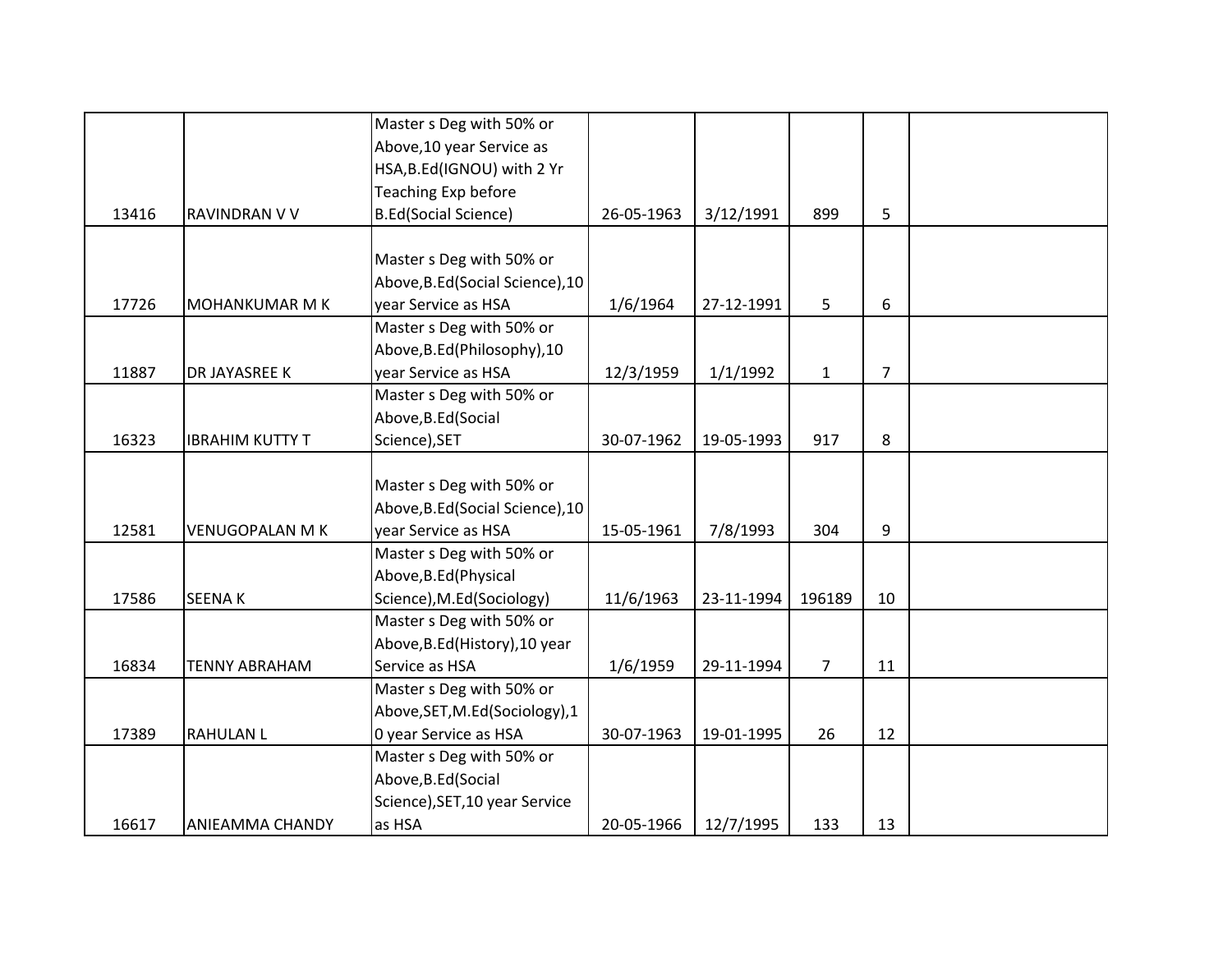|       |                                  | Master s Deg with 50% or         |            |            |                |    |             |
|-------|----------------------------------|----------------------------------|------------|------------|----------------|----|-------------|
| 16900 | UNNIKRISHNAN M                   | Above, B.Ed (History), SET       | 14-06-1963 | 6/7/1996   | $\mathbf{1}$   | 14 |             |
|       |                                  | Master s Deg with 50% or         |            |            |                |    |             |
|       |                                  | Above, B.Ed (Social              |            |            |                |    |             |
| 13872 | <b>ABOOBEKER K</b>               | Science), SET                    | 25-05-1965 | 23-11-1996 | 28             | 15 |             |
|       |                                  | Master s Deg with 50% or         |            |            |                |    |             |
|       |                                  | Above, B.Ed (History), SET, 10   |            |            |                |    |             |
| 14598 | <b>SUDHAS</b>                    | year Service as HSA              | 24-05-1964 | 23-04-1997 | 93             | 16 |             |
|       |                                  |                                  |            |            |                |    |             |
|       |                                  | Master s Deg with 50% or         |            |            |                |    |             |
|       |                                  | Above, B.Ed (Social Science), 10 |            |            |                |    |             |
| 14608 | SOBHA ANTO                       | year Service as HSA              | 11/5/1968  | 29-05-1997 | 24             | 17 |             |
|       |                                  |                                  |            |            |                |    |             |
|       |                                  | Master s Deg with 50% or         |            |            |                |    |             |
|       |                                  | Above, B.Ed (Social Science), 10 |            |            |                |    |             |
| 15226 | PRABHAVATHI K                    | year Service as HSA              | 16-05-1962 | 5/6/1997   | 109            | 18 |             |
|       |                                  |                                  |            |            |                |    |             |
|       |                                  | Master s Deg with 50% or         |            |            |                |    |             |
|       |                                  | Above, B.Ed (Social Science), 10 |            |            |                |    |             |
| 13576 | <b>MARY P P</b>                  | year Service as HSA              | 21-03-1967 | 24-07-1997 | 37             | 19 |             |
|       |                                  | Master s Deg with 50% or         |            |            |                |    |             |
|       |                                  | Above, B.Ed (Physical            |            |            |                |    |             |
|       |                                  | Science), M.Ed(Sociology), 10    |            |            |                |    |             |
| 15372 | <b>G CHRISTOPHER</b>             | year Service as HSA              | 25-05-1967 | 30-08-1997 | 15             | 20 |             |
|       |                                  | Master s Deg with 50% or         |            |            |                |    |             |
| 12547 | PRAMOD KUMAR M                   | Above, B.Ed (History), SET       | 30-05-1968 | 1/10/1997  | 64             | 21 |             |
|       |                                  | Master s Deg with 50% or         |            |            |                |    |             |
|       |                                  | Above, B.Ed (Social              |            |            |                |    |             |
| 17018 | <b>SATHEESAN P</b>               | Science), SET                    | 21-12-1972 | 1/10/1997  | 110            | 22 |             |
|       |                                  | Master s Deg with 50% or         |            |            |                |    |             |
|       |                                  | Above, B.Ed (Social              |            |            |                |    |             |
| 17097 | YOHANNAN ULAHANNAN Science), SET |                                  | 18-07-1958 | 16-10-1997 | $\overline{2}$ | 23 | all cir.due |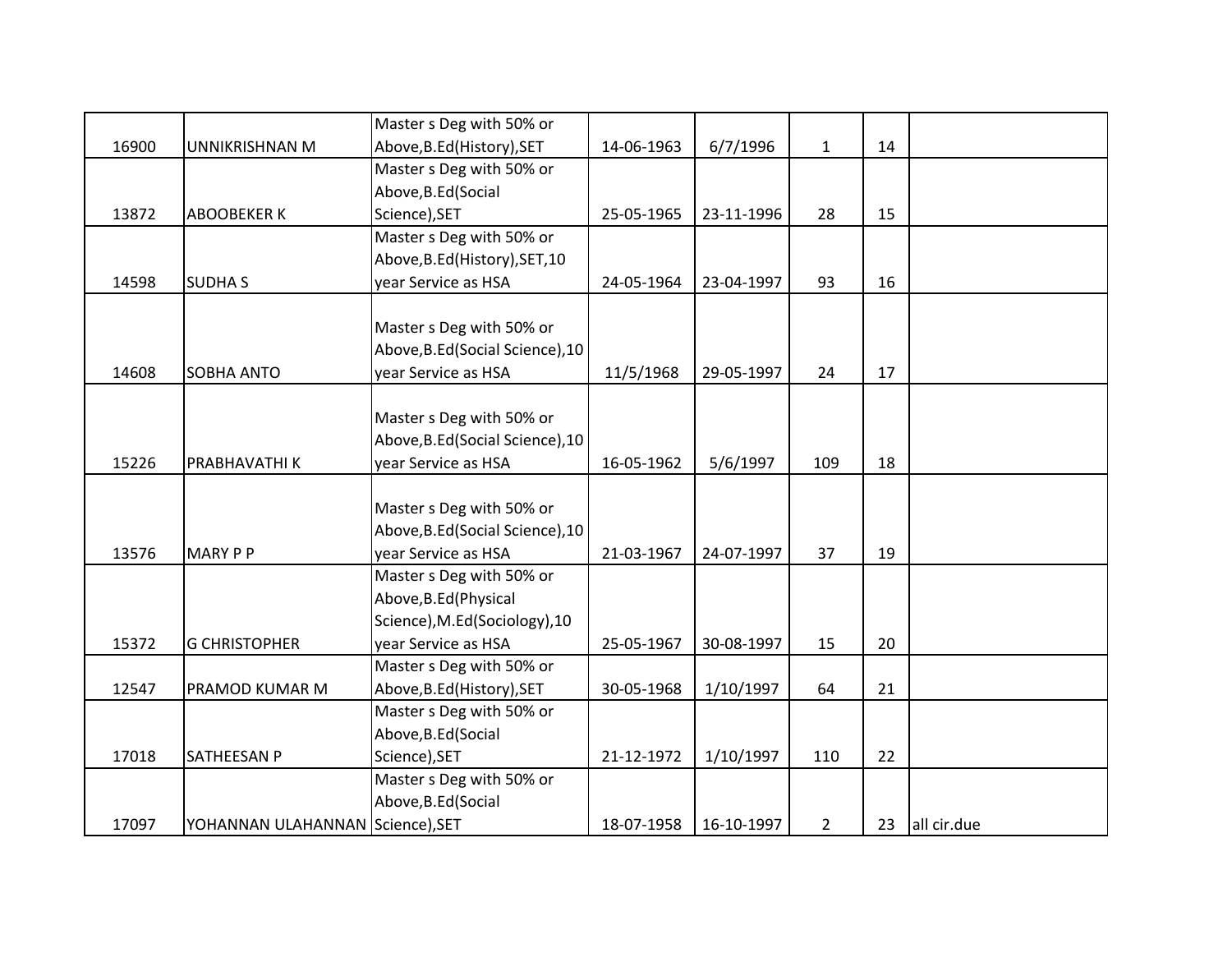|       |                            | Master s Deg with 50% or         |            |            |                |    |  |
|-------|----------------------------|----------------------------------|------------|------------|----------------|----|--|
|       | PADMANABHAN                | Above, B.Ed (Social              |            |            |                |    |  |
| 10726 | PARIYARAN VEETTIL          | Science), SET                    | 25-05-1967 | 16-10-1997 | $\overline{7}$ | 24 |  |
|       |                            | Master s Deg with 50% or         |            |            |                |    |  |
|       | <b>MAITHRIKP</b>           | Above, B.Ed (History), 10 year   |            |            |                |    |  |
| 10505 | KIZHAKKEPURAYIL            | Service as HSA                   | 27-05-1969 | 20-10-1997 | $\mathbf{1}$   | 25 |  |
|       |                            | Master s Deg with 50% or         |            |            |                |    |  |
|       |                            | Above, B.Ed (Social              |            |            |                |    |  |
| 17342 | <b>NOBLE MATHEW</b>        | Science), SET                    | 1/2/1967   | 20-10-1997 | 17             | 26 |  |
|       |                            | Master s Deg with 50% or         |            |            |                |    |  |
|       |                            | Above, B.Ed (History), 10 year   |            |            |                |    |  |
| 11131 | <b>SHREEDHARAN NAIR P</b>  | Service as HSA                   | 31-05-1968 | 20-10-1997 | 45             | 27 |  |
|       |                            |                                  |            |            |                |    |  |
|       |                            | Master s Deg with 50% or         |            |            |                |    |  |
|       | BALAKRISHNAN               | Above, B.Ed (Social Science), 10 |            |            |                |    |  |
| 11897 | CHIRAKUNDIL                | year Service as HSA              | 12/5/1968  | 20-10-1997 | 77             | 28 |  |
|       |                            | Master s Deg with 50% or         |            |            |                |    |  |
|       |                            | Above, SET, 10 year Service as   |            |            |                |    |  |
|       |                            | HSA, B.Ed (IGNOU) with 2 Yr      |            |            |                |    |  |
|       |                            | Teaching Exp before              |            |            |                |    |  |
| 11282 | PRADEEPKUMAR K             | <b>B.Ed(Social Science)</b>      | 1/7/1963   | 18-03-1998 | 33             | 29 |  |
|       |                            | Master s Deg with 50% or         |            |            |                |    |  |
|       |                            | Above, B.Ed (Social              |            |            |                |    |  |
| 13065 | <b>SRAJUTTY K</b>          | Science), SET                    | 27-05-1967 | 23-03-1998 | 154            | 30 |  |
|       |                            | Master s Deg with 50% or         |            |            |                |    |  |
| 14517 | <b>BABY KAMALAM AMBALI</b> | Above, B.Ed (History), SET       | 26-05-1964 | 23-03-1998 | 221            | 31 |  |
|       |                            | Master s Deg with 50% or         |            |            |                |    |  |
|       |                            | Above, B.Ed (History), 10 year   |            |            |                |    |  |
| 18463 | PRAMEELA C P               | Service as HSA                   | 14-05-1963 | 16-05-1998 | 110            | 32 |  |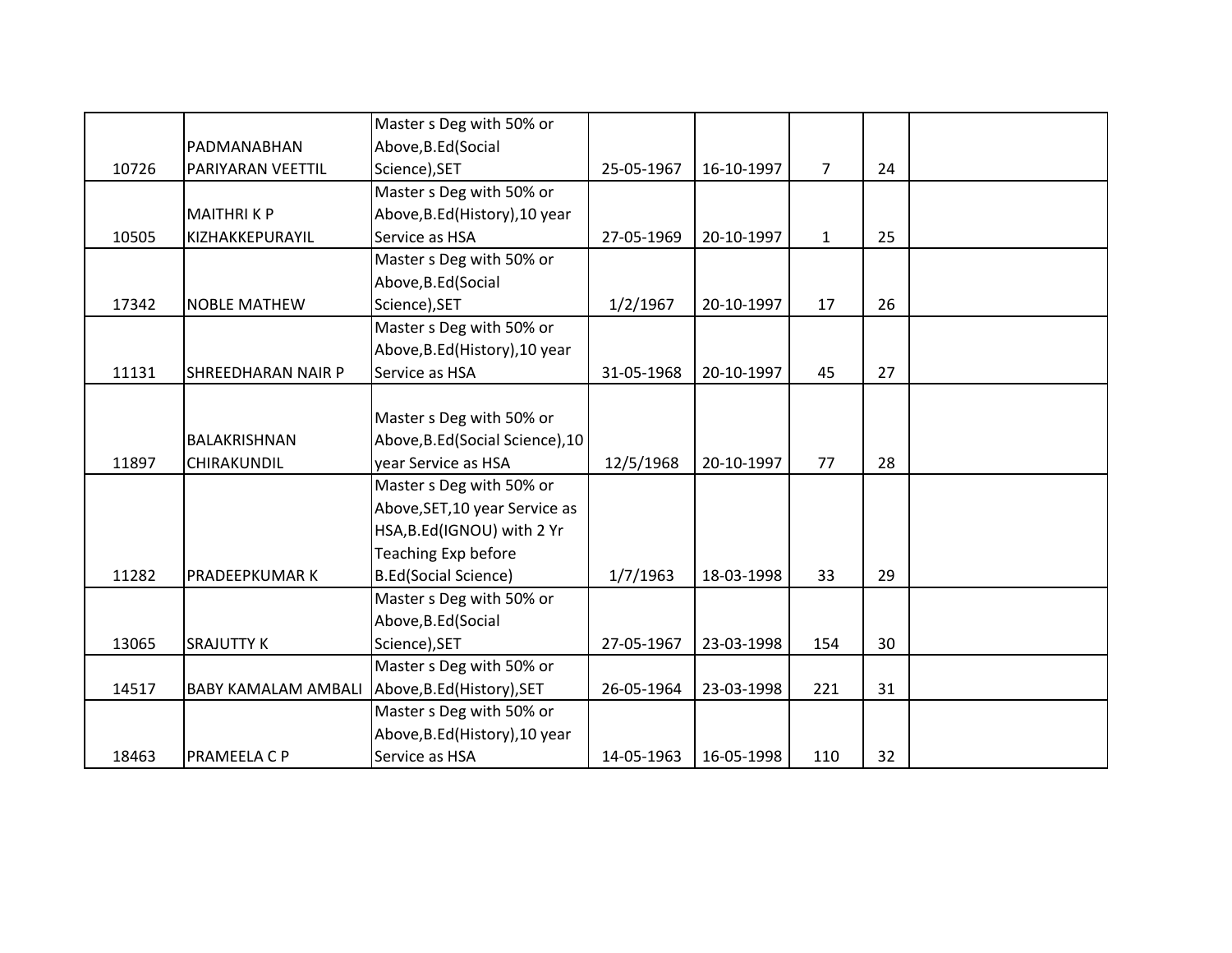|       |                        | Master s Deg with 50% or         |            |            |                |    |  |
|-------|------------------------|----------------------------------|------------|------------|----------------|----|--|
|       |                        | Above, B.Ed (Social Science), 10 |            |            |                |    |  |
| 18194 | <b>BABU KB</b>         | year Service as HSA              | 20-08-1960 | 16-05-1998 | 115            | 33 |  |
|       |                        | Master s Deg with 50% or         |            |            |                |    |  |
|       |                        | Above, B.Ed (Mathematics), SET   |            |            |                |    |  |
|       |                        | ,M.Ed(Sociology),10 year         |            |            |                |    |  |
| 12305 | <b>ANVAR BASHEER P</b> | Service as HSA                   | 31-05-1969 | 14-10-1998 | 7 <sup>7</sup> | 34 |  |
|       |                        |                                  |            |            |                |    |  |
|       |                        | Master s Deg with 50% or         |            |            |                |    |  |
|       |                        | Above, SET, B.Ed (IGNOU) with    |            |            |                |    |  |
|       |                        | 2 Yr Teaching Exp before         |            |            |                |    |  |
|       | <b>SANTHI S</b>        | <b>B.Ed(Social Science)</b>      |            |            | 14             | 35 |  |
| 13223 |                        | Master s Deg with 50% or         | 7/4/1971   | 20-10-1998 |                |    |  |
|       |                        | Above, B.Ed (Malayalam), SET,    |            |            |                |    |  |
|       |                        |                                  |            |            |                |    |  |
| 11752 | PRAMEELA P K           | M.Ed(Sociology)                  | 17-04-1967 | 12/11/1998 | 5              | 36 |  |
|       |                        |                                  |            |            |                |    |  |
|       |                        | Master s Deg with 50% or         |            |            |                |    |  |
|       |                        | Above, B.Ed (Social Science), 10 |            |            |                |    |  |
| 17354 | PK HARIDASAN           | year Service as HSA              | 25-04-1966 | 21-05-1999 | 16             | 37 |  |
|       |                        | Master s Deg with 50% or         |            |            |                |    |  |
|       |                        | Above, 10 year Service as        |            |            |                |    |  |
|       |                        | HSA, B.Ed(IGNOU) with 2 Yr       |            |            |                |    |  |
|       |                        | Teaching Exp before              |            |            |                |    |  |
| 10003 | <b>ABDUL KHADER P</b>  | B.Ed(Sociology)                  | 3/1/1973   | 26-07-1999 | $\overline{7}$ | 38 |  |
|       |                        |                                  |            |            |                |    |  |
|       |                        | Master s Deg with 50% or         |            |            |                |    |  |
|       |                        | Above, B.Ed (Social Science), 10 |            |            |                |    |  |
| 11449 | ANIMMA VO              | year Service as HSA              | 22-05-1976 | 17-11-1999 | 0              | 39 |  |
|       |                        | Master s Deg with 50% or         |            |            |                |    |  |
|       | SREEDHARAN             | Above, B.Ed (History), M.Ed (Soc |            |            |                |    |  |
| 13339 | NAMBOODIRI P M         | iology)                          | 24-05-1963 | 3/11/2000  | $\overline{2}$ | 40 |  |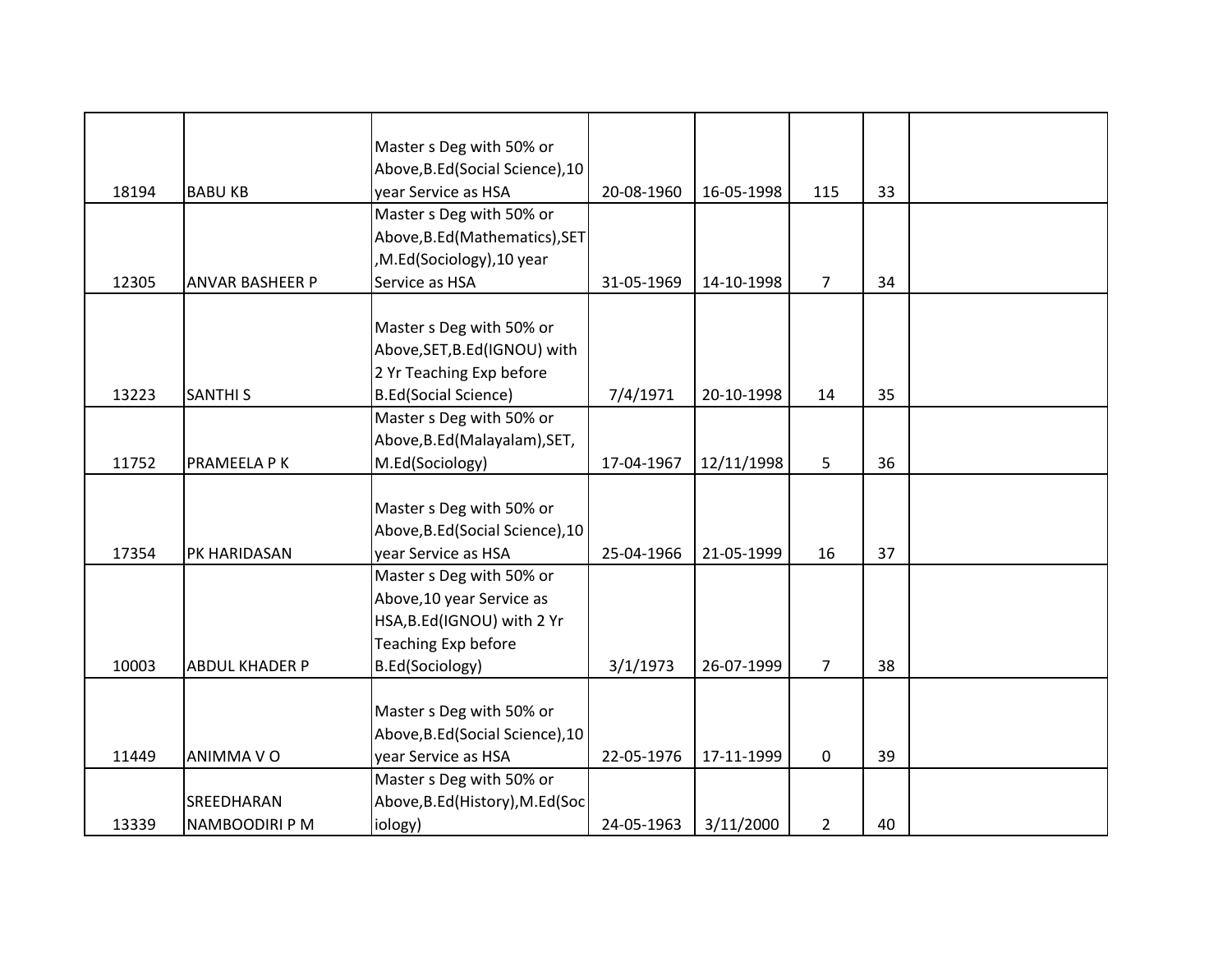|       |                        | Master s Deg with 50% or         |            |            |                |    |  |
|-------|------------------------|----------------------------------|------------|------------|----------------|----|--|
|       |                        | Above, B.Ed (Social Science), 10 |            |            |                |    |  |
| 15528 | <b>GEETHAPK</b>        | year Service as HSA              | 10/11/1965 | 25-11-2000 | $\overline{2}$ | 41 |  |
|       |                        | Master s Deg with 50% or         |            |            |                |    |  |
|       |                        | Above, B.Ed (Social              |            |            |                |    |  |
| 18077 | <b>LATHAV</b>          | Science), SET                    | 31-03-1972 | 26-11-2002 | $\overline{2}$ | 42 |  |
|       |                        | Master s Deg with 50% or         |            |            |                |    |  |
|       |                        | Above, B.Ed (Natural             |            |            |                |    |  |
| 18098 | <b>KALA RANI P G</b>   | Science), M.Ed(Sociology)        | 30-05-1969 | 16-08-2003 | 3              | 43 |  |
|       |                        |                                  |            |            |                |    |  |
|       |                        | Master s Deg with 50% or         |            |            |                |    |  |
|       |                        | Above, B.Ed (Social              |            |            |                |    |  |
| 10187 | <b>MANOHARAN PK</b>    | Science), SET, M.Ed(Sociology)   | 18-05-1967 | 16-06-2004 | 6              | 44 |  |
|       |                        | Master s Deg with 50% or         |            |            |                |    |  |
|       |                        | Above, B.Ed (Social              |            |            |                |    |  |
| 10979 | <b>TOMY JOSEPH</b>     | Science), SET                    | 5/4/1968   | 4/2/2006   | 4              | 45 |  |
|       |                        | Master s Deg with 50% or         |            |            |                |    |  |
|       |                        | Above, B.Ed (English), M.Ed (Soc |            |            |                |    |  |
| 10501 | <b>BABITHAVS</b>       | iology)                          | 28-04-1972 | 8/2/2006   | 3028           | 46 |  |
|       |                        | Master s Deg with 50% or         |            |            |                |    |  |
|       |                        | Above, B.Ed (Social              |            |            |                |    |  |
| 16999 | <b>SHEENAP</b>         | Science), SET                    | 19-04-1974 | 30-11-2006 | 8              | 47 |  |
|       |                        | Master s Deg with 50% or         |            |            |                |    |  |
|       |                        | Above, B.Ed (Social              |            |            |                |    |  |
| 11719 | <b>ASOKAN M</b>        | Science), SET                    | 20-05-1970 | 22-12-2007 | 3              | 48 |  |
|       |                        | Master s Deg with 50% or         |            |            |                |    |  |
|       |                        | Above, B.Ed (Social              |            |            |                |    |  |
| 12515 | RADHAKRISHNAN P C      | Science), M.Ed(Sociology)        | 8/3/1974   | 16-08-2008 | 14             | 49 |  |
|       |                        | Master s Deg with 50% or         |            |            |                |    |  |
|       |                        | Above, B.Ed (Social              |            |            |                |    |  |
| 11923 | <b>ABDUL LATHEEF K</b> | Science), SET                    | 13-02-1974 | 9/9/2008   | 4              | 50 |  |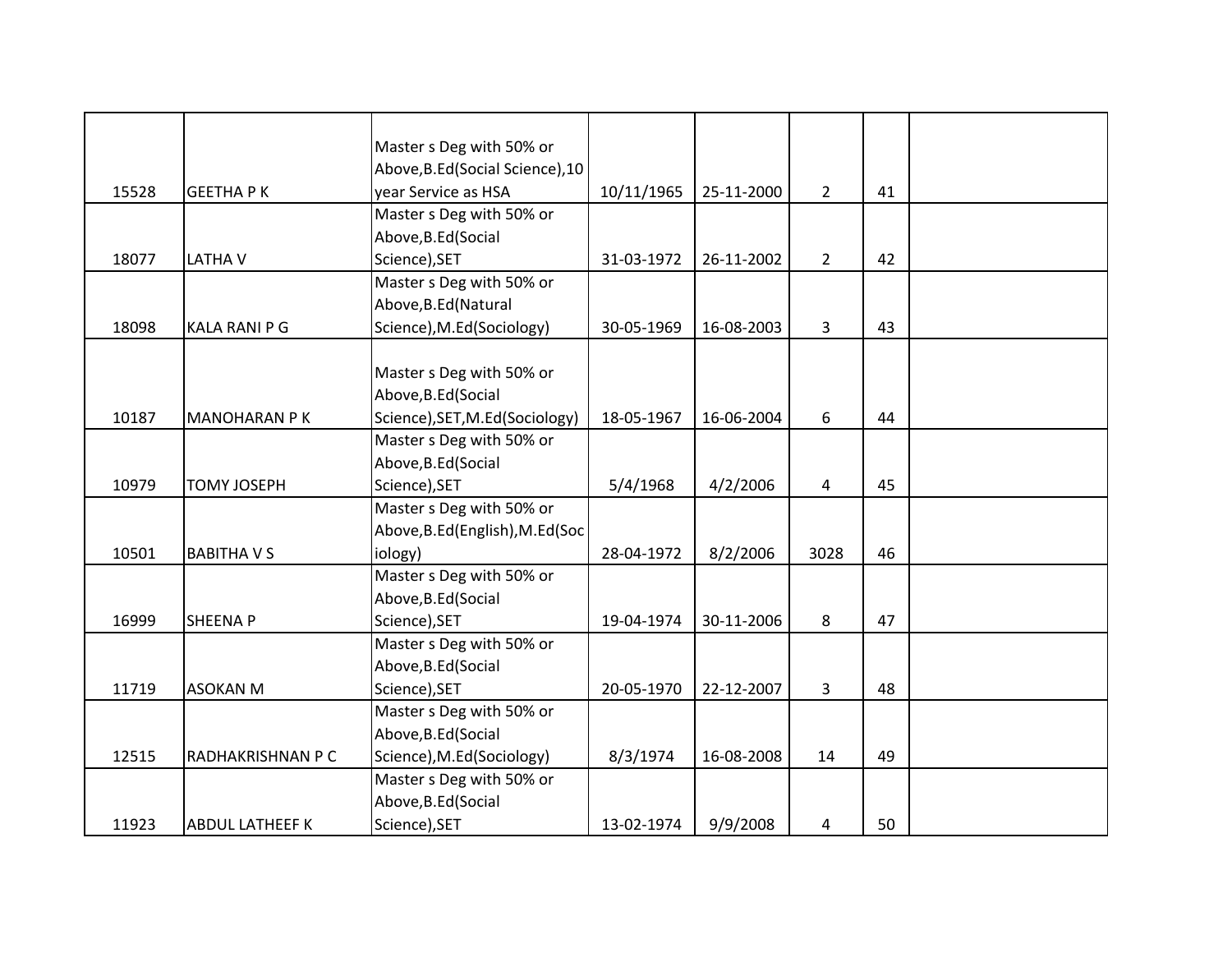|       |                                    | Master s Deg with 50% or       |            |            |                |    |  |
|-------|------------------------------------|--------------------------------|------------|------------|----------------|----|--|
|       |                                    | Above, B.Ed (Social            |            |            |                |    |  |
| 16675 | SASIKUMAR SRAMBIKKAL Science), SET |                                | 24-05-1970 | 25-08-2009 | 18             | 51 |  |
|       |                                    | Master s Deg with 50% or       |            |            |                |    |  |
|       |                                    | Above, B.Ed (Physical          |            |            |                |    |  |
| 15466 | <b>KALADHARAN J</b>                | Science), SET                  | 27-05-1957 | 17-11-1983 | 5              | 52 |  |
|       |                                    | Master s Deg with 50% or       |            |            |                |    |  |
|       |                                    | Above, B.Ed (Physical          |            |            |                |    |  |
| 18526 | <b>SALIM NAVAS</b>                 | Science), SET                  | 22-05-1961 | 25-05-1990 | 237            | 53 |  |
|       |                                    |                                |            |            |                |    |  |
|       |                                    | Master s Deg with 50% or       |            |            |                |    |  |
| 14601 | <b>HARIDASAN P</b>                 | Above, B.Ed (Mathematics), SET | 15-05-1962 | 25-01-1991 | 12             | 54 |  |
|       |                                    | Master s Deg with 50% or       |            |            |                |    |  |
|       |                                    | Above, B.Ed (Malayalam), 10    |            |            |                |    |  |
| 17483 | <b>ABDURAHIMAN M V P</b>           | year Service as HSA            | 5/1/1963   | 17-10-1992 | $\overline{7}$ | 55 |  |
|       |                                    | Master s Deg with 50% or       |            |            |                |    |  |
|       |                                    | Above, B.Ed (Malayalam), 10    |            |            |                |    |  |
| 16642 | MUHAMMED ABBAS NP                  | year Service as HSA            | 1/6/1966   | 17-10-1992 | 15             | 56 |  |
|       |                                    | Master s Deg with 50% or       |            |            |                |    |  |
|       |                                    | Above, B.Ed (Natural           |            |            |                |    |  |
|       |                                    | Science), 10 year Service as   |            |            |                |    |  |
| 15041 | <b>HEMALATHAK</b>                  | <b>HSA</b>                     | 26-11-1965 | 9/7/1993   | $\mathbf{1}$   | 57 |  |
|       |                                    | Master s Deg with 50% or       |            |            |                |    |  |
|       |                                    | Above, B.Ed (Mathematics), 10  |            |            |                |    |  |
| 14039 | <b>MOHANAN V A</b>                 | year Service as HSA            | 2/5/1959   | 17-07-1993 | 5              | 58 |  |
|       |                                    | Master s Deg with 50% or       |            |            |                |    |  |
|       |                                    | Above, B.Ed (Natural           |            |            |                |    |  |
| 14020 | MOHANAKUMAR M U                    | Science), SET                  | 20-05-1964 | 24-07-1993 | 29             | 59 |  |
|       |                                    | Master s Deg with 50% or       |            |            |                |    |  |
|       |                                    | Above, B.Ed (Natural           |            |            |                |    |  |
| 13032 | <b>CHANDRAN PAZHADETH</b>          | Science), SET                  | 21-05-1961 | 13-08-1993 | 11             | 60 |  |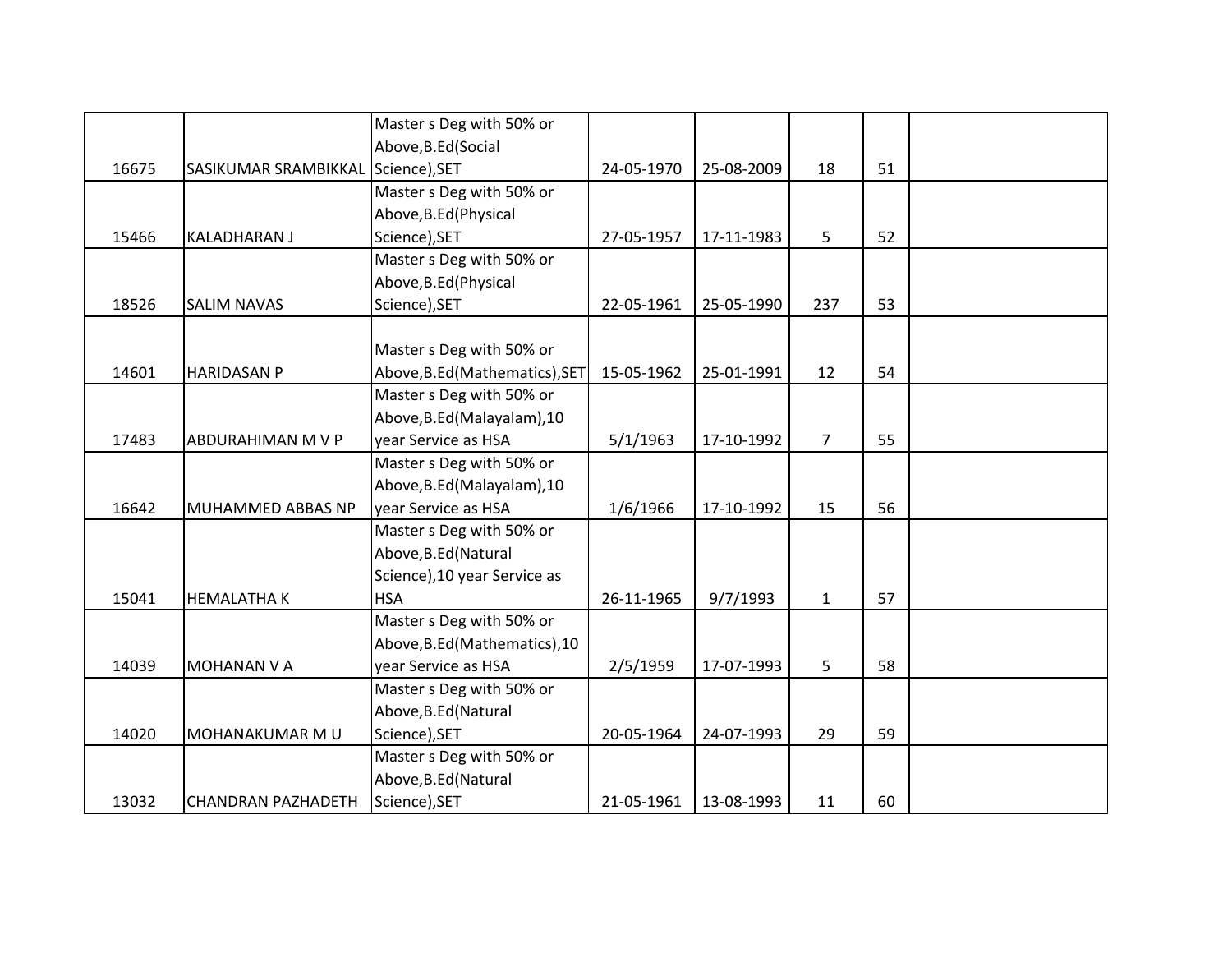|       |                           | Master s Deg with 50% or       |            |            |       |    |  |
|-------|---------------------------|--------------------------------|------------|------------|-------|----|--|
|       |                           | Above, B.Ed (Mathematics), 10  |            |            |       |    |  |
| 12801 | <b>SHARLET PADMAM S K</b> | year Service as HSA            | 31-05-1964 | 12/10/1993 | 12    | 61 |  |
|       |                           |                                |            |            |       |    |  |
|       |                           | Master s Deg with 50% or       |            |            |       |    |  |
|       |                           | Above, B.Ed (Mathematics), SET |            |            |       |    |  |
| 18054 | <b>LISA MATHEW P</b>      | ,10 year Service as HSA        | 30-05-1964 | 28-10-1993 | 2882  | 62 |  |
|       |                           | Master s Deg with 50% or       |            |            |       |    |  |
|       |                           | Above, B.Ed (Natural           |            |            |       |    |  |
| 11646 | <b>GOPINATHAN M</b>       | Science), SET                  | 25-07-1962 | 27-01-1994 | 86190 | 63 |  |
|       |                           | Master s Deg with 50% or       |            |            |       |    |  |
|       |                           | Above, B.Ed (Natural           |            |            |       |    |  |
| 15018 | YAMUNADEVITS              | Science), SET                  | 17-05-1967 | 9/6/1994   | 13    | 64 |  |
|       |                           | Master s Deg with 50% or       |            |            |       |    |  |
|       |                           | Above, B.Ed (Natural           |            |            |       |    |  |
| 10065 | <b>SHEELA KUMARY S</b>    | Science), SET                  | 30-04-1965 | 9/6/1994   | 19    | 65 |  |
|       |                           | Master s Deg with 50% or       |            |            |       |    |  |
|       |                           | Above, B.Ed (Physical          |            |            |       |    |  |
|       |                           | Science), 10 year Service as   |            |            |       |    |  |
| 16775 | <b>ABDURRAOOF P</b>       | <b>HSA</b>                     | 1/5/1965   | 24-02-1995 | 16    | 66 |  |
|       |                           | Master s Deg with 50% or       |            |            |       |    |  |
|       |                           | Above, B.Ed (Physical          |            |            |       |    |  |
|       |                           | Science), SET, 10 year Service |            |            |       |    |  |
| 10318 | <b>CHANDRASENAN KS</b>    | as HSA                         | 31-05-1965 | 24-02-1995 | 75    | 67 |  |
|       |                           |                                |            |            |       |    |  |
|       |                           | Master s Deg with 50% or       |            |            |       |    |  |
| 18339 | <b>VINODINI CK</b>        | Above, B.Ed (Chemistry), SET   | 25-05-1962 | 24-03-1995 | 11    | 68 |  |
|       |                           | Master s Deg with 50% or       |            |            |       |    |  |
|       |                           | Above, B.Ed (Physical          |            |            |       |    |  |
|       |                           | Science), 10 year Service as   |            |            |       |    |  |
| 16295 | THANKAMONI AMMAL K   HSA  |                                | 19-07-1963 | 15-05-1995 | 1     | 69 |  |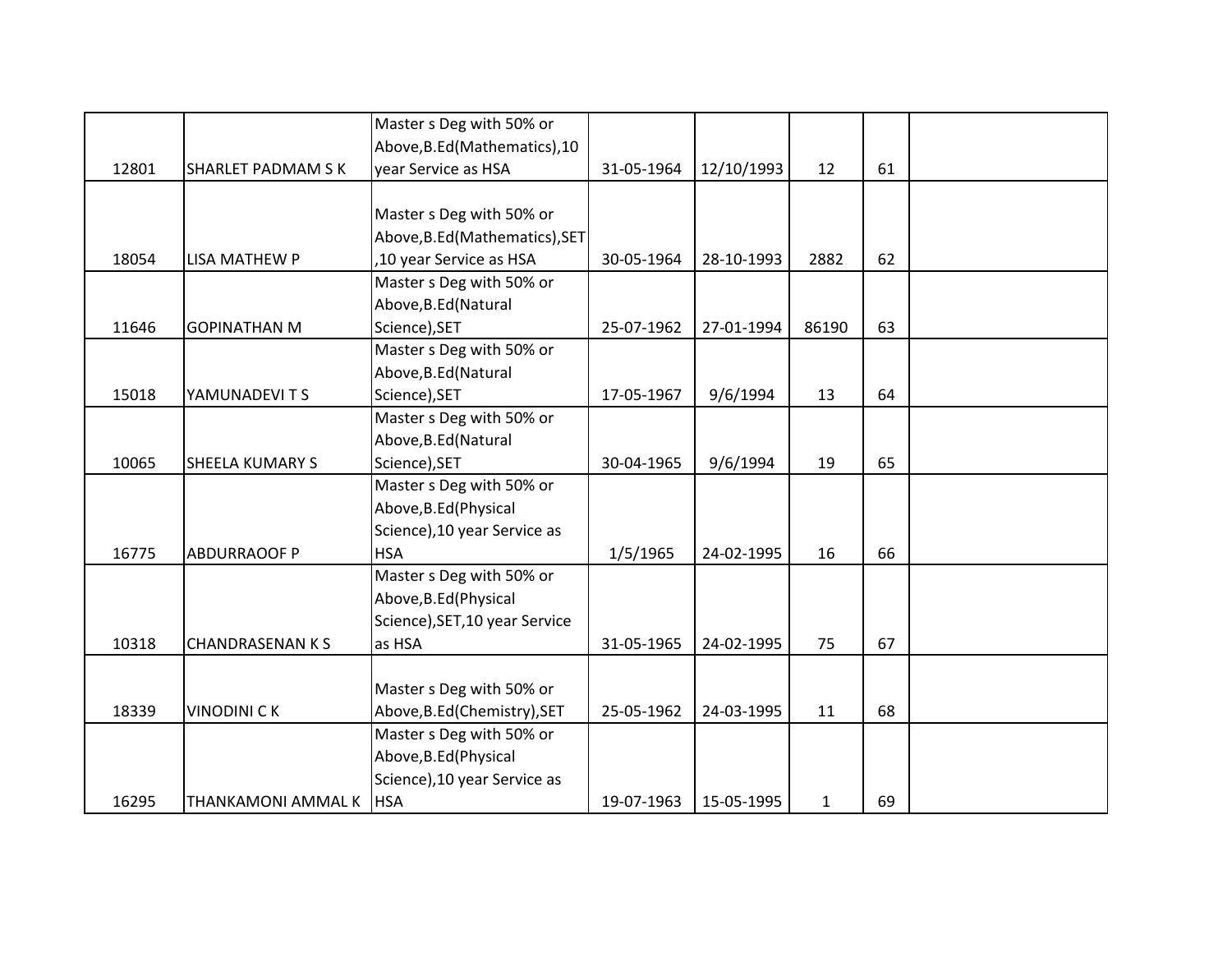|       |                     | Master s Deg with 50% or       |            |            |                |    |  |
|-------|---------------------|--------------------------------|------------|------------|----------------|----|--|
|       |                     | Above, B.Ed (Physical          |            |            |                |    |  |
|       |                     | Science), 10 year Service as   |            |            |                |    |  |
| 17246 | PATHUMMAKUTTY A     | <b>HSA</b>                     | 1/5/1965   | 20-05-1995 | 109            | 70 |  |
|       |                     | Master s Deg with 50% or       |            |            |                |    |  |
|       |                     | Above, B.Ed (Physics), 10 year |            |            |                |    |  |
| 16866 | SHAJU M             | Service as HSA                 | 30-05-1966 | 26-05-1995 | $\overline{7}$ | 71 |  |
|       |                     |                                |            |            |                |    |  |
|       |                     | Master s Deg with 50% or       |            |            |                |    |  |
| 15016 | <b>HARINDRAN CK</b> | Above, B.Ed (Malayalam), SET   | 20-05-1968 | 11/7/1995  | $\overline{7}$ | 72 |  |
|       |                     | Master s Deg with 50% or       |            |            |                |    |  |
|       |                     | Above, B.Ed (Physical          |            |            |                |    |  |
|       |                     | Science), 10 year Service as   |            |            |                |    |  |
| 16473 | KUMARI LETHIKA M S  | <b>HSA</b>                     | 16-05-1967 | 12/7/1995  | $\overline{2}$ | 73 |  |
|       |                     | Master s Deg with 50% or       |            |            |                |    |  |
|       |                     | Above, B.Ed (Physical          |            |            |                |    |  |
|       |                     | Science), 10 year Service as   |            |            |                |    |  |
| 12834 | <b>MANI RAJAN R</b> | <b>HSA</b>                     | 13-03-1966 | 18-07-1995 | 19             | 74 |  |
|       |                     |                                |            |            |                |    |  |
|       | <b>RAVEENDRAN K</b> | Master s Deg with 50% or       |            |            |                |    |  |
| 18005 | <b>KOORANTAVITA</b> | Above, B.Ed (Mathematics), SET | 21-05-1961 | 3/8/1995   | 8783           | 75 |  |
|       |                     |                                |            |            |                |    |  |
|       |                     | Master s Deg with 50% or       |            |            |                |    |  |
| 16021 | <b>MOHANDAS N</b>   | Above, B.Ed (Malayalam), SET   | 25-05-1965 | 4/3/1996   | $\overline{2}$ | 76 |  |
|       |                     | Master s Deg with 50% or       |            |            |                |    |  |
|       |                     | Above, B.Ed (Physical          |            |            |                |    |  |
|       |                     | Science), 10 year Service as   |            |            |                |    |  |
| 11607 | REMESWARI P         | <b>HSA</b>                     | 24-05-1968 | 14-06-1996 | $\mathbf{1}$   | 77 |  |
|       |                     | Master s Deg with 50% or       |            |            |                |    |  |
|       |                     | Above, B.Ed (Physical          |            |            |                |    |  |
|       |                     | Science), 10 year Service as   |            |            |                |    |  |
| 15387 | <b>JALIMON S</b>    | <b>HSA</b>                     | 25-05-1970 | 15-04-1997 | 5              | 78 |  |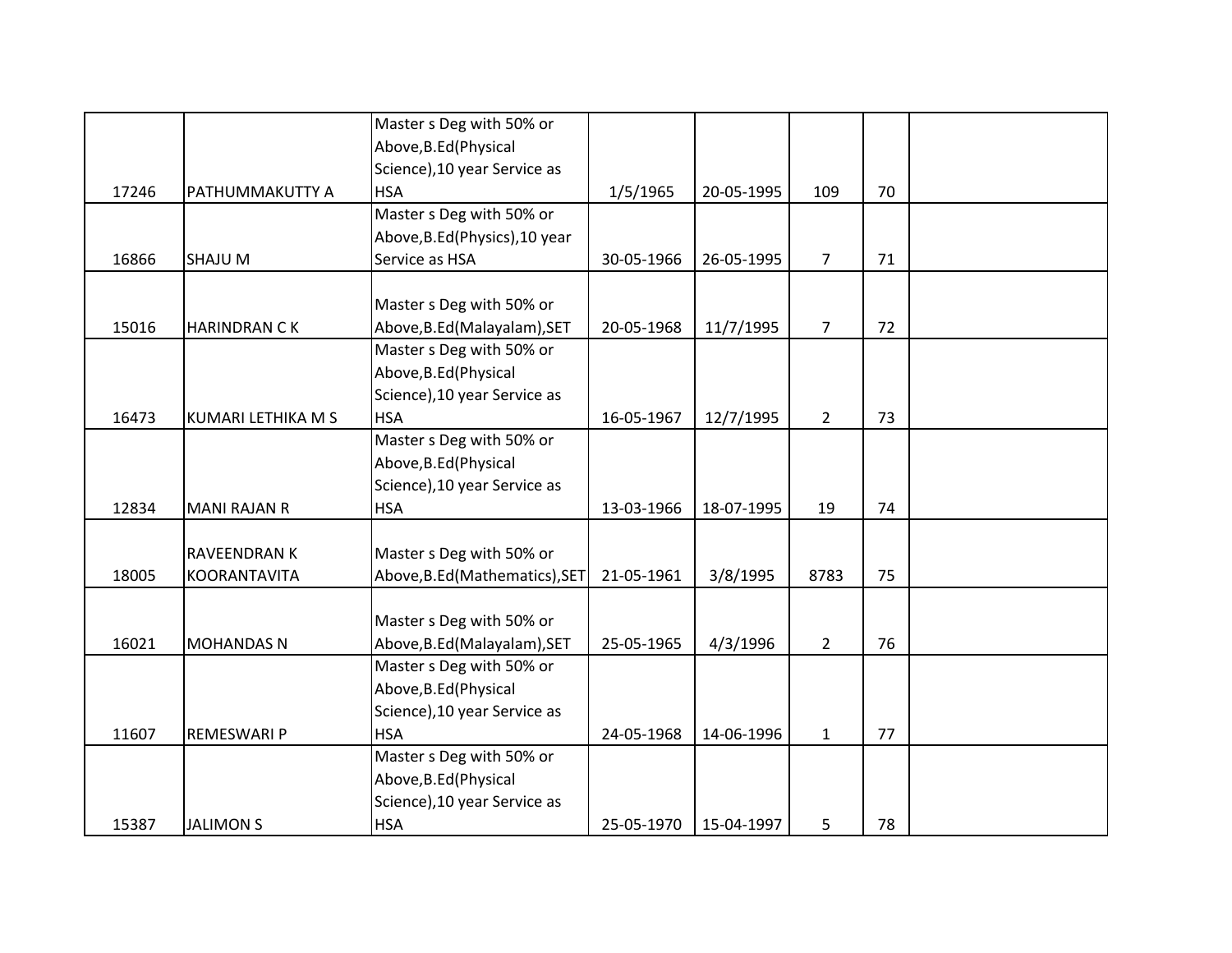|       |                     | Master s Deg with 50% or        |            |            |     |    |  |
|-------|---------------------|---------------------------------|------------|------------|-----|----|--|
|       |                     | Above, B.Ed (Physical           |            |            |     |    |  |
|       |                     | Science), 10 year Service as    |            |            |     |    |  |
| 13850 | <b>GIRIJA K</b>     | <b>HSA</b>                      | 2/5/1964   | 28-05-1997 | 149 | 79 |  |
|       |                     | Master s Deg with 50% or        |            |            |     |    |  |
|       |                     | Above, B.Ed (Malayalam), SET, 1 |            |            |     |    |  |
| 10091 | <b>NAZEER K A</b>   | 0 year Service as HSA           | 26-05-1963 | 22-07-1997 | 3   | 80 |  |
|       |                     | Master s Deg with 50% or        |            |            |     |    |  |
|       |                     | Above, B.Ed (Malayalam), 10     |            |            |     |    |  |
| 17634 | <b>RAJU MUTTATH</b> | year Service as HSA             | 19-10-1963 | 20-10-1997 | 34  | 81 |  |
|       |                     | Master s Deg with 50% or        |            |            |     |    |  |
|       |                     | Above, B.Ed (Physical           |            |            |     |    |  |
| 12134 | SHEELA C            | Science), SET, M.Phil           | 1/4/1964   | 29-11-1997 | 30  | 82 |  |
|       |                     | Master s Deg with 50% or        |            |            |     |    |  |
|       |                     | Above, B.Ed (Mathematics), 10   |            |            |     |    |  |
| 12067 | <b>GOVINDAN P</b>   | year Service as HSA             | 1/6/1967   | 9/9/1998   | 39  | 83 |  |
|       |                     | Master s Deg with 50% or        |            |            |     |    |  |
| 15378 | <b>SUBAIR CH</b>    | Above, B.Ed (English), SET      | 25-04-1974 | 23-07-1999 | 54  | 84 |  |
|       |                     | Master s Deg with 50% or        |            |            |     |    |  |
|       |                     | Above, B.Ed (Natural            |            |            |     |    |  |
|       |                     | Science), 10 year Service as    |            |            |     |    |  |
| 14191 | <b>GOPAKUMAR G</b>  | <b>HSA</b>                      | 25-05-1972 | 16-08-2000 | 18  | 85 |  |
|       |                     | Master s Deg with 50% or        |            |            |     |    |  |
|       |                     | Above, B.Ed (Natural            |            |            |     |    |  |
|       | <b>EBRAHIMKUTTY</b> | Science), SET, 10 year Service  |            |            |     |    |  |
| 15040 | <b>RAYAROTH</b>     | as HSA                          | 7/4/1970   | 17-08-2000 | 4   | 86 |  |
|       |                     | Master s Deg with 50% or        |            |            |     |    |  |
|       |                     | Above, B.Ed (Natural            |            |            |     |    |  |
| 12845 | <b>GIRIJA P A</b>   | Science), SET                   | 26-03-1965 | 25-01-2001 | 6   | 87 |  |
|       |                     | Master s Deg with 50% or        |            |            |     |    |  |
|       |                     | Above, B.Ed (Physics), 10 year  |            |            |     |    |  |
| 14329 | YAMUNA P            | Service as HSA                  | 19-01-1972 | 9/4/2001   | 96  | 88 |  |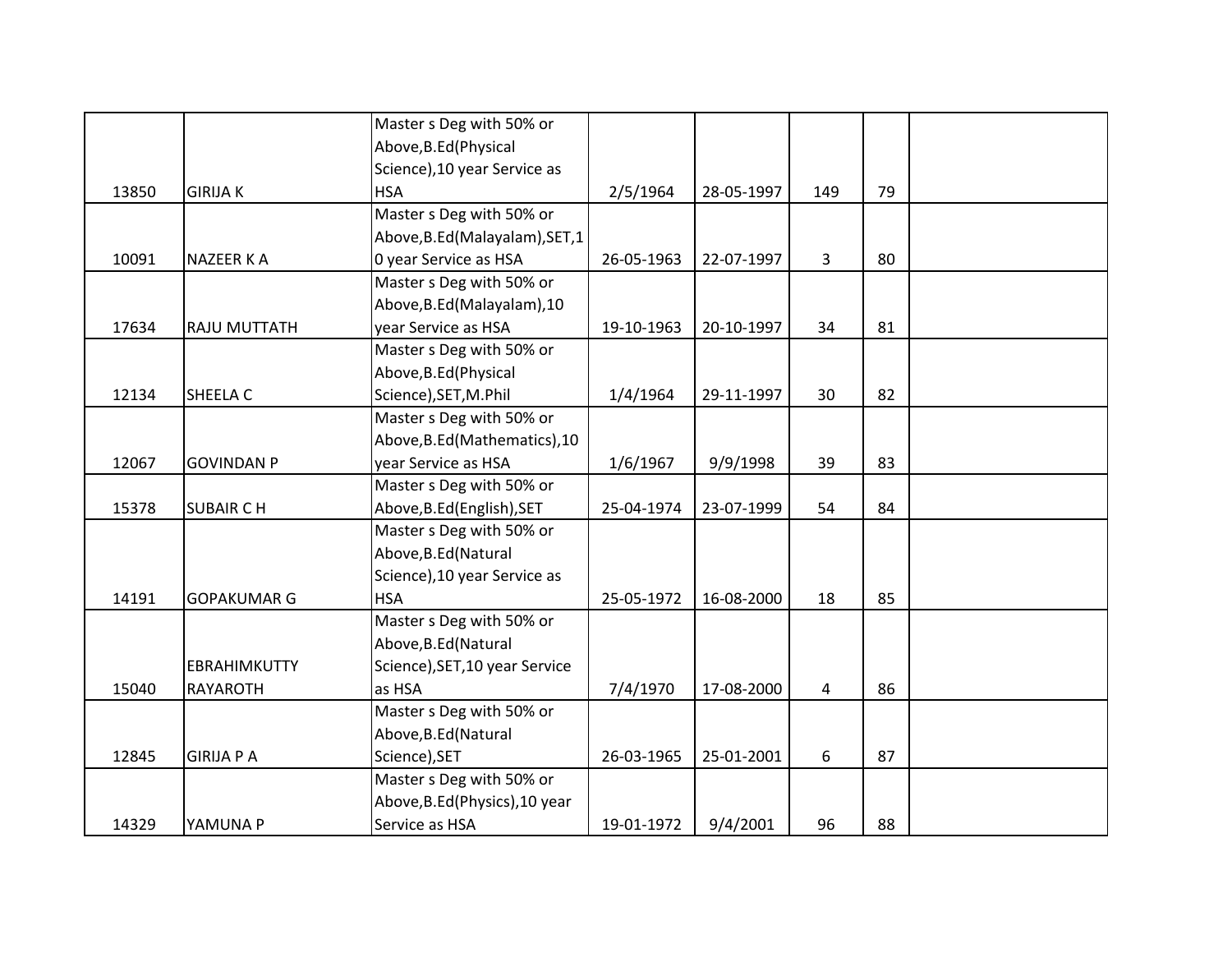|       |                      | Master s Deg with 50% or       |            |            |              |    |  |
|-------|----------------------|--------------------------------|------------|------------|--------------|----|--|
|       |                      | Above, B.Ed (Natural           |            |            |              |    |  |
| 12543 | <b>SOMANE</b>        | Science), SET                  | 10/5/1967  | 23-05-2001 | 42           | 89 |  |
|       |                      | Master s Deg with 50% or       |            |            |              |    |  |
|       |                      | Above, B.Ed (Natural           |            |            |              |    |  |
| 17056 | <b>KUMARI USHA K</b> | Science), SET                  | 10/5/1963  | 19-06-2001 | $2^{\circ}$  | 90 |  |
|       |                      | Master s Deg with 50% or       |            |            |              |    |  |
|       |                      | Above, B.Ed (Natural           |            |            |              |    |  |
| 18032 | <b>SUBHASH S</b>     | Science), SET                  | 23-05-1965 | 25-07-2001 | $\mathbf{1}$ | 91 |  |
|       |                      | Master s Deg with 50% or       |            |            |              |    |  |
|       |                      | Above, B.Ed (Physical          |            |            |              |    |  |
| 15816 | <b>PUSHPAN</b>       | Science), SET                  | 26-03-1968 | 6/10/2001  | 12           | 92 |  |
|       |                      | Master s Deg with 50% or       |            |            |              |    |  |
|       |                      | Above, B.Ed (Physical          |            |            |              |    |  |
|       |                      | Science), 10 year Service as   |            |            |              |    |  |
| 18260 | <b>MANOJ V P</b>     | <b>HSA</b>                     | 30-05-1972 | 29-10-2001 | 6            | 93 |  |
|       |                      | Master s Deg with 50% or       |            |            |              |    |  |
|       |                      | Above, B.Ed (Physics), 10 year |            |            |              |    |  |
| 18434 | <b>BAIJA E K</b>     | Service as HSA                 | 18-01-1972 | 24-11-2001 | 18           | 94 |  |
|       |                      | Master s Deg with 50% or       |            |            |              |    |  |
|       |                      | Above, B.Ed (Physical          |            |            |              |    |  |
|       | <b>FASALU RAHMAN</b> | Science), 10 year Service as   |            |            |              |    |  |
| 16770 | THEKADATH            | <b>HSA</b>                     | 15-05-1969 | 13-12-2001 | 36           | 95 |  |
|       |                      | Master s Deg with 50% or       |            |            |              |    |  |
| 12027 | POLLY KO             | Above, B.Ed (English), SET     | 17-05-1960 | 14-11-2003 | 3            | 96 |  |
|       |                      | Master s Deg with 50% or       |            |            |              |    |  |
| 14153 | SAJANA JOSEPH        | Above, B.Ed (Physics), SET     | 15-05-1966 | 15-12-2003 | 3            | 97 |  |
|       |                      | Master s Deg with 50% or       |            |            |              |    |  |
|       |                      | Above, B.Ed (Physical          |            |            |              |    |  |
| 11874 | <b>BINDUT</b>        | Science), SET                  | 2/5/1969   | 21-05-2004 | 6            | 98 |  |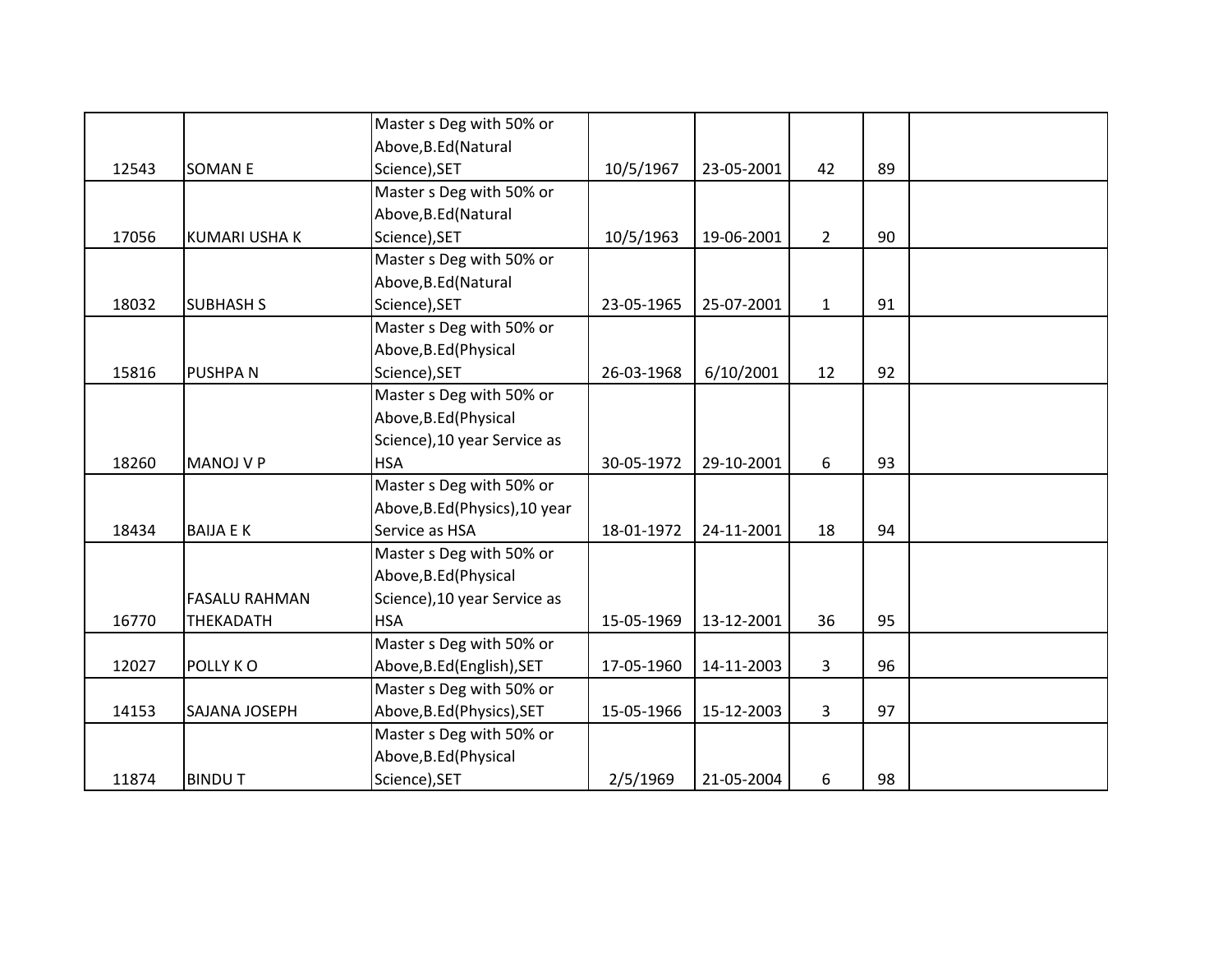|       |                             | Master s Deg with 50% or                     |            |            |                |     |  |
|-------|-----------------------------|----------------------------------------------|------------|------------|----------------|-----|--|
|       |                             | Above, B.Ed (Natural                         |            |            |                |     |  |
| 15738 | MARIA REBECCA K F           | Science), SET                                | 8/2/1964   | 2/8/2004   | $\mathbf{1}$   | 99  |  |
|       |                             | Master s Deg with 50% or                     |            |            |                |     |  |
| 11998 | JAHAFAR CHEMBAKATH          | Above, B.Ed (English), SET                   | 31-05-1968 | 10/9/2004  | $\mathbf{1}$   | 100 |  |
|       |                             |                                              |            |            |                |     |  |
|       |                             | Master s Deg with 50% or                     |            |            |                |     |  |
| 10267 | <b>HUSSAN PS</b>            | Above, B.Ed (Chemistry), SET                 | 31-05-1968 | 28-09-2004 | $2^{\circ}$    | 101 |  |
|       |                             | Master s Deg with 50% or                     |            |            |                |     |  |
| 17456 | <b>GOPALAKRISHNAN C</b>     | Above, B.Ed (English), SET                   | 15-12-1964 | 1/10/2004  | 22             | 102 |  |
|       |                             | Master s Deg with 50% or                     |            |            |                |     |  |
|       |                             | Above, B.Ed (Natural                         |            |            |                |     |  |
|       | MUHAMMAD ABDUL              | Science), 10 year Service as                 |            |            |                |     |  |
| 18340 | <b>NASARK</b>               | <b>HSA</b>                                   | 3/5/1974   | 23-08-2005 | 6617           | 103 |  |
|       |                             | Master s Deg with 50% or                     |            |            |                |     |  |
| 11393 | <b>KRISHNAN THEKKINAYIL</b> | Above, B.Ed (English), SET                   | 9/5/1964   | 29-10-2005 | $\mathbf{1}$   | 104 |  |
|       | SASIKUMAR                   |                                              |            |            |                |     |  |
|       |                             | KOONHIBIDUKKAKANNOT Master s Deg with 50% or |            |            |                |     |  |
| 15683 | H                           | Above, B.Ed (Malayalam), SET                 | 31-07-1963 | 8/12/2005  | $\overline{7}$ | 105 |  |
|       |                             | Master s Deg with 50% or                     |            |            |                |     |  |
|       |                             | Above, B.Ed (Natural                         |            |            |                |     |  |
| 10671 | <b>BINDUK</b>               | Science), SET                                | 25-03-1970 | 31-05-2006 | $\overline{2}$ | 106 |  |
|       |                             | Master s Deg with 50% or                     |            |            |                |     |  |
|       |                             | Above, B.Ed (Natural                         |            |            |                |     |  |
| 14709 | <b>BIJUK</b>                | Science), SET                                | 25-05-1978 | 28-11-2006 | 8              | 107 |  |
|       |                             | Master s Deg with 50% or                     |            |            |                |     |  |
|       |                             | Above, B.Ed (Physical                        |            |            |                |     |  |
| 17333 | SHYLAJA MADHU               | Science), SET                                | 22-05-1973 | 10/5/2007  | $\mathbf{1}$   | 108 |  |
|       |                             | Master s Deg with 50% or                     |            |            |                |     |  |
| 16258 | <b>SHAJI S</b>              | Above, B.Ed (Zoology), SET                   | 10/5/1977  | 4/9/2007   | $\mathbf{1}$   | 109 |  |
|       |                             | Master s Deg with 50% or                     |            |            |                |     |  |
| 13015 | SATHEESH KUMAR S S          | Above, B.Ed (Botany), SET                    | 25-05-1978 | 28-11-2007 | 12             | 110 |  |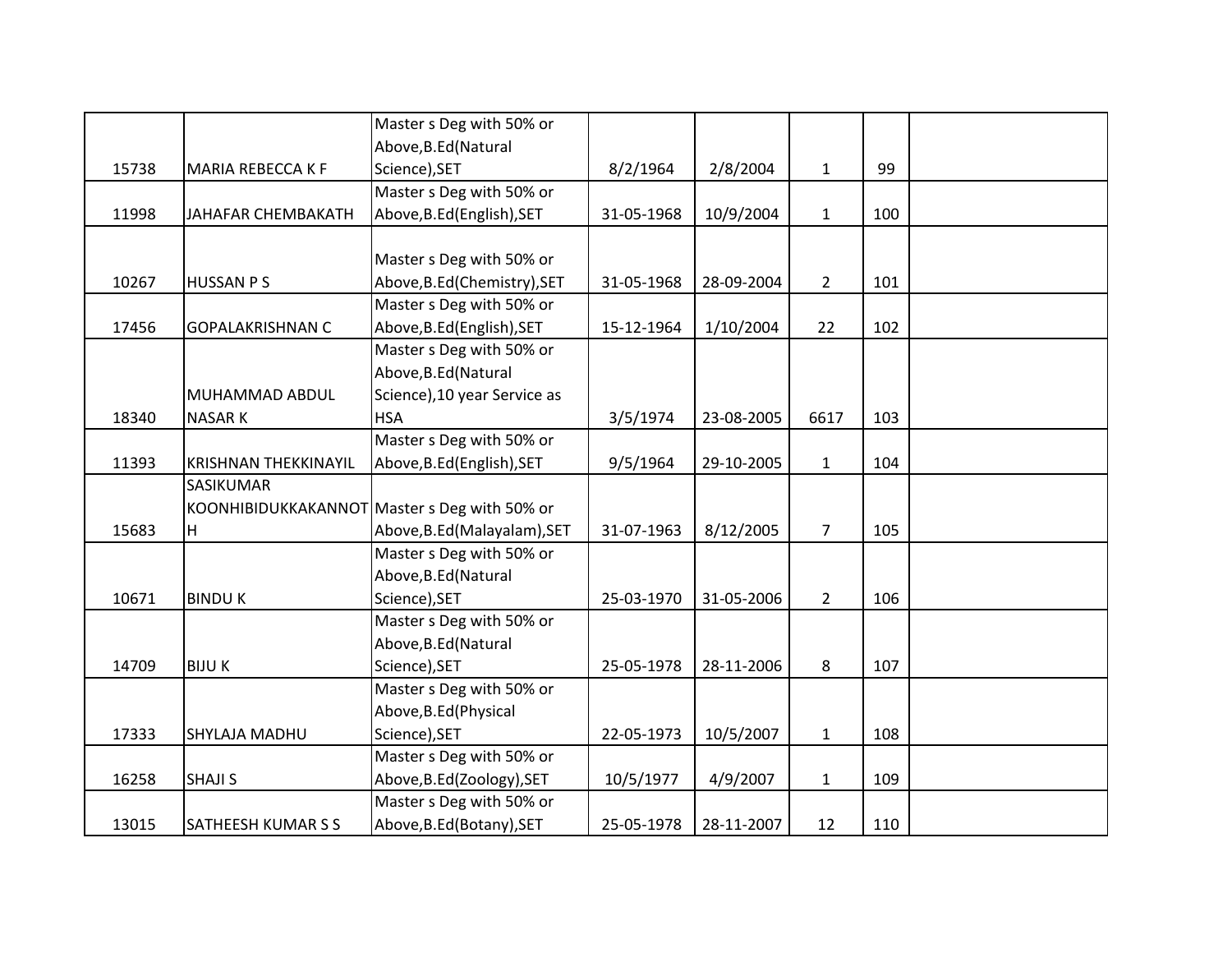|       |                                          | Master s Deg with 50% or       |            |            |              |     |  |
|-------|------------------------------------------|--------------------------------|------------|------------|--------------|-----|--|
|       | MOHAMMED HANEEFA T Above, B.Ed (Physical |                                |            |            |              |     |  |
| 16726 | K                                        | Science), SET                  | 30-05-1966 | 9/9/2008   | 5            | 111 |  |
|       |                                          | Master s Deg with 50% or       |            |            |              |     |  |
|       |                                          | Above, B.Ed (Physical          |            |            |              |     |  |
| 17101 | <b>RAJEEVAN TV</b>                       | Science), SET                  | 2/5/1976   | 18-09-2008 | 9            | 112 |  |
|       |                                          | Master s Deg with 50% or       |            |            |              |     |  |
|       |                                          | Above, B.Ed (Physical          |            |            |              |     |  |
| 14237 | <b>RESMI DEVI S</b>                      | Science), SET                  | 15-05-1971 | 15-10-2008 | $\mathbf{1}$ | 113 |  |
|       |                                          | Master s Deg with 50% or       |            |            |              |     |  |
|       |                                          | Above, B.Ed (Physical          |            |            |              |     |  |
| 10212 | <b>THARA R</b>                           | Science), SET                  | 27-01-1970 | 10/11/2008 | $\mathbf{1}$ | 114 |  |
|       |                                          | Master s Deg with 50% or       |            |            |              |     |  |
| 17627 | <b>RAJEEVANT</b>                         | Above, B.Ed (English), SET     | 15-03-1972 | 14-11-2008 | 3            | 115 |  |
|       |                                          | Master s Deg with 50% or       |            |            |              |     |  |
|       |                                          | Above, B.Ed (Physical          |            |            |              |     |  |
| 14427 | <b>SHEENA M S</b>                        | Science), SET                  | 27-02-1971 | 23-10-2009 | 4            | 116 |  |
|       |                                          |                                |            |            |              |     |  |
|       |                                          | Master s Deg with 50% or       |            |            |              |     |  |
| 17704 | <b>ROJI JOSEPH</b>                       | Above, B.Ed (Mathematics), SET | 20-11-1970 | 19-11-2009 | $2^{\circ}$  | 117 |  |
|       |                                          |                                |            |            |              |     |  |
|       |                                          | Master s Deg with 50% or       |            |            |              |     |  |
| 14522 | <b>RAJU MUTTATH</b>                      | Above, 10 year Service as HSA  | 19-10-1963 | 20-10-1997 | 34           | 118 |  |

## Social Work

| Application   |                       |                              |               |                  |                |                |
|---------------|-----------------------|------------------------------|---------------|------------------|----------------|----------------|
| <b>Number</b> | <b>Applicant Name</b> | Qualification                | Date of Birth | <b>Seniority</b> | SenSINo   Rank | <b>Remarks</b> |
|               |                       | Master s Deg with 50% or     |               |                  |                |                |
|               |                       | Above, B.Ed (Hindi), 10 year |               |                  |                |                |
| 16913         | KM SUJAYA             | Service as HSA               | 11/4/1972     | 4/12/1999        | 70             |                |

Anthropology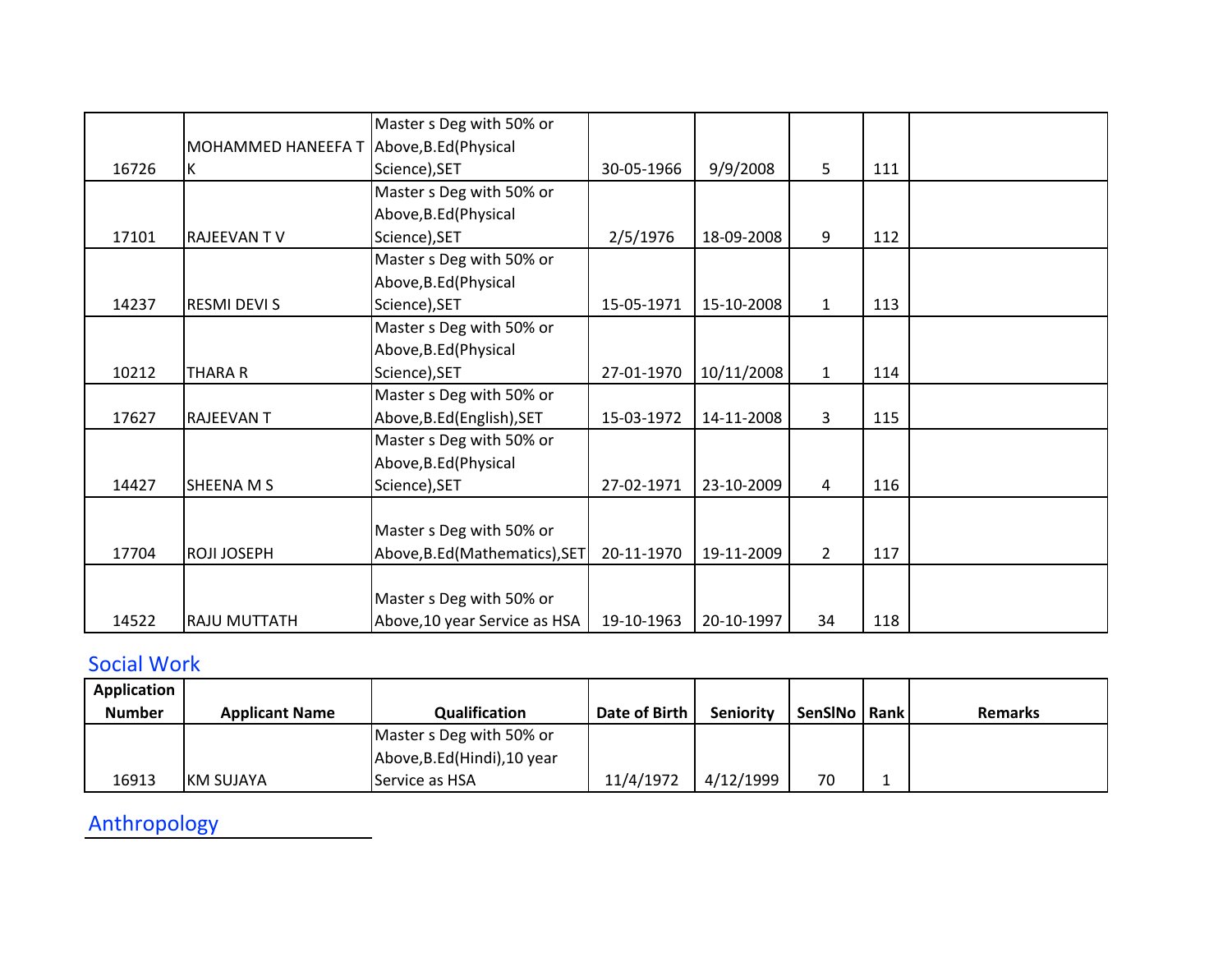| <b>Application</b> |                                     |                          |               |                  |                |                |                |
|--------------------|-------------------------------------|--------------------------|---------------|------------------|----------------|----------------|----------------|
| <b>Number</b>      | <b>Applicant Name</b>               | Qualification            | Date of Birth | <b>Seniority</b> | SenSINo   Rank |                | <b>Remarks</b> |
|                    |                                     | Master s Deg with 50% or |               |                  |                |                |                |
|                    |                                     | Above, B.Ed (Social      |               |                  |                |                |                |
| 18258              | DASAN KALLARAKANDIYIL Science), SET |                          | 28-05-1967    | 17-05-1995       | 10             | $\mathbf{1}$   |                |
|                    |                                     | Master s Deg with 50% or |               |                  |                |                |                |
|                    |                                     | Above, B.Ed (Social      |               |                  |                |                |                |
| 13224              | LEENA P L                           | Science), SET            | 15-05-1966    | 23-03-1998       | 229            | $\overline{2}$ |                |
|                    |                                     | Master s Deg with 50% or |               |                  |                |                |                |
|                    |                                     | Above, B.Ed (Natural     |               |                  |                |                |                |
| 12098              | <b>GIRISH MOHAN P K</b>             | Science), SET            | 29-10-1971    | 1/11/1999        | 22             | 3              |                |
|                    |                                     | Master s Deg with 50% or |               |                  |                |                |                |
|                    |                                     | Above, B.Ed (Natural     |               |                  |                |                |                |
| 16106              | LATHA K M                           | Science), SET            | 30-05-1977    | 31-08-2005       | 3              | 4              |                |

#### Home Science

| Application   |                       |               |               |           |         |             |                |
|---------------|-----------------------|---------------|---------------|-----------|---------|-------------|----------------|
| <b>Number</b> | <b>Applicant Name</b> | Qualification | Date of Birth | Seniority | SenSINo | <b>Rank</b> | <b>Remarks</b> |

## **Geology**

| Application   |                       |                      |               |                  |                |      |                |
|---------------|-----------------------|----------------------|---------------|------------------|----------------|------|----------------|
| <b>Number</b> | <b>Applicant Name</b> | <b>Qualification</b> | Date of Birth | <b>Seniority</b> | <b>SenSINo</b> | Rank | <b>Remarks</b> |

### Statistics

| Application   |                       |                               |               |                  |                |                |
|---------------|-----------------------|-------------------------------|---------------|------------------|----------------|----------------|
| <b>Number</b> | <b>Applicant Name</b> | Qualification                 | Date of Birth | <b>Seniority</b> | SenSINo   Rank | <b>Remarks</b> |
|               |                       | Master s Deg with 50% or      |               |                  |                |                |
|               |                       | Above, B.Ed (Mathematics), M. |               |                  |                |                |
| 16843         | VIJAYALAKSHMY K M     | Ed(Statistics)                | 21-05-1973    | 28-12-2001       |                |                |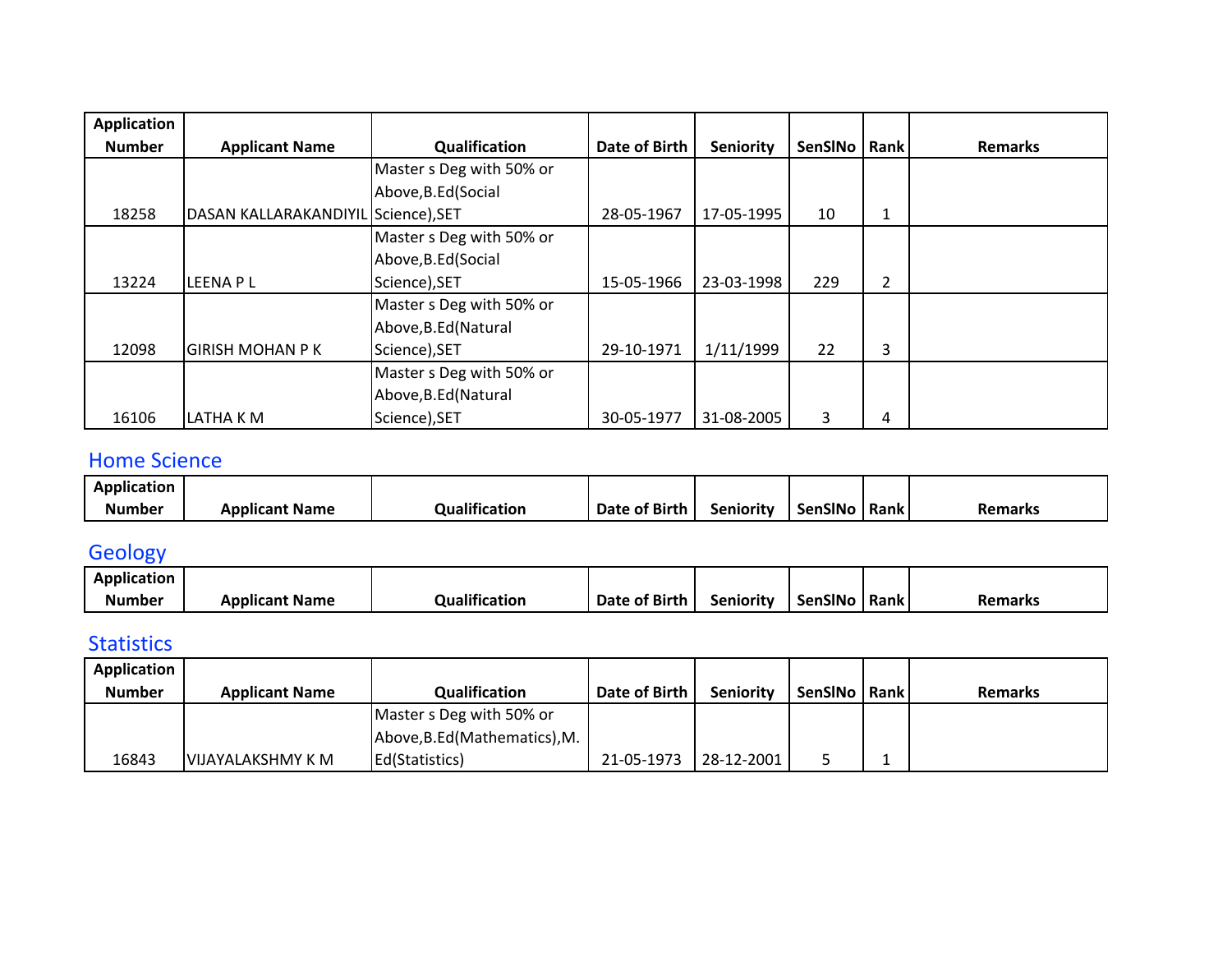|       |                                         | Master s Deg with 50% or       |            |            |                |                |                                    |
|-------|-----------------------------------------|--------------------------------|------------|------------|----------------|----------------|------------------------------------|
|       |                                         | Above, B.Ed (Mathematics), SET |            |            |                |                |                                    |
|       |                                         | , M.Ed(Statistics), 10 year    |            |            |                |                |                                    |
| 14864 | <b>SUPRIYA P V</b>                      | Service as HSA                 | 1/12/1968  | 19-11-2010 | $\overline{2}$ | $\overline{2}$ |                                    |
|       |                                         | Master s Deg with 50% or       |            |            |                |                |                                    |
|       |                                         | Above, B.Ed (Mathematics), 10  |            |            |                |                |                                    |
| 17120 | <b>TESSY IGNATIUS</b>                   | year Service as HSA            | 11/10/1964 | 26-05-1994 | $\overline{2}$ | 3              |                                    |
|       |                                         |                                |            |            |                |                |                                    |
|       |                                         | Master s Deg with 50% or       |            |            |                |                |                                    |
|       |                                         | Above, B.Ed (Mathematics), SET |            |            |                |                |                                    |
| 13139 | <b>VILSON JACOB</b>                     | ,10 year Service as HSA        | 21-05-1965 | 23-07-1997 | 56             | $\overline{a}$ |                                    |
|       |                                         |                                |            |            |                |                |                                    |
| 11311 | MADHUSOODHANAN<br>ΚΙΖΗΑΚΚΕΥΡΡΑΤΗ        | Master s Deg with 50% or       |            | 23-07-1997 | 85             | 5              |                                    |
|       |                                         | Above, B.Ed (Mathematics), SET | 1/4/1965   |            |                |                |                                    |
|       |                                         | Master s Deg with 50% or       |            |            |                |                |                                    |
|       |                                         | Above, B.Ed (Mathematics), SET |            |            |                |                |                                    |
| 12167 | JAMES CJ                                | ,10 year Service as HSA        | 1/6/1963   | 23-07-1997 | 88             | 6              |                                    |
|       |                                         | Master s Deg with 50% or       |            |            |                |                |                                    |
|       |                                         | Above, B.Ed (Mathematics), 10  |            |            |                |                |                                    |
| 18527 | <b>UMAP</b>                             | year Service as HSA            | 29-05-1965 | 23-09-1997 | 10             | $\overline{7}$ |                                    |
|       |                                         |                                |            |            |                |                |                                    |
|       |                                         | Master s Deg with 50% or       |            |            |                |                |                                    |
|       | <b>SHAJAN THOMAS</b>                    | Above, B.Ed (Mathematics), SET |            |            |                |                |                                    |
| 10860 | KOLLAPPALLIL                            | ,10 year Service as HSA        | 5/5/1969   | 31-12-1997 | 242            | 8              |                                    |
|       |                                         | Master s Deg with 50% or       |            |            |                |                |                                    |
|       |                                         | Above, B.Ed (Mathematics), 10  |            |            |                |                |                                    |
| 10381 | <b>HARIKRISHNAN K B</b>                 | year Service as HSA            | 11/2/1966  | 10/2/1998  | 3              | 9              |                                    |
|       |                                         | Master s Deg with 50% or       |            |            |                |                |                                    |
|       |                                         | Above, B.Ed (Mathematics), 10  |            |            |                |                |                                    |
| 17040 | MUHAMMED ASHRAF K P year Service as HSA |                                | 31-05-1965 | 18-03-1998 | 40             | 10             | <b>PSC</b> advice copy SL. no; due |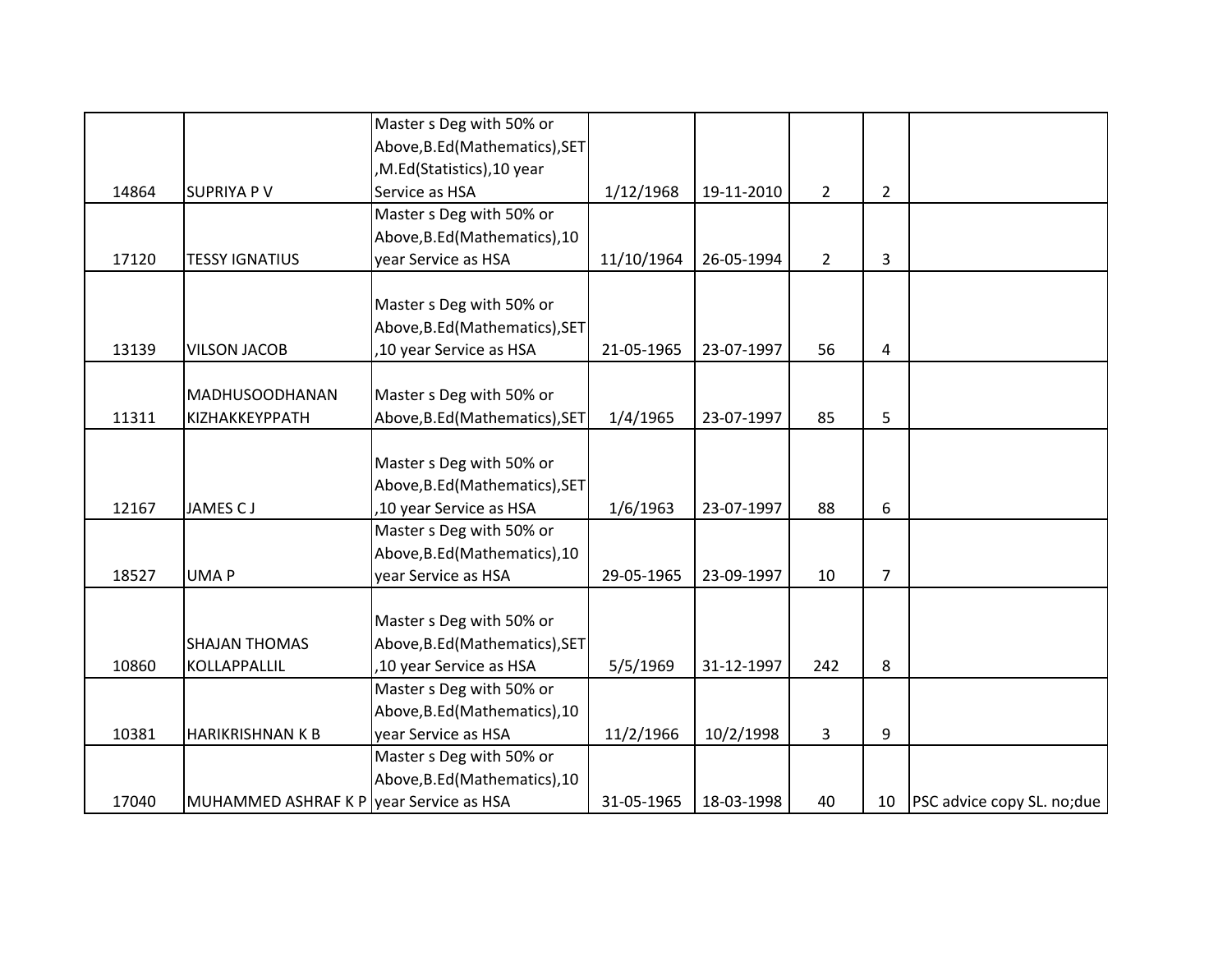|       |                     | Master s Deg with 50% or       |            |            |              |    |                       |
|-------|---------------------|--------------------------------|------------|------------|--------------|----|-----------------------|
| 11002 | <b>MUNAST</b>       | Above, B.Ed (Mathematics), SET | 30-05-1968 | 18-03-1998 | 42           | 11 |                       |
|       |                     | Master s Deg with 50% or       |            |            |              |    |                       |
|       |                     | Above, B.Ed (Mathematics), 10  |            |            |              |    |                       |
| 17236 | <b>JESSY PHILIP</b> | year Service as HSA            | 8/4/1969   | 5/8/1998   | 42           | 12 | probation declaration |
|       |                     | Master s Deg with 50% or       |            |            |              |    |                       |
|       |                     | Above, B.Ed (Mathematics), 10  |            |            |              |    |                       |
| 12673 | <b>JAYANTHIVP</b>   | year Service as HSA            | 15-05-1965 | 9/9/1998   | 13           | 13 |                       |
|       |                     | Master s Deg with 50% or       |            |            |              |    |                       |
|       |                     | Above, B.Ed (Mathematics), 10  |            |            |              |    |                       |
| 12237 | <b>USHA A K</b>     | year Service as HSA            | 1/1/1967   | 14-10-1998 | 12           | 14 |                       |
|       |                     | Master s Deg with 50% or       |            |            |              |    |                       |
|       |                     | Above, B.Ed (Mathematics), 10  |            |            |              |    |                       |
| 10181 | <b>TOMY PHILIP</b>  | year Service as HSA            | 17-06-1967 | 7/4/1999   | 873          | 15 |                       |
|       |                     | Master s Deg with 50% or       |            |            |              |    |                       |
|       |                     | Above, B.Ed (Mathematics), 10  |            |            |              |    |                       |
| 10913 | SHAHILA MADAKKATH   | year Service as HSA            | 31-05-1967 | 30-04-1999 | 28           | 16 |                       |
|       |                     |                                |            |            |              |    |                       |
|       |                     | Master s Deg with 50% or       |            |            |              |    |                       |
|       |                     | Above, B.Ed (Mathematics), SET |            |            |              |    |                       |
| 12135 | <b>USHADEVICR</b>   | ,10 year Service as HSA        | 15-05-1972 | 25-01-2002 | 47           | 17 |                       |
|       |                     |                                |            |            |              |    |                       |
|       |                     | Master s Deg with 50% or       |            |            |              |    |                       |
| 17001 | <b>DARLING D S</b>  | Above, B.Ed (Mathematics), SET | 31-05-1972 | 7/11/2008  | $\mathbf{1}$ | 18 |                       |
|       |                     |                                |            |            |              |    |                       |
|       |                     | Master s Deg with 50% or       |            |            |              |    |                       |
| 13722 | <b>JANCY GEORGE</b> | Above, B.Ed (Mathematics), SET | 30-05-1968 | 8/3/2010   | $\mathbf{1}$ | 19 |                       |
|       |                     | Master s Deg with 50% or       |            |            |              |    |                       |
| 11700 | <b>NAJEEBA N M</b>  | Above, SET                     | 12/10/1968 | 31-12-1997 | 159          | 20 | BEd cir copy due      |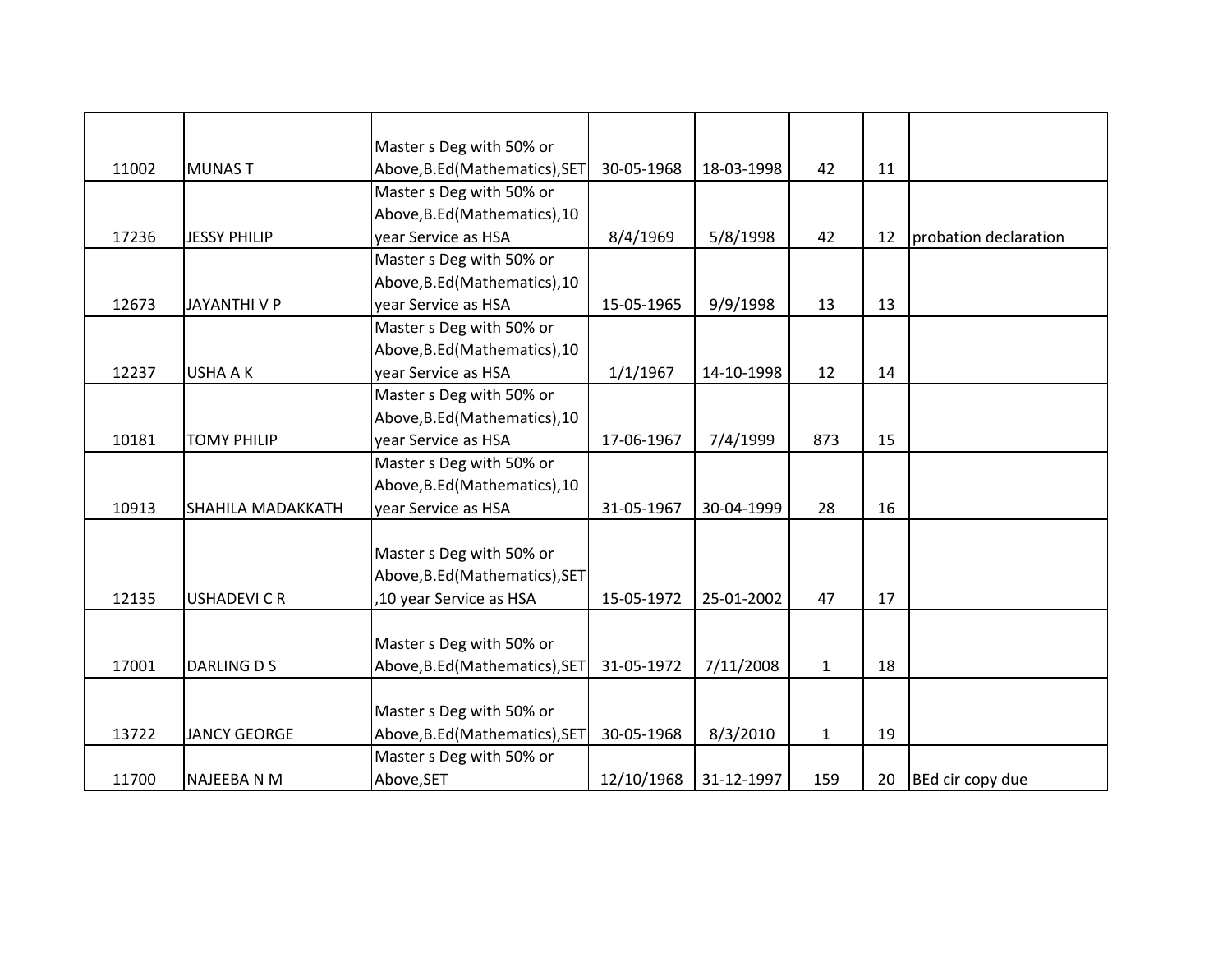## Journalism

| <b>Application</b> |                        |                                 |                      |                  |                |   |                     |
|--------------------|------------------------|---------------------------------|----------------------|------------------|----------------|---|---------------------|
| <b>Number</b>      | <b>Applicant Name</b>  | Qualification                   | <b>Date of Birth</b> | <b>Seniority</b> | SenSINo   Rank |   | <b>Remarks</b>      |
|                    |                        | Master s Deg with 50% or        |                      |                  |                |   |                     |
|                    |                        | Above, B.Ed (Natural            |                      |                  |                |   |                     |
|                    |                        | Science), 10 year Service as    |                      |                  |                |   |                     |
| 18568              | <b>SHIJI G N</b>       | <b>HSA</b>                      | 14-05-1973           | 27-04-2000       | $\overline{2}$ |   |                     |
|                    |                        | Master s Deg with 50% or        |                      |                  |                |   |                     |
|                    |                        | Above, B.Ed (Natural            |                      |                  |                |   |                     |
| 13444              | IANILKUMAR S           | Science), NET/JRF               | 14-05-1968           | 8/2/2010         | 1              | 2 |                     |
|                    |                        | Master s Deg with 50% or        |                      |                  |                |   |                     |
|                    |                        | Above, Ph.D, 10 year Service as |                      |                  |                |   |                     |
| 13804              | <b>DR SIVAPRASAD S</b> | <b>HSA</b>                      | 9/5/1963             | 14-11-2000       | 22             | 3 | Bed certificate due |

## **Computer**

| <b>Application</b> |                         |                                                |               |                  |         |      |                |
|--------------------|-------------------------|------------------------------------------------|---------------|------------------|---------|------|----------------|
| <b>Number</b>      | <b>Applicant Name</b>   | Qualification                                  | Date of Birth | <b>Seniority</b> | SenSINo | Rank | <b>Remarks</b> |
| 17329              | <b>LATHA SREENIVAS</b>  | Master Degree in CS/CA/IT<br>with 50% or above | 11/11/1961    | 14-09-1993       | 25180   | 1    |                |
| 11538              | <b>SAJEEV K K</b>       | Master Degree in CS/CA/IT<br>with 50% or above | 31-05-1967    | 19-01-1995       | 38      | 2    |                |
| 11688              | <b>CHANDRAMATHI K K</b> | Master Degree in CS/CA/IT<br>with 50% or above | 19-03-1967    | 14-07-1995       | 5       | 3    |                |
| 11927              | <b>SASHIM</b>           | Master Degree in CS/CA/IT<br>with 50% or above | 19-05-1963    | 21-08-1995       | 9       | 4    |                |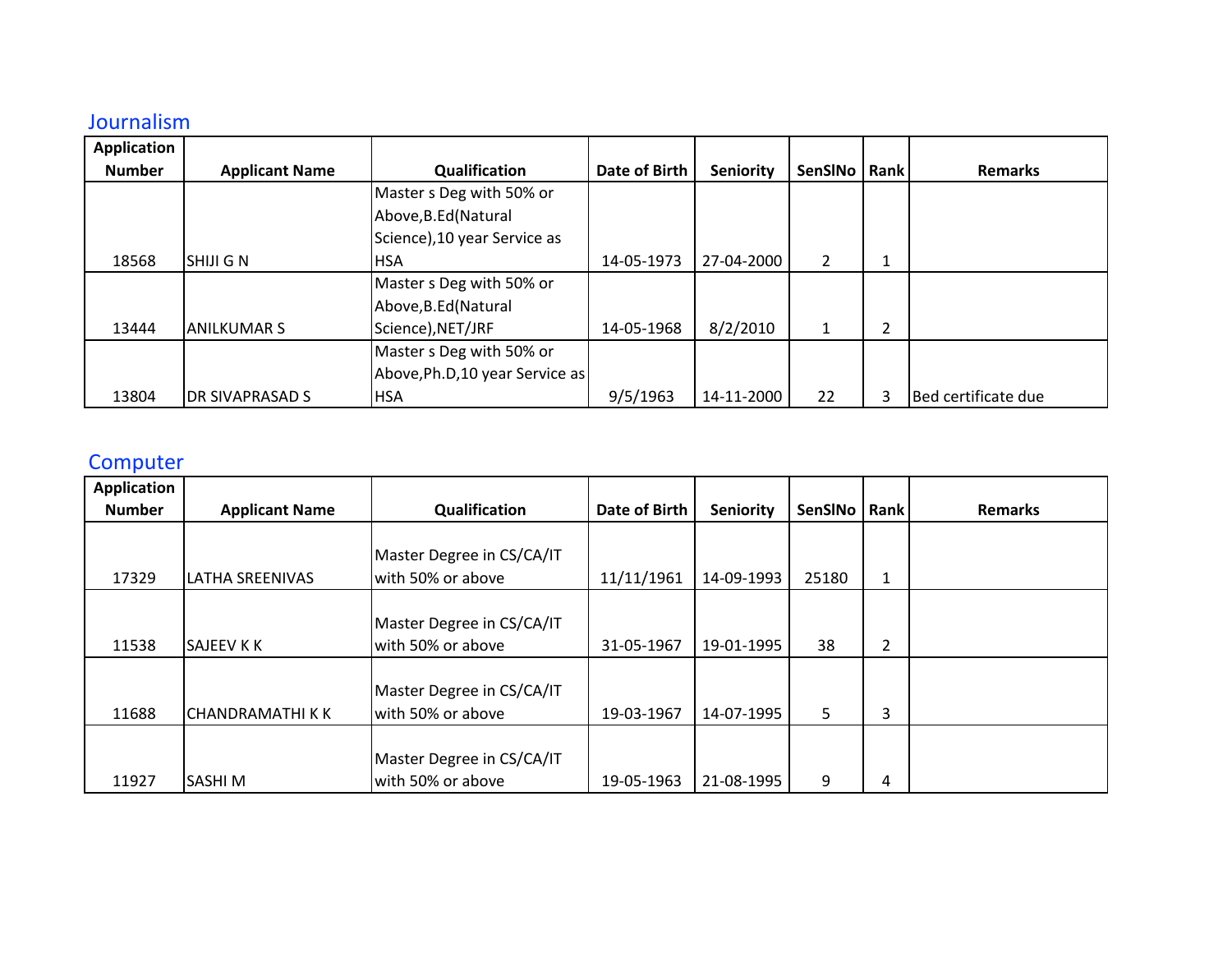|       |                       | Master Degree in CS/CA/IT                      |            |            |                |                |  |
|-------|-----------------------|------------------------------------------------|------------|------------|----------------|----------------|--|
| 17864 | <b>K PRAMOD KUMAR</b> | with 50% or above                              | 28-05-1965 | 2/11/1995  | 24             | 5              |  |
|       |                       | M.Tech CS/CE/IT/SW with                        |            |            |                |                |  |
| 18477 | MINI ML               | 50% or above                                   | 10/11/1966 | 15-12-1995 | $\overline{7}$ | 6              |  |
|       |                       |                                                |            |            |                |                |  |
|       |                       | Master Degree in CS/CA/IT                      |            |            |                |                |  |
| 16485 | SREEKALA DEVI P L     | with 50% or above                              | 23-07-1962 | 30-08-1997 | $\overline{2}$ | $\overline{7}$ |  |
|       |                       |                                                |            |            |                |                |  |
|       |                       | Master Degree in CS/CA/IT                      |            |            |                |                |  |
|       |                       | with 50% or above, PGDCA                       |            |            |                |                |  |
|       |                       | from Recognized                                |            |            |                |                |  |
|       |                       | University/LBS/IHRD/DOEACC                     |            |            |                |                |  |
| 11300 | RANJIT KUMAR A V      |                                                | 1/4/1968   | 22-09-1997 | $\overline{2}$ | 8              |  |
|       |                       |                                                |            |            |                |                |  |
|       |                       | Master Degree in CS/CA/IT                      |            |            |                |                |  |
| 11784 | <b>NAJEEBA N M</b>    | with 50% or above                              | 12/10/1968 | 31-12-1997 | 159            | 9              |  |
|       |                       |                                                |            |            |                |                |  |
| 17416 | <b>VINAYARAJ S</b>    | Master Degree in CS/CA/IT<br>with 50% or above |            | 18-03-1998 | 98             | 10             |  |
|       |                       |                                                | 1/10/1969  |            |                |                |  |
|       |                       | Master Degree in CS/CA/IT                      |            |            |                |                |  |
|       |                       | with 50% or above, PGDCA                       |            |            |                |                |  |
|       |                       | from Recognized                                |            |            |                |                |  |
|       |                       | University/LBS/IHRD/DOEACC                     |            |            |                |                |  |
| 10297 | <b>MAHESH T</b>       |                                                | 28-03-1972 | 9/4/2001   | 35             | 11             |  |
|       |                       |                                                |            |            |                |                |  |
|       |                       | Master Degree in CS/CA/IT                      |            |            |                |                |  |
|       |                       | with 50% or above, PGDCA                       |            |            |                |                |  |
|       |                       | from Recognized                                |            |            |                |                |  |
|       |                       | University/LBS/IHRD/DOEACC                     |            |            |                |                |  |
| 15247 | <b>SAJIMON P N</b>    |                                                | 30-01-1971 | 1/8/2001   | 17             | 12             |  |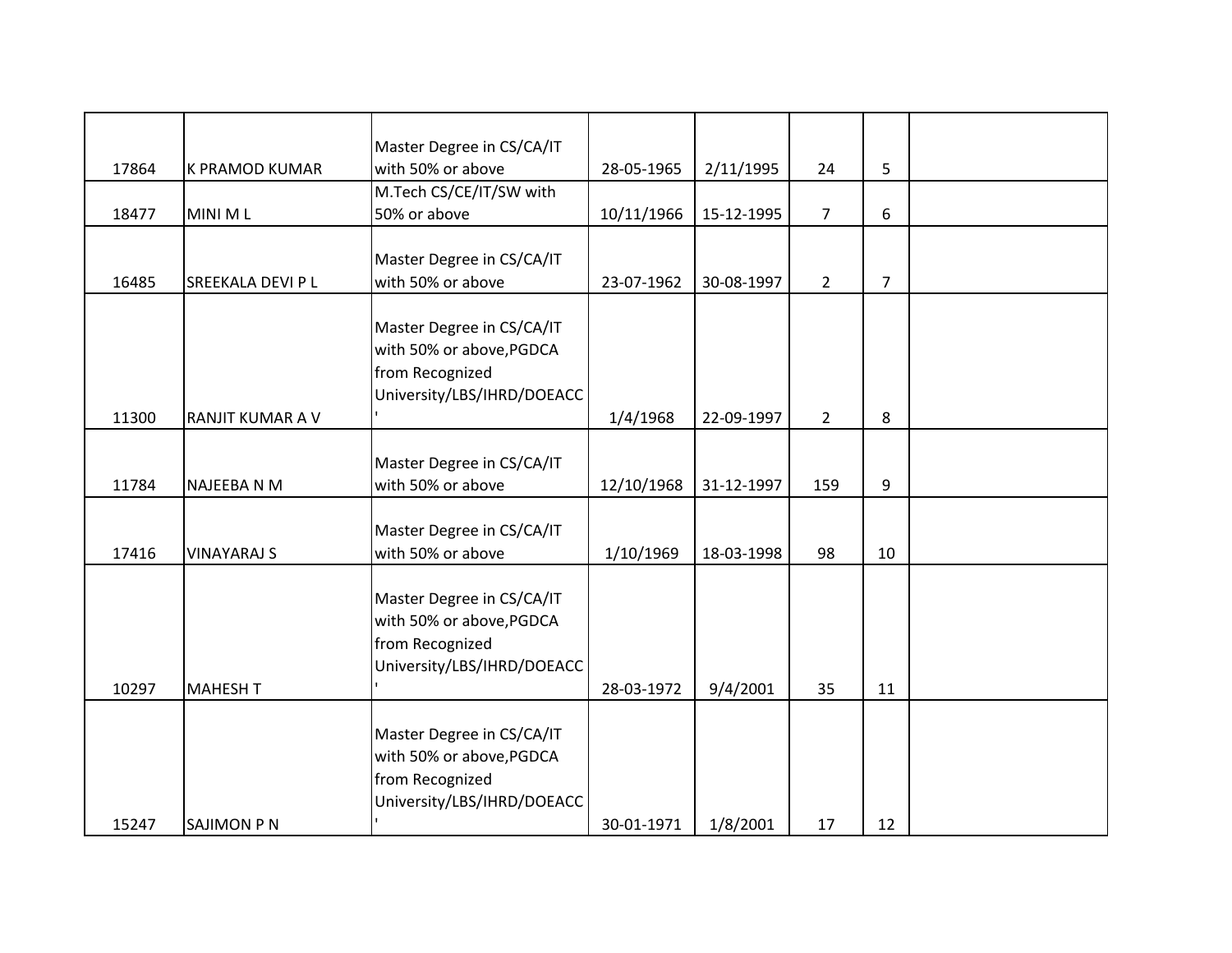| 11937 | <b>MINI KUMARI S</b> | Master Degree in CS/CA/IT<br>with 50% or above, PGDCA<br>from Recognized<br>University/LBS/IHRD/DOEACC | 7/10/1970  | 15-09-2001 | $\overline{7}$ | 13 |  |
|-------|----------------------|--------------------------------------------------------------------------------------------------------|------------|------------|----------------|----|--|
| 10940 | <b>LUQMAN AK</b>     | Master Degree in CS/CA/IT<br>with 50% or above                                                         | 3/1/1970   | 5/10/2001  | 6              | 14 |  |
| 11766 | <b>MINIKK</b>        | Master Degree in CS/CA/IT<br>with 50% or above                                                         | 24-05-1974 | 13-12-2001 | 28             | 15 |  |
| 11363 | <b>RAJESH M P</b>    | Master Degree in CS/CA/IT<br>with 50% or above                                                         | 10/4/1973  | 23-01-2002 | $\overline{2}$ | 16 |  |
| 11233 | <b>KAVITHA R N</b>   | Master Degree in CS/CA/IT<br>with 50% or above, PGDCA<br>from Recognized<br>University/LBS/IHRD/DOEACC | 30-05-1971 | 12/9/2002  | 10             | 17 |  |
| 11134 | <b>BINDU JAMES</b>   | Master Degree in CS/CA/IT<br>with 50% or above, PGDCA<br>from Recognized<br>University/LBS/IHRD/DOEACC | 31-05-1965 | 5/12/2002  | $\overline{4}$ | 18 |  |
| 16935 | <b>JAMES JOHN</b>    | Master Degree in CS/CA/IT<br>with 50% or above                                                         | 28-05-1966 | 10/9/2004  | 3              | 19 |  |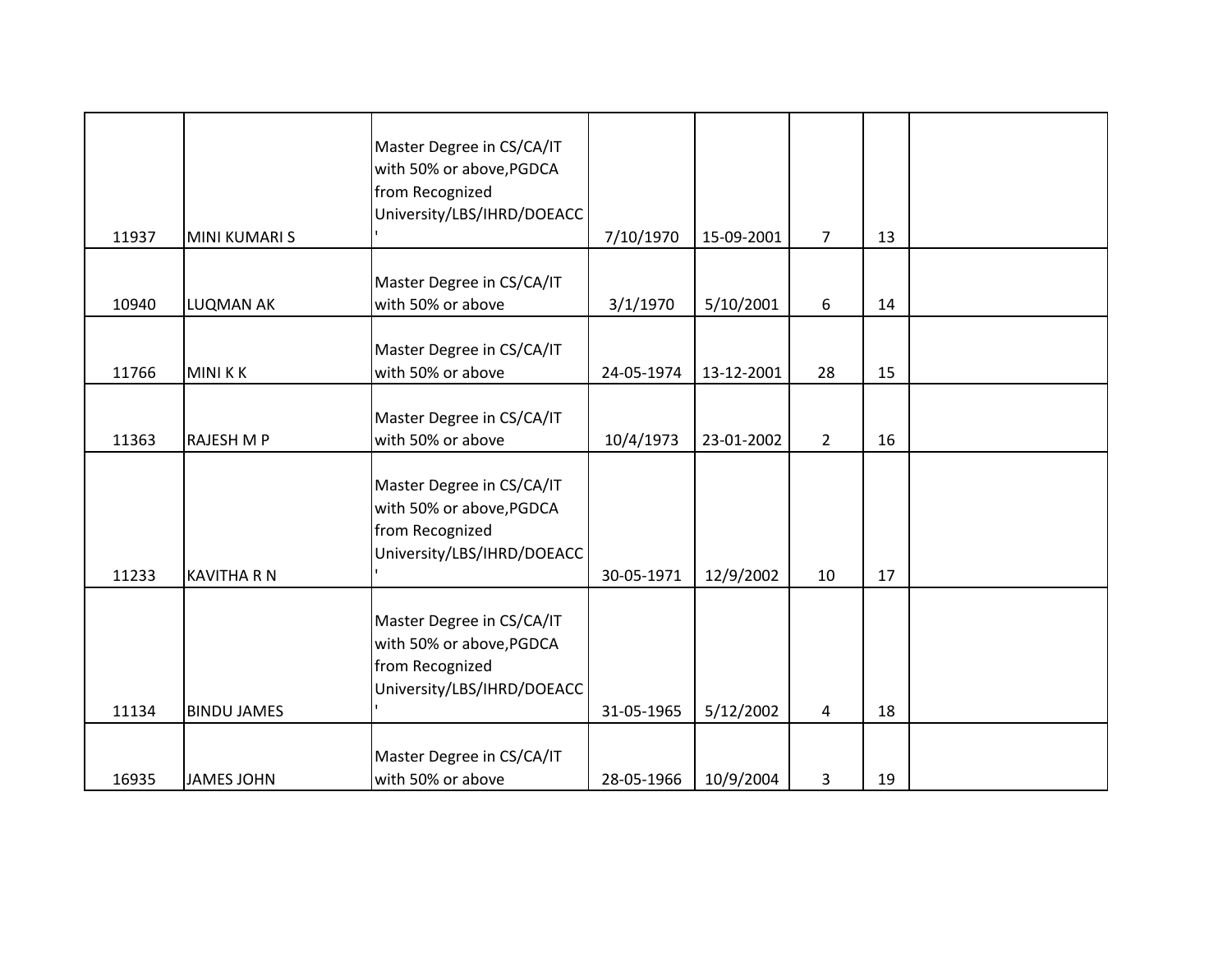|       |                          | Master Degree in CS/CA/IT<br>with 50% or above, PGDCA<br>from Recognized<br>University/LBS/IHRD/DOEACC |            |            |              |    |  |
|-------|--------------------------|--------------------------------------------------------------------------------------------------------|------------|------------|--------------|----|--|
| 10024 | <b>RAJENDRAN N</b>       |                                                                                                        | 30-05-1966 | 10/9/2004  | 5            | 20 |  |
| 12778 | <b>JEENA AN</b>          | Master Degree in CS/CA/IT<br>with 50% or above                                                         | 11/10/1970 | 14-09-2004 | $\mathbf{1}$ | 21 |  |
| 12405 | <b>GEETHA KUMARI S</b>   | Master Degree in CS/CA/IT<br>with 50% or above                                                         | 2/4/1967   | 27-01-2006 | $2^{\circ}$  | 22 |  |
| 11488 | <b>VIJAYAM V</b>         | Master Degree in CS/CA/IT<br>with 50% or above                                                         | 21-03-1975 | 17-03-2006 | $2^{\circ}$  | 23 |  |
| 12502 | <b>VIJAYAN K</b>         | Master Degree in CS/CA/IT<br>with 50% or above                                                         | 23-07-1963 | 30-07-2007 | $\mathbf{1}$ | 24 |  |
| 14536 | <b>KRISHNA KUMAR K</b>   | Master Degree in CS/CA/IT<br>with 50% or above                                                         | 21-02-1971 | 28-08-2008 | 5            | 25 |  |
| 16064 | <b>SHIBUTV</b>           | Master Degree in CS/CA/IT<br>with 50% or above                                                         | 22-05-1974 | 3/9/2008   | 38           | 26 |  |
| 17100 | <b>SASEENDRA KUMAR C</b> | Master Degree in CS/CA/IT<br>with 50% or above                                                         | 5/5/1971   | 3/10/2008  | 1            | 27 |  |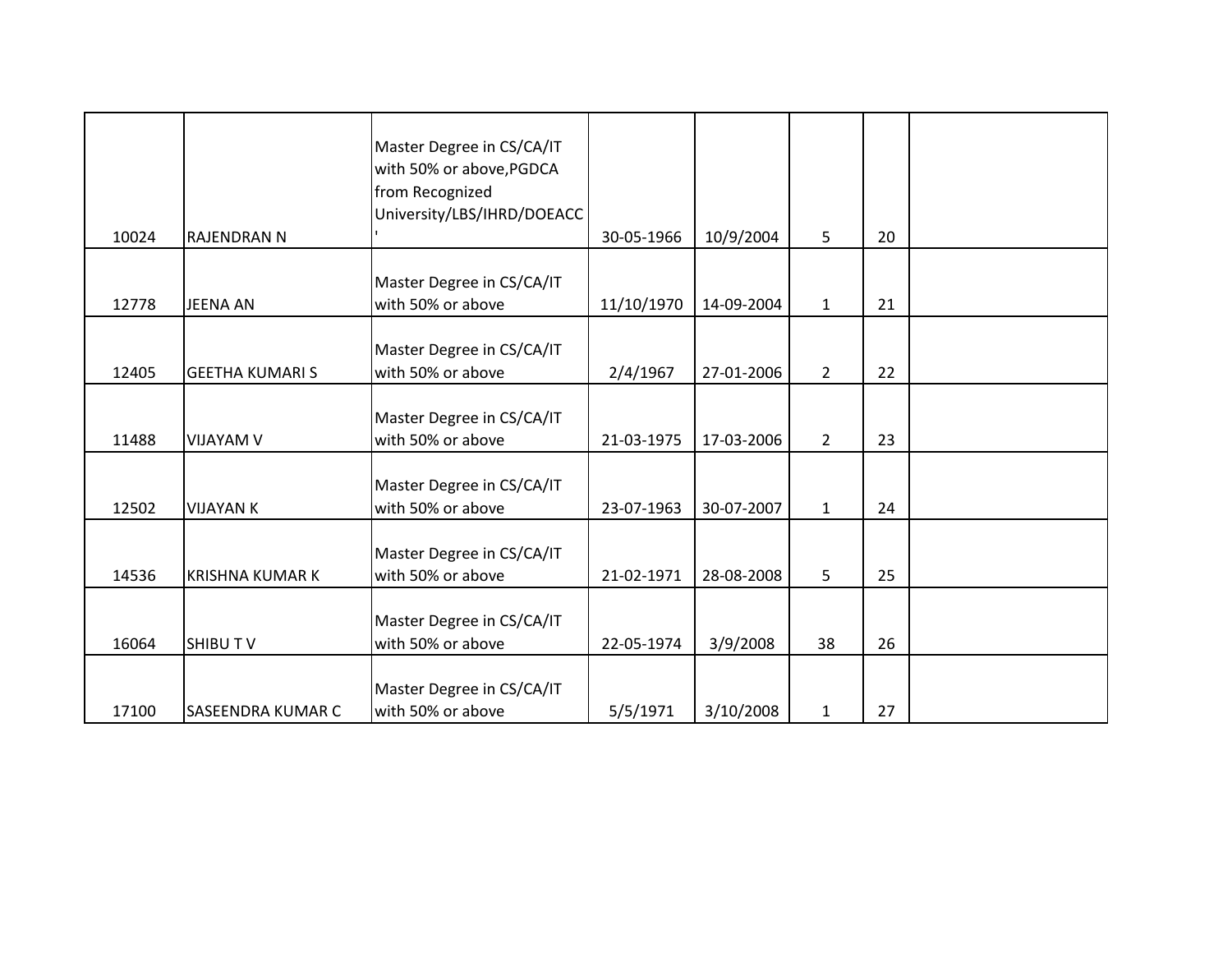| 16955 | <b>SHAMSUDHEEN KK</b>  | Master Degree in CS/CA/IT<br>with 50% or above, PGDCA<br>from Recognized<br>University/LBS/IHRD/DOEACC | 10/2/1971  | 23-05-2009 | $\mathbf{1}$ | 28 |  |
|-------|------------------------|--------------------------------------------------------------------------------------------------------|------------|------------|--------------|----|--|
|       |                        |                                                                                                        |            |            |              |    |  |
| 14884 | <b>VINUCR</b>          | Master Degree in CS/CA/IT<br>with 50% or above                                                         | 26-05-1971 | 27-07-2010 | $\mathbf{1}$ | 29 |  |
|       |                        |                                                                                                        |            |            |              |    |  |
|       |                        | PGDCA from Recognized                                                                                  |            |            |              |    |  |
|       |                        | University/LBS/IHRD/DOEACC<br>', M Sc Phy/Maths/Statistics                                             |            |            |              |    |  |
| 16154 | ABDUL AZEEZ P K        | with 50% or above                                                                                      | 21-05-1965 | 15-07-1992 | 3            | 30 |  |
|       |                        |                                                                                                        |            |            |              |    |  |
|       |                        | PGDCA from Recognized<br>University/LBS/IHRD/DOEACC                                                    |            |            |              |    |  |
|       |                        | ', M Sc Phy/Maths/Statistics                                                                           |            |            |              |    |  |
| 12560 | <b>JAYNTHY DEVI BC</b> | with 50% or above                                                                                      | 25-07-1962 | 15-12-1994 | 83           | 31 |  |
| 11217 | DEYANANDAN V           | B.Tech/BE in CS/CE/IT with<br>50% or above                                                             | 30-05-1964 | 4/12/1997  | $\mathbf{1}$ | 32 |  |
|       |                        |                                                                                                        |            |            |              |    |  |
|       |                        | PGDCA from Recognized<br>University/LBS/IHRD/DOEACC                                                    |            |            |              |    |  |
| 16118 | PREMADASAN M           | ', M Sc Phy/Maths/Statistics<br>with 50% or above                                                      | 30-05-1966 | 31-12-1997 | 141          | 33 |  |
|       |                        |                                                                                                        |            |            |              |    |  |
|       |                        | PGDCA from Recognized                                                                                  |            |            |              |    |  |
|       |                        | University/LBS/IHRD/DOEACC                                                                             |            |            |              |    |  |
| 14773 | <b>SUNILA M K</b>      | ', M Sc Phy/Maths/Statistics<br>with 50% or above                                                      | 31-05-1969 | 31-12-1997 | 145          | 34 |  |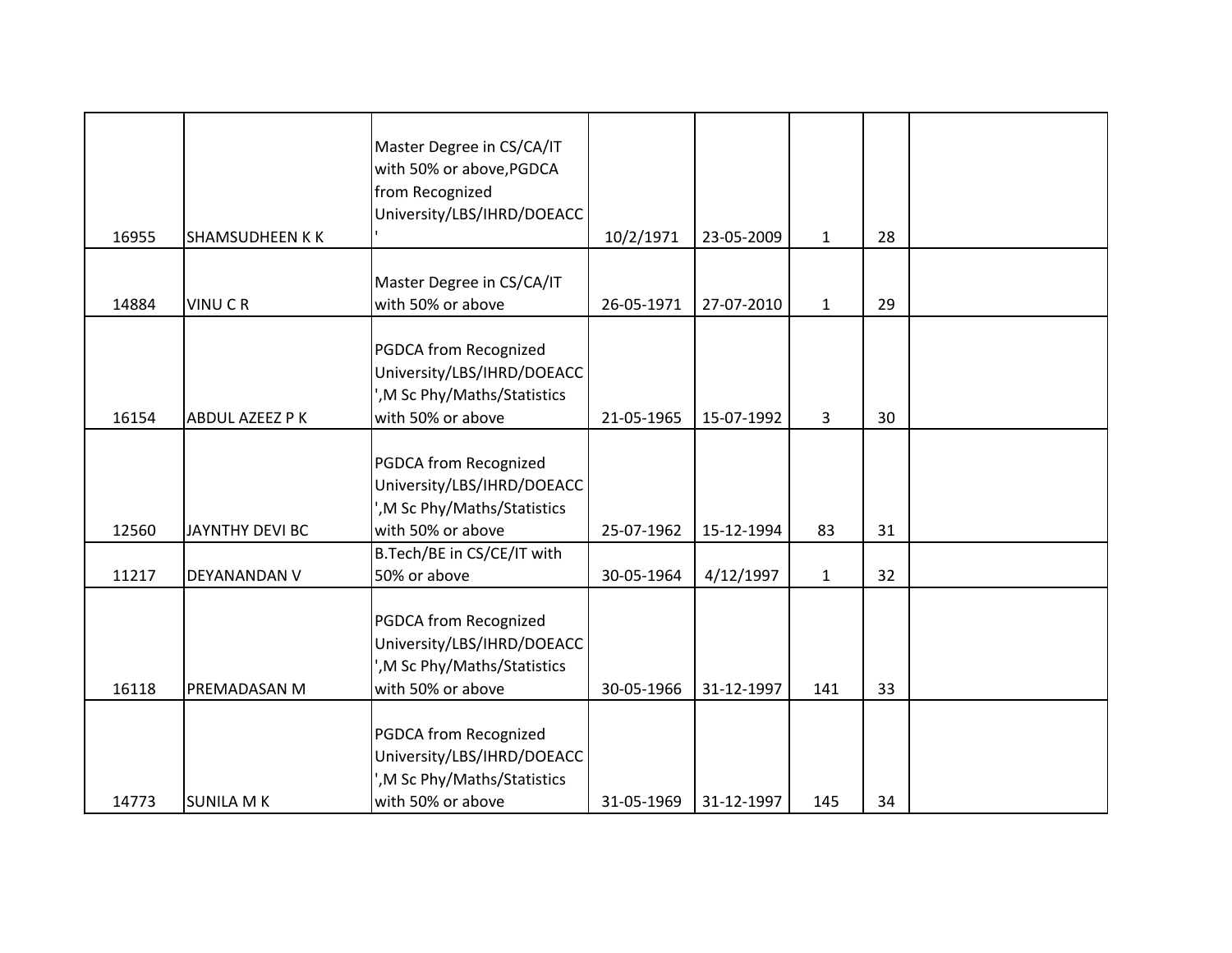| 10099 | <b>SUJAKUMARY S D</b>           | <b>PGDCA from Recognized</b><br>University/LBS/IHRD/DOEACC<br>', M Sc Phy/Maths/Statistics<br>with 50% or above | 6/5/1968   | 31-12-1997 | 176 | 35 |                      |
|-------|---------------------------------|-----------------------------------------------------------------------------------------------------------------|------------|------------|-----|----|----------------------|
|       |                                 | <b>PGDCA from Recognized</b><br>University/LBS/IHRD/DOEACC<br>', M Sc Phy/Maths/Statistics                      |            |            |     |    |                      |
| 10392 | <b>HARIKRISHNAN K B</b>         | with 50% or above<br>PGDCA from Recognized<br>University/LBS/IHRD/DOEACC<br>', M Sc Phy/Maths/Statistics        | 11/2/1966  | 10/2/1998  | 3   | 36 |                      |
| 13236 | <b>GEETHA V</b>                 | with 50% or above                                                                                               | 3/4/1969   | 18-03-1998 | 111 | 37 |                      |
| 18306 | JAYACHANDRAN NAIR M             | PGDCA from Recognized<br>University/LBS/IHRD/DOEACC<br>', M Sc Phy/Maths/Statistics<br>with 50% or above        | 7/3/1961   | 24-06-1998 | 11  | 38 |                      |
| 13948 | <b>VIJAYAN</b><br>KANHIRANGATTU | PGDCA from Recognized<br>University/LBS/IHRD/DOEACC<br>', M Sc Phy/Maths/Statistics<br>with 50% or above        | 1/6/1963   | 27-08-1998 | 3   | 39 | all certificates due |
| 14216 | <b>JAYANTHIVP</b>               | <b>PGDCA from Recognized</b><br>University/LBS/IHRD/DOEACC<br>', M Sc Phy/Maths/Statistics<br>with 50% or above | 15-05-1965 | 9/9/1998   | 13  | 40 |                      |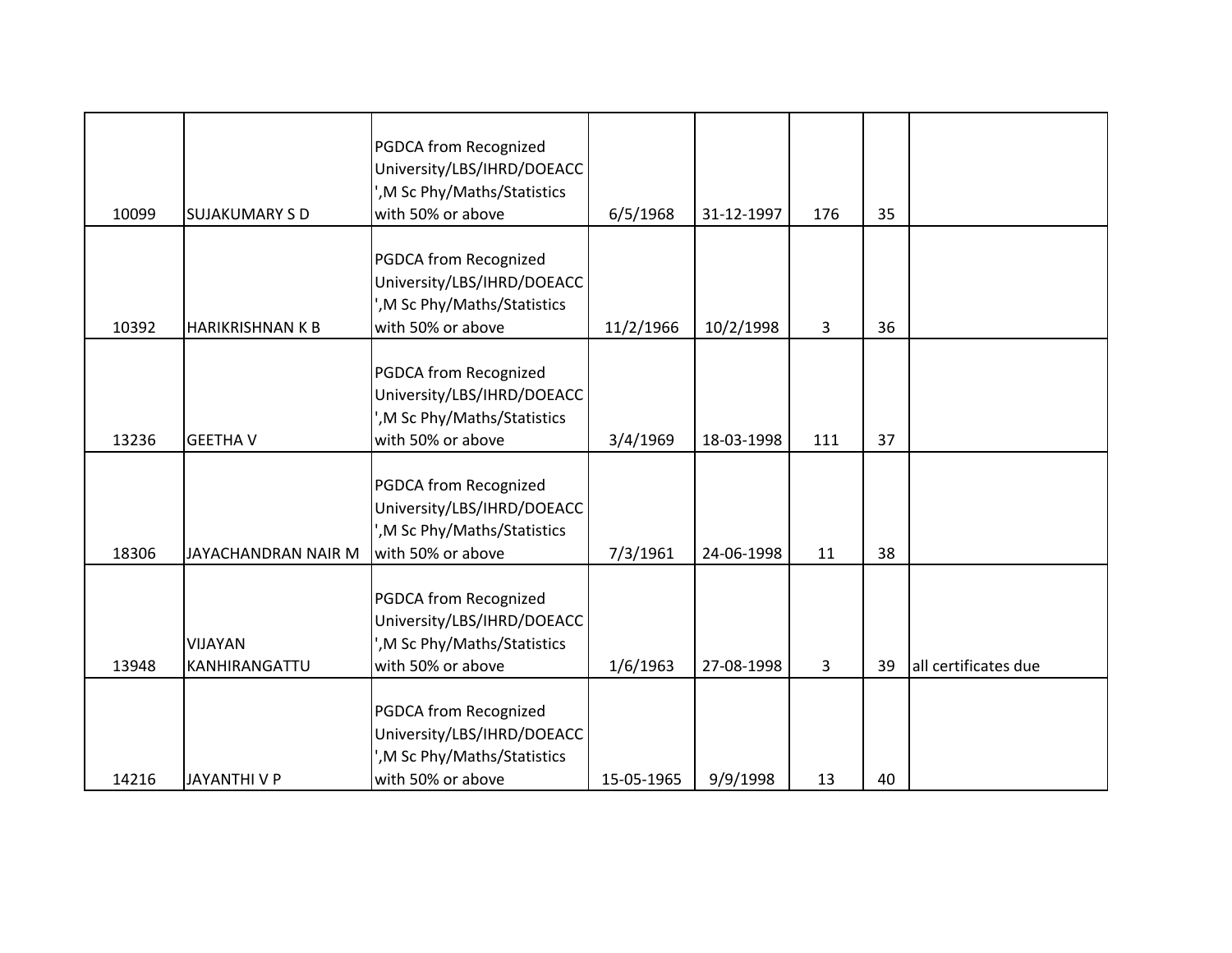| 14644 | C D MINI PRAKASH     | PGDCA from Recognized<br>University/LBS/IHRD/DOEACC<br>', M Sc Phy/Maths/Statistics<br>with 50% or above        | 25-05-1972 | 9/9/1998   | 47             | 41 |  |
|-------|----------------------|-----------------------------------------------------------------------------------------------------------------|------------|------------|----------------|----|--|
| 12390 | <b>SABARISH K</b>    | <b>PGDCA from Recognized</b><br>University/LBS/IHRD/DOEACC<br>', M Sc Phy/Maths/Statistics<br>with 50% or above | 28-09-1971 | 28-09-1998 | $\mathbf{1}$   | 42 |  |
| 10891 | <b>JIJI V G</b>      | PGDCA from Recognized<br>University/LBS/IHRD/DOEACC<br>', M Sc Phy/Maths/Statistics<br>with 50% or above        | 31-05-1970 | 24-10-1998 | 3              | 43 |  |
| 14167 | <b>VISWANATHAN N</b> | <b>PGDCA from Recognized</b><br>University/LBS/IHRD/DOEACC<br>', M Sc Phy/Maths/Statistics<br>with 50% or above | 24-05-1959 | 5/4/1999   | $\overline{7}$ | 44 |  |
| 10174 | <b>TOMY PHILIP</b>   | PGDCA from Recognized<br>University/LBS/IHRD/DOEACC<br>', M Sc Phy/Maths/Statistics<br>with 50% or above        | 17-06-1967 | 7/4/1999   | 873            | 45 |  |
| 14430 | <b>BABUVG</b>        | <b>PGDCA from Recognized</b><br>University/LBS/IHRD/DOEACC<br>', M Sc Phy/Maths/Statistics<br>with 50% or above | 31-05-1965 | 28-05-1999 | 5              | 46 |  |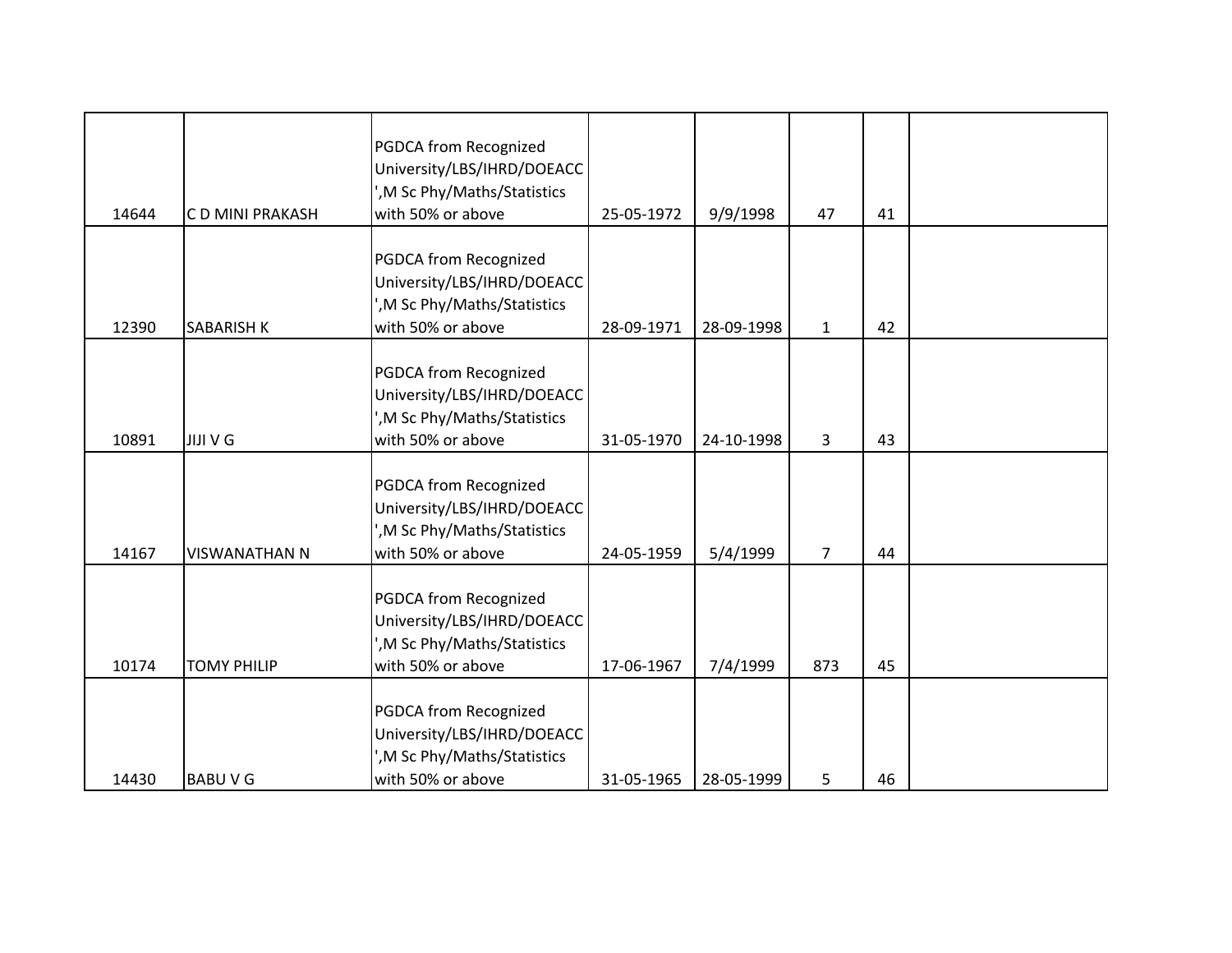|       |                          | <b>PGDCA from Recognized</b><br>University/LBS/IHRD/DOEACC<br>', M Sc Phy/Maths/Statistics                                                                  |            |            |     |    |  |
|-------|--------------------------|-------------------------------------------------------------------------------------------------------------------------------------------------------------|------------|------------|-----|----|--|
| 13113 | <b>SHEMITH K</b>         | with 50% or above                                                                                                                                           | 30-05-1973 | 30-11-2000 | 8   | 47 |  |
| 13697 | <b>SONU GRACE VARKEY</b> | PGDCA from Recognized<br>University/LBS/IHRD/DOEACC<br>', M Sc Phy/Maths/Statistics<br>with 50% or above                                                    | 13-11-1965 | 28-03-2001 | 38  | 48 |  |
| 14224 | <b>SURESH M R</b>        | PGDCA from Recognized<br>University/LBS/IHRD/DOEACC<br>', M Sc Phy/Maths/Statistics<br>with 50% or above                                                    | 16-03-1967 | 28-03-2001 | 633 | 49 |  |
| 12201 | <b>SINDHU KUMARIT</b>    | PGDCA from Recognized<br>University/LBS/IHRD/DOEACC<br>', M Sc Phy/Maths/Statistics<br>with 50% or above                                                    | 21-05-1971 | 14-06-2001 | 8   | 50 |  |
| 16115 | <b>SEENA PM</b>          | Master Degree in CS/CA/IT<br>with 50% or above, PGDCA<br>from Recognized<br>University/LBS/IHRD/DOEACC<br>', M Sc Phy/Maths/Statistics<br>with 50% or above | 23-05-1974 | 14-06-2001 | 17  | 51 |  |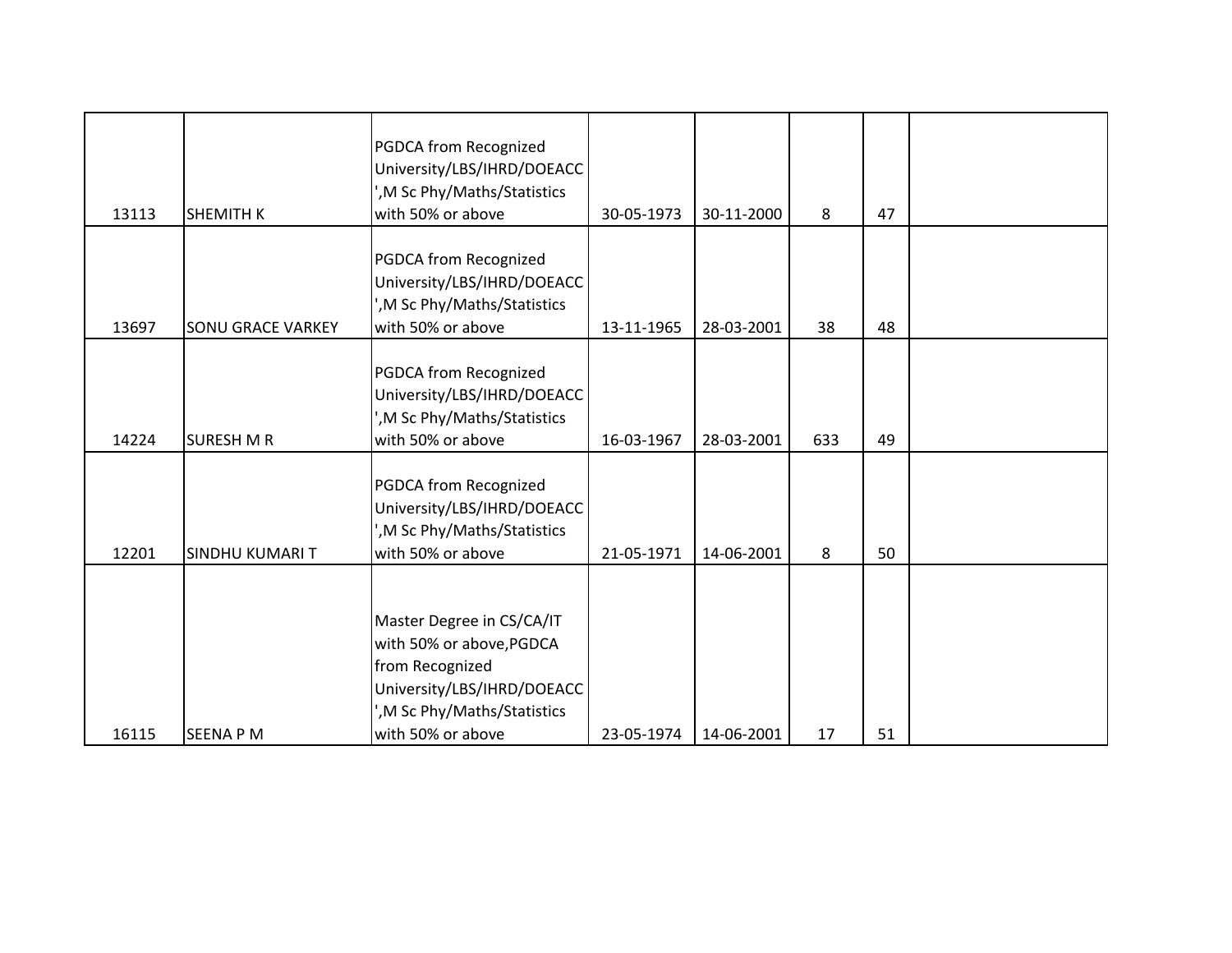| 13288 | <b>BIJUR</b>           | PGDCA from Recognized<br>University/LBS/IHRD/DOEACC<br>', M Sc Phy/Maths/Statistics<br>with 50% or above        | 31-05-1969 | 6/8/2001   | 11             | 52 |  |
|-------|------------------------|-----------------------------------------------------------------------------------------------------------------|------------|------------|----------------|----|--|
| 14553 | <b>SUDHEER K</b>       | <b>PGDCA from Recognized</b><br>University/LBS/IHRD/DOEACC<br>', M Sc Phy/Maths/Statistics<br>with 50% or above | 10/8/1967  | 28-01-2002 | 0              | 53 |  |
| 11505 | PRIYA M D              | PGDCA from Recognized<br>University/LBS/IHRD/DOEACC<br>', M Sc Phy/Maths/Statistics<br>with 50% or above        | 30-05-1974 | 1/4/2002   | 5              | 54 |  |
| 13368 | <b>CHITHRABHANU NK</b> | PGDCA from Recognized<br>University/LBS/IHRD/DOEACC<br>', M Sc Phy/Maths/Statistics<br>with 50% or above        | 21-07-1970 | 16-09-2002 | $\overline{2}$ | 55 |  |
| 11589 | <b>ANIL K THOMAS</b>   | PGDCA from Recognized<br>University/LBS/IHRD/DOEACC<br>', M Sc Phy/Maths/Statistics<br>with 50% or above        | 10/8/1970  | 18-11-2002 | 4              | 56 |  |
| 16861 | <b>SREELEKHAV</b>      | <b>PGDCA from Recognized</b><br>University/LBS/IHRD/DOEACC<br>', M Sc Phy/Maths/Statistics<br>with 50% or above | 26-04-1975 | 25-06-2003 | $\mathbf{1}$   | 57 |  |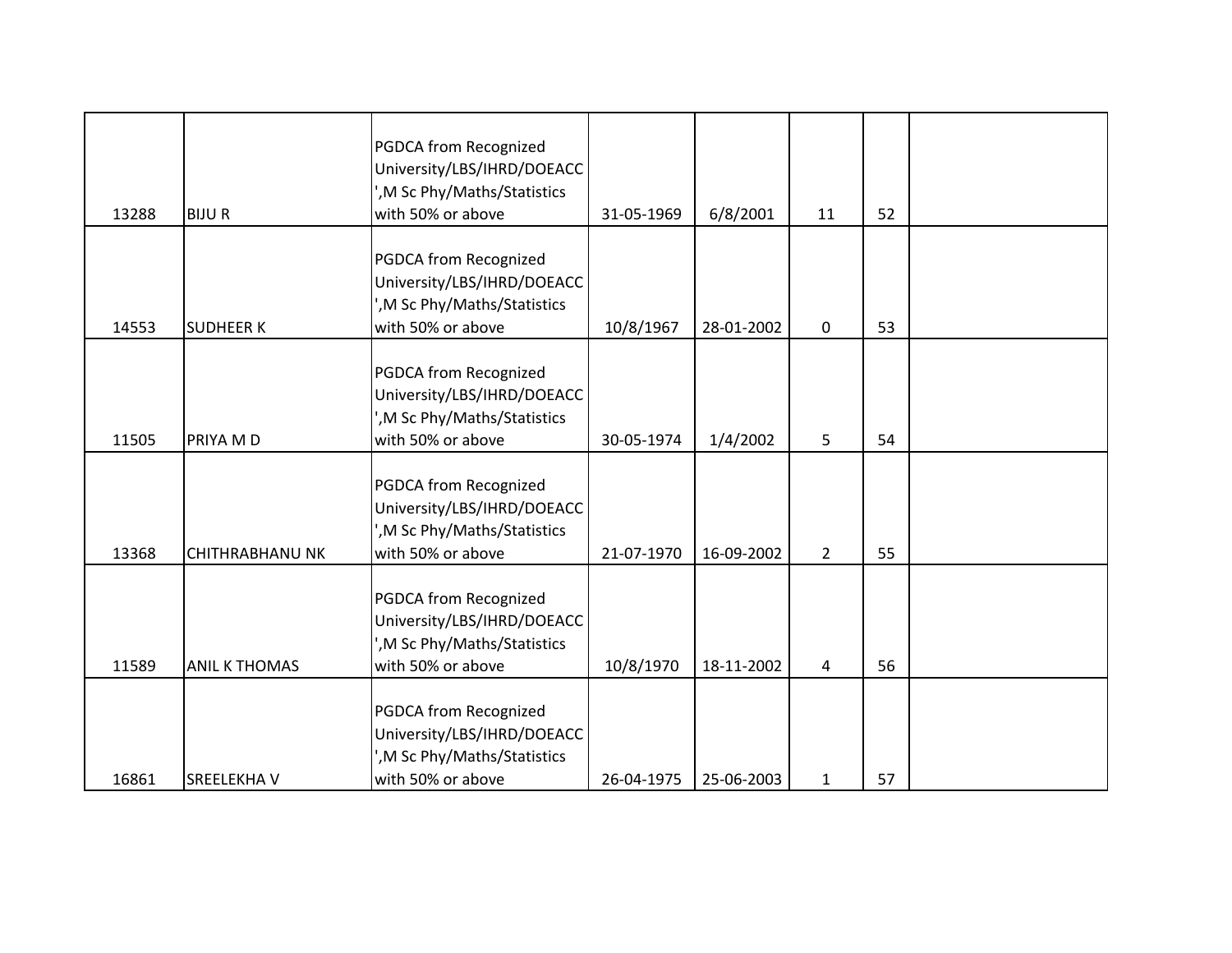| 11720 | <b>BEENAI</b>                        | PGDCA from Recognized<br>University/LBS/IHRD/DOEACC<br>', M Sc Phy/Maths/Statistics<br>with 50% or above                                                    | 30-01-1973 | 14-07-2003 | 3              | 58 |  |
|-------|--------------------------------------|-------------------------------------------------------------------------------------------------------------------------------------------------------------|------------|------------|----------------|----|--|
| 13849 | <b>SURESH KUMAR R</b>                | PGDCA from Recognized<br>University/LBS/IHRD/DOEACC<br>', M Sc Phy/Maths/Statistics<br>with 50% or above                                                    | 12/3/1969  | 14-07-2003 | $\overline{7}$ | 59 |  |
| 16592 | <b>LALINP</b>                        | Master Degree in CS/CA/IT<br>with 50% or above, PGDCA<br>from Recognized<br>University/LBS/IHRD/DOEACC<br>', M Sc Phy/Maths/Statistics<br>with 50% or above | 11/1/1972  | 25-08-2003 | 4              | 60 |  |
| 12172 | <b>SASIA</b>                         | PGDCA from Recognized<br>University/LBS/IHRD/DOEACC<br>', M Sc Phy/Maths/Statistics<br>with 50% or above                                                    | 15-05-1970 | 27-01-2004 | 9              | 61 |  |
| 10480 | <b>ABDUL SHAREEF</b><br>NEERUTTIKKAL | PGDCA from Recognized<br>University/LBS/IHRD/DOEACC<br>', M Sc Phy/Maths/Statistics<br>with 50% or above                                                    | 5/11/1970  | 16-02-2004 | $\mathbf{1}$   | 62 |  |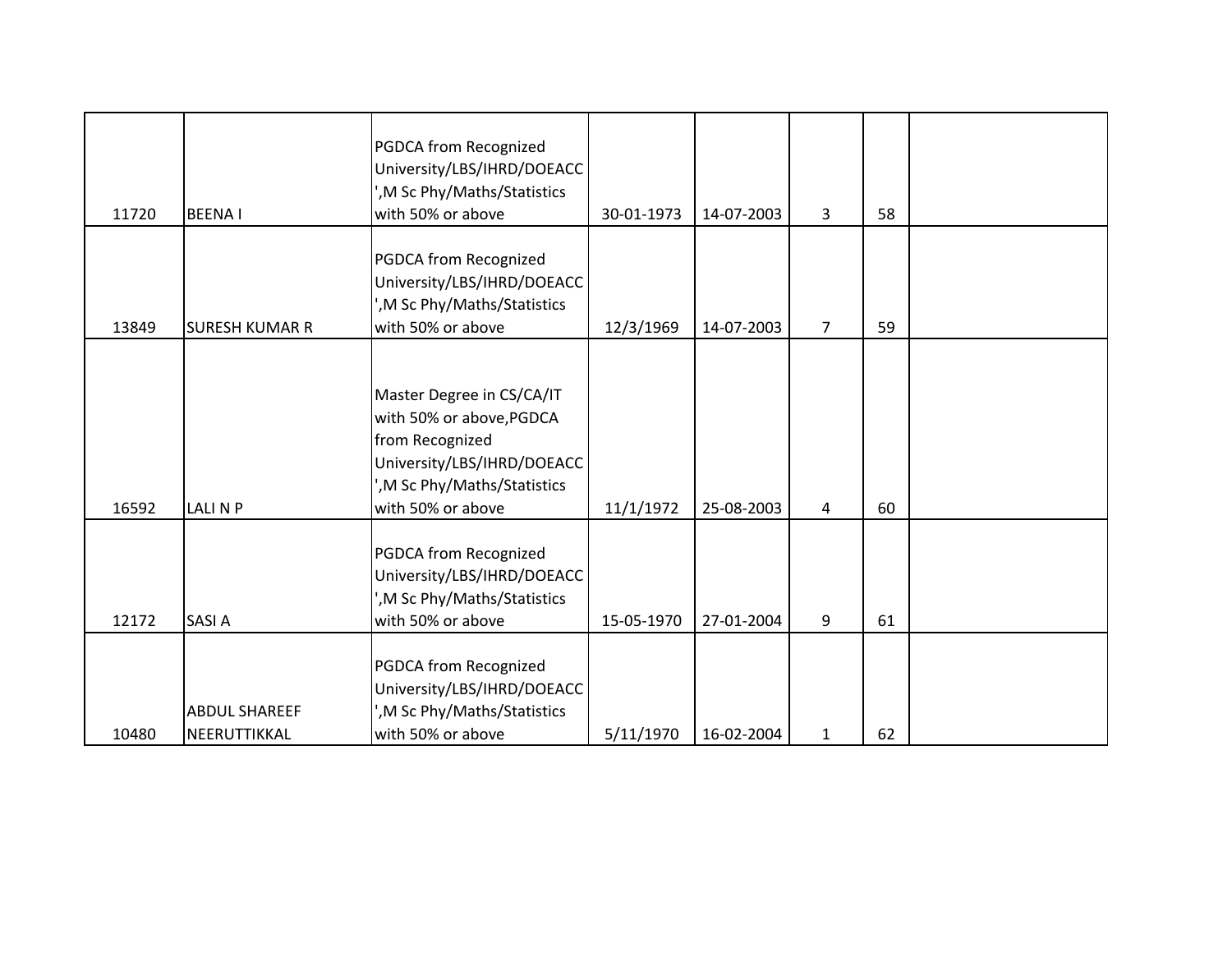| 10125 | <b>VIJAYALEKSHMI S</b> | PGDCA from Recognized<br>University/LBS/IHRD/DOEACC<br>', M Sc Phy/Maths/Statistics<br>with 50% or above        | 31-07-1963 | 21-07-2004 | 54             | 63 |  |
|-------|------------------------|-----------------------------------------------------------------------------------------------------------------|------------|------------|----------------|----|--|
| 12741 | <b>HEMAMALINI KK</b>   | PGDCA from Recognized<br>University/LBS/IHRD/DOEACC<br>', M Sc Phy/Maths/Statistics<br>with 50% or above        | 1/6/1970   | 7/12/2004  | 3              | 64 |  |
| 17650 | JAYAVARDHANE N P       | PGDCA from Recognized<br>University/LBS/IHRD/DOEACC<br>', M Sc Phy/Maths/Statistics<br>with 50% or above        | 31-05-1981 | 4/4/2006   | $\mathbf{1}$   | 65 |  |
| 10063 | <b>SREENATH G</b>      | PGDCA from Recognized<br>University/LBS/IHRD/DOEACC<br>', M Sc Phy/Maths/Statistics<br>with 50% or above        | 14-09-1972 | 4/12/2007  | $\overline{2}$ | 66 |  |
| 17328 | <b>CHAMELIP</b>        | PGDCA from Recognized<br>University/LBS/IHRD/DOEACC<br>', M Sc Phy/Maths/Statistics<br>with 50% or above        | 31-05-1973 | 27-02-2008 | 4              | 67 |  |
| 15671 | <b>RAMESAN C R</b>     | <b>PGDCA from Recognized</b><br>University/LBS/IHRD/DOEACC<br>', M Sc Phy/Maths/Statistics<br>with 50% or above | 17-10-1969 | 4/9/2008   | $\mathbf{1}$   | 68 |  |